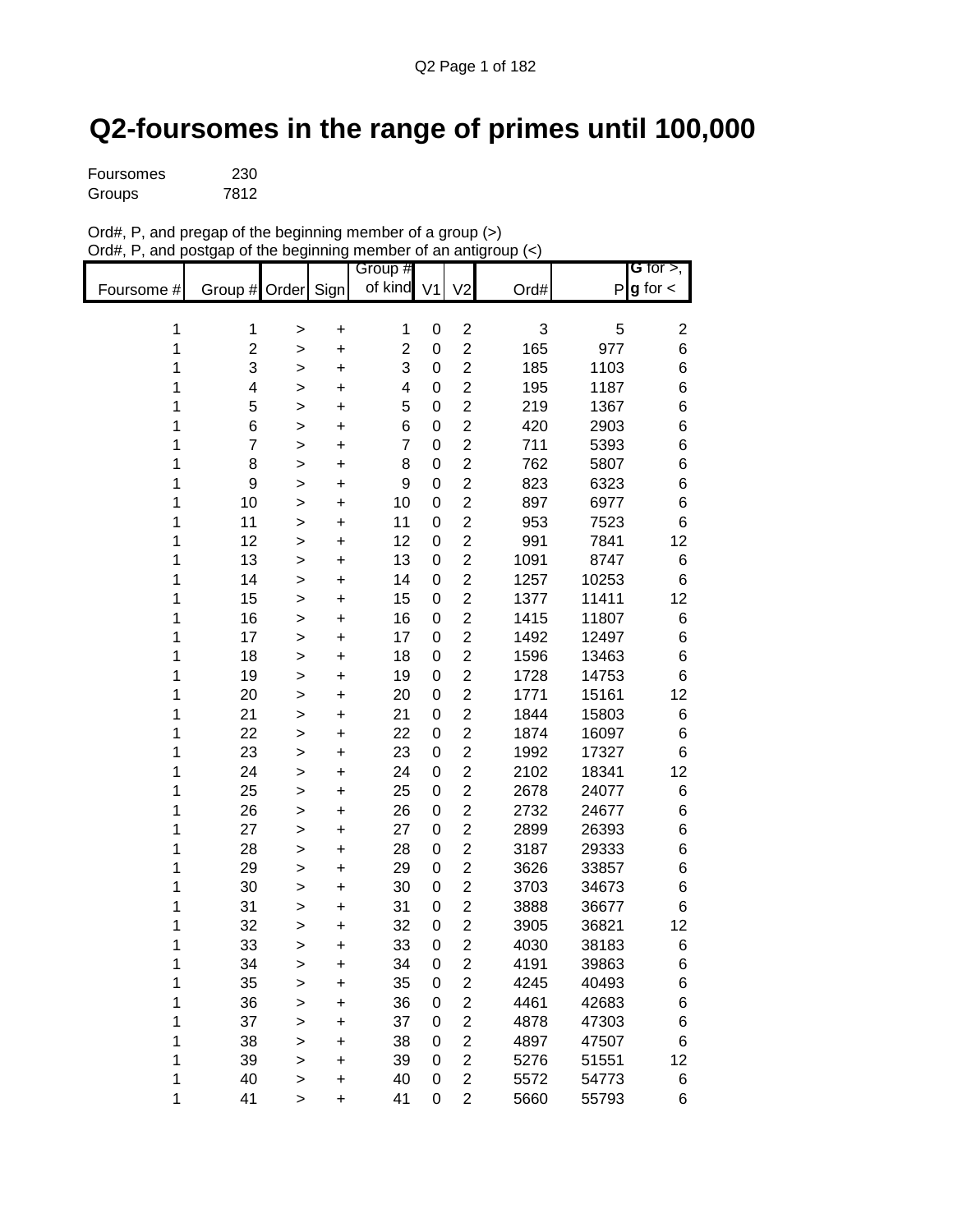|            |         |        |           | Group #        |   |                |      |       | G for $>$ ,     |
|------------|---------|--------|-----------|----------------|---|----------------|------|-------|-----------------|
| Foursome # | Group # | Order  | Sign      | of kind V1     |   | V <sub>2</sub> | Ord# |       | $P g$ for $\lt$ |
| 1          | 42      | >      | +         | 42             | 0 | $\overline{c}$ | 6004 | 59393 | 6               |
| 1          | 43      | >      | +         | 43             | 0 | $\overline{2}$ | 6109 | 60617 | 6               |
| 1          | 44      | >      | $\ddot{}$ | 44             | 0 | $\overline{2}$ | 6201 | 61637 | 6               |
| 1          | 45      | >      | +         | 45             | 0 | $\overline{2}$ | 6367 | 63527 | 6               |
| 1          | 46      | >      | +         | 46             | 0 | $\overline{2}$ | 7230 | 73127 | 6               |
| 1          | 47      | >      | +         | 47             | 0 | $\overline{2}$ | 7761 | 79187 | 6               |
| 1          | 48      | >      | $\ddot{}$ | 48             | 0 | $\overline{2}$ | 7833 | 79973 | 6               |
| 1          | 49      | >      | +         | 49             | 0 | $\overline{c}$ | 8064 | 82493 | 6               |
| 1          | 50      | >      | +         | 50             | 0 | $\overline{2}$ | 8231 | 84443 | 6               |
| 1          | 51      | >      | +         | 51             | 0 | $\overline{2}$ | 8290 | 85121 | 12              |
| 1          | 52      | >      | +         | 52             | 0 | $\overline{2}$ | 8620 | 89003 | 6               |
| 1          | 53      | >      | +         | 53             | 0 | $\overline{2}$ | 8920 | 92363 | 6               |
| 1          | 54      | >      | +         | 54             | 0 | $\overline{2}$ | 8990 | 93083 | 6               |
| 1          | 55      | >      | +         | 55             | 0 | $\overline{2}$ | 9186 | 95273 | 6               |
|            |         |        |           |                |   |                |      |       |                 |
| 1          | 56      | >      |           | 1              | 0 | $-2$           | 37   | 157   | 6               |
| 1          | 57      | >      |           | $\overline{2}$ | 0 | $-2$           | 74   | 373   | 6               |
| 1          | 58      | >      |           | 3              | 0 | $-2$           | 111  | 607   | 6               |
| 1          | 59      | >      |           | 4              | 0 | $-2$           | 130  | 733   | 6               |
| 1          | 60      | >      |           | 5              | 0 | $-2$           | 340  | 2287  | 6               |
| 1          | 61      | >      |           | 6              | 0 | $-2$           | 388  | 2677  | 6               |
| 1          | 62      | >      |           | $\overline{7}$ | 0 | $-2$           | 466  | 3313  | 6               |
| 1          | 63      | >      |           | 8              | 0 | $-2$           | 668  | 4993  | 6               |
| 1          | 64      | >      |           | 9              | 0 | $-2$           | 734  | 5563  | 6               |
| 1          | 65      | >      |           | 10             | 0 | $-2$           | 1300 | 10657 | 6               |
| 1          | 66      | >      |           | 11             | 0 | $-2$           | 1545 | 12973 | 6               |
| 1          | 67      | >      |           | 12             | 0 | $-2$           | 1568 | 13177 | 6               |
| 1          | 68      | >      |           | 13             | 0 | $-2$           | 1855 | 15913 | 6               |
| 1          | 69      | >      |           | 14             | 0 | $-2$           | 2088 | 18223 | 6               |
| 1          | 70      | >      |           | 15             | 0 | $-2$           | 2111 | 18433 | 6               |
| 1          | 71      | >      |           | 16             | 0 | $-2$           | 2273 | 20107 | 6               |
| 1          | 72      | >      |           | 17             | 0 | $-2$           | 2298 | 20347 | 6               |
| 1          | 73      | >      |           | 18             | 0 | $-2$           | 2316 | 20521 | 12              |
| 1          | 74      | $\geq$ |           | 19             | 0 | $-2$           | 2432 | 21661 | 12              |
| 1          | 75      | $\geq$ |           | 20             | 0 | $-2$           | 2681 | 24097 | 6               |
| 1          | 76      | >      |           | 21             | 0 | $-2$           | 2968 | 27067 | 6               |
| 1          | 77      | >      |           | 22             | 0 | $-2$           | 3112 | 28597 | 6               |
| 1          | 78      | >      |           | 23             | 0 | $-2$           | 3255 | 30103 | 6               |
| 1          | 79      | >      |           | 24             | 0 | $-2$           | 3277 | 30313 | 6               |
| 1          | 80      | >      |           | 25             | 0 | $-2$           | 3377 | 31327 | 6               |
| 1          | 81      | >      |           | 26             | 0 | $-2$           | 3487 | 32497 | 6               |
| 1          | 82      | >      |           | 27             | 0 | $-2$           | 3762 | 35317 | 6               |
| 1          | 83      | >      |           | 28             | 0 | $-2$           | 3815 | 35911 | 12              |
| 1          | 84      | >      |           | 29             | 0 | $-2$           | 3845 | 36229 | 12              |
| 1          | 85      | >      |           | 30             | 0 | $-2$           | 4011 | 37957 | 6               |
| 1          | 86      | >      |           | 31             | 0 | $-2$           | 4385 | 41947 | 6               |
| 1          | 87      | >      |           | 32             | 0 | $-2$           | 4410 | 42187 | 6               |
| 1          | 88      | >      |           | 33             | 0 | $-2$           | 4432 | 42397 | 6               |

Ord#, P, and pregap of the beginning member of a group (>) Ord#, P, and postgap of the beginning member of an antigroup (<)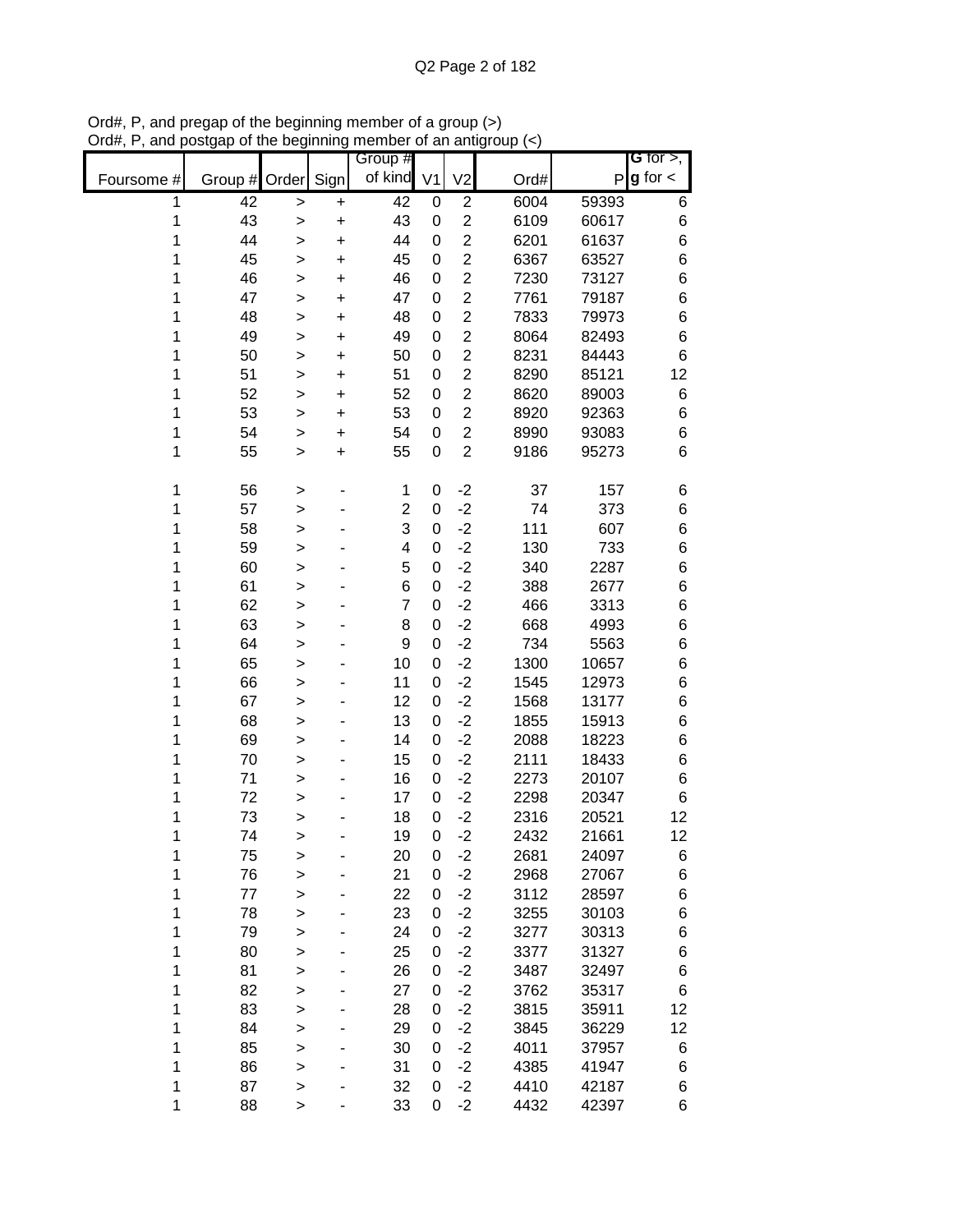|            |               |              |           | Group #         |                |                |      |       | <b>G</b> for $>$ , |
|------------|---------------|--------------|-----------|-----------------|----------------|----------------|------|-------|--------------------|
| Foursome # | Group # Order |              | Sign      | of kind         | V <sub>1</sub> | V <sub>2</sub> | Ord# |       | $P g$ for $\lt$    |
| 1          | 89            | $\mathbf{I}$ |           | $\overline{34}$ | 0              | $-2$           | 4740 | 45757 | 6                  |
| 1          | 90            | $\mathbf{I}$ |           | 35              | 0              | $-2$           | 4967 | 48259 | 12                 |
| 1          | 91            | >            |           | 36              | 0              | $-2$           | 5403 | 52957 | 6                  |
| 1          | 92            | >            |           | 37              | 0              | $-2$           | 5465 | 53623 | 6                  |
| 1          | 93            | >            |           | 38              | 0              | $-2$           | 5608 | 55207 | 6                  |
| 1          | 94            | >            |           | 39              | 0              | $-2$           | 5756 | 56773 | 6                  |
| 1          | 95            | >            |           | 40              | 0              | $-2$           | 5977 | 59113 | 6                  |
| 1          | 96            | $\geq$       |           | 41              | 0              | $-2$           | 6533 | 65413 | 6                  |
| 1          | 97            | >            |           | 42              | 0              | $-2$           | 6564 | 65707 | 6                  |
| 1          | 98            | >            |           | 43              | 0              | $-2$           | 7066 | 71353 | 6                  |
| 1          | 99            | >            |           | 44              | 0              | $-2$           | 7412 | 75217 | 6                  |
| 1          | 100           | >            |           | 45              | 0              | $-2$           | 7467 | 75787 | $\,6$              |
| 1          | 101           | >            |           | 46              | 0              | $-2$           | 7622 | 77563 | 6                  |
| 1          | 102           | $\geq$       |           | 47              | 0              | $-2$           | 7859 | 80251 | 12                 |
| 1          | 103           | >            |           | 48              | 0              | $-2$           | 7920 | 80923 | 6                  |
| 1          | 104           | $\geq$       |           | 49              | 0              | $-2$           | 8352 | 85837 | 6                  |
| 1          | 105           | $\geq$       |           | 50              | 0              | $-2$           | 8499 | 87547 | 6                  |
| 1          | 106           | >            |           | 51              | 0              | $-2$           | 8633 | 89113 | 6                  |
| 1          | 107           | $\geq$       |           | 52              | 0              | $-2$           | 8824 | 91243 | 6                  |
| 1          | 108           | >            |           | 53              | 0              | $-2$           | 8837 | 91387 | 6                  |
| 1          | 109           | >            |           | 54              | 0              | $-2$           | 8907 | 92227 | 6                  |
| 1          | 110           | >            |           | 55              | 0              | $-2$           | 9223 | 95707 | 6                  |
| 1          | 111           | $\mathbf{I}$ |           | 56              | 0              | $-2$           | 9577 | 99823 | 6                  |
| 1          | 112           | $\,<$        | +         | 1               | 0              | $-2$           | 74   | 373   | 6                  |
| 1          | 113           | $\,<$        | +         | $\overline{c}$  | 0              | $-2$           | 130  | 733   | 6                  |
| 1          | 114           | $\,<$        | +         | 3               | 0              | $-2$           | 188  | 1123  | 6                  |
| 1          | 115           | $\,<\,$      | +         | 4               | 0              | $-2$           | 272  | 1747  | 6                  |
| 1          | 116           | $\,<$        | +         | 5               | 0              | $-2$           | 340  | 2287  | 6                  |
| 1          | 117           | $\,<$        | +         | 6               | 0              | $-2$           | 388  | 2677  | 6                  |
| 1          | 118           | $\,<$        | +         | $\overline{7}$  | 0              | $-2$           | 509  | 3637  | 6                  |
| 1          | 119           | $\,<$        | +         | 8               | 0              | $-2$           | 521  | 3733  | 6                  |
| 1          | 120           | $\,<$        | +         | 9               | 0              | $-2$           | 622  | 4597  | 6                  |
| 1          | 121           | $\,<$        | $\ddot{}$ | 10              | 0              | $-2$           | 1086 | 8713  | 6                  |
| 1          | 122           | $\,<$        | +         | 11              | 0              | $-2$           | 1503 | 12583 | 6                  |
| 1          | 123           | $\,<$        | $\ddot{}$ | 12              | 0              | $-2$           | 1545 | 12973 | 6                  |
| 1          | 124           | $\,<\,$      | $\ddot{}$ | 13              | 0              | $-2$           | 1568 | 13177 | 6                  |
| 1          | 125           | $\,<\,$      | $\ddot{}$ | 14              | 0              | $-2$           | 1789 | 15313 | 6                  |
| 1          | 126           | $\,<$        | $\ddot{}$ | 15              | 0              | $-2$           | 1918 | 16567 | 6                  |
| 1          | 127           | $\prec$      | $\ddot{}$ | 16              | 0              | $-2$           | 1967 | 17047 | 6                  |
| 1          | 128           | $\prec$      | $\ddot{}$ | 17              | 0              | $-2$           | 2298 | 20347 | 6                  |
| 1          | 129           | $\prec$      | +         | 18              | 0              | $-2$           | 2379 | 21163 | 6                  |
| 1          | 130           | $\,<$        | +         | 19              | 0              | $-2$           | 2511 | 22447 | 6                  |
| 1          | 131           | $\,<$        | +         | 20              | 0              | $-2$           | 2644 | 23767 | 6                  |
| 1          | 132           | $\prec$      | +         | 21              | 0              | $-2$           | 2658 | 23893 | 6                  |
| 1          | 133           | $\prec$      | +         | 22              | 0              | $-2$           | 2681 | 24097 | 6                  |
| 1          | 134           | $\,<\,$      | +         | 23              | 0              | $-2$           | 3443 | 32083 | 6                  |
| 1          | 135           | $\,<\,$      | $\ddot{}$ | 24              | 0              | $-2$           | 3854 | 36313 | 6                  |

Ord#, P, and pregap of the beginning member of a group (>) Ord#, P, and postgap of the beginning member of an antigroup (<)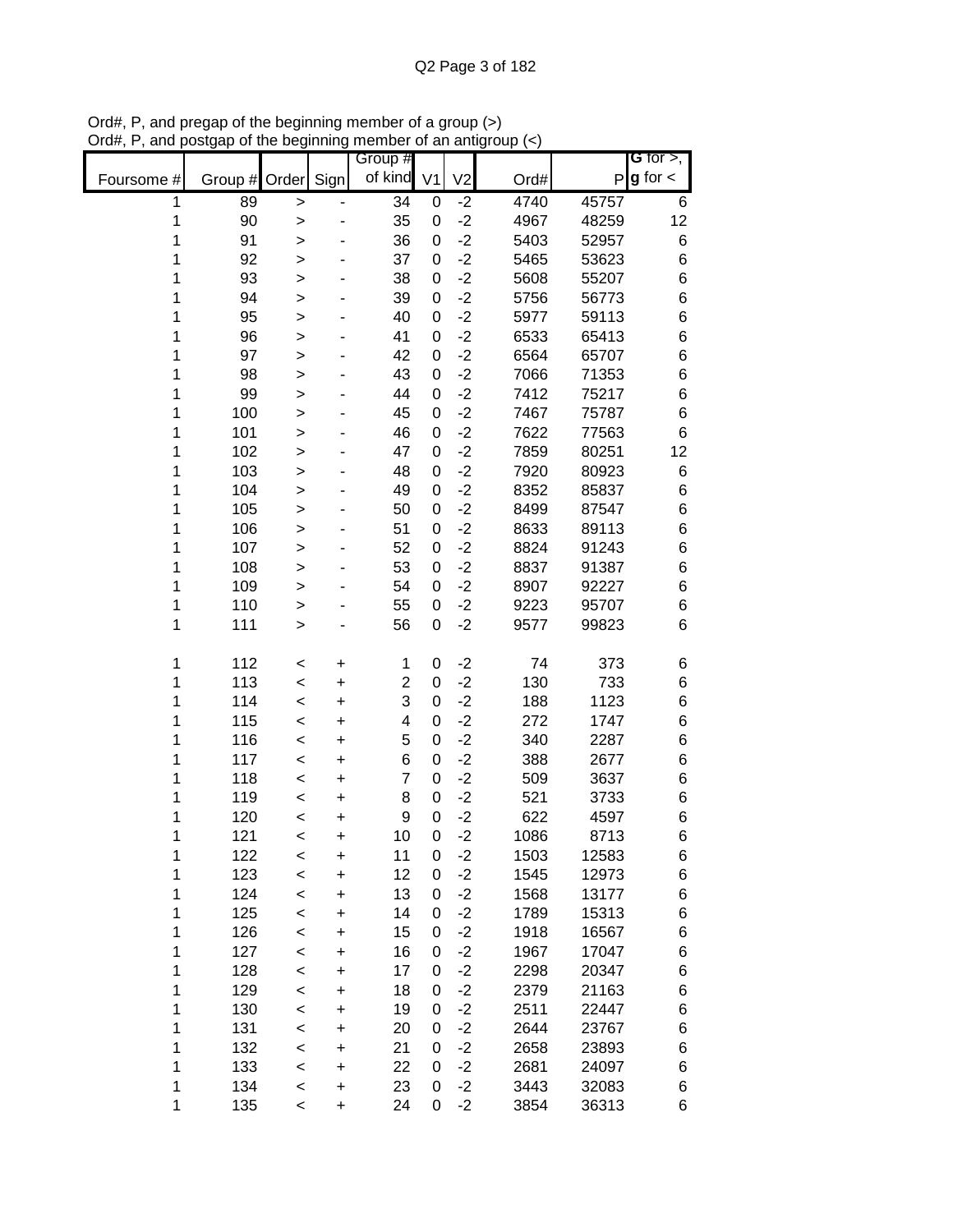|            |               |         |           | Group #        |             |                |      |       | G for $>$ ,   |
|------------|---------------|---------|-----------|----------------|-------------|----------------|------|-------|---------------|
| Foursome # | Group # Order |         | Sign      | of kind V1     |             | V <sub>2</sub> | Ord# | P     | $g$ for $\lt$ |
| 1          | 136           | $\,<$   | +         | 25             | 0           | $-2$           | 4338 | 41479 | 12            |
| 1          | 137           | $\prec$ | $\ddot{}$ | 26             | 0           | $-2$           | 4774 | 46147 | 6             |
| 1          | 138           | $\prec$ | $\ddot{}$ | 27             | 0           | $-2$           | 4900 | 47527 | 6             |
| 1          | 139           | $\prec$ | $\ddot{}$ | 28             | 0           | $-2$           | 4934 | 47869 | 12            |
| 1          | 140           | $\prec$ | $\ddot{}$ | 29             | 0           | $-2$           | 5044 | 49069 | 12            |
| 1          | 141           | $\prec$ | +         | 30             | 0           | $-2$           | 5669 | 55843 | 6             |
| 1          | 142           | $\,<$   | +         | 31             | 0           | $-2$           | 5862 | 57853 | 6             |
| 1          | 143           | $\,<$   | +         | 32             | 0           | $-2$           | 5938 | 58693 | 6             |
| 1          | 144           | $\,<$   | +         | 33             | 0           | $-2$           | 6325 | 63073 | 6             |
| 1          | 145           | $\,<$   | +         | 34             | 0           | $-2$           | 6464 | 64627 | $\,6$         |
| 1          | 146           | $\,<$   | +         | 35             | 0           | $-2$           | 6547 | 65557 | 6             |
| 1          | 147           | $\,<$   | +         | 36             | 0           | $-2$           | 6833 | 68743 | 6             |
| 1          | 148           | $\,<$   | $\ddot{}$ | 37             | 0           | $-2$           | 7194 | 72733 | 6             |
| 1          | 149           | $\,<$   | +         | 38             | 0           | $-2$           | 7467 | 75787 | 6             |
| 1          | 150           | $\prec$ | +         | 39             | 0           | $-2$           | 8146 | 83437 | 6             |
| 1          | 151           | $\prec$ | $\ddot{}$ | 40             | 0           | $-2$           | 8387 | 86263 | 6             |
| 1          | 152           | $\,<$   | $\ddot{}$ | 41             | 0           | $-2$           | 8609 | 88867 | 6             |
| 1          | 153           | $\,<$   | $\ddot{}$ | 42             | 0           | $-2$           | 8824 | 91243 | $\,6$         |
| 1          | 154           | $\,<$   | $\ddot{}$ | 43             | 0           | $-2$           | 8829 | 91297 | 6             |
| 1          | 155           | $\,<$   | +         | 44             | 0           | $-2$           | 8837 | 91387 | 6             |
| 1          | 156           | $\prec$ | $\ddot{}$ | 45             | 0           | $-2$           | 9315 | 96763 | 6             |
| 1          | 157           | $\prec$ | +         | 46             | 0           | $-2$           | 9457 | 98473 | 6             |
| 1          | 158           | $\prec$ | $\ddot{}$ | 47             | 0           | $-2$           | 9577 | 99823 | 6             |
| 1          | 159           | $\,<$   |           | 1              | 0           | $\mathbf 2$    | 16   | 53    | 6             |
| 1          | 160           | $\prec$ |           | $\overline{2}$ | 0           | $\overline{2}$ | 40   | 173   | 6             |
| 1          | 161           | $\,<$   |           | 3              | 0           | $\overline{2}$ | 119  | 653   | $\,6$         |
| 1          | 162           | $\,<$   |           | 4              | 0           | $\overline{2}$ | 161  | 947   | 6             |
| 1          | 163           | $\,<$   |           | 5              | 0           | $\overline{2}$ | 165  | 977   | 6             |
| 1          | 164           | $\,<$   |           | 6              | 0           | $\overline{c}$ | 185  | 1103  | 6             |
| 1          | 165           | $\,<$   |           | $\overline{7}$ | 0           | $\overline{c}$ | 200  | 1223  | 6             |
| 1          | 166           | $\prec$ |           | 8              | 0           | $\overline{c}$ | 427  | 2963  | 6             |
| 1          | 167           | $\prec$ |           | 9              | 0           | $\overline{2}$ | 554  | 4013  | 6             |
| 1          | 168           | $\,<$   |           | 10             | 0           | $\overline{c}$ | 606  | 4457  | 6             |
| 1          | 169           | $\,<$   |           | 11             | $\mathbf 0$ | $\overline{2}$ | 897  | 6977  | 6             |
| 1          | 170           | $\prec$ |           | 12             | 0           | $\overline{c}$ | 963  | 7583  | 6             |
| 1          | 171           | $\prec$ |           | 13             | 0           | $\overline{2}$ | 1091 | 8747  | 6             |
| 1          | 172           | $\prec$ |           | 14             | 0           | $\mathbf 2$    | 1174 | 9473  | 6             |
| 1          | 173           | $\,<$   |           | 15             | 0           | $\overline{2}$ | 1257 | 10253 | 6             |
| 1          | 174           | $\,<$   |           | 16             | 0           | $\mathbf 2$    | 1294 | 10607 | 6             |
| 1          | 175           | $\prec$ |           | 17             | 0           | $\overline{2}$ | 1430 | 11933 | 6             |
| 1          | 176           | $\,<$   |           | 18             | 0           | $\overline{2}$ | 1492 | 12497 | 6             |
| 1          | 177           | $\,<$   |           | 19             | 0           | $\overline{2}$ | 1511 | 12647 | 6             |
| 1          | 178           | $\,<$   |           | 20             | 0           | $\overline{2}$ | 1554 | 13043 | 6             |
| 1          | 179           | $\,<$   |           | 21             | 0           | $\overline{2}$ | 1703 | 14543 | 6             |
| 1          | 180           | $\,<$   |           | 22             | 0           | $\overline{2}$ | 1727 | 14747 | 6             |
| 1          | 181           | $\,<$   |           | 23             | 0           | $\overline{2}$ | 1771 | 15161 | 12            |
| 1          | 182           | $\,<$   |           | 24             | 0           | $\overline{c}$ | 1843 | 15797 | 6             |

Ord#, P, and pregap of the beginning member of a group (>) Ord#, P, and postgap of the beginning member of an antigroup (<)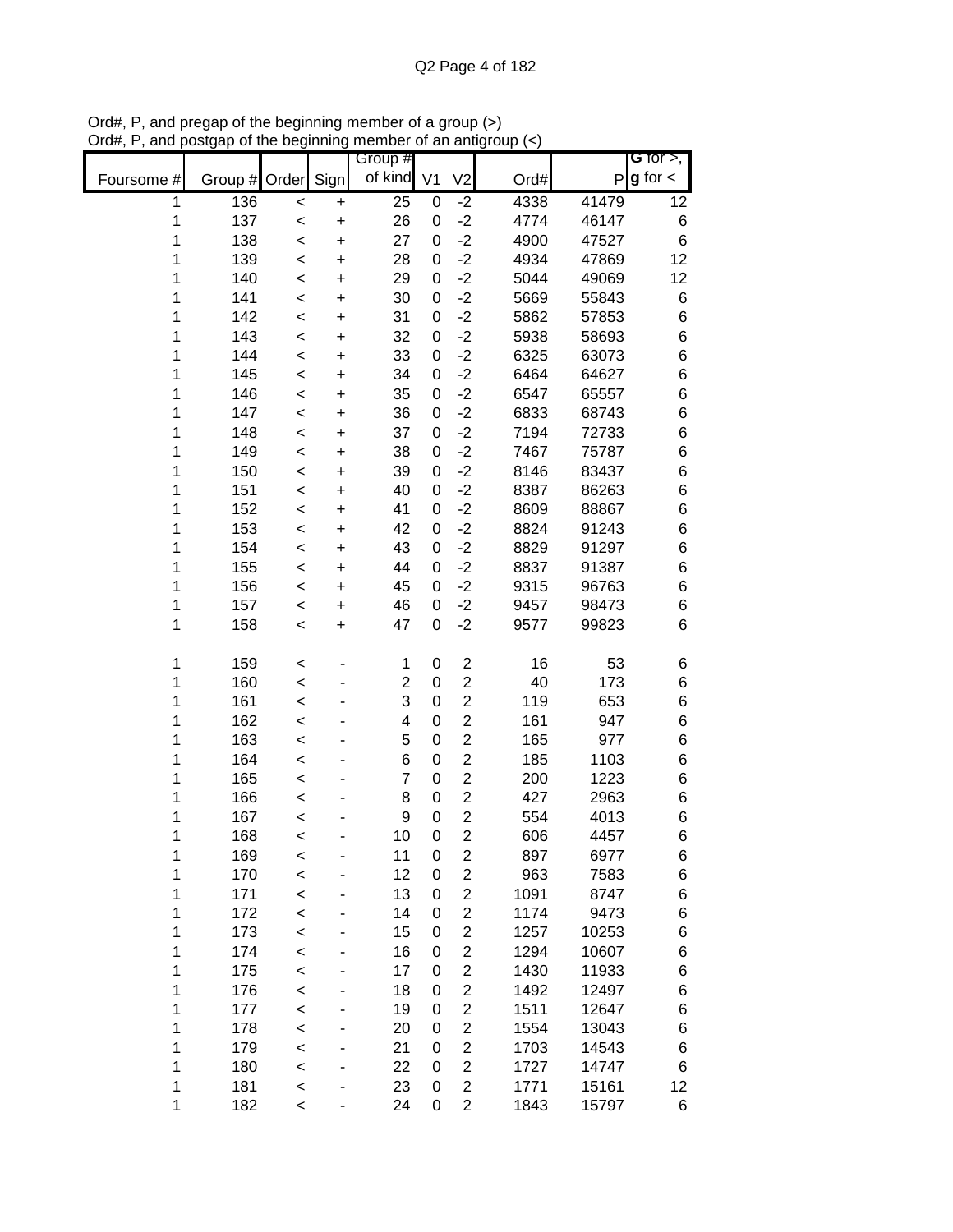|            |                    |         | Group # |                |                         |      |       | G for $>$ ,     |
|------------|--------------------|---------|---------|----------------|-------------------------|------|-------|-----------------|
| Foursome # | Group # Order Sign |         | of kind | V <sub>1</sub> | V <sub>2</sub>          | Ord# | P     | $\lg$ for $\lt$ |
| 1          | 183                | $\prec$ | 25      | 0              | $\overline{2}$          | 1874 | 16097 | 6               |
| 1          | 184                | $\prec$ | 26      | 0              | $\overline{2}$          | 1904 | 16427 | 6               |
| 1          | 185                | $\prec$ | 27      | 0              | $\overline{2}$          | 1911 | 16487 | 6               |
| 1          | 186                | $\prec$ | 28      | 0              | $\overline{2}$          | 1954 | 16937 | 6               |
| 1          | 187                | $\prec$ | 29      | 0              | $\overline{2}$          | 1992 | 17327 | 6               |
| 1          | 188                | $\prec$ | 30      | 0              | $\overline{2}$          | 2010 | 17477 | 6               |
| 1          | 189                | $\prec$ | 31      | 0              | $\overline{2}$          | 2234 | 19739 | 12              |
| 1          | 190                | $\,<$   | 32      | 0              | $\overline{2}$          | 2255 | 19949 | 12              |
| 1          | 191                | $\,<$   | 33      | 0              | $\overline{2}$          | 2276 | 20123 | 6               |
| 1          | 192                | $\,<$   | 34      | 0              | 2                       | 2474 | 22073 | 6               |
| 1          | 193                | $\,<$   | 35      | 0              | $\overline{2}$          | 2808 | 25463 | $\,6$           |
| 1          | 194                | <       | 36      | 0              | 2                       | 2927 | 26693 | 6               |
| 1          | 195                | $\prec$ | 37      | 0              | $\overline{2}$          | 2933 | 26723 | 6               |
| 1          | 196                | <       | 38      | 0              | $\overline{2}$          | 3031 | 27773 | 6               |
| 1          | 197                | $\,<$   | 39      | 0              | $\overline{2}$          | 3236 | 29873 | 6               |
| 1          | 198                | $\prec$ | 40      | 0              | $\overline{2}$          | 3537 | 32993 | 6               |
| 1          | 199                | $\prec$ | 41      | 0              | $\overline{2}$          | 4118 | 39113 | 6               |
| 1          | 200                | $\prec$ | 42      | 0              | $\overline{2}$          | 4245 | 40493 | 6               |
| 1          | 201                | $\prec$ | 43      | 0              | $\overline{2}$          | 4289 | 40961 | 12              |
| 1          | 202                | $\prec$ | 44      | 0              | $\overline{2}$          | 4350 | 41603 | 6               |
| 1          | 203                | $\,<$   | 45      | 0              | $\overline{2}$          | 4631 | 44543 | 6               |
| 1          | 204                | $\prec$ | 46      | 0              | $\overline{2}$          | 4845 | 46889 | 12              |
| 1          | 205                | $\prec$ | 47      | 0              | $\overline{2}$          | 4878 | 47303 | 6               |
| 1          | 206                | $\prec$ | 48      | 0              | $\overline{2}$          | 4897 | 47507 | 6               |
| 1          | 207                | $\,<$   | 49      | 0              | $\overline{2}$          | 4993 | 48533 | 6               |
| 1          | 208                | $\,<$   | 50      | 0              | $\overline{2}$          | 5266 | 51461 | 12              |
| 1          | 209                | $\,<$   | 51      | 0              | 2                       | 5792 | 57119 | 12              |
| 1          | 210                | $\,<$   | 52      | 0              | $\overline{2}$          | 5881 | 58067 | 6               |
| 1          | 211                | $\,<$   | 53      | 0              | $\overline{2}$          | 6109 | 60617 | 6               |
| 1          | 212                | $\,<$   | 54      | 0              | $\overline{2}$          | 6192 | 61553 | 6               |
| 1          | 213                | $\,<$   | 55      | 0              | $\overline{2}$          | 6201 | 61637 | 6               |
| 1          | 214                | $\,<$   | 56      | 0              | $\overline{2}$          | 6809 | 68483 | 6               |
| 1          | 215                | $\prec$ | 57      | 0              | $\overline{2}$          | 7127 | 71993 | 6               |
| 1          | 216                | $\prec$ | 58      | 0              | $\overline{2}$          | 7387 | 74897 | 6               |
| 1          | 217                | $\,<$   | 59      | 0              | 2                       | 7452 | 75641 | 12              |
| 1          | 218                | $\prec$ | 60      | 0              | $\overline{2}$          | 7677 | 78173 | 6               |
| 1          | 219                | $\prec$ | 61      | 0              | $\overline{2}$          | 7729 | 78797 | 6               |
| 1          | 220                | $\prec$ | 62      | 0              | $\overline{2}$          | 7818 | 79823 | 6               |
| 1          | 221                | $\prec$ | 63      | 0              | $\overline{c}$          | 7996 | 81749 | 12              |
| 1          | 222                | $\prec$ | 64      | 0              | $\overline{c}$          | 8064 | 82493 | 6               |
| 1          | 223                | $\prec$ | 65      | 0              | $\overline{c}$          | 8202 | 84137 | $\,6$           |
| 1          | 224                | $\prec$ | 66      | 0              | $\overline{c}$          | 8282 | 85049 | 12              |
| 1          | 225                | $\prec$ | 67      | 0              | $\overline{c}$          | 8449 | 86981 | 12              |
| 1          | 226                | $\prec$ | 68      | 0              | $\overline{\mathbf{c}}$ | 8620 | 89003 | 6               |
| 1          | 227                | $\,<$   | 69      | 0              | $\overline{2}$          | 8920 | 92363 | 6               |
| 1          | 228                | $\,<\,$ | 70      | 0              | $\overline{2}$          | 9185 | 95267 | 6               |

Ord#, P, and pregap of the beginning member of a group (>) Ord#, P, and postgap of the beginning member of an antigroup (<)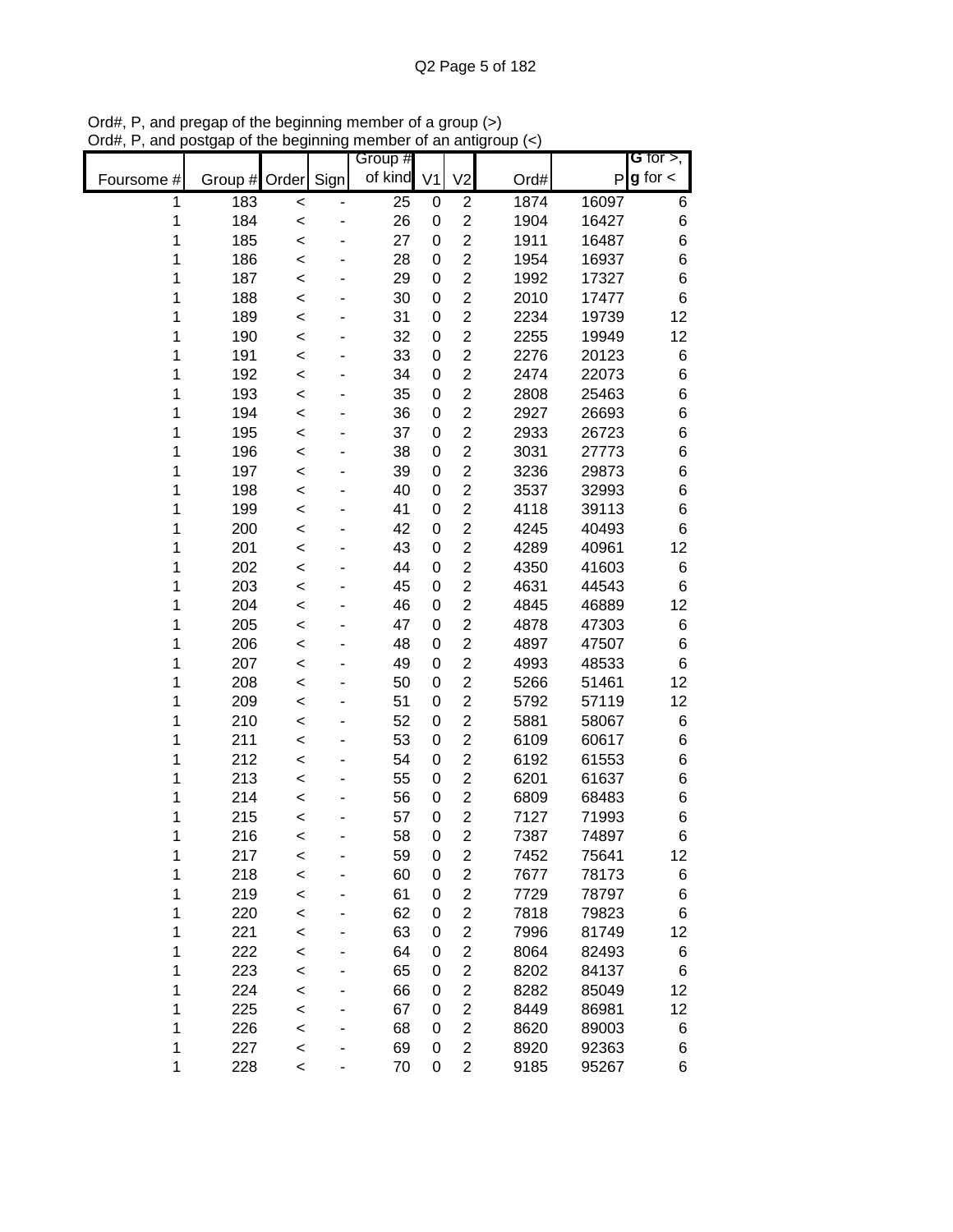|                         |                         |              |           | Group #                 |                  |                |      |       | G for $>$ ,             |
|-------------------------|-------------------------|--------------|-----------|-------------------------|------------------|----------------|------|-------|-------------------------|
| Foursome #              | Group #                 | Order        | Sign      | of kind                 | V <sub>1</sub>   | V <sub>2</sub> | Ord# | P     | $g$ for $\lt$           |
| $\mathbf 2$             | 1                       | $\mathbf{I}$ | +         | 1                       | $\overline{2}$   | $-4$           | 9    | 23    | 4                       |
| $\overline{\mathbf{c}}$ | $\overline{\mathbf{c}}$ | >            | +         | $\overline{c}$          | $\overline{2}$   | $-4$           | 24   | 89    | 6                       |
| $\overline{\mathbf{c}}$ | 3                       | >            | +         | 3                       | $\overline{2}$   | $-4$           | 32   | 131   | 4                       |
| $\overline{c}$          | 4                       | >            | +         | $\overline{\mathbf{4}}$ | $\overline{c}$   | $-4$           | 51   | 233   | 4                       |
| $\overline{c}$          | 5                       | >            | +         | 5                       | $\overline{2}$   | $-4$           | 77   | 389   | 6                       |
| $\overline{c}$          | 6                       | >            | +         | 6                       | $\overline{2}$   | $-4$           | 87   | 449   | 6                       |
| $\overline{c}$          | $\overline{7}$          | >            | +         | $\overline{7}$          | $\overline{2}$   | $-4$           | 170  | 1013  | 4                       |
| $\overline{c}$          | 8                       | >            | $\ddot{}$ | 8                       | $\overline{2}$   | $-4$           | 193  | 1171  | 8                       |
| $\overline{c}$          | 9                       | >            | +         | 9                       | $\overline{2}$   | $-4$           | 208  | 1283  | $\overline{\mathbf{4}}$ |
| $\overline{c}$          | 10                      | >            | +         | 10                      | $\overline{2}$   | $-4$           | 228  | 1439  | 6                       |
| $\overline{c}$          | 11                      | >            | +         | 11                      | $\overline{2}$   | $-4$           | 246  | 1559  | 6                       |
| $\overline{c}$          | 12                      | >            | +         | 12                      | $\overline{2}$   | $-4$           | 252  | 1601  | 4                       |
| $\overline{c}$          | 13                      | >            | +         | 13                      | $\overline{2}$   | $-4$           | 255  | 1613  | 4                       |
| $\overline{c}$          | 14                      | >            | +         | 14                      | $\overline{2}$   | $-4$           | 280  | 1811  | 10                      |
| $\overline{\mathbf{c}}$ | 15                      | >            | +         | 15                      | $\overline{2}$   | $-4$           | 372  | 2543  | 4                       |
| $\overline{c}$          | 16                      | >            | +         | 16                      | $\overline{2}$   | $-4$           | 382  | 2633  | 12                      |
| $\overline{\mathbf{c}}$ | 17                      | >            | +         | 17                      | $\overline{2}$   | $-4$           | 393  | 2699  | 6                       |
| $\overline{c}$          | 18                      | >            | +         | 18                      | $\overline{c}$   | $-4$           | 418  | 2887  | 8                       |
| $\overline{c}$          | 19                      | >            | +         | 19                      | $\overline{c}$   | $-4$           | 454  | 3209  | 6                       |
| $\overline{c}$          | 20                      | >            | +         | 20                      | $\overline{2}$   | $-4$           | 468  | 3323  | 4                       |
| $\overline{c}$          | 21                      | >            | +         | 21                      | $\overline{2}$   | $-4$           | 494  | 3533  | 4                       |
| $\overline{c}$          | 22                      | >            | +         | 22                      | $\overline{2}$   | $-4$           | 541  | 3911  | 4                       |
| $\overline{c}$          | 23                      | >            | +         | 23                      | $\overline{2}$   | $-4$           | 544  | 3923  | 4                       |
| $\overline{c}$          | 24                      | >            | +         | 24                      | $\overline{2}$   | $-4$           | 627  | 4643  | 4                       |
| $\overline{c}$          | 25                      | >            | +         | 25                      | $\overline{2}$   | $-4$           | 645  | 4793  | 4                       |
| $\overline{c}$          | 26                      | >            | +         | 26                      | $\overline{c}$   | $-4$           | 670  | 5003  | 4                       |
| $\overline{c}$          | 27                      | >            | +         | 27                      | $\overline{2}$   | $-4$           | 751  | 5701  | 8                       |
| $\overline{c}$          | 28                      | >            | +         | 28                      | $\overline{c}$   | $-4$           | 760  | 5791  | 8                       |
| $\overline{c}$          | 29                      | >            | +         | 29                      | $\overline{2}$   | $-4$           | 767  | 5843  | 4                       |
| $\overline{c}$          | 30                      | >            | +         | 30                      | $\overline{2}$   | $-4$           | 771  | 5861  | 4                       |
| $\overline{c}$          | 31                      | >            | +         | 31                      | $\overline{2}$   | $-4$           | 796  | 6101  | 10                      |
| $\overline{\mathbf{c}}$ | 32                      | >            | +         | 32                      | $\overline{2}$   | $-4$           | 947  | 7481  | 4                       |
| $\overline{c}$          | 33                      | >            | +         | 33                      | $\overline{2}$   | $-4$           | 951  | 7507  | 8                       |
| $\overline{2}$          | 34                      | >            | +         | 34                      | $\overline{2}$   | $-4$           | 954  | 7529  | 6                       |
| $\overline{c}$          | 35                      | $\mathbf{I}$ | +         | 35                      | $\boldsymbol{2}$ | $-4$           | 956  | 7541  | 4                       |
| $\overline{c}$          | 36                      | >            | +         | 36                      | $\overline{c}$   | $-4$           | 1019 | 8101  | 8                       |
| $\overline{c}$          | 37                      | >            | $\ddot{}$ | 37                      | $\overline{2}$   | $-4$           | 1053 | 8423  | 4                       |
| $\overline{2}$          | 38                      | >            | $\ddot{}$ | 38                      | $\overline{2}$   | $-4$           | 1079 | 8669  | 6                       |
| $\overline{2}$          | 39                      | >            | $\ddot{}$ | 39                      | $\overline{2}$   | $-4$           | 1181 | 9539  | 6                       |
| $\overline{2}$          | 40                      | >            | +         | 40                      | $\overline{2}$   | $-4$           | 1188 | 9623  | 4                       |
| $\overline{c}$          | 41                      | $\mathbf{I}$ | $\ddot{}$ | 41                      | $\overline{2}$   | $-4$           | 1249 | 10169 | 6                       |
| $\overline{c}$          | 42                      | $\mathbf{I}$ | $\ddot{}$ | 42                      | $\overline{c}$   | $-4$           | 1258 | 10259 | 6                       |
| $\overline{c}$          | 43                      | $\mathbf{I}$ | $\ddot{}$ | 43                      | $\overline{2}$   | $-4$           | 1448 | 12101 | 4                       |
| $\overline{c}$          | 44                      | $\mathbf{I}$ | +         | 44                      | $\overline{2}$   | $-4$           | 1454 | 12149 | 6                       |
| $\overline{c}$          | 45                      | >            | +         | 45                      | $\overline{2}$   | $-4$           | 1467 | 12269 | $\,$ 6 $\,$             |
| $\overline{c}$          | 46                      | >            | +         | 46                      | $\overline{2}$   | $-4$           | 1489 | 12479 | 6                       |
| $\overline{2}$          | 47                      | >            | +         | 47                      | $\overline{2}$   | $-4$           | 1535 | 12899 | 6                       |
| $\overline{2}$          | 48                      | >            | +         | 48                      | $\overline{2}$   | $-4$           | 1537 | 12911 | 4                       |

Ord#, P, and pregap of the beginning member of a group (>) Ord#, P, and postgap of the beginning member of an antigroup (<)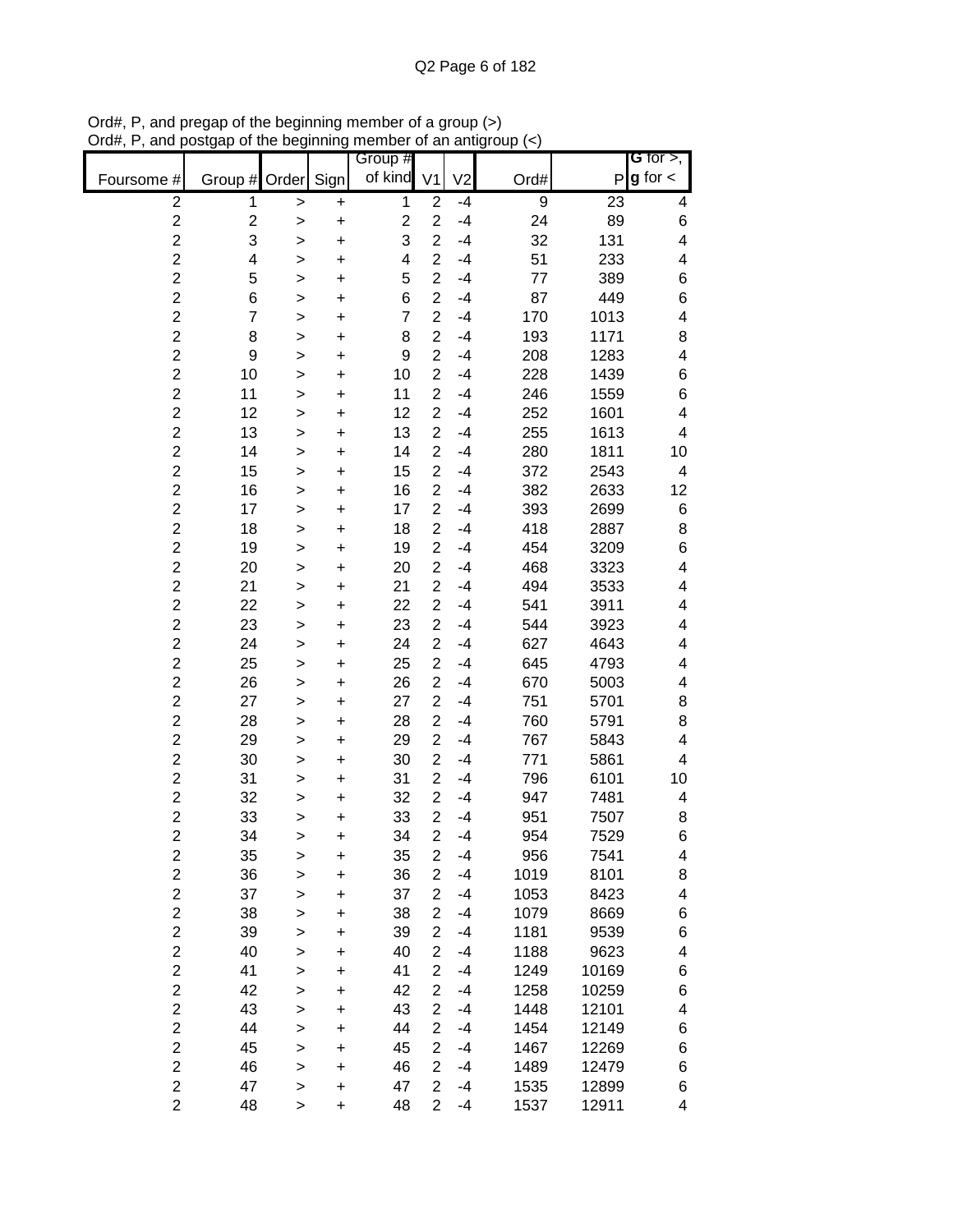|                         |               |              |           | Group # |                |                |      |       | G for $>$ ,             |
|-------------------------|---------------|--------------|-----------|---------|----------------|----------------|------|-------|-------------------------|
| Foursome #              | Group # Order |              | Sign      | of kind | V <sub>1</sub> | V <sub>2</sub> | Ord# | P     | $g$ for $\lt$           |
| $\overline{c}$          | 49            | >            | $\pmb{+}$ | 49      | $\overline{2}$ | $-4$           | 1573 | 13229 | 10                      |
| $\overline{c}$          | 50            | >            | $\ddot{}$ | 50      | $\overline{c}$ | $-4$           | 1583 | 13331 | $\overline{\mathbf{4}}$ |
| $\overline{c}$          | 51            | >            | $\ddot{}$ | 51      | $\overline{c}$ | $-4$           | 1600 | 13499 | 12                      |
| $\overline{c}$          | 52            | >            | +         | 52      | $\overline{2}$ | $-4$           | 1729 | 14759 | 6                       |
| $\overline{c}$          | 53            | $\mathbf{I}$ | $\ddot{}$ | 53      | $\overline{2}$ | $-4$           | 1763 | 15091 | 8                       |
| $\overline{c}$          | 54            | $\mathbf{I}$ | $\ddot{}$ | 54      | $\overline{c}$ | $-4$           | 1781 | 15263 | $\overline{\mathbf{4}}$ |
| $\overline{c}$          | 55            | $\geq$       | +         | 55      | $\overline{2}$ | $-4$           | 1805 | 15451 | 8                       |
| $\overline{c}$          | 56            | >            | +         | 56      | $\overline{c}$ | $-4$           | 1850 | 15881 | $\overline{\mathbf{4}}$ |
| $\overline{c}$          | 57            | >            | +         | 57      | $\overline{2}$ | $-4$           | 1972 | 17107 | 8                       |
| $\overline{c}$          | 58            | >            | +         | 58      | $\overline{2}$ | $-4$           | 2020 | 17573 | $\overline{\mathbf{4}}$ |
| $\overline{2}$          | 59            | >            | +         | 59      | $\overline{2}$ | $-4$           | 2062 | 17981 | 4                       |
| $\overline{c}$          | 60            | >            | +         | 60      | $\overline{2}$ | -4             | 2166 | 19073 | 4                       |
| $\overline{2}$          | 61            | $\mathbf{I}$ | +         | 61      | $\overline{2}$ | -4             | 2305 | 20399 | 6                       |
| $\overline{c}$          | 62            | >            | +         | 62      | $\overline{2}$ | -4             | 2330 | 20693 | 12                      |
| $\overline{2}$          | 63            | $\geq$       | $\ddot{}$ | 63      | $\overline{c}$ | $-4$           | 2436 | 21713 | 12                      |
| $\overline{c}$          | 64            | >            | +         | 64      | $\overline{2}$ | $-4$           | 2468 | 22031 | 4                       |
| $\overline{c}$          | 65            | >            | $\ddot{}$ | 65      | $\overline{2}$ | $-4$           | 2568 | 23021 | 4                       |
| $\overline{c}$          | 66            | >            | $\ddot{}$ | 66      | $\overline{c}$ | $-4$           | 2577 | 23071 | 8                       |
| $\overline{c}$          | 67            | >            | $\ddot{}$ | 67      | $\overline{c}$ | $-4$           | 2609 | 23431 | 14                      |
| $\overline{c}$          | 68            | >            | $\ddot{}$ | 68      | $\overline{2}$ | $-4$           | 2649 | 23819 | 6                       |
| $\overline{c}$          | 69            | >            | +         | 69      | $\overline{2}$ | $-4$           | 2720 | 24517 | 8                       |
| $\overline{c}$          | 70            | >            | $\ddot{}$ | 70      | $\overline{2}$ | $-4$           | 2725 | 24571 | 20                      |
| $\overline{c}$          | 71            | >            | $\ddot{}$ | 71      | $\overline{c}$ | $-4$           | 2759 | 24971 | 4                       |
| $\overline{c}$          | 72            | $\geq$       | $\ddot{}$ | 72      | $\overline{2}$ | $-4$           | 2797 | 25357 | 8                       |
| $\overline{c}$          | 73            | >            | +         | 73      | $\overline{c}$ | $-4$           | 2875 | 26161 | 8                       |
| $\overline{c}$          | 74            | >            | +         | 74      | $\overline{2}$ | $-4$           | 2901 | 26407 | 8                       |
| $\overline{c}$          | 75            | >            | +         | 75      | $\overline{2}$ | $-4$           | 3026 | 27743 | $\overline{\mathbf{4}}$ |
| $\overline{2}$          | 76            | >            | +         | 76      | $\overline{2}$ | -4             | 3104 | 28541 | 4                       |
| $\overline{\mathbf{c}}$ | 77            | >            | +         | 77      | $\overline{2}$ | -4             | 3120 | 28649 | 6                       |
| $\overline{2}$          | 78            | $\mathbf{I}$ | +         | 78      | $\overline{2}$ | -4             | 3178 | 29231 | 10                      |
| $\overline{\mathbf{c}}$ | 79            | >            | +         | 79      | $\overline{2}$ | -4             | 3370 | 31259 | 6                       |
| $\overline{2}$          | 80            | $\geq$       | +         | 80      | $\overline{2}$ | -4             | 3472 | 32363 | 4                       |
| $\overline{c}$          | 81            | $\geq$       | +         | 81      | $\overline{2}$ | -4             | 3516 | 32789 | 6                       |
| $\overline{2}$          | 82            | $\geq$       | $\ddot{}$ | 82      | $\overline{2}$ | $-4$           | 3593 | 33569 | 6                       |
| 2                       | 83            | >            | +         | 83      | $\overline{2}$ | $-4$           | 3595 | 33581 | 4                       |
| $\overline{2}$          | 84            | >            | $\ddot{}$ | 84      | $\overline{2}$ | $-4$           | 3604 | 33629 | 6                       |
| $\overline{c}$          | 85            | >            | +         | 85      | $\overline{c}$ | -4             | 3765 | 35339 | 12                      |
| $\overline{2}$          | 86            | >            | $\ddot{}$ | 86      | $\overline{2}$ | -4             | 3824 | 35999 | 6                       |
| $\overline{c}$          | 87            | >            | $\ddot{}$ | 87      | $\overline{c}$ | -4             | 3906 | 36833 | 12                      |
| $\overline{2}$          | 88            | $\geq$       | $\ddot{}$ | 88      | $\overline{c}$ | $-4$           | 3916 | 36923 | 4                       |
| $\overline{c}$          | 89            | >            | +         | 89      | $\overline{c}$ | -4             | 3985 | 37619 | 12                      |
| $\overline{c}$          | 90            | >            | +         | 90      | $\overline{2}$ | $-4$           | 4031 | 38189 | 6                       |
| $\overline{c}$          | 91            | >            | +         | 91      | $\overline{2}$ | $-4$           | 4045 | 38321 | 4                       |
| $\overline{2}$          | 92            | >            | +         | 92      | $\overline{2}$ | $-4$           | 4056 | 38453 | 4                       |
| $\overline{c}$          | 93            | >            | +         | 93      | $\overline{2}$ | -4             | 4062 | 38561 | 4                       |
| $\overline{c}$          | 94            | >            | +         | 94      | $\overline{2}$ | -4             | 4077 | 38699 | 6                       |
| $\overline{c}$          | 95            | >            | +         | 95      | $\overline{2}$ | -4             | 4132 | 39233 | 4                       |
| $\overline{2}$          | 96            | >            | +         | 96      | $\overline{2}$ | -4             | 4156 | 39503 | 4                       |

Ord#, P, and pregap of the beginning member of a group (>) Ord#, P, and postgap of the beginning member of an antigroup (<)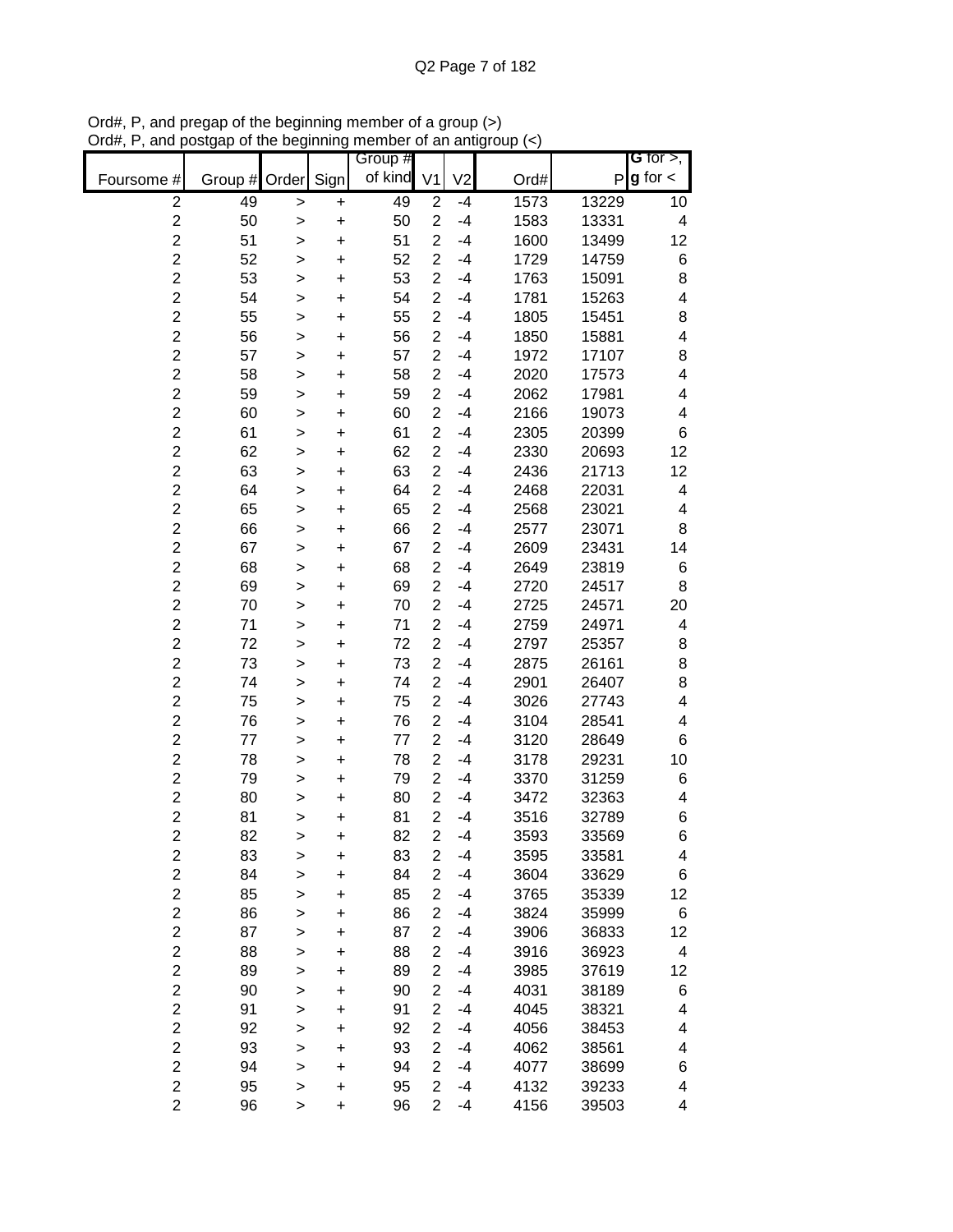|                |         |              |           | Group #    |                |                |      |       | G for $>$ ,              |
|----------------|---------|--------------|-----------|------------|----------------|----------------|------|-------|--------------------------|
| Foursome #     | Group # | Order        | Sign      | of kind V1 |                | V <sub>2</sub> | Ord# | Ρ     | $g$ for $\lt$            |
| $\mathbf 2$    | 97      | $\geq$       | +         | 97         | $\overline{2}$ | $-4$           | 4181 | 39779 | 10                       |
| $\overline{2}$ | 98      | >            | $\ddot{}$ | 98         | $\overline{2}$ | $-4$           | 4326 | 41341 | 8                        |
| $\overline{2}$ | 99      | >            | $\ddot{}$ | 99         | $\overline{2}$ | $-4$           | 4462 | 42689 | 6                        |
| $\overline{c}$ | 100     | >            | $\ddot{}$ | 100        | $\overline{2}$ | $-4$           | 4468 | 42727 | 8                        |
| $\overline{c}$ | 101     | $\,$         | $\ddot{}$ | 101        | $\overline{2}$ | $-4$           | 4516 | 43271 | 10                       |
| $\overline{c}$ | 102     | $\,$         | $\ddot{}$ | 102        | $\overline{c}$ | $-4$           | 4581 | 44021 | 4                        |
| $\overline{c}$ | 103     | $\mathbf{I}$ | $\ddot{}$ | 103        | $\overline{2}$ | $-4$           | 4593 | 44123 | 4                        |
| $\overline{c}$ | 104     | $\geq$       | +         | 104        | $\overline{2}$ | $-4$           | 4609 | 44273 | 4                        |
| $\overline{c}$ | 105     | $\,$         | $\ddot{}$ | 105        | $\overline{2}$ | $-4$           | 4685 | 45131 | 4                        |
| $\overline{2}$ | 106     | >            | +         | 106        | $\overline{2}$ | $-4$           | 4709 | 45389 | 12                       |
| $\overline{2}$ | 107     | >            | +         | 107        | $\overline{2}$ | $-4$           | 4836 | 46811 | 4                        |
| $\overline{c}$ | 108     | >            | +         | 108        | $\overline{2}$ | $-4$           | 4940 | 47939 | 6                        |
| $\overline{2}$ | 109     | $\mathbf{I}$ | $\ddot{}$ | 109        | $\overline{2}$ | $-4$           | 4944 | 47969 | 6                        |
| $\overline{2}$ | 110     | $\mathbf{I}$ | $\ddot{}$ | 110        | $\overline{2}$ | $-4$           | 4977 | 48383 | 12                       |
| $\overline{c}$ | 111     | $\geq$       | $\ddot{}$ | 111        | $\overline{2}$ | $-4$           | 4983 | 48449 | 12                       |
| $\overline{c}$ | 112     | >            | $\ddot{}$ | 112        | $\overline{c}$ | $-4$           | 5047 | 49109 | 6                        |
| $\overline{c}$ | 113     | $\mathbf{I}$ | $\ddot{}$ | 113        | $\overline{2}$ | $-4$           | 5105 | 49711 | 14                       |
| $\overline{c}$ | 114     | >            | $\ddot{}$ | 114        | $\overline{2}$ | $-4$           | 5141 | 50077 | 8                        |
| $\overline{c}$ | 115     | >            | $\ddot{}$ | 115        | $\overline{2}$ | $-4$           | 5147 | 50123 | 4                        |
| $\overline{c}$ | 116     | >            | $\ddot{}$ | 116        | $\overline{2}$ | $-4$           | 5184 | 50543 | $\overline{\mathcal{A}}$ |
| $\overline{c}$ | 117     | >            | $\ddot{}$ | 117        | $\overline{2}$ | $-4$           | 5209 | 50857 | 8                        |
| $\overline{c}$ | 118     | >            | $\ddot{}$ | 118        | $\overline{2}$ | $-4$           | 5262 | 51431 | $\overline{\mathbf{4}}$  |
| $\overline{c}$ | 119     | $\mathbf{I}$ | $\ddot{}$ | 119        | $\overline{c}$ | $-4$           | 5347 | 52301 | 10                       |
| $\overline{c}$ | 120     | $\,$         | $\ddot{}$ | 120        | $\overline{2}$ | $-4$           | 5400 | 52919 | 16                       |
| $\overline{c}$ | 121     | $\geq$       | +         | 121        | $\overline{2}$ | $-4$           | 5490 | 53891 | 4                        |
| $\overline{c}$ | 122     | >            | +         | 122        | $\overline{2}$ | $-4$           | 5521 | 54277 | 8                        |
| $\overline{2}$ | 123     | >            | +         | 123        | $\overline{2}$ | $-4$           | 5536 | 54413 | 4                        |
| $\overline{2}$ | 124     | >            | +         | 124        | $\overline{2}$ | $-4$           | 5651 | 55681 | 8                        |
| $\overline{c}$ | 125     | >            | +         | 125        | $\overline{2}$ | $-4$           | 5746 | 56671 | 8                        |
| $\overline{2}$ | 126     | $\mathbf{I}$ | $\ddot{}$ | 126        | $\overline{2}$ | $-4$           | 5847 | 57719 | 6                        |
| $\overline{c}$ | 127     | $\mathbf{I}$ | +         | 127        | $\overline{2}$ | $-4$           | 5878 | 58049 | 6                        |
| $\overline{c}$ | 128     | $\geq$       | +         | 128        | $\overline{2}$ | $-4$           | 5894 | 58199 | 6                        |
| $\overline{c}$ | 129     | $\mathbf{I}$ | +         | 129        | $\overline{2}$ | $-4$           | 5952 | 58901 | 4                        |
| $\overline{2}$ | 130     | $\geq$       | $\ddot{}$ | 130        | $\overline{2}$ | $-4$           | 5997 | 59341 | 8                        |
| $\overline{2}$ | 131     | >            | +         | 131        | $\mathbf{2}$   | $-4$           | 6002 | 59377 | 8                        |
| $\overline{2}$ | 132     | >            | $\ddot{}$ | 132        | $\overline{2}$ | $-4$           | 6026 | 59621 | 4                        |
| $\overline{2}$ | 133     | >            | $\ddot{}$ | 133        | $\overline{2}$ | $-4$           | 6031 | 59663 | 4                        |
| $\overline{c}$ | 134     | >            | $\ddot{}$ | 134        | $\overline{2}$ | $-4$           | 6391 | 63727 | 8                        |
| $\overline{2}$ | 135     | >            | $\ddot{}$ | 135        | $\overline{c}$ | $-4$           | 6575 | 65831 | $\overline{\mathbf{4}}$  |
| $\overline{2}$ | 136     | $\,$         | $\ddot{}$ | 136        | $\overline{2}$ | $-4$           | 6643 | 66629 | 12                       |
| $\overline{c}$ | 137     | $\geq$       | +         | 137        | $\overline{c}$ | $-4$           | 6680 | 67049 | 6                        |
| $\overline{2}$ | 138     | $\,$         | +         | 138        | $\overline{2}$ | $-4$           | 6730 | 67547 | 10                       |
| $\mathbf 2$    | 139     | >            | +         | 139        | $\overline{2}$ | $-4$           | 6746 | 67741 | 8                        |
| $\mathbf 2$    | 140     | $\,$         | +         | 140        | $\overline{2}$ | $-4$           | 6961 | 70229 | 6                        |
| $\mathbf 2$    | 141     | $\, > \,$    | +         | 141        | $\overline{2}$ | $-4$           | 7038 | 71069 | 10                       |
| $\overline{c}$ | 142     | $\geq$       | +         | 142        | $\overline{2}$ | $-4$           | 7062 | 71333 | 4                        |
| $\mathbf 2$    | 143     | $\,$         | $\ddot{}$ | 143        | $\overline{2}$ | $-4$           | 7097 | 71699 | 6                        |
| $\overline{2}$ | 144     | $\,$         | +         | 144        | $\overline{2}$ | $-4$           | 7237 | 73259 | 16                       |

Ord#, P, and pregap of the beginning member of a group (>) Ord#, P, and postgap of the beginning member of an antigroup (<)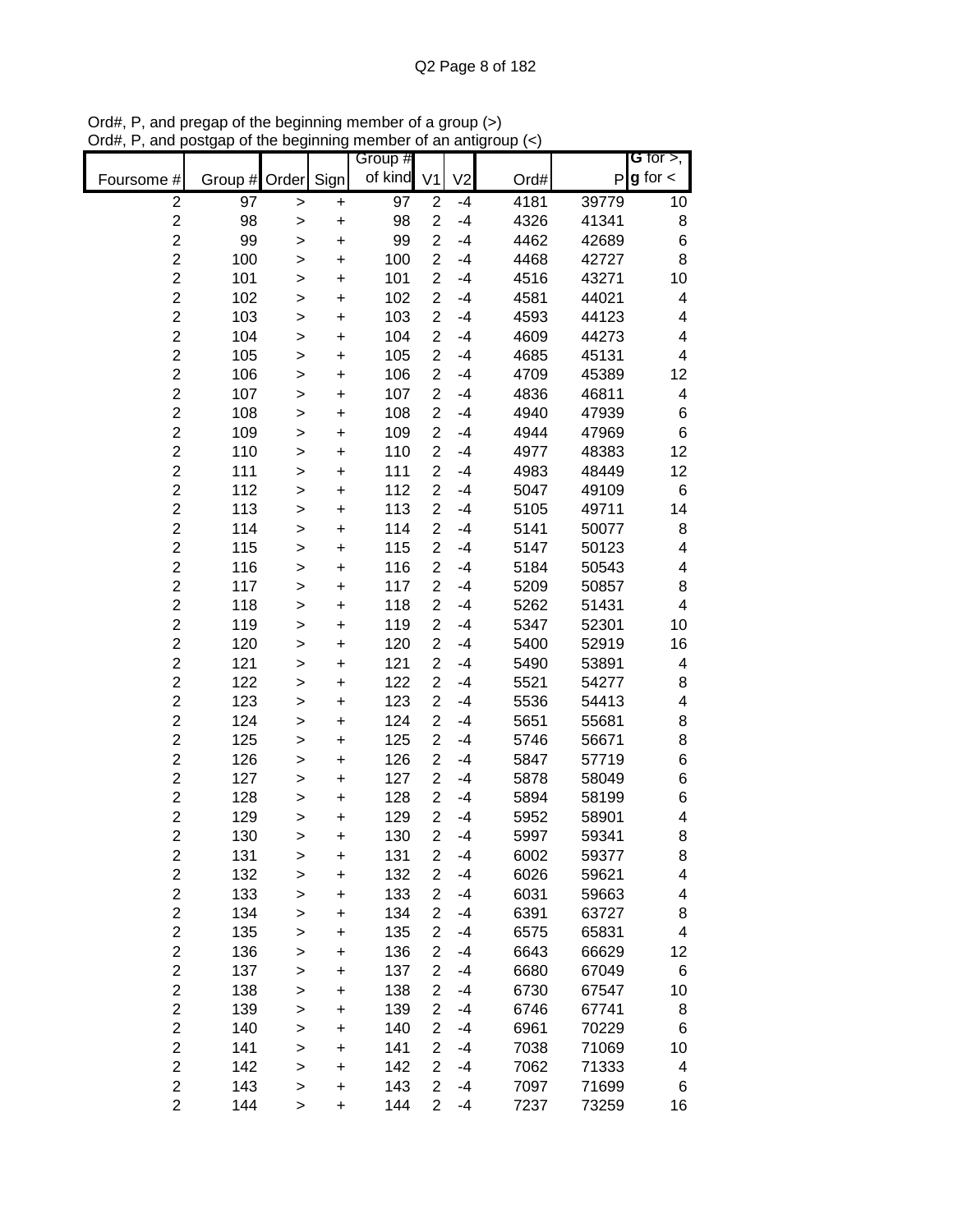| of kind<br>$g$ for $\lt$<br>V <sub>2</sub><br>Sign<br>V <sub>1</sub><br>Foursome #<br>Group # Order<br>Ord#<br>P<br>$\overline{2}$<br>145<br>145<br>7291<br>$\overline{2}$<br>73867<br>$-4$<br>8<br>$\mathbf{I}$<br>+<br>$\overline{c}$<br>$\overline{2}$<br>146<br>146<br>10<br>$-4$<br>7318<br>74177<br>$\ddot{}$<br>$\mathbf{I}$<br>$\overline{c}$<br>$\overline{c}$<br>147<br>147<br>7423<br>$-4$<br>75337<br>8<br>$\ddot{}$<br>><br>$\overline{c}$<br>$\overline{2}$<br>148<br>$-4$<br>148<br>7437<br>75511<br>8<br>$\ddot{}$<br>$\geq$<br>$\overline{c}$<br>$\overline{2}$<br>149<br>$\overline{\mathcal{A}}$<br>149<br>$-4$<br>7481<br>75983<br>$\ddot{}$<br>><br>$\overline{c}$<br>$\overline{2}$<br>150<br>150<br>$-4$<br>7505<br>76253<br>4<br>$\ddot{}$<br>><br>$\overline{c}$<br>$\overline{c}$<br>7522<br>76471<br>151<br>151<br>$-4$<br>8<br>$\ddot{}$<br>$\mathbf{I}$<br>$\overline{c}$<br>$\overline{c}$<br>152<br>152<br>$-4$<br>7543<br>76697<br>18<br>$\ddot{}$<br>$\geq$<br>$\overline{c}$<br>$\overline{c}$<br>153<br>153<br>$-4$<br>7755<br>79139<br>6<br>$\geq$<br>+<br>$\overline{c}$<br>$\overline{c}$<br>154<br>154<br>$-4$<br>7796<br>79589<br>10<br>+<br>><br>$\overline{c}$<br>155<br>$\overline{2}$<br>155<br>$-4$<br>7872<br>80407<br>20<br>+<br>><br>$\overline{2}$<br>156<br>$\overline{2}$<br>156<br>7887<br>80611<br>$-4$<br>8<br>+<br>><br>$\overline{c}$<br>157<br>$\overline{2}$<br>157<br>7972<br>81517<br>8<br>$-4$<br>+<br>><br>$\overline{c}$<br>158<br>$\overline{2}$<br>8022<br>158<br>82021<br>8<br>$-4$<br>$\ddot{}$<br>$\mathbf{I}$<br>$\overline{2}$<br>159<br>159<br>$\overline{2}$<br>$-4$<br>8445<br>86939<br>10<br>$\mathbf{I}$<br>+<br>$\overline{2}$<br>$\overline{c}$<br>160<br>160<br>$-4$<br>8482<br>87359<br>22<br>$\geq$<br>+<br>$\overline{c}$<br>$\overline{c}$<br>161<br>8598<br>161<br>$-4$<br>88793<br>4<br>$\ddot{}$<br>><br>$\overline{c}$<br>$\overline{2}$<br>162<br>162<br>$-4$<br>8614<br>88919<br>16<br>$\ddot{}$<br>><br>$\overline{c}$<br>$\overline{2}$<br>163<br>163<br>$-4$<br>8621<br>89009<br>6<br>$\ddot{}$<br>><br>$\overline{c}$<br>$\overline{2}$<br>164<br>164<br>$-4$<br>8653<br>89371<br>8<br>$\ddot{}$<br>><br>$\overline{c}$<br>$\overline{2}$<br>165<br>165<br>$-4$<br>8716<br>$\overline{\mathbf{4}}$<br>90011<br>$\ddot{}$<br>><br>$\overline{c}$<br>$\overline{2}$<br>166<br>166<br>$-4$<br>8722<br>90059<br>6<br>$\ddot{}$<br>><br>$\overline{c}$<br>$\overline{2}$<br>167<br>8726<br>167<br>$-4$<br>90089<br>16<br>$\ddot{}$<br>><br>$\overline{c}$<br>168<br>$\overline{c}$<br>8734<br>$\overline{\mathbf{4}}$<br>168<br>$-4$<br>90191<br>$\ddot{}$<br>><br>$\overline{c}$<br>$\overline{2}$<br>169<br>169<br>$-4$<br>8739<br>90227<br>10<br>$\ddot{}$<br>$\geq$<br>$\overline{c}$<br>$\overline{c}$<br>170<br>170<br>$-4$<br>8849<br>91513<br>14<br>><br>+<br>$\overline{c}$<br>$\overline{2}$<br>171<br>171<br>$-4$<br>8884<br>91961<br>4<br>+<br>><br>$\overline{2}$<br>$\overline{2}$<br>172<br>172<br>$-4$<br>8921<br>92369<br>6<br>+<br>><br>$\overline{2}$<br>$\overline{2}$<br>8<br>173<br>173<br>8956<br>92707<br>$-4$<br>+<br>><br>$\overline{2}$<br>174<br>174<br>$\overline{2}$<br>9145<br>94841<br>4<br>$-4$<br>+<br>><br>$\overline{c}$<br>$\overline{2}$<br>175<br>175<br>9211<br>95549<br>$-4$<br>10<br>$\ddot{}$<br>><br>$\overline{c}$<br>$\overline{2}$<br>176<br>176<br>9364<br>97373<br>$-4$<br>4<br>+<br>><br>$\overline{c}$<br>$\overline{2}$<br>177<br>177<br>9382<br>-4<br>97561<br>8<br>$\geq$<br>+<br>$\overline{2}$<br>$\overline{2}$<br>178<br>178<br>$-4$<br>9461<br>12<br>98519<br>$\geq$<br>$\ddot{}$<br>$\overline{2}$<br>179<br>$-4$<br>99241<br>$\overline{\mathbf{c}}$<br>179<br>9527<br>8<br>+<br>$\geq$<br>$\overline{2}$<br>$\overline{2}$<br>$\overline{\mathbf{4}}$<br>180<br>180<br>$-4$<br>9567<br>99713<br>$\ddot{}$<br>$\geq$<br>$\boldsymbol{2}$<br>181<br>20<br>71<br>$-2$<br>4<br>4<br>1<br>$\geq$<br>$\overline{2}$<br>$-2$<br>$\overline{c}$<br>182<br>131<br>739<br>4<br>6<br>$\geq$<br>$\overline{c}$<br>3<br>$-2$<br>134<br>183<br>4<br>757<br>6<br>$\geq$<br>$\overline{2}$<br>$-2$<br>4<br>184<br>4<br>4<br>230<br>1451<br>$\geq$<br>$\overline{2}$<br>$-2$<br>5<br>8<br>185<br>$\overline{\mathbf{4}}$<br>305<br>2011<br>><br>$\overline{2}$<br>$-2$<br>186<br>6<br>2381<br>4<br>4<br>353<br>><br>$\overline{2}$<br>$-2$<br>187<br>$\overline{7}$<br>4<br>395<br>2711<br>4<br>$\mathbf{I}$<br>$\overline{2}$<br>$-2$<br>188<br>8<br>4<br>516<br>3697<br>6<br>> |             |     |  | Group # |      |   |     |      | <b>G</b> for $>$ , |
|----------------------------------------------------------------------------------------------------------------------------------------------------------------------------------------------------------------------------------------------------------------------------------------------------------------------------------------------------------------------------------------------------------------------------------------------------------------------------------------------------------------------------------------------------------------------------------------------------------------------------------------------------------------------------------------------------------------------------------------------------------------------------------------------------------------------------------------------------------------------------------------------------------------------------------------------------------------------------------------------------------------------------------------------------------------------------------------------------------------------------------------------------------------------------------------------------------------------------------------------------------------------------------------------------------------------------------------------------------------------------------------------------------------------------------------------------------------------------------------------------------------------------------------------------------------------------------------------------------------------------------------------------------------------------------------------------------------------------------------------------------------------------------------------------------------------------------------------------------------------------------------------------------------------------------------------------------------------------------------------------------------------------------------------------------------------------------------------------------------------------------------------------------------------------------------------------------------------------------------------------------------------------------------------------------------------------------------------------------------------------------------------------------------------------------------------------------------------------------------------------------------------------------------------------------------------------------------------------------------------------------------------------------------------------------------------------------------------------------------------------------------------------------------------------------------------------------------------------------------------------------------------------------------------------------------------------------------------------------------------------------------------------------------------------------------------------------------------------------------------------------------------------------------------------------------------------------------------------------------------------------------------------------------------------------------------------------------------------------------------------------------------------------------------------------------------------------------------------------------------------------------------------------------------------------------------------------------------------------------------------------------------------------------------------------------------------------------------------------------------------------------------------------------------------------------------------------------------------------------------------------------------------------------------------------------------------------------------------------------------------------------------------------------------------------------------------------------------------------------------------------------------------------------------------------------------------------------------------------------------------------------------------------------------------------------------------------------------------------------------------------------------------------------------------------------------------------------------------------------------------------------------|-------------|-----|--|---------|------|---|-----|------|--------------------|
|                                                                                                                                                                                                                                                                                                                                                                                                                                                                                                                                                                                                                                                                                                                                                                                                                                                                                                                                                                                                                                                                                                                                                                                                                                                                                                                                                                                                                                                                                                                                                                                                                                                                                                                                                                                                                                                                                                                                                                                                                                                                                                                                                                                                                                                                                                                                                                                                                                                                                                                                                                                                                                                                                                                                                                                                                                                                                                                                                                                                                                                                                                                                                                                                                                                                                                                                                                                                                                                                                                                                                                                                                                                                                                                                                                                                                                                                                                                                                                                                                                                                                                                                                                                                                                                                                                                                                                                                                                                                                                                      |             |     |  |         |      |   |     |      |                    |
|                                                                                                                                                                                                                                                                                                                                                                                                                                                                                                                                                                                                                                                                                                                                                                                                                                                                                                                                                                                                                                                                                                                                                                                                                                                                                                                                                                                                                                                                                                                                                                                                                                                                                                                                                                                                                                                                                                                                                                                                                                                                                                                                                                                                                                                                                                                                                                                                                                                                                                                                                                                                                                                                                                                                                                                                                                                                                                                                                                                                                                                                                                                                                                                                                                                                                                                                                                                                                                                                                                                                                                                                                                                                                                                                                                                                                                                                                                                                                                                                                                                                                                                                                                                                                                                                                                                                                                                                                                                                                                                      |             |     |  |         |      |   |     |      |                    |
|                                                                                                                                                                                                                                                                                                                                                                                                                                                                                                                                                                                                                                                                                                                                                                                                                                                                                                                                                                                                                                                                                                                                                                                                                                                                                                                                                                                                                                                                                                                                                                                                                                                                                                                                                                                                                                                                                                                                                                                                                                                                                                                                                                                                                                                                                                                                                                                                                                                                                                                                                                                                                                                                                                                                                                                                                                                                                                                                                                                                                                                                                                                                                                                                                                                                                                                                                                                                                                                                                                                                                                                                                                                                                                                                                                                                                                                                                                                                                                                                                                                                                                                                                                                                                                                                                                                                                                                                                                                                                                                      |             |     |  |         |      |   |     |      |                    |
|                                                                                                                                                                                                                                                                                                                                                                                                                                                                                                                                                                                                                                                                                                                                                                                                                                                                                                                                                                                                                                                                                                                                                                                                                                                                                                                                                                                                                                                                                                                                                                                                                                                                                                                                                                                                                                                                                                                                                                                                                                                                                                                                                                                                                                                                                                                                                                                                                                                                                                                                                                                                                                                                                                                                                                                                                                                                                                                                                                                                                                                                                                                                                                                                                                                                                                                                                                                                                                                                                                                                                                                                                                                                                                                                                                                                                                                                                                                                                                                                                                                                                                                                                                                                                                                                                                                                                                                                                                                                                                                      |             |     |  |         |      |   |     |      |                    |
|                                                                                                                                                                                                                                                                                                                                                                                                                                                                                                                                                                                                                                                                                                                                                                                                                                                                                                                                                                                                                                                                                                                                                                                                                                                                                                                                                                                                                                                                                                                                                                                                                                                                                                                                                                                                                                                                                                                                                                                                                                                                                                                                                                                                                                                                                                                                                                                                                                                                                                                                                                                                                                                                                                                                                                                                                                                                                                                                                                                                                                                                                                                                                                                                                                                                                                                                                                                                                                                                                                                                                                                                                                                                                                                                                                                                                                                                                                                                                                                                                                                                                                                                                                                                                                                                                                                                                                                                                                                                                                                      |             |     |  |         |      |   |     |      |                    |
|                                                                                                                                                                                                                                                                                                                                                                                                                                                                                                                                                                                                                                                                                                                                                                                                                                                                                                                                                                                                                                                                                                                                                                                                                                                                                                                                                                                                                                                                                                                                                                                                                                                                                                                                                                                                                                                                                                                                                                                                                                                                                                                                                                                                                                                                                                                                                                                                                                                                                                                                                                                                                                                                                                                                                                                                                                                                                                                                                                                                                                                                                                                                                                                                                                                                                                                                                                                                                                                                                                                                                                                                                                                                                                                                                                                                                                                                                                                                                                                                                                                                                                                                                                                                                                                                                                                                                                                                                                                                                                                      |             |     |  |         |      |   |     |      |                    |
|                                                                                                                                                                                                                                                                                                                                                                                                                                                                                                                                                                                                                                                                                                                                                                                                                                                                                                                                                                                                                                                                                                                                                                                                                                                                                                                                                                                                                                                                                                                                                                                                                                                                                                                                                                                                                                                                                                                                                                                                                                                                                                                                                                                                                                                                                                                                                                                                                                                                                                                                                                                                                                                                                                                                                                                                                                                                                                                                                                                                                                                                                                                                                                                                                                                                                                                                                                                                                                                                                                                                                                                                                                                                                                                                                                                                                                                                                                                                                                                                                                                                                                                                                                                                                                                                                                                                                                                                                                                                                                                      |             |     |  |         |      |   |     |      |                    |
|                                                                                                                                                                                                                                                                                                                                                                                                                                                                                                                                                                                                                                                                                                                                                                                                                                                                                                                                                                                                                                                                                                                                                                                                                                                                                                                                                                                                                                                                                                                                                                                                                                                                                                                                                                                                                                                                                                                                                                                                                                                                                                                                                                                                                                                                                                                                                                                                                                                                                                                                                                                                                                                                                                                                                                                                                                                                                                                                                                                                                                                                                                                                                                                                                                                                                                                                                                                                                                                                                                                                                                                                                                                                                                                                                                                                                                                                                                                                                                                                                                                                                                                                                                                                                                                                                                                                                                                                                                                                                                                      |             |     |  |         |      |   |     |      |                    |
|                                                                                                                                                                                                                                                                                                                                                                                                                                                                                                                                                                                                                                                                                                                                                                                                                                                                                                                                                                                                                                                                                                                                                                                                                                                                                                                                                                                                                                                                                                                                                                                                                                                                                                                                                                                                                                                                                                                                                                                                                                                                                                                                                                                                                                                                                                                                                                                                                                                                                                                                                                                                                                                                                                                                                                                                                                                                                                                                                                                                                                                                                                                                                                                                                                                                                                                                                                                                                                                                                                                                                                                                                                                                                                                                                                                                                                                                                                                                                                                                                                                                                                                                                                                                                                                                                                                                                                                                                                                                                                                      |             |     |  |         |      |   |     |      |                    |
|                                                                                                                                                                                                                                                                                                                                                                                                                                                                                                                                                                                                                                                                                                                                                                                                                                                                                                                                                                                                                                                                                                                                                                                                                                                                                                                                                                                                                                                                                                                                                                                                                                                                                                                                                                                                                                                                                                                                                                                                                                                                                                                                                                                                                                                                                                                                                                                                                                                                                                                                                                                                                                                                                                                                                                                                                                                                                                                                                                                                                                                                                                                                                                                                                                                                                                                                                                                                                                                                                                                                                                                                                                                                                                                                                                                                                                                                                                                                                                                                                                                                                                                                                                                                                                                                                                                                                                                                                                                                                                                      |             |     |  |         |      |   |     |      |                    |
|                                                                                                                                                                                                                                                                                                                                                                                                                                                                                                                                                                                                                                                                                                                                                                                                                                                                                                                                                                                                                                                                                                                                                                                                                                                                                                                                                                                                                                                                                                                                                                                                                                                                                                                                                                                                                                                                                                                                                                                                                                                                                                                                                                                                                                                                                                                                                                                                                                                                                                                                                                                                                                                                                                                                                                                                                                                                                                                                                                                                                                                                                                                                                                                                                                                                                                                                                                                                                                                                                                                                                                                                                                                                                                                                                                                                                                                                                                                                                                                                                                                                                                                                                                                                                                                                                                                                                                                                                                                                                                                      |             |     |  |         |      |   |     |      |                    |
|                                                                                                                                                                                                                                                                                                                                                                                                                                                                                                                                                                                                                                                                                                                                                                                                                                                                                                                                                                                                                                                                                                                                                                                                                                                                                                                                                                                                                                                                                                                                                                                                                                                                                                                                                                                                                                                                                                                                                                                                                                                                                                                                                                                                                                                                                                                                                                                                                                                                                                                                                                                                                                                                                                                                                                                                                                                                                                                                                                                                                                                                                                                                                                                                                                                                                                                                                                                                                                                                                                                                                                                                                                                                                                                                                                                                                                                                                                                                                                                                                                                                                                                                                                                                                                                                                                                                                                                                                                                                                                                      |             |     |  |         |      |   |     |      |                    |
|                                                                                                                                                                                                                                                                                                                                                                                                                                                                                                                                                                                                                                                                                                                                                                                                                                                                                                                                                                                                                                                                                                                                                                                                                                                                                                                                                                                                                                                                                                                                                                                                                                                                                                                                                                                                                                                                                                                                                                                                                                                                                                                                                                                                                                                                                                                                                                                                                                                                                                                                                                                                                                                                                                                                                                                                                                                                                                                                                                                                                                                                                                                                                                                                                                                                                                                                                                                                                                                                                                                                                                                                                                                                                                                                                                                                                                                                                                                                                                                                                                                                                                                                                                                                                                                                                                                                                                                                                                                                                                                      |             |     |  |         |      |   |     |      |                    |
|                                                                                                                                                                                                                                                                                                                                                                                                                                                                                                                                                                                                                                                                                                                                                                                                                                                                                                                                                                                                                                                                                                                                                                                                                                                                                                                                                                                                                                                                                                                                                                                                                                                                                                                                                                                                                                                                                                                                                                                                                                                                                                                                                                                                                                                                                                                                                                                                                                                                                                                                                                                                                                                                                                                                                                                                                                                                                                                                                                                                                                                                                                                                                                                                                                                                                                                                                                                                                                                                                                                                                                                                                                                                                                                                                                                                                                                                                                                                                                                                                                                                                                                                                                                                                                                                                                                                                                                                                                                                                                                      |             |     |  |         |      |   |     |      |                    |
|                                                                                                                                                                                                                                                                                                                                                                                                                                                                                                                                                                                                                                                                                                                                                                                                                                                                                                                                                                                                                                                                                                                                                                                                                                                                                                                                                                                                                                                                                                                                                                                                                                                                                                                                                                                                                                                                                                                                                                                                                                                                                                                                                                                                                                                                                                                                                                                                                                                                                                                                                                                                                                                                                                                                                                                                                                                                                                                                                                                                                                                                                                                                                                                                                                                                                                                                                                                                                                                                                                                                                                                                                                                                                                                                                                                                                                                                                                                                                                                                                                                                                                                                                                                                                                                                                                                                                                                                                                                                                                                      |             |     |  |         |      |   |     |      |                    |
|                                                                                                                                                                                                                                                                                                                                                                                                                                                                                                                                                                                                                                                                                                                                                                                                                                                                                                                                                                                                                                                                                                                                                                                                                                                                                                                                                                                                                                                                                                                                                                                                                                                                                                                                                                                                                                                                                                                                                                                                                                                                                                                                                                                                                                                                                                                                                                                                                                                                                                                                                                                                                                                                                                                                                                                                                                                                                                                                                                                                                                                                                                                                                                                                                                                                                                                                                                                                                                                                                                                                                                                                                                                                                                                                                                                                                                                                                                                                                                                                                                                                                                                                                                                                                                                                                                                                                                                                                                                                                                                      |             |     |  |         |      |   |     |      |                    |
|                                                                                                                                                                                                                                                                                                                                                                                                                                                                                                                                                                                                                                                                                                                                                                                                                                                                                                                                                                                                                                                                                                                                                                                                                                                                                                                                                                                                                                                                                                                                                                                                                                                                                                                                                                                                                                                                                                                                                                                                                                                                                                                                                                                                                                                                                                                                                                                                                                                                                                                                                                                                                                                                                                                                                                                                                                                                                                                                                                                                                                                                                                                                                                                                                                                                                                                                                                                                                                                                                                                                                                                                                                                                                                                                                                                                                                                                                                                                                                                                                                                                                                                                                                                                                                                                                                                                                                                                                                                                                                                      |             |     |  |         |      |   |     |      |                    |
|                                                                                                                                                                                                                                                                                                                                                                                                                                                                                                                                                                                                                                                                                                                                                                                                                                                                                                                                                                                                                                                                                                                                                                                                                                                                                                                                                                                                                                                                                                                                                                                                                                                                                                                                                                                                                                                                                                                                                                                                                                                                                                                                                                                                                                                                                                                                                                                                                                                                                                                                                                                                                                                                                                                                                                                                                                                                                                                                                                                                                                                                                                                                                                                                                                                                                                                                                                                                                                                                                                                                                                                                                                                                                                                                                                                                                                                                                                                                                                                                                                                                                                                                                                                                                                                                                                                                                                                                                                                                                                                      |             |     |  |         |      |   |     |      |                    |
|                                                                                                                                                                                                                                                                                                                                                                                                                                                                                                                                                                                                                                                                                                                                                                                                                                                                                                                                                                                                                                                                                                                                                                                                                                                                                                                                                                                                                                                                                                                                                                                                                                                                                                                                                                                                                                                                                                                                                                                                                                                                                                                                                                                                                                                                                                                                                                                                                                                                                                                                                                                                                                                                                                                                                                                                                                                                                                                                                                                                                                                                                                                                                                                                                                                                                                                                                                                                                                                                                                                                                                                                                                                                                                                                                                                                                                                                                                                                                                                                                                                                                                                                                                                                                                                                                                                                                                                                                                                                                                                      |             |     |  |         |      |   |     |      |                    |
|                                                                                                                                                                                                                                                                                                                                                                                                                                                                                                                                                                                                                                                                                                                                                                                                                                                                                                                                                                                                                                                                                                                                                                                                                                                                                                                                                                                                                                                                                                                                                                                                                                                                                                                                                                                                                                                                                                                                                                                                                                                                                                                                                                                                                                                                                                                                                                                                                                                                                                                                                                                                                                                                                                                                                                                                                                                                                                                                                                                                                                                                                                                                                                                                                                                                                                                                                                                                                                                                                                                                                                                                                                                                                                                                                                                                                                                                                                                                                                                                                                                                                                                                                                                                                                                                                                                                                                                                                                                                                                                      |             |     |  |         |      |   |     |      |                    |
|                                                                                                                                                                                                                                                                                                                                                                                                                                                                                                                                                                                                                                                                                                                                                                                                                                                                                                                                                                                                                                                                                                                                                                                                                                                                                                                                                                                                                                                                                                                                                                                                                                                                                                                                                                                                                                                                                                                                                                                                                                                                                                                                                                                                                                                                                                                                                                                                                                                                                                                                                                                                                                                                                                                                                                                                                                                                                                                                                                                                                                                                                                                                                                                                                                                                                                                                                                                                                                                                                                                                                                                                                                                                                                                                                                                                                                                                                                                                                                                                                                                                                                                                                                                                                                                                                                                                                                                                                                                                                                                      |             |     |  |         |      |   |     |      |                    |
|                                                                                                                                                                                                                                                                                                                                                                                                                                                                                                                                                                                                                                                                                                                                                                                                                                                                                                                                                                                                                                                                                                                                                                                                                                                                                                                                                                                                                                                                                                                                                                                                                                                                                                                                                                                                                                                                                                                                                                                                                                                                                                                                                                                                                                                                                                                                                                                                                                                                                                                                                                                                                                                                                                                                                                                                                                                                                                                                                                                                                                                                                                                                                                                                                                                                                                                                                                                                                                                                                                                                                                                                                                                                                                                                                                                                                                                                                                                                                                                                                                                                                                                                                                                                                                                                                                                                                                                                                                                                                                                      |             |     |  |         |      |   |     |      |                    |
|                                                                                                                                                                                                                                                                                                                                                                                                                                                                                                                                                                                                                                                                                                                                                                                                                                                                                                                                                                                                                                                                                                                                                                                                                                                                                                                                                                                                                                                                                                                                                                                                                                                                                                                                                                                                                                                                                                                                                                                                                                                                                                                                                                                                                                                                                                                                                                                                                                                                                                                                                                                                                                                                                                                                                                                                                                                                                                                                                                                                                                                                                                                                                                                                                                                                                                                                                                                                                                                                                                                                                                                                                                                                                                                                                                                                                                                                                                                                                                                                                                                                                                                                                                                                                                                                                                                                                                                                                                                                                                                      |             |     |  |         |      |   |     |      |                    |
|                                                                                                                                                                                                                                                                                                                                                                                                                                                                                                                                                                                                                                                                                                                                                                                                                                                                                                                                                                                                                                                                                                                                                                                                                                                                                                                                                                                                                                                                                                                                                                                                                                                                                                                                                                                                                                                                                                                                                                                                                                                                                                                                                                                                                                                                                                                                                                                                                                                                                                                                                                                                                                                                                                                                                                                                                                                                                                                                                                                                                                                                                                                                                                                                                                                                                                                                                                                                                                                                                                                                                                                                                                                                                                                                                                                                                                                                                                                                                                                                                                                                                                                                                                                                                                                                                                                                                                                                                                                                                                                      |             |     |  |         |      |   |     |      |                    |
|                                                                                                                                                                                                                                                                                                                                                                                                                                                                                                                                                                                                                                                                                                                                                                                                                                                                                                                                                                                                                                                                                                                                                                                                                                                                                                                                                                                                                                                                                                                                                                                                                                                                                                                                                                                                                                                                                                                                                                                                                                                                                                                                                                                                                                                                                                                                                                                                                                                                                                                                                                                                                                                                                                                                                                                                                                                                                                                                                                                                                                                                                                                                                                                                                                                                                                                                                                                                                                                                                                                                                                                                                                                                                                                                                                                                                                                                                                                                                                                                                                                                                                                                                                                                                                                                                                                                                                                                                                                                                                                      |             |     |  |         |      |   |     |      |                    |
|                                                                                                                                                                                                                                                                                                                                                                                                                                                                                                                                                                                                                                                                                                                                                                                                                                                                                                                                                                                                                                                                                                                                                                                                                                                                                                                                                                                                                                                                                                                                                                                                                                                                                                                                                                                                                                                                                                                                                                                                                                                                                                                                                                                                                                                                                                                                                                                                                                                                                                                                                                                                                                                                                                                                                                                                                                                                                                                                                                                                                                                                                                                                                                                                                                                                                                                                                                                                                                                                                                                                                                                                                                                                                                                                                                                                                                                                                                                                                                                                                                                                                                                                                                                                                                                                                                                                                                                                                                                                                                                      |             |     |  |         |      |   |     |      |                    |
|                                                                                                                                                                                                                                                                                                                                                                                                                                                                                                                                                                                                                                                                                                                                                                                                                                                                                                                                                                                                                                                                                                                                                                                                                                                                                                                                                                                                                                                                                                                                                                                                                                                                                                                                                                                                                                                                                                                                                                                                                                                                                                                                                                                                                                                                                                                                                                                                                                                                                                                                                                                                                                                                                                                                                                                                                                                                                                                                                                                                                                                                                                                                                                                                                                                                                                                                                                                                                                                                                                                                                                                                                                                                                                                                                                                                                                                                                                                                                                                                                                                                                                                                                                                                                                                                                                                                                                                                                                                                                                                      |             |     |  |         |      |   |     |      |                    |
|                                                                                                                                                                                                                                                                                                                                                                                                                                                                                                                                                                                                                                                                                                                                                                                                                                                                                                                                                                                                                                                                                                                                                                                                                                                                                                                                                                                                                                                                                                                                                                                                                                                                                                                                                                                                                                                                                                                                                                                                                                                                                                                                                                                                                                                                                                                                                                                                                                                                                                                                                                                                                                                                                                                                                                                                                                                                                                                                                                                                                                                                                                                                                                                                                                                                                                                                                                                                                                                                                                                                                                                                                                                                                                                                                                                                                                                                                                                                                                                                                                                                                                                                                                                                                                                                                                                                                                                                                                                                                                                      |             |     |  |         |      |   |     |      |                    |
|                                                                                                                                                                                                                                                                                                                                                                                                                                                                                                                                                                                                                                                                                                                                                                                                                                                                                                                                                                                                                                                                                                                                                                                                                                                                                                                                                                                                                                                                                                                                                                                                                                                                                                                                                                                                                                                                                                                                                                                                                                                                                                                                                                                                                                                                                                                                                                                                                                                                                                                                                                                                                                                                                                                                                                                                                                                                                                                                                                                                                                                                                                                                                                                                                                                                                                                                                                                                                                                                                                                                                                                                                                                                                                                                                                                                                                                                                                                                                                                                                                                                                                                                                                                                                                                                                                                                                                                                                                                                                                                      |             |     |  |         |      |   |     |      |                    |
|                                                                                                                                                                                                                                                                                                                                                                                                                                                                                                                                                                                                                                                                                                                                                                                                                                                                                                                                                                                                                                                                                                                                                                                                                                                                                                                                                                                                                                                                                                                                                                                                                                                                                                                                                                                                                                                                                                                                                                                                                                                                                                                                                                                                                                                                                                                                                                                                                                                                                                                                                                                                                                                                                                                                                                                                                                                                                                                                                                                                                                                                                                                                                                                                                                                                                                                                                                                                                                                                                                                                                                                                                                                                                                                                                                                                                                                                                                                                                                                                                                                                                                                                                                                                                                                                                                                                                                                                                                                                                                                      |             |     |  |         |      |   |     |      |                    |
|                                                                                                                                                                                                                                                                                                                                                                                                                                                                                                                                                                                                                                                                                                                                                                                                                                                                                                                                                                                                                                                                                                                                                                                                                                                                                                                                                                                                                                                                                                                                                                                                                                                                                                                                                                                                                                                                                                                                                                                                                                                                                                                                                                                                                                                                                                                                                                                                                                                                                                                                                                                                                                                                                                                                                                                                                                                                                                                                                                                                                                                                                                                                                                                                                                                                                                                                                                                                                                                                                                                                                                                                                                                                                                                                                                                                                                                                                                                                                                                                                                                                                                                                                                                                                                                                                                                                                                                                                                                                                                                      |             |     |  |         |      |   |     |      |                    |
|                                                                                                                                                                                                                                                                                                                                                                                                                                                                                                                                                                                                                                                                                                                                                                                                                                                                                                                                                                                                                                                                                                                                                                                                                                                                                                                                                                                                                                                                                                                                                                                                                                                                                                                                                                                                                                                                                                                                                                                                                                                                                                                                                                                                                                                                                                                                                                                                                                                                                                                                                                                                                                                                                                                                                                                                                                                                                                                                                                                                                                                                                                                                                                                                                                                                                                                                                                                                                                                                                                                                                                                                                                                                                                                                                                                                                                                                                                                                                                                                                                                                                                                                                                                                                                                                                                                                                                                                                                                                                                                      |             |     |  |         |      |   |     |      |                    |
|                                                                                                                                                                                                                                                                                                                                                                                                                                                                                                                                                                                                                                                                                                                                                                                                                                                                                                                                                                                                                                                                                                                                                                                                                                                                                                                                                                                                                                                                                                                                                                                                                                                                                                                                                                                                                                                                                                                                                                                                                                                                                                                                                                                                                                                                                                                                                                                                                                                                                                                                                                                                                                                                                                                                                                                                                                                                                                                                                                                                                                                                                                                                                                                                                                                                                                                                                                                                                                                                                                                                                                                                                                                                                                                                                                                                                                                                                                                                                                                                                                                                                                                                                                                                                                                                                                                                                                                                                                                                                                                      |             |     |  |         |      |   |     |      |                    |
|                                                                                                                                                                                                                                                                                                                                                                                                                                                                                                                                                                                                                                                                                                                                                                                                                                                                                                                                                                                                                                                                                                                                                                                                                                                                                                                                                                                                                                                                                                                                                                                                                                                                                                                                                                                                                                                                                                                                                                                                                                                                                                                                                                                                                                                                                                                                                                                                                                                                                                                                                                                                                                                                                                                                                                                                                                                                                                                                                                                                                                                                                                                                                                                                                                                                                                                                                                                                                                                                                                                                                                                                                                                                                                                                                                                                                                                                                                                                                                                                                                                                                                                                                                                                                                                                                                                                                                                                                                                                                                                      |             |     |  |         |      |   |     |      |                    |
|                                                                                                                                                                                                                                                                                                                                                                                                                                                                                                                                                                                                                                                                                                                                                                                                                                                                                                                                                                                                                                                                                                                                                                                                                                                                                                                                                                                                                                                                                                                                                                                                                                                                                                                                                                                                                                                                                                                                                                                                                                                                                                                                                                                                                                                                                                                                                                                                                                                                                                                                                                                                                                                                                                                                                                                                                                                                                                                                                                                                                                                                                                                                                                                                                                                                                                                                                                                                                                                                                                                                                                                                                                                                                                                                                                                                                                                                                                                                                                                                                                                                                                                                                                                                                                                                                                                                                                                                                                                                                                                      |             |     |  |         |      |   |     |      |                    |
|                                                                                                                                                                                                                                                                                                                                                                                                                                                                                                                                                                                                                                                                                                                                                                                                                                                                                                                                                                                                                                                                                                                                                                                                                                                                                                                                                                                                                                                                                                                                                                                                                                                                                                                                                                                                                                                                                                                                                                                                                                                                                                                                                                                                                                                                                                                                                                                                                                                                                                                                                                                                                                                                                                                                                                                                                                                                                                                                                                                                                                                                                                                                                                                                                                                                                                                                                                                                                                                                                                                                                                                                                                                                                                                                                                                                                                                                                                                                                                                                                                                                                                                                                                                                                                                                                                                                                                                                                                                                                                                      |             |     |  |         |      |   |     |      |                    |
|                                                                                                                                                                                                                                                                                                                                                                                                                                                                                                                                                                                                                                                                                                                                                                                                                                                                                                                                                                                                                                                                                                                                                                                                                                                                                                                                                                                                                                                                                                                                                                                                                                                                                                                                                                                                                                                                                                                                                                                                                                                                                                                                                                                                                                                                                                                                                                                                                                                                                                                                                                                                                                                                                                                                                                                                                                                                                                                                                                                                                                                                                                                                                                                                                                                                                                                                                                                                                                                                                                                                                                                                                                                                                                                                                                                                                                                                                                                                                                                                                                                                                                                                                                                                                                                                                                                                                                                                                                                                                                                      |             |     |  |         |      |   |     |      |                    |
|                                                                                                                                                                                                                                                                                                                                                                                                                                                                                                                                                                                                                                                                                                                                                                                                                                                                                                                                                                                                                                                                                                                                                                                                                                                                                                                                                                                                                                                                                                                                                                                                                                                                                                                                                                                                                                                                                                                                                                                                                                                                                                                                                                                                                                                                                                                                                                                                                                                                                                                                                                                                                                                                                                                                                                                                                                                                                                                                                                                                                                                                                                                                                                                                                                                                                                                                                                                                                                                                                                                                                                                                                                                                                                                                                                                                                                                                                                                                                                                                                                                                                                                                                                                                                                                                                                                                                                                                                                                                                                                      |             |     |  |         |      |   |     |      |                    |
|                                                                                                                                                                                                                                                                                                                                                                                                                                                                                                                                                                                                                                                                                                                                                                                                                                                                                                                                                                                                                                                                                                                                                                                                                                                                                                                                                                                                                                                                                                                                                                                                                                                                                                                                                                                                                                                                                                                                                                                                                                                                                                                                                                                                                                                                                                                                                                                                                                                                                                                                                                                                                                                                                                                                                                                                                                                                                                                                                                                                                                                                                                                                                                                                                                                                                                                                                                                                                                                                                                                                                                                                                                                                                                                                                                                                                                                                                                                                                                                                                                                                                                                                                                                                                                                                                                                                                                                                                                                                                                                      |             |     |  |         |      |   |     |      |                    |
|                                                                                                                                                                                                                                                                                                                                                                                                                                                                                                                                                                                                                                                                                                                                                                                                                                                                                                                                                                                                                                                                                                                                                                                                                                                                                                                                                                                                                                                                                                                                                                                                                                                                                                                                                                                                                                                                                                                                                                                                                                                                                                                                                                                                                                                                                                                                                                                                                                                                                                                                                                                                                                                                                                                                                                                                                                                                                                                                                                                                                                                                                                                                                                                                                                                                                                                                                                                                                                                                                                                                                                                                                                                                                                                                                                                                                                                                                                                                                                                                                                                                                                                                                                                                                                                                                                                                                                                                                                                                                                                      |             |     |  |         |      |   |     |      |                    |
|                                                                                                                                                                                                                                                                                                                                                                                                                                                                                                                                                                                                                                                                                                                                                                                                                                                                                                                                                                                                                                                                                                                                                                                                                                                                                                                                                                                                                                                                                                                                                                                                                                                                                                                                                                                                                                                                                                                                                                                                                                                                                                                                                                                                                                                                                                                                                                                                                                                                                                                                                                                                                                                                                                                                                                                                                                                                                                                                                                                                                                                                                                                                                                                                                                                                                                                                                                                                                                                                                                                                                                                                                                                                                                                                                                                                                                                                                                                                                                                                                                                                                                                                                                                                                                                                                                                                                                                                                                                                                                                      |             |     |  |         |      |   |     |      |                    |
|                                                                                                                                                                                                                                                                                                                                                                                                                                                                                                                                                                                                                                                                                                                                                                                                                                                                                                                                                                                                                                                                                                                                                                                                                                                                                                                                                                                                                                                                                                                                                                                                                                                                                                                                                                                                                                                                                                                                                                                                                                                                                                                                                                                                                                                                                                                                                                                                                                                                                                                                                                                                                                                                                                                                                                                                                                                                                                                                                                                                                                                                                                                                                                                                                                                                                                                                                                                                                                                                                                                                                                                                                                                                                                                                                                                                                                                                                                                                                                                                                                                                                                                                                                                                                                                                                                                                                                                                                                                                                                                      |             |     |  |         |      |   |     |      |                    |
|                                                                                                                                                                                                                                                                                                                                                                                                                                                                                                                                                                                                                                                                                                                                                                                                                                                                                                                                                                                                                                                                                                                                                                                                                                                                                                                                                                                                                                                                                                                                                                                                                                                                                                                                                                                                                                                                                                                                                                                                                                                                                                                                                                                                                                                                                                                                                                                                                                                                                                                                                                                                                                                                                                                                                                                                                                                                                                                                                                                                                                                                                                                                                                                                                                                                                                                                                                                                                                                                                                                                                                                                                                                                                                                                                                                                                                                                                                                                                                                                                                                                                                                                                                                                                                                                                                                                                                                                                                                                                                                      |             |     |  |         |      |   |     |      |                    |
|                                                                                                                                                                                                                                                                                                                                                                                                                                                                                                                                                                                                                                                                                                                                                                                                                                                                                                                                                                                                                                                                                                                                                                                                                                                                                                                                                                                                                                                                                                                                                                                                                                                                                                                                                                                                                                                                                                                                                                                                                                                                                                                                                                                                                                                                                                                                                                                                                                                                                                                                                                                                                                                                                                                                                                                                                                                                                                                                                                                                                                                                                                                                                                                                                                                                                                                                                                                                                                                                                                                                                                                                                                                                                                                                                                                                                                                                                                                                                                                                                                                                                                                                                                                                                                                                                                                                                                                                                                                                                                                      |             |     |  |         |      |   |     |      |                    |
|                                                                                                                                                                                                                                                                                                                                                                                                                                                                                                                                                                                                                                                                                                                                                                                                                                                                                                                                                                                                                                                                                                                                                                                                                                                                                                                                                                                                                                                                                                                                                                                                                                                                                                                                                                                                                                                                                                                                                                                                                                                                                                                                                                                                                                                                                                                                                                                                                                                                                                                                                                                                                                                                                                                                                                                                                                                                                                                                                                                                                                                                                                                                                                                                                                                                                                                                                                                                                                                                                                                                                                                                                                                                                                                                                                                                                                                                                                                                                                                                                                                                                                                                                                                                                                                                                                                                                                                                                                                                                                                      |             |     |  |         |      |   |     |      |                    |
|                                                                                                                                                                                                                                                                                                                                                                                                                                                                                                                                                                                                                                                                                                                                                                                                                                                                                                                                                                                                                                                                                                                                                                                                                                                                                                                                                                                                                                                                                                                                                                                                                                                                                                                                                                                                                                                                                                                                                                                                                                                                                                                                                                                                                                                                                                                                                                                                                                                                                                                                                                                                                                                                                                                                                                                                                                                                                                                                                                                                                                                                                                                                                                                                                                                                                                                                                                                                                                                                                                                                                                                                                                                                                                                                                                                                                                                                                                                                                                                                                                                                                                                                                                                                                                                                                                                                                                                                                                                                                                                      | $\mathbf 2$ | 189 |  | 9       | $-2$ | 4 | 595 | 4357 | 8                  |
| $\geq$<br>$\overline{c}$<br>$-2$<br>190<br>10<br>4<br>662<br>4951<br>8                                                                                                                                                                                                                                                                                                                                                                                                                                                                                                                                                                                                                                                                                                                                                                                                                                                                                                                                                                                                                                                                                                                                                                                                                                                                                                                                                                                                                                                                                                                                                                                                                                                                                                                                                                                                                                                                                                                                                                                                                                                                                                                                                                                                                                                                                                                                                                                                                                                                                                                                                                                                                                                                                                                                                                                                                                                                                                                                                                                                                                                                                                                                                                                                                                                                                                                                                                                                                                                                                                                                                                                                                                                                                                                                                                                                                                                                                                                                                                                                                                                                                                                                                                                                                                                                                                                                                                                                                                               |             |     |  |         |      |   |     |      |                    |
| ><br>$\overline{2}$<br>191<br>11<br>$-2$<br>691<br>5189<br>4<br>10<br>$\mathbf{I}$                                                                                                                                                                                                                                                                                                                                                                                                                                                                                                                                                                                                                                                                                                                                                                                                                                                                                                                                                                                                                                                                                                                                                                                                                                                                                                                                                                                                                                                                                                                                                                                                                                                                                                                                                                                                                                                                                                                                                                                                                                                                                                                                                                                                                                                                                                                                                                                                                                                                                                                                                                                                                                                                                                                                                                                                                                                                                                                                                                                                                                                                                                                                                                                                                                                                                                                                                                                                                                                                                                                                                                                                                                                                                                                                                                                                                                                                                                                                                                                                                                                                                                                                                                                                                                                                                                                                                                                                                                   |             |     |  |         |      |   |     |      |                    |

Ord#, P, and pregap of the beginning member of a group (>) Ord#, P, and postgap of the beginning member of an antigroup (<)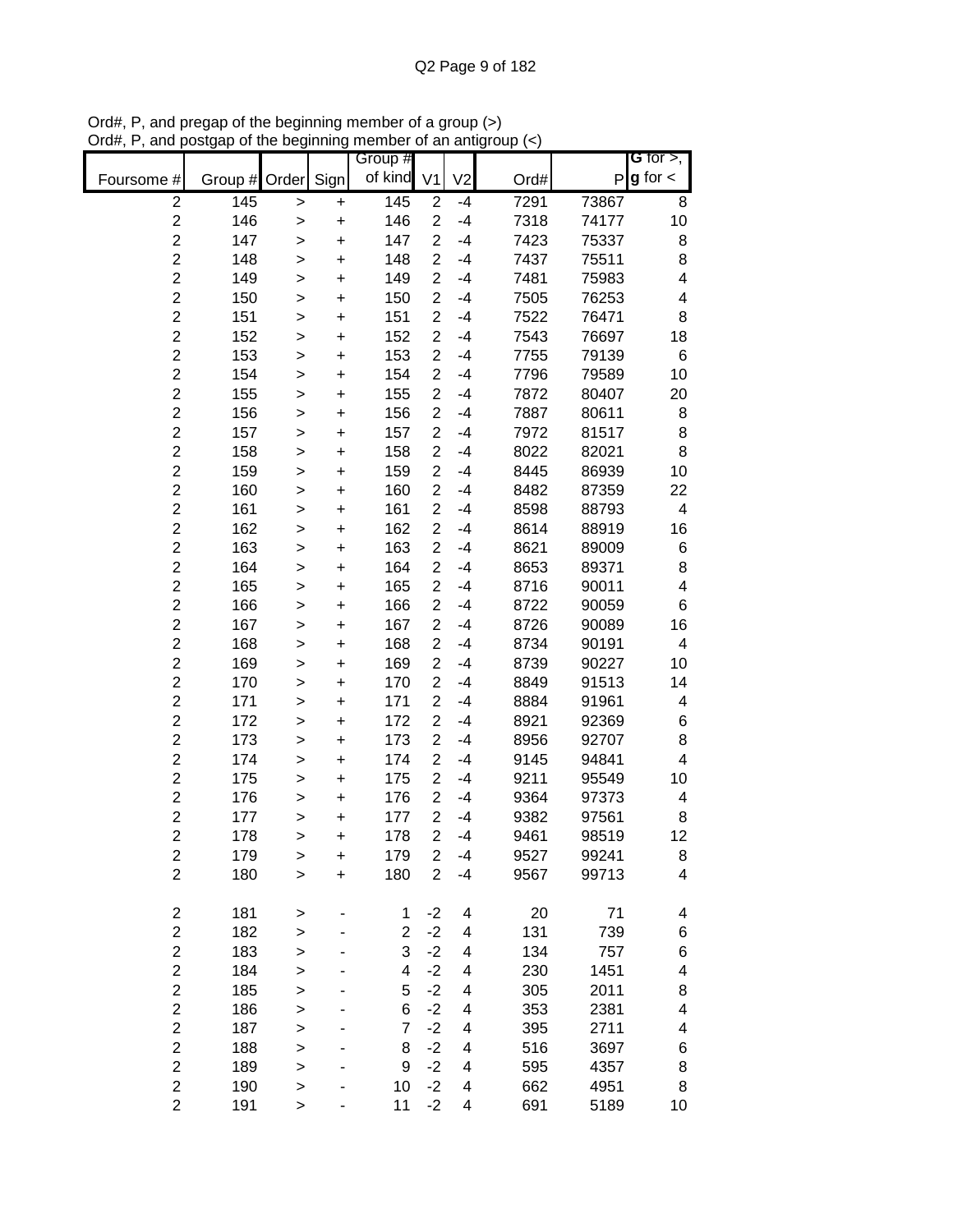|                         |               |              |      | Group # |                |                |      |       | G for $>$ ,              |
|-------------------------|---------------|--------------|------|---------|----------------|----------------|------|-------|--------------------------|
| Foursome #              | Group # Order |              | Sign | of kind | V <sub>1</sub> | V <sub>2</sub> | Ord# | P     | $g$ for $\lt$            |
| $\overline{c}$          | 192           | >            |      | 12      | $-2$           | 4              | 719  | 5441  | 4                        |
| $\overline{c}$          | 193           | >            |      | 13      | $-2$           | 4              | 735  | 5569  | $\,$ 6 $\,$              |
| $\overline{c}$          | 194           | >            |      | 14      | $-2$           | 4              | 749  | 5689  | $\,6$                    |
| $\overline{c}$          | 195           | $\geq$       |      | 15      | $-2$           | 4              | 755  | 5741  | $\overline{\mathcal{A}}$ |
| $\overline{c}$          | 196           | $\geq$       |      | 16      | $-2$           | 4              | 801  | 6143  | 10                       |
| $\overline{c}$          | 197           | $\geq$       |      | 17      | $-2$           | 4              | 809  | 6217  | 6                        |
| $\overline{c}$          | 198           | >            |      | 18      | $-2$           | 4              | 825  | 6337  | 8                        |
| $\overline{c}$          | 199           | >            |      | 19      | $-2$           | 4              | 921  | 7211  | 4                        |
| $\overline{c}$          | 200           | >            |      | 20      | $-2$           | 4              | 975  | 7687  | 6                        |
| $\overline{2}$          | 201           | >            |      | 21      | $-2$           | 4              | 1025 | 8167  | $\,$ 6 $\,$              |
| $\overline{c}$          | 202           | >            |      | 22      | $-2$           | 4              | 1062 | 8521  | 8                        |
| $\overline{2}$          | 203           | $\geq$       |      | 23      | $-2$           | 4              | 1110 | 8929  | $\,$ 6 $\,$              |
| $\overline{c}$          | 204           | $\geq$       |      | 24      | $-2$           | 4              | 1156 | 9341  | $\overline{\mathbf{4}}$  |
| $\overline{2}$          | 205           | $\geq$       |      | 25      | $-2$           | 4              | 1240 | 10099 | 6                        |
| $\overline{c}$          | 206           | >            |      | 26      | $-2$           | 4              | 1334 | 10987 | 8                        |
| $\overline{c}$          | 207           | >            |      | 27      | $-2$           | 4              | 1368 | 11317 | 6                        |
| $\overline{c}$          | 208           | >            |      | 28      | $-2$           | 4              | 1419 | 11831 | $\overline{\mathbf{4}}$  |
| $\overline{2}$          | 209           | >            |      | 29      | $-2$           | 4              | 1442 | 12041 | 4                        |
| $\overline{2}$          | 210           | >            |      | 30      | $-2$           | 4              | 1494 | 12511 | 8                        |
| $\overline{c}$          | 211           | >            |      | 31      | $-2$           | 4              | 1516 | 12697 | 8                        |
| $\overline{c}$          | 212           | >            |      | 32      | $-2$           | 4              | 1688 | 14407 | 6                        |
| $\overline{c}$          | 213           | >            |      | 33      | $-2$           | 4              | 1692 | 14431 | 8                        |
| $\overline{c}$          | 214           | $\geq$       |      | 34      | $-2$           | 4              | 1828 | 15667 | $\,6$                    |
| $\overline{c}$          | 215           | >            |      | 35      | $-2$           | 4              | 2084 | 18191 | 10                       |
| $\overline{c}$          | 216           | >            |      | 36      | $-2$           | 4              | 2112 | 18439 | 6                        |
| $\overline{c}$          | 217           | >            |      | 37      | $-2$           | 4              | 2118 | 18493 | 12                       |
| $\overline{2}$          | 218           | >            |      | 38      | $-2$           | 4              | 2132 | 18671 | 10                       |
| $\overline{c}$          | 219           | >            |      | 39      | $-2$           | 4              | 2178 | 19211 | 4                        |
| $\overline{c}$          | 220           | $\geq$       |      | 40      | $-2$           | 4              | 2204 | 19441 | 8                        |
| $\overline{c}$          | 221           | >            |      | 41      | $-2$           | 4              | 2355 | 20939 | 10                       |
| $\overline{c}$          | 222           | $\geq$       |      | 42      | $-2$           | 4              | 2410 | 21491 | 4                        |
| $\overline{c}$          | 223           | >            |      | 43      | $-2$           | 4              | 2415 | 21521 | 4                        |
| $\overline{c}$          | 224           | $\geq$       |      | 44      | $-2$           | 4              | 2582 | 23131 | 14                       |
| $\overline{2}$          | 225           | >            |      | 45      | $-2$           | 4              | 2589 | 23201 | 4                        |
| $\overline{c}$          | 226           | >            |      | 46      | $-2$           | 4              | 2747 | 24847 | 6                        |
| $\overline{c}$          | 227           | >            |      | 47      | $-2$           | 4              | 2854 | 25939 | 6                        |
| $\overline{c}$          | 228           | >            |      | 48      | $-2$           | 4              | 2870 | 26111 | 4                        |
| $\overline{c}$          | 229           | >            |      | 49      | $-2$           | 4              | 2956 | 26951 | 4                        |
| $\overline{2}$          | 230           | $\geq$       |      | 50      | $-2$           | 4              | 2964 | 27031 | 14                       |
| $\overline{c}$          | 231           | >            |      | 51      | $-2$           | 4              | 3122 | 28661 | 4                        |
| $\overline{c}$          | 232           | >            |      | 52      | $-2$           | 4              | 3199 | 29437 | 8                        |
| $\overline{2}$          | 233           | >            |      | 53      | $-2$           | 4              | 3296 | 30529 | 12                       |
| $\overline{c}$          | 234           | >            |      | 54      | $-2$           | 4              | 3335 | 30937 | 6                        |
| $\overline{c}$          | 235           | >            |      | 55      | $-2$           | 4              | 3355 | 31151 | 4                        |
| $\overline{c}$          | 236           | >            |      | 56      | $-2$           | 4              | 3359 | 31181 | 4                        |
| $\overline{c}$          | 237           | $\geq$       |      | 57      | $-2$           | 4              | 3365 | 31231 | 8                        |
| $\overline{\mathbf{c}}$ | 238           | >            |      | 58      | $-2$           | 4              | 3585 | 33487 | 8                        |
| $\overline{2}$          | 239           | $\mathbf{I}$ |      | 59      | $-2$           | 4              | 3705 | 34687 | 8                        |

Ord#, P, and pregap of the beginning member of a group (>) Ord#, P, and postgap of the beginning member of an antigroup (<)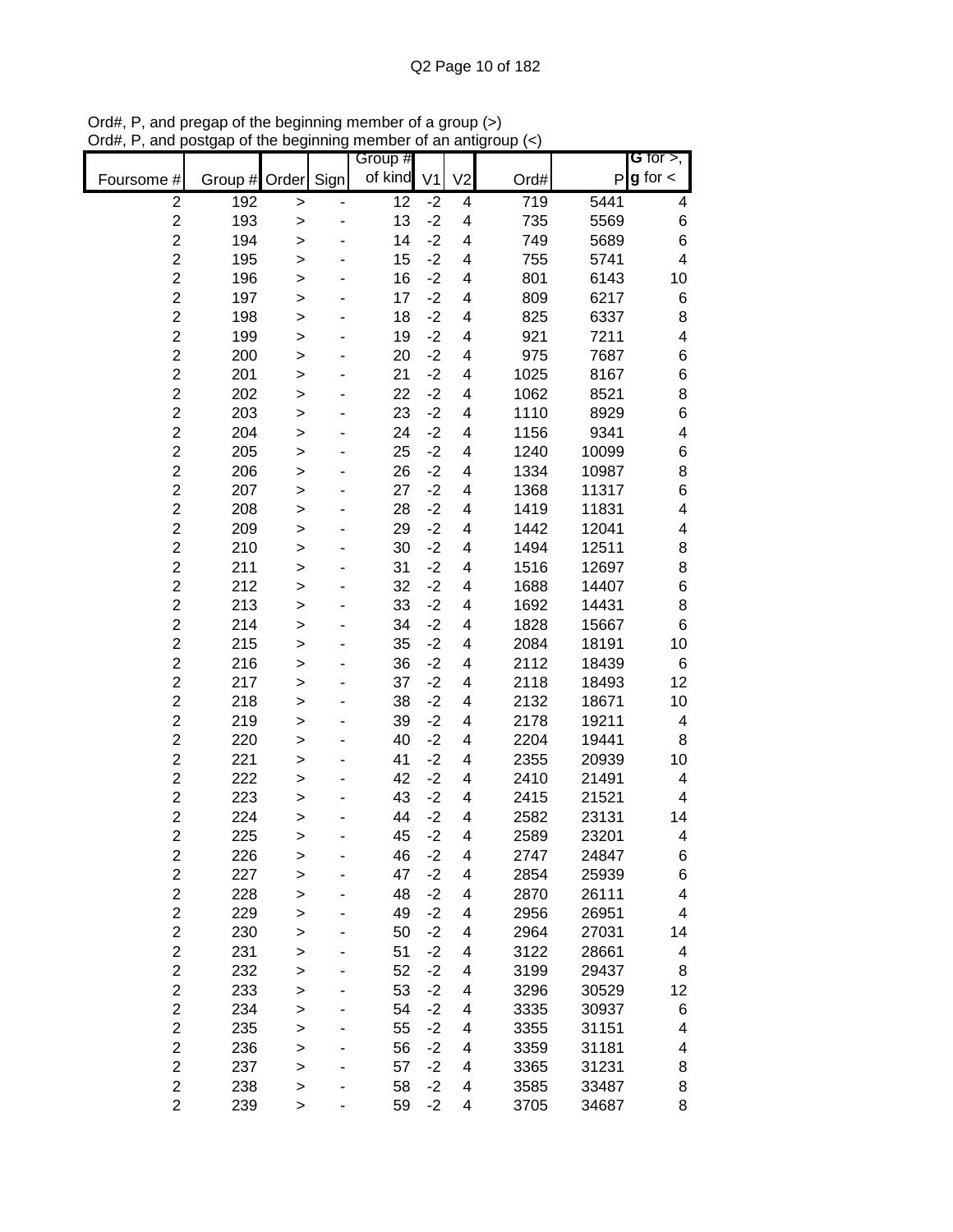|                         |         |              |      | Group # |                |                |      |              | G for $>$ ,             |
|-------------------------|---------|--------------|------|---------|----------------|----------------|------|--------------|-------------------------|
| Foursome #              | Group # | Order        | Sign | of kind | V <sub>1</sub> | V <sub>2</sub> | Ord# | $\mathsf{P}$ | $g$ for $\lt$           |
| $\overline{2}$          | 240     | $\, > \,$    |      | 60      | $-2$           | 4              | 3803 | 35801        | 4                       |
| $\overline{\mathbf{c}}$ | 241     | >            |      | 61      | $-2$           | 4              | 3821 | 35977        | 8                       |
| $\overline{c}$          | 242     | >            |      | 62      | $-2$           | 4              | 3884 | 36637        | 8                       |
| $\overline{c}$          | 243     | >            |      | 63      | $-2$           | 4              | 3956 | 37361        | $\overline{\mathbf{4}}$ |
| $\overline{c}$          | 244     | $\geq$       |      | 64      | $-2$           | 4              | 3967 | 37489        | 6                       |
| $\overline{c}$          | 245     | >            |      | 65      | $-2$           | 4              | 3979 | 37571        | $\overline{\mathbf{4}}$ |
| $\overline{c}$          | 246     | >            |      | 66      | $-2$           | 4              | 4357 | 41647        | 6                       |
| $\overline{c}$          | 247     | >            |      | 67      | $-2$           | 4              | 4427 | 42349        | 12                      |
| $\overline{2}$          | 248     | >            |      | 68      | $-2$           | 4              | 4464 | 42701        | 4                       |
| $\overline{\mathbf{c}}$ | 249     | >            |      | 69      | $-2$           | 4              | 4488 | 42937        | 8                       |
| $\overline{c}$          | 250     | $\mathbf{I}$ |      | 70      | $-2$           | 4              | 4493 | 42979        | 12                      |
| $\overline{c}$          | 251     | >            |      | 71      | $-2$           | 4              | 4671 | 44959        | 6                       |
| $\overline{c}$          | 252     | $\geq$       |      | 72      | $-2$           | 4              | 4720 | 45533        | 10                      |
| $\overline{c}$          | 253     | $\geq$       |      | 73      | $-2$           | 4              | 4842 | 46861        | 8                       |
| $\overline{c}$          | 254     | >            |      | 74      | $-2$           | 4              | 4871 | 47237        | 16                      |
| $\overline{c}$          | 255     | >            |      | 75      | $-2$           | 4              | 5189 | 50591        | 4                       |
| $\overline{2}$          | 256     | >            |      | 76      | $-2$           | 4              | 5289 | 51679        | 6                       |
| $\overline{2}$          | 257     | >            |      | 77      | $-2$           | 4              | 5335 | 52181        | $\overline{\mathbf{4}}$ |
| $\overline{2}$          | 258     | >            |      | 78      | $-2$           | 4              | 5368 | 52567        | 6                       |
| $\overline{c}$          | 259     | >            |      | 79      | $-2$           | 4              | 5446 | 53407        | 6                       |
| $\overline{c}$          | 260     | >            |      | 80      | $-2$           | 4              | 5715 | 56377        | 8                       |
| $\overline{c}$          | 261     | $\geq$       |      | 81      | $-2$           | 4              | 5843 | 57689        | 10                      |
| $\overline{c}$          | 262     | >            |      | 82      | $-2$           | 4              | 5914 | 58411        | 8                       |
| $\overline{c}$          | 263     | >            |      | 83      | $-2$           | 4              | 5973 | 59077        | 8                       |
| $\overline{c}$          | 264     | >            |      | 84      | $-2$           | 4              | 6111 | 60631        | 8                       |
| $\overline{2}$          | 265     | >            |      | 85      | $-2$           | 4              | 6203 | 61651        | 8                       |
| $\overline{\mathbf{c}}$ | 266     | >            |      | 86      | $-2$           | 4              | 6298 | 62753        | 10                      |
| $\overline{c}$          | 267     | $\mathbf{I}$ |      | 87      | $-2$           | 4              | 6349 | 63361        | 8                       |
| $\overline{c}$          | 268     | >            |      | 88      | $-2$           | 4              | 6512 | 65171        | 4                       |
| $\overline{c}$          | 269     | $\geq$       |      | 89      | $-2$           | 4              | 6553 | 65609        | 10                      |
| $\overline{c}$          | 270     | $\geq$       |      | 90      | $-2$           | 4              | 6580 | 65867        | 16                      |
| $\overline{c}$          | 271     | >            |      | 91      | $-2$           | 4              | 6633 | 66529        | 6                       |
| $\overline{c}$          | 272     | >            |      | 92      | $-2$           | 4              | 6728 | 67531        | 8                       |
| $\overline{2}$          | 273     | >            |      | 93      | $-2$           | 4              | 6756 | 67819        | 12                      |
| $\overline{\mathbf{c}}$ | 274     | >            |      | 94      | $-2$           | 4              | 6765 | 67931        | 4                       |
| $\overline{c}$          | 275     | $\mathbf{I}$ |      | 95      | $-2$           | 4              | 6936 | 70001        | 4                       |
| $\overline{\mathbf{c}}$ | 276     | >            |      | 96      | $-2$           | 4              | 7076 | 71437        | 8                       |
| $\overline{c}$          | 277     | $\geq$       |      | 97      | $-2$           | 4              | 7099 | 71711        | 4                       |
| $\overline{\mathbf{c}}$ | 278     | >            |      | 98      | $-2$           | 4              | 7205 | 72889        | 6                       |
| $\overline{c}$          | 279     |              |      | 99      | $-2$           | 4              | 7321 | 74201        | 4                       |
| $\overline{c}$          | 280     | >            |      | 100     | $-2$           | 4              | 7390 | 74929        | 6                       |
| $\overline{c}$          | 281     | >            |      | 101     | $-2$           | 4              | 7639 | 77719        | 6                       |
| $\overline{c}$          | 282     | >            |      | 102     | $-2$           | 4              | 7645 | 77773        | 12                      |
| $\overline{\mathbf{c}}$ | 283     | ><br>$\geq$  |      | 103     | $-2$           | 4              | 7757 | 79151        | 4                       |
| $\overline{c}$          | 284     |              |      | 104     | $-2$           | 4              | 7976 | 81551        | 4                       |
| $\overline{\mathbf{c}}$ | 285     | $\mathbf{I}$ |      | 105     | $-2$           | 4              | 8033 | 82163        | 10                      |
| $\overline{\mathbf{c}}$ | 286     | ><br>$\geq$  |      | 106     | $-2$           | 4              | 8207 | 84191        | 10                      |
| $\overline{c}$          | 287     |              |      | 107     | $-2$           | 4              | 8408 | 86461        | 8                       |
|                         |         | >            |      |         |                |                |      |              |                         |

Ord#, P, and pregap of the beginning member of a group (>) Ord#, P, and postgap of the beginning member of an antigroup (<)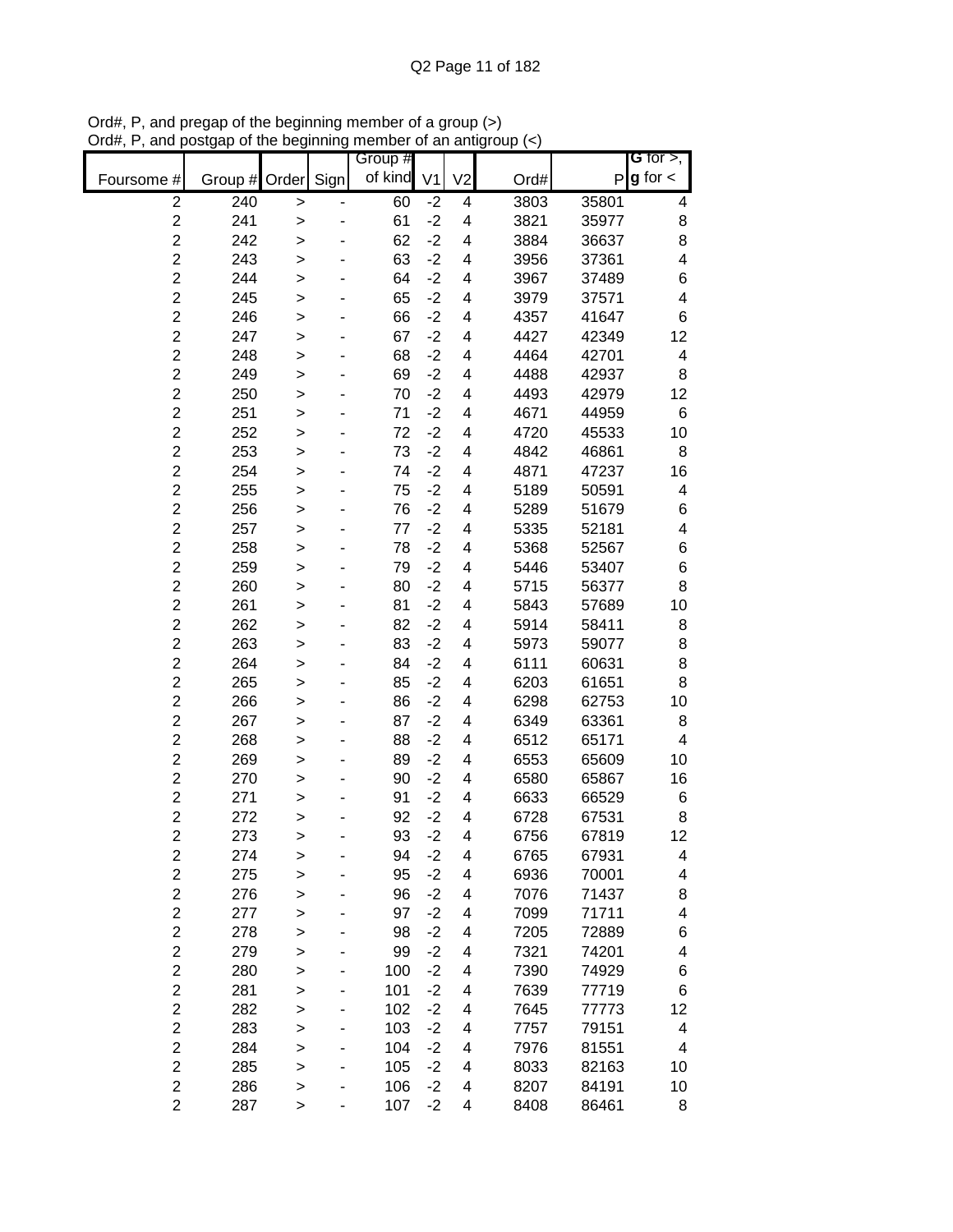|                         |               |         |           | Group #        |                |                |      |              | G for $>$ ,              |
|-------------------------|---------------|---------|-----------|----------------|----------------|----------------|------|--------------|--------------------------|
| Foursome #              | Group # Order |         | Sign      | of kind        | V <sub>1</sub> | V <sub>2</sub> | Ord# | $\mathsf{P}$ | $g$ for $\lt$            |
| $\overline{c}$          | 288           | >       |           | 108            | $-2$           | 4              | 8439 | 86857        | 6                        |
| $\overline{2}$          | 289           | >       |           | 109            | $-2$           | 4              | 8537 | 87931        | 14                       |
| $\overline{c}$          | 290           | >       |           | 110            | $-2$           | 4              | 8803 | 91009        | 12                       |
| $\overline{c}$          | 291           | $\geq$  |           | 111            | $-2$           | 4              | 8934 | 92479        | 12                       |
| $\overline{c}$          | 292           | >       |           | 112            | $-2$           | 4              | 8966 | 92801        | 10                       |
| $\overline{c}$          | 293           | $\geq$  |           | 113            | $-2$           | 4              | 8992 | 93097        | 8                        |
| $\overline{c}$          | 294           | >       |           | 114            | $-2$           | 4              | 9000 | 93179        | 10                       |
| $\overline{c}$          | 295           | >       |           | 115            | $-2$           | 4              | 9122 | 94573        | 12                       |
| $\overline{c}$          | 296           | >       |           | 116            | $-2$           | 4              | 9137 | 94777        | 6                        |
| $\overline{2}$          | 297           | >       |           | 117            | $-2$           | 4              | 9195 | 95393        | 10                       |
| $\overline{c}$          | 298           | >       |           | 118            | $-2$           | 4              | 9203 | 95467        | 6                        |
| $\overline{c}$          | 299           | $\geq$  |           | 119            | $-2$           | 4              | 9227 | 95731        | 8                        |
| $\overline{c}$          | 300           | >       |           | 120            | $-2$           | 4              | 9289 | 96457        | $\,$ 6 $\,$              |
| $\overline{\mathbf{c}}$ | 301           | $\geq$  |           | 121            | $-2$           | 4              | 9500 | 98947        | 8                        |
| $\overline{c}$          | 302           | >       |           | 122            | $-2$           | 4              | 9540 | 99397        | 6                        |
|                         |               |         |           |                |                |                |      |              |                          |
| $\overline{\mathbf{c}}$ | 303           | $\,<$   | +         | 1              | $-2$           | 4              | 12   | 37           | 4                        |
| $\overline{2}$          | 304           | $\,<$   | $\ddot{}$ | $\overline{2}$ | $-2$           | 4              | 19   | 67           | 4                        |
| $\overline{2}$          | 305           | $\,<$   | $\ddot{}$ | 3              | $-2$           | 4              | 22   | 79           | $\overline{\mathcal{A}}$ |
| $\overline{c}$          | 306           | $\,<$   | +         | 4              | $-2$           | 4              | 59   | 277          | 4                        |
| $\overline{2}$          | 307           | $\,<$   | $\ddot{}$ | 5              | $-2$           | 4              | 85   | 439          | 4                        |
| $\overline{c}$          | 308           | $\,<$   | $\ddot{}$ | 6              | $-2$           | 4              | 133  | 751          | 6                        |
| $\overline{c}$          | 309           | $\,<$   | +         | $\overline{7}$ | $-2$           | 4              | 211  | 1297         | $\overline{\mathcal{A}}$ |
| $\overline{c}$          | 310           | $\prec$ | +         | 8              | $-2$           | 4              | 305  | 2011         | 6                        |
| $\overline{c}$          | 311           | $\,<$   | +         | 9              | $-2$           | 4              | 322  | 2137         | $\overline{\mathcal{A}}$ |
| $\overline{c}$          | 312           | $\,<$   | +         | 10             | $-2$           | 4              | 339  | 2281         | 6                        |
| $\overline{c}$          | 313           | $\,<$   | +         | 11             | $-2$           | 4              | 348  | 2347         | $\overline{\mathbf{4}}$  |
| $\overline{c}$          | 314           | $\,<$   | +         | 12             | $-2$           | 4              | 355  | 2389         | 4                        |
| $\overline{c}$          | 315           | $\,<$   | +         | 13             | $-2$           | 4              | 387  | 2671         | 6                        |
| $\overline{c}$          | 316           | $\,<$   | +         | 14             | $-2$           | 4              | 407  | 2797         | 4                        |
| $\overline{2}$          | 317           | $\,<$   | $\ddot{}$ | 15             | $-2$           | 4              | 638  | 4729         | 4                        |
| $\overline{c}$          | 318           | $\prec$ | +         | 16             | $-2$           | 4              | 731  | 5527         | 4                        |
| $\overline{c}$          | 319           | $\prec$ | $\ddot{}$ | 17             | $-2$           | 4              | 742  | 5647         | 4                        |
| $\overline{2}$          | 320           | $\,<$   | $\ddot{}$ | 18             | $-2$           | 4              | 770  | 5857         | 4                        |
| $\overline{c}$          | 321           | $\,<$   | +         | 19             | $-2$           | 4              | 803  | 6163         | 10                       |
| $\overline{c}$          | 322           | $\,<$   | +         | 20             | $-2$           | 4              | 808  | 6211         | 6                        |
| $\overline{2}$          | 323           | $\,<$   | $\ddot{}$ | 21             | $-2$           | 4              | 833  | 6389         | 8                        |
| $\overline{c}$          | 324           | $\prec$ | +         | 22             | $-2$           | 4              | 851  | 6577         | $\overline{\mathbf{4}}$  |
| $\overline{2}$          | 325           | $\,<$   | +         | 23             | $-2$           | 4              | 895  | 6967         | 4                        |
| $\overline{\mathbf{c}}$ | 326           | $\prec$ | +         | 24             | $-2$           | 4              | 924  | 7229         | 8                        |
| $\overline{c}$          | 327           | $\prec$ | +         | 25             | $-2$           | 4              | 974  | 7681         | 6                        |
| $\overline{2}$          | 328           | $\,<$   | +         | 26             | $-2$           | 4              | 1119 | 9007         | 4                        |
| $\overline{c}$          | 329           | $\,<$   | +         | 27             | $-2$           | 4              | 1126 | 9059         | 8                        |
| $\overline{\mathbf{c}}$ | 330           | $\,<$   | +         | 28             | $-2$           | 4              | 1240 | 10099        | 4                        |
| $\overline{c}$          | 331           | $\,<$   | +         | 29             | $-2$           | 4              | 1360 | 11251        | 6                        |
| $\overline{c}$          | 332           | $\,<$   | +         | 30             | $-2$           | 4              | 1518 | 12713        | 8                        |
| $\overline{\mathbf{c}}$ | 333           | $\,<$   | +         | 31             | $-2$           | 4              | 1567 | 13171        | 6                        |
| $\overline{2}$          | 334           | $\,<\,$ | $\ddot{}$ | 32             | $-2$           | 4              | 1617 | 13687        | 4                        |

Ord#, P, and pregap of the beginning member of a group (>) Ord#, P, and postgap of the beginning member of an antigroup (<)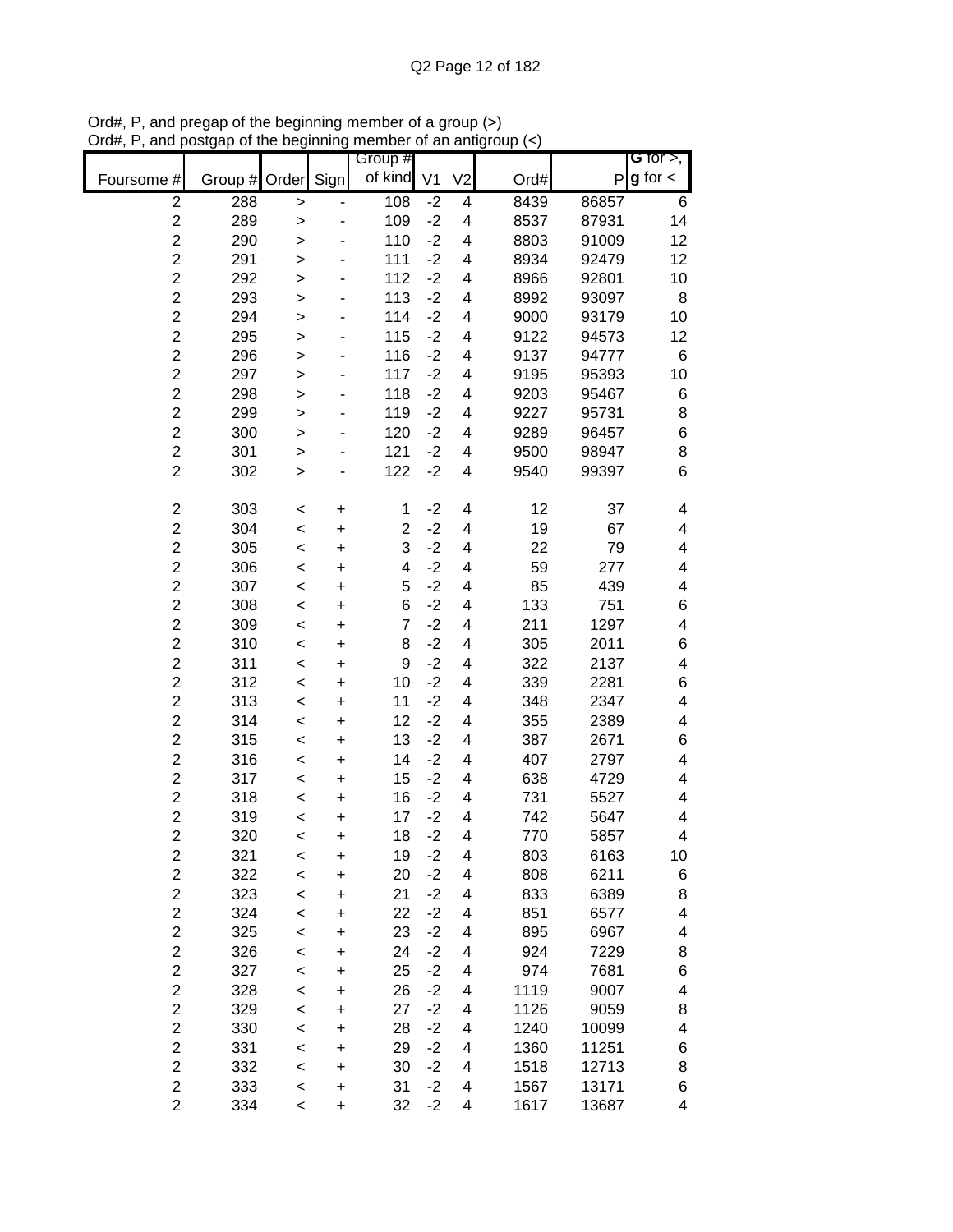|                         |               |         |           | Group # |                |                          |      |       | G for $>$ ,              |
|-------------------------|---------------|---------|-----------|---------|----------------|--------------------------|------|-------|--------------------------|
| Foursome #              | Group # Order |         | Sign      | of kind | V <sub>1</sub> | V <sub>2</sub>           | Ord# | P     | $g$ for $\lt$            |
| $\overline{c}$          | 335           | $\,<$   | +         | 33      | $-2$           | 4                        | 1692 | 14431 | 6                        |
| $\overline{c}$          | 336           | $\,<$   | $\ddot{}$ | 34      | $-2$           | 4                        | 1706 | 14557 | 4                        |
| $\overline{c}$          | 337           | $\prec$ | $\ddot{}$ | 35      | $-2$           | 4                        | 1749 | 14939 | 8                        |
| $\overline{c}$          | 338           | $\prec$ | $\ddot{}$ | 36      | $-2$           | $\overline{\mathbf{4}}$  | 1927 | 16657 | $\overline{\mathcal{A}}$ |
| $\overline{c}$          | 339           | $\prec$ | $\ddot{}$ | 37      | $-2$           | 4                        | 1932 | 16699 | 4                        |
| $\overline{c}$          | 340           | $\prec$ | $\ddot{}$ | 38      | $-2$           | 4                        | 1966 | 17041 | 6                        |
| $\overline{c}$          | 341           | $\prec$ | +         | 39      | $-2$           | 4                        | 2077 | 18127 | $\overline{\mathcal{A}}$ |
| $\overline{c}$          | 342           | $\prec$ | +         | 40      | $-2$           | $\overline{\mathcal{A}}$ | 2114 | 18451 | 6                        |
| $\overline{c}$          | 343           | <       | +         | 41      | $-2$           | 4                        | 2134 | 18691 | 10                       |
| $\overline{c}$          | 344           | <       | +         | 42      | $-2$           | 4                        | 2195 | 19387 | 4                        |
| $\overline{2}$          | 345           | <       | +         | 43      | $-2$           | 4                        | 2204 | 19441 | 6                        |
| $\overline{2}$          | 346           | <       | $\ddot{}$ | 44      | $-2$           | 4                        | 2237 | 19759 | 4                        |
| $\overline{c}$          | 347           | <       | $\ddot{}$ | 45      | $-2$           | 4                        | 2381 | 21179 | 8                        |
| $\overline{2}$          | 348           | <       | $\ddot{}$ | 46      | $-2$           | 4                        | 2401 | 21391 | 6                        |
| $\overline{c}$          | 349           | $\prec$ | $\ddot{}$ | 47      | $-2$           | 4                        | 2412 | 21499 | 4                        |
| $\overline{c}$          | 350           | $\prec$ | $\ddot{}$ | 48      | $-2$           | 4                        | 2697 | 24239 | 8                        |
| $\overline{c}$          | 351           | $\prec$ | $\ddot{}$ | 49      | $-2$           | 4                        | 2854 | 25939 | $\overline{\mathcal{A}}$ |
| $\overline{c}$          | 352           | <       | $\ddot{}$ | 50      | $-2$           | 4                        | 3021 | 27697 | 4                        |
| $\overline{c}$          | 353           | <       | $\ddot{}$ | 51      | $-2$           | 4                        | 3035 | 27799 | 4                        |
| $\overline{c}$          | 354           | $\prec$ | $\ddot{}$ | 52      | $-2$           | 4                        | 3117 | 28627 | 4                        |
| $\overline{c}$          | 355           | $\prec$ | $\ddot{}$ | 53      | $-2$           | $\overline{\mathbf{4}}$  | 3211 | 29581 | 6                        |
| $\overline{c}$          | 356           | $\prec$ | $\ddot{}$ | 54      | $-2$           | 4                        | 3296 | 30529 | 10                       |
| $\overline{c}$          | 357           | $\prec$ | $\ddot{}$ | 55      | $-2$           | 4                        | 3318 | 30773 | 8                        |
| $\overline{c}$          | 358           | $\prec$ | +         | 56      | $-2$           | 4                        | 3323 | 30829 | 10                       |
| $\overline{c}$          | 359           | $\prec$ | +         | 57      | $-2$           | 4                        | 3361 | 31189 | 4                        |
| $\overline{c}$          | 360           | <       | +         | 58      | $-2$           | 4                        | 3365 | 31231 | 6                        |
| $\overline{c}$          | 361           | <       | +         | 59      | $-2$           | 4                        | 3430 | 31973 | 8                        |
| $\overline{2}$          | 362           | <       | +         | 60      | $-2$           | 4                        | 3475 | 32377 | 4                        |
| $\overline{2}$          | 363           | <       | $\ddot{}$ | 61      | $-2$           | 4                        | 3495 | 32569 | 4                        |
| $\overline{c}$          | 364           | <       | +         | 62      | $-2$           | 4                        | 3522 | 32839 | 4                        |
| $\overline{2}$          | 365           | <       | $\ddot{}$ | 63      | $-2$           | 4                        | 3742 | 35099 | 8                        |
| $\overline{c}$          | 366           | $\prec$ | +         | 64      | $-2$           | $\overline{\mathcal{A}}$ | 3901 | 36787 | 4                        |
| $\overline{c}$          | 367           | $\prec$ | $\ddot{}$ | 65      | $-2$           | 4                        | 3969 | 37501 | 6                        |
| $\overline{2}$          | 368           | $\prec$ | $\ddot{}$ | 66      | $-2$           | 4                        | 4148 | 39397 | 12                       |
| $\overline{c}$          | 369           | $\prec$ | +         | 67      | $-2$           | 4                        | 4175 | 39719 | 8                        |
| $\overline{c}$          | 370           | $\prec$ | $\ddot{}$ | 68      | $-2$           | 4                        | 4248 | 40519 | 10                       |
| $\overline{2}$          | 371           | $\prec$ | $\ddot{}$ | 69      | $-2$           | $\overline{\mathcal{A}}$ | 4337 | 41467 | 12                       |
| $\overline{c}$          | 372           | $\prec$ | $\ddot{}$ | 70      | $-2$           | $\overline{\mathbf{4}}$  | 4353 | 41617 | 4                        |
| $\overline{2}$          | 373           | <       | $\ddot{}$ | 71      | $-2$           | 4                        | 4467 | 42719 | 8                        |
| $\overline{c}$          | 374           | $\prec$ | +         | 72      | $-2$           | $\overline{\mathcal{A}}$ | 4490 | 42953 | 8                        |
| $\overline{c}$          | 375           | $\prec$ | +         | 73      | $-2$           | $\overline{\mathbf{4}}$  | 4575 | 43969 | 4                        |
| $\overline{2}$          | 376           | $\prec$ | +         | 74      | $-2$           | $\overline{\mathbf{4}}$  | 4657 | 44809 | 10                       |
| $\overline{c}$          | 377           | $\prec$ | +         | 75      | $-2$           | $\overline{\mathbf{4}}$  | 4684 | 45127 | 4                        |
| $\overline{c}$          | 378           | <       | +         | 76      | $-2$           | 4                        | 4750 | 45853 | 10                       |
| $\overline{c}$          | 379           | $\prec$ | +         | 77      | $-2$           | 4                        | 4770 | 46099 | 4                        |
| $\overline{c}$          | 380           | <       | +         | 78      | $-2$           | $\overline{\mathbf{4}}$  | 4800 | 46447 | 4                        |
| $\overline{\mathbf{c}}$ | 381           | $\prec$ | +         | 79      | $-2$           | $\overline{\mathbf{4}}$  | 4825 | 46687 | 4                        |
| $\overline{2}$          | 382           | $\,<$   | $\ddot{}$ | 80      | $-2$           | 4                        | 4988 | 48487 | 4                        |

Ord#, P, and pregap of the beginning member of a group (>) Ord#, P, and postgap of the beginning member of an antigroup (<)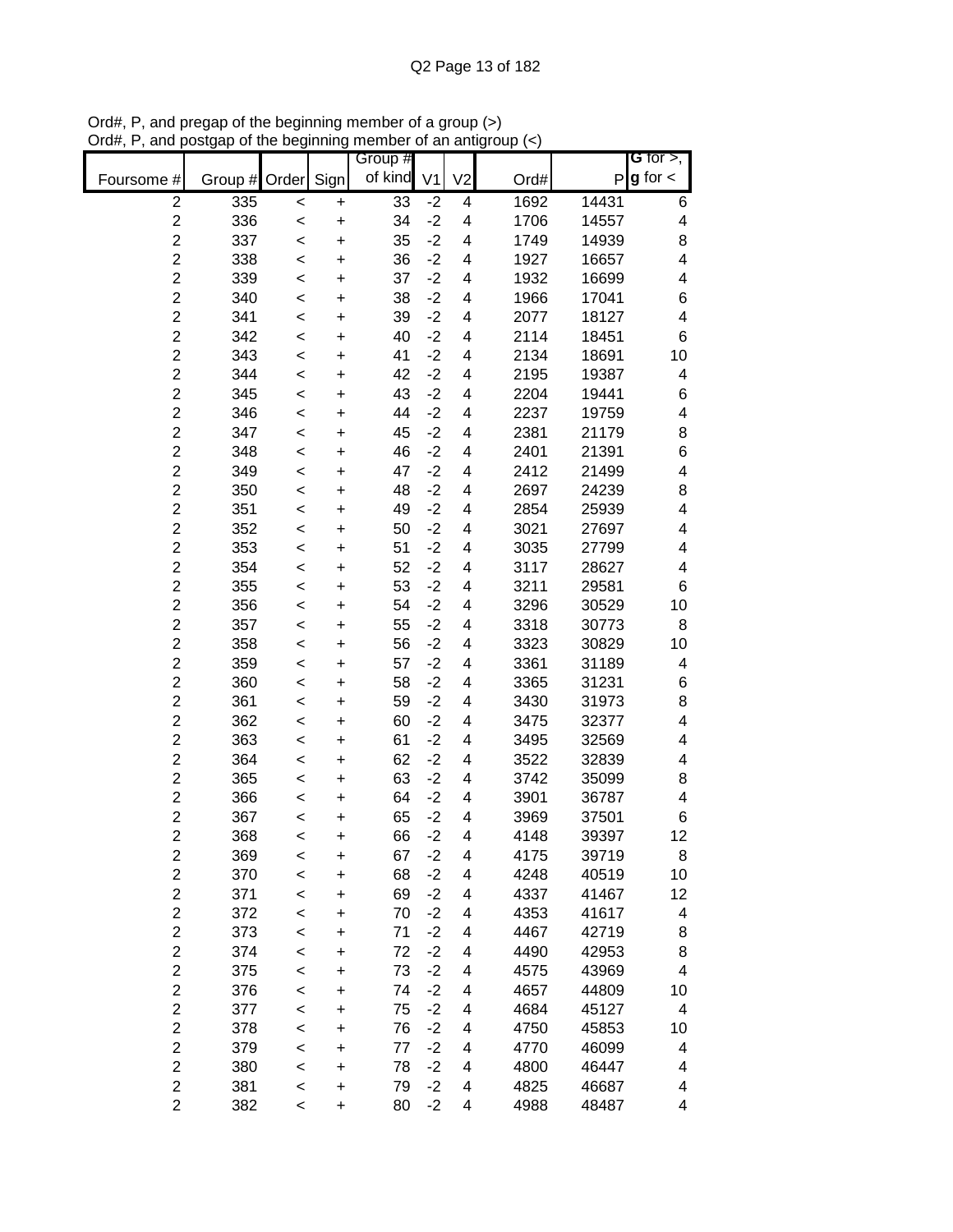|                         |               |         |           | Group # |                |                          |      |       | G for $>$ ,              |
|-------------------------|---------------|---------|-----------|---------|----------------|--------------------------|------|-------|--------------------------|
| Foursome #              | Group # Order |         | Sign      | of kind | V <sub>1</sub> | V <sub>2</sub>           | Ord# | P     | $g$ for $\lt$            |
| $\overline{2}$          | 383           | <       | +         | 81      | $-2$           | 4                        | 5059 | 49207 | 4                        |
| $\overline{c}$          | 384           | $\prec$ | $\ddot{}$ | 82      | $-2$           | $\overline{\mathbf{4}}$  | 5104 | 49697 | 14                       |
| $\overline{c}$          | 385           | $\prec$ | $\ddot{}$ | 83      | $-2$           | $\overline{\mathbf{4}}$  | 5119 | 49843 | 10                       |
| $\overline{c}$          | 386           | $\prec$ | $\ddot{}$ | 84      | $-2$           | 4                        | 5182 | 50527 | 12                       |
| $\overline{c}$          | 387           | $\prec$ | $\ddot{}$ | 85      | $-2$           | 4                        | 5208 | 50849 | 8                        |
| $\overline{c}$          | 388           | $\prec$ | +         | 86      | $-2$           | 4                        | 5261 | 51427 | 4                        |
| $\overline{c}$          | 389           | $\prec$ | +         | 87      | $-2$           | 4                        | 5353 | 52379 | 8                        |
| $\overline{c}$          | 390           | $\prec$ | +         | 88      | $-2$           | 4                        | 5535 | 54409 | $\overline{\mathcal{A}}$ |
| $\overline{c}$          | 391           | <       | +         | 89      | $-2$           | 4                        | 5568 | 54721 | 6                        |
| $\overline{c}$          | 392           | <       | +         | 90      | $-2$           | 4                        | 5596 | 55057 | 4                        |
| $\overline{2}$          | 393           | $\prec$ | $\ddot{}$ | 91      | $-2$           | 4                        | 5717 | 56393 | 8                        |
| $\overline{c}$          | 394           | $\prec$ | $\ddot{}$ | 92      | $-2$           | 4                        | 5732 | 56519 | 8                        |
| $\overline{2}$          | 395           | $\prec$ | $\ddot{}$ | 93      | $-2$           | 4                        | 5762 | 56821 | 6                        |
| $\overline{c}$          | 396           | $\prec$ | $\ddot{}$ | 94      | $-2$           | 4                        | 6144 | 60953 | 8                        |
| $\overline{c}$          | 397           | $\prec$ | $\ddot{}$ | 95      | $-2$           | 4                        | 6157 | 61141 | 10                       |
| $\overline{c}$          | 398           | $\prec$ | $\ddot{}$ | 96      | $-2$           | 4                        | 6171 | 61339 | 4                        |
| $\overline{c}$          | 399           | <       | $\ddot{}$ | 97      | $-2$           | 4                        | 6231 | 61987 | 4                        |
| $\overline{c}$          | 400           | $\prec$ | $\ddot{}$ | 98      | $-2$           | 4                        | 6246 | 62137 | 4                        |
| $\overline{c}$          | 401           | $\prec$ | $\ddot{}$ | 99      | $-2$           | 4                        | 6297 | 62743 | 10                       |
| $\overline{c}$          | 402           | $\prec$ | $\ddot{}$ | 100     | $-2$           | $\overline{\mathbf{4}}$  | 6376 | 63607 | 4                        |
| $\overline{c}$          | 403           | $\prec$ | $\ddot{}$ | 101     | $-2$           | 4                        | 6390 | 63719 | 8                        |
| $\overline{c}$          | 404           | $\prec$ | $\ddot{}$ | 102     | $-2$           | 4                        | 6463 | 64621 | 6                        |
| $\overline{c}$          | 405           | $\prec$ | +         | 103     | $-2$           | 4                        | 6514 | 65179 | $\overline{\mathcal{A}}$ |
| $\overline{c}$          | 406           | $\prec$ | +         | 104     | $-2$           | 4                        | 6546 | 65551 | 6                        |
| $\overline{c}$          | 407           | $\prec$ | +         | 105     | $-2$           | 4                        | 6701 | 67247 | 14                       |
| $\overline{2}$          | 408           | <       | +         | 106     | $-2$           | 4                        | 6767 | 67939 | 4                        |
| $\overline{2}$          | 409           | <       | +         | 107     | $-2$           | 4                        | 6799 | 68351 | 20                       |
| $\overline{2}$          | 410           | $\prec$ | $\ddot{}$ | 108     | $-2$           | 4                        | 6970 | 70321 | 6                        |
| $\overline{c}$          | 411           | <       | $\ddot{}$ | 109     | $-2$           | 4                        | 7014 | 70849 | 4                        |
| $\overline{2}$          | 412           | $\prec$ | $\ddot{}$ | 110     | $-2$           | 4                        | 7075 | 71429 | 8                        |
| $\overline{c}$          | 413           | $\prec$ | $\ddot{}$ | 111     | $-2$           | 4                        | 7081 | 71479 | 4                        |
| $\overline{c}$          | 414           | $\prec$ | $\ddot{}$ | 112     | $-2$           | $\overline{\mathcal{A}}$ | 7207 | 72901 | 6                        |
| $\overline{c}$          | 415           | $\prec$ | $\ddot{}$ | 113     | $-2$           | 4                        | 7248 | 73379 | 8                        |
| $\overline{2}$          | 416           | <       | $\ddot{}$ | 114     | $-2$           | 4                        | 7484 | 75997 | 4                        |
| $\overline{\mathbf{c}}$ | 417           | $\,<$   | +         | 115     | $-2$           | $\overline{\mathbf{4}}$  | 7616 | 77521 | 6                        |
| $\overline{c}$          | 418           | $\prec$ | $\ddot{}$ | 116     | $-2$           | $\overline{\mathbf{4}}$  | 7639 | 77719 | 4                        |
| $\overline{c}$          | 419           | $\prec$ | $\ddot{}$ | 117     | $-2$           | $\overline{\mathbf{4}}$  | 7727 | 78787 | 4                        |
| $\overline{2}$          | 420           | $\prec$ | $\ddot{}$ | 118     | $-2$           | $\overline{\mathcal{A}}$ | 7800 | 79621 | 6                        |
| $\overline{c}$          | 421           | $\prec$ | +         | 119     | $-2$           | $\overline{\mathcal{A}}$ | 7895 | 80677 | 4                        |
| $\overline{c}$          | 422           | $\prec$ | +         | 120     | $-2$           | $\overline{\mathcal{A}}$ | 7945 | 81173 | 8                        |
| $\overline{2}$          | 423           | $\prec$ | +         | 121     | $-2$           | 4                        | 7978 | 81559 | 4                        |
| $\overline{2}$          | 424           | $\prec$ | +         | 122     | $-2$           | 4                        | 8042 | 82231 | 6                        |
| $\overline{c}$          | 425           | $\prec$ | +         | 123     | $-2$           | $\overline{\mathcal{A}}$ | 8072 | 82567 | 4                        |
| $\overline{c}$          | 426           | $\prec$ | +         | 124     | $-2$           | 4                        | 8113 | 83071 | 6                        |
| $\overline{c}$          | 427           | <       | +         | 125     | $-2$           | 4                        | 8125 | 83227 | 4                        |
| $\overline{\mathbf{c}}$ | 428           | $\,<$   | +         | 126     | $-2$           | 4                        | 8179 | 83857 | 12                       |
| $\overline{c}$          | 429           | $\,<$   | $\ddot{}$ | 127     | $-2$           | 4                        | 8209 | 84211 | 10                       |
| $\overline{c}$          | 430           | $\,<\,$ | +         | 128     | $-2$           | 4                        | 8213 | 84239 | 8                        |

Ord#, P, and pregap of the beginning member of a group (>) Ord#, P, and postgap of the beginning member of an antigroup (<)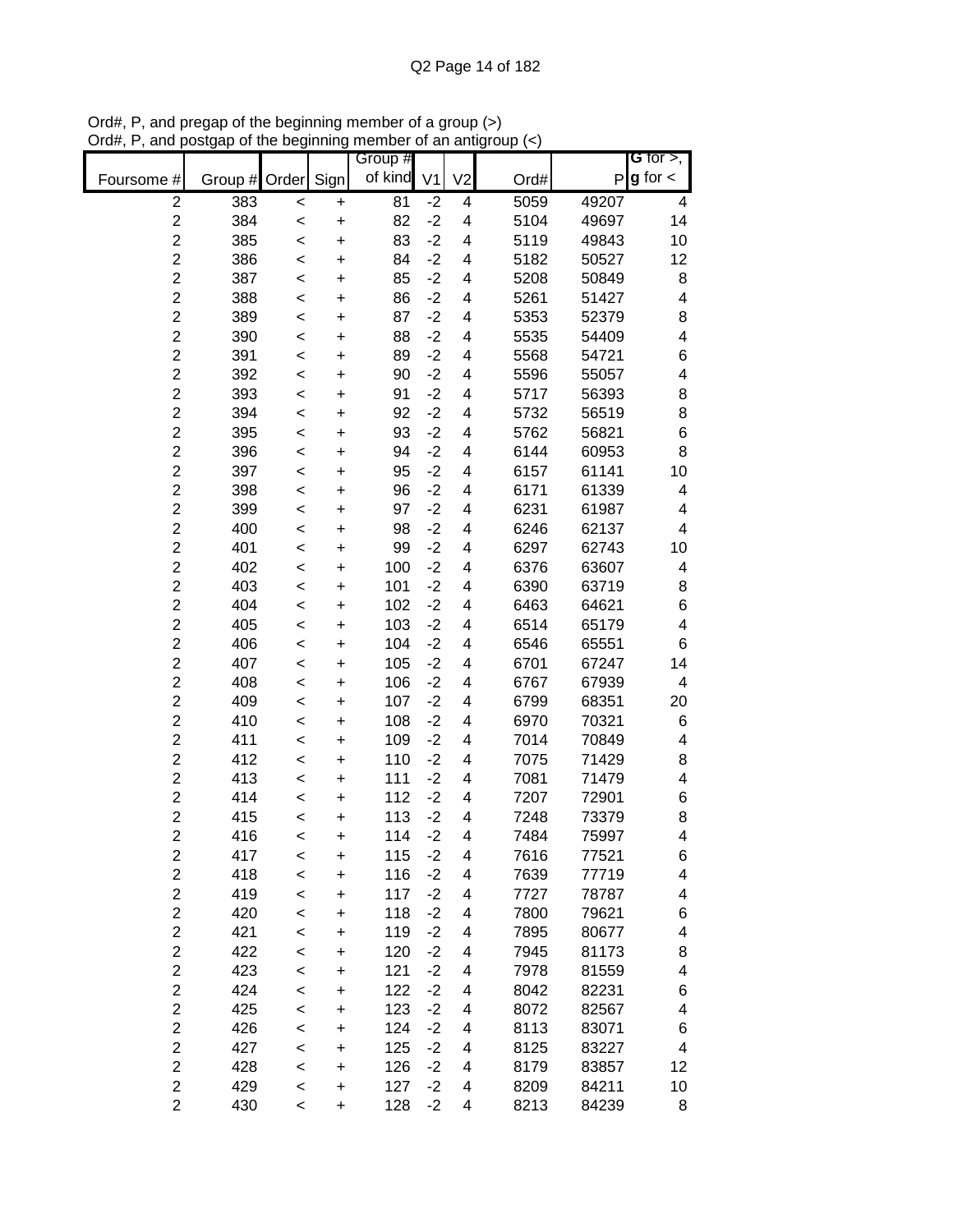|                         |         |         |           | Group #                 |                         |                          |      |       | G for $>$ ,             |
|-------------------------|---------|---------|-----------|-------------------------|-------------------------|--------------------------|------|-------|-------------------------|
| Foursome #              | Group # | Order   | Sign      | of kind                 | V <sub>1</sub>          | V <sub>2</sub>           | Ord# | P     | $g$ for $\lt$           |
| $\overline{2}$          | 431     | $\,<$   | $\ddot{}$ | 129                     | $-2$                    | 4                        | 8516 | 87691 | 6                       |
| $\boldsymbol{2}$        | 432     | $\,<$   | $\ddot{}$ | 130                     | $-2$                    | $\overline{\mathbf{4}}$  | 8601 | 88807 | $\overline{\mathbf{4}}$ |
| $\overline{c}$          | 433     | $\prec$ | $\ddot{}$ | 131                     | $-2$                    | $\overline{\mathbf{4}}$  | 8650 | 89317 | 12                      |
| $\overline{c}$          | 434     | $\prec$ | $\ddot{}$ | 132                     | $-2$                    | $\overline{\mathbf{4}}$  | 8803 | 91009 | 10                      |
| $\overline{c}$          | 435     | $\prec$ | $\ddot{}$ | 133                     | $-2$                    | 4                        | 8817 | 91159 | 4                       |
| $\overline{c}$          | 436     | $\prec$ | $\ddot{}$ | 134                     | $-2$                    | $\overline{\mathbf{4}}$  | 8836 | 91381 | 6                       |
| $\overline{c}$          | 437     | $\prec$ | $\ddot{}$ | 135                     | $-2$                    | $\overline{\mathcal{A}}$ | 8882 | 91951 | $\,6$                   |
| $\overline{c}$          | 438     | $\prec$ | +         | 136                     | $-2$                    | $\overline{\mathcal{A}}$ | 8968 | 92821 | 10                      |
| $\overline{2}$          | 439     | <       | $\ddot{}$ | 137                     | $-2$                    | 4                        | 9027 | 93487 | 4                       |
| $\overline{c}$          | 440     | <       | +         | 138                     | $-2$                    | $\overline{\mathcal{A}}$ | 9081 | 94117 | 4                       |
| $\overline{c}$          | 441     | $\prec$ | $\ddot{}$ | 139                     | $-2$                    | $\overline{\mathcal{A}}$ | 9126 | 94613 | 8                       |
| $\overline{c}$          | 442     | $\prec$ | $\ddot{}$ | 140                     | $-2$                    | $\overline{\mathcal{A}}$ | 9168 | 95101 | $\,$ 6 $\,$             |
| $\overline{c}$          | 443     | <       | $\ddot{}$ | 141                     | $-2$                    | 4                        | 9317 | 96779 | 8                       |
| $\overline{c}$          | 444     | $\prec$ | $\ddot{}$ | 142                     | $-2$                    | $\overline{\mathcal{A}}$ | 9335 | 96989 | 8                       |
| $\overline{2}$          | 445     | $\prec$ | $\ddot{}$ | 143                     | $-2$                    | $\overline{\mathbf{4}}$  | 9554 | 99571 | 6                       |
|                         |         |         |           |                         |                         |                          |      |       |                         |
| $\overline{c}$          | 446     | $\,<$   |           | 1                       | $\overline{2}$          | $-4$                     | 96   | 503   | 6                       |
| $\overline{c}$          | 447     | $\prec$ |           | $\overline{c}$          | $\overline{c}$          | $-4$                     | 139  | 797   | 12                      |
| $\overline{c}$          | 448     | <       |           | 3                       | $\overline{c}$          | $-4$                     | 160  | 941   | $\,$ 6 $\,$             |
| $\overline{c}$          | 449     | $\prec$ |           | $\overline{\mathbf{4}}$ | $\overline{2}$          | $-4$                     | 254  | 1609  | 4                       |
| $\overline{c}$          | 450     | $\prec$ |           | 5                       | $\overline{c}$          | $-4$                     | 372  | 2543  | 6                       |
| $\overline{c}$          | 451     | $\prec$ |           | 6                       | $\overline{c}$          | $-4$                     | 404  | 2777  | 12                      |
| $\overline{c}$          | 452     | $\prec$ |           | $\overline{7}$          | $\overline{c}$          | $-4$                     | 543  | 3919  | 4                       |
| $\overline{c}$          | 453     | $\prec$ |           | 8                       | $\overline{2}$          | $-4$                     | 589  | 4289  | 8                       |
| $\overline{c}$          | 454     | $\prec$ |           | 9                       | $\overline{2}$          | $-4$                     | 724  | 5479  | $\overline{\mathbf{4}}$ |
| $\overline{2}$          | 455     | <       |           | 10                      | $\overline{2}$          | $-4$                     | 798  | 6121  | 10                      |
| $\overline{c}$          | 456     | <       |           | 11                      | $\overline{2}$          | $-4$                     | 889  | 6911  | 6                       |
| $\overline{c}$          | 457     | <       |           | 12                      | $\overline{2}$          | $-4$                     | 956  | 7541  | 6                       |
| $\overline{c}$          | 458     | $\prec$ |           | 13                      | $\overline{2}$          | $-4$                     | 1017 | 8089  | 4                       |
| $\overline{c}$          | 459     | $\prec$ |           | 14                      | $\overline{2}$          | -4                       | 1048 | 8369  | 8                       |
| $\overline{c}$          | 460     | $\prec$ |           | 15                      | $\overline{c}$          | $-4$                     | 1083 | 8693  | 6                       |
| $\overline{c}$          | 461     | $\prec$ |           | 16                      | $\overline{2}$          | $-4$                     | 1179 | 9521  | 12                      |
| $\overline{c}$          | 462     | $\prec$ |           | 17                      | $\overline{2}$          | $-4$                     | 1248 | 10163 | 6                       |
| $\overline{2}$          | 463     | <       |           | 18                      | $\overline{2}$          | $-4$                     | 1283 | 10487 | 12                      |
| $\overline{\mathbf{c}}$ | 464     | <       |           | 19                      | $\overline{\mathbf{c}}$ | $-4$                     | 1293 | 10601 | 6                       |
| $\boldsymbol{2}$        | 465     | $\prec$ |           | 20                      | $\overline{2}$          | $-4$                     | 1450 | 12109 | 4                       |
| $\boldsymbol{2}$        | 466     | $\prec$ |           | 21                      | $\overline{c}$          | $-4$                     | 1467 | 12269 | 8                       |
| $\overline{c}$          | 467     | $\prec$ |           | 22                      | $\overline{c}$          | $-4$                     | 1491 | 12491 | $\,6$                   |
| $\overline{c}$          | 468     | $\prec$ |           | 23                      | $\overline{c}$          | $-4$                     | 1537 | 12911 | 6                       |
| $\overline{2}$          | 469     | $\prec$ |           | 24                      | $\overline{c}$          | $-4$                     | 1539 | 12919 | 4                       |
| $\overline{c}$          | 470     | $\prec$ |           | 25                      | $\overline{2}$          | $-4$                     | 1575 | 13249 | 10                      |
| $\overline{2}$          | 471     | <       |           | 26                      | $\overline{2}$          | $-4$                     | 1628 | 13759 | 4                       |
| $\overline{\mathbf{c}}$ | 472     | <       |           | 27                      | $\overline{2}$          | $-4$                     | 1713 | 14629 | 4                       |
| $\overline{\mathbf{c}}$ | 473     | <       |           | 28                      | $\overline{2}$          | $-4$                     | 1745 | 14891 | 6                       |
| $\overline{c}$          | 474     | <       |           | 29                      | $\overline{2}$          | $-4$                     | 1751 | 14951 | 6                       |
| $\overline{c}$          | 475     | $\prec$ |           | 30                      | $\overline{2}$          | $-4$                     | 1778 | 15233 | 8                       |
| $\overline{c}$          | 476     | <       |           | 31                      | $\overline{2}$          | -4                       | 1947 | 16883 | 6                       |
| $\overline{c}$          | 477     | $\,<$   |           | 32                      | $\overline{2}$          | $-4$                     | 1964 | 17029 | 4                       |

Ord#, P, and pregap of the beginning member of a group (>) Ord#, P, and postgap of the beginning member of an antigroup (<)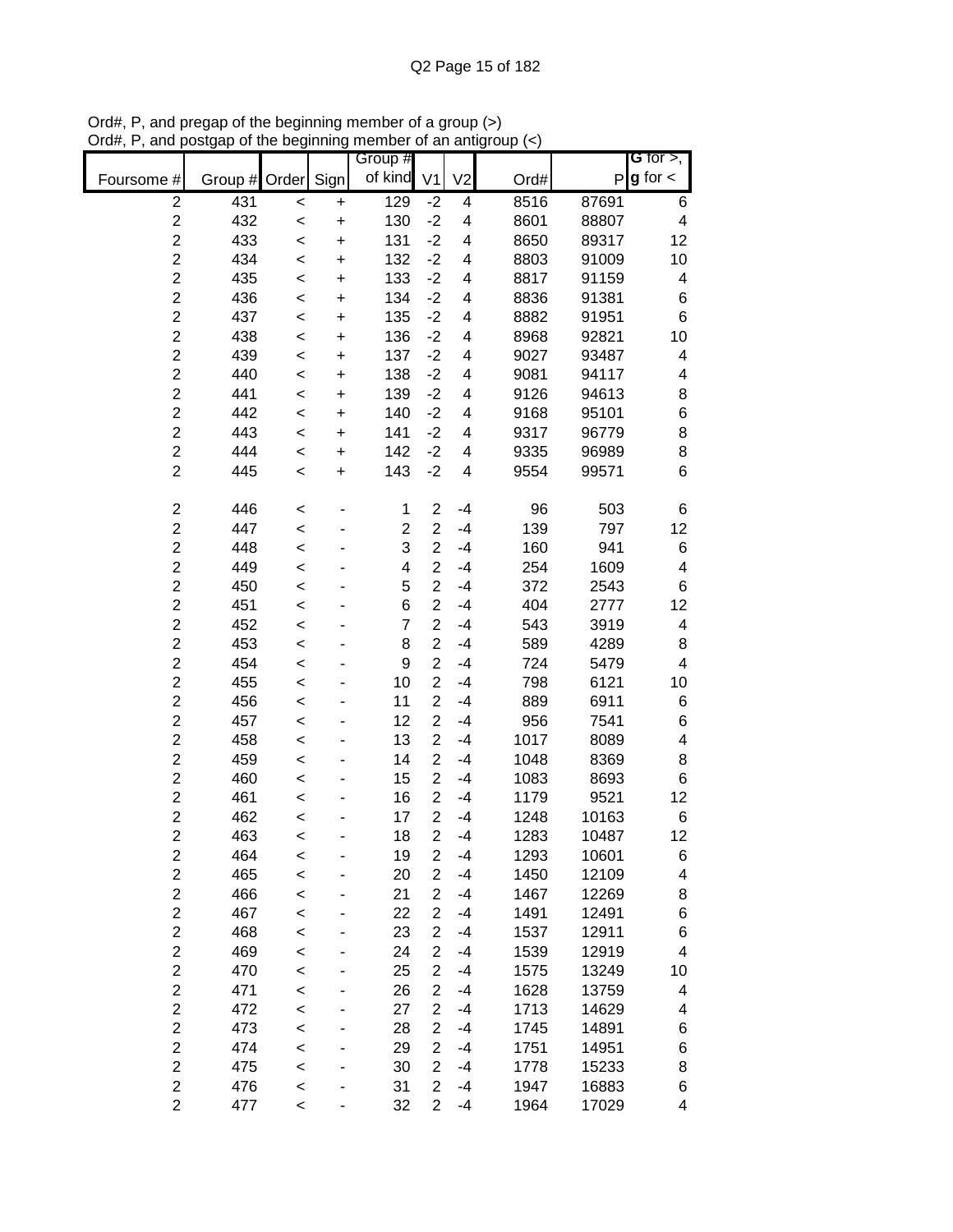|                         |               |         |      | Group # |                |                |      |              | G for $>$ ,   |
|-------------------------|---------------|---------|------|---------|----------------|----------------|------|--------------|---------------|
| Foursome #              | Group # Order |         | Sign | of kind | V <sub>1</sub> | V <sub>2</sub> | Ord# | $\mathsf{P}$ | $g$ for $\lt$ |
| $\overline{c}$          | 478           | $\,<$   |      | 33      | $\overline{c}$ | $-4$           | 2189 | 19309        | 10            |
| $\overline{2}$          | 479           | $\prec$ |      | 34      | $\overline{2}$ | $-4$           | 2539 | 22721        | $\,6$         |
| $\overline{2}$          | 480           | $\prec$ |      | 35      | $\overline{c}$ | $-4$           | 2609 | 23431        | 16            |
| $\overline{c}$          | 481           | $\prec$ |      | 36      | $\overline{c}$ | $-4$           | 2611 | 23459        | 14            |
| $\overline{c}$          | 482           | $\,<$   |      | 37      | $\overline{c}$ | $-4$           | 2875 | 26161        | 10            |
| $\overline{c}$          | 483           | $\prec$ |      | 38      | $\overline{c}$ | $-4$           | 2903 | 26423        | 8             |
| $\overline{c}$          | 484           | $\prec$ |      | 39      | $\overline{c}$ | $-4$           | 3127 | 28703        | 8             |
| $\overline{c}$          | 485           | $\prec$ |      | 40      | $\overline{2}$ | $-4$           | 3184 | 29303        | 8             |
| $\overline{c}$          | 486           | $\prec$ |      | 41      | $\overline{2}$ | $-4$           | 3267 | 30203        | 8             |
| $\overline{2}$          | 487           | <       |      | 42      | $\overline{2}$ | -4             | 3372 | 31271        | $\,$ 6 $\,$   |
| $\overline{c}$          | 488           | <       |      | 43      | $\overline{2}$ | -4             | 3439 | 32059        | 4             |
| $\overline{c}$          | 489           | $\prec$ |      | 44      | $\overline{2}$ | $-4$           | 3515 | 32783        | 6             |
| $\overline{c}$          | 490           | $\prec$ |      | 45      | $\overline{2}$ | $-4$           | 3541 | 33029        | 8             |
| $\overline{c}$          | 491           | <       |      | 46      | $\overline{c}$ | $-4$           | 3595 | 33581        | 6             |
| $\overline{c}$          | 492           | $\prec$ |      | 47      | $\overline{c}$ | $-4$           | 3606 | 33641        | 6             |
| $\overline{c}$          | 493           | $\prec$ |      | 48      | $\overline{2}$ | $-4$           | 3668 | 34319        | 8             |
| $\overline{c}$          | 494           | $\prec$ |      | 49      | $\overline{2}$ | $-4$           | 3744 | 35111        | 6             |
| $\overline{2}$          | 495           | $\prec$ |      | 50      | $\overline{2}$ | $-4$           | 3749 | 35153        | $\,$ 6 $\,$   |
| $\overline{2}$          | 496           | $\prec$ |      | 51      | $\overline{c}$ | $-4$           | 3824 | 35999        | 8             |
| $\overline{2}$          | 497           | $\prec$ |      | 52      | $\overline{c}$ | $-4$           | 3974 | 37537        | 10            |
| $\overline{c}$          | 498           | $\prec$ |      | 53      | $\overline{2}$ | $-4$           | 3985 | 37619        | 14            |
| $\overline{c}$          | 499           | $\prec$ |      | 54      | $\overline{c}$ | $-4$           | 3988 | 37649        | 8             |
| $\overline{c}$          | 500           | $\prec$ |      | 55      | $\overline{2}$ | $-4$           | 4047 | 38329        | 4             |
| $\overline{c}$          | 501           | $\prec$ |      | 56      | $\overline{2}$ | $-4$           | 4082 | 38729        | 8             |
| $\overline{c}$          | 502           | $\prec$ |      | 57      | $\overline{2}$ | $-4$           | 4180 | 39769        | 10            |
| $\overline{c}$          | 503           | $\,<$   |      | 58      | $\overline{2}$ | $-4$           | 4202 | 39983        | 6             |
| $\overline{2}$          | 504           | <       |      | 59      | $\overline{2}$ | $-4$           | 4220 | 40169        | 8             |
| $\overline{c}$          | 505           | <       |      | 60      | $\overline{2}$ | $-4$           | 4278 | 40849        | 4             |
| $\overline{c}$          | 506           | <       |      | 61      | $\overline{2}$ | $-4$           | 4297 | 41051        | 6             |
| $\overline{c}$          | 507           | $\,<$   |      | 62      | $\overline{2}$ | $-4$           | 4422 | 42299        | 8             |
| $\overline{c}$          | 508           | $\,<$   |      | 63      | $\overline{2}$ | $-4$           | 4470 | 42743        | 8             |
| $\overline{c}$          | 509           | $\prec$ |      | 64      | $\overline{2}$ | $-4$           | 4525 | 43399        | 4             |
| $\overline{c}$          | 510           | $\prec$ |      | 65      | $\overline{2}$ | $-4$           | 4593 | 44123        | 6             |
| $\overline{2}$          | 511           | <       |      | 66      | $\overline{2}$ | $-4$           | 4598 | 44179        | 10            |
| $\overline{c}$          | 512           | $\,<$   |      | 67      | 2              | $-4$           | 4709 | 45389        | 14            |
| $\overline{\mathbf{c}}$ | 513           | $\prec$ |      | 68      | $\overline{c}$ | $-4$           | 4760 | 45979        | 10            |
| $\overline{c}$          | 514           | $\prec$ |      | 69      | $\overline{2}$ | $-4$           | 4861 | 47123        | 6             |
| $\overline{c}$          | 515           | $\prec$ |      | 70      | $\overline{c}$ | $-4$           | 4870 | 47221        | 16            |
| $\overline{c}$          | 516           | $\prec$ |      | 71      | $\overline{2}$ | $-4$           | 5143 | 50093        | 8             |
| $\overline{c}$          | 517           | $\prec$ |      | 72      | $\overline{c}$ | $-4$           | 5147 | 50123        | 6             |
| $\overline{c}$          | 518           | $\prec$ |      | 73      | $\overline{2}$ | $-4$           | 5386 | 52757        | 12            |
| $\overline{c}$          | 519           | $\prec$ |      | 74      | $\overline{2}$ | $-4$           | 5790 | 57097        | 10            |
| $\overline{c}$          | 520           | $\prec$ |      | 75      | $\overline{2}$ | $-4$           | 5795 | 57143        | 6             |
| $\overline{c}$          | 521           | $\prec$ |      | 76      | $\overline{2}$ | $-4$           | 5820 | 57389        | 8             |
| $\overline{c}$          | 522           | $\prec$ |      | 77      | $\overline{2}$ | $-4$           | 5849 | 57731        | 6             |
| $\overline{2}$          | 523           | $\prec$ |      | 78      | $\overline{2}$ | $-4$           | 5880 | 58061        | 6             |
| $\overline{\mathbf{c}}$ | 524           | $\,<$   |      | 79      | $\overline{2}$ | $-4$           | 5896 | 58211        | 6             |
| $\overline{2}$          | 525           | $\,<$   |      | 80      | $\overline{2}$ | $-4$           | 5952 | 58901        | 6             |

Ord#, P, and pregap of the beginning member of a group (>) Ord#, P, and postgap of the beginning member of an antigroup (<)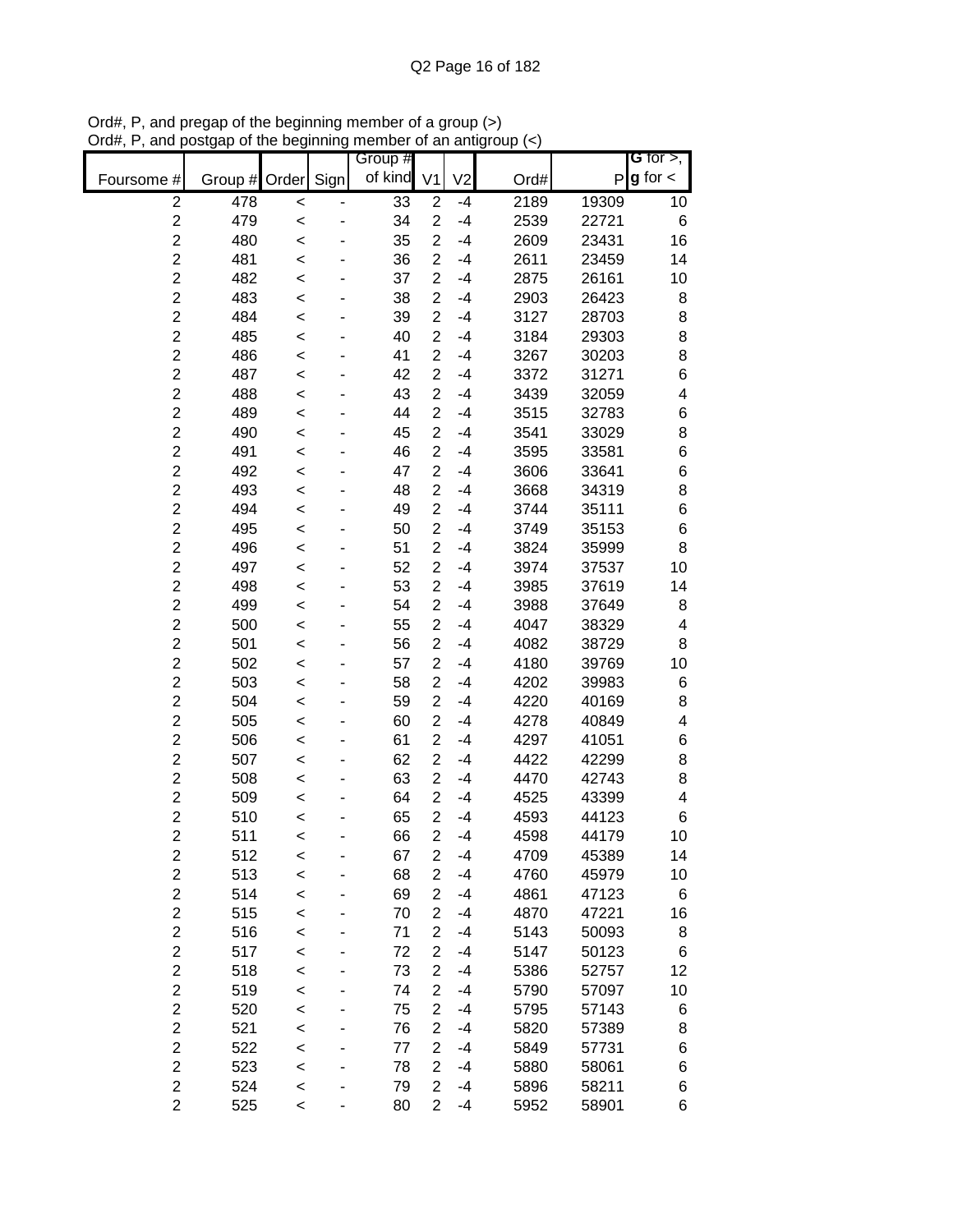|                         |               |              |      | Group # |                |                |      |       | G for $>$ ,   |
|-------------------------|---------------|--------------|------|---------|----------------|----------------|------|-------|---------------|
| Foursome #              | Group # Order |              | Sign | of kind | V <sub>1</sub> | V <sub>2</sub> | Ord# | P     | $g$ for $\lt$ |
| $\overline{c}$          | 526           | $\,<$        |      | 81      | $\overline{2}$ | $-4$           | 5954 | 58909 | 4             |
| $\overline{c}$          | 527           | $\prec$      |      | 82      | $\overline{c}$ | $-4$           | 5972 | 59069 | 8             |
| $\overline{c}$          | 528           | $\prec$      |      | 83      | $\overline{2}$ | $-4$           | 6031 | 59663 | 6             |
| $\overline{c}$          | 529           | $\prec$      |      | 84      | $\overline{2}$ | $-4$           | 6206 | 61673 | 8             |
| $\overline{c}$          | 530           | $\prec$      |      | 85      | $\overline{c}$ | $-4$           | 6348 | 63353 | 8             |
| $\overline{c}$          | 531           | $\prec$      |      | 86      | $\overline{2}$ | $-4$           | 6507 | 65123 | 6             |
| $\overline{c}$          | 532           | $\prec$      |      | 87      | $\overline{c}$ | $-4$           | 6530 | 65381 | 12            |
| $\overline{c}$          | 533           | $\prec$      |      | 88      | $\overline{c}$ | $-4$           | 6577 | 65839 | 4             |
| $\overline{c}$          | 534           | <            |      | 89      | $\overline{2}$ | $-4$           | 6594 | 66041 | 6             |
| $\overline{c}$          | 535           | <            |      | 90      | $\overline{2}$ | $-4$           | 6606 | 66173 | 6             |
| $\overline{2}$          | 536           | <            |      | 91      | $\overline{2}$ | $-4$           | 6643 | 66629 | 14            |
| $\overline{2}$          | 537           | $\prec$      |      | 92      | $\overline{2}$ | $-4$           | 6680 | 67049 | 8             |
| $\overline{c}$          | 538           | $\prec$      |      | 93      | $\overline{2}$ | $-4$           | 6717 | 67429 | 4             |
| $\overline{2}$          | 539           | <            |      | 94      | $\overline{2}$ | $-4$           | 6724 | 67493 | 6             |
| $\overline{c}$          | 540           | $\prec$      |      | 95      | $\overline{2}$ | $-4$           | 6732 | 67567 | 10            |
| $\overline{c}$          | 541           | $\prec$      |      | 96      | $\overline{2}$ | $-4$           | 6749 | 67759 | 4             |
| $\overline{c}$          | 542           | $\prec$      |      | 97      | $\overline{2}$ | $-4$           | 6847 | 68899 | 4             |
| $\overline{c}$          | 543           | $\prec$      |      | 98      | $\overline{2}$ | $-4$           | 6887 | 69383 | 6             |
| $\overline{c}$          | 544           | $\prec$      |      | 99      | $\overline{2}$ | $-4$           | 6922 | 69829 | 4             |
| $\overline{c}$          | 545           | $\prec$      |      | 100     | $\overline{2}$ | $-4$           | 7144 | 72169 | 4             |
| $\overline{c}$          | 546           | $\prec$      |      | 101     | $\overline{2}$ | $-4$           | 7358 | 74597 | 12            |
| $\overline{c}$          | 547           | $\prec$      |      | 102     | $\overline{c}$ | $-4$           | 7427 | 75377 | 12            |
| $\overline{c}$          | 548           | $\prec$      |      | 103     | $\overline{2}$ | $-4$           | 7701 | 78487 | 10            |
| $\overline{c}$          | 549           | $\prec$      |      | 104     | $\overline{2}$ | $-4$           | 7722 | 78713 | 8             |
| $\overline{c}$          | 550           | $\prec$      |      | 105     | $\overline{2}$ | $-4$           | 7777 | 79357 | 10            |
| $\overline{c}$          | 551           | <            |      | 106     | $\overline{2}$ | $-4$           | 7847 | 80149 | 4             |
| $\overline{c}$          | 552           | <            |      | 107     | $\overline{2}$ | $-4$           | 7862 | 80279 | 8             |
| $\overline{2}$          | 553           | <            |      | 108     | $\overline{2}$ | $-4$           | 7956 | 81299 | 8             |
| $\overline{2}$          | 554           | <            |      | 109     | $\overline{2}$ | $-4$           | 8077 | 82613 | 6             |
| $\overline{c}$          | 555           | <            |      | 110     | $\overline{2}$ | $-4$           | 8144 | 83423 | 8             |
| $\overline{2}$          | 556           | <            |      | 111     | $\overline{2}$ | $-4$           | 8184 | 83911 | 10            |
| $\overline{c}$          | 557           | $\prec$      |      | 112     | $\overline{2}$ | $-4$           | 8299 | 85229 | 8             |
| $\overline{c}$          | 558           | $\prec$      |      | 113     | $\overline{2}$ | $-4$           | 8447 | 86959 | 10            |
| $\overline{2}$          | 559           | <            |      | 114     | $\overline{2}$ | $-4$           | 8533 | 87881 | 6             |
| $\overline{2}$          | 560           | $\prec$      |      | 115     | 2              | $-4$           | 8666 | 89501 | 12            |
| $\overline{\mathbf{c}}$ | 561           | $\prec$      |      | 116     | $\overline{2}$ | $-4$           | 8677 | 89599 | 4             |
| $\overline{c}$          | 562           | $\prec$      |      | 117     | $\overline{2}$ | $-4$           | 8718 | 90019 | 4             |
| $\overline{c}$          | 563           | $\prec$      |      | 118     | $\overline{c}$ | $-4$           | 8736 | 90199 | 4             |
| $\overline{2}$          | 564           | $\prec$      |      | 119     | $\overline{2}$ | $-4$           | 8739 | 90227 | 12            |
| $\boldsymbol{2}$        | 565           | $\prec$      |      | 120     | $\overline{c}$ | $-4$           | 8955 | 92699 | 8             |
| $\overline{2}$          | 566           | $\prec$      |      | 121     | $\overline{2}$ | $-4$           | 9263 | 96157 | 10            |
| $\overline{2}$          | 567           | $\prec$      |      | 122     | $\overline{2}$ | $-4$           | 9385 | 97579 | 4             |
| $\overline{2}$          | 568           | $\prec$      |      | 123     | $\overline{2}$ | $-4$           | 9426 | 98101 | 22            |
| $\overline{\mathbf{c}}$ | 569           | $\prec$      |      | 124     | $\overline{2}$ | $-4$           | 9455 | 98459 | 8             |
| $\overline{2}$          | 570           | $\prec$      |      | 125     | $\overline{2}$ | $-4$           | 9461 | 98519 | 14            |
|                         |               |              |      |         |                |                |      |       |               |
|                         |               |              |      |         |                |                |      |       |               |
| 3                       | 1             | $\mathbf{I}$ | +    | 1       | 0              | $-4$           | 16   | 53    | 6             |

Ord#, P, and pregap of the beginning member of a group (>) Ord#, P, and postgap of the beginning member of an antigroup (<)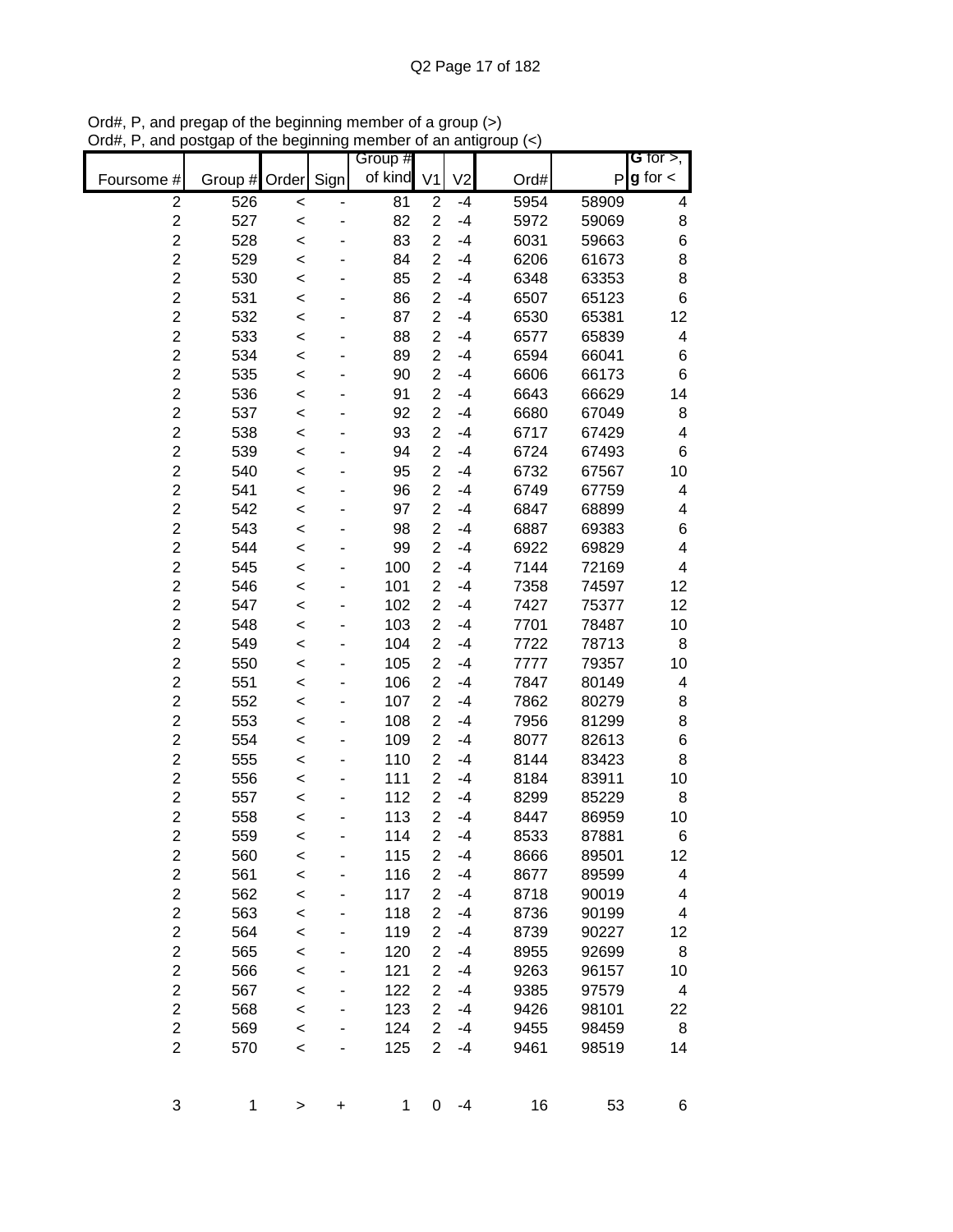| Group #                                                                                            | G for $>$ ,   |
|----------------------------------------------------------------------------------------------------|---------------|
| of kind<br>Sign<br>Order<br>V <sub>1</sub><br>V <sub>2</sub><br>Ord#<br>Foursome #<br>P<br>Group # | $g$ for $\lt$ |
| 3<br>$\mathbf 2$<br>$\overline{2}$<br>173<br>40<br>0<br>$-4$<br>$\,$<br>$\pmb{+}$                  | 6             |
| 3<br>3<br>3<br>56<br>263<br>0<br>$-4$<br>$\ddot{}$<br>>                                            | 6             |
| 3<br>4<br>4<br>103<br>563<br>0<br>$-4$<br>$\ddot{}$<br>>                                           | 6             |
| 3<br>5<br>5<br>108<br>593<br>0<br>$-4$<br>$\ddot{}$<br>>                                           | 6             |
| 3<br>6<br>6<br>119<br>653<br>0<br>$-4$<br>$\ddot{}$<br>$\mathbf{I}$                                | 6             |
| 3<br>$\overline{7}$<br>$\overline{7}$<br>1223<br>$-4$<br>200<br>0<br>$\ddot{}$<br>>                | 6             |
| 3<br>8<br>240<br>1511<br>8<br>0<br>$-4$<br>$\ddot{}$<br>$\geq$                                     | 12            |
| 3<br>9<br>9<br>427<br>2963<br>$-4$<br>0<br>$\ddot{}$<br>>                                          | 6             |
| 3<br>10<br>554<br>4013<br>10<br>$-4$<br>0<br>$\ddot{}$<br>>                                        | 6             |
| 3<br>11<br>814<br>6263<br>11<br>$-4$<br>0<br>$\pmb{+}$<br>>                                        | 6             |
| 3<br>12<br>883<br>12<br>6863<br>0<br>$-4$<br>$\ddot{}$<br>>                                        | 6             |
| 3<br>13<br>963<br>13<br>7583<br>0<br>$-4$<br>+<br>>                                                | 6             |
| 3<br>14<br>10853<br>14<br>$-4$<br>1319<br>0<br>$\ddot{}$<br>$\mathbf{I}$                           | 6             |
| 3<br>15<br>1430<br>11933<br>15<br>0<br>$-4$<br>$\ddot{}$<br>$\mathbf{I}$                           | 6             |
| 3<br>16<br>16<br>0<br>$-4$<br>1703<br>14543<br>$\geq$<br>$\ddot{}$                                 | 6             |
| 3<br>17<br>17<br>$-4$<br>1885<br>16223<br>0<br>$\ddot{}$<br>$\geq$                                 | 6             |
| 3<br>18<br>2011<br>17483<br>18<br>$-4$<br>0<br>$\ddot{}$<br>$\geq$                                 | 6             |
| 3<br>19<br>2207<br>19463<br>19<br>0<br>$-4$<br>$\ddot{}$<br>>                                      | 6             |
| 3<br>20<br>2710<br>24413<br>20<br>0<br>$-4$<br>$\ddot{}$<br>>                                      | 6             |
| 3<br>21<br>2808<br>25463<br>21<br>0<br>$-4$<br>$\ddot{}$<br>>                                      | 6             |
| 3<br>22<br>26693<br>22<br>0<br>$-4$<br>2927<br>$\ddot{}$<br>>                                      | 6             |
| 3<br>23<br>2933<br>26723<br>23<br>0<br>$-4$<br>$\ddot{}$<br>$\mathbf{I}$<br>3<br>$-4$              | 6             |
| 24<br>3236<br>24<br>0<br>29873<br>$\ddot{}$<br>$\,$<br>3<br>35129<br>$-4$                          | 6             |
| 25<br>3746<br>25<br>0<br>$\ddot{}$<br>$\,$<br>3<br>4341<br>26<br>26<br>$-4$<br>41513<br>0          | 12<br>6       |
| $\ddot{}$<br>><br>3<br>4350<br>27<br>27<br>$-4$<br>41603<br>0                                      | 6             |
| $\ddot{}$<br>><br>3<br>28<br>4993<br>28<br>$-4$<br>48533<br>0                                      | 6             |
| $\pmb{+}$<br>><br>3<br>29<br>5258<br>51413<br>29<br>0<br>$-4$<br>+<br>>                            | 6             |
| 3<br>30<br>30<br>5496<br>53939<br>0<br>$-4$<br>+<br>>                                              | 12            |
| 3<br>31<br>31<br>5559<br>54623<br>0<br>$-4$<br>$\ddot{}$<br>$\mathbf{I}$                           | 6             |
| 3<br>32<br>32<br>5691<br>56093<br>0<br>$-4$<br>$\ddot{}$<br>>                                      | 6             |
| 3<br>33<br>33<br>5792<br>57119<br>0<br>$-4$<br>$\ddot{}$<br>$\mathbf{I}$                           | 12            |
| 3<br>34<br>6064<br>60083<br>34<br>0<br>$-4$<br>$\mathbf{I}$<br>+                                   | 6             |
| 3<br>35<br>35<br>$-4$<br>6192<br>61553<br>0<br>$\ddot{}$<br>$\geq$                                 | 6             |
| 3<br>$-4$<br>6726<br>67511<br>36<br>36<br>0<br>+<br>>                                              | 12            |
| 3<br>37<br>37<br>$-4$<br>6809<br>68483<br>0<br>$\ddot{}$<br>>                                      | 6             |
| 3<br>38<br>38<br>7440<br>75533<br>0<br>$-4$<br>$\ddot{}$<br>>                                      | 6             |
| 3<br>39<br>39<br>77081<br>0<br>$-4$<br>7575<br>$\ddot{}$<br>$\mathbf{I}$                           | 12            |
| 3<br>40<br>40<br>7996<br>81749<br>0<br>$-4$<br>$\ddot{}$<br>$\mathbf{I}$                           | 12            |
| 3<br>41<br>41<br>82463<br>0<br>$-4$<br>8059<br>$\ddot{}$<br>$\, > \,$                              | 6             |
| 3<br>42<br>42<br>8194<br>84053<br>0<br>$-4$<br>$\ddot{}$<br>$\geq$                                 | 6             |
| 3<br>43<br>43<br>$-4$<br>9107<br>94433<br>0<br>$\ddot{}$<br>$\,$                                   | 6             |
| 3<br>44<br>44<br>$-4$<br>96431<br>0<br>9286<br>$\ddot{}$<br>$\,$                                   | 12            |
| 3<br>630<br>45<br>4657<br>0<br>4<br>1                                                              |               |
| $\, > \,$<br>3<br>46<br>$\overline{2}$<br>792<br>4<br>6073<br>0                                    | 6<br>6        |
| ><br>3<br>3<br>47<br>831<br>6373<br>0<br>4<br>$\geq$                                               | 6             |
| 3<br>48<br>4<br>0<br>1162<br>9397<br>4<br>$\,$                                                     | 6             |

Ord#, P, and pregap of the beginning member of a group (>) Ord#, P, and postgap of the beginning member of an antigroup (<)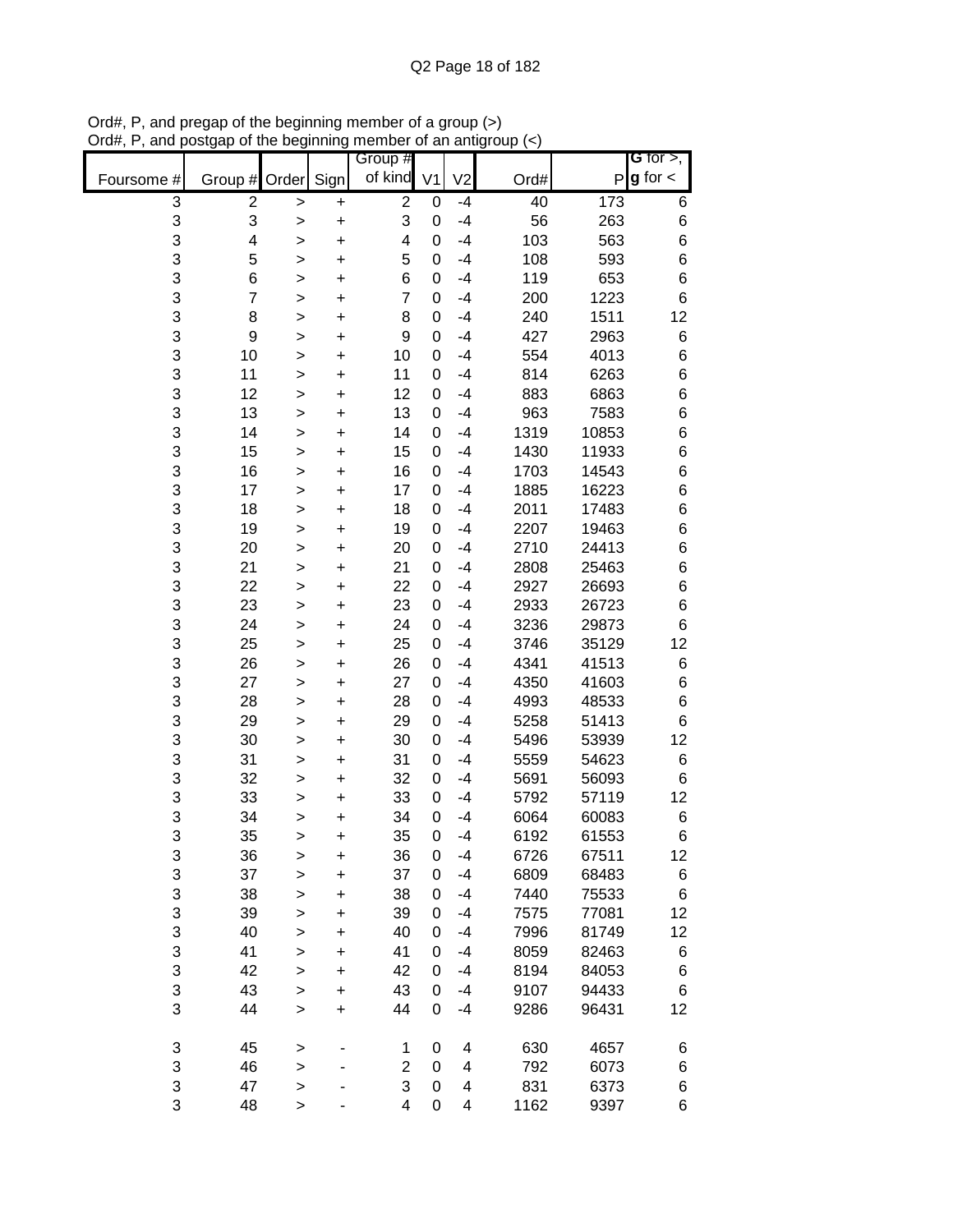|            |         |              |           | Group #                 |                |                         |      |       | G for $>$ ,     |
|------------|---------|--------------|-----------|-------------------------|----------------|-------------------------|------|-------|-----------------|
| Foursome # | Group # | Order        | Sign      | of kind                 | V <sub>1</sub> | V <sub>2</sub>          | Ord# | P     | $g$ for $\lt$   |
| 3          | 49      | $\, >$       |           | 5                       | 0              | $\overline{\mathbf{4}}$ | 1789 | 15313 | 6               |
| 3          | 50      | >            |           | 6                       | 0              | 4                       | 2379 | 21163 | 6               |
| 3          | 51      | >            |           | $\overline{7}$          | 0              | 4                       | 2464 | 21997 | $\,6$           |
| 3          | 52      | >            |           | 8                       | 0              | 4                       | 2658 | 23893 | $\,6$           |
| 3          | 53      | $\mathbf{I}$ |           | 9                       | 0              | 4                       | 3443 | 32083 | 6               |
| 3          | 54      | >            |           | 10                      | 0              | 4                       | 3661 | 34267 | $\,6$           |
| 3          | 55      | $\geq$       |           | 11                      | 0              | 4                       | 3831 | 36067 | $\,6$           |
| 3          | 56      | >            |           | 12                      | 0              | 4                       | 4286 | 40933 | $\,6$           |
| 3          | 57      | >            |           | 13                      | 0              | 4                       | 4338 | 41479 | 12              |
| 3          | 58      | >            |           | 14                      | 0              | 4                       | 4900 | 47527 | 6               |
| 3          | 59      | >            |           | 15                      | 0              | 4                       | 5721 | 56437 | $\,$ 6 $\,$     |
| 3          | 60      | $\mathbf{I}$ |           | 16                      | 0              | 4                       | 6071 | 60133 | 6               |
| 3          | 61      | $\mathbf{I}$ |           | 17                      | 0              | 4                       | 6088 | 60337 | $\,6$           |
| 3          | 62      | >            |           | 18                      | 0              | 4                       | 6388 | 63703 | $6\phantom{1}$  |
| 3          | 63      | $\geq$       |           | 19                      | 0              | 4                       | 7034 | 71011 | 12              |
| 3          | 64      | $\geq$       |           | 20                      | 0              | 4                       | 7408 | 75181 | 12              |
| 3          | 65      | $\geq$       |           | 21                      | 0              | 4                       | 7711 | 78577 | 6               |
| 3          | 66      | >            |           | 22                      | 0              | 4                       | 8012 | 81937 | $\,$ 6 $\,$     |
| 3          | 67      | >            |           | 23                      | 0              | 4                       | 8147 | 83443 | $\,$ 6 $\,$     |
| 3          | 68      | >            |           | 24                      | 0              | 4                       | 8487 | 87427 | 6               |
| 3          | 69      | >            |           | 25                      | 0              | 4                       | 8609 | 88867 | 6               |
| 3          | 70      | $\mathbf{I}$ |           | 26                      | 0              | 4                       | 9315 | 96763 | $6\phantom{1}6$ |
| 3          | 71      | <            | +         | 1                       | 0              | 4                       | 37   | 157   | 6               |
| 3          | 72      | $\prec$      | +         | $\overline{\mathbf{c}}$ | 0              | 4                       | 111  | 607   | $\,$ 6 $\,$     |
| 3          | 73      | $\prec$      | +         | 3                       | 0              | 4                       | 465  | 3307  | 6               |
| 3          | 74      | $\,<$        | +         | 4                       | 0              | 4                       | 630  | 4657  | $\,$ 6 $\,$     |
| 3          | 75      | <            | +         | 5                       | 0              | 4                       | 683  | 5107  | $\,6$           |
| 3          | 76      | $\,<$        | +         | 6                       | 0              | 4                       | 830  | 6367  | 6               |
| 3          | 77      | <            | +         | 7                       | 0              | 4                       | 1366 | 11299 | 12              |
| 3          | 78      | $\,<$        | +         | 8                       | 0              | 4                       | 1387 | 11497 | 6               |
| 3          | 79      | $\,<$        | +         | 9                       | 0              | 4                       | 1499 | 12547 | 6               |
| 3          | 80      | $\prec$      | +         | 10                      | 0              | 4                       | 1959 | 16987 | 6               |
| 3          | 81      | <            | $\ddot{}$ | 11                      | 0              | 4                       | 2210 | 19477 | 6               |
| 3          | 82      | $\,<$        | +         | 12                      | 0              | 4                       | 2865 | 26041 | 12              |
| 3          | 83      | $\prec$      | $\ddot{}$ | 13                      | 0              | 4                       | 2968 | 27067 | 6               |
| 3          | 84      | $\prec$      | +         | 14                      | 0              | 4                       | 3254 | 30097 | 6               |
| 3          | 85      | $\prec$      | $\ddot{}$ | 15                      | 0              | 4                       | 3377 | 31327 | 6               |
| 3          | 86      | $\,<$        | +         | 16                      | 0              | 4                       | 3661 | 34267 | 6               |
| 3          | 87      | $\prec$      | +         | 17                      | 0              | 4                       | 3845 | 36229 | 12              |
| 3          | 88      | $\prec$      | +         | 18                      | 0              | 4                       | 4410 | 42187 | 6               |
| 3          | 89      | $\prec$      | +         | 19                      | 0              | 4                       | 4967 | 48259 | 12              |
| 3          | 90      | $\prec$      | +         | 20                      | 0              | 4                       | 5464 | 53617 | 6               |
| 3          | 91      | $\prec$      | +         | 21                      | 0              | 4                       | 5900 | 58237 | 6               |
| 3          | 92      | <            | +         | 22                      | 0              | 4                       | 6387 | 63697 | 6               |
| 3          | 93      | $\,<$        | +         | 23                      | 0              | 4                       | 6564 | 65707 | 6               |
| 3          | 94      | $\,<$        | +         | 24                      | 0              | 4                       | 7065 | 71347 | 6               |
| 3          | 95      | $\,<$        | +         | 25                      | 0              | 4                       | 7412 | 75217 | 6               |

Ord#, P, and pregap of the beginning member of a group (>) Ord#, P, and postgap of the beginning member of an antigroup (<)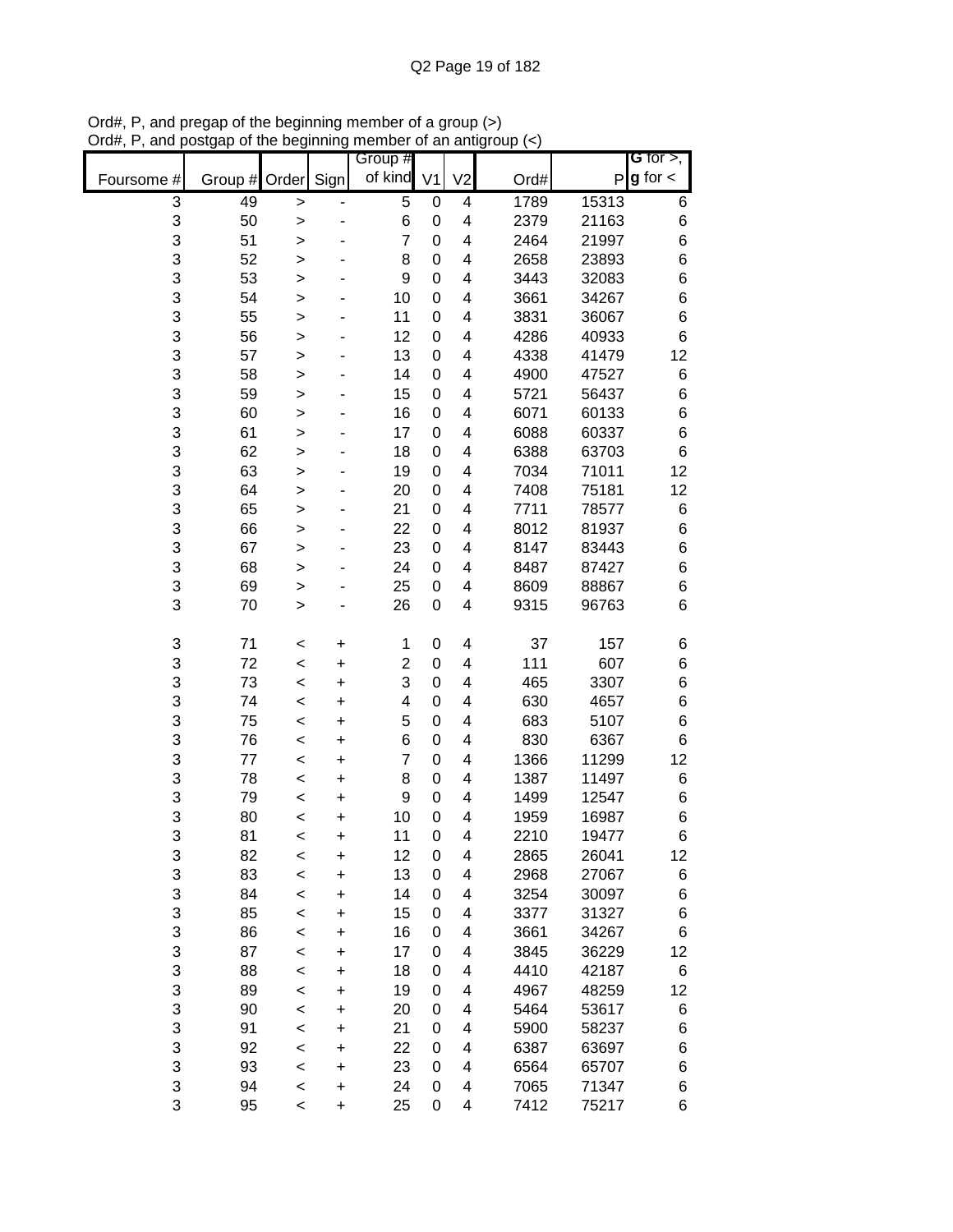|            |           |         |           | Group #        |                |                |      |       | <b>G</b> for $>$ , |
|------------|-----------|---------|-----------|----------------|----------------|----------------|------|-------|--------------------|
| Foursome # | Group $#$ | Order   | Sign      | of kind        | V <sub>1</sub> | V <sub>2</sub> | Ord# | P     | $g$ for $\lt$      |
| 3          | 96        | $\,<$   | $\pmb{+}$ | 26             | 0              | 4              | 7621 | 77557 | 6                  |
| 3          | 97        | $\,<$   | $\ddot{}$ | 27             | 0              | 4              | 7711 | 78577 | 6                  |
| 3          | 98        | $\prec$ | $\ddot{}$ | 28             | 0              | 4              | 7866 | 80329 | 12                 |
| 3          | 99        | $\prec$ | $\ddot{}$ | 29             | 0              | 4              | 7919 | 80917 | 6                  |
| 3          | 100       | $\prec$ | $\ddot{}$ | 30             | 0              | 4              | 8012 | 81937 | 6                  |
| 3          | 101       | $\prec$ | $\ddot{}$ | 31             | 0              | 4              | 8352 | 85837 | 6                  |
| 3          | 102       | $\prec$ | +         | 32             | 0              | 4              | 8495 | 87517 | 6                  |
| 3          | 103       | $\prec$ | $\ddot{}$ | 33             | 0              | 4              | 8499 | 87547 | 6                  |
| 3          | 104       | $\prec$ | +         | 34             | 0              | 4              | 8670 | 89527 | 6                  |
| 3          | 105       | <       | $\ddot{}$ | 35             | 0              | 4              | 8907 | 92227 | 6                  |
| 3          | 106       | $\prec$ |           | 1              | 0              | $-4$           | 55   | 257   | 6                  |
| 3          | 107       | $\prec$ |           | $\overline{2}$ | 0              | $-4$           | 103  | 563   | 6                  |
| 3          | 108       | $\prec$ |           | 3              | 0              | $-4$           | 108  | 593   | 6                  |
| 3          | 109       | $\prec$ |           | 4              | 0              | $-4$           | 195  | 1187  | 6                  |
| 3          | 110       | $\prec$ |           | 5              | 0              | $-4$           | 420  | 2903  | 6                  |
| 3          | 111       | $\prec$ |           | 6              | 0              | $-4$           | 762  | 5807  | 6                  |
| 3          | 112       | <       |           | $\overline{7}$ | 0              | $-4$           | 814  | 6263  | 6                  |
| 3          | 113       | $\prec$ |           | 8              | 0              | $-4$           | 822  | 6317  | 6                  |
| 3          | 114       | <       |           | 9              | 0              | $-4$           | 953  | 7523  | 6                  |
| 3          | 115       | $\prec$ |           | 10             | 0              | $-4$           | 1021 | 8117  | 6                  |
| 3          | 116       | $\prec$ |           | 11             | 0              | $-4$           | 1319 | 10853 | 6                  |
| 3          | 117       | $\prec$ |           | 12             | 0              | $-4$           | 1426 | 11903 | 6                  |
| 3          | 118       | $\prec$ |           | 13             | 0              | $-4$           | 1595 | 13457 | 6                  |
| 3          | 119       | $\prec$ |           | 14             | 0              | $-4$           | 1807 | 15467 | 6                  |
| 3          | 120       | <       |           | 15             | 0              | $-4$           | 2102 | 18341 | 12                 |
| 3          | 121       | <       |           | 16             | 0              | $-4$           | 2207 | 19463 | 6                  |
| 3          | 122       | <       |           | 17             | 0              | $-4$           | 2601 | 23327 | 6                  |
| 3          | 123       | <       |           | 18             | 0              | $-4$           | 2647 | 23801 | 12                 |
| 3          | 124       | <       |           | 19             | 0              | $-4$           | 2678 | 24077 | 6                  |
| 3          | 125       | $\prec$ |           | 20             | 0              | $-4$           | 2828 | 25673 | 6                  |
| 3          | 126       | $\prec$ |           | 21             | 0              | $-4$           | 2877 | 26177 | 6                  |
| 3          | 127       | $\prec$ |           | 22             | 0              | $-4$           | 3905 | 36821 | 12                 |
| 3          | 128       | <       |           | 23             | 0              | $-4$           | 4030 | 38183 | 6                  |
| 3          | 129       | <       |           | 24             | 0              | $-4$           | 4095 | 38867 | 6                  |
| 3          | 130       | $\prec$ |           | 25             | 0              | $-4$           | 4191 | 39863 | 6                  |
| 3          | 131       | $\prec$ |           | 26             | 0              | $-4$           | 4461 | 42683 | 6                  |
| 3          | 132       | $\prec$ |           | 27             | 0              | $-4$           | 4717 | 45497 | 6                  |
| 3          | 133       | $\prec$ |           | 28             | 0              | $-4$           | 5383 | 52727 | 6                  |
| 3          | 134       | $\prec$ |           | 29             | 0              | $-4$           | 5684 | 56003 | 6                  |
| 3          | 135       | $\prec$ |           | 30             | 0              | $-4$           | 5777 | 56957 | 6                  |
| 3          | 136       | $\prec$ |           | 31             | 0              | $-4$           | 6004 | 59393 | 6                  |
| 3          | 137       | $\prec$ |           | 32             | 0              | $-4$           | 6253 | 62207 | 6                  |
| 3          | 138       | $\prec$ |           | 33             | 0              | $-4$           | 6284 | 62597 | 6                  |
| 3          | 139       | <       |           | 34             | 0              | -4             | 6288 | 62633 | 6                  |
| 3          | 140       | <       |           | 35             | 0              | $-4$           | 6415 | 64013 | 6                  |
| 3          | 141       | $\prec$ |           | 36             | 0              | $-4$           | 6781 | 68099 | 12                 |
| 3          | 142       | $\,<$   |           | 37             | 0              | $-4$           | 7355 | 74567 | 6                  |

Ord#, P, and pregap of the beginning member of a group (>) Ord#, P, and postgap of the beginning member of an antigroup (<)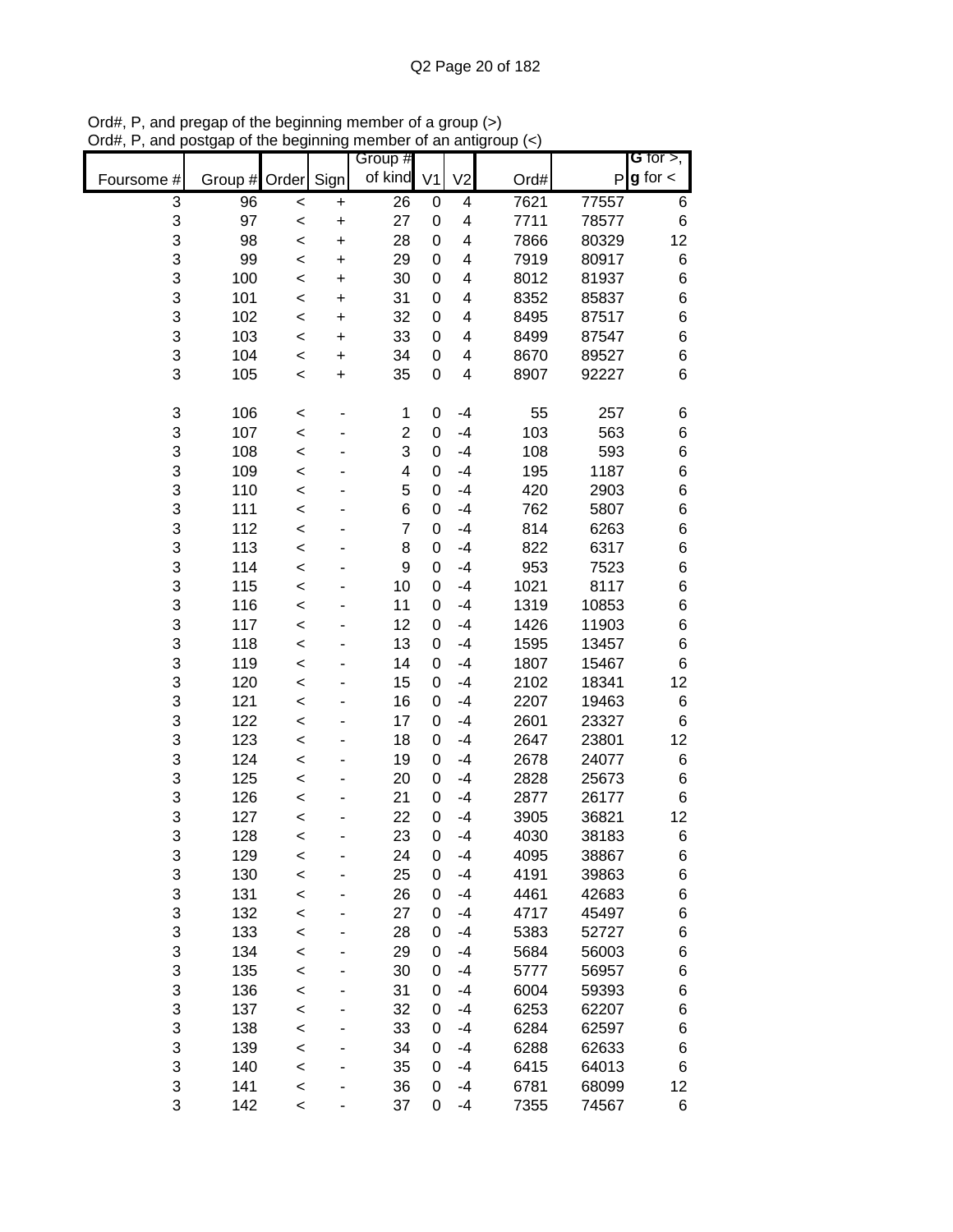|            |                         |              |           | Group #                 |                |                |      |       | G for $>$ ,   |
|------------|-------------------------|--------------|-----------|-------------------------|----------------|----------------|------|-------|---------------|
| Foursome # | Group #                 | Order        | Sign      | of kind                 | V <sub>1</sub> | V <sub>2</sub> | Ord# | P     | $g$ for $\lt$ |
| 3          | 143                     | $\prec$      |           | 38                      | 0              | $-4$           | 7439 | 75527 | 6             |
| 3          | 144                     | $\prec$      |           | 39                      | 0              | $-4$           | 7524 | 76487 | 6             |
| 3          | 145                     | $\prec$      |           | 40                      | 0              | $-4$           | 8230 | 84437 | 6             |
| 3          | 146                     | $\prec$      |           | 41                      | 0              | $-4$           | 8655 | 89387 | 6             |
|            |                         |              |           |                         |                |                |      |       |               |
|            |                         |              |           |                         |                |                |      |       |               |
| 4          | 1                       | $\, > \,$    | $\ddot{}$ | 1                       | -4             | $-2$           | 25   | 97    | 8             |
| 4          | $\overline{\mathbf{c}}$ | $\geq$       | $\ddot{}$ | $\overline{\mathbf{c}}$ | $-4$           | $-2$           | 88   | 457   | 8             |
| 4          | 3                       | $\geq$       | $\ddot{}$ | 3                       | $-4$           | $-2$           | 229  | 1447  | 8             |
| 4          | 4                       | $\geq$       | $\ddot{}$ | 4                       | $-4$           | $-2$           | 364  | 2459  | 12            |
| 4          | 5                       | $\geq$       | $\ddot{}$ | 5                       | $-4$           | $-2$           | 394  | 2707  | 8             |
| 4          | 6                       | $\mathbf{I}$ | $\ddot{}$ | 6                       | $-4$           | $-2$           | 483  | 3457  | 8             |
| 4          | $\overline{7}$          | $\,$         | $\ddot{}$ | $\overline{7}$          | $-4$           | $-2$           | 1000 | 7919  | 12            |
| 4          | 8                       | $\geq$       | $\ddot{}$ | 8                       | $-4$           | $-2$           | 1061 | 8513  | 12            |
| 4          | 9                       | $\geq$       | $\ddot{}$ | 9                       | $-4$           | $-2$           | 1137 | 9173  | 12            |
| 4          | 10                      | $\mathbf{I}$ | $\ddot{}$ | 10                      | $-4$           | $-2$           | 1209 | 9803  | 12            |
| 4          | 11                      | $\mathbf{I}$ | $\ddot{}$ | 11                      | $-4$           | $-2$           | 1259 | 10267 | 8             |
| 4          | 12                      | $\geq$       | $\ddot{}$ | 12                      | $-4$           | $-2$           | 1455 | 12157 | 8             |
| 4          | 13                      | $\geq$       | $\ddot{}$ | 13                      | $-4$           | $-2$           | 1813 | 15541 | 14            |
| 4          | 14                      | $\mathbf{I}$ | $\ddot{}$ | 14                      | $-4$           | $-2$           | 2382 | 21187 | 8             |
| 4          | 15                      | >            | $\ddot{}$ | 15                      | $-4$           | $-2$           | 2581 | 23117 | 18            |
| 4          | 16                      | $\,$         | $\ddot{}$ | 16                      | $-4$           | $-2$           | 2588 | 23197 | 8             |
| 4          | 17                      | $\geq$       | +         | 17                      | -4             | $-2$           | 2619 | 23557 | 8             |
| 4          | 18                      | $\geq$       | $\ddot{}$ | 18                      | $-4$           | $-2$           | 2650 | 23827 | 8             |
| 4          | 19                      | $\geq$       | $\ddot{}$ | 19                      | -4             | $-2$           | 2668 | 23993 | 12            |
| 4          | 20                      | $\geq$       | $\ddot{}$ | 20                      | -4             | $-2$           | 2767 | 25057 | 20            |
| 4          | 21                      | $\geq$       | $\ddot{}$ | 21                      | $-4$           | $-2$           | 2869 | 26107 | 8             |
| 4          | 22                      | $\geq$       | $\ddot{}$ | 22                      | $-4$           | $-2$           | 3121 | 28657 | 8             |
| 4          | 23                      | $\mathbf{I}$ | $\ddot{}$ | 23                      | $-4$           | $-2$           | 3155 | 29017 | 8             |
| 4          | 24                      | $\mathbf{I}$ | $\ddot{}$ | 24                      | $-4$           | $-2$           | 3310 | 30689 | 12            |
| 4          | 25                      | $\geq$       | $\ddot{}$ | 25                      | $-4$           | $-2$           | 3354 | 31147 | 8             |
| 4          | 26                      | $\geq$       | $\ddot{}$ | 26                      | -4             | $-2$           | 3382 | 31387 | 8             |
| 4          | 27                      | $\mathbf{I}$ | $\ddot{}$ | 27                      | $-4$           | $-2$           | 3424 | 31873 | 14            |
| 4          | 28                      | $\geq$       | $\ddot{}$ | 28                      | -4             | $-2$           | 3517 | 32797 | 8             |
| 4          | 29                      | >            | +         | 29                      | -4             | $-2$           | 3575 | 33377 | 18            |
| 4          | 30                      | >            | $\ddot{}$ | 30                      | $-4$           | $-2$           | 3632 | 33923 | 12            |
| 4          | 31                      | >            | +         | 31                      | $-4$           | $-2$           | 3769 | 35393 | 12            |
| 4          | 32                      | >            | +         | 32                      | $-4$           | $-2$           | 3825 | 36007 | 8             |
| 4          | 33                      | $\mathbf{I}$ | +         | 33                      | -4             | $-2$           | 4039 | 38273 | 12            |
| 4          | 34                      | $\geq$       | $\ddot{}$ | 34                      | -4             | $-2$           | 4078 | 38707 | 8             |
| 4          | 35                      | $\mathbf{I}$ | $\ddot{}$ | 35                      | -4             | $-2$           | 4144 | 39367 | 8             |
| 4          | 36                      | $\geq$       | $\ddot{}$ | 36                      | -4             | $-2$           | 4463 | 42697 | 8             |
| 4          | 37                      | $\geq$       | $\ddot{}$ | 37                      | $-4$           | $-2$           | 4663 | 44879 | 12            |
| 4          | 38                      | $\mathbf{I}$ | $\ddot{}$ | 38                      | -4             | $-2$           | 4704 | 45337 | 8             |
| 4          | 39                      | $\mathbf{I}$ | $\ddot{}$ | 39                      | $-4$           | $-2$           | 5020 | 48817 | 8             |
| 4          | 40                      | >            | $\ddot{}$ | 40                      | $-4$           | $-2$           | 5048 | 49117 | 8             |
| 4          | 41                      | $\,$         | $\ddot{}$ | 41                      | $-4$           | $-2$           | 5673 | 55897 | 8             |
| 4          | 42                      | $\,$         | $\ddot{}$ | 42                      | $-4$           | $-2$           | 5733 | 56527 | 8             |

Ord#, P, and pregap of the beginning member of a group (>) Ord#, P, and postgap of the beginning member of an antigroup (<)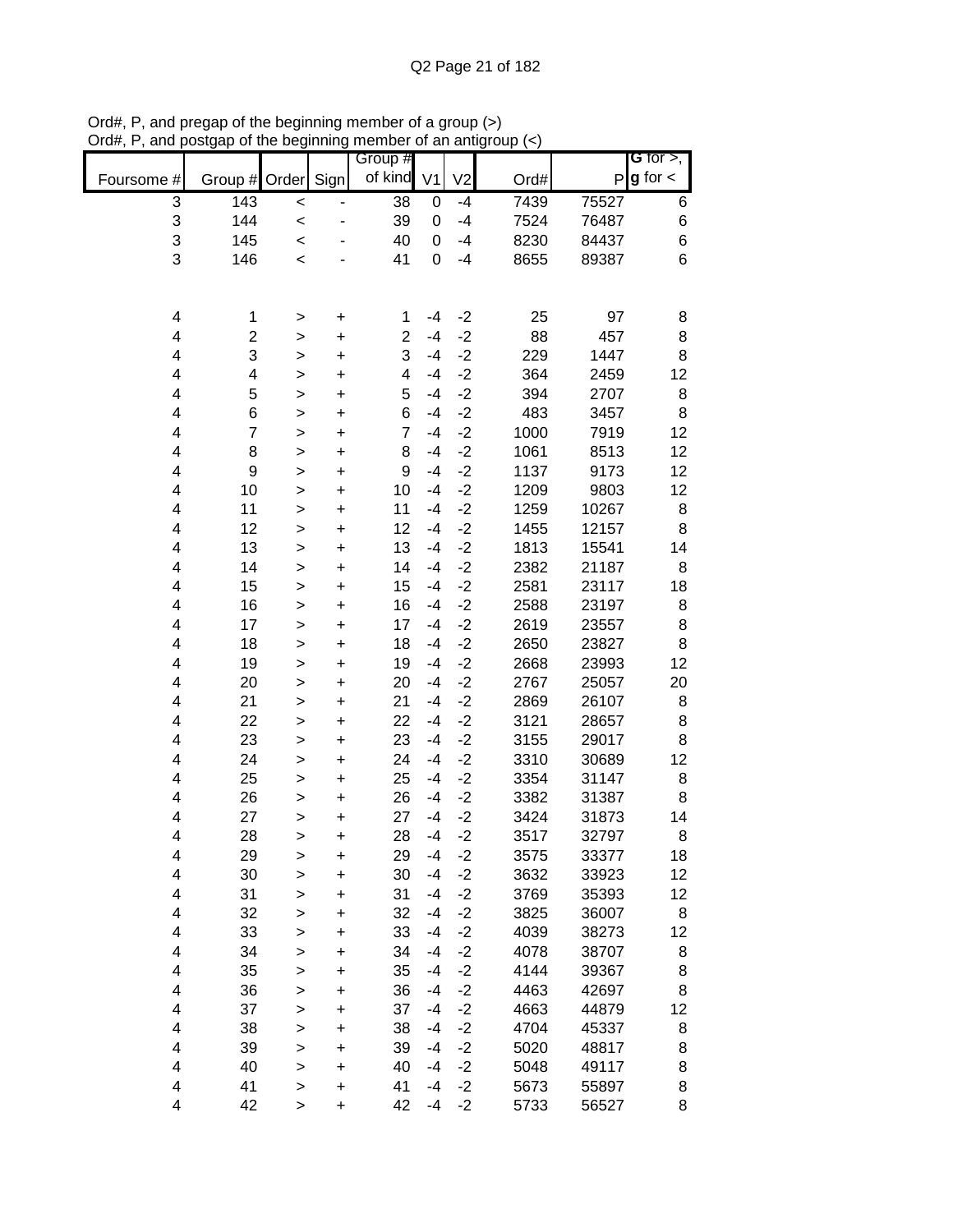| Group #                                                                                            | G for $>$ ,        |
|----------------------------------------------------------------------------------------------------|--------------------|
| of kind<br>Sign<br>Order<br>V <sub>1</sub><br>V <sub>2</sub><br>Ord#<br>Foursome #<br>Group #      | $g$ for $\lt$<br>P |
| 43<br>$-2$<br>6150<br>61043<br>43<br>4<br>$-4$<br>+<br>>                                           | 12                 |
| $-2$<br>44<br>4<br>44<br>$-4$<br>6233<br>62003<br>$\ddot{}$<br>>                                   | 12                 |
| 45<br>$-2$<br>67523<br>4<br>45<br>$-4$<br>6727<br>$\ddot{}$<br>>                                   | 12                 |
| 4<br>46<br>$-2$<br>67723<br>46<br>$-4$<br>6744<br>$\ddot{}$<br>>                                   | 14                 |
| 4<br>47<br>$-2$<br>47<br>$-4$<br>6772<br>67979<br>$\ddot{}$<br>$\geq$                              | 12                 |
| 4<br>48<br>$-2$<br>6814<br>48<br>$-4$<br>68521<br>+<br>>                                           | 14                 |
| $\overline{\mathbf{4}}$<br>49<br>$-2$<br>7054<br>71257<br>49<br>$-4$<br>+<br>>                     | 8                  |
| 50<br>7098<br>71707<br>4<br>50<br>$-4$<br>$-2$<br>+<br>>                                           | 8                  |
| 51<br>$-2$<br>7192<br>72719<br>4<br>51<br>$-4$<br>+<br>>                                           | 12                 |
| 52<br>52<br>$-4$<br>$-2$<br>7210<br>72923<br>4<br>+<br>>                                           | 12                 |
| 53<br>$-2$<br>73277<br>4<br>53<br>$-4$<br>7238<br>$\ddot{}$<br>$\mathbf{I}$                        | 18                 |
| 54<br>$-2$<br>7320<br>4<br>54<br>$-4$<br>74197<br>$\ddot{}$<br>$\mathbf{I}$                        | 8                  |
| 55<br>$-2$<br>4<br>55<br>$-4$<br>7364<br>74699<br>$\geq$<br>$\ddot{}$                              | 12                 |
| 56<br>$-2$<br>4<br>56<br>$-4$<br>7472<br>75853<br>$\mathbf{I}$<br>+                                | 20                 |
| $-2$<br>4<br>7665<br>78031<br>57<br>57<br>$-4$<br>$\ddot{}$<br>$\mathbf{I}$                        | 14                 |
| 4<br>58<br>$-2$<br>7756<br>79147<br>58<br>$-4$<br>$\ddot{}$<br>>                                   | 8                  |
| $-2$<br>4<br>59<br>59<br>$-4$<br>8317<br>85447<br>$\ddot{}$<br>><br>$-2$<br>$-4$                   | 8<br>12            |
| 4<br>60<br>8341<br>85703<br>60<br>$\ddot{}$<br>><br>$-2$<br>61<br>8407<br>86453<br>4<br>61<br>$-4$ | 12                 |
| $\ddot{}$<br>><br>4<br>62<br>$-2$<br>8411<br>86491<br>62<br>$-4$                                   | 14                 |
| $\ddot{}$<br>><br>63<br>4<br>$-2$<br>63<br>$-4$<br>8569<br>88397<br>$\ddot{}$                      | 18                 |
| ><br>4<br>64<br>$-2$<br>64<br>$-4$<br>8723<br>90067<br>$\ddot{}$                                   | 8                  |
| $\mathbf{I}$<br>4<br>65<br>65<br>$-4$<br>$-2$<br>8922<br>92377<br>+<br>>                           | 8                  |
| $\overline{\mathbf{4}}$<br>66<br>8971<br>66<br>$-4$<br>$-2$<br>92857<br>+<br>>                     | 8                  |
| 67<br>9194<br>4<br>67<br>$-4$<br>$-2$<br>95383<br>+<br>>                                           | 14                 |
| 68<br>4<br>68<br>$-4$<br>$-2$<br>9287<br>96443<br>+<br>>                                           | 12                 |
| 69<br>$-2$<br>4<br>69<br>$-4$<br>9336<br>96997<br>$\geq$<br>$\pmb{+}$                              | 8                  |
|                                                                                                    |                    |
| 70<br>$\overline{\mathbf{c}}$<br>79<br>401<br>4<br>1<br>4<br>>                                     | 4                  |
| $\overline{c}$<br>156<br>911<br>4<br>71<br>$\overline{2}$<br>4<br>$\geq$                           | 4                  |
| 3<br>$\overline{c}$<br>4<br>72<br>517<br>3701<br>4<br>$\geq$                                       | 4                  |
| $\overline{c}$<br>73<br>4<br>4<br>656<br>4909<br>4<br>$\mathbf{I}$                                 | 6                  |
| $\overline{c}$<br>4<br>74<br>5<br>689<br>4<br>5171<br>>                                            | 4                  |
| $\overline{c}$<br>6<br>4<br>75<br>4<br>736<br>5573<br>>                                            | 4                  |
| 76<br>$\overline{\mathbf{c}}$<br>5693<br>4<br>7<br>750<br>4<br>>                                   | 4                  |
| $\overline{2}$<br>4<br>77<br>759<br>5783<br>8<br>4<br>$\mathbf{I}$                                 | 4                  |
| 78<br>$\overline{\mathbf{c}}$<br>4<br>9<br>817<br>6277<br>4<br>>                                   | 6                  |
| $\overline{c}$<br>840<br>4<br>79<br>10<br>6473<br>4<br>$\geq$                                      | 4                  |
| $\overline{\mathbf{c}}$<br>4<br>80<br>11<br>1013<br>8059<br>4<br>>                                 | 6                  |
| $\overline{2}$<br>81<br>$\overline{\mathbf{4}}$<br>12<br>1018<br>8093<br>4<br>>                    | 4                  |
| $\overline{c}$<br>4<br>82<br>13<br>1111<br>8933<br>4<br>>                                          | 4                  |
| 83<br>2<br>1402<br>11681<br>4<br>14<br>4<br>>                                                      | 4                  |
| 84<br>2<br>1495<br>12517<br>4<br>15<br>4<br>$\geq$<br>2                                            | 6                  |
| 85<br>1602<br>4<br>16<br>13523<br>4<br>$\geq$<br>86<br>2<br>1698<br>4<br>17<br>14489<br>4          | 10<br>10           |
| $\mathbf{I}$<br>87<br>2<br>1804<br>4<br>18<br>15443<br>4<br>$\mathbf{I}$                           | 4                  |
| $\overline{c}$<br>88<br>16339<br>4<br>19<br>4<br>1895<br>$\mathbf{I}$                              | 6                  |
| $\overline{c}$<br>4<br>89<br>2453<br>20<br>4<br>21863<br>>                                         | 4                  |

Ord#, P, and pregap of the beginning member of a group (>) Ord#, P, and postgap of the beginning member of an antigroup (<)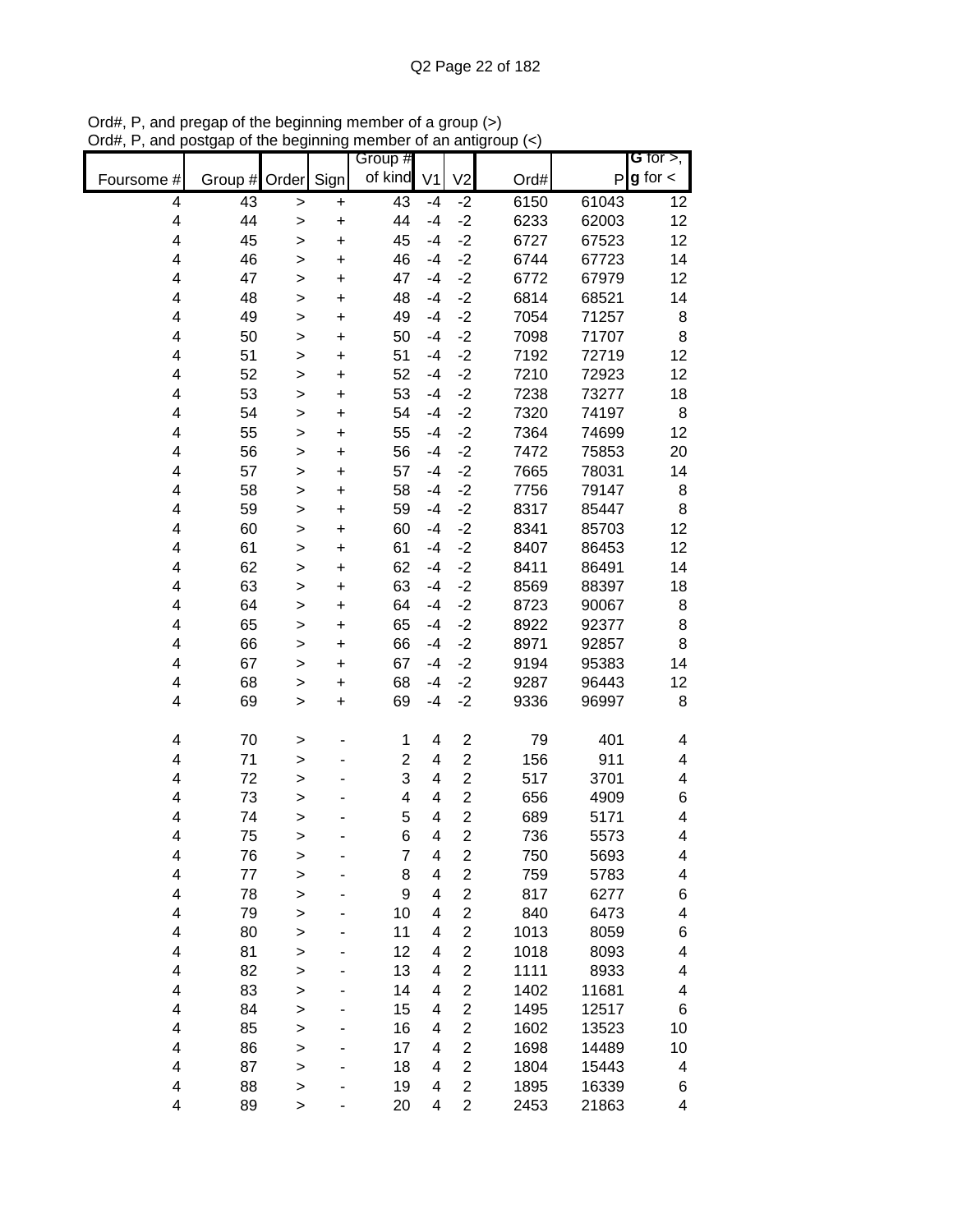|            |               |              |      | Group # |                |                         |      |       | G for $>$ ,             |
|------------|---------------|--------------|------|---------|----------------|-------------------------|------|-------|-------------------------|
| Foursome # | Group # Order |              | Sign | of kind | V <sub>1</sub> | V <sub>2</sub>          | Ord# | P     | $g$ for $\lt$           |
| 4          | 90            | >            |      | 21      | 4              | $\overline{2}$          | 2576 | 23063 | 4                       |
| 4          | 91            | >            |      | 22      | 4              | $\overline{2}$          | 2743 | 24799 | 6                       |
| 4          | 92            | >            |      | 23      | 4              | $\overline{2}$          | 2831 | 25703 | 10                      |
| 4          | 93            | $\geq$       |      | 24      | 4              | $\overline{2}$          | 2896 | 26357 | 10                      |
| 4          | 94            | >            |      | 25      | 4              | $\overline{c}$          | 2944 | 26839 | 6                       |
| 4          | 95            | $\geq$       |      | 26      | 4              | $\overline{c}$          | 3582 | 33461 | 4                       |
| 4          | 96            | >            |      | 27      | 4              | $\overline{c}$          | 3737 | 35059 | 6                       |
| 4          | 97            | >            |      | 28      | 4              | $\overline{c}$          | 3756 | 35257 | 6                       |
| 4          | 98            | >            |      | 29      | 4              | $\overline{c}$          | 3910 | 36877 | 6                       |
| 4          | 99            | >            |      | 30      | 4              | $\overline{c}$          | 4152 | 39443 | 4                       |
| 4          | 100           | >            |      | 31      | 4              | $\overline{c}$          | 4251 | 40543 | 12                      |
| 4          | 101           | $\geq$       |      | 32      | 4              | $\overline{c}$          | 4287 | 40939 | 6                       |
| 4          | 102           | >            |      | 33      | 4              | $\overline{c}$          | 4358 | 41651 | 4                       |
| 4          | 103           | >            |      | 34      | 4              | $\overline{c}$          | 4446 | 42491 | 4                       |
| 4          | 104           | $\geq$       |      | 35      | 4              | $\overline{c}$          | 4504 | 43103 | 10                      |
| 4          | 105           | >            |      | 36      | 4              | $\overline{2}$          | 4843 | 46867 | 6                       |
| 4          | 106           | >            |      | 37      | 4              | $\overline{c}$          | 5037 | 49009 | 6                       |
| 4          | 107           | >            |      | 38      | 4              | $\overline{2}$          | 5285 | 51637 | 6                       |
| 4          | 108           | >            |      | 39      | 4              | $\overline{c}$          | 5745 | 56663 | $\overline{\mathbf{4}}$ |
| 4          | 109           | >            |      | 40      | 4              | $\overline{c}$          | 5915 | 58417 | 6                       |
| 4          | 110           | >            |      | 41      | 4              | $\overline{2}$          | 6072 | 60139 | 6                       |
| 4          | 111           | >            |      | 42      | 4              | $\overline{c}$          | 6092 | 60383 | 10                      |
| 4          | 112           | $\geq$       |      | 43      | 4              | $\overline{c}$          | 6118 | 60689 | 10                      |
| 4          | 113           | >            |      | 44      | 4              | $\overline{c}$          | 6350 | 63367 | 6                       |
| 4          | 114           | >            |      | 45      | 4              | $\overline{2}$          | 6729 | 67537 | 6                       |
| 4          | 115           | >            |      | 46      | 4              | $\overline{2}$          | 6759 | 67853 | 10                      |
| 4          | 116           | >            |      | 47      | 4              | $\overline{2}$          | 6978 | 70429 | 6                       |
| 4          | 117           | >            |      | 48      | 4              | $\overline{2}$          | 7188 | 72679 | 6                       |
| 4          | 118           | $\geq$       |      | 49      | 4              | $\overline{2}$          | 7278 | 73699 | 6                       |
| 4          | 119           | >            |      | 50      | 4              | $\overline{2}$          | 7297 | 73943 | 4                       |
| 4          | 120           | >            |      | 51      | 4              | $\overline{2}$          | 7317 | 74167 | 6                       |
| 4          | 121           | >            |      | 52      | 4              | $\overline{2}$          | 7323 | 74209 | 6                       |
| 4          | 122           | $\geq$       |      | 53      | 4              | $\overline{2}$          | 7600 | 77351 | 4                       |
| 4          | 123           | >            |      | 54      | 4              | $\overline{2}$          | 7713 | 78593 | 10                      |
| 4          | 124           | >            |      | 55      | 4              | 2                       | 7886 | 80603 | 4                       |
| 4          | 125           | >            |      | 56      | 4              | $\overline{2}$          | 7910 | 80809 | 6                       |
| 4          | 126           | >            |      | 57      | 4              | $\overline{2}$          | 7930 | 81023 | 4                       |
| 4          | 127           | >            |      | 58      | 4              | $\overline{\mathbf{c}}$ | 8021 | 82013 | 4                       |
| 4          | 128           | $\geq$       |      | 59      | 4              | $\overline{c}$          | 8148 | 83449 | 6                       |
| 4          | 129           | >            |      | 60      | 4              | $\overline{\mathbf{c}}$ | 8280 | 85027 | 6                       |
| 4          | 130           | >            |      | 61      | 4              | $\overline{2}$          | 8903 | 92189 | 10                      |
| 4          | 131           | >            |      | 62      | 4              | $\overline{c}$          | 8948 | 92647 | 6                       |
| 4          | 132           | >            |      | 63      | 4              | $\overline{c}$          | 9046 | 93719 | 16                      |
| 4          | 133           | >            |      | 64      | 4              | 2                       | 9058 | 93893 | 4                       |
| 4          | 134           | >            |      | 65      | 4              | $\overline{c}$          | 9190 | 95317 | 6                       |
| 4          | 135           | $\mathbf{I}$ |      | 66      | 4              | $\overline{c}$          | 9198 | 95419 | 6                       |
| 4          | 136           | >            |      | 67      | 4              | $\overline{c}$          | 9209 | 95531 | 4                       |
| 4          | 137           | $\mathbf{I}$ |      | 68      | 4              | $\overline{c}$          | 9240 | 95873 | 4                       |

Ord#, P, and pregap of the beginning member of a group (>) Ord#, P, and postgap of the beginning member of an antigroup (<)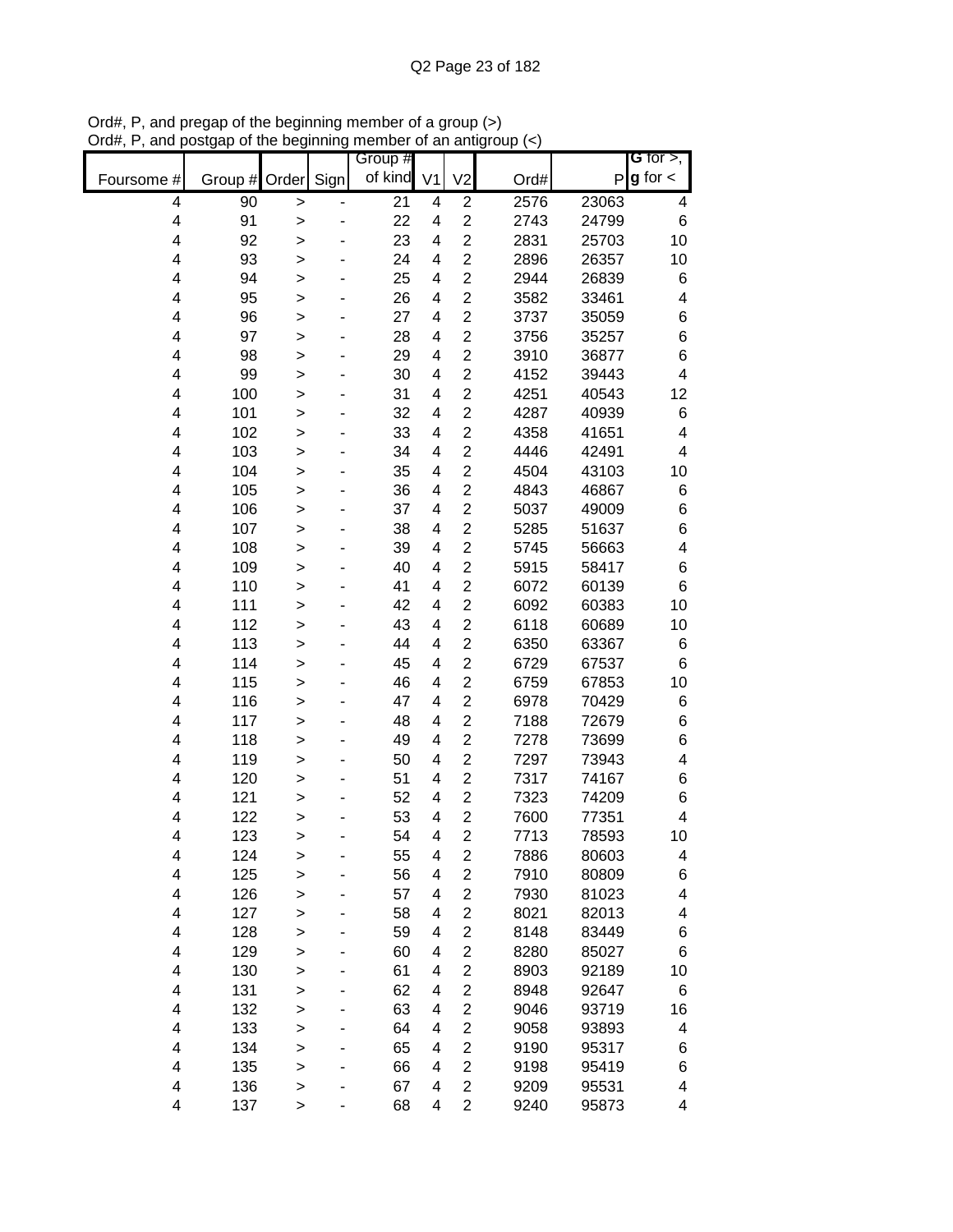|            |         |              |           | Group #        |                |                         |      |       | G for $>$ ,              |
|------------|---------|--------------|-----------|----------------|----------------|-------------------------|------|-------|--------------------------|
| Foursome # | Group # | Order        | Sign      | of kind        | V <sub>1</sub> | V <sub>2</sub>          | Ord# | P     | $g$ for $\lt$            |
| 4          | 138     | $\geq$       |           | 69             | 4              | $\overline{c}$          | 9290 | 96461 | 4                        |
| 4          | 139     | $\geq$       |           | 70             | 4              | $\overline{c}$          | 9381 | 97553 | 4                        |
| 4          | 140     | >            |           | 71             | 4              | $\overline{c}$          | 9450 | 98411 | $\overline{\mathcal{A}}$ |
| 4          | 141     | $\mathbf{I}$ |           | 72             | 4              | $\overline{c}$          | 9515 | 99109 | 6                        |
|            |         |              |           |                |                |                         |      |       |                          |
| 4          | 142     | $\prec$      | $\pmb{+}$ | 1              | 4              | $\overline{c}$          | 197  | 1201  | 12                       |
| 4          | 143     | $\prec$      | +         | $\overline{c}$ | 4              | $\overline{c}$          | 304  | 2003  | 8                        |
| 4          | 144     | $\,<$        | +         | 3              | 4              | $\overline{c}$          | 334  | 2243  | 8                        |
| 4          | 145     | $\,<$        | +         | 4              | 4              | $\overline{c}$          | 338  | 2273  | 8                        |
| 4          | 146     | $\prec$      | $\ddot{}$ | 5              | 4              | $\overline{c}$          | 386  | 2663  | 8                        |
| 4          | 147     | $\prec$      | $\ddot{}$ | 6              | 4              | $\overline{c}$          | 807  | 6203  | 8                        |
| 4          | 148     | $\prec$      | $\ddot{}$ | $\overline{7}$ | 4              | $\overline{c}$          | 880  | 6833  | 8                        |
| 4          | 149     | $\prec$      | $\ddot{}$ | 8              | 4              | $\overline{c}$          | 904  | 7027  | 12                       |
| 4          | 150     | $\prec$      | $\ddot{}$ | 9              | 4              | $\overline{c}$          | 1018 | 8093  | 8                        |
| 4          | 151     | $\prec$      | $\ddot{}$ | 10             | 4              | $\overline{c}$          | 1365 | 11287 | 12                       |
| 4          | 152     | $\prec$      | $\ddot{}$ | 11             | 4              | $\overline{c}$          | 1965 | 17033 | 8                        |
| 4          | 153     | $\prec$      | $\ddot{}$ | 12             | 4              | $\overline{2}$          | 2001 | 17393 | 8                        |
| 4          | 154     | $\prec$      | $\ddot{}$ | 13             | 4              | $\overline{c}$          | 2190 | 19319 | 14                       |
| 4          | 155     | $\prec$      | $\ddot{}$ | 14             | 4              | $\overline{c}$          | 2203 | 19433 | 8                        |
| 4          | 156     | $\prec$      | $\ddot{}$ | 15             | 4              | $\overline{c}$          | 2366 | 21023 | $\bf8$                   |
| 4          | 157     | $\prec$      | $\ddot{}$ | 16             | 4              | $\mathbf 2$             | 2400 | 21383 | 8                        |
| 4          | 158     | $\prec$      | +         | 17             | 4              | $\overline{c}$          | 2497 | 22283 | 8                        |
| 4          | 159     | $\prec$      | +         | 18             | 4              | $\overline{c}$          | 2530 | 22643 | 8                        |
| 4          | 160     | $\prec$      | +         | 19             | 4              | $\overline{2}$          | 2576 | 23063 | 8                        |
| 4          | 161     | $\,<$        | $\ddot{}$ | 20             | 4              | $\overline{c}$          | 2685 | 24113 | 8                        |
| 4          | 162     | $\prec$      | +         | 21             | 4              | $\overline{c}$          | 2896 | 26357 | 14                       |
| 4          | 163     | $\prec$      | $\ddot{}$ | 22             | 4              | $\overline{2}$          | 3128 | 28711 | 12                       |
| 4          | 164     | $\prec$      | $\ddot{}$ | 23             | 4              | $\overline{c}$          | 3210 | 29573 | 8                        |
| 4          | 165     | $\prec$      | $\ddot{}$ | 24             | 4              | $\overline{c}$          | 3268 | 30211 | 12                       |
| 4          | 166     | $\prec$      | $\ddot{}$ | 25             | 4              | $\overline{c}$          | 3322 | 30817 | 12                       |
| 4          | 167     | $\prec$      | $\ddot{}$ | 26             | 4              | $\overline{c}$          | 3542 | 33037 | 12                       |
| 4          | 168     | $\prec$      | $\ddot{}$ | 27             | 4              | $\overline{2}$          | 3670 | 34337 | 14                       |
| 4          | 169     | $\prec$      | $\ddot{}$ | 28             | 4              | $\overline{2}$          | 3951 | 37313 | 8                        |
| 4          | 170     | $\,<$        | $\ddot{}$ | 29             | 4              | $\overline{2}$          | 3962 | 37423 | 18                       |
| 4          | 171     | $\,<$        | +         | 30             | 4              | $\overline{c}$          | 4221 | 40177 | 12                       |
| 4          | 172     | $\prec$      | $\ddot{}$ | 31             | 4              | $\overline{c}$          | 4247 | 40507 | 12                       |
| 4          | 173     | $\prec$      | $\ddot{}$ | 32             | 4              | $\mathbf 2$             | 4526 | 43403 | 8                        |
| 4          | 174     | $\prec$      | +         | 33             | 4              | $\overline{\mathbf{c}}$ | 4563 | 43793 | 8                        |
| 4          | 175     | $\,<$        | +         | 34             | 4              | $\overline{2}$          | 4749 | 45841 | 12                       |
| 4          | 176     | $\prec$      | +         | 35             | 4              | $\overline{c}$          | 4908 | 47609 | 14                       |
| 4          | 177     | $\,<$        | +         | 36             | 4              | $\overline{c}$          | 5417 | 53093 | 8                        |
| 4          | 178     | $\,<$        | +         | 37             | 4              | $\overline{2}$          | 5574 | 54787 | 12                       |
| 4          | 179     | $\,<$        | $\ddot{}$ | 38             | 4              | $\overline{2}$          | 5587 | 54959 | 14                       |
| 4          | 180     | $\,<$        | $\ddot{}$ | 39             | 4              | $\overline{2}$          | 5622 | 55343 | 8                        |
| 4          | 181     | $\,<$        | $\ddot{}$ | 40             | 4              | $\overline{c}$          | 5761 | 56813 | 8                        |
| 4          | 182     | $\prec$      | $\ddot{}$ | 41             | 4              | $\overline{2}$          | 5955 | 58913 | 8                        |
| 4          | 183     | $\prec$      | $\ddot{}$ | 42             | 4              | $\overline{2}$          | 6260 | 62303 | 8                        |
| 4          | 184     | $\,<$        | $\ddot{}$ | 43             | 4              | $\overline{2}$          | 6545 | 65543 | 8                        |

Ord#, P, and pregap of the beginning member of a group (>) Ord#, P, and postgap of the beginning member of an antigroup (<)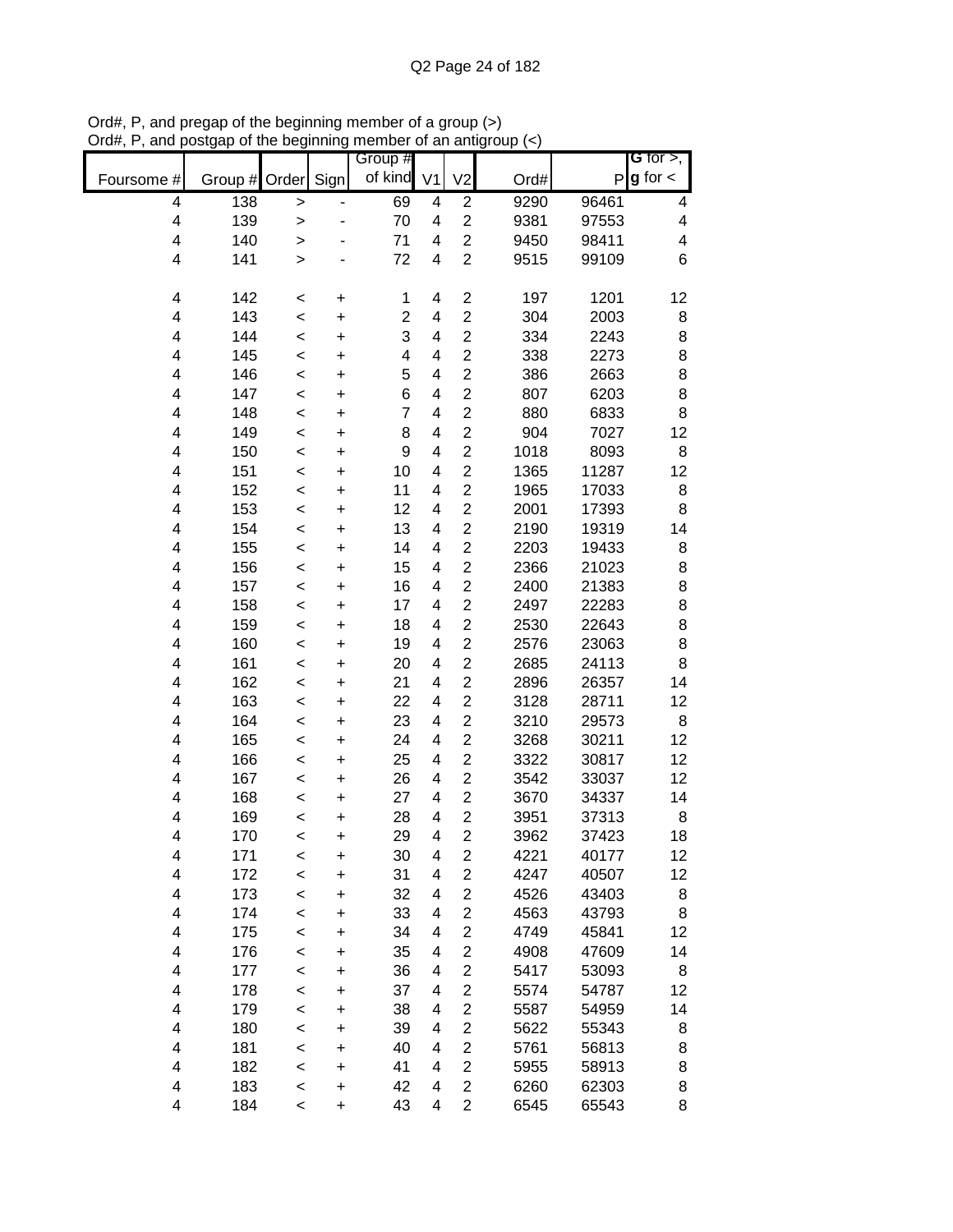|                         |               |         |           | Group #        |      |                |      |              | G for $>$ ,   |
|-------------------------|---------------|---------|-----------|----------------|------|----------------|------|--------------|---------------|
| Foursome #              | Group # Order |         | Sign      | of kind V1     |      | V <sub>2</sub> | Ord# | $\mathsf{P}$ | $g$ for $\lt$ |
| 4                       | 185           | $\prec$ | +         | 44             | 4    | $\overline{c}$ | 6578 | 65843        | 8             |
| 4                       | 186           | $\,<$   | $\ddot{}$ | 45             | 4    | $\overline{2}$ | 6631 | 66509        | 14            |
| $\overline{\mathbf{4}}$ | 187           | $\prec$ | $\ddot{}$ | 46             | 4    | $\overline{2}$ | 6792 | 68227        | 12            |
| 4                       | 188           | $\,<$   | $\ddot{}$ | 47             | 4    | $\overline{2}$ | 7664 | 78017        | 14            |
| 4                       | 189           | $\prec$ | $\ddot{}$ | 48             | 4    | $\overline{c}$ | 7715 | 78623        | 20            |
| 4                       | 190           | $\prec$ | $\ddot{}$ | 49             | 4    | $\overline{c}$ | 7739 | 78893        | 8             |
| $\overline{\mathbf{4}}$ | 191           | $\prec$ | $\ddot{}$ | 50             | 4    | $\overline{c}$ | 7773 | 79319        | 14            |
| $\overline{\mathbf{4}}$ | 192           | $\,<$   | $\ddot{}$ | 51             | 4    | $\overline{c}$ | 7930 | 81023        | 8             |
| 4                       | 193           | $\,<$   | +         | 52             | 4    | $\overline{c}$ | 8021 | 82013        | 8             |
| 4                       | 194           | $\,<$   | $\ddot{}$ | 53             | 4    | $\overline{2}$ | 8041 | 82223        | 8             |
| 4                       | 195           | $\,<$   | +         | 54             | 4    | $\overline{c}$ | 8403 | 86399        | 14            |
| 4                       | 196           | $\,<$   | $\ddot{}$ | 55             | 4    | $\overline{c}$ | 8420 | 86587        | 12            |
| 4                       | 197           | $\,<$   | $\ddot{}$ | 56             | 4    | $\overline{c}$ | 8429 | 86729        | 14            |
| 4                       | 198           | $\,<$   | $\ddot{}$ | 57             | 4    | $\overline{2}$ | 8678 | 89603        | 8             |
| 4                       | 199           | $\prec$ | $\ddot{}$ | 58             | 4    | $\overline{c}$ | 8691 | 89767        | 12            |
| 4                       | 200           | $\prec$ | $\ddot{}$ | 59             | 4    | $\overline{2}$ | 8719 | 90023        | 8             |
| 4                       | 201           | $\,<$   | $\ddot{}$ | 60             | 4    | $\overline{2}$ | 8835 | 91373        | 8             |
| $\overline{\mathbf{4}}$ | 202           | $\,<$   | $\ddot{}$ | 61             | 4    | $\overline{c}$ | 9058 | 93893        | 8             |
| $\overline{\mathbf{4}}$ | 203           | $\,<$   | $\ddot{}$ | 62             | 4    | $\overline{2}$ | 9167 | 95093        | 8             |
| $\overline{\mathbf{4}}$ | 204           | $\prec$ | $\ddot{}$ | 63             | 4    | $\overline{2}$ | 9381 | 97553        | 8             |
| 4                       | 205           | $\,<$   | $\ddot{}$ | 64             | 4    | $\overline{2}$ | 9452 | 98429        | 14            |
| 4                       | 206           | $\,<$   |           | 1              | $-4$ | $-2$           | 159  | 937          | 4             |
| $\overline{\mathbf{4}}$ | 207           | $\prec$ |           | $\overline{c}$ | $-4$ | $-2$           | 371  | 2539         | 4             |
| 4                       | 208           | $\,<$   |           | 3              | $-4$ | $-2$           | 401  | 2749         | 4             |
| 4                       | 209           | $\,<$   |           | 4              | $-4$ | $-2$           | 433  | 3019         | 4             |
| $\overline{\mathbf{4}}$ | 210           | $\,<$   |           | 5              | $-4$ | $-2$           | 1247 | 10159        | 4             |
| 4                       | 211           | $\,<$   |           | 6              | $-4$ | $-2$           | 1374 | 11383        | 10            |
| 4                       | 212           | $\,<$   |           | $\overline{7}$ | $-4$ | $-2$           | 1481 | 12409        | 4             |
| 4                       | 213           | $\,<$   |           | 8              | $-4$ | $-2$           | 1605 | 13567        | 10            |
| 4                       | 214           | $\,<$   |           | 9              | $-4$ | $-2$           | 1744 | 14887        | 4             |
| 4                       | 215           | $\prec$ |           | 10             | $-4$ | $-2$           | 1750 | 14947        | 4             |
| 4                       | 216           | $\prec$ |           | 11             | $-4$ | $-2$           | 1813 | 15541        | 10            |
| 4                       | 217           | $\prec$ |           | 12             | $-4$ | $-2$           | 2318 | 20543        | 6             |
| 4                       | 218           | <       |           | 13             | $-4$ | $-2$           | 2382 | 21187        | 4             |
| $\overline{\mathbf{4}}$ | 219           | $\,<$   |           | 14             | $-4$ | $-2$           | 2452 | 21859        | 4             |
| 4                       | 220           | $\,<$   |           | 15             | $-4$ | $-2$           | 2506 | 22391        | 6             |
| 4                       | 221           | $\,<$   |           | 16             | $-4$ | $-2$           | 2538 | 22717        | 4             |
| $\overline{\mathbf{4}}$ | 222           | $\prec$ |           | 17             | $-4$ | $-2$           | 2619 | 23557        | 4             |
| $\overline{\mathbf{4}}$ | 223           | $\,<$   |           | 18             | $-4$ | $-2$           | 2677 | 24071        | 6             |
| $\overline{\mathbf{4}}$ | 224           | $\prec$ |           | 19             | $-4$ | $-2$           | 2698 | 24247        | 4             |
| 4                       | 225           | $\prec$ |           | 20             | $-4$ | $-2$           | 2769 | 25087        | 10            |
| $\overline{\mathbf{4}}$ | 226           | $\prec$ |           | 21             | $-4$ | $-2$           | 2849 | 25903        | 10            |
| 4                       | 227           | $\prec$ |           | 22             | $-4$ | $-2$           | 2910 | 26497        | 4             |
| 4                       | 228           | $\prec$ |           | 23             | $-4$ | $-2$           | 3174 | 29201        | 6             |
| 4                       | 229           | $\,<$   |           | 24             | $-4$ | $-2$           | 3308 | 30671        | 6             |
| 4                       | 230           | $\,<$   |           | 25             | $-4$ | $-2$           | 3451 | 32173        | 10            |
| 4                       | 231           | $\,<$   |           | 26             | $-4$ | $-2$           | 3558 | 33199        | 4             |

Ord#, P, and pregap of the beginning member of a group (>) Ord#, P, and postgap of the beginning member of an antigroup (<)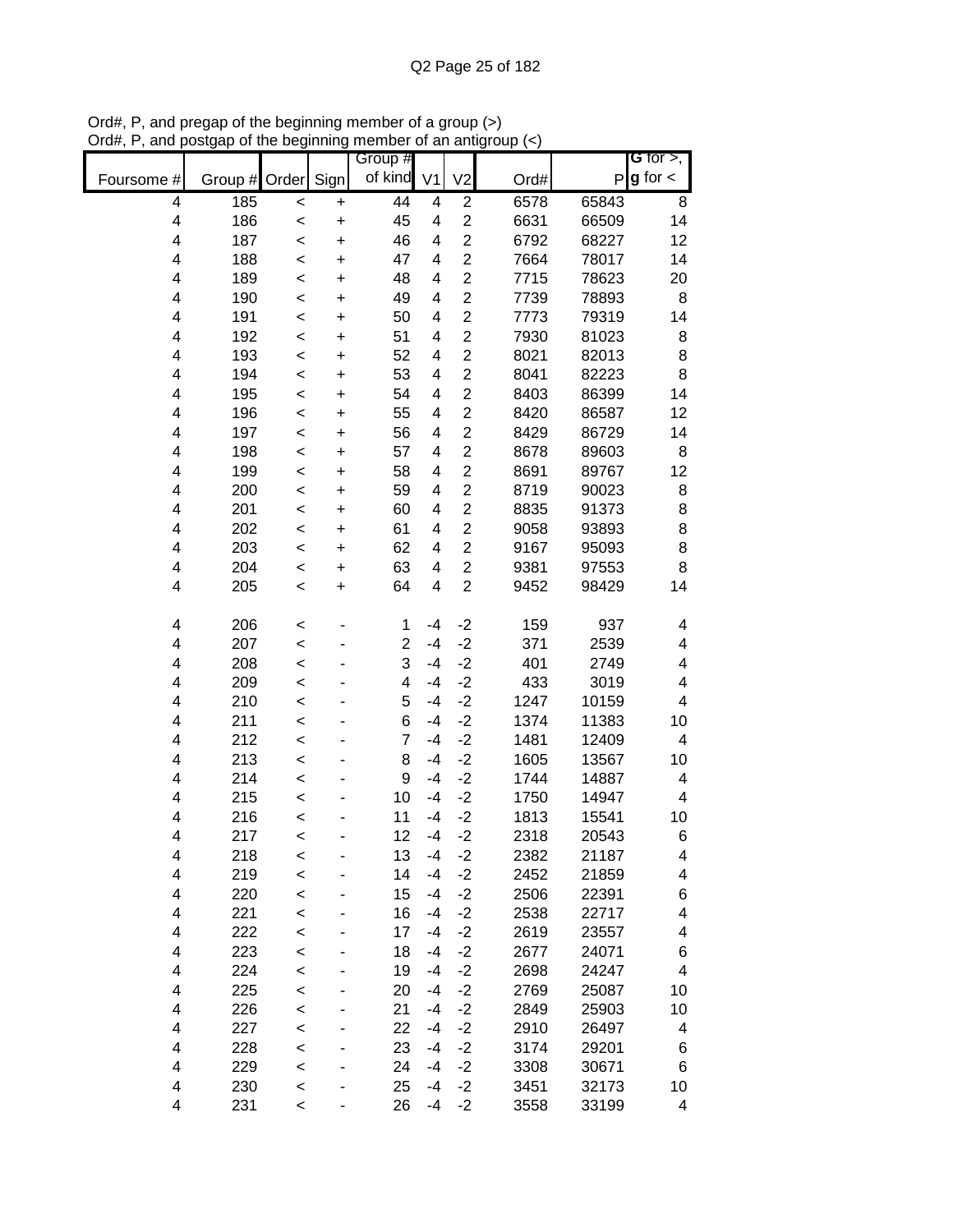|            |            |              |           | Group #         |                |                |              |                | G for $>$ ,              |
|------------|------------|--------------|-----------|-----------------|----------------|----------------|--------------|----------------|--------------------------|
| Foursome # | Group #    | Order        | Sign      | of kind         | V <sub>1</sub> | V <sub>2</sub> | Ord#         | P              | $g$ for $\lt$            |
| 4          | 232        | $\prec$      |           | $\overline{27}$ | $-4$           | $-2$           | 3566         | 33311          | 6                        |
| 4          | 233        | $\prec$      |           | 28              | $-4$           | $-2$           | 3743         | 35107          | $\overline{\mathcal{A}}$ |
| 4          | 234        | $\prec$      |           | 29              | $-4$           | $-2$           | 3876         | 36559          | 4                        |
| 4          | 235        | $\prec$      |           | 30              | $-4$           | $-2$           | 3930         | 37057          | $\overline{\mathcal{A}}$ |
| 4          | 236        | $\prec$      |           | 31              | $-4$           | $-2$           | 4094         | 38861          | 6                        |
| 4          | 237        | $\prec$      |           | 32              | $-4$           | $-2$           | 4529         | 43441          | 10                       |
| 4          | 238        | $\prec$      |           | 33              | $-4$           | $-2$           | 4592         | 44119          | 4                        |
| 4          | 239        | <            |           | 34              | $-4$           | $-2$           | 4704         | 45337          | 4                        |
| 4          | 240        | $\prec$      |           | 35              | $-4$           | $-2$           | 4708         | 45377          | 12                       |
| 4          | 241        | $\prec$      |           | 36              | $-4$           | $-2$           | 4751         | 45863          | 6                        |
| 4          | 242        | $\prec$      |           | 37              | $-4$           | $-2$           | 4807         | 46507          | 4                        |
| 4          | 243        | $\prec$      |           | 38              | $-4$           | $-2$           | 5020         | 48817          | 4                        |
| 4          | 244        | $\prec$      |           | 39              | $-4$           | $-2$           | 5146         | 50119          | 4                        |
| 4          | 245        | $\prec$      |           | 40              | $-4$           | $-2$           | 5165         | 50329          | 4                        |
| 4          | 246        | $\prec$      |           | 41              | $-4$           | $-2$           | 5354         | 52387          | 4                        |
| 4          | 247        | $\prec$      |           | 42              | $-4$           | $-2$           | 5361         | 52511          | 6                        |
| 4          | 248        | $\prec$      |           | 43              | $-4$           | $-2$           | 5733         | 56527          | 4                        |
| 4          | 249        | $\prec$      |           | 44              | $-4$           | $-2$           | 5776         | 56951          | 6                        |
| 4          | 250        | $\prec$      |           | 45              | $-4$           | $-2$           | 5985         | 59197          | 10                       |
| 4          | 251        | $\prec$      |           | 46              | $-4$           | $-2$           | 6307         | 62869          | 4                        |
| 4          | 252        | $\prec$      |           | 47              | $-4$           | $-2$           | 6383         | 63667          | 4                        |
| 4          | 253        | $\prec$      |           | 48              | $-4$           | $-2$           | 6461         | 64609          | 4                        |
| 4          | 254        | $\prec$      |           | 49              | $-4$           | $-2$           | 6506         | 65119          | 4                        |
| 4          | 255        | $\prec$      |           | 50              | $-4$           | $-2$           | 6679         | 67043          | 6                        |
| 4          | 256        | <            |           | 51              | $-4$           | $-2$           | 6702         | 67261          | 10                       |
| 4          | 257        | <            |           | 52              | $-4$           | $-2$           | 6816         | 68539          | 4                        |
| 4          | 258        | $\prec$      |           | 53              | $-4$           | $-2$           | 6942         | 70061          | 6                        |
| 4          | 259        | $\prec$      |           | 54              | $-4$           | $-2$<br>$-2$   | 7009         | 70783          | 10                       |
| 4          | 260        | $\prec$      |           | 55              | -4<br>$-4$     |                | 7103         | 71761          | 16                       |
| 4<br>4     | 261        | $\prec$      |           | 56              | $-4$           | $-2$<br>$-2$   | 7492         | 76099          | 4                        |
| 4          | 262<br>263 | $\prec$      |           | 57<br>58        | $-4$           | $-2$           | 7671<br>7861 | 78121          | 16                       |
| 4          | 264        | $\prec$      |           | 59              | $-4$           | $-2$           | 8076         | 80273<br>82609 | 6<br>4                   |
| 4          | 265        | $\prec$      |           | 60              | $-4$           | $-2$           | 8298         | 85223          | 6                        |
| 4          | 266        | <<br>$\prec$ |           | 61              | $-4$           | $-2$           | 8317         | 85447          | 4                        |
| 4          | 267        | $\prec$      |           | 62              | $-4$           | $-2$           | 8378         | 86179          | 4                        |
| 4          | 268        | $\prec$      |           | 63              | $-4$           | $-2$           | 8530         | 87853          | 16                       |
| 4          | 269        | $\prec$      |           | 64              | $-4$           | $-2$           | 8773         | 90641          | 6                        |
| 4          | 270        | $\prec$      |           | 65              | $-4$           | $-2$           | 9178         | 95213          | 6                        |
| 4          | 271        | $\prec$      |           | 66              | $-4$           | $-2$           | 9336         | 96997          | 4                        |
| 4          | 272        | $\prec$      |           | 67              | $-4$           | $-2$           | 9409         | 97879          | 4                        |
|            |            |              |           |                 |                |                |              |                |                          |
| 5          | 1          | $\,>$        | +         | 1               | $\overline{2}$ | 10             | 29           | 109            | 2                        |
| 5          | 2          | >            | +         | $\overline{c}$  | $\overline{2}$ | 10             | 65           | 313            | $\overline{\mathbf{c}}$  |
| 5          | 3          | >            | $\ddot{}$ | 3               | $\overline{2}$ | 10             | 149          | 859            | $\boldsymbol{2}$         |
| 5          | 4          | >            | +         | 4               | $\overline{2}$ | 10             | 220          | 1373           | 6                        |
| 5          | 5          | $\mathbf{I}$ | $\ddot{}$ | 5               | $\overline{2}$ | 10             | 513          | 3673           | $\overline{2}$           |

Ord#, P, and pregap of the beginning member of a group (>) Ord#, P, and postgap of the beginning member of an antigroup (<)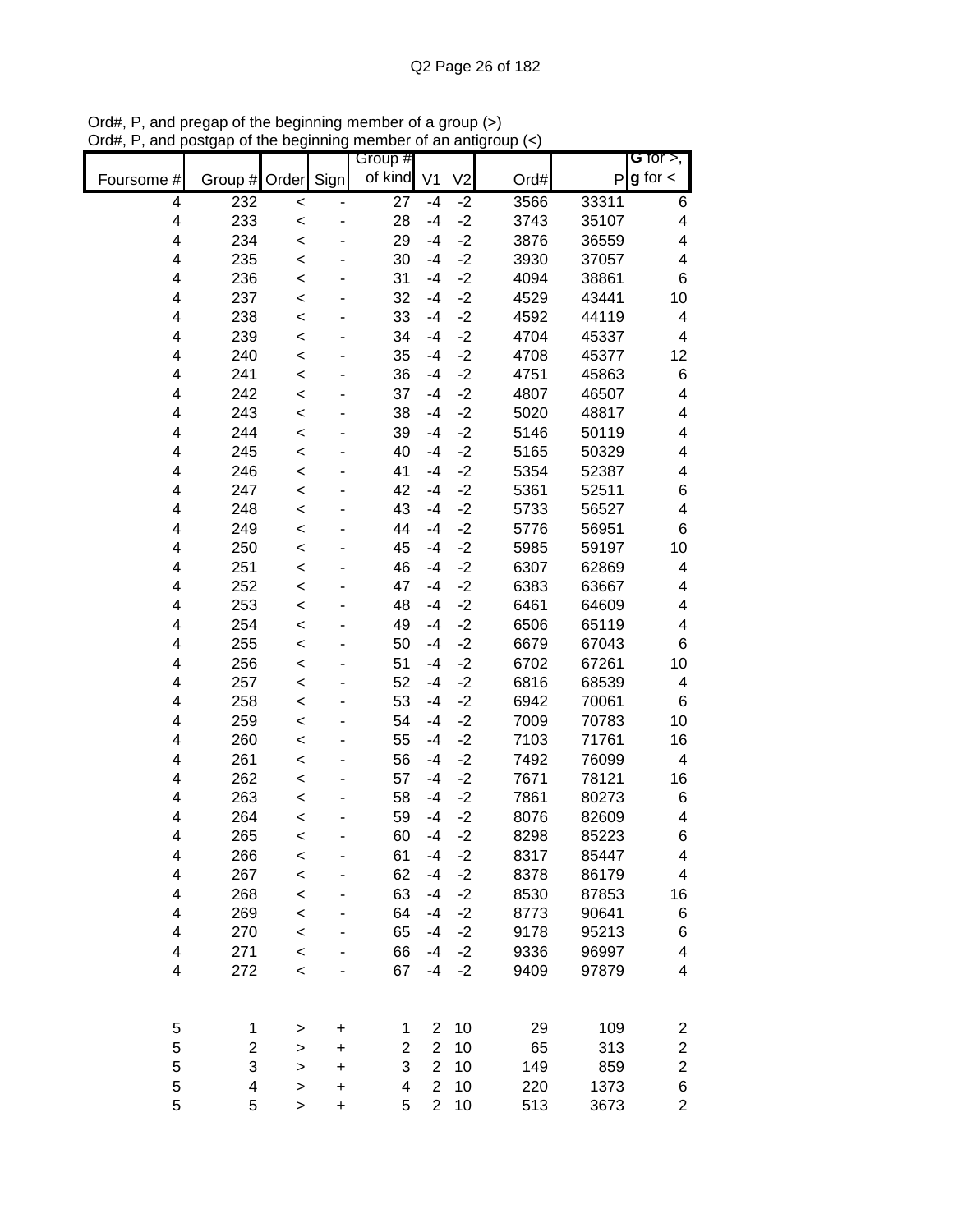|            |                |              |           | Group #        |                |                |      |       | G for $>$ ,             |
|------------|----------------|--------------|-----------|----------------|----------------|----------------|------|-------|-------------------------|
| Foursome # | Group # Order  |              | Sign      | of kind        | V <sub>1</sub> | V <sub>2</sub> | Ord# | P     | $g$ for $\lt$           |
| 5          | 6              | >            | $\pmb{+}$ | 6              | $\overline{2}$ | 10             | 665  | 4969  | $\overline{\mathbf{c}}$ |
| 5          | $\overline{7}$ | >            | $\ddot{}$ | $\overline{7}$ | $\overline{2}$ | 10             | 1041 | 8293  | $\overline{c}$          |
| 5          | 8              | >            | $\ddot{}$ | 8              | $\overline{c}$ | 10             | 1092 | 8753  | $\,$ 6 $\,$             |
| 5          | 9              | >            | +         | 9              | $\overline{2}$ | 10             | 1280 | 10459 | $\overline{\mathbf{c}}$ |
| 5          | 10             | $\mathbf{I}$ | $\ddot{}$ | 10             | $\overline{2}$ | 10             | 1680 | 14323 | $\overline{2}$          |
| 5          | 11             | $\mathbf{I}$ | $\ddot{}$ | 11             | $\overline{c}$ | 10             | 1778 | 15233 | $\,$ 6 $\,$             |
| 5          | 12             | $\geq$       | $\ddot{}$ | 12             | $\overline{2}$ | 10             | 1870 | 16069 | $\overline{\mathbf{c}}$ |
| 5          | 13             | >            | +         | 13             | $\overline{2}$ | 10             | 2261 | 19993 | $\overline{c}$          |
| 5          | 14             | >            | +         | 14             | $\overline{2}$ | 10             | 2597 | 23293 | $\overline{2}$          |
| 5          | 15             | >            | +         | 15             | $\overline{2}$ | 10             | 2611 | 23459 | 12                      |
| 5          | 16             | >            | +         | 16             | $\overline{2}$ | 10             | 2621 | 23563 | $\mathbf{2}$            |
| 5          | 17             | >            | +         | 17             | $\overline{2}$ | 10             | 2860 | 25999 | $\mathbf{2}$            |
| 5          | 18             | $\mathbf{I}$ | +         | 18             | $\overline{2}$ | 10             | 3391 | 31513 | $\overline{\mathbf{c}}$ |
| 5          | 19             | $\mathbf{I}$ | +         | 19             | $\overline{2}$ | 10             | 3467 | 32323 | $\overline{\mathbf{c}}$ |
| 5          | 20             | $\mathbf{I}$ | $\ddot{}$ | 20             | $\overline{2}$ | 10             | 3627 | 33863 | 6                       |
| 5          | 21             | >            | +         | 21             | $\overline{2}$ | 10             | 3655 | 34213 | $\overline{\mathbf{c}}$ |
| 5          | 22             | $\mathbf{I}$ | $\ddot{}$ | 22             | $\overline{2}$ | 10             | 4016 | 37993 | $\overline{c}$          |
| 5          | 23             | >            | $\ddot{}$ | 23             | $\overline{2}$ | 10             | 4278 | 40849 | $\overline{c}$          |
| 5          | 24             | >            | $\ddot{}$ | 24             | $\overline{2}$ | 10             | 4544 | 43609 | $\overline{c}$          |
| 5          | 25             | >            | $\ddot{}$ | 25             | $\overline{2}$ | 10             | 4601 | 44203 | $\overline{c}$          |
| 5          | 26             | >            | +         | 26             | $\overline{c}$ | 10             | 5128 | 49939 | $\overline{\mathbf{c}}$ |
| 5          | 27             | $\mathbf{I}$ | $\ddot{}$ | 27             | $\overline{2}$ | 10             | 5232 | 51133 | $\overline{c}$          |
| 5          | 28             | $\mathbf{I}$ | $\ddot{}$ | 28             | $\overline{c}$ | 10             | 5239 | 51199 | $\overline{c}$          |
| 5          | 29             | $\geq$       | $\ddot{}$ | 29             | $\overline{2}$ | 10             | 5317 | 51973 | $\overline{c}$          |
| 5          | 30             | >            | +         | 30             | $\overline{2}$ | 10             | 5387 | 52769 | 12                      |
| 5          | 31             | >            | +         | 31             | $\overline{2}$ | 10             | 5406 | 52973 | 6                       |
| 5          | 32             | >            | +         | 32             | $\overline{2}$ | 10             | 5508 | 54091 | 8                       |
| 5          | 33             | >            | +         | 33             | $\overline{2}$ | 10             | 5545 | 54499 | $\overline{c}$          |
| 5          | 34             | >            | +         | 34             | $\overline{2}$ | 10             | 5602 | 55117 | 8                       |
| 5          | 35             | $\mathbf{I}$ | +         | 35             | $\overline{2}$ | 10             | 6140 | 60919 | $\overline{c}$          |
| 5          | 36             | >            | +         | 36             | $\overline{2}$ | 10             | 6343 | 63313 | $\boldsymbol{2}$        |
| 5          | 37             | $\geq$       | +         | 37             | $\overline{2}$ | 10             | 6368 | 63533 | 6                       |
| 5          | 38             | $\geq$       | +         | 38             | $\overline{2}$ | 10             | 6426 | 64153 | $\overline{\mathbf{c}}$ |
| 5          | 39             | $\geq$       | $\ddot{}$ | 39             | $\overline{2}$ | 10             | 6717 | 67429 | $\overline{2}$          |
| 5          | 40             | >            | +         | 40             | $\overline{2}$ | 10             | 6749 | 67759 | $\overline{\mathbf{c}}$ |
| 5          | 41             | >            | $\ddot{}$ | 41             | $\overline{2}$ | 10             | 6850 | 68917 | 8                       |
| 5          | 42             | >            | +         | 42             | $\overline{2}$ | 10             | 6922 | 69829 | $\overline{c}$          |
| 5          | 43             | >            | $\ddot{}$ | 43             | $\overline{2}$ | 10             | 7667 | 78049 | 8                       |
| 5          | 44             | >            | $\ddot{}$ | 44             | $\overline{2}$ | 10             | 7821 | 79843 | $\overline{\mathbf{c}}$ |
| 5          | 45             | $\geq$       | $\ddot{}$ | 45             | $\overline{2}$ | 10             | 7847 | 80149 | $\overline{\mathbf{c}}$ |
| 5          | 46             | >            | +         | 46             | $\overline{2}$ | 10             | 7897 | 80683 | $\overline{\mathbf{c}}$ |
| 5          | 47             | >            | +         | 47             | $\overline{2}$ | 10             | 8324 | 85523 | 6                       |
| 5          | 48             | >            | +         | 48             | 2              | 10             | 8371 | 86113 | $\overline{\mathbf{c}}$ |
| 5          | 49             | >            | +         | 49             | $\overline{2}$ | 10             | 8391 | 86293 | $\overline{\mathbf{c}}$ |
| 5          | 50             | >            | +         | 50             | $\overline{2}$ | 10             | 8589 | 88663 | $\overline{c}$          |
| 5          | 51             | $\mathbf{I}$ | +         | 51             | 2              | 10             | 8736 | 90199 | $\overline{c}$          |
| 5          | 52             | >            | +         | 52             | $\overline{2}$ | 10             | 8765 | 90529 | $\overline{c}$          |
| 5          | 53             | >            | +         | 53             | $\overline{2}$ | 10             | 8910 | 92243 | 6                       |

Ord#, P, and pregap of the beginning member of a group (>) Ord#, P, and postgap of the beginning member of an antigroup (<)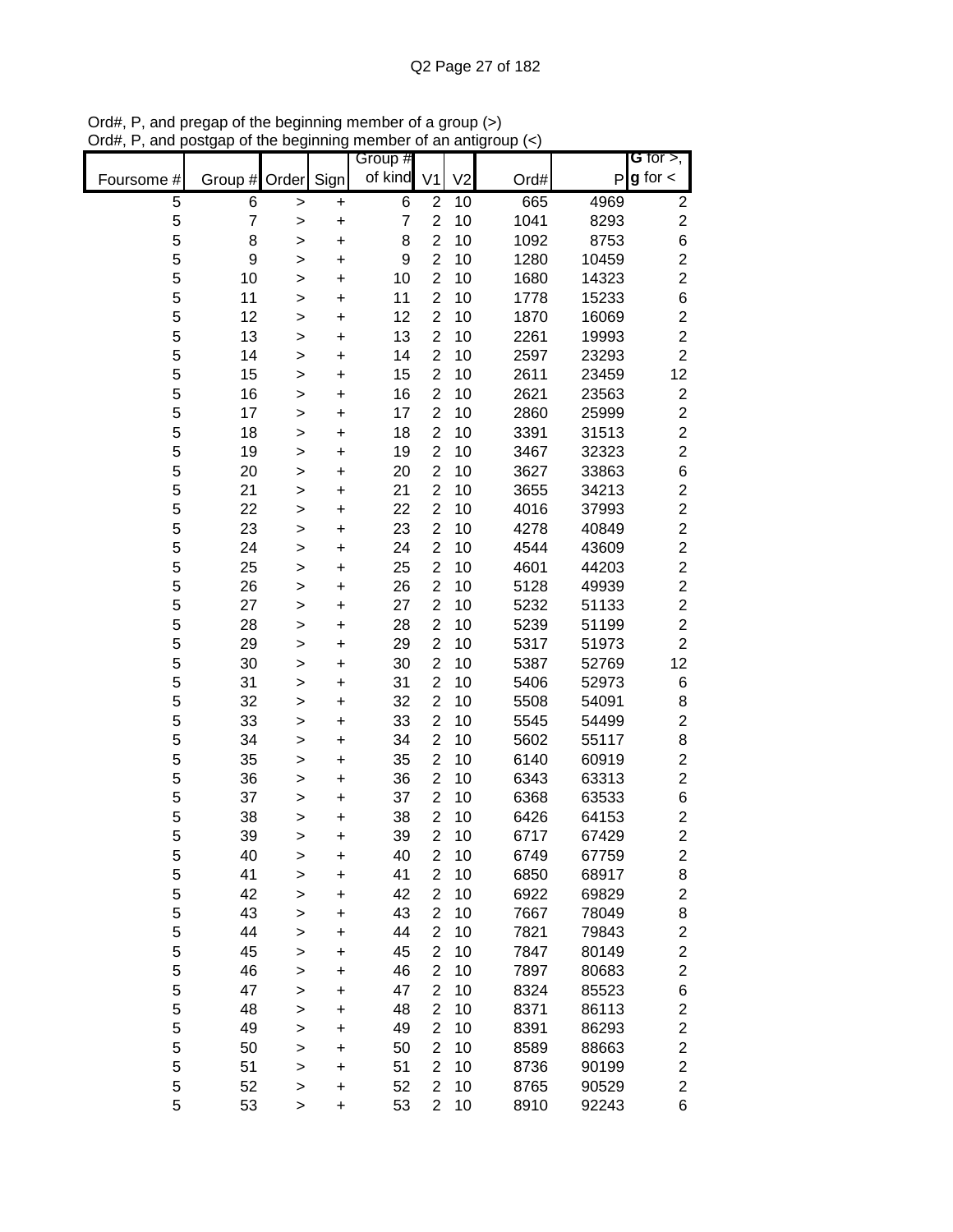|            |         |              |           | Group #        |                |                |      |       | <b>G</b> for $>$ ,      |
|------------|---------|--------------|-----------|----------------|----------------|----------------|------|-------|-------------------------|
| Foursome # | Group # | Order        | Sign      | of kind        | V <sub>1</sub> | V <sub>2</sub> | Ord# | P     | $g$ for $\lt$           |
| 5          | 54      | $\geq$       | $\ddot{}$ | 54             | $\overline{2}$ | 10             | 9241 | 95881 | 8                       |
| 5          | 55      | >            | $\ddot{}$ | 55             | $\overline{c}$ | 10             | 9338 | 97003 | $\overline{c}$          |
| 5          | 56      | $\mathbf{I}$ | $\ddot{}$ | 56             | $\overline{2}$ | 10             | 9489 | 98869 | $\overline{2}$          |
| 5          | 57      |              |           | 1              |                | $-2 - 10$      | 410  | 2819  | 16                      |
| 5          | 58      | ><br>>       |           | $\overline{2}$ |                | $-2 - 10$      | 856  | 6637  | 18                      |
| 5          | 59      | $\mathbf{I}$ |           | 3              |                | $-2 - 10$      | 1700 | 14519 | 16                      |
| 5          | 60      | $\geq$       |           | 4              |                | $-2 - 10$      | 1720 | 14699 | 16                      |
| 5          | 61      | $\geq$       |           | 5              |                | $-2 - 10$      | 2738 | 24749 | 16                      |
| 5          | 62      | $\geq$       |           | 6              |                | $-2 - 10$      | 3054 | 27983 | 16                      |
| 5          | 63      | $\geq$       |           | $\overline{7}$ |                | $-2 - 10$      | 3230 | 29819 | 16                      |
| 5          | 64      | $\geq$       |           | 8              |                | $-2 - 10$      | 4001 | 37831 | 18                      |
| 5          | 65      | $\geq$       |           | 9              |                | $-2 - 10$      | 4392 | 41999 | 16                      |
| 5          | 66      | $\geq$       |           | 10             |                | $-2 - 10$      | 4569 | 43913 | 22                      |
| 5          | 67      | $\mathbf{I}$ |           | 11             |                | $-2 - 10$      | 5557 | 54601 | 18                      |
| 5          | 68      | $\geq$       |           | 12             |                | $-2 - 10$      | 6267 | 62401 | 18                      |
| 5          | 69      | $\geq$       |           | 13             |                | $-2 - 10$      | 6524 | 65309 | 16                      |
| 5          | 70      | $\geq$       |           | 14             |                | $-2 - 10$      | 7420 | 75307 | 18                      |
| 5          | 71      | $\geq$       |           | 15             |                | $-2 - 10$      | 7733 | 78839 | 16                      |
| 5          | 72      | $\geq$       |           | 16             |                | $-2 - 10$      | 8105 | 82981 | 18                      |
| 5          | 73      | $\mathbf{I}$ |           | 17             |                | $-2 - 10$      | 8176 | 83813 | 22                      |
| 5          | 74      | >            |           | 18             |                | $-2 - 10$      | 9132 | 94709 | 16                      |
| 5          | 75      | >            |           | 19             |                | $-2 - 10$      | 9149 | 94889 | 16                      |
| 5          | 76      | $\,<$        | $\ddot{}$ | 1              |                | $-2 - 10$      | 64   | 311   | 2                       |
| 5          | 77      | $\,<$        | $\ddot{}$ | $\overline{2}$ |                | $-2 - 10$      | 148  | 857   | $\overline{\mathbf{c}}$ |
| 5          | 78      | $\,<$        | $\ddot{}$ | 3              |                | $-2 - 10$      | 152  | 881   | $\overline{\mathbf{c}}$ |
| 5          | 79      | $\prec$      | $\ddot{}$ | 4              |                | $-2 - 10$      | 225  | 1427  | $\overline{\mathbf{c}}$ |
| 5          | 80      | $\prec$      | $\ddot{}$ | 5              |                | $-2 - 10$      | 534  | 3851  | $\overline{\mathbf{c}}$ |
| 5          | 81      | $\prec$      | $\ddot{}$ | 6              |                | $-2 - 10$      | 572  | 4157  | $\overline{c}$          |
| 5          | 82      | $\prec$      | $\ddot{}$ | $\overline{7}$ |                | $-2 - 10$      | 787  | 6037  | 6                       |
| 5          | 83      | $\prec$      | $\ddot{}$ | 8              |                | $-2 - 10$      | 921  | 7211  | $\overline{\mathbf{c}}$ |
| 5          | 84      | $\prec$      | $\ddot{}$ | 9              |                | $-2 - 10$      | 1040 | 8291  | $\overline{\mathbf{c}}$ |
| 5          | 85      | $\,<$        | $\ddot{}$ | 10             |                | $-2 - 10$      | 1068 | 8573  | 8                       |
| 5          | 86      | $\,<$        | +         | 11             |                | $-2 - 10$      | 1074 | 8627  | 2                       |
| 5          | 87      | $\prec$      | $\ddot{}$ | 12             |                | $-2 - 10$      | 1156 | 9341  | $\mathbf{2}$            |
| 5          | 88      | $\,<$        | +         | 13             |                | $-2 - 10$      | 1516 | 12697 | 6                       |
| 5          | 89      | $\,<$        | +         | 14             |                | $-2 - 10$      | 1639 | 13877 | $\overline{\mathbf{c}}$ |
| 5          | 90      | $\prec$      | +         | 15             |                | $-2 - 10$      | 1907 | 16451 | $\overline{\mathbf{c}}$ |
| 5          | 91      | $\,<$        | +         | 16             |                | $-2 - 10$      | 2121 | 18521 | $\overline{c}$          |
| 5          | 92      | $\prec$      | +         | 17             |                | $-2 - 10$      | 2199 | 19421 | $\mathbf{2}$            |
| 5          | 93      | $\prec$      | $\ddot{}$ | 18             |                | $-2 - 10$      | 2279 | 20147 | $\mathbf{2}$            |
| 5          | 94      | $\prec$      | $\ddot{}$ | 19             |                | $-2 - 10$      | 2415 | 21521 | $\overline{\mathbf{c}}$ |
| 5          | 95      | $\prec$      | $\ddot{}$ | 20             |                | $-2 - 10$      | 2459 | 21937 | 6                       |
| 5          | 96      | $\prec$      | $\ddot{}$ | 21             |                | $-2 - 10$      | 2545 | 22777 | 6                       |
| 5          | 97      | $\prec$      | $\ddot{}$ | 22             |                | $-2 - 10$      | 2565 | 23003 | 8                       |
| 5          | 98      | $\prec$      | $\ddot{}$ | 23             |                | $-2 - 10$      | 2629 | 23627 | $\overline{c}$          |
| 5          | 99      | $\prec$      | $\ddot{}$ | 24             |                | $-2 - 10$      | 2909 | 26489 | 8                       |

Ord#, P, and pregap of the beginning member of a group (>) Ord#, P, and postgap of the beginning member of an antigroup (<)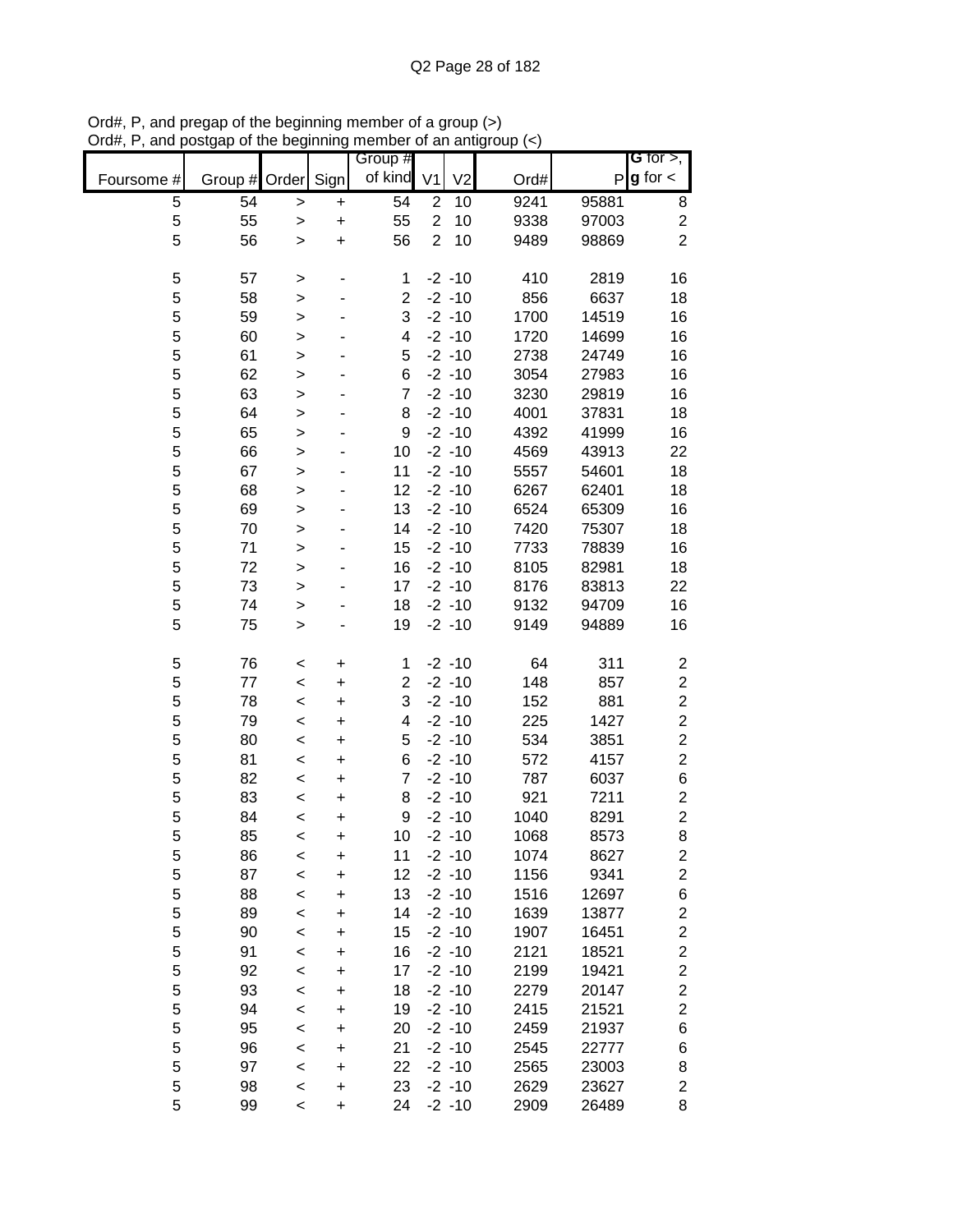|            |                |              |           | Group #         |                  |                |                   |       | <b>G</b> for $>$ ,      |
|------------|----------------|--------------|-----------|-----------------|------------------|----------------|-------------------|-------|-------------------------|
| Foursome # | Group # Order  |              | Sign      | of kind         | V <sub>1</sub>   | V <sub>2</sub> | Ord#              | P     | $g$ for $\lt$           |
| 5          | 100            | $\,<$        | +         | $\overline{25}$ |                  | $-2 - 10$      | $\overline{3260}$ | 30137 | 2                       |
| 5          | 101            | $\prec$      | $\ddot{}$ | 26              |                  | $-2 - 10$      | 3299              | 30557 | $\overline{c}$          |
| 5          | 102            | $\,<$        | $\ddot{}$ | 27              |                  | $-2 - 10$      | 3665              | 34301 | $\overline{c}$          |
| 5          | 103            | $\,<$        | +         | 28              |                  | $-2 - 10$      | 4100              | 38921 | $\overline{c}$          |
| 5          | 104            | $\prec$      | +         | 29              |                  | $-2 - 10$      | 4394              | 42017 | $\overline{c}$          |
| 5          | 105            | $\prec$      | +         | 30              |                  | $-2 - 10$      | 4571              | 43943 | $\,8\,$                 |
| 5          | 106            | $\prec$      | +         | 31              |                  | $-2 - 10$      | 4720              | 45533 | 8                       |
| 5          | 107            | $\,<$        | +         | 32              |                  | $-2 - 10$      | 4732              | 45667 | $\,$ 6 $\,$             |
| 5          | 108            | $\,<\,$      | +         | 33              |                  | $-2 - 10$      | 4782              | 46229 | 8                       |
| 5          | 109            | $\,<$        | $\ddot{}$ | 34              |                  | $-2 - 10$      | 4913              | 47657 | $\boldsymbol{2}$        |
| 5          | 110            | $\,<$        | $\ddot{}$ | 35              |                  | $-2 - 10$      | 5138              | 50051 | $\overline{\mathbf{c}}$ |
| 5          | 111            | $\prec$      | $\ddot{}$ | 36              |                  | $-2 - 10$      | 5164              | 50321 | 8                       |
| 5          | 112            | $\prec$      | $\ddot{}$ | 37              |                  | $-2 - 10$      | 5335              | 52181 | $\overline{\mathbf{c}}$ |
| 5          | 113            | $\prec$      | $\ddot{}$ | 38              |                  | $-2 - 10$      | 5555              | 54581 | $\overline{c}$          |
| 5          | 114            | $\prec$      | $\ddot{}$ | 39              |                  | $-2 - 10$      | 5708              | 56267 | $\overline{c}$          |
| 5          | 115            | $\,<\,$      | $\ddot{}$ | 40              |                  | $-2 - 10$      | 5860              | 57839 | 8                       |
| 5          | 116            | $\prec$      | $\ddot{}$ | 41              |                  | $-2 - 10$      | 5937              | 58687 | $\,6$                   |
| 5          | 117            | $\prec$      | $\ddot{}$ | 42              |                  | $-2 - 10$      | 5994              | 59273 | 8                       |
| 5          | 118            | $\,<$        | $\ddot{}$ | 43              |                  | $-2 - 10$      | 6014              | 59471 | $\overline{c}$          |
| 5          | 119            | $\prec$      | $\ddot{}$ | 44              |                  | $-2 - 10$      | 6500              | 65063 | 8                       |
| 5          | 120            | $\,<$        | +         | 45              |                  | $-2 - 10$      | 6601              | 66107 | $\overline{c}$          |
| 5          | 121            | $\prec$      | +         | 46              |                  | $-2 - 10$      | 6626              | 66457 | $\,$ 6 $\,$             |
| 5          | 122            | $\,<$        | +         | 47              |                  | $-2 - 10$      | 6955              | 70181 | $\overline{c}$          |
| 5          | 123            | $\,<$        | +         | 48              |                  | $-2 - 10$      | 7338              | 74381 | $\overline{c}$          |
| 5          | 124            | $\,<$        | +         | 49              |                  | $-2 - 10$      | 7459              | 75707 | $\overline{c}$          |
| 5          | 125            | $\,<\,$      | +         | 50              |                  | $-2 - 10$      | 7660              | 77977 | $\,6$                   |
| 5          | 126            | $\,<$        | +         | 51              |                  | $-2 - 10$      | 7781              | 79397 | $\boldsymbol{2}$        |
| 5          | 127            | $\,<\,$      | +         | 52              |                  | $-2 - 10$      | 7976              | 81551 | $\overline{\mathbf{c}}$ |
| 5          | 128            | $\,<$        | +         | 53              |                  | $-2 - 10$      | 8016              | 81971 | $\overline{\mathbf{c}}$ |
| 5          | 129            | $\prec$      | $\ddot{}$ | 54              |                  | $-2 - 10$      | 8075              | 82601 | 8                       |
| 5          | 130            | $\,<$        |           | 1               | $\overline{2}$   | 10             | 942               | 7433  | 18                      |
| 5          | 131            | $\prec$      |           | $\overline{c}$  | $\overline{c}$   | 10             | 1734              | 14797 | 16                      |
| 5          | 132            | $\,<$        |           | 3               | $\overline{2}$   | 10             | 1811              | 15511 | 16                      |
| 5          | 133            | $\prec$      |           | 4               | $\overline{2}$   | 10             | 2239              | 19777 | 16                      |
| 5          | 134            | $\prec$      |           | 5               | $\boldsymbol{2}$ | 10             | 3591              | 33547 | 16                      |
| 5          | 135            | $\prec$      |           | 6               | $\overline{2}$   | 10             | 5256              | 51383 | 24                      |
| 5          | 136            | $\prec$      |           | $\overline{7}$  | $\overline{2}$   | 10             | 6428              | 64171 | 16                      |
| 5          | 137            | $\prec$      |           | 8               | $\overline{2}$   | 10             | 7237              | 73259 | 18                      |
| 5          | 138            | $\prec$      |           | 9               | $\overline{2}$   | 10             | 7669              | 78079 | 22                      |
| 5          | 139            | $\prec$      |           | 10              | $\overline{2}$   | 10             | 7852              | 80191 | 16                      |
| 5          | 140            | $\prec$      |           | 11              | $\overline{2}$   | 10             | 8344              | 85733 | 18                      |
| 5          | 141            | $\prec$      |           | 12              | $\overline{2}$   | 10             | 8614              | 88919 | 18                      |
| 5          | 142            | $\prec$      |           | 13              | $\overline{2}$   | 10             | 8636              | 89137 | 16                      |
|            |                |              |           |                 |                  |                |                   |       |                         |
| 6          | 1              | $\geq$       | +         |                 | $1 - 10$         | $\overline{2}$ | 31                | 127   | 14                      |
| 6          | $\overline{c}$ | $\mathbf{I}$ | $\ddot{}$ |                 | $2 - 10$         | $\overline{2}$ | 163               | 967   | 14                      |

Ord#, P, and pregap of the beginning member of a group (>) Ord#, P, and postgap of the beginning member of an antigroup (<)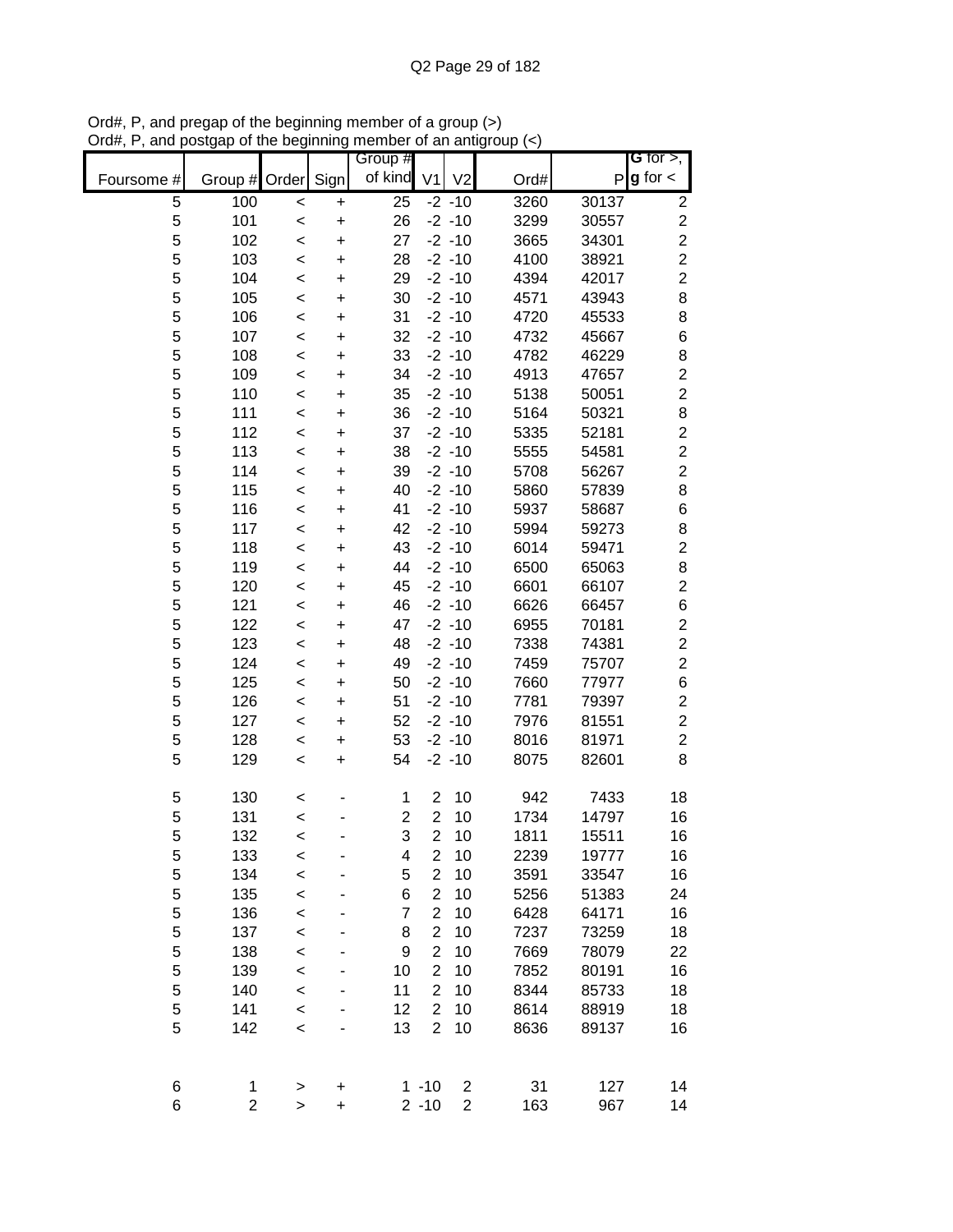|            |                  |              |           | Group #          |          |                                  |              |                | G for $>$ ,   |
|------------|------------------|--------------|-----------|------------------|----------|----------------------------------|--------------|----------------|---------------|
| Foursome # | Group #          | Order        | Sign      | of kind V1       |          | V <sub>2</sub>                   | Ord#         | Ρ              | $g$ for $\lt$ |
| 6          | 3                | >            | +         |                  | $3 - 10$ | $\overline{c}$                   | 251          | 1597           | 14            |
| $\,6$      | 4                | $\geq$       | $\ddot{}$ |                  | $4 - 10$ | $\overline{c}$                   | 313          | 2081           | 12            |
| $\,6$      | 5                | >            | $\ddot{}$ |                  | $5 - 10$ | $\overline{2}$                   | 361          | 2437           | 14            |
| $\,6$      | 6                | >            | $\ddot{}$ |                  | $6 - 10$ | $\overline{\mathbf{c}}$          | 411          | 2833           | 14            |
| $\,6$      | $\overline{7}$   | $\mathbf{I}$ | +         |                  | $7 - 10$ | $\overline{c}$                   | 417          | 2879           | 18            |
| $\,6$      | 8                | >            | +         |                  | $8 - 10$ | $\overline{\mathbf{c}}$          | 425          | 2953           | 14            |
| $\,6$      | $\boldsymbol{9}$ | >            | +         |                  | $9 - 10$ | $\overline{c}$                   | 512          | 3671           | 12            |
| 6          | 10               | >            | +         | $10 - 10$        |          | $\overline{c}$                   | 527          | 3793           | 14            |
| 6          | 11               | >            | +         | $11 - 10$        |          | $\overline{c}$                   | 551          | 4001           | 12            |
| 6          | 12               | >            | +         | $12 - 10$        |          | $\overline{c}$                   | 658          | 4931           | 12            |
| 6          | 13               | $\mathbf{I}$ | $\ddot{}$ | $13 - 10$        |          | $\overline{c}$                   | 1078         | 8663           | 16            |
| 6          | 14               | $\mathbf{I}$ | $\ddot{}$ | $14 - 10$        |          | $\overline{\mathbf{c}}$          | 1104         | 8861           | 12            |
| 6          | 15               | $\geq$       | $\ddot{}$ | $15 - 10$        |          | $\overline{c}$                   | 1332         | 10973          | 16            |
| 6          | 16               | $\geq$       | +         | $16 - 10$        |          | $\overline{\mathbf{c}}$          | 1428         | 11923          | 14            |
| 6          | 17               | $\mathbf{I}$ | $\ddot{}$ | $17 - 10$        |          | $\overline{c}$                   | 1488         | 12473          | 16            |
| 6          | 18               | >            | $\ddot{}$ | $18 - 10$        |          | $\overline{\mathbf{c}}$          | 1582         | 13327          | 14            |
| 6          | 19               | >            | $\ddot{}$ | 19 - 10          |          | $\overline{2}$                   | 1609         | 13613          | 16            |
| 6          | 20               | >            | $\ddot{}$ | $20 - 10$        |          | $\overline{\mathbf{c}}$          | 1630         | 13781          | 18            |
| 6          | 21               | >            | $\ddot{}$ | $21 - 10$        |          | $\overline{\mathbf{c}}$          | 1701         | 14533          | 14            |
| 6          | 22               | $\mathbf{I}$ | $\ddot{}$ | $22 - 10$        |          | $\overline{c}$                   | 1721         | 14713          | 14            |
| 6          | 23               | $\geq$       | $\ddot{}$ | $23 - 10$        |          | $\overline{\mathbf{c}}$          | 1823         | 15641          | 12            |
| 6          | 24               | $\mathbf{I}$ | $\ddot{}$ | $24 - 10$        |          | $\overline{\mathbf{c}}$          | 1841         | 15787          | 14            |
| 6          | 25               | >            | +         | $25 - 10$        |          | $\overline{\mathbf{c}}$          | 1872         | 16087          | 14            |
| 6          | 26               | >            | +         | $26 - 10$        |          | $\overline{2}$                   | 1970         | 17093          | 16            |
| 6          | 27               | >            | +         | $27 - 10$        |          | $\overline{c}$                   | 2151         | 18911          | 12            |
| 6          | 28               | >            | +         | $28 - 10$        |          | $\overline{\mathbf{c}}$          | 2260         | 19991          | 12            |
| 6          | 29               | >            | +         | 29 - 10          |          | $\overline{\mathbf{c}}$          | 2347         | 20873          | 16            |
| 6          | 30               | $\geq$       | +         | $30 - 10$        |          | $\overline{c}$                   | 2353         | 20921          | 18            |
| 6          | 31               | $\mathbf{I}$ | +         | $31 - 10$        |          | $\overline{\mathbf{c}}$          | 2467         | 22027          | 14            |
| 6          | 32               | $\geq$       | +         | $32 - 10$        |          | $\overline{c}$                   | 2493         | 22271          | 12            |
| 6          | 33               | $\mathbf{I}$ | +         | $33 - 10$        |          | $\overline{c}$                   | 2596         | 23291          | 12            |
| 6          | 34               | $\mathbf{I}$ | +         | 34 - 10          |          | $\overline{2}$                   | 2758         | 24967          | 14            |
| 6          | 35               | >            | +         | $35 - 10$        |          | $\overline{c}$                   | 2894         | 26339          | 18            |
| 6          | 36               | >            | $\ddot{}$ | $36 - 10$        |          | $\overline{2}$                   | 2924         | 26681          | 12            |
| 6          | 37               | >            | +         | $37 - 10$        |          | 2                                | 3403         | 31643          | 16            |
| 6          | 38               | $\mathbf{I}$ | $\ddot{}$ | 38 - 10          |          | $\overline{c}$                   | 3466         | 32321          | 12            |
| 6          | 39               | >            | $\ddot{}$ | 39 - 10          |          | $\overline{\mathbf{c}}$          | 3592         | 33563          | 16            |
| 6          | 40               | $\mathbf{I}$ | $\ddot{}$ | 40 -10           |          | $\overline{\mathbf{c}}$          | 3677         | 34421          | 18            |
| 6          | 41               | $\geq$       | +         | 41 -10           |          | $\overline{\mathbf{c}}$          | 3708         | 34721          | 18            |
| 6          | 42               | $\mathbf{I}$ | +         | 42 -10           |          | $\overline{c}$                   | 3728         | 34939          | 20            |
| 6          | 43               | >            | +         | 43 -10           |          | 2                                | 3851         | 36293          | 16            |
| 6          | 44               | >            | +         | 44 -10           |          | $\overline{c}$                   | 4002         | 37847          | 16            |
| 6          | 45               | $\mathbf{I}$ | +         | 45 - 10          |          | $\overline{c}$                   | 4044         | 38317          | 14            |
| 6          | 46               | >            | +         | 46 -10           |          | 2                                | 4061         | 38557          | 14            |
| 6<br>6     | 47               | $\mathbf{I}$ | +         | 47 -10<br>48 -10 |          | $\overline{c}$<br>$\overline{c}$ | 4076         | 38693          | 16            |
| 6          | 48<br>49         | $\mathbf{I}$ | +         | 49 - 10          |          | $\overline{c}$                   | 4160<br>4348 | 39541<br>41593 | 20<br>14      |
| 6          | 50               | $\geq$<br>>  | +<br>+    | $50 - 10$        |          | $\mathbf{2}$                     | 4414         | 42221          | 12            |
|            |                  |              |           |                  |          |                                  |              |                |               |

Ord#, P, and pregap of the beginning member of a group (>) Ord#, P, and postgap of the beginning member of an antigroup (<)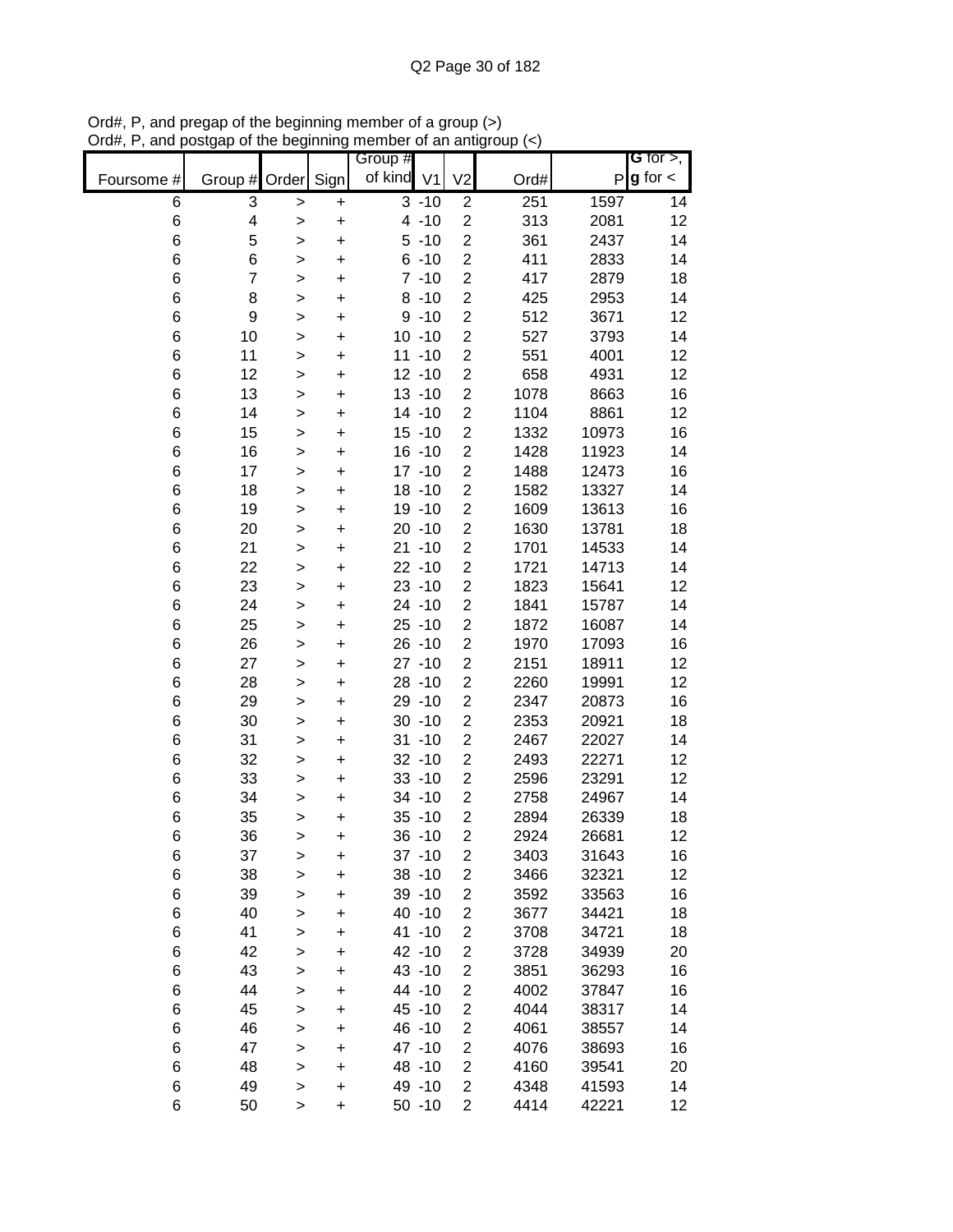|            |               |              |           | Group #        |                     |                         |      |       | <b>G</b> for $>$ ,      |
|------------|---------------|--------------|-----------|----------------|---------------------|-------------------------|------|-------|-------------------------|
| Foursome # | Group # Order |              | Sign      | of kind V1     |                     | V <sub>2</sub>          | Ord# | P     | $g$ for $\lt$           |
| 6          | 51            | $\geq$       | +         |                | $\overline{51}$ -10 | $\overline{c}$          | 4577 | 43987 | 14                      |
| $\,6$      | 52            | >            | $\ddot{}$ |                | $52 - 10$           | $\overline{2}$          | 4600 | 44201 | 12                      |
| 6          | 53            | >            | $\ddot{}$ |                | $53 - 10$           | $\overline{c}$          | 4628 | 44531 | 12                      |
| 6          | 54            | $\geq$       | $\ddot{}$ |                | 54 - 10             | $\overline{c}$          | 4939 | 47933 | 16                      |
| 6          | 55            | >            | +         |                | $55 - 10$           | $\overline{\mathbf{c}}$ | 5039 | 49031 | 12                      |
| 6          | 56            | >            | +         |                | $56 - 10$           | $\overline{2}$          | 5251 | 51341 | 12                      |
| 6          | 57            | >            | +         |                | $57 - 10$           | $\overline{\mathbf{c}}$ | 5413 | 53069 | 18                      |
| 6          | 58            | >            | +         |                | $58 - 10$           | $\overline{c}$          | 5478 | 53773 | 14                      |
| 6          | 59            | $\mathbf{I}$ | +         |                | 59 - 10             | $\overline{\mathbf{c}}$ | 5520 | 54269 | 18                      |
| 6          | 60            | $\mathbf{I}$ | $\ddot{}$ |                | $60 - 10$           | $\overline{c}$          | 5834 | 57587 | 16                      |
| 6          | 61            | $\mathbf{I}$ | $\ddot{}$ |                | $61 - 10$           | $\overline{c}$          | 5941 | 58727 | 16                      |
| 6          | 62            | $\geq$       | $\ddot{}$ |                | $62 - 10$           | $\overline{c}$          | 5944 | 58757 | 16                      |
| 6          | 63            | $\geq$       | $\ddot{}$ |                | $63 - 10$           | $\overline{\mathbf{c}}$ | 5980 | 59141 | 18                      |
| 6          | 64            | $\mathbf{I}$ | $\ddot{}$ |                | 64 -10              | $\overline{c}$          | 6039 | 59743 | 14                      |
| 6          | 65            | >            | $\ddot{}$ |                | $65 - 10$           | $\overline{c}$          | 6096 | 60443 | 16                      |
| $\,6$      | 66            | >            | $\ddot{}$ |                | 66 -10              | $\overline{c}$          | 6199 | 61627 | 14                      |
| $\,6$      | 67            | >            | $\ddot{}$ |                | $67 - 10$           | $\overline{\mathbf{c}}$ | 6275 | 62497 | 14                      |
| $\,6$      | 68            | $\mathbf{I}$ | $\ddot{}$ |                | 68 - 10             | $\overline{2}$          | 6342 | 63311 | 12                      |
| $\,6$      | 69            | $\mathbf{I}$ | $\ddot{}$ |                | 69 - 10             | $\overline{\mathbf{c}}$ | 6557 | 65647 | 14                      |
| 6          | 70            | $\mathbf{I}$ | $\ddot{}$ |                | $70 - 10$           | $\overline{\mathbf{c}}$ | 6560 | 65677 | 20                      |
| 6          | 71            | $\mathbf{I}$ | $\ddot{}$ |                | $71 - 10$           | $\overline{c}$          | 6639 | 66587 | 16                      |
| 6          | 72            | >            | +         |                | 72 -10              | $\overline{\mathbf{c}}$ | 6686 | 67121 | 18                      |
| 6          | 73            | >            | +         |                | 73 -10              | $\overline{2}$          | 6769 | 67957 | 14                      |
| 6          | 74            | >            | +         |                | 74 -10              | $\overline{c}$          | 6818 | 68567 | 24                      |
| $\,6$      | 75            | >            | +         |                | 75 - 10             | 2                       | 6960 | 70223 | 16                      |
| $\,6$      | 76            | >            | +         |                | 76 -10              | $\overline{\mathbf{c}}$ | 7037 | 71059 | 20                      |
| 6          | 77            | $\mathbf{I}$ | $\ddot{}$ |                | $77 - 10$           | $\overline{c}$          | 7043 | 71143 | 14                      |
| 6          | 78            | $\mathbf{I}$ | $\ddot{}$ |                | 78 -10              | $\overline{c}$          | 7385 | 74887 | 14                      |
| 6          | 79            | $\geq$       | $\ddot{}$ |                | 79 - 10             | $\overline{2}$          | 7421 | 75323 | 16                      |
| 6          | 80            | $\geq$       | +         |                | $80 - 10$           | $\overline{c}$          | 7583 | 77191 | 20                      |
| 6          | 81            | $\mathbf{I}$ | $\ddot{}$ |                | $81 - 10$           | $\overline{c}$          | 7590 | 77261 | 12                      |
| 6          | 82            | >            | +         |                | 82 - 10             | $\overline{2}$          | 7771 | 79301 | 18                      |
| 6          | 83            | $\mathbf{I}$ | $\ddot{}$ |                | $83 - 10$           | $\overline{2}$          | 7820 | 79841 | 12                      |
| 6          | 84            | >            | +         |                | 84 - 10             | $\overline{2}$          | 7827 | 79901 | 12                      |
| 6          | 85            | >            | +         |                | $85 - 10$           | $\overline{2}$          | 7991 | 81701 | 12                      |
| 6          | 86            | $\mathbf{I}$ | $\ddot{}$ |                | 86 - 10             | $\overline{\mathbf{c}}$ | 7994 | 81727 | 20                      |
| 6          | 87            | $\geq$       | $\ddot{}$ |                | $87 - 10$           | $\overline{\mathbf{c}}$ | 8427 | 86711 | 18                      |
| 6          | 88            | >            | +         |                | 88 - 10             | $\overline{\mathbf{c}}$ | 8478 | 87313 | 14                      |
| 6          | 89            | $\mathbf{I}$ | +         |                | 89 - 10             | $\overline{c}$          | 8642 | 89227 | 14                      |
| 6          | 90            | >            | +         |                | $90 - 10$           | $\overline{\mathbf{c}}$ | 8733 | 90187 | 14                      |
| 6          | 91            | $\geq$       | +         |                | $91 - 10$           | $\overline{\mathbf{c}}$ | 9144 | 94837 | 14                      |
| 6          | 92            | $\mathbf{I}$ | +         |                | $92 - 10$           | $\overline{2}$          | 9402 | 97841 | 12                      |
| 6          | 93            | $\mathbf{I}$ | $\ddot{}$ |                | $93 - 10$           | $\overline{2}$          | 9506 | 99013 | 14                      |
| 6          | 94            | $\mathbf{I}$ | $\ddot{}$ |                | 94 - 10             | $\overline{2}$          | 9517 | 99131 | 12                      |
| 6          | 95            | $\mathbf{I}$ |           | 1              | 10                  | $-2$                    | 114  | 619   | $\overline{\mathbf{c}}$ |
| 6          | 96            | $\geq$       |           | $\overline{2}$ | 10                  | $-2$                    | 278  | 1789  | $\overline{\mathbf{c}}$ |
| 6          | 97            | >            |           | 3              | 10                  | $-2$                    | 499  | 3559  | $\overline{2}$          |

Ord#, P, and pregap of the beginning member of a group (>) Ord#, P, and postgap of the beginning member of an antigroup (<)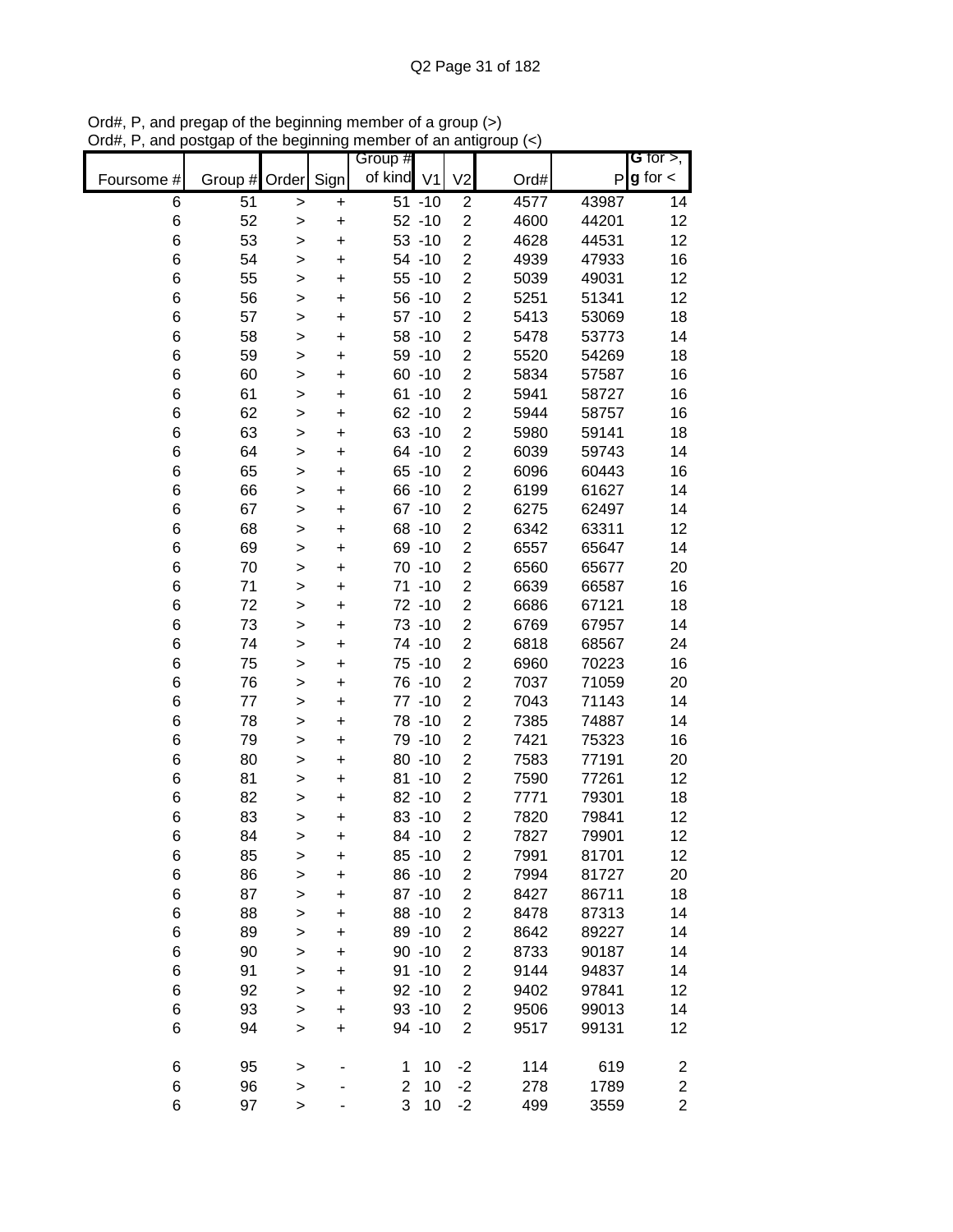|            |               |              |      | Group #        |                |                |      |       | G for $>$ ,              |
|------------|---------------|--------------|------|----------------|----------------|----------------|------|-------|--------------------------|
| Foursome # | Group # Order |              | Sign | of kind        | V <sub>1</sub> | V <sub>2</sub> | Ord# | P     | $g$ for $\lt$            |
| 6          | 98            | >            |      | 4              | 10             | $-2$           | 906  | 7043  | 4                        |
| $\,6$      | 99            | >            |      | 5              | 10             | $-2$           | 932  | 7309  | $\overline{c}$           |
| 6          | 100           | >            |      | 6              | 10             | $-2$           | 981  | 7727  | 4                        |
| 6          | 101           | $\mathbf{I}$ |      | $\overline{7}$ | 10             | $-2$           | 1478 | 12379 | $\overline{\mathbf{c}}$  |
| 6          | 102           | $\mathbf{I}$ |      | 8              | 10             | $-2$           | 2504 | 22369 | $\overline{c}$           |
| 6          | 103           | $\geq$       |      | 9              | 10             | $-2$           | 2622 | 23567 | $\overline{\mathbf{4}}$  |
| 6          | 104           | >            |      | 10             | 10             | $-2$           | 2740 | 24767 | $\overline{\mathcal{A}}$ |
| 6          | 105           | $\mathbf{I}$ |      | 11             | 10             | $-2$           | 2847 | 25873 | 6                        |
| 6          | 106           | >            |      | 12             | 10             | $-2$           | 2970 | 27077 | $\overline{\mathbf{4}}$  |
| 6          | 107           | >            |      | 13             | 10             | $-2$           | 3053 | 27967 | $\,6$                    |
| 6          | 108           | $\geq$       |      | 14             | 10             | $-2$           | 3162 | 29077 | 14                       |
| 6          | 109           | $\geq$       |      | 15             | 10             | $-2$           | 3176 | 29209 | $\overline{\mathbf{c}}$  |
| 6          | 110           | $\geq$       |      | 16             | 10             | $-2$           | 3232 | 29837 | 4                        |
| 6          | 111           | $\geq$       |      | 17             | 10             | $-2$           | 3413 | 31729 | $\overline{\mathbf{c}}$  |
| 6          | 112           | $\geq$       |      | 18             | 10             | $-2$           | 3454 | 32191 | $\overline{c}$           |
| 6          | 113           | >            |      | 19             | 10             | $-2$           | 3468 | 32327 | $\overline{\mathbf{4}}$  |
| 6          | 114           | >            |      | 20             | 10             | $-2$           | 3564 | 33289 | $\overline{\mathbf{c}}$  |
| 6          | 115           | >            |      | 21             | 10             | $-2$           | 3873 | 36529 | $\overline{c}$           |
| 6          | 116           | >            |      | 22             | 10             | $-2$           | 4021 | 38053 | 6                        |
| 6          | 117           | >            |      | 23             | 10             | $-2$           | 4279 | 40853 | 4                        |
| 6          | 118           | $\geq$       |      | 24             | 10             | $-2$           | 4512 | 43207 | 6                        |
| 6          | 119           | >            |      | 25             | 10             | $-2$           | 4589 | 44089 | $\boldsymbol{2}$         |
| 6          | 120           | $\geq$       |      | 26             | 10             | $-2$           | 4890 | 47419 | $\overline{c}$           |
| 6          | 121           | >            |      | 27             | 10             | $-2$           | 5240 | 51203 | $\overline{\mathbf{4}}$  |
| 6          | 122           | >            |      | 28             | 10             | $-2$           | 5423 | 53149 | $\overline{\mathbf{c}}$  |
| 6          | 123           | >            |      | 29             | 10             | $-2$           | 5515 | 54167 | $\overline{\mathcal{A}}$ |
| 6          | 124           | >            |      | 30             | 10             | $-2$           | 5693 | 56101 | $\overline{c}$           |
| 6          | 125           | >            |      | 31             | 10             | $-2$           | 5763 | 56827 | $\,$ 6 $\,$              |
| 6          | 126           | $\mathbf{I}$ |      | 32             | 10             | $-2$           | 5840 | 57653 | 4                        |
| 6          | 127           | >            |      | 33             | 10             | $-2$           | 6208 | 61687 | 6                        |
| 6          | 128           | $\mathbf{I}$ |      | 34             | 10             | $-2$           | 6458 | 64579 | $\boldsymbol{2}$         |
| 6          | 129           | >            |      | 35             | 10             | $-2$           | 6484 | 64879 | $\overline{c}$           |
| 6          | 130           | $\geq$       |      | 36             | 10             | $-2$           | 6523 | 65293 | 6                        |
| 6          | 131           | >            |      | 37             | 10             | $-2$           | 7018 | 70879 | $\overline{2}$           |
| 6          | 132           | >            |      | 38             | 10             | $-2$           | 7184 | 72649 | $\overline{\mathbf{c}}$  |
| $\,6$      | 133           | $\geq$       |      | 39             | 10             | $-2$           | 7460 | 75709 | $\mathbf{2}$             |
| 6          | 134           | >            |      | 40             | 10             | $-2$           | 7643 | 77747 | 4                        |
| 6          | 135           | >            |      | 41             | 10             | $-2$           | 7854 | 80209 | $\overline{\mathbf{c}}$  |
| 6          | 136           | $\geq$       |      | 42             | 10             | $-2$           | 7898 | 80687 | $\overline{\mathbf{4}}$  |
| 6          | 137           | >            |      | 43             | 10             | $-2$           | 8004 | 81853 | 6                        |
| 6          | 138           | >            |      | 44             | 10             | $-2$           | 8031 | 82141 | $\overline{\mathbf{c}}$  |
| 6          | 139           | >            |      | 45             | 10             | $-2$           | 8100 | 82891 | $\overline{\mathbf{c}}$  |
| 6          | 140           | >            |      | 46             | 10             | $-2$           | 8164 | 83641 | $\overline{\mathbf{c}}$  |
| 6          | 141           | >            |      | 47             | 10             | -2             | 8296 | 85201 | $\overline{\mathbf{c}}$  |
| 6          | 142           | $\geq$       |      | 48             | 10             | $-2$           | 8392 | 86297 | 4                        |
| 6          | 143           | $\mathbf{I}$ |      | 49             | 10             | $-2$           | 8659 | 89417 | 4                        |
| 6          | 144           | >            |      | 50             | 10             | $-2$           | 8693 | 89783 | 4                        |
| 6          | 145           | $\mathbf{I}$ |      | 51             | 10             | $-2$           | 8771 | 90619 | $\overline{c}$           |

Ord#, P, and pregap of the beginning member of a group (>) Ord#, P, and postgap of the beginning member of an antigroup (<)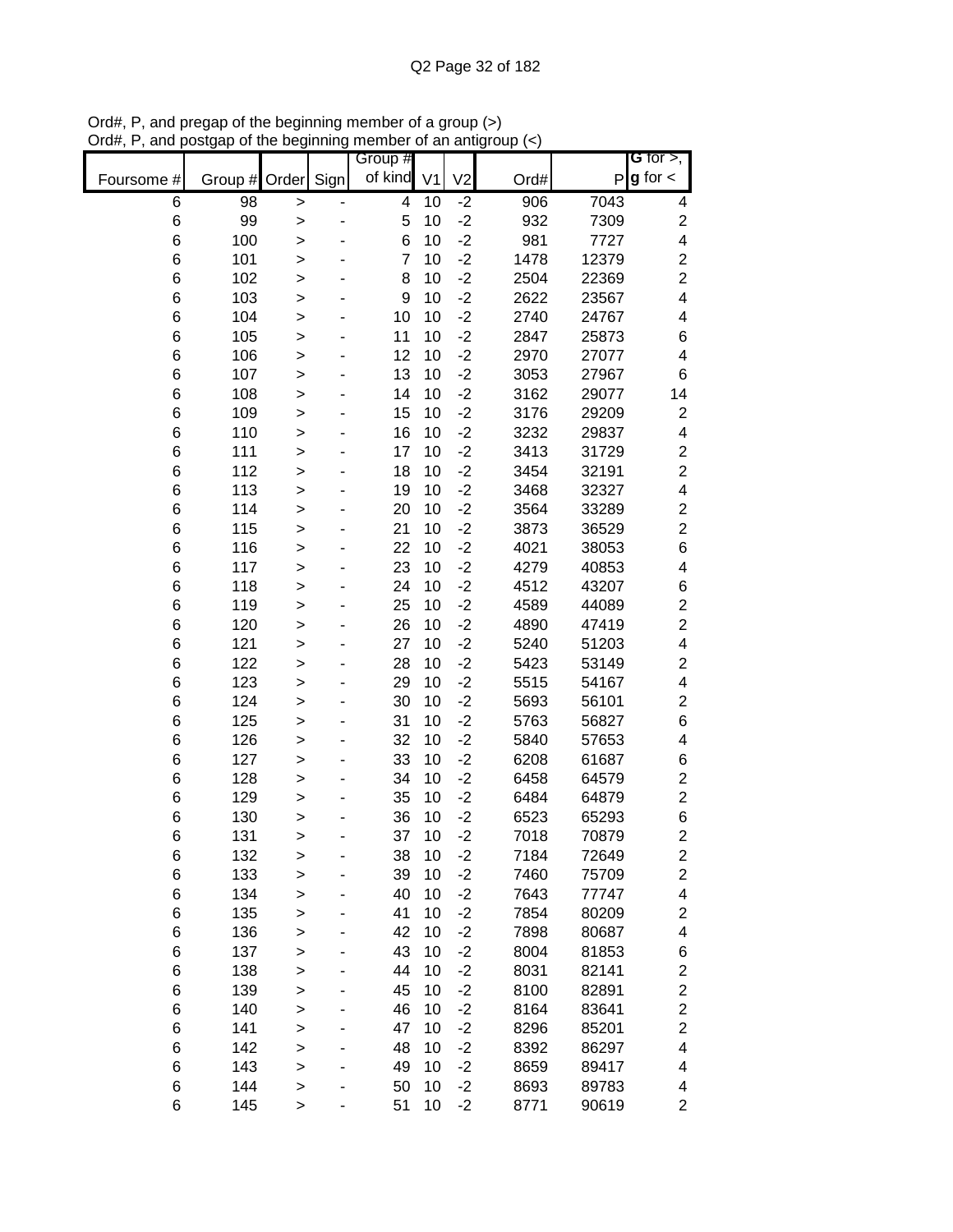|                |               |              |           | Group #                 |                |                |              |                | G for $>$ ,             |
|----------------|---------------|--------------|-----------|-------------------------|----------------|----------------|--------------|----------------|-------------------------|
| Foursome #     | Group # Order |              | Sign      | of kind                 | V <sub>1</sub> | V <sub>2</sub> | Ord#         | P              | $g$ for $\lt$           |
| 6              | 146           | >            |           | 52                      | 10             | $-2$           | 8839         | 91397          | 4                       |
| $\,6$          | 147           | $\geq$       |           | 53                      | 10             | $-2$           | 8915         | 92317          | 6                       |
| $\,6$          | 148           | $\geq$       |           | 54                      | 10             | $-2$           | 9110         | 94447          | 6                       |
| 6              | 149           | >            |           | 55                      | 10             | $-2$           | 9121         | 94561          | $\overline{\mathbf{c}}$ |
| $\,6$          | 150           | $\mathbf{I}$ |           | 56                      | 10             | $-2$           | 9131         | 94693          | 6                       |
| 6              | 151           | $\geq$       |           | 57                      | 10             | $-2$           | 9176         | 95191          | $\overline{2}$          |
|                |               |              |           |                         |                |                |              |                |                         |
| 6              | 152           | $\,<$        | +         | 1                       | 10             | $-2$           | 46           | 199            | 12                      |
| 6              | 153           | $\prec$      | +         | $\overline{2}$          | 10             | $-2$           | 114          | 619            | 12                      |
| 6              | 154           | $\prec$      | +         | 3                       | 10             | $-2$           | 278          | 1789           | 12                      |
| $\,6$          | 155           | $\prec$      | $\ddot{}$ | $\overline{\mathbf{4}}$ | 10             | $-2$           | 326          | 2161           | 18                      |
| 6              | 156           | $\prec$      | $\ddot{}$ | 5<br>6                  | 10<br>10       | $-2$           | 449          | 3169           | 12                      |
| 6              | 157           | $\prec$      | $\ddot{}$ | $\overline{7}$          | 10             | $-2$           | 461          | 3259           | 12                      |
| $\,6$          | 158           | $\prec$      | $\ddot{}$ |                         | 10             | $-2$<br>$-2$   | 716          | 5419           | 12                      |
| 6              | 159           | $\prec$      | $\ddot{}$ | 8<br>9                  | 10             | $-2$           | 981          | 7727<br>8273   | 14                      |
| $\,6$<br>$\,6$ | 160           | $\prec$      | $\ddot{}$ | 10                      |                | $-2$           | 1038         |                | 14                      |
|                | 161           | $\prec$      | $\ddot{}$ |                         | 10             | $-2$           | 1075         | 8629<br>9137   | 12                      |
| 6              | 162           | $\prec$      | $\ddot{}$ | 11<br>12                | 10<br>10       | $-2$           | 1133         |                | 14                      |
| $\,6$          | 163           | $\prec$      | $\ddot{}$ | 13                      | 10             | $-2$           | 1227         | 9949           | 18                      |
| $\,6$          | 164           | $\prec$      | $\ddot{}$ |                         |                |                | 1272         | 10369          | 22                      |
| $\,6$          | 165           | $\prec$      | $\ddot{}$ | 14                      | 10             | $-2$           | 1348         | 11119          | 12                      |
| 6              | 166           | $\prec$      | $\ddot{}$ | 15                      | 10             | $-2$           | 1478         | 12379          | 12                      |
| 6              | 167           | $\prec$      | +         | 16                      | 10             | $-2$           | 1519         | 12721          | 18                      |
| 6              | 168           | $\prec$      | +         | 17                      | 10             | $-2$           | 1612         | 13633          | 16                      |
| $\,6$          | 169           | $\prec$      | +         | 18                      | 10             | $-2$           | 1826         | 15649          | 12                      |
| 6              | 170           | <            | +         | 19                      | 10             | $-2$           | 1857         | 15923          | 14                      |
| 6              | 171           | <            | +         | 20                      | 10             | $-2$           | 1996         | 17359          | 18                      |
| $\,6$          | 172           | $\prec$      | $\ddot{}$ | 21                      | 10             | $-2$           | 2016         | 17519          | 20                      |
| $\,6$          | 173           | $\,<$        | $\ddot{}$ | 22                      | 10             | $-2$           | 2186         | 19273          | 16                      |
| 6              | 174           | $\prec$      | $\ddot{}$ | 23                      | 10             | $-2$           | 2238         | 19763          | 14                      |
| 6              | 175           | $\prec$      | $\ddot{}$ | 24                      | 10             | $-2$           | 2280         | 20149          | 12                      |
| 6              | 176           | $\prec$      | $\ddot{}$ | 25                      | 10             | $-2$           | 2413         | 21503          | 14                      |
| 6<br>6         | 177<br>178    | $\prec$      | $\ddot{}$ | 26<br>27                | 10<br>10       | $-2$<br>$-2$   | 2482<br>2486 | 22133<br>22159 | 14<br>12                |
|                |               | <            | $\ddot{}$ |                         | 10             | $-2$           | 2586         |                |                         |
| 6<br>6         | 179           | $\,<$        | +         | 28<br>29                | 10             | $-2$           |              | 23173          | 16<br>12                |
|                | 180           | $\prec$      | $\ddot{}$ |                         | 10             |                | 2792         | 25309          | 14                      |
| 6<br>6         | 181<br>182    | $\prec$      | +         | 30<br>31                | 10             | $-2$           | 2825         | 25643<br>26459 |                         |
| 6              |               | $\prec$      | +         |                         | 10             | $-2$           | 2907         |                | 20<br>14                |
|                | 183           | $\prec$      | +         | 32                      |                | $-2$           | 2970         | 27077          |                         |
| 6              | 184           | $\prec$      | +         | 33                      | 10             | $-2$           | 3053         | 27967          | 16                      |
| 6              | 185           | $\prec$      | +         | 34                      | 10             | $-2$           | 3413         | 31729          | 12                      |
| 6              | 186           | <            | +         | 35                      | 10             | $-2$           | 3456         | 32213          | 20                      |
| 6              | 187           | $\prec$      | +         | 36                      | 10             | $-2$           | 3579         | 33413          | 14                      |
| 6              | 188           | $\prec$      | +         | 37                      | 10             | $-2$           | 3611         | 33721          | 18                      |
| 6              | 189           | $\prec$      | +         | 38                      | 10             | $-2$           | 3647         | 34129          | 12                      |
| 6              | 190           | $\prec$      | +         | 39<br>40                | 10<br>10       | $-2$<br>$-2$   | 3873         | 36529          | 12                      |
| 6<br>6         | 191<br>192    | $\prec$      | $\ddot{}$ | 41                      | 10             | $-2$           | 4021<br>4150 | 38053<br>39419 | 16<br>20                |
|                |               | $\,<$        | +         |                         |                |                |              |                |                         |

Ord#, P, and pregap of the beginning member of a group (>) Ord#, P, and postgap of the beginning member of an antigroup (<)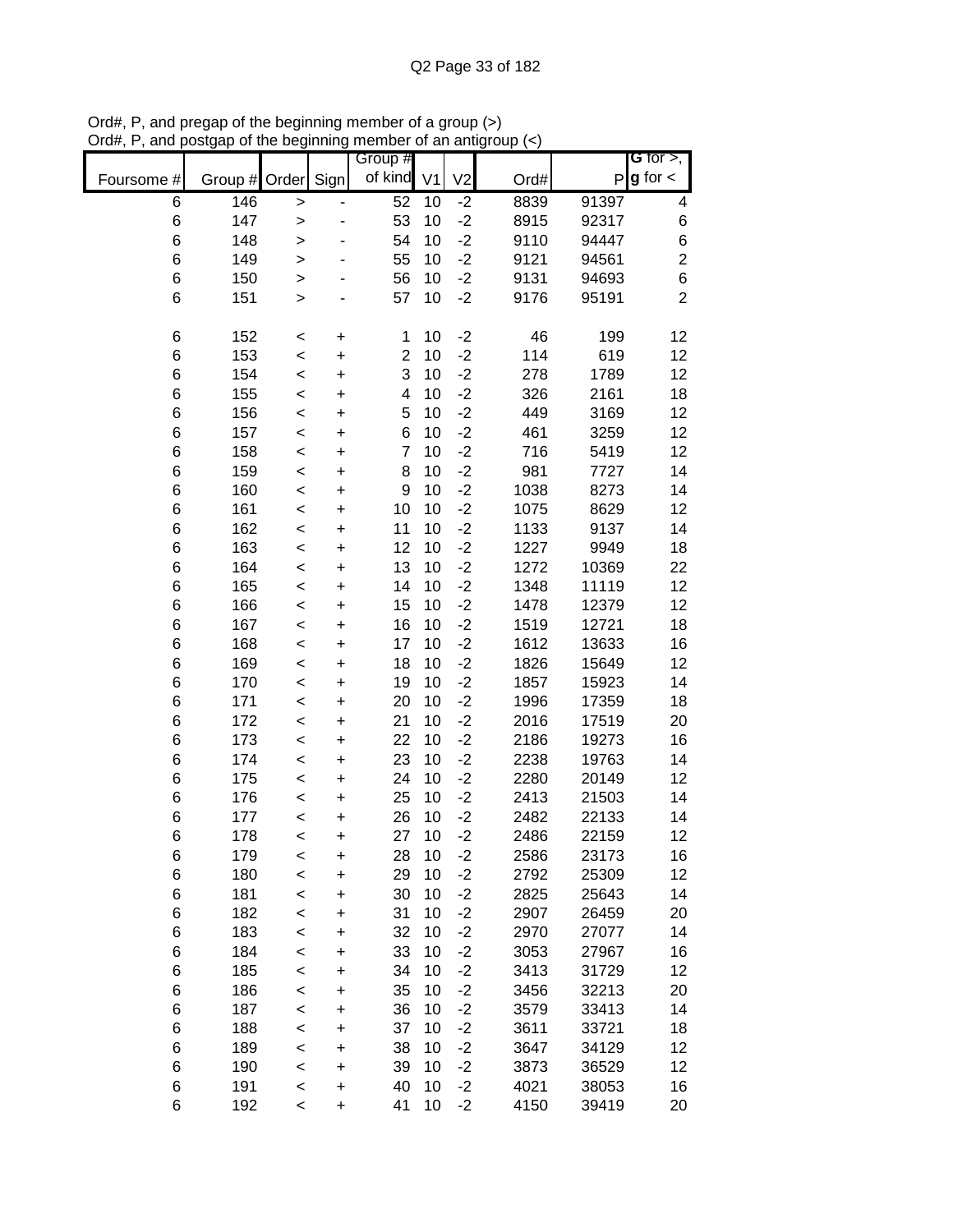|            |            |                  |                | Group #  |                |                |              |                | G for $>$ ,   |
|------------|------------|------------------|----------------|----------|----------------|----------------|--------------|----------------|---------------|
| Foursome # | Group #    | Order            | Sign           | of kind  | V <sub>1</sub> | V <sub>2</sub> | Ord#         | P              | $g$ for $\lt$ |
| 6          | 193        | $\prec$          | $\ddot{}$      | 42       | 10             | $-2$           | 4177         | 39733          | 16            |
| $\,6$      | 194        | $\prec$          | $\ddot{}$      | 43       | 10             | $-2$           | 4195         | 39887          | 14            |
| 6          | 195        | $\prec$          | $\ddot{}$      | 44       | 10             | $-2$           | 4514         | 43237          | 24            |
| 6          | 196        | $\prec$          | $\ddot{}$      | 45       | 10             | $-2$           | 4540         | 43579          | 12            |
| 6          | 197        | $\prec$          | $\ddot{}$      | 46       | 10             | $-2$           | 4576         | 43973          | 14            |
| 6          | 198        | $\prec$          | $\ddot{}$      | 47       | 10             | $-2$           | 4658         | 44819          | 20            |
| 6          | 199        | <                | $\ddot{}$      | 48       | 10             | $-2$           | 4665         | 44893          | 16            |
| $\,6$      | 200        | $\prec$          | +              | 49       | 10             | $-2$           | 4734         | 45677          | 14            |
| 6          | 201        | $\prec$          | $\ddot{}$      | 50       | 10             | $-2$           | 4813         | 46573          | 16            |
| 6          | 202        | $\prec$          | $\ddot{}$      | 51       | 10             | $-2$           | 4866         | 47149          | 12            |
| 6          | 203        | $\prec$          | $\ddot{}$      | 52       | 10             | $-2$           | 4938         | 47917          | 16            |
| 6          | 204        | $\prec$          | $\ddot{}$      | 53       | 10             | $-2$           | 5102         | 49669          | 12            |
| 6          | 205        | $\prec$          | $\ddot{}$      | 54       | 10             | $-2$           | 5113         | 49789          | 12            |
| 6          | 206        | $\prec$          | $\ddot{}$      | 55       | 10             | $-2$           | 5254         | 51349          | 12            |
| 6          | 207        | $\prec$          | $\ddot{}$      | 56       | 10             | $-2$           | 5312         | 51913          | 16            |
| 6          | 208        | $\prec$          | $\ddot{}$      | 57       | 10             | $-2$           | 5696         | 56131          | 18            |
| 6          | 209        | $\prec$          | $\ddot{}$      | 58       | 10             | $-2$           | 5763         | 56827          | 16            |
| 6          | 210        | $\prec$          | $\ddot{}$      | 59       | 10             | $-2$           | 6172         | 61343          | 14            |
| 6          | 211        | $\prec$          | $\ddot{}$      | 60       | 10             | $-2$           | 6198         | 61613          | 14            |
| 6          | 212        | $\prec$          | $\ddot{}$      | 61       | 10             | $-2$           | 6208         | 61687          | 16            |
| 6          | 213        | $\prec$          | $\ddot{}$      | 62       | 10             | $-2$           | 6239         | 62057          | 14            |
| 6          | 214        | $\prec$          | $\ddot{}$      | 63       | 10             | $-2$           | 6501         | 65071          | 18            |
| 6          | 215        | $\prec$          | +              | 64       | 10             | $-2$           | 6535         | 65423          | 14            |
| 6          | 216        | <                | +              | 65       | 10             | $-2$           | 6699         | 67219          | 12            |
| $\,6$      | 217        | <                | +              | 66       | 10             | $-2$           | 6768         | 67943          | 14            |
| $\,6$      | 218        | $\prec$          | $\ddot{}$      | 67       | 10             | $-2$           | 7015         | 70853          | 14            |
| 6          | 219        | $\prec$          | $\ddot{}$      | 68       | 10             | $-2$           | 7122         | 71947          | 16            |
| 6          | 220        | $\prec$          | $\ddot{}$      | 69       | 10             | $-2$           | 7184         | 72649          | 12            |
| 6          | 221        | $\prec$          | $\ddot{}$      | 70       | 10             | $-2$           | 7330         | 74297          | 14            |
| 6          | 222        | $\prec$          | $\ddot{}$      | 71       | 10             | $-2$           | 7375         | 74779          | 18            |
| 6          | 223        | $\prec$          | $\ddot{}$      | 72       | 10             | $-2$           | 7460         | 75709          | 12            |
| 6          | 224        | $\prec$          | $\ddot{}$      | 73       | 10             | $-2$           | 7617         | 77527          | 16            |
| 6          | 225        | $\prec$          | $\ddot{}$      | 74       | 10             | $-2$           | 7624         | 77573          | 14            |
| 6          | 226        | <                | $\ddot{}$      | 75       | 10             | $-2$           | 7661         | 77983          | 16            |
| 6          | 227        | <                | +              | 76       | 10             | $-2$           | 7782         | 79399          | 12            |
| 6          | 228        | $\prec$          | +              | 77       | 10             | $-2$           | 7851         | 80177          | 14            |
| 6          | 229        | $\prec$          | +              | 78       | 10             | $-2$           | 8004         | 81853          | 16            |
| 6          | 230        | $\prec$          | +              | 79       | 10             | $-2$           | 8037         | 82193          | 14            |
| 6          | 231        | $\prec$          | +              | 80       | 10             | $-2$           | 8235         | 84467          | 14            |
| 6          | 232        | <                | +              | 81       | 10             | $-2$           | 8343         | 85717          | 16            |
| 6          | 233        | $\prec$          | +              | 82       | 10             | $-2$           | 8635         | 89123          | 14            |
| 6          | 234        | $\prec$          | +              | 83<br>84 | 10<br>10       | $-2$<br>$-2$   | 8641         | 89213          | 14            |
| 6<br>6     | 235        | $\prec$          | +              | 85       | 10             | $-2$           | 8707<br>8790 | 89923<br>90847 | 16<br>16      |
| 6          | 236<br>237 | $\,<$            | +              | 86       | 10             | $-2$           | 8839         | 91397          | 14            |
| 6          | 238        | $\,<$            | +              | 87       | 10             | $-2$           | 8842         | 91433          | 20            |
| 6          | 239        | $\prec$<br>$\,<$ | +<br>$\ddot{}$ | 88       | 10             | $-2$           | 9076         | 94063          | 16            |
|            |            |                  |                |          |                |                |              |                |               |

Ord#, P, and pregap of the beginning member of a group (>) Ord#, P, and postgap of the beginning member of an antigroup (<)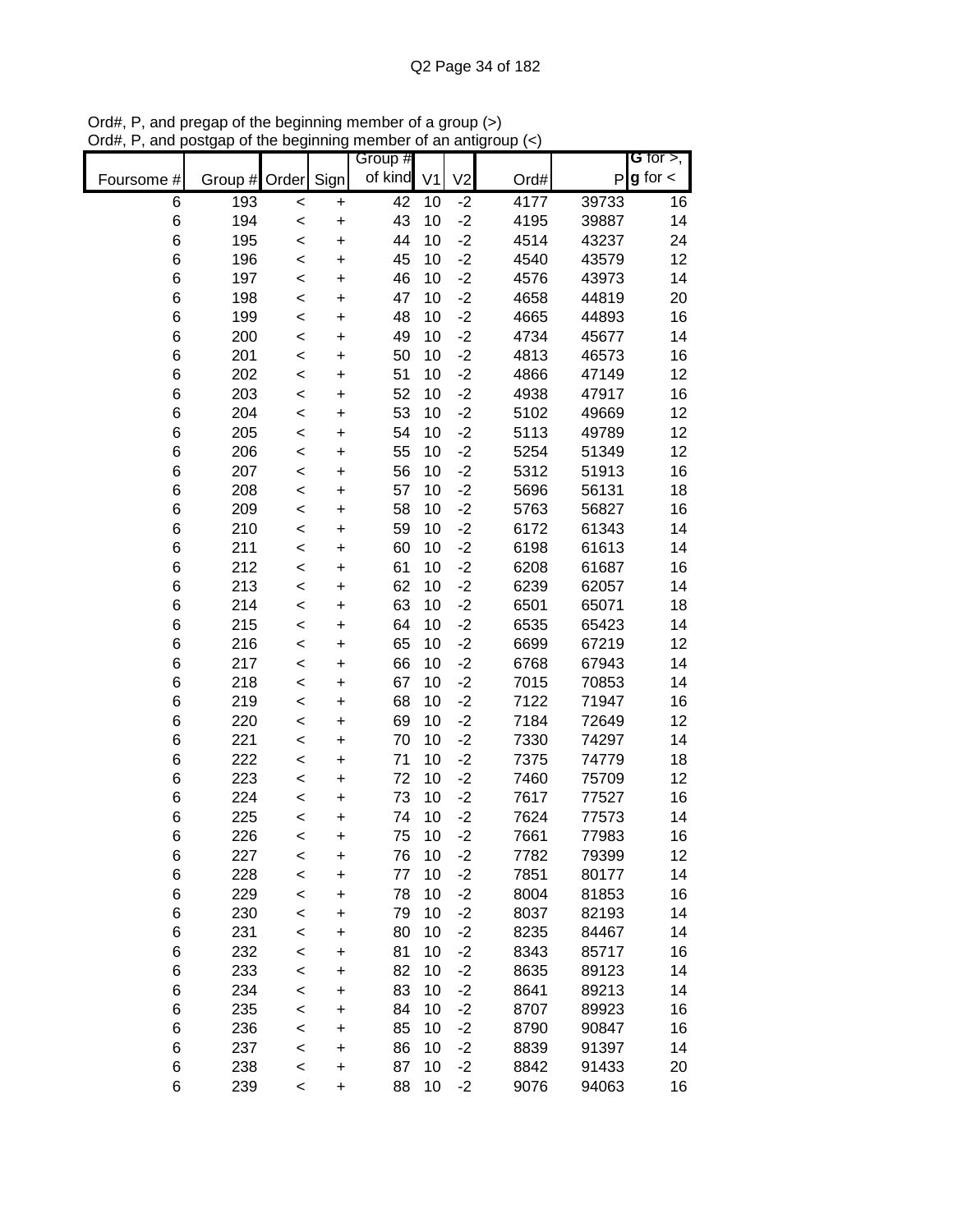|            |                    |         | Group #    |           |                         |      |       | G for $>$ ,              |
|------------|--------------------|---------|------------|-----------|-------------------------|------|-------|--------------------------|
| Foursome # | Group # Order Sign |         | of kind V1 |           | V <sub>2</sub>          | Ord# |       | $P g$ for $\lt$          |
| 6          | 240                | $\,<$   |            | $1 - 10$  | $\overline{2}$          | 140  | 809   | $\boldsymbol{2}$         |
| 6          | 241                | $\,<$   |            | $2 - 10$  | $\overline{2}$          | 268  | 1721  | $\boldsymbol{2}$         |
| 6          | 242                | $\,<$   |            | $3 - 10$  | $\overline{2}$          | 318  | 2111  | $\overline{c}$           |
| 6          | 243                | $\prec$ |            | $4 - 10$  | $\overline{2}$          | 405  | 2789  | $\overline{2}$           |
| 6          | 244                | $\,<$   |            | $5 - 10$  | $\overline{2}$          | 425  | 2953  | $\overline{\mathbf{4}}$  |
| 6          | 245                | $\,<$   |            | $6 - 10$  | $\overline{2}$          | 550  | 3989  | 12                       |
| 6          | 246                | $\prec$ |            | $7 - 10$  | $\overline{2}$          | 658  | 4931  | $\boldsymbol{2}$         |
| 6          | 247                | $\,<$   |            | $8 - 10$  | $\overline{2}$          | 819  | 6299  | $\overline{c}$           |
| 6          | 248                | $\,<$   |            | $9 - 10$  | $\overline{c}$          | 1104 | 8861  | $\overline{c}$           |
| 6          | 249                | $\,<$   |            | $10 - 10$ | $\overline{c}$          | 1238 | 10091 | $\overline{c}$           |
| 6          | 250                | $\,<$   |            | $11 - 10$ | $\overline{c}$          | 1284 | 10499 | $\overline{c}$           |
| 6          | 251                | $\,<$   |            | $12 - 10$ | $\overline{2}$          | 1497 | 12539 | $\overline{c}$           |
| 6          | 252                | $\,<$   |            | $13 - 10$ | $\overline{c}$          | 1528 | 12821 | $\overline{c}$           |
| 6          | 253                | $\,<$   |            | 14 -10    | $\overline{2}$          | 1817 | 15581 | $\overline{c}$           |
| 6          | 254                | $\prec$ |            | $15 - 10$ | $\overline{2}$          | 1823 | 15641 | $\overline{c}$           |
| 6          | 255                | $\prec$ |            | $16 - 10$ | $\overline{2}$          | 1897 | 16361 | $\overline{2}$           |
| 6          | 256                | $\,<$   |            | $17 - 10$ | $\overline{2}$          | 2031 | 17681 | $\overline{2}$           |
| 6          | 257                | $\,<$   |            | $18 - 10$ | $\overline{2}$          | 2104 | 18367 | $\overline{\mathcal{A}}$ |
| 6          | 258                | $\,<$   |            | 19 -10    | $\overline{2}$          | 2198 | 19417 | 4                        |
| 6          | 259                | $\,<$   |            | $20 - 10$ | $\overline{2}$          | 2559 | 22937 | $\,6$                    |
| 6          | 260                | $\prec$ |            | $21 - 10$ | $\overline{2}$          | 2596 | 23291 | $\overline{\mathbf{c}}$  |
| 6          | 261                | $\,<$   |            | $22 - 10$ | $\overline{c}$          | 2884 | 26249 | $\overline{2}$           |
| 6          | 262                | $\,<$   |            | $23 - 10$ | $\overline{c}$          | 2898 | 26387 | $\,$ 6 $\,$              |
| 6          | 263                | $\prec$ |            | $24 - 10$ | $\overline{c}$          | 2946 | 26861 | $\overline{\mathbf{c}}$  |
| 6          | 264                | $\prec$ |            | $25 - 10$ | $\overline{2}$          | 3016 | 27647 | $\,$ 6 $\,$              |
| 6          | 265                | $\,<$   |            | $26 - 10$ | 2                       | 3099 | 28493 | $\,6$                    |
| 6          | 266                | $\,<$   |            | $27 - 10$ | $\overline{2}$          | 3108 | 28571 | $\overline{c}$           |
| 6          | 267                | $\,<$   |            | $28 - 10$ | $\overline{2}$          | 3592 | 33563 | $\,6$                    |
| 6          | 268                | $\,<$   |            | 29 - 10   | $\overline{2}$          | 3726 | 34913 | 6                        |
| 6          | 269                | $\,<$   |            | $30 - 10$ | $\overline{c}$          | 3730 | 34961 | $\boldsymbol{2}$         |
| 6          | 270                | $\,<$   |            | $31 - 10$ | $\overline{c}$          | 3739 | 35081 | $\overline{c}$           |
| 6          | 271                | $\prec$ |            | $32 - 10$ | $\overline{c}$          | 3758 | 35279 | $\boldsymbol{2}$         |
| 6          | 272                | $\prec$ |            | $33 - 10$ | $\overline{c}$          | 3912 | 36899 | $\overline{2}$           |
| 6          | 273                | $\,<$   |            | 34 -10    | $\overline{2}$          | 4071 | 38651 | $\overline{2}$           |
| 6          | 274                | $\,<$   |            | $35 - 10$ | $\overline{c}$          | 4099 | 38917 | 4                        |
| 6          | 275                | $\prec$ |            | $36 - 10$ | $\overline{c}$          | 4200 | 39971 | 8                        |
| 6          | 276                | $\prec$ |            | $37 - 10$ | $\overline{c}$          | 4333 | 41411 | $\overline{c}$           |
| 6          | 277                | $\prec$ |            | $38 - 10$ | $\overline{\mathbf{c}}$ | 4390 | 41981 | $\overline{c}$           |
| 6          | 278                | $\prec$ |            | $39 - 10$ | $\overline{c}$          | 4507 | 43151 | 8                        |
| 6          | 279                | $\prec$ |            | 40 -10    | $\overline{c}$          | 4600 | 44201 | $\overline{c}$           |
| 6          | 280                | $\prec$ |            | 41 -10    | $\overline{2}$          | 4793 | 46349 | $\overline{c}$           |
| 6          | 281                | $\,<$   |            | 42 -10    | 2                       | 5039 | 49031 | $\overline{2}$           |
| 6          | 282                | $\,<$   |            | 43 -10    | $\overline{2}$          | 5250 | 51329 | 12                       |
| 6          | 283                | $\,<$   |            | 44 -10    | 2                       | 5278 | 51577 | 4                        |
| 6          | 284                | $\,<$   |            | 45 - 10   | $\overline{2}$          | 5682 | 55987 | 10                       |
| 6          | 285                | $\,<$   |            | 46 - 10   | $\overline{2}$          | 5729 | 56501 | $\overline{c}$           |
| 6          | 286                | $\,<$   |            | 47 -10    | $\overline{2}$          | 5787 | 57073 | 4                        |
| 6          | 287                | $\,<$   |            | 48 - 10   | $\overline{c}$          | 5911 | 58391 | $\overline{c}$           |

Ord#, P, and pregap of the beginning member of a group (>) Ord#, P, and postgap of the beginning member of an antigroup (<)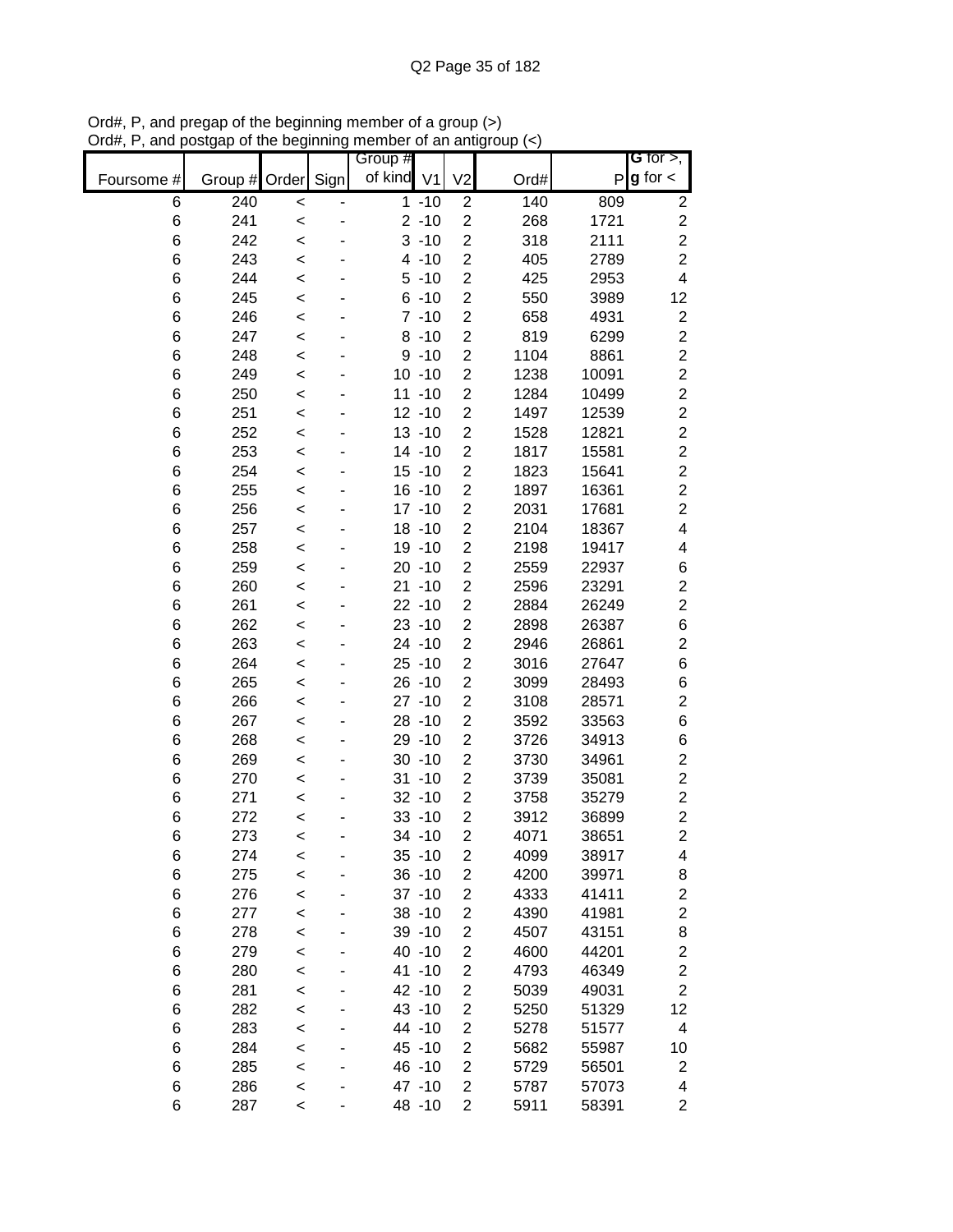|                         |                         |                    | .   .y    | ,,,,<br>uuuu<br>Group # |           |                         | $\sim$ $\sim$ $\sim$ $\sim$ $\sim$ |       | G for $>$ ,             |
|-------------------------|-------------------------|--------------------|-----------|-------------------------|-----------|-------------------------|------------------------------------|-------|-------------------------|
| Foursome #              | Group #                 | Order              | Sign      | of kind V1              |           | V <sub>2</sub>          | Ord#                               | P     | $g$ for $\lt$           |
| 6                       | 288                     |                    |           |                         | 49 - 10   | $\overline{\mathbf{c}}$ | 5917                               | 58439 | $\overline{\mathbf{c}}$ |
| 6                       | 289                     | $\prec$<br>$\prec$ |           |                         | $50 - 10$ | $\overline{c}$          | 6096                               | 60443 | 6                       |
| 6                       | 290                     | $\prec$            |           |                         | $51 - 10$ | $\overline{\mathbf{c}}$ | 6243                               | 62119 | 10                      |
| 6                       | 291                     | $\,<$              |           |                         | $52 - 10$ | $\overline{c}$          | 6352                               | 63389 | $\overline{\mathbf{c}}$ |
| 6                       | 292                     | $\prec$            |           |                         | $53 - 10$ | $\overline{c}$          | 6562                               | 65699 | $\boldsymbol{2}$        |
| 6                       | 293                     | $\prec$            |           |                         | 54 -10    | $\overline{2}$          | 7072                               | 71411 | $\overline{\mathbf{c}}$ |
| 6                       | 294                     | $\prec$            |           |                         | $55 - 10$ | $\overline{c}$          | 7086                               | 71549 | $\overline{\mathbf{c}}$ |
| 6                       | 295                     | $\prec$            |           |                         | $56 - 10$ | $\overline{c}$          | 7359                               | 74609 | $\overline{\mathbf{c}}$ |
| 6                       | 296                     | $\prec$            |           |                         | $57 - 10$ | $\overline{c}$          | 7381                               | 74857 | 4                       |
| 6                       | 297                     | $\prec$            |           |                         | 58 - 10   | $\overline{c}$          | 7428                               | 75389 | $\overline{\mathbf{c}}$ |
| 6                       | 298                     | $\prec$            |           |                         | 59 - 10   | $\overline{c}$          | 7581                               | 77167 | $\overline{\mathbf{4}}$ |
| 6                       | 299                     | $\prec$            |           |                         | $60 - 10$ | $\overline{c}$          | 7637                               | 77711 | $\overline{\mathbf{c}}$ |
| 6                       | 300                     | $\prec$            |           |                         | $61 - 10$ | $\overline{c}$          | 7703                               | 78509 | $\overline{\mathbf{c}}$ |
| 6                       | 301                     | $\prec$            |           |                         | $62 - 10$ | $\overline{c}$          | 7780                               | 79393 | 4                       |
| $\,6$                   | 302                     | $\prec$            |           |                         | $63 - 10$ | $\overline{\mathbf{c}}$ | 7912                               | 80831 | $\overline{c}$          |
| 6                       | 303                     | $\prec$            |           |                         | 64 -10    | $\overline{c}$          | 8558                               | 88237 | $\overline{\mathbf{4}}$ |
| 6                       | 304                     | $\prec$            |           |                         | $65 - 10$ | $\overline{\mathbf{c}}$ | 8950                               | 92669 | $\overline{\mathbf{c}}$ |
| $\,6$                   | 305                     | $\prec$            |           |                         | 66 -10    | $\overline{c}$          | 9200                               | 95441 | $\overline{c}$          |
| 6                       | 306                     | $\,<$              |           |                         | $67 - 10$ | $\overline{c}$          | 9265                               | 96179 | $\overline{c}$          |
| 6                       | 307                     | $\prec$            |           |                         | 68 - 10   | $\overline{2}$          | 9517                               | 99131 | $\overline{2}$          |
|                         |                         |                    |           |                         |           |                         |                                    |       |                         |
|                         |                         |                    |           |                         |           |                         |                                    |       |                         |
| $\overline{7}$          | 1                       | >                  | $\ddot{}$ | 1                       | $-4$      | 8                       | 33                                 | 137   | 6                       |
| $\overline{7}$          | $\overline{\mathbf{c}}$ | $\geq$             | $\ddot{}$ | $\overline{\mathbf{c}}$ | $-4$      | 8                       | 41                                 | 179   | 6                       |
| $\overline{7}$          | 3                       | $\geq$             | $\ddot{}$ | 3                       | $-4$      | 8                       | 52                                 | 239   | 6                       |
| $\overline{7}$          | 4                       | $\geq$             | $\ddot{}$ | 4                       | $-4$      | 8                       | 171                                | 1019  | 6                       |
| $\overline{7}$          | 5                       | $\mathbf{I}$       | $\ddot{}$ | 5                       | $-4$      | 8                       | 281                                | 1823  | 12                      |
| $\overline{7}$          | 6                       | >                  | $\ddot{}$ | 6                       | $-4$      | 8                       | 380                                | 2617  | 8                       |
| $\overline{7}$          | $\overline{7}$          | $\mathbf{I}$       | $\ddot{}$ | $\overline{7}$          | $-4$      | 8                       | 524                                | 3767  | 6                       |
| $\overline{7}$          | 8                       | $\mathbf{I}$       | $\ddot{}$ | 8                       | $-4$      | 8                       | 577                                | 4217  | 6                       |
| $\overline{7}$          | 9                       | $\geq$             | $\ddot{}$ | 9                       | $-4$      | 8                       | 584                                | 4259  | 6                       |
| $\overline{7}$          | 10                      | $\geq$             | $\ddot{}$ | 10                      | $-4$      | 8                       | 671                                | 5009  | 6                       |
| $\overline{7}$          | 11                      | $\geq$             | $\ddot{}$ | 11                      | $-4$      | 8                       | 772                                | 5867  | 6                       |
| $\overline{7}$          | 12                      | >                  | $\ddot{}$ | 12                      | $-4$      | 8                       | 918                                | 7187  | 10                      |
| $\overline{7}$          | 13                      | >                  | +         | 13                      | $-4$      | 8                       | 948                                | 7487  | 6                       |
| $\overline{7}$          | 14                      | >                  | +         | 14                      | $-4$      | 8                       | 957                                | 7547  | 6                       |
| $\overline{\mathbf{7}}$ | 15                      | >                  | +         | 15                      | $-4$      | 8                       | 1101                               | 8837  | 6                       |
| $\overline{7}$          | 16                      | $\geq$             | +         | 16                      | $-4$      | 8                       | 1165                               | 9419  | 6                       |
| $\overline{7}$          | 17                      | $\geq$             | $\ddot{}$ | 17                      | $-4$      | 8                       | 1224                               | 9929  | 6                       |
| $\overline{7}$          | 18                      | $\geq$             | $\ddot{}$ | 18                      | $-4$      | 8                       | 1235                               | 10067 | 6                       |
| $\overline{7}$          | 19                      | $\geq$             | $\ddot{}$ | 19                      | $-4$      | 8                       | 1244                               | 10139 | 6                       |
| $\overline{7}$          | 20                      | $\geq$             | $\ddot{}$ | 20                      | $-4$      | 8                       | 1250                               | 10177 | 8                       |
| $\overline{7}$          | 21                      | $\geq$             | $\ddot{}$ | 21                      | $-4$      | 8                       | 1739                               | 14843 | 12                      |
| $\overline{7}$          | 22                      | $\mathbf{I}$       | $\ddot{}$ | 22                      | $-4$      | 8                       | 1764                               | 15101 | 10                      |
| $\overline{7}$          | 23                      | $\mathbf{I}$       | $\ddot{}$ | 23                      | $-4$      | 8                       | 1768                               | 15137 | 6                       |
| $\overline{7}$          | 24                      | $\mathbf{I}$       | $\ddot{}$ | 24                      | $-4$      | 8                       | 1973                               | 17117 | 10                      |
| $\overline{7}$          | 25                      | >                  | $\ddot{}$ | 25                      | $-4$      | 8                       | 2052                               | 17909 | 6                       |
| $\overline{7}$          | 26                      | >                  | $\ddot{}$ | 26                      | $-4$      | 8                       | 2442                               | 21767 | 10                      |

Ord#, P, and pregap of the beginning member of a group (>) Ord#, P, and postgap of the beginning member of an antigroup (<)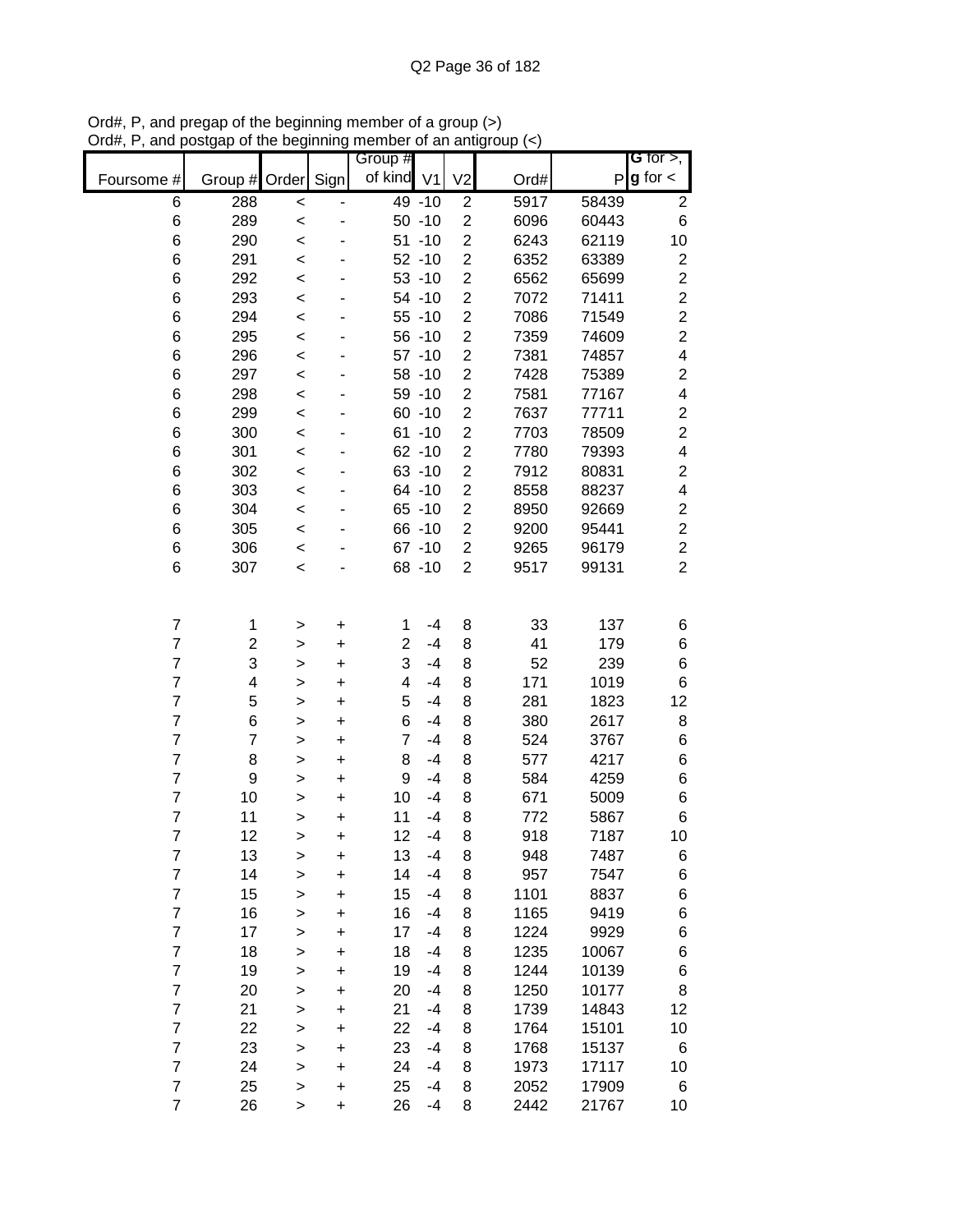|                |         |              |           | Group # |                |                |      |       | G for $>$ ,     |
|----------------|---------|--------------|-----------|---------|----------------|----------------|------|-------|-----------------|
| Foursome #     | Group # | Order        | Sign      | of kind | V <sub>1</sub> | V <sub>2</sub> | Ord# | Ρ     | $g$ for $\lt$   |
| $\overline{7}$ | 27      | >            | +         | 27      | $-4$           | 8              | 2535 | 22697 | 6               |
| $\overline{7}$ | 28      | >            | $\ddot{}$ | 28      | $-4$           | 8              | 2552 | 22859 | $\,6$           |
| $\overline{7}$ | 29      | >            | $\ddot{}$ | 29      | $-4$           | 8              | 2569 | 23027 | 6               |
| $\overline{7}$ | 30      | >            | $\ddot{}$ | 30      | -4             | 8              | 2616 | 23537 | 6               |
| $\overline{7}$ | 31      | $\geq$       | $\ddot{}$ | 31      | $-4$           | 8              | 2721 | 24527 | 10              |
| $\overline{7}$ | 32      | >            | +         | 32      | $-4$           | 8              | 2760 | 24977 | 6               |
| $\overline{7}$ | 33      | $\mathbf{I}$ | +         | 33      | $-4$           | 8              | 2910 | 26497 | 8               |
| $\overline{7}$ | 34      | >            | +         | 34      | -4             | 8              | 2928 | 26699 | $\,6$           |
| $\overline{7}$ | 35      | >            | +         | 35      | -4             | 8              | 3105 | 28547 | $6\phantom{1}6$ |
| $\overline{7}$ | 36      | >            | +         | 36      | -4             | 8              | 3168 | 29147 | 10              |
| $\overline{7}$ | 37      | $\mathbf{I}$ | $\ddot{}$ | 37      | -4             | 8              | 3500 | 32609 | 6               |
| $\overline{7}$ | 38      | $\mathbf{I}$ | $\ddot{}$ | 38      | -4             | 8              | 3596 | 33587 | 6               |
| $\overline{7}$ | 39      | $\geq$       | $\ddot{}$ | 39      | -4             | 8              | 3766 | 35353 | 14              |
| $\overline{7}$ | 40      | $\geq$       | +         | 40      | -4             | 8              | 4133 | 39239 | 6               |
| $\overline{7}$ | 41      | >            | $\ddot{}$ | 41      | $-4$           | 8              | 4157 | 39509 | 6               |
| $\overline{7}$ | 42      | >            | $\ddot{}$ | 42      | $-4$           | 8              | 4185 | 39827 | 6               |
| $\overline{7}$ | 43      | >            | $\ddot{}$ | 43      | $-4$           | 8              | 4330 | 41387 | 6               |
| $\overline{7}$ | 44      | >            | $\ddot{}$ | 44      | $-4$           | 8              | 4520 | 43319 | $\,6$           |
| $\overline{7}$ | 45      | >            | $\ddot{}$ | 45      | $-4$           | 8              | 4807 | 46507 | 8               |
| $\overline{7}$ | 46      | $\mathbf{I}$ | $\ddot{}$ | 46      | $-4$           | 8              | 4837 | 46817 | 6               |
| $\overline{7}$ | 47      | $\mathbf{I}$ | $\ddot{}$ | 47      | $-4$           | 8              | 4941 | 47947 | 8               |
| $\overline{7}$ | 48      | $\geq$       | $\ddot{}$ | 48      | $-4$           | 8              | 5263 | 51437 | $\,6$           |
| $\overline{7}$ | 49      | >            | +         | 49      | $-4$           | 8              | 5299 | 51797 | 10              |
| $\overline{7}$ | 50      | >            | +         | 50      | -4             | 8              | 5633 | 55501 | 14              |
| $\overline{7}$ | 51      | >            | +         | 51      | $-4$           | 8              | 5652 | 55691 | 10              |
| $\overline{7}$ | 52      | >            | +         | 52      | -4             | 8              | 5747 | 56681 | 10              |
| $\overline{7}$ | 53      | >            | +         | 53      | -4             | 8              | 5999 | 59357 | 6               |
| $\overline{7}$ | 54      | $\mathbf{I}$ | $\ddot{}$ | 54      | $-4$           | 8              | 6055 | 59971 | 14              |
| $\overline{7}$ | 55      | $\mathbf{I}$ | $\ddot{}$ | 55      | -4             | 8              | 6065 | 60089 | 6               |
| $\overline{7}$ | 56      | $\geq$       | $\ddot{}$ | 56      | -4             | 8              | 6127 | 60773 | 10              |
| $\overline{7}$ | 57      | $\geq$       | +         | 57      | -4             | 8              | 6240 | 62071 | 14              |
| $\overline{7}$ | 58      | >            | $\ddot{}$ | 58      | $-4$           | 8              | 6312 | 62927 | 6               |
| $\overline{7}$ | 59      | >            | +         | 59      | -4             | 8              | 6421 | 64081 | 14              |
| $\overline{7}$ | 60      | >            | $\ddot{}$ | 60      | $-4$           | 8              | 6571 | 65777 | 16              |
| $\overline{7}$ | 61      | >            | +         | 61      | $-4$           | 8              | 6681 | 67057 | 8               |
| $\overline{7}$ | 62      | >            | $\ddot{}$ | 62      | -4             | 8              | 6810 | 68489 | 6               |
| $\overline{7}$ | 63      | >            | +         | 63      | $-4$           | 8              | 6812 | 68501 | 10              |
| $\overline{7}$ | 64      | $\geq$       | +         | 64      | -4             | 8              | 7292 | 73877 | 10              |
| $\overline{7}$ | 65      | >            | +         | 65      | -4             | 8              | 7424 | 75347 | 10              |
| $\overline{7}$ | 66      | >            | +         | 66      | -4             | 8              | 7449 | 75617 | 6               |
| $\overline{7}$ | 67      | >            | +         | 67      | $-4$           | 8              | 7610 | 77477 | 6               |
| $\overline{7}$ | 68      | >            | +         | 68      | -4             | 8              | 7634 | 77687 | 6               |
| $\overline{7}$ | 69      | >            | +         | 69      | $-4$           | 8              | 7973 | 81527 | 10              |
| $\overline{7}$ | 70      | >            | +         | 70      | $-4$           | 8              | 8226 | 84401 | 10              |
| $\overline{7}$ | 71      | $\mathbf{I}$ | +         | 71      | $-4$           | 8              | 8404 | 86413 | 14              |
| $\overline{7}$ | 72      | $\mathbf{I}$ | +         | 72      | $-4$           | 8              | 8508 | 87629 | 6               |
| $\overline{7}$ | 73      | $\geq$       | +         | 73      | $-4$           | 8              | 8703 | 89897 | 6               |
| $\overline{7}$ | 74      | $\,$         | +         | 74      | $-4$           | 8              | 8740 | 90239 | 12              |

Ord#, P, and pregap of the beginning member of a group (>) Ord#, P, and postgap of the beginning member of an antigroup (<)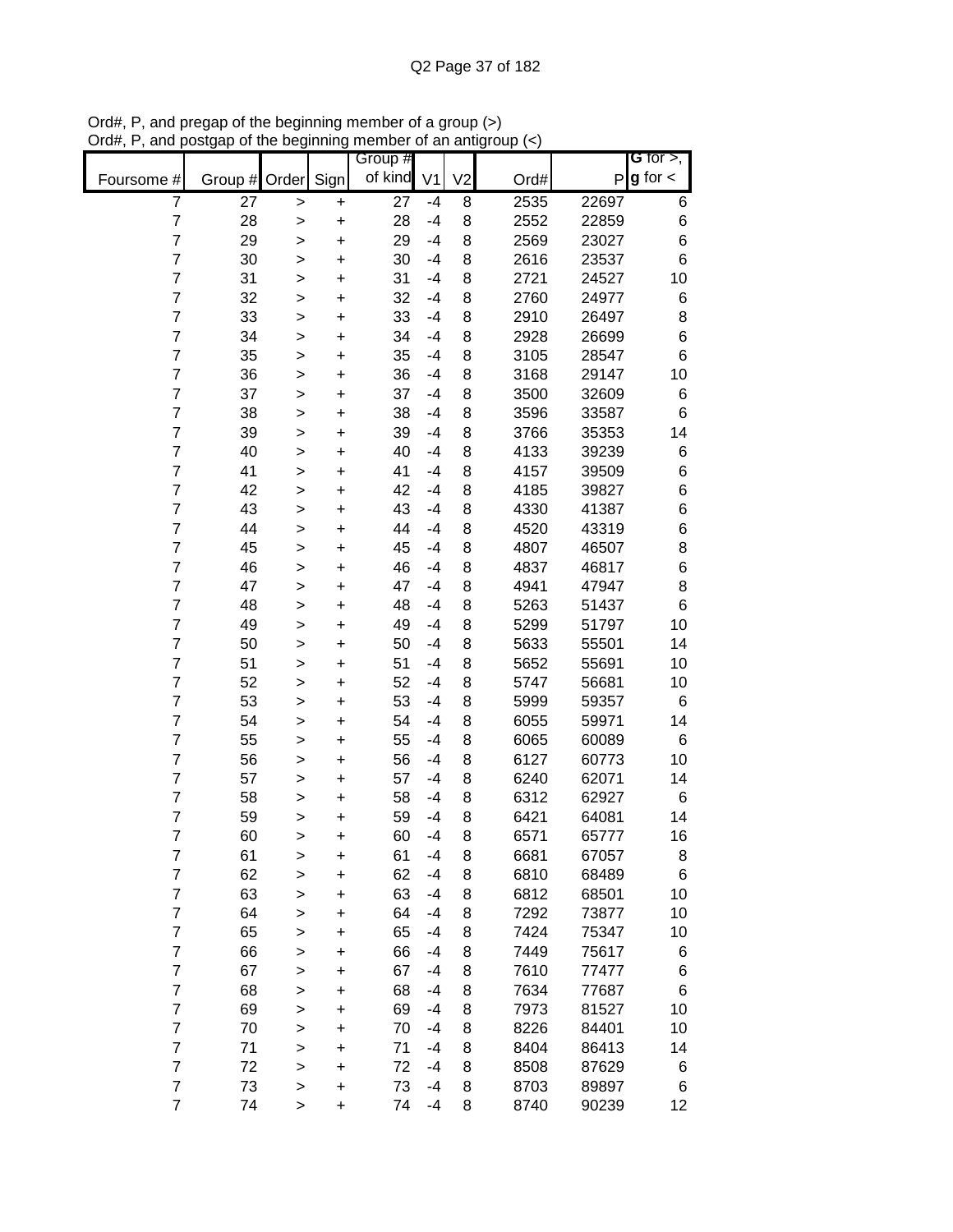|                         |               |              |           | Group #         |                |                |      |       | G for $>$ ,   |
|-------------------------|---------------|--------------|-----------|-----------------|----------------|----------------|------|-------|---------------|
| Foursome #              | Group # Order |              | Sign      | of kind         | V <sub>1</sub> | V <sub>2</sub> | Ord# | P     | $g$ for $\lt$ |
| $\overline{7}$          | 75            | >            | +         | $\overline{75}$ | $-4$           | 8              | 8811 | 91127 | 6             |
| $\overline{7}$          | 76            | $\mathbf{I}$ | $\ddot{}$ | 76              | $-4$           | 8              | 8957 | 92717 | 10            |
| $\overline{7}$          | 77            | >            | $\ddot{}$ | 77              | $-4$           | 8              | 9232 | 95789 | 6             |
| $\overline{7}$          | 78            | $\geq$       | $\ddot{}$ | 78              | -4             | 8              | 9311 | 96737 | 6             |
| $\overline{7}$          | 79            | >            | $\ddot{}$ | 79              | $-4$           | 8              | 9348 | 97157 | $\,$ 6 $\,$   |
| $\overline{7}$          | 80            | >            | $\ddot{}$ | 80              | -4             | 8              | 9412 | 97927 | 8             |
| $\overline{7}$          | 81            | >            | $\ddot{}$ | 81              | $-4$           | 8              | 9462 | 98533 | 14            |
| $\overline{7}$          | 82            | >            |           | 1               | 4              | -8             | 68   | 337   | 6             |
| $\overline{7}$          | 83            | $\mathbf{I}$ |           | $\overline{2}$  | 4              | -8             | 175  | 1039  | 6             |
| $\overline{7}$          | 84            | $\mathbf{I}$ |           | 3               | 4              | -8             | 197  | 1201  | 8             |
| $\overline{7}$          | 85            | $\geq$       |           | 4               | 4              | -8             | 306  | 2017  | $\,$ 6 $\,$   |
| $\overline{7}$          | 86            | $\geq$       |           | 5               | 4              | -8             | 397  | 2719  | $\,$ 6 $\,$   |
| $\overline{7}$          | 87            | >            |           | 6               | 4              | -8             | 491  | 3517  | $\,$ 6 $\,$   |
| $\overline{7}$          | 88            | >            |           | $\overline{7}$  | 4              | -8             | 497  | 3547  | $\,6$         |
| $\overline{7}$          | 89            | >            |           | 8               | 4              | -8             | 503  | 3593  | 10            |
| $\overline{7}$          | 90            | >            |           | 9               | 4              | -8             | 610  | 4493  | 10            |
| $\overline{7}$          | 91            | $\geq$       |           | 10              | 4              | -8             | 663  | 4957  | 6             |
| $\overline{7}$          | 92            | $\geq$       |           | 11              | 4              | -8             | 747  | 5669  | 10            |
| $\overline{7}$          | 93            |              |           | 12              | 4              | -8             | 793  | 6079  | 6             |
| $\overline{7}$          | 94            | >            |           | 13              | 4              | -8             | 861  | 6679  | $\,6$         |
| $\overline{7}$          | 95            | $\mathbf{I}$ |           | 14              | 4              | -8             | 886  | 6883  | 12            |
| $\overline{7}$          | 96            | >            |           | 15              | 4              | -8             | 904  | 7027  | 8             |
| $\overline{7}$          | 97            | >            |           | 16              | 4              |                | 1063 | 8527  | $\,6$         |
| $\overline{7}$          |               | >            |           |                 |                | -8             |      |       |               |
|                         | 98            | >            |           | 17              | 4              | -8             | 1311 | 10753 | 14            |
| $\overline{7}$          | 99            | >            |           | 18              | 4              | -8             | 1434 | 11959 | 6             |
| $\overline{7}$          | 100           | $\geq$       |           | 19              | 4              | -8             | 1483 | 12421 | 8             |
| $\overline{7}$          | 101           | >            |           | 20              | 4              | -8             | 1606 | 13577 | 10            |
| $\overline{7}$          | 102           | $\geq$       |           | 21              | 4              | -8             | 1693 | 14437 | 6             |
| $\overline{7}$          | 103           | >            |           | 22              | 4              | -8             | 1759 | 15061 | 8             |
| $\overline{7}$          | 104           | $\geq$       |           | 23              | 4              | -8             | 1784 | 15277 | 6             |
| $\overline{7}$          | 105           | >            |           | 24              | 4              | -8             | 1790 | 15319 | 6             |
| $\overline{7}$          | 106           | >            |           | 25              | 4              | -8             | 2228 | 19687 | $\,$ 6 $\,$   |
| $\overline{7}$          | 107           | >            |           | 26              | 4              | -8             | 2356 | 20947 | 8             |
| $\overline{7}$          | 108           | $\geq$       |           | 27              | 4              | -8             | 2498 | 22291 | 8             |
| $\overline{7}$          | 109           | $\mathbf{I}$ |           | 28              | 4              | -8             | 2583 | 23143 | 12            |
| $\overline{\mathbf{7}}$ | 110           | $\geq$       |           | 29              | 4              | -8             | 2635 | 23677 | 6             |
| $\overline{7}$          | 111           | $\geq$       |           | 30              | 4              | -8             | 2659 | 23899 | 6             |
| $\overline{7}$          | 112           | $\mathbf{I}$ |           | 31              | 4              | -8             | 2686 | 24121 | 8             |
| $\overline{7}$          | 113           | >            |           | 32              | 4              | -8             | 2689 | 24151 | 14            |
| $\overline{7}$          | 114           | >            |           | 33              | 4              | -8             | 2770 | 25097 | 10            |
| $\overline{7}$          | 115           | $\geq$       |           | 34              | 4              | -8             | 2803 | 25423 | 12            |
| $\overline{7}$          | 116           | $\mathbf{I}$ |           | 35              | 4              | -8             | 3064 | 28087 | 6             |
| $\overline{7}$          | 117           | $\mathbf{I}$ |           | 36              | 4              | -8             | 3272 | 30259 | 6             |
| $\overline{7}$          | 118           | $\mathbf{I}$ |           | 37              | 4              | -8             | 3328 | 30859 | 6             |
| $\overline{7}$          | 119           | $\geq$       |           | 38              | 4              | -8             | 3347 | 31069 | 6             |
| $\overline{\mathbf{7}}$ | 120           | $\mathbf{I}$ |           | 39              | 4              | -8             | 3366 | 31237 | 6             |
| $\overline{7}$          | 121           | $\,$         |           | 40              | 4              | -8             | 3542 | 33037 | 8             |

Ord#, P, and pregap of the beginning member of a group (>) Ord#, P, and postgap of the beginning member of an antigroup (<)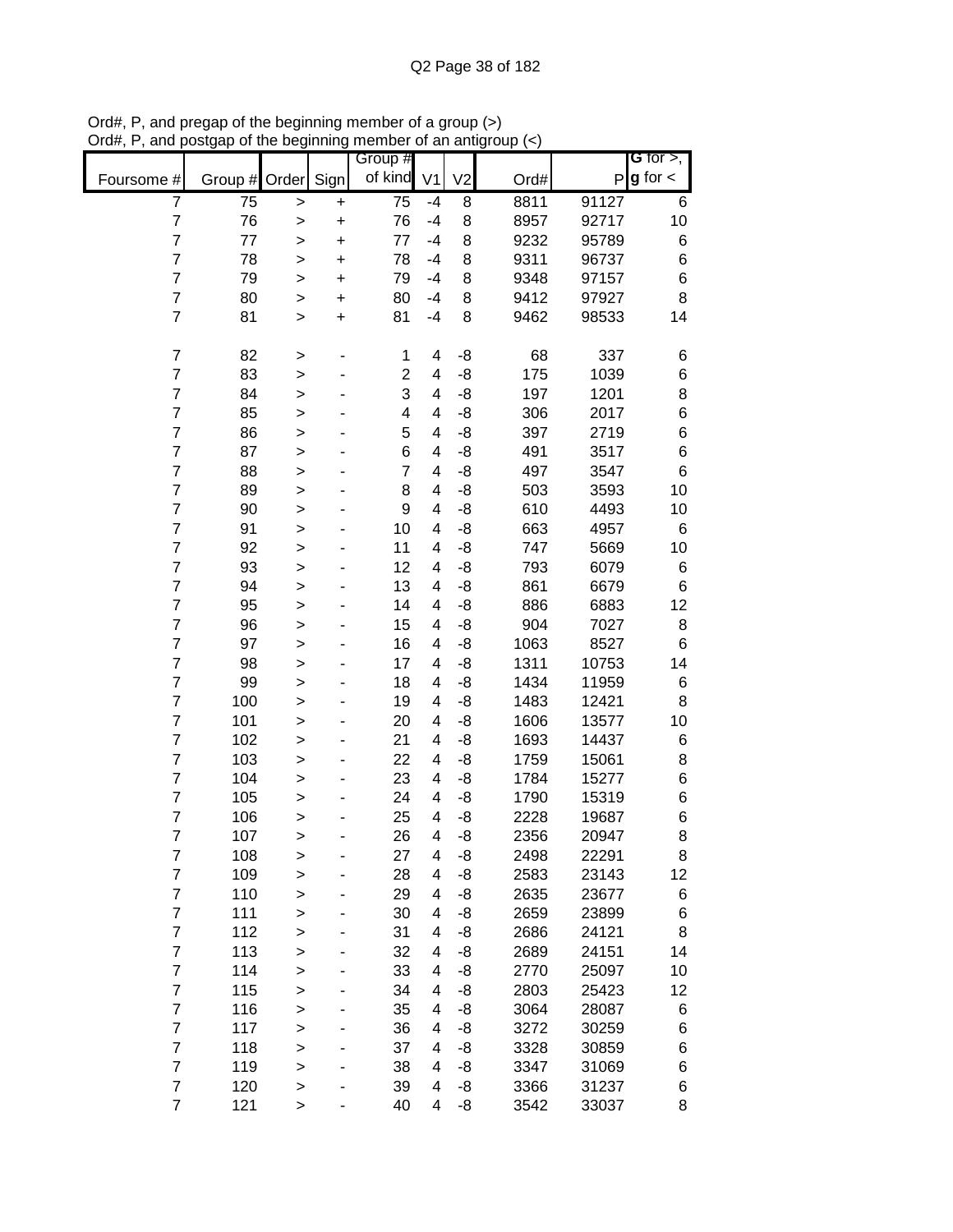|                |               |              |      | Group # |                |                |      |       | G for $>$ ,            |
|----------------|---------------|--------------|------|---------|----------------|----------------|------|-------|------------------------|
| Foursome #     | Group # Order |              | Sign | of kind | V <sub>1</sub> | V <sub>2</sub> | Ord# |       | $P$ <b>g</b> for $\lt$ |
| 7              | 122           | >            |      | 41      | 4              | -8             | 3615 | 33757 | 6                      |
| $\overline{7}$ | 123           | >            |      | 42      | 4              | -8             | 3649 | 34147 | $\,$ 6 $\,$            |
| 7              | 124           | $\mathbf{I}$ |      | 43      | 4              | -8             | 3864 | 36457 | 6                      |
| 7              | 125           | $\mathbf{I}$ |      | 44      | 4              | -8             | 3878 | 36571 | 8                      |
| 7              | 126           | >            |      | 45      | 4              | -8             | 3908 | 36857 | 10                     |
| $\overline{7}$ | 127           | $\geq$       |      | 46      | 4              | -8             | 3936 | 37139 | 16                     |
| $\overline{7}$ | 128           | $\geq$       |      | 47      | 4              | -8             | 3981 | 37579 | 6                      |
| $\overline{7}$ | 129           | $\geq$       |      | 48      | 4              | -8             | 4137 | 39301 | 8                      |
| $\overline{7}$ | 130           | >            |      | 49      | 4              | -8             | 4221 | 40177 | 8                      |
| 7              | 131           | >            |      | 50      | 4              | -8             | 4319 | 41243 | 10                     |
| 7              | 132           | $\mathbf{I}$ |      | 51      | 4              | -8             | 4376 | 41863 | 12                     |
| 7              | 133           | $\mathbf{I}$ |      | 52      | 4              | -8             | 4428 | 42359 | 10                     |
| $\overline{7}$ | 134           | $\mathbf{I}$ |      | 53      | 4              | -8             | 4542 | 43597 | 6                      |
| $\overline{7}$ | 135           | $\geq$       |      | 54      | 4              | -8             | 4673 | 44971 | 8                      |
| 7              | 136           | $\geq$       |      | 55      | 4              | -8             | 4711 | 45413 | 10                     |
| 7              | 137           | $\geq$       |      | 56      | 4              | -8             | 4721 | 45541 | 8                      |
| $\overline{7}$ | 138           | >            |      | 57      | 4              | -8             | 4728 | 45613 | 14                     |
| 7              | 139           | >            |      | 58      | 4              | -8             | 4872 | 47251 | 14                     |
| 7              | 140           | $\geq$       |      | 59      | 4              | -8             | 4908 | 47609 | 10                     |
| 7              | 141           | $\mathbf{I}$ |      | 60      | 4              | -8             | 4927 | 47797 | 6                      |
| $\overline{7}$ | 142           | $\mathbf{I}$ |      | 61      | 4              | -8             | 5090 | 49537 | 6                      |
| 7              | 143           | >            |      | 62      | 4              | -8             | 5096 | 49613 | 10                     |
| 7              | 144           | $\geq$       |      | 63      | 4              | -8             | 5126 | 49927 | 6                      |
| 7              | 145           | $\geq$       |      | 64      | 4              | -8             | 5304 | 51839 | 10                     |
| $\overline{7}$ | 146           | >            |      | 65      | 4              | -8             | 5306 | 51859 | 6                      |
| $\overline{7}$ | 147           | >            |      | 66      | 4              | -8             | 5324 | 52057 | 6                      |
| 7              | 148           | >            |      | 67      | 4              | -8             | 5418 | 53101 | 8                      |
| 7              | 149           | $\geq$       |      | 68      | 4              | -8             | 5587 | 54959 | 10                     |
| 7              | 150           | $\mathbf{I}$ |      | 69      | 4              | -8             | 5612 | 55229 | 10                     |
| $\overline{7}$ | 151           | >            |      | 70      | 4              | -8             | 5639 | 55589 | 10                     |
| 7              | 152           | $\geq$       |      | 71      | 4              | -8             | 5641 | 55609 | 6                      |
| 7              | 153           | $\geq$       |      | 72      | 4              | -8             | 5723 | 56453 | 10                     |
| $\overline{7}$ | 154           | $\geq$       |      | 73      | 4              | -8             | 5844 | 57697 | 8                      |
| $\overline{7}$ | 155           | >            |      | 74      | 4              | -8             | 5975 | 59093 | 10                     |
| $\overline{7}$ | 156           | >            |      | 75      | 4              | -8             | 6112 | 60637 | 6                      |
| $\overline{7}$ | 157           | >            |      | 76      | 4              | -8             | 6129 | 60793 | 14                     |
| $\overline{7}$ | 158           | >            |      | 77      | 4              | -8             | 6261 | 62311 | 8                      |
| $\overline{7}$ | 159           | >            |      | 78      | 4              | -8             | 6281 | 62563 | 14                     |
| $\overline{7}$ | 160           | $\geq$       |      | 79      | 4              | -8             | 6554 | 65617 | 8                      |
| $\overline{7}$ | 161           | >            |      | 80      | 4              | -8             | 6631 | 66509 | 10                     |
| $\overline{7}$ | 162           | >            |      | 81      | 4              | -8             | 6652 | 66739 | 6                      |
| $\overline{7}$ | 163           | >            |      | 82      | 4              | -8             | 6663 | 66863 | 10                     |
| $\overline{7}$ | 164           | >            |      | 83      | 4              | -8             | 6669 | 66931 | 8                      |
| 7              | 165           | >            |      | 84      | 4              | -8             | 6967 | 70297 | 8                      |
| 7              | 166           | >            |      | 85      | 4              | -8             | 7124 | 71971 | 8                      |
| 7              | 167           | $\mathbf{I}$ |      | 86      | 4              | -8             | 7314 | 74149 | 6                      |
| $\overline{7}$ | 168           | >            |      | 87      | 4              | -8             | 7641 | 77731 | 8                      |
| $\overline{7}$ | 169           | $\,$         |      | 88      | 4              | -8             | 7750 | 79063 | 20                     |

Ord#, P, and pregap of the beginning member of a group (>) Ord#, P, and postgap of the beginning member of an antigroup (<)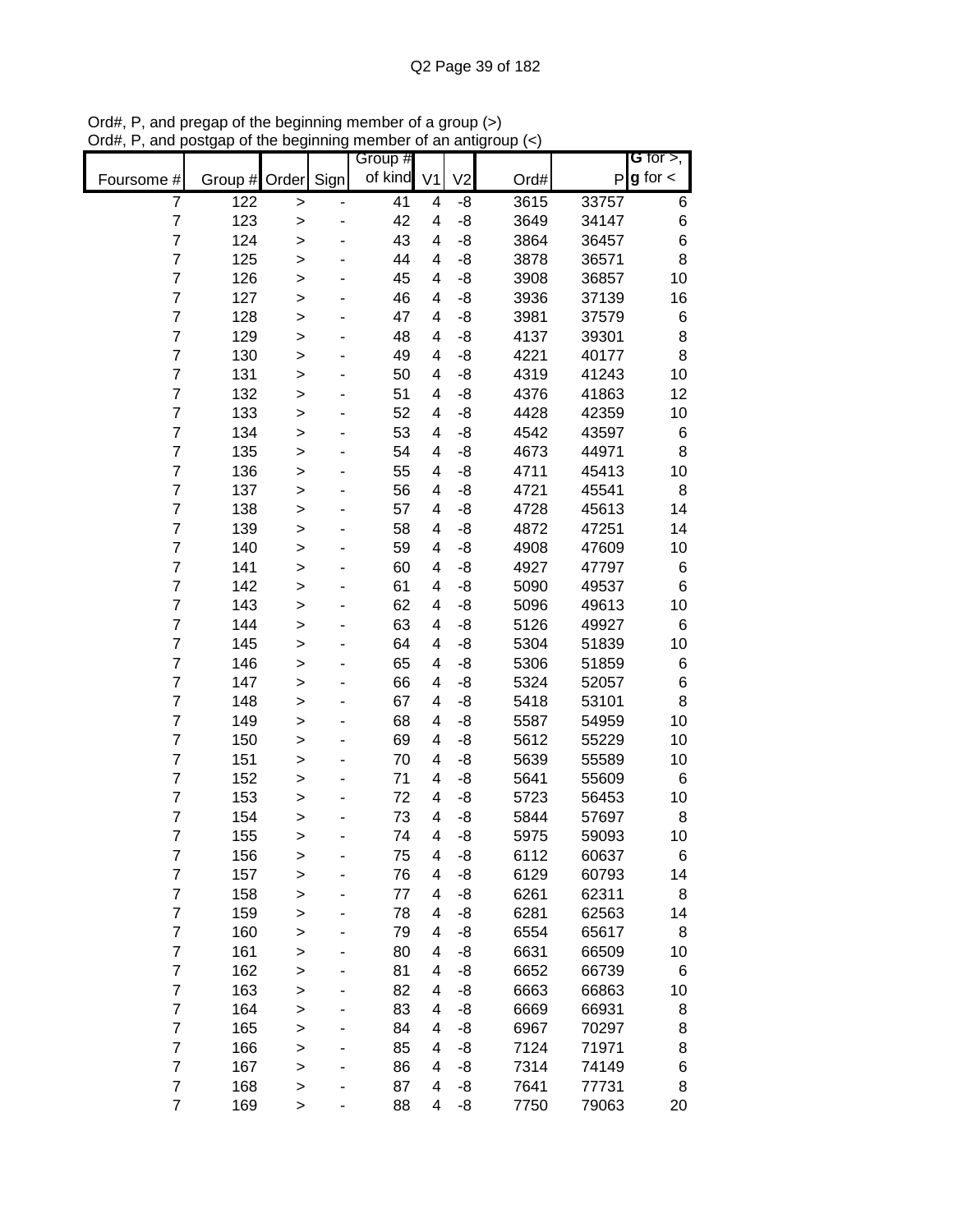|                         |                  |              |           | Group #         |                |                |      |       | G for $>$ ,   |
|-------------------------|------------------|--------------|-----------|-----------------|----------------|----------------|------|-------|---------------|
| Foursome #              | Group # Order    |              | Sign      | of kind         | V <sub>1</sub> | V <sub>2</sub> | Ord# | P     | $g$ for $\lt$ |
| $\overline{7}$          | $\overline{170}$ | $\geq$       |           | $\overline{89}$ | 4              | -8             | 8139 | 83389 | 6             |
| $\boldsymbol{7}$        | 171              | $\mathbf{I}$ |           | 90              | 4              | $-8$           | 8274 | 84967 | 6             |
| $\overline{7}$          | 172              | >            |           | 91              | 4              | -8             | 8364 | 86017 | 6             |
| $\overline{7}$          | 173              | $\mathbf{I}$ |           | 92              | 4              | -8             | 8565 | 88327 | 6             |
| $\overline{7}$          | 174              | $\mathbf{I}$ |           | 93              | 4              | -8             | 8611 | 88883 | 10            |
| $\overline{7}$          | 175              | $\mathbf{I}$ |           | 94              | 4              | -8             | 8691 | 89767 | 8             |
| $\overline{7}$          | 176              | >            |           | 95              | 4              | -8             | 8939 | 92557 | 6             |
| $\overline{7}$          | 177              | >            |           | 96              | 4              | -8             | 9123 | 94583 | 10            |
| $\overline{7}$          | 178              | $\geq$       |           | 97              | 4              | -8             | 9163 | 95071 | 8             |
| $\overline{7}$          | 179              | $\mathbf{I}$ |           | 98              | 4              | -8             | 9397 | 97777 | 6             |
| $\boldsymbol{7}$        | 180              | $\,<$        | $\ddot{}$ | 1               | 4              | -8             | 36   | 151   | 6             |
| $\overline{7}$          | 181              | $\prec$      | $\ddot{}$ | $\overline{c}$  | 4              | -8             | 68   | 337   | 10            |
| $\overline{\mathbf{7}}$ | 182              | $\prec$      | $\ddot{}$ | 3               | 4              | $-8$           | 84   | 433   | 6             |
| $\overline{7}$          | 183              | $\prec$      | $\ddot{}$ | 4               | 4              | $-8$           | 174  | 1033  | 6             |
| $\overline{7}$          | 184              | $\,<$        | $\ddot{}$ | 5               | 4              | -8             | 179  | 1063  | 6             |
| $\overline{7}$          | 185              | $\,<$        | $\ddot{}$ | 6               | 4              | -8             | 223  | 1409  | 14            |
| $\overline{7}$          | 186              | $\,<$        | $\ddot{}$ | $\overline{7}$  | 4              | -8             | 656  | 4909  | 10            |
| $\overline{7}$          | 187              | $\,<$        | $\ddot{}$ | 8               | 4              | -8             | 865  | 6703  | 6             |
| $\overline{7}$          | 188              | $\,<$        | $\ddot{}$ | 9               | 4              | -8             | 894  | 6961  | 6             |
| $\overline{7}$          | 189              | $\,<$        | $\ddot{}$ | 10              | 4              | -8             | 1013 | 8059  | 10            |
| $\overline{7}$          | 190              | $\,<$        | +         | 11              | 4              | -8             | 1507 | 12613 | 6             |
| $\overline{7}$          | 191              | $\,<$        | $\ddot{}$ | 12              | 4              | -8             | 1616 | 13681 | 6             |
| $\overline{7}$          | 192              | $\prec$      | +         | 13              | 4              | -8             | 1624 | 13723 | 6             |
| $\overline{7}$          | 193              | $\,<$        | $\ddot{}$ | 14              | 4              | -8             | 1698 | 14489 | 14            |
| $\overline{7}$          | 194              | $\,<$        | +         | 15              | 4              | -8             | 1804 | 15443 | 8             |
| $\overline{7}$          | 195              | $\prec$      | $\ddot{}$ | 16              | 4              | -8             | 1895 | 16339 | 10            |
| $\overline{7}$          | 196              | $\,<$        | $\ddot{}$ | 17              | 4              | -8             | 2055 | 17923 | 6             |
| $\overline{7}$          | 197              | $\,<$        | $\ddot{}$ | 18              | 4              | -8             | 2241 | 19801 | 12            |
| $\overline{7}$          | 198              | $\prec$      | $\ddot{}$ | 19              | 4              | -8             | 2265 | 20023 | 6             |
| $\overline{7}$          | 199              | $\,<$        | $\ddot{}$ | 20              | 4              | -8             | 2520 | 22543 | 6             |
| $\overline{7}$          | 200              | $\prec$      | $\ddot{}$ | 21              | 4              | -8             | 2661 | 23911 | 6             |
| $\overline{7}$          | 201              | $\,<$        | $\ddot{}$ | 22              | 4              | $-8$           | 2837 | 25763 | 8             |
| $\overline{7}$          | 202              | $\,<$        | $\ddot{}$ | 23              | 4              | -8             | 3327 | 30853 | 6             |
| $\overline{7}$          | 203              | $\,<$        | $\ddot{}$ | 24              | 4              | -8             | 3525 | 32887 | 22            |
| $\overline{7}$          | 204              | $\prec$      | $\ddot{}$ | 25              | 4              | -8             | 3614 | 33751 | 6             |
| $\overline{\mathbf{7}}$ | 205              | $\,<$        | $\ddot{}$ | 26              | 4              | -8             | 3688 | 34513 | 6             |
| $\overline{7}$          | 206              | $\,<$        | +         | 27              | 4              | -8             | 3893 | 36713 | 8             |
| $\overline{7}$          | 207              | $\prec$      | +         | 28              | 4              | -8             | 3910 | 36877 | 10            |
| $\overline{7}$          | 208              | $\,<$        | +         | 29              | 4              | -8             | 4088 | 38791 | 12            |
| $\overline{7}$          | 209              | $\,<$        | +         | 30              | 4              | -8             | 4167 | 39623 | 8             |
| $\overline{7}$          | 210              | $\,<$        | +         | 31              | 4              | -8             | 4188 | 39841 | 6             |
| $\overline{7}$          | 211              | $\,<$        | $\ddot{}$ | 32              | 4              | -8             | 4305 | 41143 | 6             |
| $\overline{7}$          | 212              | $\,<$        | $\ddot{}$ | 33              | 4              | -8             | 4409 | 42181 | 6             |
| $\overline{7}$          | 213              | $\,<$        | +         | 34              | 4              | -8             | 4574 | 43963 | 6             |
| $\overline{7}$          | 214              | $\,<$        | $\ddot{}$ | 35              | 4              | -8             | 4617 | 44383 | 6             |
| $\overline{7}$          | 215              | $\prec$      | $\ddot{}$ | 36              | 4              | -8             | 4736 | 45697 | 10            |
| $\overline{7}$          | 216              | $\,<$        | $\ddot{}$ | 37              | 4              | -8             | 4786 | 46273 | 6             |

Ord#, P, and pregap of the beginning member of a group (>) Ord#, P, and postgap of the beginning member of an antigroup (<)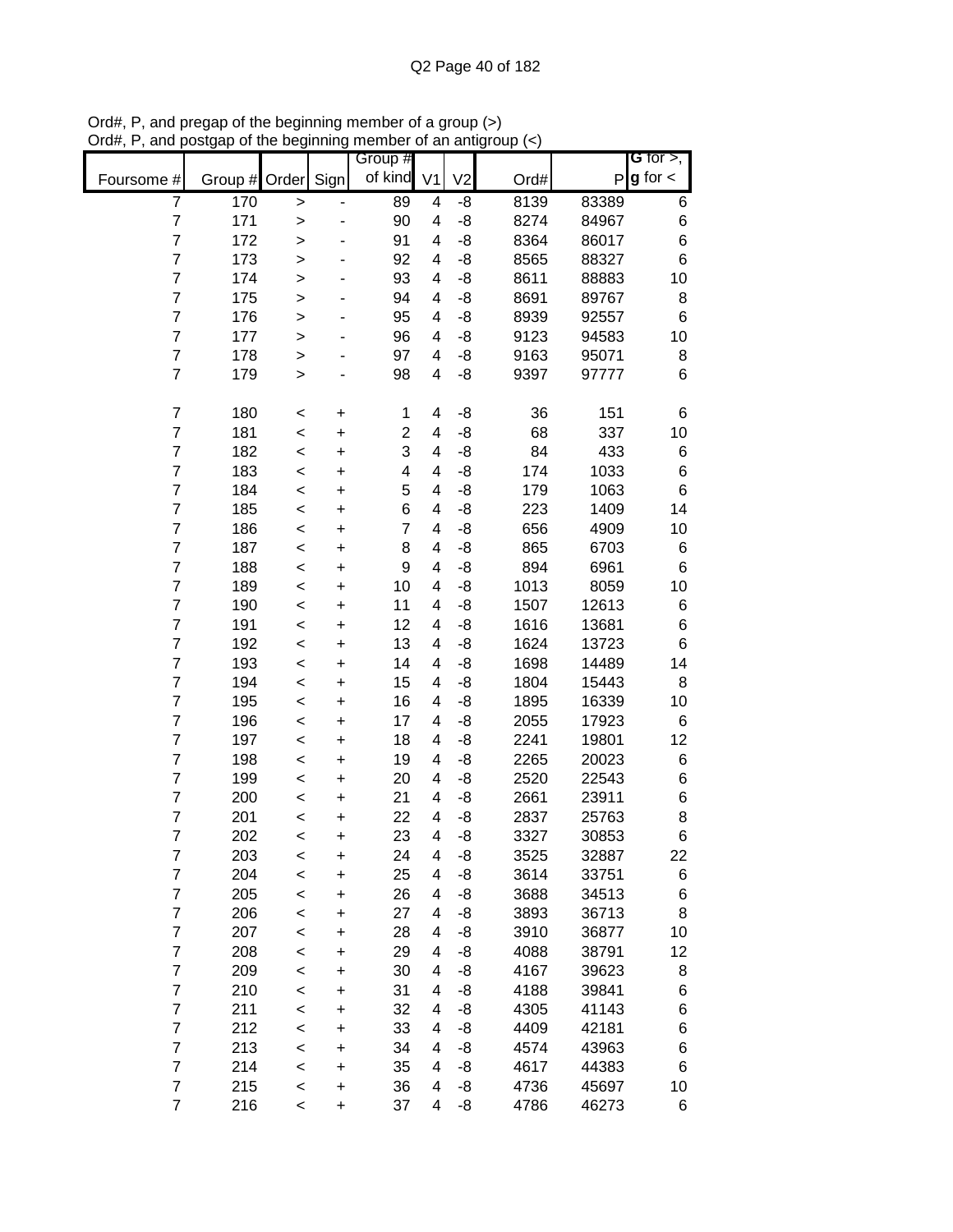|                |         |         |           | Group #        |                |                |      |       | G for $>$ ,     |
|----------------|---------|---------|-----------|----------------|----------------|----------------|------|-------|-----------------|
| Foursome #     | Group # | Order   | Sign      | of kind        | V <sub>1</sub> | V <sub>2</sub> | Ord# |       | $P g$ for $\lt$ |
| 7              | 217     | $\,<$   | +         | 38             | 4              | -8             | 4910 | 47629 | 10              |
| $\overline{7}$ | 218     | $\prec$ | $\ddot{}$ | 39             | 4              | -8             | 5306 | 51859 | 10              |
| $\overline{7}$ | 219     | $\prec$ | $\ddot{}$ | 40             | $\overline{4}$ | -8             | 5438 | 53309 | 14              |
| $\overline{7}$ | 220     | $\prec$ | $\ddot{}$ | 41             | 4              | -8             | 5614 | 55249 | 10              |
| $\overline{7}$ | 221     | $\prec$ | $\ddot{}$ | 42             | 4              | -8             | 5641 | 55609 | 10              |
| $\overline{7}$ | 222     | $\prec$ | +         | 43             | 4              | -8             | 5645 | 55633 | 6               |
| $\overline{7}$ | 223     | $\prec$ | +         | 44             | 4              | -8             | 5773 | 56923 | 6               |
| $\overline{7}$ | 224     | $\,<$   | +         | 45             | 4              | -8             | 5967 | 59023 | 6               |
| $\overline{7}$ | 225     | $\,<$   | +         | 46             | 4              | -8             | 6118 | 60689 | 14              |
| $\overline{7}$ | 226     | $\,<$   | +         | 47             | 4              | -8             | 6143 | 60943 | 10              |
| 7              | 227     | $\,<$   | $\ddot{}$ | 48             | 4              | -8             | 6245 | 62131 | 6               |
| $\overline{7}$ | 228     | $\,<$   | $\ddot{}$ | 49             | 4              | -8             | 6346 | 63337 | 10              |
| $\overline{7}$ | 229     | $\,<$   | $\ddot{}$ | 50             | 4              | -8             | 6375 | 63601 | 6               |
| $\overline{7}$ | 230     | $\,<$   | $\ddot{}$ | 51             | 4              | -8             | 6969 | 70313 | 8               |
| 7              | 231     | $\prec$ | $\ddot{}$ | 52             | 4              | -8             | 7124 | 71971 | 12              |
| $\overline{7}$ | 232     | $\,<$   | $\ddot{}$ | 53             | 4              | -8             | 7139 | 72103 | 6               |
| 7              | 233     | $\,<$   | $\ddot{}$ | 54             | 4              | -8             | 7187 | 72673 | $\,6$           |
| $\overline{7}$ | 234     | $\,<$   | $\ddot{}$ | 55             | 4              | -8             | 7246 | 73363 | $\,6$           |
| 7              | 235     | $\,<$   | $\ddot{}$ | 56             | 4              | -8             | 7316 | 74161 | 6               |
| $\overline{7}$ | 236     | $\,<$   | $\ddot{}$ | 57             | 4              | -8             | 7418 | 75277 | 12              |
| $\overline{7}$ | 237     | $\,<$   | $\ddot{}$ | 58             | 4              | -8             | 7554 | 76831 | 6               |
| $\overline{7}$ | 238     | $\,<$   | $\ddot{}$ | 59             | 4              | -8             | 7857 | 80233 | $\,6$           |
| $\overline{7}$ | 239     | $\,<$   | +         | 60             | 4              | -8             | 7910 | 80809 | 10              |
| $\overline{7}$ | 240     | $\,<$   | +         | 61             | 4              | -8             | 8001 | 81817 | 22              |
| $\overline{7}$ | 241     | $\,<$   | +         | 62             | 4              | -8             | 8011 | 81931 | 6               |
| $\overline{7}$ | 242     | $\,<$   | +         | 63             | 4              | -8             | 8071 | 82561 | 6               |
| $\overline{7}$ | 243     | $\,<$   | +         | 64             | 4              | -8             | 8112 | 83063 | 8               |
| $\overline{7}$ | 244     | $\,<$   | $\ddot{}$ | 65             | 4              | -8             | 8116 | 83093 | 8               |
| $\overline{7}$ | 245     | $\,<$   | $\ddot{}$ | 66             | 4              | -8             | 8141 | 83401 | 6               |
| $\overline{7}$ | 246     | $\,<$   | $\ddot{}$ | 67             | 4              | -8             | 8211 | 84223 | 6               |
| $\overline{7}$ | 247     | $\,<$   | $\ddot{}$ | 68             | 4              | -8             | 8274 | 84967 | 10              |
| 7              | 248     | $\,<$   | $\ddot{}$ | 69             | 4              | -8             | 8351 | 85831 | 6               |
| $\overline{7}$ | 249     | $\,<$   | $\ddot{}$ | 70             | 4              | -8             | 8511 | 87643 | 6               |
| $\overline{7}$ | 250     | $\,<$   | $\ddot{}$ | 71             | 4              | -8             | 8816 | 91153 | 6               |
| $\overline{7}$ | 251     | <       | +         | 72             | 4              | -8             | 9080 | 94111 | 6               |
| $\overline{7}$ | 252     | $\,<$   | $\ddot{}$ | 73             | 4              | -8             | 9125 | 94603 | 10              |
| $\overline{7}$ | 253     | $\,<$   | $\ddot{}$ | 74             | 4              | -8             | 9240 | 95873 | 8               |
| $\overline{7}$ | 254     | $\,<$   | $\ddot{}$ | 75             | 4              | -8             | 9334 | 96979 | 10              |
| $\overline{7}$ | 255     | $\prec$ | $\ddot{}$ | 76             | 4              | -8             | 9351 | 97171 | 6               |
| $\overline{7}$ | 256     | $\prec$ | $\ddot{}$ | 77             | 4              | -8             | 9515 | 99109 | 10              |
|                |         |         |           |                |                |                |      |       |                 |
| $\overline{7}$ | 257     | <       |           | 1              | -4             | 8              | 54   | 251   | 6               |
| $\overline{7}$ | 258     | $\,<$   |           | $\overline{2}$ | -4             | 8              | 92   | 479   | 8               |
| $\overline{7}$ | 259     | $\,<$   |           | 3              | -4             | 8              | 583  | 4253  | 6               |
| $\overline{7}$ | 260     | $\,<$   |           | 4              | -4             | 8              | 588  | 4283  | 6               |
| $\overline{7}$ | 261     | $\,<$   |           | 5              | -4             | 8              | 705  | 5323  | 10              |
| $\overline{7}$ | 262     | $\,<$   |           | 6              | $-4$           | 8              | 821  | 6311  | 6               |
| $\overline{7}$ | 263     | $\,<$   |           | $\overline{7}$ | $-4$           | 8              | 848  | 6563  | 6               |

Ord#, P, and pregap of the beginning member of a group (>) Ord#, P, and postgap of the beginning member of an antigroup (<)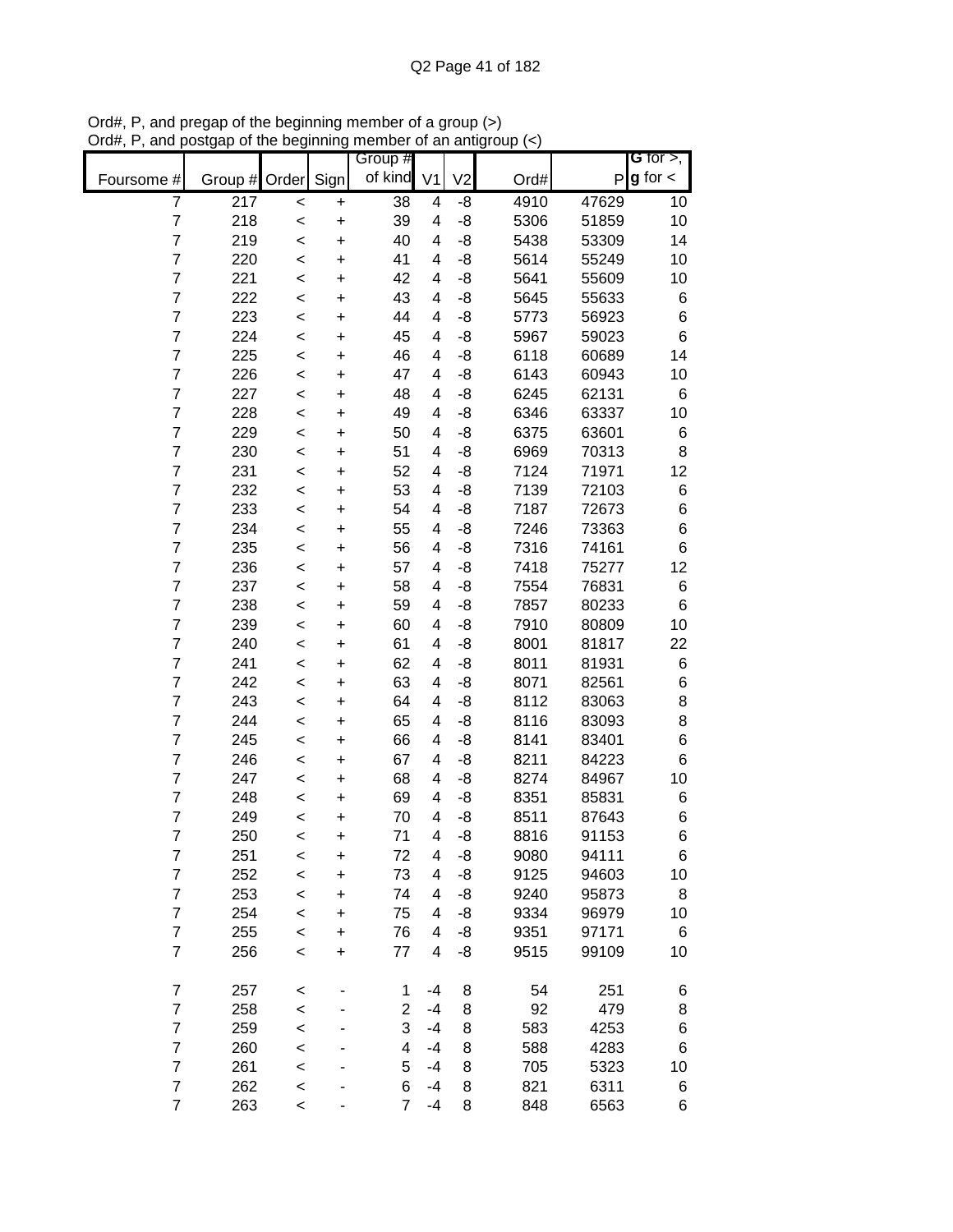|                |         |         |      | Group # |                |                |      |       | G for $>$ ,   |
|----------------|---------|---------|------|---------|----------------|----------------|------|-------|---------------|
| Foursome #     | Group # | Order   | Sign | of kind | V <sub>1</sub> | V <sub>2</sub> | Ord# | P     | $g$ for $\lt$ |
| 7              | 264     | $\prec$ |      | 8       | $-4$           | 8              | 1100 | 8831  | 6             |
| $\overline{7}$ | 265     | $\prec$ |      | 9       | $-4$           | 8              | 1137 | 9173  | 8             |
| 7              | 266     | $\prec$ |      | 10      | $-4$           | 8              | 1178 | 9511  | 10            |
| $\overline{7}$ | 267     | $\prec$ |      | 11      | $-4$           | 8              | 1209 | 9803  | 8             |
| $\overline{7}$ | 268     | $\prec$ |      | 12      | $-4$           | 8              | 1437 | 11981 | 6             |
| $\overline{7}$ | 269     | $\prec$ |      | 13      | $-4$           | 8              | 1461 | 12227 | 12            |
| $\overline{7}$ | 270     | $\prec$ |      | 14      | $-4$           | 8              | 1466 | 12263 | 6             |
| $\overline{7}$ | 271     | $\prec$ |      | 15      | $-4$           | 8              | 1637 | 13859 | 14            |
| $\overline{7}$ | 272     | $\,<$   |      | 16      | -4             | 8              | 1659 | 14071 | 10            |
| $\overline{7}$ | 273     | $\,<$   |      | 17      | -4             | 8              | 1739 | 14843 | 8             |
| 7              | 274     | $\prec$ |      | 18      | $-4$           | 8              | 1766 | 15121 | 10            |
| $\overline{7}$ | 275     | $\prec$ |      | 19      | -4             | 8              | 1877 | 16127 | 12            |
| $\overline{7}$ | 276     | $\,<$   |      | 20      | $-4$           | 8              | 2080 | 18143 | 6             |
| $\overline{7}$ | 277     | $\prec$ |      | 21      | $-4$           | 8              | 2218 | 19553 | 6             |
| 7              | 278     | $\prec$ |      | 22      | $-4$           | 8              | 2258 | 19973 | 6             |
| $\overline{7}$ | 279     | $\prec$ |      | 23      | $-4$           | 8              | 2269 | 20063 | 8             |
| 7              | 280     | $\,<$   |      | 24      | $-4$           | 8              | 2554 | 22871 | 6             |
| 7              | 281     | $\,<$   |      | 25      | $-4$           | 8              | 2668 | 23993 | 8             |
| $\overline{7}$ | 282     | $\,<$   |      | 26      | $-4$           | 8              | 2830 | 25693 | 10            |
| 7              | 283     | $\prec$ |      | 27      | $-4$           | 8              | 2891 | 26309 | 8             |
| 7              | 284     | $\prec$ |      | 28      | $-4$           | 8              | 3294 | 30509 | 8             |
| $\overline{7}$ | 285     | $\prec$ |      | 29      | $-4$           | 8              | 3480 | 32423 | 6             |
| $\overline{7}$ | 286     | $\prec$ |      | 30      | $-4$           | 8              | 3539 | 33013 | 10            |
| $\overline{7}$ | 287     | $\prec$ |      | 31      | $-4$           | 8              | 3667 | 34313 | 6             |
| $\overline{7}$ | 288     | $\prec$ |      | 32      | $-4$           | 8              | 3839 | 36151 | 10            |
| 7              | 289     | $\,<$   |      | 33      | -4             | 8              | 3881 | 36599 | 8             |
| $\overline{7}$ | 290     | $\,<$   |      | 34      | -4             | 8              | 4081 | 38723 | 6             |
| 7              | 291     | $\,<$   |      | 35      | -4             | 8              | 4219 | 40163 | 6             |
| $\overline{7}$ | 292     | $\prec$ |      | 36      | $-4$           | 8              | 4368 | 41771 | 6             |
| $\overline{7}$ | 293     | $\,<$   |      | 37      | -4             | 8              | 4401 | 42083 | 6             |
| $\overline{7}$ | 294     | $\prec$ |      | 38      | -4             | 8              | 4421 | 42293 | 6             |
| 7              | 295     | $\prec$ |      | 39      | $-4$           | 8              | 4615 | 44371 | 10            |
| $\overline{7}$ | 296     | $\prec$ |      | 40      | $-4$           | 8              | 4655 | 44789 | 8             |
| $\overline{7}$ | 297     | $\,<$   |      | 41      | $-4$           | 8              | 4662 | 44867 | 12            |
| $\overline{7}$ | 298     | <       |      | 42      | $-4$           | 8              | 4691 | 45191 | 6             |
| 7              | 299     | $\prec$ |      | 43      | $-4$           | 8              | 4817 | 46619 | 14            |
| $\overline{7}$ | 300     | $\prec$ |      | 44      | $-4$           | 8              | 5117 | 49823 | 8             |
| $\overline{7}$ | 301     | $\prec$ |      | 45      | $-4$           | 8              | 5301 | 51817 | 10            |
| $\overline{7}$ | 302     | $\prec$ |      | 46      | $-4$           | 8              | 5382 | 52721 | 6             |
| $\overline{7}$ | 303     | $\prec$ |      | 47      | $-4$           | 8              | 5385 | 52747 | 10            |
| $\overline{7}$ | 304     | $\prec$ |      | 48      | $-4$           | 8              | 5749 | 56701 | 10            |
| $\overline{7}$ | 305     | $\prec$ |      | 49      | $-4$           | 8              | 5789 | 57089 | 8             |
| $\overline{7}$ | 306     | $\,<$   |      | 50      | $-4$           | 8              | 5797 | 57163 | 10            |
| $\overline{7}$ | 307     | $\,<$   |      | 51      | $-4$           | 8              | 5857 | 57803 | 6             |
| 7              | 308     | $\prec$ |      | 52      | $-4$           | 8              | 5971 | 59063 | 6             |
| $\overline{7}$ | 309     | $\prec$ |      | 53      | $-4$           | 8              | 6055 | 59971 | 10            |
| $\overline{7}$ | 310     | $\,<$   |      | 54      | $-4$           | 8              | 6057 | 59999 | 14            |
| $\overline{7}$ | 311     | $\,<$   |      | 55      | $-4$           | 8              | 6060 | 60029 | 8             |

Ord#, P, and pregap of the beginning member of a group (>) Ord#, P, and postgap of the beginning member of an antigroup (<)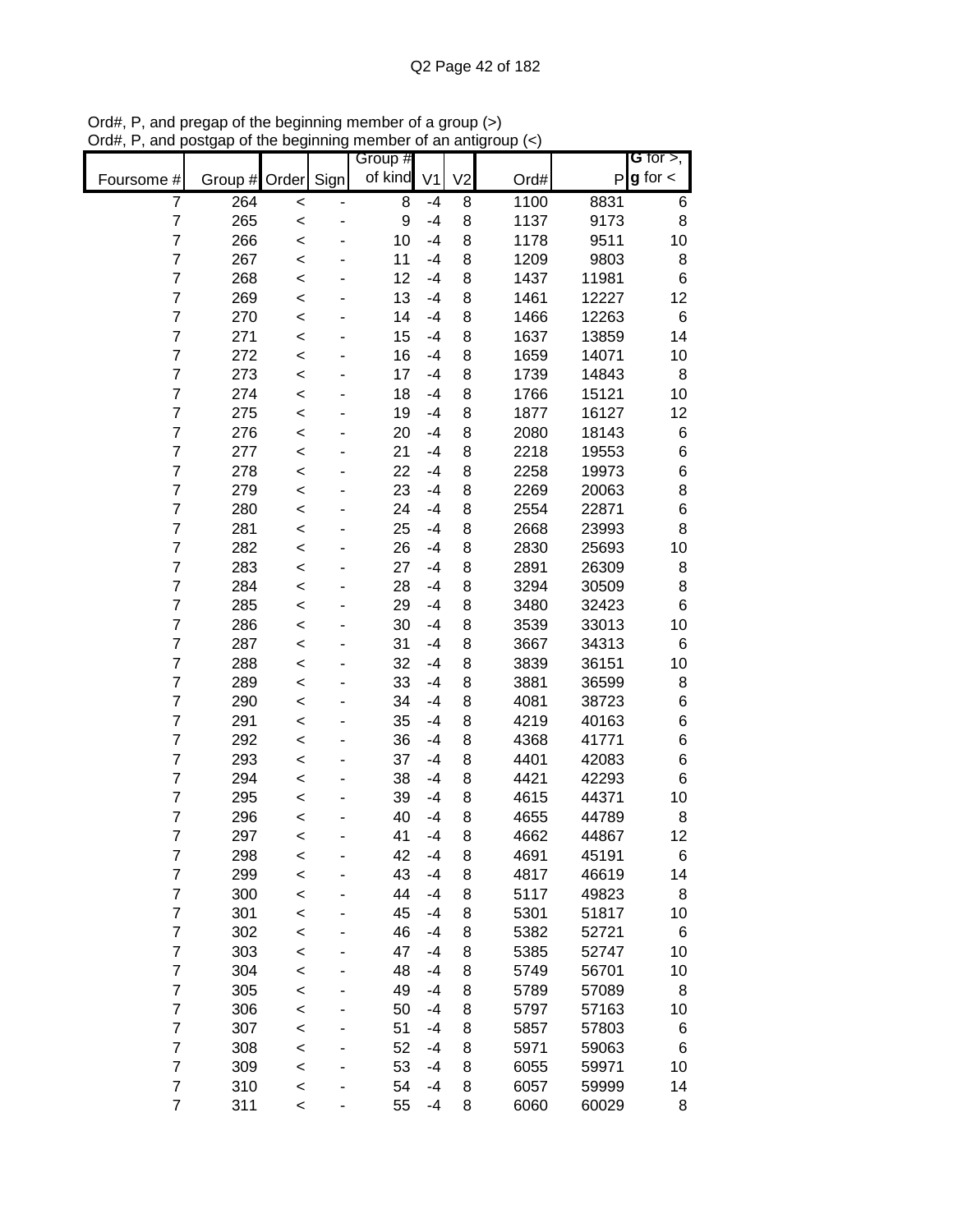|                |                  |              |           | Group #        |                |                         |      |       | G for $>$ ,   |
|----------------|------------------|--------------|-----------|----------------|----------------|-------------------------|------|-------|---------------|
| Foursome #     | Group #          | Order        | Sign      | of kind        | V <sub>1</sub> | V <sub>2</sub>          | Ord# | P     | $g$ for $\lt$ |
| 7              | 312              | $\prec$      |           | 56             | $-4$           | 8                       | 6127 | 60773 | 6             |
| $\overline{7}$ | 313              | $\prec$      |           | 57             | $-4$           | 8                       | 6150 | 61043 | 8             |
| 7              | 314              | $\prec$      |           | 58             | $-4$           | 8                       | 6233 | 62003 | 8             |
| $\overline{7}$ | 315              | $\prec$      |           | 59             | $-4$           | 8                       | 6252 | 62201 | 6             |
| $\overline{7}$ | 316              | $\prec$      |           | 60             | $-4$           | 8                       | 6286 | 62617 | 10            |
| $\overline{7}$ | 317              | $\prec$      |           | 61             | $-4$           | 8                       | 6423 | 64109 | 14            |
| $\overline{7}$ | 318              | $\prec$      |           | 62             | $-4$           | 8                       | 6642 | 66617 | 12            |
| $\overline{7}$ | 319              | $\prec$      |           | 63             | $-4$           | 8                       | 6649 | 66713 | 8             |
| $\overline{7}$ | 320              | $\,<$        |           | 64             | -4             | 8                       | 6715 | 67421 | 6             |
| $\overline{7}$ | 321              | $\,<$        |           | 65             | -4             | 8                       | 6786 | 68161 | 10            |
| 7              | 322              | $\prec$      |           | 66             | -4             | 8                       | 6812 | 68501 | 6             |
| $\overline{7}$ | 323              | $\prec$      |           | 67             | $-4$           | 8                       | 6814 | 68521 | 10            |
| $\overline{7}$ | 324              | $\prec$      |           | 68             | $-4$           | 8                       | 6845 | 68891 | 6             |
| $\overline{7}$ | 325              | $\prec$      |           | 69             | $-4$           | 8                       | 6993 | 70583 | 6             |
| 7              | 326              | $\prec$      |           | 70             | $-4$           | 8                       | 7031 | 70991 | 6             |
| $\overline{7}$ | 327              | $\prec$      |           | 71             | $-4$           | 8                       | 7053 | 71249 | 8             |
| 7              | 328              | $\,<$        |           | 72             | $-4$           | 8                       | 7210 | 72923 | 8             |
| $\overline{7}$ | 329              | $\prec$      |           | 73             | $-4$           | 8                       | 7294 | 73897 | 10            |
| $\overline{7}$ | 330              | $\prec$      |           | 74             | $-4$           | 8                       | 7357 | 74587 | 10            |
| 7              | 331              | $\prec$      |           | 75             | $-4$           | 8                       | 7397 | 75029 | 8             |
| $\overline{7}$ | 332              | $\prec$      |           | 76             | $-4$           | 8                       | 7426 | 75367 | 10            |
| $\overline{7}$ | 333              | $\prec$      |           | 77             | $-4$           | 8                       | 7472 | 75853 | 16            |
| $\overline{7}$ | 334              | $\prec$      |           | 78             | $-4$           | 8                       | 7767 | 79259 | 14            |
| $\overline{7}$ | 335              | $\prec$      |           | 79             | $-4$           | 8                       | 7776 | 79349 | 8             |
| $\overline{7}$ | 336              | $\prec$      |           | 80             | $-4$           | 8                       | 7955 | 81293 | 6             |
| 7              | 337              | $\,<$        |           | 81             | -4             | 8                       | 8226 | 84401 | 6             |
| $\overline{7}$ | 338              | $\,<$        |           | 82             | -4             | 8                       | 8228 | 84421 | 10            |
| 7              | 339              | $\,<$        |           | 83             | -4             | 8                       | 8259 | 84751 | 10            |
| $\overline{7}$ | 340              | $\prec$      |           | 84             | $-4$           | 8                       | 8288 | 85103 | 6             |
| $\overline{7}$ | 341              | $\,<$        |           | 85             | -4             | 8                       | 8578 | 88513 | 10            |
| $\overline{7}$ | 342              | $\prec$      |           | 86             | $-4$           | 8                       | 8664 | 89477 | 14            |
| $\overline{7}$ | 343              | $\prec$      |           | 87             | $-4$           | 8                       | 8954 | 92693 | 6             |
| $\overline{7}$ | 344              | $\prec$      |           | 88             | -4             | 8                       | 8979 | 92941 | 10            |
| $\overline{7}$ | 345              | $\,<$        |           | 89             | $-4$           | 8                       | 9054 | 93851 | 20            |
| $\overline{7}$ | 346              | <            |           | 90             | -4             | 8                       | 9236 | 95813 | 6             |
|                |                  |              |           |                |                |                         |      |       |               |
| 8              | $\mathbf 1$      | >            | +         | 1              | -8             | $\overline{c}$          | 43   | 191   | 10            |
| 8              | $\mathbf 2$      | >            | +         | 2              | -8             | $\overline{\mathbf{c}}$ | 69   | 347   | 10            |
| 8              | 3                | >            | +         | 3              | -8             | $\overline{c}$          | 116  | 641   | 10            |
| 8              | 4                | >            | +         | 4              | -8             | 2                       | 122  | 673   | 12            |
| 8              | 5                | >            | +         | 5              | -8             | 2                       | 142  | 821   | 10            |
| 8              | 6                | >            | +         | 6              | -8             | 2                       | 169  | 1009  | 12            |
| 8              | $\boldsymbol{7}$ | >            | +         | $\overline{7}$ | -8             | 2                       | 198  | 1213  | 12            |
| 8              | 8                | >            | $\ddot{}$ | 8              | -8             | $\overline{\mathbf{c}}$ | 234  | 1481  | 10            |
| 8              | 9                | >            | +         | 9              | -8             | 2                       | 384  | 2657  | 10            |
| 8              | 10               | $\mathbf{I}$ | +         | 10             | -8             | $\overline{\mathbf{c}}$ | 440  | 3079  | 12            |
| 8              | 11               | >            | $\ddot{}$ | 11             | -8             | $\overline{\mathbf{c}}$ | 492  | 3527  | 10            |

Ord#, P, and pregap of the beginning member of a group (>) Ord#, P, and postgap of the beginning member of an antigroup (<)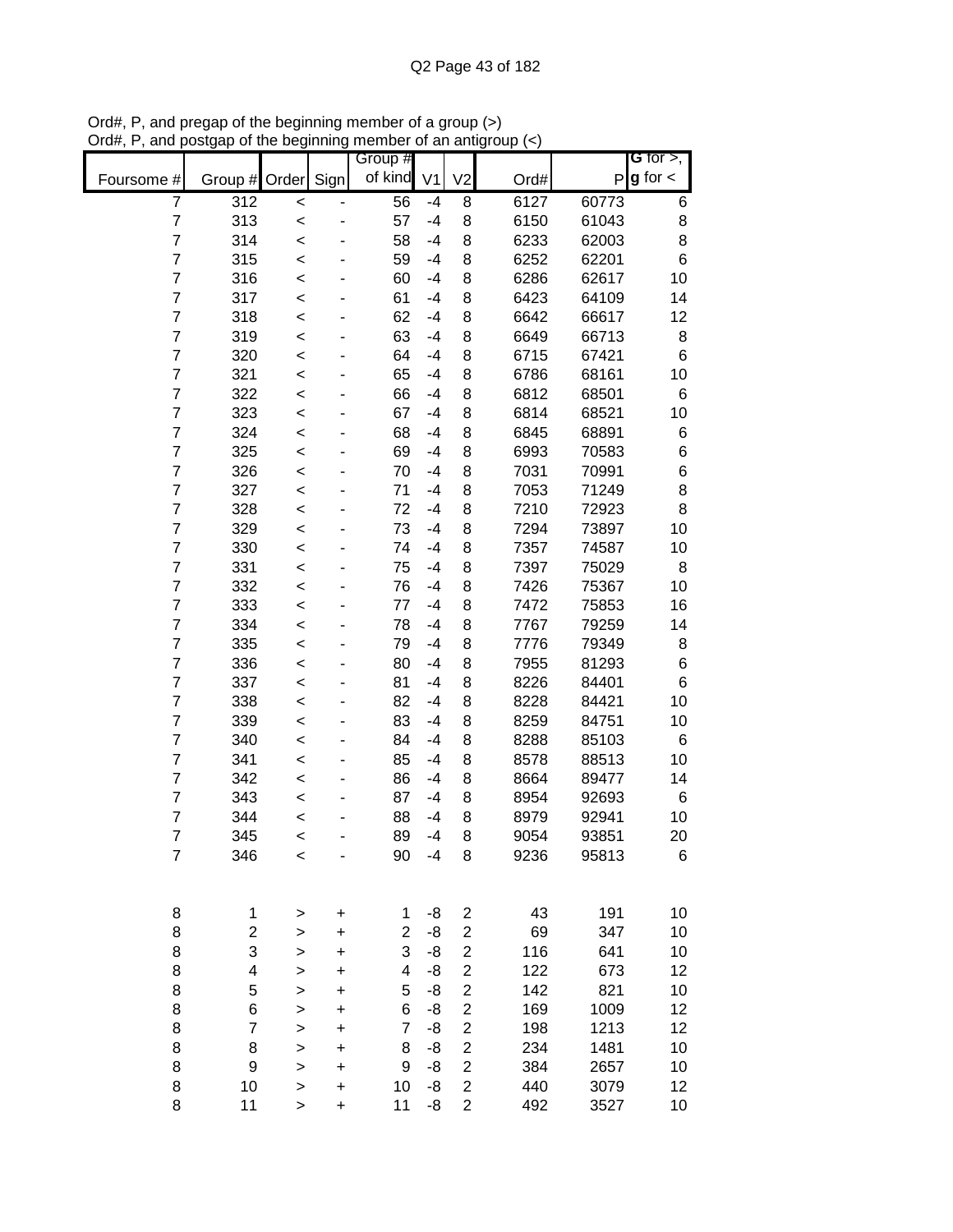|            |           |              |           | Group #         |                |                         |      |       | G for $>$ ,   |
|------------|-----------|--------------|-----------|-----------------|----------------|-------------------------|------|-------|---------------|
| Foursome # | Group $#$ | Order        | Sign      | of kind         | V <sub>1</sub> | V <sub>2</sub>          | Ord# | P     | $g$ for $\lt$ |
| 8          | 12        | $\mathbf{I}$ | $\pmb{+}$ | $\overline{12}$ | -8             | $\overline{c}$          | 664  | 4967  | 10            |
| 8          | 13        | >            | $\ddot{}$ | 13              | -8             | $\overline{c}$          | 766  | 5839  | 12            |
| 8          | 14        | $\mathbf{I}$ | $\ddot{}$ | 14              | -8             | $\overline{c}$          | 961  | 7573  | 12            |
| 8          | 15        | $\mathbf{I}$ | $\ddot{}$ | 15              | -8             | $\overline{c}$          | 1032 | 8231  | 10            |
| 8          | 16        | $\mathbf{I}$ | $\ddot{}$ | 16              | -8             | $\overline{\mathbf{c}}$ | 1064 | 8537  | 10            |
| 8          | 17        | $\geq$       | $\ddot{}$ | 17              | -8             | $\overline{\mathbf{c}}$ | 1140 | 9199  | 12            |
| 8          | 18        | $\mathbf{I}$ | $\ddot{}$ | 18              | -8             | $\overline{c}$          | 1167 | 9431  | 10            |
| 8          | 19        | $\mathbf{I}$ | $\ddot{}$ | 19              | -8             | $\overline{c}$          | 1212 | 9829  | 12            |
| 8          | 20        | >            | $\pmb{+}$ | 20              | -8             | $\overline{\mathbf{c}}$ | 1267 | 10331 | 10            |
| 8          | 21        | >            | $\ddot{}$ | 21              | -8             | 2                       | 1343 | 11083 | 12            |
| 8          | 22        | $\mathbf{I}$ | +         | 22              | -8             | $\overline{c}$          | 1353 | 11171 | 10            |
| 8          | 23        | $\mathbf{I}$ | $\ddot{}$ | 23              | -8             | $\overline{c}$          | 1660 | 14081 | 10            |
| 8          | 24        | $\mathbf{I}$ | $\ddot{}$ | 24              | -8             | $\overline{c}$          | 1760 | 15073 | 12            |
| 8          | 25        | $\geq$       | $\ddot{}$ | 25              | -8             | $\overline{\mathbf{c}}$ | 1796 | 15373 | 12            |
| 8          | 26        | $\geq$       | $\ddot{}$ | 26              | -8             | $\overline{\mathbf{c}}$ | 2035 | 17729 | 16            |
| 8          | 27        | $\mathbf{I}$ | $\ddot{}$ | 27              | -8             | $\overline{c}$          | 2049 | 17881 | 18            |
| 8          | 28        | >            | $\ddot{}$ | 28              | -8             | $\overline{c}$          | 2282 | 20173 | 12            |
| 8          | 29        | >            | $\ddot{}$ | 29              | -8             | $\overline{c}$          | 2350 | 20897 | 10            |
| 8          | 30        | >            | $\ddot{}$ | 30              | -8             | $\overline{c}$          | 2362 | 21011 | 10            |
| 8          | 31        | >            | $\ddot{}$ | 31              | -8             | $\overline{\mathbf{c}}$ | 2427 | 21611 | 10            |
| 8          | 32        | $\mathbf{I}$ | $\ddot{}$ | 32              | -8             | $\overline{c}$          | 2472 | 22063 | 12            |
| 8          | 33        | $\mathbf{I}$ | $\ddot{}$ | 33              | -8             | $\overline{\mathbf{c}}$ | 2532 | 22669 | 18            |
| 8          | 34        | $\mathbf{I}$ | $\ddot{}$ | 34              | -8             | $\overline{\mathbf{c}}$ | 2594 | 23269 | 18            |
| 8          | 35        | $\mathbf{I}$ | $\ddot{}$ | 35              | -8             | $\overline{\mathbf{c}}$ | 2654 | 23869 | 12            |
| 8          | 36        | >            | $\ddot{}$ | 36              | -8             | $\overline{c}$          | 2671 | 24019 | 12            |
| 8          | 37        | >            | $\pmb{+}$ | 37              | -8             | $\overline{\mathbf{c}}$ | 2753 | 24917 | 10            |
| 8          | 38        | >            | $\ddot{}$ | 38              | -8             | 2                       | 2882 | 26227 | 18            |
| 8          | 39        | >            | +         | 39              | -8             | 2                       | 2886 | 26261 | 10            |
| 8          | 40        | $\mathbf{I}$ | $\ddot{}$ | 40              | -8             | $\overline{2}$          | 2930 | 26711 | 10            |
| 8          | 41        | >            | +         | 41              | -8             | $\overline{c}$          | 3029 | 27763 | 12            |
| 8          | 42        | $\geq$       | $\ddot{}$ | 42              | -8             | $\overline{c}$          | 3234 | 29863 | 12            |
| 8          | 43        | >            | $\ddot{}$ | 43              | -8             | $\overline{c}$          | 3367 | 31247 | 10            |
| 8          | 44        | $\geq$       | $\ddot{}$ | 44              | -8             | $\overline{c}$          | 3394 | 31541 | 10            |
| 8          | 45        | >            | $\ddot{}$ | 45              | -8             | $\overline{2}$          | 3535 | 32983 | 12            |
| 8          | 46        | >            | +         | 46              | -8             | 2                       | 3616 | 33767 | 10            |
| 8          | 47        | >            | $\ddot{}$ | 47              | -8             | $\overline{\mathbf{c}}$ | 3696 | 34603 | 12            |
| 8          | 48        | $\mathbf{I}$ | $\ddot{}$ | 48              | -8             | $\overline{\mathbf{c}}$ | 3712 | 34757 | 10            |
| 8          | 49        | $\mathbf{I}$ | $\ddot{}$ | 49              | -8             | $\overline{\mathbf{c}}$ | 3865 | 36467 | 10            |
| 8          | 50        | $\mathbf{I}$ | $\ddot{}$ | 50              | -8             | $\overline{\mathbf{c}}$ | 3895 | 36739 | 18            |
| 8          | 51        | $\mathbf{I}$ | $\ddot{}$ | 51              | -8             | $\overline{\mathbf{c}}$ | 4069 | 38629 | 18            |
| 8          | 52        | >            | +         | 52              | -8             | $\overline{c}$          | 4130 | 39227 | 10            |
| 8          | 53        | >            | +         | 53              | -8             | $\overline{\mathbf{c}}$ | 4138 | 39313 | 12            |
| 8          | 54        | >            | +         | 54              | -8             | $\overline{\mathbf{c}}$ | 4243 | 40483 | 12            |
| 8          | 55        | >            | +         | 55              | -8             | $\overline{\mathbf{c}}$ | 4543 | 43607 | 10            |
| 8          | 56        | >            | +         | 56              | -8             | $\overline{\mathbf{c}}$ | 4666 | 44909 | 16            |
| 8          | 57        | $\mathbf{I}$ | $\ddot{}$ | 57              | -8             | $\overline{2}$          | 4777 | 46181 | 10            |
| 8          | 58        | >            | +         | 58              | -8             | $\overline{\mathbf{c}}$ | 4791 | 46327 | 18            |
| 8          | 59        | $\,$         | $\ddot{}$ | 59              | -8             | $\overline{c}$          | 4918 | 47711 | 10            |

Ord#, P, and pregap of the beginning member of a group (>) Ord#, P, and postgap of the beginning member of an antigroup (<)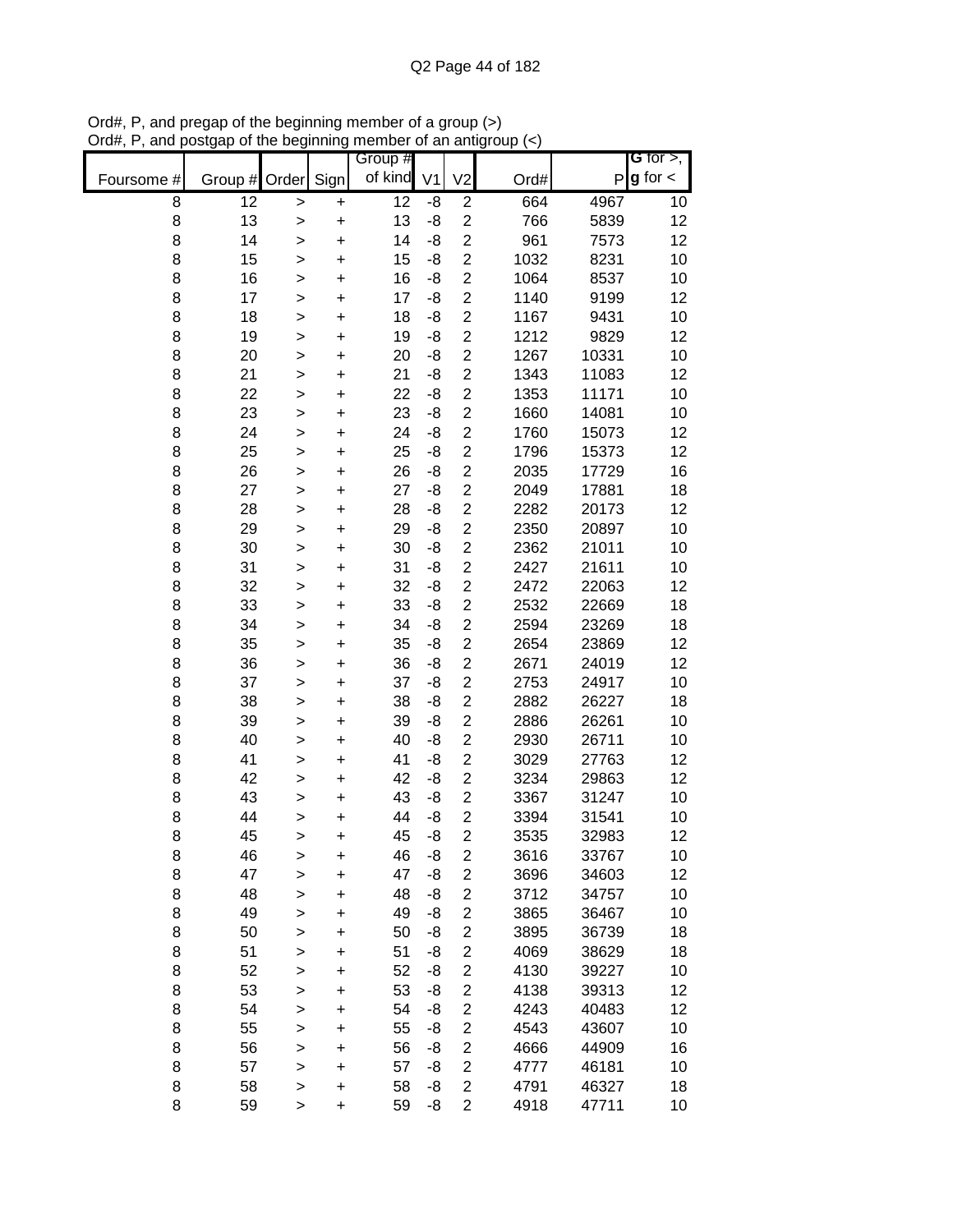|            |          |                   |                        | Group #        |                |                                  |              |                | G for $>$ ,             |
|------------|----------|-------------------|------------------------|----------------|----------------|----------------------------------|--------------|----------------|-------------------------|
| Foursome # | Group #  | Order             | Sign                   | of kind        | V <sub>1</sub> | V <sub>2</sub>                   | Ord#         | $\mathsf{P}$   | $g$ for $\lt$           |
| 8          | 60       | $\, > \,$         | +                      | 60             | -8             | $\overline{c}$                   | 4979         | 48407          | 10                      |
| 8          | 61       | >                 | $\ddot{}$              | 61             | -8             | $\overline{2}$                   | 5127         | 49937          | 10                      |
| 8          | 62       | $\mathbf{I}$      | $\ddot{}$              | 62             | -8             | $\overline{c}$                   | 5140         | 50069          | 16                      |
| 8          | 63       | >                 | $\ddot{}$              | 63             | -8             | $\overline{c}$                   | 5183         | 50539          | 12                      |
| 8          | 64       | $\geq$            | $\ddot{}$              | 64             | -8             | $\overline{c}$                   | 5197         | 50707          | 24                      |
| 8          | 65       | $\mathbf{I}$      | +                      | 65             | -8             | $\overline{\mathbf{c}}$          | 5341         | 52249          | 12                      |
| 8          | 66       | >                 | $\ddot{}$              | 66             | -8             | $\overline{c}$                   | 5415         | 53087          | 10                      |
| 8          | 67       | >                 | +                      | 67             | -8             | $\overline{c}$                   | 5845         | 57709          | 12                      |
| 8          | 68       | >                 | $\ddot{}$              | 68             | -8             | $\overline{c}$                   | 6067         | 60101          | 10                      |
| 8          | 69       | $\mathbf{I}$      | +                      | 69             | -8             | $\overline{c}$                   | 6184         | 61483          | 12                      |
| 8          | 70       | $\mathbf{I}$      | $\ddot{}$              | 70             | -8             | $\overline{c}$                   | 6317         | 62981          | 10                      |
| 8          | 71       | $\mathbf{I}$      | $\ddot{}$              | 71             | -8             | $\overline{\mathbf{c}}$          | 6404         | 63853          | 12                      |
| 8          | 72       | $\geq$            | $\ddot{}$              | 72             | -8             | $\overline{c}$                   | 6619         | 66373          | 12                      |
| 8          | 73       | $\geq$            | $\ddot{}$              | 73             | -8             | $\overline{\mathbf{c}}$          | 6761         | 67883          | 16                      |
| 8          | 74       | $\geq$            | $\ddot{}$              | 74             | -8             | $\overline{c}$                   | 6878         | 69257          | 10                      |
| 8          | 75       | >                 | $\ddot{}$              | 75             | -8             | $\overline{c}$                   | 6899         | 69491          | 10                      |
| 8          | 76       | >                 | $\ddot{}$              | 76             | -8             | $\overline{2}$                   | 7060         | 71327          | 10                      |
| 8          | 77       | $\mathbf{I}$      | $\ddot{}$              | 77             | -8             | $\overline{2}$                   | 7125         | 71983          | 12                      |
| 8          | 78       | $\mathbf{I}$      | $\ddot{}$              | 78             | -8             | $\overline{c}$                   | 7131         | 72043          | 12                      |
| 8          | 79       | $\mathbf{I}$      | $\ddot{}$              | 79             | -8             | $\overline{c}$                   | 7147         | 72221          | 10                      |
| 8          | 80       | $\mathbf{I}$      | $\ddot{}$              | 80             | -8             | $\overline{c}$                   | 7171         | 72493          | 12                      |
| 8          | 81       | $\geq$            | $\ddot{}$              | 81             | -8             | $\overline{c}$                   | 7213         | 72949          | 12                      |
| 8          | 82       | $\mathbf{I}$      | $\ddot{}$              | 82             | -8             | $\overline{c}$                   | 7219         | 73009          | 12                      |
| 8          | 83       | >                 | $\ddot{}$              | 83             | -8             | $\overline{c}$                   | 7268         | 73607          | 10                      |
| 8          | 84       | >                 | +                      | 84             | -8             | $\overline{2}$                   | 7430         | 75401          | 10                      |
| 8          | 85       | >                 | $\ddot{}$              | 85             | -8             | $\overline{c}$                   | 7480         | 75979          | 12                      |
| 8          | 86       | >                 | +                      | 86             | -8             | $\overline{c}$                   | 7497         | 76157          | 10                      |
| 8          | 87       | $\mathbf{I}$      | $\ddot{}$              | 87             | -8             | $\overline{2}$                   | 7662         | 77999          | 16                      |
| 8          | 88       | >                 | $\ddot{}$              | 88             | -8             | $\overline{c}$                   | 7737         | 78887          | 10                      |
| 8          | 89       | $\geq$            | $\ddot{}$              | 89             | -8             | $\overline{2}$                   | 7741         | 78919          | 18                      |
| 8<br>8     | 90<br>91 | $\geq$            | $\ddot{}$              | 90             | -8<br>-8       | $\overline{c}$<br>$\overline{c}$ | 7784<br>7795 | 79423<br>79579 | 12<br>18                |
| 8          | 92       | $\mathbf{I}$      | $\ddot{}$              | 91<br>92       | -8             | $\overline{c}$                   | 7815         | 79811          | 10                      |
| 8          | 93       | >                 | $\ddot{}$<br>$\ddot{}$ | 93             | -8             | $\overline{2}$                   | 7932         | 81041          | 10                      |
| 8          | 94       | $\geq$            | +                      | 94             | -8             | $\overline{c}$                   | 8039         | 82217          | 10                      |
| 8          | 95       | ><br>$\mathbf{I}$ | $\ddot{}$              | 95             | -8             | $\overline{2}$                   | 8062         | 82483          | 12                      |
| 8          | 96       | >                 | $\ddot{}$              | 96             | -8             | $\boldsymbol{2}$                 | 8130         | 83267          | 10                      |
| 8          | 97       | $\, > \,$         | $\ddot{}$              | 97             | -8             | $\overline{\mathbf{c}}$          | 8396         | 86351          | 10                      |
| 8          | 98       | >                 | $\ddot{}$              | 98             | -8             | $\mathbf 2$                      | 8544         | 88001          | 10                      |
| 8          | 99       | $\,$              | $\ddot{}$              | 99             | -8             | $\overline{c}$                   | 8742         | 90263          | 16                      |
| 8          | 100      | >                 | +                      | 100            | -8             | 2                                | 9006         | 93251          | 10                      |
| 8          | 101      | $\, > \,$         | $\ddot{}$              | 101            | -8             | 2                                | 9014         | 93319          | 12                      |
| 8          | 102      | $\mathbf{I}$      | $\ddot{}$              | 102            | -8             | $\overline{2}$                   | 9117         | 94541          | 10                      |
|            |          |                   |                        |                |                |                                  |              |                |                         |
| 8          | 103      | $\,>$             |                        | 1              | 8              | $-2$                             | 191          | 1153           | $\overline{\mathbf{c}}$ |
| 8          | 104      | $\,>$             |                        | $\overline{c}$ | 8              | $-2$                             | 269          | 1723           | $\overline{\mathbf{c}}$ |
| 8          | 105      | $\geq$            |                        | 3              | 8              | $-2$                             | 282          | 1831           | 8                       |
| 8          | 106      | $\,$              |                        | 4              | 8              | $-2$                             | 324          | 2143           | $\overline{2}$          |

Ord#, P, and pregap of the beginning member of a group (>) Ord#, P, and postgap of the beginning member of an antigroup (<)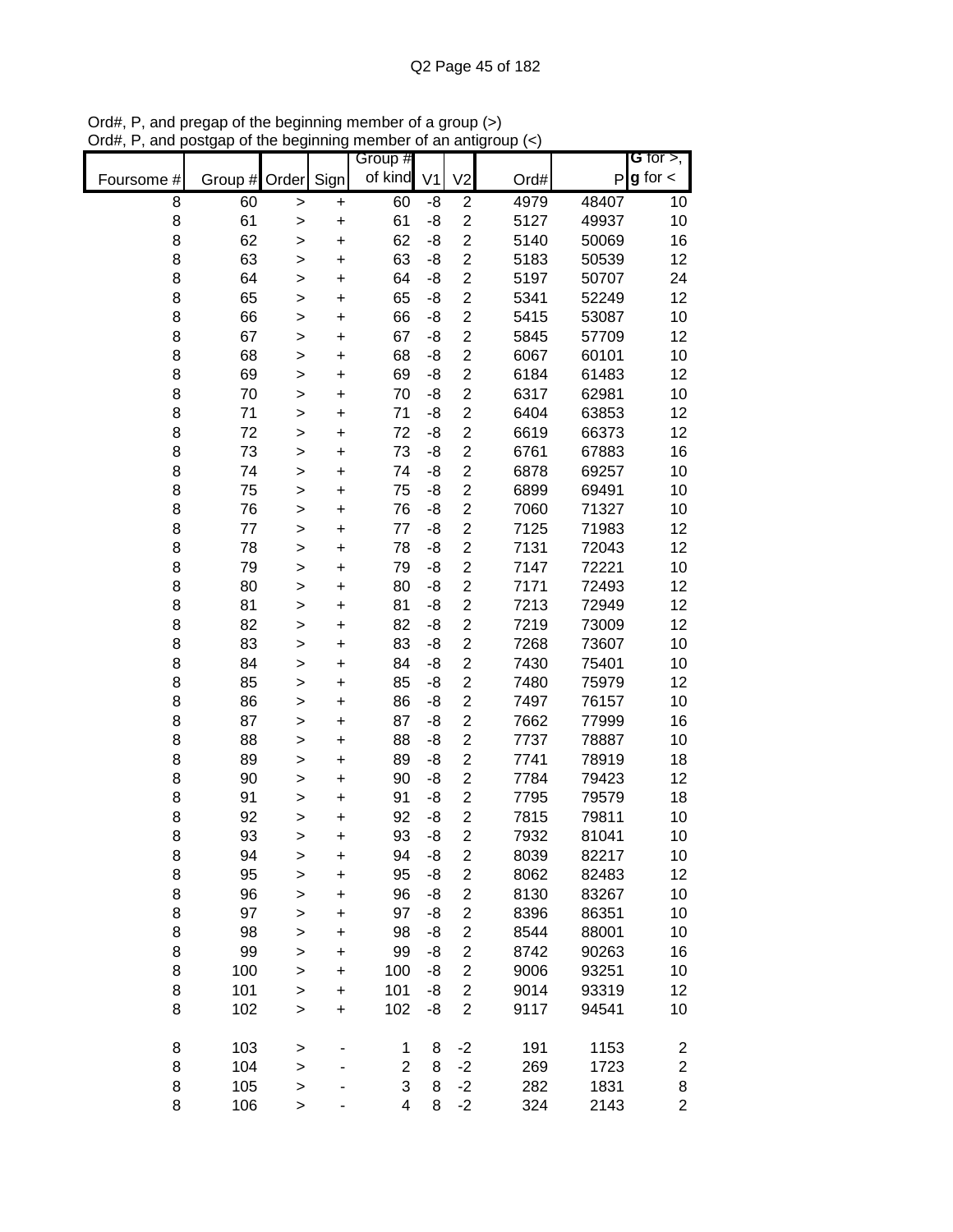|            |               |              |      | Group #        |    |                |      |       | G for $>$ ,             |
|------------|---------------|--------------|------|----------------|----|----------------|------|-------|-------------------------|
| Foursome # | Group # Order |              | Sign | of kind        | V1 | V <sub>2</sub> | Ord# | P     | $g$ for $\lt$           |
| 8          | 107           | $\mathbf{I}$ |      | 5              | 8  | $-2$           | 399  | 2731  | $\overline{\mathbf{c}}$ |
| 8          | 108           | >            |      | 6              | 8  | $-2$           | 431  | 3001  | $\overline{c}$          |
| 8          | 109           | >            |      | $\overline{7}$ | 8  | $-2$           | 593  | 4339  | $\overline{c}$          |
| 8          | 110           | >            |      | 8              | 8  | $-2$           | 800  | 6133  | $\overline{c}$          |
| 8          | 111           | $\mathbf{I}$ |      | 9              | 8  | $-2$           | 949  | 7489  | $\overline{c}$          |
| 8          | 112           | $\mathbf{I}$ |      | 10             | 8  | $-2$           | 1195 | 9679  | $\overline{c}$          |
| 8          | 113           | $\geq$       |      | 11             | 8  | $-2$           | 1225 | 9931  | $\overline{c}$          |
| 8          | 114           | >            |      | 12             | 8  | $-2$           | 1245 | 10141 | $\overline{c}$          |
| 8          | 115           | >            |      | 13             | 8  | $-2$           | 1264 | 10303 | $\overline{c}$          |
| 8          | 116           | >            |      | 14             | 8  | $-2$           | 1270 | 10343 | $\,$ 6 $\,$             |
| 8          | 117           | >            |      | 15             | 8  | $-2$           | 1329 | 10939 | $\overline{c}$          |
| 8          | 118           | $\mathbf{I}$ |      | 16             | 8  | $-2$           | 1742 | 14869 | $\overline{c}$          |
| 8          | 119           | $\mathbf{I}$ |      | 17             | 8  | $-2$           | 1786 | 15289 | $\overline{c}$          |
| 8          | 120           | $\mathbf{I}$ |      | 18             | 8  | $-2$           | 2141 | 18757 | 8                       |
| 8          | 121           | $\geq$       |      | 19             | 8  | $-2$           | 2230 | 19699 | $\overline{\mathbf{c}}$ |
| 8          | 122           | $\geq$       |      | 20             | 8  | $-2$           | 2245 | 19843 | $\overline{c}$          |
| 8          | 123           | >            |      | 21             | 8  | $-2$           | 2443 | 21773 | $\,$ 6 $\,$             |
| 8          | 124           | >            |      | 22             | 8  | $-2$           | 2450 | 21841 | $\overline{\mathbf{c}}$ |
| 8          | 125           | >            |      | 23             | 8  | $-2$           | 2536 | 22699 | $\overline{c}$          |
| 8          | 126           | >            |      | 24             | 8  | $-2$           | 2617 | 23539 | $\overline{c}$          |
| 8          | 127           | >            |      | 25             | 8  | $-2$           | 2963 | 27017 | $\,6$                   |
| 8          | 128           | $\mathbf{I}$ |      | 26             | 8  | $-2$           | 3096 | 28447 | 8                       |
| 8          | 129           | >            |      | 27             | 8  | $-2$           | 3546 | 33073 | $\overline{c}$          |
| 8          | 130           | $\geq$       |      | 28             | 8  | $-2$           | 3556 | 33181 | $\overline{c}$          |
| 8          | 131           | >            |      | 29             | 8  | $-2$           | 4269 | 40771 | 8                       |
| 8          | 132           | >            |      | 30             | 8  | $-2$           | 4290 | 40973 | 12                      |
| 8          | 133           | >            |      | 31             | 8  | $-2$           | 4313 | 41203 | $\overline{\mathbf{c}}$ |
| 8          | 134           | >            |      | 32             | 8  | $-2$           | 4382 | 41911 | 8                       |
| 8          | 135           | >            |      | 33             | 8  | $-2$           | 4527 | 43411 | 8                       |
| 8          | 136           | $\geq$       |      | 34             | 8  | $-2$           | 4549 | 43651 | $\overline{c}$          |
| 8          | 137           | >            |      | 35             | 8  | $-2$           | 4638 | 44623 | $\overline{\mathbf{c}}$ |
| 8          | 138           | $\geq$       |      | 36             | 8  | $-2$           | 4702 | 45319 | $\overline{c}$          |
| 8          | 139           | $\mathbf{I}$ |      | 37             | 8  | $-2$           | 4932 | 47843 | 6                       |
| 8          | 140           | $\geq$       |      | 38             | 8  | $-2$           | 5042 | 49043 | 6                       |
| 8          | 141           | >            |      | 39             | 8  | $-2$           | 5365 | 52543 | $\overline{\mathbf{c}}$ |
| 8          | 142           | >            |      | 40             | 8  | $-2$           | 5527 | 54331 | 8                       |
| 8          | 143           | >            |      | 41             | 8  | $-2$           | 5718 | 56401 | 8                       |
| 8          | 144           | $\mathbf{I}$ |      | 42             | 8  | $-2$           | 5821 | 57397 | 8                       |
| 8          | 145           | $\mathbf{I}$ |      | 43             | 8  | $-2$           | 5912 | 58393 | $\overline{c}$          |
| 8          | 146           | >            |      | 44             | 8  | $-2$           | 5983 | 59167 | 8                       |
| 8          | 147           | >            |      | 45             | 8  | $-2$           | 6000 | 59359 | $\overline{\mathbf{c}}$ |
| 8          | 148           | >            |      | 46             | 8  | $-2$           | 6381 | 63649 | $\overline{c}$          |
| 8          | 149           | >            |      | 47             | 8  | $-2$           | 6504 | 65101 | $\overline{2}$          |
| 8          | 150           | >            |      | 48             | 8  | $-2$           | 6572 | 65789 | 12                      |
| 8          | 151           | >            |      | 49             | 8  | $-2$           | 6579 | 65851 | 8                       |
| 8          | 152           | >            |      | 50             | 8  | $-2$           | 6908 | 69661 | 8                       |
| 8          | 153           | $\geq$       |      | 51             | 8  | $-2$           | 7283 | 73757 | 6                       |
| 8          | 154           | >            |      | 52             | 8  | $-2$           | 7289 | 73849 | $\overline{2}$          |

Ord#, P, and pregap of the beginning member of a group (>) Ord#, P, and postgap of the beginning member of an antigroup (<)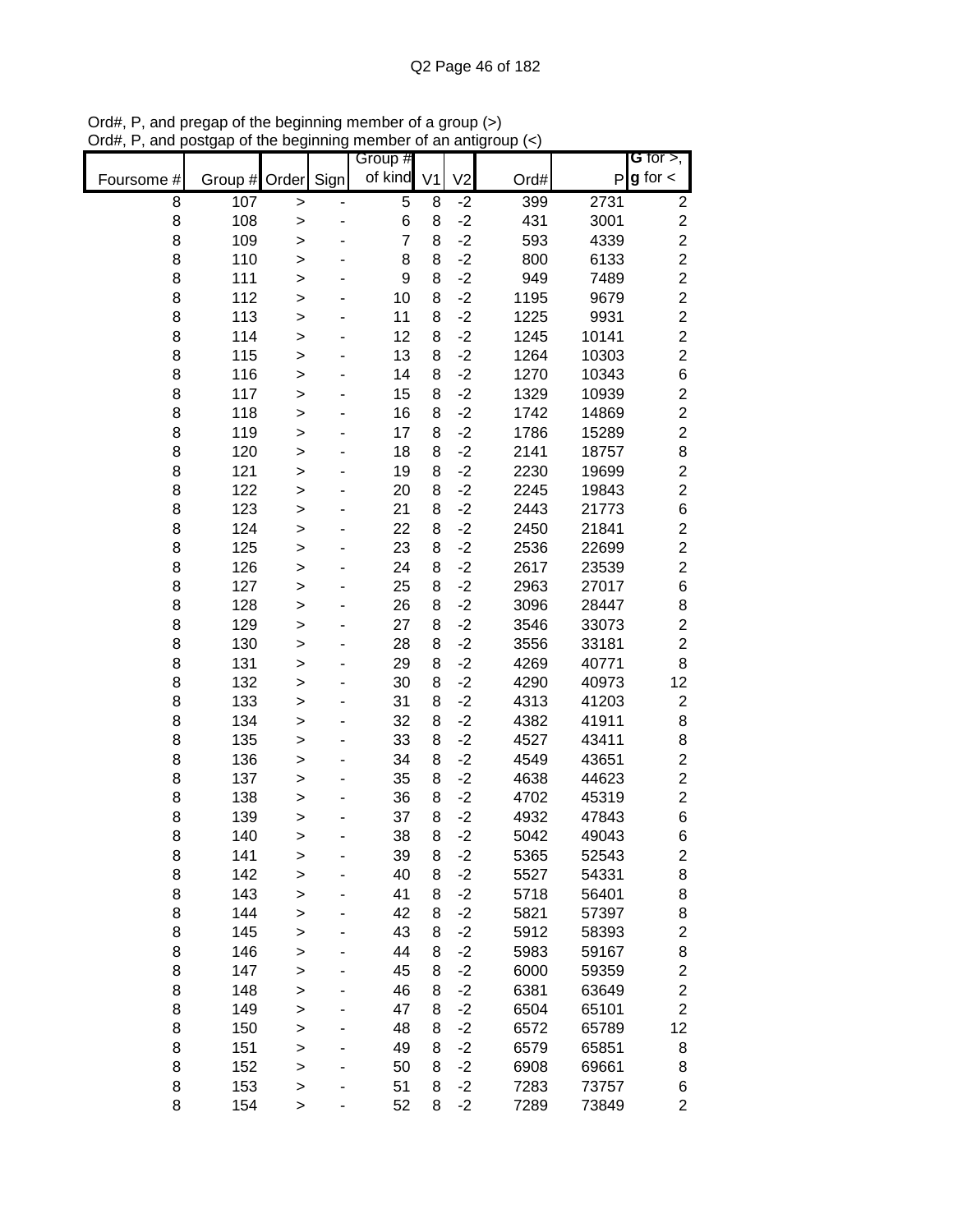|            |         |              |           | Group #        |                |                |      |       | G for $>$ ,             |
|------------|---------|--------------|-----------|----------------|----------------|----------------|------|-------|-------------------------|
| Foursome # | Group # | Order        | Sign      | of kind        | V <sub>1</sub> | V <sub>2</sub> | Ord# | P     | $g$ for $\lt$           |
| 8          | 155     | >            |           | 53             | 8              | $-2$           | 7373 | 74761 | $\overline{\mathbf{c}}$ |
| 8          | 156     | $\geq$       |           | 54             | 8              | $-2$           | 7490 | 76081 | $\overline{\mathbf{c}}$ |
| 8          | 157     | $\geq$       |           | 55             | 8              | $-2$           | 7514 | 76369 | $\overline{2}$          |
| 8          | 158     | $\mathbf{I}$ |           | 56             | 8              | $-2$           | 8175 | 83791 | 14                      |
| 8          | 159     | $\mathbf{I}$ |           | 57             | 8              | $-2$           | 8206 | 84181 | $\overline{\mathbf{c}}$ |
| 8          | 160     | $\mathbf{I}$ |           | 58             | 8              | $-2$           | 8315 | 85429 | $\overline{\mathbf{c}}$ |
| 8          | 161     | $\mathbf{I}$ |           | 59             | 8              | $-2$           | 8400 | 86371 | $\overline{c}$          |
| 8          | 162     | >            |           | 60             | 8              | $-2$           | 8536 | 87917 | 6                       |
| 8          | 163     | >            |           | 61             | 8              | $-2$           | 8686 | 89671 | $\overline{\mathbf{c}}$ |
| 8          | 164     | $\geq$       |           | 62             | 8              | $-2$           | 8704 | 89899 | $\boldsymbol{2}$        |
| 8          | 165     | $\geq$       |           | 63             | 8              | $-2$           | 8787 | 90823 | $\overline{c}$          |
| 8          | 166     | $\geq$       |           | 64             | 8              | $-2$           | 8965 | 92791 | $\overline{c}$          |
| 8          | 167     | $\geq$       |           | 65             | 8              | $-2$           | 9312 | 96739 | $\overline{c}$          |
| 8          | 168     | $\geq$       |           | 66             | 8              | $-2$           | 9407 | 97861 | $\overline{c}$          |
| 8          | 169     | $\mathbf{I}$ |           | 67             | 8              | $-2$           | 9498 | 98929 | $\overline{2}$          |
| 8          | 170     | >            |           | 68             | 8              | $-2$           | 9559 | 99623 | 12                      |
| 8          | 171     | $\,<$        | +         | 1              | 8              | $-2$           | 61   | 283   | 10                      |
| 8          | 172     | $\prec$      | $\ddot{}$ | $\overline{2}$ | 8              | $-2$           | 145  | 829   | 10                      |
| 8          | 173     | $\prec$      | $\ddot{}$ | 3              | 8              | $-2$           | 205  | 1259  | 18                      |
| 8          | 174     | $\prec$      | $\ddot{}$ | 4              | 8              | $-2$           | 266  | 1699  | 10                      |
| 8          | 175     | $\prec$      | $\ddot{}$ | 5              | 8              | $-2$           | 289  | 1879  | 10                      |
| 8          | 176     | $\prec$      | +         | 6              | 8              | $-2$           | 316  | 2089  | 10                      |
| 8          | 177     | $\prec$      | $\ddot{}$ | $\overline{7}$ | 8              | $-2$           | 324  | 2143  | 10                      |
| 8          | 178     | $\,<$        | +         | 8              | 8              | $-2$           | 342  | 2297  | 12                      |
| 8          | 179     | $\,<$        | +         | 9              | 8              | $-2$           | 452  | 3191  | 12                      |
| 8          | 180     | $\,<$        | +         | 10             | 8              | $-2$           | 535  | 3853  | 10                      |
| 8          | 181     | $\prec$      | $\ddot{}$ | 11             | 8              | $-2$           | 746  | 5659  | 10                      |
| 8          | 182     | $\prec$      | $\ddot{}$ | 12             | 8              | $-2$           | 847  | 6553  | 10                      |
| 8          | 183     | $\prec$      | $\ddot{}$ | 13             | 8              | $-2$           | 901  | 7001  | 12                      |
| 8          | 184     | $\prec$      | $\ddot{}$ | 14             | 8              | $-2$           | 1003 | 7937  | 12                      |
| 8          | 185     | $\prec$      | $\ddot{}$ | 15             | 8              | $-2$           | 1069 | 8581  | 16                      |
| 8          | 186     | $\prec$      | $\ddot{}$ | 16             | 8              | $-2$           | 1136 | 9161  | 12                      |
| 8          | 187     | $\,<$        | $\ddot{}$ | 17             | 8              | $-2$           | 1150 | 9283  | 10                      |
| 8          | 188     | $\prec$      | $\ddot{}$ | 18             | 8              | $-2$           | 1208 | 9791  | 12                      |
| 8          | 189     | $\prec$      | $\ddot{}$ | 19             | 8              | $-2$           | 1331 | 10957 | 16                      |
| 8          | 190     | $\prec$      | $\ddot{}$ | 20             | 8              | $-2$           | 1362 | 11261 | 12                      |
| 8          | 191     | $\prec$      | $\ddot{}$ | 21             | 8              | $-2$           | 1678 | 14303 | 18                      |
| 8          | 192     | $\prec$      | +         | 22             | 8              | $-2$           | 1738 | 14831 | 12                      |
| 8          | 193     | $\prec$      | +         | 23             | 8              | $-2$           | 1836 | 15739 | 10                      |
| 8          | 194     | $\prec$      | +         | 24             | 8              | $-2$           | 1928 | 16661 | 12                      |
| 8          | 195     | $\prec$      | +         | 25             | 8              | $-2$           | 2069 | 18049 | 10                      |
| 8          | 196     | $\prec$      | +         | 26             | 8              | $-2$           | 2079 | 18133 | 10                      |
| 8          | 197     | $\prec$      | +         | 27             | 8              | $-2$           | 2196 | 19391 | 12                      |
| 8          | 198     | $\prec$      | $\ddot{}$ | 28             | 8              | $-2$           | 2301 | 20359 | 10                      |
| 8          | 199     | $\prec$      | $\ddot{}$ | 29             | 8              | $-2$           | 2434 | 21683 | 18                      |
| 8          | 200     | $\prec$      | $\ddot{}$ | 30             | 8              | $-2$           | 2667 | 23981 | 12                      |
| 8          | 201     | $\,<$        | $\ddot{}$ | 31             | 8              | $-2$           | 3045 | 27901 | 16                      |

Ord#, P, and pregap of the beginning member of a group (>) Ord#, P, and postgap of the beginning member of an antigroup (<)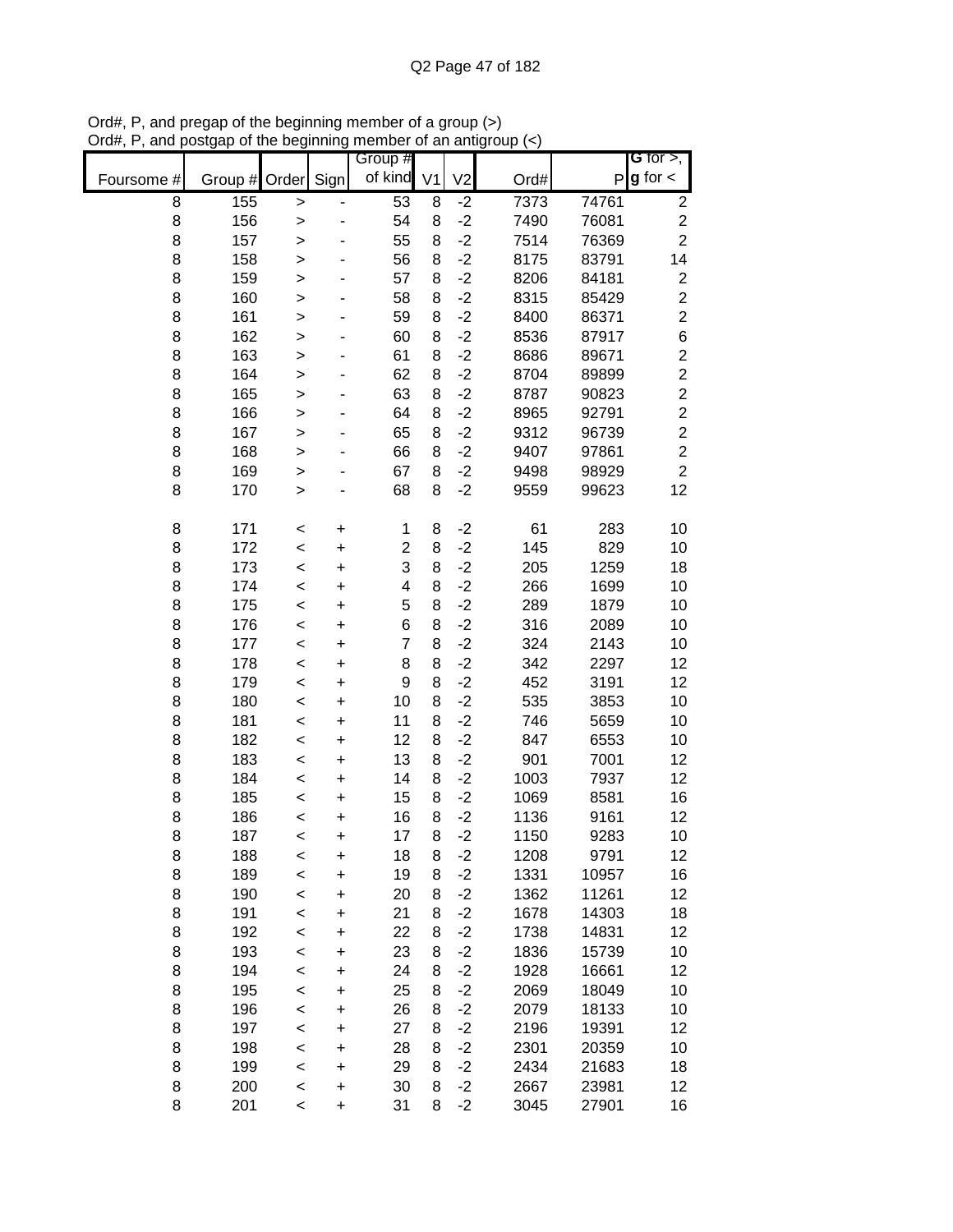|            |               |         |           | Group # |                |                |      |              | G for $>$ ,     |
|------------|---------------|---------|-----------|---------|----------------|----------------|------|--------------|-----------------|
| Foursome # | Group # Order |         | Sign      | of kind | V <sub>1</sub> | V <sub>2</sub> | Ord# | $\mathsf{P}$ | $g$ for $\lt$   |
| 8          | 202           | $\,<$   | +         | 32      | 8              | $-2$           | 3114 | 28607        | 12              |
| 8          | 203           | $\prec$ | $\ddot{}$ | 33      | 8              | $-2$           | 3118 | 28631        | 12              |
| 8          | 204           | $\prec$ | $\ddot{}$ | 34      | 8              | $-2$           | 3193 | 29389        | 10              |
| 8          | 205           | $\prec$ | $\ddot{}$ | 35      | 8              | $-2$           | 3415 | 31751        | 18              |
| 8          | 206           | $\prec$ | $\ddot{}$ | 36      | 8              | $-2$           | 3426 | 31891        | 16              |
| 8          | 207           | $\prec$ | +         | 37      | 8              | $-2$           | 3548 | 33091        | 16              |
| 8          | 208           | $\prec$ | $\ddot{}$ | 38      | 8              | $-2$           | 3666 | 34303        | 10              |
| 8          | 209           | $\prec$ | +         | 39      | 8              | $-2$           | 3764 | 35327        | 12              |
| 8          | 210           | <       | $\ddot{}$ | 40      | 8              | $-2$           | 3817 | 35933        | 18              |
| 8          | 211           | <       | +         | 41      | 8              | $-2$           | 4080 | 38713        | 10              |
| 8          | 212           | $\prec$ | $\ddot{}$ | 42      | 8              | $-2$           | 4101 | 38923        | 10              |
| 8          | 213           | $\prec$ | $\ddot{}$ | 43      | 8              | $-2$           | 4146 | 39373        | 10              |
| 8          | 214           | $\prec$ | $\ddot{}$ | 44      | 8              | $-2$           | 4227 | 40241        | 12              |
| 8          | 215           | $\prec$ | $\ddot{}$ | 45      | 8              | $-2$           | 4263 | 40699        | 10              |
| 8          | 216           | $\prec$ | $\ddot{}$ | 46      | 8              | $-2$           | 4318 | 41233        | 10              |
| 8          | 217           | $\prec$ | $\ddot{}$ | 47      | 8              | $-2$           | 4388 | 41959        | 10              |
| 8          | 218           | $\prec$ | $\ddot{}$ | 48      | 8              | $-2$           | 4412 | 42197        | 12              |
| 8          | 219           | $\prec$ | $\ddot{}$ | 49      | 8              | $-2$           | 4638 | 44623        | 10              |
| 8          | 220           | $\prec$ | $\ddot{}$ | 50      | 8              | $-2$           | 4742 | 45767        | 12              |
| 8          | 221           | $\prec$ | $\ddot{}$ | 51      | 8              | $-2$           | 4826 | 46691        | 12              |
| 8          | 222           | $\prec$ | $\ddot{}$ | 52      | 8              | $-2$           | 4892 | 47441        | 18              |
| 8          | 223           | $\prec$ | $\ddot{}$ | 53      | 8              | $-2$           | 4969 | 48281        | 18              |
| 8          | 224           | $\prec$ | $\ddot{}$ | 54      | 8              | $-2$           | 5060 | 49211        | 12              |
| 8          | 225           | $\prec$ | $\ddot{}$ | 55      | 8              | $-2$           | 5116 | 49811        | 12              |
| 8          | 226           | $\,<$   | +         | 56      | 8              | $-2$           | 5120 | 49853        | 18              |
| 8          | 227           | $\,<$   | $\ddot{}$ | 57      | 8              | $-2$           | 5203 | 50777        | 12              |
| 8          | 228           | $\,<$   | +         | 58      | 8              | $-2$           | 5495 | 53927        | 12              |
| 8          | 229           | $\,<$   | $\ddot{}$ | 59      | 8              | $-2$           | 5597 | 55061        | 12              |
| 8          | 230           | $\,<$   | $\ddot{}$ | 60      | 8              | $-2$           | 5611 | 55219        | 10              |
| 8          | 231           | $\prec$ | $\ddot{}$ | 61      | 8              | $-2$           | 5656 | 55721        | 12              |
| 8          | 232           | $\prec$ | $\ddot{}$ | 62      | 8              | $-2$           | 5718 | 56401        | 16              |
| 8          | 233           | $\prec$ | $\ddot{}$ | 63      | 8              | $-2$           | 5727 | 56479        | 10              |
| 8          | 234           | $\prec$ | $\ddot{}$ | 64      | 8              | $-2$           | 5735 | 56533        | 10              |
| 8          | 235           | <       | $\ddot{}$ | 65      | 8              | $-2$           | 5856 | 57793        | 10              |
| 8          | 236           | $\,<$   | +         | 66      | 8              | $-2$           | 5909 | 58369        | 10              |
| 8          | 237           | $\prec$ | $\ddot{}$ | 67      | 8              | $-2$           | 5983 | 59167        | 16              |
| 8          | 238           | $\,<$   | +         | 68      | 8              | $-2$           | 6126 | 60763        | 10              |
| 8          | 239           | <       | +         | 69      | 8              | $-2$           | 6232 | 61991        | 12              |
| 8          | 240           | $\prec$ | +         | 70      | 8              | $-2$           | 6486 | 64901        | 18              |
| 8          | 241           | $\prec$ | +         | 71      | 8              | $-2$           | 6567 | 65719        | 10              |
| 8          | 242           | $\,<$   | +         | 72      | 8              | $-2$           | 6616 | 66347        | 12              |
| 8          | 243           | <       | +         | 73      | 8              | $-2$           | 6672 | 66949        | 10              |
| 8          | 244           | $\prec$ | +         | 74      | 8              | $-2$           | 6821 | 68611        | 22              |
| 8          | 245           | $\,<$   | +         | 75      | 8              | $-2$           | 6865 | 69127        | 16              |
| 8          | 246           | <       | +         | 76      | 8              | $-2$           | 7119 | 71917        | 16              |
| 8          | 247           | $\,<$   | +         | 77      | 8              | $-2$           | 7209 | 72911        | 12              |
| 8          | 248           | $\,<$   | $\ddot{}$ | 78      | 8              | $-2$           | 7368 | 74719        | 10              |
| 8          | 249           | $\,<$   | +         | 79      | 8              | $-2$           | 7379 | 74831        | 12 <sub>2</sub> |

Ord#, P, and pregap of the beginning member of a group (>) Ord#, P, and postgap of the beginning member of an antigroup (<)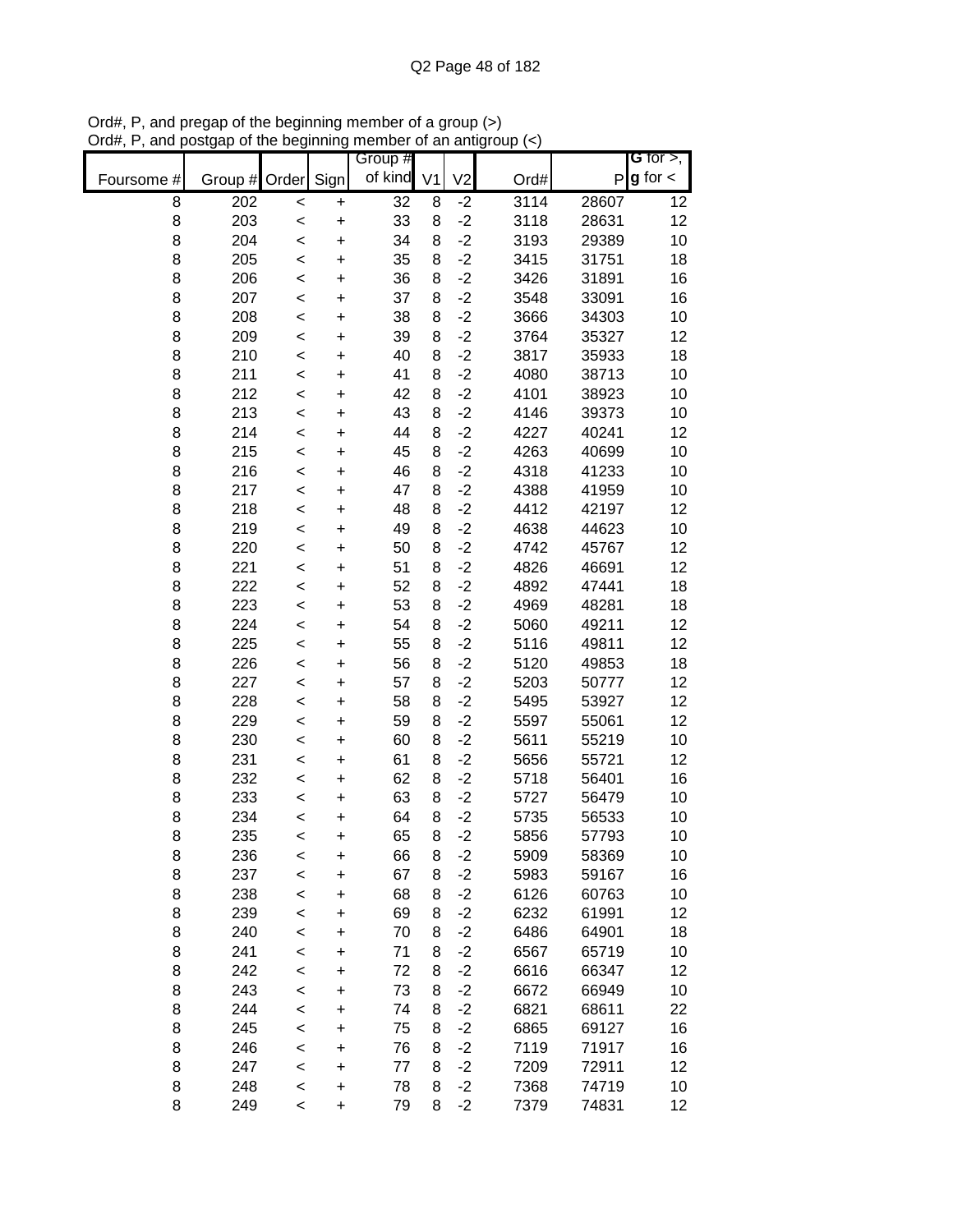|            |         |         |           | Group #        |                |                         |      |              | G for $>$ ,             |
|------------|---------|---------|-----------|----------------|----------------|-------------------------|------|--------------|-------------------------|
| Foursome # | Group # | Order   | Sign      | of kind        | V <sub>1</sub> | V <sub>2</sub>          | Ord# | $\mathsf{P}$ | $g$ for $\lt$           |
| 8          | 250     | $\,<$   | $\ddot{}$ | 80             | 8              | $-2$                    | 7414 | 75227        | 12                      |
| 8          | 251     | $\,<$   | $\ddot{}$ | 81             | 8              | $-2$                    | 7516 | 76387        | 16                      |
| 8          | 252     | $\prec$ | $\ddot{}$ | 82             | 8              | $-2$                    | 7593 | 77269        | 10                      |
| 8          | 253     | $\prec$ | $\ddot{}$ | 83             | 8              | $-2$                    | 7946 | 81181        | 16                      |
| 8          | 254     | $\prec$ | $\ddot{}$ | 84             | 8              | $-2$                    | 8127 | 83233        | 10                      |
| 8          | 255     | $\prec$ | $\ddot{}$ | 85             | 8              | $-2$                    | 8214 | 84247        | 16                      |
| 8          | 256     | $\prec$ | $\ddot{}$ | 86             | 8              | $-2$                    | 8254 | 84701        | 12                      |
| 8          | 257     | $\prec$ | +         | 87             | 8              | $-2$                    | 8287 | 85093        | 10                      |
| 8          | 258     | <       | $\ddot{}$ | 88             | 8              | $-2$                    | 8302 | 85247        | 12                      |
| 8          | 259     | <       | +         | 89             | 8              | $-2$                    | 8444 | 86929        | 10                      |
| 8          | 260     | <       | $\ddot{}$ | 90             | 8              | $-2$                    | 8684 | 89659        | 10                      |
| 8          | 261     | $\prec$ | $\ddot{}$ | 91             | 8              | $-2$                    | 8872 | 91813        | 10                      |
| 8          | 262     | <       | $\ddot{}$ | 92             | 8              | $-2$                    | 8902 | 92179        | 10                      |
| 8          | 263     | $\prec$ | $\ddot{}$ | 93             | 8              | $-2$                    | 8969 | 92831        | 18                      |
| 8          | 264     | $\prec$ | $\ddot{}$ | 94             | 8              | $-2$                    | 9098 | 94331        | 12                      |
| 8          | 265     | <       | $\ddot{}$ | 95             | 8              | $-2$                    | 9405 | 97849        | 10                      |
| 8          | 266     | <       | $\ddot{}$ | 96             | 8              | $-2$                    | 9494 | 98899        | 10                      |
| 8          | 267     | $\prec$ | $\ddot{}$ | 97             | 8              | $-2$                    | 9520 | 99139        | 10                      |
| 8          | 268     | <       | $\ddot{}$ | 98             | 8              | $-2$                    | 9564 | 99689        | 18                      |
|            |         |         |           |                |                |                         |      |              |                         |
| 8          | 269     | <       |           | 1              | -8             | $\overline{\mathbf{c}}$ | 81   | 419          | $\boldsymbol{2}$        |
| 8          | 270     | $\prec$ |           | $\overline{c}$ | -8             | $\overline{c}$          | 655  | 4903         | $\,$ 6 $\,$             |
| 8          | 271     | $\prec$ |           | 3              | -8             | $\overline{\mathbf{c}}$ | 799  | 6131         | $\overline{c}$          |
| 8          | 272     | $\prec$ |           | 4              | -8             | $\overline{c}$          | 993  | 7867         | 6                       |
| 8          | 273     | <       |           | 5              | -8             | $\overline{2}$          | 1050 | 8387         | $\overline{c}$          |
| 8          | 274     | <       |           | 6              | -8             | $\overline{c}$          | 1267 | 10331        | $\overline{c}$          |
| 8          | 275     | <       |           | $\overline{7}$ | -8             | $\overline{c}$          | 1379 | 11437        | $\,$ 6 $\,$             |
| 8          | 276     | <       |           | 8              | -8             | $\overline{2}$          | 1404 | 11699        | $\overline{\mathbf{c}}$ |
| 8          | 277     | $\prec$ |           | 9              | -8             | $\overline{c}$          | 1647 | 13931        | $\boldsymbol{2}$        |
| 8          | 278     | <       |           | 10             | -8             | $\overline{c}$          | 1735 | 14813        | 8                       |
| 8          | 279     | $\prec$ |           | 11             | -8             | $\overline{\mathbf{c}}$ | 1773 | 15187        | 6                       |
| 8          | 280     | $\prec$ |           | 12             | -8             | $\overline{2}$          | 2037 | 17747        | $\overline{\mathbf{c}}$ |
| 8          | 281     | $\prec$ |           | 13             | -8             | $\overline{c}$          | 2110 | 18427        | 6                       |
| 8          | 282     | <       |           | 14             | -8             | $\overline{c}$          | 2157 | 18973        | 6                       |
| 8          | 283     | <       |           | 15             | -8             | $\overline{\mathbf{c}}$ | 2240 | 19793        | 8                       |
| 8          | 284     | $\prec$ |           | 16             | -8             | $\overline{2}$          | 2350 | 20897        | $\mathbf{2}$            |
| 8          | 285     | $\prec$ |           | 17             | -8             | $\mathbf 2$             | 2423 | 21587        | $\overline{\mathbf{c}}$ |
| 8          | 286     | <       |           | 18             | -8             | $\overline{2}$          | 2833 | 25733        | 8                       |
| 8          | 287     | $\prec$ |           | 19             | -8             | $\boldsymbol{2}$        | 3083 | 28307        | $\overline{\mathbf{c}}$ |
| 8          | 288     | $\prec$ |           | 20             | -8             | $\overline{2}$          | 3504 | 32647        | $\,$ 6 $\,$             |
| 8          | 289     | <       |           | 21             | -8             | $\overline{c}$          | 3712 | 34757        | $\overline{\mathbf{c}}$ |
| 8          | 290     | <       |           | 22             | -8             | $\overline{2}$          | 3941 | 37199        | $\overline{c}$          |
| 8          | 291     | <       |           | 23             | -8             | $\overline{2}$          | 3975 | 37547        | $\overline{\mathbf{c}}$ |
| 8          | 292     | <       |           | 24             | -8             | $\overline{2}$          | 4084 | 38747        | $\mathbf{2}$            |
| 8          | 293     | <       |           | 25             | -8             | $\overline{2}$          | 4130 | 39227        | $\overline{\mathbf{c}}$ |
| 8          | 294     | $\prec$ |           | 26             | -8             | $\overline{c}$          | 4479 | 42839        | $\overline{\mathbf{c}}$ |
| 8          | 295     | <       |           | 27             | -8             | $\overline{2}$          | 4573 | 43961        | $\overline{c}$          |
| 8          | 296     | $\,<$   |           | 28             | -8             | $\overline{c}$          | 4634 | 44579        | 8                       |

Ord#, P, and pregap of the beginning member of a group (>) Ord#, P, and postgap of the beginning member of an antigroup (<)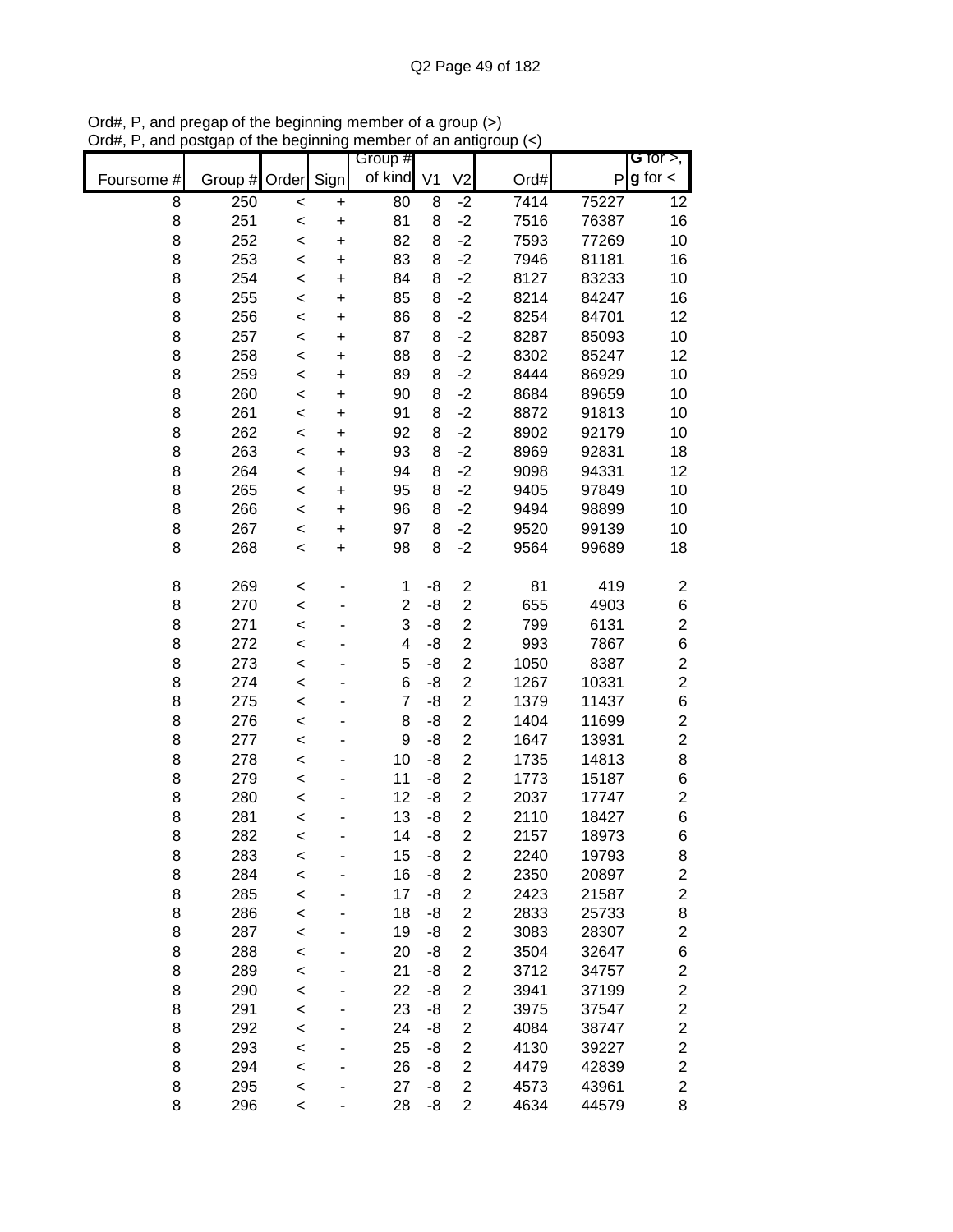|                       |                |                        |                | Group #         |                |                         |              |                | G for $>$ ,                               |
|-----------------------|----------------|------------------------|----------------|-----------------|----------------|-------------------------|--------------|----------------|-------------------------------------------|
| Foursome #            | Group #        | Order                  | Sign           | of kind         | V <sub>1</sub> | V <sub>2</sub>          | Ord#         | P              | $g$ for $\lt$                             |
| 8                     | 297            | $\prec$                |                | $\overline{29}$ | -8             | $\overline{\mathbf{c}}$ | 4670         | 44953          | 6                                         |
| 8                     | 298            | $\prec$                |                | 30              | -8             | $\overline{2}$          | 5201         | 50767          | 6                                         |
| 8                     | 299            | $\prec$                |                | 31              | -8             | $\overline{2}$          | 5288         | 51673          | 6                                         |
| 8                     | 300            | $\prec$                |                | 32              | -8             | $\overline{2}$          | 5415         | 53087          | $\overline{\mathbf{c}}$                   |
| 8                     | 301            | $\prec$                |                | 33              | -8             | $\overline{c}$          | 5502         | 54011          | $\overline{c}$                            |
| 8                     | 302            | $\prec$                |                | 34              | -8             | $\overline{2}$          | 5808         | 57269          | $\overline{c}$                            |
| 8                     | 303            | $\prec$                |                | 35              | -8             | $\overline{c}$          | 6007         | 59417          | $\overline{c}$                            |
| 8                     | 304            | $\,<$                  |                | 36              | -8             | $\overline{c}$          | 6120         | 60719          | $\bf8$                                    |
| 8                     | 305            | $\prec$                |                | 37              | -8             | $\overline{c}$          | 6471         | 64709          | 8                                         |
| 8                     | 306            | $\,<$                  |                | 38              | -8             | $\overline{2}$          | 6532         | 65407          | $\,$ 6 $\,$                               |
| 8                     | 307            | $\,<$                  |                | 39              | -8             | $\overline{2}$          | 6688         | 67139          | $\overline{\mathbf{c}}$                   |
| 8                     | 308            | $\prec$                |                | 40              | -8             | $\overline{2}$          | 6713         | 67409          | $\overline{c}$                            |
| 8                     | 309            | $\prec$                |                | 41              | -8             | $\overline{\mathbf{c}}$ | 6733         | 67577          | $\overline{c}$                            |
| 8                     | 310            | $\prec$                |                | 42              | -8             | $\overline{c}$          | 6761         | 67883          | 8                                         |
| 8                     | 311            | $\prec$                |                | 43              | -8             | $\overline{2}$          | 6858         | 69029          | $\overline{c}$                            |
| 8                     | 312            | $\,<$                  |                | 44              | -8             | $\overline{2}$          | 6878         | 69257          | $\overline{c}$                            |
| 8                     | 313            | $\,<$                  |                | 45              | -8             | $\overline{2}$          | 6899         | 69491          | $\overline{c}$                            |
| 8                     | 314            | $\prec$                |                | 46              | -8             | $\overline{c}$          | 7094         | 71663          | 8                                         |
| 8                     | 315            | $\prec$                |                | 47              | -8             | $\overline{c}$          | 7268         | 73607          | $\overline{c}$                            |
| 8                     | 316            | $\prec$                |                | 48              | -8             | $\overline{c}$          | 7417         | 75269          | 8                                         |
| 8                     | 317            | $\prec$                |                | 49              | -8             | $\overline{2}$          | 7569         | 77017          | 6                                         |
| 8                     | 318            | $\prec$                |                | 50              | -8             | $\overline{c}$          | 7836         | 79997          | $\overline{c}$                            |
| 8                     | 319            | $\,<$                  |                | 51              | -8             | $\overline{c}$          | 7932         | 81041          | $\overline{c}$                            |
| 8                     | 320            | $\,<$                  |                | 52              | -8             | $\overline{c}$          | 7985         | 81647          | $\overline{c}$                            |
| 8                     | 321            | $\,<$                  |                | 53              | -8             | $\overline{c}$          | 8055         | 82387          | $\,6$                                     |
| 8                     | 322            | $\,<$                  |                | 54              | -8             | $\overline{2}$          | 8960         | 92753          | 8                                         |
| 8                     | 323            | $\,<$                  |                | 55              | -8             | $\overline{2}$          | 9060         | 93911          | $\overline{c}$                            |
| 8                     | 324            | $\,<$                  |                | 56              | -8             | $\overline{c}$          | 9319         | 96797          | $\boldsymbol{2}$                          |
| 8                     | 325            | $\prec$                |                | 57              | -8             | $\overline{2}$          | 9447         | 98387          | $\overline{c}$                            |
|                       |                |                        |                |                 |                |                         |              |                |                                           |
| 9                     | 1              | >                      | +              | 1               | 10             | 0                       | 46           | 199            | 2                                         |
| 9                     | 2              | >                      | +              | $\overline{c}$  | 10             | 0                       | 1217         | 9859           | $\overline{c}$                            |
| 9                     | 3              | >                      | +              | 3               | 10             | 0                       | 1407         | 11719          | $\overline{c}$                            |
| 9                     | 4              | >                      | +              | 4               | 10             | 0                       | 2004         | 17419          | $\overline{\mathbf{c}}$                   |
| 9                     | 5              | $\geq$                 | +              | 5               | 10             | 0                       | 2046         | 17839          | $\overline{\mathbf{c}}$                   |
| 9                     | 6              | $\mathbf{I}$           | +              | 6<br>7          | 10             | 0                       | 2280         | 20149          | $\overline{\mathbf{c}}$                   |
| 9                     | $\overline{7}$ | >                      | +              |                 | 10             | 0                       | 2315         | 20509          | $\overline{\mathbf{c}}$<br>$\overline{c}$ |
| $\boldsymbol{9}$<br>9 | 8              | $\mathbf{I}$           | +              | 8<br>9          | 10<br>10       | 0                       | 2333         | 20719          | $\overline{c}$                            |
| 9                     | 9              | >                      | +              |                 |                | 0                       | 2431         | 21649          | $\overline{c}$                            |
| 9                     | 10<br>11       | >                      | +              | 10<br>11        | 10<br>10       | 0<br>0                  | 2470<br>3180 | 22039<br>29251 | 8                                         |
| 9                     | 12             | >                      | +<br>$\ddot{}$ | 12              | 10             | 0                       | 3651         | 34159          | $\overline{c}$                            |
| 9                     | 13             | $\geq$                 | +              | 13              | 10             | 0                       | 3808         | 35839          | $\overline{\mathbf{c}}$                   |
| 9                     | 14             | $\geq$<br>$\mathbf{I}$ | +              | 14              | 10             | 0                       | 3814         | 35899          | $\overline{\mathbf{c}}$                   |
| 9                     | 15             | $\geq$                 | +              | 15              | 10             | 0                       | 4583         | 44029          | $\overline{\mathbf{c}}$                   |
| 9                     | 16             | $\geq$                 | $\ddot{}$      | 16              | 10             | 0                       | 5004         | 48649          | $\overline{\mathbf{c}}$                   |
| 9                     | 17             | >                      | $\ddot{}$      | 17              | 10             | 0                       | 5696         | 56131          | 8                                         |

Ord#, P, and pregap of the beginning member of a group (>) Ord#, P, and postgap of the beginning member of an antigroup (<)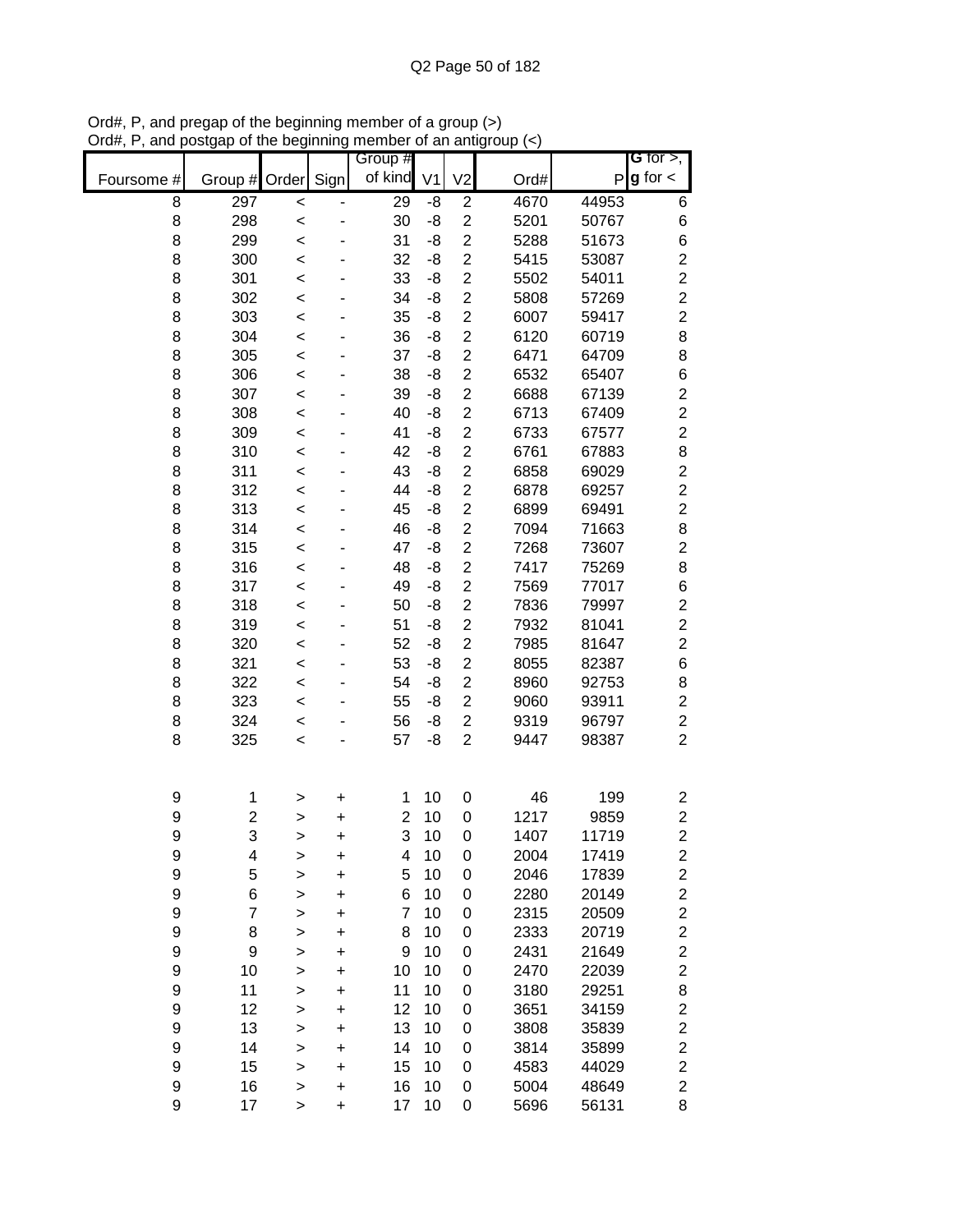|                       |               |                        |           | Group #         |                      |                |              |                | G for $>$ ,             |
|-----------------------|---------------|------------------------|-----------|-----------------|----------------------|----------------|--------------|----------------|-------------------------|
| Foursome #            | Group # Order |                        | Sign      | of kind         | V <sub>1</sub>       | V <sub>2</sub> | Ord#         | P              | $g$ for $\lt$           |
| $\boldsymbol{9}$      | 18            | $\geq$                 | $\ddot{}$ | $\overline{18}$ | 10                   | 0              | 6369         | 63541          | 8                       |
| $\boldsymbol{9}$      | 19            | $\geq$                 | $\ddot{}$ | 19              | 10                   | 0              | 7033         | 70999          | $\overline{c}$          |
| 9                     | 20            | $\geq$                 | $\ddot{}$ | 20              | 10                   | 0              | 7169         | 72469          | $\overline{c}$          |
| $\mathsf 9$           | 21            | $\mathbf{I}$           | $\ddot{}$ | 21              | 10                   | 0              | 7407         | 75169          | $\overline{c}$          |
| 9                     | 22            | $\geq$                 | $\ddot{}$ | 22              | 10                   | 0              | 7684         | 78241          | 8                       |
| $\mathsf 9$           | 23            | $\mathbf{I}$           | $\ddot{}$ | 23              | 10                   | 0              | 7782         | 79399          | $\overline{c}$          |
| 9                     | 24            | >                      | $\ddot{}$ | 24              | 10                   | 0              | 8941         | 92569          | $\overline{c}$          |
| 9                     | 25            | $\, > \,$              | $\ddot{}$ | 25              | 10                   | 0              | 9252         | 95989          | $\overline{2}$          |
| 9                     | 26            | $\geq$                 |           |                 | $1 - 10$             | 0              | 702          | 5297           | 16                      |
| 9                     | 27            | $\geq$                 |           |                 | $2 - 10$             | 0              | 882          | 6857           | 16                      |
| 9                     | 28            | $\geq$                 |           |                 | $3 - 10$             | 0              | 2709         | 24407          | 16                      |
| 9                     | 29            | $\geq$                 |           |                 | $4 - 10$             | 0              | 2898         | 26387          | 16                      |
| $\boldsymbol{9}$      | 30            | $\mathbf{I}$           |           |                 | $5 - 10$             | 0              | 3186         | 29327          | 16                      |
| $\boldsymbol{9}$      | 31            | >                      |           |                 | $6 - 10$<br>$7 - 10$ | 0              | 3549         | 33107          | 16                      |
| $\boldsymbol{9}$<br>9 | 32<br>33      | >                      |           |                 | $8 - 10$             | 0              | 3702         | 34667          | 16                      |
| $\boldsymbol{9}$      | 34            | $\geq$                 |           |                 | $9 - 10$             | 0              | 3798<br>4340 | 35747<br>41507 | 16<br>16                |
| $\boldsymbol{9}$      | 35            | $\geq$                 |           |                 | $10 - 10$            | 0<br>0         | 5150         | 50147          | 16                      |
| 9                     | 36            | $\geq$                 |           |                 | $11 - 10$            | 0              | 5539         | 54437          | 16                      |
| $\boldsymbol{9}$      | 37            | $\geq$<br>$\mathbf{I}$ |           |                 | $12 - 10$            | 0              | 5558         | 54617          | 16                      |
| 9                     | 38            |                        |           |                 | $13 - 10$            | 0              | 5571         | 54767          | 16                      |
| $\boldsymbol{9}$      | 39            | $\geq$<br>>            |           |                 | $14 - 10$            | 0              | 7109         | 71837          | 16                      |
| 9                     | 40            | >                      |           |                 | $15 - 10$            | 0              | 7540         | 76667          | 16                      |
| 9                     | 41            | >                      |           |                 | $16 - 10$            | 0              | 7574         | 77069          | 22                      |
| 9                     | 42            | $\geq$                 |           |                 | $17 - 10$            | 0              | 8106         | 82997          | 16                      |
| 9                     | 43            | $\,<$                  | $\ddot{}$ |                 | $1 - 10$             | 0              | 601          | 4421           | $\overline{\mathbf{c}}$ |
| $\boldsymbol{9}$      | 44            | $\prec$                | $\ddot{}$ |                 | $2 - 10$             | 0              | 1923         | 16631          | $\boldsymbol{2}$        |
| 9                     | 45            | $\prec$                | $\ddot{}$ |                 | $3 - 10$             | 0              | 2235         | 19751          | $\overline{c}$          |
| $\boldsymbol{9}$      | 46            | $\prec$                | $\ddot{}$ |                 | $4 - 10$             | 0              | 2256         | 19961          | $\overline{c}$          |
| $\boldsymbol{9}$      | 47            | $\prec$                | $\ddot{}$ |                 | $5 - 10$             | 0              | 2458         | 21929          | 8                       |
| 9                     | 48            | $\,<$                  | $\ddot{}$ |                 | $6 - 10$             | 0              | 2493         | 22271          | $\overline{c}$          |
| 9                     | 49            | $\,<$                  | $\ddot{}$ |                 | $7 - 10$             | 0              | 4414         | 42221          | $\overline{c}$          |
| 9                     | 50            | $\,<$                  | $\ddot{}$ |                 | $8 - 10$             | 0              | 4628         | 44531          | $\overline{\mathbf{c}}$ |
| 9                     | 51            | $\prec$                | $\ddot{}$ |                 | $9 - 10$             | 0              | 5364         | 52541          | $\boldsymbol{2}$        |
| $\boldsymbol{9}$      | 52            | $\prec$                | $\ddot{}$ |                 | $10 - 10$            | 0              | 5579         | 54869          | 8                       |
| 9                     | 53            | $\prec$                | +         |                 | $11 - 10$            | 0              | 6625         | 66449          | 8                       |
| 9                     | 54            | $\,<$                  | +         |                 | $12 - 10$            | 0              | 6782         | 68111          | $\overline{\mathbf{c}}$ |
| $\boldsymbol{9}$      | 55            | $\prec$                | +         |                 | $13 - 10$            | 0              | 6829         | 68711          | $\overline{c}$          |
| 9                     | 56            | $\prec$                | +         |                 | $14 - 10$            | 0              | 7659         | 77969          | 8                       |
| 9                     | 57            | $\,<$                  | $\ddot{}$ |                 | $15 - 10$            | 0              | 7991         | 81701          | $\overline{c}$          |
| 9                     | 58            | $\,<$                  |           | 1               | 10                   | 0              | 510          | 3643           | 16                      |
| 9                     | 59            | $\prec$                |           | $\overline{2}$  | 10                   | 0              | 1388         | 11503          | 16                      |
| 9                     | 60            | $\prec$                |           | 3               | 10                   | 0              | 1500         | 12553          | 16                      |
| 9                     | 61            | $\,<$                  |           | 4               | 10                   | 0              | 2512         | 22453          | 16                      |
| 9                     | 62            | $\prec$                |           | 5               | 10                   | 0              | 2645         | 23773          | 16                      |

Ord#, P, and pregap of the beginning member of a group (>) Ord#, P, and postgap of the beginning member of an antigroup (<)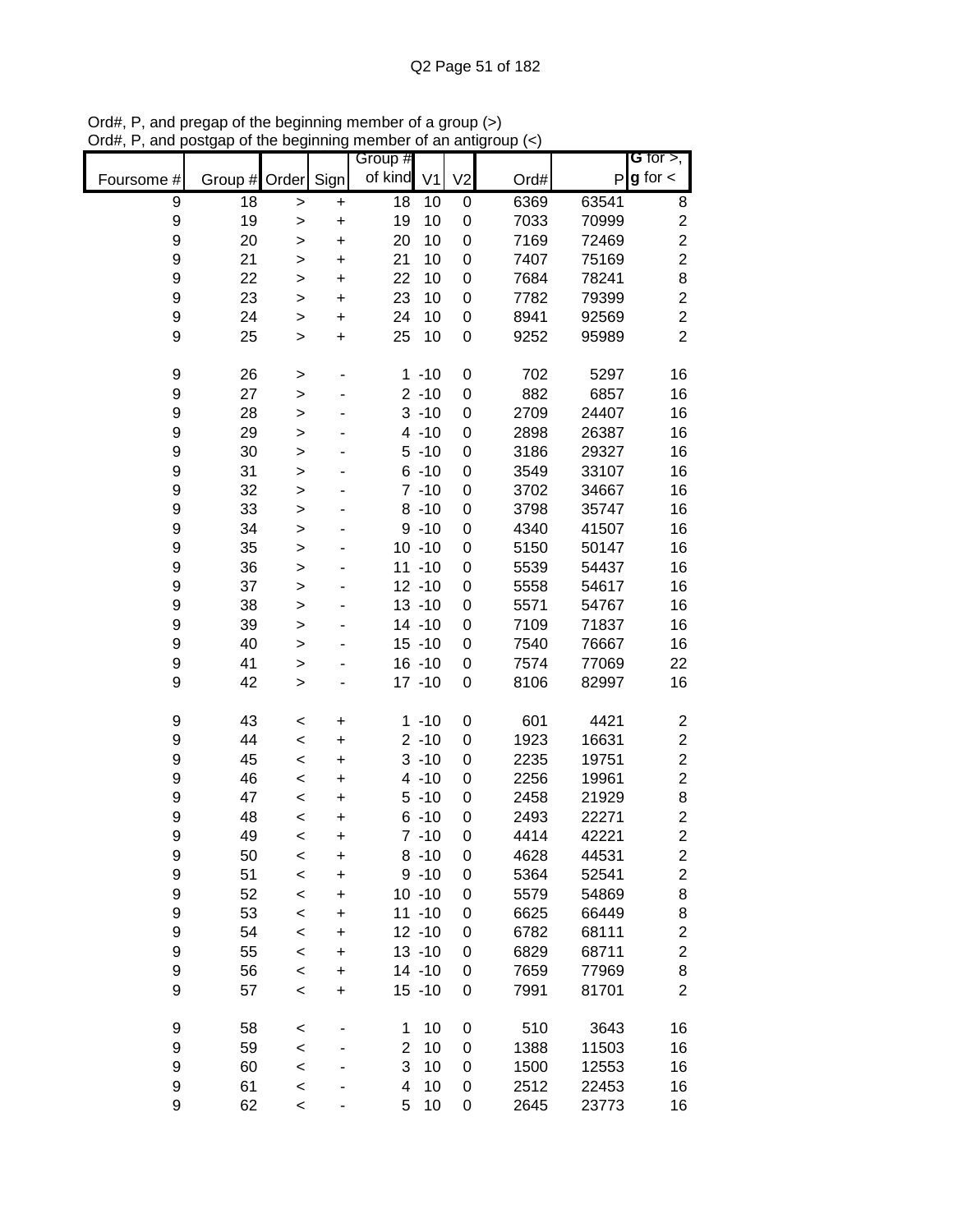|                  |                |                        |           | Group #                 |                |                  |      |       | G for $>$ ,   |
|------------------|----------------|------------------------|-----------|-------------------------|----------------|------------------|------|-------|---------------|
| Foursome #       | Group #        | Order Sign             |           | of kind                 | V <sub>1</sub> | V <sub>2</sub>   | Ord# | P     | $g$ for $\lt$ |
| $\boldsymbol{9}$ | 63             | $\prec$                |           | 6                       | 10             | 0                | 3150 | 28933 | 16            |
| 9                | 64             | $\prec$                |           | $\overline{7}$          | 10             | $\boldsymbol{0}$ | 4294 | 41023 | 16            |
| 9                | 65             | $\prec$                |           | 8                       | 10             | $\boldsymbol{0}$ | 4935 | 47881 | 22            |
| 9                | 66             | $\prec$                |           | 9                       | 10             | 0                | 5045 | 49081 | 22            |
| 9                | 67             | $\prec$                |           | 10                      | 10             | 0                | 6409 | 63913 | 16            |
| 9                | 68             | $\prec$                |           | 11                      | 10             | 0                | 6548 | 65563 | 16            |
| 9                | 69             | $\prec$                |           | 12                      | 10             | 0                | 7825 | 79873 | 16            |
| 9                | 70             | $\prec$                |           | 13                      | 10             | $\mathbf 0$      | 8496 | 87523 | 16            |
|                  |                |                        |           |                         |                |                  |      |       |               |
| 10               | 1              |                        | $\ddot{}$ | 1                       | 0              | -8               | 47   | 211   | 12            |
| 10               | $\overline{c}$ | $\geq$<br>$\geq$       | $\ddot{}$ | $\overline{c}$          | 0              | -8               | 1218 | 9871  | 12            |
| 10               | 3              |                        | $\ddot{}$ | 3                       | 0              | -8               | 2281 | 20161 | 12            |
| 10               | 4              | $\geq$<br>$\mathbf{I}$ | $\ddot{}$ | $\overline{\mathbf{4}}$ | 0              | $-8$             | 2334 | 20731 | 12            |
| 10               | 5              | >                      | $\ddot{}$ | 5                       | 0              | $-8$             | 2471 | 22051 | 12            |
| 10               | 6              | $\mathbf{I}$           | $\ddot{}$ | 6                       | 0              | $-8$             | 3181 | 29269 | 18            |
| 10               | $\overline{7}$ |                        | $\ddot{}$ | $\overline{7}$          | 0              | $-8$             | 4213 | 40111 | 12            |
| 10               | 8              | $\geq$                 | $\ddot{}$ | 8                       | 0              | $-8$             | 4242 | 40471 | 12            |
| 10               | 9              | $\geq$<br>$\geq$       | $\ddot{}$ | $\boldsymbol{9}$        | 0              | $-8$             | 5005 | 48661 | 12            |
| 10               | 10             | $\geq$                 | $\ddot{}$ | 10                      | 0              | -8               | 5513 | 54151 | 12            |
| 10               | 11             |                        | $\ddot{}$ | 11                      | 0              | $-8$             | 6370 | 63559 | 18            |
| 10               | 12             | $\geq$                 | $\ddot{}$ | 12                      | 0              | -8               | 7130 | 72031 | 12            |
| 10               | 13             | $\geq$                 | $\ddot{}$ | 13                      | 0              | -8               | 7170 | 72481 | 12            |
| 10               | 14             | $\geq$                 | $\ddot{}$ | 14                      | 0              | -8               | 7783 | 79411 | 12            |
| 10               | 15             | >                      | $\ddot{}$ | 15                      | 0              | $-8$             | 7926 | 81001 | 12            |
| 10               | 16             | >                      | $\ddot{}$ | 16                      | 0              | -8               | 8762 | 90511 | 12            |
| 10               | 17             | $\geq$<br>$\geq$       | $\ddot{}$ | 17                      | 0              | -8               | 9253 | 96001 | 12            |
|                  |                |                        |           |                         |                |                  |      |       |               |
| 10               | 18             | $\geq$                 |           | 1                       | 0              | 8                | 161  | 947   | 6             |
| 10               | 19             | $\geq$                 |           | $\overline{\mathbf{c}}$ | 0              | 8                | 359  | 2417  | 6             |
| 10               | 20             | $\geq$                 |           | 3                       | 0              | 8                | 703  | 5303  | 6             |
| 10               | 21             | >                      |           | $\overline{\mathbf{4}}$ | 0              | 8                | 1294 | 10607 | 6             |
| 10               | 22             | >                      |           | 5                       | 0              | 8                | 1426 | 11903 | 6             |
| 10               | 23             | >                      |           | 6                       | 0              | 8                | 1554 | 13043 | 6             |
| 10               | 24             | $\geq$                 |           | 7                       | 0              | 8                | 1839 | 15767 | 6             |
| 10               | 25             | $\geq$                 |           | 8                       | 0              | 8                | 1904 | 16427 | 6             |
| 10               | 26             | $\mathbf{I}$           |           | 9                       | 0              | 8                | 2221 | 19577 | 6             |
| 10               | 27             | >                      |           | 10                      | 0              | 8                | 2276 | 20123 | 6             |
| 10               | 28             | >                      |           | 11                      | 0              | 8                | 2828 | 25673 | 6             |
| 10               | 29             | >                      |           | 12                      | 0              | 8                | 2878 | 26183 | 6             |
| 10               | 30             | >                      |           | 13                      | 0              | 8                | 3537 | 32993 | 6             |
| 10               | 31             | $\geq$                 | -         | 14                      | 0              | 8                | 3723 | 34877 | 6             |
| 10               | 32             | $\geq$                 |           | 15                      | 0              | 8                | 4118 | 39113 | 6             |
| 10               | 33             | $\geq$                 |           | 16                      | 0              | 8                | 4289 | 40961 | 12            |
| 10               | 34             | $\geq$                 |           | 17                      | 0              | 8                | 4631 | 44543 | 6             |
| 10               | 35             | $\geq$                 |           | 18                      | 0              | 8                | 5383 | 52727 | 6             |
| 10               | 36             | $\geq$                 |           | 19                      | 0              | 8                | 6254 | 62213 | 6             |
| 10               | 37             | >                      |           | 20                      | 0              | 8                | 6284 | 62597 | 6             |

Ord#, P, and pregap of the beginning member of a group (>) Ord#, P, and postgap of the beginning member of an antigroup (<)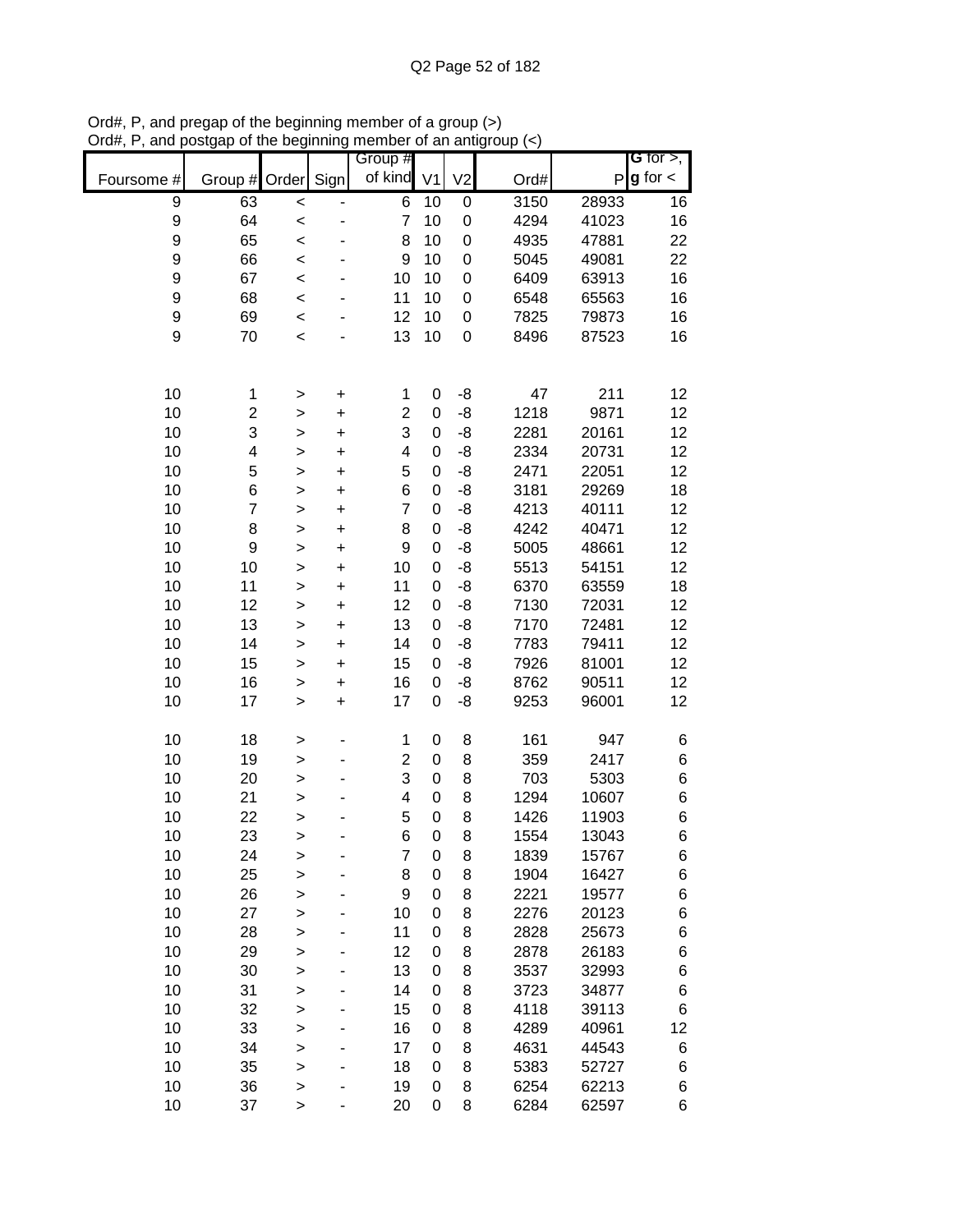|            |         |              |           | Group #        |                |                |      |       | G for $>$ ,   |
|------------|---------|--------------|-----------|----------------|----------------|----------------|------|-------|---------------|
| Foursome # | Group # | Order        | Sign      | of kind        | V <sub>1</sub> | V <sub>2</sub> | Ord# | P     | $g$ for $\lt$ |
| 10         | 38      | >            |           | 21             | 0              | 8              | 6288 | 62633 | 6             |
| 10         | 39      | $\geq$       |           | 22             | 0              | 8              | 6415 | 64013 | $\,6$         |
| 10         | 40      | $\geq$       |           | 23             | 0              | 8              | 6658 | 66809 | 12            |
| 10         | 41      | $\geq$       |           | 24             | 0              | 8              | 6738 | 67619 | 12            |
| 10         | 42      | $\mathbf{I}$ |           | 25             | 0              | 8              | 7355 | 74567 | 6             |
| 10         | 43      | $\geq$       |           | 26             | 0              | 8              | 7524 | 76487 | 6             |
| 10         | 44      | $\mathbf{I}$ |           | 27             | 0              | 8              | 7730 | 78803 | 6             |
| 10         | 45      | >            |           | 28             | 0              | 8              | 7937 | 81077 | 6             |
| 10         | 46      | >            |           | 29             | 0              | 8              | 8107 | 83003 | 6             |
| 10         | 47      | $\geq$       |           | 30             | 0              | 8              | 8282 | 85049 | 12            |
| 10         | 48      | $\geq$       |           | 31             | 0              | 8              | 8656 | 89393 | 6             |
| 10         | 49      | $\mathbf{I}$ |           | 32             | 0              | 8              | 9416 | 97967 | 6             |
| 10         | 50      | $\,<$        | $\ddot{}$ | 1              | 0              | 8              | 1922 | 16619 | 12            |
| 10         | 51      | $\prec$      | $\ddot{}$ | $\overline{2}$ | 0              | 8              | 4413 | 42209 | 12            |
| 10         | 52      | $\prec$      | $\ddot{}$ | 3              | 0              | 8              | 5496 | 53939 | 12            |
| 10         | 53      | $\,<$        | $\ddot{}$ | 4              | 0              | 8              | 5961 | 58979 | 12            |
| 10         | 54      | $\prec$      | $\ddot{}$ | 5              | 0              | 8              | 6101 | 60509 | 12            |
| 10         | 55      | $\prec$      | $\ddot{}$ | 6              | 0              | 8              | 6624 | 66431 | 18            |
| 10         | 56      | $\,<$        | $\ddot{}$ | 7              | 0              | 8              | 6692 | 67169 | 12            |
| 10         | 57      | $\prec$      | $\ddot{}$ | 8              | 0              | 8              | 6828 | 68699 | 12            |
| 10         | 58      | $\prec$      | $\ddot{}$ | 9              | $\mathbf 0$    | 8              | 9283 | 96377 | 24            |
| 10         | 59      | $\,<$        |           | 1              | 0              | -8             | 668  | 4993  | 6             |
| 10         | 60      | $\,<$        |           | 2              | 0              | -8             | 792  | 6073  | 6             |
| 10         | 61      | $\,<$        |           | 3              | 0              | -8             | 1162 | 9397  | 6             |
| 10         | 62      | $\,<$        |           | 4              | 0              | -8             | 1774 | 15193 | 6             |
| 10         | 63      | $\,<$        |           | 5              | 0              | -8             | 2111 | 18433 | 6             |
| 10         | 64      | $\,<$        |           | 6              | 0              | -8             | 2224 | 19603 | 6             |
| 10         | 65      | $\,<$        |           | $\overline{7}$ | 0              | -8             | 2464 | 21997 | 6             |
| 10         | 66      | $\prec$      |           | 8              | 0              | -8             | 3171 | 29173 | 6             |
| 10         | 67      | $\prec$      |           | 9              | 0              | $-8$           | 3277 | 30313 | 6             |
| 10         | 68      | $\prec$      |           | 10             | 0              | $-8$           | 4321 | 41263 | 6             |
| 10         | 69      | $\,<$        |           | 11             | 0              | -8             | 4385 | 41947 | 6             |
| 10         | 70      | $\,<$        |           | 12             | 0              | -8             | 4713 | 45433 | 6             |
| 10         | 71      | $\prec$      |           | 13             | 0              | -8             | 4740 | 45757 | 6             |
| 10         | 72      | $\prec$      |           | 14             | 0              | -8             | 5098 | 49633 | 6             |
| 10         | 73      | $\prec$      |           | 15             | 0              | -8             | 5403 | 52957 | 6             |
| 10         | 74      | $\prec$      |           | 16             | 0              | -8             | 5721 | 56437 | 6             |
| 10         | 75      | $\prec$      |           | 17             | 0              | -8             | 5977 | 59113 | 6             |
| 10         | 76      | $\prec$      |           | 18             | 0              | -8             | 6088 | 60337 | 6             |
| 10         | 77      | $\prec$      |           | 19             | 0              | -8             | 6211 | 61723 | 6             |
| 10         | 78      | $\prec$      | -         | 20             | 0              | -8             | 6364 | 63493 | 6             |
| 10         | 79      | $\prec$      | -         | 21             | 0              | -8             | 6533 | 65413 | 6             |
| 10         | 80      | $\,<$        |           | 22             | 0              | -8             | 6665 | 66883 | 6             |
| 10         | 81      | $\,<$        |           | 23             | 0              | -8             | 6752 | 67783 | 6             |
| 10         | 82      | $\prec$      |           | 24             | 0              | -8             | 7130 | 72031 | 12            |
| 10         | 83      | $\prec$      |           | 25             | 0              | -8             | 7332 | 74317 | 6             |

Ord#, P, and pregap of the beginning member of a group (>) Ord#, P, and postgap of the beginning member of an antigroup (<)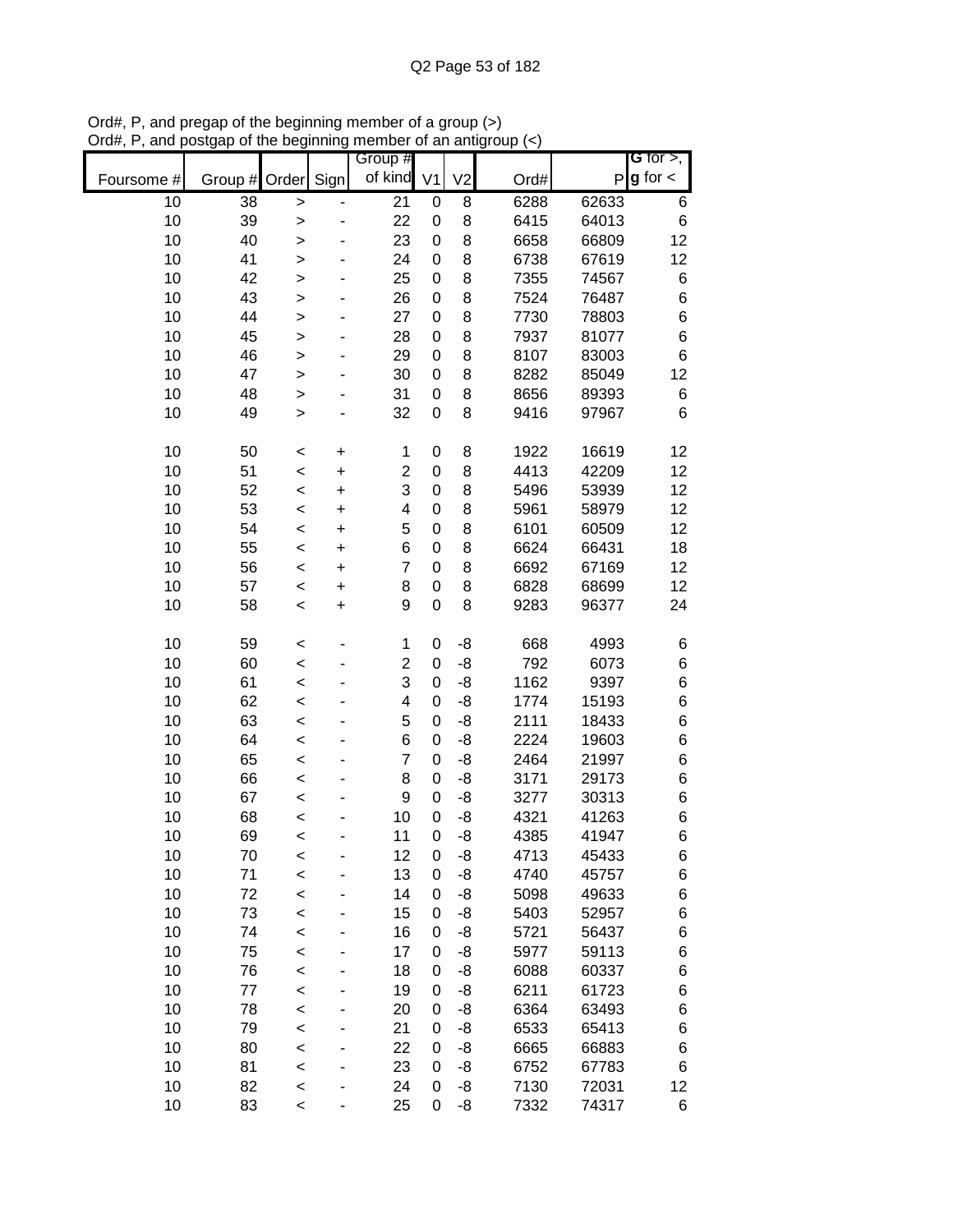| Group #<br><b>G</b> for $>$ ,<br>$g$ for $\lt$<br>of kind<br>Sign<br>V <sub>2</sub><br>V <sub>1</sub><br>P<br>Foursome #<br>Group #<br>Order<br>Ord#<br>10<br>84<br>26<br>7446<br>$\pmb{0}$<br>-8<br>75577<br>6<br>$\prec$<br>10<br>85<br>-8<br>6<br>27<br>7570<br>77023<br>0<br>$\prec$<br>6<br>10<br>86<br>-8<br>7824<br>79867<br>28<br>0<br>$\prec$<br>87<br>6<br>10<br>-8<br>8374<br>29<br>86137<br>0<br>$\prec$<br>10<br>6<br>88<br>-8<br>8487<br>30<br>87427<br>0<br>$\prec$ |
|------------------------------------------------------------------------------------------------------------------------------------------------------------------------------------------------------------------------------------------------------------------------------------------------------------------------------------------------------------------------------------------------------------------------------------------------------------------------------------|
|                                                                                                                                                                                                                                                                                                                                                                                                                                                                                    |
|                                                                                                                                                                                                                                                                                                                                                                                                                                                                                    |
|                                                                                                                                                                                                                                                                                                                                                                                                                                                                                    |
|                                                                                                                                                                                                                                                                                                                                                                                                                                                                                    |
|                                                                                                                                                                                                                                                                                                                                                                                                                                                                                    |
|                                                                                                                                                                                                                                                                                                                                                                                                                                                                                    |
| 10<br>6<br>89<br>-8<br>8632<br>31<br>89107<br>0<br>$\prec$                                                                                                                                                                                                                                                                                                                                                                                                                         |
| 6<br>10<br>90<br>32<br>-8<br>8712<br>0<br>89983<br>$\prec$                                                                                                                                                                                                                                                                                                                                                                                                                         |
|                                                                                                                                                                                                                                                                                                                                                                                                                                                                                    |
| 11<br>48<br>223<br>12<br>-8<br>$-2$<br>1<br>1<br>$\ddot{}$<br>$\geq$                                                                                                                                                                                                                                                                                                                                                                                                               |
| 11<br>$\overline{\mathbf{c}}$<br>$\overline{c}$<br>-8<br>$-2$<br>284<br>1861<br>14<br>$\ddot{}$<br>$\geq$                                                                                                                                                                                                                                                                                                                                                                          |
| 3<br>3<br>$-2$<br>11<br>351<br>14<br>-8<br>2371<br>$\ddot{}$<br>$\geq$                                                                                                                                                                                                                                                                                                                                                                                                             |
| $-2$<br>11<br>4<br>-8<br>369<br>2521<br>$\overline{\mathbf{4}}$<br>18<br>$\ddot{}$<br>$\geq$                                                                                                                                                                                                                                                                                                                                                                                       |
| 5<br>5<br>$-2$<br>11<br>-8<br>504<br>3607<br>14<br>$\ddot{}$<br>$\mathbf{I}$                                                                                                                                                                                                                                                                                                                                                                                                       |
| 11<br>6<br>6<br>$-2$<br>-8<br>515<br>3691<br>14<br>$\ddot{}$<br>$\mathbf{I}$                                                                                                                                                                                                                                                                                                                                                                                                       |
| 11<br>$\overline{7}$<br>$-2$<br>$\overline{7}$<br>-8<br>611<br>4507<br>14<br>$\ddot{}$<br>$\geq$                                                                                                                                                                                                                                                                                                                                                                                   |
| 11<br>8<br>$-2$<br>8<br>-8<br>620<br>4583<br>16<br>$\ddot{}$<br>$\geq$                                                                                                                                                                                                                                                                                                                                                                                                             |
| 11<br>9<br>$-2$<br>9<br>-8<br>748<br>5683<br>14<br>$\ddot{}$<br>$\geq$                                                                                                                                                                                                                                                                                                                                                                                                             |
| 11<br>10<br>10<br>$-2$<br>979<br>7717<br>-8<br>14<br>$\ddot{}$<br>$\geq$                                                                                                                                                                                                                                                                                                                                                                                                           |
| 11<br>$-2$<br>11<br>11<br>983<br>7753<br>-8<br>12<br>$\ddot{}$<br>$\geq$                                                                                                                                                                                                                                                                                                                                                                                                           |
| 11<br>12<br>12<br>$-2$<br>993<br>7867<br>14<br>-8<br>$\ddot{}$<br>$\mathbf{I}$                                                                                                                                                                                                                                                                                                                                                                                                     |
| 11<br>13<br>$-2$<br>1024<br>8161<br>14<br>13<br>-8<br>$\ddot{}$<br>$\geq$                                                                                                                                                                                                                                                                                                                                                                                                          |
| 11<br>14<br>$-2$<br>1134<br>9151<br>14<br>-8<br>14<br>$\ddot{}$<br>$\mathbf{I}$                                                                                                                                                                                                                                                                                                                                                                                                    |
| 11<br>15<br>$-2$<br>1312<br>10771<br>18<br>15<br>-8<br>$\ddot{}$<br>$\mathbf{I}$                                                                                                                                                                                                                                                                                                                                                                                                   |
| 11<br>16<br>$-2$<br>1379<br>16<br>-8<br>11437<br>14<br>$\ddot{}$<br>$\mathbf{I}$                                                                                                                                                                                                                                                                                                                                                                                                   |
| 11<br>17<br>$-2$<br>1501<br>17<br>-8<br>12569<br>16<br>$\ddot{}$<br>$\geq$                                                                                                                                                                                                                                                                                                                                                                                                         |
| 11<br>18<br>$-2$<br>18<br>-8<br>1524<br>12781<br>18<br>$\ddot{}$<br>$\geq$                                                                                                                                                                                                                                                                                                                                                                                                         |
| 11<br>$-2$<br>19<br>19<br>-8<br>1735<br>14813<br>16<br>$\ddot{}$<br>$\geq$                                                                                                                                                                                                                                                                                                                                                                                                         |
| 11<br>$-2$<br>1981<br>20<br>20<br>-8<br>17203<br>12<br>$\ddot{}$<br>$\geq$                                                                                                                                                                                                                                                                                                                                                                                                         |
| $-2$<br>11<br>21<br>21<br>-8<br>2082<br>18169<br>20<br>$\ddot{}$<br>$\geq$                                                                                                                                                                                                                                                                                                                                                                                                         |
| 11<br>22<br>22<br>$-2$<br>-8<br>2117<br>18481<br>20<br>$\ddot{}$<br>$\mathbf{I}$                                                                                                                                                                                                                                                                                                                                                                                                   |
| $-2$<br>11<br>23<br>23<br>-8<br>2143<br>18787<br>14<br>$\ddot{}$<br>$\mathbf{I}$                                                                                                                                                                                                                                                                                                                                                                                                   |
| $-2$<br>11<br>2335<br>24<br>24<br>-8<br>20743<br>12<br>$\ddot{}$<br>$\geq$                                                                                                                                                                                                                                                                                                                                                                                                         |
| $-2$<br>11<br>-8<br>25<br>25<br>2408<br>21481<br>14<br>$\ddot{}$<br>$\geq$                                                                                                                                                                                                                                                                                                                                                                                                         |
| 11<br>26<br>26<br>$-2$<br>2483<br>22147<br>14<br>-8<br>+<br>>                                                                                                                                                                                                                                                                                                                                                                                                                      |
| 11<br>$-2$<br>27<br>27<br>-8<br>2573<br>23053<br>12<br>$\ddot{}$<br>$\mathbf{I}$                                                                                                                                                                                                                                                                                                                                                                                                   |
| 11<br>28<br>28<br>$-2$<br>16<br>-8<br>2584<br>23159<br>$\mathbf{I}$<br>$\ddot{}$                                                                                                                                                                                                                                                                                                                                                                                                   |
| 11<br>29<br>29<br>$-2$<br>2665<br>-8<br>23971<br>14<br>$\geq$<br>$\ddot{}$                                                                                                                                                                                                                                                                                                                                                                                                         |
| 11<br>30<br>30<br>$-2$<br>2718<br>18<br>-8<br>24499<br>$\,$<br>$\pmb{+}$                                                                                                                                                                                                                                                                                                                                                                                                           |
| 11<br>31<br>31<br>$-2$<br>-8<br>2737<br>24733<br>24<br>$\,$<br>+                                                                                                                                                                                                                                                                                                                                                                                                                   |
| 11<br>32<br>32<br>$-2$<br>-8<br>2771<br>25111<br>14<br>$\geq$<br>$\ddot{}$                                                                                                                                                                                                                                                                                                                                                                                                         |
| $-2$<br>11<br>33<br>33<br>2804<br>-8<br>25439<br>16<br>$\ddot{}$<br>$\geq$                                                                                                                                                                                                                                                                                                                                                                                                         |
| $-2$<br>11<br>34<br>34<br>-8<br>2833<br>25733<br>16<br>$\ddot{}$<br>$\geq$                                                                                                                                                                                                                                                                                                                                                                                                         |
| 11<br>35<br>$-2$<br>35<br>-8<br>2972<br>27103<br>12<br>$\ddot{}$<br>$\geq$                                                                                                                                                                                                                                                                                                                                                                                                         |
| 36<br>$-2$<br>11<br>36<br>-8<br>3074<br>28201<br>18<br>$\geq$<br>$\ddot{}$                                                                                                                                                                                                                                                                                                                                                                                                         |
| 11<br>37<br>37<br>$-2$<br>-8<br>3137<br>28807<br>14<br>$\ddot{}$<br>$\geq$                                                                                                                                                                                                                                                                                                                                                                                                         |
| 11<br>38<br>38<br>$-2$<br>-8<br>3459<br>32251<br>14<br>$\ddot{}$<br>$\geq$                                                                                                                                                                                                                                                                                                                                                                                                         |
| 11<br>39<br>39<br>$-2$<br>3508<br>-8<br>32707<br>14<br>$\ddot{}$<br>>                                                                                                                                                                                                                                                                                                                                                                                                              |

Ord#, P, and pregap of the beginning member of a group (>) Ord#, P, and postgap of the beginning member of an antigroup (<)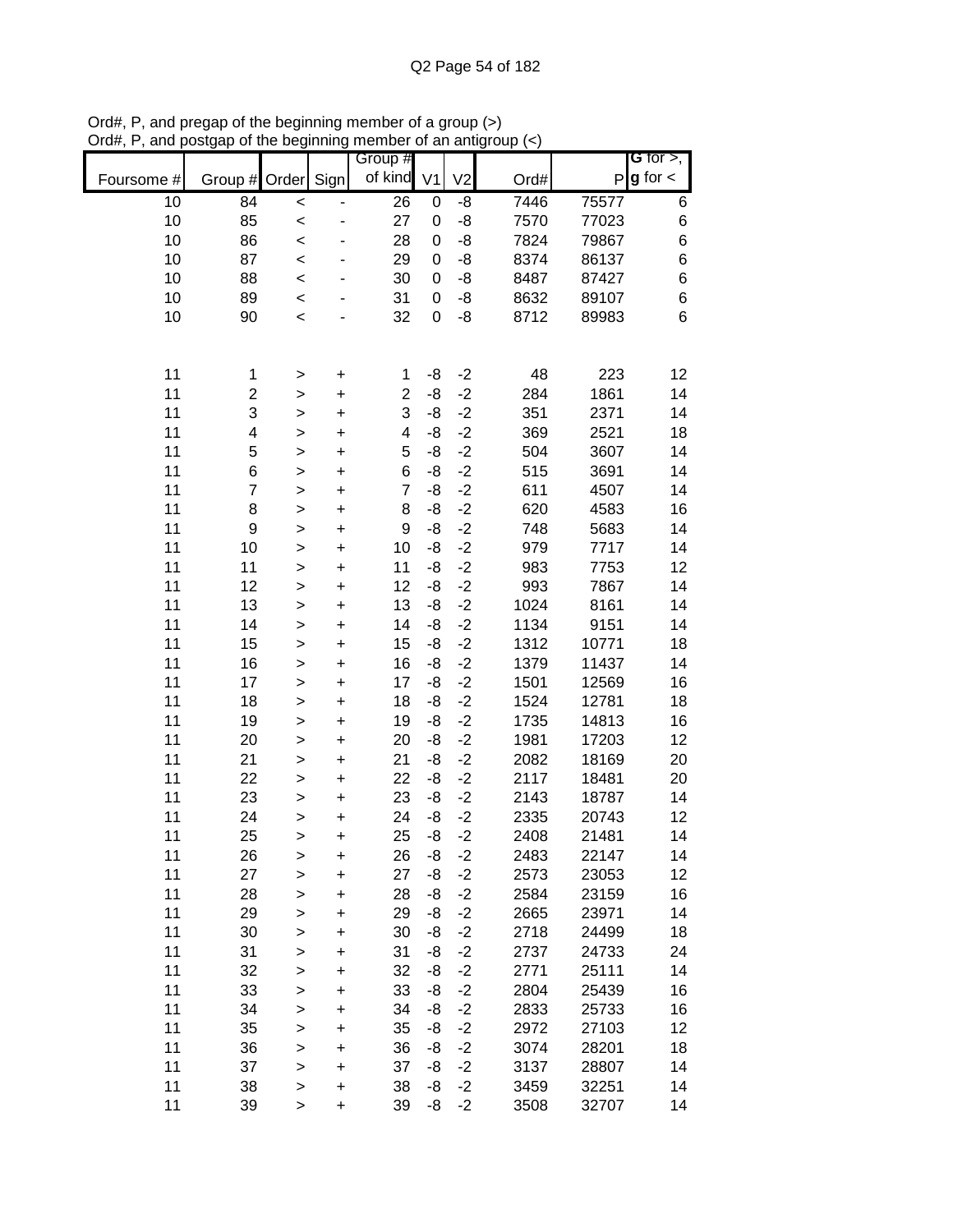|            |          |                        |           | Group #  |                |                |              |                | G for $>$ ,   |
|------------|----------|------------------------|-----------|----------|----------------|----------------|--------------|----------------|---------------|
| Foursome # | Group #  | Order                  | Sign      | of kind  | V <sub>1</sub> | V <sub>2</sub> | Ord#         | P              | $g$ for $\lt$ |
| 11         | 40       | $\geq$                 | $\ddot{}$ | 40       | -8             | $-2$           | 3570         | 33343          | 12            |
| 11         | 41       | $\geq$                 | $\ddot{}$ | 41       | $-8$           | $-2$           | 3600         | 33613          | 12            |
| 11         | 42       | $\geq$                 | $\ddot{}$ | 42       | -8             | $-2$           | 3928         | 37039          | 18            |
| 11         | 43       | $\geq$                 | $\ddot{}$ | 43       | -8             | $-2$           | 3937         | 37159          | 20            |
| 11         | 44       | $\mathbf{I}$           | $\ddot{}$ | 44       | -8             | $-2$           | 4125         | 39181          | 18            |
| 11         | 45       | $\mathbf{I}$           | $\ddot{}$ | 45       | $-8$           | $-2$           | 4214         | 40123          | 12            |
| 11         | 46       | $\mathbf{I}$           | $\ddot{}$ | 46       | -8             | $-2$           | 4356         | 41641          | 14            |
| 11         | 47       | $\mathbf{I}$           | $\ddot{}$ | 47       | -8             | $-2$           | 4377         | 41879          | 16            |
| 11         | 48       | $\mathbf{I}$           | $\ddot{}$ | 48       | -8             | $-2$           | 4424         | 42323          | 16            |
| 11         | 49       | $\geq$                 | $\ddot{}$ | 49       | -8             | $-2$           | 4474         | 42787          | 14            |
| 11         | 50       | $\geq$                 | $\ddot{}$ | 50       | -8             | $-2$           | 4670         | 44953          | 14            |
| 11         | 51       | $\geq$                 | $\ddot{}$ | 51       | -8             | $-2$           | 4818         | 46633          | 14            |
| 11         | 52       | $\geq$                 | $\ddot{}$ | 52       | -8             | $-2$           | 4873         | 47269          | 18            |
| 11         | 53       | $\geq$                 | $\ddot{}$ | 53       | -8             | $-2$           | 4960         | 48179          | 16            |
| 11         | 54       | $\mathbf{I}$           | $\ddot{}$ | 54       | -8             | $-2$           | 5006         | 48673          | 12            |
| 11         | 55       | $\mathbf{I}$           | $\ddot{}$ | 55       | -8             | $-2$           | 5155         | 50221          | 14            |
| 11         | 56       | $\geq$                 | $\ddot{}$ | 56       | -8             | $-2$           | 5170         | 50377          | 14            |
| 11         | 57       | $\geq$                 | $\ddot{}$ | 57       | -8             | $-2$           | 5201         | 50767          | 14            |
| 11         | 58       | $\geq$                 | $\ddot{}$ | 58       | -8             | $-2$           | 5271         | 51503          | 16            |
| 11         | 59       | $\geq$                 | $\ddot{}$ | 59       | -8             | $-2$           | 5288         | 51673          | 14            |
| 11         | 60       | $\geq$                 | $\ddot{}$ | 60       | -8             | $-2$           | 5339         | 52223          | 22            |
| 11         | 61       | $\mathbf{I}$           | +         | 61       | -8             | $-2$           | 5529         | 54361          | 14            |
| 11         | 62       | $\geq$                 | $\ddot{}$ | 62       | -8             | $-2$           | 5588         | 54973          | 14            |
| 11         | 63       | $\mathbf{I}$           | $\pmb{+}$ | 63       | -8             | $-2$           | 5654         | 55711          | 14            |
| 11         | 64       | $\mathbf{I}$           | $\ddot{}$ | 64       | -8             | $-2$           | 5724         | 56467          | 14            |
| 11         | 65       | $\geq$                 | +         | 65       | -8             | $-2$           | 5805         | 57241          | 18            |
| 11         | 66       | $\geq$                 | $\ddot{}$ | 66       | -8             | $-2$           | 6120         | 60719          | 16            |
| 11         | 67       | $\geq$                 | $\ddot{}$ | 67       | -8             | $-2$           | 6138         | 60913          | 12            |
| 11         | 68       | $\geq$                 | $\ddot{}$ | 68       | -8             | $-2$           | 6220         | 61861          | 18            |
| 11         | 69       | $\geq$                 | $\ddot{}$ | 69       | -8             | $-2$           | 6440         | 64319          | 16            |
| 11         | 70       | $\geq$                 | $\ddot{}$ | 70       | -8             | $-2$           | 6632         | 66523          | 14            |
| 11         | 71       | $\geq$                 | $\ddot{}$ | 71       | -8             | $-2$           | 6670         | 66943          | 12            |
| 11         | 72       | $\geq$                 | $\ddot{}$ | 72       | -8<br>-8       | $-2$<br>$-2$   | 6831         | 68729          | 16            |
| 11<br>11   | 73       | >                      | $\ddot{}$ | 73       |                |                | 6940         | 70039<br>70753 | 20            |
| 11         | 74<br>75 | $\geq$                 | +         | 74<br>75 | -8<br>-8       | $-2$<br>$-2$   | 7007<br>7120 | 71933          | 24<br>16      |
| 11         | 76       | $\geq$                 | +         | 76       | -8             | $-2$           | 7548         | 76771          | 14            |
| 11         | 77       | $\mathbf{I}$           | +         | 77       | -8             | $-2$           | 7768         | 79273          | 14            |
| 11         | 78       | $\mathbf{I}$           | +<br>+    | 78       | -8             | $-2$           | 7849         | 80167          | 14            |
| 11         | 79       | $\geq$                 | $\pmb{+}$ | 79       | -8             | $-2$           | 7927         | 81013          | 12            |
| 11         | 80       | $\geq$<br>$\mathbf{I}$ | +         | 80       | -8             | $-2$           | 8376         | 86161          | 18            |
| 11         | 81       | $\geq$                 | +         | 81       | -8             | $-2$           | 8639         | 89203          | 14            |
| 11         | 82       | $\geq$                 | $\ddot{}$ | 82       | -8             | $-2$           | 8763         | 90523          | 12            |
| 11         | 83       | $\geq$                 | $\ddot{}$ | 83       | -8             | $-2$           | 8793         | 90901          | 14            |
| 11         | 84       | $\geq$                 | +         | 84       | -8             | $-2$           | 8917         | 92347          | 14            |
| 11         | 85       | $\geq$                 | +         | 85       | -8             | $-2$           | 8960         | 92753          | 16            |
| 11         | 86       | $\geq$                 | $\ddot{}$ | 86       | -8             | $-2$           | 8999         | 93169          | 18            |
| 11         | 87       | $\, > \,$              | $\ddot{}$ | 87       | -8             | $-2$           | 9074         | 94049          | 16            |

Ord#, P, and pregap of the beginning member of a group (>) Ord#, P, and postgap of the beginning member of an antigroup (<)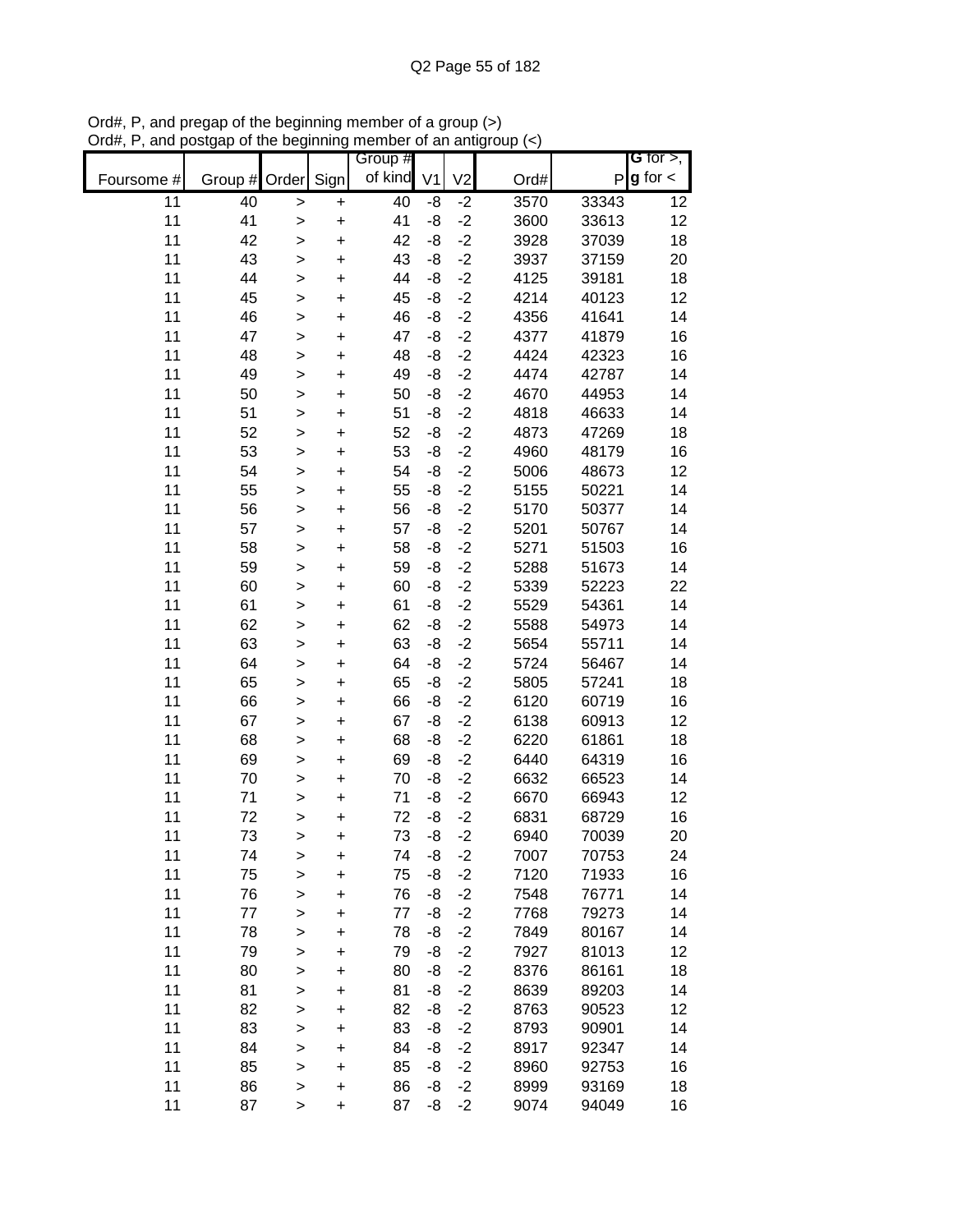|            |               |              |           | Group #        |                |                         |      |       | G for $>$ ,             |
|------------|---------------|--------------|-----------|----------------|----------------|-------------------------|------|-------|-------------------------|
| Foursome # | Group # Order |              | Sign      | of kind        | V <sub>1</sub> | V <sub>2</sub>          | Ord# | P     | $g$ for $\lt$           |
| 11         | 88            | $\geq$       | $\pmb{+}$ | 88             | -8             | $-2$                    | 9148 | 94873 | 24                      |
| 11         | 89            | $\mathbf{I}$ | $\ddot{}$ | 89             | -8             | $-2$                    | 9164 | 95083 | 12                      |
| 11         | 90            | >            | $\ddot{}$ | 90             | -8             | $-2$                    | 9171 | 95131 | 20                      |
| 11         | 91            | $\geq$       | $\ddot{}$ | 91             | -8             | $-2$                    | 9491 | 98887 | 14                      |
| 11         | 92            | >            | +         | 92             | -8             | $-2$                    | 9539 | 99391 | 14                      |
| 11         | 93            | $\,$         | $\ddot{}$ | 93             | -8             | $-2$                    | 9575 | 99809 | 16                      |
|            |               |              |           |                |                |                         |      |       |                         |
| 11         | 94            | >            |           | 1              | 8              | $\overline{\mathbf{c}}$ | 266  | 1699  | $\boldsymbol{2}$        |
| 11         | 95            | $\mathbf{I}$ |           | $\overline{2}$ | 8              | $\overline{2}$          | 289  | 1879  | $\boldsymbol{2}$        |
| 11         | 96            | $\mathbf{I}$ |           | 3              | 8              | $\overline{2}$          | 316  | 2089  | $\overline{c}$          |
| 11         | 97            | $\mathbf{I}$ |           | 4              | 8              | $\overline{\mathbf{c}}$ | 381  | 2621  | $\overline{\mathbf{4}}$ |
| 11         | 98            | $\geq$       |           | 5              | 8              | $\overline{c}$          | 779  | 5927  | 4                       |
| 11         | 99            | $\geq$       |           | 6              | 8              | $\overline{c}$          | 795  | 6091  | $\overline{\mathbf{c}}$ |
| 11         | 100           | $\mathbf{I}$ |           | $\overline{7}$ | 8              | $\overline{c}$          | 1102 | 8839  | $\overline{c}$          |
| 11         | 101           | >            |           | 8              | 8              | $\overline{c}$          | 1236 | 10069 | $\overline{c}$          |
| 11         | 102           | $\mathbf{I}$ |           | 9              | 8              | $\overline{c}$          | 1572 | 13219 | $\overline{2}$          |
| 11         | 103           | $\geq$       |           | 10             | 8              | $\overline{c}$          | 1717 | 14657 | 4                       |
| 11         | 104           | $\mathbf{I}$ |           | 11             | 8              | $\overline{c}$          | 1769 | 15139 | $\overline{c}$          |
| 11         | 105           | $\mathbf{I}$ |           | 12             | 8              | $\overline{c}$          | 1836 | 15739 | $\overline{c}$          |
| 11         | 106           | $\mathbf{I}$ |           | 13             | 8              | $\overline{c}$          | 2029 | 17659 | $\overline{c}$          |
| 11         | 107           | $\mathbf{I}$ |           | 14             | 8              | $\overline{c}$          | 2108 | 18401 | $\overline{\mathbf{4}}$ |
| 11         | 108           | $\geq$       |           | 15             | 8              | $\overline{c}$          | 2196 | 19391 | $\overline{\mathbf{4}}$ |
| 11         | 109           | $\mathbf{I}$ |           | 16             | 8              | $\overline{2}$          | 2557 | 22907 | $\,$ 6 $\,$             |
| 11         | 110           | >            |           | 17             | 8              | $\overline{c}$          | 3014 | 27617 | $\,$ 6 $\,$             |
| 11         | 111           | >            |           | 18             | 8              | $\overline{c}$          | 3106 | 28549 | $\boldsymbol{2}$        |
| 11         | 112           | $\mathbf{I}$ |           | 19             | 8              | $\overline{c}$          | 3195 | 29401 | $\overline{c}$          |
| 11         | 113           | $\mathbf{I}$ |           | 20             | 8              | $\overline{c}$          | 3330 | 30871 | $\overline{c}$          |
| 11         | 114           | $\mathbf{I}$ |           | 21             | 8              | $\overline{2}$          | 3501 | 32611 | $\overline{c}$          |
| 11         | 115           | $\geq$       |           | 22             | 8              | $\overline{2}$          | 3724 | 34883 | $\,$ 6 $\,$             |
| 11         | 116           | $\geq$       |           | 23             | 8              | $\overline{c}$          | 3764 | 35327 | 4                       |
| 11         | 117           | $\geq$       |           | 24             | 8              | $\overline{c}$          | 4198 | 39937 | 8                       |
| 11         | 118           | >            |           | 25             | 8              | $\overline{2}$          | 4331 | 41389 | $\boldsymbol{2}$        |
| 11         | 119           | $\mathbf{I}$ |           | 26             | 8              | $\overline{2}$          | 4388 | 41959 | $\overline{c}$          |
| 11         | 120           | >            |           | 27             | 8              | $\overline{c}$          | 4632 | 44549 | 6                       |
| 11         | 121           | $\geq$       |           | 28             | 8              | $\overline{\mathbf{c}}$ | 4765 | 46051 | $\overline{\mathbf{c}}$ |
| 11         | 122           | $\mathbf{I}$ |           | 29             | 8              | $\overline{\mathbf{c}}$ | 4821 | 46649 | 6                       |
| 11         | 123           | $\geq$       |           | 30             | 8              | $\overline{\mathbf{c}}$ | 5264 | 51439 | $\overline{\mathbf{c}}$ |
| 11         | 124           | $\geq$       |           | 31             | 8              | $\overline{\mathbf{c}}$ | 5346 | 52291 | $\overline{\mathbf{c}}$ |
| 11         | 125           | $\mathbf{I}$ |           | 32             | 8              | $\overline{c}$          | 5727 | 56479 | $\overline{c}$          |
| 11         | 126           | >            |           | 33             | 8              | $\overline{c}$          | 5909 | 58369 | $\overline{2}$          |
| 11         | 127           | $\geq$       |           | 34             | 8              | $\overline{c}$          | 6241 | 62081 | 10                      |
| 11         | 128           | $\mathbf{I}$ |           | 35             | 8              | $\overline{c}$          | 6400 | 63809 | 6                       |
| 11         | 129           | $\geq$       |           | 36             | 8              | $\overline{c}$          | 6468 | 64667 | 4                       |
| 11         | 130           | $\geq$       |           | 37             | 8              | $\overline{2}$          | 6734 | 67579 | $\overline{\mathbf{c}}$ |
| 11         | 131           | $\mathbf{I}$ |           | 38             | 8              | $\overline{c}$          | 7070 | 71389 | $\overline{\mathbf{c}}$ |
| 11         | 132           | $\geq$       |           | 39             | 8              | $\overline{c}$          | 7160 | 72341 | 4                       |
| 11         | 133           | $\mathbf{I}$ |           | 40             | 8              | $\overline{c}$          | 7379 | 74831 | 4                       |
| 11         | 134           | $\,$         |           | 41             | 8              | $\overline{c}$          | 7414 | 75227 | 4                       |

Ord#, P, and pregap of the beginning member of a group (>) Ord#, P, and postgap of the beginning member of an antigroup (<)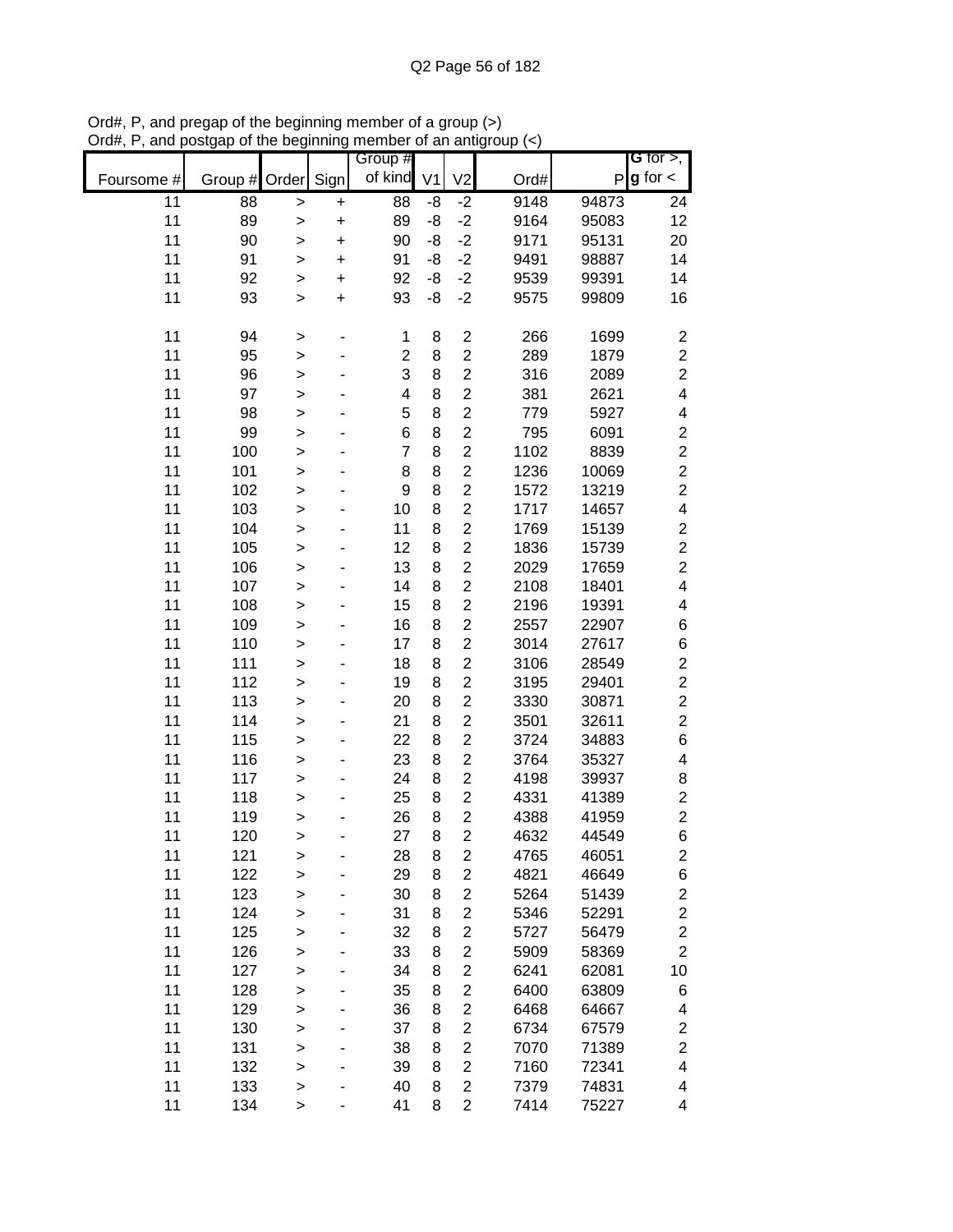|            |               |              |           | Group #                 |   |                         |      |       | G for $>$ ,             |
|------------|---------------|--------------|-----------|-------------------------|---|-------------------------|------|-------|-------------------------|
| Foursome # | Group # Order |              | Sign      | of kind V1              |   | V <sub>2</sub>          | Ord# | P     | $g$ for $\lt$           |
| 11         | 135           | >            |           | 42                      | 8 | $\overline{c}$          | 7450 | 75619 | 2                       |
| 11         | 136           | $\mathbf{I}$ |           | 43                      | 8 | $\overline{c}$          | 7516 | 76387 | 8                       |
| 11         | 137           | $\mathbf{I}$ |           | 44                      | 8 | $\overline{c}$          | 7579 | 77141 | $\overline{\mathbf{4}}$ |
| 11         | 138           | $\mathbf{I}$ |           | 45                      | 8 | $\overline{c}$          | 7593 | 77269 | $\boldsymbol{2}$        |
| 11         | 139           | $\geq$       |           | 46                      | 8 | $\overline{2}$          | 7635 | 77689 | $\overline{c}$          |
| 11         | 140           | $\geq$       |           | 47                      | 8 | $\overline{c}$          | 7731 | 78809 | 6                       |
| 11         | 141           | $\mathbf{I}$ |           | 48                      | 8 | $\overline{2}$          | 8052 | 82351 | $\overline{c}$          |
| 11         | 142           | >            |           | 49                      | 8 | $\overline{2}$          | 8444 | 86929 | $\overline{2}$          |
| 11         | 143           | $\geq$       |           | 50                      | 8 | $\overline{c}$          | 8481 | 87337 | 14                      |
| 11         | 144           | $\geq$       |           | 51                      | 8 | $\overline{c}$          | 8796 | 90917 | 6                       |
| 11         | 145           | $\mathbf{I}$ |           | 52                      | 8 | $\overline{2}$          | 8848 | 91499 | 6                       |
| 11         | 146           | $\mathbf{I}$ |           | 53                      | 8 | $\overline{c}$          | 8958 | 92723 | 6                       |
| 11         | 147           | $\geq$       |           | 54                      | 8 | $\overline{2}$          | 9376 | 97501 | $\overline{2}$          |
| 11         | 148           | $\,<$        | $\ddot{}$ | 1                       | 8 | $\overline{\mathbf{c}}$ | 91   | 467   | 12                      |
| 11         | 149           | $\prec$      | $\ddot{}$ | $\overline{2}$          | 8 | $\overline{c}$          | 214  | 1307  | 12                      |
| 11         | 150           | $\,<$        | $\ddot{}$ | 3                       | 8 | $\overline{c}$          | 331  | 2221  | 16                      |
| 11         | 151           | $\,<$        | $\ddot{}$ | $\overline{\mathbf{4}}$ | 8 | $\overline{c}$          | 350  | 2357  | 14                      |
| 11         | 152           | $\,<$        | $\ddot{}$ | 5                       | 8 | $\overline{c}$          | 570  | 4139  | 14                      |
| 11         | 153           | $\prec$      | $\ddot{}$ | 6                       | 8 | $\overline{c}$          | 728  | 5507  | 12                      |
| 11         | 154           | $\prec$      | $\ddot{}$ | $\overline{7}$          | 8 | $\overline{c}$          | 790  | 6053  | 14                      |
| 11         | 155           | $\,<$        | $\ddot{}$ | 8                       | 8 | $\overline{c}$          | 1270 | 10343 | 14                      |
| 11         | 156           | $\prec$      | +         | $\boldsymbol{9}$        | 8 | $\overline{2}$          | 1310 | 10739 | 14                      |
| 11         | 157           | $\prec$      | +         | 10                      | 8 | $\overline{c}$          | 1460 | 12211 | 16                      |
| 11         | 158           | $\,<$        | +         | 11                      | 8 | $\overline{2}$          | 1620 | 13697 | 12                      |
| 11         | 159           | $\,<$        | +         | 12                      | 8 | $\overline{2}$          | 1667 | 14159 | 14                      |
| 11         | 160           | $\,<$        | +         | 13                      | 8 | $\overline{2}$          | 1715 | 14639 | 14                      |
| 11         | 161           | $\,<$        | $\ddot{}$ | 14                      | 8 | $\overline{2}$          | 1876 | 16111 | 16                      |
| 11         | 162           | $\,<$        | $\ddot{}$ | 15                      | 8 | $\overline{2}$          | 2093 | 18257 | 12                      |
| 11         | 163           | $\,<$        | $\ddot{}$ | 16                      | 8 | $\overline{2}$          | 2141 | 18757 | 16                      |
| 11         | 164           | $\prec$      | +         | 17                      | 8 | $\overline{2}$          | 2627 | 23609 | 14                      |
| 11         | 165           | $\prec$      | $\ddot{}$ | 18                      | 8 | $\overline{c}$          | 2673 | 24029 | 14                      |
| 11         | 166           | $\prec$      | $\ddot{}$ | 19                      | 8 | $\overline{c}$          | 2745 | 24821 | 20                      |
| 11         | 167           | $\,<$        | $\ddot{}$ | 20                      | 8 | $\overline{2}$          | 3096 | 28447 | 16                      |
| 11         | 168           | $\,<$        | +         | 21                      | 8 | 2                       | 3185 | 29311 | 16                      |
| 11         | 169           | $\prec$      | +         | 22                      | 8 | $\overline{2}$          | 3189 | 29347 | 16                      |
| 11         | 170           | $\prec$      | +         | 23                      | 8 | $\overline{\mathbf{c}}$ | 3258 | 30119 | 14                      |
| 11         | 171           | $\prec$      | +         | 24                      | 8 | $\overline{c}$          | 3293 | 30497 | 12                      |
| 11         | 172           | $\prec$      | +         | 25                      | 8 | $\overline{c}$          | 3314 | 30713 | 14                      |
| 11         | 173           | $\prec$      | +         | 26                      | 8 | $\overline{c}$          | 3498 | 32587 | 16                      |
| 11         | 174           | $\prec$      | +         | 27                      | 8 | $\overline{c}$          | 3679 | 34439 | 18                      |
| 11         | 175           | $\,<$        | +         | 28                      | 8 | $\overline{c}$          | 3792 | 35603 | 14                      |
| 11         | 176           | $\,<$        | +         | 29                      | 8 | $\overline{c}$          | 3850 | 36277 | 16                      |
| 11         | 177           | $\,<$        | +         | 30                      | 8 | $\overline{c}$          | 3868 | 36479 | 14                      |
| 11         | 178           | $\,<$        | +         | 31                      | 8 | $\overline{2}$          | 4355 | 41627 | 14                      |
| 11         | 179           | $\prec$      | +         | 32                      | 8 | $\overline{c}$          | 4382 | 41911 | 16                      |
| 11         | 180           | $\,<$        | +         | 33                      | 8 | $\overline{2}$          | 4416 | 42227 | 12                      |
| 11         | 181           | $\prec$      | +         | 34                      | 8 | $\overline{c}$          | 4423 | 42307 | 16                      |

Ord#, P, and pregap of the beginning member of a group (>) Ord#, P, and postgap of the beginning member of an antigroup (<)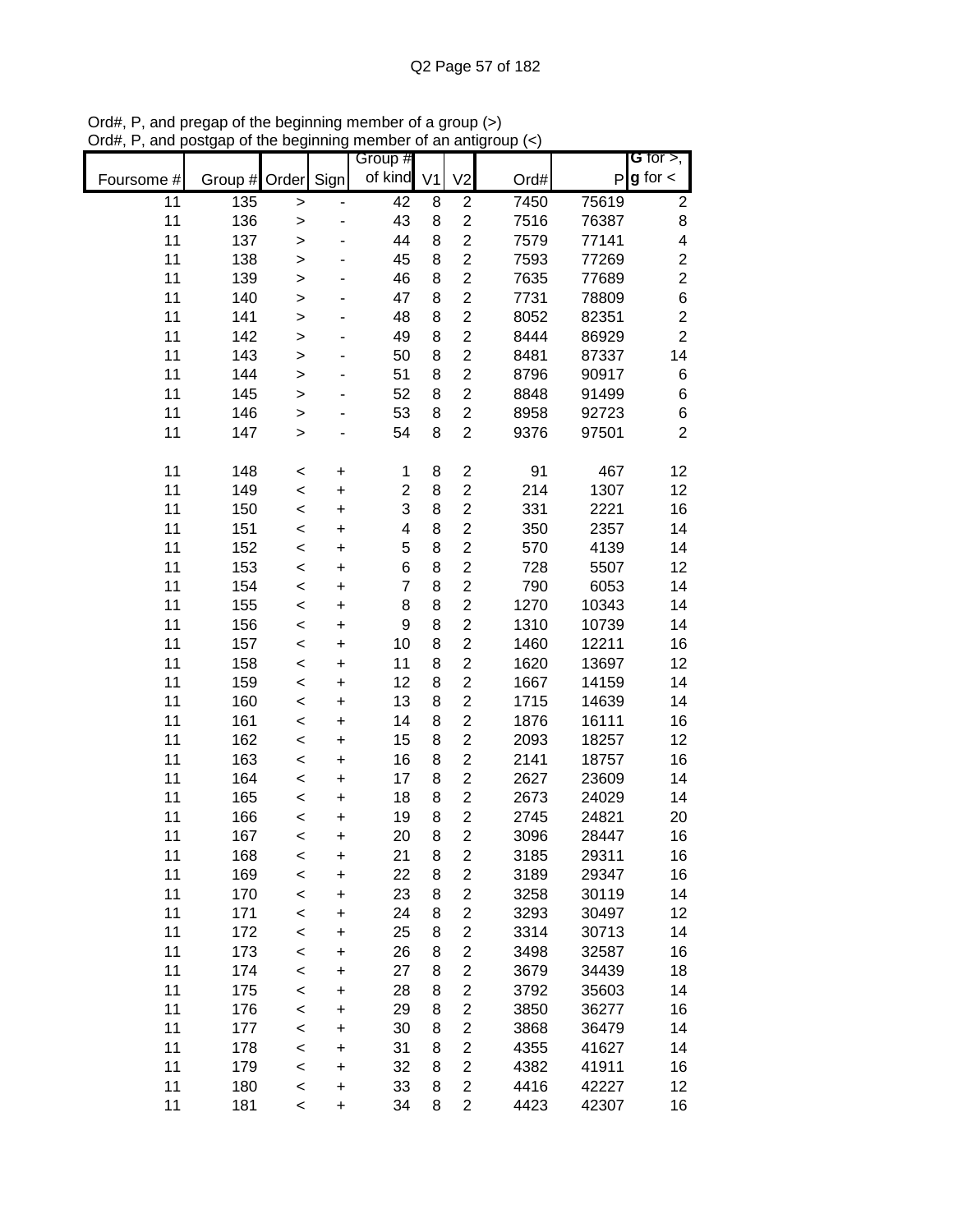|            |         |         |           | Group #         |   |                         |      |       | G for $>$ ,            |
|------------|---------|---------|-----------|-----------------|---|-------------------------|------|-------|------------------------|
| Foursome # | Group # | Order   | Sign      | of kind V1      |   | V <sub>2</sub>          | Ord# |       | $P$ <b>g</b> for $\lt$ |
| 11         | 182     | $\prec$ | $\ddot{}$ | $\overline{35}$ | 8 | $\overline{c}$          | 4444 | 42473 | 14                     |
| 11         | 183     | $\prec$ | $\ddot{}$ | 36              | 8 | $\overline{2}$          | 4471 | 42751 | 16                     |
| 11         | 184     | $\prec$ | $\ddot{}$ | 37              | 8 | $\overline{c}$          | 4654 | 44777 | 12                     |
| 11         | 185     | $\prec$ | $\ddot{}$ | 38              | 8 | $\overline{2}$          | 4779 | 46187 | 12                     |
| 11         | 186     | $\prec$ | +         | 39              | 8 | $\overline{c}$          | 4802 | 46457 | 14                     |
| 11         | 187     | $\prec$ | +         | 40              | 8 | $\overline{c}$          | 4821 | 46649 | 14                     |
| 11         | 188     | $\prec$ | +         | 41              | 8 | $\overline{2}$          | 5042 | 49043 | 14                     |
| 11         | 189     | $\,<$   | +         | 42              | 8 | $\overline{2}$          | 5461 | 53597 | 12                     |
| 11         | 190     | $\prec$ | +         | 43              | 8 | $\overline{2}$          | 5468 | 53639 | 14                     |
| 11         | 191     | $\,<$   | $\ddot{}$ | 44              | 8 | $\overline{2}$          | 5769 | 56897 | 12                     |
| 11         | 192     | $\prec$ | $\ddot{}$ | 45              | 8 | $\overline{\mathbf{c}}$ | 5796 | 57149 | 14                     |
| 11         | 193     | $\prec$ | $\ddot{}$ | 46              | 8 | $\overline{2}$          | 5821 | 57397 | 16                     |
| 11         | 194     | $\prec$ | $\ddot{}$ | 47              | 8 | $\overline{2}$          | 5850 | 57737 | 14                     |
| 11         | 195     | $\prec$ | $\ddot{}$ | 48              | 8 | $\overline{c}$          | 5943 | 58741 | 16                     |
| 11         | 196     | $\prec$ | $\ddot{}$ | 49              | 8 | $\overline{c}$          | 5946 | 58771 | 16                     |
| 11         | 197     | $\prec$ | $\ddot{}$ | 50              | 8 | $\overline{c}$          | 6012 | 59453 | 14                     |
| 11         | 198     | $\prec$ | $\ddot{}$ | 51              | 8 | $\overline{2}$          | 6022 | 59567 | 14                     |
| 11         | 199     | $\prec$ | $\ddot{}$ | 52              | 8 | $\overline{2}$          | 6036 | 59707 | 16                     |
| 11         | 200     | $\prec$ | $\ddot{}$ | 53              | 8 | $\overline{2}$          | 6186 | 61493 | 14                     |
| 11         | 201     | $\prec$ | $\ddot{}$ | 54              | 8 | $\overline{2}$          | 6274 | 62483 | 14                     |
| 11         | 202     | $\prec$ | $\ddot{}$ | 55              | 8 | $\overline{c}$          | 6362 | 63473 | 14                     |
| 11         | 203     | $\prec$ | +         | 56              | 8 | $\overline{\mathbf{c}}$ | 6400 | 63809 | 14                     |
| 11         | 204     | $\prec$ | +         | 57              | 8 | $\overline{c}$          | 6468 | 64667 | 12                     |
| 11         | 205     | $\prec$ | +         | 58              | 8 | $\overline{2}$          | 6495 | 65011 | 16                     |
| 11         | 206     | $\,<$   | +         | 59              | 8 | $\overline{2}$          | 6641 | 66601 | 16                     |
| 11         | 207     | $\,<$   | +         | 60              | 8 | $\overline{2}$          | 6837 | 68777 | 14                     |
| 11         | 208     | $\prec$ | $\ddot{}$ | 61              | 8 | $\overline{2}$          | 6917 | 69767 | 12                     |
| 11         | 209     | $\prec$ | $\ddot{}$ | 62              | 8 | $\overline{2}$          | 7215 | 72959 | 14                     |
| 11         | 210     | $\prec$ | $\ddot{}$ | 63              | 8 | $\overline{2}$          | 7336 | 74363 | 14                     |
| 11         | 211     | $\prec$ | $\ddot{}$ | 64              | 8 | $\overline{2}$          | 7396 | 75017 | 12                     |
| 11         | 212     | $\prec$ | $\ddot{}$ | 65              | 8 | $\overline{c}$          | 7457 | 75689 | 14                     |
| 11         | 213     | $\prec$ | $\ddot{}$ | 66              | 8 | $\overline{c}$          | 7723 | 78721 | 16                     |
| 11         | 214     | $\prec$ | $\ddot{}$ | 67              | 8 | $\overline{2}$          | 7908 | 80789 | 14                     |
| 11         | 215     | $\prec$ | $\ddot{}$ | 68              | 8 | $\overline{2}$          | 8078 | 82619 | 14                     |
| 11         | 216     | $\prec$ | +         | 69              | 8 | 2                       | 8250 | 84659 | 14                     |
| 11         | 217     | $\prec$ | $\ddot{}$ | 70              | 8 | 2                       | 8321 | 85487 | 26                     |
| 11         | 218     | $\prec$ | +         | 71              | 8 | $\overline{2}$          | 8398 | 86357 | 12                     |
| 11         | 219     | $\prec$ | +         | 72              | 8 | 2                       | 8480 | 87323 | 14                     |
| 11         | 220     | $\prec$ | +         | 73              | 8 | 2                       | 8492 | 87491 | 18                     |
| 11         | 221     | $\prec$ | +         | 74              | 8 | 2                       | 8546 | 88007 | 12                     |
| 11         | 222     | $\,<$   | +         | 75              | 8 | $\overline{2}$          | 8796 | 90917 | 14                     |
| 11         | 223     | $\,<$   | +         | 76              | 8 | $\overline{2}$          | 8798 | 90947 | 24                     |
| 11         | 224     | $\prec$ | +         | 77              | 8 | $\overline{2}$          | 8925 | 92387 | 12                     |
| 11         | 225     | $\prec$ | +         | 78              | 8 | $\overline{2}$          | 9119 | 94547 | 12                     |
| 11         | 226     | $\prec$ | +         | 79              | 8 | 2                       | 9477 | 98717 | 12                     |
| 11         | 227     | $\prec$ | +         | 80              | 8 | 2                       | 9513 | 99089 | 14                     |
| 11         | 228     | $\prec$ | $\ddot{}$ | 81              | 8 | 2                       | 9538 | 99377 | 14                     |

Ord#, P, and pregap of the beginning member of a group (>) Ord#, P, and postgap of the beginning member of an antigroup (<)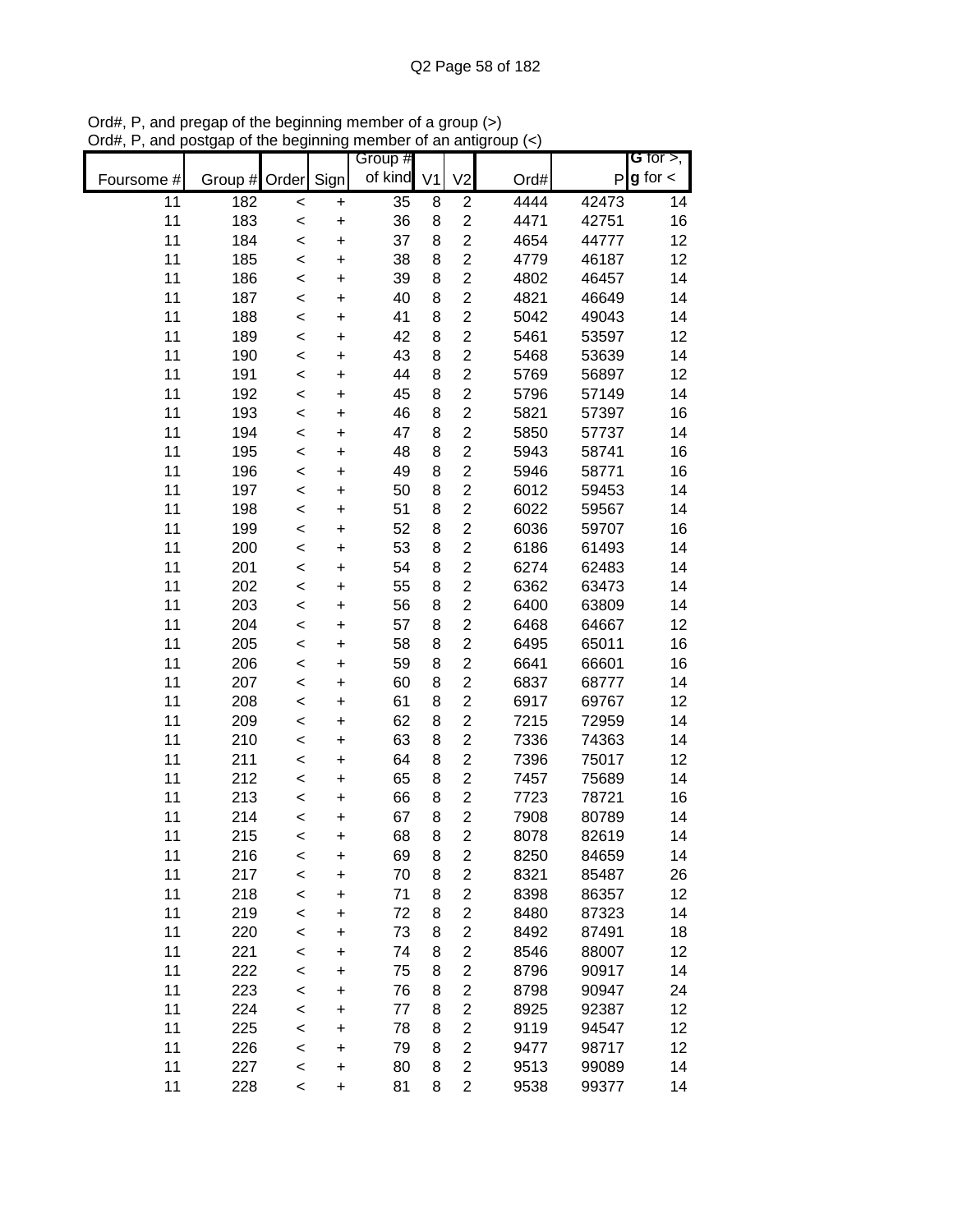|            |                    |         | Group #                 |                |                |      |       | G for $>$ ,             |
|------------|--------------------|---------|-------------------------|----------------|----------------|------|-------|-------------------------|
| Foursome # | Group # Order Sign |         | of kind                 | V <sub>1</sub> | V <sub>2</sub> | Ord# | P     | $g$ for $\lt$           |
| 11         | 229                | $\prec$ | $\mathbf 1$             | -8             | $-2$           | 116  | 641   | $\overline{c}$          |
| 11         | 230                | $\prec$ | $\overline{2}$          | -8             | $-2$           | 234  | 1481  | $\overline{c}$          |
| 11         | 231                | $\prec$ | 3                       | -8             | $-2$           | 284  | 1861  | 6                       |
| 11         | 232                | $\prec$ | $\overline{\mathbf{4}}$ | -8             | $-2$           | 501  | 3581  | $\overline{c}$          |
| 11         | 233                | $\prec$ | 5                       | -8             | $-2$           | 934  | 7331  | $\overline{c}$          |
| 11         | 234                | $\prec$ | 6                       | -8             | $-2$           | 983  | 7753  | $\overline{\mathbf{4}}$ |
| 11         | 235                | $\prec$ | $\overline{7}$          | -8             | $-2$           | 1506 | 12611 | $\overline{\mathbf{c}}$ |
| 11         | 236                | $\prec$ | 8                       | -8             | $-2$           | 1803 | 15439 | $\overline{\mathbf{4}}$ |
| 11         | 237                | $\prec$ | 9                       | -8             | $-2$           | 2143 | 18787 | 6                       |
| 11         | 238                | $\,<$   | 10                      | -8             | $-2$           | 2445 | 21799 | 4                       |
| 11         | 239                | $\,<$   | 11                      | -8             | $-2$           | 2463 | 21991 | 6                       |
| 11         | 240                | $\prec$ | 12                      | -8             | $-2$           | 2972 | 27103 | 4                       |
| 11         | 241                | $\,<$   | 13                      | -8             | $-2$           | 3234 | 29863 | 4                       |
| 11         | 242                | $\prec$ | 14                      | -8             | $-2$           | 3324 | 30839 | $\mathbf{2}$            |
| 11         | 243                | $\prec$ | 15                      | -8             | $-2$           | 4087 | 38783 | 8                       |
| 11         | 244                | $\prec$ | 16                      | -8             | $-2$           | 4249 | 40529 | $\overline{c}$          |
| 11         | 245                | $\prec$ | 17                      | -8             | $-2$           | 4281 | 40879 | $\overline{\mathbf{4}}$ |
| 11         | 246                | $\prec$ | 18                      | -8             | $-2$           | 4384 | 41941 | 6                       |
| 11         | 247                | $\prec$ | 19                      | -8             | $-2$           | 4398 | 42061 | 10                      |
| 11         | 248                | $\prec$ | 20                      | -8             | $-2$           | 4408 | 42179 | $\overline{c}$          |
| 11         | 249                | $\prec$ | 21                      | -8             | $-2$           | 4695 | 45259 | $\overline{\mathbf{4}}$ |
| 11         | 250                | $\prec$ | 22                      | -8             | $-2$           | 5183 | 50539 | 4                       |
| 11         | 251                | $\prec$ | 23                      | -8             | $-2$           | 5215 | 50923 | 6                       |
| 11         | 252                | $\prec$ | 24                      | -8             | $-2$           | 5243 | 51239 | $\overline{c}$          |
| 11         | 253                | $\prec$ | 25                      | -8             | $-2$           | 5341 | 52249 | $\overline{\mathbf{4}}$ |
| 11         | 254                | $\,<$   | 26                      | -8             | $-2$           | 5425 | 53171 | $\overline{c}$          |
| 11         | 255                | $\,<$   | 27                      | -8             | $-2$           | 5529 | 54361 | 6                       |
| 11         | 256                | $\,<$   | 28                      | -8             | $-2$           | 5720 | 56431 | 6                       |
| 11         | 257                | $\prec$ | 29                      | -8             | $-2$           | 6158 | 61151 | $\overline{c}$          |
| 11         | 258                | $\,<$   | 30                      | -8             | $-2$           | 6210 | 61717 | 6                       |
| 11         | 259                | $\,<$   | 31                      | -8             | $-2$           | 6356 | 63419 | $\overline{2}$          |
| 11         | 260                | $\prec$ | 32                      | -8             | $-2$           | 6801 | 68389 | 10                      |
| 11         | 261                | $\prec$ | 33                      | -8             | $-2$           | 6910 | 69691 | 6                       |
| 11         | 262                | $\prec$ | 34                      | -8             | $-2$           | 7029 | 70979 | $\overline{2}$          |
| 11         | 263                | $\,<$   | 35                      | -8             | $-2$           | 7163 | 72379 | 4                       |
| 11         | 264                | $\prec$ | 36                      | -8             | $-2$           | 7186 | 72671 | $\overline{c}$          |
| 11         | 265                | $\prec$ | 37                      | -8             | $-2$           | 7403 | 75133 | 16                      |
| 11         | 266                | $\prec$ | 38                      | -8             | $-2$           | 7552 | 76819 | 10                      |
| 11         | 267                | $\prec$ | 39                      | -8             | $-2$           | 7793 | 79559 | $\overline{\mathbf{c}}$ |
| 11         | 268                | $\prec$ | 40                      | -8             | $-2$           | 7856 | 80231 | $\boldsymbol{2}$        |
| 11         | 269                | $\prec$ | 41                      | -8             | $-2$           | 8180 | 83869 | 4                       |
| 11         | 270                | $\prec$ | 42                      | -8             | $-2$           | 8210 | 84221 | $\overline{\mathbf{c}}$ |
| 11         | 271                | $\prec$ | 43                      | -8             | $-2$           | 8571 | 88423 | 4                       |
| 11         | 272                | $\prec$ | 44                      | -8             | $-2$           | 8696 | 89819 | $\overline{\mathbf{c}}$ |
| 11         | 273                | $\prec$ | 45                      | -8             | $-2$           | 8917 | 92347 | 6                       |
| 11         | 274                | $\,<$   | 46                      | -8             | $-2$           | 8964 | 92789 | $\overline{c}$          |
| 11         | 275                | $\prec$ | 47                      | -8             | $-2$           | 9112 | 94477 | 6                       |
| 11         | 276                | $\prec$ | 48                      | -8             | $-2$           | 9269 | 96221 | $\overline{2}$          |

Ord#, P, and pregap of the beginning member of a group (>) Ord#, P, and postgap of the beginning member of an antigroup (<)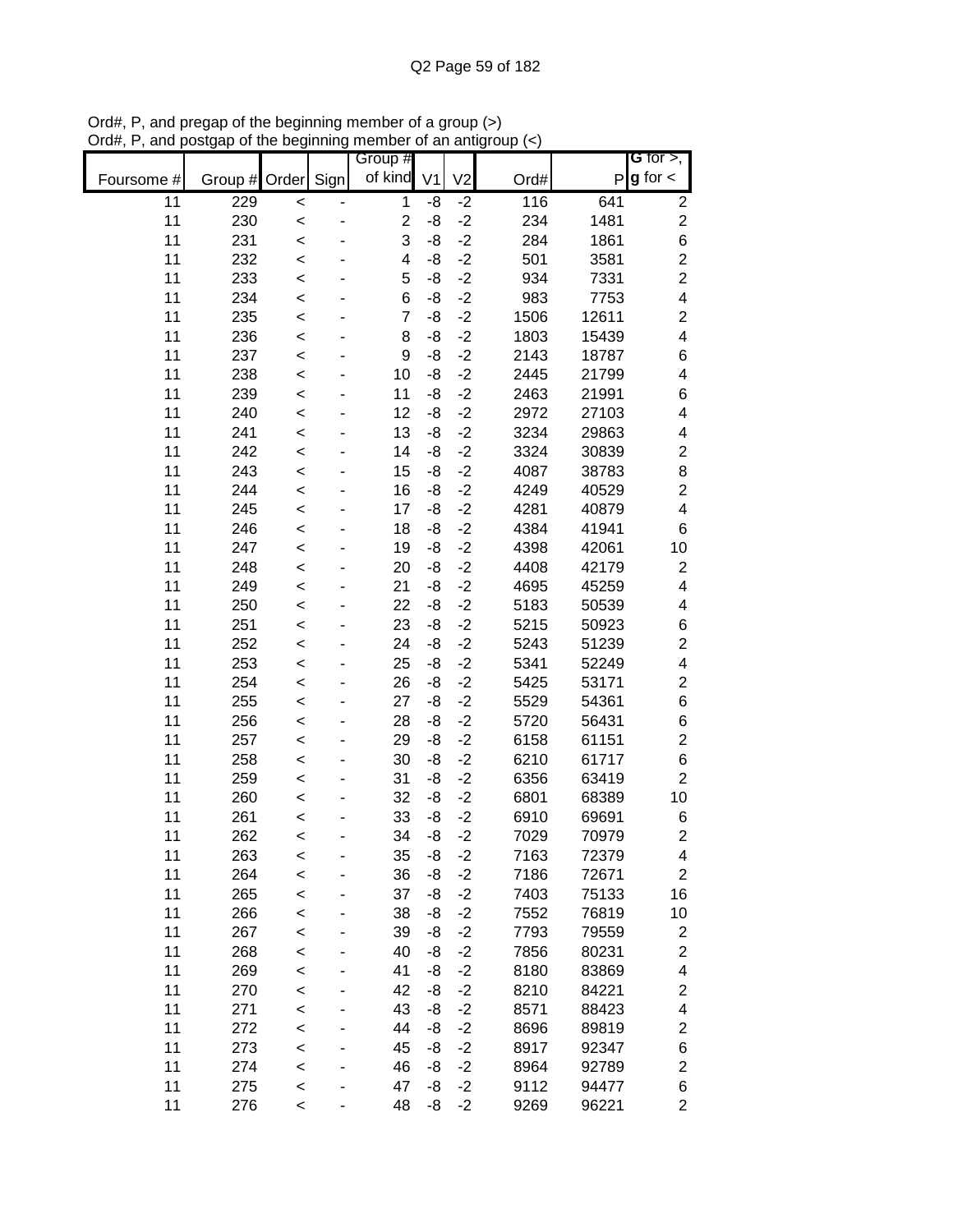|            |                         |              |                          | Group #                 |    |                |      |       | G for $>$ ,             |
|------------|-------------------------|--------------|--------------------------|-------------------------|----|----------------|------|-------|-------------------------|
| Foursome # | Group # Order Sign      |              |                          | of kind V1              |    | V <sub>2</sub> | Ord# |       | $P g$ for $\lt$         |
|            |                         |              |                          |                         |    |                |      |       |                         |
|            |                         |              |                          |                         |    |                |      |       |                         |
| 12         | 1                       | $\geq$       | $\ddot{}$                | 1                       | 8  | 4              | 61   | 283   | $\overline{\mathbf{c}}$ |
| 12         | $\overline{\mathbf{c}}$ | $\mathbf{I}$ | $\ddot{}$                | $\overline{2}$          | 8  | 4              | 145  | 829   | $\boldsymbol{2}$        |
| 12         | 3                       | $\mathbf{I}$ | +                        | 3                       | 8  | 4              | 308  | 2029  | $\overline{\mathbf{c}}$ |
| 12         | 4                       | >            | $\ddot{}$                | 4                       | 8  | 4              | 502  | 3583  | $\overline{c}$          |
| 12         | 5                       | >            | $\ddot{}$                | 5                       | 8  | 4              | 525  | 3769  | $\overline{c}$          |
| 12         | 6                       | $\mathbf{I}$ | $\ddot{}$                | 6                       | 8  | 4              | 531  | 3823  | $\overline{\mathbf{c}}$ |
| 12         | $\overline{7}$          | $\geq$       | $\ddot{}$                | $\overline{7}$          | 8  | 4              | 535  | 3853  | $\overline{\mathbf{c}}$ |
| 12         | 8                       | $\geq$       | $\ddot{}$                | 8                       | 8  | 4              | 609  | 4483  | $\overline{c}$          |
| 12         | $\boldsymbol{9}$        | $\geq$       | $\ddot{}$                | 9                       | 8  | 4              | 746  | 5659  | $\overline{c}$          |
| 12         | 10                      | $\geq$       | $\ddot{}$                | 10                      | 8  | 4              | 1071 | 8599  | $\overline{c}$          |
| 12         | 11                      | $\geq$       | +                        | 11                      | 8  | 4              | 1310 | 10739 | 6                       |
| 12         | 12                      | $\mathbf{I}$ | $\ddot{}$                | 12                      | 8  | 4              | 2024 | 17599 | $\overline{c}$          |
| 12         | 13                      | >            | $\ddot{}$                | 13                      | 8  | 4              | 2163 | 19037 | 6                       |
| 12         | 14                      | >            | +                        | 14                      | 8  | 4              | 2373 | 21107 | 6                       |
| 12         | 15                      | $\mathbf{I}$ | $\ddot{}$                | 15                      | 8  | 4              | 3189 | 29347 | 8                       |
| 12         | 16                      | $\mathbf{I}$ | $\ddot{}$                | 16                      | 8  | 4              | 3422 | 31849 | $\mathbf{2}$            |
| 12         | 17                      | $\mathbf{I}$ | $\ddot{}$                | 17                      | 8  | 4              | 4146 | 39373 | $\mathbf{2}$            |
| 12         | 18                      |              | $\ddot{}$                | 18                      | 8  | 4              | 4318 | 41233 | $\boldsymbol{2}$        |
| 12         | 19                      | $\geq$       |                          | 19                      | 8  | 4              | 4726 | 45589 | $\boldsymbol{2}$        |
| 12         |                         | $\geq$       | $\ddot{}$                | 20                      | 8  | 4              |      | 50023 | $\overline{c}$          |
| 12         | 20                      | $\geq$       | $\ddot{}$                |                         |    |                | 5135 |       | $\overline{c}$          |
|            | 21                      | $\geq$       | $\ddot{}$                | 21                      | 8  | 4              | 5159 | 50263 |                         |
| 12         | 22                      | $\mathbf{I}$ | $\ddot{}$                | 22                      | 8  | 4              | 5303 | 51829 | $\overline{c}$          |
| 12         | 23                      | $\,$         | $\ddot{}$                | 23                      | 8  | 4              | 5611 | 55219 | $\overline{c}$          |
| 12         | 24                      | $\geq$       | $\ddot{}$                | 24                      | 8  | 4              | 5705 | 56239 | $\overline{c}$          |
| 12         | 25                      | >            | $\ddot{}$                | 25                      | 8  | 4              | 6128 | 60779 | 6                       |
| 12         | 26                      | >            | $\ddot{}$                | 26                      | 8  | 4              | 6662 | 66853 | $\overline{\mathbf{c}}$ |
| 12         | 27                      | $\,$         | $\ddot{}$                | 27                      | 8  | 4              | 6672 | 66949 | $\overline{\mathbf{c}}$ |
| 12         | 28                      | >            | $\ddot{}$                | 28                      | 8  | 4              | 8078 | 82619 | 6                       |
| 12         | 29                      | >            | +                        | 29                      | 8  | 4              | 8117 | 83101 | 8                       |
| 12         | 30                      | >            | +                        | 30                      | 8  | 4              | 8127 | 83233 | $\mathbf{2}$            |
| 12         | 31                      | >            | +                        | 31                      | 8  | 4              | 8250 | 84659 | 6                       |
| 12         | 32                      | >            | $\ddot{}$                | 32                      | 8  | 4              | 8872 | 91813 | $\overline{2}$          |
| 12         | 33                      | $\geq$       | $\ddot{}$                | 33                      | 8  | 4              | 8902 | 92179 | $\overline{\mathbf{c}}$ |
| 12         | 34                      | $\mathbf{I}$ | $\ddot{}$                | 34                      | 8  | 4              | 9061 | 93913 | $\overline{2}$          |
|            |                         |              |                          |                         |    |                |      |       |                         |
| 12         | 35                      | $\geq$       | $\overline{\phantom{a}}$ | $\mathbf{1}$            | -8 | $-4$           | 379  | 2609  | 16                      |
| 12         | 36                      | $\geq$       |                          | $\overline{2}$          | -8 | $-4$           | 482  | 3449  | 16                      |
| 12         | 37                      | $\mathbf{I}$ |                          | 3                       | -8 | $-4$           | 812  | 6247  | 18                      |
| 12         | 38                      | $\mathbf{I}$ |                          | $\overline{\mathbf{4}}$ | -8 | $-4$           | 887  | 6899  | 16                      |
| 12         | 39                      | $\geq$       |                          | 5                       | -8 | $-4$           | 917  | 7177  | 18                      |
| 12         | 40                      | $\geq$       |                          | 6                       | -8 | $-4$           | 1776 | 15217 | 18                      |
| 12         | 41                      | $\geq$       |                          | $\overline{7}$          | -8 | $-4$           | 1862 | 15991 | 18                      |
| 12         | 42                      | $\geq$       |                          | 8                       | -8 | $-4$           | 1961 | 17011 | 18                      |
| 12         | 43                      | $\mathbf{I}$ |                          | 9                       | -8 | $-4$           | 2385 | 21211 | 18                      |
| 12         | 44                      | $\mathbf{I}$ |                          | 10                      | -8 | $-4$           | 2587 | 23189 | 16                      |
| 12         | 45                      | >            |                          | 11                      | -8 | $-4$           | 2868 | 26099 | 16                      |

Ord#, P, and pregap of the beginning member of a group (>) Ord#, P, and postgap of the beginning member of an antigroup (<)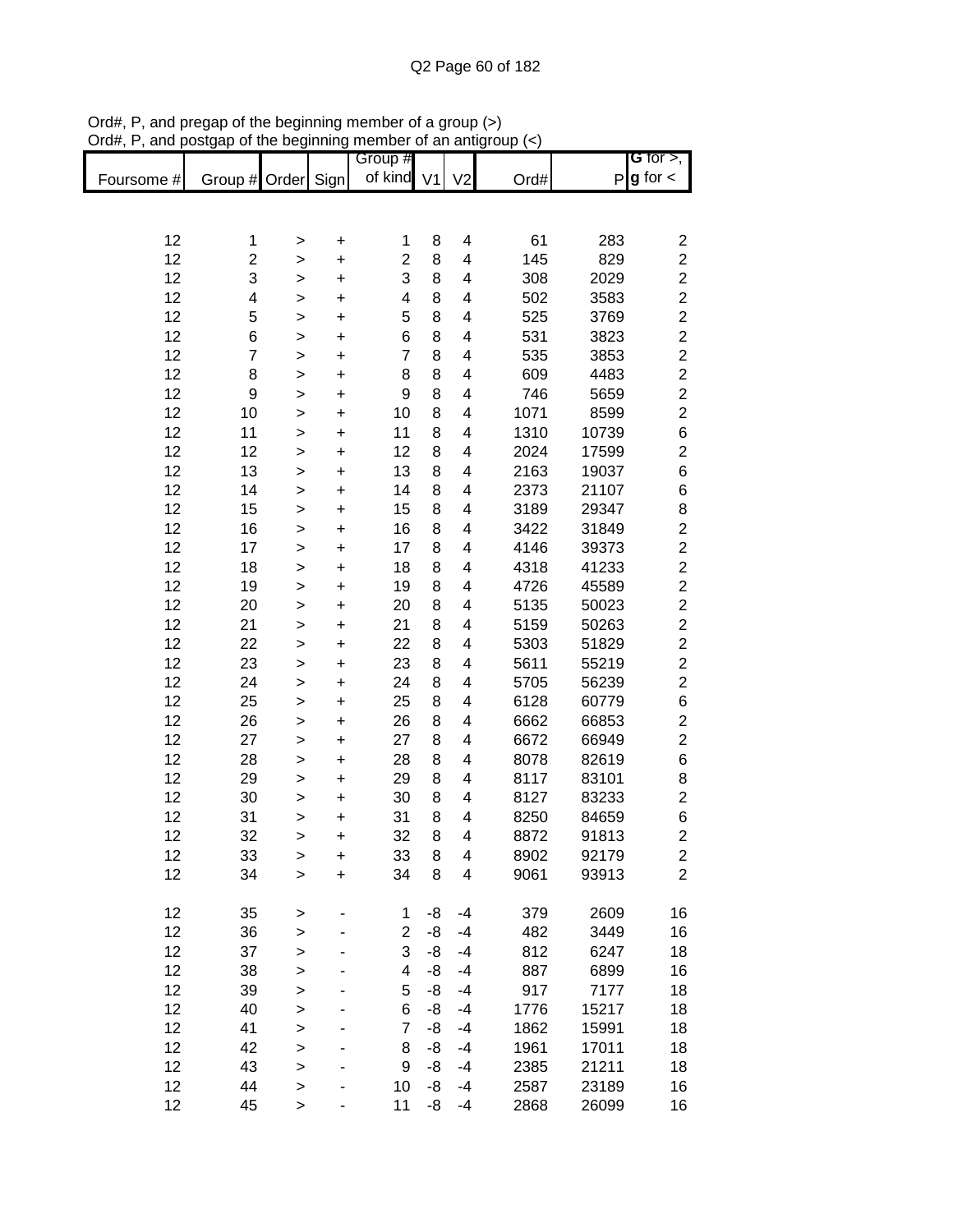|                 |               |              |           | Group #                 |                |                |      |       | G for $>$ ,             |
|-----------------|---------------|--------------|-----------|-------------------------|----------------|----------------|------|-------|-------------------------|
| Foursome #      | Group # Order |              | Sign      | of kind                 | V <sub>1</sub> | V <sub>2</sub> | Ord# | P     | $g$ for $\lt$           |
| $\overline{12}$ | 46            | $\geq$       |           | $\overline{12}$         | -8             | $-4$           | 3125 | 28687 | 18                      |
| 12              | 47            | $\mathbf{I}$ |           | 13                      | -8             | $-4$           | 3142 | 28859 | 16                      |
| 12              | 48            | >            |           | 14                      | -8             | $-4$           | 3182 | 29287 | 18                      |
| 12              | 49            | $\geq$       |           | 15                      | -8             | $-4$           | 3353 | 31139 | 16                      |
| 12              | 50            | >            |           | 16                      | -8             | $-4$           | 4143 | 39359 | 16                      |
| 12              | 51            | $\mathbf{I}$ |           | 17                      | -8             | $-4$           | 4295 | 41039 | 16                      |
| 12              | 52            | >            |           | 18                      | -8             | $-4$           | 4459 | 42667 | 18                      |
| 12              | 53            | $\geq$       |           | 19                      | -8             | $-4$           | 5298 | 51787 | 18                      |
| 12              | 54            | $\geq$       |           | 20                      | -8             | $-4$           | 5427 | 53189 | 16                      |
| 12              | 55            | $\mathbf{I}$ |           | 21                      | -8             | $-4$           | 6282 | 62581 | 18                      |
| 12              | 56            | $\mathbf{I}$ |           | 22                      | -8             | $-4$           | 7403 | 75133 | 24                      |
| 12              | 57            | $\geq$       |           | 23                      | -8             | $-4$           | 7598 | 77339 | 16                      |
| 12              | 58            | $\geq$       |           | 24                      | -8             | $-4$           | 7880 | 80513 | 22                      |
| 12              | 59            | $\geq$       |           | 25                      | -8             | $-4$           | 8531 | 87869 | 16                      |
| 12              | 60            | $\mathbf{I}$ |           | 26                      | -8             | $-4$           | 8730 | 90149 | 22                      |
| 12              | 61            | $\mathbf{I}$ |           | 27                      | -8             | $-4$           | 9344 | 97103 | 22                      |
| 12              | 62            | $\mathbf{I}$ |           | 28                      | -8             | $-4$           | 9400 | 97813 | 24                      |
|                 |               |              |           |                         |                |                |      |       |                         |
| 12              | 63            | $\,<$        | +         | 1                       | -8             | $-4$           | 384  | 2657  | $\overline{\mathbf{c}}$ |
| 12              | 64            | $\prec$      | $\ddot{}$ | $\overline{c}$          | -8             | $-4$           | 482  | 3449  | 8                       |
| 12              | 65            | $\prec$      | $\ddot{}$ | 3                       | -8             | $-4$           | 931  | 7307  | $\boldsymbol{2}$        |
| 12              | 66            | $\prec$      | +         | $\overline{\mathbf{4}}$ | -8             | $-4$           | 1660 | 14081 | $\boldsymbol{2}$        |
| 12              | 67            | $\prec$      | +         | 5                       | -8             | $-4$           | 1894 | 16333 | 6                       |
| 12              | 68            | $\prec$      | +         | 6                       | -8             | $-4$           | 2264 | 20021 | $\boldsymbol{2}$        |
| 12              | 69            | $\,<$        | +         | $\overline{7}$          | -8             | $-4$           | 2332 | 20717 | $\boldsymbol{2}$        |
| 12              | 70            | $\,<$        | +         | 8                       | -8             | $-4$           | 2438 | 21737 | $\overline{c}$          |
| 12              | 71            | $\,<$        | $\ddot{}$ | 9                       | -8             | $-4$           | 3394 | 31541 | $\overline{c}$          |
| 12              | 72            | $\,<$        | $\ddot{}$ | 10                      | -8             | $-4$           | 3775 | 35447 | $\overline{c}$          |
| 12              | 73            | $\prec$      | $\ddot{}$ | 11                      | -8             | $-4$           | 3835 | 36107 | $\boldsymbol{2}$        |
| 12              | 74            | $\prec$      | +         | 12                      | -8             | $-4$           | 4304 | 41141 | $\overline{c}$          |
| 12              | 75            | $\prec$      | $\ddot{}$ | 13                      | -8             | $-4$           | 4616 | 44381 | $\overline{2}$          |
| 12              | 76            | $\prec$      | $\ddot{}$ | 14                      | -8             | $-4$           | 4701 | 45317 | $\overline{c}$          |
| 12              | 77            | $\prec$      | $\ddot{}$ | 15                      | -8             | $-4$           | 4818 | 46633 | $\, 6$                  |
| 12              | 78            | $\,<$        | +         | 16                      | -8             | $-4$           | 4979 | 48407 | $\overline{c}$          |
| 12              | 79            | $\,<$        | +         | 17                      | -8             | $-4$           | 5302 | 51827 | $\overline{\mathbf{c}}$ |
| 12              | 80            | $\prec$      | +         | 18                      | -8             | $-4$           | 5402 | 52951 | $\,6$                   |
| 12              | 81            | $\prec$      | +         | 19                      | -8             | $-4$           | 5605 | 55163 | 8                       |
| 12              | 82            | $\prec$      | +         | 20                      | -8             | $-4$           | 5750 | 56711 | $\overline{\mathbf{c}}$ |
| 12              | 83            | $\prec$      | +         | 21                      | -8             | $-4$           | 5986 | 59207 | $\overline{c}$          |
| 12              | 84            | $\prec$      | +         | 22                      | -8             | $-4$           | 6457 | 64577 | $\overline{c}$          |
| 12              | 85            | $\,<$        | +         | 23                      | -8             | $-4$           | 6537 | 65447 | $\boldsymbol{2}$        |
| 12              | 86            | $\,<$        | +         | 24                      | -8             | $-4$           | 6703 | 67271 | $\overline{c}$          |
| 12              | 87            | $\prec$      | +         | 25                      | -8             | $-4$           | 6925 | 69857 | $\overline{c}$          |
| 12              | 88            | $\prec$      | +         | 26                      | -8             | $-4$           | 7017 | 70877 | $\overline{\mathbf{c}}$ |
| 12              | 89            | $\prec$      | +         | 27                      | -8             | $-4$           | 7768 | 79273 | 6                       |
| 12              | 90            | $\prec$      | $\ddot{}$ | 28                      | -8             | $-4$           | 8039 | 82217 | $\overline{\mathbf{c}}$ |
| 12              | 91            | $\prec$      | +         | 29                      | -8             | $-4$           | 8130 | 83267 | $\overline{\mathbf{c}}$ |
| 12              | 92            | $\,<$        | +         | 30                      | -8             | $-4$           | 8531 | 87869 | 8                       |

Ord#, P, and pregap of the beginning member of a group (>) Ord#, P, and postgap of the beginning member of an antigroup (<)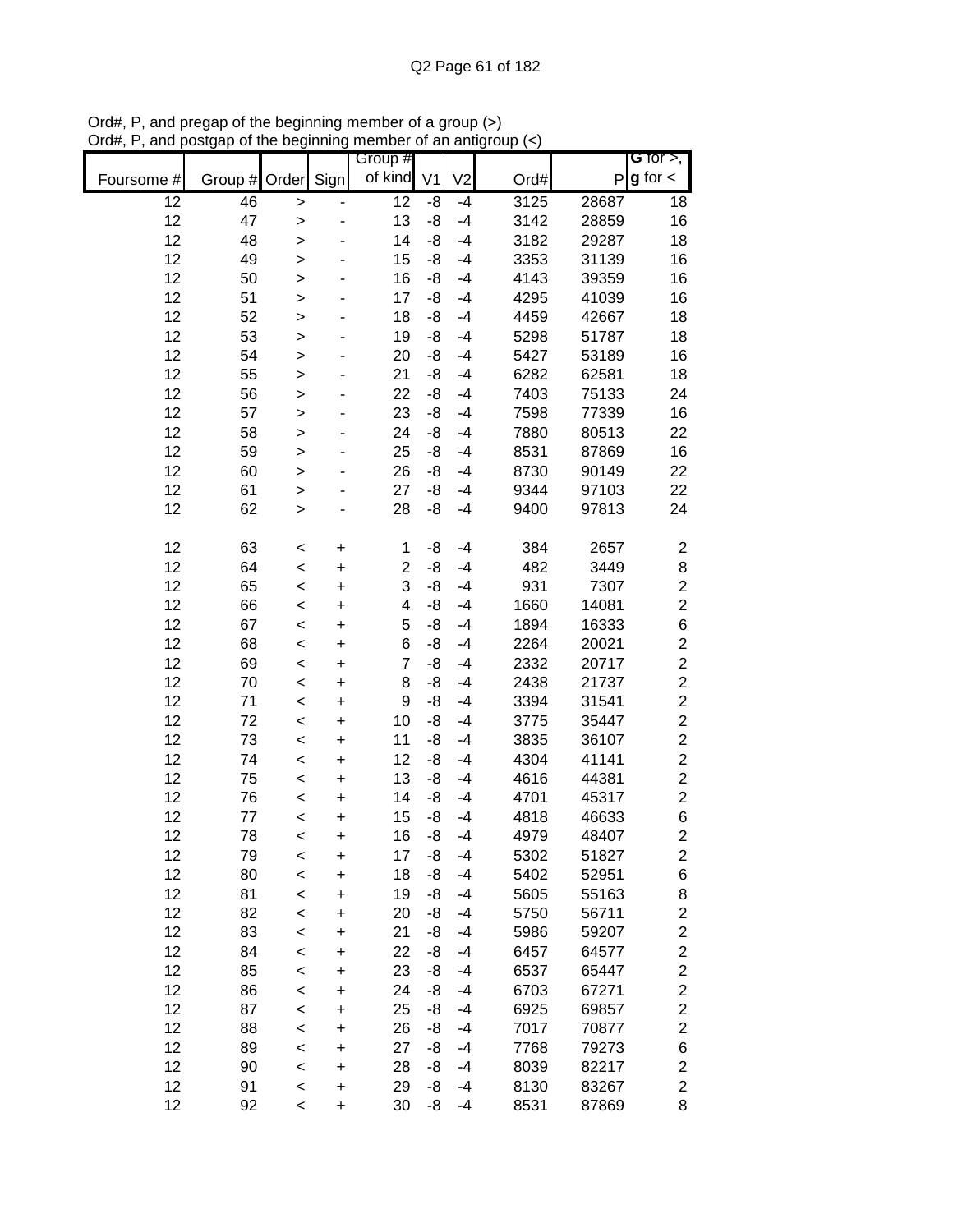|            |            |                    |           | Group #        |                |                         |              |                | <b>G</b> for $>$ , |
|------------|------------|--------------------|-----------|----------------|----------------|-------------------------|--------------|----------------|--------------------|
| Foursome # | Group #    | Order              | Sign      | of kind        | V <sub>1</sub> | V <sub>2</sub>          | Ord#         | P              | $g$ for $\lt$      |
| 12         | 93         | $\prec$            | $\ddot{}$ | 31             | -8             | $-4$                    | 8544         | 88001          | $\mathbf{2}$       |
| 12         | 94         | $\prec$            | $\ddot{}$ | 32             | -8             | $-4$                    | 8728         | 90121          | $\,$ 6 $\,$        |
| 12         | 95         | $\prec$            | $\ddot{}$ | 33             | -8             | $-4$                    | 9071         | 94007          | $\overline{2}$     |
| 12         | 96         | $\prec$            |           | 1              | 8              | 4                       | 335          | 2251           | 16                 |
| 12         | 97         | $\,<$              |           | $\overline{2}$ | 8              | 4                       | 597          | 4373           | 18                 |
| 12         | 98         | $\,<$              |           | 3              | 8              | 4                       | 881          | 6841           | 16                 |
| 12         | 99         | $\,<$              |           | 4              | 8              | 4                       | 1672         | 14221          | 22                 |
| 12         | 100        | $\,<$              |           | 5              | 8              | 4                       | 2002         | 17401          | 16                 |
| 12         | 101        | $\,<$              |           | 6              | 8              | 4                       | 2057         | 17939          | 18                 |
| 12         | 102        | $\prec$            |           | $\overline{7}$ | 8              | 4                       | 3399         | 31583          | 18                 |
| 12         | 103        | $\prec$            |           | 8              | 8              | 4                       | 3445         | 32099          | 18                 |
| 12         | 104        | $\prec$            |           | 9              | 8              | 4                       | 3587         | 33503          | 18                 |
| 12         | 105        | $\prec$            |           | 10             | 8              | 4                       | 3707         | 34703          | 18                 |
| 12         | 106        | $\prec$            |           | 11             | 8              | 4                       | 3812         | 35879          | 18                 |
| 12         | 107        | $\prec$            |           | 12             | 8              | 4                       | 3886         | 36653          | 18                 |
| 12         | 108        | $\prec$            |           | 13             | 8              | 4                       | 3952         | 37321          | 16                 |
| 12         | 109        | $\prec$            |           | 14             | 8              | 4                       | 3959         | 37379          | 18                 |
| 12         | 110        | $\prec$            |           | 15             | 8              | 4                       | 4269         | 40771          | 16                 |
| 12         | 111        | $\prec$            |           | 16             | 8              | 4                       | 4527         | 43411          | 16                 |
| 12         | 112        | $\prec$            |           | 17             | 8              | 4                       | 4661         | 44851          | 16                 |
| 12         | 113        | $\prec$            |           | 18             | 8              | 4                       | 5527         | 54331          | 16                 |
| 12         | 114        | $\prec$            |           | 19             | 8              | 4                       | 5905         | 58321          | 16                 |
| 12         | 115        | $\,<$              |           | 20             | 8              | 4                       | 5956         | 58921          | 16                 |
| 12         | 116        | $\,<$              |           | 21             | 8              | 4                       | 6411         | 63949          | 28                 |
| 12         | 117        | $\,<$              |           | 22             | 8              | 4                       | 6579         | 65851          | 16                 |
| 12         | 118        | $\prec$            |           | 23             | 8              | 4                       | 7078         | 71453          | 18                 |
| 12         | 119        | $\prec$            |           | 24             | 8              | 4                       | 7608         | 77447          | 24                 |
| 12<br>12   | 120<br>121 | $\prec$            |           | 25<br>26       | 8<br>8         | 4<br>4                  | 8117         | 83101          | 16                 |
| 12         | 122        | $\prec$            |           | 27             | 8              | 4                       | 8306<br>8523 | 85313<br>87751 | 18<br>16           |
| 12         | 123        | $\prec$<br>$\prec$ |           | 28             | 8              | 4                       | 8663         | 89459          | 18                 |
| 12         | 124        | $\prec$            |           | 29             | 8              | 4                       | 8679         | 89611          | 16                 |
| 12         | 125        | $\,<$              |           | 30             | 8              | $\overline{4}$          | 8700         | 89849          | 18                 |
| 12         | 126        | $\prec$            |           | 31             | 8              | 4                       | 8785         | 90803          | 18                 |
| 12         | 127        | $\prec$            |           | 32             | 8              | $\overline{\mathbf{4}}$ | 8994         | 93113          | 18                 |
| 12         | 128        | $\prec$            |           | 33             | 8              | 4                       | 9502         | 98963          | 18                 |
|            |            |                    |           |                |                |                         |              |                |                    |
| 13         | 1          |                    | +         | 1              |                | $4 - 10$                | 62           | 293            | 10                 |
| 13         | 2          | ><br>>             | $\ddot{}$ | $\overline{2}$ |                | $4 - 10$                | 146          | 839            | 10                 |
| 13         | 3          | $\mathbf{I}$       | $\ddot{}$ | 3              |                | $4 - 10$                | 223          | 1409           | 10                 |
| 13         | 4          | $\mathbf{I}$       | $\ddot{}$ | 4              |                | $4 - 10$                | 526          | 3779           | 10                 |
| 13         | 5          | $\mathbf{I}$       | $\ddot{}$ | 5              |                | $4 - 10$                | 532          | 3833           | 10                 |
| 13         | 6          | $\geq$             | $\ddot{}$ | 6              |                | $4 - 10$                | 536          | 3863           | 10                 |
| 13         | 7          | $\geq$             | $\ddot{}$ | $\overline{7}$ |                | $4 - 10$                | 706          | 5333           | 10                 |
| 13         | 8          | $\mathbf{I}$       | $\ddot{}$ | 8              |                | $4 - 10$                | 867          | 6719           | 10                 |
| 13         | 9          | >                  | $\ddot{}$ | 9              |                | $4 - 10$                | 1072         | 8609           | 10                 |

Ord#, P, and pregap of the beginning member of a group (>) Ord#, P, and postgap of the beginning member of an antigroup (<)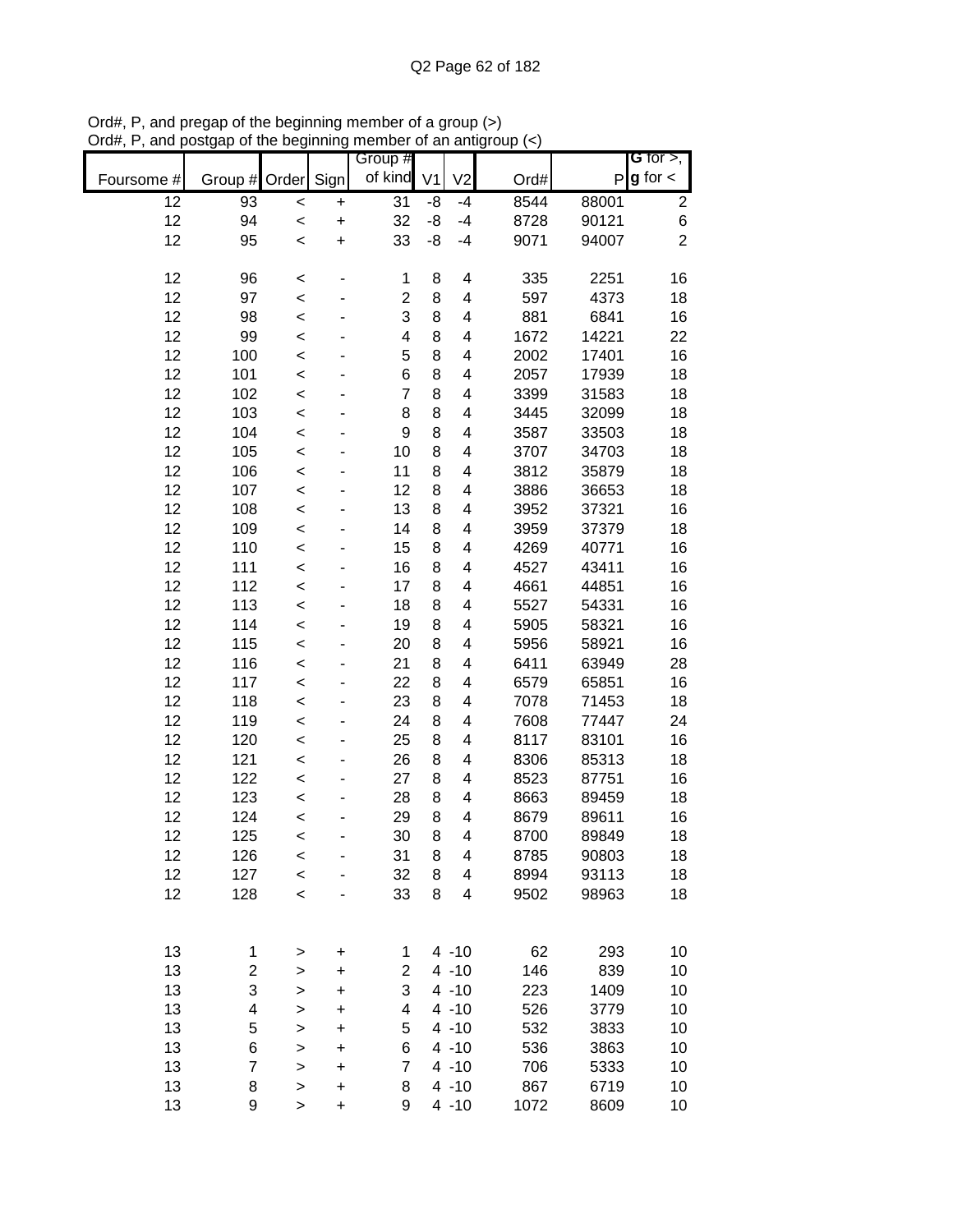|            |               |              |           | Group #        |                |                |      |       | <b>G</b> for $>$ , |
|------------|---------------|--------------|-----------|----------------|----------------|----------------|------|-------|--------------------|
| Foursome # | Group # Order |              | Sign      | of kind        | V <sub>1</sub> | V <sub>2</sub> | Ord# |       | $P g$ for $\lt$    |
| 13         | 10            | $\geq$       | $\pmb{+}$ | 10             |                | $4 - 10$       | 1613 | 13649 | 16                 |
| 13         | 11            | $\mathbf{I}$ | $\ddot{}$ | 11             |                | $4 - 10$       | 2025 | 17609 | 10                 |
| 13         | 12            | >            | $\ddot{}$ | 12             |                | $4 - 10$       | 2043 | 17807 | 16                 |
| 13         | 13            | $\geq$       | $\ddot{}$ | 13             |                | $4 - 10$       | 2119 | 18503 | 10                 |
| 13         | 14            | $\geq$       | +         | 14             |                | $4 - 10$       | 2466 | 22013 | 10                 |
| 13         | 15            | $\mathbf{I}$ | +         | 15             |                | $4 - 10$       | 2708 | 24391 | 12                 |
| 13         | 16            | >            | +         | 16             |                | $4 - 10$       | 2757 | 24953 | 10                 |
| 13         | 17            | $\mathbf{I}$ | $\ddot{}$ | 17             |                | $4 - 10$       | 3297 | 30539 | 10                 |
| 13         | 18            | $\geq$       | +         | 18             |                | $4 - 10$       | 3663 | 34283 | 10                 |
| 13         | 19            | $\geq$       | $\ddot{}$ | 19             |                | $4 - 10$       | 4339 | 41491 | 12                 |
| 13         | 20            | $\geq$       | $\ddot{}$ | 20             |                | $4 - 10$       | 4911 | 47639 | 10                 |
| 13         | 21            | $\geq$       | $\ddot{}$ | 21             |                | $4 - 10$       | 5136 | 50033 | 10                 |
| 13         | 22            | $\geq$       | $\ddot{}$ | 22             |                | $4 - 10$       | 5160 | 50273 | 10                 |
| 13         | 23            | $\mathbf{I}$ | $\ddot{}$ | 23             |                | $4 - 10$       | 5333 | 52163 | 10                 |
| 13         | 24            | $\mathbf{I}$ | $\ddot{}$ | 24             |                | $4 - 10$       | 5438 | 53309 | 10                 |
| 13         | 25            | $\geq$       | $\ddot{}$ | 25             |                | $4 - 10$       | 5706 | 56249 | 10                 |
| 13         | 26            | $\geq$       | $\ddot{}$ | 26             |                | $4 - 10$       | 5833 | 57571 | 12                 |
| 13         | 27            | $\mathbf{I}$ | $\ddot{}$ | 27             |                | $4 - 10$       | 5940 | 58711 | 12                 |
| 13         | 28            | $\mathbf{I}$ | $\ddot{}$ | 28             |                | $4 - 10$       | 6329 | 63113 | 10                 |
| 13         | 29            | $\mathbf{I}$ | $\ddot{}$ | 29             |                | $4 - 10$       | 6673 | 66959 | 10                 |
| 13         | 30            | $\mathbf{I}$ | $\ddot{}$ | 30             |                | $4 - 10$       | 6825 | 68669 | 10                 |
| 13         | 31            | $\mathbf{I}$ | +         | 31             |                | $4 - 10$       | 6927 | 69877 | 18                 |
| 13         | 32            | $\geq$       | +         | 32             |                | $4 - 10$       | 7036 | 71039 | 16                 |
| 13         | 33            | >            | +         | 33             |                | $4 - 10$       | 7042 | 71129 | 10                 |
| 13         | 34            | >            | +         | 34             |                | $4 - 10$       | 7108 | 71821 | 12                 |
| 13         | 35            | $\mathbf{I}$ | +         | 35             |                | $4 - 10$       | 7646 | 77783 | 10                 |
| 13         | 36            | $\geq$       | $\ddot{}$ | 36             |                | $4 - 10$       | 7651 | 77849 | 10                 |
| 13         | 37            | $\mathbf{I}$ | $\ddot{}$ | 37             |                | $4 - 10$       | 7773 | 79319 | 10                 |
| 13         | 38            | $\geq$       | $\ddot{}$ | 38             |                | $4 - 10$       | 8014 | 81953 | 10                 |
| 13         | 39            | $\geq$       | +         | 39             |                | $4 - 10$       | 8026 | 82051 | 12                 |
| 13         | 40            | $\geq$       | $\ddot{}$ | 40             |                | $4 - 10$       | 8431 | 86753 | 10                 |
| 13         | 41            | >            | $\ddot{}$ | 41             |                | $4 - 10$       | 8732 | 90173 | 10                 |
| 13         | 42            | $\geq$       | $\ddot{}$ | 42             |                | $4 - 10$       | 8873 | 91823 | 10                 |
| 13         | 43            | >            | +         | 43             |                | $4 - 10$       | 8935 | 92489 | 10                 |
| 13         | 44            | $\geq$       | +         | 44             |                | $4 - 10$       | 9062 | 93923 | 10                 |
| 13         | 45            | $\mathbf{I}$ | $\ddot{}$ | 45             |                | $4 - 10$       | 9077 | 94079 | 16                 |
| 13         | 46            | $\geq$       | $\ddot{}$ | 46             |                | $4 - 10$       | 9214 | 95581 | 12                 |
|            |               |              |           |                |                |                |      |       |                    |
| 13         | 47            | $\geq$       |           | 1              | $-4$           | 10             | 120  | 659   | 6                  |
| 13         | 48            | >            |           | $\overline{2}$ | $-4$           | 10             | 136  | 769   | 8                  |
| 13         | 49            | $\geq$       |           | 3              | -4             | 10             | 249  | 1579  | 8                  |
| 13         | 50            | $\geq$       |           | 4              | -4             | 10             | 401  | 2749  | 8                  |
| 13         | 51            | $\geq$       |           | 5              | $-4$           | 10             | 433  | 3019  | 8                  |
| 13         | 52            | $\geq$       |           | 6              | -4             | 10             | 469  | 3329  | 6                  |
| 13         | 53            | $\mathbf{I}$ |           | 7              | -4             | 10             | 545  | 3929  | 6                  |
| 13         | 54            | $\geq$       |           | 8              | -4             | 10             | 646  | 4799  | 6                  |
| 13         | 55            | $\geq$       |           | 9              | $-4$           | 10             | 676  | 5051  | 12                 |
| 13         | 56            | $\,$         |           | 10             | $-4$           | 10             | 858  | 6659  | 6                  |

Ord#, P, and pregap of the beginning member of a group (>) Ord#, P, and postgap of the beginning member of an antigroup (<)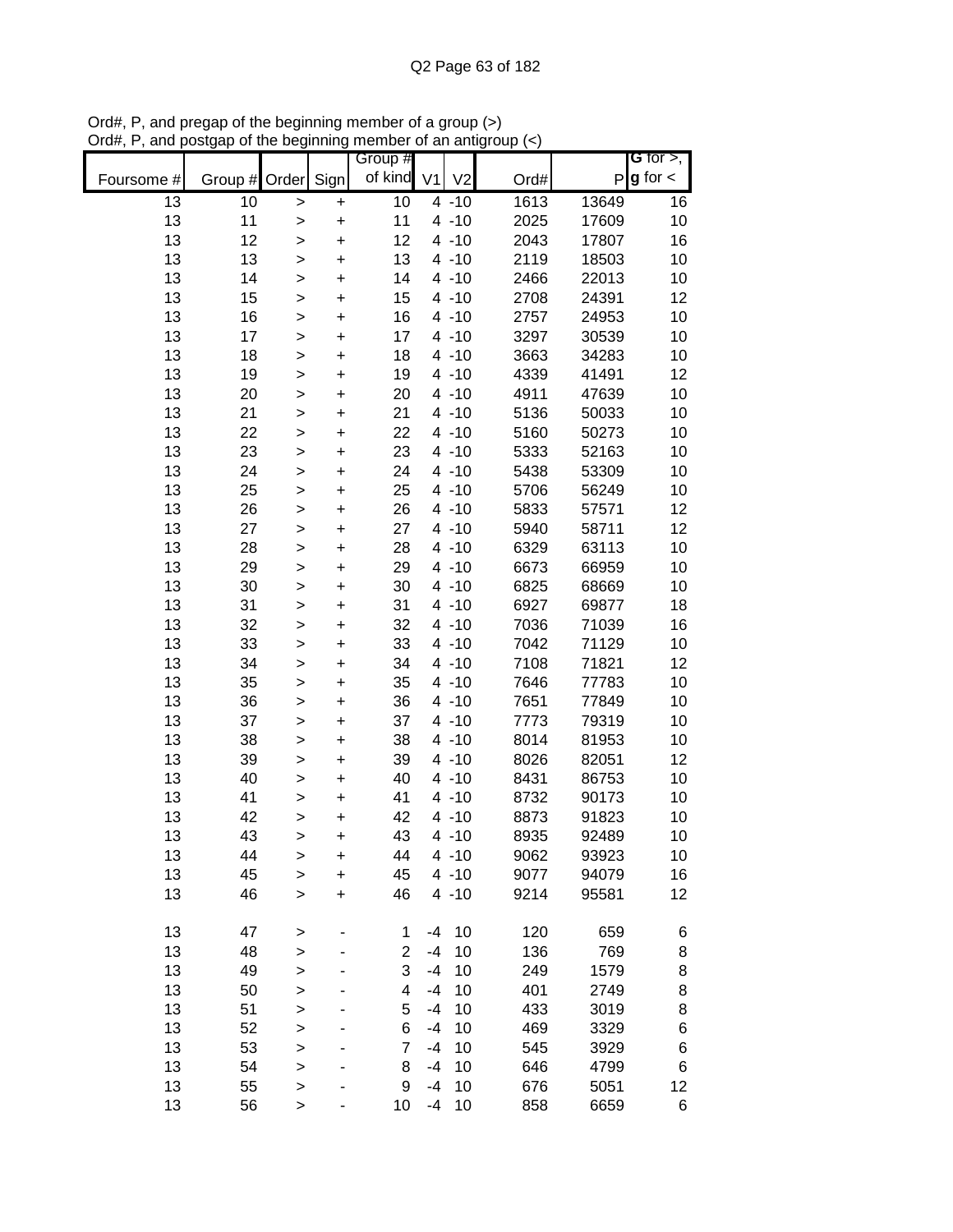|            |               |              |      | Group # |                |                |      |       | G for $>$ ,   |
|------------|---------------|--------------|------|---------|----------------|----------------|------|-------|---------------|
| Foursome # | Group # Order |              | Sign | of kind | V <sub>1</sub> | V <sub>2</sub> | Ord# | P     | $g$ for $\lt$ |
| 13         | 57            | >            |      | 11      | $-4$           | 10             | 884  | 6869  | 6             |
| 13         | 58            | >            |      | 12      | $-4$           | 10             | 964  | 7589  | $\,$ 6 $\,$   |
| 13         | 59            | $\mathbf{I}$ |      | 13      | $-4$           | 10             | 977  | 7699  | 8             |
| 13         | 60            | >            |      | 14      | $-4$           | 10             | 1054 | 8429  | 6             |
| 13         | 61            | $\geq$       |      | 15      | $-4$           | 10             | 1153 | 9319  | 8             |
| 13         | 62            | >            |      | 16      | $-4$           | 10             | 1189 | 9629  | 6             |
| 13         | 63            | $\mathbf{I}$ |      | 17      | $-4$           | 10             | 1216 | 9857  | $\,$ 6 $\,$   |
| 13         | 64            | >            |      | 18      | $-4$           | 10             | 1324 | 10889 | $\,6$         |
| 13         | 65            | >            |      | 19      | $-4$           | 10             | 1356 | 11197 | 20            |
| 13         | 66            | $\geq$       |      | 20      | $-4$           | 10             | 1431 | 11939 | 6             |
| 13         | 67            | $\geq$       |      | 21      | $-4$           | 10             | 1732 | 14779 | 8             |
| 13         | 68            | $\geq$       |      | 22      | $-4$           | 10             | 1851 | 15887 | $\,6$         |
| 13         | 69            | $\geq$       |      | 23      | $-4$           | 10             | 1942 | 16829 | $\,6$         |
| 13         | 70            | $\geq$       |      | 24      | $-4$           | 10             | 1979 | 17189 | $\,6$         |
| 13         | 71            | $\geq$       |      | 25      | $-4$           | 10             | 2269 | 20063 | 12            |
| 13         | 72            | >            |      | 26      | $-4$           | 10             | 2290 | 20261 | 12            |
| 13         | 73            | >            |      | 27      | $-4$           | 10             | 2319 | 20549 | 6             |
| 13         | 74            | $\geq$       |      | 28      | $-4$           | 10             | 2469 | 22037 | 6             |
| 13         | 75            | >            |      | 29      | $-4$           | 10             | 2778 | 25169 | 6             |
| 13         | 76            | $\geq$       |      | 30      | $-4$           | 10             | 3027 | 27749 | 6             |
| 13         | 77            | $\mathbf{I}$ |      | 31      | $-4$           | 10             | 3175 | 29207 | $\,6$         |
| 13         | 78            | $\mathbf{I}$ |      | 32      | $-4$           | 10             | 3179 | 29243 | 12            |
| 13         | 79            | >            |      | 33      | $-4$           | 10             | 3219 | 29669 | 6             |
| 13         | 80            | >            |      | 34      | $-4$           | 10             | 3453 | 32189 | $\,$ 6 $\,$   |
| 13         | 81            | >            |      | 35      | $-4$           | 10             | 3589 | 33529 | 8             |
| 13         | 82            | >            |      | 36      | $-4$           | 10             | 3673 | 34367 | $\,$ 6 $\,$   |
| 13         | 83            | $\geq$       |      | 37      | $-4$           | 10             | 3694 | 34589 | $\,6$         |
| 13         | 84            | $\geq$       |      | 38      | $-4$           | 10             | 3807 | 35837 | 6             |
| 13         | 85            | $\geq$       |      | 39      | $-4$           | 10             | 3917 | 36929 | 6             |
| 13         | 86            | $\geq$       |      | 40      | $-4$           | 10             | 4374 | 41849 | 6             |
| 13         | 87            | $\geq$       |      | 41      | $-4$           | 10             | 4582 | 44027 | 6             |
| 13         | 88            | $\geq$       |      | 42      | $-4$           | 10             | 4610 | 44279 | 6             |
| 13         | 89            | >            |      | 43      | $-4$           | 10             | 4698 | 45289 | 8             |
| 13         | 90            | >            |      | 44      | $-4$           | 10             | 4847 | 46919 | 18            |
| 13         | 91            | >            |      | 45      | $-4$           | 10             | 5082 | 49459 | 8             |
| 13         | 92            | $\geq$       |      | 46      | $-4$           | 10             | 5692 | 56099 | 6             |
| 13         | 93            | $\mathbf{I}$ |      | 47      | $-4$           | 10             | 5739 | 56597 | 6             |
| 13         | 94            | $\geq$       |      | 48      | $-4$           | 10             | 5839 | 57649 | 8             |
| 13         | 95            | >            |      | 49      | $-4$           | 10             | 6081 | 60257 | 6             |
| 13         | 96            | $\mathbf{I}$ |      | 50      | $-4$           | 10             | 6182 | 61469 | 6             |
| 13         | 97            | >            |      | 51      | $-4$           | 10             | 6483 | 64877 | 6             |
| 13         | 98            | >            |      | 52      | $-4$           | 10             | 6867 | 69149 | 6             |
| 13         | 99            | $\geq$       |      | 53      | $-4$           | 10             | 6974 | 70379 | 6             |
| 13         | 100           | >            |      | 54      | $-4$           | 10             | 6984 | 70487 | 6             |
| 13         | 101           | $\geq$       |      | 55      | $-4$           | 10             | 7032 | 70997 | 6             |
| 13         | 102           | $\geq$       |      | 56      | $-4$           | 10             | 7168 | 72467 | 6             |
| 13         | 103           | $\geq$       |      | 57      | $-4$           | 10             | 7275 | 73679 | 6             |
| 13         | 104           | >            |      | 58      | $-4$           | 10             | 7383 | 74869 | 8             |

Ord#, P, and pregap of the beginning member of a group (>) Ord#, P, and postgap of the beginning member of an antigroup (<)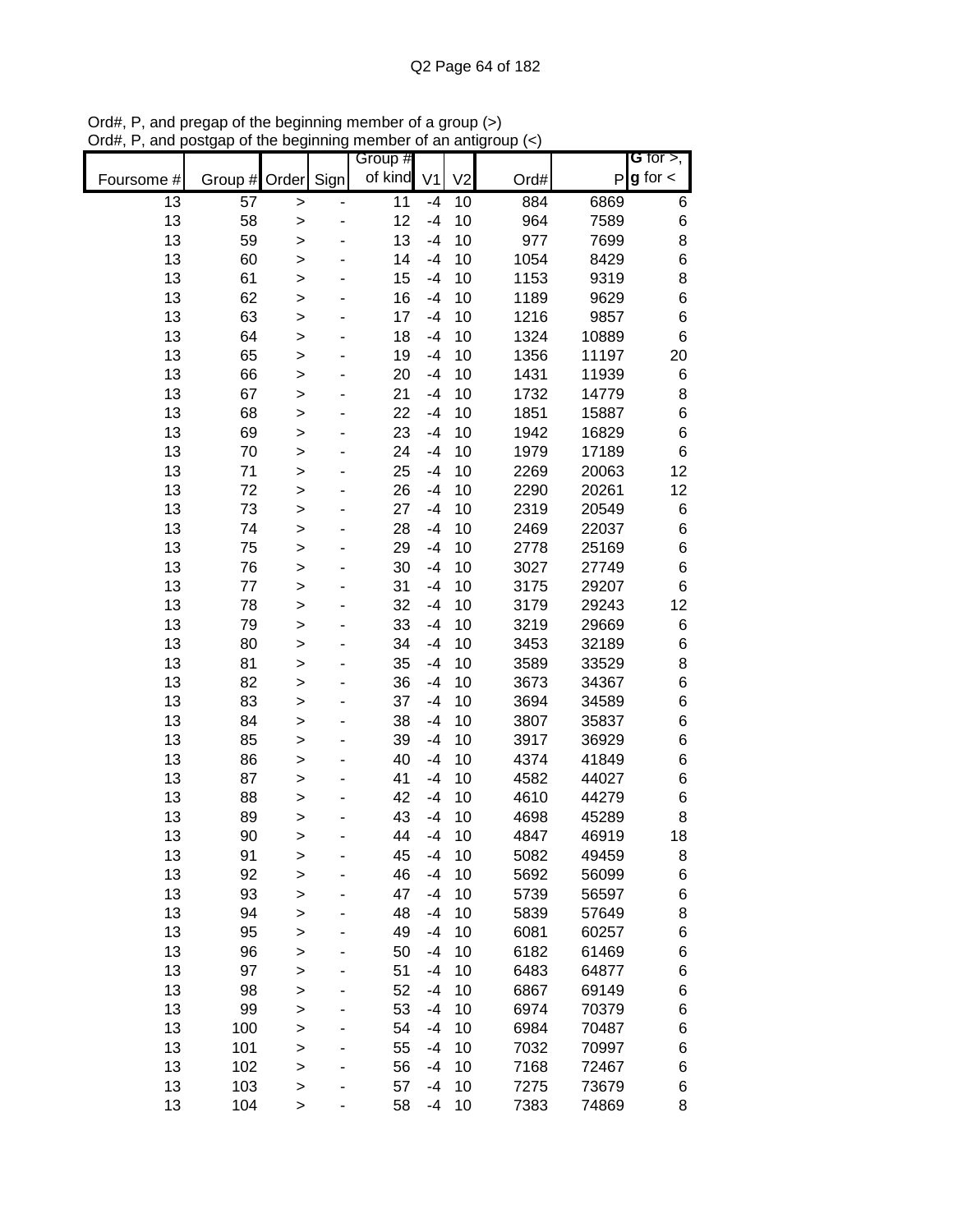|            |         |              |           | Group #        |                |                |      |       | G for $>$ ,   |
|------------|---------|--------------|-----------|----------------|----------------|----------------|------|-------|---------------|
| Foursome # | Group # | Order        | Sign      | of kind        | V <sub>1</sub> | V <sub>2</sub> | Ord# | P     | $g$ for $\lt$ |
| 13         | 105     | $\geq$       |           | 59             | $-4$           | 10             | 7406 | 75167 | 6             |
| 13         | 106     | >            |           | 60             | $-4$           | 10             | 7441 | 75539 | 6             |
| 13         | 107     | $\geq$       |           | 61             | $-4$           | 10             | 7881 | 80527 | 14            |
| 13         | 108     | $\mathbf{I}$ |           | 62             | $-4$           | 10             | 8024 | 82037 | $\,$ 6 $\,$   |
| 13         | 109     | $\mathbf{I}$ |           | 63             | $-4$           | 10             | 8060 | 82469 | $\,$ 6 $\,$   |
| 13         | 110     | >            |           | 64             | $-4$           | 10             | 8099 | 82889 | $\,6$         |
| 13         | 111     | >            |           | 65             | -4             | 10             | 8295 | 85199 | $\,$ 6 $\,$   |
| 13         | 112     | $\geq$       |           | 66             | $-4$           | 10             | 8378 | 86179 | 8             |
| 13         | 113     | $\geq$       |           | 67             | $-4$           | 10             | 8867 | 91771 | 14            |
| 13         | 114     | $\mathbf{I}$ |           | 68             | $-4$           | 10             | 9068 | 93979 | 8             |
| 13         | 115     | $\geq$       |           | 69             | $-4$           | 10             | 9142 | 94819 | 8             |
| 13         | 116     | $\geq$       |           | 70             | $-4$           | 10             | 9301 | 96587 | $\,6$         |
| 13         | 117     | $\geq$       |           | 71             | $-4$           | 10             | 9568 | 99719 | 6             |
| 13         | 118     | $\,<$        | $\ddot{}$ | 1              | $-4$           | 10             | 138  | 787   | 10            |
| 13         | 119     | $\prec$      | $\ddot{}$ | $\overline{c}$ | $-4$           | 10             | 403  | 2767  | 10            |
| 13         | 120     | $\prec$      | $\ddot{}$ | 3              | $-4$           | 10             | 511  | 3659  | 12            |
| 13         | 121     | $\prec$      | $\ddot{}$ | 4              | $-4$           | 10             | 1282 | 10477 | 10            |
| 13         | 122     | $\prec$      | $\ddot{}$ | 5              | $-4$           | 10             | 2187 | 19289 | 12            |
| 13         | 123     | $\,<$        | $\ddot{}$ | 6              | $-4$           | 10             | 2263 | 20011 | 10            |
| 13         | 124     | $\prec$      | $\ddot{}$ | $\overline{7}$ | $-4$           | 10             | 2513 | 22469 | 12            |
| 13         | 125     | $\,<$        | $\ddot{}$ | 8              | $-4$           | 10             | 2599 | 23311 | 10            |
| 13         | 126     | $\,<$        | +         | 9              | $-4$           | 10             | 2646 | 23789 | 12            |
| 13         | 127     | $\,<$        | $\ddot{}$ | 10             | $-4$           | 10             | 2826 | 25657 | 10            |
| 13         | 128     | $\,<$        | +         | 11             | $-4$           | 10             | 3151 | 28949 | 12            |
| 13         | 129     | $\,<$        | $\ddot{}$ | 12             | $-4$           | 10             | 3393 | 31531 | 10            |
| 13         | 130     | $\,<$        | $\ddot{}$ | 13             | $-4$           | 10             | 3676 | 34403 | 18            |
| 13         | 131     | $\prec$      | $\ddot{}$ | 14             | $-4$           | 10             | 3774 | 35437 | 10            |
| 13         | 132     | $\prec$      | $\ddot{}$ | 15             | $-4$           | 10             | 4028 | 38167 | 10            |
| 13         | 133     | $\prec$      | $\ddot{}$ | 16             | $-4$           | 10             | 4178 | 39749 | 12            |
| 13         | 134     | $\prec$      | $\ddot{}$ | 17             | $-4$           | 10             | 4303 | 41131 | 10            |
| 13         | 135     | $\,<$        | $\ddot{}$ | 18             | $-4$           | 10             | 4700 | 45307 | 10            |
| 13         | 136     | $\prec$      | $\ddot{}$ | 19             | $-4$           | 10             | 5313 | 51929 | 12            |
| 13         | 137     | <            | $\ddot{}$ | 20             | $-4$           | 10             | 5328 | 52103 | 18            |
| 13         | 138     | <            | +         | 21             | -4             | 10             | 5604 | 55147 | 16            |
| 13         | 139     | $\prec$      | +         | 22             | $-4$           | 10             | 6226 | 61949 | 12            |
| 13         | 140     | $\prec$      | +         | 23             | $-4$           | 10             | 6240 | 62071 | 10            |
| 13         | 141     | $\prec$      | +         | 24             | -4             | 10             | 6421 | 64081 | 10            |
| 13         | 142     | $\prec$      | +         | 25             | -4             | 10             | 6529 | 65371 | 10            |
| 13         | 143     | $\prec$      | +         | 26             | -4             | 10             | 6536 | 65437 | 10            |
| 13         | 144     | $\prec$      | +         | 27             | -4             | 10             | 6794 | 68261 | 18            |
| 13         | 145     | $\prec$      | +         | 28             | -4             | 10             | 6852 | 68947 | 16            |
| 13         | 146     | $\prec$      | $\ddot{}$ | 29             | -4             | 10             | 6924 | 69847 | 10            |
| 13         | 147     | $\prec$      | $\ddot{}$ | 30             | -4             | 10             | 7016 | 70867 | 10            |
| 13         | 148     | $\prec$      | $\ddot{}$ | 31             | -4             | 10             | 7826 | 79889 | 12            |
| 13         | 149     | $\prec$      | $\ddot{}$ | 32             | $-4$           | 10             | 8038 | 82207 | 10            |
| 13         | 150     | $\prec$      | +         | 33             | $-4$           | 10             | 8543 | 87991 | 10            |
| 13         | 151     | $\,<$        | $\ddot{}$ | 34             | $-4$           | 10             | 8738 | 90217 | 10            |

Ord#, P, and pregap of the beginning member of a group (>) Ord#, P, and postgap of the beginning member of an antigroup (<)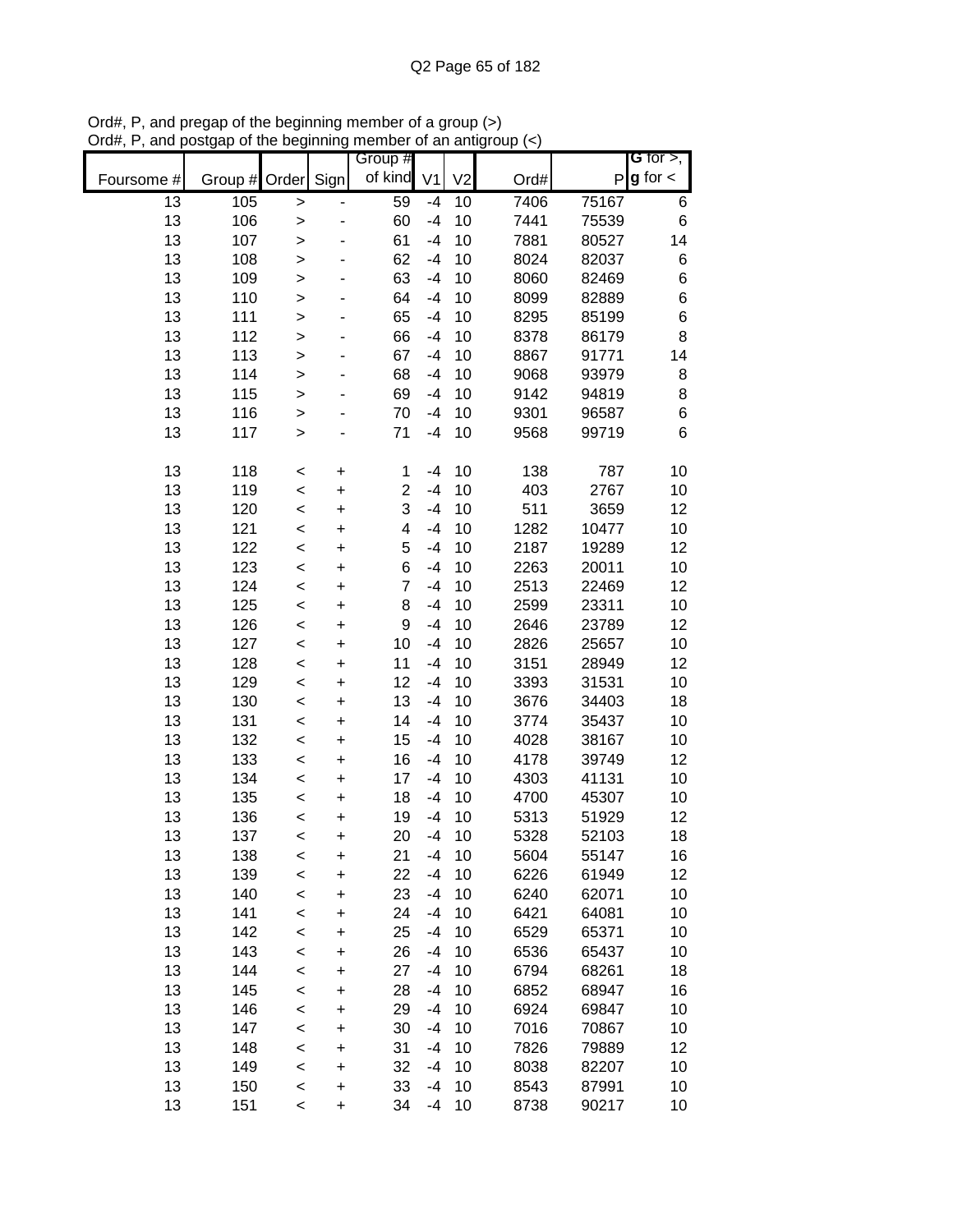|            |            |                    |           | Group #        |                |                      |              |                | G for $>$ ,   |
|------------|------------|--------------------|-----------|----------------|----------------|----------------------|--------------|----------------|---------------|
| Foursome # | Group #    | Order              | Sign      | of kind        | V <sub>1</sub> | V <sub>2</sub>       | Ord#         | P              | $g$ for $\lt$ |
| 13         | 152        | $\prec$            | $\ddot{}$ | 35             | $-4$           | 10                   | 8867         | 91771          | 10            |
| 13         | 153        | $\prec$            | $\ddot{}$ | 36             | $-4$           | 10                   | 9070         | 93997          | 10            |
|            |            |                    |           |                |                |                      |              |                |               |
| 13         | 154        | $\prec$            |           | 1              |                | $4 - 10$             | 216          | 1321           | 6             |
| 13         | 155        | $\prec$            |           | $\overline{c}$ |                | $4 - 10$             | 406          | 2791           | 6             |
| 13         | 156        | $\prec$            |           | 3              |                | $4 - 10$             | 436          | 3041           | 8             |
| 13         | 157        | $\prec$            |           | 4              |                | $4 - 10$             | 538          | 3881           | 8             |
| 13         | 158        | $\prec$            |           | 5              |                | $4 - 10$             | 564          | 4093           | 6             |
| 13         | 159        | $\prec$            |           | 6              |                | $4 - 10$             | 682          | 5101           | 6             |
| 13         | 160        | $\prec$            |           | $\overline{7}$ |                | $4 - 10$             | 689          | 5171           | 8             |
| 13         | 161        | $\prec$            |           | 8              |                | $4 - 10$             | 730          | 5521           | 6             |
| 13         | 162        | $\prec$            |           | 9              |                | $4 - 10$             | 854          | 6607           | 12            |
| 13         | 163        | $\prec$            |           | 10             |                | $4 - 10$             | 1124         | 9043           | 6             |
| 13         | 164        | $\prec$            |           | 11             |                | $4 - 10$             | 1239         | 10093          | 6             |
| 13         | 165        | $\prec$            |           | 12             |                | $4 - 10$             | 1297         | 10631          | 8             |
| 13         | 166        | $\prec$            |           | 13             |                | $4 - 10$             | 1498         | 12541          | 6             |
| 13         | 167        | $\prec$            |           | 14             |                | $4 - 10$             | 1529         | 12823          | 6             |
| 13         | 168        | $\prec$            |           | 15             |                | $4 - 10$             | 1671         | 14207          | 14            |
| 13         | 169        | $\prec$            |           | 16             |                | $4 - 10$             | 1898         | 16363          | 6             |
| 13         | 170        | $\prec$            |           | 17             |                | $4 - 10$             | 2105         | 18371          | 8             |
| 13         | 171        | $\prec$            |           | 18             |                | $4 - 10$             | 2236         | 19753          | 6             |
| 13         | 172        | $\prec$            |           | 19             |                | $4 - 10$             | 2706         | 24373          | 6             |
| 13         | 173        | $\prec$            |           | 20             |                | $4 - 10$             | 2757         | 24953          | 14            |
| 13         | 174        | $\,<$              |           | 21             |                | $4 - 10$             | 2820         | 25603          | 6             |
| 13         | 175        | $\,<$              |           | 22             |                | $4 - 10$             | 2853         | 25933          | 6             |
| 13         | 176        | $\prec$            |           | 23             |                | $4 - 10$             | 2863         | 26021          | 8             |
| 13         | 177        | $\prec$            |           | 24             |                | $4 - 10$             | 3034         | 27793          | 6             |
| 13         | 178        | $\prec$            |           | 25             |                | $4 - 10$             | 3109         | 28573          | 6             |
| 13         | 179        | $\prec$            |           | 26             |                | $4 - 10$             | 3116         | 28621          | 6             |
| 13         | 180        | $\prec$            |           | 27             |                | $4 - 10$             | 3376         | 31321          | 6             |
| 13         | 181        | $\prec$            |           | 28             |                | $4 - 10$             | 3641         | 34033          | 6             |
| 13         | 182        | $\prec$            |           | 29             |                | $4 - 10$             | 3740         | 35083          | 6             |
| 13         | 183        | $\prec$            |           | 30             |                | $4 - 10$             | 3844         | 36217          | 12            |
| 13         | 184        | $\,<$              |           | 31             |                | $4 - 10$             | 3900         | 36781          | 6             |
| 13         | 185        | $\prec$            |           | 32             |                | $4 - 10$             | 4446         | 42491          | 8             |
| 13<br>13   | 186        | $\prec$            |           | 33             |                | $4 - 10$             | 4452         | 42571          | 6             |
|            | 187        | $\prec$            |           | 34             |                | $4 - 10$             | 4966         | 48247          | 12            |
| 13<br>13   | 188        | $\prec$            |           | 35             |                | $4 - 10$<br>$4 - 10$ | 5016         | 48781          | 6             |
| 13         | 189<br>190 | $\prec$            |           | 36<br>37       |                | $4 - 10$             | 5054<br>5108 | 49171<br>49741 | 6             |
| 13         | 191        | $\prec$            |           | 38             |                | $4 - 10$             | 5463         | 53611          | 6<br>6        |
| 13         | 192        | $\prec$            |           | 39             |                | $4 - 10$             | 5592         | 55009          | 12            |
| 13         | 193        | $\prec$            |           | 40             |                | $4 - 10$             | 5730         | 56503          |               |
| 13         | 194        | $\prec$<br>$\prec$ |           | 41             |                | $4 - 10$             | 5899         | 58231          | 6<br>6        |
| 13         | 195        | $\prec$            |           | 42             |                | $4 - 10$             | 6043         | 59779          | 12            |
| 13         | 196        | $\prec$            |           | 43             |                | $4 - 10$             | 6092         | 60383          | 14            |
| 13         | 197        | $\prec$            |           | 44             |                | $4 - 10$             | 6188         | 61511          | 8             |
| 13         | 198        | $\prec$            |           | 45             |                | $4 - 10$             | 6230         | 61981          | 6             |
|            |            |                    |           |                |                |                      |              |                |               |

Ord#, P, and pregap of the beginning member of a group (>) Ord#, P, and postgap of the beginning member of an antigroup (<)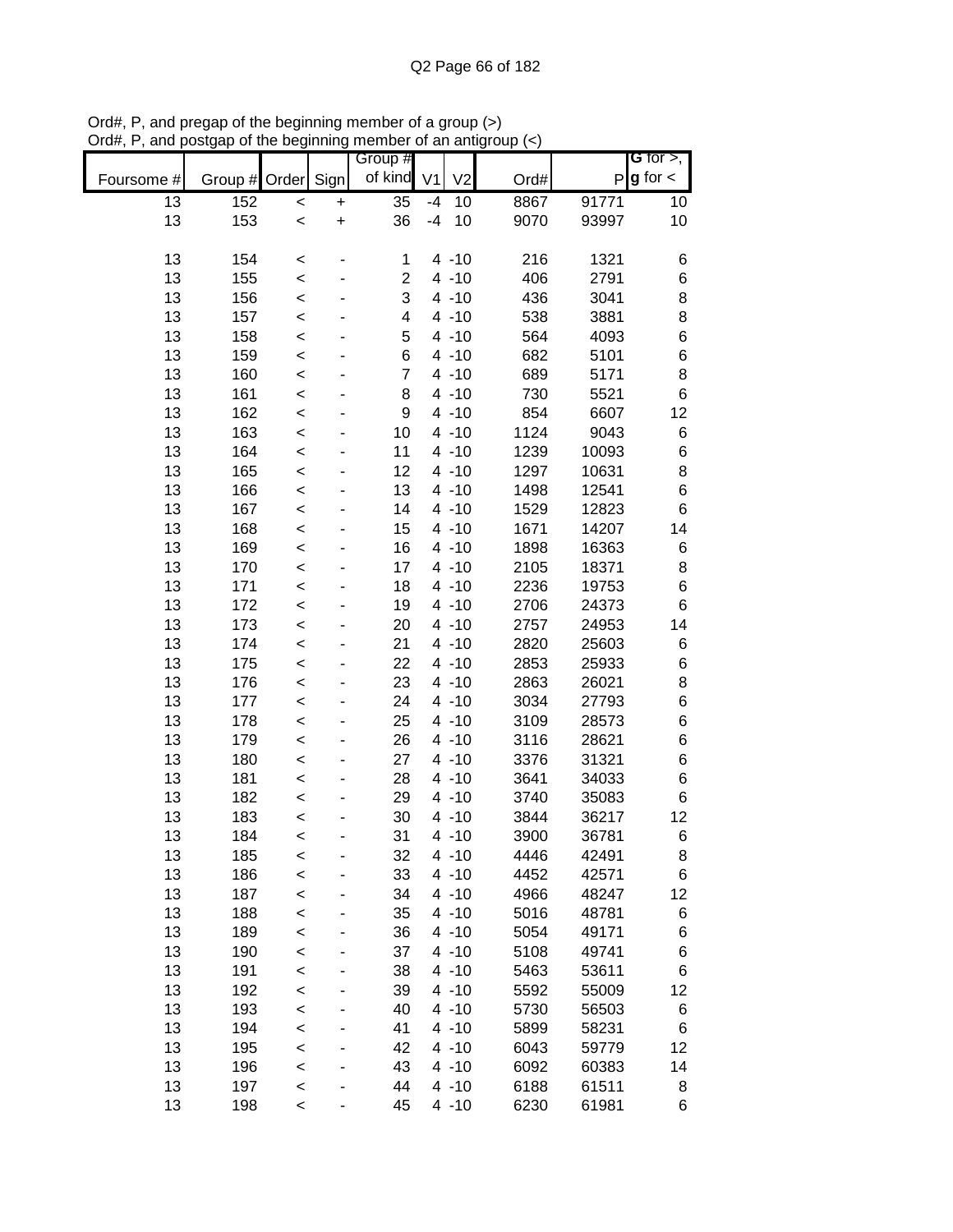|            |                  |                   |                        | Group #             |                |                      |              |                | G for $>$ ,              |
|------------|------------------|-------------------|------------------------|---------------------|----------------|----------------------|--------------|----------------|--------------------------|
| Foursome # | Group #          | Order             | Sign                   | of kind             | V <sub>1</sub> | V <sub>2</sub>       | Ord#         | P              | $g$ for $\lt$            |
| 13         | 199              | $\prec$           |                        | 46                  |                | $4 - 10$             | 6353         | 63391          | 6                        |
| 13         | 200              | $\prec$           |                        | 47                  |                | $4 - 10$             | 6563         | 65701          | $\,$ 6 $\,$              |
| 13         | 201              | $\prec$           |                        | 48                  |                | $4 - 10$             | 6743         | 67709          | 14                       |
| 13         | 202              | $\prec$           |                        | 49                  |                | $4 - 10$             | 6825         | 68669          | 14                       |
| 13         | 203              | $\prec$           |                        | 50                  |                | $4 - 10$             | 6967         | 70297          | 12                       |
| 13         | 204              | $\prec$           |                        | 51                  |                | $4 - 10$             | 6997         | 70621          | 6                        |
| 13         | 205              | <                 |                        | 52                  |                | $4 - 10$             | 7026         | 70951          | $\,$ 6 $\,$              |
| 13         | 206              | $\,<$             |                        | 53                  |                | $4 - 10$             | 7073         | 71413          | $\,$ 6 $\,$              |
| 13         | 207              | $\,<$             |                        | 54                  |                | $4 - 10$             | 7115         | 71881          | $\,6$                    |
| 13         | 208              | $\,<$             |                        | 55                  |                | $4 - 10$             | 7176         | 72551          | $\bf8$                   |
| 13         | 209              | $\prec$           |                        | 56                  |                | $4 - 10$             | 7382         | 74861          | 8                        |
| 13         | 210              | $\prec$           |                        | 57                  |                | $4 - 10$             | 7527         | 76511          | 8                        |
| 13         | 211              | $\prec$           |                        | 58                  |                | $4 - 10$             | 7638         | 77713          | $\,$ 6 $\,$              |
| 13         | 212              | $\prec$           |                        | 59                  |                | $4 - 10$             | 7704         | 78511          | $\,$ 6 $\,$              |
| 13         | 213              | $\prec$           |                        | 60                  |                | $4 - 10$             | 7894         | 80671          | $\,$ 6 $\,$              |
| 13         | 214              | $\prec$           |                        | 61                  |                | $4 - 10$             | 7918         | 80911          | $\,$ 6 $\,$              |
| 13         | 215              | $\prec$           |                        | 62                  |                | $4 - 10$             | 8124         | 83221          | $6\phantom{1}6$          |
| 13         | 216              | $\prec$           |                        | 63                  |                | $4 - 10$             | 8178         | 83843          | 14                       |
| 13         | 217              | $\prec$           |                        | 64                  |                | $4 - 10$             | 8333         | 85621          | 6                        |
| 13         | 218              | $\prec$           |                        | 65                  |                | $4 - 10$             | 8381         | 86201          | 8                        |
| 13         | 219              | $\prec$           |                        | 66                  |                | $4 - 10$             | 8649         | 89303          | 14                       |
| 13         | 220              | $\prec$           |                        | 67                  |                | $4 - 10$             | 8750         | 90373          | 6                        |
| 13         | 221<br>222       | $\,<$             |                        | 68                  |                | $4 - 10$             | 8947         | 92641          | $\,6$                    |
| 13<br>13   | 223              | <                 |                        | 69<br>70            |                | $4 - 10$<br>$4 - 10$ | 9064<br>9181 | 93941<br>95233 | 8<br>$\,6$               |
| 13         | 224              | $\prec$           |                        | 71                  |                | $4 - 10$             | 9218         | 95621          | 8                        |
| 13         | 225              | $\,<$             |                        | 72                  |                | $4 - 10$             | 9479         | 98731          | $\,6$                    |
|            |                  | $\,<$             |                        |                     |                |                      |              |                |                          |
|            |                  |                   |                        |                     |                |                      |              |                |                          |
| 14         | 1                | >                 | +                      | 1                   | 10             | -8                   | 66           | 317            | 4                        |
| 14         | $\boldsymbol{2}$ | >                 | $\ddot{}$              | $\overline{c}$<br>3 | 10             | -8                   | 121          | 661            | $\boldsymbol{2}$         |
| 14<br>14   | 3<br>4           | >                 | $\ddot{}$              | 4                   | 10<br>10       | -8<br>-8             | 221<br>470   | 1381<br>3331   | $\bf8$<br>$\overline{c}$ |
| 14         | 5                | >                 | $\ddot{}$<br>$\ddot{}$ | 5                   | 10             | -8                   | 514          | 3677           | 4                        |
| 14         | 6                | >                 | +                      | 6                   | 10             | -8                   | 546          | 3931           | 2                        |
| 14         | $\overline{7}$   | ><br>$\mathbf{I}$ | $\ddot{}$              | 7                   | 10             | -8                   | 619          | 4567           | 6                        |
| 14         | 8                | >                 | +                      | 8                   | 10             | -8                   | 647          | 4801           | $\overline{\mathbf{c}}$  |
| 14         | 9                | >                 | +                      | 9                   | 10             | -8                   | 666          | 4973           | 4                        |
| 14         | 10               | >                 | +                      | 10                  | 10             | -8                   | 811          | 6229           | 8                        |
| 14         | 11               | >                 | +                      | 11                  | 10             | -8                   | 916          | 7159           | 8                        |
| 14         | 12               | $\geq$            | +                      | 12                  | 10             | -8                   | 960          | 7561           | $\overline{\mathbf{c}}$  |
| 14         | 13               | $\geq$            | +                      | 13                  | 10             | -8                   | 965          | 7591           | $\overline{c}$           |
| 14         | 14               | $\geq$            | $\ddot{}$              | 14                  | 10             | -8                   | 978          | 7703           | 4                        |
| 14         | 15               | $\geq$            | $\ddot{}$              | 15                  | 10             | -8                   | 1042         | 8297           | 4                        |
| 14         | 16               | $\geq$            | $\ddot{}$              | 16                  | 10             | -8                   | 1055         | 8431           | $\overline{\mathbf{c}}$  |
| 14         | 17               | $\geq$            | +                      | 17                  | 10             | -8                   | 1057         | 8447           | 4                        |
| 14         | 18               | $\geq$            | $\ddot{}$              | 18                  | 10             | -8                   | 1133         | 9137           | 4                        |
| 14         | 19               | >                 | $\ddot{}$              | 19                  | 10             | -8                   | 1220         | 9887           | 4                        |

Ord#, P, and pregap of the beginning member of a group (>) Ord#, P, and postgap of the beginning member of an antigroup (<)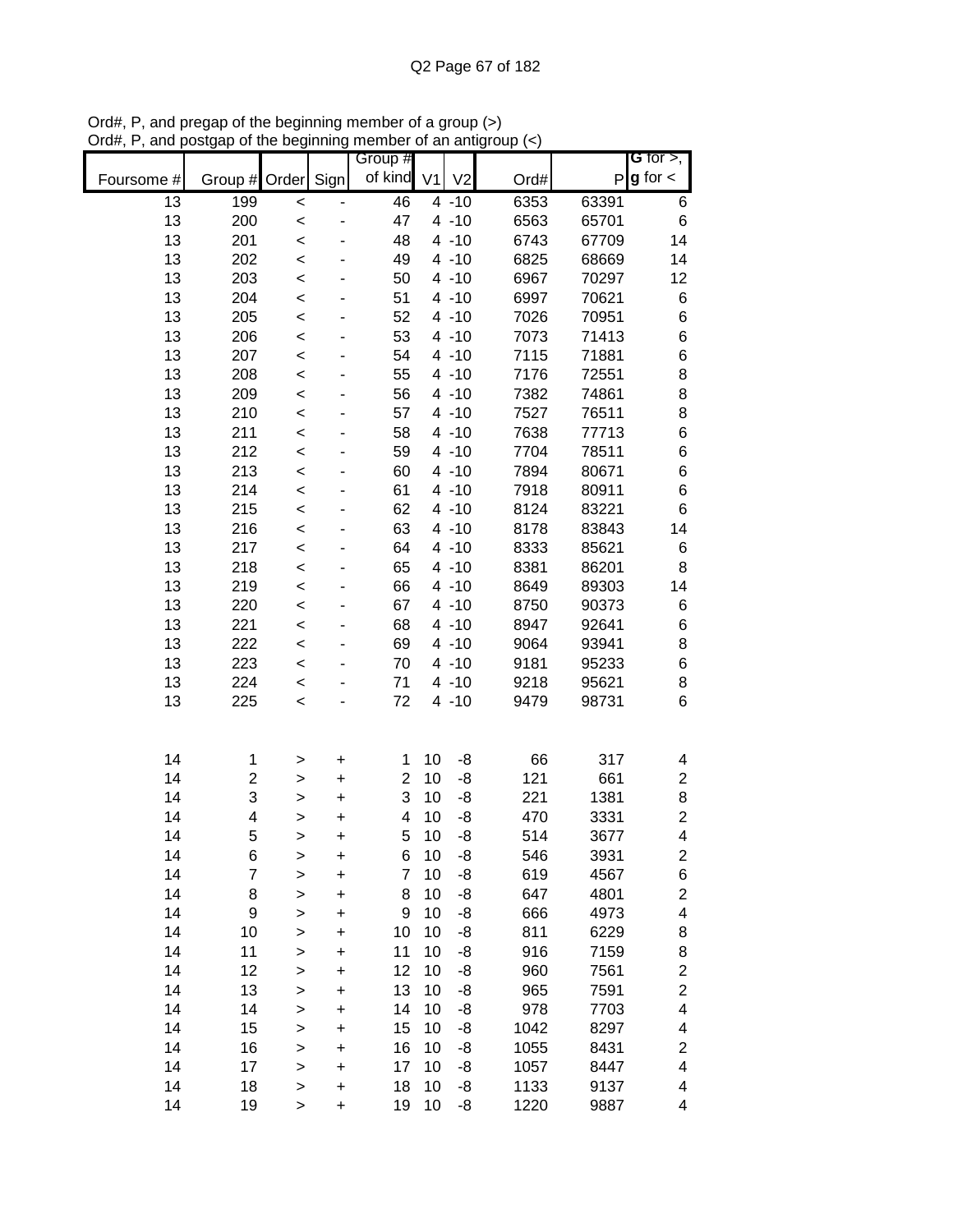|            |          |                  |           | Group #    |          |                |              |                | G for $>$ ,                               |
|------------|----------|------------------|-----------|------------|----------|----------------|--------------|----------------|-------------------------------------------|
| Foursome # | Group #  | Order            | Sign      | of kind V1 |          | V <sub>2</sub> | Ord#         |                | $P g$ for $\lt$                           |
| 14         | 20       | $\geq$           | +         | 20         | 10       | -8             | 1342         | 11071          | $\overline{c}$                            |
| 14         | 21       | $\geq$           | $\ddot{}$ | 21         | 10       | $-8$           | 1388         | 11503          | $\,$ 6 $\,$                               |
| 14         | 22       | >                | $\ddot{}$ | 22         | 10       | -8             | 1485         | 12437          | 4                                         |
| 14         | 23       | $\mathbf{I}$     | $\ddot{}$ | 23         | 10       | -8             | 1500         | 12553          | 6                                         |
| 14         | 24       | $\geq$           | $\ddot{}$ | 24         | 10       | -8             | 1521         | 12743          | $\overline{\mathbf{4}}$                   |
| 14         | 25       | $\mathbf{I}$     | +         | 25         | 10       | -8             | 1681         | 14327          | 4                                         |
| 14         | 26       | $\mathbf{I}$     | +         | 26         | 10       | -8             | 1795         | 15361          | $\overline{c}$                            |
| 14         | 27       | >                | +         | 27         | 10       | -8             | 1889         | 16253          | $\overline{\mathbf{4}}$                   |
| 14         | 28       | >                | +         | 28         | 10       | -8             | 1980         | 17191          | $\overline{c}$                            |
| 14         | 29       | $\geq$           | +         | 29         | 10       | -8             | 2016         | 17519          | 10                                        |
| 14         | 30       | $\geq$           | $\ddot{}$ | 30         | 10       | -8             | 2034         | 17713          | 6                                         |
| 14         | 31       | $\geq$           | $\ddot{}$ | 31         | 10       | -8             | 2291         | 20269          | 8                                         |
| 14         | 32       | $\geq$           | $\ddot{}$ | 32         | 10       | -8             | 2482         | 22133          | 4                                         |
| 14         | 33       | $\geq$           | $\ddot{}$ | 33         | 10       | -8             | 2531         | 22651          | 8                                         |
| 14         | 34       | $\mathbf{I}$     | $\ddot{}$ | 34         | 10       | -8             | 2572         | 23041          | $\overline{2}$                            |
| 14         | 35       | >                | $\ddot{}$ | 35         | 10       | -8             | 2586         | 23173          | $\,$ 6 $\,$                               |
| 14         | 36       | >                | $\ddot{}$ | 36         | 10       | $-8$           | 2717         | 24481          | 8                                         |
| 14         | 37       | $\geq$           | $\ddot{}$ | 37         | 10       | $-8$           | 3028         | 27751          | $\overline{\mathbf{c}}$                   |
| 14         | 38       | >                | $\ddot{}$ | 38         | 10       | -8             | 3136         | 28793          | $\overline{\mathbf{4}}$                   |
| 14         | 39       | >                | $\ddot{}$ | 39         | 10       | -8             | 3141         | 28843          | $\,$ 6 $\,$                               |
| 14         | 40       | $\mathbf{I}$     | $\ddot{}$ | 40         | 10       | -8             | 3458         | 32237          | $\overline{\mathbf{4}}$                   |
| 14         | 41       | $\mathbf{I}$     | $\ddot{}$ | 41         | 10       | -8             | 3534         | 32971          | $\boldsymbol{2}$                          |
| 14         | 42       | $\mathbf{I}$     | +         | 42         | 10       | -8             | 3569         | 33331          | $\overline{c}$                            |
| 14         | 43       | $\mathbf{I}$     | +         | 43         | 10       | -8             | 3599         | 33601          | $\overline{c}$                            |
| 14         | 44       | >                | +         | 44         | 10       | -8             | 3611         | 33721          | 8                                         |
| 14         | 45       | >                | +         | 45         | 10       | -8             | 3682         | 34471          | $\overline{\mathbf{c}}$                   |
| 14         | 46       | $\mathbf{I}$     | +         | 46         | 10       | -8             | 3695         | 34591          | $\overline{c}$                            |
| 14         | 47       | $\geq$           | $\ddot{}$ | 47         | 10       | -8             | 3894         | 36721          | 8                                         |
| 14         | 48       | $\mathbf{I}$     | $\ddot{}$ | 48         | 10       | -8             | 3918         | 36931          | $\overline{c}$                            |
| 14         | 49       | $\geq$           | $\ddot{}$ | 49         | 10       | -8             | 4282         | 40883          | 4                                         |
| 14         | 50       | $\geq$           | $\ddot{}$ | 50         | 10       | -8             | 4294         | 41023          | 6                                         |
| 14         | 51       | $\mathbf{I}$     | $\ddot{}$ | 51         | 10       | -8             | 4500         | 43051          | $\overline{c}$                            |
| 14         | 52       | >                | $\ddot{}$ | 52         | 10       | -8             | 4545         | 43613          | 4                                         |
| 14         | 53       | >                | $\ddot{}$ | 53         | 10       | -8             | 4665         | 44893          | 6                                         |
| 14<br>14   | 54       | >                | +         | 54         | 10<br>10 | -8             | 4734         | 45677          | 4                                         |
| 14         | 55       | $\geq$           | $\ddot{}$ | 55         | 10       | -8             | 4959         | 48163          | 6<br>4                                    |
| 14         | 56<br>57 | $\geq$           | $\ddot{}$ | 56<br>57   | 10       | -8             | 5169<br>5233 | 50363          | 4                                         |
| 14         | 58       | $\mathbf{I}$     | +         | 58         | 10       | -8             | 5270         | 51137<br>51487 | $\,$ 6 $\,$                               |
| 14         | 59       | $\mathbf{I}$     | +         | 59         | 10       | -8<br>-8       | 5338         | 52201          | 12                                        |
| 14         | 60       | $\geq$           | +         |            | 10       |                | 5509         | 54101          |                                           |
| 14         | 61       | $\geq$           | +         | 60<br>61   | 10       | -8<br>-8       | 5700         | 56179          | 10<br>8                                   |
| 14         | 62       | $\mathbf{I}$     | +         | 62         | 10       | -8             |              |                |                                           |
| 14         | 63       | $\geq$           | +<br>+    | 63         | 10       | -8             | 5809<br>6137 | 57271<br>60901 | $\overline{\mathbf{c}}$<br>$\overline{c}$ |
| 14         | 64       | $\geq$           | +         | 64         | 10       | -8             | 6141         | 60923          | 4                                         |
| 14         | 65       | $\geq$<br>$\geq$ | +         | 65         | 10       | -8             | 6172         | 61343          | 4                                         |
| 14         | 66       | $\geq$           | +         | 66         | 10       | -8             | 6183         | 61471          | $\overline{c}$                            |
| 14         | 67       | $\geq$           | +         | 67         | 10       | -8             | 6344         | 63317          | 4                                         |

Ord#, P, and pregap of the beginning member of a group (>) Ord#, P, and postgap of the beginning member of an antigroup (<)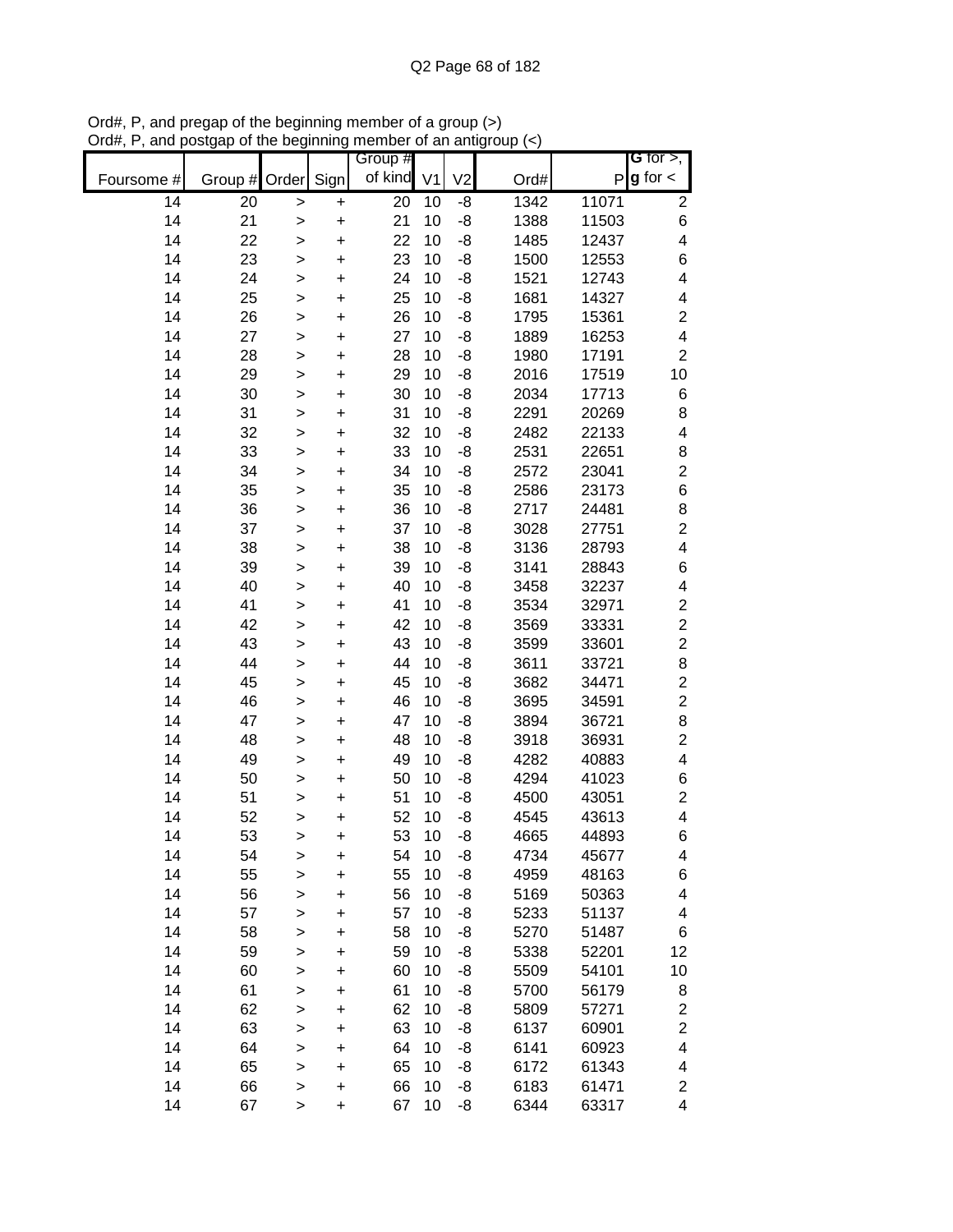|                 |         |              |           | Group # |                |                |      |       | G for $>$ ,              |
|-----------------|---------|--------------|-----------|---------|----------------|----------------|------|-------|--------------------------|
| Foursome #      | Group # | Order        | Sign      | of kind | V <sub>1</sub> | V <sub>2</sub> | Ord# | P     | $g$ for $\lt$            |
| $\overline{14}$ | 68      | $\geq$       | $\pmb{+}$ | 68      | 10             | -8             | 6403 | 63841 | $\overline{\mathbf{c}}$  |
| 14              | 69      | $\geq$       | $\ddot{}$ | 69      | 10             | -8             | 6501 | 65071 | 8                        |
| 14              | 70      | $\geq$       | $\ddot{}$ | 70      | 10             | -8             | 6618 | 66361 | $\overline{c}$           |
| 14              | 71      | $\,$         | $\ddot{}$ | 71      | 10             | -8             | 6689 | 67141 | $\overline{c}$           |
| 14              | 72      | $\mathbf{I}$ | $\ddot{}$ | 72      | 10             | -8             | 6718 | 67433 | $\overline{\mathbf{4}}$  |
| 14              | 73      | $\,$         | $\ddot{}$ | 73      | 10             | -8             | 6750 | 67763 | $\overline{\mathbf{4}}$  |
| 14              | 74      | >            | $\ddot{}$ | 74      | 10             | -8             | 6939 | 70019 | 10                       |
| 14              | 75      | $\,$         | $\ddot{}$ | 75      | 10             | -8             | 7122 | 71947 | 6                        |
| 14              | 76      | $\geq$       | $\ddot{}$ | 76      | 10             | -8             | 7330 | 74297 | 4                        |
| 14              | 77      | $\geq$       | $\ddot{}$ | 77      | 10             | -8             | 7442 | 75541 | $\overline{c}$           |
| 14              | 78      | $\geq$       | $\ddot{}$ | 78      | 10             | -8             | 7444 | 75557 | $\overline{\mathbf{4}}$  |
| 14              | 79      | $\geq$       | $\ddot{}$ | 79      | 10             | -8             | 7547 | 76757 | 4                        |
| 14              | 80      | $\geq$       | $\ddot{}$ | 80      | 10             | -8             | 7597 | 77323 | $\,6$                    |
| 14              | 81      | $\geq$       | $\ddot{}$ | 81      | 10             | -8             | 7661 | 77983 | $\,6$                    |
| 14              | 82      | $\geq$       | $\ddot{}$ | 82      | 10             | -8             | 7740 | 78901 | 8                        |
| 14              | 83      | $\mathbf{I}$ | $\ddot{}$ | 83      | 10             | -8             | 7822 | 79847 | 4                        |
| 14              | 84      | $\geq$       | $\ddot{}$ | 84      | 10             | -8             | 7848 | 80153 | 4                        |
| 14              | 85      | $\geq$       | $\ddot{}$ | 85      | 10             | -8             | 8061 | 82471 | $\overline{\mathbf{c}}$  |
| 14              | 86      | $\geq$       | $\ddot{}$ | 86      | 10             | -8             | 8372 | 86117 | $\overline{\mathbf{4}}$  |
| 14              | 87      | $\geq$       | $\ddot{}$ | 87      | 10             | -8             | 8485 | 87407 | 4                        |
| 14              | 88      | $\mathbf{I}$ | $\ddot{}$ | 88      | 10             | -8             | 8540 | 87961 | $\boldsymbol{2}$         |
| 14              | 89      | $\mathbf{I}$ | $\ddot{}$ | 89      | 10             | -8             | 8628 | 89071 | $\overline{c}$           |
| 14              | 90      | $\, > \,$    | $\ddot{}$ | 90      | 10             | -8             | 8630 | 89087 | $\overline{\mathbf{4}}$  |
| 14              | 91      | $\, > \,$    | $\pmb{+}$ | 91      | 10             | -8             | 8710 | 89963 | $\overline{\mathcal{A}}$ |
| 14              | 92      | >            | +         | 92      | 10             | -8             | 9490 | 98873 | 4                        |
| 14              | 93      | $\geq$       | $\ddot{}$ | 93      | 10             | -8             | 9574 | 99793 | 6                        |
| 14              | 94      | $\, > \,$    |           |         | $1 - 10$       | 8              | 140  | 809   | 12                       |
| 14              | 95      | $\geq$       |           |         | $2 - 10$       | 8              | 268  | 1721  | 12                       |
| 14              | 96      | $\mathbf{I}$ |           |         | $3 - 10$       | 8              | 473  | 3359  | 12                       |
| 14              | 97      | $\geq$       |           |         | $4 - 10$       | 8              | 819  | 6299  | 12                       |
| 14              | 98      | $\geq$       |           |         | $5 - 10$       | 8              | 1098 | 8819  | 12                       |
| 14              | 99      | $\mathbf{I}$ |           |         | $6 - 10$       | 8              | 1263 | 10301 | 12                       |
| 14              | 100     | >            |           |         | $7 - 10$       | 8              | 1462 | 12239 | 12                       |
| 14              | 101     | $\geq$       |           |         | $8 - 10$       | 8              | 1621 | 13709 | 12                       |
| 14              | 102     | $\mathbf{I}$ |           |         | $9 - 10$       | 8              | 1716 | 14653 | 14                       |
| 14              | 103     | $\geq$       |           |         | $10 - 10$      | 8              | 2256 | 19961 | 12                       |
| 14              | 104     | $\mathbf{I}$ |           |         | $11 - 10$      | 8              | 2541 | 22739 | 12                       |
| 14              | 105     | $\mathbf{I}$ |           |         | $12 - 10$      | 8              | 2884 | 26249 | 12                       |
| 14              | 106     | >            |           |         | $13 - 10$      | 8              | 3099 | 28493 | 16                       |
| 14              | 107     | $\geq$       |           |         | $14 - 10$      | 8              | 3202 | 29473 | 20                       |
| 14              | 108     | $\mathbf{I}$ |           |         | $15 - 10$      | 8              | 3685 | 34499 | 12                       |
| 14              | 109     | $\geq$       |           |         | $16 - 10$      | 8              | 3758 | 35279 | 12                       |
| 14              | 110     | $\geq$       |           |         | $17 - 10$      | 8              | 4312 | 41201 | 12                       |
| 14              | 111     | $\mathbf{I}$ |           |         | $18 - 10$      | 8              | 4472 | 42767 | 16                       |
| 14              | 112     | $\geq$       |           |         | 19 - 10        | 8              | 4646 | 44699 | 12                       |
| 14              | 113     | $\geq$       |           |         | $20 - 10$      | 8              | 4882 | 47351 | 12                       |
| 14              | 114     | $\,$         |           |         | $21 - 10$      | 8              | 5227 | 51059 | 12                       |

Ord#, P, and pregap of the beginning member of a group (>) Ord#, P, and postgap of the beginning member of an antigroup (<)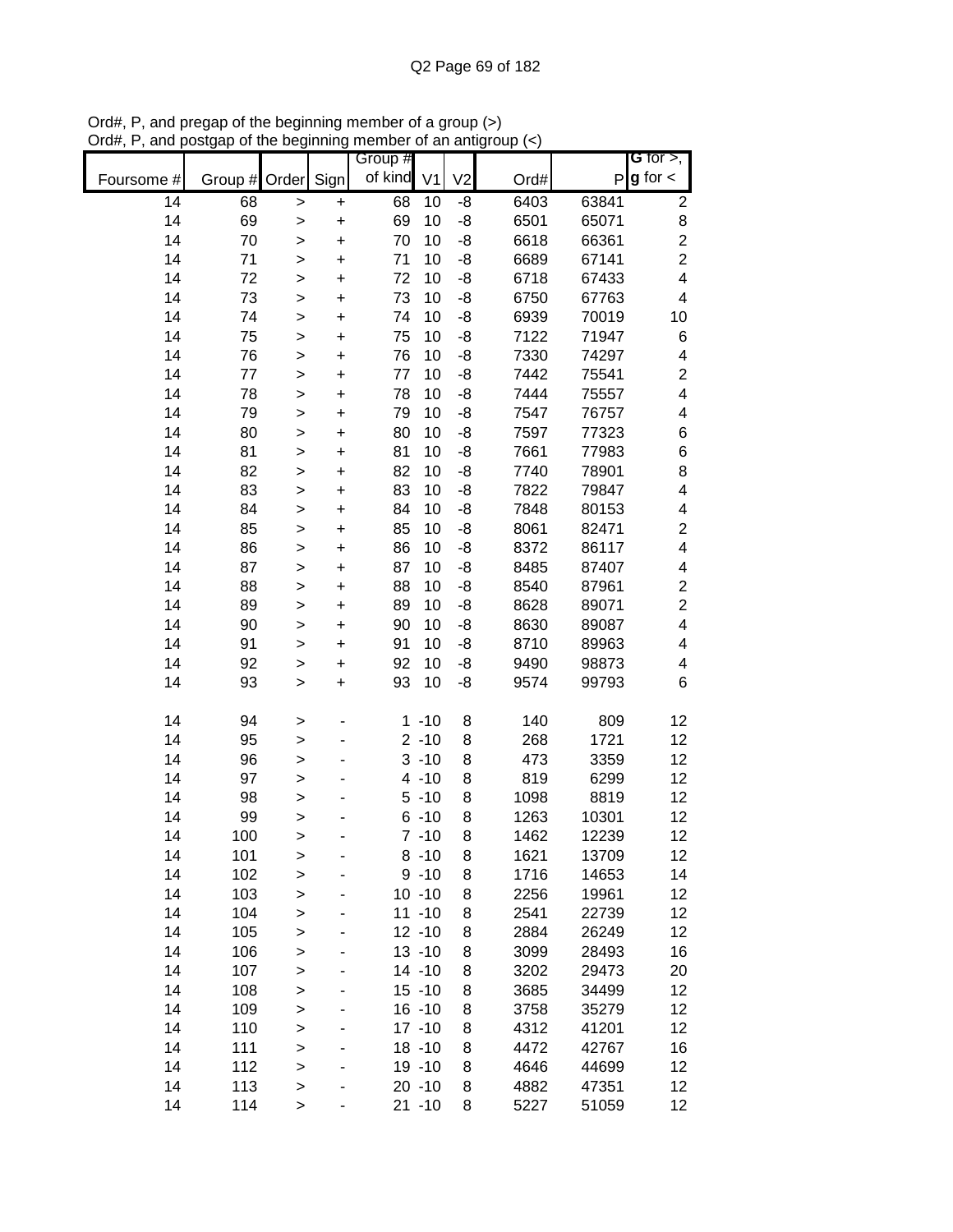|            |                    |              |           | Group #              |          |                |      |              | G for $>$ ,              |
|------------|--------------------|--------------|-----------|----------------------|----------|----------------|------|--------------|--------------------------|
| Foursome # | Group # Order Sign |              |           | of kind V1           |          | V <sub>2</sub> | Ord# | $\mathsf{P}$ | $g$ for $\lt$            |
| 14         | 115                | $\geq$       |           | $\overline{22 - 10}$ |          | 8              | 5278 | 51577        | 14                       |
| 14         | 116                | $\geq$       |           | $23 - 10$            |          | 8              | 5364 | 52541        | 12                       |
| 14         | 117                | $\geq$       |           | $24 - 10$            |          | 8              | 5380 | 52709        | 12                       |
| 14         | 118                | $\geq$       |           | $25 - 10$            |          | 8              | 5770 | 56909        | 12                       |
| 14         | 119                | $\geq$       |           | $26 - 10$            |          | 8              | 5787 | 57073        | 14                       |
| 14         | 120                | $\mathbf{I}$ |           | $27 - 10$            |          | 8              | 5800 | 57191        | 12                       |
| 14         | 121                | $\geq$       |           | $28 - 10$            |          | 8              | 5875 | 58027        | 14                       |
| 14         | 122                | $\geq$       |           | $29 - 10$            |          | 8              | 5911 | 58391        | 12                       |
| 14         | 123                | $\geq$       |           | $30 - 10$            |          | 8              | 5917 | 58439        | 12                       |
| 14         | 124                | $\geq$       |           | $31 - 10$            |          | 8              | 5964 | 59009        | 12                       |
| 14         | 125                | $\geq$       |           | $32 - 10$            |          | 8              | 6037 | 59723        | 16                       |
| 14         | 126                | $\geq$       |           | $33 - 10$            |          | 8              | 6058 | 60013        | 14                       |
| 14         | 127                | $\geq$       |           | 34 - 10              |          | 8              | 6622 | 66403        | 20                       |
| 14         | 128                | $\geq$       |           | $35 - 10$            |          | 8              | 6647 | 66697        | 14                       |
| 14         | 129                | $\geq$       |           | $36 - 10$            |          | 8              | 6826 | 68683        | 14                       |
| 14         | 130                | $\geq$       |           | $37 - 10$            |          | 8              | 6952 | 70157        | 16                       |
| 14         | 131                | $\geq$       |           | $38 - 10$            |          | 8              | 7136 | 72089        | 12                       |
| 14         | 132                | $\geq$       |           | 39 - 10              |          | 8              | 7372 | 74759        | 12                       |
| 14         | 133                | $\geq$       |           | 40 -10               |          | 8              | 7428 | 75389        | 12                       |
| 14         | 134                | $\geq$       |           | 41 -10               |          | 8              | 7647 | 77797        | 14                       |
| 14         | 135                | $\geq$       |           | 42 -10               |          | 8              | 7679 | 78191        | 12                       |
| 14         | 136                | $\geq$       |           | 43 -10               |          | 8              | 7774 | 79333        | 14                       |
| 14         | 137                | $\mathbf{I}$ |           | 44 -10               |          | 8              | 8224 | 84389        | 12                       |
| 14         | 138                | >            |           | 45 - 10              |          | 8              | 8240 | 84521        | 12                       |
| 14         | 139                | >            |           | 46 - 10              |          | 8              | 8399 | 86369        | 12                       |
| 14         | 140                | $\geq$       |           | 47 -10               |          | 8              | 8432 | 86767        | 14                       |
| 14         | 141                | $\geq$       |           | 48 - 10              |          | 8              | 8456 | 87071        | 22                       |
| 14         | 142                | $\geq$       |           | 49 - 10              |          | 8              | 8950 | 92669        | 12                       |
| 14         | 143                | $\geq$       |           | $50 - 10$            |          | 8              | 9215 | 95597        | 16                       |
| 14         | 144                | $\,<$        | +         |                      | $1 - 10$ | 8              | 163  | 967          | 4                        |
| 14         | 145                | $\prec$      | $\ddot{}$ |                      | $2 - 10$ | 8              | 215  | 1319         | $\overline{\mathbf{c}}$  |
| 14         | 146                | $\prec$      | $\ddot{}$ |                      | $3 - 10$ | 8              | 343  | 2309         | $\overline{2}$           |
| 14         | 147                | $\,<$        | +         |                      | $4 - 10$ | 8              | 361  | 2437         | 4                        |
| 14         | 148                | $\,<$        | +         |                      | $5 - 10$ | 8              | 473  | 3359         | $\overline{\mathbf{c}}$  |
| 14         | 149                | $\prec$      | +         |                      | $6 - 10$ | 8              | 571  | 4153         | $\overline{\mathcal{A}}$ |
| 14         | 150                | $\prec$      | +         |                      | $7 - 10$ | 8              | 688  | 5167         | 4                        |
| 14         | 151                | $\prec$      | +         |                      | $8 - 10$ | 8              | 729  | 5519         | $\boldsymbol{2}$         |
| 14         | 152                | $\prec$      | +         |                      | $9 - 10$ | 8              | 882  | 6857         | 6                        |
| 14         | 153                | $\prec$      | +         | $10 - 10$            |          | 8              | 920  | 7207         | 4                        |
| 14         | 154                | $\,<$        | +         | $11 - 10$            |          | 8              | 1004 | 7949         | $\mathbf{2}$             |
| 14         | 155                | $\prec$      | +         | $12 - 10$            |          | 8              | 1098 | 8819         | $\mathbf{2}$             |
| 14         | 156                | $\prec$      | +         | $13 - 10$            |          | 8              | 1152 | 9311         | 8                        |
| 14         | 157                | $\prec$      | +         | 14 - 10              |          | 8              | 1296 | 10627        | 4                        |
| 14         | 158                | $\prec$      | +         | $15 - 10$            |          | 8              | 1332 | 10973        | 6                        |
| 14         | 159                | $\,<$        | +         | $16 - 10$            |          | 8              | 1428 | 11923        | 4                        |
| 14         | 160                | $\prec$      | +         | $17 - 10$            |          | 8              | 1474 | 12343        | 4                        |
| 14         | 161                | $\prec$      | +         | $18 - 10$            |          | 8              | 1621 | 13709        | $\overline{c}$           |

Ord#, P, and pregap of the beginning member of a group (>) Ord#, P, and postgap of the beginning member of an antigroup (<)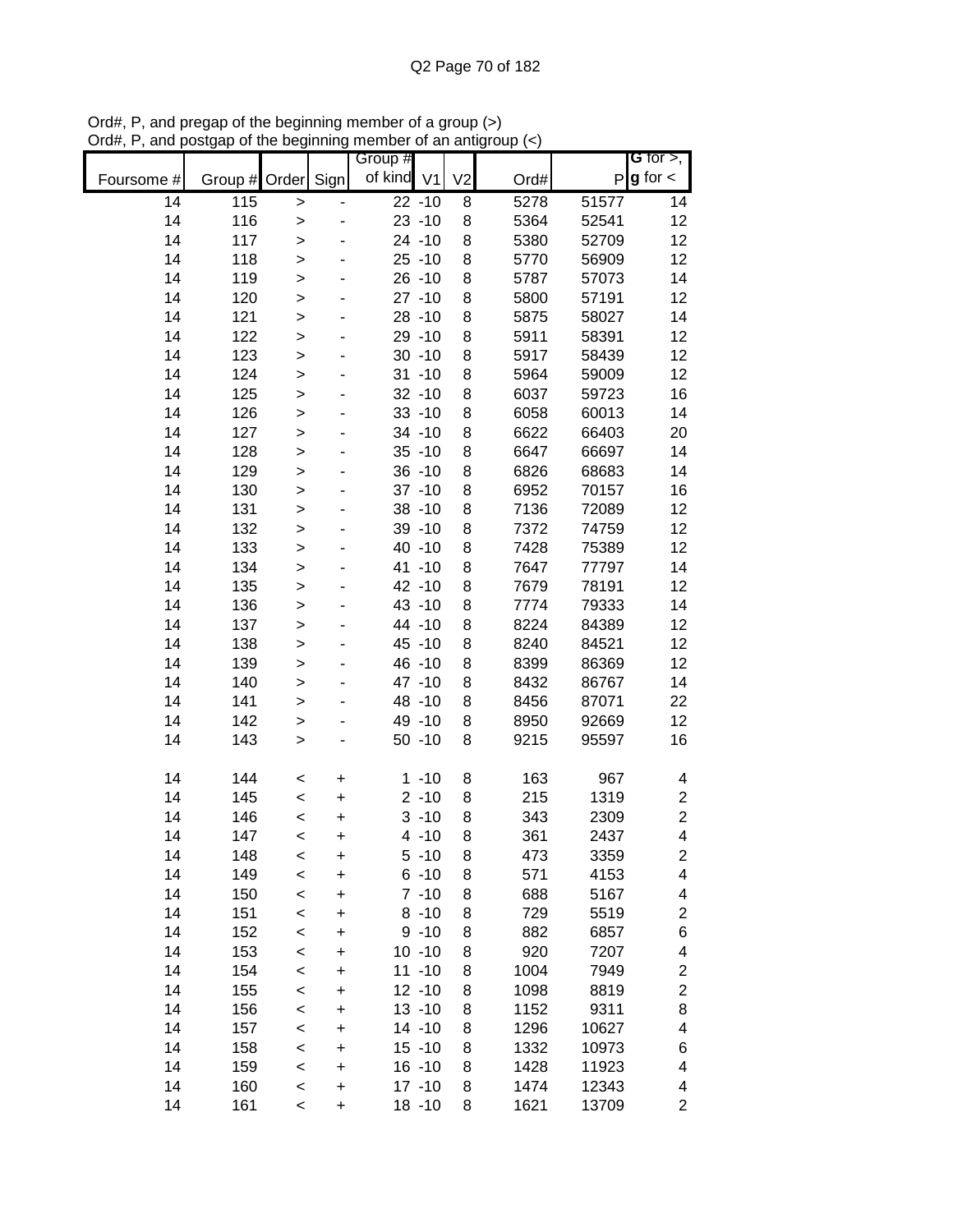|            |                    |         |           | Group #    |                |      |              | G for $>$ ,             |
|------------|--------------------|---------|-----------|------------|----------------|------|--------------|-------------------------|
| Foursome # | Group # Order Sign |         |           | of kind V1 | V <sub>2</sub> | Ord# | $\mathsf{P}$ | $g$ for $\lt$           |
| 14         | 162                | $\prec$ | +         | 19 -10     | 8              | 1668 | 14173        | 4                       |
| 14         | 163                | $\prec$ | $\ddot{}$ | $20 - 10$  | 8              | 1716 | 14653        | 4                       |
| 14         | 164                | $\,<$   | $\ddot{}$ | $21 - 10$  | 8              | 1841 | 15787        | $\overline{\mathbf{4}}$ |
| 14         | 165                | $\prec$ | $\ddot{}$ | $22 - 10$  | 8              | 1859 | 15959        | 12                      |
| 14         | 166                | $\prec$ | +         | $23 - 10$  | 8              | 1906 | 16447        | 4                       |
| 14         | 167                | $\prec$ | +         | 24 - 10    | 8              | 1978 | 17183        | $\,$ 6 $\,$             |
| 14         | 168                | $\prec$ | +         | $25 - 10$  | 8              | 2278 | 20143        | $\overline{\mathbf{4}}$ |
| 14         | 169                | $\,<$   | +         | $26 - 10$  | 8              | 2347 | 20873        | $\,$ 6 $\,$             |
| 14         | 170                | $\,<$   | +         | $27 - 10$  | 8              | 2544 | 22769        | $\bf8$                  |
| 14         | 171                | $\,<$   | $\ddot{}$ | $28 - 10$  | 8              | 2628 | 23623        | 4                       |
| 14         | 172                | $\,<$   | $\ddot{}$ | $29 - 10$  | 8              | 2723 | 24547        | 4                       |
| 14         | 173                | $\,<$   | $\ddot{}$ | $30 - 10$  | 8              | 3101 | 28513        | 4                       |
| 14         | 174                | $\prec$ | $\ddot{}$ | $31 - 10$  | 8              | 3115 | 28619        | $\boldsymbol{2}$        |
| 14         | 175                | $\prec$ | $\ddot{}$ | $32 - 10$  | 8              | 3186 | 29327        | $\,$ 6 $\,$             |
| 14         | 176                | $\,<$   | $\ddot{}$ | $33 - 10$  | 8              | 3259 | 30133        | 4                       |
| 14         | 177                | $\,<$   | $\ddot{}$ | 34 - 10    | 8              | 3499 | 32603        | $\,$ 6 $\,$             |
| 14         | 178                | $\,<$   | $\ddot{}$ | $35 - 10$  | 8              | 3549 | 33107        | $\,6$                   |
| 14         | 179                | $\prec$ | $\ddot{}$ | $36 - 10$  | 8              | 3588 | 33521        | $\bf8$                  |
| 14         | 180                | $\prec$ | $\ddot{}$ | $37 - 10$  | 8              | 3685 | 34499        | $\overline{2}$          |
| 14         | 181                | $\prec$ | $\ddot{}$ | $38 - 10$  | 8              | 3708 | 34721        | 8                       |
| 14         | 182                | $\prec$ | $\ddot{}$ | 39 - 10    | 8              | 3851 | 36293        | $\,6$                   |
| 14         | 183                | $\prec$ | +         | 40 -10     | 8              | 3869 | 36493        | $\overline{\mathbf{4}}$ |
| 14         | 184                | $\prec$ | +         | 41 -10     | 8              | 4445 | 42487        | 4                       |
| 14         | 185                | $\prec$ | +         | 42 -10     | 8              | 4472 | 42767        | $\,6$                   |
| 14         | 186                | $\,<$   | +         | 43 -10     | 8              | 4646 | 44699        | $\overline{\mathbf{c}}$ |
| 14         | 187                | $\,<$   | +         | 44 -10     | 8              | 4680 | 45077        | $\,$ 6 $\,$             |
| 14         | 188                | $\,<$   | $\ddot{}$ | 45 - 10    | 8              | 4731 | 45659        | 8                       |
| 14         | 189                | $\,<$   | $\ddot{}$ | 46 - 10    | 8              | 4781 | 46219        | 10                      |
| 14         | 190                | $\,<$   | $\ddot{}$ | 47 -10     | 8              | 5227 | 51059        | $\overline{c}$          |
| 14         | 191                | $\prec$ | $\ddot{}$ | 48 - 10    | 8              | 5462 | 53609        | $\overline{\mathbf{c}}$ |
| 14         | 192                | $\prec$ | $\ddot{}$ | 49 - 10    | 8              | 5469 | 53653        | 4                       |
| 14         | 193                | $\,<$   | $\ddot{}$ | $50 - 10$  | 8              | 5770 | 56909        | $\boldsymbol{2}$        |
| 14         | 194                | $\prec$ | $\ddot{}$ | $51 - 10$  | 8              | 5944 | 58757        | $\,6$                   |
| 14         | 195                | $\,<$   | +         | $52 - 10$  | 8              | 5957 | 58937        | 6                       |
| 14         | 196                | $\prec$ | +         | $53 - 10$  | 8              | 6013 | 59467        | 4                       |
| 14         | 197                | $\prec$ | +         | $54 - 10$  | 8              | 6037 | 59723        | 6                       |
| 14         | 198                | $\prec$ | +         | $55 - 10$  | 8              | 6039 | 59743        | 4                       |
| 14         | 199                | $\prec$ | +         | $56 - 10$  | 8              | 6187 | 61507        | 4                       |
| 14         | 200                | $\prec$ | +         | $57 - 10$  | 8              | 6275 | 62497        | 4                       |
| 14         | 201                | $\prec$ | +         | $58 - 10$  | 8              | 6303 | 62819        | 8                       |
| 14         | 202                | $\,<$   | +         | 59 - 10    | 8              | 6417 | 64033        | 4                       |
| 14         | 203                | $\,<$   | +         | $60 - 10$  | 8              | 6600 | 66103        | 4                       |
| 14         | 204                | $\prec$ | +         | $61 - 10$  | 8              | 6617 | 66359        | $\mathbf{2}$            |
| 14         | 205                | $\prec$ | +         | $62 - 10$  | 8              | 6660 | 66841        | 10                      |
| 14         | 206                | $\prec$ | +         | $63 - 10$  | 8              | 6866 | 69143        | 6                       |
| 14         | 207                | $\prec$ | $\ddot{}$ | 64 - 10    | 8              | 6954 | 70177        | 4                       |
| 14         | 208                | $\prec$ | +         | $65 - 10$  | 8              | 7136 | 72089        | $\overline{\mathbf{c}}$ |
| 14         | 209                | $\,<$   | +         | 66 -10     | 8              | 7216 | 72973        | 4                       |

Ord#, P, and pregap of the beginning member of a group (>) Ord#, P, and postgap of the beginning member of an antigroup (<)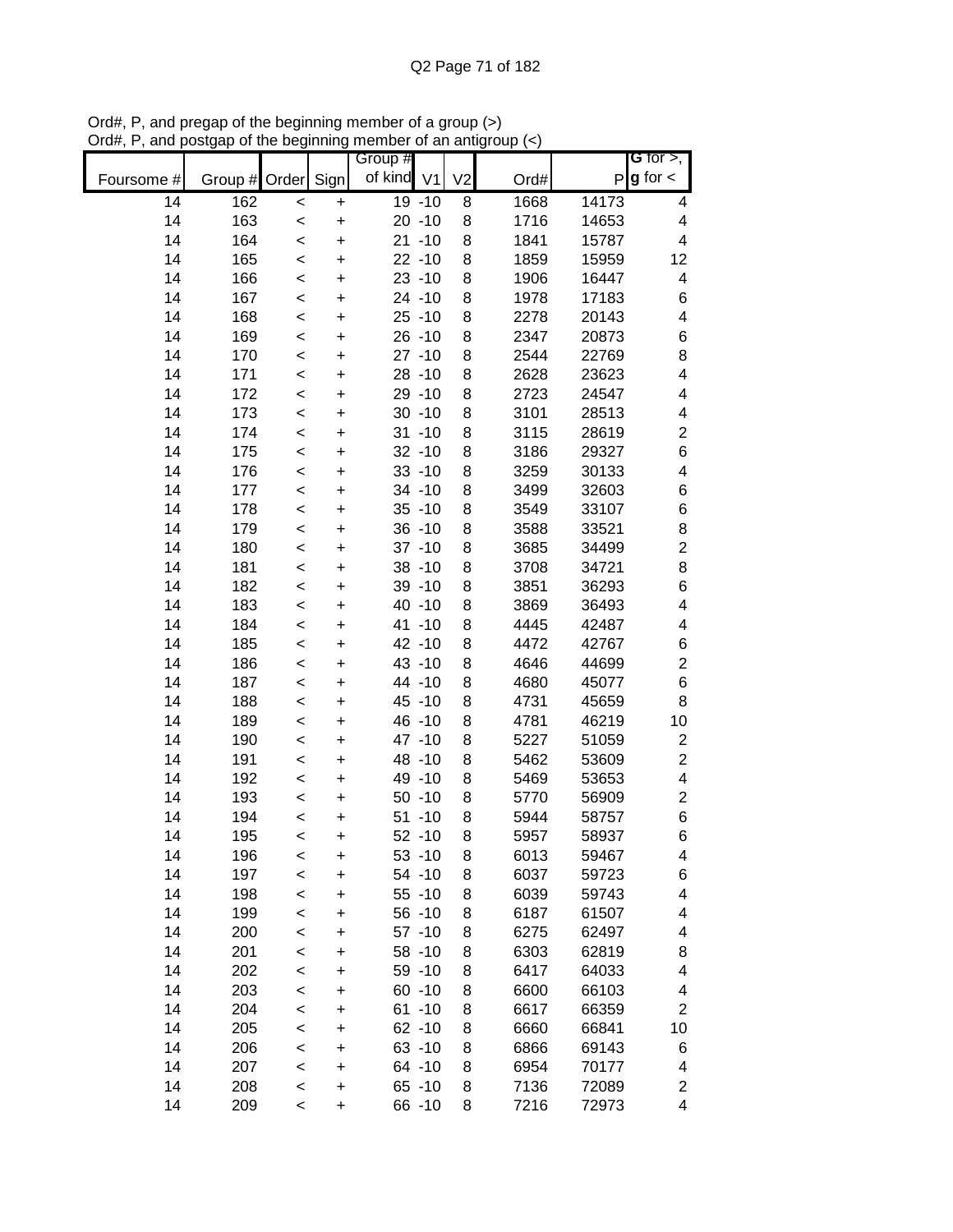|            |         |         |           | Group #              |                |      |       | G for $>$ ,              |
|------------|---------|---------|-----------|----------------------|----------------|------|-------|--------------------------|
| Foursome # | Group # | Order   | Sign      | of kind V1           | V <sub>2</sub> | Ord# | Ρ     | $g$ for $\lt$            |
| 14         | 210     | $\prec$ | $\ddot{}$ | $67 - 10$            | 8              | 7337 | 74377 | 4                        |
| 14         | 211     | $\prec$ | $\ddot{}$ | 68 - 10              | 8              | 7458 | 75703 | 4                        |
| 14         | 212     | $\prec$ | $\ddot{}$ | 69 - 10              | 8              | 7526 | 76507 | $\overline{\mathcal{A}}$ |
| 14         | 213     | $\prec$ | +         | $70 - 10$            | 8              | 7939 | 81097 | $\overline{\mathcal{A}}$ |
| 14         | 214     | $\prec$ | +         | 71 -10               | 8              | 7975 | 81547 | 4                        |
| 14         | 215     | $\prec$ | +         | 72 -10               | 8              | 8123 | 83219 | $\boldsymbol{2}$         |
| 14         | 216     | $\,<$   | +         | 73 -10               | 8              | 8243 | 84551 | 8                        |
| 14         | 217     | $\prec$ | +         | 74 -10               | 8              | 8399 | 86369 | $\overline{c}$           |
| 14         | 218     | $\,<$   | $\ddot{}$ | 75 -10               | 8              | 8460 | 87119 | $\overline{2}$           |
| 14         | 219     | $\prec$ | $\ddot{}$ | 76 -10               | 8              | 8478 | 87313 | 4                        |
| 14         | 220     | $\prec$ | $\ddot{}$ | 77 -10               | 8              | 8658 | 89413 | $\overline{\mathbf{4}}$  |
| 14         | 221     | $\prec$ | $\ddot{}$ | 78 -10               | 8              | 8680 | 89627 | 6                        |
| 14         | 222     | $\prec$ | $\ddot{}$ | 79 -10               | 8              | 8792 | 90887 | 14                       |
| 14         | 223     | $\prec$ | $\ddot{}$ | $80 - 10$            | 8              | 8926 | 92399 | $\boldsymbol{2}$         |
| 14         | 224     | $\prec$ | $\ddot{}$ | $81 - 10$            | 8              | 8946 | 92639 | $\overline{c}$           |
| 14         | 225     | $\prec$ | $\ddot{}$ | $82 - 10$            | 8              | 8970 | 92849 | 8                        |
| 14         | 226     | $\prec$ | $\ddot{}$ | 83 -10               | 8              | 9120 | 94559 | $\overline{c}$           |
| 14         | 227     | $\prec$ | $\ddot{}$ | 84 - 10              | 8              | 9217 | 95617 | $\overline{\mathbf{4}}$  |
| 14         | 228     | $\prec$ | $\ddot{}$ | $85 - 10$            | 8              | 9478 | 98729 | $\overline{c}$           |
| 14         | 229     | $\prec$ | $\ddot{}$ | 86 - 10              | 8              | 9506 | 99013 | $\overline{\mathbf{4}}$  |
| 14         | 230     | $\,<$   |           | 1<br>10              | -8             | 499  | 3559  | 12                       |
| 14         | 231     | $\prec$ |           | $\overline{2}$<br>10 | -8             | 649  | 4817  | 14                       |
| 14         | 232     | $\,<$   |           | 3<br>10              | -8             | 906  | 7043  | 14                       |
| 14         | 233     | $\,<$   |           | 10<br>4              | -8             | 932  | 7309  | 12                       |
| 14         | 234     | $\prec$ |           | 5<br>10              | -8             | 960  | 7561  | 12                       |
| 14         | 235     | $\prec$ |           | 6<br>10              | -8             | 967  | 7607  | 14                       |
| 14         | 236     | $\prec$ |           | $\overline{7}$<br>10 | -8             | 1057 | 8447  | 14                       |
| 14         | 237     | $\prec$ |           | 8<br>10              | -8             | 1220 | 9887  | 14                       |
| 14         | 238     | $\prec$ |           | 9<br>10              | -8             | 1222 | 9907  | 16                       |
| 14         | 239     | $\prec$ |           | 10<br>10             | -8             | 1342 | 11071 | 12                       |
| 14         | 240     | $\prec$ |           | 11<br>10             | -8             | 1485 | 12437 | 14                       |
| 14         | 241     | $\prec$ |           | 12<br>10             | -8             | 1487 | 12457 | 16                       |
| 14         | 242     | $\,<$   |           | 13<br>10             | -8             | 1581 | 13313 | 14                       |
| 14         | 243     | $\prec$ |           | 14<br>10             | -8             | 1608 | 13597 | 16                       |
| 14         | 244     | $\prec$ |           | 15<br>10             | -8             | 1695 | 14449 | 12                       |
| 14         | 245     | $\prec$ |           | 16<br>10             | -8             | 1795 | 15361 | 12                       |
| 14         | 246     | $\prec$ |           | 17<br>10             | -8             | 2038 | 17749 | 12                       |
| 14         | 247     | $\prec$ |           | 18<br>10             | -8             | 2046 | 17839 | 12                       |
| 14         | 248     | $\prec$ |           | 10<br>19             | -8             | 2333 | 20719 | 12                       |
| 14         | 249     | $\prec$ |           | 10<br>20             | -8             | 2439 | 21739 | 12                       |
| 14         | 250     | $\prec$ |           | 10<br>21             | -8             | 2446 | 21803 | 14                       |
| 14         | 251     | $\prec$ |           | 22<br>10             | -8             | 2517 | 22511 | 20                       |
| 14         | 252     | $\prec$ |           | 23<br>10             | -8             | 2572 | 23041 | 12                       |
| 14         | 253     | $\prec$ |           | 24<br>10             | -8             | 2688 | 24137 | 14                       |
| 14         | 254     | $\prec$ |           | 25<br>10             | -8             | 3068 | 28111 | 12                       |
| 14         | 255     | $\prec$ |           | 10<br>26             | -8             | 3409 | 31699 | 22                       |
| 14         | 256     | $\,<$   |           | 27<br>10             | -8             | 3599 | 33601 | 12                       |

Ord#, P, and pregap of the beginning member of a group (>) Ord#, P, and postgap of the beginning member of an antigroup (<)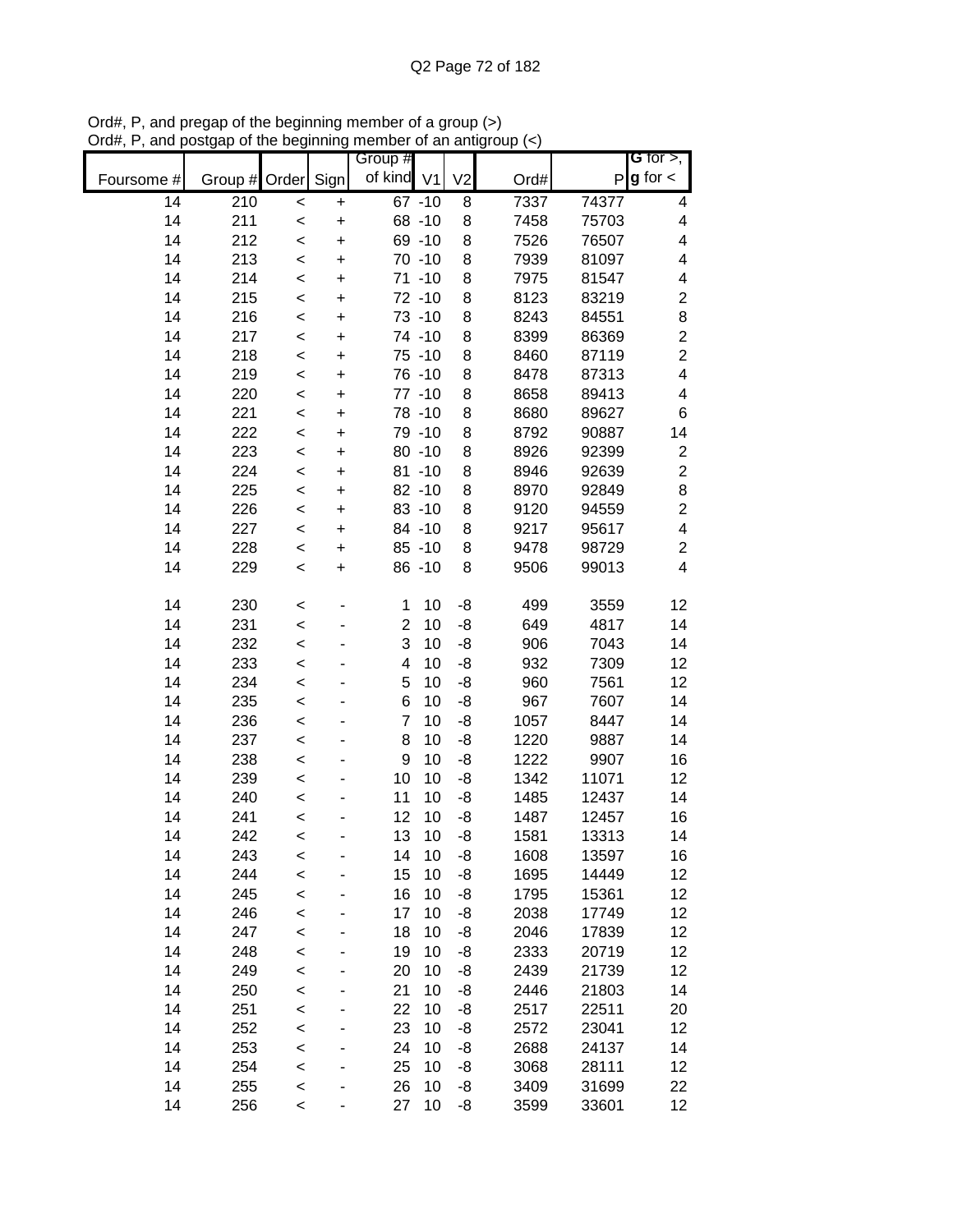|            |         |              |             | Group #         |                         |                |      |       | G for $>$ ,   |
|------------|---------|--------------|-------------|-----------------|-------------------------|----------------|------|-------|---------------|
| Foursome # | Group # | Order        | Sign        | of kind         | V <sub>1</sub>          | V <sub>2</sub> | Ord# | P     | $g$ for $\lt$ |
| 14         | 257     | $\prec$      |             | $\overline{28}$ | 10                      | -8             | 3651 | 34159 | 12            |
| 14         | 258     | $\prec$      |             | 29              | 10                      | -8             | 3773 | 35423 | 14            |
| 14         | 259     | $\prec$      |             | 30              | 10                      | -8             | 3776 | 35449 | 12            |
| 14         | 260     | $\prec$      |             | 31              | 10                      | -8             | 3976 | 37549 | 12            |
| 14         | 261     | $\prec$      |             | 32              | 10                      | -8             | 4043 | 38303 | 14            |
| 14         | 262     | $\prec$      |             | 33              | 10                      | -8             | 4250 | 40531 | 12            |
| 14         | 263     | $\prec$      |             | 34              | 10                      | -8             | 4282 | 40883 | 14            |
| 14         | 264     | $\prec$      |             | 35              | 10                      | -8             | 4480 | 42841 | 12            |
| 14         | 265     | $\prec$      |             | 36              | 10                      | -8             | 4547 | 43633 | 16            |
| 14         | 266     | $\prec$      |             | 37              | 10                      | -8             | 4890 | 47419 | 12            |
| 14         | 267     | $\prec$      |             | 38              | 10                      | -8             | 5027 | 48871 | 12            |
| 14         | 268     | $\prec$      |             | 39              | 10                      | -8             | 5326 | 52069 | 12            |
| 14         | 269     | $\prec$      |             | 40              | 10                      | -8             | 5515 | 54167 | 14            |
| 14         | 270     | $\prec$      |             | 41              | 10                      | -8             | 5553 | 54563 | 14            |
| 14         | 271     | $\prec$      |             | 42              | 10                      | -8             | 5809 | 57271 | 12            |
| 14         | 272     | $\prec$      |             | 43              | 10                      | -8             | 5811 | 57287 | 14            |
| 14         | 273     | $\prec$      |             | 44              | 10                      | -8             | 5989 | 59221 | 12            |
| 14         | 274     | $\prec$      |             | 45              | 10                      | -8             | 6137 | 60901 | 12            |
| 14         | 275     | $\prec$      |             | 46              | 10                      | -8             | 6174 | 61363 | 16            |
| 14         | 276     | $\prec$      |             | 47              | 10                      | -8             | 6458 | 64579 | 12            |
| 14         | 277     | $\prec$      |             | 48              | 10                      | -8             | 6556 | 65633 | 14            |
| 14         | 278     | $\prec$      |             | 49              | 10                      | -8             | 6654 | 66751 | 12            |
| 14         | 279     | $\prec$      |             | 50              | 10                      | -8             | 6689 | 67141 | 12            |
| 14         | 280     | $\prec$      |             | 51              | 10                      | -8             | 7018 | 70879 | 12            |
| 14         | 281     | $\prec$      |             | 52              | 10                      | -8             | 7203 | 72871 | 12            |
| 14         | 282     | $\prec$      |             | 53              | 10                      | -8             | 7444 | 75557 | 14            |
| 14         | 283     | $\prec$      |             | 54              | 10                      | -8             | 7643 | 77747 | 14            |
| 14         | 284     | $\prec$      |             | 55              | 10                      | -8             | 7903 | 80749 | 12            |
| 14         | 285     | $\prec$      |             | 56              | 10                      | -8             | 8031 | 82141 | 12            |
| 14         | 286     | $\prec$      |             | 57              | 10                      | -8             | 8174 | 83777 | 14            |
| 14         | 287     | $\prec$      |             | 58              | 10                      | -8             | 8276 | 84979 | 12            |
| 14         | 288     | $\prec$      |             | 59              | 10                      | -8             | 8542 | 87977 | 14            |
| 14         | 289     | $\prec$      |             | 60              | 10                      | -8             | 8613 | 88903 | 16            |
| 14         | 290     | $\prec$      |             | 61              | 10                      | -8             | 8630 | 89087 | 14            |
| 14         | 291     | $\prec$      |             | 62              | 10                      | -8             | 8693 | 89783 | 14            |
| 14         | 292     | $\prec$      |             | 63              | 10                      | -8             | 8697 | 89821 | 12            |
| 14         | 293     | $\prec$      |             | 64              | 10                      | -8             | 8915 | 92317 | 16            |
| 14         | 294     | $\prec$      |             | 65              | 10                      | -8             | 8941 | 92569 | 12            |
| 14         | 295     | $\prec$      |             | 66              | 10                      | -8             | 9249 | 95959 | 12            |
| 14         | 296     | $\prec$      |             | 67              | 10                      | -8             | 9393 | 97687 | 24            |
|            |         |              |             |                 |                         |                |      |       |               |
| 15         | 1       | $\,>$        | $\mathbf +$ | 1               | $\overline{\mathbf{c}}$ | 6              | 96   | 503   | 4             |
| 15         | 2       | $\geq$       | +           | $\overline{2}$  | $\mathbf{2}$            | 6              | 238  | 1493  | 4             |
| 15         | 3       | >            | +           | 3               | $\mathbf{2}$            | 6              | 356  | 2393  | 4             |
| 15         | 4       | >            | $\ddot{}$   | 4               | $\overline{2}$          | 6              | 362  | 2441  | 4             |
| 15         | 5       | $\geq$       | +           | 5               | $\overline{2}$          | 6              | 679  | 5081  | 4             |
| 15         | 6       | $\mathbf{I}$ | $\ddot{}$   | 6               | $\overline{2}$          | 6              | 1141 | 9203  | 4             |

Ord#, P, and pregap of the beginning member of a group (>) Ord#, P, and postgap of the beginning member of an antigroup (<)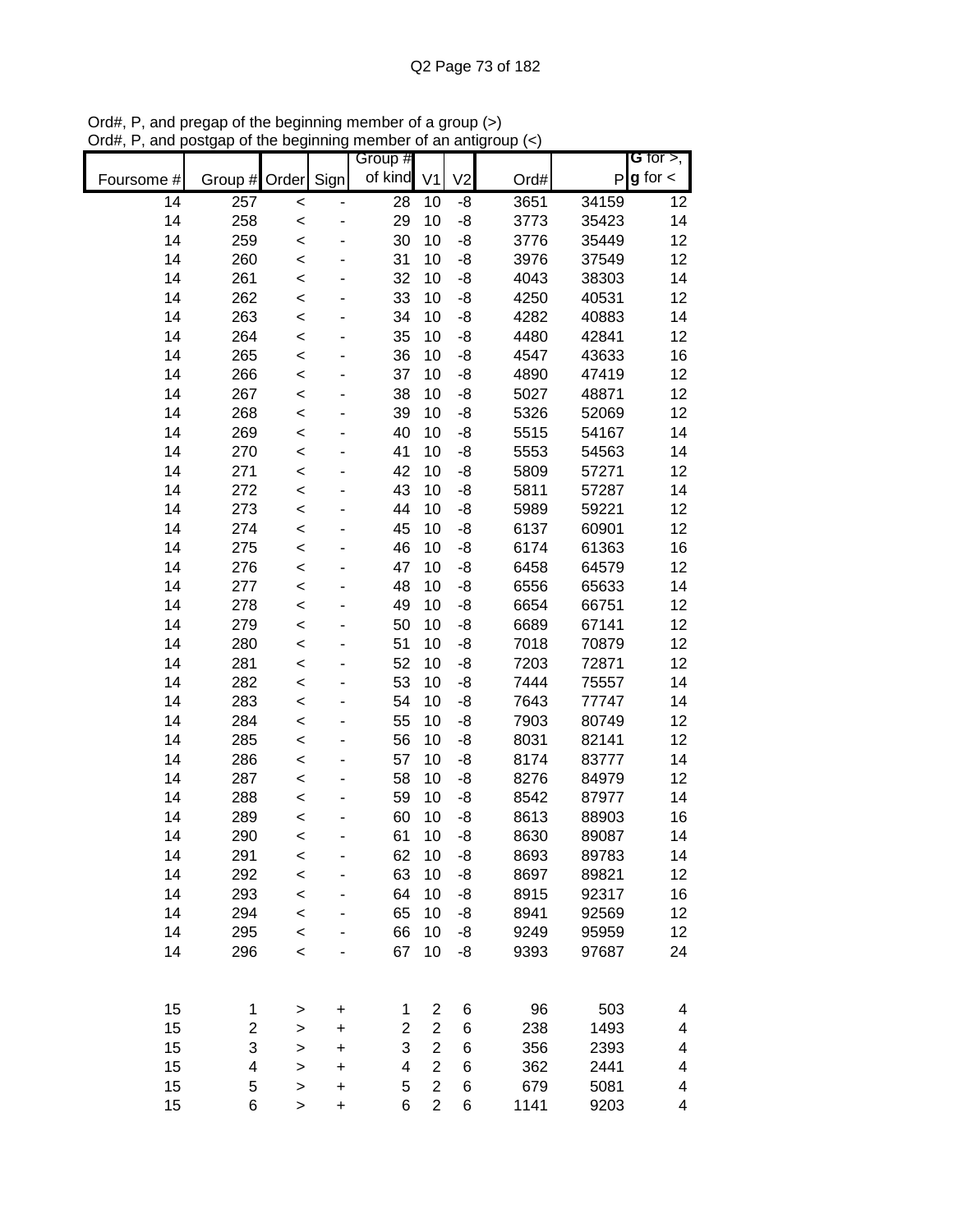|            |                |              |           | Group #        |                |                |      |       | G for $>$ ,             |
|------------|----------------|--------------|-----------|----------------|----------------|----------------|------|-------|-------------------------|
| Foursome # | Group # Order  |              | Sign      | of kind        | V <sub>1</sub> | V <sub>2</sub> | Ord# |       | $P g$ for $\lt$         |
| 15         | $\overline{7}$ | >            | $\pmb{+}$ | $\overline{7}$ | $\overline{c}$ | 6              | 1213 | 9833  | 4                       |
| 15         | 8              | >            | $\ddot{}$ | 8              | $\overline{2}$ | 6              | 1412 | 11783 | 4                       |
| 15         | 9              | >            | $\ddot{}$ | 9              | $\overline{2}$ | 6              | 1559 | 13103 | $\overline{\mathbf{4}}$ |
| 15         | 10             | $\mathbf{I}$ | $\ddot{}$ | 10             | $\overline{2}$ | 6              | 1751 | 14951 | 4                       |
| 15         | 11             | $\mathbf{I}$ | $\ddot{}$ | 11             | $\overline{2}$ | 6              | 1947 | 16883 | $\overline{\mathbf{4}}$ |
| 15         | 12             | $\geq$       | $\ddot{}$ | 12             | $\overline{2}$ | 6              | 2338 | 20753 | 4                       |
| 15         | 13             | >            | +         | 13             | $\overline{2}$ | 6              | 2403 | 21401 | $\overline{\mathbf{4}}$ |
| 15         | 14             | >            | +         | 14             | $\overline{2}$ | 6              | 2455 | 21881 | 10                      |
| 15         | 15             | >            | +         | 15             | $\overline{2}$ | 6              | 2539 | 22721 | 4                       |
| 15         | 16             | >            | +         | 16             | $\overline{2}$ | 6              | 2817 | 25583 | 4                       |
| 15         | 17             | >            | +         | 17             | $\overline{2}$ | 6              | 2998 | 27431 | 4                       |
| 15         | 18             | $\mathbf{I}$ | $\ddot{}$ | 18             | $\overline{2}$ | 6              | 3331 | 30881 | 10                      |
| 15         | 19             | $\mathbf{I}$ | $\ddot{}$ | 19             | $\overline{2}$ | 6              | 3464 | 32303 | 4                       |
| 15         | 20             | $\geq$       | $\ddot{}$ | 20             | $\overline{2}$ | 6              | 3744 | 35111 | 4                       |
| 15         | 21             | >            | +         | 21             | $\overline{2}$ | 6              | 3749 | 35153 | $\overline{\mathbf{4}}$ |
| 15         | 22             | $\geq$       | $\ddot{}$ | 22             | $\overline{2}$ | 6              | 3971 | 37511 | 4                       |
| 15         | 23             | >            | $\ddot{}$ | 23             | $\overline{2}$ | 6              | 4274 | 40823 | 4                       |
| 15         | 24             | >            | $\ddot{}$ | 24             | $\overline{2}$ | 6              | 4310 | 41183 | 4                       |
| 15         | 25             | >            | $\ddot{}$ | 25             | $\overline{2}$ | 6              | 4625 | 44501 | $\overline{\mathbf{4}}$ |
| 15         | 26             | >            | $\ddot{}$ | 26             | $\overline{2}$ | 6              | 4757 | 45953 | 4                       |
| 15         | 27             | >            | $\ddot{}$ | 27             | $\overline{2}$ | 6              | 4766 | 46061 | 10                      |
| 15         | 28             | >            | $\ddot{}$ | 28             | $\overline{2}$ | 6              | 4831 | 46751 | 4                       |
| 15         | 29             | $\geq$       | $\ddot{}$ | 29             | $\overline{2}$ | 6              | 5013 | 48761 | 4                       |
| 15         | 30             | >            | +         | 30             | $\overline{2}$ | 6              | 5396 | 52883 | $\overline{\mathbf{4}}$ |
| 15         | 31             | >            | +         | 31             | $\overline{2}$ | 6              | 5784 | 57041 | 4                       |
| 15         | 32             | >            | +         | 32             | $\overline{c}$ | 6              | 5896 | 58211 | 4                       |
| 15         | 33             | >            | +         | 33             | $\overline{2}$ | 6              | 6377 | 63611 | 4                       |
| 15         | 34             | >            | +         | 34             | $\overline{2}$ | 6              | 6507 | 65123 | 4                       |
| 15         | 35             | $\mathbf{I}$ | +         | 35             | $\overline{2}$ | 6              | 6606 | 66173 | 4                       |
| 15         | 36             | >            | +         | 36             | $\overline{2}$ | 6              | 6724 | 67493 | 4                       |
| 15         | 37             | $\geq$       | +         | 37             | $\overline{2}$ | 6              | 6770 | 67961 | 4                       |
| 15         | 38             | $\geq$       | +         | 38             | $\overline{2}$ | 6              | 6887 | 69383 | 4                       |
| 15         | 39             | >            | +         | 39             | $\overline{2}$ | 6              | 7588 | 77243 | 4                       |
| 15         | 40             | >            | $\ddot{}$ | 40             | $\overline{2}$ | 6              | 7961 | 81353 | 4                       |
| 15         | 41             | >            | +         | 41             | $\overline{2}$ | 6              | 7988 | 81671 | 4                       |
| 15         | 42             | >            | $\ddot{}$ | 42             | $\overline{2}$ | 6              | 8238 | 84503 | 4                       |
| 15         | 43             | $\geq$       | $\ddot{}$ | 43             | $\overline{2}$ | 6              | 8330 | 85601 | 4                       |
| 15         | 44             | $\mathbf{I}$ | $\ddot{}$ | 44             | $\overline{2}$ | 6              | 9158 | 95003 | 4                       |
| 15         | 45             | $\geq$       | $\ddot{}$ | 45             | $\overline{2}$ | 6              | 9273 | 96263 | 4                       |
|            |                |              |           |                |                |                |      |       |                         |
| 15         | 46             | >            |           | 1              | $-2$           | -6             | 1185 | 9601  | 14                      |
| 15         | 47             | >            |           | $\overline{c}$ | $-2$           | -6             | 2623 | 23581 | 14                      |
| 15         | 48             | $\geq$       |           | 3              | $-2$           | -6             | 2741 | 24781 | 14                      |
| 15         | 49             | $\geq$       |           | 4              | $-2$           | -6             | 3469 | 32341 | 14                      |
| 15         | 50             | $\geq$       |           | 5              | $-2$           | -6             | 3576 | 33391 | 14                      |
| 15         | 51             | $\mathbf{I}$ |           | 6              | $-2$           | -6             | 4271 | 40801 | 14                      |
| 15         | 52             | >            |           | $\overline{7}$ | $-2$           | -6             | 7239 | 73291 | 14                      |
| 15         | 53             | $\,$         |           | 8              | $-2$           | -6             | 8103 | 82939 | 26                      |

Ord#, P, and pregap of the beginning member of a group (>) Ord#, P, and postgap of the beginning member of an antigroup (<)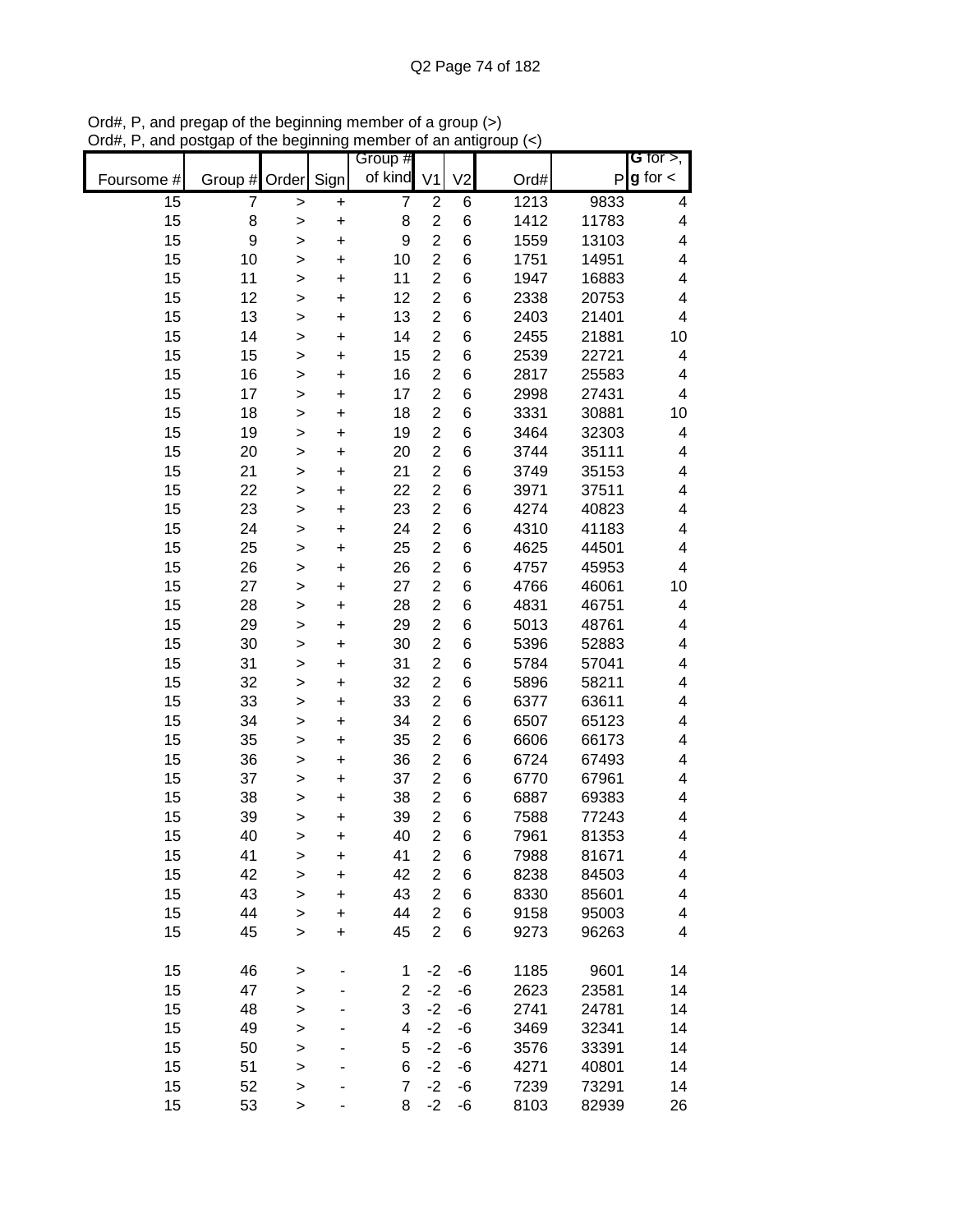|                 |         |                    |                        | Group #        |                |                |      |              | <b>G</b> for $>$ , |
|-----------------|---------|--------------------|------------------------|----------------|----------------|----------------|------|--------------|--------------------|
| Foursome #      | Group # | Order              | Sign                   | of kind        | V <sub>1</sub> | V <sub>2</sub> | Ord# | $\mathsf{P}$ | $g$ for $\lt$      |
| $\overline{15}$ | 54      |                    |                        |                |                |                |      | 89431        |                    |
|                 |         | $\geq$             |                        | 9              | $-2$           | -6             | 8660 |              | 14                 |
| 15              | 55      |                    |                        | 1              | $-2$           | -6             | 244  | 1549         | 4                  |
| 15              | 56      | $\prec$<br>$\prec$ | $\pmb{+}$<br>$\ddot{}$ | $\overline{2}$ | $-2$           | -6             | 451  | 3187         | 4                  |
| 15              | 57      | $\,<$              | +                      | 3              | $-2$           | $-6$           | 718  | 5437         | 4                  |
| 15              | 58      |                    |                        | 4              | $-2$           | $-6$           | 1089 | 8737         | 4                  |
| 15              | 59      | $\prec$            | $\pmb{+}$              | 5              | $-2$           | $-6$           | 1187 | 9619         | 4                  |
| 15              | 60      | $\prec$            | $\pmb{+}$              | 6              | $-2$           | -6             | 1201 | 9739         | 4                  |
| 15              | 61      | $\prec$            | +                      | $\overline{7}$ | $-2$           | -6             | 1207 | 9787         | 4                  |
|                 |         | $\prec$            | +                      | 8              | $-2$           |                |      |              |                    |
| 15              | 62      | $\prec$            | $\ddot{}$              |                |                | -6             | 1308 | 10729        | 4                  |
| 15              | 63      | $\prec$            | $\ddot{}$              | 9              | $-2$           | -6             | 1368 | 11317        | 4                  |
| 15              | 64      | $\prec$            | $\ddot{}$              | 10             | $-2$           | -6             | 1591 | 13417        | 4                  |
| 15              | 65      | $\prec$            | $\ddot{}$              | 11             | $-2$           | -6             | 1688 | 14407        | 4                  |
| 15              | 66      | $\prec$            | $\ddot{}$              | 12             | $-2$           | -6             | 1828 | 15667        | 4                  |
| 15              | 67      | $\prec$            | $\ddot{}$              | 13             | $-2$           | -6             | 2061 | 17977        | 4                  |
| 15              | 68      | $\,<$              | $\ddot{}$              | 14             | $-2$           | $-6$           | 2098 | 18307        | 4                  |
| 15              | 69      | $\prec$            | $\ddot{}$              | 15             | $-2$           | $-6$           | 2481 | 22129        | 4                  |
| 15              | 70      | $\prec$            | $\ddot{}$              | 16             | $-2$           | -6             | 2625 | 23599        | 4                  |
| 15              | 71      | $\prec$            | $\ddot{}$              | 17             | $-2$           | -6             | 2824 | 25639        | 4                  |
| 15              | 72      | $\prec$            | $\ddot{}$              | 18             | $-2$           | -6             | 2986 | 27277        | 4                  |
| 15              | 73      | $\,<$              | $\ddot{}$              | 19             | $-2$           | -6             | 3471 | 32359        | 4                  |
| 15              | 74      | $\prec$            | $\ddot{}$              | 20             | $-2$           | $-6$           | 3578 | 33409        | 4                  |
| 15              | 75      | $\prec$            | $\ddot{}$              | 21             | $-2$           | -6             | 3782 | 35527        | 4                  |
| 15              | 76      | $\prec$            | $\pmb{+}$              | 22             | $-2$           | -6             | 3915 | 36919        | 4                  |
| 15              | 77      | <                  | $\ddot{}$              | 23             | $-2$           | -6             | 3978 | 37567        | 4                  |
| 15              | 78      | $\prec$            | +                      | 24             | $-2$           | -6             | 4273 | 40819        | 4                  |
| 15              | 79      | $\prec$            | $\ddot{}$              | 25             | $-2$           | -6             | 4407 | 42169        | 10                 |
| 15              | 80      | $\prec$            | $\ddot{}$              | 26             | $-2$           | -6             | 4482 | 42859        | 4                  |
| 15              | 81      | $\,<$              | $\ddot{}$              | 27             | $-2$           | -6             | 5115 | 49807        | 4                  |
| 15              | 82      | $\prec$            | $\ddot{}$              | 28             | $-2$           | $-6$           | 5991 | 59239        | 4                  |
| 15              | 83      | $\prec$            | $\ddot{}$              | 29             | $-2$           | -6             | 6107 | 60607        | 4                  |
| 15              | 84      | $\prec$            | $\ddot{}$              | 30             | $-2$           | -6             | 6398 | 63799        | 4                  |
| 15              | 85      | $\prec$            | $\ddot{}$              | 31             | $-2$           | -6             | 6678 | 67033        | $10$               |
| 15              | 86      | <                  | $\ddot{}$              | 32             | $-2$           | $-6$           | 6947 | 70117        | 4                  |
| 15              | 87      | <                  | $\ddot{}$              | 33             | $-2$           | -6             | 7205 | 72889        | 4                  |
| 15              | 88      | $\prec$            | $\ddot{}$              | 34             | $-2$           | -6             | 7351 | 74527        | 4                  |
| 15              | 89      | $\prec$            | $\ddot{}$              | 35             | $-2$           | -6             | 7504 | 76249        | 4                  |
| 15              | 90      | $\prec$            | $\ddot{}$              | 36             | $-2$           | $-6$           | 7960 | 81349        | 4                  |
| 15              | 91      | $\prec$            | $\ddot{}$              | 37             | $-2$           | -6             | 8036 | 82189        | 4                  |
| 15              | 92      | $\prec$            | +                      | 38             | $-2$           | -6             | 8105 | 82981        | 16                 |
| 15              | 93      | $\prec$            | +                      | 39             | $-2$           | -6             | 8715 | 90007        | 4                  |
| 15              | 94      | $\prec$            | +                      | 40             | $-2$           | -6             | 9097 | 94327        | 4                  |
| 15              | 95      | $\prec$            | $\ddot{}$              | 41             | $-2$           | -6             | 9268 | 96211        | 10                 |
| 15              | 96      | $\prec$            | $\ddot{}$              | 42             | $-2$           | -6             | 9373 | 97459        | 4                  |
| 15              | 97      | $\,<$              | $\ddot{}$              | 43             | $-2$           | -6             | 9583 | 99877        | 4                  |
|                 |         |                    |                        |                |                |                |      |              |                    |
| 15              | 98      | $\prec$            |                        | 1              | $\mathbf{2}$   | 6              | 654  | 4889         | 14                 |
| 15              | 99      | $\prec$            |                        | $\overline{2}$ | $\overline{2}$ | 6              | 1753 | 14969        | 14                 |

Ord#, P, and pregap of the beginning member of a group (>) Ord#, P, and postgap of the beginning member of an antigroup (<)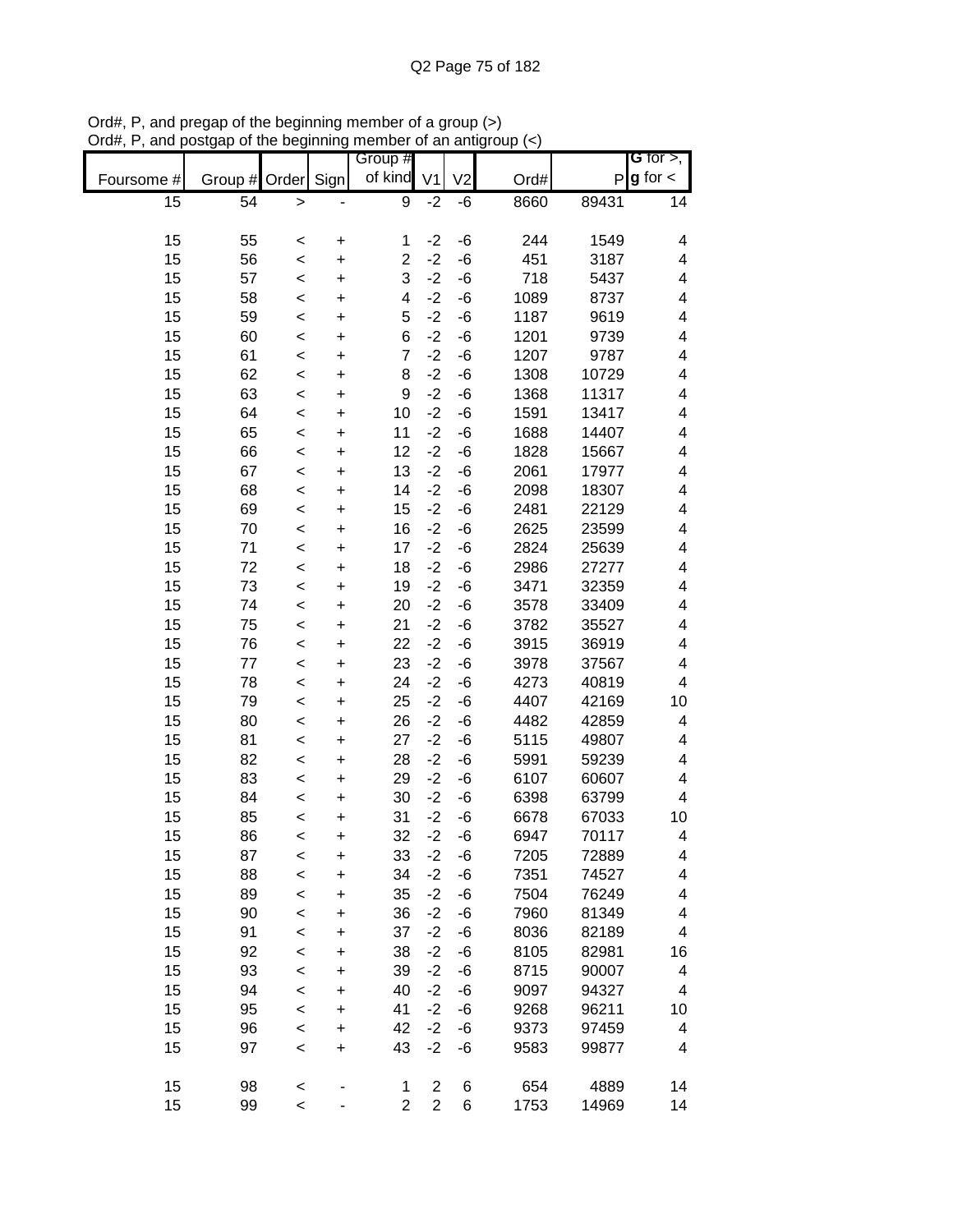|            |                |                |           | Group #                 |                         |                |      |       | <b>G</b> for $>$ , |
|------------|----------------|----------------|-----------|-------------------------|-------------------------|----------------|------|-------|--------------------|
| Foursome # | Group # Order  |                | Sign      | of kind                 | V <sub>1</sub>          | V <sub>2</sub> | Ord# | P     | $g$ for $\lt$      |
| 15         | 100            |                |           | 3                       | $\overline{\mathbf{c}}$ | 6              | 2405 | 21419 | 14                 |
| 15         | 101            | $\,<$<br>$\,<$ |           | $\overline{\mathbf{4}}$ | $\overline{2}$          | 6              | 3333 | 30911 | 20                 |
| 15         | 102            | $\prec$        |           | 5                       | $\overline{2}$          | 6              | 5786 | 57059 | 14                 |
|            |                |                |           |                         |                         |                |      |       |                    |
|            |                |                |           |                         |                         |                |      |       |                    |
| 16         | 1              | >              | +         | 1                       |                         | $6 - 10$       | 97   | 509   | 6                  |
| 16         | 2              | >              | +         | $\overline{2}$          |                         | $6 - 10$       | 312  | 2069  | 6                  |
| 16         | 3              | >              | $\ddot{}$ | 3                       |                         | $6 - 10$       | 562  | 4079  | 6                  |
| 16         | 4              | >              | $\ddot{}$ | $\overline{\mathbf{4}}$ |                         | $6 - 10$       | 680  | 5087  | $\,$ 6 $\,$        |
| 16         | 5              | $\, > \,$      | $\ddot{}$ | 5                       |                         | $6 - 10$       | 1144 | 9227  | $\,6$              |
| 16         | 6              | $\geq$         | $\ddot{}$ | 6                       |                         | $6 - 10$       | 1514 | 12671 | 12                 |
| 16         | $\overline{7}$ | >              | $\ddot{}$ | $\overline{7}$          |                         | $6 - 10$       | 1948 | 16889 | 6                  |
| 16         | 8              | >              | $\ddot{}$ | 8                       |                         | $6 - 10$       | 2259 | 19979 | $\,$ 6 $\,$        |
| 16         | 9              | >              | $\ddot{}$ | 9                       |                         | $6 - 10$       | 2339 | 20759 | $\,$ 6 $\,$        |
| 16         | 10             | >              | $\ddot{}$ | 10                      |                         | $6 - 10$       | 2475 | 22079 | $\,$ 6 $\,$        |
| 16         | 11             | >              | $\ddot{}$ | 11                      |                         | $6 - 10$       | 2540 | 22727 | $\,6$              |
| 16         | 12             | >              | $\ddot{}$ | 12                      |                         | $6 - 10$       | 2818 | 25589 | $\,$ 6 $\,$        |
| 16         | 13             | $\, > \,$      | $\ddot{}$ | 13                      |                         | $6 - 10$       | 2851 | 25919 | $\,$ 6 $\,$        |
| 16         | 14             | $\, > \,$      | $\ddot{}$ | 14                      |                         | $6 - 10$       | 3032 | 27779 | $\,$ 6 $\,$        |
| 16         | 15             | >              | +         | 15                      |                         | $6 - 10$       | 3465 | 32309 | $\,$ 6 $\,$        |
| 16         | 16             | >              | +         | 16                      |                         | $6 - 10$       | 3481 | 32429 | $\,$ 6 $\,$        |
| 16         | 17             | >              | +         | 17                      |                         | $6 - 10$       | 3567 | 33317 | $\,$ 6 $\,$        |
| 16         | 18             | >              | +         | 18                      |                         | $6 - 10$       | 3620 | 33797 | $\,$ 6 $\,$        |
| 16         | 19             | >              | +         | 19                      |                         | $6 - 10$       | 3898 | 36767 | 6                  |
| 16         | 20             | $\mathbf{I}$   | $\ddot{}$ | 20                      |                         | $6 - 10$       | 4311 | 41189 | 6                  |
| 16         | 21             | >              | $\ddot{}$ | 21                      |                         | $6 - 10$       | 4832 | 46757 | $\,$ 6 $\,$        |
| 16         | 22             | $\geq$         | $\ddot{}$ | 22                      |                         | $6 - 10$       | 5014 | 48767 | $\,$ 6 $\,$        |
| 16         | 23             | $\geq$         | $\ddot{}$ | 23                      |                         | $6 - 10$       | 5218 | 50957 | $\,$ 6 $\,$        |
| 16         | 24             | $\geq$         | $\ddot{}$ | 24                      |                         | $6 - 10$       | 5379 | 52697 | 6                  |
| 16         | 25             | >              | $\ddot{}$ | 25                      |                         | $6 - 10$       | 5397 | 52889 | 6                  |
| 16         | 26             | >              | $\ddot{}$ | 26                      |                         | $6 - 10$       | 5484 | 53831 | 12                 |
| 16         | 27             | >              | +         | 27                      |                         | $6 - 10$       | 5799 | 57179 | 6                  |
| 16         | 28             | $\mathbf{I}$   | $\ddot{}$ | 28                      |                         | $6 - 10$       | 5897 | 58217 | 6                  |
| 16         | 29             | $\geq$         | $\ddot{}$ | 29                      |                         | $6 - 10$       | 5963 | 58997 | 6                  |
| 16         | 30             | $\, > \,$      | +         | 30                      |                         | $6 - 10$       | 6228 | 61967 | 6                  |
| 16         | 31             | >              | +         | 31                      |                         | $6 - 10$       | 6448 | 64439 | 6                  |
| 16         | 32             | >              | +         | 32                      |                         | $6 - 10$       | 6888 | 69389 | 6                  |
| 16         | 33             | >              | +         | 33                      |                         | $6 - 10$       | 7113 | 71867 | 6                  |
| 16         | 34             | >              | +         | 34                      |                         | $6 - 10$       | 7564 | 76949 | 6                  |
| 16         | 35             | $\geq$         | +         | 35                      |                         | $6 - 10$       | 7589 | 77249 | 6                  |
| 16         | 36             | $\geq$         | +         | 36                      |                         | $6 - 10$       | 7678 | 78179 | 6                  |
| 16         | 37             | $\geq$         | +         | 37                      |                         | $6 - 10$       | 7819 | 79829 | 6                  |
| 16         | 38             | $\mathbf{I}$   | +         | 38                      |                         | $6 - 10$       | 7892 | 80657 | 6                  |
| 16         | 39             | $\mathbf{I}$   | +         | 39                      |                         | $6 - 10$       | 7962 | 81359 | 6                  |
| 16         | 40             | $\geq$         | +         | 40                      |                         | $6 - 10$       | 8093 | 82799 | 6                  |
| 16         | 41             | $\geq$         | $\ddot{}$ | 41                      |                         | $6 - 10$       | 8239 | 84509 | 6                  |
| 16         | 42             | $\, > \,$      | $\pmb{+}$ | 42                      |                         | $6 - 10$       | 8331 | 85607 | 6                  |
| 16         | 43             | >              | $\ddot{}$ | 43                      |                         | $6 - 10$       | 8626 | 89057 | 6                  |

Ord#, P, and pregap of the beginning member of a group (>) Ord#, P, and postgap of the beginning member of an antigroup (<)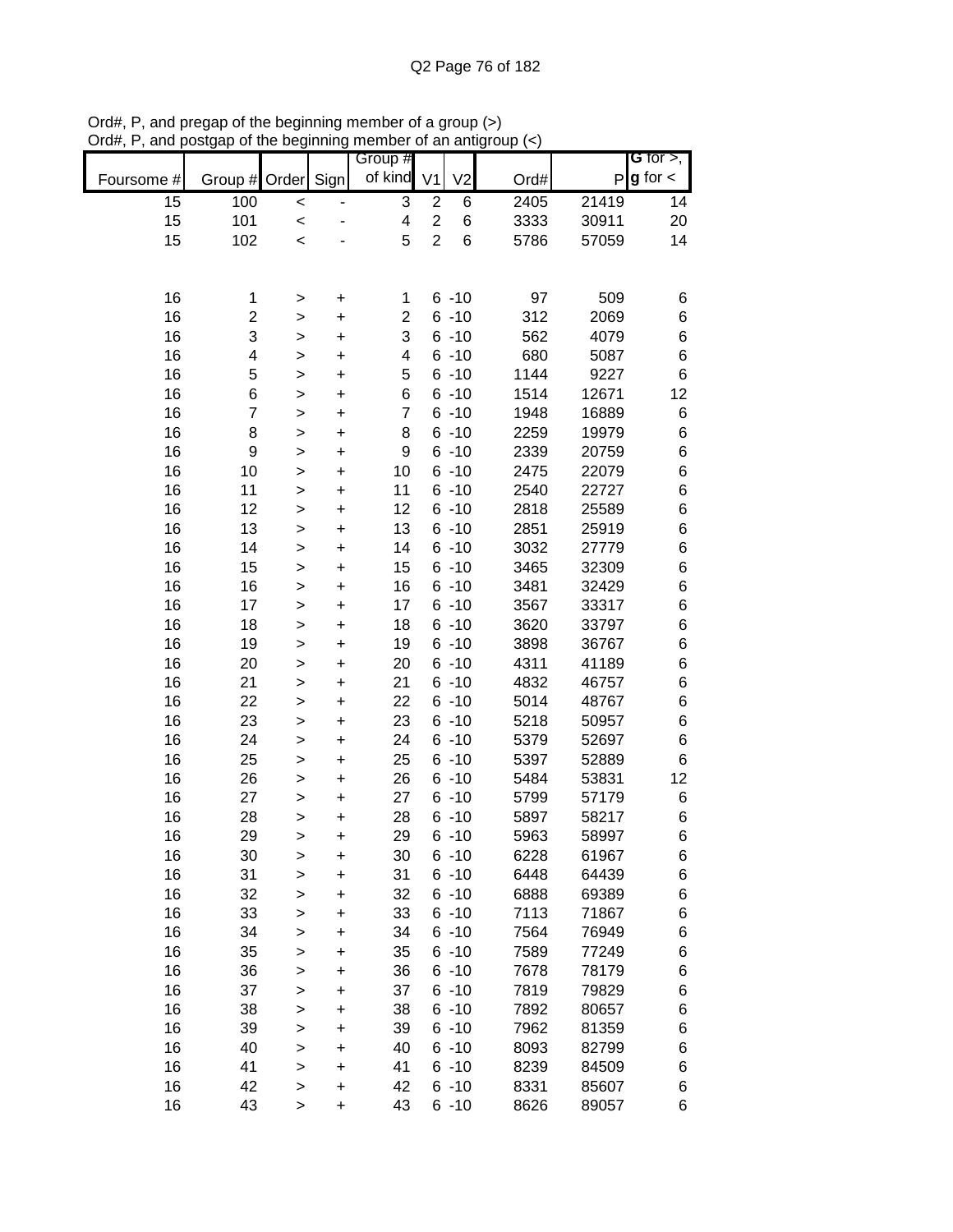|            |         |              |           | Group #                 |                |                |      |                | <b>G</b> for $>$ , |
|------------|---------|--------------|-----------|-------------------------|----------------|----------------|------|----------------|--------------------|
| Foursome # | Group # | Order        | Sign      | of kind                 | V <sub>1</sub> | V <sub>2</sub> | Ord# | P              | $g$ for $\lt$      |
| 16         | 44      | $\geq$       | $\ddot{}$ | 44                      |                | $6 - 10$       | 8748 | 90359          | 6                  |
| 16         | 45      | $\geq$       | $\ddot{}$ | 45                      |                | $6 - 10$       | 9179 | 95219          | 6                  |
| 16         | 46      | $\mathbf{I}$ | $\ddot{}$ | 46                      |                | $6 - 10$       | 9469 | 98627          | 6                  |
| 16         | 47      | $\geq$       |           | 1                       | $-6$           | 10             | 618  | 4561           | 12                 |
| 16         | 48      | >            |           | $\overline{c}$          | $-6$           | 10             | 1076 | 8641           | 12                 |
| 16         | 49      | $\mathbf{I}$ |           | 3                       | -6             | 10             | 4105 | 38971          | 12                 |
| 16         | 50      | $\geq$       |           | 4                       | -6             | 10             | 4511 | 43201          | 12                 |
| 16         | 51      | $\geq$       |           | 5                       | -6             | 10             | 7867 | 80341          | 12                 |
| 16         | 52      | $\,<$        | $\ddot{}$ | 1                       | $-6$           | 10             | 450  | 3181           | 6                  |
| 16         | 53      | $\prec$      | $\ddot{}$ | $\overline{c}$          | $-6$           | 10             | 618  | 4561           | 6                  |
| 16         | 54      | $\prec$      | $\ddot{}$ | 3                       | $-6$           | 10             | 717  | 5431           | 6                  |
| 16         | 55      | $\prec$      | $\ddot{}$ | $\overline{\mathbf{4}}$ | $-6$           | 10             | 860  | 6673           | 6                  |
| 16         | 56      |              | $\ddot{}$ | 5                       | -6             | 10             | 1076 | 8641           | 6                  |
| 16         | 57      | $\,<$        |           | 6                       | $-6$           | 10             | 1191 | 9643           | 6                  |
| 16         | 58      | $\,<$        | $\ddot{}$ | $\overline{7}$          | -6             | 10             | 1200 | 9733           | 6                  |
|            | 59      | $\,<$        | $\ddot{}$ |                         | -6             | 10             |      | 9781           | 6                  |
| 16         |         | $\prec$      | $\ddot{}$ | 8<br>9                  | -6             | 10             | 1206 |                |                    |
| 16         | 60      | $\,<$        | $\ddot{}$ |                         |                |                | 1307 | 10723          | 6                  |
| 16         | 61      | $\prec$      | $\ddot{}$ | 10                      | -6             | 10             | 1326 | 10903<br>11953 | 6                  |
| 16         | 62      | $\prec$      | +         | 11                      | -6             | 10             | 1433 |                | 6                  |
| 16         | 63      | $\prec$      | $\ddot{}$ | 12                      | -6             | 10             | 1590 | 13411          | 6                  |
| 16         | 64      | $\,<$        | $\ddot{}$ | 13                      | -6             | 10             | 1687 | 14401          | 6                  |
| 16         | 65      | $\prec$      | $\ddot{}$ | 14                      | -6             | 10             | 1827 | 15661          | 6                  |
| 16         | 66      | $\prec$      | $\ddot{}$ | 15                      | -6             | 10             | 1853 | 15901          | 6                  |
| 16         | 67      | $\prec$      | $\ddot{}$ | 16                      | -6             | 10             | 2060 | 17971          | 6                  |
| 16         | 68      | $\,<$        | $\ddot{}$ | 17                      | -6             | 10             | 2097 | 18301          | 6                  |
| 16         | 69      | $\,<$        | $\ddot{}$ | 18                      | -6             | 10             | 2271 | 20089          | 12                 |
| 16         | 70      | $\prec$      | $\ddot{}$ | 19                      | $-6$           | 10             | 2440 | 21751          | 6                  |
| 16         | 71      | $\prec$      | $\ddot{}$ | 20                      | $-6$           | 10             | 2480 | 22123          | 6                  |
| 16         | 72      | $\prec$      | $\ddot{}$ | 21                      | $-6$           | 10             | 2750 | 24877          | 12                 |
| 16         | 73      | $\,<$        | $\ddot{}$ | 22                      | -6             | 10             | 2780 | 25183          | 6                  |
| 16         | 74      | $\prec$      | $\ddot{}$ | 23                      | -6             | 10             | 2857 | 25969          | 12                 |
| 16         | 75      | $\,<$        | $\ddot{}$ | 24                      | -6             | 10             | 2983 | 27253          | 6                  |
| 16         | 76      | $\,<$        | +         | 25                      | -6             | 10             | 3648 | 34141          | 6                  |
| 16         | 77      | $\prec$      | +         | 26                      | -6             | 10             | 3781 | 35521          | 6                  |
| 16         | 78      | $\prec$      | +         | 27                      | $-6$           | 10             | 3914 | 36913          | 6                  |
| 16         | 79      | $\prec$      | +         | 28                      | -6             | 10             | 3977 | 37561          | 6                  |
| 16         | 80      | $\prec$      | +         | 29                      | -6             | 10             | 4406 | 42157          | 12                 |
| 16         | 81      | $\prec$      | +         | 30                      | -6             | 10             | 4481 | 42853          | 6                  |
| 16         | 82      | $\,<$        | +         | 31                      | $-6$           | 10             | 4509 | 43177          | 12                 |
| 16         | 83      | $\,<$        | $\ddot{}$ | 32                      | $-6$           | 10             | 4541 | 43591          | 6                  |
| 16         | 84      | $\prec$      | $\ddot{}$ | 33                      | $-6$           | 10             | 4926 | 47791          | 6                  |
| 16         | 85      | $\prec$      | $\ddot{}$ | 34                      | $-6$           | 10             | 5028 | 48883          | 6                  |
| 16         | 86      | $\,<$        | +         | 35                      | $-6$           | 10             | 5036 | 49003          | 6                  |
| 16         | 87      | $\prec$      | +         | 36                      | $-6$           | 10             | 5114 | 49801          | 6                  |
| 16         | 88      | $\,<$        | $\ddot{}$ | 37                      | $-6$           | 10             | 5626 | 55399          | 12                 |
| 16         | 89      | $\,<$        | +         | 38                      | $-6$           | 10             | 5990 | 59233          | 6                  |

Ord#, P, and pregap of the beginning member of a group (>) Ord#, P, and postgap of the beginning member of an antigroup (<)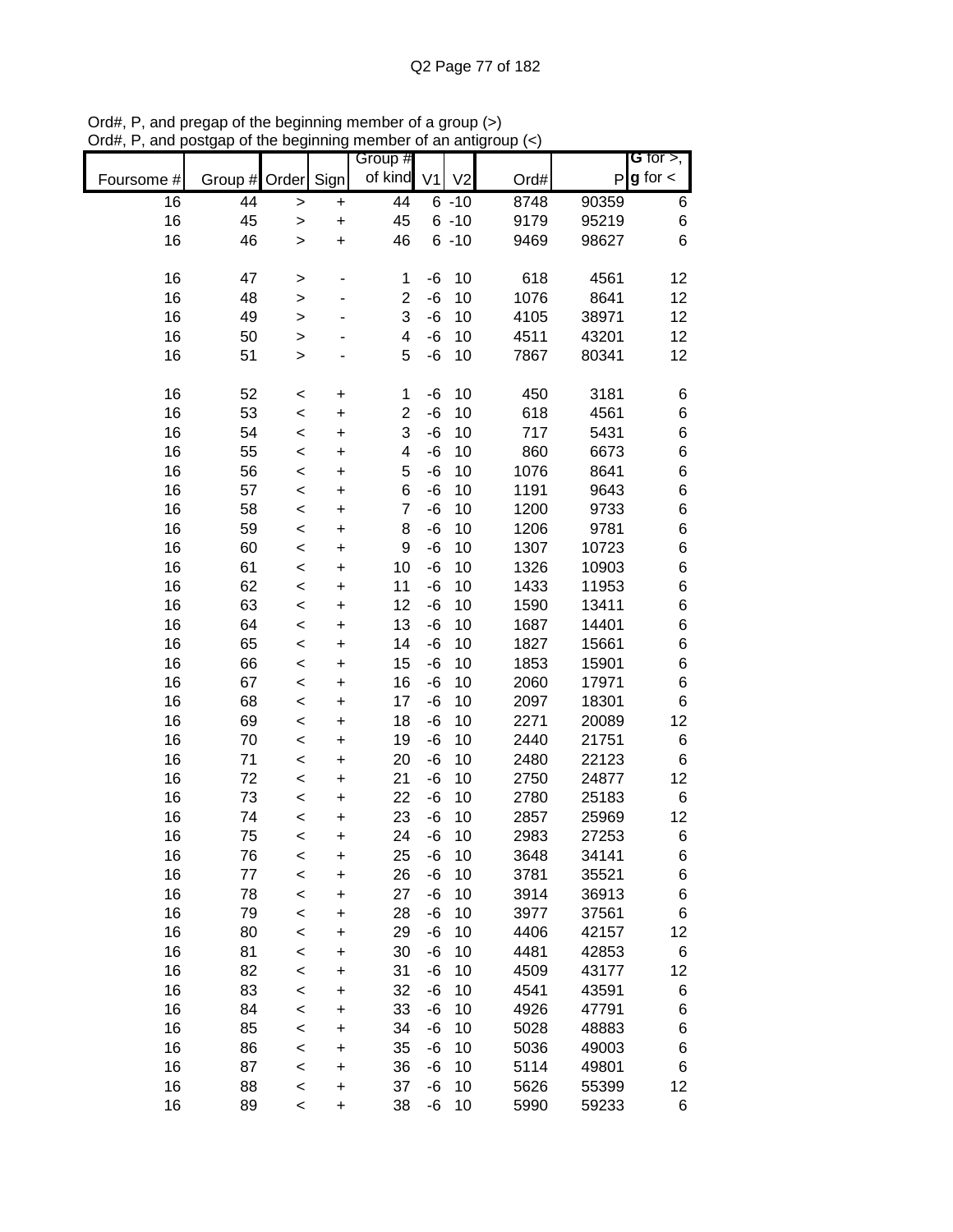|            |                         |              |           | Group #        |                |                |      |       | G for $>$ ,   |
|------------|-------------------------|--------------|-----------|----------------|----------------|----------------|------|-------|---------------|
| Foursome # | Group #                 | Order        | Sign      | of kind        | V <sub>1</sub> | V <sub>2</sub> | Ord# | P     | $g$ for $\lt$ |
| 16         | 90                      | $\prec$      | $\ddot{}$ | 39             | -6             | 10             | 6986 | 70501 | 6             |
| 16         | 91                      | $\prec$      | $\ddot{}$ | 40             | $-6$           | 10             | 7088 | 71563 | 6             |
| 16         | 92                      | $\prec$      | $\ddot{}$ | 41             | $-6$           | 10             | 7204 | 72883 | 6             |
| 16         | 93                      | $\prec$      | $\ddot{}$ | 42             | $-6$           | 10             | 7277 | 73693 | 6             |
| 16         | 94                      | $\prec$      | $\ddot{}$ | 43             | -6             | 10             | 7350 | 74521 | 6             |
| 16         | 95                      | $\prec$      | $\ddot{}$ | 44             | -6             | 10             | 8698 | 89833 | 6             |
| 16         | 96                      | $\prec$      | $\ddot{}$ | 45             | -6             | 10             | 8761 | 90499 | 12            |
| 16         | 97                      | $\,<$        | $\ddot{}$ | 46             | $-6$           | 10             | 8928 | 92413 | 6             |
| 16         | 98                      | $\prec$      | $\ddot{}$ | 47             | $-6$           | 10             | 9096 | 94321 | 6             |
| 16         | 99                      | $\prec$      | $\ddot{}$ | 48             | $-6$           | 10             | 9394 | 97711 | 18            |
| 16         | 100                     | $\prec$      |           | $\mathbf 1$    |                | $6 - 10$       | 562  | 4079  | 12            |
| 16         | 101                     | $\prec$      |           | $\overline{2}$ |                | $6 - 10$       | 6929 | 69911 | 18            |
|            |                         |              |           |                |                |                |      |       |               |
| 17         | 1                       | >            | $\pmb{+}$ |                | $1 - 10$       | 16             | 98   | 521   | 12            |
| 17         | $\overline{\mathbf{c}}$ | $\geq$       | $\ddot{}$ |                | $2 - 10$       | 16             | 601  | 4421  | 12            |
| 17         | 3                       | $\geq$       | $\ddot{}$ |                | $3 - 10$       | 16             | 640  | 4751  | 18            |
| 17         | 4                       | $\geq$       | $\ddot{}$ |                | $4 - 10$       | 16             | 1668 | 14173 | 14            |
| 17         | 5                       | $\geq$       | $\ddot{}$ |                | $5 - 10$       | 16             | 1817 | 15581 | 12            |
| 17         | 6                       | $\geq$       | $\ddot{}$ |                | $6 - 10$       | 16             | 1860 | 15971 | 12            |
| 17         | $\overline{7}$          | $\geq$       | $\ddot{}$ |                | $7 - 10$       | 16             | 1949 | 16901 | 12            |
| 17         | 8                       | $\geq$       | $\ddot{}$ |                | $8 - 10$       | 16             | 2514 | 22481 | 12            |
| 17         | $\boldsymbol{9}$        | $\mathbf{I}$ | $\ddot{}$ |                | $9 - 10$       | 16             | 2723 | 24547 | 14            |
| 17         | 10                      | $\geq$       | $\pmb{+}$ |                | $10 - 10$      | 16             | 2812 | 25537 | 14            |
| 17         | 11                      | $\geq$       | $\ddot{}$ |                | $11 - 10$      | 16             | 3101 | 28513 | 14            |
| 17         | 12                      | $\geq$       | $\ddot{}$ |                | $12 - 10$      | 16             | 3730 | 34961 | 12            |
| 17         | 13                      | $\geq$       | $\ddot{}$ |                | $13 - 10$      | 16             | 3999 | 37811 | 12            |
| 17         | 14                      | $\geq$       | $\ddot{}$ |                | $14 - 10$      | 16             | 5161 | 50287 | 14            |
| 17         | 15                      | $\mathbf{I}$ | $\ddot{}$ |                | $15 - 10$      | 16             | 5219 | 50969 | 12            |
| 17         | 16                      | >            | $\ddot{}$ |                | $16 - 10$      | 16             | 6303 | 62819 | 18            |
| 17         | 17                      | $\mathbf{I}$ | $\ddot{}$ |                | $17 - 10$      | 16             | 6516 | 65203 | 20            |
| 17         | 18                      | $\geq$       | $\ddot{}$ |                | $18 - 10$      | 16             | 7216 | 72973 | 14            |
| 17         | 19                      | $\geq$       | $\ddot{}$ |                | 19 - 10        | 16             | 7581 | 77167 | 14            |
| 17         | 20                      | >            | +         |                | $20 - 10$      | 16             | 7625 | 77587 | 14            |
| 17         | 21                      | $\mathbf{I}$ | $\ddot{}$ |                | $21 - 10$      | 16             | 7734 | 78853 | 14            |
| 17         | 22                      | $\geq$       | +         |                | $22 - 10$      | 16             | 7923 | 80953 | 20            |
| 17         | 23                      | $\mathbf{I}$ | +         |                | $23 - 10$      | 16             | 9133 | 94723 | 14            |
| 17         | 24                      | $\mathbf{I}$ | +         |                | $24 - 10$      | 16             | 9200 | 95441 | 12            |
| 17         | 25                      | $\mathbf{I}$ | +         |                | $25 - 10$      | 16             | 9265 | 96179 | 12            |
| 17         | 26                      | $\geq$       | +         |                | $26 - 10$      | 16             | 9296 | 96517 | 20            |
| 17         | 27                      | $\geq$       | $\ddot{}$ |                | $27 - 10$      | 16             | 9328 | 96907 | 14            |
| 17         | 28                      | $\, >$       |           | 1              |                | $10 - 16$      | 876  | 6803  | 10            |
| 17         | 29                      | $\geq$       |           | 2              |                | $10 - 16$      | 1471 | 12301 | 12            |
| 17         | 30                      | $\geq$       |           | 3              |                | $10 - 16$      | 2039 | 17761 | 12            |
| 17         | 31                      | $\geq$       |           | 4              |                | $10 - 16$      | 2302 | 20369 | 10            |
| 17         | 32                      | >            |           | 5              |                | $10 - 16$      | 2614 | 23509 | 12            |

Ord#, P, and pregap of the beginning member of a group (>) Ord#, P, and postgap of the beginning member of an antigroup (<)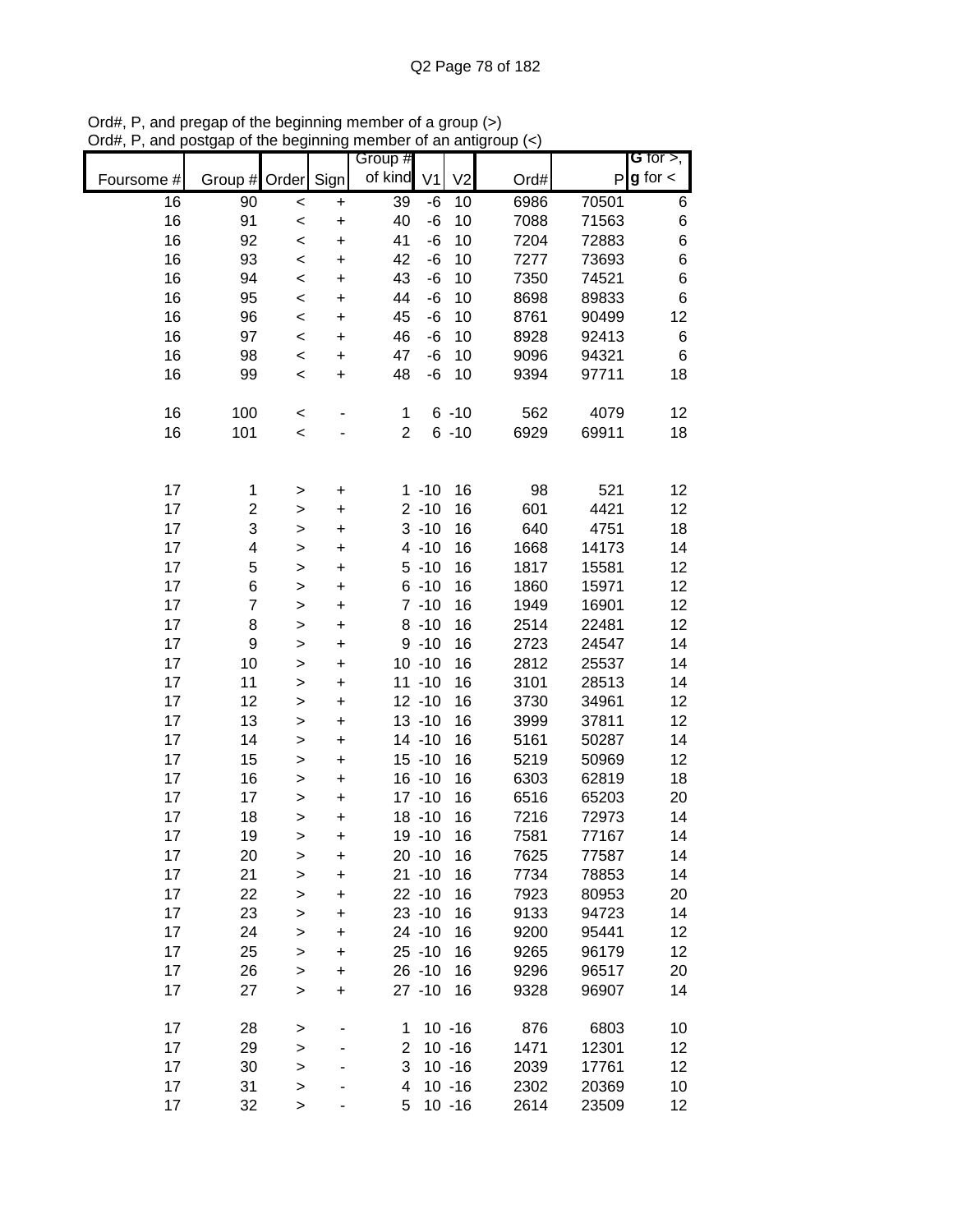|            |               |                        |           | Group #<br>of kind  | V <sub>1</sub> | V <sub>2</sub>         |              |                | G for $>$ ,<br>$P g$ for $\lt$ |
|------------|---------------|------------------------|-----------|---------------------|----------------|------------------------|--------------|----------------|--------------------------------|
| Foursome # | Group # Order |                        | Sign      |                     |                |                        | Ord#         |                |                                |
| 17<br>17   | 33            | $\geq$                 |           | 6<br>$\overline{7}$ |                | $10 - 16$              | 3456         | 32213          | 10                             |
| 17         | 34<br>35      | $\,>$                  |           | 8                   |                | $10 - 16$<br>$10 - 16$ | 3946<br>4150 | 37253<br>39419 | 10<br>10                       |
| 17         | 36            | >                      |           | 9                   |                | $10 - 16$              | 4658         | 44819          | 10                             |
| 17         | 37            | $\,>$                  |           | 10                  |                | $10 - 16$              | 5045         | 49081          | 12                             |
| 17         | 38            | $\mathbf{I}$           |           | 11                  |                | $10 - 16$              | 5518         | 54217          | 24                             |
| 17         | 39            | $\mathbf{I}$           |           | 12                  |                | $10 - 16$              | 7632         | 77659          | 12                             |
| 17         | 40            | >                      |           | 13                  |                | $10 - 16$              | 8047         | 82279          | 12                             |
| 17         | 41            | $\geq$<br>$\mathbf{I}$ |           | 14                  |                | $10 - 16$              | 8842         | 91433          | 10                             |
| 17         | 42            | $\geq$                 |           | 15                  |                | $10 - 16$              | 8899         | 92153          | 10                             |
|            |               |                        |           |                     |                |                        |              |                |                                |
| 17         | 43            | <                      | +         | 1                   |                | $10 - 16$              | 1205         | 9769           | 12                             |
| 17         | 44            | $\prec$                | $\ddot{}$ | $\overline{2}$      |                | $10 - 16$              | 1306         | 10711          | 12                             |
| 17         | 45            | $\prec$                | $\ddot{}$ | 3                   |                | $10 - 16$              | 1686         | 14389          | 12                             |
| 17         | 46            | $\,<$                  | $\ddot{}$ | 4                   |                | $10 - 16$              | 1810         | 15497          | 14                             |
| 17         | 47            | $\,<$                  | $\ddot{}$ | 5                   |                | $10 - 16$              | 2059         | 17959          | 12                             |
| 17         | 48            | $\,<$                  | $\ddot{}$ | 6                   |                | $10 - 16$              | 2096         | 18289          | 12                             |
| 17         | 49            | $\prec$                | $\ddot{}$ | $\overline{7}$      |                | $10 - 16$              | 2504         | 22369          | 12                             |
| 17         | 50            | $\,<$                  | $\ddot{}$ | 8                   |                | $10 - 16$              | 2802         | 25411          | 12                             |
| 17         | 51            | $\,<$                  | $\ddot{}$ | 9                   |                | $10 - 16$              | 3458         | 32237          | 14                             |
| 17         | 52            | $\,<$                  | $\ddot{}$ | 10                  |                | $10 - 16$              | 3814         | 35899          | 12                             |
| 17         | 53            | $\prec$                | +         | 11                  |                | $10 - 16$              | 3933         | 37097          | 20                             |
| 17         | 54            | $\,<$                  | +         | 12                  |                | $10 - 16$              | 5423         | 53149          | 12                             |
| 17         | 55            | $\,<$                  | +         | 13                  |                | $10 - 16$              | 5475         | 53719          | 12                             |
| 17         | 56            | $\,<$                  | $\ddot{}$ | 14                  |                | $10 - 16$              | 6335         | 63199          | 12                             |
| 17         | 57            | $\,<$                  | +         | 15                  |                | $10 - 16$              | 7107         | 71809          | 12                             |
| 17         | 58            | $\,<$                  | $\ddot{}$ | 16                  |                | $10 - 16$              | 7349         | 74509          | 12                             |
| 17         | 59            | $\,<$                  | $\ddot{}$ | 17                  |                | $10 - 16$              | 7547         | 76757          | 14                             |
| 17         | 60            | $\,<$                  | $\ddot{}$ | 18                  |                | $10 - 16$              | 8164         | 83641          | 12                             |
| 17         | 61            | $\prec$                | $\ddot{}$ | 19                  |                | $10 - 16$              | 8485         | 87407          | 14                             |
| 17         | 62            | $\prec$                | $\ddot{}$ | 20                  |                | $10 - 16$              | 8710         | 89963          | 14                             |
| 17         | 63            | $\,<$                  | +         | 21                  |                | $10 - 16$              | 8771         | 90619          | 12                             |
| 17         | 64            | $\,<$                  | $\ddot{}$ | 22                  |                | $10 - 16$              | 8866         | 91757          | 14                             |
|            |               |                        |           |                     |                |                        |              |                |                                |
| 17         | 65            | <                      |           | 1                   | $-10$          | 16                     | 376          | 2579           | 12                             |
| 17         | 66            | $\prec$                |           |                     | $2 - 10$       | 16                     | 1067         | 8563           | 10                             |
| 17         | 67            | $\prec$                |           |                     | $3 - 10$       | 16                     | 1424         | 11887          | 10                             |
| 17         | 68            | $\prec$                |           |                     | $4 - 10$       | 16                     | 1593         | 13441          | 10                             |
| 17         | 69            | $\prec$                |           |                     | $5 - 10$       | 16                     | 1670         | 14197          | 10                             |
| 17         | 70            | $\prec$                |           |                     | $6 - 10$       | 16                     | 2308         | 20431          | 10                             |
| 17         | 71            | <                      |           |                     | $7 - 10$       | 16                     | 2371         | 21089          | 12                             |
| 17         | 72            | $\prec$                |           |                     | $8 - 10$       | 16                     | 2756         | 24943          | 10                             |
| 17         | 73            | $\prec$                |           |                     | $9 - 10$       | 16                     | 2873         | 26141          | 12                             |
| 17         | 74            | $\prec$                |           |                     | $10 - 10$      | 16                     | 2923         | 26669          | 12                             |
| 17         | 75            | $\prec$                |           |                     | $11 - 10$      | 16                     | 3477         | 32401          | 10                             |
| 17         | 76            | $\prec$                |           |                     | $12 - 10$      | 16                     | 4868         | 47189          | 18                             |
| 17         | 77            | $\prec$                |           |                     | $13 - 10$      | 16                     | 5163         | 50311          | 10                             |
| 17         | 78            | $\prec$                |           |                     | $14 - 10$      | 16                     | 5993         | 59263          | 10                             |

Ord#, P, and pregap of the beginning member of a group (>) Ord#, P, and postgap of the beginning member of an antigroup (<)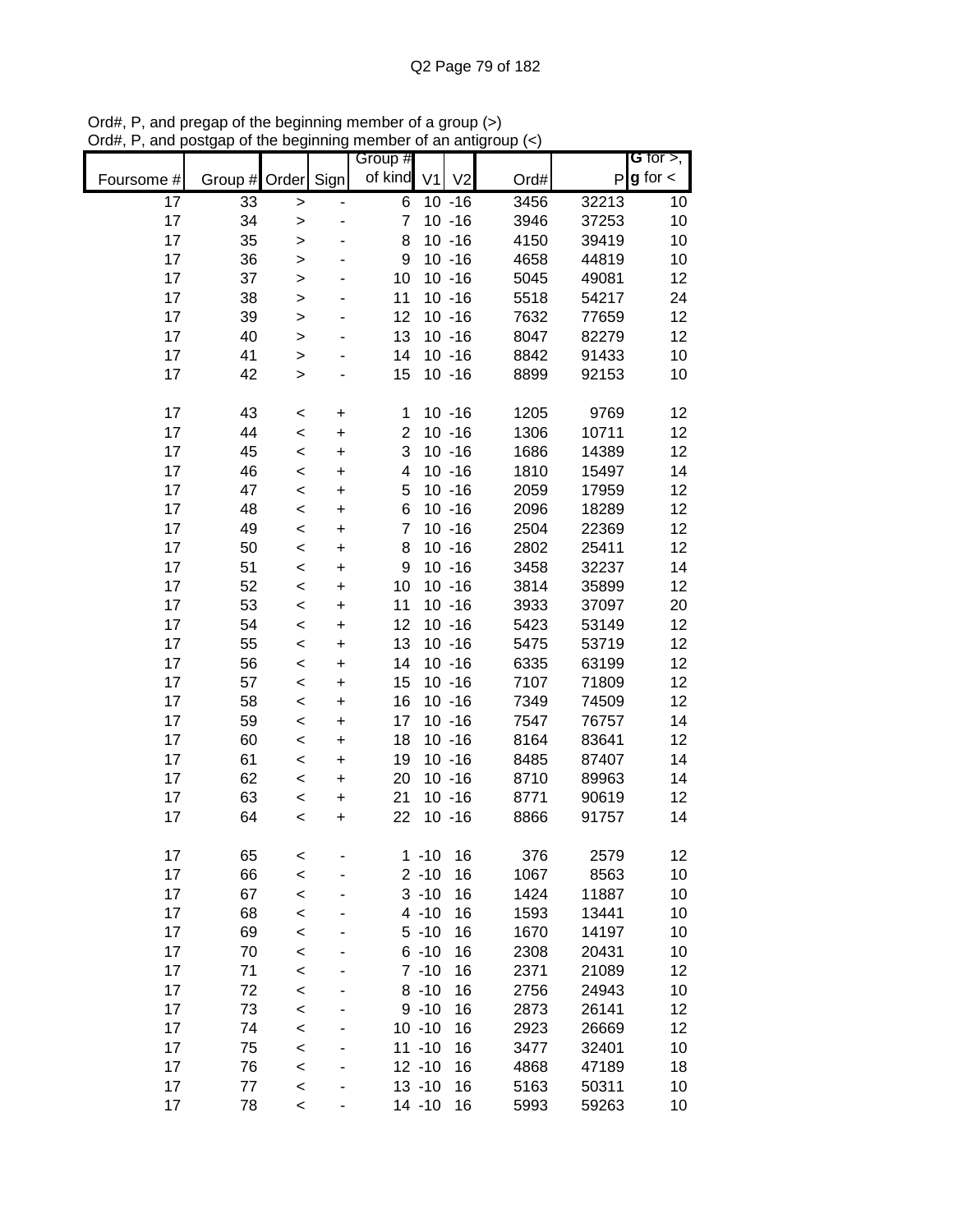| Foursome #      | Group #                 | Order            | Sign           | Group #<br>of kind V1 |                      | V <sub>2</sub> | Ord#         |                | G for $>$ ,<br>$P g$ for $\lt$ |
|-----------------|-------------------------|------------------|----------------|-----------------------|----------------------|----------------|--------------|----------------|--------------------------------|
| $\overline{17}$ | 79                      | $\prec$          |                |                       | $15 - 10$            | 16             | 6499         | 65053          | 10                             |
| 17              | 80                      | $\prec$          |                |                       | $16 - 10$            | 16             | 6516         | 65203          | 10                             |
| 17              | 81                      | $\prec$          |                |                       | $17 - 10$            | 16             | 7244         | 73351          | 10                             |
| 17              | 82                      | $\prec$          |                |                       | $18 - 10$            | 16             | 7353         | 74551          | 10                             |
| 17              | 83                      | $\prec$          |                |                       | 19 -10               | 16             | 7574         | 77069          | 12                             |
| 17              | 84                      | $\prec$          |                |                       | $20 - 10$            | 16             | 7583         | 77191          | 10                             |
| 17              | 85                      | $\prec$          |                |                       | $21 - 10$            | 16             | 7736         | 78877          | 10                             |
| 17              | 86                      | $\,<$            |                |                       | $22 - 10$            | 16             | 7923         | 80953          | 10                             |
| 17              | 87                      | $\,<$            |                |                       | $23 - 10$            | 16             | 7950         | 81223          | 10                             |
| 17              | 88                      | $\prec$          |                |                       | $24 - 10$            | 16             | 7994         | 81727          | 10                             |
| 17              | 89                      | $\prec$          |                |                       | $25 - 10$            | 16             | 8074         | 82591          | 10                             |
| 17              | 90                      | $\prec$          |                |                       | $26 - 10$            | 16             | 8417         | 86561          | 12                             |
| 17              | 91                      | $\prec$          |                |                       | $27 - 10$            | 16             | 8624         | 89041          | 10                             |
| 17              | 92                      | $\prec$          |                |                       | $28 - 10$            | 16             | 8648         | 89293          | 10                             |
| 17              | 93                      | $\prec$          |                |                       | 29 - 10              | 16             | 8819         | 91183          | 10                             |
| 17              | 94                      | $\,<$            |                |                       | $30 - 10$            | 16             | 9296         | 96517          | 10                             |
|                 |                         |                  |                |                       |                      |                |              |                |                                |
| 18              | 1                       | >                | $\ddot{}$      | 1                     |                      | $16 - 12$      | 99           | 523            | $\overline{\mathbf{c}}$        |
| 18              | $\overline{\mathbf{c}}$ | >                | $\ddot{}$      | $\overline{2}$        |                      | $16 - 12$      | 602          | 4423           | $\overline{c}$                 |
| 18              | 3                       | $\mathbf{I}$     | $\ddot{}$      | 3                     |                      | $16 - 12$      | 1127         | 9067           | 8                              |
| 18              | 4                       | >                | $\ddot{}$      | 4                     |                      | $16 - 12$      | 1818         | 15583          | $\overline{c}$                 |
| 18              | 5                       | >                | $\ddot{}$      | 5                     |                      | $16 - 12$      | 1950         | 16903          | $\overline{c}$                 |
| 18              | 6                       | >                | $\pmb{+}$      | 6                     |                      | $16 - 12$      | 2845         | 25849          | $\overline{c}$                 |
| 18              | 7                       | >                | $\ddot{}$      | $\overline{7}$        |                      | $16 - 12$      | 5010         | 48733          | $\overline{c}$                 |
| 18              | 8                       | >                | +              | 8                     |                      | $16 - 12$      | 5492         | 53899          | $\overline{\mathbf{c}}$        |
| 18              | 9                       | $\mathbf{I}$     | $\ddot{}$      | 9                     |                      | $16 - 12$      | 5675         | 55903          | $\overline{c}$                 |
| 18              | 10                      | $\mathbf{I}$     | $\ddot{}$      | 10                    |                      | $16 - 12$      | 5751         | 56713          | $\overline{\mathbf{c}}$        |
| 18              | 11                      | $\geq$           | $\ddot{}$      | 11                    |                      | $16 - 12$      | 5816         | 57349          | $\overline{c}$                 |
| 18              | 12                      | $\mathbf{I}$     | $\ddot{}$      | 12                    |                      | $16 - 12$      | 6521         | 65269          | $\overline{c}$                 |
| 18              | 13                      | $\geq$           | $\ddot{}$      | 13                    |                      | $16 - 12$      | 7474         | 75883          | 14                             |
| 18              | 14                      | >                | $\ddot{}$      | 14                    |                      | $16 - 12$      | 7673         | 78139          | $\overline{\mathbf{c}}$        |
| 18              | 15                      | $\mathbf{I}$     | $\ddot{}$      | 15                    |                      | $16 - 12$      | 7957         | 81307          | 8                              |
| 18              | 16                      | >                | $\ddot{}$      | 16                    |                      | $16 - 12$      | 8777         | 90679          | $\overline{c}$                 |
| 18              | 17                      | >                | +              | 17                    |                      | $16 - 12$      | 9201         | 95443          | $\overline{c}$                 |
| 18              | 18                      | $\mathbf{I}$     |                |                       | $1 - 16$ 12          |                | 3418         | 31793          | 22                             |
|                 |                         |                  |                |                       |                      |                |              |                |                                |
| 18              | 19                      | $\,<$            | +              |                       | $1 - 16$             | 12             | 294          | 1931           | 2                              |
| 18              | 20                      | $\,<$            | +              |                       | $2 - 16$             | 12             | 530          | 3821           | $\overline{\mathbf{c}}$        |
| 18              | 21                      | $\,<$            | +              |                       | $3 - 16$             | 12             | 608          | 4481           | $\overline{\mathbf{c}}$        |
| 18              | 22                      | $\,<$            | +              |                       | $4 - 16$             | 12             | 1204         | 9767           | $\overline{\mathbf{c}}$        |
| 18              | 23                      | $\,<$            | $\ddot{}$      |                       | $5 - 16$             | 12             | 2175         | 19181          | $\overline{c}$                 |
| 18              | 24                      | $\,<$            | +              |                       | $6 - 16$             | 12             | 2503         | 22367          | $\overline{\mathbf{c}}$        |
| 18<br>18        | 25<br>26                | $\prec$          | +<br>$\ddot{}$ |                       | $7 - 16$<br>$8 - 16$ | 12<br>12       | 2509<br>2561 | 22433          | 8<br>$\boldsymbol{2}$          |
| 18              | 27                      | $\,<$<br>$\prec$ | +              |                       | $9 - 16$             | 12             | 3435         | 22961<br>32027 | $\boldsymbol{2}$               |
| 18              | 28                      | $\,<$            | $\ddot{}$      |                       | $10 - 16$            | 12             | 4141         | 39341          | $\overline{2}$                 |
|                 |                         |                  |                |                       |                      |                |              |                |                                |

Ord#, P, and pregap of the beginning member of a group (>) Ord#, P, and postgap of the beginning member of an antigroup (<)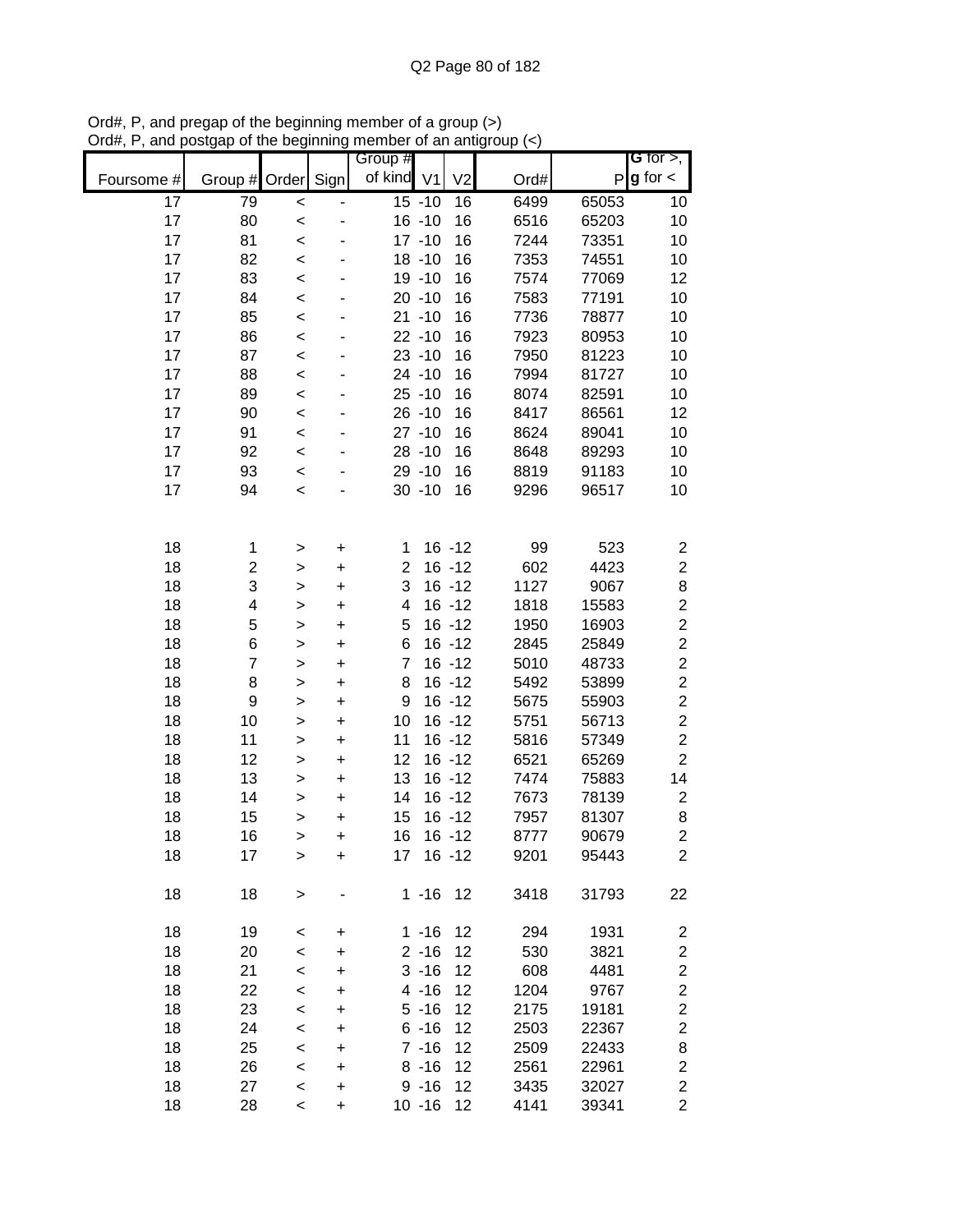|            |                         |              |                                  | Group #                 |                 |                         |      |       | G for $>$ ,             |
|------------|-------------------------|--------------|----------------------------------|-------------------------|-----------------|-------------------------|------|-------|-------------------------|
|            |                         |              |                                  |                         |                 |                         |      |       |                         |
| Foursome # | Group #                 | Order        | Sign                             | of kind V1              |                 | V <sub>2</sub>          | Ord# |       | $P g$ for $\lt$         |
| 18         | 29                      | $\prec$      | $\ddot{}$                        |                         | $11 - 16$       | 12                      | 5154 | 50207 | 14                      |
| 18         | 30                      | $\prec$      | $\begin{array}{c} + \end{array}$ |                         | $12 - 16$       | 12                      | 5212 | 50891 | $\boldsymbol{2}$        |
| 18         | 31                      | $\prec$      | $\ddot{}$                        |                         | $13 - 16$       | 12                      | 5474 | 53717 | $\overline{c}$          |
| 18         | 32                      | $\prec$      | $\ddot{}$                        |                         | $14 - 16$       | 12                      | 6589 | 65981 | $\overline{c}$          |
| 18         | 33                      | $\,<$        | $\ddot{}$                        |                         | $15 - 16$       | 12                      | 7222 | 73037 | $\overline{2}$          |
| 18         | 34                      | $\,<\,$      | $\ddot{}$                        |                         | $16 - 16$       | 12                      | 9010 | 93281 | $\overline{2}$          |
|            |                         |              |                                  |                         |                 |                         |      |       |                         |
|            |                         |              |                                  |                         |                 |                         |      |       |                         |
|            |                         |              |                                  |                         |                 |                         |      |       |                         |
| 19         | 1                       | $\, > \,$    | $\ddot{}$                        |                         | $1 - 12$        | 4                       | 100  | 541   | 18                      |
| 19         | 2                       | $\geq$       | $\ddot{}$                        |                         | $2 - 12$        | 4                       | 3863 | 36451 | 18                      |
| 19         | 3                       | $\,$         | $\ddot{}$                        |                         | $3 - 12$        | 4                       | 3923 | 36997 | 18                      |
| 19         | 4                       | $\,$         | $\ddot{}$                        |                         | $4 - 12$        | 4                       | 5284 | 51631 | 18                      |
| 19         | 5                       | $\mathbf{I}$ | $\ddot{}$                        |                         | $5 - 12$        | $\overline{\mathbf{4}}$ | 5752 | 56731 | 18                      |
| 19         | 6                       | $\mathbf{I}$ | $\ddot{}$                        |                         | $6 - 12$        | $\overline{\mathbf{4}}$ | 5817 | 57367 | 18                      |
| 19         | $\overline{7}$          | $\mathbf{I}$ | $\ddot{}$                        |                         | $7 - 12$        | $\overline{\mathbf{4}}$ | 6327 | 63097 | 18                      |
| 19         | 8                       | $\mathbf{I}$ | $\ddot{}$                        |                         | $8 - 12$        | $\overline{\mathbf{4}}$ | 6539 | 65479 | 30                      |
| 19         | 9                       | $\mathbf{L}$ | $\ddot{}$                        |                         | $9 - 12$        | $\overline{\mathbf{4}}$ | 6797 | 68311 | 30                      |
|            |                         |              |                                  |                         |                 |                         |      |       |                         |
| 19         | 10                      | $\, > \,$    |                                  | $\mathbf 1$             | 12              | $-4$                    | 1399 | 11633 | 12                      |
| 19         | 11                      | $\,$         |                                  | $\overline{2}$          | 12              | $-4$                    | 3574 | 33359 | $\,6$                   |
|            |                         |              |                                  |                         |                 |                         |      |       |                         |
| 19         | 12                      |              |                                  | 1                       | 12              | $-4$                    | 2799 | 25373 | 18                      |
| 19         |                         | $\,<$        | +                                |                         | 12              |                         | 4497 | 43019 | 18                      |
|            | 13                      | $\,<$        | $\ddot{}$                        | $\overline{c}$          |                 | $-4$                    |      |       |                         |
| 19         | 14                      | $\prec$      | $\ddot{}$                        | 3                       | 12              | $-4$                    | 4752 | 45869 | 18                      |
| 19         | 15                      | $\prec$      | $\ddot{}$                        | $\overline{\mathbf{4}}$ | 12 <sub>2</sub> | $-4$                    | 5211 | 50873 | 18                      |
| 19         | 16                      | $\prec$      | $\ddot{}$                        | 5                       | 12              | $-4$                    | 5523 | 54293 | 18                      |
| 19         | 17                      | $\prec$      | $\ddot{}$                        | 6                       | 12              | $-4$                    | 6393 | 63743 | 18                      |
| 19         | 18                      | $\,<\,$      | $\ddot{}$                        | $\overline{7}$          | 12              | $-4$                    | 6994 | 70589 | 18                      |
|            |                         |              |                                  |                         |                 |                         |      |       |                         |
| 19         | 19                      | $\,<$        |                                  |                         | $1 - 12$        | $\overline{4}$          | 3963 | 37441 | 6                       |
| 19         | 20                      | $\prec$      |                                  |                         | $2 - 12$        | $\overline{4}$          | 8080 | 82651 | 6                       |
| 19         | 21                      | $\prec$      |                                  |                         | $3 - 12$        | 4                       | 8252 | 84691 | 6                       |
|            |                         |              |                                  |                         |                 |                         |      |       |                         |
|            |                         |              |                                  |                         |                 |                         |      |       |                         |
| 20         | 1                       | >            | $\mathbf +$                      | 1                       | $\overline{2}$  | 16                      | 153  | 883   | 2                       |
| 20         | $\overline{\mathbf{c}}$ |              | $\ddot{}$                        | $\overline{c}$          | $\overline{2}$  | 16                      | 1065 | 8539  | $\overline{c}$          |
| 20         | 3                       | >            |                                  | 3                       | $\overline{2}$  | 16                      | 1105 | 8863  | $\overline{c}$          |
|            |                         | $\, > \,$    | +                                |                         |                 |                         |      |       |                         |
| 20         | 4                       | >            | +                                | 4                       | $\overline{2}$  | 16                      | 1276 | 10429 | $\overline{\mathbf{c}}$ |
| 20         | 5                       | $\geq$       | +                                | 5                       | 2               | 16                      | 1354 | 11173 | $\overline{\mathbf{c}}$ |
| 20         | 6                       | $\geq$       | $\ddot{}$                        | 6                       | $\overline{2}$  | 16                      | 1661 | 14083 | $\overline{c}$          |
| 20         | $\overline{7}$          | $\geq$       | $\ddot{}$                        | 7                       | $\overline{2}$  | 16                      | 1753 | 14969 | 12                      |
| 20         | 8                       | $\geq$       | $\ddot{}$                        | 8                       | $\overline{2}$  | 16                      | 2754 | 24919 | $\overline{\mathbf{c}}$ |
| 20         | 9                       | $\geq$       | $\ddot{}$                        | 9                       | $\overline{2}$  | 16                      | 2765 | 25033 | $\overline{\mathbf{c}}$ |
| 20         | 10                      | $\geq$       | $\ddot{}$                        | 10                      | $\overline{c}$  | 16                      | 3395 | 31543 | $\overline{c}$          |
| 20         | 11                      | $\geq$       | $\ddot{}$                        | 11                      | $\overline{2}$  | 16                      | 3827 | 36013 | $\overline{c}$          |
| 20         | 12                      | $\mathbf{I}$ | $\ddot{}$                        | 12                      | $\overline{2}$  | 16                      | 4395 | 42019 | $\overline{c}$          |
| 20         | 13                      | $\mathbf{I}$ | $\ddot{}$                        | 13                      | $\overline{2}$  | 16                      | 4919 | 47713 | $\overline{c}$          |
| 20         | 14                      | $\mathbf{I}$ | +                                | 14                      | $\overline{2}$  | 16                      | 6068 | 60103 | $\overline{2}$          |
|            |                         |              |                                  |                         |                 |                         |      |       |                         |

Ord#, P, and pregap of the beginning member of a group (>) Ord#, P, and postgap of the beginning member of an antigroup (<)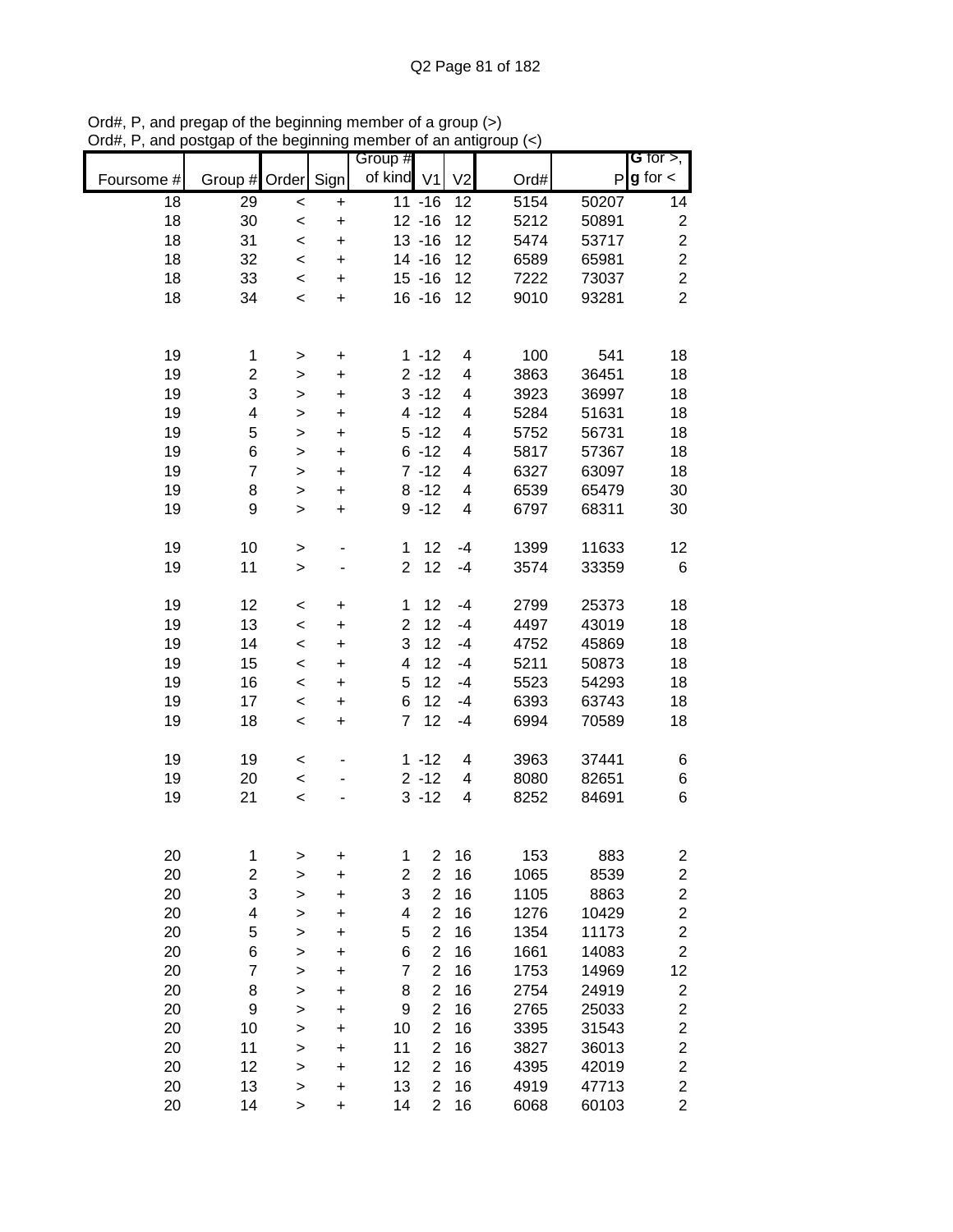|            |                 |              |           | Group #                 |                |                |      |       | G for $>$ ,             |
|------------|-----------------|--------------|-----------|-------------------------|----------------|----------------|------|-------|-------------------------|
| Foursome # | Group # Order   |              | Sign      | of kind                 | V <sub>1</sub> | V <sub>2</sub> | Ord# | P     | $g$ for $\lt$           |
| 20         | $\overline{15}$ | $\,$         | +         | 15                      | $\overline{2}$ | 16             | 6178 | 61409 | 6                       |
| 20         | 16              | $\mathbf{I}$ | $\ddot{}$ | 16                      | $\overline{2}$ | 16             | 6497 | 65029 | $\overline{\mathbf{c}}$ |
| 20         | 17              | >            | $\ddot{}$ | 17                      | $\overline{c}$ | 16             | 6762 | 67891 | 8                       |
| 20         | 18              | >            | $\ddot{}$ | 18                      | $\overline{2}$ | 16             | 7948 | 81199 | $\overline{c}$          |
| 20         | 19              | $\mathbf{I}$ | $\ddot{}$ | 19                      | $\overline{2}$ | 16             | 7956 | 81299 | 6                       |
| 20         | 20              | $\geq$       | $\ddot{}$ | 20                      | $\overline{2}$ | 16             | 7992 | 81703 | $\overline{\mathbf{c}}$ |
| 20         | 21              | $\mathbf{I}$ | $\ddot{}$ | 21                      | $\overline{c}$ | 16             | 8472 | 87253 | $\overline{c}$          |
| 20         | 22              | $\mathbf{I}$ | $\ddot{}$ | 22                      | $\mathbf{2}$   | 16             | 8891 | 92041 | 8                       |
| 20         | 23              | >            | $\ddot{}$ | 23                      | $\overline{2}$ | 16             | 9011 | 93283 | $\overline{c}$          |
| 20         | 24              | >            | $\ddot{}$ | 24                      | $\overline{2}$ | 16             | 9187 | 95279 | 6                       |
| 20         | 25              | >            | +         | 25                      | $\overline{2}$ | 16             | 9322 | 96823 | $\overline{c}$          |
| 20         | 26              | $\, > \,$    | $\ddot{}$ | 26                      | $\overline{2}$ | 16             | 9442 | 98323 | $\overline{c}$          |
| 20         | 27              | $\, > \,$    |           | 1                       |                | $-2 - 16$      | 3163 | 29101 | 24                      |
| 20         | 28              | $\geq$       |           | $\overline{c}$          |                | $-2 - 16$      | 6180 | 61441 | 24                      |
| 20         | 29              | $\geq$       |           | 3                       |                | $-2 - 16$      | 6972 | 70351 | 24                      |
| 20         | 30              | $\geq$       |           | 4                       |                | $-2 - 16$      | 8864 | 91733 | 22                      |
| 20         | 31              | $\,<$        | +         | 1                       |                | $-2 - 16$      | 755  | 5741  | $\overline{\mathbf{c}}$ |
| 20         | 32              | $\prec$      | $\ddot{}$ | $\overline{c}$          |                | $-2 - 16$      | 878  | 6827  | $\overline{c}$          |
| 20         | 33              | $\,<$        | $\ddot{}$ | 3                       |                | $-2 - 16$      | 1149 | 9281  | $\overline{c}$          |
| 20         | 34              | $\,<$        | $\ddot{}$ | 4                       |                | $-2 - 16$      | 1279 | 10457 | $\overline{\mathbf{c}}$ |
| 20         | 35              | $\prec$      | $\ddot{}$ | 5                       |                | $-2 - 16$      | 1347 | 11117 | $\overline{2}$          |
| 20         | 36              | $\prec$      | $\ddot{}$ | 6                       |                | $-2 - 16$      | 2510 | 22441 | 6                       |
| 20         | 37              | $\prec$      | $\ddot{}$ | 7                       |                | $-2 - 16$      | 2956 | 26951 | $\overline{\mathbf{c}}$ |
| 20         | 38              | $\prec$      | +         | 8                       |                | $-2 - 16$      | 3192 | 29387 | $\overline{c}$          |
| 20         | 39              | $\,<$        | +         | 9                       |                | $-2 - 16$      | 4015 | 37991 | $\overline{c}$          |
| 20         | 40              | $\,<$        | +         | 10                      |                | $-2 - 16$      | 4811 | 46559 | 8                       |
| 20         | 41              | $\,<$        | +         | 11                      |                | $-2 - 16$      | 4922 | 47741 | $\overline{c}$          |
| 20         | 42              | $\,<$        | +         | 12                      |                | $-2 - 16$      | 5714 | 56369 | 8                       |
| 20         | 43              | $\,<$        | $\ddot{}$ | 13                      |                | $-2 - 16$      | 6125 | 60761 | $\boldsymbol{2}$        |
| 20         | 44              | $\,<$        | $\ddot{}$ | 14                      |                | $-2 - 16$      | 6512 | 65171 | $\overline{\mathbf{c}}$ |
| 20         | 45              | $\,<$        | $\ddot{}$ | 15                      |                | $-2 - 16$      | 7183 | 72647 | $\overline{\mathbf{c}}$ |
| 20         | 46              | $\,<$        | $\ddot{}$ | 16                      |                | $-2 - 16$      | 8155 | 83561 | $\overline{2}$          |
| 20         | 47              | $\,<$        | +         | 17                      |                | $-2 - 16$      | 8683 | 89657 | 2                       |
| 20         | 48              | $\prec$      | $\ddot{}$ | 18                      |                | $-2 - 16$      | 8844 | 91457 | $\overline{\mathbf{c}}$ |
| 20         | 49              | $\,<$        | $\ddot{}$ | 19                      |                | $-2 - 16$      | 8901 | 92177 | $\overline{2}$          |
| 20         | 50              | $\,<$        |           | 1                       | $\overline{2}$ | 16             | 549  | 3967  | 22                      |
| 20         | 51              | $\prec$      |           | $\overline{\mathbf{c}}$ | $\mathbf{2}$   | 16             | 2725 | 24571 | 22                      |
| 20         | 52              | $\prec$      |           | 3                       | $\overline{2}$ | 16             | 3380 | 31357 | 22                      |
| 20         | 53              | $\prec$      |           | 4                       | $\overline{2}$ | 16             | 5249 | 51307 | 22                      |
| 20         | 54              | $\prec$      |           | 5                       | $\overline{2}$ | 16             | 5392 | 52837 | 22                      |
| 20         | 55              | $\prec$      |           | 6                       | $\overline{2}$ | 16             | 5455 | 53527 | 22                      |
| 20         | 56              | $\prec$      |           | 7                       | 2              | 16             | 7003 | 70687 | 22                      |
| 20         | 57              | $\prec$      |           | 8                       | 2              | 16             | 9330 | 96931 | 22                      |
| 20         | 58              | $\prec$      |           | 9                       | $\overline{2}$ | 16             | 9444 | 98347 | 22                      |
| 20         | 59              | $\,<$        |           | 10                      | $\overline{2}$ | 16             | 9533 | 99317 | 30                      |

Ord#, P, and pregap of the beginning member of a group (>) Ord#, P, and postgap of the beginning member of an antigroup (<)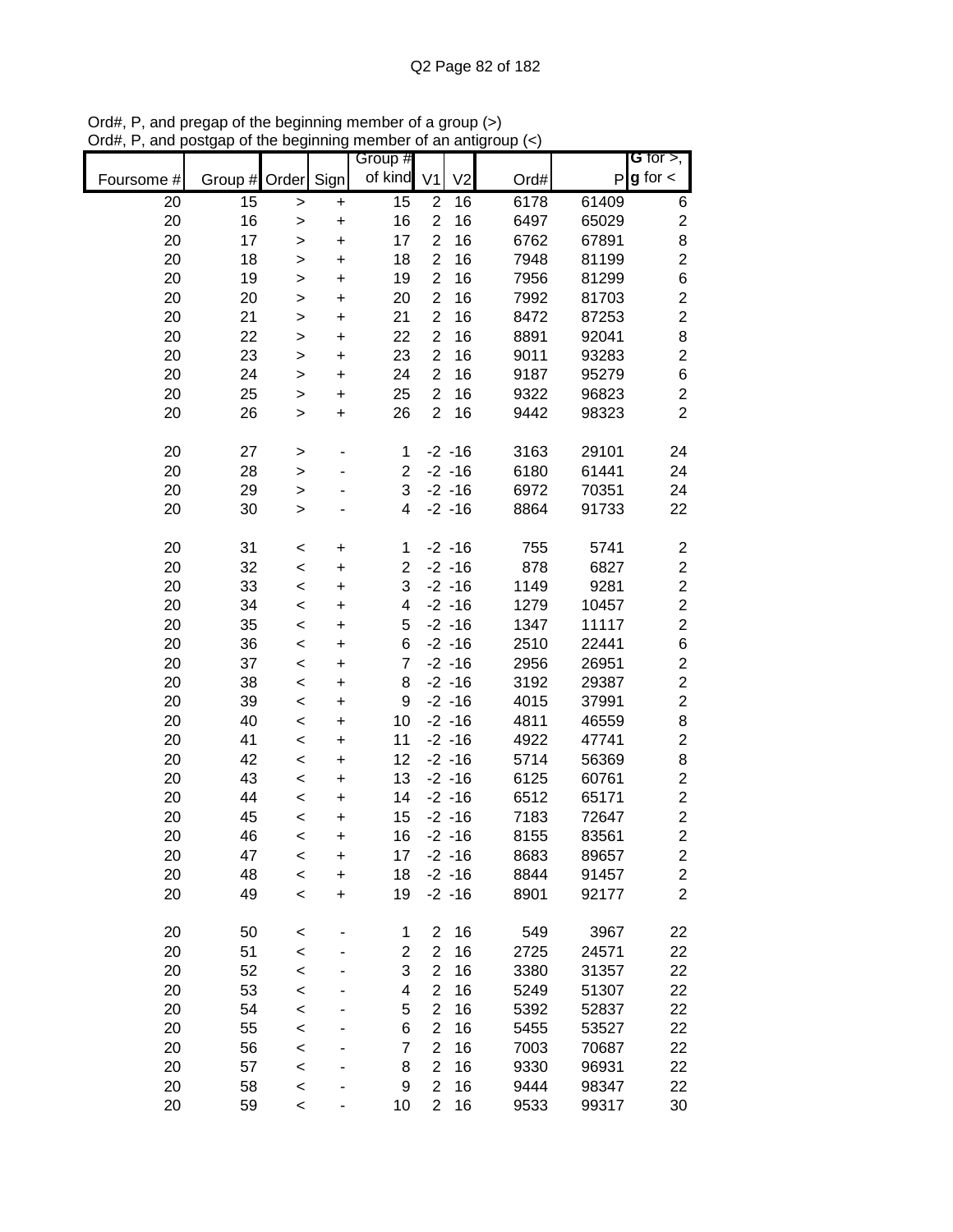|            |                         |              |           | Group #                 |           |                         |      |       | G for $>$ ,            |
|------------|-------------------------|--------------|-----------|-------------------------|-----------|-------------------------|------|-------|------------------------|
| Foursome # | Group # Order           |              | Sign      | of kind V1              |           | V <sub>2</sub>          | Ord# |       | $P$ <b>g</b> for $\lt$ |
|            |                         |              |           |                         |           |                         |      |       |                        |
|            |                         |              |           |                         |           |                         |      |       |                        |
| 21         | 1                       | $\, > \,$    | $\pmb{+}$ |                         | $1 - 16$  | 4                       | 155  | 907   | 20                     |
| 21         | $\overline{\mathbf{c}}$ | $\,$         | $\ddot{}$ |                         | $2 - 16$  | 4                       | 636  | 4721  | 18                     |
| 21         | 3                       | $\,$         | $\ddot{}$ |                         | $3 - 16$  | 4                       | 972  | 7669  | 20                     |
| 21         | 4                       | $\mathbf{I}$ | +         |                         | $4 - 16$  | 4                       | 1401 | 11677 | 20                     |
| 21         | 5                       | $\mathbf{I}$ | $\pmb{+}$ |                         | $5 - 16$  | 4                       | 1563 | 13147 | 20                     |
| 21         | 6                       | >            | $\pmb{+}$ |                         | $6 - 16$  | 4                       | 1930 | 16691 | 18                     |
| 21         | $\overline{7}$          | >            | $\pmb{+}$ |                         | $7 - 16$  | 4                       | 3252 | 30089 | 18                     |
| 21         | 8                       | $\mathbf{I}$ | $\pmb{+}$ |                         | $8 - 16$  | 4                       | 4151 | 39439 | 20                     |
| 21         | 9                       | $\geq$       | $\ddot{}$ |                         | $9 - 16$  | 4                       | 4503 | 43093 | 26                     |
| 21         | 10                      | $\mathbf{I}$ | $\ddot{}$ |                         | $10 - 16$ | 4                       | 4659 | 44839 | 20                     |
| 21         | 11                      | $\geq$       | $\ddot{}$ |                         | $11 - 16$ | 4                       | 4768 | 46091 | 18                     |
| 21         | 12                      | $\geq$       | $\ddot{}$ |                         | $12 - 16$ | 4                       | 5549 | 54539 | 18                     |
| 21         | 13                      | $\mathbf{I}$ | $\ddot{}$ |                         | $13 - 16$ | 4                       | 6385 | 63689 | 18                     |
| 21         | 14                      | $\,$         | $\ddot{}$ |                         | $14 - 16$ | 4                       | 6487 | 64919 | 18                     |
| 21         | 15                      | $\,$         | $\ddot{}$ |                         | $15 - 16$ | 4                       | 7012 | 70841 | 18                     |
| 21         | 16                      | $\geq$       | $\ddot{}$ |                         | $16 - 16$ | 4                       | 7079 | 71471 | 18                     |
| 21         | 17                      | $\geq$       | $\ddot{}$ |                         | $17 - 16$ | 4                       | 7650 | 77839 | 26                     |
| 21         | 18                      | $\geq$       | $\ddot{}$ |                         | $18 - 16$ | 4                       | 8493 | 87509 | 18                     |
| 21         | 19                      | $\,$         | $\ddot{}$ |                         | 19 - 16   | 4                       | 8995 | 93131 | 18                     |
| 21         | 20                      | $\mathbf{I}$ | $\ddot{}$ |                         | $20 - 16$ | 4                       | 9090 | 94253 | 24                     |
| 21         | 21                      | $\mathbf{I}$ | $\ddot{}$ |                         | $21 - 16$ | $\overline{\mathbf{4}}$ | 9208 | 95527 | 20                     |
|            |                         |              |           |                         |           |                         |      |       |                        |
| 21         | 22                      | $\, > \,$    |           | 1                       | 16        | $-4$                    | 1355 | 11177 | 4                      |
| 21         | 23                      | >            |           | $\overline{2}$          | 16        | $-4$                    | 1683 | 14347 | 6                      |
| 21         | 24                      | $\geq$       | -         | 3                       | 16        | $-4$                    | 2766 | 25037 | 4                      |
| 21         | 25                      | $\geq$       |           | 4                       | 16        | $-4$                    | 2813 | 25541 | 4                      |
| 21         | 26                      | $\geq$       |           | 5                       | 16        | $-4$                    | 2936 | 26737 | 6                      |
| 21         | 27                      | $\mathbf{I}$ |           | 6                       | 16        | $-4$                    | 3004 | 27487 | 6                      |
| 21         | 28                      | $\mathbf{I}$ | ٠         | $\overline{7}$          | 16        | $-4$                    | 5670 | 55849 | 6                      |
| 21         | 29                      | $\mathbf{I}$ |           | 8                       | 16        | $-4$                    | 5736 | 56543 | 10                     |
| 21         | 30                      | $\mathbf{I}$ |           | $\boldsymbol{9}$        | 16        | $-4$                    | 5863 | 57859 | 6                      |
| 21         | 31                      | $\geq$       |           | 10                      | 16        | $-4$                    | 8780 | 90709 | 6                      |
|            |                         |              |           |                         |           |                         |      |       |                        |
| 21         | 32                      | $\,<$        | $\pmb{+}$ | 1                       | 16        | $-4$                    | 945  | 7459  | 18                     |
| 21         | 33                      | $\,<$        | $\ddot{}$ | $\overline{\mathbf{c}}$ | 16        | $-4$                    | 1887 | 16231 | 18                     |
| 21         | 34                      | $\,<$        | +         | 3                       | 16        | $-4$                    | 2307 | 20411 | 20                     |
| 21         | 35                      | $\,<$        | +         | 4                       | 16        | $-4$                    | 2712 | 24421 | 18                     |
| 21         | 36                      | $\prec$      | +         | 5                       | 16        | $-4$                    | 2841 | 25801 | 18                     |
| 21         | 37                      | $\,<$        | +         | 6                       | 16        | $-4$                    | 2845 | 25849 | 18                     |
| 21         | 38                      | $\,<$        | +         | 7                       | 16        | $-4$                    | 3059 | 28031 | 20                     |
| 21         | 39                      | $\,<$        | +         | 8                       | 16        | $-4$                    | 3092 | 28411 | 18                     |
| 21         | 40                      | $\,<\,$      | +         | 9                       | 16        | -4                      | 3840 | 36161 | 26                     |
| 21         | 41                      | $\,<\,$      | +         | 10                      | 16        | -4                      | 3927 | 37021 | 18                     |
| 21         | 42                      | $\,<\,$      | +         | 11                      | 16        | -4                      | 4068 | 38611 | 18                     |
| 21         | 43                      | $\,<$        | +         | 12                      | 16        | $-4$                    | 4343 | 41521 | 18                     |
| 21         | 44                      | $\,<$        | $\pmb{+}$ | 13                      | 16        | -4                      | 4790 | 46309 | 18                     |

Ord#, P, and pregap of the beginning member of a group (>) Ord#, P, and postgap of the beginning member of an antigroup (<)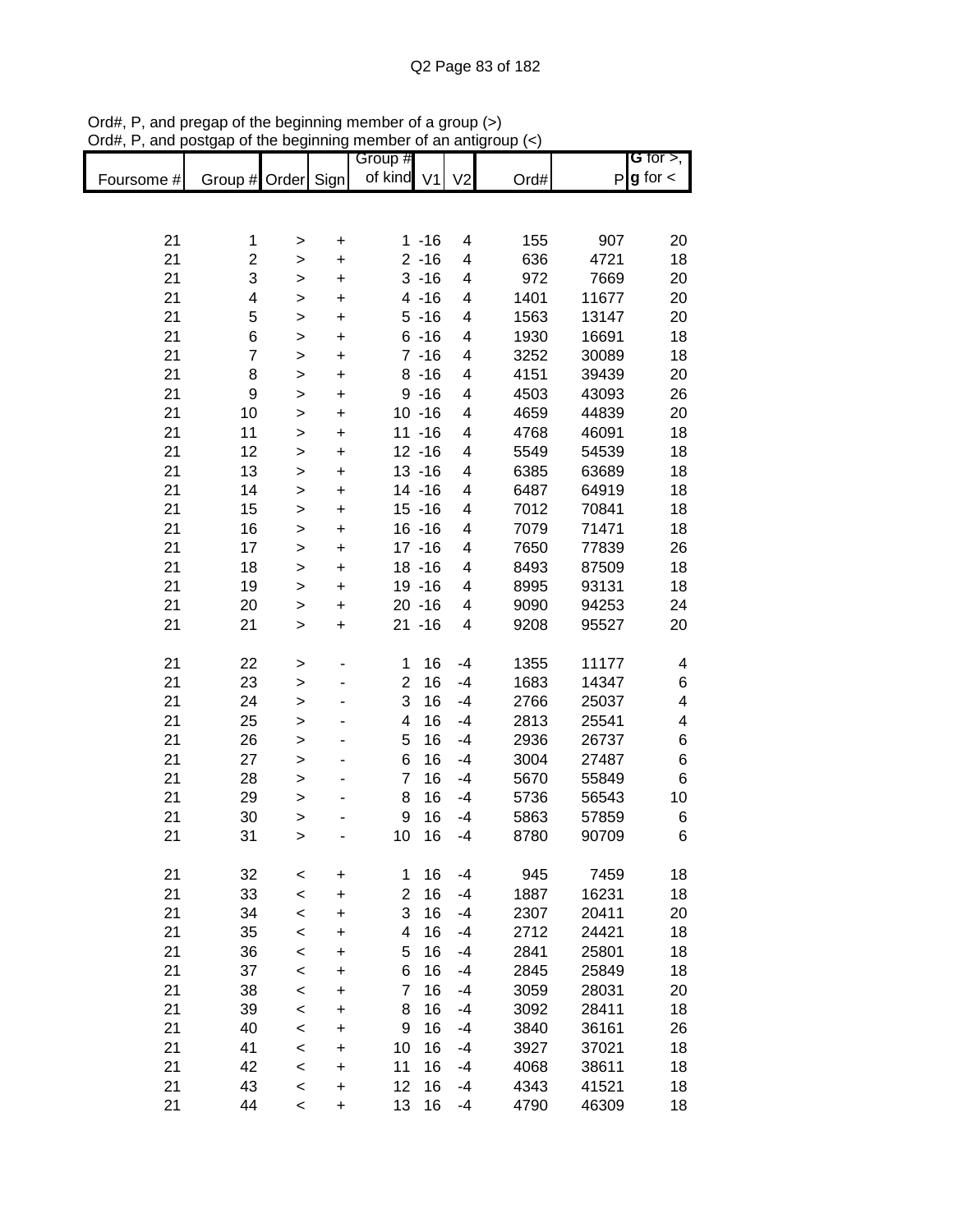|            |                         |              |           | Group #                 |                |                |      |       | G for $>$ ,             |
|------------|-------------------------|--------------|-----------|-------------------------|----------------|----------------|------|-------|-------------------------|
| Foursome # | Group #                 | Order        | Sign      | of kind                 | V <sub>1</sub> | V <sub>2</sub> | Ord# | P     | $g$ for $\lt$           |
| 21         | 45                      | $\prec$      | $\ddot{}$ | $\overline{14}$         | 16             | $-4$           | 4887 | 47389 | 18                      |
| 21         | 46                      | $\prec$      | $\ddot{}$ | 15                      | 16             | $-4$           | 5487 | 53861 | 20                      |
| 21         | 47                      | $\,<$        | $\ddot{}$ | 16                      | 16             | $-4$           | 5492 | 53899 | 18                      |
| 21         | 48                      | $\prec$      | $\ddot{}$ | 17                      | 16             | $-4$           | 7493 | 76103 | 20                      |
| 21         | 49                      | $\,<$        | $\ddot{}$ | 18                      | 16             | $-4$           | 7749 | 79043 | 20                      |
| 21         | 50                      | $\,<$        | $\ddot{}$ | 19                      | 16             | $-4$           | 7813 | 79777 | 24                      |
| 21         | 51                      | $\,<$        | $\ddot{}$ | 20                      | 16             | $-4$           | 8260 | 84761 | 26                      |
| 21         | 52                      | $\,<$        | +         | 21                      | 16             | $-4$           | 8623 | 89021 | 20                      |
| 21         | 53                      | $\,<$        | $\ddot{}$ | 22                      | 16             | $-4$           | 8647 | 89273 | 20                      |
| 21         | 54                      | $\,<$        | $\ddot{}$ | 23                      | 16             | $-4$           | 9530 | 99259 | 18                      |
| 21         | 55                      | $\,<$        |           |                         | $1 - 16$       | 4              | 1148 | 9277  | 4                       |
| 21         | 56                      | $\prec$      |           |                         | $2 - 16$       | 4              | 2843 | 25841 | 6                       |
| 21         | 57                      | $\prec$      |           |                         | $3 - 16$       | 4              | 3191 | 29383 | $\overline{\mathbf{4}}$ |
| 21         | 58                      | $\prec$      |           |                         | $4 - 16$       | 4              | 5713 | 56359 | 10                      |
| 21         | 59                      | $\prec$      |           |                         | $5 - 16$       | 4              | 6583 | 65921 | 6                       |
| 21         | 60                      | $\prec$      |           |                         | $6 - 16$       | 4              | 7546 | 76753 | 4                       |
| 21         | 61                      | $\prec$      |           |                         | $7 - 16$       | 4              | 8327 | 85571 | 6                       |
| 21         | 62                      | $\,<$        |           |                         | $8 - 16$       | 4              | 8709 | 89959 | $\overline{\mathbf{4}}$ |
|            |                         |              |           |                         |                |                |      |       |                         |
| 22         | 1                       | >            | +         | 1                       | $-2$           | 6              | 167  | 991   | 8                       |
| 22         | $\overline{\mathbf{c}}$ | >            | $\ddot{}$ | $\overline{c}$          | $-2$           | 6              | 764  | 5821  | 8                       |
| 22         | 3                       | >            | $\ddot{}$ | 3                       | $-2$           | 6              | 1138 | 9181  | 8                       |
| 22         | 4                       | $\geq$       | +         | 4                       | $-2$           | 6              | 1210 | 9811  | 8                       |
| 22         | 5                       | $\geq$       | $\ddot{}$ | 5                       | $-2$           | 6              | 2669 | 24001 | 8                       |
| 22         | 6                       | $\geq$       | $\ddot{}$ | 6                       | $-2$           | 6              | 2734 | 24691 | 8                       |
| 22         | $\overline{7}$          | $\mathbf{I}$ | $\ddot{}$ | $\overline{7}$          | $-2$           | 6              | 2834 | 25741 | 8                       |
| 22         | 8                       | $\mathbf{I}$ | $\ddot{}$ | 8                       | $-2$           | 6              | 2904 | 26431 | 8                       |
| 22         | 9                       | $\mathbf{I}$ | $\ddot{}$ | 9                       | $-2$           | 6              | 3211 | 29581 | 8                       |
| 22         | 10                      | >            | $\ddot{}$ | 10                      | $-2$           | 6              | 3770 | 35401 | 8                       |
| 22         | 11                      | >            | $\ddot{}$ | 11                      | $-2$           | 6              | 3890 | 36691 | 8                       |
| 22         | 12                      | $\geq$       | $\ddot{}$ | 12                      | $-2$           | 6              | 4040 | 38281 | 8                       |
| 22         | 13                      | $\mathbf{I}$ | $\ddot{}$ | 13                      | $-2$           | 6              | 4255 | 40591 | 8                       |
| 22         | 14                      | >            | $\ddot{}$ | 14                      | $-2$           | 6              | 4425 | 42331 | 8                       |
| 22         | 15                      | $\mathbf{I}$ | $\ddot{}$ | 15                      | $-2$           | 6              | 4491 | 42961 | 8                       |
| 22         | 16                      | >            | +         | 16                      | $-2$           | 6              | 7049 | 71191 | 20                      |
| 22         | 17                      | $\mathbf{I}$ | +         | 17                      | $-2$           | 6              | 7211 | 72931 | 8                       |
| 22         | 18                      | $\mathbf{I}$ | +         | 18                      | $-2$           | 6              | 8113 | 83071 | 8                       |
| 22         | 19                      | $\mathbf{I}$ | $\ddot{}$ | 19                      | $-2$           | 6              | 8393 | 86311 | 14                      |
| 22         | 20                      | $\geq$       | $\ddot{}$ | 20                      | $-2$           | 6              | 8961 | 92761 | 8                       |
| 22         | 21                      | $\geq$       |           | 1                       | $\overline{2}$ | -6             | 290  | 1889  | 10                      |
| 22         | 22                      | $\geq$       |           | $\overline{\mathbf{c}}$ | $\overline{c}$ | -6             | 1014 | 8069  | 10                      |
| 22         | 23                      | $\geq$       |           | 3                       | $\overline{2}$ | -6             | 1113 | 8951  | 10                      |
| 22         | 24                      | $\geq$       |           | 4                       | $\overline{2}$ | -6             | 1179 | 9521  | 10                      |
| 22         | 25                      | $\geq$       |           | 5                       | $\overline{2}$ | -6             | 1837 | 15749 | 10                      |
| 22         | 26                      | >            |           | 6                       | $\overline{2}$ | -6             | 2050 | 17891 | 10                      |

Ord#, P, and pregap of the beginning member of a group (>) Ord#, P, and postgap of the beginning member of an antigroup (<)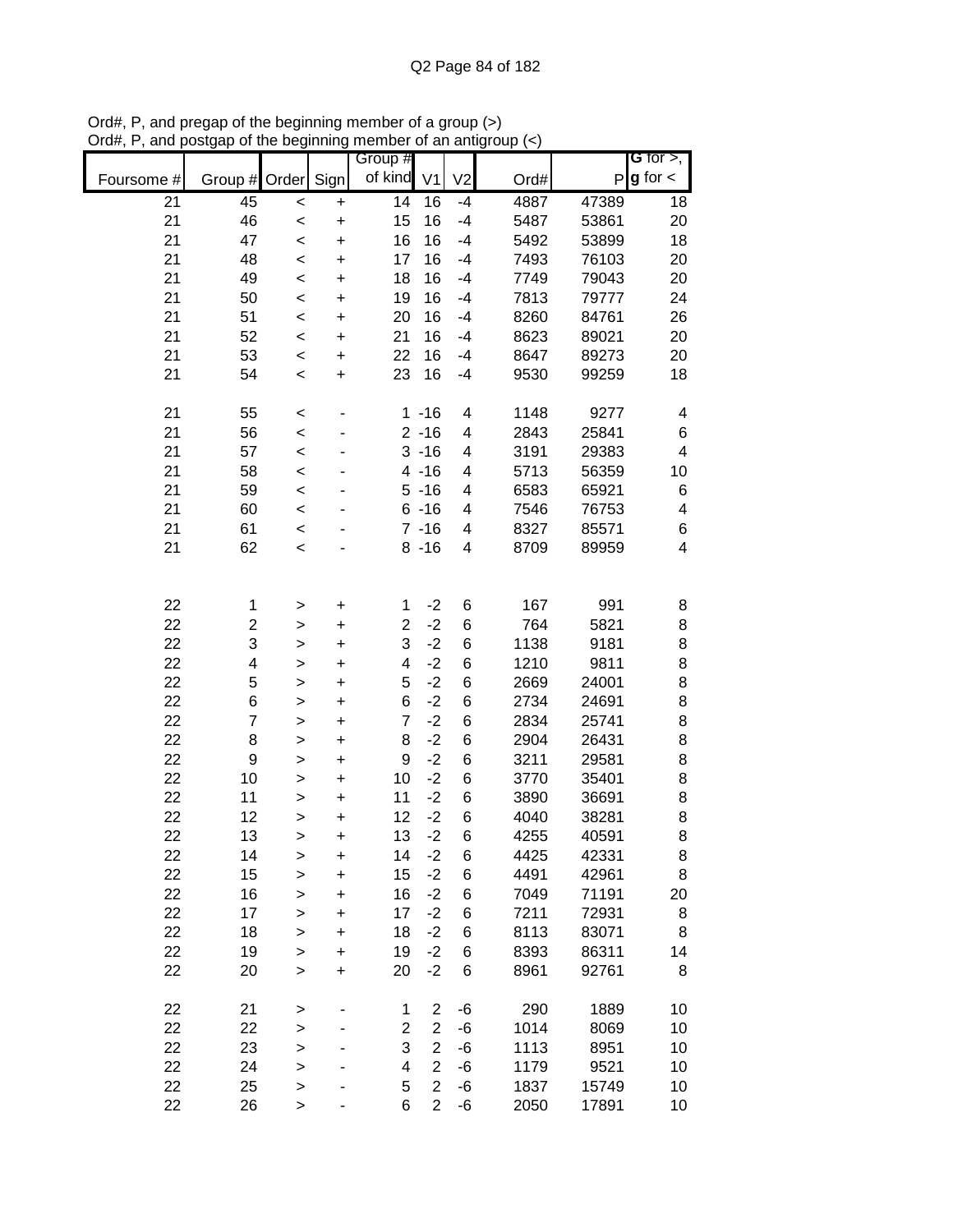|            |         |              |           | Group #        |                         |                |      |       | G for $>$ ,            |
|------------|---------|--------------|-----------|----------------|-------------------------|----------------|------|-------|------------------------|
| Foursome # | Group # | Order        | Sign      | of kind        | V <sub>1</sub>          | V <sub>2</sub> | Ord# |       | $P$ <b>g</b> for $\lt$ |
| 22         | 27      | >            |           | $\overline{7}$ | $\overline{2}$          | -6             | 2135 | 18701 | 10                     |
| 22         | 28      | $\mathbf{I}$ |           | 8              | $\overline{c}$          | $-6$           | 2533 | 22679 | 10                     |
| 22         | 29      | $\mathbf{I}$ |           | 9              | $\overline{2}$          | -6             | 3196 | 29411 | 10                     |
| 22         | 30      | $\mathbf{I}$ |           | 10             | $\overline{c}$          | -6             | 3248 | 30029 | 16                     |
| 22         | 31      | $\geq$       |           | 11             | $\overline{2}$          | $-6$           | 3432 | 31991 | 10                     |
| 22         | 32      | $\mathbf{I}$ |           | 12             | $\overline{2}$          | -6             | 3847 | 36251 | 10                     |
| 22         | 33      | $\mathbf{I}$ |           | 13             | $\overline{2}$          | -6             | 3896 | 36749 | 10                     |
| 22         | 34      | >            |           | 14             | $\overline{2}$          | -6             | 4161 | 39551 | 10                     |
| 22         | 35      | >            |           | 15             | $\overline{2}$          | -6             | 4360 | 41669 | 10                     |
| 22         | 36      | $\mathbf{I}$ |           | 16             | $\overline{2}$          | -6             | 5051 | 49139 | 16                     |
| 22         | 37      | $\mathbf{I}$ |           | 17             | $\overline{2}$          | -6             | 5198 | 50723 | 16                     |
| 22         | 38      | $\mathbf{I}$ |           | 18             | $\overline{2}$          | -6             | 6073 | 60149 | 10                     |
| 22         | 39      | $\geq$       |           | 19             | $\overline{2}$          | -6             | 6735 | 67589 | 10                     |
| 22         | 40      | $\geq$       |           | 20             | $\overline{2}$          | -6             | 6979 | 70439 | 10                     |
| 22         | 41      | $\geq$       |           | 21             | $\overline{2}$          | -6             | 7020 | 70901 | 10                     |
| 22         | 42      | >            |           | 22             | $\overline{2}$          | -6             | 7189 | 72689 | 10                     |
| 22         | 43      | $\geq$       |           | 23             | $\overline{2}$          | $-6$           | 7264 | 73571 | 10                     |
| 22         | 44      | $\geq$       |           | 24             | $\overline{c}$          | $-6$           | 7279 | 73709 | 10                     |
| 22         | 45      | $\mathbf{I}$ |           | 25             | $\overline{2}$          | $-6$           | 8149 | 83459 | 10                     |
| 22         | 46      | $\mathbf{I}$ |           | 26             | $\overline{2}$          | -6             | 8185 | 83921 | 10                     |
| 22         | 47      | $\mathbf{I}$ |           | 27             | $\overline{2}$          | $-6$           | 8666 | 89501 | 10                     |
| 22         | 48      | $\,<$        | +         | 1              | $\boldsymbol{2}$        | -6             | 454  | 3209  | 8                      |
| 22         | 49      | $\prec$      | $\ddot{}$ | $\overline{2}$ | $\overline{2}$          | -6             | 903  | 7019  | 8                      |
| 22         | 50      | $\,<$        | +         | 3              | $\overline{2}$          | -6             | 1181 | 9539  | 8                      |
| 22         | 51      | $\,<$        | +         | 4              | $\overline{2}$          | -6             | 1364 | 11279 | 8                      |
| 22         | 52      | $\,<$        | +         | 5              | $\overline{2}$          | -6             | 1543 | 12959 | 8                      |
| 22         | 53      | $\,<$        | $\ddot{}$ | 6              | $\overline{2}$          | -6             | 2140 | 18749 | 8                      |
| 22         | 54      | $\,<$        | $\ddot{}$ | $\overline{7}$ | $\overline{2}$          | -6             | 2330 | 20693 | 14                     |
| 22         | 55      | $\,<$        | $\ddot{}$ | 8              | $\overline{2}$          | -6             | 2436 | 21713 | 14                     |
| 22         | 56      | $\prec$      | $\ddot{}$ | 9              | $\overline{2}$          | -6             | 2649 | 23819 | 8                      |
| 22         | 57      | $\,<$        | $\ddot{}$ | 10             | $\overline{2}$          | -6             | 3120 | 28649 | 8                      |
| 22         | 58      | $\,<$        | $\ddot{}$ | 11             | $\overline{2}$          | -6             | 3198 | 29429 | 8                      |
| 22         | 59      | $\,<$        | $\ddot{}$ | 12             | $\overline{2}$          | -6             | 3820 | 35969 | 8                      |
| 22         | 60      | <            | +         | 13             | $\overline{\mathbf{c}}$ | -6             | 3849 | 36269 | 8                      |
| 22         | 61      | $\prec$      | $\ddot{}$ | 14             | $\overline{2}$          | -6             | 3961 | 37409 | 14                     |
| 22         | 62      | $\,<$        | $\ddot{}$ | 15             | $\boldsymbol{2}$        | -6             | 4098 | 38903 | 14                     |
| 22         | 63      | $\,<$        | $\ddot{}$ | 16             | $\boldsymbol{2}$        | -6             | 4944 | 47969 | 8                      |
| 22         | 64      | $\prec$      | +         | 17             | $\overline{2}$          | -6             | 4977 | 48383 | 14                     |
| 22         | 65      | $\prec$      | +         | 18             | $\overline{2}$          | -6             | 5200 | 50753 | 14                     |
| 22         | 66      | $\,<$        | +         | 19             | $\overline{2}$          | -6             | 5281 | 51599 | 8                      |
| 22         | 67      | $\,<$        | +         | 20             | $\overline{2}$          | -6             | 5878 | 58049 | 8                      |
| 22         | 68      | $\prec$      | +         | 21             | $\overline{2}$          | -6             | 6876 | 69239 | 8                      |
| 22         | 69      | $\prec$      | $\ddot{}$ | 22             | $\overline{2}$          | -6             | 7266 | 73589 | 8                      |
| 22         | 70      | $\,<$        | $\ddot{}$ | 23             | $\overline{2}$          | -6             | 8419 | 86579 | 8                      |
| 22         | 71      | $\,<$        |           | 1              | $-2$                    | 6              | 204  | 1249  | 10                     |
| 22         | 72      | $\prec$      |           | $\overline{2}$ | $-2$                    | 6              | 233  | 1471  | 10                     |

Ord#, P, and pregap of the beginning member of a group (>) Ord#, P, and postgap of the beginning member of an antigroup (<)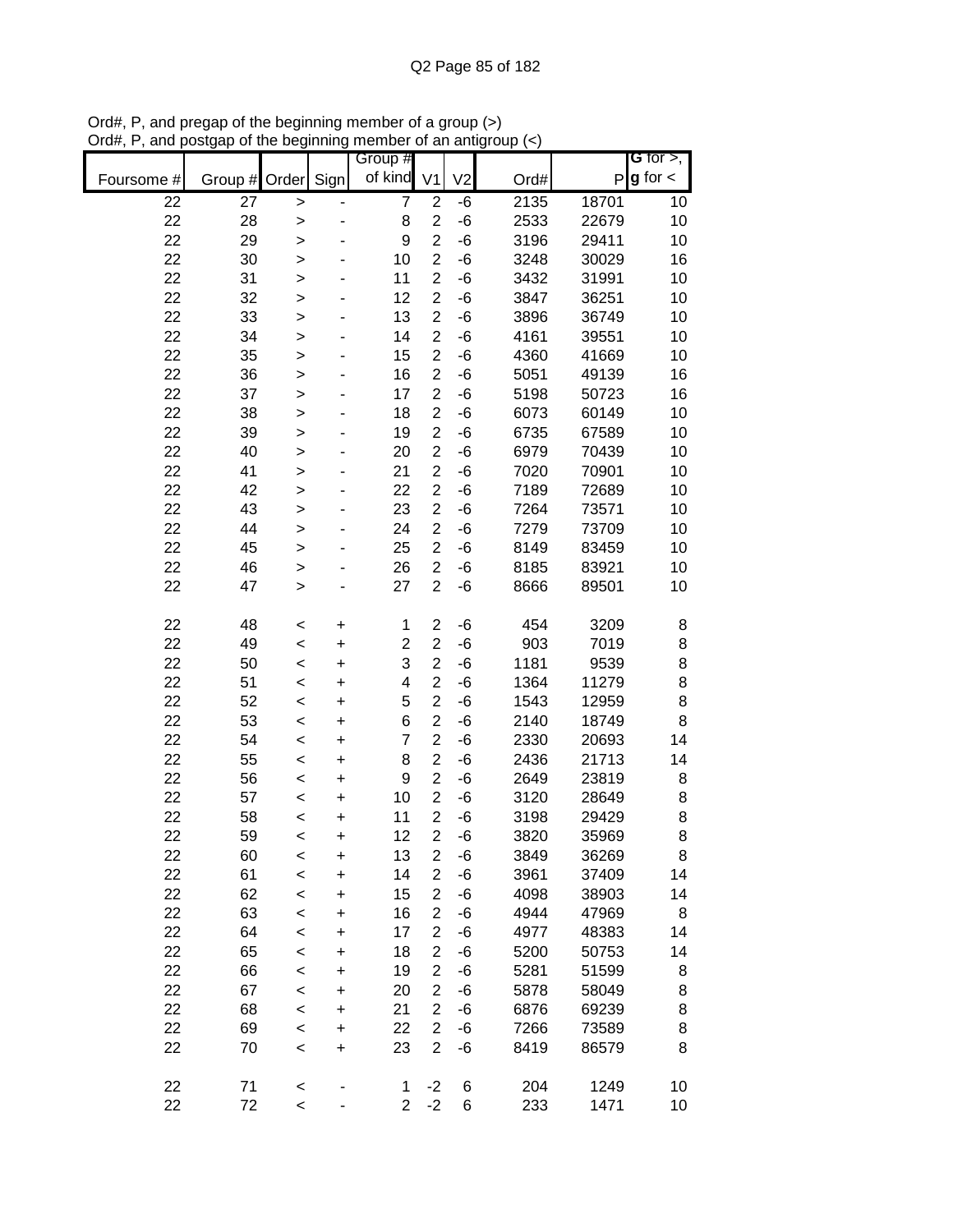|                 |                         |              |      | Group #        |      |                |      |              | <b>G</b> for $>$ , |
|-----------------|-------------------------|--------------|------|----------------|------|----------------|------|--------------|--------------------|
| Foursome #      | Group #                 | Order        | Sign | of kind V1     |      | V <sub>2</sub> | Ord# | $\mathsf{P}$ | $g$ for $\lt$      |
| $\overline{22}$ | 73                      | $\prec$      |      | 3              | $-2$ | 6              | 856  | 6637         | 16                 |
| 22              | 74                      | $\prec$      |      | 4              | $-2$ | 6              | 1505 | 12601        | 10                 |
| 22              | 75                      | $\prec$      |      | 5              | $-2$ | 6              | 1821 | 15619        | 10                 |
| 22              | 76                      | $\prec$      |      | 6              | $-2$ | 6              | 2015 | 17509        | 10                 |
| 22              | 77                      | $\prec$      |      | $\overline{7}$ | $-2$ | 6              | 2183 | 19249        | 10                 |
| 22              | 78                      | $\prec$      |      | 8              | $-2$ | 6              | 2676 | 24061        | 10                 |
| 22              | 79                      | $\prec$      |      | 9              | $-2$ | 6              | 2906 | 26449        | 10                 |
| 22              | 80                      | $\,<$        |      | 10             | $-2$ | 6              | 3173 | 29191        | 10                 |
| 22              | 81                      | $\prec$      |      | 11             | $-2$ | 6              | 3307 | 30661        | 10                 |
| 22              | 82                      | $\,<$        |      | 12             | $-2$ | 6              | 4093 | 38851        | 10                 |
| 22              | 83                      | $\prec$      |      | 13             | $-2$ | 6              | 4427 | 42349        | 10                 |
| 22              | 84                      | $\prec$      |      | 14             | $-2$ | 6              | 4493 | 42979        | 10                 |
| 22              | 85                      | $\prec$      |      | 15             | $-2$ | 6              | 4805 | 46489        | 10                 |
| 22              | 86                      | $\prec$      |      | 16             | $-2$ | 6              | 4905 | 47581        | 10                 |
| 22              | 87                      | $\prec$      |      | 17             | $-2$ | 6              | 5018 | 48799        | 10                 |
| 22              | 88                      | $\,<$        |      | 18             | $-2$ | 6              | 5775 | 56941        | 10                 |
| 22              | 89                      | $\prec$      |      | 19             | $-2$ | 6              | 6355 | 63409        | 10                 |
| 22              | 90                      | $\prec$      |      | 20             | $-2$ | 6              | 6552 | 65599        | 10                 |
| 22              | 91                      | $\prec$      |      | 21             | $-2$ | 6              | 6756 | 67819        | 10                 |
| 22              | 92                      | $\prec$      |      | 22             | $-2$ | 6              | 7028 | 70969        | 10                 |
| 22              | 93                      | $\prec$      |      | 23             | $-2$ | 6              | 7117 | 71899        | 10                 |
| 22              | 94                      | $\prec$      |      | 24             | $-2$ | 6              | 7420 | 75307        | 16                 |
| 22              | 95                      | $\prec$      |      | 25             | $-2$ | 6              | 7792 | 79549        | 10                 |
| 22              | 96                      | $\prec$      |      | 26             | $-2$ | 6              | 8934 | 92479        | 10                 |
| 22              | 97                      | $\,<$        |      | 27             | $-2$ | 6              | 8963 | 92779        | 10                 |
| 22              | 98                      | $\,<$        |      | 28             | $-2$ | 6              | 9088 | 94219        | 10                 |
| 22              | 99                      | $\,<$        |      | 29             | $-2$ | 6              | 9093 | 94291        | 16                 |
| 22              | 100                     | $\prec$      |      | 30             | $-2$ | 6              | 9563 | 99679        | 10                 |
|                 |                         |              |      |                |      |                |      |              |                    |
| 23              | 1                       | >            | +    | 1              | 6    | -8             | 168  | 997          | 6                  |
| 23              | $\overline{\mathbf{c}}$ | >            | +    | $\overline{2}$ | 6    | -8             | 439  | 3067         | $\,6$              |
| 23              | 3                       | >            | +    | 3              | 6    | -8             | 765  | 5827         | $\,6$              |
| 23              | 4                       | >            | +    | $\overline{4}$ | 6    | -8             | 1028 | 8191         | 12                 |
| 23              | 5                       | >            | +    | 5              | 6    | -8             | 1139 | 9187         | 6                  |
| 23              | 6                       | >            | +    | 6              | 6    | -8             | 1211 | 9817         | 6                  |
| 23              | $\overline{7}$          | $\mathbf{I}$ | +    | $\overline{7}$ | 6    | -8             | 1349 | 11131        | 12                 |
| 23              | 8                       | >            | +    | 8              | 6    | -8             | 1579 | 13297        | 6                  |
| 23              | 9                       | >            | +    | 9              | 6    | -8             | 1696 | 14461        | 12                 |
| 23              | 10                      | >            | +    | 10             | 6    | -8             | 1936 | 16747        | 6                  |
| 23              | 11                      | >            | +    | 11             | 6    | -8             | 2048 | 17863        | 12                 |
| 23              | 12                      | $\mathbf{I}$ | +    | 12             | 6    | -8             | 2670 | 24007        | 6                  |
| 23              | 13                      | $\mathbf{I}$ | +    | 13             | 6    | -8             | 2751 | 24889        | 12                 |
| 23              | 14                      | $\mathbf{I}$ | +    | 14             | 6    | -8             | 2835 | 25747        | 6                  |
| 23              | 15                      | $\mathbf{I}$ | +    | 15             | 6    | -8             | 3771 | 35407        | 6                  |
| 23              | 16                      | $\geq$       | +    | 16             | 6    | -8             | 3891 | 36697        | 6                  |
| 23              | 17                      | $\geq$       | +    | 17             | 6    | -8             | 4041 | 38287        | 6                  |
| 23              | 18                      | >            | +    | 18             | 6    | -8             | 4257 | 40609        | 12 <sub>2</sub>    |

Ord#, P, and pregap of the beginning member of a group (>) Ord#, P, and postgap of the beginning member of an antigroup (<)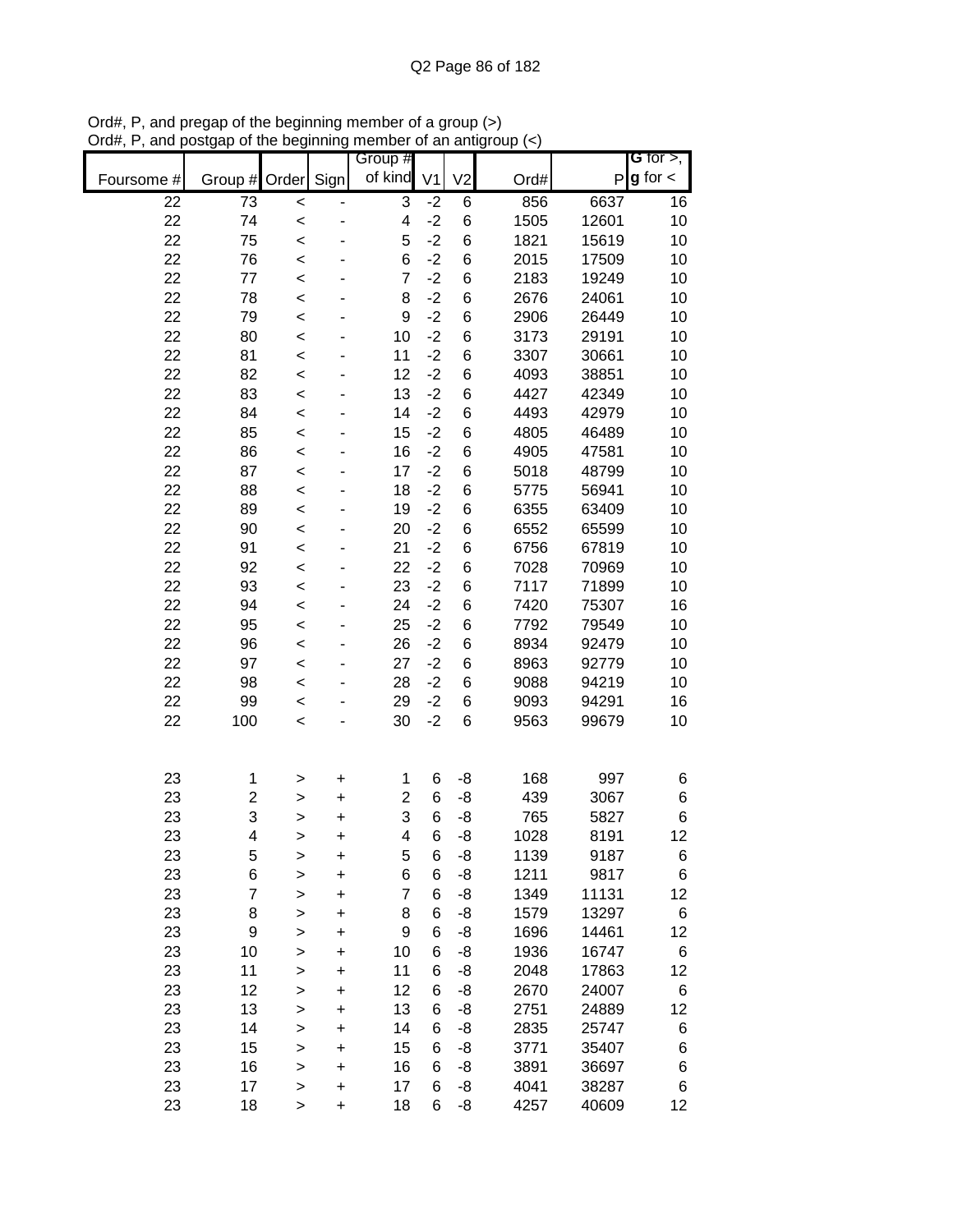|            |         |              |           | Group #             |                |                |              |                | G for $>$ ,   |
|------------|---------|--------------|-----------|---------------------|----------------|----------------|--------------|----------------|---------------|
| Foursome # | Group # | Order Sign   |           | of kind             | V <sub>1</sub> | V <sub>2</sub> | Ord#         | P              | $g$ for $\lt$ |
| 23         | 19      | $\geq$       | $\pmb{+}$ | $\overline{19}$     | 6              | -8             | 4953         | 48091          | 12            |
| 23         | 20      | $\geq$       | $\ddot{}$ | 20                  | 6              | -8             | 5078         | 49417          | 6             |
| 23         | 21      | $\geq$       | $\ddot{}$ | 21                  | 6              | -8             | 5551         | 54547          | 6             |
| 23         | 22      | $\geq$       | $\ddot{}$ | 22                  | 6              | -8             | 6300         | 62773          | 12            |
| 23         | 23      | $\geq$       | $\ddot{}$ | 23                  | 6              | -8             | 7212         | 72937          | 6             |
| 23         | 24      | $\geq$       | $\ddot{}$ | 24                  | 6              | -8             | 8114         | 83077          | 6             |
| 23         | 25      | >            | $\ddot{}$ | 25                  | 6              | -8             | 8334         | 85627          | 6             |
| 23         | 26      | $\mathbf{I}$ | $\ddot{}$ | 26                  | 6              | -8             | 8394         | 86323          | 12            |
| 23         | 27      | $\mathbf{I}$ | $\ddot{}$ | 27                  | 6              | -8             | 8998         | 93151          | 12            |
|            |         |              |           |                     |                |                |              |                |               |
| 23         | 28      | $\,$         | ٠         | 1                   | -6             | 8              | 1176         | 9491           | 12            |
| 23         | 29      | $\geq$       |           | $\overline{c}$      | $-6$           | 8              | 1253         | 10211          | 18            |
| 23         | 30      | $\geq$       |           | 3                   | $-6$           | 8              | 2372         | 21101          | 12            |
| 23         | 31      | $\geq$       |           | 4                   | $-6$           | 8              | 2978         | 27191          | 12            |
| 23         | 32      | $\geq$       |           | 5                   | $-6$           | 8              | 6598         | 66083          | 12            |
| 23         | 33      | $\mathbf{I}$ |           | 6                   | $-6$           | 8              | 7839         | 80039          | 18            |
| 23         | 34      | $\geq$       |           | $\overline{7}$      | $-6$           | 8              | 8257         | 84731          | 12            |
| 23         | 35      | $\geq$       |           | 8                   | $-6$           | 8              | 8476         | 87293          | 12            |
| 23         | 36      | $\geq$       |           | 9                   | $-6$           | 8              | 9504         | 98993          | 12            |
| 23         | 37      |              |           |                     | $-6$           | 8              | 453          | 3203           |               |
| 23         | 38      | $\prec$      | $\pmb{+}$ | 1<br>$\overline{c}$ | $-6$           | 8              | 902          | 7013           | 6<br>6        |
| 23         | 39      | $\prec$      | +         | 3                   | $-6$           | 8              | 1363         | 11273          | 6             |
| 23         | 40      | $\prec$      | +         | 4                   | $-6$           | 8              | 1384         | 11483          | 6             |
| 23         | 41      | $\prec$      | +         | 5                   | $-6$           | 8              | 2435         | 21701          | 12            |
| 23         | 42      | $\prec$      | $\ddot{}$ | 6                   | $-6$           | 8              | 3119         | 28643          | 6             |
| 23         | 43      | $\,<$        | $\pmb{+}$ | $\overline{7}$      | $-6$           | 8              | 3680         | 34457          | 12            |
| 23         | 44      | $\prec$      | $\ddot{}$ | 8                   | $-6$           | 8              | 3768         | 35381          | 12            |
| 23         | 45      | $\prec$      | $\ddot{}$ | 9                   | $-6$           | 8              | 3818         | 35951          | 12            |
| 23         | 46      | $\prec$      | $\ddot{}$ | 10                  | $-6$           | 8              | 3960         | 37397          | 12            |
| 23         | 47      | $\prec$      | $\ddot{}$ | 11                  | $-6$           | 8              | 4649         | 44729          | 12            |
| 23         | 48      | $\prec$      | $\ddot{}$ | 12                  | $-6$           | 8              | 4943         |                |               |
| 23         | 49      | $\prec$      | $\ddot{}$ | 13                  | $-6$           | 8              | 4970         | 47963<br>48299 | 6<br>12       |
| 23         | 50      | $\prec$      | $\ddot{}$ | 14                  | $-6$           | 8              | 5280         | 51593          | 6             |
|            | 51      | $\prec$      | $\ddot{}$ | 15                  |                |                |              | 55073          |               |
| 23<br>23   | 52      | $\prec$      | +         | 16                  | -6<br>-6       | 8<br>8         | 5598<br>5635 | 55529          | 6<br>12       |
| 23         | 53      | $\prec$      | $\ddot{}$ | 17                  | -6             | 8              | 5877         | 58043          |               |
| 23         | 54      | $\prec$      | $\ddot{}$ | 18                  | $-6$           |                |              | 66083          | 6             |
|            |         | $\prec$      | +         |                     |                | 8              | 6598         |                | 6             |
| 23         | 55      | $\prec$      | +         | 19                  | -6             | 8              | 6683         | 67073          | 6             |
| 23         | 56      | $\prec$      | +         | 20                  | -6             | 8              | 8255         | 84713          | 6             |
| 23         | 57      | $\prec$      | +         | 21                  | -6             | 8              | 8406         | 86441          | 12            |
| 23         | 58      | $\prec$      | +         | 22                  | -6             | 8              | 8476         | 87293          | 6             |
| 23         | 59      | $\prec$      | $\ddot{}$ | 23                  | $-6$           | 8              | 9099         | 94343          | 6             |
| 23         | 60      | $\prec$      | $\ddot{}$ | 24                  | -6             | 8              | 9503         | 98981          | 12            |
| 23         | 61      | $\prec$      |           | 1                   | 6              | -8             | 1044         | 8317           | 12            |
| 23         | 62      | $\prec$      |           | $\mathbf{2}$        | 6              | -8             | 2018         | 17551          | 18            |
| 23         | 63      | $\prec$      |           | 3                   | 6              | -8             | 2675         | 24049          | 12            |

Ord#, P, and pregap of the beginning member of a group (>) Ord#, P, and postgap of the beginning member of an antigroup (<)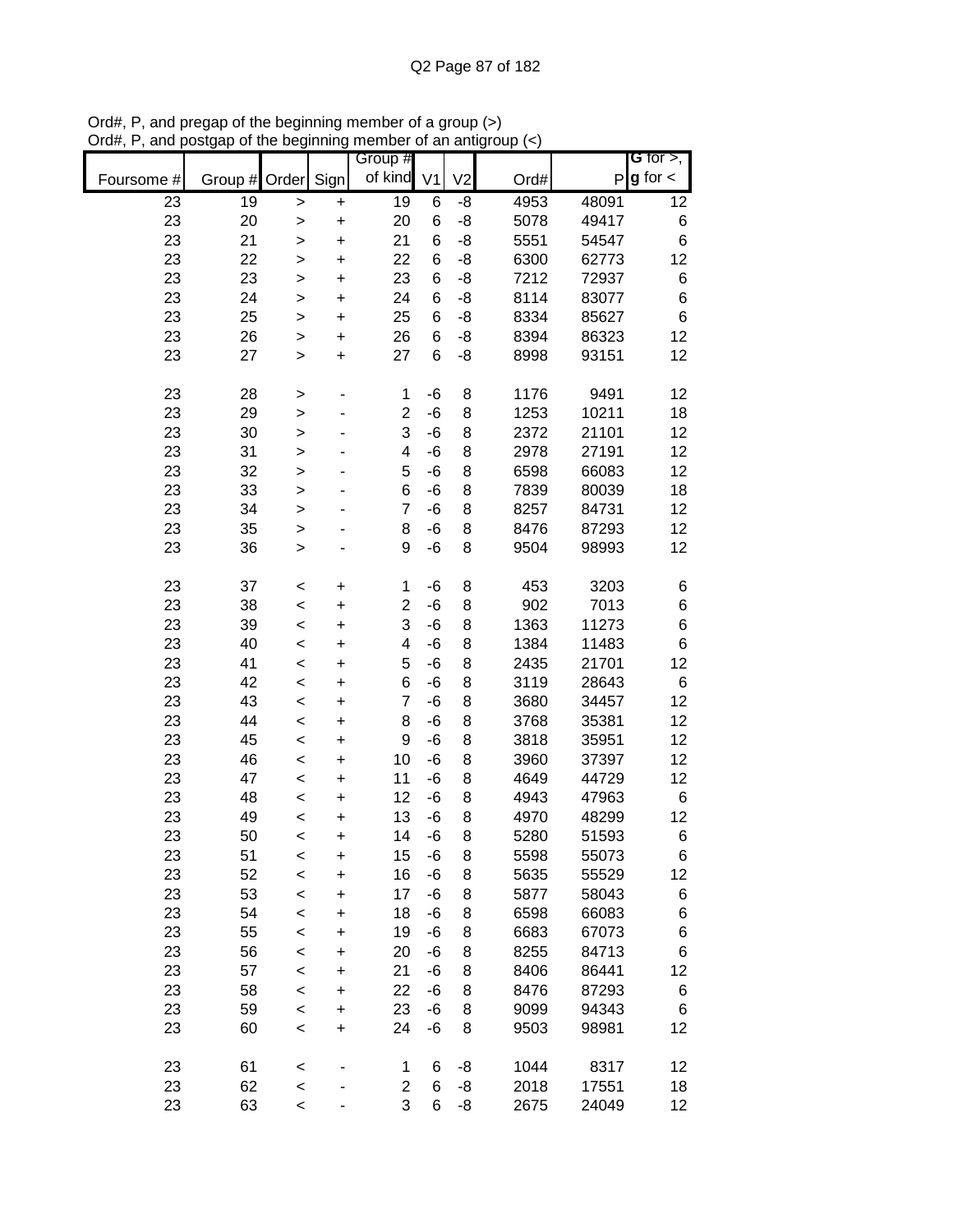|            |                         |                |                | Group #                 |                         |                |      |       | G for $>$ ,             |
|------------|-------------------------|----------------|----------------|-------------------------|-------------------------|----------------|------|-------|-------------------------|
| Foursome # | Group # Order           |                | Sign           | of kind                 | V <sub>1</sub>          | V <sub>2</sub> | Ord# | P     | $g$ for $\lt$           |
| 23         | 64                      | $\prec$        |                | $\overline{\mathbf{4}}$ | 6                       | -8             | 3344 | 31039 | 12                      |
| 23         | 65                      | $\prec$        |                | 5                       | 6                       | -8             | 4430 | 42379 | 12                      |
| 23         | 66                      | $\prec$        |                | 6                       | 6                       | -8             | 4804 | 46477 | 12                      |
| 23         | 67                      | $\prec$        |                | $\overline{7}$          | 6                       | -8             | 5235 | 51157 | 12                      |
| 23         | 68                      | $\,<$          |                | 8                       | 6                       | -8             | 6911 | 69697 | 12                      |
|            |                         |                |                |                         |                         |                |      |       |                         |
| 24         | 1                       | $\geq$         | $\pmb{+}$      | 1                       | 4                       | 12             | 179  | 1063  | $\boldsymbol{2}$        |
| 24         | 2                       | $\mathbf{I}$   | $\ddot{}$      | $\overline{2}$          | 4                       | 12             | 1507 | 12613 | $\overline{\mathbf{c}}$ |
| 24         | 3                       | $\mathbf{I}$   | $\ddot{}$      | 3                       | 4                       | 12             | 1988 | 17293 | $\overline{c}$          |
| 24         | 4                       | $\mathbf{L}$   | $\ddot{}$      | $\overline{\mathbf{4}}$ | 4                       | 12             | 2265 | 20023 | $\overline{c}$          |
| 24         | 5                       | $\geq$         | $\ddot{}$      | 5                       | 4                       | 12             | 2520 | 22543 | $\overline{\mathbf{c}}$ |
| 24         | 6                       | $\geq$         | $\ddot{}$      | 6                       | 4                       | 12             | 2590 | 23203 | $\overline{c}$          |
| 24         | $\overline{7}$          | $\,$           | $\ddot{}$      | $\overline{7}$          | 4                       | 12             | 3123 | 28663 | $\overline{c}$          |
| 24         | 8                       | $\,$           | $\ddot{}$      | 8                       | 4                       | 12             | 3356 | 31153 | $\overline{c}$          |
| 24         | $\boldsymbol{9}$        | $\geq$         | $\ddot{}$      | 9                       | 4                       | 12             | 3560 | 33211 | 8                       |
| 24         | 10                      | $\geq$         | $\ddot{}$      | 10                      | $\overline{\mathbf{4}}$ | 12             | 3641 | 34033 | $\overline{c}$          |
| 24         | 11                      | $\geq$         | $\ddot{}$      | 11                      | $\overline{\mathbf{4}}$ | 12             | 3688 | 34513 | $\overline{c}$          |
| 24         | 12                      | >              | $\ddot{}$      | 12                      | 4                       | 12             | 3992 | 37693 | $\overline{c}$          |
| 24         | 13                      | $\mathbf{L}$   | $\ddot{}$      | 13                      | 4                       | 12             | 4457 | 42643 | $\overline{c}$          |
| 24         | 14                      | >              | $\ddot{}$      | 14                      | 4                       | 12             | 7005 | 70717 | 8                       |
| 24         | 15                      | >              | +              | 15                      | 4                       | 12             | 8750 | 90373 | $\overline{2}$          |
| 24         | 16                      | >              | +              | 16                      | 4                       | 12             | 9181 | 95233 | $\overline{c}$          |
| 24         | 17                      | >              |                | 1                       |                         | $-4 - 12$      | 2937 | 26759 | 22                      |
| 24         | 18                      | $\mathbf{I}$   |                | $\overline{2}$          |                         | $-4 - 12$      | 5328 | 52103 | 22                      |
| 24         | 19                      | $\,<$          | +              | 1                       |                         | $-4 - 12$      | 944  | 7457  | $\overline{\mathbf{c}}$ |
| 24         | 20                      | $\prec$        | $\ddot{}$      | $\overline{2}$          |                         | $-4 - 12$      | 4207 | 40037 | $\overline{\mathbf{c}}$ |
| 24         | 21                      | $\prec$        | $\ddot{}$      | 3                       |                         | $-4 - 12$      | 4886 | 47387 | $\overline{c}$          |
| 24         | 22                      | $\prec$        | $\ddot{}$      | 4                       |                         | $-4 - 12$      | 6312 | 62927 | $\overline{c}$          |
| 24         | 23                      | $\prec$        | $\ddot{}$      | 5                       |                         | $-4 - 12$      | 6483 | 64877 | $\overline{c}$          |
| 24         | 24                      | $\prec$        | $\ddot{}$      | 6                       |                         | $-4 - 12$      | 8338 | 85667 | $\overline{c}$          |
| 24         | 25                      | $\,<$          | $\ddot{}$      | $\overline{7}$          |                         | $-4 - 12$      | 9022 | 93419 | 8                       |
| 24         | 26                      | $\,<\,$        |                | $\mathbf 1$             |                         | 4 12           | 3995 | 37747 | 34                      |
| 25         | 1                       |                |                | 1                       |                         | $12 - 14$      | 180  | 1069  | 6                       |
| 25         | $\overline{c}$          | >              | +              | $\mathbf{2}^{\prime}$   |                         | $12 - 14$      | 1045 | 8329  | 12                      |
| 25         | 3                       | >              | +              | 3                       |                         | $12 - 14$      | 1508 | 12619 | 6                       |
| 25         | $\overline{\mathbf{4}}$ | >              | +<br>$\ddot{}$ | 4                       |                         | $12 - 14$      | 1989 | 17299 | 6                       |
| 25         | 5                       | $\, > \,$      |                | 5                       |                         | $12 - 14$      | 2007 | 17449 | 6                       |
| 25         | 6                       | $\,$           | $\ddot{}$      | 6                       |                         | $12 - 14$      | 2266 | 20029 | 6                       |
| 25         | $\overline{7}$          | $\,$<br>$\geq$ | +<br>$\ddot{}$ | $\overline{7}$          |                         | $12 - 14$      | 2521 | 22549 | 6                       |
| 25         | 8                       | $\geq$         | $\ddot{}$      | 8                       |                         | $12 - 14$      | 3357 | 31159 | 6                       |
| 25         | 9                       | $\mathbf{I}$   | $\ddot{}$      | 9                       |                         | $12 - 14$      | 3642 | 34039 | 6                       |
| 25         | 10                      | $\geq$         | $\ddot{}$      | 10                      |                         | $12 - 14$      | 4121 | 39139 | 6                       |
|            |                         |                |                |                         |                         |                |      |       |                         |

Ord#, P, and pregap of the beginning member of a group (>) Ord#, P, and postgap of the beginning member of an antigroup (<)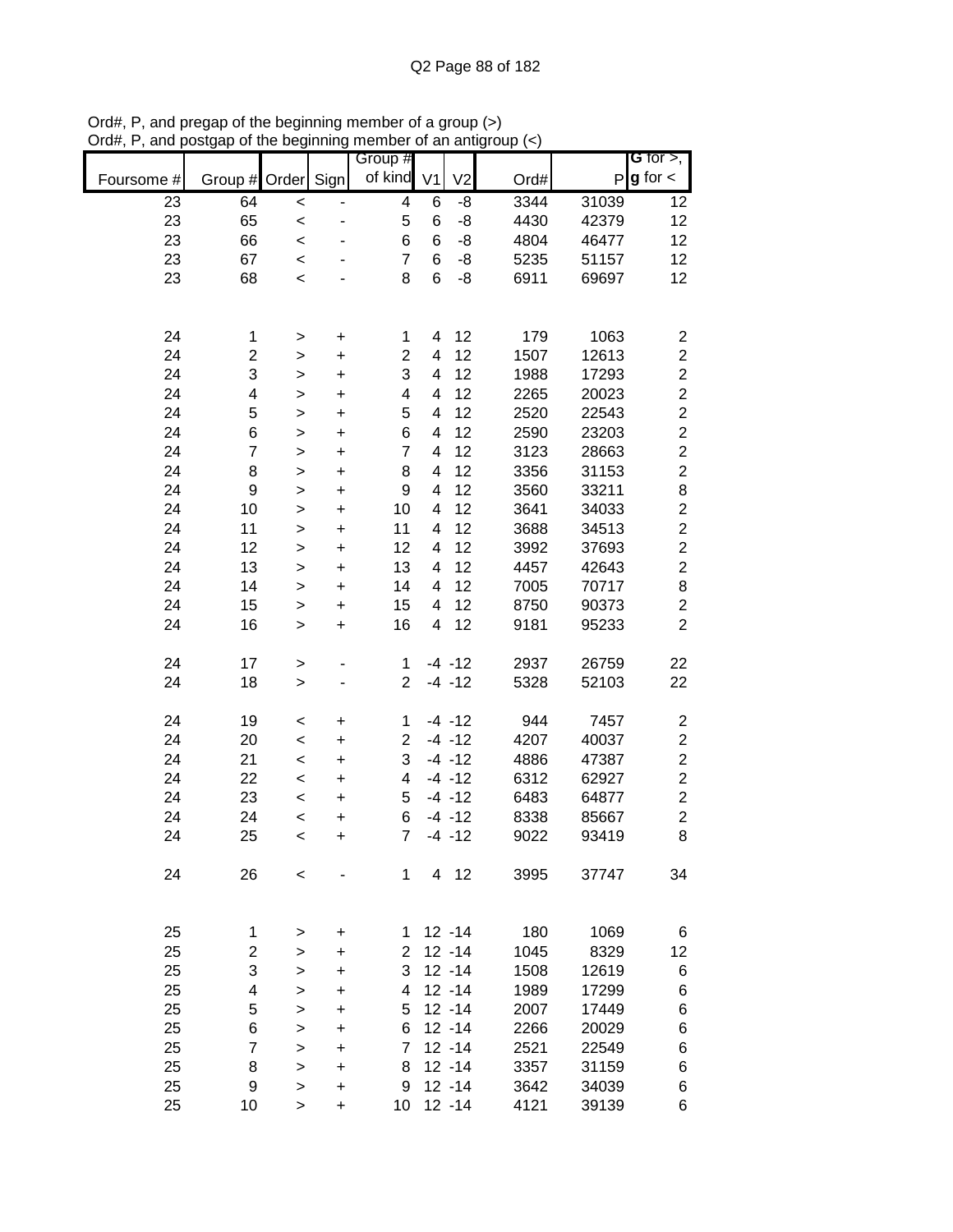|            |                |              |           | Group # |                |                |      |       | <b>G</b> for $>$ , |
|------------|----------------|--------------|-----------|---------|----------------|----------------|------|-------|--------------------|
| Foursome # | Group #        | Order        | Sign      | of kind | V <sub>1</sub> | V <sub>2</sub> | Ord# | P     | $g$ for $\lt$      |
| 25         | 11             | $\geq$       | $\ddot{}$ | 11      |                | $12 - 14$      | 4557 | 43759 | 6                  |
| 25         | 12             | >            | $\ddot{}$ | 12      |                | $12 - 14$      | 5442 | 53359 | $\,6$              |
| 25         | 13             | >            | $\ddot{}$ | 13      |                | $12 - 14$      | 6834 | 68749 | $\,6$              |
| 25         | 14             | $\mathbf{I}$ | $\ddot{}$ | 14      |                | $12 - 14$      | 7241 | 73309 | $\,6$              |
| 25         | 15             | >            | $\ddot{}$ | 15      |                | $12 - 14$      | 7900 | 80713 | 12                 |
| 25         | 16             | >            | $\ddot{}$ | 16      |                | $12 - 14$      | 8388 | 86269 | 6                  |
| 25         | 17             | $\, > \,$    | $\ddot{}$ | 17      |                | $12 - 14$      | 8751 | 90379 | 6                  |
| 25         | 18             | $\, > \,$    | $\ddot{}$ | 18      |                | $12 - 14$      | 9182 | 95239 | 6                  |
| 25         | 19             | $\, > \,$    | ۰         |         | $1 - 12$       | 14             | 2953 | 26921 | 18                 |
| 25         | 20             | $\geq$       |           |         | $2 - 12$       | 14             | 3280 | 30341 | 18                 |
| 25         | 21             | $\geq$       |           |         | $3 - 12$       | 14             | 3400 | 31601 | 18                 |
| 25         | 22             | $\mathbf{I}$ |           |         | $4 - 12$       | 14             | 5329 | 52121 | 18                 |
| 25         | 23             | >            |           |         | $5 - 12$       | 14             | 6609 | 66221 | 30                 |
| 25         | 24             | $\,<$        | +         |         | $1 - 12$       | 14             | 998  | 7901  | 6                  |
| 25         | 25             | $\,<$        | $\ddot{}$ |         | $2 - 12$       | 14             | 1657 | 14051 | 6                  |
| 25         | 26             | $\,<$        | $\ddot{}$ |         | $3 - 12$       | 14             | 2162 | 19031 | $\,6$              |
| 25         | 27             | $\,<$        | $\ddot{}$ |         | $4 - 12$       | 14             | 2396 | 21341 | $\,6$              |
| 25         | 28             | $\,<$        | $\ddot{}$ |         | $5 - 12$       | 14             | 3280 | 30341 | $\,6$              |
| 25         | 29             | $\,<$        | $\ddot{}$ |         | $6 - 12$       | 14             | 3619 | 33791 | $\,$ 6 $\,$        |
| 25         | 30             |              | $\ddot{}$ |         | $7 - 12$       | 14             | 4206 | 40031 | $\,$ 6 $\,$        |
| 25         | 31             | $\,<$        |           |         | $8 - 12$       | 14             | 6482 | 64871 | $\,$ 6 $\,$        |
|            |                | $\,<$        | +         |         |                |                |      |       |                    |
| 25         | 32             | $\,<$        | +         |         | $9 - 12$       | 14             | 8090 | 82781 | $\,6$              |
| 25         | 33             | $\,<$        | +         |         | $10 - 12$      | 14             | 8337 | 85661 | 6                  |
| 25         | 34             | $\,<$        | $\ddot{}$ |         | $11 - 12$      | 14             | 9174 | 95177 | 12                 |
| 25         | 35             | $\,<$        |           | 1       |                | $12 - 14$      | 7495 | 76129 | 18                 |
| 26         | 1              | >            | +         |         | $1 - 14$       | $-2$           | 181  | 1087  | 18                 |
| 26         | $\overline{c}$ | >            | $\ddot{}$ |         | $2 - 14$       | $-2$           | 260  | 1657  | 20                 |
| 26         | 3              | >            | $\ddot{}$ |         | $3 - 14$       | $-2$           | 694  | 5227  | 18                 |
| 26         | 4              | >            | $\ddot{}$ |         | $4 - 14$       | $-2$           | 845  | 6547  | 18                 |
| 26         | 5              | >            | +         |         | $5 - 14$       | $-2$           | 1036 | 8263  | 20                 |
| 26         | 6              | >            | $\ddot{}$ |         | $6 - 14$       | $-2$           | 2131 | 18661 | 24                 |
| 26         | 7              | >            | +         |         | $7 - 14$       | $-2$           | 2389 | 21269 | 22                 |
| 26         | 8              |              | +         |         | $8 - 14$       | $-2$           | 2522 | 22567 | 18                 |
| 26         | 9              | >            |           |         | $9 - 14$       | $-2$           | 2746 | 24841 | 20                 |
| 26         | 10             | >            | +         |         | $10 - 14$      | $-2$           | 3334 | 30931 | 20                 |
| 26         | 11             | >            | +         |         | $11 - 14$      |                |      | 31177 |                    |
|            |                | >            | +         |         |                | $-2$           | 3358 |       | 18                 |
| 26         | 12             | $\geq$       | $\ddot{}$ |         | $12 - 14$      | $-2$           | 3609 | 33703 | 24                 |
| 26         | 13             | $\mathbf{I}$ | $\ddot{}$ |         | $13 - 14$      | $-2$           | 3883 | 36629 | 22                 |
| 26         | 14             | $\mathbf{I}$ | $\ddot{}$ |         | $14 - 14$      | $-2$           | 3955 | 37357 | 18                 |
| 26         | 15             | $\geq$       | $\ddot{}$ |         | $15 - 14$      | $-2$           | 3966 | 37483 | 20                 |
| 26         | 16             | $\geq$       | $\ddot{}$ |         | $16 - 14$      | $-2$           | 4122 | 39157 | 18                 |
| 26         | 17             | >            | $\ddot{}$ |         | $17 - 14$      | $-2$           | 4553 | 43711 | 20                 |
| 26         | 18             | >            | $\ddot{}$ |         | $18 - 14$      | $-2$           | 4558 | 43777 | 18                 |

Ord#, P, and pregap of the beginning member of a group (>) Ord#, P, and postgap of the beginning member of an antigroup (<)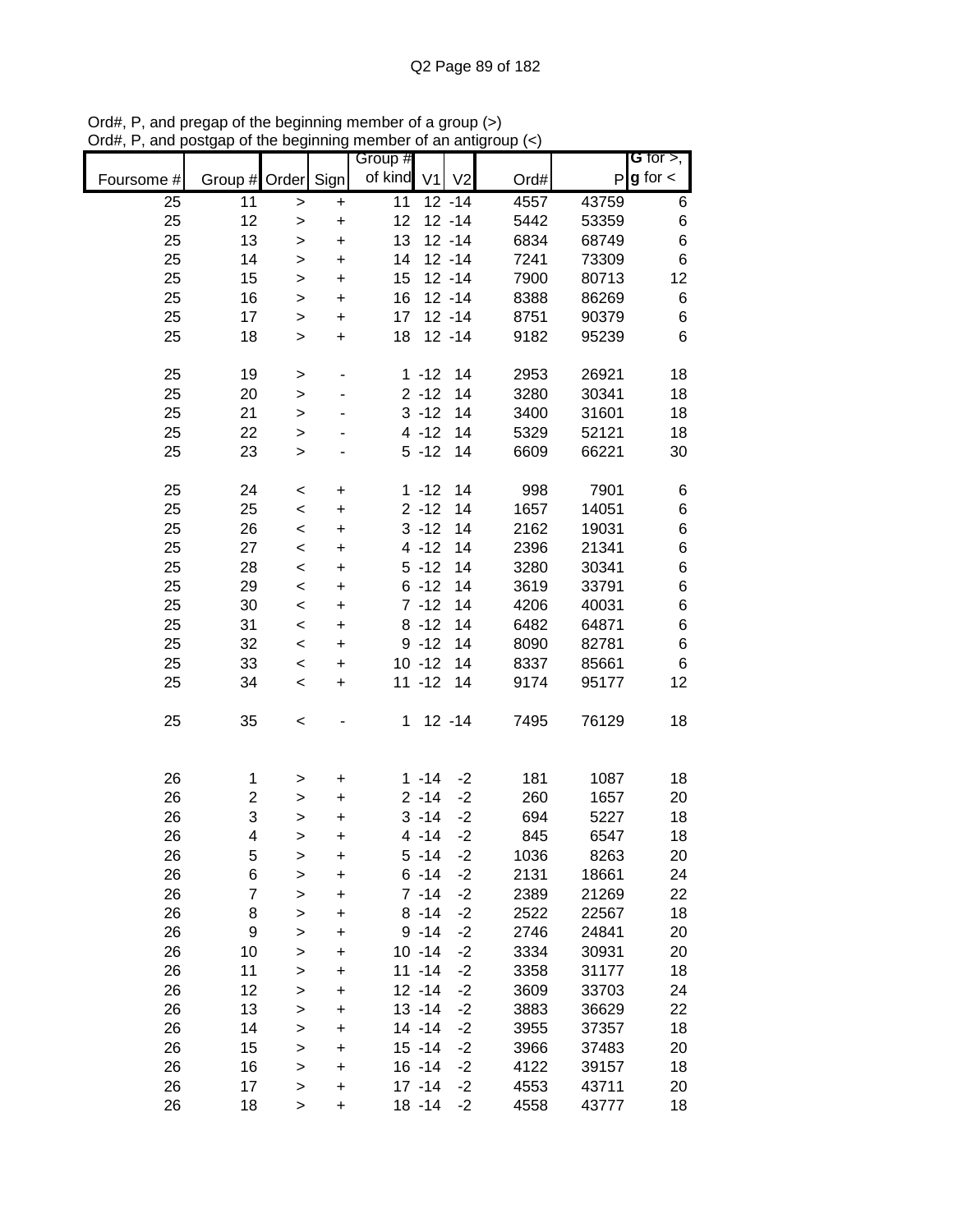|            |          |              |                        | Group #        |                |                                           |              |               | G for $>$ ,             |
|------------|----------|--------------|------------------------|----------------|----------------|-------------------------------------------|--------------|---------------|-------------------------|
| Foursome # | Group #  | Order        | Sign                   | of kind        | V <sub>1</sub> | V <sub>2</sub>                            | Ord#         | P             | $g$ for $\lt$           |
| 26         | 19       | $\geq$       | $\ddot{}$              |                | 19 - 14        | $-2$                                      | 4841         | 46853         | 22                      |
| 26         | 20       | $\mathbf{I}$ | $\ddot{}$              |                | $20 - 14$      | $-2$                                      | 4936         | 47903         | 22                      |
| 26         | 21       | $\mathbf{I}$ | $\ddot{}$              |                | $21 - 14$      | $-2$                                      | 5445         | 53401         | 20                      |
| 26         | 22       | $\mathbf{I}$ | $\ddot{}$              |                | $22 - 14$      | $-2$                                      | 5488         | 53881         | 20                      |
| 26         | 23       | $\mathbf{I}$ | $\ddot{}$              |                | $23 - 14$      | $-2$                                      | 5779         | 56983         | 20                      |
| 26         | 24       | >            | $\ddot{}$              |                | 24 - 14        | $-2$                                      | 5852         | 57773         | 22                      |
| 26         | 25       | >            | $\ddot{}$              |                | $25 - 14$      | $-2$                                      | 5887         | 58147         | 18                      |
| 26         | 26       | $\geq$       | $\ddot{}$              |                | $26 - 14$      | $-2$                                      | 6166         | 61283         | 22                      |
| 26         | 27       | $\geq$       | $\ddot{}$              |                | $27 - 14$      | $-2$                                      | 6196         | 61603         | 20                      |
| 26         | 28       | $\geq$       | $\ddot{}$              |                | 28 - 14        | $-2$                                      | 6236         | 62039         | 22                      |
| 26         | 29       | $\geq$       | $\ddot{}$              |                | 29 - 14        | $-2$                                      | 6266         | 62383         | 32                      |
| 26         | 30       | $\geq$       | $\ddot{}$              |                | $30 - 14$      | $-2$                                      | 6305         | 62851         | 24                      |
| 26         | 31       | $\mathbf{I}$ | $\ddot{}$              |                | $31 - 14$      | $-2$                                      | 7327         | 74279         | 22                      |
| 26         | 32       | >            | $\ddot{}$              |                | $32 - 14$      | $-2$                                      | 7389         | 74923         | 20                      |
| 26         | 33       | >            | $\ddot{}$              |                | $33 - 14$      | $-2$                                      | 7529         | 76537         | 18                      |
| 26         | 34       | >            | $\ddot{}$              |                | 34 - 14        | $-2$                                      | 7627         | 77611         | 20                      |
| 26         | 35       | $\geq$       | $\ddot{}$              |                | $35 - 14$      | $-2$                                      | 7716         | 78643         | 20                      |
| 26         | 36       | $\geq$       | $\ddot{}$              |                | $36 - 14$      | $-2$                                      | 7806         | 79687         | 18                      |
| 26         | 37       | $\geq$       | $\ddot{}$              |                | $37 - 14$      | $-2$                                      | 8002         | 81839         | 22                      |
| 26         | 38       | $\mathbf{I}$ | $\ddot{}$              |                | $38 - 14$      | $-2$                                      | 8284         | 85081         | 20                      |
| 26         | 39       | >            | $\ddot{}$              |                | 39 - 14        | $-2$                                      | 8389         | 86287         | 18                      |
| 26         | 40       | $\mathbf{I}$ | $\ddot{}$              |                | 40 -14         | $-2$                                      | 8606         | 88843         | 24                      |
| 26         | 41       | >            | $\pmb{+}$              |                | 41 -14         | $-2$                                      | 8752         | 90397         | 18                      |
| 26         | 42       | >            | $\ddot{}$              |                | 42 - 14        | $-2$                                      | 8869         | 91801         | 20                      |
| 26         | 43       | $\geq$       | $\ddot{}$              |                | 43 - 14        | $-2$                                      | 9440         | 98317         | 18                      |
|            |          |              |                        |                |                |                                           |              |               |                         |
| 26         | 44       | $\geq$       |                        | 1              | 14             | $\boldsymbol{2}$                          | 2341         | 20773         | $\overline{\mathbf{c}}$ |
| 26         | 45       | $\geq$       |                        | $\overline{2}$ | 14             | $\mathbf 2$                               | 2387         | 21227         | $\boldsymbol{6}$        |
| 26         | 46       | $\mathbf{I}$ |                        | 3              | 14             | $\mathbf 2$                               | 3247         | 30013         | $\overline{\mathbf{c}}$ |
| 26         | 47       | $\geq$       |                        | 4              | 14             | $\overline{c}$                            | 3281         | 30347         | 6                       |
| 26         | 48       | >            |                        | 5              | 14             | $\overline{c}$                            | 4048         | 38333         | 4                       |
| 26         | 49       | >            |                        | 6              | 14             | $\overline{c}$                            | 5050         | 49123         | $\overline{\mathbf{c}}$ |
| 26         | 50       | $\geq$       |                        | $\overline{7}$ | 14             | $\overline{2}$                            | 5399         | 52903         | $\overline{c}$          |
| 26         | 51       | $\geq$       |                        | 8              | 14             | $\overline{2}$                            | 5679         | 55933         | $\overline{2}$          |
| 26         | 52       | $\geq$       |                        | 9              | 14             | $\overline{\mathbf{c}}$                   | 6704         | 67273         | 2                       |
| 26         | 53       | $\geq$       |                        | 10             | 14             | $\mathbf 2$                               | 6709         | 67349         | $\boldsymbol{6}$        |
| 26         | 54       | $\geq$       |                        | 11             | 14             | $\boldsymbol{2}$                          | 8319         | 85453         | $\overline{\mathbf{c}}$ |
| 26         | 55       | $\mathbf{I}$ |                        | 12             | 14             | $\overline{\mathbf{c}}$                   | 8725         | 90073         | $\overline{c}$          |
| 26         | 56       | >            |                        | 13             | 14             | $\overline{c}$                            | 9037         | 93563         | $\overline{\mathbf{4}}$ |
| 26         | 57       | $\mathbf{I}$ |                        | 14             | 14             | $\overline{2}$                            | 9473         | 98669         | 6                       |
|            |          |              |                        |                |                |                                           |              |               |                         |
| 26<br>26   | 58<br>59 | $\,<$        | +                      | 1<br>2         | 14<br>14       | $\overline{c}$<br>$\overline{\mathbf{c}}$ | 442<br>725   | 3089<br>5483  | 20<br>18                |
| 26         | 60       | $\prec$      | $\ddot{}$<br>$\ddot{}$ | 3              | 14             | $\overline{\mathbf{c}}$                   | 781          | 5953          | 28                      |
| 26         | 61       | $\prec$      |                        | 4              | 14             | $\overline{c}$                            | 971          | 7649          | 20                      |
|            |          | $\,<$        | $\ddot{}$              |                | 14             | $\overline{\mathbf{c}}$                   |              |               |                         |
| 26<br>26   | 62       | $\prec$      | $\ddot{}$              | 5<br>6         | 14             | $\overline{c}$                            | 997          | 7883          | 18                      |
| 26         | 63       | $\prec$      | $\ddot{}$              | $\overline{7}$ | 14             | $\overline{2}$                            | 1035<br>1345 | 8243<br>11093 | 20                      |
|            | 64       | $\,<$        | $\ddot{}$              |                |                |                                           |              |               | 20                      |

Ord#, P, and pregap of the beginning member of a group (>) Ord#, P, and postgap of the beginning member of an antigroup (<)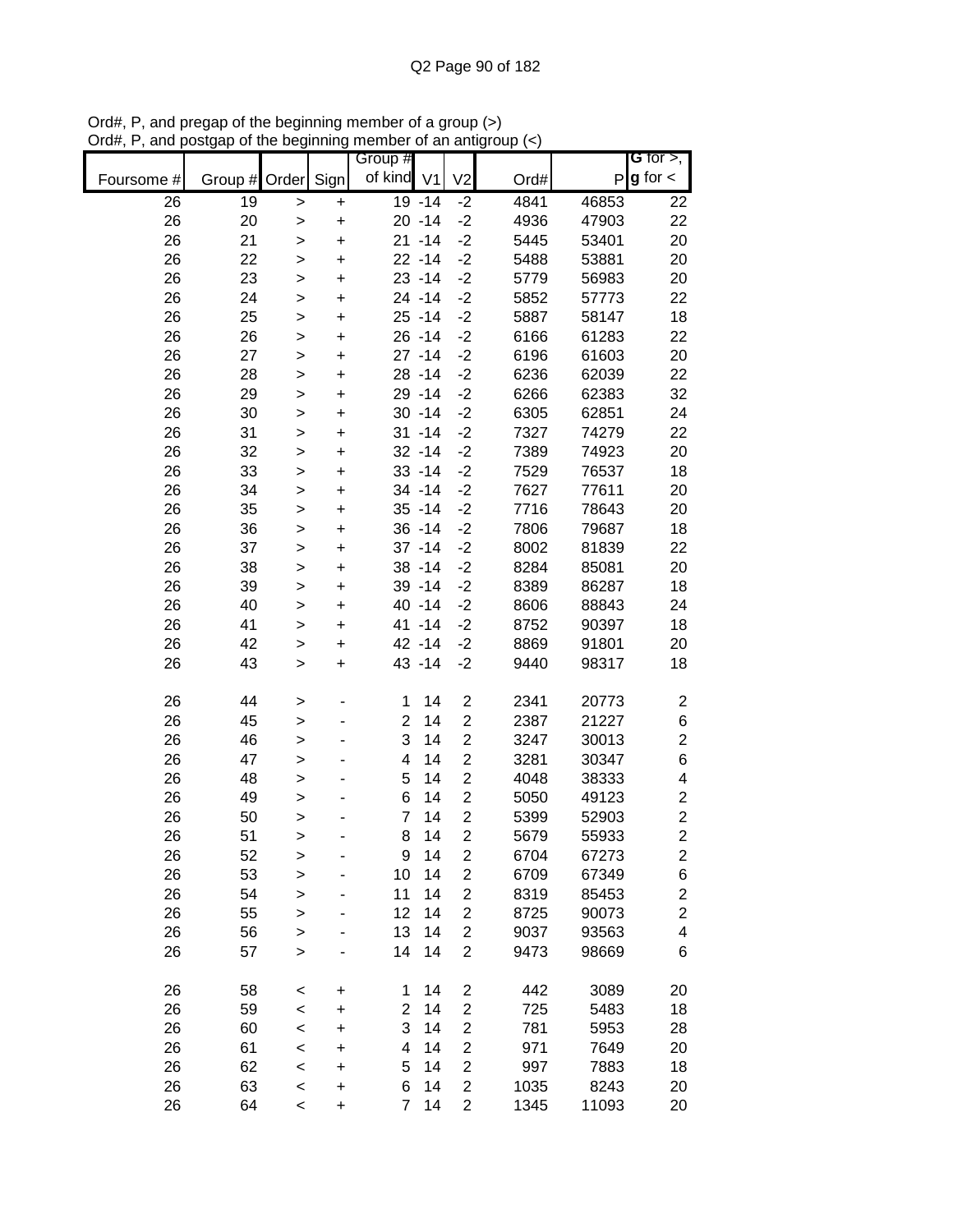|            |         |           |           | Group # |                |                         |      |       | G for $>$ ,             |
|------------|---------|-----------|-----------|---------|----------------|-------------------------|------|-------|-------------------------|
| Foursome # | Group # | Order     | Sign      | of kind | V <sub>1</sub> | V <sub>2</sub>          | Ord# | P     | $g$ for $\lt$           |
| 26         | 65      | $\,<$     | +         | 8       | 14             | $\overline{c}$          | 1540 | 12923 | 18                      |
| 26         | 66      | $\prec$   | $\ddot{}$ | 9       | 14             | $\overline{\mathbf{c}}$ | 1629 | 13763 | 18                      |
| 26         | 67      | $\prec$   | $\ddot{}$ | 10      | 14             | $\overline{2}$          | 1641 | 13883 | 18                      |
| 26         | 68      | $\prec$   | $\ddot{}$ | 11      | 14             | $\boldsymbol{2}$        | 2352 | 20903 | 18                      |
| 26         | 69      | $\prec$   | $\ddot{}$ | 12      | 14             | $\boldsymbol{2}$        | 2395 | 21323 | 18                      |
| 26         | 70      | $\prec$   | $\ddot{}$ | 13      | 14             | $\overline{\mathbf{c}}$ | 2774 | 25127 | 20                      |
| 26         | 71      | $\prec$   | $\ddot{}$ | 14      | 14             | $\overline{c}$          | 3241 | 29927 | 20                      |
| 26         | 72      | $\prec$   | +         | 15      | 14             | $\overline{\mathbf{c}}$ | 3618 | 33773 | 18                      |
| 26         | 73      | <         | $\ddot{}$ | 16      | 14             | $\overline{c}$          | 3714 | 34763 | 18                      |
| 26         | 74      | <         | $\ddot{}$ | 17      | 14             | $\overline{c}$          | 4048 | 38333 | 18                      |
| 26         | 75      | $\prec$   | $\ddot{}$ | 18      | 14             | $\overline{c}$          | 4203 | 39989 | 20                      |
| 26         | 76      | $\prec$   | $\ddot{}$ | 19      | 14             | $\mathbf 2$             | 4298 | 41057 | 20                      |
| 26         | 77      | $\prec$   | $\ddot{}$ | 20      | 14             | $\overline{\mathbf{c}}$ | 4448 | 42509 | 24                      |
| 26         | 78      | $\prec$   | $\ddot{}$ | 21      | 14             | $\boldsymbol{2}$        | 4579 | 43997 | 20                      |
| 26         | 79      | $\prec$   | $\ddot{}$ | 22      | 14             | $\overline{c}$          | 4880 | 47317 | 22                      |
| 26         | 80      | $\prec$   | $\ddot{}$ | 23      | 14             | $\overline{c}$          | 5344 | 52267 | 22                      |
| 26         | 81      | <         | $\ddot{}$ | 24      | 14             | $\overline{c}$          | 5481 | 53791 | 22                      |
| 26         | 82      | $\prec$   | $\ddot{}$ | 25      | 14             | $\overline{c}$          | 6559 | 65657 | 20                      |
| 26         | 83      | $\prec$   | $\ddot{}$ | 26      | 14             | $\overline{c}$          | 6595 | 66047 | 20                      |
| 26         | 84      | $\prec$   | $\ddot{}$ | 27      | 14             | $\overline{c}$          | 6621 | 66383 | 20                      |
| 26         | 85      | $\prec$   | $\ddot{}$ | 28      | 14             | $\mathbf 2$             | 6706 | 67307 | 32                      |
| 26         | 86      | $\prec$   | $\ddot{}$ | 29      | 14             | $\mathbf 2$             | 6709 | 67349 | 20                      |
| 26         | 87      | $\prec$   | $\ddot{}$ | 30      | 14             | $\overline{c}$          | 7133 | 72053 | 20                      |
| 26         | 88      | $\prec$   | $\ddot{}$ | 31      | 14             | $\overline{c}$          | 7181 | 72623 | 20                      |
| 26         | 89      | $\prec$   | +         | 32      | 14             | $\overline{\mathbf{c}}$ | 7224 | 73043 | 18                      |
| 26         | 90      | <         | $\ddot{}$ | 33      | 14             | $\overline{c}$          | 7273 | 73651 | 22                      |
| 26         | 91      | <         | +         | 34      | 14             | 2                       | 7300 | 73973 | 26                      |
| 26         | 92      | $\prec$   | $\ddot{}$ | 35      | 14             | $\overline{c}$          | 7304 | 74027 | 20                      |
| 26         | 93      | $\prec$   | $\ddot{}$ | 36      | 14             | $\overline{c}$          | 7325 | 74231 | 26                      |
| 26         | 94      | $\prec$   | $\ddot{}$ | 37      | 14             | $\overline{2}$          | 7595 | 77291 | 26                      |
| 26         | 95      | $\prec$   | $\ddot{}$ | 38      | 14             | $\overline{c}$          | 7863 | 80287 | 22                      |
| 26         | 96      | $\prec$   | $\ddot{}$ | 39      | 14             | $\overline{2}$          | 8066 | 82507 | 22                      |
| 26         | 97      | $\prec$   | $\ddot{}$ | 40      | 14             | $\overline{2}$          | 8089 | 82763 | 18                      |
| 26         | 98      | <         | $\ddot{}$ | 41      | 14             | $\overline{2}$          | 8528 | 87811 | 22                      |
| 26         | 99      | <         | +         | 42      | 14             | $\overline{c}$          | 9031 | 93503 | 20                      |
| 26         | 100     | $\prec$   | $\ddot{}$ | 43      | 14             | $\overline{2}$          | 9037 | 93563 | 18                      |
| 26         | 101     | $\prec$   | $\ddot{}$ | 44      | 14             | $\overline{2}$          | 9580 | 99839 | 20                      |
| 26         | 102     | $\,<$     |           |         | $1 - 14$       | $-2$                    | 625  | 4637  | $\overline{\mathbf{c}}$ |
| 26         | 103     | $\prec$   |           |         | $2 - 14$       | $-2$                    | 4553 | 43711 | $\,$ 6 $\,$             |
| 26         | 104     | $\prec$   |           |         | $3 - 14$       | $-2$                    | 6196 | 61603 | $\,$ 6 $\,$             |
| 26         | 105     | $\prec$   |           |         | $4 - 14$       | $-2$                    | 6574 | 65827 | 4                       |
| 26         | 106     | $\prec$   |           |         | $5 - 14$       | $-2$                    | 9094 | 94307 | $\overline{2}$          |
|            |         |           |           |         |                |                         |      |       |                         |
| 27         | 1       | $\, > \,$ | +         | 1       | 0              | 16                      | 188  | 1123  | 6                       |
| 27         | 2       | $\geq$    | $\ddot{}$ | 2       | 0              | 16                      | 521  | 3733  | 6                       |
| 27         | 3       | $\, > \,$ | $\ddot{}$ | 3       | $\pmb{0}$      | 16                      | 3652 | 34171 | 12                      |

Ord#, P, and pregap of the beginning member of a group (>) Ord#, P, and postgap of the beginning member of an antigroup (<)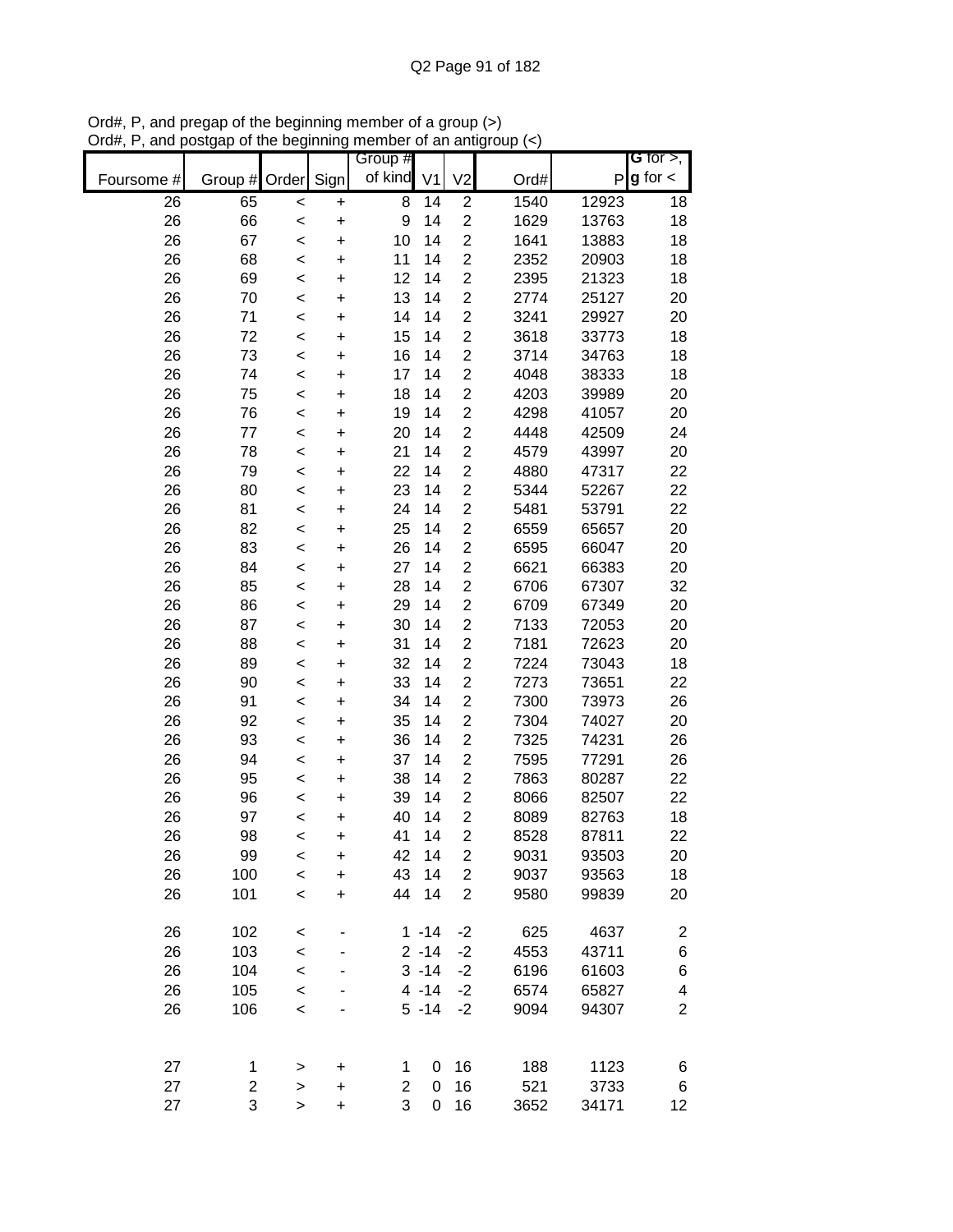|            |                  |              |                          | Group #                 |                  |                |      |       | G for $>$ ,   |
|------------|------------------|--------------|--------------------------|-------------------------|------------------|----------------|------|-------|---------------|
| Foursome # | Group # Order    |              | Sign                     | of kind                 | V <sub>1</sub>   | V <sub>2</sub> | Ord# | P     | $g$ for $\lt$ |
| 27         | 4                | $\,$         | $\ddot{}$                | 4                       | $\mathbf 0$      | 16             | 3854 | 36313 | 6             |
| 27         | 5                | $\,$         | $\ddot{}$                | 5                       | $\mathbf 0$      | 16             | 5669 | 55843 | 6             |
| 27         | 6                | >            | $\ddot{}$                | 6                       | $\mathbf 0$      | 16             | 5862 | 57853 | 6             |
| 27         | $\overline{7}$   | $\,$         | $\ddot{}$                | $\overline{7}$          | 0                | 16             | 5928 | 58573 | 6             |
| 27         | 8                | $\,$         | $\ddot{}$                | 8                       | 0                | 16             | 6211 | 61723 | 6             |
| 27         | $\boldsymbol{9}$ | $\geq$       | $\ddot{}$                | 9                       | 0                | 16             | 6364 | 63493 | 6             |
| 27         | 10               | $\,$         | $\ddot{}$                | 10                      | 0                | 16             | 8779 | 90703 | 6             |
| 27         | 11               | $\, > \,$    | $\ddot{}$                | 11                      | 0                | 16             | 8830 | 91303 | 6             |
| 27         | 12               | >            | $\overline{\phantom{0}}$ | 1                       |                  | $0 - 16$       | 2800 | 25391 | 18            |
| 27         | 13               | $\,$         | ٠                        | $\overline{2}$          |                  | $0 - 16$       | 3288 | 30449 | 18            |
| 27         | 14               | $\,$         |                          | 3                       |                  | $0 - 16$       | 3699 | 34631 | 18            |
| 27         | 15               | $\geq$       |                          | 4                       |                  | $0 - 16$       | 5176 | 50441 | 18            |
| 27         | 16               | $\mathbf{I}$ |                          | 5                       |                  | $0 - 16$       | 7347 | 74489 | 18            |
| 27         | 17               | $\,<$        | $\ddot{}$                | $\mathbf{1}$            |                  | $0 - 16$       | 2960 | 26987 | 6             |
| 27         | 18               | $\prec$      | $\ddot{}$                | $\overline{c}$          |                  | $0 - 16$       | 3339 | 30977 | 6             |
| 27         | 19               | $\prec$      | $\ddot{}$                | 3                       |                  | $0 - 16$       | 3626 | 33857 | 6             |
| 27         | 20               | $\prec$      | $\ddot{}$                | $\overline{\mathbf{4}}$ |                  | $0 - 16$       | 3723 | 34877 | 6             |
| 27         | 21               | $\prec$      | $\ddot{}$                | 5                       |                  | $0 - 16$       | 6367 | 63527 | 6             |
| 27         | 22               | $\prec$      | $\ddot{}$                | 6                       |                  | $0 - 16$       | 6587 | 65957 | 6             |
| 27         | 23               | $\prec$      | $\ddot{}$                | $\overline{7}$          |                  | $0 - 16$       | 7761 | 79187 | 6             |
| 27         | 24               | $\prec$      | $\ddot{}$                | 8                       |                  | $0 - 16$       | 7937 | 81077 | 6             |
| 27         | 25               | $\,<$        | $\ddot{}$                | 9                       |                  | $0 - 16$       | 9106 | 94427 | 6             |
| 27         | 26               | $\,<$        |                          | 1                       | 0                | 16             | 5886 | 58129 | 18            |
| 27         | 27               | $\prec$      |                          | $\overline{2}$          | $\boldsymbol{0}$ | 16             | 7532 | 76561 | 18            |
| 28         | 1                | >            | $\pmb{+}$                | 1                       |                  | $16 - 20$      | 189  | 1129  | 6             |
| 28         | 2                | $\,$         | $\ddot{}$                | $\overline{2}$          |                  | $16 - 20$      | 557  | 4027  | 6             |
| 28         | 3                | >            | +                        | 3                       |                  | $16 - 20$      | 641  | 4759  | 8             |
| 28         | 4                | >            | $\ddot{}$                | 4                       |                  | $16 - 20$      | 650  | 4831  | 14            |
| 28         | 5                | >            | $\ddot{}$                | 5                       |                  | $16 - 20$      | 836  | 6427  | 6             |
| 28         | 6                | >            | $\ddot{}$                | 6                       |                  | $16 - 20$      | 1444 | 12049 | 6             |
| 28         | 7                | >            | $\ddot{}$                | 7                       |                  | 16 -20         | 1944 | 16843 | 12            |
| 28         | 8                | >            | $\ddot{}$                | 8                       |                  | $16 - 20$      | 2243 | 19819 | 6             |
| 28         | 9                | >            | $\ddot{}$                | 9                       |                  | 16 - 20        | 2248 | 19867 | 6             |
| 28         | 10               | $\,$         | $\ddot{}$                | 10                      |                  | 16 - 20        | 3130 | 28729 | 6             |
| 28         | 11               | $\mathbf{I}$ | +                        | 11                      |                  | 16 - 20        | 3245 | 29989 | 6             |
| 28         | 12               | >            | +                        | 12                      |                  | 16 - 20        | 3855 | 36319 | 6             |
| 28         | 13               | >            | +                        | 13                      |                  | 16 -20         | 4763 | 46027 | 6             |
| 28         | 14               | $\,$         | +                        | 14                      |                  | $16 - 20$      | 4957 | 48131 | 10            |
| 28         | 15               | $\,$         | +                        | 15                      |                  | $16 - 20$      | 5133 | 49999 | 6             |
| 28         | 16               | >            | +                        | 16                      |                  | $16 - 20$      | 5646 | 55639 | 6             |
| 28         | 17               | $\,$         | +                        | 17                      |                  | $16 - 20$      | 5823 | 57427 | 14            |
| 28         | 18               | $\, > \,$    | $\ddot{}$                | 18                      |                  | $16 - 20$      | 5929 | 58579 | 6             |
| 28         | 19               | $\,$         | $\ddot{}$                | 19                      |                  | $16 - 20$      | 5968 | 59029 | 6             |

Ord#, P, and pregap of the beginning member of a group (>) Ord#, P, and postgap of the beginning member of an antigroup (<)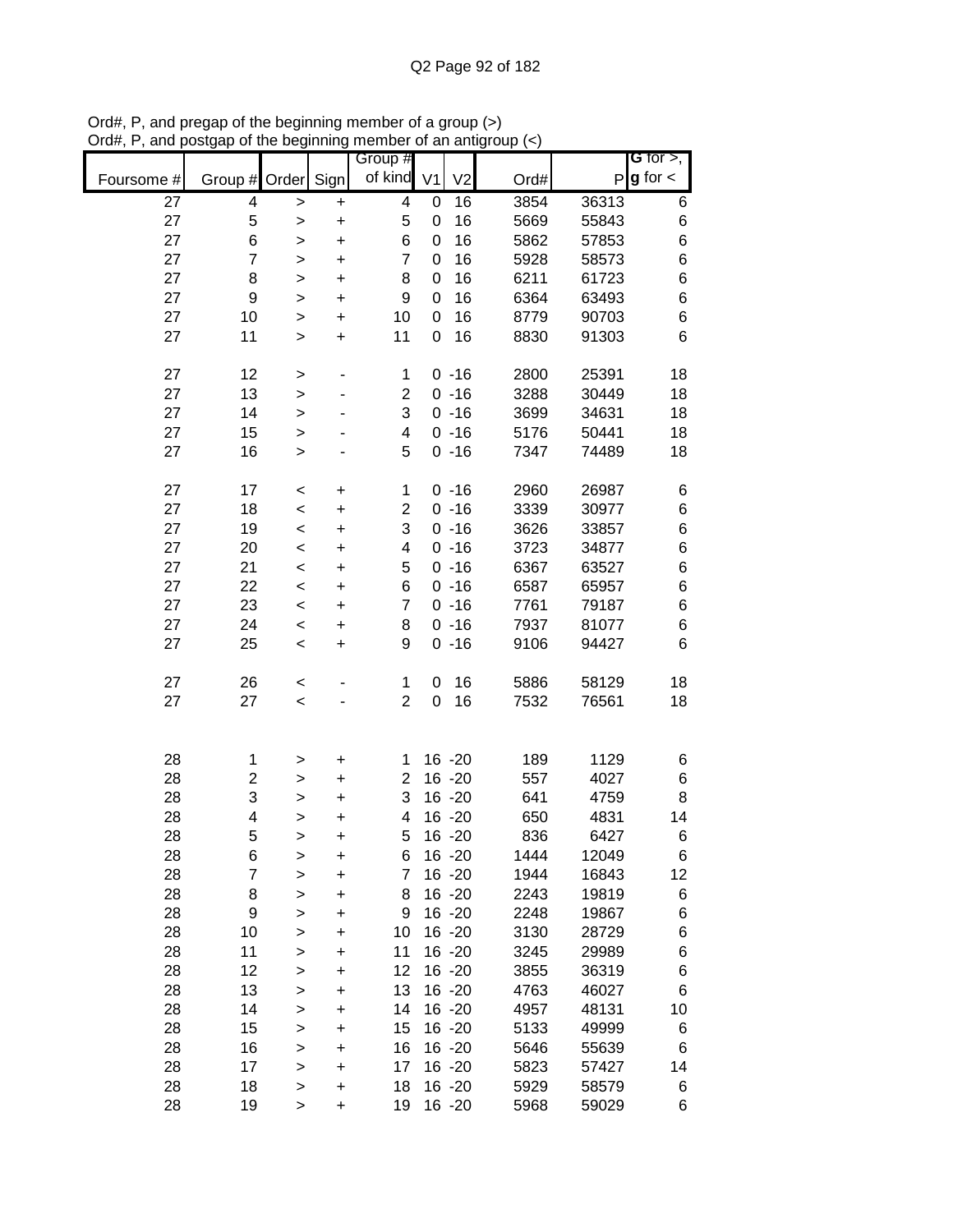|            |         |              |           | Group #         |                |                |      |       | G for $>$ ,   |
|------------|---------|--------------|-----------|-----------------|----------------|----------------|------|-------|---------------|
| Foursome # | Group # | Order        | Sign      | of kind         | V <sub>1</sub> | V <sub>2</sub> | Ord# | P     | $g$ for $\lt$ |
| 28         | 20      | >            | +         | $\overline{20}$ |                | $16 - 20$      | 6189 | 61519 | 8             |
| 28         | 21      | >            | $\ddot{}$ | 21              |                | $16 - 20$      | 7510 | 76303 | 14            |
| 28         | 22      | >            | $\ddot{}$ | 22              |                | $16 - 20$      | 7705 | 78517 | 6             |
| 28         | 23      | >            | $\ddot{}$ | 23              |                | $16 - 20$      | 8260 | 84761 | 10            |
| 28         | 24      | >            | $\ddot{}$ | 24              |                | $16 - 20$      | 8358 | 85909 | 6             |
| 28         | 25      | >            | $\ddot{}$ | 25              |                | $16 - 20$      | 8892 | 92051 | 10            |
| 28         | 26      | >            | $\ddot{}$ | 26              |                | $16 - 20$      | 9368 | 97397 | 10            |
|            |         |              |           |                 |                |                |      |       |               |
| 28         | 27      | >            | ۰         |                 | $1 - 16$       | 20             | 3289 | 30467 | 18            |
| 28         | 28      | $\geq$       |           |                 | $2 - 16$       | 20             | 3416 | 31769 | 18            |
| 28         | 29      | $\geq$       |           |                 | $3 - 16$       | 20             | 3435 | 32027 | 18            |
| 28         | 30      | $\mathbf{I}$ |           |                 | $4 - 16$       | 20             | 3446 | 32117 | 18            |
| 28         | 31      | $\geq$       |           |                 | $5 - 16$       | 20             | 7874 | 80447 | 18            |
| 28         | 32      | >            |           |                 | $6 - 16$       | 20             | 9103 | 94397 | 18            |
| 28         | 33      | $\,<$        | $\ddot{}$ | $\mathbf 1$     | $-16$          | 20             | 298  | 1973  | 6             |
| 28         | 34      | $\prec$      | $\ddot{}$ |                 | $2 - 16$       | 20             | 345  | 2333  | 6             |
| 28         | 35      | $\prec$      | $\ddot{}$ |                 | $3 - 16$       | 20             | 1234 | 10061 | $\,6$         |
| 28         | 36      | $\prec$      | $\ddot{}$ |                 | $4 - 16$       | 20             | 1913 | 16519 | 10            |
| 28         | 37      | $\prec$      | $\ddot{}$ |                 | $5 - 16$       | 20             | 2251 | 19913 | 6             |
| 28         | 38      | $\prec$      | $\ddot{}$ |                 | $6 - 16$       | 20             | 2730 | 24659 | 12            |
| 28         | 39      | $\prec$      | +         |                 | $7 - 16$       | 20             | 3418 | 31793 | 6             |
| 28         | 40      | $\prec$      | +         |                 | $8 - 16$       | 20             | 3437 | 32051 | 6             |
| 28         | 41      | $\prec$      | +         |                 | $9 - 16$       | 20             | 3625 | 33851 | $\,$ 6 $\,$   |
| 28         | 42      | $\,<$        | +         |                 | $10 - 16$      | 20             | 3722 | 34871 | $\,$ 6 $\,$   |
| 28         | 43      | $\,<$        | +         |                 | $11 - 16$      | 20             | 3837 | 36131 | $\,6$         |
| 28         | 44      | $\prec$      | $\ddot{}$ |                 | $12 - 16$      | 20             | 4477 | 42821 | 8             |
| 28         | 45      | $\prec$      | $\ddot{}$ |                 | $13 - 16$      | 20             | 4486 | 42923 | $\,6$         |
| 28         | 46      | $\prec$      | $\ddot{}$ |                 | $14 - 16$      | 20             | 4738 | 45737 | 14            |
| 28         | 47      | $\,<$        | $\ddot{}$ |                 | $15 - 16$      | 20             | 5309 | 51893 | 6             |
| 28         | 48      | $\,<$        | $\ddot{}$ |                 | $16 - 16$      | 20             | 5883 | 58099 | 10            |
| 28         | 49      | $\,<$        | $\ddot{}$ |                 | $17 - 16$      | 20             | 6034 | 59693 | 6             |
| 28         | 50      | $\,<$        | $\ddot{}$ |                 | $18 - 16$      | 20             | 6177 | 61403 | $\,6$         |
| 28         | 51      | $\,<$        | $\ddot{}$ |                 | 19 - 16        | 20             | 6586 | 65951 | 6             |
| 28         | 52      | <            | +         |                 | $20 - 16$      | 20             | 6629 | 66491 | 8             |
| 28         | 53      | $\prec$      | $\ddot{}$ |                 | $21 - 16$      | 20             | 6646 | 66683 | 14            |
| 28         | 54      | $\,<$        | +         |                 | $22 - 16$      | 20             | 6983 | 70481 | 6             |
| 28         | 55      | $\,<$        | +         |                 | $23 - 16$      | 20             | 7508 | 76283 | 6             |
| 28         | 56      | $\,<$        | +         |                 | $24 - 16$      | 20             | 7891 | 80651 | 6             |
| 28         | 57      |              |           |                 | $25 - 16$      | 20             | 7936 | 81071 | 6             |
| 28         | 58      | $\,<$        | +         |                 | $26 - 16$      |                |      |       |               |
|            |         | $\,<$        | +         |                 | $27 - 16$      | 20             | 8576 | 88493 | 6             |
| 28         | 59      | $\,<$        | +         |                 |                | 20             | 8810 | 91121 | 6             |
| 28         | 60      | $\,<$        | $\ddot{}$ |                 | $28 - 16$      | 20             | 9105 | 94421 | 6             |
| 28         | 61      | $\,<$        | $\ddot{}$ |                 | $29 - 16$      | 20             | 9472 | 98663 | 6             |
| 28         | 62      | $\,<$        |           | 1               |                | $16 - 20$      | 838  | 6451  | 18            |
| 28         | 63      | $\prec$      |           | $\overline{2}$  |                | $16 - 20$      | 1423 | 11867 | 20            |
| 28         | 64      | $\,<$        |           | 3               |                | $16 - 20$      | 5394 | 52861 | 18            |

Ord#, P, and pregap of the beginning member of a group (>) Ord#, P, and postgap of the beginning member of an antigroup (<)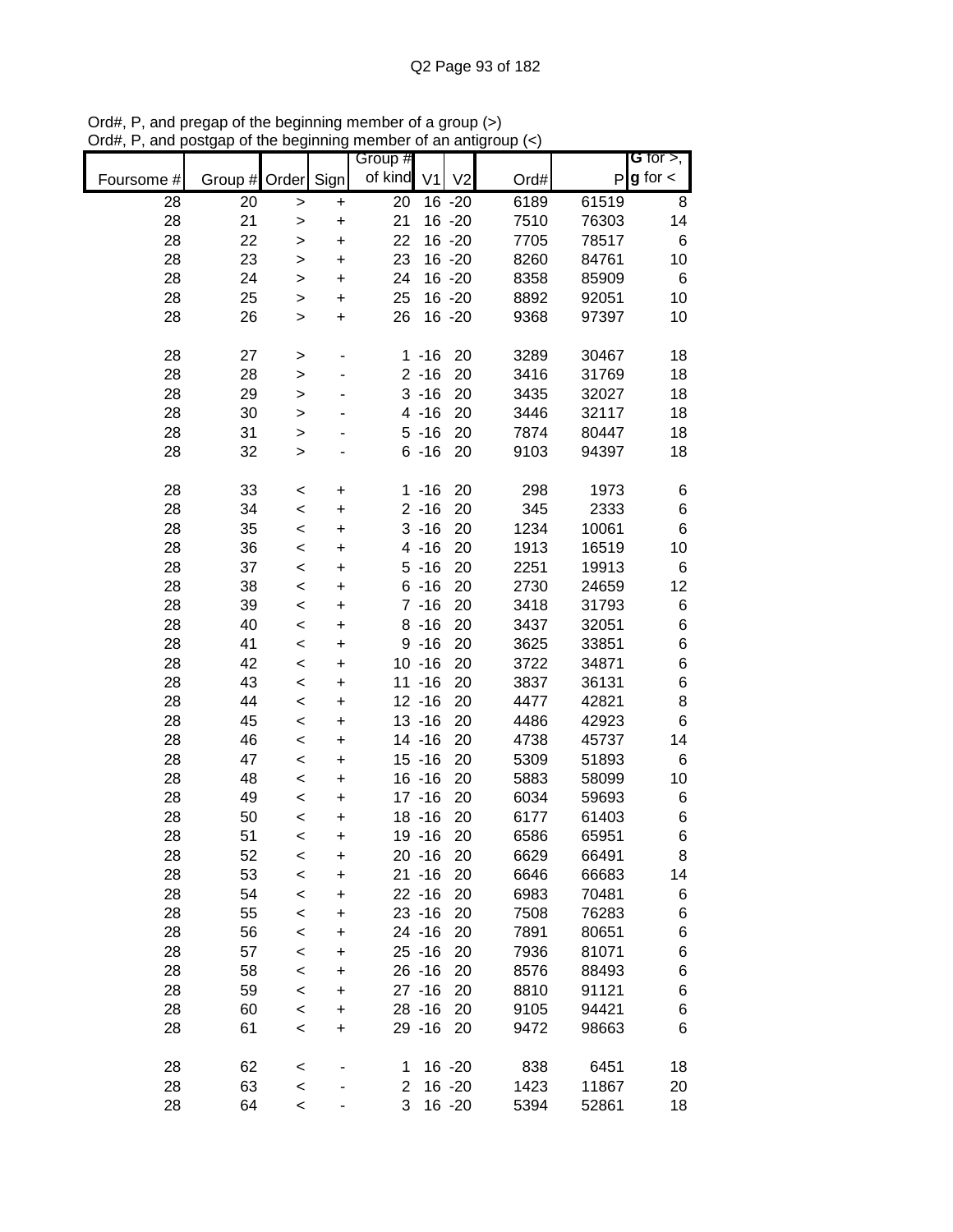|            |                              |              |           | Group #                 |                |                |      |       | G for $>$ ,                                        |
|------------|------------------------------|--------------|-----------|-------------------------|----------------|----------------|------|-------|----------------------------------------------------|
| Foursome # | Group #                      | Order        | Sign      | of kind                 | V <sub>1</sub> | V <sub>2</sub> | Ord# | P     | $g$ for $\lt$                                      |
|            |                              |              |           |                         |                |                |      |       |                                                    |
| 28         | 65                           | $\prec$      |           | $\overline{\mathbf{4}}$ |                | $16 - 20$      | 5454 | 53507 | 20                                                 |
| 28         | 66                           | $\prec$      |           | 5                       |                | 16 - 20        | 5457 | 53551 | 18                                                 |
| 28         | 67                           | $\prec$      |           | 6                       |                | 16 - 20        | 8068 | 82531 | 18                                                 |
| 28         | 68                           | $\prec$      |           | $\overline{7}$          |                | 16 - 20        | 8976 | 92899 | 22                                                 |
|            |                              |              |           |                         |                |                |      |       |                                                    |
|            |                              |              |           |                         |                |                |      |       |                                                    |
| 29         | 1                            | $\, > \,$    | $\ddot{}$ |                         | $1 - 20$       | 8              | 190  | 1151  | 22                                                 |
| 29         | $\overline{c}$               | $\geq$       | $\ddot{}$ |                         | $2 - 20$       | 8              | 1634 | 13829 | 22                                                 |
| 29         | 3                            | $\geq$       | $\ddot{}$ |                         | $3 - 20$       | 8              | 2244 | 19841 | 22                                                 |
| 29         | 4                            | $\geq$       | $\ddot{}$ |                         | $4 - 20$       | 8              | 3856 | 36341 | 22                                                 |
| 29         | 5                            | $\geq$       | $\ddot{}$ |                         | $5 - 20$       | 8              | 4197 | 39929 | 28                                                 |
| 29         | 6                            | $\mathbf{I}$ | $\ddot{}$ |                         | $6 - 20$       | 8              | 4217 | 40151 | 22                                                 |
| 29         | $\overline{7}$               | $\mathbf{I}$ | $\ddot{}$ |                         | $7 - 20$       | 8              | 4366 | 41759 | 22                                                 |
| 29         | 8                            | $\geq$       | $\ddot{}$ |                         | $8 - 20$       | $\,8\,$        | 4764 | 46049 | 22                                                 |
| 29         | $\boldsymbol{9}$             | $\geq$       | $\ddot{}$ |                         | $9 - 20$       | $\,8\,$        | 4973 | 48337 | 24                                                 |
| 29         | 10                           | >            | $\ddot{}$ |                         | $10 - 20$      | 8              | 5134 | 50021 | 22                                                 |
| 29         | 11                           | $\mathbf{L}$ | $\ddot{}$ | 11                      | $-20$          | 8              | 5345 | 52289 | 22                                                 |
| 29         | 12                           | $\geq$       | $\ddot{}$ |                         | $12 - 20$      | 8              | 5930 | 58601 | 22                                                 |
| 29         | 13                           | $\mathbf{I}$ | $\ddot{}$ |                         | $13 - 20$      | 8              | 5969 | 59051 | 22                                                 |
| 29         | 14                           | >            | $\ddot{}$ |                         | 14 -20         | 8              | 6991 | 70571 | 22                                                 |
| 29         | 15                           | >            | $\ddot{}$ |                         | $15 - 20$      | 8              | 7051 | 71233 | 24                                                 |
| 29         | 16                           | >            | $\ddot{}$ |                         | 16 -20         | 8              | 7159 | 72337 | 24                                                 |
|            |                              |              |           |                         |                |                |      |       |                                                    |
| 29         | 17                           | $\, > \,$    |           | 1                       | 20             | -8             | 3274 | 30271 | $\boldsymbol{2}$                                   |
| 29         | 18                           | $\mathbf{I}$ |           | $\overline{c}$          | 20             | -8             | 7879 | 80491 | $\boldsymbol{2}$                                   |
| 29         | 19                           | $\geq$       |           | 3                       | 20             | -8             | 9391 | 97651 | $\overline{2}$                                     |
|            |                              |              |           |                         |                |                |      |       |                                                    |
| 29         | 20                           | $\prec$      | $\ddot{}$ | $\mathbf 1$             | 20             | -8             | 1938 | 16763 | 24                                                 |
| 29         | 21                           | $\prec$      | $\ddot{}$ | $\overline{c}$          | 20             | -8             | 3274 | 30271 | 22                                                 |
| 29         | 22                           | $\prec$      | $\ddot{}$ | 3                       | 20             | -8             | 3836 | 36109 | 22                                                 |
| 29         | 23                           | $\prec$      | $\ddot{}$ | 4                       | 20             | -8             | 4840 | 46831 | 22                                                 |
| 29         | 24                           | $\prec$      | $\ddot{}$ | 5                       | 20             | -8             | 5308 | 51871 | 22                                                 |
| 29         | 25                           | $\prec$      | $\ddot{}$ | 6                       | 20             | -8             | 5584 | 54919 | 22                                                 |
| 29         | 26                           | $\prec$      | +         | $\overline{7}$          | 20             | -8             | 6008 | 59419 | 22                                                 |
| 29         | 27                           | $\prec$      | +         | 8                       | 20             | -8             | 7837 | 79999 | 22                                                 |
| 29         | 28                           | $\prec$      | $\ddot{}$ | 9                       | 20             | -8             | 9320 | 96799 | 22                                                 |
|            |                              |              |           |                         |                |                |      |       |                                                    |
| 29         | 29                           | $\,<$        |           |                         | $1 - 20$       | 8              | 4567 | 43889 | 2                                                  |
| 29         | 30                           | $\prec$      |           |                         | $2 - 20$       | 8              | 9419 | 98009 | $\overline{c}$                                     |
|            |                              |              |           |                         |                |                |      |       |                                                    |
|            |                              |              |           |                         |                |                |      |       |                                                    |
| 30         |                              |              |           | 1                       | 4              | 6              | 202  | 1231  |                                                    |
| 30         | 1                            | $\,$         | $\ddot{}$ | $\overline{\mathbf{c}}$ | 4              |                | 231  | 1453  | $\overline{\mathbf{c}}$                            |
| 30         | $\overline{\mathbf{c}}$<br>3 | >            | $\ddot{}$ | 3                       | 4              | 6              |      |       | $\overline{\mathbf{c}}$<br>$\overline{\mathbf{c}}$ |
|            |                              | $\mathbf{I}$ | $\ddot{}$ |                         | 4              | 6              | 564  | 4093  |                                                    |
| 30         | 4                            | $\mathbf{I}$ | $\ddot{}$ | 4                       | 4              | 6              | 692  | 5197  | 8                                                  |
| 30         | 5                            | $\mathbf{I}$ | $\ddot{}$ | 5                       |                | 6              | 854  | 6607  | 8                                                  |
| 30         | 6                            | >            | $\ddot{}$ | 6                       | 4              | 6              | 1027 | 8179  | 8                                                  |
| 30         | $\overline{7}$               | >            | $\ddot{}$ | $\overline{7}$          | 4              | 6              | 1529 | 12823 | $\overline{c}$                                     |

Ord#, P, and pregap of the beginning member of a group (>) Ord#, P, and postgap of the beginning member of an antigroup (<)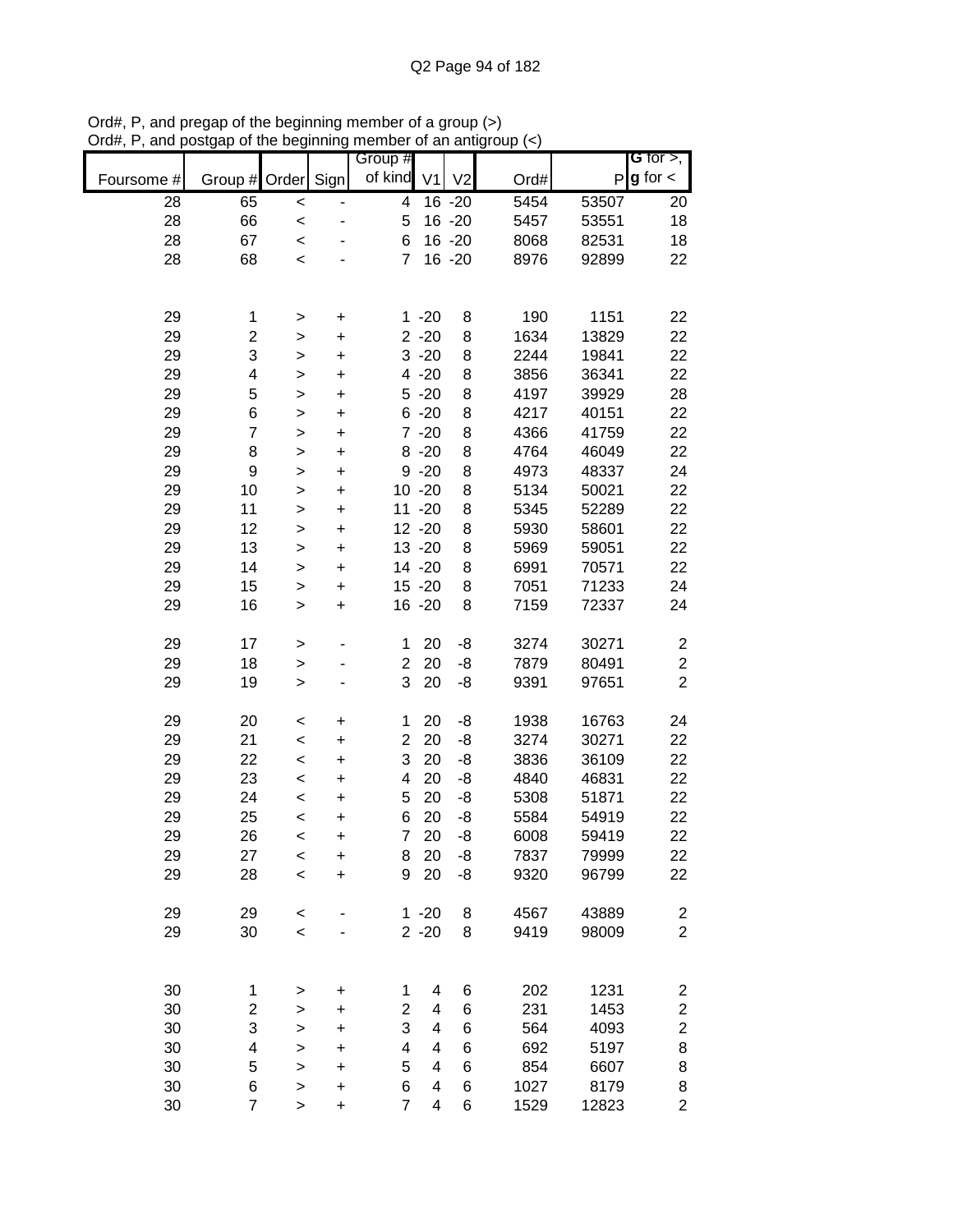|            |               |              |           | Group #                 |                |                |      |       | G for $>$ ,             |
|------------|---------------|--------------|-----------|-------------------------|----------------|----------------|------|-------|-------------------------|
| Foursome # | Group # Order |              | Sign      | of kind                 | V <sub>1</sub> | V <sub>2</sub> | Ord# |       | $P g$ for $\lt$         |
| 30         | 8             | >            | $\pmb{+}$ | 8                       | 4              | 6              | 1898 | 16363 | $\boldsymbol{2}$        |
| 30         | 9             | >            | $\ddot{}$ | 9                       | $\overline{4}$ | 6              | 2013 | 17491 | $\overline{c}$          |
| 30         | 10            | >            | $\ddot{}$ | 10                      | 4              | 6              | 2179 | 19213 | $\overline{c}$          |
| 30         | 11            | $\mathbf{I}$ | $\ddot{}$ | 11                      | $\overline{4}$ | 6              | 2661 | 23911 | $\overline{c}$          |
| 30         | 12            | >            | $\ddot{}$ | 12                      | 4              | 6              | 2706 | 24373 | $\overline{c}$          |
| 30         | 13            | $\geq$       | $\ddot{}$ | 13                      | 4              | 6              | 2820 | 25603 | $\overline{c}$          |
| 30         | 14            | >            | +         | 14                      | 4              | 6              | 3109 | 28573 | $\overline{c}$          |
| 30         | 15            | >            | $\pmb{+}$ | 15                      | 4              | 6              | 3132 | 28753 | $\overline{2}$          |
| 30         | 16            | >            | +         | 16                      | 4              | 6              | 3268 | 30211 | 8                       |
| 30         | 17            | >            | +         | 17                      | 4              | 6              | 4088 | 38791 | 8                       |
| 30         | 18            | >            | +         | 18                      | 4              | 6              | 4305 | 41143 | $\overline{c}$          |
| 30         | 19            | $\mathbf{I}$ | $\ddot{}$ | 19                      | 4              | 6              | 4452 | 42571 | $\overline{c}$          |
| 30         | 20            | >            | +         | 20                      | 4              | 6              | 5016 | 48781 | $\overline{c}$          |
| 30         | 21            | $\geq$       | $\ddot{}$ | 21                      | 4              | 6              | 5077 | 49411 | $\overline{c}$          |
| 30         | 22            | $\geq$       | $\ddot{}$ | 22                      | $\overline{4}$ | 6              | 5336 | 52183 | $\overline{c}$          |
| 30         | 23            | $\geq$       | $\ddot{}$ | 23                      | $\overline{4}$ | 6              | 5550 | 54541 | $\overline{c}$          |
| 30         | 24            | >            | $\ddot{}$ | 24                      | 4              | 6              | 5773 | 56923 | $\overline{c}$          |
| 30         | 25            | >            | $\ddot{}$ | 25                      | 4              | 6              | 6299 | 62761 | 8                       |
| 30         | 26            | >            | $\ddot{}$ | 26                      | 4              | 6              | 6353 | 63391 | $\overline{\mathbf{c}}$ |
| 30         | 27            | >            | $\ddot{}$ | 27                      | 4              | 6              | 6550 | 65581 | $\overline{c}$          |
| 30         | 28            | >            | $\ddot{}$ | 28                      | 4              | 6              | 6997 | 70621 | $\overline{c}$          |
| 30         | 29            | >            | $\ddot{}$ | 29                      | 4              | 6              | 7026 | 70951 | $\overline{c}$          |
| 30         | 30            | >            | $\ddot{}$ | 30                      | 4              | 6              | 7115 | 71881 | $\overline{c}$          |
| 30         | 31            | >            | +         | 31                      | 4              | 6              | 7418 | 75277 | 8                       |
| 30         | 32            | >            | $\pmb{+}$ | 32                      | 4              | 6              | 7857 | 80233 | $\overline{\mathbf{c}}$ |
| 30         | 33            | >            | +         | 33                      | 4              | 6              | 7966 | 81409 | 8                       |
| 30         | 34            | >            | +         | 34                      | 4              | 6              | 8310 | 85363 | $\overline{\mathbf{c}}$ |
| 30         | 35            | >            | +         | 35                      | 4              | 6              | 8333 | 85621 | $\overline{c}$          |
| 30         | 36            | >            | $\ddot{}$ | 36                      | 4              | 6              | 8616 | 88951 | 14                      |
| 30         | 37            | >            | +         | 37                      | 4              | 6              | 8932 | 92461 | $\boldsymbol{2}$        |
| 30         | 38            | $\geq$       | +         | 38                      | 4              | 6              | 8996 | 93133 | $\overline{\mathbf{c}}$ |
| 30         | 39            | >            | +         | 39                      | 4              | 6              | 9091 | 94261 | 8                       |
|            |               |              |           |                         |                |                |      |       |                         |
| 30         | 40            | >            |           | 1                       | -4             | -6             | 2328 | 20663 | 22                      |
| 30         | 41            | >            |           | 2                       | -4             | -6             | 2726 | 24593 | 22                      |
| 30         | 42            | $\geq$       |           | 3                       | $-4$           | -6             | 6226 | 61949 | 16                      |
| 30         | 43            | $\mathbf{I}$ |           | $\overline{\mathbf{4}}$ | $-4$           | -6             | 7404 | 75149 | 16                      |
| 30         | 44            | $\mathbf{I}$ |           | 5                       | $-4$           | -6             | 7838 | 80021 | 22                      |
| 30         | 45            | $\geq$       |           | 6                       | $-4$           | -6             | 8157 | 83579 | 16                      |
|            |               |              |           |                         |                |                |      |       |                         |
| 30         | 46            | $\prec$      | +         | 1                       | -4             | -6             | 700  | 5279  | $\overline{\mathbf{c}}$ |
| 30         | 47            | <            | +         | $\overline{c}$          | $-4$           | -6             | 913  | 7127  | $\boldsymbol{2}$        |
| 30         | 48            | <            | +         | 3                       | $-4$           | -6             | 1016 | 8087  | $\overline{\mathbf{c}}$ |
| 30         | 49            | <            | +         | 4                       | -4             | -6             | 1115 | 8969  | $\overline{\mathbf{c}}$ |
| 30         | 50            | <            | +         | 5                       | -4             | -6             | 1216 | 9857  | $\overline{\mathbf{c}}$ |
| 30         | 51            | <            | $\ddot{}$ | 6                       | -4             | -6             | 1385 | 11489 | $\overline{\mathbf{c}}$ |
| 30         | 52            | $\prec$      | +         | $\overline{7}$          | $-4$           | -6             | 1942 | 16829 | $\boldsymbol{2}$        |
| 30         | 53            | $\prec$      | $\ddot{}$ | 8                       | $-4$           | -6             | 2052 | 17909 | $\overline{2}$          |

Ord#, P, and pregap of the beginning member of a group (>) Ord#, P, and postgap of the beginning member of an antigroup (<)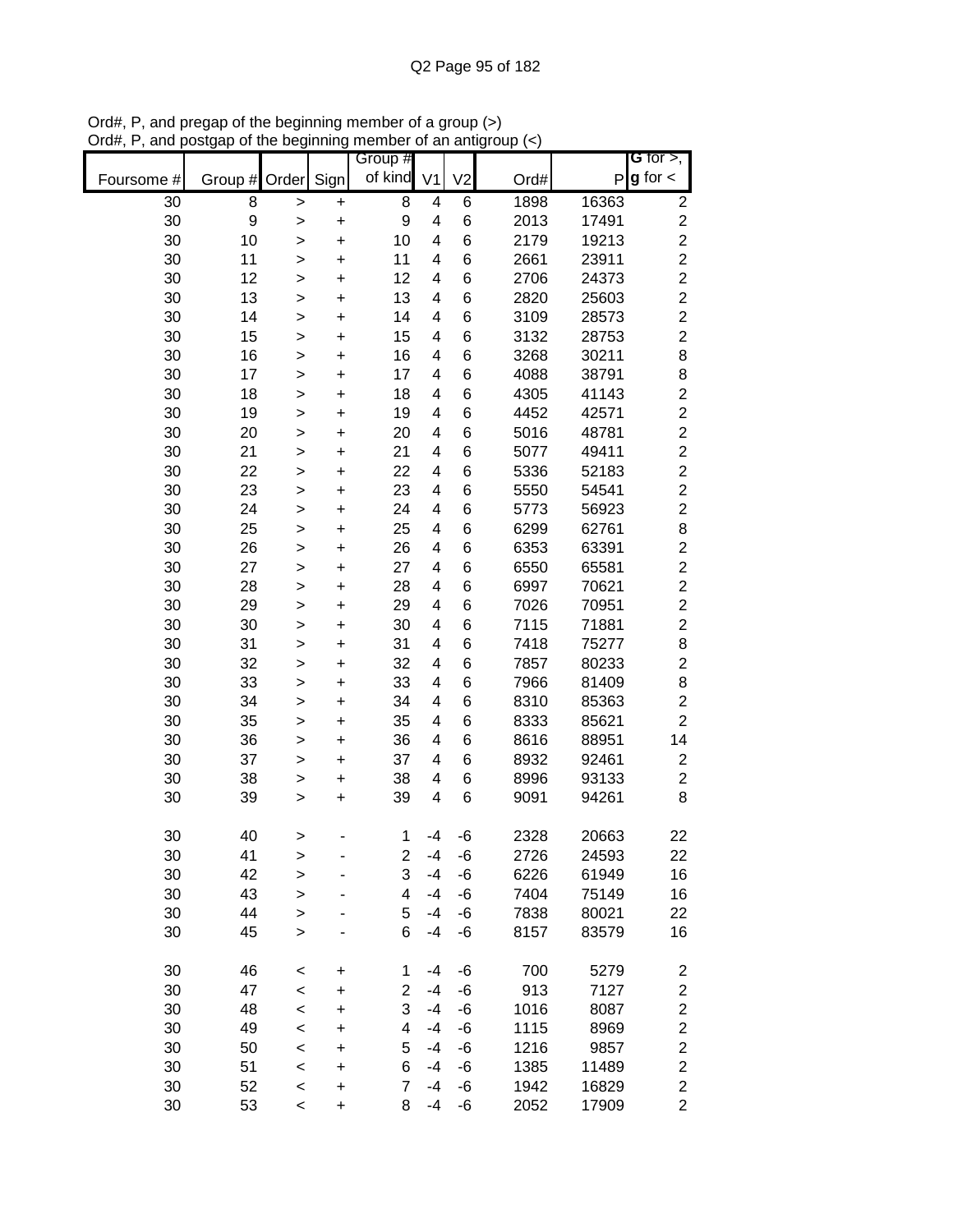|            |          |                |                        | Group #                 |                |                |              |                | G for $>$ ,                               |
|------------|----------|----------------|------------------------|-------------------------|----------------|----------------|--------------|----------------|-------------------------------------------|
| Foursome # | Group #  | Order          | Sign                   | of kind                 | V <sub>1</sub> | V <sub>2</sub> | Ord#         |                | $P$ <b>g</b> for $\lt$                    |
| 30         | 54       | $\,<\,$        | +                      | 9                       | -4             | -6             | 2535         | 22697          | $\overline{2}$                            |
| 30         | 55       | $\,<$          | $\ddot{}$              | 10                      | $-4$           | -6             | 2728         | 24623          | 8                                         |
| 30         | 56       | $\prec$        | $\ddot{}$              | 11                      | $-4$           | -6             | 2941         | 26813          | 8                                         |
| 30         | 57       | $\,<$          | $\ddot{}$              | 12                      | $-4$           | -6             | 3226         | 29759          | $\overline{c}$                            |
| 30         | 58       | $\prec$        | $\ddot{}$              | 13                      | $-4$           | -6             | 3632         | 33923          | 8                                         |
| 30         | 59       | $\,<$          | +                      | 14                      | $-4$           | -6             | 3769         | 35393          | 8                                         |
| 30         | 60       | $\prec$        | +                      | 15                      | $-4$           | -6             | 4036         | 38237          | $\overline{c}$                            |
| 30         | 61       | $\prec$        | +                      | 16                      | -4             | -6             | 4277         | 40847          | $\overline{c}$                            |
| 30         | 62       | <              | +                      | 17                      | -4             | -6             | 5268         | 51479          | $\overline{c}$                            |
| 30         | 63       | $\,<$          | +                      | 18                      | -4             | -6             | 6075         | 60167          | $\overline{\mathbf{c}}$                   |
| 30         | 64       | $\,<$          | $\ddot{}$              | 19                      | $-4$           | -6             | 6395         | 63773          | 8                                         |
| 30<br>30   | 65<br>66 | $\,<$          | $\ddot{}$              | 20<br>21                | -4<br>-4       | -6<br>-6       | 6694<br>6921 | 67187<br>69827 | $\overline{\mathbf{c}}$<br>$\overline{c}$ |
| 30         | 67       | $\,<$<br>$\,<$ | $\ddot{}$<br>$\ddot{}$ | 22                      | $-4$           | -6             | 6981         | 70457          | $\overline{\mathbf{c}}$                   |
| 30         | 68       | $\,<$          | $\ddot{}$              | 23                      | $-4$           | -6             | 7022         | 70919          | $\overline{c}$                            |
| 30         | 69       | $\,<$          | $\ddot{}$              | 24                      | $-4$           | -6             | 7406         | 75167          | $\overline{c}$                            |
| 30         | 70       | $\,<$          | $\ddot{}$              | 25                      | $-4$           | -6             | 8183         | 83903          | 8                                         |
| 30         | 71       | $\,<$          | $\ddot{}$              | 26                      | $-4$           | -6             | 8407         | 86453          | $\bf8$                                    |
| 30         | 72       | $\,<$          | $\ddot{}$              | 27                      | $-4$           | -6             | 8668         | 89519          | $\overline{\mathbf{c}}$                   |
| 30         | 73       | $\,<$          | $\ddot{}$              | 28                      | $-4$           | -6             | 8862         | 91703          | 8                                         |
| 30         | 74       | $\,<$          | $\ddot{}$              | 29                      | $-4$           | -6             | 9100         | 94349          | $\overline{2}$                            |
|            |          |                |                        |                         |                |                |              |                |                                           |
| 30         | 75       | $\,<$          |                        | 1                       | 4              | 6              | 566          | 4111           | 16                                        |
| 30         | 76       | $\prec$        |                        | $\overline{c}$          | 4              | 6              | 1193         | 9661           | 16                                        |
| 30         | 77       | $\,<$          |                        | 3                       | 4              | 6              | 2324         | 20611          | 16                                        |
| 30         | 78       | $\,<$          |                        | 4                       | 4              | 6              | 2708         | 24391          | 16                                        |
| 30         | 79       | $\,<$          |                        | 5                       | 4              | 6              | 4307         | 41161          | 16                                        |
| 30         | 80       | $\,<$          |                        | 6                       | 4              | 6              | 4587         | 44071          | 16                                        |
| 30         | 81       | $\,<$          |                        | 7                       | 4              | 6              | 5940         | 58711          | 16                                        |
| 30         | 82       | $\,<$          |                        | 8                       | 4              | 6              | 6779         | 68071          | 16                                        |
| 30         | 83       | $\prec$        |                        | 9                       | $\overline{4}$ | 6              | 9459         | 98491          | 16                                        |
|            |          |                |                        |                         |                |                |              |                |                                           |
| 31         | 1        | >              | +                      | 1                       |                | $8 - 16$       | 205          | 1259           | 10                                        |
| 31         | 2        | >              | $\mathbf +$            | $\overline{c}$          |                | $8 - 16$       | 1254         | 10223          | 12                                        |
| 31         | 3        | >              | $\ddot{}$              | 3                       |                | $8 - 16$       | 1672         | 14221          | 14                                        |
| 31         | 4        | >              | +                      | $\overline{\mathbf{4}}$ |                | $8 - 16$       | 1678         | 14303          | 10                                        |
| 31         | 5        | $\mathbf{I}$   | $\ddot{}$              | 5                       |                | $8 - 16$       | 2057         | 17939          | 10                                        |
| 31         | 6        | >              | +                      | 6                       |                | $8 - 16$       | 3415         | 31751          | 10                                        |
| 31         | 7        | >              | +                      | 7                       |                | $8 - 16$       | 3445         | 32099          | 10                                        |
| 31         | 8        | >              | +                      | 8                       |                | $8 - 16$       | 3554         | 33161          | 10                                        |
| 31         | 9        | >              | +                      | 9                       |                | $8 - 16$       | 3657         | 34231          | 14                                        |
| 31         | 10       | $\mathbf{I}$   | +                      | 10                      |                | $8 - 16$       | 3812         | 35879          | 10                                        |
| 31         | 11       | $\mathbf{I}$   | +                      | 11                      |                | $8 - 16$       | 4827         | 46703          | 12                                        |
| 31         | 12       | $\mathbf{I}$   | +                      | 12                      |                | $8 - 16$       | 5802         | 57203          | 10                                        |
| 31         | 13       | $\mathbf{I}$   | +                      | 13                      |                | $8 - 16$       | 6133         | 60869          | 10                                        |
| 31         | 14       | $\mathbf{L}$   | +                      | 14                      |                | $8 - 16$       | 6486         | 64901          | 10                                        |
| 31         | 15       | $\, > \,$      | +                      | 15                      |                | $8 - 16$       | 6821         | 68611          | 14                                        |

Ord#, P, and pregap of the beginning member of a group (>) Ord#, P, and postgap of the beginning member of an antigroup (<)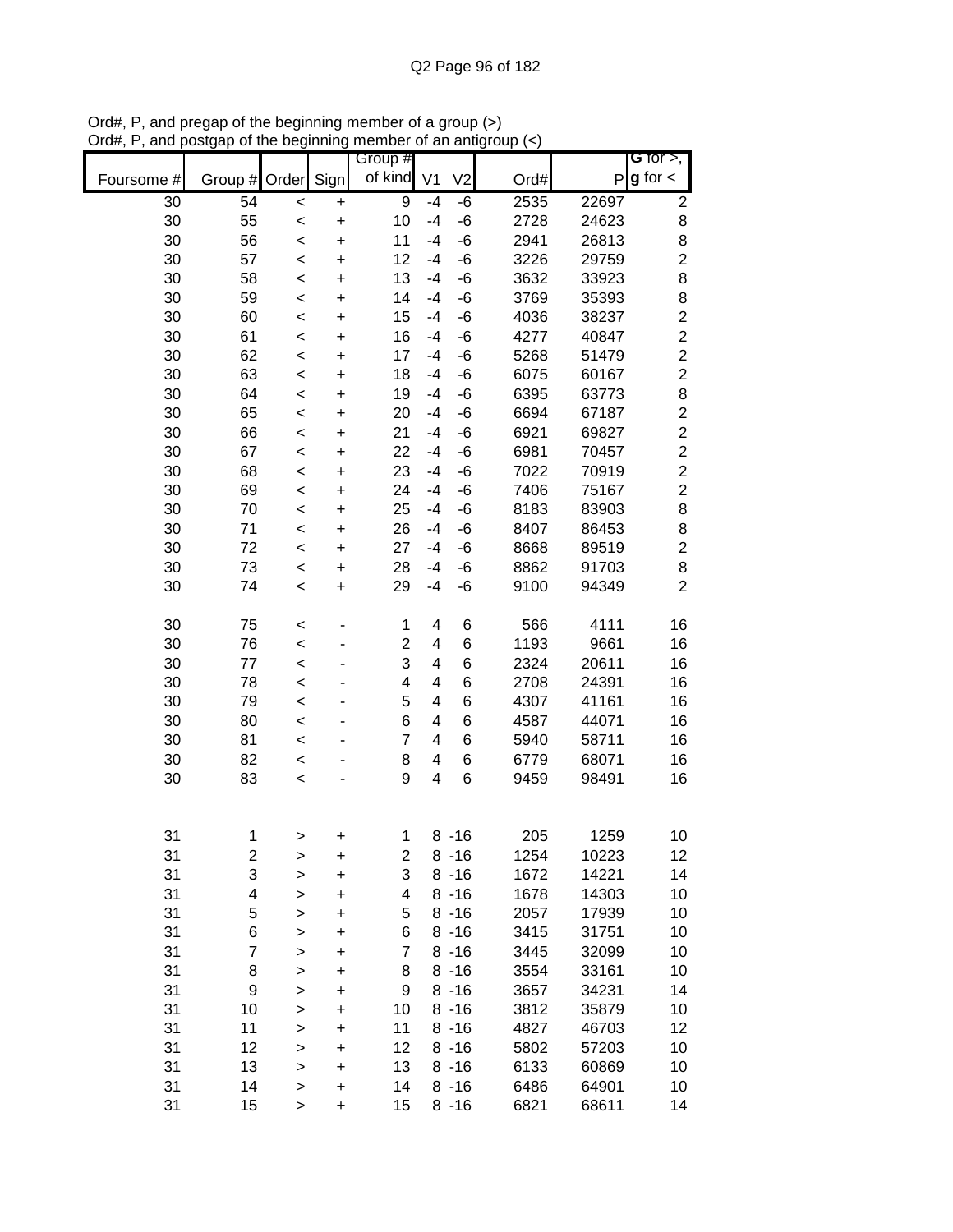|            |         |              |           | Group #                 |                |                |      |       | G for $>$ ,     |
|------------|---------|--------------|-----------|-------------------------|----------------|----------------|------|-------|-----------------|
| Foursome # | Group # | Order        | Sign      | of kind                 | V <sub>1</sub> | V <sub>2</sub> | Ord# |       | $P g$ for $\lt$ |
| 31         | 16      | $\geq$       | $\pmb{+}$ | 16                      |                | $8 - 16$       | 6838 | 68791 | 14              |
| 31         | 17      | $\geq$       | $\ddot{}$ | 17                      |                | $8 - 16$       | 7078 | 71453 | 10              |
| 31         | 18      | >            | $\ddot{}$ | 18                      |                | $8 - 16$       | 8306 | 85313 | 10              |
| 31         | 19      | $\mathbf{I}$ | $\ddot{}$ | 19                      |                | $8 - 16$       | 8457 | 87083 | 12              |
| 31         | 20      | $\mathbf{I}$ | $\ddot{}$ | 20                      |                | $8 - 16$       | 8492 | 87491 | 10              |
| 31         | 21      | $\mathbf{I}$ | $\ddot{}$ | 21                      |                | $8 - 16$       | 8785 | 90803 | 10              |
| 31         | 22      | >            | $\pmb{+}$ | 22                      |                | $8 - 16$       | 8994 | 93113 | 10              |
| 31         | 23      | >            | $\ddot{}$ | 23                      |                | $8 - 16$       | 9463 | 98543 | 10              |
| 31         | 24      | $\geq$       | +         | 24                      |                | $8 - 16$       | 9564 | 99689 | 10              |
| 31         | 25      | $\mathbf{L}$ | $\ddot{}$ | 25                      |                | $8 - 16$       | 9590 | 99971 | 10              |
|            |         |              |           |                         |                |                |      |       |                 |
| 31         | 26      | $\,$         |           | 1                       | -8             | 16             | 547  | 3943  | 12              |
| 31         | 27      | $\geq$       |           | $\mathbf 2$             | -8             | 16             | 1653 | 14009 | 10              |
| 31         | 28      | $\geq$       |           | 3                       | -8             | 16             | 1682 | 14341 | 14              |
| 31         | 29      | >            |           | $\overline{\mathbf{4}}$ | -8             | 16             | 1791 | 15329 | 10              |
| 31         | 30      | $\mathbf{I}$ |           | 5                       | -8             | 16             | 2157 | 18973 | 14              |
| 31         | 31      | $\geq$       |           | 6                       | -8             | 16             | 2292 | 20287 | 18              |
| 31         | 32      | $\geq$       |           | $\overline{7}$          | -8             | 16             | 2995 | 27407 | 10              |
| 31         | 33      | $\geq$       |           | 8                       | -8             | 16             | 4084 | 38747 | 10              |
| 31         | 34      | $\geq$       |           | 9                       | -8             | 16             | 4222 | 40189 | 12              |
| 31         | 35      | $\geq$       |           | 10                      | -8             | 16             | 4674 | 44983 | 12              |
| 31         | 36      | $\geq$       |           | 11                      | -8             | 16             | 5215 | 50923 | 14              |
| 31         | 37      | $\mathbf{I}$ |           | 12                      | -8             | 16             | 5435 | 53279 | 10              |
| 31         | 38      | >            |           | 13                      | -8             | 16             | 5750 | 56711 | 10              |
| 31         | 39      | >            |           | 14                      | -8             | 16             | 5884 | 58109 | 10              |
| 31         | 40      | $\mathbf{I}$ |           | 15                      | -8             | 16             | 6115 | 60659 | 10              |
| 31         | 41      | $\mathbf{I}$ |           | 16                      | -8             | 16             | 6262 | 62323 | 12              |
| 31         | 42      | $\mathbf{I}$ |           | 17                      | -8             | 16             | 6356 | 63419 | 10              |
| 31         | 43      | $\geq$       |           | 18                      | -8             | 16             | 6520 | 65267 | 10              |
| 31         | 44      | $\geq$       |           | 19                      | -8             | 16             | 6925 | 69857 | 10              |
| 31         | 45      | $\geq$       |           | 20                      | -8             | 16             | 7612 | 77489 | 10              |
| 31         | 46      | >            |           | 21                      | -8             | 16             | 7793 | 79559 | 10              |
| 31         | 47      | $\mathbf{I}$ |           | 22                      | -8             | 16             | 7985 | 81647 | 10              |
| 31         | 48      | $\geq$       |           | 23                      | -8             | 16             | 8357 | 85903 | 14              |
| 31         | 49      | $\geq$       |           | 24                      | -8             | 16             | 8728 | 90121 | 14              |
| 31         | 50      | $\geq$       |           | 25                      | -8             | 16             | 9447 | 98387 | 10              |
| 31         | 51      | $\mathbf{L}$ |           | 26                      | -8             | 16             | 9546 | 99487 | 18              |
| 31         | 52      | $\prec$      | +         | 1                       | -8             | 16             | 1011 | 8039  | 14              |
| 31         | 53      | $\prec$      | +         | $\overline{c}$          | -8             | 16             | 1793 | 15349 | 10              |
| 31         | 54      | $\prec$      | +         | 3                       | -8             | 16             | 1862 | 15991 | 10              |
| 31         | 55      | $\prec$      | $\ddot{}$ | 4                       | -8             | 16             | 2117 | 18481 | 12              |
| 31         | 56      | $\prec$      | $\ddot{}$ | 5                       | -8             | 16             | 2361 | 21001 | 10              |
| 31         | 57      | $\prec$      | $\ddot{}$ | 6                       | -8             | 16             | 2385 | 21211 | 10              |
| 31         | 58      | $\prec$      | +         | 7                       | -8             | 16             | 2516 | 22501 | 10              |
| 31         | 59      | $\prec$      | $\ddot{}$ | 8                       | -8             | 16             | 3074 | 28201 | 10              |
| 31         | 60      | $\prec$      | +         | 9                       | -8             | 16             | 3408 | 31687 | 12              |
| 31         | 61      | $\prec$      | $\ddot{}$ | 10                      | -8             | 16             | 3928 | 37039 | 10              |

Ord#, P, and pregap of the beginning member of a group (>) Ord#, P, and postgap of the beginning member of an antigroup (<)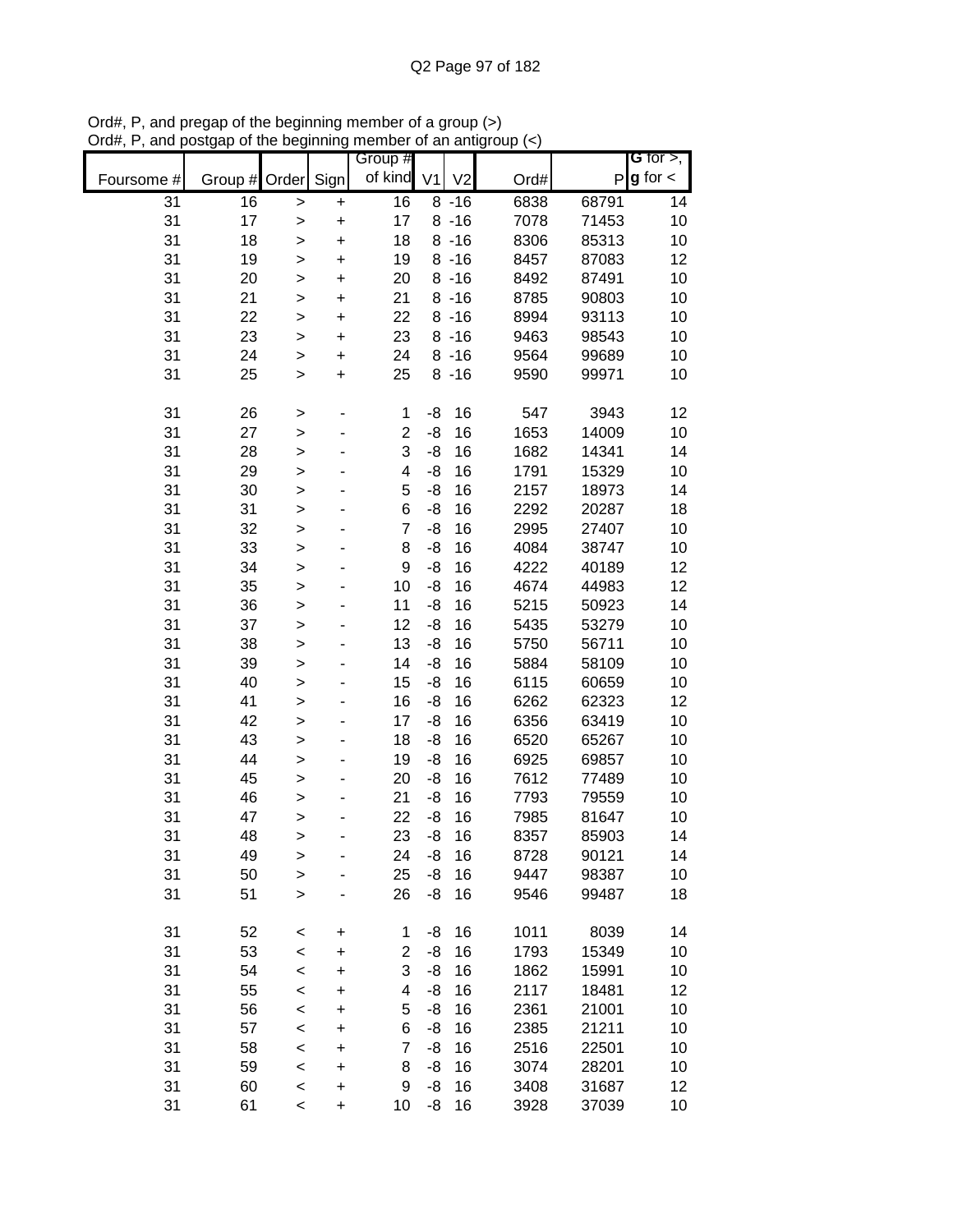|                 |               |         |           | Group #                 |                |                |      |              | <b>G</b> for $>$ , |
|-----------------|---------------|---------|-----------|-------------------------|----------------|----------------|------|--------------|--------------------|
| Foursome #      | Group # Order |         | Sign      | of kind                 | V <sub>1</sub> | V <sub>2</sub> | Ord# | $\mathsf{P}$ | $g$ for $\lt$      |
| $\overline{31}$ | 62            | $\prec$ | $\pmb{+}$ | 11                      | -8             | 16             | 4069 | 38629        | 10                 |
| 31              | 63            | $\prec$ | $\ddot{}$ | 12                      | -8             | 16             | 4125 | 39181        | 10                 |
| 31              | 64            | $\prec$ | $\ddot{}$ | 13                      | -8             | 16             | 4791 | 46327        | 10                 |
| 31              | 65            | $\prec$ | $\ddot{}$ | 14                      | -8             | 16             | 4888 | 47407        | 10                 |
| 31              | 66            | $\prec$ | +         | 15                      | -8             | 16             | 5066 | 49297        | 10                 |
| 31              | 67            | $\prec$ | +         | 16                      | -8             | 16             | 5195 | 50671        | 12                 |
| 31              | 68            | $\prec$ | +         | 17                      | -8             | 16             | 5298 | 51787        | 10                 |
| 31              | 69            | $\,<$   | +         | 18                      | -8             | 16             | 5437 | 53299        | 10                 |
| 31              | 70            | $\prec$ | +         | 19                      | -8             | 16             | 5805 | 57241        | 10                 |
| 31              | 71            | $\,<$   | $\ddot{}$ | 20                      | -8             | 16             | 6117 | 60679        | 10                 |
| 31              | 72            | $\,<$   | $\ddot{}$ | 21                      | -8             | 16             | 6518 | 65239        | 18                 |
| 31              | 73            | $\prec$ | $\ddot{}$ | 22                      | -8             | 16             | 7218 | 72997        | 12                 |
| 31              | 74            | $\prec$ | $\ddot{}$ | 23                      | -8             | 16             | 7795 | 79579        | 10                 |
| 31              | 75            | $\prec$ | $\ddot{}$ | 24                      | -8             | 16             | 8009 | 81919        | 10                 |
| 31              | 76            | $\prec$ | $\ddot{}$ | 25                      | -8             | 16             | 8069 | 82549        | 10                 |
| 31              | 77            | $\prec$ | $\ddot{}$ | 26                      | -8             | 16             | 8730 | 90149        | 14                 |
| 31              | 78            | $\prec$ | $\ddot{}$ | 27                      | -8             | 16             | 9013 | 93307        | 12                 |
| 31              | 79            | $\prec$ | $\ddot{}$ | 28                      | -8             | 16             | 9171 | 95131        | 12                 |
| 31              | 80            | $\prec$ | $\ddot{}$ | 29                      | -8             | 16             | 9354 | 97213        | 18                 |
|                 |               |         |           |                         |                |                |      |              |                    |
| 31              | 81            | $\,<$   |           | 1                       |                | $8 - 16$       | 531  | 3823         | 10                 |
| 31              | 82            | $\prec$ |           | $\overline{\mathbf{c}}$ |                | $8 - 16$       | 609  | 4483         | 10                 |
| 31              | 83            | $\prec$ |           | 3                       |                | $8 - 16$       | 779  | 5927         | 12                 |
| 31              | 84            | $\prec$ |           | 4                       |                | $8 - 16$       | 1097 | 8807         | 12                 |
| 31              | 85            | $\,<$   |           | 5                       |                | $8 - 16$       | 1160 | 9377         | 14                 |
| 31              | 86            | $\prec$ |           | 6                       |                | $8 - 16$       | 1383 | 11471        | 12                 |
| 31              | 87            | $\,<$   |           | $\overline{7}$          |                | $8 - 16$       | 1398 | 11621        | 12                 |
| 31              | 88            | $\prec$ |           | 8                       |                | $8 - 16$       | 1473 | 12329        | 14                 |
| 31              | 89            | $\prec$ |           | 9                       |                | $8 - 16$       | 1914 | 16529        | 18                 |
| 31              | 90            | $\prec$ |           | 10                      |                | $8 - 16$       | 2450 | 21841        | 10                 |
| 31              | 91            | $\prec$ |           | 11                      |                | $8 - 16$       | 2562 | 22963        | 10                 |
| 31              | 92            | $\prec$ |           | 12                      |                | $8 - 16$       | 3007 | 27529        | 10                 |
| 31              | 93            | $\prec$ |           | 13                      |                | $8 - 16$       | 3546 | 33073        | 10                 |
| 31              | 94            | $\,<$   |           | 14                      |                | $8 - 16$       | 3556 | 33181        | 10                 |
| 31              | 95            | $\,<$   |           | 15                      |                | $8 - 16$       | 3838 | 36137        | 14                 |
| 31              | 96            | $\prec$ |           | 16                      |                | $8 - 16$       | 4690 | 45181        | 10                 |
| 31              | 97            | $\prec$ |           | 17                      |                | $8 - 16$       | 4726 | 45589        | 10                 |
| 31              | 98            | $\prec$ |           | 18                      |                | $8 - 16$       | 4917 | 47701        | 10                 |
| 31              | 99            | $\prec$ |           | 19                      |                | $8 - 16$       | 5960 | 58967        | 12                 |
| 31              | 100           | $\prec$ |           | 20                      |                | $8 - 16$       | 6054 | 59957        | 14                 |
| 31              | 101           | $\,<$   |           | 21                      |                | $8 - 16$       | 6135 | 60889        | 10                 |
| 31              | 102           | $\,<$   |           | 22                      |                | $8 - 16$       | 6149 | 61031        | 12                 |
| 31              | 103           | $\prec$ |           | 23                      |                | $8 - 16$       | 6251 | 62191        | 10                 |
| 31              | 104           | $\prec$ |           | 24                      |                | $8 - 16$       | 6381 | 63649        | 10                 |
| 31              | 105           | $\prec$ |           | 25                      |                | $8 - 16$       | 6476 | 64783        | 10                 |
| 31              | 106           | $\prec$ |           | 26                      |                | $8 - 16$       | 6590 | 65983        | 10                 |
| 31              | 107           | $\prec$ |           | 27                      |                | $8 - 16$       | 6597 | 66071        | 12                 |
| 31              | 108           | $\,<$   |           | 28                      |                | $8 - 16$       | 6931 | 69931        | 10                 |

Ord#, P, and pregap of the beginning member of a group (>) Ord#, P, and postgap of the beginning member of an antigroup (<)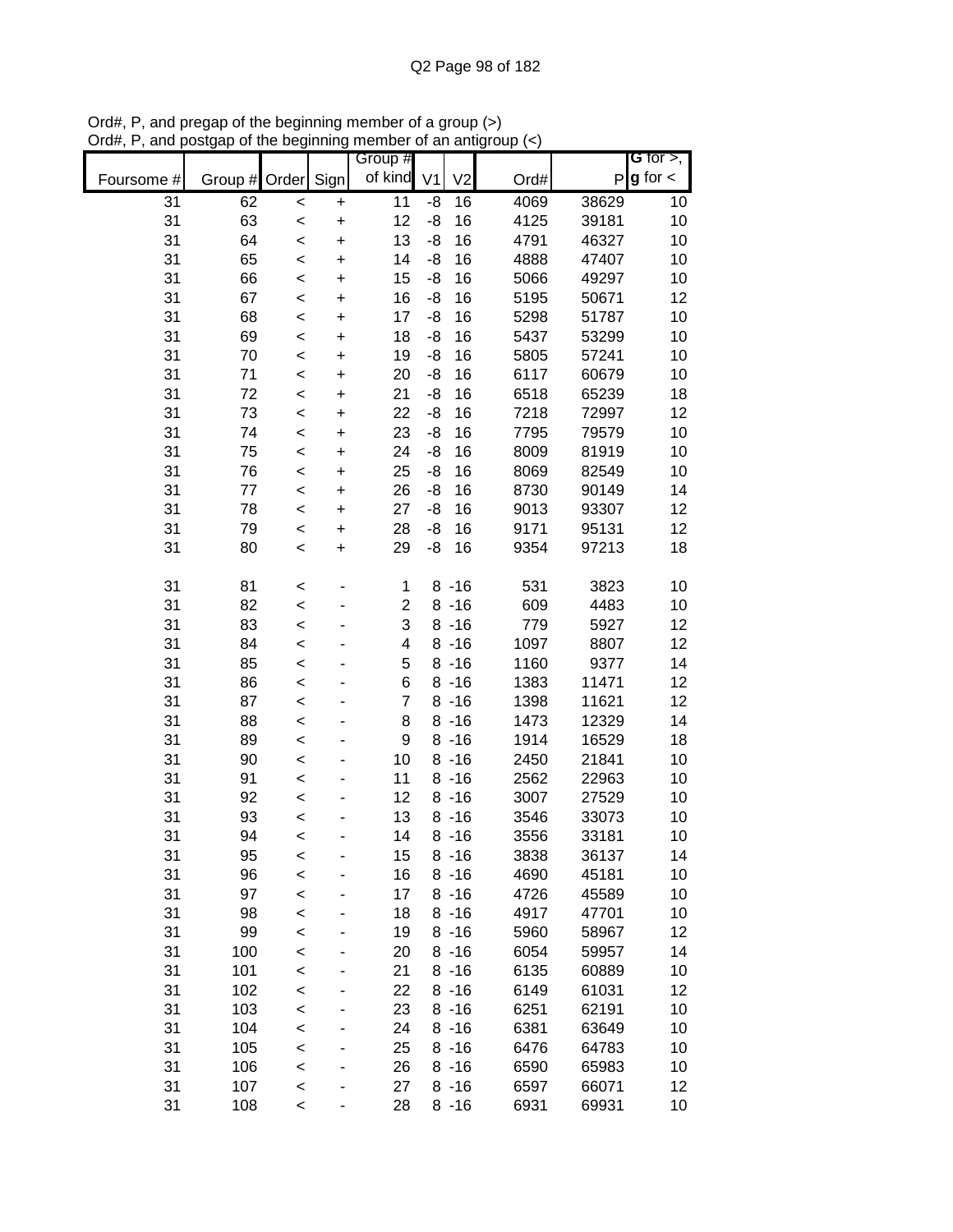|            |                         |              |           | Group # |                |                         |      |       | G for $>$ ,   |
|------------|-------------------------|--------------|-----------|---------|----------------|-------------------------|------|-------|---------------|
| Foursome # | Group # Order           |              | Sign      | of kind | V <sub>1</sub> | V <sub>2</sub>          | Ord# | P     | $g$ for $\lt$ |
| 31         | 109                     | $\prec$      |           | 29      |                | $8 - 16$                | 7135 | 72077 | 12            |
| 31         | 110                     | $\prec$      |           | 30      |                | $8 - 16$                | 7509 | 76289 | 14            |
| 31         | 111                     | $\prec$      |           | 31      |                | $8 - 16$                | 8459 | 87107 | 12            |
| 31         | 112                     | $\prec$      |           | 32      |                | $8 - 16$                | 8475 | 87281 | 12            |
| 31         | 113                     | $\prec$      |           | 33      |                | $8 - 16$                | 8563 | 88301 | 20            |
| 31         | 114                     | $\prec$      |           | 34      |                | $8 - 16$                | 8577 | 88499 | 14            |
| 31         | 115                     | $\prec$      | ٠         | 35      |                | $8 - 16$                | 8787 | 90823 | 10            |
| 31         | 116                     | $\prec$      |           | 36      |                | $8 - 16$                | 8978 | 92927 | 14            |
| 31         | 117                     | $\prec$      |           | 37      |                | $8 - 16$                | 9332 | 96959 | 14            |
| 31         | 118                     | $\prec$      |           | 38      |                | $8 - 16$                | 9428 | 98129 | 14            |
| 31         | 119                     | $\prec$      |           | 39      |                | $8 - 16$                | 9465 | 98563 | 10            |
|            |                         |              |           |         |                |                         |      |       |               |
|            |                         |              |           |         |                |                         |      |       |               |
| 32         | 1                       | >            | $\ddot{}$ |         | $1 - 16$       | $\overline{c}$          | 206  | 1277  | 18            |
| 32         | $\overline{\mathbf{c}}$ | $\geq$       | $\ddot{}$ |         | $2 - 16$       | $\overline{\mathbf{c}}$ | 298  | 1973  | 22            |
| 32         | 3                       | $\geq$       | $\ddot{}$ |         | $3 - 16$       | $\overline{\mathbf{c}}$ | 726  | 5501  | 18            |
| 32         | 4                       | $\geq$       | $\ddot{}$ |         | $4 - 16$       | $\overline{\mathbf{c}}$ | 1255 | 10243 | 20            |
| 32         | 5                       | $\geq$       | $\ddot{}$ |         | $5 - 16$       | $\overline{\mathbf{c}}$ | 1548 | 13001 | 18            |
| 32         | 6                       | $\geq$       | $\ddot{}$ |         | $6 - 16$       | $\overline{\mathbf{c}}$ | 1642 | 13901 | 18            |
| 32         | $\overline{7}$          | $\geq$       | $\ddot{}$ |         | $7 - 16$       | $\overline{\mathbf{c}}$ | 1679 | 14321 | 18            |
| 32         | 8                       | $\geq$       | $\ddot{}$ |         | $8 - 16$       | $\overline{\mathbf{c}}$ | 2091 | 18251 | 18            |
| 32         | $\boldsymbol{9}$        | >            | $\ddot{}$ |         | $9 - 16$       | $\overline{\mathbf{c}}$ | 2155 | 18947 | 28            |
| 32         | 10                      | $\mathbf{I}$ | $\ddot{}$ |         | $10 - 16$      | $\overline{c}$          | 2251 | 19913 | 22            |
| 32         | 11                      | $\geq$       | $\ddot{}$ |         | $11 - 16$      | $\overline{c}$          | 2303 | 20389 | 20            |
| 32         | 12                      | $\geq$       | $\ddot{}$ |         | $12 - 16$      | $\overline{2}$          | 2548 | 22807 | 20            |
| 32         | 13                      | $\geq$       | $\ddot{}$ |         | $13 - 16$      | $\overline{c}$          | 2764 | 25031 | 18            |
| 32         | 14                      | $\geq$       | $\ddot{}$ |         | $14 - 16$      | $\overline{c}$          | 3103 | 28537 | 20            |
| 32         | 15                      | $\geq$       | $\ddot{}$ |         | $15 - 16$      | $\overline{c}$          | 3320 | 30803 | 22            |
| 32         | 16                      | $\geq$       | $\ddot{}$ |         | $16 - 16$      | $\overline{c}$          | 3789 | 35591 | 18            |
| 32         | 17                      | >            | $\ddot{}$ |         | $17 - 16$      | $\overline{c}$          | 4110 | 39041 | 18            |
| 32         | 18                      | $\mathbf{I}$ | $\ddot{}$ |         | $18 - 16$      | $\overline{c}$          | 4477 | 42821 | 24            |
| 32         | 19                      | $\geq$       | $\ddot{}$ |         | 19 - 16        | $\overline{\mathbf{c}}$ | 4486 | 42923 | 22            |
| 32         | 20                      | $\geq$       | $\ddot{}$ |         | $20 - 16$      | $\overline{c}$          | 4580 | 44017 | 20            |
| 32         | 21                      | $\geq$       | $\ddot{}$ | 21      | $-16$          | $\overline{2}$          | 4652 | 44771 | 18            |
| 32         | 22                      | >            | +         |         | $22 - 16$      | 2                       | 4830 | 46747 | 20            |
| 32         | 23                      | $\geq$       | +         |         | $23 - 16$      | 2                       | 5046 | 49103 | 22            |
| 32         | 24                      | $\geq$       | +         |         | $24 - 16$      | $\overline{\mathbf{c}}$ | 5309 | 51893 | 22            |
| 32         | 25                      | $\mathbf{I}$ | $\ddot{}$ |         | $25 - 16$      | 2                       | 5507 | 54083 | 24            |
| 32         | 26                      | $\mathbf{I}$ | $\ddot{}$ |         | $26 - 16$      | $\overline{\mathbf{c}}$ | 5618 | 55331 | 18            |
| 32         | 27                      | $\geq$       | $\ddot{}$ |         | $27 - 16$      | $\overline{\mathbf{c}}$ | 5767 | 56891 | 18            |
| 32         | 28                      | $\geq$       | $\ddot{}$ |         | $28 - 16$      | $\overline{c}$          | 6034 | 59693 | 22            |
| 32         | 29                      | $\geq$       | $\ddot{}$ |         | 29 - 16        | $\overline{\mathbf{c}}$ | 6177 | 61403 | 22            |
| 32         | 30                      | $\geq$       | $\ddot{}$ |         | $30 - 16$      | $\overline{c}$          | 6360 | 63463 | 20            |
| 32         | 31                      | $\geq$       | $\ddot{}$ |         | $31 - 16$      | $\overline{c}$          | 6629 | 66491 | 24            |
| 32         | 32                      | $\geq$       | $\ddot{}$ |         | $32 - 16$      | $\overline{\mathbf{c}}$ | 7096 | 71693 | 22            |
| 32         | 33                      | $\geq$       | $\ddot{}$ |         | $33 - 16$      | $\overline{c}$          | 7222 | 73037 | 18            |
| 32         | 34                      | $\, > \,$    | $\ddot{}$ |         | 34 - 16        | $\overline{c}$          | 7436 | 75503 | 24            |
| 32         | 35                      | >            | $\ddot{}$ |         | $35 - 16$      | $\overline{\mathbf{c}}$ | 7455 | 75679 | 20            |

Ord#, P, and pregap of the beginning member of a group (>) Ord#, P, and postgap of the beginning member of an antigroup (<)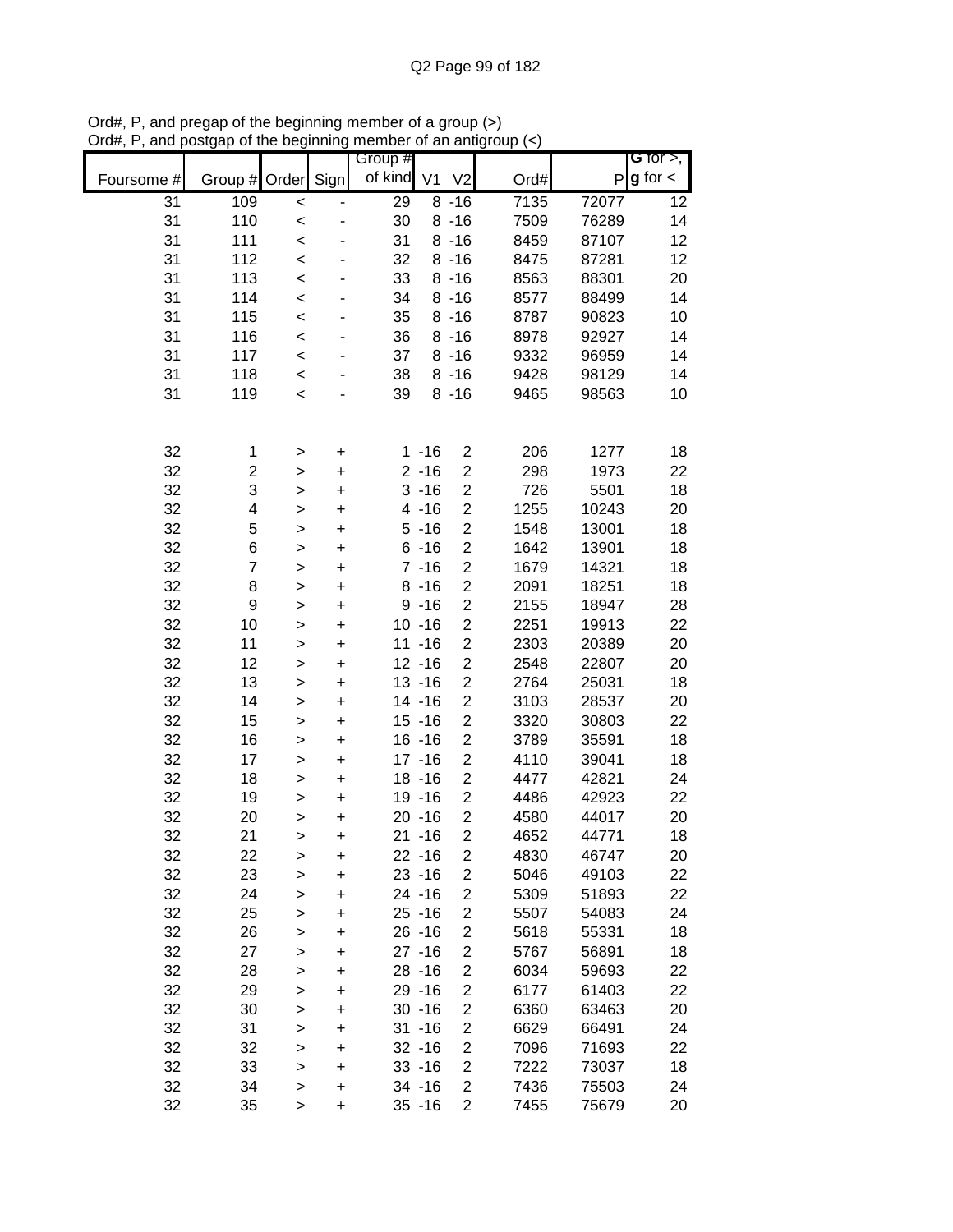|            |                 |                |                        | Group #        |           |                         |              |                | G for $>$ ,              |
|------------|-----------------|----------------|------------------------|----------------|-----------|-------------------------|--------------|----------------|--------------------------|
| Foursome # | Group #         | Order          | Sign                   | of kind V1     |           | V <sub>2</sub>          | Ord#         | P              | $g$ for $\lt$            |
| 32         | $\overline{36}$ | >              | $\ddot{}$              |                | $36 - 16$ | $\overline{c}$          | 7567         | 76991          | 28                       |
| 32         | 37              | >              | $\ddot{}$              |                | $37 - 16$ | $\overline{2}$          | 7754         | 79133          | 22                       |
| 32         | 38              | >              | $\ddot{}$              |                | $38 - 16$ | $\overline{\mathbf{c}}$ | 8329         | 85597          | 20                       |
| 32         | 39              | >              | $\ddot{}$              |                | $39 - 16$ | $\overline{c}$          | 8721         | 90053          | 22                       |
| 32         | 40              | $\geq$         | $\ddot{}$              |                | 40 - 16   | $\overline{\mathbf{c}}$ | 8890         | 92033          | 24                       |
| 32         | 41              | $\mathbf{I}$   | $\ddot{}$              |                | 41 - 16   | $\overline{c}$          | 9010         | 93281          | 18                       |
| 32         | 42              | $\mathbf{I}$   | $\ddot{}$              |                | 42 -16    | $\mathbf 2$             | 9324         | 96847          | 20                       |
| 32         | 43              | >              | $\ddot{}$              |                | 43 - 16   | $\overline{c}$          | 9488         | 98867          | 18                       |
| 32         | 44              | >              | $\ddot{}$              |                | 44 - 16   | $\overline{\mathbf{c}}$ | 9522         | 99173          | 24                       |
| 32         | 45              | $\mathbf{I}$   | $\ddot{}$              |                | 45 - 16   | $\overline{2}$          | 9565         | 99707          | 18                       |
| 32         | 46              | >              |                        | 1              | 16        | $-2$                    | 2974         | 27109          | $\overline{\mathbf{c}}$  |
| 32         | 47              | $\geq$         |                        | $\overline{c}$ | 16        | $-2$                    | 3300         | 30559          | $\overline{\mathbf{c}}$  |
| 32         | 48              | $\geq$         |                        | 3              | 16        | $-2$                    | 4000         | 37813          | $\overline{c}$           |
| 32         | 49              | $\geq$         |                        | 4              | 16        | $-2$                    | 4085         | 38749          | $\overline{c}$           |
| 32         | 50              | $\geq$         |                        | 5              | 16        | $-2$                    | 4223         | 40193          | $\overline{\mathbf{4}}$  |
| 32         | 51              | >              |                        | 6              | 16        | $-2$                    | 4396         | 42023          | 4                        |
| 32         | 52              | >              |                        | $\overline{7}$ | 16        | $-2$                    | 4706         | 45343          | $\overline{\mathbf{c}}$  |
| 32         | 53              | $\mathbf{I}$   |                        | 8              | 16        | $-2$                    | 5556         | 54583          | $\overline{c}$           |
| 32         | 54              | $\geq$         |                        | 9              | 16        | $-2$                    | 6179         | 61417          | 8                        |
| 32         | 55              | $\geq$         |                        | 10             | 16        | $-2$                    | 7048         | 71171          | 4                        |
| 32         | 56              | $\geq$         |                        | 11             | 16        | $-2$                    | 7101         | 71719          | 6                        |
| 32         | 57              | >              |                        | 12             | 16        | $-2$                    | 7550         | 76781          | $\overline{\mathcal{A}}$ |
| 32         | 58              | >              |                        | 13             | 16        | $-2$                    | 8102         | 82913          | 10                       |
| 32         | 59              | $\,<$          | +                      | 1              | 16        | $-2$                    | 573          | 4159           | 18                       |
| 32         | 60              | $\,<$          | +                      | $\overline{2}$ | 16        | $-2$                    | 834          | 6397           | 24                       |
| 32         | 61              | $\,<$          | +                      | 3              | 16        | $-2$                    | 1127         | 9067           | 24                       |
| 32         | 62              | $\,<$          | $\ddot{}$              | 4              | 16        | $-2$                    | 1302         | 10667          | 20                       |
| 32         | 63              | $\,<$          | $\ddot{}$              | 5              | 16        | $-2$                    | 1381         | 11447          | 20                       |
| 32         | 64              | $\,<$          | $\ddot{}$              | 6              | 16        | $-2$                    | 1396         | 11597          | 20                       |
| 32         | 65              | $\,<$          | $\ddot{}$              | $\overline{7}$ | 16        | $-2$                    | 1577         | 13267          | 24                       |
| 32         | 66              | $\,<$          | $\ddot{}$              | 8              | 16        | $-2$                    | 1592         | 13421          | 20                       |
| 32         | 67              | $\,<$          | $\ddot{}$              | 9              | 16        | $-2$                    | 2116         | 18461          | 20                       |
| 32         | 68              | $\,<$          | +                      | 10             | 16        | $-2$                    | 2248         | 19867          | 22                       |
| 32         | 69              | $\,<$          | $\ddot{}$              | 11             | 16        | $-2$                    | 2384         | 21193          | 18                       |
| 32         | 70              | $\,<$          | $\ddot{}$              | 12             | 16        | $-2$                    | 2547         | 22787          | 20                       |
| 32         | 71              | $\prec$        | $\ddot{}$              | 13             | 16        | $-2$                    | 2922         | 26647          | 22                       |
| 32         | 72              | $\prec$        | $\ddot{}$              | 14             | 16        | $-2$                    | 2974         | 27109          | 18                       |
| 32         | 73              | $\prec$        | +                      | 15             | 16        | $-2$                    | 3040         | 27827          | 20                       |
| 32         | 74              | $\,<$          | +                      | 16             | 16        | $-2$                    | 3139         | 28817          | 20                       |
| 32         | 75              | $\prec$        | +                      | 17             | 16        | $-2$                    | 3300         | 30559          | 18                       |
| 32         | 76              | $\prec$        | +                      | 18             | 16        | $-2$                    | 3379         | 31337          | 20                       |
| 32         | 77              | $\,<$          | +                      | 19             | 16        | $-2$                    | 3407         | 31667          | 20                       |
| 32         | 78              | $\,<$          | +                      | 20             | 16        | $-2$                    | 3476         | 32381          | 20                       |
| 32<br>32   | 79<br>80        | $\,<$          | $\ddot{}$              | 21<br>22       | 16<br>16  | $-2$<br>$-2$            | 3635<br>4013 | 33941<br>37967 | 20                       |
| 32         | 81              | $\,<$<br>$\,<$ | $\ddot{}$<br>$\ddot{}$ | 23             | 16        | $-2$                    | 4023         | 38083          | 20<br>30                 |
|            |                 |                |                        |                |           |                         |              |                |                          |

Ord#, P, and pregap of the beginning member of a group (>) Ord#, P, and postgap of the beginning member of an antigroup (<)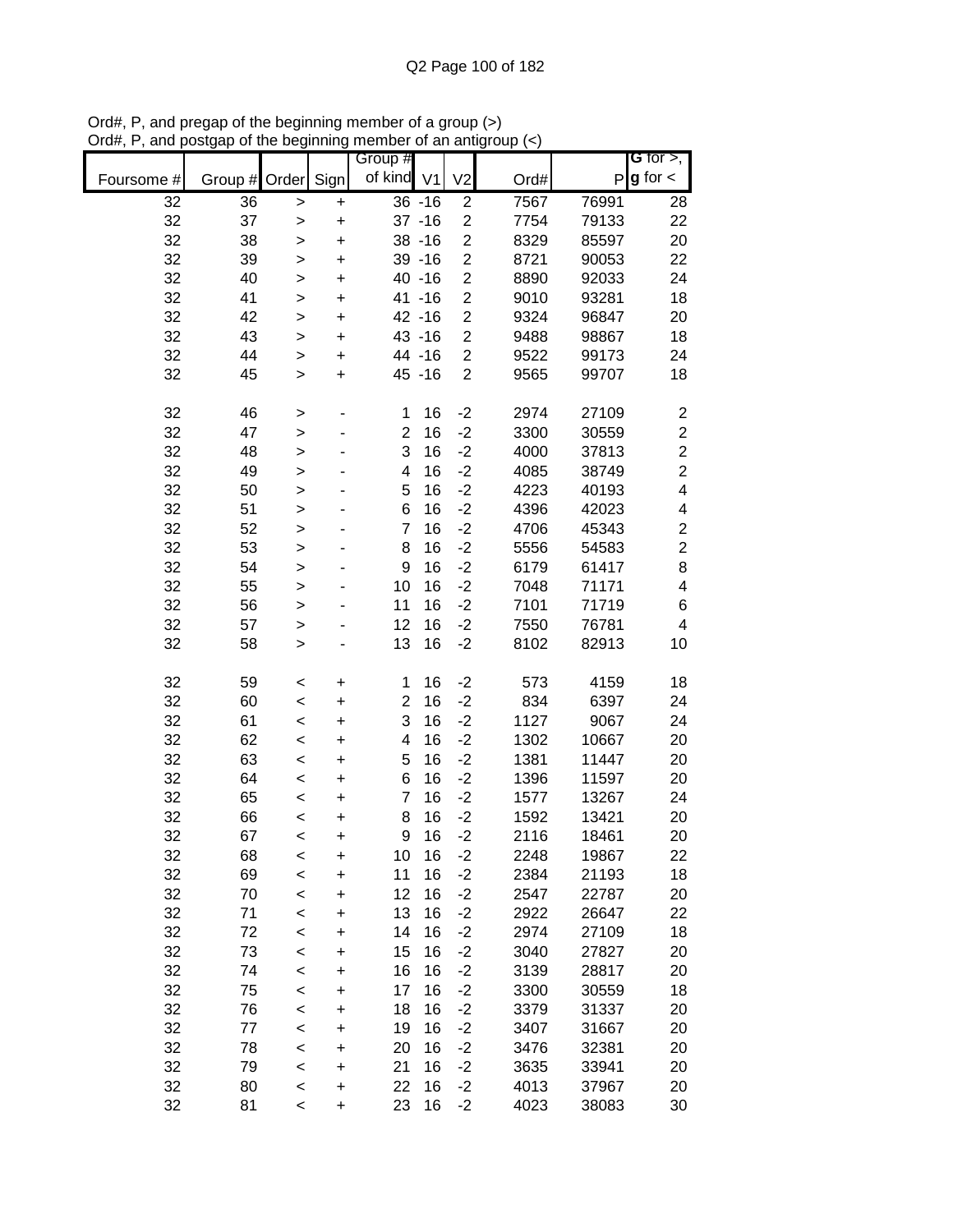|            |                |           |           | Group #        |                |                         |      |       | <b>G</b> for $>$ ,      |
|------------|----------------|-----------|-----------|----------------|----------------|-------------------------|------|-------|-------------------------|
| Foursome # | Group #        | Order     | Sign      | of kind        | V <sub>1</sub> | V <sub>2</sub>          | Ord# | P     | $g$ for $\lt$           |
| 32         | 82             | $\prec$   | $\ddot{}$ | 24             | 16             | $-2$                    | 4124 | 39163 | 18                      |
| 32         | 83             | $\prec$   | $\ddot{}$ | 25             | 16             | $-2$                    | 4706 | 45343 | 18                      |
| 32         | 84             | $\,<$     | $\ddot{}$ | 26             | 16             | $-2$                    | 4783 | 46237 | 24                      |
| 32         | 85             | $\prec$   | $\ddot{}$ | 27             | 16             | $-2$                    | 5391 | 52817 | 20                      |
| 32         | 86             | $\prec$   | $\ddot{}$ | 28             | 16             | $-2$                    | 5556 | 54583 | 18                      |
| 32         | 87             | $\prec$   | $\ddot{}$ | 29             | 16             | $-2$                    | 5675 | 55903 | 18                      |
| 32         | 88             | $\prec$   | $\ddot{}$ | 30             | 16             | $-2$                    | 5823 | 57427 | 30                      |
| 32         | 89             | $\prec$   | $\ddot{}$ | 31             | 16             | $-2$                    | 5992 | 59243 | 20                      |
| 32         | 90             | $\prec$   | $\ddot{}$ | 32             | 16             | $-2$                    | 6123 | 60737 | 20                      |
| 32         | 91             | $\prec$   | $\ddot{}$ | 33             | 16             | $-2$                    | 6235 | 62017 | 22                      |
| 32         | 92             | $\,<$     | $\ddot{}$ | 34             | 16             | $-2$                    | 6515 | 65183 | 20                      |
| 32         | 93             | $\,<$     | $\ddot{}$ | 35             | 16             | $-2$                    | 7002 | 70667 | 20                      |
| 32         | 94             | $\,<$     | $\ddot{}$ | 36             | 16             | $-2$                    | 7048 | 71171 | 20                      |
| 32         | 95             | $\,<$     | $\ddot{}$ | 37             | 16             | $-2$                    | 7082 | 71483 | 20                      |
| 32         | 96             | $\prec$   | $\ddot{}$ | 38             | 16             | $-2$                    | 7352 | 74531 | 20                      |
| 32         | 97             | $\prec$   | $\ddot{}$ | 39             | 16             | $-2$                    | 7474 | 75883 | 30                      |
| 32         | 98             | $\prec$   | $\ddot{}$ | 40             | 16             | $-2$                    | 7531 | 76543 | 18                      |
| 32         | 99             | $\prec$   | $\ddot{}$ | 41             | 16             | $-2$                    | 7550 | 76781 | 20                      |
| 32         | 100            | $\prec$   | $\ddot{}$ | 42             | 16             | $-2$                    | 7629 | 77621 | 20                      |
| 32         | 101            | $\prec$   | $\ddot{}$ | 43             | 16             | $-2$                    | 7922 | 80933 | 20                      |
| 32         | 102            | $\prec$   | $\ddot{}$ | 44             | 16             | $-2$                    | 8044 | 82241 | 20                      |
| 32         | 103            | $\prec$   | $\ddot{}$ | 45             | 16             | $-2$                    | 8073 | 82571 | 20                      |
| 32         | 104            | $\prec$   | $\ddot{}$ | 46             | 16             | $-2$                    | 8102 | 82913 | 26                      |
| 32         | 105            | $\prec$   | $\ddot{}$ | 47             | 16             | $-2$                    | 8166 | 83663 | 26                      |
| 32         | 106            | $\prec$   | $\ddot{}$ | 48             | 16             | $-2$                    | 8745 | 90289 | 24                      |
| 32         | 107            | $\,<$     | $\ddot{}$ | 49             | 16             | $-2$                    | 8818 | 91163 | 20                      |
| 32         | 108            | $\,<$     | +         | 50             | 16             | $-2$                    | 9170 | 95111 | 20                      |
| 32         | 109            | $\,<$     | +         | 51             | 16             | $-2$                    | 9295 | 96497 | 20                      |
| 32         | 110            | $\,<$     | $\ddot{}$ | 52             | 16             | $-2$                    | 9584 | 99881 | 20                      |
| 32         | 111            | $\,<$     |           |                | $1 - 16$       | $\overline{\mathbf{c}}$ | 2343 | 20807 | $\overline{\mathbf{c}}$ |
| 32         | 112            | $\prec$   |           |                | $2 - 16$       | $\overline{c}$          | 5767 | 56891 | $\overline{\mathbf{c}}$ |
| 32         | 113            | $\prec$   |           |                | $3 - 16$       | $\mathbf 2$             | 6475 | 64781 | $\overline{c}$          |
| 32         | 114            | $\prec$   |           |                | $4 - 16$       | $\overline{2}$          | 7518 | 76421 | $\overline{2}$          |
| 32         | 115            | $\,<$     |           |                | $5 - 16$       | 2                       | 8770 | 90617 | $\overline{\mathbf{c}}$ |
| 32         | 116            | $\prec$   |           |                | $6 - 16$       | $\overline{2}$          | 9331 | 96953 | $\,6$                   |
| 32         | 117            | $\,<$     |           |                | $7 - 16$       | $\overline{2}$          | 9427 | 98123 | $6\phantom{1}$          |
|            |                |           |           |                |                |                         |      |       |                         |
| 33         | 1              | >         | $\pmb{+}$ | 1              |                | 4 28                    | 216  | 1321  | $\overline{\mathbf{c}}$ |
| 33         | $\overline{c}$ | $\, > \,$ | $\ddot{}$ | $\overline{2}$ |                | 4 28                    | 2168 | 19081 | $\boldsymbol{2}$        |
|            |                |           |           |                |                |                         |      |       |                         |
| 33         | 3              | $\,<$     | $\ddot{}$ | 1              |                | $-4 - 28$               | 3694 | 34589 | $\overline{\mathbf{c}}$ |
| 33         | 4              | $\prec$   | +         | 2              |                | $-4 - 28$               | 6593 | 66037 | $\overline{\mathbf{4}}$ |
| 33         | 5              | $\prec$   | +         | 3              |                | $-4 - 28$               | 8295 | 85199 | $\overline{c}$          |
| 33         | 6              | $\,<$     | $\ddot{}$ | 4              |                | $-4 - 28$               | 9262 | 96149 | 8                       |
| 33         | 7              | $\,<$     | $\ddot{}$ | 5              |                | $-4 - 28$               | 9412 | 97927 | 4                       |

Ord#, P, and pregap of the beginning member of a group (>) Ord#, P, and postgap of the beginning member of an antigroup (<)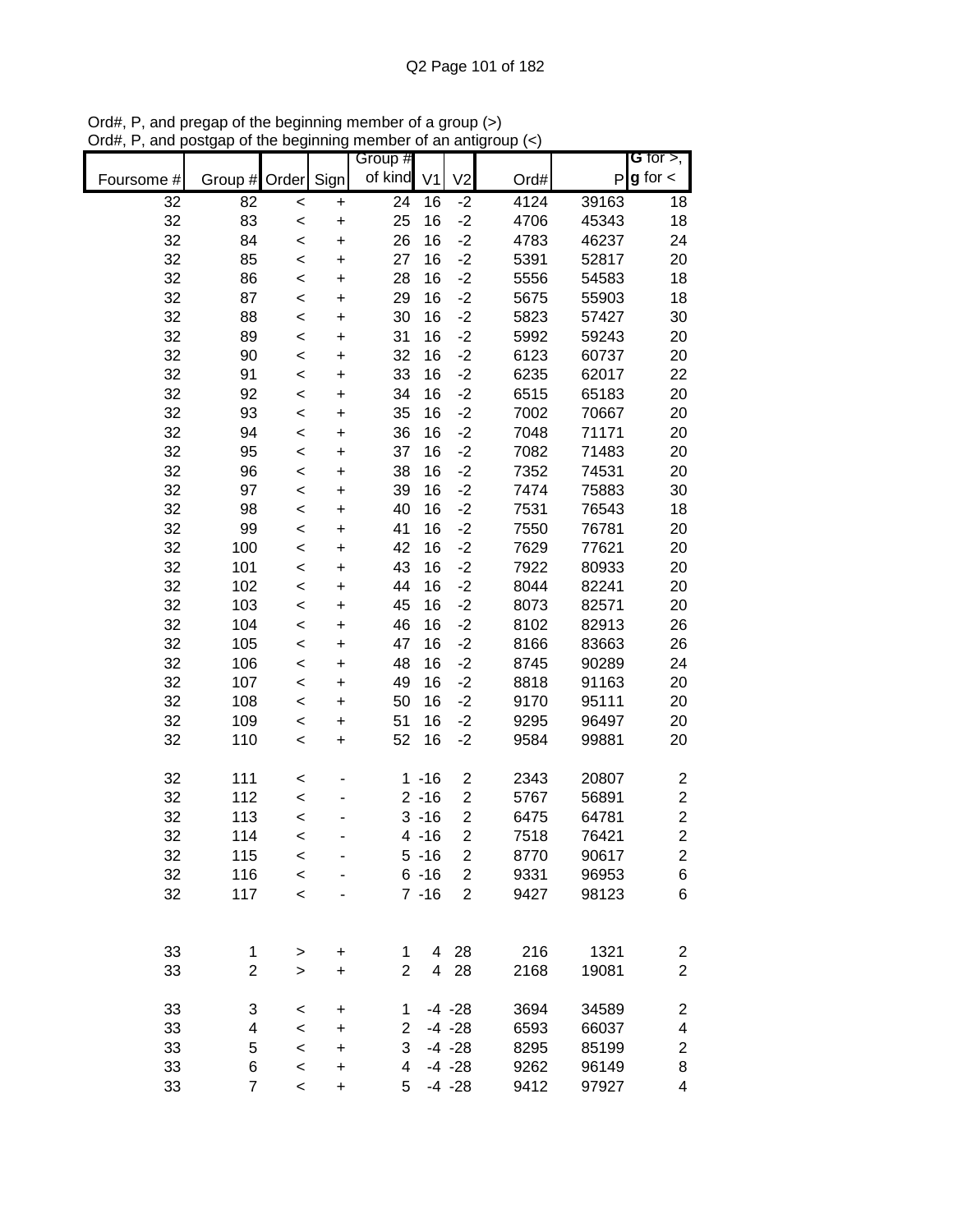| Foursome # | Group # Order  |              | Sign                   | Group #<br>of kind V1   |                 | V <sub>2</sub>   | Ord# |       | G for $>$ ,<br>$P$ <b>g</b> for $\lt$ |
|------------|----------------|--------------|------------------------|-------------------------|-----------------|------------------|------|-------|---------------------------------------|
| 34         | 1              |              |                        |                         | $1 - 28$        | $\boldsymbol{0}$ | 218  | 1361  | 34                                    |
| 34         | $\overline{2}$ | $\mathbf{I}$ | $\ddot{}$              |                         | $2 - 28$        | $\pmb{0}$        | 7258 | 73517 | 34                                    |
| 34         | 3              | ><br>>       | $\ddot{}$<br>$\ddot{}$ |                         | $3 - 28$        | $\mathbf 0$      | 9018 | 93371 | 34                                    |
|            |                |              |                        |                         |                 |                  |      |       |                                       |
| 34         | 4              | <            | $\ddot{}$              | 1                       | 28              | $\pmb{0}$        | 3692 | 34549 | 34                                    |
| 34         | 5              | $\,<$        | $\ddot{}$              | $\overline{2}$          | 28              | $\mathbf 0$      | 7257 | 73483 | 34                                    |
|            |                |              |                        |                         |                 |                  |      |       |                                       |
| 35         | 1              | >            | +                      | 1                       | 6               | 0                | 239  | 1499  | 6                                     |
| 35         | $\overline{c}$ | >            | $\pmb{+}$              | $\overline{\mathbf{c}}$ | $\,$ 6 $\,$     | $\mathbf 0$      | 599  | 4397  | $\,6$                                 |
| 35         | 3              | >            | +                      | 3                       | $6\phantom{1}6$ | $\mathbf 0$      | 633  | 4679  | $\,6$                                 |
| 35         | 4              | >            | $\ddot{}$              | 4                       | $\,6$           | $\mathbf 0$      | 990  | 7829  | 6                                     |
| 35         | 5              | $\mathbf{I}$ | $\ddot{}$              | 5                       | $6\phantom{1}6$ | $\mathbf 0$      | 1376 | 11399 | 6                                     |
| 35         | 6              | $\mathbf{I}$ | $\ddot{}$              | 6                       | $6\phantom{1}6$ | $\mathbf 0$      | 1530 | 12829 | 6                                     |
| 35         | $\overline{7}$ | $\geq$       | +                      | $\overline{7}$          | $6\phantom{1}6$ | $\mathbf 0$      | 2137 | 18719 | $\,6$                                 |
| 35         | 8              | $\geq$       | +                      | 8                       | $6\phantom{1}6$ | $\mathbf 0$      | 2456 | 21893 | 12                                    |
| 35         | 9              | $\geq$       | $\ddot{}$              | 9                       | $6\phantom{1}6$ | $\mathbf 0$      | 2821 | 25609 | 6                                     |
| 35         | 10             | $\geq$       | $\ddot{}$              | 10                      | $6\phantom{1}6$ | $\mathbf 0$      | 3061 | 28057 | $\,6$                                 |
| 35         | 11             | >            | $\ddot{}$              | 11                      | $6\phantom{1}6$ | $\mathbf 0$      | 3212 | 29587 | $\,6$                                 |
| 35         | 12             | $\mathbf{I}$ | +                      | 12                      | 6               | $\mathbf 0$      | 3344 | 31039 | $\,6$                                 |
| 35         | 13             | $\mathbf{I}$ | +                      | 13                      | $\,6$           | $\pmb{0}$        | 3745 | 35117 | $\,6$                                 |
| 35         | 14             | $\mathbf{I}$ | $\ddot{}$              | 14                      | 6               | $\pmb{0}$        | 4212 | 40099 | $\,6$                                 |
| 35         | 15             | $\mathbf{I}$ | $\ddot{}$              | 15                      | 6               | $\pmb{0}$        | 4626 | 44507 | $\,6$                                 |
| 35         | 16             | $\mathbf{I}$ | +                      | 16                      | 6               | $\mathbf 0$      | 5362 | 52517 | $\,6$                                 |
| 35         | 17             | >            | +                      | 17                      | 6               | $\mathbf 0$      | 5512 | 54139 | $\,6$                                 |
| 35         | 18             | >            | $\ddot{}$              | 18                      | 6               | $\mathbf 0$      | 6657 | 66797 | $\,$ 6 $\,$                           |
| 35         | 19             | >            | +                      | 19                      | 6               | $\mathbf 0$      | 6725 | 67499 | $\,$ 6 $\,$                           |
| 35         | 20             | >            | +                      | 20                      | 6               | $\mathbf 0$      | 6737 | 67607 | $\,$ 6 $\,$                           |
| 35         | 21             | >            | +                      | 21                      | 6               | $\mathbf 0$      | 7858 | 80239 | 6                                     |
| 35         | 22             | >            | $\ddot{}$              | 22                      | 6               | 0                | 7967 | 81421 | 12                                    |
| 35         | 23             | >            | +                      | 23                      | 6               | 0                | 7989 | 81677 | 6                                     |
| 35         | 24             | $\geq$       | $\ddot{}$              | 24                      | 6               | 0                | 8289 | 85109 | 6                                     |
| 35         | 25             | $\geq$       | +                      | 25                      | 6               | 0                | 9370 | 97429 | 6                                     |
| 35         | 26             | >            |                        | 1                       | -6              | $\mathbf 0$      | 291  | 1901  | 12                                    |
| 35         | 27             | $\geq$       |                        | $\overline{2}$          | -6              | $\mathbf 0$      | 358  | 2411  | 12                                    |
| 35         | 28             | $\geq$       |                        | 3                       | $-6$            | $\boldsymbol{0}$ | 1299 | 10651 | 12                                    |
| 35         | 29             | $\mathbf{I}$ |                        | $\overline{\mathbf{4}}$ | $-6$            | $\boldsymbol{0}$ | 1414 | 11801 | 12                                    |
| 35         | 30             | $\mathbf{I}$ |                        | 5                       | $-6$            | $\boldsymbol{0}$ | 1838 | 15761 | 12                                    |
| 35         | 31             | $\mathbf{I}$ |                        | 6                       | -6              | $\mathbf 0$      | 1853 | 15901 | 12                                    |
| 35         | 32             | $\mathbf{I}$ |                        | 7                       | -6              | $\mathbf 0$      | 2086 | 18211 | 12                                    |
| 35         | 33             | $\mathbf{I}$ |                        | 8                       | -6              | $\mathbf 0$      | 2220 | 19571 | 12                                    |
| 35         | 34             | $\mathbf{I}$ |                        | 9                       | -6              | $\mathbf 0$      | 2272 | 20101 | 12                                    |
| 35         | 35             | >            |                        | 10                      | -6              | $\mathbf 0$      | 2491 | 22247 | 18                                    |
| 35         | 36             | >            |                        | 11                      | -6              | $\mathbf 0$      | 2731 | 24671 | 12                                    |
| 35         | 37             | >            |                        | 12                      | -6              | 0                | 3111 | 28591 | 12                                    |
| 35         | 38             | $\geq$       |                        | 13                      | $-6$            | 0                | 3148 | 28921 | 12                                    |

Ord#, P, and pregap of the beginning member of a group (>) Ord#, P, and postgap of the beginning member of an antigroup (<)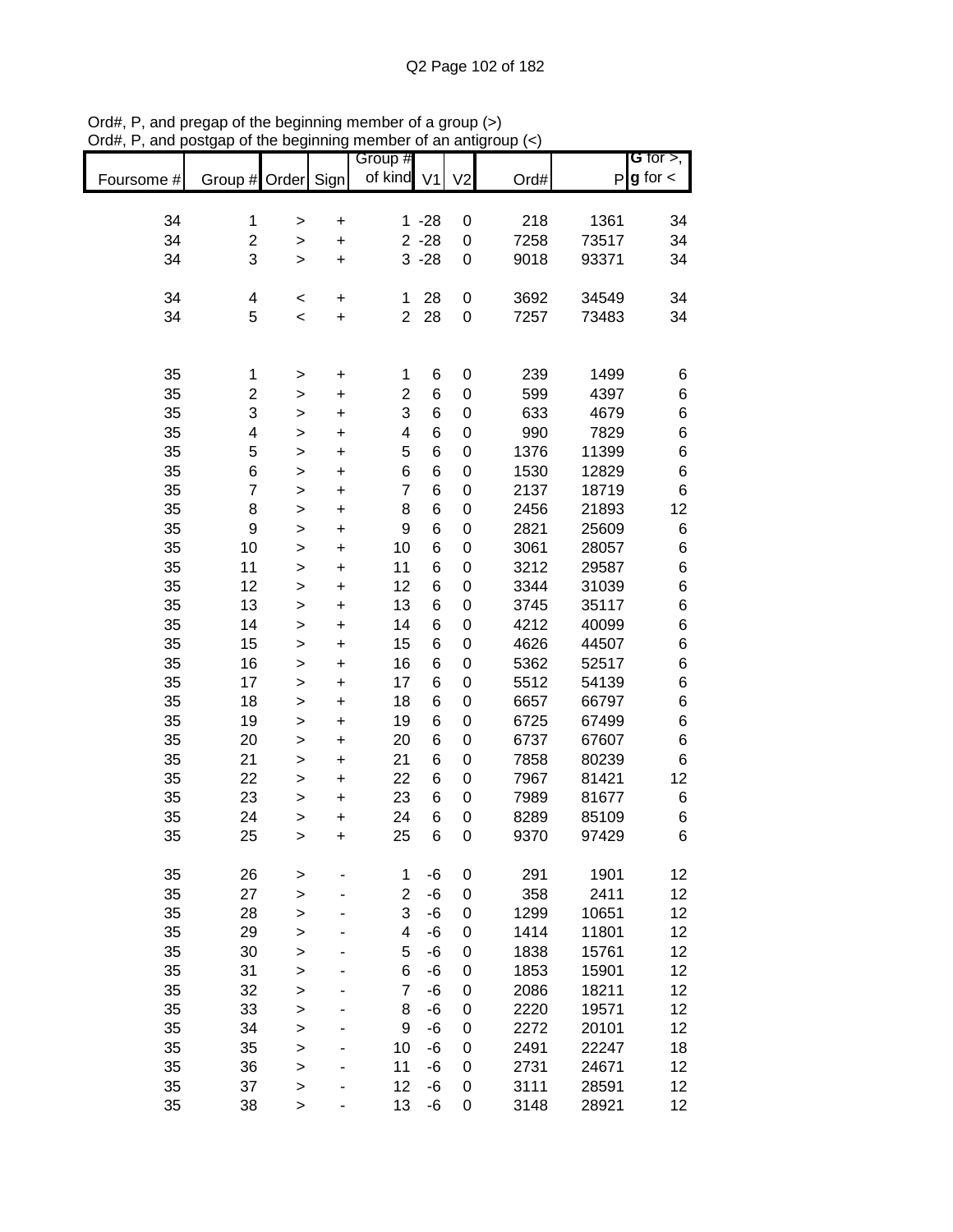|            |          |              |           | Group #        |                |                  |              |                | G for $>$ ,     |
|------------|----------|--------------|-----------|----------------|----------------|------------------|--------------|----------------|-----------------|
| Foursome # | Group #  | Order        | Sign      | of kind        | V <sub>1</sub> | V <sub>2</sub>   | Ord#         | $\mathsf{P}$   | $g$ for $\lt$   |
| 35         | 39       | >            |           | 14             | -6             | $\pmb{0}$        | 3249         | 30047          | 18              |
| 35         | 40       | >            |           | 15             | -6             | 0                | 3486         | 32491          | 12              |
| 35         | 41       | $\mathbf{I}$ |           | 16             | -6             | 0                | 4431         | 42391          | 12              |
| 35         | 42       | >            |           | 17             | -6             | 0                | 4509         | 43177          | 18              |
| 35         | 43       | $\geq$       |           | 18             | -6             | 0                | 4649         | 44729          | 18              |
| 35         | 44       | $\mathbf{I}$ |           | 19             | -6             | $\mathbf 0$      | 5275         | 51539          | 18              |
| 35         | 45       | $\mathbf{I}$ |           | 20             | -6             | 0                | 6905         | 69593          | 36              |
| 35         | 46       | >            |           | 21             | -6             | 0                | 7255         | 73471          | 12              |
| 35         | 47       | >            |           | 22             | -6             | $\mathbf 0$      | 8761         | 90499          | 18              |
| 35         | 48       | $\mathbf{I}$ |           | 23             | -6             | 0                | 9285         | 96419          | 18              |
| 35         | 49       | $\,<$        | $\ddot{}$ | 1              | -6             | 0                | 1367         | 11311          | 6               |
| 35         | 50       | $\,<$        | $\ddot{}$ | $\overline{2}$ | -6             | $\mathbf 0$      | 2006         | 17443          | 6               |
| 35         | 51       | $\prec$      | $\ddot{}$ | 3              | -6             | $\boldsymbol{0}$ | 2139         | 18743          | 6               |
| 35         | 52       | $\prec$      | $\ddot{}$ | 4              | -6             | $\boldsymbol{0}$ | 2286         | 20219          | 12              |
| 35         | 53       | $\,<$        | $\ddot{}$ | 5              | -6             | $\boldsymbol{0}$ | 2648         | 23813          | 6               |
| 35         | 54       | $\,<$        | $\ddot{}$ | 6              | -6             | $\mathbf 0$      | 2823         | 25633          | 6               |
| 35         | 55       | $\,<$        | $\ddot{}$ | $\overline{7}$ | -6             | $\mathbf 0$      | 3063         | 28081          | 6               |
| 35         | 56       | $\,<$        | $\ddot{}$ | 8              | -6             | 0                | 3346         | 31063          | 6               |
| 35         | 57       | $\,<$        | $\ddot{}$ | 9              | -6             | 0                | 3486         | 32491          | 6               |
| 35         | 58       | $\,<$        | $\ddot{}$ | 10             | -6             | 0                | 3810         | 35863          | 6               |
| 35         | 59       | $\,<$        | $\ddot{}$ | 11             | -6             | 0                | 4511         | 43201          | 6               |
| 35         | 60       | $\,<$        | +         | 12             | -6             | $\mathbf 0$      | 4585         | 44053          | 6               |
| 35         | 61       | $\,<$        | +         | 13             | -6             | 0                | 5267         | 51473          | 6               |
| 35         | 62       | $\,<$        | +         | 14             | -6             | 0                | 5962         | 58991          | 6               |
| 35         | 63       | $\,<$        | +         | 15             | -6             | $\mathbf 0$      | 6102         | 60521          | 6               |
| 35         | 64       | $\,<$        | $\ddot{}$ | 16             | -6             | 0                | 6693         | 67181          | 6               |
| 35         | 65       | $\,<$        | $\ddot{}$ | 17             | -6             | 0                | 7453         | 75653          | 6               |
| 35         | 66       | $\,<$        | +         | 18             | -6             | 0                | 7867         | 80341          | 6               |
| 35         | 67       | $\,<$        | +         | 19             | -6             | 0                | 9284         | 96401          | 18              |
| 35         | 68       | $\prec$      | $\ddot{}$ | 20             | -6             | 0                | 9372         | 97453          | 6               |
| 35         | 69       | <            |           | 1              | 6              | 0                | 635          | 4703           | 18              |
| 35         | 70       | $\,<$        |           | $\overline{2}$ | 6              | 0                | 990          | 7829           | 12              |
| 35         | 71       | <            |           | 3              | 6              | 0                | 1087         | 8719           | 12              |
| 35         | 72       | $\prec$      |           | 4              | 6              | 0                | 1175         | 9479           | 12              |
| 35         | 73       | $\,<$        |           | 5              | 6              | 0                | 1504         | 12589          | 12              |
| 35         | 74       | $\,<$        |           | 6              | 6              | 0                | 1513         | 12659          | 12              |
| 35         | 75       | $\,<$        |           | $\overline{7}$ | 6              | 0                | 2048         | 17863          | 18              |
| 35         | 76       | $\prec$      |           | 8              | 6              | 0                | 2212         | 19489          | 12              |
| 35         | 77       | $\,<$        |           | 9              | 6              | 0                | 2475         | 22079          | 12              |
| 35         | 78       | $\,<$        |           | 10             | 6              | 0                | 3032         | 27779          | 12              |
| 35         | 79       | $\,<$        |           | 11             | 6              | 0                | 3172         | 29179          | 12              |
| 35         | 80       | $\,<$        |           | 12             | 6              | 0                | 3214         | 29611          | 18              |
| 35         | 81       | $\,<$        |           | 13             | 6              | 0                | 3251         | 30071          | 18              |
| 35<br>35   | 82<br>83 | $\,<$        |           | 14<br>15       | 6<br>6         | 0<br>0           | 3306<br>3800 | 30649<br>35759 | 12<br>12        |
| 35         | 84       | $\,<$        |           | 16             | 6              | 0                | 4212         | 40099          | 12 <sub>2</sub> |
|            |          | $\,<$        |           |                |                |                  |              |                |                 |

Ord#, P, and pregap of the beginning member of a group (>) Ord#, P, and postgap of the beginning member of an antigroup (<)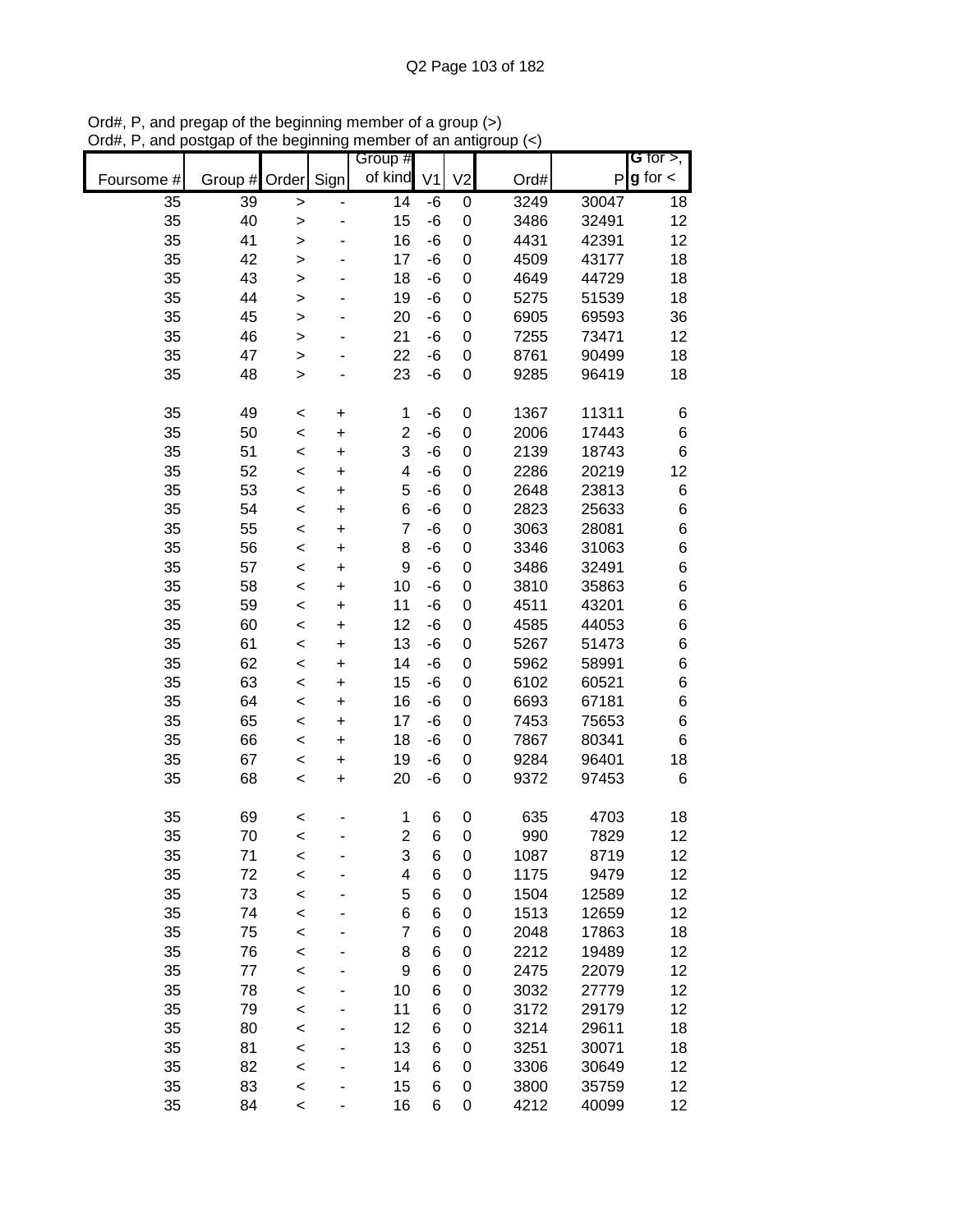|            |                         |              |                              | Group #                 |                |                |      |       | G for $>$ ,     |
|------------|-------------------------|--------------|------------------------------|-------------------------|----------------|----------------|------|-------|-----------------|
| Foursome # | Group #                 | Order        | Sign                         | of kind                 | V <sub>1</sub> | V <sub>2</sub> | Ord# |       | $P g$ for $\lt$ |
| 35         | 85                      | $\prec$      | $\qquad \qquad \blacksquare$ | $\overline{17}$         | 6              | 0              | 4322 | 41269 | 12              |
| 35         | 86                      | $\,<$        |                              | 18                      | 6              | 0              | 4651 | 44753 | 18              |
| 35         | 87                      | $\prec$      | -                            | 19                      | 6              | 0              | 4846 | 46901 | 18              |
| 35         | 88                      | $\prec$      |                              | 20                      | 6              | 0              | 5939 | 58699 | 12              |
| 35         | 89                      | $\prec$      |                              | 21                      | 6              | 0              | 6753 | 67789 | 12              |
| 35         | 90                      | $\prec$      |                              | 22                      | 6              | 0              | 7111 | 71849 | 12              |
| 35         | 91                      | $\prec$      |                              | 23                      | 6              | 0              | 7571 | 77029 | 12              |
| 35         | 92                      | $\,<$        |                              | 24                      | 6              | 0              | 7678 | 78179 | 12              |
| 35         | 93                      | $\,<$        |                              | 25                      | 6              | 0              | 7819 | 79829 | 12              |
| 35         | 94                      | $\,<$        |                              | 26                      | 6              | 0              | 8093 | 82799 | 12              |
| 35         | 95                      | $\,<$        | ä,                           | 27                      | 6              | 0              | 8450 | 86993 | 18              |
| 35         | 96                      | $\,<$        |                              | 28                      | 6              | 0              | 8713 | 89989 | 12              |
| 35         | 97                      | $\,<$        |                              | 29                      | 6              | 0              | 9458 | 98479 | 12              |
|            |                         |              |                              |                         |                |                |      |       |                 |
|            |                         |              |                              |                         |                |                |      |       |                 |
| 36         | 1                       | >            | $\ddot{}$                    | 1                       | 4              | $-6$           | 242  | 1531  | 8               |
| 36         | $\overline{\mathbf{c}}$ | >            | $\ddot{}$                    | 2                       | 4              | $-6$           | 437  | 3049  | 8               |
| 36         | 3                       | >            | $\ddot{}$                    | 3                       | 4              | $-6$           | 489  | 3499  | 8               |
| 36         | 4                       | $\geq$       | $\ddot{}$                    | $\overline{\mathbf{4}}$ | 4              | $-6$           | 1298 | 10639 | 8               |
| 36         | 5                       | >            | $\ddot{}$                    | 5                       | 4              | $-6$           | 2085 | 18199 | 8               |
| 36         | 6                       | $\mathbf{I}$ | $\ddot{}$                    | 6                       | 4              | $-6$           | 2241 | 19801 | 8               |
| 36         | $\overline{7}$          | >            | $\ddot{}$                    | $\overline{7}$          | 4              | $-6$           | 2942 | 26821 | 8               |
| 36         | 8                       | $\mathbf{I}$ | $\ddot{}$                    | 8                       | 4              | $-6$           | 3128 | 28711 | 8               |
| 36         | $\boldsymbol{9}$        | >            | $\ddot{}$                    | 9                       | 4              | $-6$           | 3147 | 28909 | 8               |
| 36         | 10                      | >            | $\ddot{}$                    | 10                      | 4              | $-6$           | 3263 | 30169 | 8               |
| 36         | 11                      | >            | +                            | 11                      | 4              | $-6$           | 5319 | 51991 | 14              |
| 36         | 12                      | >            | $\ddot{}$                    | 12                      | 4              | $-6$           | 6043 | 59779 | 8               |
| 36         | 13                      | >            | +                            | 13                      | 4              | -6             | 6396 | 63781 | 8               |
| 36         | 14                      | $\mathbf{I}$ | $\ddot{}$                    | 14                      | 4              | -6             | 6650 | 66721 | 8               |
| 36         | 15                      | >            | $\ddot{}$                    | 15                      | 4              | -6             | 8034 | 82171 | 8               |
| 36         | 16                      | $\mathbf{I}$ | $\ddot{}$                    | 16                      | 4              | -6             | 8362 | 85999 | 8               |
| 36         | 17                      | >            | $\ddot{}$                    | 17                      | 4              | $-6$           | 8593 | 88729 | 8               |
| 36         | 18                      | $\mathbf{I}$ | $\ddot{}$                    | 18                      | 4              | $-6$           | 9196 | 95401 | 8               |
| 36         | 19                      | >            |                              | 1                       | $-4$           | 6              | 311  | 2063  | 10              |
| 36         | 20                      | >            |                              | 2                       | $-4$           | 6              | 632  | 4673  | 10              |
| 36         | 21                      | $\geq$       |                              | 3                       | $-4$           | 6              | 652  | 4871  | 10              |
| 36         | 22                      | $\geq$       |                              | 4                       | $-4$           | 6              | 1375 | 11393 | 10              |
| 36         | 23                      | $\mathbf{I}$ |                              | 5                       | $-4$           | 6              | 2218 | 19553 | 10              |
| 36         | 24                      | $\geq$       |                              | 6                       | $-4$           | 6              | 2258 | 19973 | 10              |
| 36         | 25                      | $\geq$       |                              | 7                       | $-4$           | 6              | 2506 | 22391 | 10              |
| 36         | 26                      | >            |                              | 8                       | $-4$           | 6              | 2578 | 23081 | 10              |
| 36         | 27                      | >            |                              | 9                       | $-4$           | 6              | 2850 | 25913 | 10              |
| 36         | 28                      | >            |                              | 10                      | -4             | 6              | 3151 | 28949 | 16              |
| 36         | 29                      | $\geq$       | -                            | 11                      | $-4$           | 6              | 3308 | 30671 | 10              |
| 36         | 30                      | $\geq$       |                              | 12                      | $-4$           | 6              | 3480 | 32423 | 10              |
| 36         | 31                      | $\mathbf{I}$ |                              | 13                      | $-4$           | 6              | 3566 | 33311 | 10              |
| 36         | 32                      | $\geq$       |                              | 14                      | $-4$           | 6              | 4401 | 42083 | 10              |

Ord#, P, and pregap of the beginning member of a group (>) Ord#, P, and postgap of the beginning member of an antigroup (<)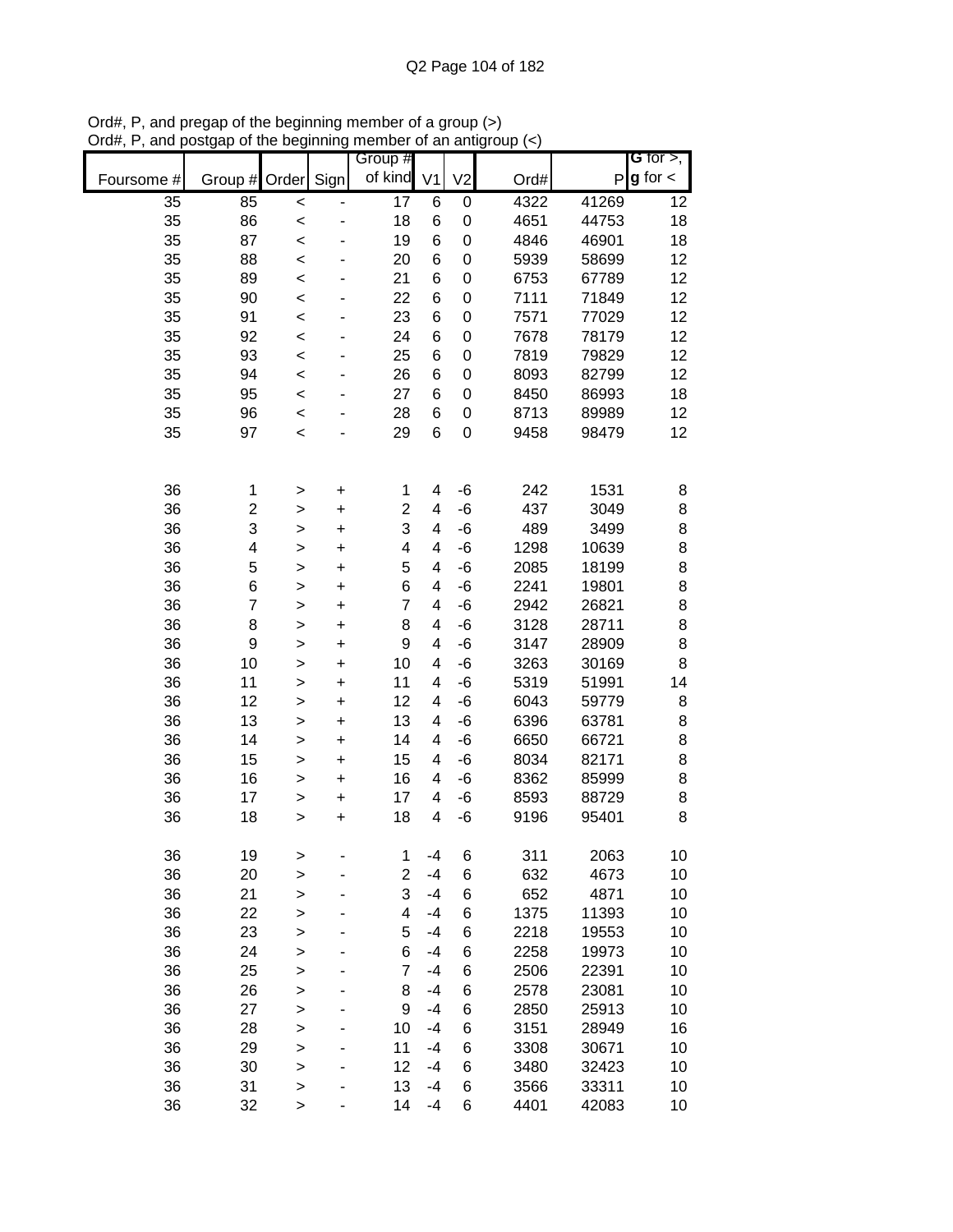|            |         |              |           | Group #        |                |                |      |       | G for $>$ ,            |
|------------|---------|--------------|-----------|----------------|----------------|----------------|------|-------|------------------------|
| Foursome # | Group # | Order        | Sign      | of kind        | V <sub>1</sub> | V <sub>2</sub> | Ord# |       | $P$ <b>g</b> for $\lt$ |
| 36         | 33      | $\mathbf{I}$ |           | 15             | -4             | 6              | 5361 | 52511 | 10                     |
| 36         | 34      | $\geq$       |           | 16             | $-4$           | 6              | 5630 | 55457 | 16                     |
| 36         | 35      | $\geq$       |           | 17             | $-4$           | 6              | 5798 | 57173 | 10                     |
| 36         | 36      | >            |           | 18             | -4             | 6              | 6942 | 70061 | 10                     |
| 36         | 37      | $\mathbf{I}$ |           | 19             | $-4$           | 6              | 7104 | 71777 | 16                     |
| 36         | 38      | $\mathbf{I}$ |           | 20             | $-4$           | 6              | 8288 | 85103 | 10                     |
| 36         | 39      | >            |           | 21             | $-4$           | 6              | 8625 | 89051 | 10                     |
| 36         | 40      | >            |           | 22             | -4             | 6              | 8773 | 90641 | 10                     |
| 36         | 41      | $\,$         |           | 23             | $-4$           | 6              | 9178 | 95213 | 10                     |
|            |         |              |           |                |                |                |      |       |                        |
| 36         | 42      | $\,<$        | $\pmb{+}$ | 1              | -4             | 6              | 364  | 2459  | 8                      |
| 36         | 43      | $\prec$      | $\ddot{}$ | $\overline{c}$ | $-4$           | 6              | 1000 | 7919  | 8                      |
| 36         | 44      | $\,<$        | $\ddot{}$ | 3              | $-4$           | 6              | 2581 | 23117 | 14                     |
| 36         | 45      | $\prec$      | $\ddot{}$ | 4              | $-4$           | 6              | 3000 | 27449 | 8                      |
| 36         | 46      | $\prec$      | $\ddot{}$ | 5              | $-4$           | 6              | 3310 | 30689 | 8                      |
| 36         | 47      | $\prec$      | $\ddot{}$ | 6              | $-4$           | 6              | 3973 | 37529 | 8                      |
| 36         | 48      | $\,<$        | $\ddot{}$ | $\overline{7}$ | $-4$           | 6              | 4759 | 45971 | 8                      |
| 36         | 49      | $\prec$      | $\ddot{}$ | 8              | $-4$           | 6              | 4847 | 46919 | 14                     |
| 36         | 50      | $\prec$      | $\ddot{}$ | 9              | $-4$           | 6              | 5632 | 55487 | 14                     |
| 36         | 51      | $\prec$      | $\ddot{}$ | 10             | $-4$           | 6              | 6772 | 67979 | 8                      |
| 36         | 52      | $\prec$      | $\ddot{}$ | 11             | $-4$           | 6              | 7192 | 72719 | $\bf8$                 |
| 36         | 53      | $\,<$        | $\ddot{}$ | 12             | $-4$           | 6              | 8160 | 83609 | 8                      |
| 36         | 54      | $\prec$      | $\pmb{+}$ | 13             | $-4$           | 6              | 8801 | 90989 | 8                      |
| 36         | 55      | $\prec$      | $\ddot{}$ | 14             | $-4$           | 6              | 9275 | 96281 | 8                      |
|            |         |              |           |                |                |                |      |       |                        |
| 36         | 56      | <            |           | 1              | 4              | -6             | 491  | 3517  | 10                     |
| 36         | 57      | $\,<$        |           | $\overline{2}$ | 4              | $-6$           | 861  | 6679  | 10                     |
| 36         | 58      | $\,<$        |           | 3              | 4              | -6             | 1434 | 11959 | 10                     |
| 36         | 59      | $\prec$      |           | 4              | 4              | -6             | 2441 | 21757 | 10                     |
| 36         | 60      | $\,<$        |           | 5              | 4              | -6             | 2743 | 24799 | 10                     |
| 36         | 61      | $\prec$      |           | 6              | 4              | -6             | 2858 | 25981 | 16                     |
| 36         | 62      | $\prec$      |           | $\overline{7}$ | 4              | -6             | 2944 | 26839 | 10                     |
| 36         | 63      | $\prec$      |           | 8              | 4              | -6             | 3064 | 28087 | 10                     |
| 36         | 64      | $\,<$        |           | 9              | 4              | $-6$           | 3265 | 30187 | 10                     |
| 36         | 65      | <            |           | 10             | 4              | -6             | 3272 | 30259 | 10                     |
| 36         | 66      | $\prec$      |           | 11             | 4              | -6             | 3347 | 31069 | 10                     |
| 36         | 67      | $\prec$      |           | 12             | 4              | -6             | 3649 | 34147 | 10                     |
| 36         | 68      | $\prec$      |           | 13             | 4              | -6             | 3811 | 35869 | 10                     |
| 36         | 69      | $\prec$      |           | 14             | 4              | -6             | 4542 | 43597 | 10                     |
| 36         | 70      | $\prec$      |           | 15             | 4              | -6             | 4927 | 47797 | 10                     |
| 36         | 71      | $\prec$      |           | 16             | 4              | -6             | 5037 | 49009 | 10                     |
| 36         | 72      | $\,<$        |           | 17             | 4              | -6             | 5207 | 50839 | 10                     |
| 36         | 73      | $\prec$      |           | 18             | 4              | -6             | 6652 | 66739 | 10                     |
| 36         | 74      | $\,<$        |           | 19             | 4              | -6             | 7278 | 73699 | 10                     |
| 36         | 75      | $\prec$      |           | 20             | 4              | -6             | 7314 | 74149 | 10                     |
| 36         | 76      | $\prec$      |           | 21             | 4              | -6             | 8280 | 85027 | 10                     |
| 36         | 77      | $\,<$        |           | 22             | 4              | -6             | 8364 | 86017 | 10                     |
| 36         | 78      | $\prec$      |           | 23             | 4              | -6             | 8662 | 89449 | 10                     |

Ord#, P, and pregap of the beginning member of a group (>) Ord#, P, and postgap of the beginning member of an antigroup (<)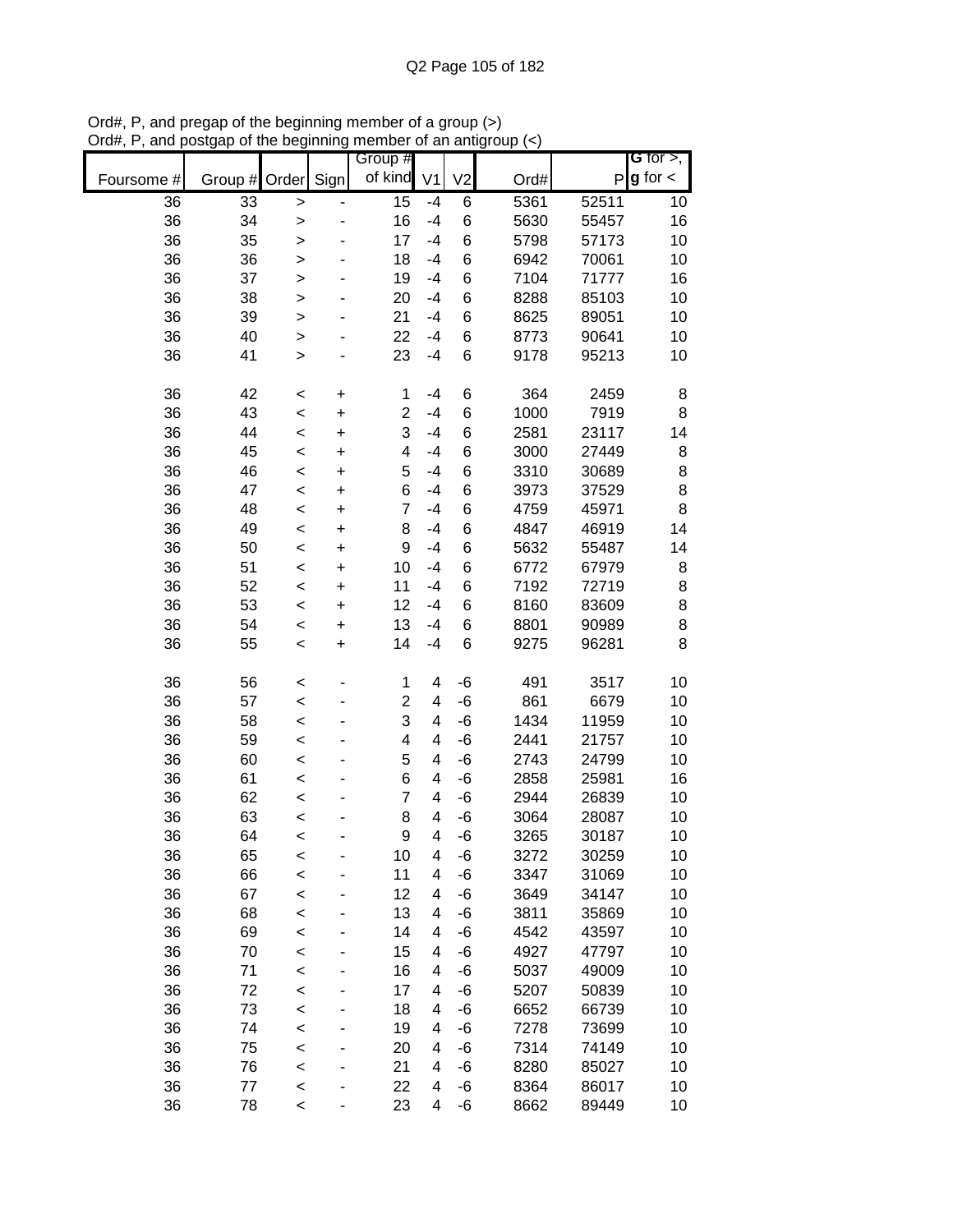|            |                |              |           | Group #         |                |                |      |       | G for $>$ ,             |
|------------|----------------|--------------|-----------|-----------------|----------------|----------------|------|-------|-------------------------|
| Foursome # | Group #        | Order Sign   |           | of kind         | V <sub>1</sub> | V <sub>2</sub> | Ord# | P     | $g$ for $\lt$           |
| 36         | 79             | $\prec$      |           | $\overline{24}$ | 4              | -6             | 8699 | 89839 | 10                      |
| 36         | 80             | $\prec$      |           | 25              | 4              | $-6$           | 9198 | 95419 | 10                      |
|            |                |              |           |                 |                |                |      |       |                         |
|            |                |              |           |                 |                |                |      |       |                         |
| 37         | 1              | >            | +         | 1               | 4              | 10             | 258  | 1627  | 6                       |
| 37         | $\overline{c}$ | >            | $\pmb{+}$ | $\overline{c}$  | 4              | 10             | 538  | 3881  | $\overline{\mathbf{4}}$ |
| 37         | 3              | >            | $\pmb{+}$ | 3               | 4              | 10             | 559  | 4051  | $\boldsymbol{2}$        |
| 37         | 4              | >            | $\pmb{+}$ | 4               | 4              | 10             | 810  | 6221  | $\overline{\mathbf{4}}$ |
| 37         | 5              | $\geq$       | $\pmb{+}$ | 5               | 4              | 10             | 1321 | 10861 | $\boldsymbol{2}$        |
| 37         | 6              | $\geq$       | $\ddot{}$ | 6               | 4              | 10             | 1470 | 12289 | 8                       |
| 37         | $\overline{7}$ | $\geq$       | $\ddot{}$ | $\overline{7}$  | 4              | 10             | 2105 | 18371 | $\overline{\mathbf{4}}$ |
| 37         | 8              | $\geq$       | $\ddot{}$ | 8               | 4              | 10             | 2530 | 22643 | 4                       |
| 37         | 9              | $\geq$       | $\ddot{}$ | 9               | 4              | 10             | 2716 | 24473 | 4                       |
| 37         | 10             | $\geq$       | $\ddot{}$ | 10              | 4              | 10             | 2748 | 24851 | 4                       |
| 37         | 11             | >            | $\ddot{}$ | 11              | 4              | 10             | 2855 | 25943 | 4                       |
| 37         | 12             | $\mathbf{I}$ | $\ddot{}$ | 12              | 4              | 10             | 3200 | 29443 | $\,$ 6 $\,$             |
| 37         | 13             | $\geq$       | $\ddot{}$ | 13              | 4              | 10             | 3527 | 32911 | $\boldsymbol{2}$        |
| 37         | 14             | $\geq$       | $\ddot{}$ | 14              | 4              | 10             | 3893 | 36713 | $\overline{\mathbf{4}}$ |
| 37         | 15             | $\geq$       | $\ddot{}$ | 15              | 4              | 10             | 4074 | 38671 | $\boldsymbol{2}$        |
| 37         | 16             | $\geq$       | $\ddot{}$ | 16              | 4              | 10             | 4901 | 47533 | $\,$ 6 $\,$             |
| 37         | 17             | $\mathbf{I}$ | $\ddot{}$ | 17              | 4              | 10             | 5054 | 49171 | $\boldsymbol{2}$        |
| 37         | 18             | $\geq$       | $\pmb{+}$ | 18              | 4              | 10             | 5166 | 50333 | $\overline{\mathbf{4}}$ |
| 37         | 19             | $\geq$       | $\pmb{+}$ | 19              | 4              | 10             | 5269 | 51481 | $\boldsymbol{2}$        |
| 37         | 20             | $\geq$       | $\pmb{+}$ | 20              | 4              | 10             | 5447 | 53411 | $\overline{\mathbf{4}}$ |
| 37         | 21             | >            | $\pmb{+}$ | 21              | 4              | 10             | 5699 | 56171 | 4                       |
| 37         | 22             | $\geq$       | $\pmb{+}$ | 22              | 4              | 10             | 5753 | 56737 | 6                       |
| 37         | 23             | $\geq$       | $\ddot{}$ | 23              | 4              | 10             | 6089 | 60343 | 6                       |
| 37         | 24             | $\geq$       | $\ddot{}$ | 24              | 4              | 10             | 6491 | 64951 | 14                      |
| 37         | 25             | $\geq$       | $\ddot{}$ | 25              | 4              | 10             | 6792 | 68227 | 8                       |
| 37         | 26             | $\geq$       | $\ddot{}$ | 26              | 4              | 10             | 6892 | 69431 | $\overline{\mathbf{4}}$ |
| 37         | 27             | $\geq$       | $\ddot{}$ | 27              | 4              | 10             | 6938 | 70009 | 6                       |
| 37         | 28             | >            | $\ddot{}$ | 28              | 4              | 10             | 6958 | 70201 | $\boldsymbol{2}$        |
| 37         | 29             | >            | $\ddot{}$ | 29              | 4              | 10             | 6989 | 70537 | $\bf8$                  |
| 37         | 30             | >            | $\ddot{}$ | 30              | 4              | 10             | 7155 | 72277 | 6                       |
| 37         | 31             | $\geq$       | $\ddot{}$ | 31              | 4              | 10             | 7176 | 72551 | 4                       |
| 37         | 32             | $\geq$       | $\ddot{}$ | 32              | 4              | 10             | 7391 | 74933 | 4                       |
| 37         | 33             | $\mathbf{I}$ | $\ddot{}$ | 33              | 4              | 10             | 7527 | 76511 | 4                       |
| 37         | 34             | $\geq$       | $\pmb{+}$ | 34              | 4              | 10             | 7683 | 78233 | 4                       |
| 37         | 35             | $\geq$       | $\ddot{}$ | 35              | 4              | 10             | 7739 | 78893 | 4                       |
| 37         | 36             | $\geq$       | $\pmb{+}$ | 36              | 4              | 10             | 8550 | 88079 | 10                      |
| 37         | 37             | $\mathbf{I}$ | +         | 37              | 4              | 10             | 8759 | 90473 | 4                       |
| 37         | 38             | $\geq$       | $\ddot{}$ | 38              | 4              | 10             | 9064 | 93941 | 4                       |
| 37         | 39             | $\geq$       | $\ddot{}$ | 39              | 4              | 10             | 9109 | 94441 | $\overline{\mathbf{c}}$ |
| 37         | 40             | $\geq$       | $\ddot{}$ | 40              | 4              | 10             | 9280 | 96331 | $\overline{2}$          |
|            |                |              |           |                 |                |                |      |       |                         |
| 37         | 41             | $\geq$       |           | 1               |                | $-4 - 10$      | 511  | 3659  | 16                      |
| 37         | 42             | $\geq$       |           | $\overline{2}$  |                | $-4 - 10$      | 1122 | 9029  | 16                      |
| 37         | 43             | $\geq$       |           | 3               |                | $-4 - 10$      | 1262 | 10289 | 16                      |

Ord#, P, and pregap of the beginning member of a group (>) Ord#, P, and postgap of the beginning member of an antigroup (<)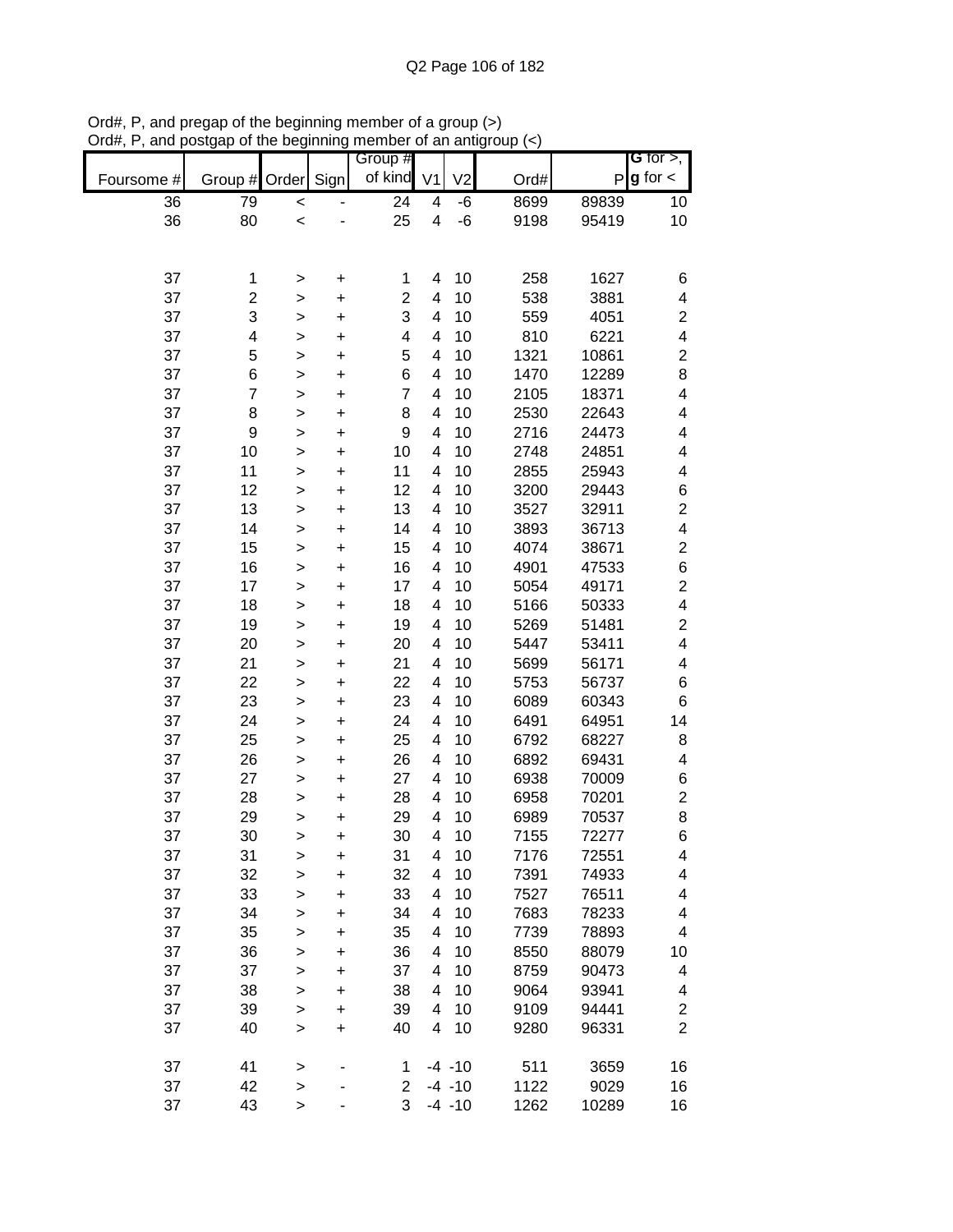|            |               |              |           | Group #        |                |      |       | G for $>$ ,             |
|------------|---------------|--------------|-----------|----------------|----------------|------|-------|-------------------------|
| Foursome # | Group # Order |              | Sign      | of kind V1     | V <sub>2</sub> | Ord# | P     | $g$ for $\lt$           |
| 37         | 44            | $\mathbf{I}$ |           | 4              | $-4 - 10$      | 1337 | 11027 | 24                      |
| 37         | 45            | >            |           | 5              | $-4 - 10$      | 1461 | 12227 | 16                      |
| 37         | 46            | >            |           | 6              | $-4 - 10$      | 1637 | 13859 | 18                      |
| 37         | 47            | $\mathbf{I}$ |           | $\overline{7}$ | $-4 - 10$      | 1877 | 16127 | 16                      |
| 37         | 48            | $\mathbf{I}$ |           | 8              | $-4 - 10$      | 2325 | 20627 | 16                      |
| 37         | 49            | $\geq$       |           | 9              | $-4 - 10$      | 2513 | 22469 | 16                      |
| 37         | 50            | $\geq$       |           | 10             | $-4 - 10$      | 3402 | 31627 | 20                      |
| 37         | 51            | $\geq$       |           | 11             | $-4 - 10$      | 3532 | 32957 | 16                      |
| 37         | 52            | >            |           | 12             | $-4 - 10$      | 3676 | 34403 | 22                      |
| 37         | 53            | >            |           | 13             | $-4 - 10$      | 3998 | 37799 | 16                      |
| 37         | 54            | $\mathbf{I}$ |           | 14             | $-4 - 10$      | 5106 | 49727 | 16                      |
| 37         | 55            | $\mathbf{I}$ |           | 15             | $-4 - 10$      | 5671 | 55871 | 22                      |
| 37         | 56            | $\mathbf{I}$ |           | 16             | $-4 - 10$      | 6057 | 59999 | 18                      |
| 37         | 57            | $\geq$       |           | 17             | $-4 - 10$      | 6965 | 70271 | 22                      |
| 37         | 58            | $\geq$       |           | 18             | $-4 - 10$      | 7024 | 70937 | 16                      |
| 37         | 59            | $\geq$       |           | 19             | $-4 - 10$      | 7371 | 74747 | 16                      |
| 37         | 60            | >            |           | 20             | $-4 - 10$      | 7826 | 79889 | 16                      |
| 37         | 61            | >            |           | 21             | $-4 - 10$      | 9401 | 97829 | 16                      |
|            |               |              |           |                |                |      |       |                         |
| 37         | 62            | $\,<$        | +         | 1              | $-4 - 10$      | 858  | 6659  | $\overline{\mathbf{c}}$ |
| 37         | 63            | $\prec$      | $\ddot{}$ | $\overline{c}$ | $-4 - 10$      | 1153 | 9319  | $\overline{\mathbf{4}}$ |
| 37         | 64            | $\prec$      | $\ddot{}$ | 3              | $-4 - 10$      | 1224 | 9929  | $\boldsymbol{2}$        |
| 37         | 65            | $\,<$        | +         | 4              | $-4 - 10$      | 1324 | 10889 | $\overline{c}$          |
| 37         | 66            | $\,<$        | +         | 5              | $-4 - 10$      | 1425 | 11897 | 6                       |
| 37         | 67            | $\,<$        | +         | 6              | $-4 - 10$      | 1594 | 13451 | 6                       |
| 37         | 68            | $\,<$        | +         | $\overline{7}$ | $-4 - 10$      | 1893 | 16319 | 14                      |
| 37         | 69            | $\,<$        | +         | 8              | $-4 - 10$      | 1979 | 17189 | $\overline{c}$          |
| 37         | 70            | $\,<$        | +         | 9              | $-4 - 10$      | 2608 | 23417 | 14                      |
| 37         | 71            | $\,<$        | $\ddot{}$ | 10             | $-4 - 10$      | 2874 | 26153 | 8                       |
| 37         | 72            | $\,<$        | $\ddot{}$ | 11             | $-4 - 10$      | 3058 | 28027 | 4                       |
| 37         | 73            | $\,<$        | $\ddot{}$ | 12             | $-4 - 10$      | 3500 | 32609 | $\boldsymbol{2}$        |
| 37         | 74            | $\prec$      | +         | 13             | $-4 - 10$      | 3530 | 32939 | $\boldsymbol{2}$        |
| 37         | 75            | $\prec$      | $\ddot{}$ | 14             | $-4 - 10$      | 3589 | 33529 | $\overline{\mathbf{4}}$ |
| 37         | 76            | $\,<$        | $\ddot{}$ | 15             | $-4 - 10$      | 3860 | 36383 | 6                       |
| 37         | 77            | $\,<$        | +         | 16             | $-4 - 10$      | 4039 | 38273 | 8                       |
| 37         | 78            | $\prec$      | +         | 17             | $-4 - 10$      | 4201 | 39979 | 4                       |
| 37         | 79            | $\prec$      | $\ddot{}$ | 18             | $-4 - 10$      | 4698 | 45289 | 4                       |
| 37         | 80            | $\prec$      | +         | 19             | $-4 - 10$      | 4860 | 47119 | 4                       |
| 37         | 81            | $\prec$      | +         | 20             | $-4 - 10$      | 4869 | 47207 | 14                      |
| 37         | 82            | $\prec$      | +         | 21             | $-4 - 10$      | 5001 | 48619 | 4                       |
| 37         | 83            | $\prec$      | +         | 22             | $-4 - 10$      | 5057 | 49199 | $\overline{\mathbf{c}}$ |
| 37         | 84            | $\prec$      | +         | 23             | $-4 - 10$      | 5082 | 49459 | 4                       |
| 37         | 85            | $\prec$      | +         | 24             | $-4 - 10$      | 5486 | 53857 | 4                       |
| 37         | 86            | $\prec$      | +         | 25             | $-4 - 10$      | 5525 | 54319 | 4                       |
| 37         | 87            | $\prec$      | $\ddot{}$ | 26             | $-4 - 10$      | 5580 | 54877 | 4                       |
| 37         | 88            | $\,<$        | +         | 27             | $-4 - 10$      | 5617 | 55313 | 18                      |
| 37         | 89            | $\,<$        | +         | 28             | $-4 - 10$      | 5673 | 55897 | 4                       |
| 37         | 90            | $\,<$        | +         | 29             | $-4 - 10$      | 5683 | 55997 | 6                       |

Ord#, P, and pregap of the beginning member of a group (>) Ord#, P, and postgap of the beginning member of an antigroup (<)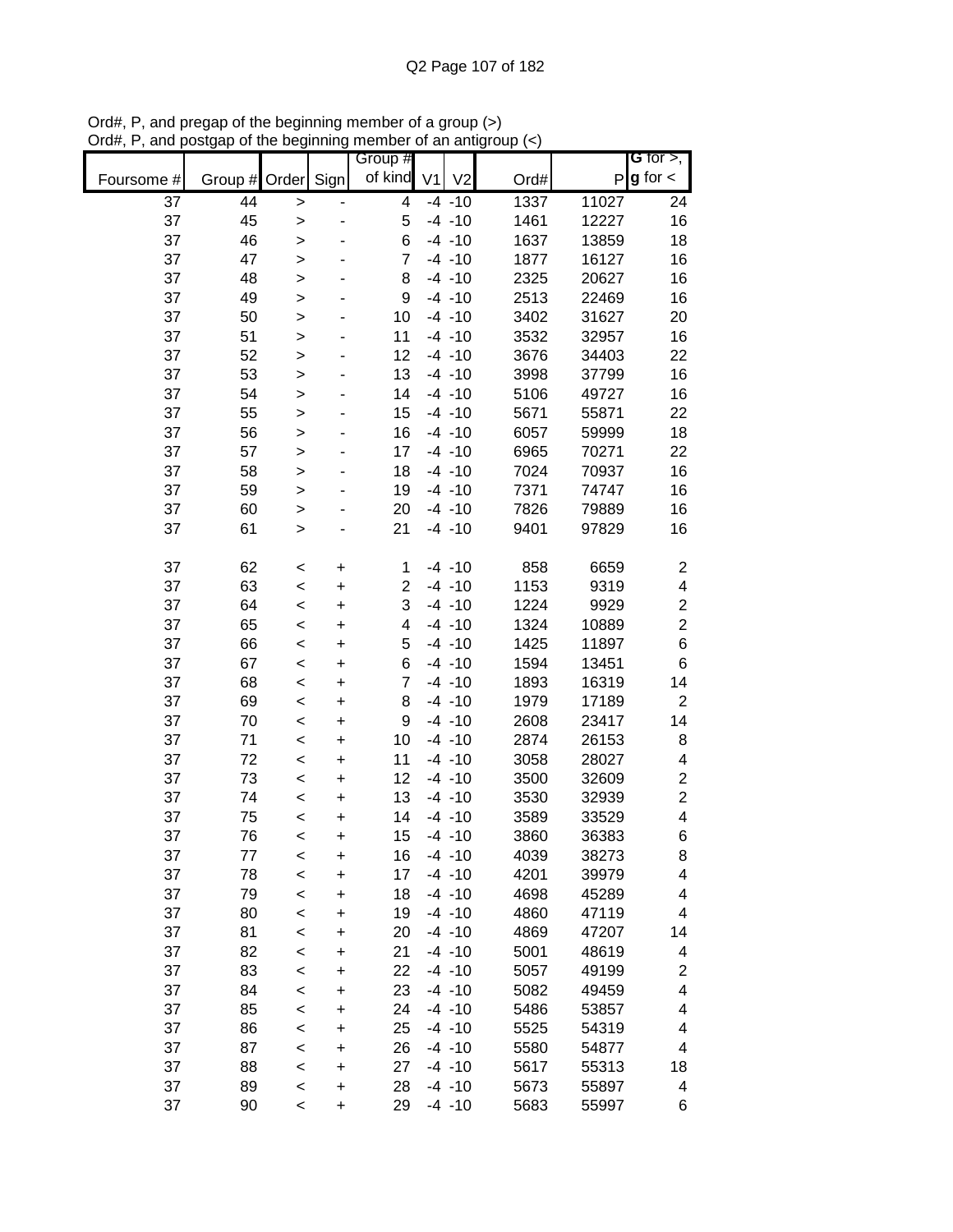|            |           |              |           | Group #        |                         |                |      |       | G for $>$ ,              |
|------------|-----------|--------------|-----------|----------------|-------------------------|----------------|------|-------|--------------------------|
| Foursome # | Group $#$ | Order        | Sign      | of kind        | V <sub>1</sub>          | V <sub>2</sub> | Ord# |       | $P g$ for $\lt$          |
| 37         | 91        | $\,<$        | $\ddot{}$ | 30             |                         | $-4 - 10$      | 6414 | 64007 | 6                        |
| 37         | 92        | $\,<$        | $\ddot{}$ | 31             |                         | $-4 - 10$      | 6867 | 69149 | $\boldsymbol{2}$         |
| 37         | 93        | $\,<$        | $\ddot{}$ | 32             |                         | $-4 - 10$      | 7310 | 74099 | $\overline{2}$           |
| 37         | 94        | $\prec$      | $\ddot{}$ | 33             |                         | $-4 - 10$      | 7354 | 74561 | 6                        |
| 37         | 95        | $\prec$      | $\ddot{}$ | 34             |                         | $-4 - 10$      | 7619 | 77549 | $\overline{\mathbf{c}}$  |
| 37         | 96        | $\,<$        | $\ddot{}$ | 35             |                         | $-4 - 10$      | 7951 | 81233 | 6                        |
| 37         | 97        | $\,<$        | $\ddot{}$ | 36             |                         | $-4 - 10$      | 8341 | 85703 | 8                        |
| 37         | 98        | $\,<$        | +         | 37             |                         | $-4 - 10$      | 8625 | 89051 | 6                        |
| 37         | 99        | $\,<$        | +         | 38             |                         | $-4 - 10$      | 8820 | 91193 | 6                        |
| 37         | 100       | $\,<$        | +         | 39             |                         | $-4 - 10$      | 8971 | 92857 | $\overline{\mathcal{A}}$ |
| 37         | 101       | $\,<$        | $\ddot{}$ | 40             |                         | $-4 - 10$      | 9142 | 94819 | 4                        |
| 37         | 102       | $\,<$        |           | 1              | 4                       | 10             | 886  | 6883  | 16                       |
| 37         | 103       | $\,<$        |           | $\overline{2}$ | 4                       | 10             | 968  | 7621  | 18                       |
| 37         | 104       | $\,<$        |           | 3              | 4                       | 10             | 1286 | 10513 | 16                       |
| 37         | 105       | $\prec$      |           | 4              | 4                       | 10             | 1613 | 13649 | 20                       |
| 37         | 106       | $\prec$      |           | 5              | 4                       | 10             | 2689 | 24151 | 18                       |
| 37         | 107       | $\prec$      |           | 6              | $\overline{\mathbf{4}}$ | 10             | 2803 | 25423 | 16                       |
| 37         | 108       | $\prec$      |           | $\overline{7}$ | 4                       | 10             | 3936 | 37139 | 20                       |
| 37         | 109       | $\,<$        |           | 8              | 4                       | 10             | 3965 | 37463 | 20                       |
| 37         | 110       | $\prec$      |           | 9              | 4                       | 10             | 4251 | 40543 | 16                       |
| 37         | 111       | $\prec$      |           | 10             | 4                       | 10             | 4376 | 41863 | 16                       |
| 37         | 112       | $\,<$        |           | 11             | 4                       | 10             | 5103 | 49681 | 16                       |
| 37         | 113       | $\,<$        |           | 12             | 4                       | 10             | 5319 | 51991 | 18                       |
| 37         | 114       | $\prec$      |           | 13             | 4                       | 10             | 5712 | 56333 | 26                       |
| 37         | 115       | $\prec$      |           | 14             | 4                       | 10             | 5833 | 57571 | 16                       |
| 37         | 116       | $\,<$        |           | 15             | 4                       | 10             | 6410 | 63929 | 20                       |
| 37         | 117       | $\,<$        |           | 16             | 4                       | 10             | 6700 | 67231 | 16                       |
| 37         | 118       | $\,<$        |           | 17             | 4                       | 10             | 7108 | 71821 | 16                       |
| 37         | 119       | $\,<$        |           | 18             | 4                       | 10             | 7607 | 77431 | 16                       |
| 37         | 120       | $\,<$        |           | 19             | 4                       | 10             | 7708 | 78553 | 16                       |
| 37         | 121       | $\,<$        |           | 20             | 4                       | 10             | 7904 | 80761 | 16                       |
| 37         | 122       | $\,<$        |           | 21             | 4                       | 10             | 8026 | 82051 | 16                       |
| 37         | 123       | $\prec$      |           | 22             | 4                       | 10             | 8236 | 84481 | 18                       |
| 37         | 124       | $\,<$        |           | 23             | 4                       | 10             | 8326 | 85549 | 22                       |
| 37         | 125       | $\prec$      |           | 24             | 4                       | 10             | 8462 | 87133 | 16                       |
| 37         | 126       | $\prec$      |           | 25             | 4                       | 10             | 8708 | 89939 | 20                       |
| 37         | 127       | $\prec$      |           | 26             | 4                       | 10             | 9077 | 94079 | 20                       |
| 37         | 128       | $\prec$      |           | 27             | 4                       | 10             | 9250 | 95971 | 16                       |
| 37         | 129       | $\,<$        |           | 28             | 4                       | 10             | 9340 | 97021 | 18                       |
|            |           |              |           |                |                         |                |      |       |                          |
| 38         | 1         | >            | +         | 1              |                         | $10 - 14$      | 259  | 1637  | 10                       |
| 38         | 2         | >            | +         | 2              |                         | $10 - 14$      | 539  | 3889  | 8                        |
| 38         | 3         | >            | +         | 3              |                         | $10 - 14$      | 677  | 5059  | 8                        |
| 38         | 4         | $\geq$       | $\ddot{}$ | 4              |                         | $10 - 14$      | 844  | 6529  | 8                        |
| 38         | 5         | $\mathbf{I}$ | $\ddot{}$ | 5              |                         | $10 - 14$      | 1093 | 8761  | 8                        |
| 38         | 6         | $\,$         | $\ddot{}$ | 6              |                         | $10 - 14$      | 1272 | 10369 | 12                       |

Ord#, P, and pregap of the beginning member of a group (>) Ord#, P, and postgap of the beginning member of an antigroup (<)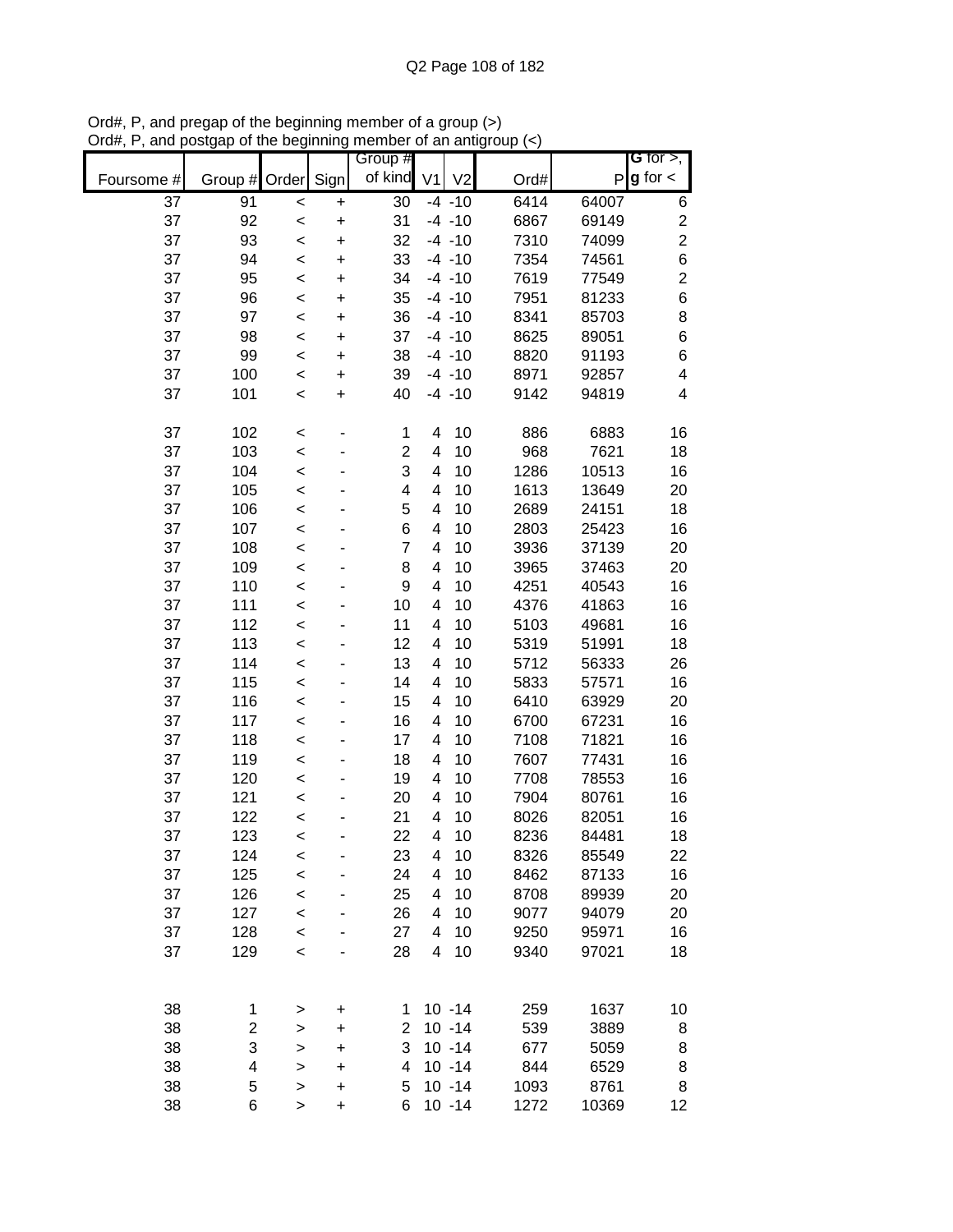|            |                  |              |           | Group #        |                |                |      |       | G for $>$ ,     |
|------------|------------------|--------------|-----------|----------------|----------------|----------------|------|-------|-----------------|
| Foursome # | Group # Order    |              | Sign      | of kind        | V <sub>1</sub> | V <sub>2</sub> | Ord# |       | $P g$ for $\lt$ |
| 38         | 7                | $\geq$       | $\pmb{+}$ | $\overline{7}$ |                | $10 - 14$      | 1519 | 12721 | 8               |
| 38         | 8                | >            | $\ddot{}$ | 8              |                | $10 - 14$      | 1779 | 15241 | 8               |
| 38         | $\boldsymbol{9}$ | $\geq$       | $\ddot{}$ | 9              |                | $10 - 14$      | 2106 | 18379 | 8               |
| 38         | 10               | $\geq$       | $\ddot{}$ | 10             |                | $10 - 14$      | 3628 | 33871 | 8               |
| 38         | 11               | >            | $\ddot{}$ | 11             |                | $10 - 14$      | 3760 | 35291 | 10              |
| 38         | 12               | $\mathbf{I}$ | $\ddot{}$ | 12             |                | $10 - 14$      | 3933 | 37097 | 10              |
| 38         | 13               | $\geq$       | +         | 13             |                | $10 - 14$      | 4102 | 38933 | 10              |
| 38         | 14               | >            | +         | 14             |                | $10 - 14$      | 4514 | 43237 | 14              |
| 38         | 15               | >            | +         | 15             |                | $10 - 14$      | 4547 | 43633 | 6               |
| 38         | 16               | >            | +         | 16             |                | $10 - 14$      | 4813 | 46573 | $\,6$           |
| 38         | 17               | $\geq$       | +         | 17             |                | $10 - 14$      | 4902 | 47543 | 10              |
| 38         | 18               | $\geq$       | $\ddot{}$ | 18             |                | $10 - 14$      | 4935 | 47881 | 12              |
| 38         | 19               | $\geq$       | $\ddot{}$ | 19             |                | $10 - 14$      | 4997 | 48571 | 8               |
| 38         | 20               | $\geq$       | $\ddot{}$ | 20             |                | $10 - 14$      | 5167 | 50341 | 8               |
| 38         | 21               | $\geq$       | $\ddot{}$ | 21             |                | $10 - 14$      | 5407 | 52981 | 8               |
| 38         | 22               | >            | $\ddot{}$ | 22             |                | $10 - 14$      | 5448 | 53419 | 8               |
| 38         | 23               | >            | $\ddot{}$ | 23             |                | $10 - 14$      | 5754 | 56747 | 10              |
| 38         | 24               | >            | $\ddot{}$ | 24             |                | $10 - 14$      | 5825 | 57467 | 10              |
| 38         | 25               | >            | $\ddot{}$ | 25             |                | $10 - 14$      | 6174 | 61363 | 6               |
| 38         | 26               | $\geq$       | $\ddot{}$ | 26             |                | $10 - 14$      | 6444 | 64381 | 8               |
| 38         | 27               | >            | $\ddot{}$ | 27             |                | $10 - 14$      | 6548 | 65563 | $\,6$           |
| 38         | 28               | >            | $\ddot{}$ | 28             |                | $10 - 14$      | 7156 | 72287 | 10              |
| 38         | 29               | $\mathbf{I}$ | $\ddot{}$ | 29             |                | $10 - 14$      | 7528 | 76519 | 8               |
| 38         | 30               | >            | +         | 30             |                | $10 - 14$      | 8262 | 84793 | $\,$ 6 $\,$     |
| 38         | 31               | >            | +         | 31             |                | $10 - 14$      | 8496 | 87523 | $6\phantom{1}6$ |
| 38         | 32               | >            | +         | 32             |                | $10 - 14$      | 8868 | 91781 | 10              |
| 38         | 33               | >            | +         | 33             |                | $10 - 14$      | 8912 | 92269 | 18              |
| 38         | 34               | $\geq$       | +         | 34             |                | $10 - 14$      | 9065 | 93949 | 8               |
| 38         | 35               | $\mathbf{I}$ | $\ddot{}$ | 35             |                | $10 - 14$      | 9242 | 95891 | 10              |
| 38         | 36               | $\mathbf{I}$ |           |                | $1 - 10$       | 14             | 318  | 2111  | 12              |
| 38         | 37               | $\geq$       |           |                | $2 - 10$       | 14             | 377  | 2591  | 12              |
| 38         | 38               | >            |           |                | $3 - 10$       | 14             | 479  | 3407  | 16              |
| 38         | 39               | >            |           |                | $4 - 10$       | 14             | 776  | 5897  | 16              |
| 38         | 40               | >            |           |                | $5 - 10$       | 14             | 1145 | 9239  | 12              |
| 38         | 41               | $\geq$       |           |                | $6 - 10$       | 14             | 1923 | 16631 | 12              |
| 38         | 42               | $\geq$       |           |                | $7 - 10$       | 14             | 2287 | 20231 | 12              |
| 38         | 43               | >            |           |                | $8 - 10$       | 14             | 2340 | 20771 | 12              |
| 38         | 44               | $\geq$       |           |                | $9 - 10$       | 14             | 2447 | 21817 | 14              |
| 38         | 45               | $\geq$       |           |                | $10 - 10$      | 14             | 2476 | 22091 | 12              |
| 38         | 46               | $\mathbf{I}$ |           |                | $11 - 10$      | 14             | 2693 | 24197 | 16              |
| 38         | 47               | >            |           |                | $12 - 10$      | 14             | 2946 | 26861 | 12              |
| 38         | 48               | >            |           |                | $13 - 10$      | 14             | 3016 | 27647 | 16              |
| 38         | 49               | >            |           |                | $14 - 10$      | 14             | 3055 | 27997 | 14              |
| 38         | 50               | $\geq$       |           |                | $15 - 10$      | 14             | 3621 | 33809 | 12              |
| 38         | 51               | $\geq$       |           |                | $16 - 10$      | 14             | 3726 | 34913 | 16              |
| 38         | 52               | $\geq$       |           |                | $17 - 10$      | 14             | 3943 | 37217 | 16              |
| 38         | 53               | $\mathbf{I}$ |           |                | $18 - 10$      | 14             | 4071 | 38651 | 12              |

Ord#, P, and pregap of the beginning member of a group (>) Ord#, P, and postgap of the beginning member of an antigroup (<)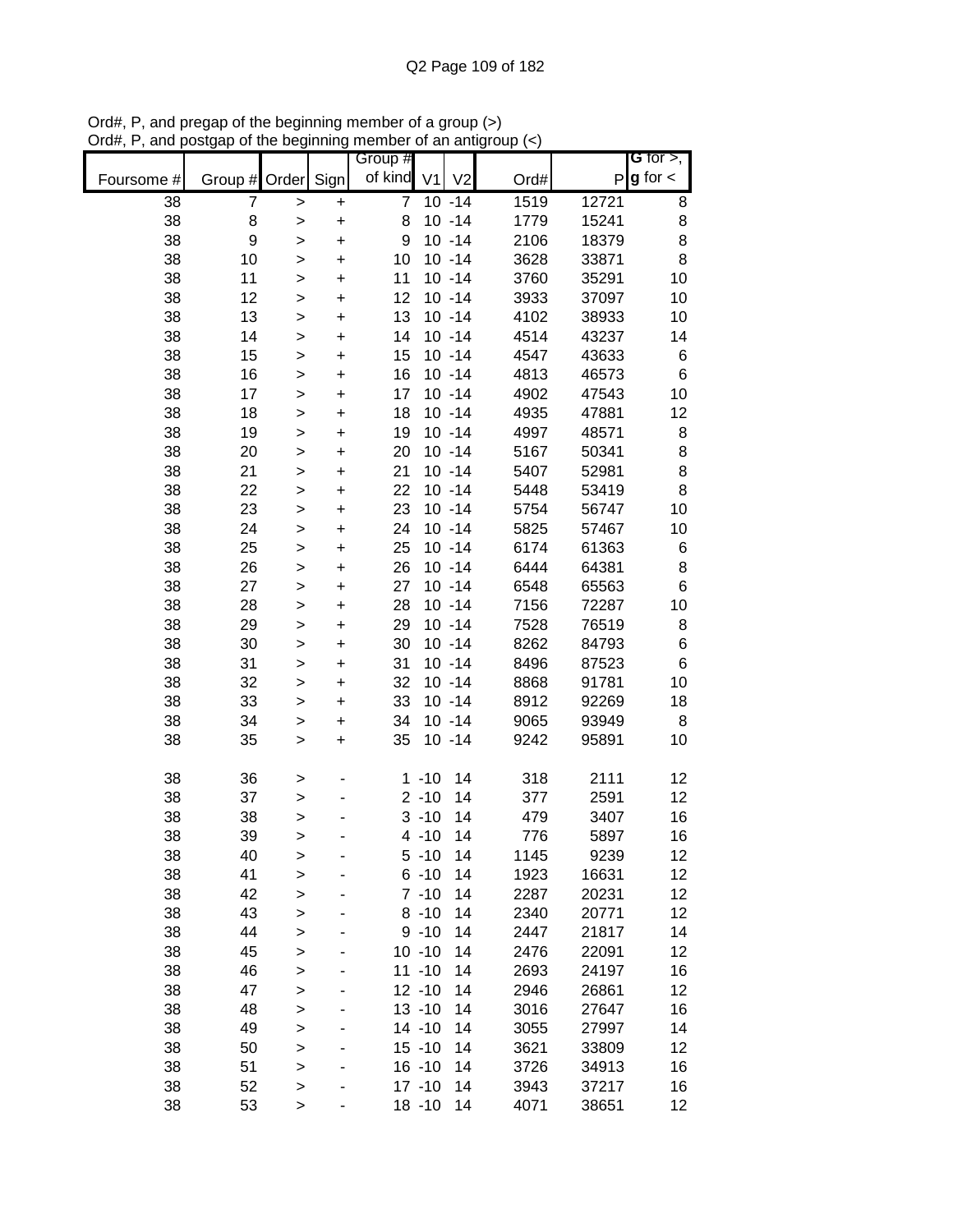|            |               |              |           | Group #    |           |                |      |              | G for $>$ ,   |
|------------|---------------|--------------|-----------|------------|-----------|----------------|------|--------------|---------------|
| Foursome # | Group # Order |              | Sign      | of kind V1 |           | V <sub>2</sub> | Ord# | $\mathsf{P}$ | $g$ for $\lt$ |
| 38         | 54            | >            |           |            | 19 -10    | 14             | 4390 | 41981        | 12            |
| 38         | 55            | >            |           |            | $20 - 10$ | 14             | 5084 | 49477        | 14            |
| 38         | 56            | >            |           |            | $21 - 10$ | 14             | 5245 | 51257        | 16            |
| 38         | 57            | >            |           |            | $22 - 10$ | 14             | 5398 | 52901        | 12            |
| 38         | 58            | >            |           |            | $23 - 10$ | 14             | 5547 | 54517        | 14            |
| 38         | 59            | $\geq$       |           |            | 24 -10    | 14             | 5867 | 57917        | 16            |
| 38         | 60            | >            |           |            | $25 - 10$ | 14             | 5957 | 58937        | 16            |
| 38         | 61            | >            |           |            | $26 - 10$ | 14             | 6330 | 63127        | 14            |
| 38         | 62            | >            |           |            | $27 - 10$ | 14             | 6829 | 68711        | 12            |
| 38         | 63            | >            |           |            | $28 - 10$ | 14             | 7912 | 80831        | 12            |
| 38         | 64            | $\geq$       |           |            | 29 - 10   | 14             | 7939 | 81097        | 14            |
| 38         | 65            | $\geq$       |           |            | $30 - 10$ | 14             | 8558 | 88237        | 14            |
| 38         | 66            | $\mathbf{I}$ |           |            | $31 - 10$ | 14             | 8680 | 89627        | 16            |
| 38         | 67            | $\,<$        | +         |            | $1 - 10$  | 14             | 417  | 2879         | 8             |
| 38         | 68            | $\prec$      | $\ddot{}$ |            | $2 - 10$  | 14             | 443  | 3109         | 10            |
| 38         | 69            | $\prec$      | +         |            | $3 - 10$  | 14             | 479  | 3407         | 6             |
| 38         | 70            | <            | $\ddot{}$ |            | $4 - 10$  | 14             | 640  | 4751         | 8             |
| 38         | 71            | <            | $\ddot{}$ |            | $5 - 10$  | 14             | 702  | 5297         | 6             |
| 38         | 72            | $\prec$      | +         |            | $6 - 10$  | 14             | 776  | 5897         | 6             |
| 38         | 73            | $\prec$      | $\ddot{}$ |            | $7 - 10$  | 14             | 786  | 6029         | 8             |
| 38         | 74            | $\prec$      | +         |            | $8 - 10$  | 14             | 853  | 6599         | 8             |
| 38         | 75            | $\prec$      | +         |            | $9 - 10$  | 14             | 1630 | 13781        | 8             |
| 38         | 76            | $\prec$      | +         |            | $10 - 10$ | 14             | 2173 | 19157        | 6             |
| 38         | 77            | $\prec$      | +         |            | $11 - 10$ | 14             | 2353 | 20921        | 8             |
| 38         | 78            | $\prec$      | +         |            | $12 - 10$ | 14             | 2693 | 24197        | 6             |
| 38         | 79            | <            | +         |            | $13 - 10$ | 14             | 2704 | 24359        | 12            |
| 38         | 80            | <            | +         |            | 14 -10    | 14             | 2894 | 26339        | 8             |
| 38         | 81            | $\prec$      | +         |            | $15 - 10$ | 14             | 3057 | 28019        | 8             |
| 38         | 82            | $\,<$        | +         |            | $16 - 10$ | 14             | 3702 | 34667        | 6             |
| 38         | 83            | $\prec$      | +         |            | $17 - 10$ | 14             | 3728 | 34939        | 10            |
| 38         | 84            | $\prec$      | +         |            | $18 - 10$ | 14             | 3798 | 35747        | 6             |
| 38         | 85            | $\prec$      | +         |            | 19 - 10   | 14             | 3843 | 36209        | 8             |
| 38         | 86            | $\prec$      | $\ddot{}$ |            | $20 - 10$ | 14             | 3943 | 37217        | 6             |
| 38         | 87            | <            | +         |            | $21 - 10$ | 14             | 3945 | 37243        | 10            |
| 38         | 88            | $\prec$      | +         |            | $22 - 10$ | 14             | 4697 | 45281        | 8             |
| 38         | 89            | $\prec$      | +         |            | $23 - 10$ | 14             | 4719 | 45523        | 10            |
| 38         | 90            | $\prec$      | +         |            | $24 - 10$ | 14             | 4881 | 47339        | 12            |
| 38         | 91            | $\prec$      | +         |            | $25 - 10$ | 14             | 5000 | 48611        | 8             |
| 38         | 92            | $\prec$      | +         |            | $26 - 10$ | 14             | 5081 | 49451        | 8             |
| 38         | 93            | $\prec$      | +         |            | $27 - 10$ | 14             | 5150 | 50147        | 6             |
| 38         | 94            | $\prec$      | +         |            | $28 - 10$ | 14             | 5245 | 51257        | 6             |
| 38         | 95            | $\prec$      | +         |            | 29 - 10   | 14             | 5413 | 53069        | 8             |
| 38         | 96            | $\prec$      | +         |            | $30 - 10$ | 14             | 5539 | 54437        | 6             |
| 38         | 97            | <            | +         |            | $31 - 10$ | 14             | 5591 | 55001        | 8             |
| 38         | 98            | $\prec$      | +         |            | $32 - 10$ | 14             | 5859 | 57829        | 10            |
| 38         | 99            | $\,<$        | +         |            | $33 - 10$ | 14             | 5867 | 57917        | 6             |
| 38         | 100           | $\,<$        | +         |            | 34 - 10   | 14             | 5936 | 58679        | 8             |

Ord#, P, and pregap of the beginning member of a group (>) Ord#, P, and postgap of the beginning member of an antigroup (<)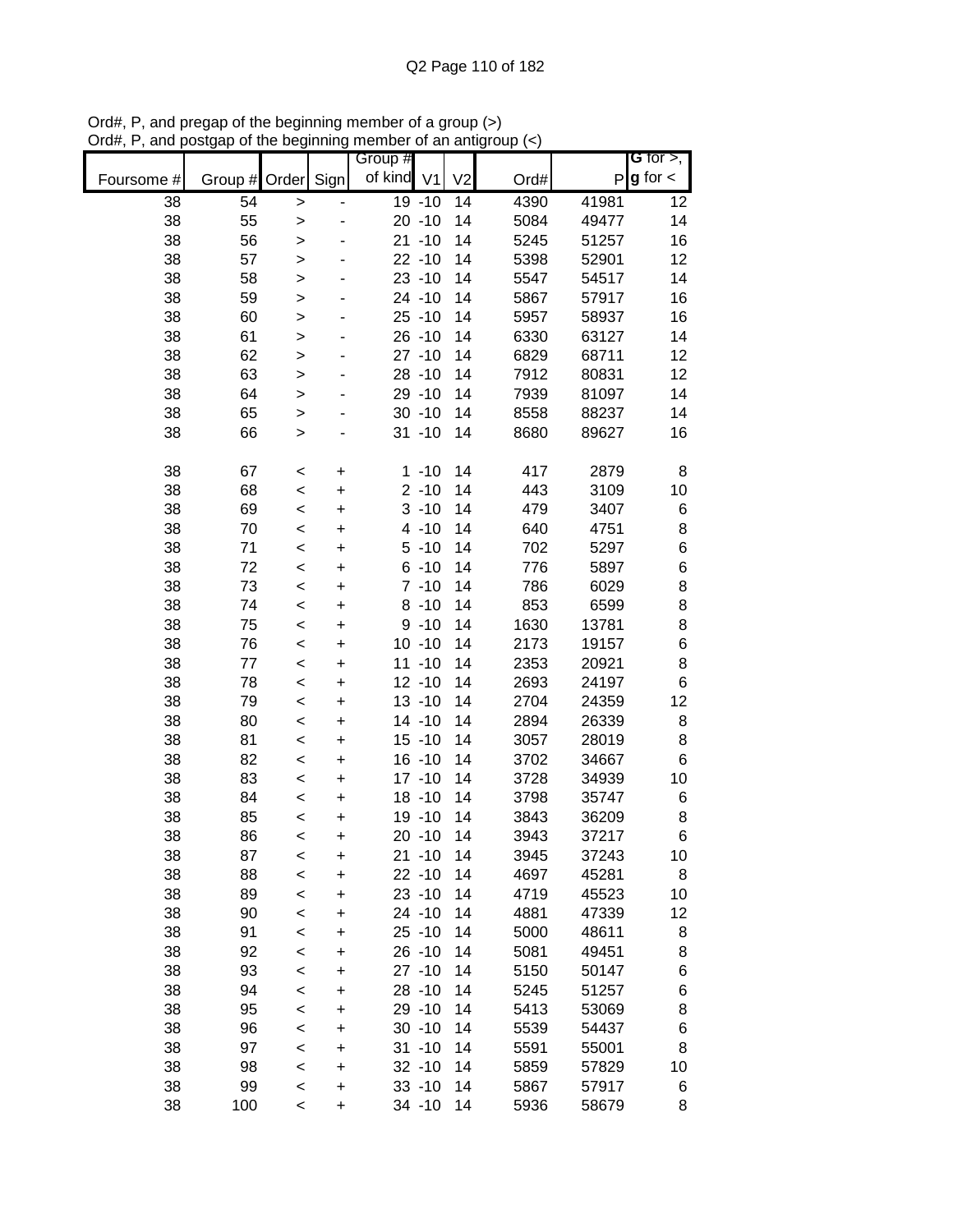| $P g$ for $\lt$<br>of kind V1<br>V <sub>2</sub><br>Sign<br>Ord#<br>Group #<br>Order<br>Foursome #<br>5980<br>38<br>101<br>$35 - 10$<br>14<br>59141<br>8<br>+<br>$\,<$<br>38<br>102<br>$36 - 10$<br>14<br>6560<br>10<br>65677<br>$\ddot{}$<br>$\,<$<br>38<br>103<br>$37 - 10$<br>14<br>6611<br>66271<br>22<br>$\ddot{}$<br>$\,<$<br>38<br>104<br>$38 - 10$<br>14<br>6622<br>66403<br>10<br>$\ddot{}$<br>$\,<$<br>38<br>105<br>39 - 10<br>6639<br>66587<br>6<br>14<br>$\ddot{}$<br>$\,<$<br>38<br>106<br>40 -10<br>14<br>6824<br>68659<br>10<br>$\,<$<br>+<br>38<br>107<br>41 -10<br>14<br>6952<br>70157<br>6<br>$\,<$<br>+<br>6<br>38<br>108<br>42 -10<br>7540<br>76667<br>14<br>$\,<$<br>+<br>$\bf8$<br>38<br>109<br>43 -10<br>7771<br>79301<br>14<br>$\,<$<br>+<br>8<br>38<br>110<br>44 -10<br>8427<br>86711<br>14<br>$\,<$<br>+<br>38<br>111<br>45 - 10<br>14<br>8456<br>87071<br>12<br>$\ddot{}$<br>$\,<$<br>8<br>38<br>112<br>46 - 10<br>14<br>9141<br>94811<br>$\ddot{}$<br>$\,<$<br>38<br>113<br>$10 - 14$<br>916<br>7159<br>18<br>1<br>$\,<$<br>$\overline{2}$<br>$10 - 14$<br>1407<br>38<br>114<br>11719<br>12<br>$\prec$<br>3<br>$10 - 14$<br>38<br>115<br>1521<br>14<br>12743<br>$\prec$<br>$10 - 14$<br>38<br>116<br>4<br>1589<br>12<br>13399<br>$\,<$<br>$10 - 14$<br>38<br>117<br>5<br>1889<br>16253<br>14<br>$\prec$<br>6<br>38<br>118<br>$10 - 14$<br>1985<br>17239<br>18<br>$\prec$<br>38<br>119<br>$\overline{7}$<br>$10 - 14$<br>2004<br>17419<br>12<br>$\prec$<br>38<br>120<br>$10 - 14$<br>2124<br>18541<br>12<br>8<br>$\,<$<br>38<br>121<br>9<br>$10 - 14$<br>2479<br>22111<br>12<br>$\,<$<br>38<br>122<br>10<br>$10 - 14$<br>3136<br>28793<br>14<br>$\,<$<br>38<br>123<br>11<br>$10 - 14$<br>3141<br>28843<br>16<br>$\prec$<br>38<br>124<br>12<br>$10 - 14$<br>3717<br>34819<br>22<br>$\,<$<br>38<br>125<br>13<br>$10 - 14$<br>12<br>3780<br>35509<br>$\,<$<br>38<br>126<br>14<br>$10 - 14$<br>3935<br>16<br>37123<br>$\,<$<br>38<br>127<br>15<br>$10 - 14$<br>4051<br>16<br>38377<br>$\,<$<br>38<br>128<br>16<br>$10 - 14$<br>4589<br>44089<br>12<br>$\,<$<br>38<br>129<br>17<br>4997<br>18<br>$10 - 14$<br>48571<br>$\,<$<br>38<br>130<br>18<br>$10 - 14$<br>5035<br>12<br>48991<br>$\prec$<br>38<br>$10 - 14$<br>5169<br>14<br>131<br>19<br>50363<br>$\prec$<br>38<br>$10 - 14$<br>132<br>20<br>5409<br>53003<br>14<br>$\,<$<br>38<br>133<br>21<br>$10 - 14$<br>5625<br>55381<br>18<br>$\,<$<br>$10 - 14$<br>38<br>6403<br>63841<br>12<br>134<br>22<br>$\,<$<br>38<br>135<br>$10 - 14$<br>7308<br>16<br>23<br>74077<br>$\prec$<br>38<br>12<br>136<br>24<br>$10 - 14$<br>7854<br>80209<br>$\prec$<br>38<br>12<br>137<br>25<br>$10 - 14$<br>8540<br>87961<br>$\prec$<br>38<br>138<br>$10 - 14$<br>8899<br>26<br>92153<br>20<br>$\prec$<br>38<br>139<br>$10 - 14$<br>12<br>27<br>9095<br>94309<br>$\prec$<br>140<br>38<br>28<br>$10 - 14$<br>9252<br>95989<br>12<br>$\prec$<br>38<br>$10 - 14$<br>16<br>141<br>29<br>9574<br>99793<br>$\,<$<br>$10 - 14$<br>38<br>142<br>30<br>9586<br>99907<br>16<br>$\prec$<br>39<br>$-2$ 22<br>262<br>1667<br>1<br>4<br>><br>+<br>1<br>39<br>$-2$<br>22<br>2<br>366<br>2<br>2473<br>6<br>$\mathbf{L}$<br>+<br>3<br>39<br>3<br>$-2$<br>22<br>731<br>5527<br>6<br>$\mathbf{L}$<br>$\ddot{}$ |  |  | Group # |  |  | $G$ for $>$ , |
|----------------------------------------------------------------------------------------------------------------------------------------------------------------------------------------------------------------------------------------------------------------------------------------------------------------------------------------------------------------------------------------------------------------------------------------------------------------------------------------------------------------------------------------------------------------------------------------------------------------------------------------------------------------------------------------------------------------------------------------------------------------------------------------------------------------------------------------------------------------------------------------------------------------------------------------------------------------------------------------------------------------------------------------------------------------------------------------------------------------------------------------------------------------------------------------------------------------------------------------------------------------------------------------------------------------------------------------------------------------------------------------------------------------------------------------------------------------------------------------------------------------------------------------------------------------------------------------------------------------------------------------------------------------------------------------------------------------------------------------------------------------------------------------------------------------------------------------------------------------------------------------------------------------------------------------------------------------------------------------------------------------------------------------------------------------------------------------------------------------------------------------------------------------------------------------------------------------------------------------------------------------------------------------------------------------------------------------------------------------------------------------------------------------------------------------------------------------------------------------------------------------------------------------------------------------------------------------------------------------------------------------------------------------------------------------------------------------------------------------------------------------------------------------------------------------------------------------------------------------------------------------------------------------------------------------------------------------------------------------------------------------------------------------------------------------------------------------------------------------------------------------------------------------------------------------------------------------------------------------------------|--|--|---------|--|--|---------------|
|                                                                                                                                                                                                                                                                                                                                                                                                                                                                                                                                                                                                                                                                                                                                                                                                                                                                                                                                                                                                                                                                                                                                                                                                                                                                                                                                                                                                                                                                                                                                                                                                                                                                                                                                                                                                                                                                                                                                                                                                                                                                                                                                                                                                                                                                                                                                                                                                                                                                                                                                                                                                                                                                                                                                                                                                                                                                                                                                                                                                                                                                                                                                                                                                                                                    |  |  |         |  |  |               |
|                                                                                                                                                                                                                                                                                                                                                                                                                                                                                                                                                                                                                                                                                                                                                                                                                                                                                                                                                                                                                                                                                                                                                                                                                                                                                                                                                                                                                                                                                                                                                                                                                                                                                                                                                                                                                                                                                                                                                                                                                                                                                                                                                                                                                                                                                                                                                                                                                                                                                                                                                                                                                                                                                                                                                                                                                                                                                                                                                                                                                                                                                                                                                                                                                                                    |  |  |         |  |  |               |
|                                                                                                                                                                                                                                                                                                                                                                                                                                                                                                                                                                                                                                                                                                                                                                                                                                                                                                                                                                                                                                                                                                                                                                                                                                                                                                                                                                                                                                                                                                                                                                                                                                                                                                                                                                                                                                                                                                                                                                                                                                                                                                                                                                                                                                                                                                                                                                                                                                                                                                                                                                                                                                                                                                                                                                                                                                                                                                                                                                                                                                                                                                                                                                                                                                                    |  |  |         |  |  |               |
|                                                                                                                                                                                                                                                                                                                                                                                                                                                                                                                                                                                                                                                                                                                                                                                                                                                                                                                                                                                                                                                                                                                                                                                                                                                                                                                                                                                                                                                                                                                                                                                                                                                                                                                                                                                                                                                                                                                                                                                                                                                                                                                                                                                                                                                                                                                                                                                                                                                                                                                                                                                                                                                                                                                                                                                                                                                                                                                                                                                                                                                                                                                                                                                                                                                    |  |  |         |  |  |               |
|                                                                                                                                                                                                                                                                                                                                                                                                                                                                                                                                                                                                                                                                                                                                                                                                                                                                                                                                                                                                                                                                                                                                                                                                                                                                                                                                                                                                                                                                                                                                                                                                                                                                                                                                                                                                                                                                                                                                                                                                                                                                                                                                                                                                                                                                                                                                                                                                                                                                                                                                                                                                                                                                                                                                                                                                                                                                                                                                                                                                                                                                                                                                                                                                                                                    |  |  |         |  |  |               |
|                                                                                                                                                                                                                                                                                                                                                                                                                                                                                                                                                                                                                                                                                                                                                                                                                                                                                                                                                                                                                                                                                                                                                                                                                                                                                                                                                                                                                                                                                                                                                                                                                                                                                                                                                                                                                                                                                                                                                                                                                                                                                                                                                                                                                                                                                                                                                                                                                                                                                                                                                                                                                                                                                                                                                                                                                                                                                                                                                                                                                                                                                                                                                                                                                                                    |  |  |         |  |  |               |
|                                                                                                                                                                                                                                                                                                                                                                                                                                                                                                                                                                                                                                                                                                                                                                                                                                                                                                                                                                                                                                                                                                                                                                                                                                                                                                                                                                                                                                                                                                                                                                                                                                                                                                                                                                                                                                                                                                                                                                                                                                                                                                                                                                                                                                                                                                                                                                                                                                                                                                                                                                                                                                                                                                                                                                                                                                                                                                                                                                                                                                                                                                                                                                                                                                                    |  |  |         |  |  |               |
|                                                                                                                                                                                                                                                                                                                                                                                                                                                                                                                                                                                                                                                                                                                                                                                                                                                                                                                                                                                                                                                                                                                                                                                                                                                                                                                                                                                                                                                                                                                                                                                                                                                                                                                                                                                                                                                                                                                                                                                                                                                                                                                                                                                                                                                                                                                                                                                                                                                                                                                                                                                                                                                                                                                                                                                                                                                                                                                                                                                                                                                                                                                                                                                                                                                    |  |  |         |  |  |               |
|                                                                                                                                                                                                                                                                                                                                                                                                                                                                                                                                                                                                                                                                                                                                                                                                                                                                                                                                                                                                                                                                                                                                                                                                                                                                                                                                                                                                                                                                                                                                                                                                                                                                                                                                                                                                                                                                                                                                                                                                                                                                                                                                                                                                                                                                                                                                                                                                                                                                                                                                                                                                                                                                                                                                                                                                                                                                                                                                                                                                                                                                                                                                                                                                                                                    |  |  |         |  |  |               |
|                                                                                                                                                                                                                                                                                                                                                                                                                                                                                                                                                                                                                                                                                                                                                                                                                                                                                                                                                                                                                                                                                                                                                                                                                                                                                                                                                                                                                                                                                                                                                                                                                                                                                                                                                                                                                                                                                                                                                                                                                                                                                                                                                                                                                                                                                                                                                                                                                                                                                                                                                                                                                                                                                                                                                                                                                                                                                                                                                                                                                                                                                                                                                                                                                                                    |  |  |         |  |  |               |
|                                                                                                                                                                                                                                                                                                                                                                                                                                                                                                                                                                                                                                                                                                                                                                                                                                                                                                                                                                                                                                                                                                                                                                                                                                                                                                                                                                                                                                                                                                                                                                                                                                                                                                                                                                                                                                                                                                                                                                                                                                                                                                                                                                                                                                                                                                                                                                                                                                                                                                                                                                                                                                                                                                                                                                                                                                                                                                                                                                                                                                                                                                                                                                                                                                                    |  |  |         |  |  |               |
|                                                                                                                                                                                                                                                                                                                                                                                                                                                                                                                                                                                                                                                                                                                                                                                                                                                                                                                                                                                                                                                                                                                                                                                                                                                                                                                                                                                                                                                                                                                                                                                                                                                                                                                                                                                                                                                                                                                                                                                                                                                                                                                                                                                                                                                                                                                                                                                                                                                                                                                                                                                                                                                                                                                                                                                                                                                                                                                                                                                                                                                                                                                                                                                                                                                    |  |  |         |  |  |               |
|                                                                                                                                                                                                                                                                                                                                                                                                                                                                                                                                                                                                                                                                                                                                                                                                                                                                                                                                                                                                                                                                                                                                                                                                                                                                                                                                                                                                                                                                                                                                                                                                                                                                                                                                                                                                                                                                                                                                                                                                                                                                                                                                                                                                                                                                                                                                                                                                                                                                                                                                                                                                                                                                                                                                                                                                                                                                                                                                                                                                                                                                                                                                                                                                                                                    |  |  |         |  |  |               |
|                                                                                                                                                                                                                                                                                                                                                                                                                                                                                                                                                                                                                                                                                                                                                                                                                                                                                                                                                                                                                                                                                                                                                                                                                                                                                                                                                                                                                                                                                                                                                                                                                                                                                                                                                                                                                                                                                                                                                                                                                                                                                                                                                                                                                                                                                                                                                                                                                                                                                                                                                                                                                                                                                                                                                                                                                                                                                                                                                                                                                                                                                                                                                                                                                                                    |  |  |         |  |  |               |
|                                                                                                                                                                                                                                                                                                                                                                                                                                                                                                                                                                                                                                                                                                                                                                                                                                                                                                                                                                                                                                                                                                                                                                                                                                                                                                                                                                                                                                                                                                                                                                                                                                                                                                                                                                                                                                                                                                                                                                                                                                                                                                                                                                                                                                                                                                                                                                                                                                                                                                                                                                                                                                                                                                                                                                                                                                                                                                                                                                                                                                                                                                                                                                                                                                                    |  |  |         |  |  |               |
|                                                                                                                                                                                                                                                                                                                                                                                                                                                                                                                                                                                                                                                                                                                                                                                                                                                                                                                                                                                                                                                                                                                                                                                                                                                                                                                                                                                                                                                                                                                                                                                                                                                                                                                                                                                                                                                                                                                                                                                                                                                                                                                                                                                                                                                                                                                                                                                                                                                                                                                                                                                                                                                                                                                                                                                                                                                                                                                                                                                                                                                                                                                                                                                                                                                    |  |  |         |  |  |               |
|                                                                                                                                                                                                                                                                                                                                                                                                                                                                                                                                                                                                                                                                                                                                                                                                                                                                                                                                                                                                                                                                                                                                                                                                                                                                                                                                                                                                                                                                                                                                                                                                                                                                                                                                                                                                                                                                                                                                                                                                                                                                                                                                                                                                                                                                                                                                                                                                                                                                                                                                                                                                                                                                                                                                                                                                                                                                                                                                                                                                                                                                                                                                                                                                                                                    |  |  |         |  |  |               |
|                                                                                                                                                                                                                                                                                                                                                                                                                                                                                                                                                                                                                                                                                                                                                                                                                                                                                                                                                                                                                                                                                                                                                                                                                                                                                                                                                                                                                                                                                                                                                                                                                                                                                                                                                                                                                                                                                                                                                                                                                                                                                                                                                                                                                                                                                                                                                                                                                                                                                                                                                                                                                                                                                                                                                                                                                                                                                                                                                                                                                                                                                                                                                                                                                                                    |  |  |         |  |  |               |
|                                                                                                                                                                                                                                                                                                                                                                                                                                                                                                                                                                                                                                                                                                                                                                                                                                                                                                                                                                                                                                                                                                                                                                                                                                                                                                                                                                                                                                                                                                                                                                                                                                                                                                                                                                                                                                                                                                                                                                                                                                                                                                                                                                                                                                                                                                                                                                                                                                                                                                                                                                                                                                                                                                                                                                                                                                                                                                                                                                                                                                                                                                                                                                                                                                                    |  |  |         |  |  |               |
|                                                                                                                                                                                                                                                                                                                                                                                                                                                                                                                                                                                                                                                                                                                                                                                                                                                                                                                                                                                                                                                                                                                                                                                                                                                                                                                                                                                                                                                                                                                                                                                                                                                                                                                                                                                                                                                                                                                                                                                                                                                                                                                                                                                                                                                                                                                                                                                                                                                                                                                                                                                                                                                                                                                                                                                                                                                                                                                                                                                                                                                                                                                                                                                                                                                    |  |  |         |  |  |               |
|                                                                                                                                                                                                                                                                                                                                                                                                                                                                                                                                                                                                                                                                                                                                                                                                                                                                                                                                                                                                                                                                                                                                                                                                                                                                                                                                                                                                                                                                                                                                                                                                                                                                                                                                                                                                                                                                                                                                                                                                                                                                                                                                                                                                                                                                                                                                                                                                                                                                                                                                                                                                                                                                                                                                                                                                                                                                                                                                                                                                                                                                                                                                                                                                                                                    |  |  |         |  |  |               |
|                                                                                                                                                                                                                                                                                                                                                                                                                                                                                                                                                                                                                                                                                                                                                                                                                                                                                                                                                                                                                                                                                                                                                                                                                                                                                                                                                                                                                                                                                                                                                                                                                                                                                                                                                                                                                                                                                                                                                                                                                                                                                                                                                                                                                                                                                                                                                                                                                                                                                                                                                                                                                                                                                                                                                                                                                                                                                                                                                                                                                                                                                                                                                                                                                                                    |  |  |         |  |  |               |
|                                                                                                                                                                                                                                                                                                                                                                                                                                                                                                                                                                                                                                                                                                                                                                                                                                                                                                                                                                                                                                                                                                                                                                                                                                                                                                                                                                                                                                                                                                                                                                                                                                                                                                                                                                                                                                                                                                                                                                                                                                                                                                                                                                                                                                                                                                                                                                                                                                                                                                                                                                                                                                                                                                                                                                                                                                                                                                                                                                                                                                                                                                                                                                                                                                                    |  |  |         |  |  |               |
|                                                                                                                                                                                                                                                                                                                                                                                                                                                                                                                                                                                                                                                                                                                                                                                                                                                                                                                                                                                                                                                                                                                                                                                                                                                                                                                                                                                                                                                                                                                                                                                                                                                                                                                                                                                                                                                                                                                                                                                                                                                                                                                                                                                                                                                                                                                                                                                                                                                                                                                                                                                                                                                                                                                                                                                                                                                                                                                                                                                                                                                                                                                                                                                                                                                    |  |  |         |  |  |               |
|                                                                                                                                                                                                                                                                                                                                                                                                                                                                                                                                                                                                                                                                                                                                                                                                                                                                                                                                                                                                                                                                                                                                                                                                                                                                                                                                                                                                                                                                                                                                                                                                                                                                                                                                                                                                                                                                                                                                                                                                                                                                                                                                                                                                                                                                                                                                                                                                                                                                                                                                                                                                                                                                                                                                                                                                                                                                                                                                                                                                                                                                                                                                                                                                                                                    |  |  |         |  |  |               |
|                                                                                                                                                                                                                                                                                                                                                                                                                                                                                                                                                                                                                                                                                                                                                                                                                                                                                                                                                                                                                                                                                                                                                                                                                                                                                                                                                                                                                                                                                                                                                                                                                                                                                                                                                                                                                                                                                                                                                                                                                                                                                                                                                                                                                                                                                                                                                                                                                                                                                                                                                                                                                                                                                                                                                                                                                                                                                                                                                                                                                                                                                                                                                                                                                                                    |  |  |         |  |  |               |
|                                                                                                                                                                                                                                                                                                                                                                                                                                                                                                                                                                                                                                                                                                                                                                                                                                                                                                                                                                                                                                                                                                                                                                                                                                                                                                                                                                                                                                                                                                                                                                                                                                                                                                                                                                                                                                                                                                                                                                                                                                                                                                                                                                                                                                                                                                                                                                                                                                                                                                                                                                                                                                                                                                                                                                                                                                                                                                                                                                                                                                                                                                                                                                                                                                                    |  |  |         |  |  |               |
|                                                                                                                                                                                                                                                                                                                                                                                                                                                                                                                                                                                                                                                                                                                                                                                                                                                                                                                                                                                                                                                                                                                                                                                                                                                                                                                                                                                                                                                                                                                                                                                                                                                                                                                                                                                                                                                                                                                                                                                                                                                                                                                                                                                                                                                                                                                                                                                                                                                                                                                                                                                                                                                                                                                                                                                                                                                                                                                                                                                                                                                                                                                                                                                                                                                    |  |  |         |  |  |               |
|                                                                                                                                                                                                                                                                                                                                                                                                                                                                                                                                                                                                                                                                                                                                                                                                                                                                                                                                                                                                                                                                                                                                                                                                                                                                                                                                                                                                                                                                                                                                                                                                                                                                                                                                                                                                                                                                                                                                                                                                                                                                                                                                                                                                                                                                                                                                                                                                                                                                                                                                                                                                                                                                                                                                                                                                                                                                                                                                                                                                                                                                                                                                                                                                                                                    |  |  |         |  |  |               |
|                                                                                                                                                                                                                                                                                                                                                                                                                                                                                                                                                                                                                                                                                                                                                                                                                                                                                                                                                                                                                                                                                                                                                                                                                                                                                                                                                                                                                                                                                                                                                                                                                                                                                                                                                                                                                                                                                                                                                                                                                                                                                                                                                                                                                                                                                                                                                                                                                                                                                                                                                                                                                                                                                                                                                                                                                                                                                                                                                                                                                                                                                                                                                                                                                                                    |  |  |         |  |  |               |
|                                                                                                                                                                                                                                                                                                                                                                                                                                                                                                                                                                                                                                                                                                                                                                                                                                                                                                                                                                                                                                                                                                                                                                                                                                                                                                                                                                                                                                                                                                                                                                                                                                                                                                                                                                                                                                                                                                                                                                                                                                                                                                                                                                                                                                                                                                                                                                                                                                                                                                                                                                                                                                                                                                                                                                                                                                                                                                                                                                                                                                                                                                                                                                                                                                                    |  |  |         |  |  |               |
|                                                                                                                                                                                                                                                                                                                                                                                                                                                                                                                                                                                                                                                                                                                                                                                                                                                                                                                                                                                                                                                                                                                                                                                                                                                                                                                                                                                                                                                                                                                                                                                                                                                                                                                                                                                                                                                                                                                                                                                                                                                                                                                                                                                                                                                                                                                                                                                                                                                                                                                                                                                                                                                                                                                                                                                                                                                                                                                                                                                                                                                                                                                                                                                                                                                    |  |  |         |  |  |               |
|                                                                                                                                                                                                                                                                                                                                                                                                                                                                                                                                                                                                                                                                                                                                                                                                                                                                                                                                                                                                                                                                                                                                                                                                                                                                                                                                                                                                                                                                                                                                                                                                                                                                                                                                                                                                                                                                                                                                                                                                                                                                                                                                                                                                                                                                                                                                                                                                                                                                                                                                                                                                                                                                                                                                                                                                                                                                                                                                                                                                                                                                                                                                                                                                                                                    |  |  |         |  |  |               |
|                                                                                                                                                                                                                                                                                                                                                                                                                                                                                                                                                                                                                                                                                                                                                                                                                                                                                                                                                                                                                                                                                                                                                                                                                                                                                                                                                                                                                                                                                                                                                                                                                                                                                                                                                                                                                                                                                                                                                                                                                                                                                                                                                                                                                                                                                                                                                                                                                                                                                                                                                                                                                                                                                                                                                                                                                                                                                                                                                                                                                                                                                                                                                                                                                                                    |  |  |         |  |  |               |
|                                                                                                                                                                                                                                                                                                                                                                                                                                                                                                                                                                                                                                                                                                                                                                                                                                                                                                                                                                                                                                                                                                                                                                                                                                                                                                                                                                                                                                                                                                                                                                                                                                                                                                                                                                                                                                                                                                                                                                                                                                                                                                                                                                                                                                                                                                                                                                                                                                                                                                                                                                                                                                                                                                                                                                                                                                                                                                                                                                                                                                                                                                                                                                                                                                                    |  |  |         |  |  |               |
|                                                                                                                                                                                                                                                                                                                                                                                                                                                                                                                                                                                                                                                                                                                                                                                                                                                                                                                                                                                                                                                                                                                                                                                                                                                                                                                                                                                                                                                                                                                                                                                                                                                                                                                                                                                                                                                                                                                                                                                                                                                                                                                                                                                                                                                                                                                                                                                                                                                                                                                                                                                                                                                                                                                                                                                                                                                                                                                                                                                                                                                                                                                                                                                                                                                    |  |  |         |  |  |               |
|                                                                                                                                                                                                                                                                                                                                                                                                                                                                                                                                                                                                                                                                                                                                                                                                                                                                                                                                                                                                                                                                                                                                                                                                                                                                                                                                                                                                                                                                                                                                                                                                                                                                                                                                                                                                                                                                                                                                                                                                                                                                                                                                                                                                                                                                                                                                                                                                                                                                                                                                                                                                                                                                                                                                                                                                                                                                                                                                                                                                                                                                                                                                                                                                                                                    |  |  |         |  |  |               |
|                                                                                                                                                                                                                                                                                                                                                                                                                                                                                                                                                                                                                                                                                                                                                                                                                                                                                                                                                                                                                                                                                                                                                                                                                                                                                                                                                                                                                                                                                                                                                                                                                                                                                                                                                                                                                                                                                                                                                                                                                                                                                                                                                                                                                                                                                                                                                                                                                                                                                                                                                                                                                                                                                                                                                                                                                                                                                                                                                                                                                                                                                                                                                                                                                                                    |  |  |         |  |  |               |
|                                                                                                                                                                                                                                                                                                                                                                                                                                                                                                                                                                                                                                                                                                                                                                                                                                                                                                                                                                                                                                                                                                                                                                                                                                                                                                                                                                                                                                                                                                                                                                                                                                                                                                                                                                                                                                                                                                                                                                                                                                                                                                                                                                                                                                                                                                                                                                                                                                                                                                                                                                                                                                                                                                                                                                                                                                                                                                                                                                                                                                                                                                                                                                                                                                                    |  |  |         |  |  |               |
|                                                                                                                                                                                                                                                                                                                                                                                                                                                                                                                                                                                                                                                                                                                                                                                                                                                                                                                                                                                                                                                                                                                                                                                                                                                                                                                                                                                                                                                                                                                                                                                                                                                                                                                                                                                                                                                                                                                                                                                                                                                                                                                                                                                                                                                                                                                                                                                                                                                                                                                                                                                                                                                                                                                                                                                                                                                                                                                                                                                                                                                                                                                                                                                                                                                    |  |  |         |  |  |               |
|                                                                                                                                                                                                                                                                                                                                                                                                                                                                                                                                                                                                                                                                                                                                                                                                                                                                                                                                                                                                                                                                                                                                                                                                                                                                                                                                                                                                                                                                                                                                                                                                                                                                                                                                                                                                                                                                                                                                                                                                                                                                                                                                                                                                                                                                                                                                                                                                                                                                                                                                                                                                                                                                                                                                                                                                                                                                                                                                                                                                                                                                                                                                                                                                                                                    |  |  |         |  |  |               |
|                                                                                                                                                                                                                                                                                                                                                                                                                                                                                                                                                                                                                                                                                                                                                                                                                                                                                                                                                                                                                                                                                                                                                                                                                                                                                                                                                                                                                                                                                                                                                                                                                                                                                                                                                                                                                                                                                                                                                                                                                                                                                                                                                                                                                                                                                                                                                                                                                                                                                                                                                                                                                                                                                                                                                                                                                                                                                                                                                                                                                                                                                                                                                                                                                                                    |  |  |         |  |  |               |
|                                                                                                                                                                                                                                                                                                                                                                                                                                                                                                                                                                                                                                                                                                                                                                                                                                                                                                                                                                                                                                                                                                                                                                                                                                                                                                                                                                                                                                                                                                                                                                                                                                                                                                                                                                                                                                                                                                                                                                                                                                                                                                                                                                                                                                                                                                                                                                                                                                                                                                                                                                                                                                                                                                                                                                                                                                                                                                                                                                                                                                                                                                                                                                                                                                                    |  |  |         |  |  |               |
|                                                                                                                                                                                                                                                                                                                                                                                                                                                                                                                                                                                                                                                                                                                                                                                                                                                                                                                                                                                                                                                                                                                                                                                                                                                                                                                                                                                                                                                                                                                                                                                                                                                                                                                                                                                                                                                                                                                                                                                                                                                                                                                                                                                                                                                                                                                                                                                                                                                                                                                                                                                                                                                                                                                                                                                                                                                                                                                                                                                                                                                                                                                                                                                                                                                    |  |  |         |  |  |               |
|                                                                                                                                                                                                                                                                                                                                                                                                                                                                                                                                                                                                                                                                                                                                                                                                                                                                                                                                                                                                                                                                                                                                                                                                                                                                                                                                                                                                                                                                                                                                                                                                                                                                                                                                                                                                                                                                                                                                                                                                                                                                                                                                                                                                                                                                                                                                                                                                                                                                                                                                                                                                                                                                                                                                                                                                                                                                                                                                                                                                                                                                                                                                                                                                                                                    |  |  |         |  |  |               |
|                                                                                                                                                                                                                                                                                                                                                                                                                                                                                                                                                                                                                                                                                                                                                                                                                                                                                                                                                                                                                                                                                                                                                                                                                                                                                                                                                                                                                                                                                                                                                                                                                                                                                                                                                                                                                                                                                                                                                                                                                                                                                                                                                                                                                                                                                                                                                                                                                                                                                                                                                                                                                                                                                                                                                                                                                                                                                                                                                                                                                                                                                                                                                                                                                                                    |  |  |         |  |  |               |

Ord#, P, and pregap of the beginning member of a group (>) Ord#, P, and postgap of the beginning member of an antigroup (<)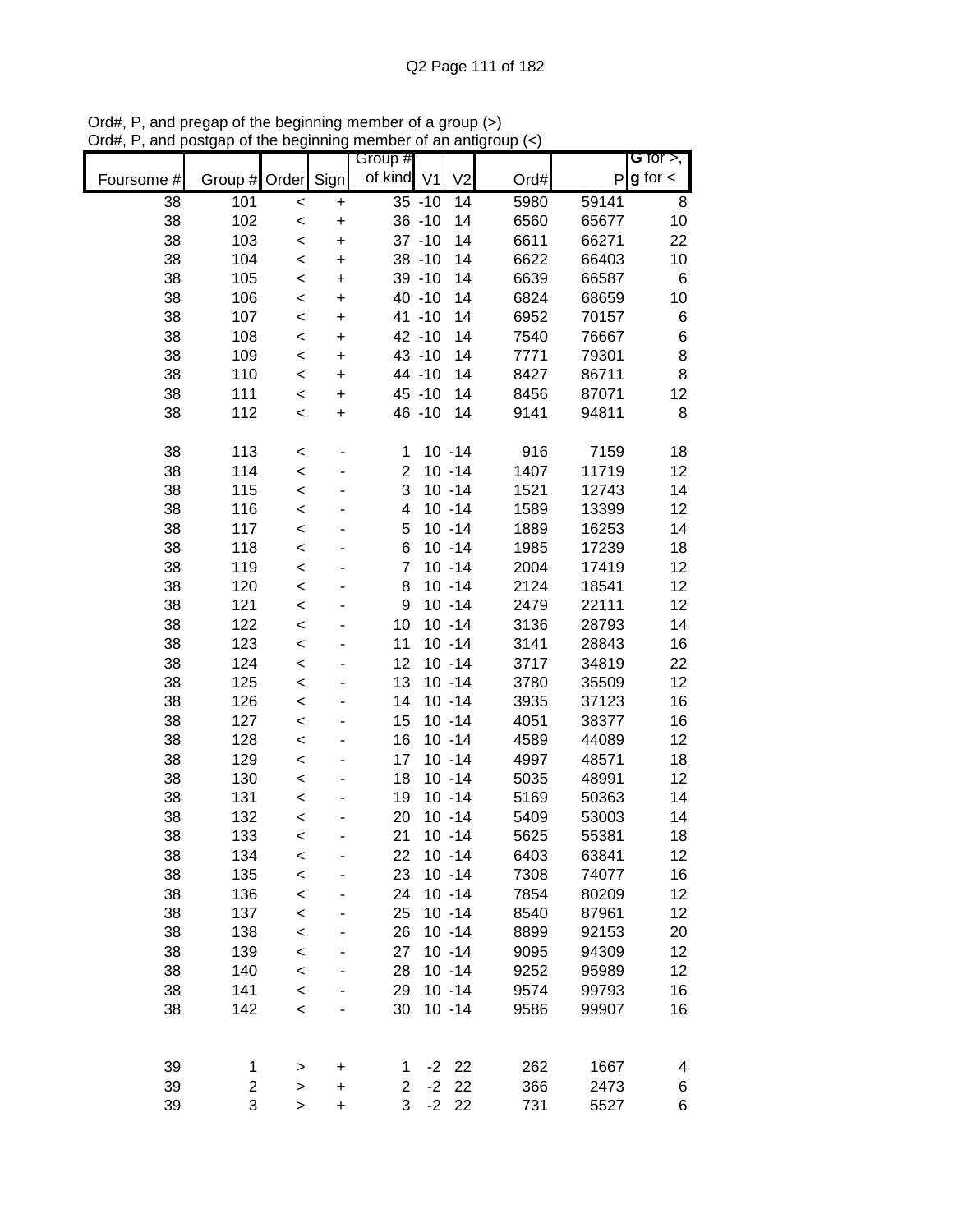|            |                  |              |           | Group #        |                |                 |      |       | <b>G</b> for $>$ ,      |
|------------|------------------|--------------|-----------|----------------|----------------|-----------------|------|-------|-------------------------|
| Foursome # | Group #          | Order        | Sign      | of kind        | V <sub>1</sub> | V <sub>2</sub>  | Ord# | Ρ     | $g$ for $\lt$           |
| 39         | 4                | >            | +         | 4              | $-2$           | $\overline{22}$ | 1550 | 13007 | 4                       |
| 39         | 5                | >            | $\ddot{}$ | 5              | $-2$           | 22              | 1907 | 16451 | 4                       |
| 39         | 6                | >            | $\ddot{}$ | 6              | $-2$           | 22              | 1932 | 16699 | 6                       |
| 39         | $\overline{7}$   | >            | +         | $\overline{7}$ | $-2$           | 22              | 2651 | 23831 | $\overline{\mathbf{4}}$ |
| 39         | 8                | >            | +         | 8              | $-2$           | 22              | 3301 | 30577 | 18                      |
| 39         | $\boldsymbol{9}$ | >            | $\ddot{}$ | 9              | $-2$           | 22              | 3361 | 31189 | 6                       |
| 39         | 10               | >            | $\ddot{}$ | 10             | $-2$           | 22              | 3522 | 32839 | 6                       |
| 39         | 11               | >            | +         | 11             | $-2$           | 22              | 3989 | 37657 | 8                       |
| 39         | 12               | >            | +         | 12             | $-2$           | 22              | 4234 | 40357 | $\,$ 6 $\,$             |
| 39         | 13               | >            | +         | 13             | $-2$           | 22              | 4434 | 42407 | $\overline{\mathbf{4}}$ |
| 39         | 14               | >            | +         | 14             | $-2$           | 22              | 5021 | 48821 | 4                       |
| 39         | 15               | >            | +         | 15             | $-2$           | 22              | 6014 | 59471 | 4                       |
| 39         | 16               | >            | +         | 16             | $-2$           | 22              | 6078 | 60217 | 8                       |
| 39         | 17               | $\geq$       | $\ddot{}$ | 17             | $-2$           | 22              | 6221 | 61871 | 10                      |
| 39         | 18               | $\geq$       | $\ddot{}$ | 18             | $-2$           | 22              | 6805 | 68447 | 4                       |
| 39         | 19               | >            | +         | 19             | $-2$           | 22              | 7055 | 71261 | 4                       |
| 39         | 20               | >            | +         | 20             | $-2$           | 22              | 7248 | 73379 | 10                      |
| 39         | 21               | >            | $\ddot{}$ | 21             | $-2$           | 22              | 7477 | 75937 | 6                       |
| 39         | 22               | >            | $\ddot{}$ | 22             | $-2$           | 22              | 7802 | 79631 | 4                       |
| 39         | 23               | >            | $\ddot{}$ | 23             | $-2$           | 22              | 8292 | 85147 | 14                      |
| 39         | 24               | >            | $\ddot{}$ | 24             | $-2$           | 22              | 8368 | 86077 | 8                       |
| 39         | 25               | >            | +         | 25             | $-2$           | 22              | 8501 | 87557 | $\overline{\mathbf{4}}$ |
| 39         | 26               | >            | $\ddot{}$ | 26             | $-2$           | 22              | 8504 | 87587 | 4                       |
| 39         | 27               | >            | $\ddot{}$ | 27             | $-2$           | 22              | 8604 | 88817 | 4                       |
| 39         | 28               | $\mathbf{I}$ | +         | 28             | $-2$           | 22              | 8650 | 89317 | 14                      |
| 39         | 29               | >            | +         | 29             | $-2$           | 22              | 9259 | 96079 | 20                      |
| 39         | 30               | >            | +         | 30             | $-2$           | 22              | 9306 | 96667 | 6                       |
| 39         | 31               | >            | +         | 31             | $-2$           | 22              | 9555 | 99577 | $\,6$                   |
| 39         | 32               | $\,<$        | +         | 1              |                | $2 - 22$        | 806  | 6199  | 4                       |
| 39         | 33               | $\,<$        | +         | $\overline{2}$ |                | $2 - 22$        | 2295 | 20327 | 6                       |
| 39         | 34               | $\,<$        | +         | 3              |                | $2 - 22$        | 3206 | 29531 | 6                       |
| 39         | 35               | $\,<$        | +         | 4              |                | $2 - 22$        | 3491 | 32533 | 4                       |
| 39         | 36               | $\,<$        | +         | 5              |                | $2 - 22$        | 4992 | 48527 | 6                       |
| 39         | 37               | $\,<$        | +         | 6              |                | $2 - 22$        | 5500 | 53993 | 8                       |
| 39         | 38               | $\prec$      | +         | 7              |                | $2 - 22$        | 5760 | 56809 | 4                       |
| 39         | 39               | $\,<\,$      | +         | 8              |                | $2 - 22$        | 6259 | 62299 | 4                       |
| 39         | 40               | $\prec$      | +         | 9              |                | $2 - 22$        | 6432 | 64223 | 8                       |
| 39         | 41               | $\prec$      | $\ddot{}$ | 10             |                | $2 - 22$        | 6494 | 65003 | 8                       |
| 39         | 42               | $\prec$      | +         | 11             |                | $2 - 22$        | 6855 | 69001 | 10                      |
| 39         | 43               | $\prec$      | +         | 12             |                | $2 - 22$        | 7093 | 71647 | 16                      |
| 39         | 44               | $\prec$      | +         | 13             |                | $2 - 22$        | 7587 | 77239 | 4                       |
| 39         | 45               | $\prec$      | +         | 14             |                | $2 - 22$        | 8323 | 85517 | 6                       |
| 39         | 46               | $\prec$      | +         | 15             |                | $2 - 22$        | 8491 | 87481 | 10                      |
| 39         | 47               | $\prec$      | +         | 16             |                | $2 - 22$        | 8526 | 87797 | 6                       |
| 39         | 48               | $\,<$        | +         | 17             |                | $2 - 22$        | 8557 | 88223 | 14                      |
| 39         | 49               | $\prec$      | +         | 18             |                | $2 - 22$        | 8984 | 92993 | 8                       |
| 39         | 50               | $\,<\,$      | +         | 19             |                | $2 - 22$        | 9273 | 96263 | 6                       |

Ord#, P, and pregap of the beginning member of a group (>) Ord#, P, and postgap of the beginning member of an antigroup (<)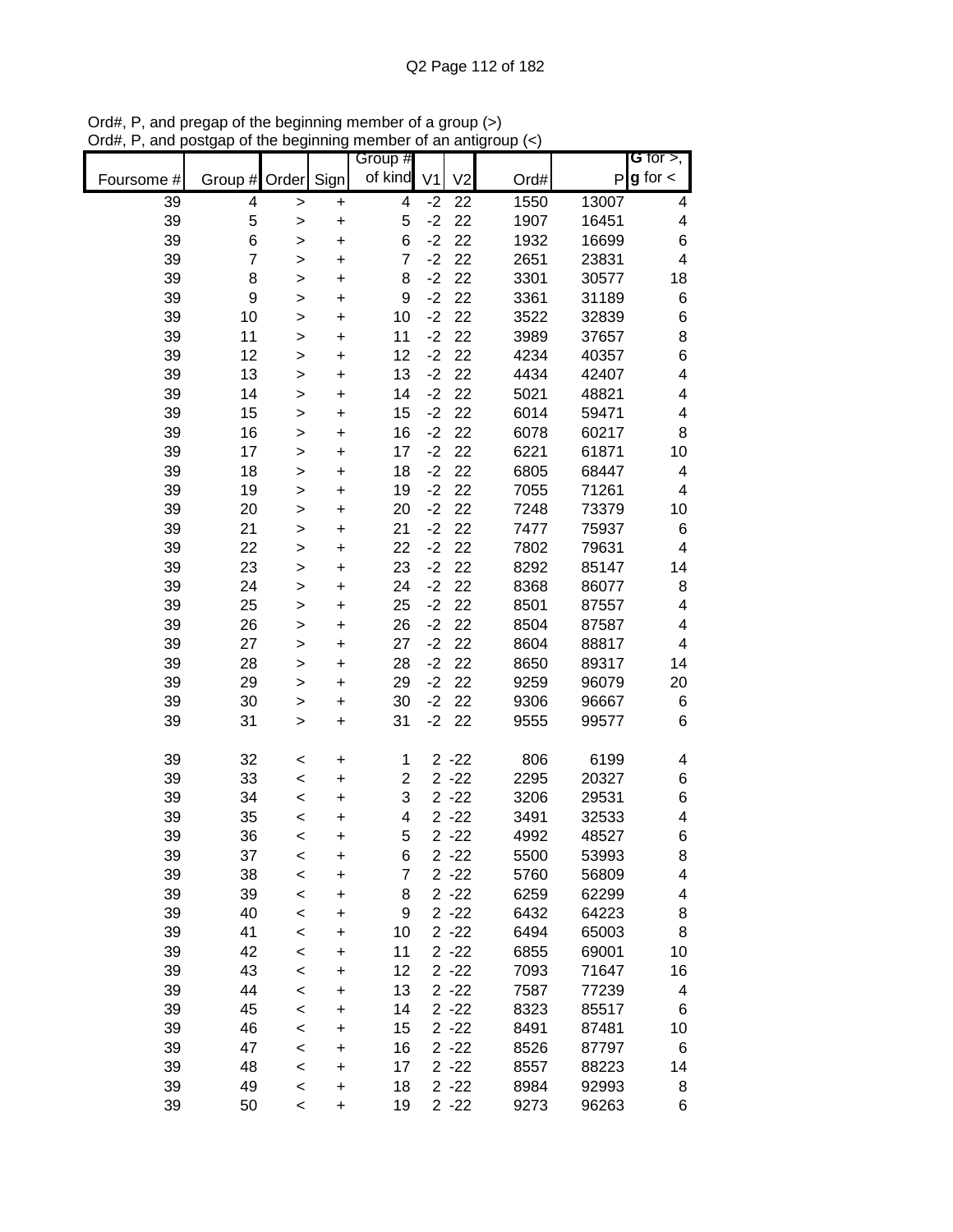|            |                    |              |           | Group #        |                |                |      |       | G for $>$ ,             |
|------------|--------------------|--------------|-----------|----------------|----------------|----------------|------|-------|-------------------------|
| Foursome # | Group # Order Sign |              |           | of kind        | V <sub>1</sub> | V <sub>2</sub> | Ord# | P     | $g$ for $\lt$           |
| 39         | 51                 | $\prec$      | $\ddot{}$ | 20             |                | $2 - 22$       | 9380 | 97549 | 4                       |
| 39         | 52                 | $\,<$        | $\ddot{}$ | 21             |                | $2 - 22$       | 9388 | 97609 | 4                       |
| 39         | 53                 | $\,<$        | $\ddot{}$ | 22             |                | $2 - 22$       | 9432 | 98213 | 8                       |
| 39         | 54                 | $\,<$        | $\ddot{}$ | 23             |                | $2 - 22$       | 9512 | 99083 | 6                       |
|            |                    |              |           |                |                |                |      |       |                         |
| 39         | 55                 | $\,<$        |           | 1              | $-2$           | 22             | 7402 | 75109 | 24                      |
| 39         | 56                 | $\,<$        |           | $\overline{2}$ | $-2$           | 22             | 9050 | 93787 | 22                      |
|            |                    |              |           |                |                |                |      |       |                         |
|            |                    |              |           |                |                |                |      |       |                         |
| 40         | 1                  | >            | +         | 1              |                | $22 - 20$      | 263  | 1669  | $\overline{\mathbf{c}}$ |
| 40         | 2                  | >            | $\ddot{}$ | 2              |                | 22 - 20        | 590  | 4297  | 8                       |
| 40         | 3                  | $\mathbf{I}$ | +         | 3              |                | 22 - 20        | 732  | 5531  | 4                       |
| 40         | 4                  | $\mathbf{I}$ | $\ddot{}$ | 4              |                | 22 - 20        | 1446 | 12073 | $\boldsymbol{2}$        |
| 40         | 5                  | $\geq$       | +         | 5              |                | $22 - 20$      | 1551 | 13009 | $\boldsymbol{2}$        |
| 40         | 6                  | $\geq$       | $\ddot{}$ | 6              |                | $22 - 20$      | 1908 | 16453 | $\overline{\mathbf{c}}$ |
| 40         | $\overline{7}$     | $\mathbf{I}$ | $\ddot{}$ | $\overline{7}$ |                | 22 - 20        | 2176 | 19183 | $\overline{c}$          |
| 40         | 8                  | $\mathbf{I}$ | $\ddot{}$ | 8              |                | $22 - 20$      | 3920 | 36947 | 4                       |
| 40         | 9                  | $\geq$       | $\ddot{}$ | 9              |                | $22 - 20$      | 4435 | 42409 | $\overline{\mathbf{c}}$ |
| 40         | 10                 | $\geq$       | +         | 10             |                | $22 - 20$      | 4972 | 48313 | $\overline{c}$          |
| 40         | 11                 | $\geq$       | $\ddot{}$ | 11             |                | 22 - 20        | 5440 | 53327 | 4                       |
| 40         | 12                 | $\mathbf{I}$ | $\ddot{}$ | 12             |                | $22 - 20$      | 5920 | 58453 | $\boldsymbol{2}$        |
| 40         | 13                 | $\mathbf{I}$ | $\ddot{}$ | 13             |                | $22 - 20$      | 6806 | 68449 | $\boldsymbol{2}$        |
| 40         | 14                 | $\geq$       | +         | 14             |                | $22 - 20$      | 6890 | 69403 | $\overline{\mathbf{c}}$ |
| 40         | 15                 | >            | +         | 15             |                | $22 - 20$      | 7040 | 71089 | 8                       |
| 40         | 16                 | >            | +         | 16             |                | $22 - 20$      | 7653 | 77867 | 4                       |
| 40         | 17                 | >            | +         | 17             |                | $22 - 20$      | 8452 | 87013 | 2                       |
| 40         | 18                 | >            | +         | 18             |                | $22 - 20$      | 8502 | 87559 | $\overline{c}$          |
| 40         | 19                 | >            | $\ddot{}$ | 19             |                | $22 - 20$      | 8767 | 90547 | 14                      |
| 40         | 20                 | $\mathbf{I}$ | +         | 20             |                | $22 - 20$      | 8856 | 91591 | 8                       |
| 40         | 21                 | >            | +         | 21             |                | 22 - 20        | 8875 | 91841 | 4                       |
| 40         | 22                 | $\mathbf{I}$ | $\pmb{+}$ | 22             |                | $22 - 20$      | 8974 | 92867 | 4                       |
| 40         | 23                 | >            | $\ddot{}$ | 23             |                | $22 - 20$      | 9307 | 96671 | 4                       |
|            |                    |              |           |                |                |                |      |       |                         |
| 40         | 24                 | >            |           |                | $1 - 22$       | 20             | 9298 | 96553 | 26                      |
|            |                    |              |           |                |                |                |      |       |                         |
| 40         | 25                 | $\,<$        | $\ddot{}$ | 1              | $-22$          | 20             | 616  | 4547  | $\overline{\mathbf{c}}$ |
| 40         | 26                 | $\,<$        | $\ddot{}$ |                | $2 - 22$       | 20             | 843  | 6521  | 8                       |
| 40         | 27                 | $\,<$        | $\ddot{}$ |                | $3 - 22$       | 20             | 870  | 6761  | $\overline{\mathbf{c}}$ |
| 40         | 28                 | $\,<$        | +         |                | $4 - 22$       | 20             | 2314 | 20507 | $\overline{\mathbf{c}}$ |
| 40         | 29                 | $\,<$        | +         |                | $5 - 22$       | 20             | 3160 | 29059 | 4                       |
| 40         | 30                 | $\,<$        | +         | 6              | $-22$          | 20             | 3490 | 32531 | $\overline{\mathbf{c}}$ |
| 40         | 31                 | $\,<$        | +         |                | $7 - 22$       | 20             | 3493 | 32561 | $\overline{\mathbf{c}}$ |
| 40         | 32                 | $\,<$        | +         |                | $8 - 22$       | 20             | 3735 | 35051 | $\overline{\mathbf{c}}$ |
| 40         | 33                 | $\,<$        | +         |                | $9 - 22$       | 20             | 3787 | 35569 | 4                       |
| 40         | 34                 | $\,<\,$      | +         |                | $10 - 22$      | 20             | 4644 | 44683 | 4                       |
| 40         | 35                 | $\,<$        | $\ddot{}$ |                | $11 - 22$      | 20             | 4991 | 48523 | 4                       |
| 40         | 36                 | $\,<$        | $\ddot{}$ |                | $12 - 22$      | 20             | 5003 | 48647 | $\overline{\mathbf{c}}$ |
| 40         | 37                 | $\,<\,$      | +         |                | $13 - 22$      | 20             | 5376 | 52667 | 6                       |

Ord#, P, and pregap of the beginning member of a group (>) Ord#, P, and postgap of the beginning member of an antigroup (<)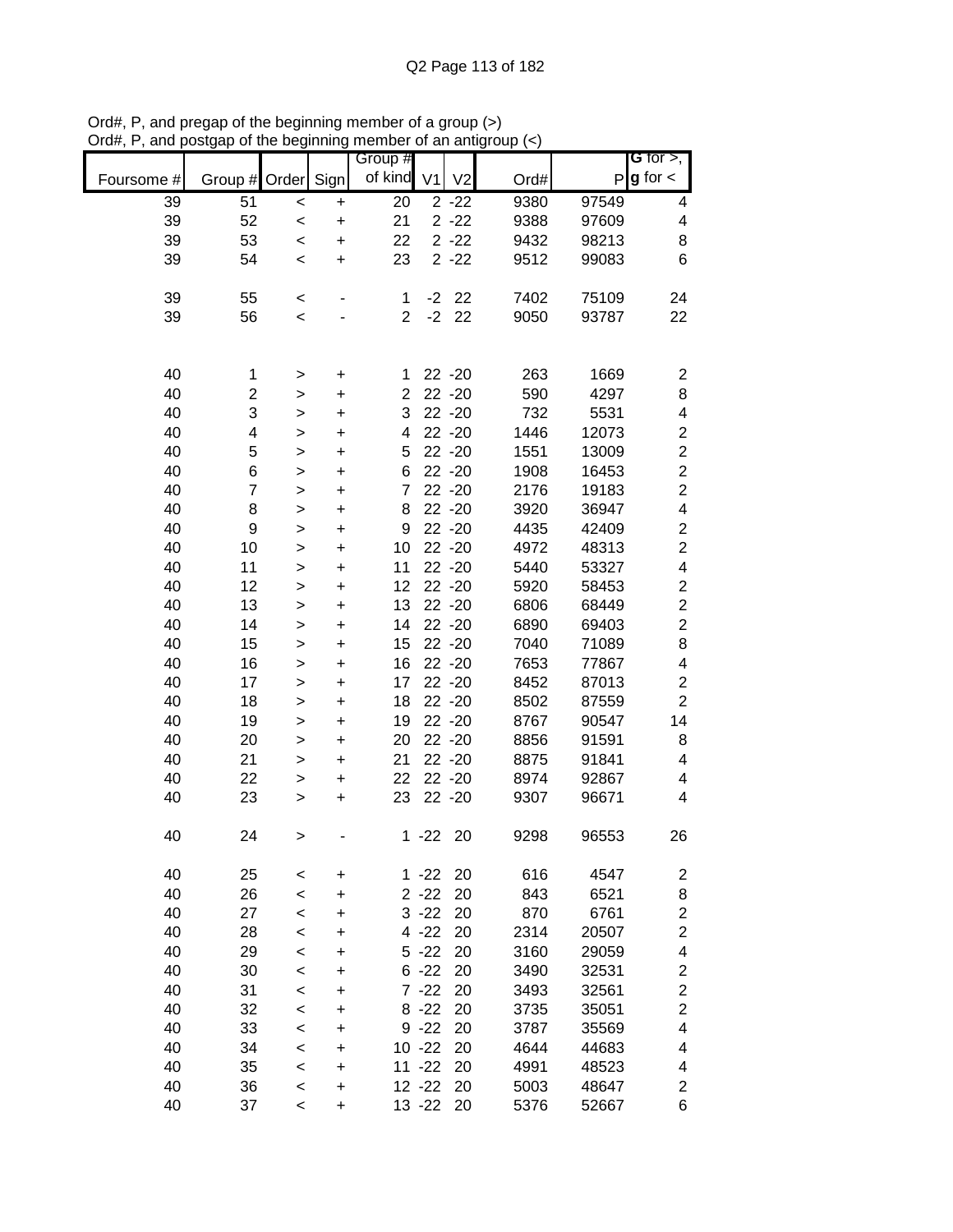|            |                    |              |           | Group #        |                     |                         |      |       | G for $>$ ,             |
|------------|--------------------|--------------|-----------|----------------|---------------------|-------------------------|------|-------|-------------------------|
| Foursome # | Group # Order Sign |              |           | of kind V1     |                     | V <sub>2</sub>          | Ord# | P     | $g$ for $\lt$           |
| 40         | 38                 | $\prec$      | $\ddot{}$ |                | $\overline{14}$ -22 | 20                      | 5499 | 53987 | 6                       |
| 40         | 39                 | $\prec$      | $\ddot{}$ |                | $15 - 22$           | 20                      | 5759 | 56807 | $\overline{\mathbf{c}}$ |
| 40         | 40                 | $\prec$      | $\ddot{}$ |                | $16 - 22$           | 20                      | 7069 | 71387 | $\overline{c}$          |
| 40         | 41                 | $\prec$      | $\ddot{}$ |                | $17 - 22$           | 20                      | 7288 | 73847 | $\overline{2}$          |
| 40         | 42                 | $\prec$      | $\ddot{}$ |                | 18 - 22             | 20                      | 7916 | 80897 | 12                      |
| 40         | 43                 | $\prec$      | $\ddot{}$ |                | 19 - 22             | 20                      | 8490 | 87473 | 8                       |
| 40         | 44                 | $\prec$      | $\ddot{}$ |                | $20 - 22$           | 20                      | 8638 | 89189 | 14                      |
| 40         | 45                 | $\prec$      | $\ddot{}$ |                | $21 - 22$           | 20                      | 9387 | 97607 | $\overline{2}$          |
|            |                    |              |           |                |                     |                         |      |       |                         |
| 40         | 46                 | $\,<$        |           | 1              |                     | $22 - 20$               | 1446 | 12073 | 24                      |
| 40         | 47                 | $\prec$      |           | $\overline{c}$ |                     | $22 - 20$               | 9049 | 93763 | 24                      |
| 40         | 48                 | $\prec$      |           | 3              |                     | $22 - 20$               | 9309 | 96703 | 28                      |
|            |                    |              |           |                |                     |                         |      |       |                         |
| 41         | 1                  | >            | $\ddot{}$ |                | $1 - 20$            | $-2$                    | 264  | 1693  | 24                      |
| 41         | $\overline{c}$     | $\,$         | $\ddot{}$ |                | $2 - 20$            | $-2$                    | 642  | 4783  | 24                      |
| 41         | 3                  | $\geq$       | $\ddot{}$ |                | $3 - 20$            | $-2$                    | 1393 | 11579 | 28                      |
| 41         | 4                  | $\geq$       | $\ddot{}$ |                | $4 - 20$            | $-2$                    | 1866 | 16057 | 24                      |
| 41         | 5                  | $\geq$       | $\ddot{}$ |                | $5 - 20$            | $-2$                    | 2177 | 19207 | 24                      |
| 41         | 6                  | $\geq$       | $\ddot{}$ |                | $6 - 20$            | $-2$                    | 2782 | 25219 | 30                      |
| 41         | $\overline{7}$     | $\mathbf{I}$ | $\ddot{}$ |                | $7 - 20$            | $-2$                    | 4019 | 38039 | 28                      |
| 41         | 8                  | $\geq$       | $\ddot{}$ |                | $8 - 20$            | $-2$                    | 4604 | 44249 | 28                      |
| 41         | $\boldsymbol{9}$   | $\geq$       | $\ddot{}$ |                | $9 - 20$            | $-2$                    | 5071 | 49363 | 24                      |
| 41         | 10                 | $\,$         | $\ddot{}$ |                | $10 - 20$           | $-2$                    | 5100 | 49663 | 24                      |
| 41         | 11                 | $\,$         | $\ddot{}$ |                | $11 - 20$           | $-2$                    | 5237 | 51193 | 24                      |
| 41         | 12                 | $\geq$       | +         |                | $12 - 20$           | $-2$                    | 5359 | 52489 | 32                      |
| 41         | 13                 | $\geq$       | $\ddot{}$ |                | $13 - 20$           | $-2$                    | 5543 | 54493 | 24                      |
| 41         | 14                 | $\mathbf{I}$ | $\ddot{}$ |                | 14 -20              | $-2$                    | 6323 | 63059 | 28                      |
| 41         | 15                 | $\geq$       | $\ddot{}$ |                | $15 - 20$           | $-2$                    | 8503 | 87583 | 24                      |
| 41         | 16                 | $\geq$       | $\ddot{}$ |                | $16 - 20$           | $-2$                    | 8857 | 91621 | 30                      |
| 41         | 17                 | $\,$         | $\ddot{}$ |                | $17 - 20$           | $-2$                    | 9034 | 93553 | 24                      |
|            |                    |              |           |                |                     |                         |      |       |                         |
| 41         | 18                 | $\,<$        | $\ddot{}$ | 1              | 20                  | $\overline{c}$          | 615  | 4523  | 24                      |
| 41         | 19                 | $\,<$        | $\ddot{}$ | $\overline{2}$ | 20                  | $\overline{2}$          | 697  | 5237  | 24                      |
| 41         | 20                 | $\prec$      | $\ddot{}$ | 3              | 20                  | $\overline{\mathbf{c}}$ | 842  | 6491  | 30                      |
| 41         | 21                 | $\prec$      | $\ddot{}$ | 4              | 20                  | $\overline{\mathbf{c}}$ | 1746 | 14897 | 26                      |
| 41         | 22                 | $\prec$      | $\ddot{}$ | 5              | 20                  | $\overline{c}$          | 1883 | 16193 | 24                      |
| 41         | 23                 | $\prec$      | +         | 6              | 20                  | $\overline{\mathbf{c}}$ | 2313 | 20483 | 24                      |
| 41         | 24                 | $\prec$      | +         | 7              | 20                  | $\overline{c}$          | 2406 | 21433 | 34                      |
| 41         | 25                 | $\prec$      | +         | 8              | 20                  | $\overline{\mathbf{c}}$ | 3159 | 29033 | 26                      |
| 41         | 26                 | $\prec$      | +         | 9              | 20                  | $\overline{c}$          | 3492 | 32537 | 24                      |
| 41         | 27                 | $\prec$      | $\ddot{}$ | 10             | 20                  | 2                       | 3786 | 35543 | 26                      |
| 41         | 28                 | $\prec$      | $\ddot{}$ | 11             | 20                  | $\overline{c}$          | 4643 | 44657 | 26                      |
| 41         | 29                 | $\prec$      | $\ddot{}$ | 12             | 20                  | $\overline{\mathbf{c}}$ | 4981 | 48413 | 24                      |
| 41         | 30                 | $\prec$      | $\ddot{}$ | 13             | 20                  | $\overline{\mathbf{c}}$ | 4990 | 48497 | 26                      |
| 41         | 31                 | $\prec$      | $\ddot{}$ | 14             | 20                  | $\overline{c}$          | 6277 | 62507 | 26                      |
| 41         | 32                 | $\prec$      | $\ddot{}$ | 15             | 20                  | $\mathbf 2$             | 7270 | 73613 | 24                      |
| 41         | 33                 | $\,<$        | $\ddot{}$ | 16             | 20                  | $\overline{2}$          | 7432 | 75407 | 24                      |

Ord#, P, and pregap of the beginning member of a group (>) Ord#, P, and postgap of the beginning member of an antigroup (<)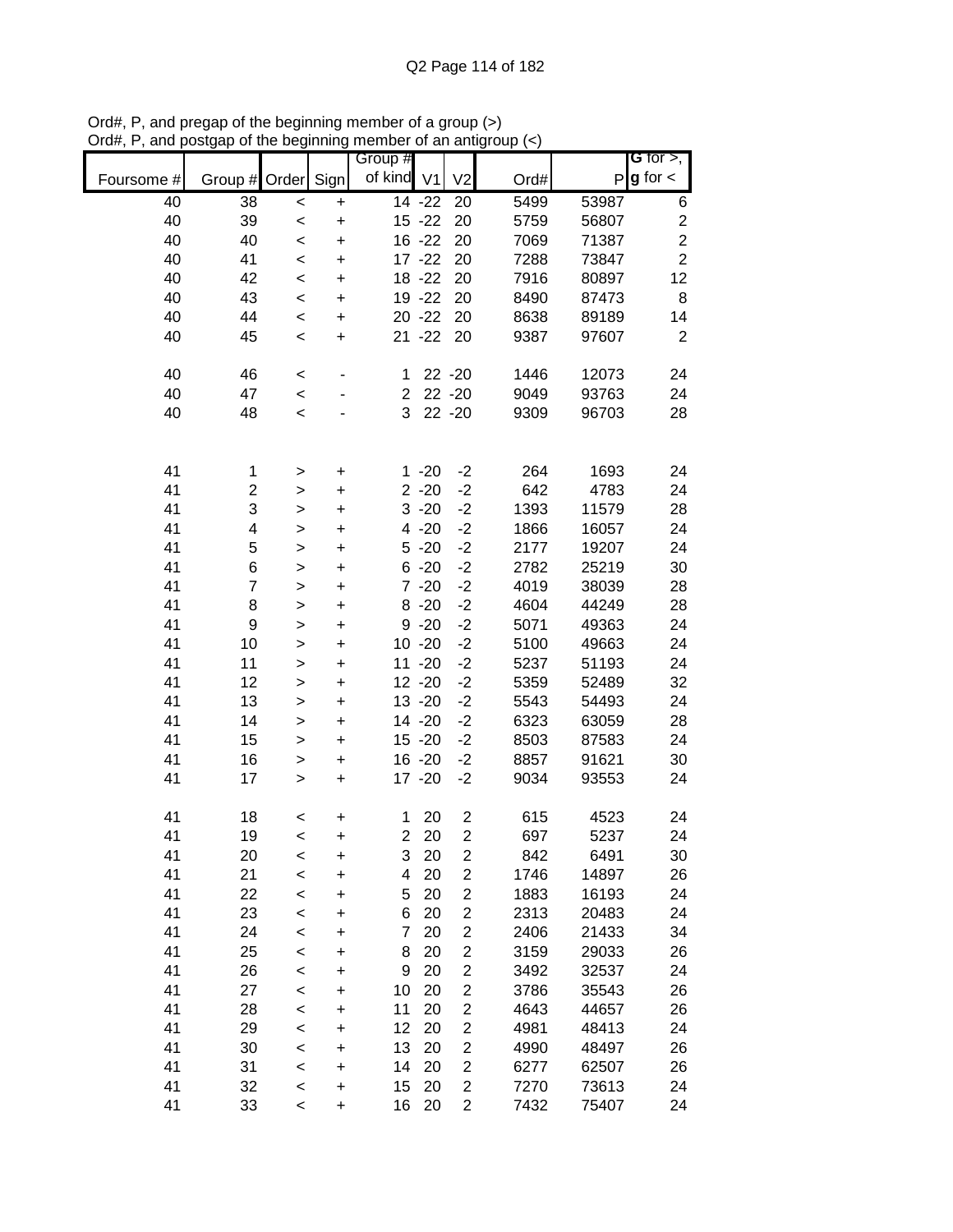|            |                         |                          |           | Group #        |                  |                |      |       | G for $>$ ,    |
|------------|-------------------------|--------------------------|-----------|----------------|------------------|----------------|------|-------|----------------|
| Foursome # | Group # Order           |                          | Sign      | of kind V1     |                  | V <sub>2</sub> | Ord# | P     | $g$ for $\lt$  |
| 41         | 34                      | $\prec$                  | $\ddot{}$ | 17             | 20               | $\overline{2}$ | 7763 | 79201 | 28             |
| 41         | 35                      | $\prec$                  | $\ddot{}$ | 18             | 20               | $\overline{2}$ | 8637 | 89153 | 36             |
| 41         | 36                      | $\prec$                  | $\ddot{}$ | 19             | 20               | $\overline{2}$ | 8674 | 89567 | 24             |
| 41         | 37                      | $\,<$                    | $\ddot{}$ | 20             | 20               | $\overline{2}$ | 9386 | 97583 | 24             |
| 41         | 38                      | $\,<$                    |           | $\mathbf 1$    | $-20$            | $-2$           | 1866 | 16057 | 4              |
| 41         | 39                      | $\prec$                  |           |                | $2 - 20$         | $-2$           | 5453 | 53503 | 4              |
| 41         | 40                      | $\,<\,$                  |           |                | $3 - 20$         | $-2$           | 9051 | 93809 | $\overline{2}$ |
|            |                         |                          |           |                |                  |                |      |       |                |
| 42         | 1                       | >                        | $\pmb{+}$ | 1              | 0                | 12             | 273  | 1753  | 6              |
| 42         | $\overline{\mathbf{c}}$ | >                        | $\ddot{}$ | $\overline{2}$ | 0                | 12             | 292  | 1907  | 6              |
| 42         | 3                       | $\geq$                   | +         | 3              | 0                | 12             | 606  | 4457  | 6              |
| 42         | 4                       | $\geq$                   | $\ddot{}$ | 4              | $\mathbf 0$      | 12             | 622  | 4597  | 6              |
| 42         | 5                       | $\geq$                   | $\ddot{}$ | 5              | 0                | 12             | 1774 | 15193 | 6              |
| 42         | 6                       | >                        | $\ddot{}$ | 6              | $\boldsymbol{0}$ | 12             | 1959 | 16987 | 6              |
| 42         | $\overline{7}$          | $\,$                     | $\ddot{}$ | $\overline{7}$ | $\boldsymbol{0}$ | 12             | 2602 | 23333 | 6              |
| 42         | 8                       | $\,$                     | $\ddot{}$ | 8              | 0                | 12             | 2960 | 26987 | 6              |
| 42         | $\boldsymbol{9}$        | $\, > \,$                | $\ddot{}$ | 9              | 0                | 12             | 4095 | 38867 | 6              |
| 42         | 10                      | $\geq$                   | $\ddot{}$ | 10             | 0                | 12             | 4774 | 46147 | 6              |
| 42         | 11                      | >                        | $\ddot{}$ | 11             | 0                | 12             | 5151 | 50153 | 6              |
| 42         | 12                      | $\geq$                   | $\ddot{}$ | 12             | 0                | 12             | 5174 | 50417 | 6              |
| 42         | 13                      | $\,$                     | $\ddot{}$ | 13             | 0                | 12             | 5925 | 58543 | 6              |
| 42         | 14                      | >                        | +         | 14             | 0                | 12             | 6325 | 63073 | 6              |
| 42         | 15                      | >                        | +         | 15             | 0                | 12             | 6587 | 65957 | 6              |
| 42         | 16                      | >                        | +         | 16             | 0                | 12             | 6833 | 68743 | 6              |
| 42         | 17                      | >                        | +         | 17             | 0                | 12             | 7259 | 73523 | 6              |
| 42         | 18                      | >                        | +         | 18             | 0                | 12             | 7541 | 76673 | 6              |
| 42         | 19                      | >                        | $\ddot{}$ | 19             | 0                | 12             | 8374 | 86137 | 6              |
| 42         | 20                      | >                        | $\ddot{}$ | 20             | 0                | 12             | 8387 | 86263 | 6              |
| 42         | 21                      | $\,$                     | $\ddot{}$ | 21             | 0                | 12             | 8987 | 93053 | 6              |
| 42         | 22                      | $\,$                     | $\ddot{}$ | 22             | 0                | 12             | 9245 | 95923 | 6              |
| 42         | 23                      | >                        |           | 1              |                  | $0 - 12$       | 1939 | 16787 | 24             |
| 42         | 24                      | >                        |           | 2              |                  | $0 - 12$       | 4449 | 42533 | 24             |
| 42         | 25                      | >                        |           | 3              |                  | $0 - 12$       | 7533 | 76579 | 18             |
| 42         | 26                      | >                        |           | 4              |                  | $0 - 12$       | 7685 | 78259 | 18             |
| 42         | 27                      | $\mathbf{r}$             |           | 5              |                  | $0 - 12$       | 7968 | 81439 | 18             |
| 42         | 28                      | $\,<\,$                  | +         | 1              |                  | $0 - 12$       | 3485 | 32479 | 12             |
| 42         | 29                      | $\,<$                    | +         | 2              |                  | $0 - 12$       | 3691 | 34543 | 6              |
| 42         | 30                      | $\prec$                  | +         | 3              |                  | $0 - 12$       | 3888 | 36677 | 6              |
| 42         | 31                      | $\,<\,$                  | +         | 4              |                  | $0 - 12$       | 4293 | 41017 | 6              |
| 42         | 32                      | $\,<\,$                  | +         | 5              |                  | $0 - 12$       | 5928 | 58573 | 6              |
| 42         | 33                      | $\,<\,$                  | +         | 6              |                  | $0 - 12$       | 8091 | 82787 | 6              |
| 42         | 34                      | $\,<\,$                  | $\ddot{}$ | 7              |                  | $0 - 12$       | 8779 | 90703 | 6              |
| 42         | 35                      | $\prec$                  | $\ddot{}$ | 8              |                  | $0 - 12$       | 8990 | 93083 | 6              |
| 42         | 36                      | $\overline{\phantom{0}}$ | +         | 9              |                  | $0 - 12$       | 9416 | 97967 | 6              |

Ord#, P, and pregap of the beginning member of a group (>) Ord#, P, and postgap of the beginning member of an antigroup (<)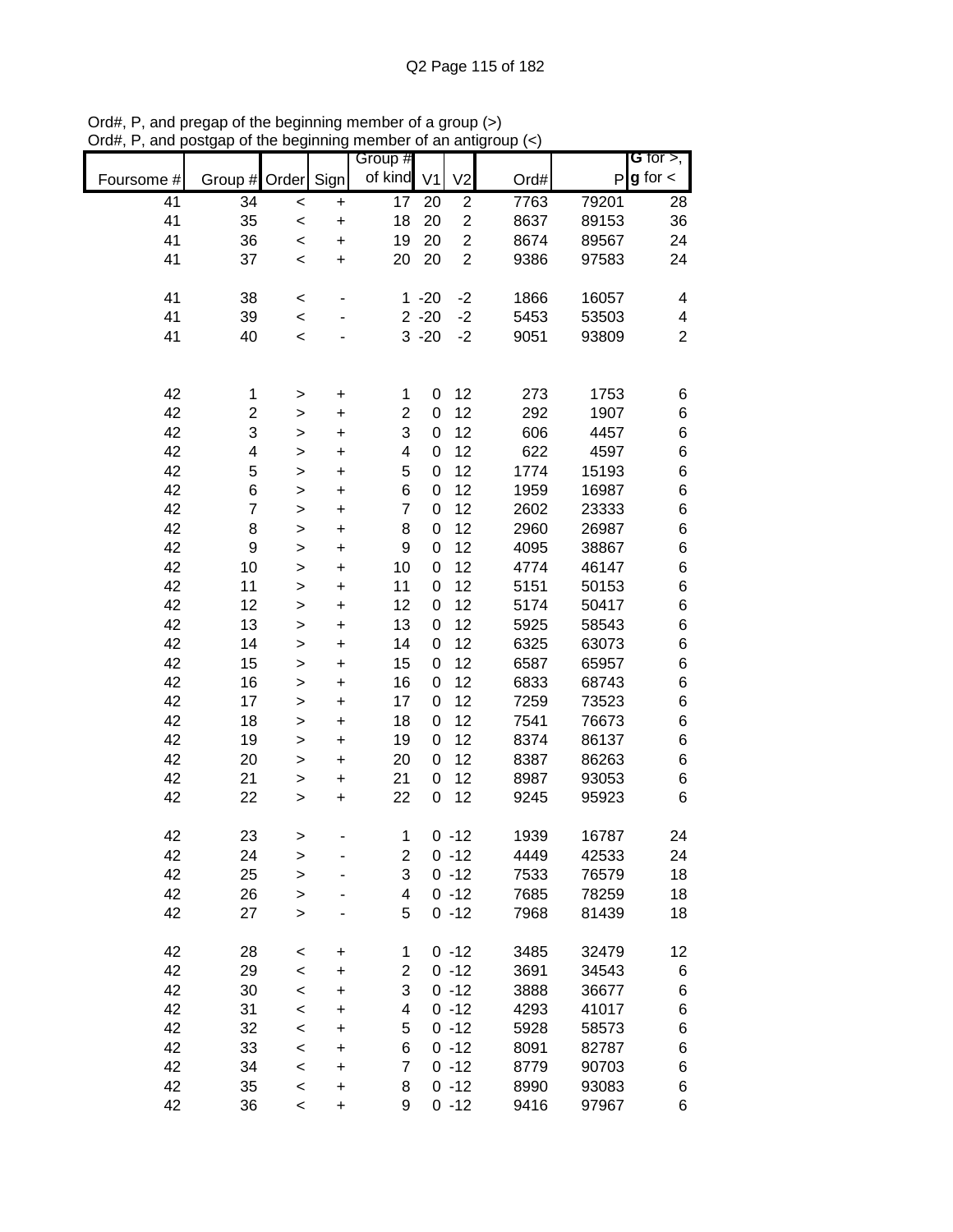| Foursome # | Group # Order  |              | Sign        | Group #<br>of kind V1   |             | V <sub>2</sub>          | Ord# |       | G for $>$ ,<br>$P$ g for $\lt$ |
|------------|----------------|--------------|-------------|-------------------------|-------------|-------------------------|------|-------|--------------------------------|
|            |                |              |             |                         |             |                         |      |       |                                |
| 42         | 37             | $\,<$        |             | 1                       | 0           | 12                      | 2285 | 20201 | 18                             |
| 42         | 38             | $\prec$      |             | $\overline{c}$          | 0           | 12                      | 2800 | 25391 | 18                             |
| 42         | 39             | $\prec$      |             | 3                       | 0           | 12                      | 3699 | 34631 | 18                             |
| 42         | 40             | $\,<$        |             | $\overline{\mathbf{4}}$ | $\mathbf 0$ | 12                      | 5176 | 50441 | 18                             |
|            |                |              |             |                         |             |                         |      |       |                                |
| 43         | 1              | >            | $\mathbf +$ |                         | $1 - 12$    | $-2$                    | 275  | 1777  | 18                             |
| 43         | $\overline{c}$ | >            | +           |                         | $2 - 12$    | $-2$                    | 603  | 4441  | 18                             |
| 43         | 3              | >            | $\ddot{}$   |                         | $3 - 12$    | $-2$                    | 1131 | 9127  | 18                             |
| 43         | 4              | $\mathbf{I}$ | $\ddot{}$   |                         | $4 - 12$    | $-2$                    | 1951 | 16921 | 18                             |
| 43         | 5              | $\mathbf{I}$ | $\ddot{}$   |                         | $5 - 12$    | $-2$                    | 1997 | 17377 | 18                             |
| 43         | 6              | $\geq$       | $\ddot{}$   |                         | $6 - 12$    | $-2$                    | 4225 | 40231 | 18                             |
| 43         | $\overline{7}$ | $\geq$       | $\ddot{}$   |                         | $7 - 12$    | $-2$                    | 5011 | 48751 | 18                             |
| 43         | 8              | $\geq$       | $\ddot{}$   |                         | $8 - 12$    | $-2$                    | 5493 | 53917 | 18                             |
| 43         | 9              | $\geq$       | $\ddot{}$   |                         | $9 - 12$    | $-2$                    | 5504 | 54037 | 24                             |
| 43         | 10             | $\,>$        | $\ddot{}$   |                         | $10 - 12$   | $-2$                    | 5676 | 55921 | 18                             |
| 43         | 11             | $\mathbf{I}$ | $\ddot{}$   |                         | $11 - 12$   | $-2$                    | 6894 | 69457 | 18                             |
| 43         | 12             | $\mathbf{I}$ | $\ddot{}$   |                         | $12 - 12$   | $-2$                    | 7000 | 70657 | 18                             |
| 43         | 13             | $\mathbf{I}$ | $\ddot{}$   |                         | $13 - 12$   | $-2$                    | 7476 | 75931 | 18                             |
| 43         | 14             | $\mathbf{I}$ | $\ddot{}$   |                         | $14 - 12$   | $-2$                    | 7534 | 76597 | 18                             |
| 43         | 15             | $\geq$       | $\ddot{}$   |                         | $15 - 12$   | $-2$                    | 7674 | 78157 | 18                             |
| 43         | 16             | $\mathbf{I}$ | $\ddot{}$   |                         | $16 - 12$   | $-2$                    | 7688 | 78301 | 18                             |
| 43         | 17             | $\mathbf{I}$ | $\ddot{}$   |                         | $17 - 12$   | $-2$                    | 8252 | 84691 | 18                             |
| 43         | 18             | >            | $\mathbf +$ |                         | $18 - 12$   | $-2$                    | 9202 | 95461 | 18                             |
| 43         | 19             | $\geq$       | $\ddot{}$   |                         | 19 - 12     | $-2$                    | 9305 | 96661 | 18                             |
| 43         | 20             | $\geq$       |             | $\mathbf{1}$            | 12          | $\mathbf 2$             | 7542 | 76679 | 6                              |
| 43         | 21             | $\geq$       |             | $\overline{c}$          | 12          | $\mathbf 2$             | 7870 | 80369 | 6                              |
| 43         | 22             | $\,<$        | $\ddot{}$   | 1                       | 12          | $\overline{\mathbf{c}}$ | 529  | 3803  | 18                             |
| 43         | 23             | $\prec$      | $\ddot{}$   | $\overline{2}$          | 12          | $\overline{2}$          | 1203 | 9749  | 18                             |
| 43         | 24             | $\prec$      | $\ddot{}$   | 3                       | 12          | $\overline{c}$          | 2284 | 20183 | 18                             |
| 43         | 25             | $\,<$        | $\ddot{}$   | 4                       | 12          | $\overline{2}$          | 3574 | 33359 | 18                             |
| 43         | 26             | <            | +           | 5                       | 12          | $\overline{\mathbf{c}}$ | 3698 | 34613 | 18                             |
| 43         | 27             | $\,<$        | $\ddot{}$   | 6                       | 12          | $\boldsymbol{2}$        | 4140 | 39323 | 18                             |
| 43         | 28             | $\,<$        | +           | $\overline{7}$          | 12          | $\overline{\mathbf{c}}$ | 6041 | 59753 | 18                             |
| 43         | 29             | $\,<$        | +           | 8                       | 12          | $\boldsymbol{2}$        | 6873 | 69203 | 18                             |
| 43         | 30             | $\prec$      | +           | 9                       | 12          | $\overline{\mathbf{c}}$ | 7221 | 73019 | 18                             |
| 43         | 31             | $\,<$        | $\ddot{}$   | 10                      | 12          | $\overline{c}$          | 7463 | 75743 | 24                             |
| 43         | 32             | $\,<$        | +           | 11                      | 12          | $\overline{\mathbf{c}}$ | 7585 | 77213 | 24                             |
| 43         | 33             | $\,<$        | +           | 12                      | 12          | $\overline{\mathbf{c}}$ | 7786 | 79433 | 18                             |
| 43         | 34             | $\,<$        | $\ddot{}$   | 13                      | 12          | $\mathbf 2$             | 8345 | 85751 | 30                             |
| 43         | 35             | $\,<$        | $\ddot{}$   | 14                      | 12          | $\overline{\mathbf{c}}$ | 9009 | 93263 | 18                             |
| 43         | 36             | $\,<$        | $\ddot{}$   | 15                      | 12          | $\mathbf 2$             | 9378 | 97523 | 24                             |
| 43         | 37             | $\,<$        | $\ddot{}$   | 16                      | 12          | $\overline{c}$          | 9508 | 99023 | 18                             |
| 43         | 38             | $\,<$        | -           |                         | $1 - 12$    | $-2$                    | 4225 | 40231 | 6                              |

Ord#, P, and pregap of the beginning member of a group (>) Ord#, P, and postgap of the beginning member of an antigroup (<)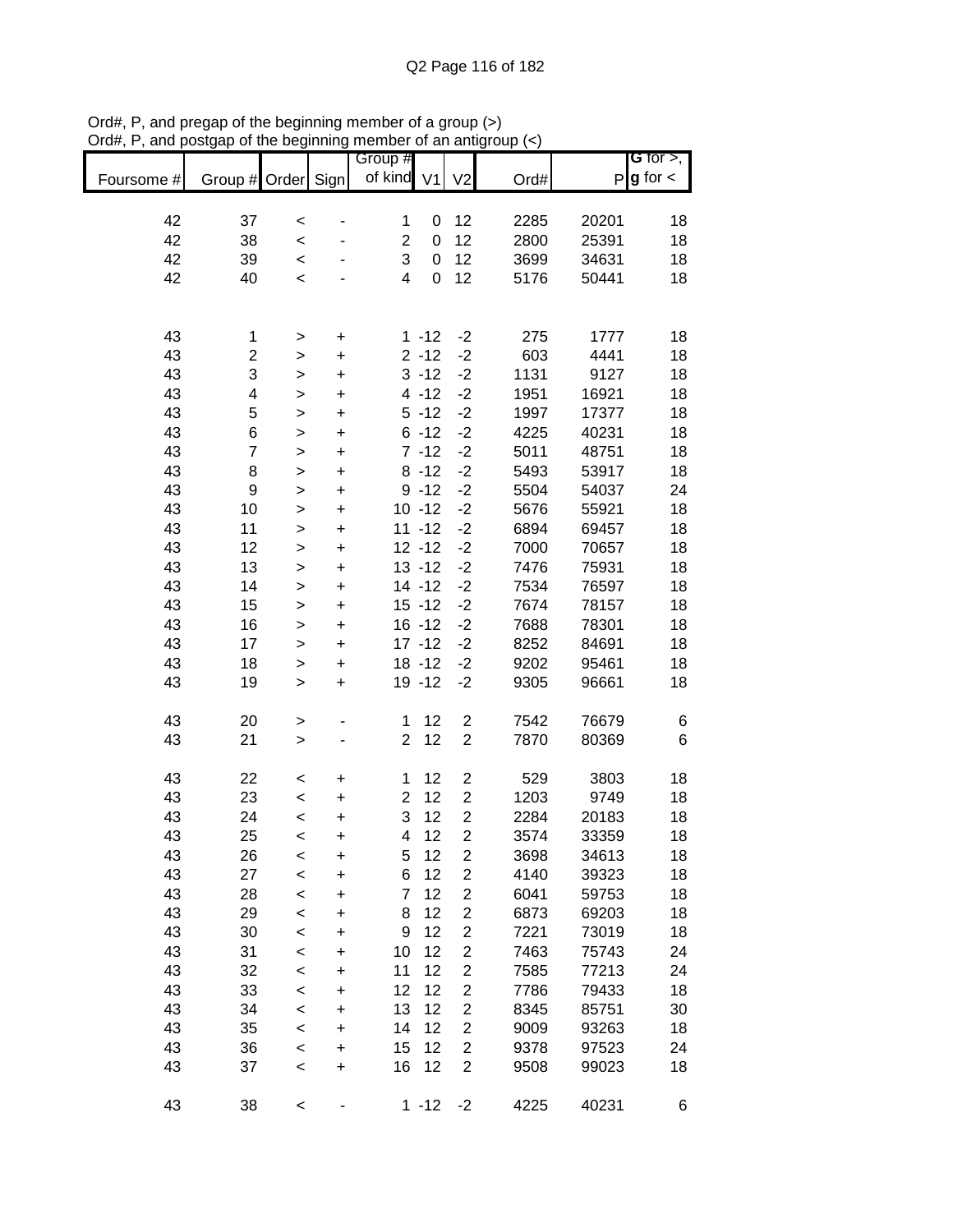|            |                         |              |           | Group #        |           |                |      |       | G for $>$ ,              |
|------------|-------------------------|--------------|-----------|----------------|-----------|----------------|------|-------|--------------------------|
| Foursome # | Group #                 | Order        | Sign      | of kind V1     |           | V <sub>2</sub> | Ord# | P     | $g$ for $\lt$            |
| 43         | 39                      | $\,<$        |           |                | $2 - 12$  | $-2$           | 4292 | 41011 | 6                        |
| 43         | 40                      | $\prec$      |           |                | $3 - 12$  | $-2$           | 9561 | 99661 | 6                        |
|            |                         |              |           |                |           |                |      |       |                          |
|            |                         |              |           |                |           |                |      |       |                          |
| 44         | 1                       | >            | +         |                | $1 - 16$  | 14             | 294  | 1931  | 18                       |
| 44         | $\overline{\mathbf{c}}$ | >            | $\ddot{}$ |                | $2 - 16$  | 14             | 784  | 6007  | 20                       |
| 44         | 3                       | >            | $\ddot{}$ |                | $3 - 16$  | 14             | 1303 | 10687 | 20                       |
| 44         | 4                       | >            | $\pmb{+}$ |                | $4 - 16$  | 14             | 2171 | 19139 | 18                       |
| 44         | 5                       | >            | +         |                | $5 - 16$  | 14             | 3700 | 34649 | 18                       |
| 44         | 6                       | >            | +         |                | $6 - 16$  | 14             | 4141 | 39341 | 18                       |
| 44         | 7                       | $\geq$       | $\ddot{}$ |                | $7 - 16$  | 14             | 4204 | 40009 | 20                       |
| 44         | 8                       | $\mathbf{I}$ | $\ddot{}$ |                | $8 - 16$  | 14             | 5212 | 50891 | 18                       |
| 44         | 9                       | $\geq$       | $\ddot{}$ |                | $9 - 16$  | 14             | 5865 | 57899 | 18                       |
| 44         | 10                      | $\geq$       | $\ddot{}$ |                | $10 - 16$ | 14             | 6438 | 64301 | 18                       |
| 44         | 11                      | $\,$         | $\ddot{}$ |                | $11 - 16$ | 14             | 6822 | 68633 | 22                       |
| 44         | 12                      | >            | $\ddot{}$ |                | $12 - 16$ | 14             | 7225 | 73061 | 18                       |
| 44         | 13                      | >            | $\ddot{}$ |                | $13 - 16$ | 14             | 7538 | 76649 | 18                       |
| 44         | 14                      | $\mathbf{I}$ | $\ddot{}$ |                | $14 - 16$ | 14             | 8327 | 85571 | 22                       |
| 44         | 15                      | $\,$         | $\ddot{}$ |                | $15 - 16$ | 14             | 9044 | 93701 | 18                       |
| 44         | 16                      | $\,$         | $\ddot{}$ |                | $16 - 16$ | 14             | 9472 | 98663 | 22                       |
| 44         | 17                      | $\, > \,$    |           | 1              |           | $16 - 14$      | 838  | 6451  | $\overline{\mathbf{c}}$  |
| 44         | 18                      | $\, > \,$    |           | $\overline{c}$ |           | $16 - 14$      | 945  | 7459  | $\boldsymbol{2}$         |
| 44         | 19                      | $\,$         |           | 3              |           | $16 - 14$      | 1106 | 8867  | $\overline{\mathbf{4}}$  |
| 44         | 20                      | >            |           | 4              |           | $16 - 14$      | 1654 | 14011 | $\boldsymbol{2}$         |
| 44         | 21                      | $\, > \,$    |           | 5              |           | $16 - 14$      | 1887 | 16231 | $\overline{c}$           |
| 44         | 22                      | >            |           | 6              |           | $16 - 14$      | 2158 | 18979 | 6                        |
| 44         | 23                      | $\mathbf{I}$ |           | 7              |           | $16 - 14$      | 2663 | 23929 | 12                       |
| 44         | 24                      | $\,$         |           | 8              |           | $16 - 14$      | 2712 | 24421 | $\overline{\mathbf{c}}$  |
| 44         | 25                      | $\geq$       |           | 9              |           | $16 - 14$      | 2996 | 27409 | $\overline{\mathbf{c}}$  |
| 44         | 26                      | $\mathbf{I}$ |           | 10             |           | $16 - 14$      | 3059 | 28031 | 4                        |
| 44         | 27                      | $\mathbf{I}$ |           | 11             |           | $16 - 14$      | 3092 | 28411 | $\boldsymbol{2}$         |
| 44         | 28                      | >            |           | 12             |           | $16 - 14$      | 3139 | 28817 | $\overline{\mathcal{A}}$ |
| 44         | 29                      | >            |           | 13             |           | $16 - 14$      | 3396 | 31547 | 4                        |
| 44         | 30                      | >            |           | 14             |           | $16 - 14$      | 3635 | 33941 | 4                        |
| 44         | 31                      | $\geq$       |           | 15             |           | $16 - 14$      | 3954 | 37339 | $\overline{\mathbf{c}}$  |
| 44         | 32                      | $\,$         |           | 16             |           | $16 - 14$      | 4343 | 41521 | $\mathbf{2}$             |
| 44         | 33                      | $\mathbf{I}$ |           | 17             |           | $16 - 14$      | 4675 | 44987 | $\overline{\mathcal{A}}$ |
| 44         | 34                      | $\mathbf{I}$ |           | 18             |           | $16 - 14$      | 4783 | 46237 | 8                        |
| 44         | 35                      | $\,$         |           | 19             |           | $16 - 14$      | 5220 | 50971 | $\mathbf{2}$             |
| 44         | 36                      | >            |           | 20             |           | $16 - 14$      | 5394 | 52861 | $\mathbf{2}$             |
| 44         | 37                      | >            |           | 21             |           | $16 - 14$      | 5444 | 53381 | 4                        |
| 44         | 38                      | $\mathbf{I}$ |           | 22             |           | $16 - 14$      | 5476 | 53731 | 12                       |
| 44         | 39                      | $\mathbf{I}$ |           | 23             |           | $16 - 14$      | 5487 | 53861 | 4                        |
| 44         | 40                      | $\mathbf{I}$ |           | 24             |           | $16 - 14$      | 5891 | 58171 | $\overline{\mathbf{c}}$  |
| 44         | 41                      | $\mathbf{I}$ |           | 25             |           | $16 - 14$      | 6069 | 60107 | 4                        |
| 44         | 42                      | $\mathbf{I}$ |           | 26             |           | $16 - 14$      | 6235 | 62017 | 6                        |
| 44         | 43                      | $\,$         |           | 27             |           | $16 - 14$      | 6304 | 62827 | 8                        |

Ord#, P, and pregap of the beginning member of a group (>) Ord#, P, and postgap of the beginning member of an antigroup (<)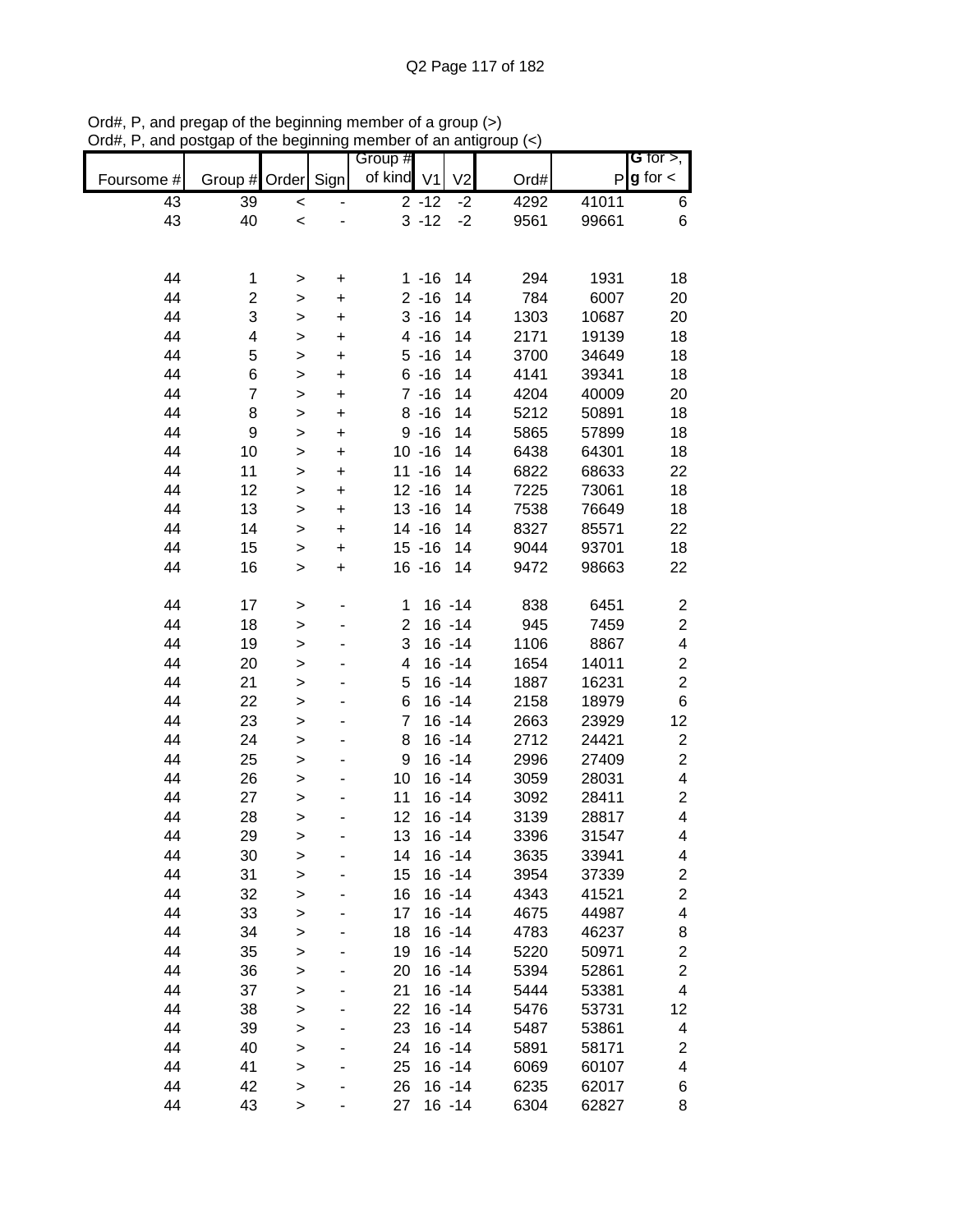|            |               |              |           | Group #        |           |                        |              |                | <b>G</b> for $>$ ,               |
|------------|---------------|--------------|-----------|----------------|-----------|------------------------|--------------|----------------|----------------------------------|
| Foursome # | Group # Order |              | Sign      | of kind        | V1        | V <sub>2</sub>         | Ord#         |                | $P$ <b>g</b> for $\lt$           |
| 44         | 44            | $\mathbf{L}$ |           | 28             |           | $16 - 14$              | 6357         | 63421          | $\overline{\mathbf{c}}$          |
| 44         | 45            | $\, > \,$    |           | 29             |           | $16 - 14$              | 6987         | 70507          | 6                                |
| 44         | 46            | $\, > \,$    |           | 30             |           | $16 - 14$              | 7306         | 74051          | 4                                |
| 44         | 47            | $\,$         |           | 31             |           | $16 - 14$              | 7342         | 74419          | 6                                |
| 44         | 48            | $\,$         |           | 32             |           | $16 - 14$              | 7493         | 76103          | 4                                |
| 44         | 49            | $\,$         |           | 33             |           | $16 - 14$              | 7613         | 77491          | $\overline{\mathbf{c}}$          |
| 44         | 50            | $\,$         |           | 34             |           | $16 - 14$              | 7626         | 77591          | $\overline{\mathbf{4}}$          |
| 44         | 51            | $\,$         |           | 35             |           | $16 - 14$              | 7629         | 77621          | 4                                |
| 44         | 52            | $\,$         |           | 36             |           | $16 - 14$              | 7813         | 79777          | 8                                |
| 44         | 53            | >            |           | 37             |           | $16 - 14$              | 7924         | 80963          | 10                               |
| 44         | 54            | $\, > \,$    |           | 38             |           | $16 - 14$              | 7986         | 81649          | $\boldsymbol{2}$                 |
| 44         | 55            | $\,$         |           | 39             |           | $16 - 14$              | 8044         | 82241          | 4                                |
| 44         | 56            | $\,$         |           | 40             |           | $16 - 14$              | 8166         | 83663          | 10                               |
| 44         | 57            | $\geq$       |           | 41             |           | $16 - 14$              | 8247         | 84631          | $\overline{c}$                   |
| 44         | 58            | $\mathbf{L}$ |           | 42             |           | $16 - 14$              | 8512         | 87649          | $\,$ 6 $\,$                      |
| 44         | 59            | $\geq$       |           | 43             |           | $16 - 14$              | 8520         | 87721          | $\overline{\mathbf{c}}$          |
| 44<br>44   | 60            | $\mathbf{I}$ |           | 44             |           | $16 - 14$<br>$16 - 14$ | 8897         | 92119          | 8                                |
| 44         | 61<br>62      | $\,$         |           | 45<br>46       |           | $16 - 14$              | 9040<br>9439 | 93607<br>98299 | $\,6$<br>$\overline{\mathbf{c}}$ |
| 44         | 63            | >            |           | 47             |           | $16 - 14$              | 9448         | 98389          | $\overline{\mathbf{c}}$          |
| 44         | 64            | $\, > \,$    |           | 48             |           | $16 - 14$              | 9535         | 99349          | $\overline{c}$                   |
| 44         | 65            | ><br>$\,$    |           | 49             |           | $16 - 14$              | 9584         | 99881          | $\overline{\mathbf{4}}$          |
|            |               |              |           |                |           |                        |              |                |                                  |
| 44         | 66            | <            | +         | 1              |           | $16 - 14$              | 937          | 7351           | 18                               |
| 44         | 67            | $\prec$      | +         | $\overline{c}$ |           | $16 - 14$              | 1095         | 8783           | 20                               |
| 44         | 68            | $\,<$        | +         | 3              |           | $16 - 14$              | 3954         | 37339          | 18                               |
| 44         | 69            | $\prec$      | +         | 4              |           | $16 - 14$              | 5065         | 49279          | 18                               |
| 44         | 70            | $\,<$        | +         | 5              |           | $16 - 14$              | 5444         | 53381          | 20                               |
| 44         | 71            | $\,<$        | +         | 6              |           | $16 - 14$              | 5816         | 57349          | 18                               |
| 44         | 72            | $\,<$        | +         | 7              |           | $16 - 14$              | 5891         | 58171          | 18                               |
| 44         | 73            | $\,<$        | +         | 8              |           | $16 - 14$              | 6359         | 63443          | 20                               |
| 44         | 74            | $\prec$      | +         | 9              |           | $16 - 14$              | 7243         | 73331          | 20                               |
| 44         | 75            | $\prec$      | $\ddot{}$ | 10             |           | $16 - 14$              | 7673         | 78139          | 18                               |
| 44         | 76            | $\prec$      | $\ddot{}$ | 11             |           | $16 - 14$              | 8008         | 81901          | 18                               |
| 44         | 77            | $\,<$        | +         | 12             |           | $16 - 14$              | 8134         | 83311          | 28                               |
| 44         | 78            | $\prec$      | $\ddot{}$ | 13             |           | $16 - 14$              | 8170         | 83719          | 18                               |
| 44         | 79            | $\prec$      | $\ddot{}$ | 14             |           | $16 - 14$              | 9040         | 93607          | 22                               |
| 44         | 80            | $\prec$      |           |                | $1 - 16$  | 14                     | 726          | 5501           | $\overline{\mathbf{c}}$          |
| 44         | 81            | $\prec$      |           |                | $2 - 16$  | 14                     | 754          | 5737           | 4                                |
| 44         | 82            | $\prec$      |           |                | $3 - 16$  | 14                     | 778          | 5923           | 4                                |
| 44         | 83            | $\prec$      |           |                | $4 - 16$  | 14                     | 784          | 6007           | 4                                |
| 44         | 84            | $\prec$      |           |                | $5 - 16$  | 14                     | 972          | 7669           | 4                                |
| 44         | 85            | $\prec$      |           |                | $6 - 16$  | 14                     | 1243         | 10133          | 6                                |
| 44         | 86            | $\prec$      |           |                | $7 - 16$  | 14                     | 1305         | 10709          | $\overline{\mathbf{c}}$          |
| 44         | 87            | $\prec$      |           |                | $8 - 16$  | 14                     | 1346         | 11113          | 4                                |
| 44         | 88            | $\,<$        |           |                | $9 - 16$  | 14                     | 1439         | 12007          | 4                                |
| 44         | 89            | $\,<$        |           |                | $10 - 16$ | 14                     | 1548         | 13001          | 2                                |

Ord#, P, and pregap of the beginning member of a group (>) Ord#, P, and postgap of the beginning member of an antigroup (<)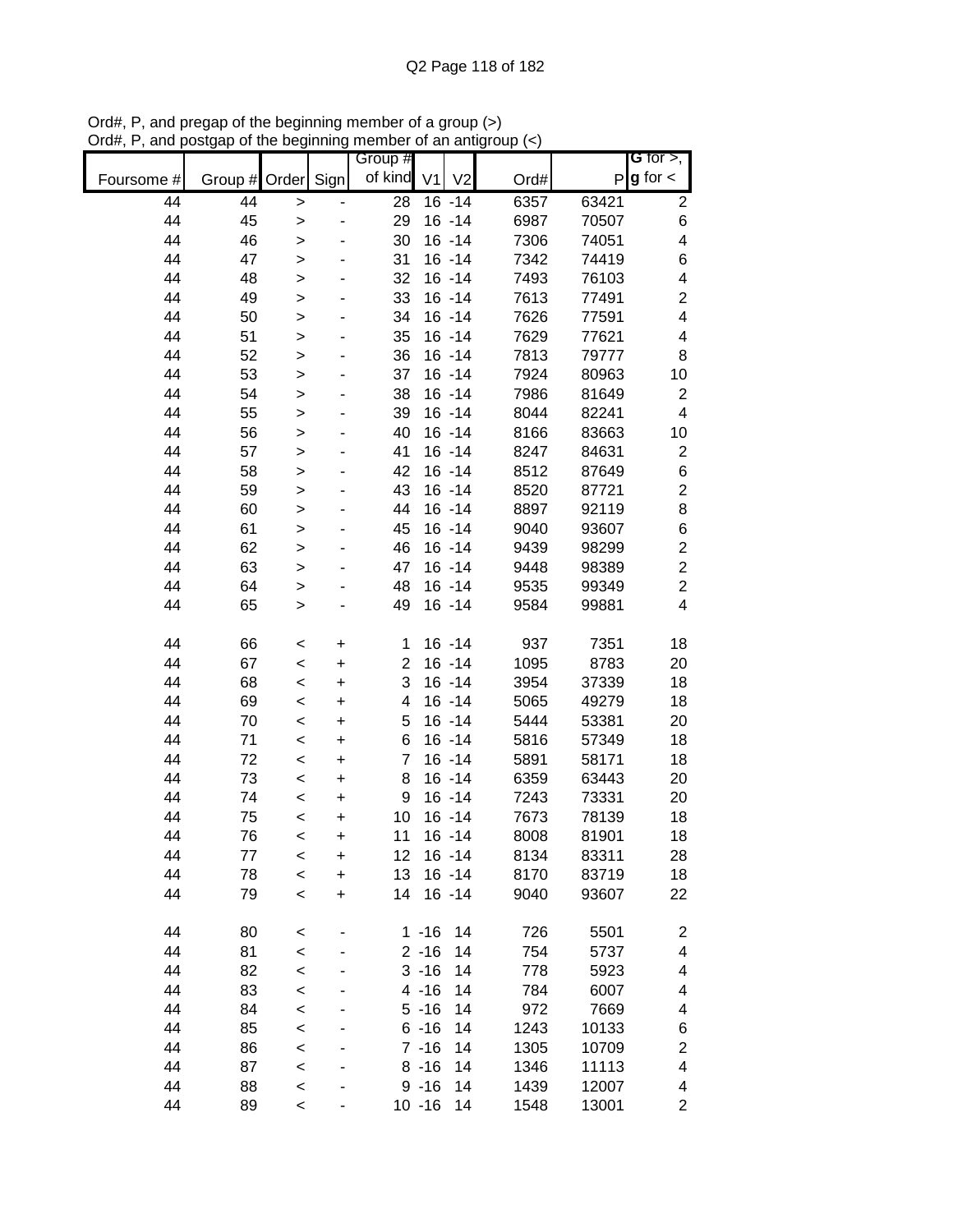|            |                    |         | Group #    |           |                |      |       | G for $>$ ,             |
|------------|--------------------|---------|------------|-----------|----------------|------|-------|-------------------------|
| Foursome # | Group # Order Sign |         | of kind V1 |           | V <sub>2</sub> | Ord# | P     | $g$ for $\lt$           |
| 44         | 90                 | $\prec$ |            | $11 - 16$ | 14             | 1563 | 13147 | 4                       |
| 44         | 91                 | $\prec$ |            | $12 - 16$ | 14             | 1642 | 13901 | $\overline{\mathbf{c}}$ |
| 44         | 92                 | $\prec$ |            | $13 - 16$ | 14             | 1809 | 15493 | 4                       |
| 44         | 93                 | $\prec$ |            | $14 - 16$ | 14             | 2091 | 18251 | $\overline{\mathbf{c}}$ |
| 44         | 94                 | $\prec$ |            | $15 - 16$ | 14             | 2359 | 20981 | $\overline{c}$          |
| 44         | 95                 | $\prec$ |            | $16 - 16$ | 14             | 2449 | 21839 | $\overline{2}$          |
| 44         | 96                 | $\prec$ |            | $17 - 16$ | 14             | 2839 | 25793 | 6                       |
| 44         | 97                 | $\prec$ |            | $18 - 16$ | 14             | 2955 | 26947 | 4                       |
| 44         | 98                 | $\prec$ |            | 19 - 16   | 14             | 3218 | 29663 | 6                       |
| 44         | 99                 | $\prec$ |            | $20 - 16$ | 14             | 3320 | 30803 | 6                       |
| 44         | 100                | $\prec$ |            | $21 - 16$ | 14             | 3338 | 30971 | 6                       |
| 44         | 101                | $\prec$ |            | $22 - 16$ | 14             | 3545 | 33071 | $\overline{\mathbf{c}}$ |
| 44         | 102                | $\prec$ |            | $23 - 16$ | 14             | 3789 | 35591 | $\overline{c}$          |
| 44         | 103                | $\prec$ |            | 24 - 16   | 14             | 4110 | 39041 | $\overline{2}$          |
| 44         | 104                | $\prec$ |            | $25 - 16$ | 14             | 4184 | 39821 | 6                       |
| 44         | 105                | $\prec$ |            | $26 - 16$ | 14             | 4204 | 40009 | 4                       |
| 44         | 106                | $\prec$ |            | $27 - 16$ | 14             | 4299 | 41077 | 4                       |
| 44         | 107                | $\prec$ |            | $28 - 16$ | 14             | 4519 | 43313 | 6                       |
| 44         | 108                | $\prec$ |            | 29 - 16   | 14             | 4580 | 44017 | 4                       |
| 44         | 109                | $\prec$ |            | $30 - 16$ | 14             | 4810 | 46549 | 10                      |
| 44         | 110                | $\prec$ |            | $31 - 16$ | 14             | 5247 | 51283 | 4                       |
| 44         | 111                | $\prec$ |            | $32 - 16$ | 14             | 5292 | 51713 | 6                       |
| 44         | 112                | $\prec$ |            | $33 - 16$ | 14             | 5482 | 53813 | 6                       |
| 44         | 113                | $\prec$ |            | 34 - 16   | 14             | 5507 | 54083 | 8                       |
| 44         | 114                | $\prec$ |            | $35 - 16$ | 14             | 5549 | 54539 | $\overline{\mathbf{c}}$ |
| 44         | 115                | $\,<$   |            | $36 - 16$ | 14             | 5869 | 57943 | 4                       |
| 44         | 116                | $\,<$   |            | $37 - 16$ | 14             | 5959 | 58963 | 4                       |
| 44         | 117                | $\,<$   |            | $38 - 16$ | 14             | 6053 | 59951 | 6                       |
| 44         | 118                | $\prec$ |            | $39 - 16$ | 14             | 6148 | 61027 | 4                       |
| 44         | 119                | $\,<$   |            | 40 - 16   | 14             | 6385 | 63689 | $\overline{\mathbf{c}}$ |
| 44         | 120                | $\prec$ |            | 41 -16    | 14             | 6438 | 64301 | $\overline{\mathbf{c}}$ |
| 44         | 121                | $\prec$ |            | 42 - 16   | 14             | 6511 | 65167 | 4                       |
| 44         | 122                | $\prec$ |            | 43 - 16   | 14             | 6596 | 66067 | 4                       |
| 44         | 123                | $\prec$ |            | 44 -16    | 14             | 7096 | 71693 | 6                       |
| 44         | 124                | $\,<$   |            | 45 - 16   | 14             | 7134 | 72073 | 4                       |
| 44         | 125                | $\prec$ |            | 46 - 16   | 14             | 7182 | 72643 | 4                       |
| 44         | 126                | $\prec$ |            | 47 - 16   | 14             | 7225 | 73061 | 2                       |
| 44         | 127                | $\prec$ |            | 48 - 16   | 14             | 7274 | 73673 | 6                       |
| 44         | 128                | $\prec$ |            | 49 - 16   | 14             | 7305 | 74047 | 4                       |
| 44         | 129                | $\prec$ |            | $50 - 16$ | 14             | 7455 | 75679 | 4                       |
| 44         | 130                | $\prec$ |            | $51 - 16$ | 14             | 7650 | 77839 | 10                      |
| 44         | 131                | $\prec$ |            | $52 - 16$ | 14             | 7754 | 79133 | 6                       |
| 44         | 132                | $\prec$ |            | $53 - 16$ | 14             | 8163 | 83639 | $\overline{\mathbf{c}}$ |
| 44         | 133                | $\prec$ |            | 54 - 16   | 14             | 8329 | 85597 | 4                       |
| 44         | 134                | $\,<$   |            | $55 - 16$ | 14             | 8519 | 87719 | 2                       |
| 44         | 135                | $\prec$ |            | 56 - 16   | 14             | 8560 | 88259 | $\overline{c}$          |
| 44         | 136                | $\,<$   |            | $57 - 16$ | 14             | 8682 | 89653 | 4                       |
| 44         | 137                | $\,<$   |            | $58 - 16$ | 14             | 8721 | 90053 | 6                       |

Ord#, P, and pregap of the beginning member of a group (>) Ord#, P, and postgap of the beginning member of an antigroup (<)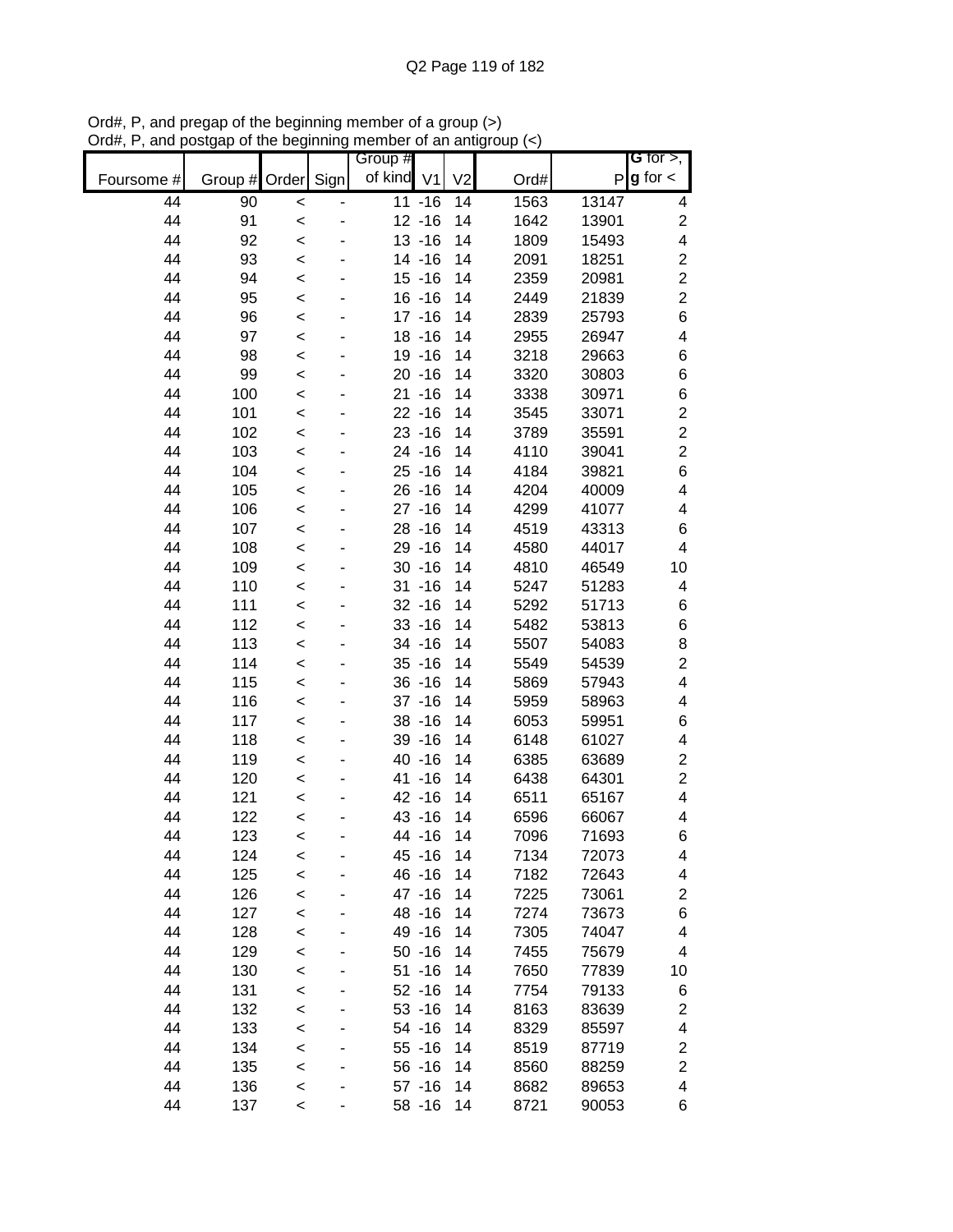|            |                         |                |           | Group #                  |                |                |      |       | <b>G</b> for $>$ , |
|------------|-------------------------|----------------|-----------|--------------------------|----------------|----------------|------|-------|--------------------|
| Foursome # | Group #                 | Order          | Sign      | of kind                  | V <sub>1</sub> | V <sub>2</sub> | Ord# | P     | $g$ for $\lt$      |
| 44         | $\overline{138}$        | $\prec$        |           |                          | $59 - 16$      | 14             | 9090 | 94253 | 8                  |
| 44         | 139                     | $\prec$        |           |                          | $60 - 16$      | 14             | 9522 | 99173 | 8                  |
|            |                         |                |           |                          |                |                |      |       |                    |
|            |                         |                |           |                          |                |                |      |       |                    |
| 45         | 1                       | >              | $\ddot{}$ |                          | $1 - 14$       | 20             | 296  | 1949  | 16                 |
| 45         | $\overline{\mathbf{c}}$ | >              | +         |                          | $2 - 14$       | 20             | 1273 | 10391 | 22                 |
| 45         | 3                       | >              | $\ddot{}$ |                          | $3 - 14$       | 20             | 3046 | 27917 | 16                 |
| 45         | 4                       | $\geq$         | +         |                          | $4 - 14$       | 20             | 3623 | 33827 | 16                 |
| 45         | 5                       | $\geq$         | $\ddot{}$ |                          | $5 - 14$       | 20             | 6084 | 60289 | 18                 |
| 45         | 6                       | $\geq$         | $\ddot{}$ |                          | $6 - 14$       | 20             | 6175 | 61379 | 16                 |
| 45         | $\overline{7}$          | $\geq$         | $\ddot{}$ |                          | $7 - 14$       | 20             | 7878 | 80489 | 16                 |
| 45         | 8                       | $\geq$         | $\ddot{}$ |                          | $8 - 14$       | 20             | 8808 | 91097 | 16                 |
|            |                         |                |           |                          |                |                |      |       |                    |
| 45         | 9                       | >              |           | 1                        |                | 14 -20         | 457  | 3229  | 8                  |
| 45         | 10                      | >              |           | $\overline{2}$           |                | 14 -20         | 1197 | 9697  | 8                  |
| 45         | 11                      | $\geq$         |           | 3                        |                | 14 -20         | 1370 | 11329 | 8                  |
| 45         | 12                      | $\geq$         |           | $\overline{\mathcal{A}}$ |                | 14 -20         | 1390 | 11527 | 8                  |
| 45         | 13                      | $\geq$         |           | 5                        |                | 14 -20         | 1633 | 13807 | 8                  |
| 45         | 14                      | $\geq$         |           | 6                        |                | 14 -20         | 2074 | 18097 | 8                  |
| 45         | 15                      | $\geq$         |           | 7                        |                | 14 -20         | 3001 | 27457 | 8                  |
| 45         | 16                      | $\geq$         |           | 8                        |                | 14 -20         | 3389 | 31489 | 8                  |
| 45         | 17                      | $\mathbf{I}$   |           | 9                        |                | 14 -20         | 4018 | 38011 | 14                 |
| 45         | 18                      | >              |           | 10                       |                | 14 -20         | 4196 | 39901 | 14                 |
| 45         | 19                      | >              |           | 11                       |                | 14 -20         | 4365 | 41737 | 8                  |
| 45         | 20                      | $\geq$         |           | 12                       |                | 14 -20         | 4603 | 44221 | 14                 |
| 45         | 21                      | $\geq$         |           | 13                       |                | 14 -20         | 5315 | 51949 | 8                  |
| 45         | 22                      | $\geq$         |           | 14                       |                | 14 -20         | 5344 | 52267 | 8                  |
| 45         | 23                      | $\geq$         |           | 15                       |                | 14 -20         | 7595 | 77291 | 12                 |
| 45         | 24                      | $\geq$         |           | 16                       |                | 14 -20         | 7942 | 81131 | 12                 |
| 45         | 25                      | $\geq$         |           | 17                       |                | 14 -20         | 8066 | 82507 | 8                  |
| 45         | 26                      | >              |           | 18                       |                | 14 -20         | 8413 | 86509 | 8                  |
| 45         | 27                      |                | +         | 1                        |                | 14 - 20        | 1290 | 10567 | 22                 |
| 45         | 28                      | $\,<$<br>$\,<$ | $\ddot{}$ | $\overline{2}$           |                | 14 -20         | 1372 | 11353 | 16                 |
| 45         | 29                      | $\,<$          | +         | 3                        |                | 14 - 20        | 3247 | 30013 | 16                 |
| 45         | 30                      | $\prec$        | $\ddot{}$ | 4                        |                | 14 -20         | 3287 | 30431 | 18                 |
| 45         | 31                      | $\,<$          | +         | 5                        |                | 14 -20         | 3449 | 32143 | 16                 |
| 45         | 32                      | $\,<$          | +         | 6                        |                | 14 -20         | 5075 | 49393 | 16                 |
| 45         | 33                      | $\prec$        | +         | 7                        |                | 14 -20         | 6542 | 65521 | 16                 |
| 45         | 34                      | $\,<$          | +         | 8                        |                | 14 -20         | 7152 | 72253 | 16                 |
| 45         | 35                      | $\,<$          | +         | 9                        |                | 14 -20         | 7512 | 76343 | 24                 |
| 45         | 36                      | $\prec$        | $\ddot{}$ | 10                       |                | 14 -20         | 7877 | 80473 | 16                 |
| 45         | 37                      | $\prec$        | $\ddot{}$ | 11                       |                | 14 -20         | 9052 | 93811 | 16                 |
|            |                         |                |           |                          |                |                |      |       |                    |
| 45         | 38                      | $\,<$          |           |                          | $1 - 14$       | 20             | 488  | 3491  | 8                  |
| 45         | 39                      | $\prec$        |           |                          | $2 - 14$       | 20             | 915  | 7151  | 8                  |
| 45         | 40                      | $\prec$        |           |                          | $3 - 14$       | 20             | 1984 | 17231 | 8                  |
| 45         | 41                      | $\prec$        |           |                          | 4 -14 20       |                | 3262 | 30161 | 8                  |

Ord#, P, and pregap of the beginning member of a group (>) Ord#, P, and postgap of the beginning member of an antigroup (<)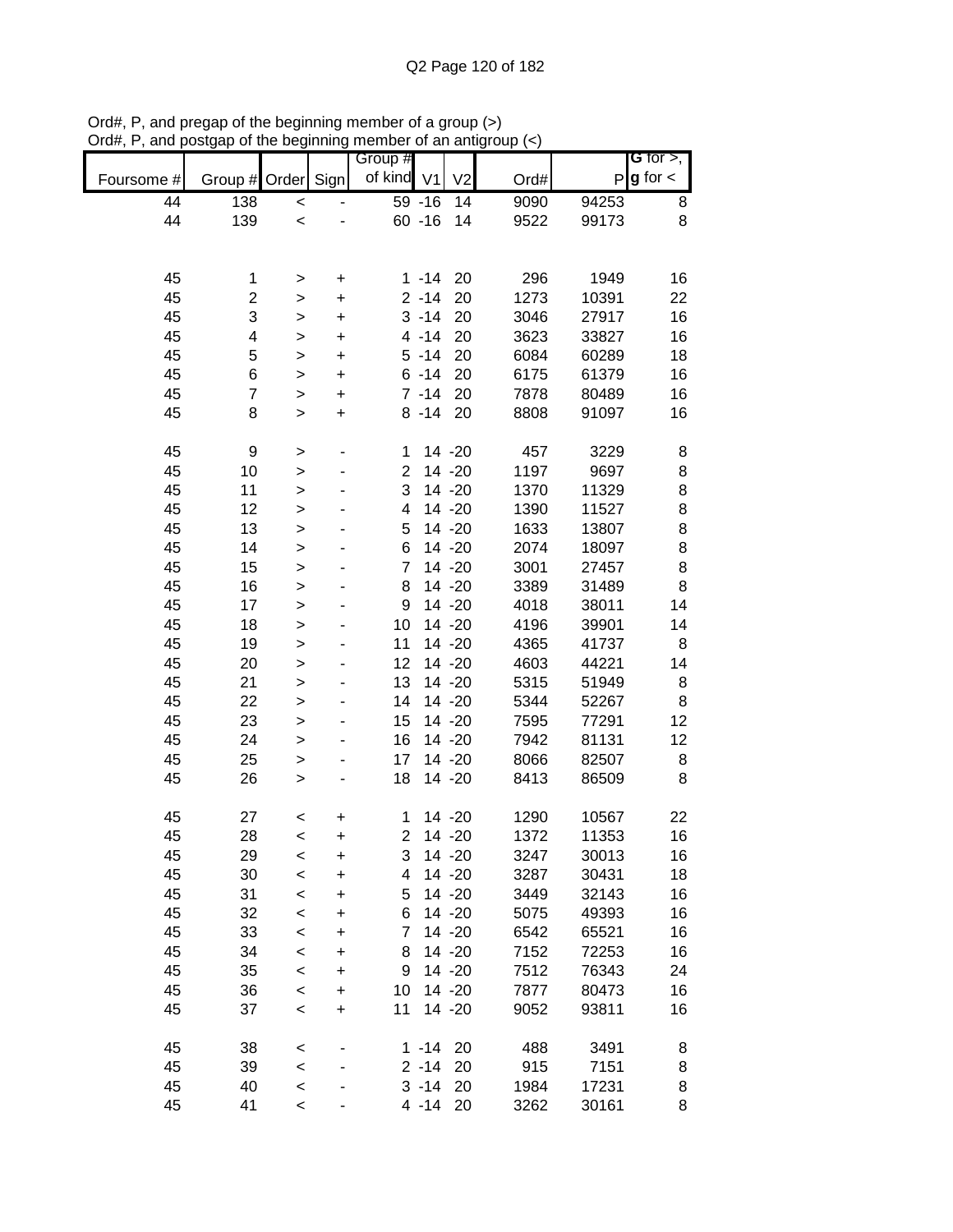|            |                 |              |           | Group #    |                    |                          |      |       | G for $>$ ,   |
|------------|-----------------|--------------|-----------|------------|--------------------|--------------------------|------|-------|---------------|
| Foursome # | Group #         | Order        | Sign      | of kind V1 |                    | V <sub>2</sub>           | Ord# | P     | $g$ for $\lt$ |
| 45         | $\overline{42}$ | $\prec$      |           |            | $\overline{5}$ -14 | 20                       | 4841 | 46853 | 8             |
| 45         | 43              | $\prec$      |           |            | $6 - 14$           | 20                       | 4996 | 48563 | 8             |
| 45         | 44              | $\,<$        |           |            | $7 - 14$           | 20                       | 5585 | 54941 | 8             |
| 45         | 45              | $\prec$      |           |            | $8 - 14$           | 20                       | 6029 | 59651 | 8             |
| 45         | 46              | $\prec$      |           |            | $9 - 14$           | 20                       | 8120 | 83177 | 26            |
| 45         | 47              | $\prec$      |           |            | $10 - 14$          | 20                       | 9551 | 99551 | 8             |
|            |                 |              |           |            |                    |                          |      |       |               |
|            |                 |              |           |            |                    |                          |      |       |               |
| 46         | 1               | >            | $\ddot{}$ |            | $1 - 14$           | 4                        | 320  | 2129  | 16            |
| 46         | 2               | $\geq$       | $\ddot{}$ |            | $2 - 14$           | 4                        | 488  | 3491  | 22            |
| 46         | 3               | $\geq$       | $\ddot{}$ |            | $3 - 14$           | 4                        | 740  | 5639  | 16            |
| 46         | 4               | $\mathbf{I}$ | $\ddot{}$ |            | $4 - 14$           | 4                        | 839  | 6469  | 18            |
| 46         | 5               | $\geq$       | $\ddot{}$ |            | $5 - 14$           | 4                        | 1008 | 8009  | 16            |
| 46         | 6               | $\geq$       | $\ddot{}$ |            | $6 - 14$           | 4                        | 1758 | 15053 | 22            |
| 46         | $\overline{7}$  | >            | $\ddot{}$ |            | $7 - 14$           | 4                        | 1925 | 16649 | 16            |
| 46         | 8               | $\,$         | $\ddot{}$ |            | $8 - 14$           | 4                        | 1957 | 16979 | 16            |
| 46         | 9               | $\geq$       | $\ddot{}$ |            | $9 - 14$           | $\overline{\mathcal{A}}$ | 2227 | 19681 | 20            |
| 46         | 10              | $\geq$       | $\ddot{}$ |            | $10 - 14$          | 4                        | 2695 | 24223 | 20            |
| 46         | 11              | $\geq$       | $\ddot{}$ |            | $11 - 14$          | 4                        | 2775 | 25147 | 20            |
| 46         | 12              | $\geq$       | $\ddot{}$ |            | $12 - 14$          | 4                        | 2966 | 27059 | 16            |
| 46         | 13              | $\,$         | $\ddot{}$ |            | $13 - 14$          | 4                        | 3019 | 27689 | 16            |
| 46         | 14              | $\,$         | $\ddot{}$ |            | $14 - 14$          | 4                        | 3146 | 28901 | 22            |
| 46         | 15              | $\mathbf{I}$ | $\ddot{}$ |            | $15 - 14$          | 4                        | 3215 | 29629 | 18            |
| 46         | 16              | $\, > \,$    | $\ddot{}$ |            | $16 - 14$          | 4                        | 3262 | 30161 | 22            |
| 46         | 17              | $\,$         | $\ddot{}$ |            | $17 - 14$          | 4                        | 3397 | 31567 | 20            |
| 46         | 18              | $\,$         | $\ddot{}$ |            | $18 - 14$          | 4                        | 4073 | 38669 | 16            |
| 46         | 19              | $\mathbf{I}$ | $\ddot{}$ |            | 19 - 14            | 4                        | 4823 | 46679 | 16            |
| 46         | 20              | $\mathbf{I}$ | $\ddot{}$ |            | $20 - 14$          | 4                        | 5076 | 49409 | 16            |
| 46         | 21              | $\mathbf{L}$ | $\ddot{}$ |            | $21 - 14$          | 4                        | 5221 | 50989 | 18            |
| 46         | 22              | $\geq$       | $\ddot{}$ |            | $22 - 14$          | 4                        | 5331 | 52147 | 20            |
| 46         | 23              | $\mathbf{I}$ | $\ddot{}$ |            | $23 - 14$          | 4                        | 5373 | 52627 | 18            |
| 46         | 24              | $\, > \,$    | $\ddot{}$ |            | 24 - 14            | $\overline{\mathcal{A}}$ | 5698 | 56167 | 18            |
| 46         | 25              | $\mathbf{I}$ | $\ddot{}$ |            | $25 - 14$          | 4                        | 5826 | 57487 | 20            |
| 46         | 26              | $\geq$       | $\ddot{}$ |            | $26 - 14$          | $\overline{\mathbf{4}}$  | 6155 | 61121 | 22            |
| 46         | 27              | $\, > \,$    | $\ddot{}$ |            | $27 - 14$          | 4                        | 6295 | 62723 | 22            |
| 46         | 28              | >            | $\ddot{}$ |            | $28 - 14$          | 4                        | 6549 | 65579 | 16            |
| 46         | 29              | $\,$         | $\ddot{}$ |            | 29 - 14            | 4                        | 6957 | 70199 | 16            |
| 46         | 30              | >            | +         |            | $30 - 14$          | 4                        | 6988 | 70529 | 22            |
| 46         | 31              | $\mathbf{I}$ | +         |            | $31 - 14$          | 4                        | 7004 | 70709 | 22            |
| 46         | 32              | >            | +         |            | $32 - 14$          | 4                        | 7153 | 72269 | 16            |
| 46         | 33              | $\,$         | +         |            | $33 - 14$          | 4                        | 7410 | 75209 | 16            |
| 46         | 34              | >            | +         |            | 34 - 14            | 4                        | 7614 | 77509 | 18            |
| 46         | 35              | $\mathbf{I}$ | $\ddot{}$ |            | $35 - 14$          | 4                        | 7709 | 78569 | 16            |
| 46         | 36              | $\mathbf{I}$ | $\ddot{}$ |            | $36 - 14$          | 4                        | 7864 | 80309 | 22            |
| 46         | 37              | >            | $\ddot{}$ |            | $37 - 14$          | 4                        | 8167 | 83689 | 26            |
| 46         | 38              | $\mathbf{L}$ | $\ddot{}$ |            | $38 - 14$          | 4                        | 8497 | 87539 | 16            |
| 46         | 39              | >            | $\ddot{}$ |            | 39 - 14            | 4                        | 8521 | 87739 | 18            |
| 46         | 40              | >            | $\ddot{}$ |            | 40 - 14            | 4                        | 8564 | 88321 | 20            |

Ord#, P, and pregap of the beginning member of a group (>) Ord#, P, and postgap of the beginning member of an antigroup (<)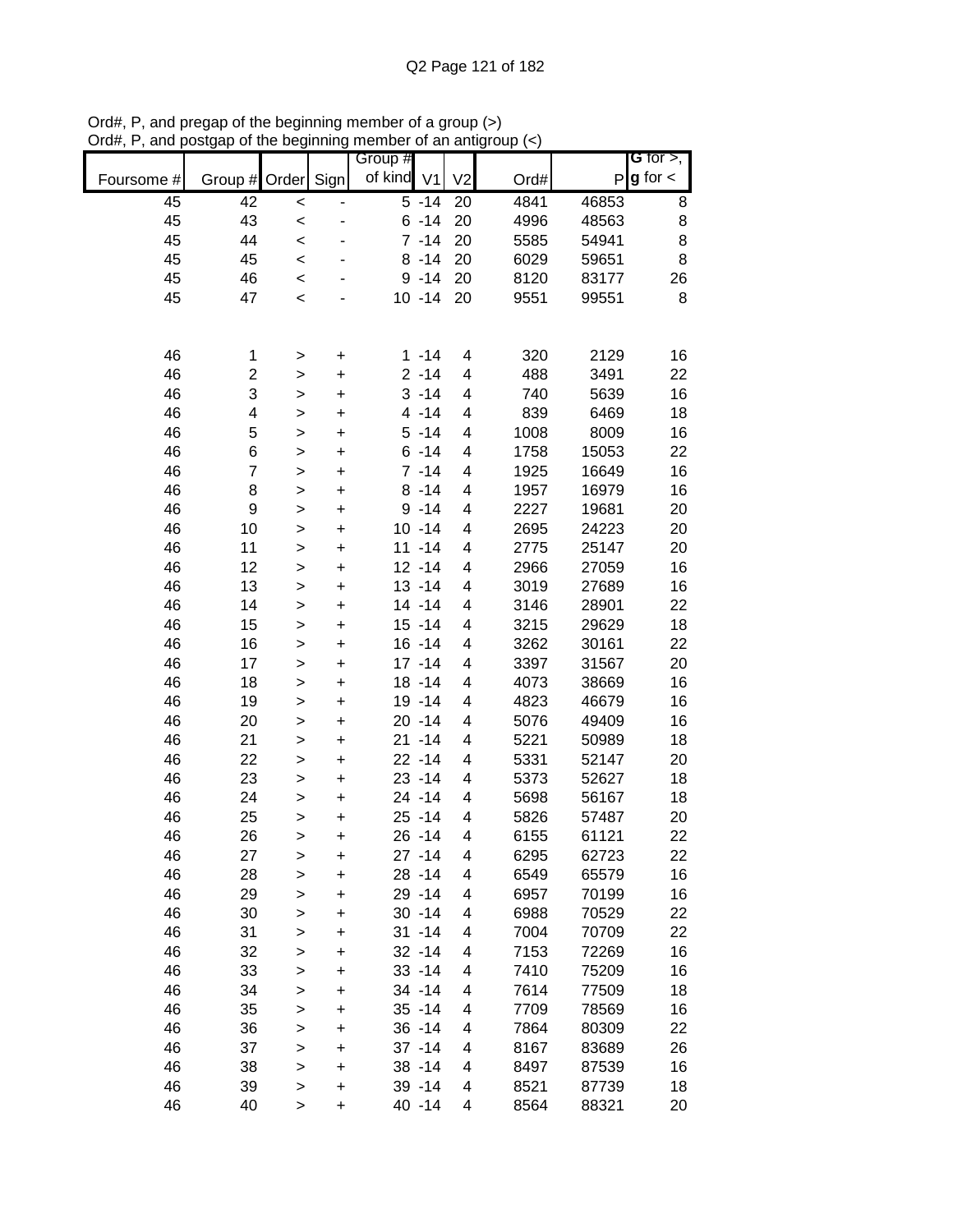|            |         |              |           | Group #        |         |                |      |       | G for $>$ ,             |
|------------|---------|--------------|-----------|----------------|---------|----------------|------|-------|-------------------------|
| Foursome # | Group # | Order        | Sign      | of kind V1     |         | V <sub>2</sub> | Ord# |       | $P g$ for $\lt$         |
| 46         | 41      | >            | +         |                | 41 -14  | 4              | 8880 | 91939 | 18                      |
| 46         | 42      | >            | $\ddot{}$ |                | 42 - 14 | 4              | 8905 | 92219 | 16                      |
| 46         | 43      | $\mathbf{I}$ | $\ddot{}$ |                | 43 - 14 | 4              | 9025 | 93479 | 16                      |
| 46         | 44      | >            | $\ddot{}$ |                | 44 - 14 | 4              | 9066 | 93967 | 18                      |
| 46         | 45      | $\mathbf{I}$ | $\ddot{}$ |                | 45 - 14 | 4              | 9449 | 98407 | 18                      |
|            |         |              |           |                |         |                |      |       |                         |
| 46         | 46      | $\, > \,$    |           | 1              | 14      | $-4$           | 480  | 3413  | 6                       |
| 46         | 47      | >            |           | $\overline{2}$ | 14      | $-4$           | 674  | 5023  | $\overline{c}$          |
| 46         | 48      | >            |           | 3              | 14      | $-4$           | 1121 | 9013  | $\overline{c}$          |
| 46         | 49      | $\mathbf{I}$ |           | 4              | 14      | $-4$           | 1261 | 10273 | $\overline{2}$          |
| 46         | 50      | $\geq$       |           | 5              | 14      | $-4$           | 1336 | 11003 | 10                      |
| 46         | 51      | $\geq$       |           | 6              | 14      | $-4$           | 1955 | 16943 | 6                       |
| 46         | 52      | $\geq$       |           | $\overline{7}$ | 14      | $-4$           | 2071 | 18061 | $\overline{\mathbf{c}}$ |
| 46         | 53      | $\geq$       |           | 8              | 14      | $-4$           | 2100 | 18313 | $\overline{c}$          |
| 46         | 54      | $\geq$       |           | 9              | 14      | $-4$           | 2288 | 20233 | $\overline{2}$          |
| 46         | 55      | >            |           | 10             | 14      | $-4$           | 3017 | 27653 | $\,$ 6 $\,$             |
| 46         | 56      | >            |           | 11             | 14      | $-4$           | 3401 | 31607 | $\,$ 6 $\,$             |
| 46         | 57      | $\mathbf{I}$ |           | 12             | 14      | $-4$           | 3531 | 32941 | $\overline{c}$          |
| 46         | 58      | $\mathbf{I}$ |           | 13             | 14      | $-4$           | 3903 | 36793 | $\overline{c}$          |
| 46         | 59      | $\geq$       |           | 14             | 14      | $-4$           | 3983 | 37591 | $\overline{c}$          |
| 46         | 60      | $\geq$       |           | 15             | 14      | $-4$           | 3997 | 37783 | $\overline{c}$          |
| 46         | 61      | $\mathbf{I}$ |           | 16             | 14      | $-4$           | 5032 | 48953 | $\,6$                   |
| 46         | 62      | $\mathbf{I}$ |           | 17             | 14      | $-4$           | 5629 | 55441 | $\overline{c}$          |
| 46         | 63      | >            |           | 18             | 14      | $-4$           | 6964 | 70249 | 8                       |
| 46         | 64      | >            |           | 19             | 14      | $-4$           | 7023 | 70921 | $\overline{c}$          |
| 46         | 65      | >            |           | 20             | 14      | $-4$           | 7226 | 73063 | $\overline{c}$          |
| 46         | 66      | >            |           | 21             | 14      | -4             | 7325 | 74231 | 12                      |
| 46         | 67      | $\mathbf{I}$ |           | 22             | 14      | -4             | 7370 | 74731 | $\overline{\mathbf{c}}$ |
| 46         | 68      | >            |           | 23             | 14      | $-4$           | 8156 | 83563 | $\overline{c}$          |
| 46         | 69      | $\mathbf{I}$ |           | 24             | 14      | $-4$           | 8203 | 84143 | $6\phantom{1}6$         |
| 46         | 70      | $\geq$       | ٠         | 25             | 14      | $-4$           | 9424 | 98057 | 10                      |
| 46         | 71      | <            | +         | 1              | 14      | $-4$           | 701  | 5281  | 16                      |
| 46         | 72      | $\,<$        | $\ddot{}$ | $\overline{2}$ | 14      | $-4$           | 753  | 5717  | 20                      |
| 46         | 73      | <            | +         | 3              | 14      | $-4$           | 1438 | 11987 | 20                      |
| 46         | 74      | $\,<$        | $\ddot{}$ | 4              | 14      | $-4$           | 2022 | 17581 | 16                      |
| 46         | 75      | $\,<$        | +         | 5              | 14      | $-4$           | 2042 | 17791 | 16                      |
| 46         | 76      | $\,<$        | +         | 6              | 14      | $-4$           | 2074 | 18097 | 22                      |
| 46         | 77      | $\,<$        | +         | 7              | 14      | $-4$           | 2081 | 18149 | 20                      |
| 46         | 78      | $\,<$        | +         | 8              | 14      | $-4$           | 2161 | 19013 | 18                      |
| 46         | 79      | $\,<$        | +         | 9              | 14      | -4             | 2387 | 21227 | 20                      |
| 46         | 80      | $\,<$        | +         | 10             | 14      | $-4$           | 2527 | 22621 | 16                      |
| 46         | 81      | $\,<$        | +         | 11             | 14      | -4             | 2703 | 24337 | 22                      |
| 46         | 82      | $\,<$        | +         | 12             | 14      | -4             | 2893 | 26321 | 18                      |
| 46         | 83      | $\,<$        | +         | 13             | 14      | -4             | 3001 | 27457 | 22                      |
| 46         | 84      | $\,<$        | +         | 14             | 14      | -4             | 3531 | 32941 | 16                      |
| 46         | 85      | $\,<$        | +         | 15             | 14      | -4             | 3882 | 36607 | 22                      |
| 46         | 86      | $\prec$      | +         | 16             | 14      | -4             | 4033 | 38201 | 18                      |

Ord#, P, and pregap of the beginning member of a group (>) Ord#, P, and postgap of the beginning member of an antigroup (<)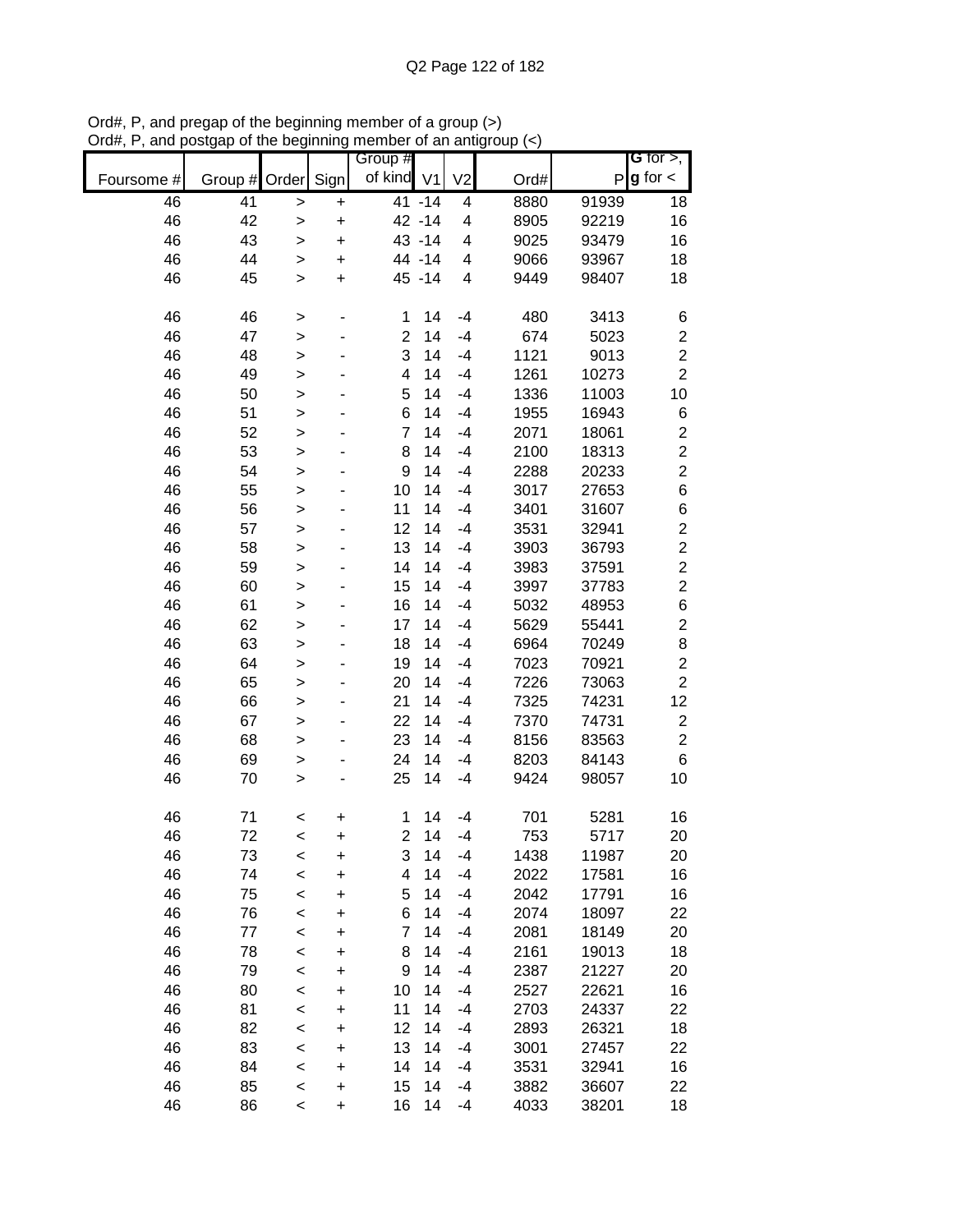|            |               |         |           | Group # |                      |                          |      |       | G for $>$ ,                  |
|------------|---------------|---------|-----------|---------|----------------------|--------------------------|------|-------|------------------------------|
| Foursome # | Group # Order |         | Sign      | of kind | V <sub>1</sub>       | V <sub>2</sub>           | Ord# |       | $P g$ for $\lt$              |
| 46         | 87            | $\,<$   | $\ddot{}$ | 17      | 14                   | $-4$                     | 4183 | 39799 | 22                           |
| 46         | 88            | $\,<$   | $\ddot{}$ | 18      | 14                   | $-4$                     | 4518 | 43291 | 22                           |
| 46         | 89            | $\prec$ | $\ddot{}$ | 19      | 14                   | $-4$                     | 5149 | 50131 | 16                           |
| 46         | 90            | $\prec$ | $\ddot{}$ | 20      | 14                   | $-4$                     | 5315 | 51949 | 22                           |
| 46         | 91            | $\,<$   | $\ddot{}$ | 21      | 14                   | $-4$                     | 5538 | 54421 | 16                           |
| 46         | 92            | $\,<$   | $\ddot{}$ | 22      | 14                   | $-4$                     | 5561 | 54631 | 16                           |
| 46         | 93            | $\prec$ | +         | 23      | 14                   | $-4$                     | 5858 | 57809 | 20                           |
| 46         | 94            | $\,<$   | +         | 24      | 14                   | $-4$                     | 6163 | 61231 | 22                           |
| 46         | 95            | $\prec$ | +         | 25      | 14                   | $-4$                     | 6384 | 63671 | 18                           |
| 46         | 96            | $\,<$   | +         | 26      | 14                   | $-4$                     | 6424 | 64123 | 28                           |
| 46         | 97            | $\,<$   | +         | 27      | 14                   | $-4$                     | 6437 | 64283 | 18                           |
| 46         | 98            | $\,<$   | $\ddot{}$ | 28      | 14                   | $-4$                     | 6853 | 68963 | 30                           |
| 46         | 99            | $\,<$   | $\ddot{}$ | 29      | 14                   | $-4$                     | 7023 | 70921 | 16                           |
| 46         | 100           | $\,<$   | $\ddot{}$ | 30      | 14                   | $-4$                     | 7345 | 74453 | 18                           |
| 46         | 101           | $\prec$ | $\ddot{}$ | 31      | 14                   | $-4$                     | 8162 | 83621 | 18                           |
| 46         | 102           | $\prec$ | $\ddot{}$ | 32      | 14                   | $-4$                     | 8579 | 88523 | 24                           |
| 46         | 103           | $\prec$ | $\ddot{}$ | 33      | 14                   | $-4$                     | 8863 | 91711 | 22                           |
| 46         | 104           | $\,<$   | $\ddot{}$ | 34      | 14                   | $-4$                     | 9140 | 94793 | 18                           |
| 46         | 105           | $\,<$   | $\ddot{}$ | 35      | 14                   | $-4$                     | 9220 | 95633 | 18                           |
| 46         | 106           | $\prec$ | $\ddot{}$ | 36      | 14                   | $-4$                     | 9258 | 96059 | 20                           |
| 46         | 107           | $\prec$ | $\ddot{}$ | 37      | 14                   | $-4$                     | 9346 | 97127 | 24                           |
| 46         | 108           |         |           | 1       | $-14$                | $\overline{\mathbf{4}}$  | 567  | 4127  |                              |
| 46         |               | <       |           |         | $2 - 14$             | $\overline{\mathcal{A}}$ | 969  |       | $\overline{\mathbf{c}}$<br>4 |
|            | 109           | $\prec$ |           |         | $3 - 14$             | 4                        |      | 7639  | $\overline{c}$               |
| 46         | 110           | $\prec$ |           |         | $4 - 14$             | 4                        | 1194 | 9677  | $\overline{c}$               |
| 46         | 111           | $\prec$ |           |         | $5 - 14$             |                          | 1287 | 10529 |                              |
| 46         | 112           | <       |           |         |                      | 4<br>4                   | 2131 | 18661 | 10                           |
| 46         | 113           | <       |           |         | $6 - 14$<br>$7 - 14$ | 4                        | 2165 | 19069 | 4                            |
| 46         | 114           | $\prec$ |           |         | $8 - 14$             | 4                        | 2375 | 21139 | 4                            |
| 46         | 115           | $\,<$   |           |         |                      |                          | 2859 | 25997 | $\overline{\mathbf{c}}$      |
| 46         | 116           | $\prec$ |           |         | $9 - 14$             | 4                        | 2966 | 27059 | $\overline{c}$               |
| 46         | 117           | $\prec$ |           |         | $10 - 14$            | 4                        | 3966 | 37483 | 6                            |
| 46         | 118           | $\prec$ |           |         | $11 - 14$            | 4                        | 4308 | 41177 | $\overline{c}$               |
| 46         | 119           | $\prec$ |           |         | $12 - 14$            | 4                        | 4588 | 44087 | $\overline{2}$               |
| 46         | 120           | $\,<$   |           |         | $13 - 14$            | 4                        | 4853 | 47041 | 10                           |
| 46         | 121           | $\prec$ |           |         | $14 - 14$            | 4                        | 5563 | 54667 | 6                            |
| 46         | 122           | $\prec$ |           |         | $15 - 14$            | 4                        | 6637 | 66569 | $\overline{c}$               |
| 46         | 123           | $\,<$   |           |         | $16 - 14$            | 4                        | 7084 | 71527 | 10                           |
| 46         | 124           | $\prec$ |           |         | $17 - 14$            | 4                        | 7410 | 75209 | $\overline{c}$               |
| 46         | 125           | $\prec$ |           |         | $18 - 14$            | 4                        | 7521 | 76463 | 8                            |
| 46         | 126           | $\prec$ |           |         | 19 - 14              | 4                        | 7709 | 78569 | $\overline{\mathbf{c}}$      |
| 46         | 127           | $\prec$ |           |         | $20 - 14$            | 4                        | 7716 | 78643 | 6                            |
| 46         | 128           | $\prec$ |           |         | $21 - 14$            | 4                        | 7905 | 80777 | $\overline{\mathbf{c}}$      |
| 46         | 129           | $\prec$ |           |         | $22 - 14$            | 4                        | 8002 | 81839 | 8                            |
| 46         | 130           | $\prec$ |           |         | $23 - 14$            | 4                        | 8169 | 83717 | $\overline{\mathbf{c}}$      |
| 46         | 131           | $\prec$ |           |         | 24 - 14              | 4                        | 8237 | 84499 | 4                            |
| 46         | 132           | $\,<$   |           |         | $25 - 14$            | 4                        | 8463 | 87149 | $\overline{\mathbf{c}}$      |
| 46         | 133           | $\,<$   |           |         | $26 - 14$            | 4                        | 8539 | 87959 | $\overline{c}$               |

Ord#, P, and pregap of the beginning member of a group (>) Ord#, P, and postgap of the beginning member of an antigroup (<)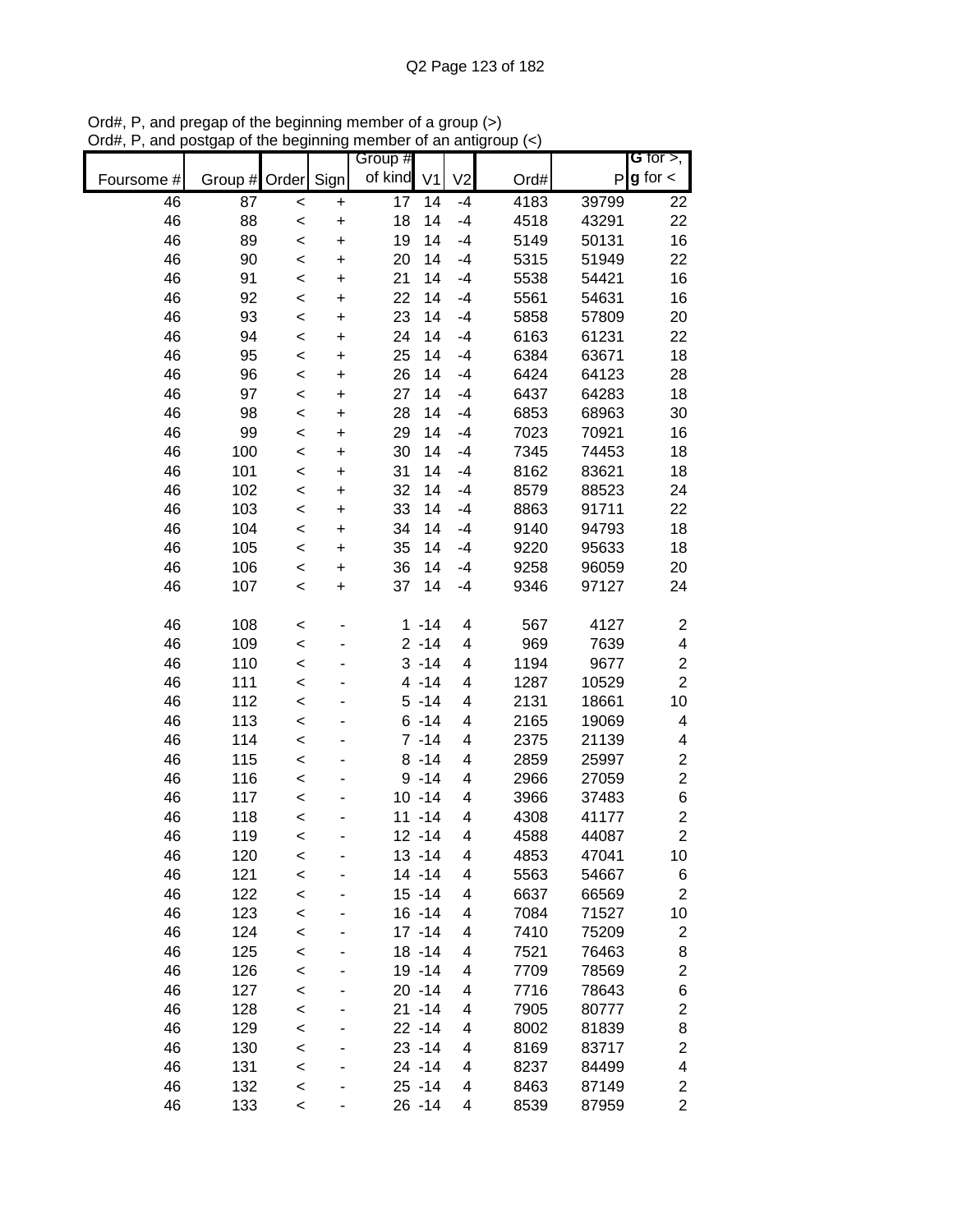|            |                         |              |           | Group #        |           |                |      |              | <b>G</b> for $>$ ,      |
|------------|-------------------------|--------------|-----------|----------------|-----------|----------------|------|--------------|-------------------------|
| Foursome # | Group # Order           |              | Sign      | of kind V1     |           | V <sub>2</sub> | Ord# | $\mathsf{P}$ | $g$ for $\lt$           |
| 46         | 134                     | $\,<\,$      |           |                | $27 - 14$ | 4              | 9251 | 95987        | 2                       |
|            |                         |              |           |                |           |                |      |              |                         |
|            |                         |              |           |                |           |                |      |              |                         |
| 47         | 1                       | $\, > \,$    | $\ddot{}$ | 1              | 10        | 6              | 326  | 2161         | 8                       |
| 47         | $\overline{\mathbf{c}}$ | >            | +         | $\overline{c}$ | 10        | 6              | 1348 | 11119        | $\overline{\mathbf{c}}$ |
| 47         | 3                       | >            | $\ddot{}$ | 3              | 10        | 6              | 1695 | 14449        | $\overline{c}$          |
| 47         | 4                       |              |           | 4              | 10        | 6              | 2486 | 22159        | $\overline{c}$          |
|            |                         | >            | $\ddot{}$ |                |           |                |      |              |                         |
| 47         | 5                       | >            | +         | 5              | 10        | 6              | 2792 | 25309        | $\overline{c}$          |
| 47         | 6                       | $\geq$       | +         | 6              | 10        | 6              | 5740 | 56599        | $\overline{c}$          |
| 47         | 7                       | $\, > \,$    | $\ddot{}$ | $\overline{7}$ | 10        | 6              | 6082 | 60259        | $\overline{c}$          |
| 47         | 8                       | $\mathbf{I}$ | $\ddot{}$ | 8              | 10        | 6              | 7375 | 74779        | 8                       |
| 47         | 9                       | $\geq$       | $\ddot{}$ | 9              | 10        | 6              | 8276 | 84979        | $\overline{2}$          |
|            |                         |              |           |                |           |                |      |              |                         |
| 47         | 10                      | $\,$         |           |                | $1 - 10$  | -6             | 2371 | 21089        | 22                      |
| 47         | 11                      | >            |           |                | $2 - 10$  | -6             | 8417 | 86561        | 22                      |
|            |                         |              |           |                |           |                |      |              |                         |
| 47         | 12                      | $\,<\,$      | $\ddot{}$ |                | $1 - 10$  | -6             | 2287 | 20231        | $\overline{\mathbf{c}}$ |
| 47         | 13                      | $\,<$        | $\ddot{}$ |                | $2 - 10$  | -6             | 2605 | 23369        | $\overline{\mathbf{c}}$ |
| 47         | 14                      | $\,<$        | $\ddot{}$ |                | $3 - 10$  | -6             | 3681 | 34469        | $\overline{c}$          |
| 47         | 15                      | $\,<$        | $\ddot{}$ |                | $4 - 10$  | -6             | 4499 | 43049        | $\overline{c}$          |
| 47         | 16                      |              |           |                | $5 - 10$  | -6             | 4965 | 48239        | 8                       |
|            |                         | $\,<$        | $\ddot{}$ |                |           |                |      |              |                         |
| 47         | 17                      | $\,<$        | +         |                | $6 - 10$  | $-6$           | 4971 | 48311        | $\overline{c}$          |
| 47         | 18                      | $\,<$        | +         |                | $7 - 10$  | -6             | 5053 | 49169        | $\overline{c}$          |
| 47         | 19                      | $\,<\,$      | +         |                | $8 - 10$  | -6             | 6342 | 63311        | $\overline{c}$          |
| 47         | 20                      | $\,<\,$      | +         |                | $9 - 10$  | -6             | 6686 | 67121        | 8                       |
| 47         | 21                      | $\,<$        | +         |                | $10 - 10$ | -6             | 6996 | 70619        | $\overline{c}$          |
|            |                         |              |           |                |           |                |      |              |                         |
| 47         | 22                      | $\,<$        |           | 1              | 10        | 6              | 4454 | 42589        | 22                      |
| 47         | 23                      | $\,<$        |           | $\overline{2}$ | 10        | 6              | 5338 | 52201        | 22                      |
| 47         | 24                      | $\,<$        | ٠         | 3              | 10        | 6              | 7632 | 77659        | 22                      |
| 47         | 25                      | $\,<$        |           | 4              | 10        | 6              | 8047 | 82279        | 22                      |
|            |                         |              |           |                |           |                |      |              |                         |
|            |                         |              |           |                |           |                |      |              |                         |
| 48         |                         |              |           | 1              |           | $6 - 20$       | 327  | 2179         | 18                      |
|            | 1                       | >            | +         |                |           |                |      |              |                         |
| 48         | $\overline{\mathbf{c}}$ | >            | $\ddot{}$ | 2              |           | $6 - 20$       | 7050 | 71209        | 18                      |
| 48         | 3                       | $\mathbf{I}$ | $\ddot{}$ | 3              |           | $6 - 20$       | 8617 | 88969        | 18                      |
|            |                         |              |           |                |           |                |      |              |                         |
| 48         | 4                       | $\,<$        | $\ddot{}$ | 1              |           | $-6$ 20        | 4964 | 48221        | 18                      |
| 48         | 5                       | $\,<\,$      | $\ddot{}$ | $\overline{2}$ |           | $-6$ 20        | 7537 | 76631        | 18                      |
|            |                         |              |           |                |           |                |      |              |                         |
| 48         | 6                       | $\,<$        |           | 1              |           | $6 - 20$       | 9370 | 97429        | 12                      |
|            |                         |              |           |                |           |                |      |              |                         |
|            |                         |              |           |                |           |                |      |              |                         |
| 49         | 1                       | >            | $\ddot{}$ |                | $1 - 20$  | 2              | 328  | 2203         | 24                      |
| 49         | 2                       | >            | +         |                | $2 - 20$  | 2              | 458  | 3251         | 22                      |
| 49         | 3                       | $\geq$       | +         |                | $3 - 20$  | 2              | 1171 | 9461         | 22                      |
| 49         | 4                       | $\mathbf{I}$ | +         |                | $4 - 20$  | $\overline{c}$ | 1447 | 12097        | 24                      |
| 49         | 5                       | $\mathbf{I}$ | $\ddot{}$ |                | $5 - 20$  | $\overline{2}$ | 1552 | 13033        | 24                      |
|            |                         |              |           |                |           |                |      |              |                         |

Ord#, P, and pregap of the beginning member of a group (>) Ord#, P, and postgap of the beginning member of an antigroup (<)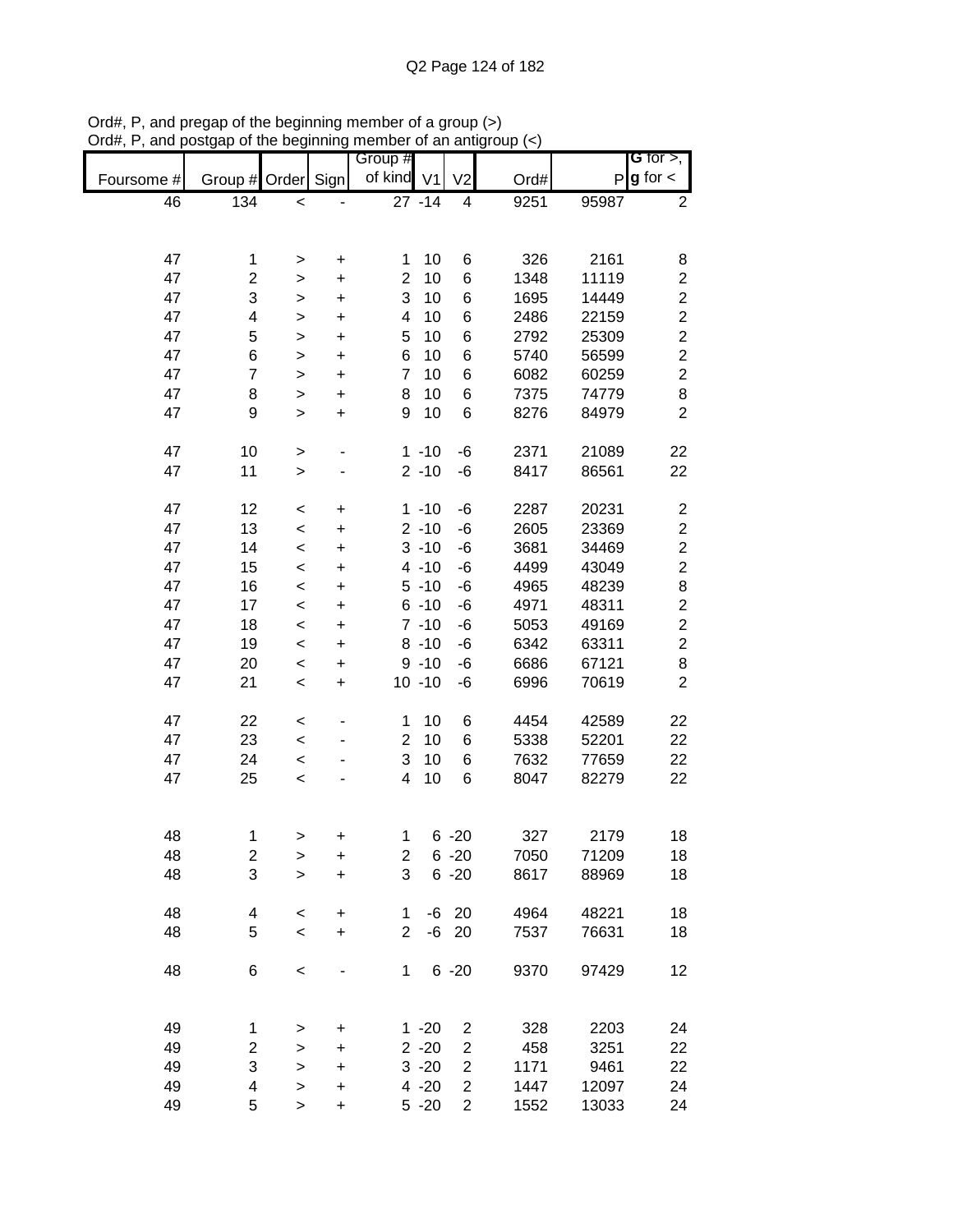|            |                  |              |                        | Group #        |                        |                                                    |              |                | G for $>$ ,             |
|------------|------------------|--------------|------------------------|----------------|------------------------|----------------------------------------------------|--------------|----------------|-------------------------|
| Foursome # | Group #          | Order        | Sign                   | of kind V1     |                        | V <sub>2</sub>                                     | Ord#         | P              | $g$ for $\lt$           |
| 49         | 6                | $\geq$       | $\ddot{}$              |                | $6 - 20$               | $\overline{c}$                                     | 1909         | 16477          | 24                      |
| 49         | 7                | >            | $\ddot{}$              |                | $7 - 20$               | $\overline{c}$                                     | 2639         | 23741          | 22                      |
| 49         | 8                | >            | $\ddot{}$              |                | $8 - 20$               | $\overline{c}$                                     | 3048         | 27941          | 22                      |
| 49         | $\boldsymbol{9}$ | >            | +                      |                | $9 - 20$               | $\overline{\mathbf{c}}$                            | 3291         | 30491          | 22                      |
| 49         | 10               | $\mathbf{I}$ | $\ddot{}$              |                | $10 - 20$              | $\overline{\mathbf{c}}$                            | 3390         | 31511          | 22                      |
| 49         | 11               | $\mathbf{I}$ | $\ddot{}$              |                | $11 - 20$              | $\overline{\mathbf{c}}$                            | 3410         | 31721          | 22                      |
| 49         | 12               | $\mathbf{I}$ | $\ddot{}$              |                | $12 - 20$              | $\overline{\mathbf{c}}$                            | 3718         | 34841          | 22                      |
| 49         | 13               | >            | +                      |                | 13 - 20                | $\overline{\mathbf{c}}$                            | 4436         | 42433          | 24                      |
| 49         | 14               | $\mathbf{I}$ | +                      |                | 14 -20                 | $\overline{c}$                                     | 5231         | 51131          | 22                      |
| 49         | 15               | >            | +                      |                | $15 - 20$              | $\overline{c}$                                     | 5316         | 51971          | 22                      |
| 49         | 16               | >            | +                      |                | 16 -20                 | $\overline{2}$                                     | 5459         | 53591          | 22                      |
| 49         | 17               | $\mathbf{I}$ | +                      |                | 17 - 20                | $\overline{2}$                                     | 5647         | 55661          | 22                      |
| 49         | 18               | $\mathbf{I}$ | $\ddot{}$              |                | 18 - 20                | $\overline{2}$                                     | 6009         | 59441          | 22                      |
| 49         | 19               | $\mathbf{I}$ | $\ddot{}$              |                | 19 - 20                | $\overline{\mathbf{c}}$                            | 6190<br>6696 | 61543          | 24                      |
| 49<br>49   | 20<br>21         | $\geq$       | $\ddot{}$              |                | $20 - 20$<br>$21 - 20$ | $\overline{\mathbf{c}}$<br>$\overline{\mathbf{c}}$ | 6807         | 67211<br>68473 | 22<br>24                |
| 49         | 22               | $\mathbf{I}$ | $\ddot{}$              |                | 22 - 20                | $\overline{c}$                                     | 6915         | 69761          | 22                      |
| 49         | 23               | $\mathbf{I}$ | $\ddot{}$<br>$\ddot{}$ |                | 23 - 20                | $\overline{\mathbf{c}}$                            | 8083         | 82721          | 22                      |
| 49         | 24               | >            | $\ddot{}$              |                | 24 - 20                | $\overline{\mathbf{c}}$                            | 8618         | 88993          | 24                      |
| 49         | 25               | ><br>>       | $\ddot{}$              |                | $25 - 20$              | $\overline{c}$                                     | 8768         | 90583          | 36                      |
| 49         | 26               | $\geq$       | $\ddot{}$              |                | 26 - 20                | $\overline{2}$                                     | 9321         | 96821          | 22                      |
| 49         | 27               | $\mathbf{I}$ | $\ddot{}$              |                | 27 - 20                | $\overline{2}$                                     | 9475         | 98711          | 22                      |
|            |                  |              |                        |                |                        |                                                    |              |                |                         |
| 49         | 28               | >            |                        | 1              | 20                     | $-2$                                               | 1864         | 16007          | 6                       |
| 49         | 29               | >            |                        | $\overline{c}$ | 20                     | $-2$                                               | 4568         | 43891          | $\overline{\mathbf{c}}$ |
| 49         | 30               | $\mathbf{I}$ |                        | 3              | 20                     | $-2$                                               | 6194         | 61561          | $\overline{2}$          |
| 49         | 31               | <            | +                      | 1              | 20                     | $-2$                                               | 487          | 3469           | 22                      |
| 49         | 32               | $\,<$        | +                      | $\overline{2}$ | 20                     | $-2$                                               | 1170         | 9439           | 22                      |
| 49         | 33               | $\,<$        | +                      | 3              | 20                     | $-2$                                               | 1983         | 17209          | 22                      |
| 49         | 34               | $\,<$        | +                      | 4              | 20                     | $-2$                                               | 2976         | 27143          | 36                      |
| 49         | 35               | $\,<$        | +                      | 5              | 20                     | $-2$                                               | 3261         | 30139          | 22                      |
| 49         | 36               | $\,<$        | +                      | 6              | 20                     | $-2$                                               | 3489         | 32507          | 24                      |
| 49         | 37               | $\,<$        | +                      | $\overline{7}$ | 20                     | $-2$                                               | 3721         | 34849          | 22                      |
| 49         | 38               | $\,<$        | +                      | 8              | 20                     | $-2$                                               | 4216         | 40129          | 22                      |
| 49         | 39               | $\prec$      | +                      | 9              | 20                     | $-2$                                               | 4476         | 42797          | 24                      |
| 49         | 40               | $\prec$      | +                      | 10             | 20                     | $-2$                                               | 4914         | 47659          | 22                      |
| 49         | 41               | $\prec$      | $\ddot{}$              | 11             | 20                     | $-2$                                               | 4963         | 48197          | 24                      |
| 49         | 42               | $\prec$      | $\ddot{}$              | 12             | 20                     | $-2$                                               | 5073         | 49369          | 22                      |
| 49         | 43               | $\prec$      | +                      | 13             | 20                     | $-2$                                               | 5172         | 50387          | 24                      |
| 49         | 44               | $\prec$      | +                      | 14             | 20                     | $-2$                                               | 5758         | 56783          | 24                      |
| 49         | 45               | $\prec$      | +                      | 15             | 20                     | $-2$                                               | 6628         | 66467          | 24                      |
| 49         | 46               | $\prec$      | +                      | 16             | 20                     | $-2$                                               | 7068         | 71363          | 24                      |
| 49         | 47               | $\prec$      | +                      | 17             | 20                     | $-2$                                               | 7150         | 72229          | 22                      |
| 49         | 48               | $\,<$        | +                      | 18             | 20                     | $-2$                                               | 7469         | 75797          | 24                      |
| 49         | 49               | $\prec$      | +                      | 19             | 20                     | $-2$                                               | 7536         | 76607          | 24                      |
| 49<br>49   | 50<br>51         | $\,<$        | +                      | 20<br>21       | 20<br>20               | $-2$<br>$-2$                                       | 7915<br>7935 | 80863<br>81049 | 34<br>22                |
|            |                  | $\,<$        | +                      |                |                        |                                                    |              |                |                         |

Ord#, P, and pregap of the beginning member of a group (>) Ord#, P, and postgap of the beginning member of an antigroup (<)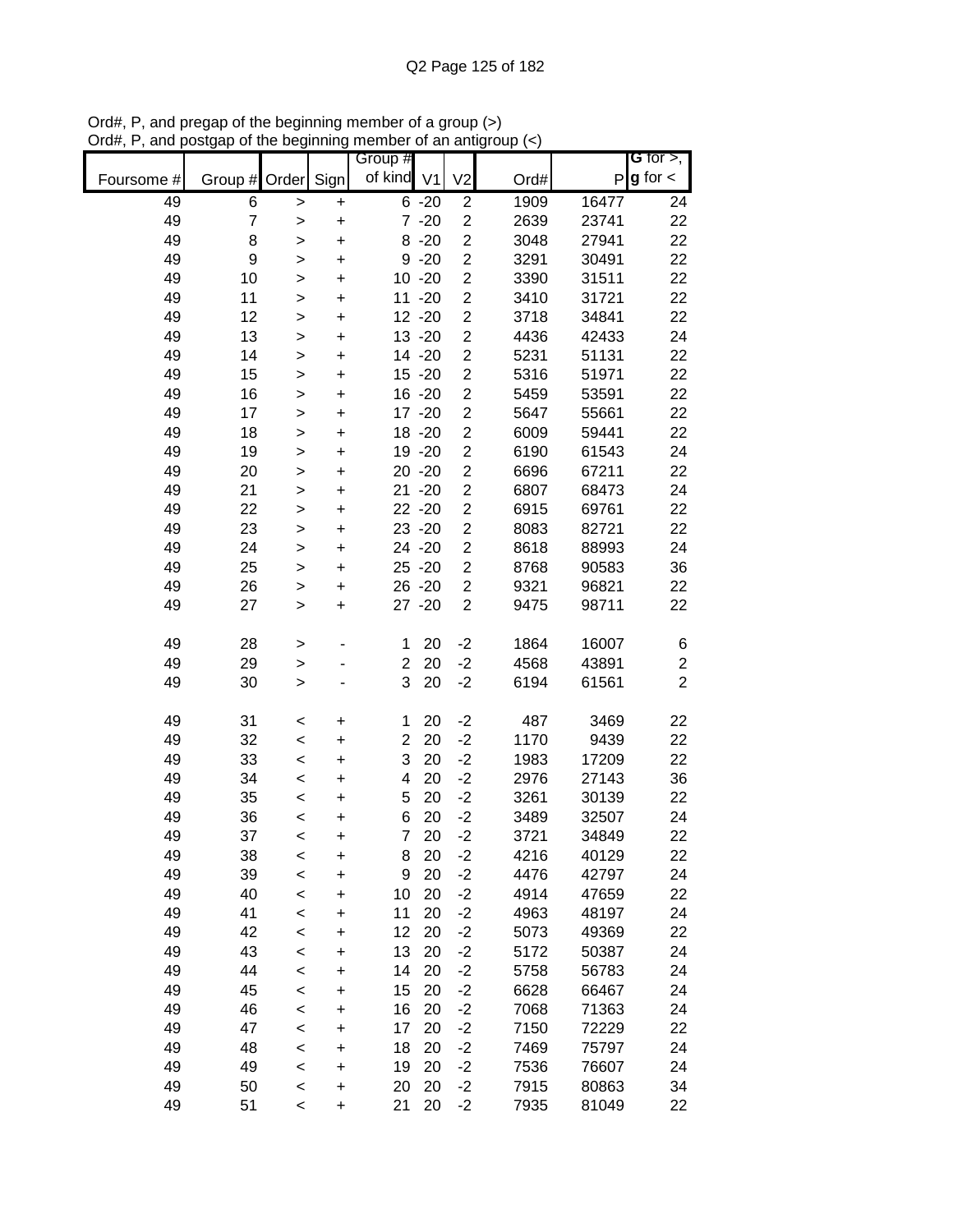|            |                         |              |           | Group #        |                |                  |      |       | <b>G</b> for $>$ ,      |
|------------|-------------------------|--------------|-----------|----------------|----------------|------------------|------|-------|-------------------------|
| Foursome # | Group #                 | Order Sign   |           | of kind        | V <sub>1</sub> | V <sub>2</sub>   | Ord# | P     | $g$ for $\lt$           |
| 49         | 52                      | $\,<$        | +         | 22             | 20             | $-2$             | 9127 | 94621 | 28                      |
| 49         | 53                      | $\prec$      | $\ddot{}$ | 23             | 20             | $-2$             | 9550 | 99529 | 22                      |
|            |                         |              |           |                |                |                  |      |       |                         |
| 49         | 54                      | $\prec$      |           |                | $1 - 20$       | $\boldsymbol{2}$ | 3283 | 30389 | 2                       |
| 49         | 55                      | $\prec$      |           |                | $2 - 20$       | $\overline{c}$   | 5393 | 52859 | $\overline{\mathbf{c}}$ |
| 49         | 56                      | $\prec$      |           |                | $3 - 20$       | $\boldsymbol{2}$ | 5456 | 53549 | $\overline{c}$          |
| 49         | 57                      | $\,<$        |           |                | $4 - 20$       | $\overline{c}$   | 9048 | 93761 | $\overline{c}$          |
| 49         | 58                      | $\prec$      |           |                | $5 - 20$       | $\overline{2}$   | 9475 | 98711 | $\overline{2}$          |
|            |                         |              |           |                |                |                  |      |       |                         |
|            |                         |              |           |                |                |                  |      |       |                         |
| 50         | 1                       | $\geq$       | $\ddot{}$ | 1              |                | $8 - 14$         | 331  | 2221  | 8                       |
| 50         | $\overline{\mathbf{c}}$ | $\geq$       | $\ddot{}$ | $\overline{c}$ |                | $8 - 14$         | 335  | 2251  | 8                       |
| 50         | 3                       | $\geq$       | $\ddot{}$ | 3              |                | $8 - 14$         | 1069 | 8581  | 8                       |
| 50         | 4                       | $\geq$       | $\ddot{}$ | 4              |                | $8 - 14$         | 1740 | 14851 | 8                       |
| 50         | 5                       | $\mathbf{I}$ | $\ddot{}$ | 5              |                | $8 - 14$         | 1757 | 15031 | 14                      |
| 50         | 6                       | >            | $\ddot{}$ | 6              |                | $8 - 14$         | 1975 | 17137 | 14                      |
| 50         | $\overline{7}$          | $\mathbf{I}$ | $\ddot{}$ | $\overline{7}$ |                | $8 - 14$         | 2002 | 17401 | 8                       |
| 50         | 8                       | $\geq$       | $\ddot{}$ | 8              |                | $8 - 14$         | 2745 | 24821 | 12                      |
| 50         | $\boldsymbol{9}$        | $\geq$       | $\ddot{}$ | 9              |                | $8 - 14$         | 3045 | 27901 | 8                       |
| 50         | 10                      | $\geq$       | $\ddot{}$ | 10             |                | $8 - 14$         | 3715 | 34781 | 18                      |
| 50         | 11                      | $\geq$       | $\ddot{}$ | 11             |                | $8 - 14$         | 3952 | 37321 | 8                       |
| 50         | 12                      | $\geq$       | $\ddot{}$ | 12             |                | $8 - 14$         | 5063 | 49261 | 8                       |
| 50         | 13                      | $\geq$       | $\pmb{+}$ | 13             |                | $8 - 14$         | 5851 | 57751 | 14                      |
| 50         | 14                      | $\mathbf{I}$ | $\ddot{}$ | 14             |                | $8 - 14$         | 5946 | 58771 | 8                       |
| 50         | 15                      | >            | $\ddot{}$ | 15             |                | $8 - 14$         | 6294 | 62701 | 14                      |
| 50         | 16                      | >            | $\ddot{}$ | 16             |                | $8 - 14$         | 6495 | 65011 | 8                       |
| 50         | 17                      | $\geq$       | +         | 17             |                | $8 - 14$         | 7252 | 73433 | 12                      |
| 50         | 18                      | $\geq$       | $\ddot{}$ | 18             |                | $8 - 14$         | 7840 | 80051 | 12                      |
| 50         | 19                      | $\mathbf{I}$ | $\ddot{}$ | 19             |                | $8 - 14$         | 7946 | 81181 | 8                       |
| 50         | 20                      | $\geq$       | $\ddot{}$ | 20             |                | $8 - 14$         | 8283 | 85061 | 12                      |
| 50         | 21                      | $\geq$       | $\ddot{}$ | 21             |                | $8 - 14$         | 8563 | 88301 | 12                      |
|            |                         |              |           |                |                |                  |      |       |                         |
| 50         | 22                      | >            |           | 1              | -8             | 14               | 444  | 3119  | 10                      |
| 50         | 23                      | >            |           | $\overline{2}$ | -8             | 14               | 475  | 3371  | 10                      |
| 50         | 24                      | >            | ٠         | 3              | -8             | 14               | 673  | 5021  | 10                      |
| 50         | 25                      | $\geq$       |           | 4              | -8             | 14               | 774  | 5879  | 10                      |
| 50         | 26                      | >            |           | 5              | -8             | 14               | 934  | 7331  | 10                      |
| 50         | 27                      | $\geq$       |           | 6              | -8             | 14               | 1389 | 11519 | 16                      |
| 50         | 28                      | $\geq$       |           | 7              | -8             | 14               | 1404 | 11699 | 10                      |
| 50         | 29                      | $\geq$       |           | 8              | -8             | 14               | 2070 | 18059 | 10                      |
| 50         | 30                      | >            |           | 9              | -8             | 14               | 2357 | 20959 | 12                      |
| 50         | 31                      | >            |           | 10             | -8             | 14               | 2691 | 24179 | 10                      |
| 50         | 32                      | $\geq$       | -         | 11             | -8             | 14               | 3543 | 33049 | 12                      |
| 50         | 33                      | $\geq$       | -         | 12             | -8             | 14               | 3941 | 37199 | 10                      |
| 50         | 34                      | $\geq$       |           | 13             | -8             | 14               | 3982 | 37589 | 10                      |
| 50         | 35                      | $\geq$       |           | 14             | -8             | 14               | 4695 | 45259 | 12                      |
| 50         | 36                      | $\geq$       |           | 15             | -8             | 14               | 5066 | 49297 | 18                      |
| 50         | 37                      | >            |           | 16             | -8             | 14               | 5079 | 49429 | 12                      |

Ord#, P, and pregap of the beginning member of a group (>) Ord#, P, and postgap of the beginning member of an antigroup (<)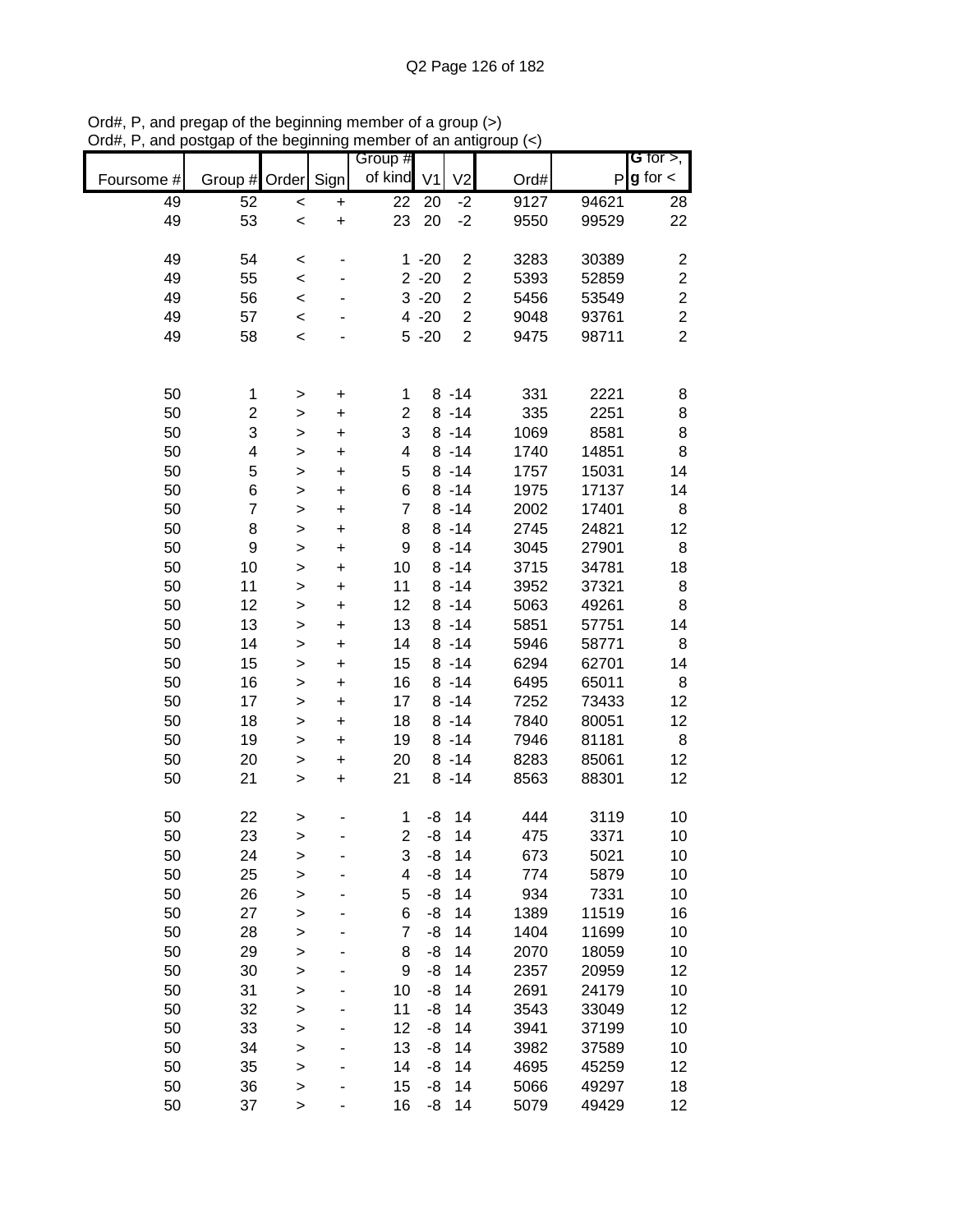|            |         |              |           | Group #        |                |                |      |              | G for $>$ ,   |
|------------|---------|--------------|-----------|----------------|----------------|----------------|------|--------------|---------------|
| Foursome # | Group # | Order        | Sign      | of kind        | V <sub>1</sub> | V <sub>2</sub> | Ord# | $\mathsf{P}$ | $g$ for $\lt$ |
| 50         | 38      | $\, > \,$    |           | 17             | -8             | 14             | 5243 | 51239        | 10            |
| 50         | 39      | $\geq$       |           | 18             | -8             | 14             | 5425 | 53171        | 10            |
| 50         | 40      | $\geq$       |           | 19             | -8             | 14             | 6158 | 61151        | 10            |
| 50         | 41      | $\geq$       |           | 20             | -8             | 14             | 6703 | 67271        | 10            |
| 50         | 42      | $\geq$       |           | 21             | -8             | 14             | 7094 | 71663        | 16            |
| 50         | 43      | $\geq$       |           | 22             | -8             | 14             | 7369 | 74729        | 10            |
| 50         | 44      | $\mathbf{I}$ |           | 23             | -8             | 14             | 7752 | 79103        | 16            |
| 50         | 45      | >            |           | 24             | -8             | 14             | 8180 | 83869        | 12            |
| 50         | 46      | $\mathbf{I}$ |           | 25             | -8             | 14             | 8335 | 85639        | 12            |
| 50         | 47      | $\geq$       |           | 26             | -8             | 14             | 8425 | 86689        | 12            |
| 50         | 48      | $\geq$       |           | 27             | -8             | 14             | 9495 | 98909        | 10            |
|            |         |              |           |                |                |                |      |              |               |
| 50         | 49      | $\,<$        | +         | 1              | -8             | 14             | 379  | 2609         | 8             |
| 50         | 50      | $\prec$      | $\ddot{}$ | $\overline{c}$ | -8             | 14             | 2082 | 18169        | 12            |
| 50         | 51      | $\prec$      | $\ddot{}$ | 3              | -8             | 14             | 2913 | 26539        | 18            |
| 50         | 52      | $\prec$      | $\ddot{}$ | 4              | -8             | 14             | 3242 | 29947        | 12            |
| 50         | 53      | $\,<$        | $\ddot{}$ | 5              | -8             | 14             | 3353 | 31139        | 8             |
| 50         | 54      | $\prec$      | $\ddot{}$ | 6              | -8             | 14             | 4143 | 39359        | $\bf8$        |
| 50         | 55      | $\prec$      | $\ddot{}$ | 7              | -8             | 14             | 5140 | 50069        | $\bf8$        |
| 50         | 56      | $\prec$      | $\ddot{}$ | 8              | -8             | 14             | 5427 | 53189        | $\bf8$        |
| 50         | 57      | $\,<$        | $\ddot{}$ | 9              | -8             | 14             | 6440 | 64319        | 8             |
| 50         | 58      | $\prec$      | $\ddot{}$ | 10             | -8             | 14             | 6831 | 68729        | 8             |
| 50         | 59      | $\prec$      | +         | 11             | -8             | 14             | 7129 | 72019        | 12            |
| 50         | 60      | $\,<$        | +         | 12             | -8             | 14             | 7301 | 73999        | 18            |
| 50         | 61      | $\,<$        | +         | 13             | -8             | 14             | 7695 | 78401        | 26            |
| 50         | 62      | $\,<$        | +         | 14             | -8             | 14             | 9344 | 97103        | 14            |
| 50         | 63      | $\,<$        | $\ddot{}$ | 15             | -8             | 14             | 9581 | 99859        | 12            |
| 50         | 64      | $\,<$        |           | 1              |                | $8 - 14$       | 873  | 6781         | 10            |
| 50         | 65      | $\,<$        |           | $\overline{2}$ |                | $8 - 14$       | 1071 | 8599         | 10            |
| 50         | 66      | $\prec$      |           | 3              |                | $8 - 14$       | 1195 | 9679         | 10            |
| 50         | 67      | $\prec$      |           | 4              |                | $8 - 14$       | 1742 | 14869        | 10            |
| 50         | 68      | $\prec$      |           | 5              |                | $8 - 14$       | 1977 | 17167        | 16            |
| 50         | 69      | $\,<$        |           | 6              |                | $8 - 14$       | 2024 | 17599        | 10            |
| 50         | 70      | $\,<$        |           | 7              |                | $8 - 14$       | 2108 | 18401        | 12            |
| 50         | 71      | $\prec$      |           | 8              |                | $8 - 14$       | 2268 | 20051        | 12            |
| 50         | 72      | $\prec$      |           | 9              |                | $8 - 14$       | 2915 | 26561        | 12            |
| 50         | 73      | $\prec$      |           | 10             |                | $8 - 14$       | 2949 | 26881        | 10            |
| 50         | 74      | $\prec$      |           | 11             |                | $8 - 14$       | 4549 | 43651        | 10            |
| 50         | 75      | $\prec$      |           | 12             |                | $8 - 14$       | 4815 | 46591        | 10            |
| 50         | 76      | $\prec$      |           | 13             |                | $8 - 14$       | 5450 | 53441        | 12            |
| 50         | 77      | $\prec$      |           | 14             |                | $8 - 14$       | 6844 | 68881        | 10            |
| 50         | 78      | $\prec$      | -         | 15             |                | $8 - 14$       | 8206 | 84181        | 10            |
| 50         | 79      | $\prec$      | -         | 16             |                | $8 - 14$       | 8315 | 85429        | 10            |
| 50         | 80      | $\prec$      |           | 17             |                | $8 - 14$       | 9116 | 94531        | 10            |
| 50         | 81      | $\,<$        |           | 18             |                | $8 - 14$       | 9154 | 94951        | 10            |
| 50         | 82      | $\prec$      |           | 19             |                | $8 - 14$       | 9498 | 98929        | 10            |

Ord#, P, and pregap of the beginning member of a group (>) Ord#, P, and postgap of the beginning member of an antigroup (<)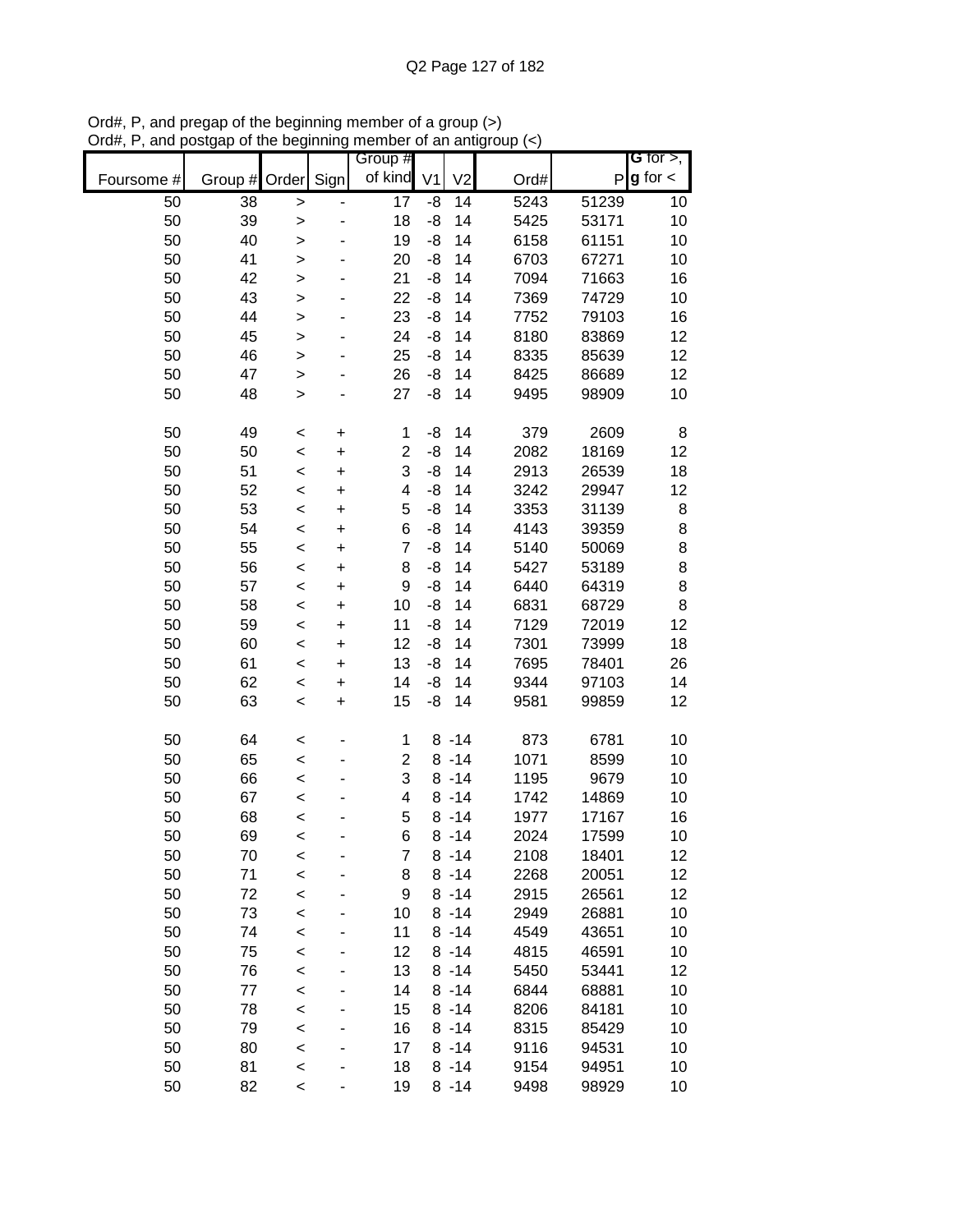|            |                         |              |           | Group #    |           |                         |      |       | G for $>$ ,            |
|------------|-------------------------|--------------|-----------|------------|-----------|-------------------------|------|-------|------------------------|
| Foursome # | Group # Order Sign      |              |           | of kind V1 |           | V <sub>2</sub>          | Ord# |       | $P$ <b>g</b> for $\lt$ |
|            |                         |              |           |            |           |                         |      |       |                        |
| 51         | 1                       | >            | $\ddot{}$ |            | $1 - 14$  | $\overline{c}$          | 332  | 2237  | 16                     |
| 51         | $\overline{\mathbf{c}}$ | >            | $\ddot{}$ |            | $2 - 14$  | $\overline{c}$          | 336  | 2267  | 16                     |
| 51         | 3                       | $\,$         | $\ddot{}$ |            | $3 - 14$  | $\overline{\mathbf{c}}$ | 540  | 3907  | 18                     |
| 51         | 4                       | $\,$         | $\ddot{}$ |            | $4 - 14$  | $\overline{\mathbf{c}}$ | 567  | 4127  | 16                     |
| 51         | 5                       | $\,$         | $\ddot{}$ |            | $5 - 14$  | $\overline{c}$          | 625  | 4637  | 16                     |
| 51         | 6                       | >            | $\ddot{}$ |            | $6 - 14$  | $\boldsymbol{2}$        | 678  | 5077  | 18                     |
| 51         | 7                       | >            | $\ddot{}$ |            | $7 - 14$  | $\overline{c}$          | 946  | 7477  | 18                     |
| 51         | 8                       | >            | $\pmb{+}$ |            | $8 - 14$  | $\overline{\mathbf{c}}$ | 969  | 7639  | 18                     |
| 51         | 9                       | $\, > \,$    | $\ddot{}$ |            | $9 - 14$  | $\overline{c}$          | 1509 | 12637 | 18                     |
| 51         | 10                      | $\mathbf{I}$ | +         |            | $10 - 14$ | $\overline{\mathbf{c}}$ | 1586 | 13367 | 28                     |
| 51         | 11                      | $\geq$       | $\ddot{}$ |            | $11 - 14$ | $\overline{c}$          | 1780 | 15259 | 18                     |
| 51         | 12                      | $\geq$       | $\ddot{}$ |            | $12 - 14$ | $\overline{\mathbf{c}}$ | 1849 | 15877 | 18                     |
| 51         | 13                      | $\mathbf{I}$ | $\ddot{}$ |            | $13 - 14$ | $\overline{\mathbf{c}}$ | 1990 | 17317 | 18                     |
| 51         | 14                      | $\geq$       | $\ddot{}$ |            | $14 - 14$ | $\overline{c}$          | 2008 | 17467 | 18                     |
| 51         | 15                      | $\,$         | $\ddot{}$ |            | $15 - 14$ | $\overline{\mathbf{c}}$ | 2019 | 17569 | 18                     |
| 51         | 16                      | >            | $\ddot{}$ |            | $16 - 14$ | $\overline{\mathbf{c}}$ | 2165 | 19069 | 18                     |
| 51         | 17                      | >            | $\ddot{}$ |            | $17 - 14$ | $\overline{2}$          | 2375 | 21139 | 18                     |
| 51         | 18                      | $\,$         | $\ddot{}$ |            | $18 - 14$ | $\overline{\mathbf{c}}$ | 2528 | 22637 | 16                     |
| 51         | 19                      | $\mathbf{I}$ | $\ddot{}$ |            | 19 - 14   | $\overline{\mathbf{c}}$ | 2794 | 25339 | 18                     |
| 51         | 20                      | $\geq$       | $\ddot{}$ |            | $20 - 14$ | $\overline{c}$          | 2815 | 25577 | 16                     |
| 51         | 21                      | $\,$         | $\ddot{}$ |            | $21 - 14$ | $\overline{\mathbf{c}}$ | 2859 | 25997 | 16                     |
| 51         | 22                      | $\,$         | $\ddot{}$ |            | $22 - 14$ | $\overline{c}$          | 2997 | 27427 | 18                     |
| 51         | 23                      | $\, > \,$    | $\ddot{}$ |            | $23 - 14$ | $\overline{\mathbf{c}}$ | 3093 | 28429 | 18                     |
| 51         | 24                      | >            | $\ddot{}$ |            | 24 - 14   | $\overline{\mathbf{c}}$ | 3228 | 29789 | 28                     |
| 51         | 25                      | >            | $\ddot{}$ |            | $25 - 14$ | $\overline{\mathbf{c}}$ | 4054 | 38447 | 16                     |
| 51         | 26                      | $\, > \,$    | $\ddot{}$ |            | $26 - 14$ | $\overline{\mathbf{c}}$ | 4308 | 41177 | 16                     |
| 51         | 27                      | >            | +         |            | $27 - 14$ | $\overline{\mathbf{c}}$ | 4344 | 41539 | 18                     |
| 51         | 28                      | $\geq$       | $\ddot{}$ |            | $28 - 14$ | $\overline{c}$          | 4515 | 43261 | 24                     |
| 51         | 29                      | $\, > \,$    | $\ddot{}$ |            | 29 - 14   | 2                       | 5395 | 52879 | 18                     |
| 51         | 30                      | $\,$         | $\ddot{}$ |            | $30 - 14$ | $\overline{c}$          | 5585 | 54941 | 22                     |
| 51         | 31                      | $\mathbf{I}$ | $\ddot{}$ |            | $31 - 14$ | $\overline{c}$          | 5892 | 58189 | 18                     |
| 51         | 32                      | $\,$         | $\ddot{}$ |            | $32 - 14$ | $\overline{2}$          | 6020 | 59557 | 18                     |
| 51         | 33                      | >            | $\ddot{}$ |            | $33 - 14$ | $\overline{2}$          | 6473 | 64747 | 30                     |
| 51         | 34                      | >            | +         |            | 34 - 14   | 2                       | 6496 | 65027 | 16                     |
| 51         | 35                      | >            | $\ddot{}$ |            | $35 - 14$ | $\overline{\mathbf{c}}$ | 6543 | 65537 | 16                     |
| 51         | 36                      | $\mathbf{I}$ | $\ddot{}$ |            | $36 - 14$ | $\overline{c}$          | 6574 | 65827 | 18                     |
| 51         | 37                      | $\,$         | $\ddot{}$ |            | $37 - 14$ | $\overline{\mathbf{c}}$ | 6711 | 67391 | 22                     |
| 51         | 38                      | $\,$         | $\ddot{}$ |            | $38 - 14$ | $\overline{\mathbf{c}}$ | 6835 | 68767 | 18                     |
| 51         | 39                      | $\,$         | $\ddot{}$ |            | 39 - 14   | $\overline{\mathbf{c}}$ | 7084 | 71527 | 24                     |
| 51         | 40                      | $\,$         | $\ddot{}$ |            | 40 - 14   | $\overline{\mathbf{c}}$ | 7302 | 74017 | 18                     |
| 51         | 41                      | >            | +         |            | 41 -14    | $\overline{\mathbf{c}}$ | 7521 | 76463 | 22                     |
| 51         | 42                      | $\, > \,$    | +         |            | 42 -14    | $\overline{\mathbf{c}}$ | 7905 | 80777 | 16                     |
| 51         | 43                      | $\, > \,$    | +         |            | 43 - 14   | 2                       | 7947 | 81197 | 16                     |
| 51         | 44                      | $\mathbf{I}$ | +         |            | 44 - 14   | 2                       | 7987 | 81667 | 18                     |
| 51         | 45                      | $\,$         | $\ddot{}$ |            | 45 - 14   | $\overline{2}$          | 8237 | 84499 | 18                     |
| 51         | 46                      | $\,$         | $\ddot{}$ |            | 46 - 14   | $\overline{c}$          | 8248 | 84649 | 18                     |
| 51         | 47                      | $\mathbf{I}$ | $\ddot{}$ |            | 47 - 14   | $\overline{2}$          | 8597 | 88789 | 18                     |

Ord#, P, and pregap of the beginning member of a group (>) Ord#, P, and postgap of the beginning member of an antigroup (<)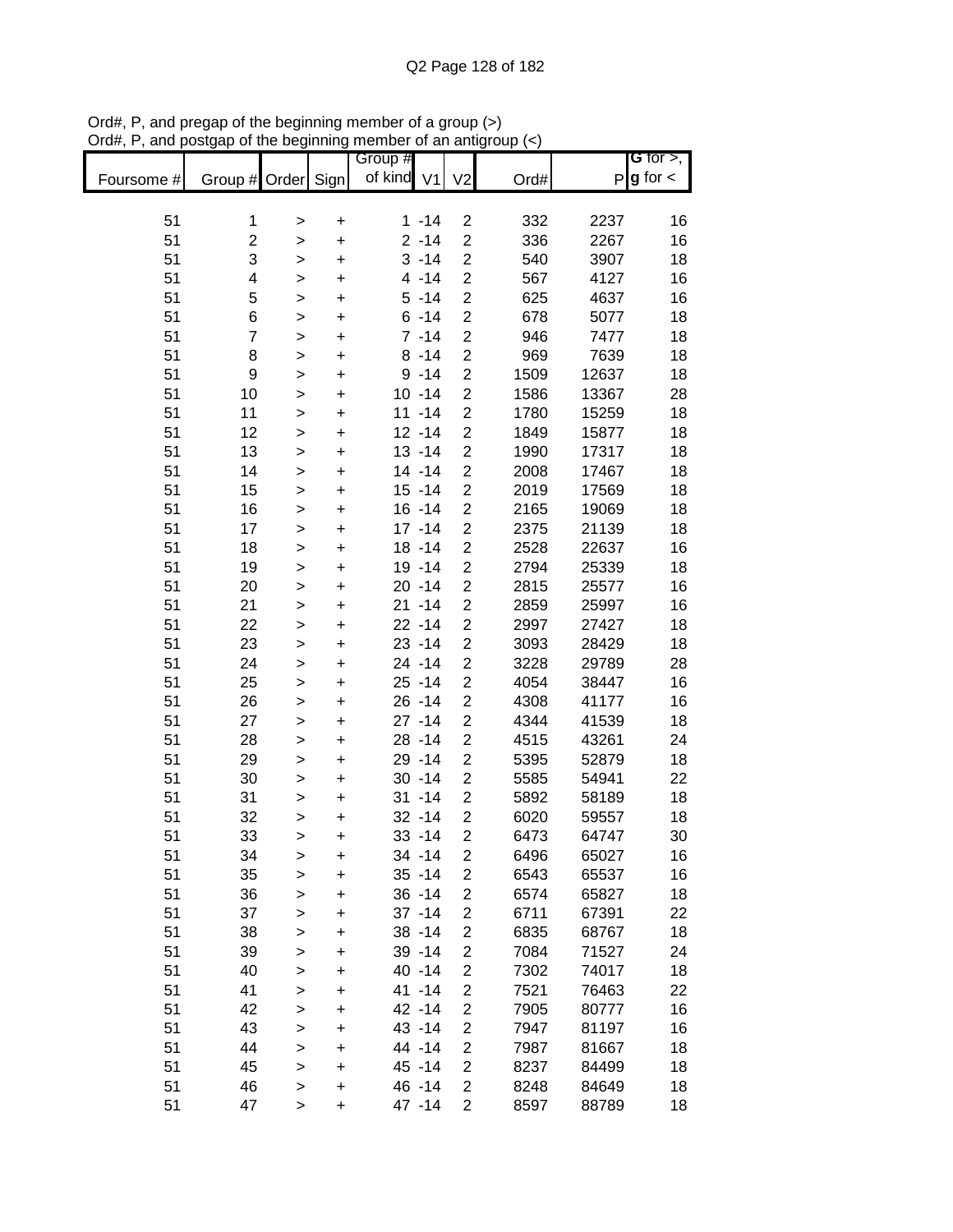|            |          |              |           | Group #        |                |                |              |                | G for $>$ ,             |
|------------|----------|--------------|-----------|----------------|----------------|----------------|--------------|----------------|-------------------------|
| Foursome # | Group #  | Order        | Sign      | of kind        | V <sub>1</sub> | V <sub>2</sub> | Ord#         |                | $P$ <b>g</b> for $\lt$  |
| 51         | 48       | $\, > \,$    | $\ddot{}$ |                | 48 - 14        | $\overline{c}$ | 9056         | 93887          | 16                      |
| 51         | 49       | $\, > \,$    | $\ddot{}$ |                | 49 - 14        | $\overline{c}$ | 9183         | 95257          | 18                      |
| 51         | 50       | $\mathbf{I}$ | $\ddot{}$ |                | $50 - 14$      | $\overline{2}$ | 9445         | 98369          | 22                      |
| 51         | 51       | $\,$         | $\ddot{}$ |                | $51 - 14$      | $\overline{2}$ | 9536         | 99367          | 18                      |
|            |          |              |           |                |                |                |              |                |                         |
| 51         | 52       | >            |           | 1              | 14             | $-2$           | 409          | 2803           | $\overline{\mathbf{c}}$ |
| 51         | 53       | $\,$         |           | $\overline{2}$ | 14             | $-2$           | 1372         | 11353          | $\overline{c}$          |
| 51         | 54       | >            |           | 3              | 14             | $-2$           | 3449         | 32143          | $\overline{c}$          |
| 51         | 55       | $\, > \,$    |           | 4              | 14             | $-2$           | 4391         | 41983          | $\overline{c}$          |
| 51         | 56       | $\geq$       |           | 5              | 14             | $-2$           | 4551         | 43669          | 8<br>$\overline{2}$     |
| 51         | 57       | $\geq$       |           | 6<br>7         | 14<br>14       | $-2$<br>$-2$   | 5213         | 50893          |                         |
| 51<br>51   | 58<br>59 | $\mathbf{I}$ |           | 8              | 14             | $-2$           | 5451<br>7913 | 53453<br>80833 | 12<br>$\overline{c}$    |
| 51         | 60       | $\geq$       |           | 9              | 14             | $-2$           | 8528         | 87811          | 8                       |
|            |          | $\geq$       |           | 10             | 14             | $-2$           |              |                |                         |
| 51         | 61       | $\geq$       |           |                |                |                | 8863         | 91711          | 8                       |
| 51         | 62       | >            |           | 11             | 14             | $-2$           | 9258         | 96059          | 6                       |
| 51         | 63       | $\,<$        | $\ddot{}$ | 1              | 14             | $-2$           | 409          | 2803           | 16                      |
| 51         | 64       | $\prec$      | $\ddot{}$ | $\overline{2}$ | 14             | $-2$           | 416          | 2861           | 18                      |
| 51         | 65       | $\,<$        | $\ddot{}$ | 3              | 14             | $-2$           | 639          | 4733           | 18                      |
| 51         | 66       | $\,<$        | $\ddot{}$ | 4              | 14             | $-2$           | 804          | 6173           | 24                      |
| 51         | 67       | $\,<$        | $\ddot{}$ | 5              | 14             | $-2$           | 852          | 6581           | 18                      |
| 51         | 68       | $\,<$        | $\ddot{}$ | 6              | 14             | $-2$           | 909          | 7079           | 24                      |
| 51         | 69       | $\,<$        | $\ddot{}$ | $\overline{7}$ | 14             | $-2$           | 1121         | 9013           | 16                      |
| 51         | 70       | $\,<$        | $\ddot{}$ | 8              | 14             | $-2$           | 1197         | 9697           | 22                      |
| 51         | 71       | $\,<$        | $\ddot{}$ | 9              | 14             | $-2$           | 1261         | 10273          | 16                      |
| 51         | 72       | $\,<$        | +         | 10             | 14             | $-2$           | 1547         | 12983          | 18                      |
| 51         | 73       | $\,<$        | $\ddot{}$ | 11             | 14             | $-2$           | 1633         | 13807          | 22                      |
| 51         | 74       | $\,<$        | $\ddot{}$ | 12             | 14             | $-2$           | 2090         | 18233          | 18                      |
| 51         | 75       | $\,<$        | $\ddot{}$ | 13             | 14             | $-2$           | 2100         | 18313          | 16                      |
| 51         | 76       | $\prec$      | $\ddot{}$ | 14             | 14             | $-2$           | 2122         | 18523          | 16                      |
| 51         | 77       | $\prec$      | $\ddot{}$ | 15             | 14             | $-2$           | 2988         | 27283          | 16                      |
| 51         | 78       | $\,<$        | $\ddot{}$ | 16             | 14             | $-2$           | 3279         | 30323          | 18                      |
| 51         | 79       | $\,<$        | $\ddot{}$ | 17             | 14             | $-2$           | 3319         | 30781          | 22                      |
| 51         | 80       | <            | $\ddot{}$ | 18             | 14             | $-2$           | 3903         | 36793          | 16                      |
| 51         | 81       | $\prec$      | $\ddot{}$ | 19             | 14             | $-2$           | 4365         | 41737          | 22                      |
| 51         | 82       | $\prec$      | $\ddot{}$ | 20             | 14             | $-2$           | 4551         | 43669          | 22                      |
| 51         | 83       | $\prec$      | $\ddot{}$ | 21             | 14             | $-2$           | 5050         | 49123          | 16                      |
| 51         | 84       | $\prec$      | $\ddot{}$ | 22             | 14             | $-2$           | 5139         | 50053          | 16                      |
| 51         | 85       | $\,<$        | $\ddot{}$ | 23             | 14             | $-2$           | 5274         | 51521          | 18                      |
| 51         | 86       | $\prec$      | +         | 24             | 14             | $-2$           | 5506         | 54059          | 24                      |
| 51         | 87       | $\,<$        | $\ddot{}$ | 25             | 14             | $-2$           | 5590         | 54983          | 18                      |
| 51         | 88       | $\prec$      | $\ddot{}$ | 26             | 14             | $-2$           | 5679         | 55933          | 16                      |
| 51         | 89       | $\,<$        | $\ddot{}$ | 27             | 14             | $-2$           | 5889         | 58153          | 16                      |
| 51         | 90       | $\prec$      | $\ddot{}$ | 28             | 14             | $-2$           | 5979         | 59123          | 18                      |
| 51         | 91       | $\,<$        | $\ddot{}$ | 29             | 14             | $-2$           | 6949         | 70123          | 16                      |
| 51         | 92       | $\,<$        | $\ddot{}$ | 30             | 14             | $-2$           | 6956         | 70183          | 16                      |
| 51         | 93       | $\,<$        | +         | 31             | 14             | $-2$           | 7770         | 79283          | 18                      |

Ord#, P, and pregap of the beginning member of a group (>) Ord#, P, and postgap of the beginning member of an antigroup (<)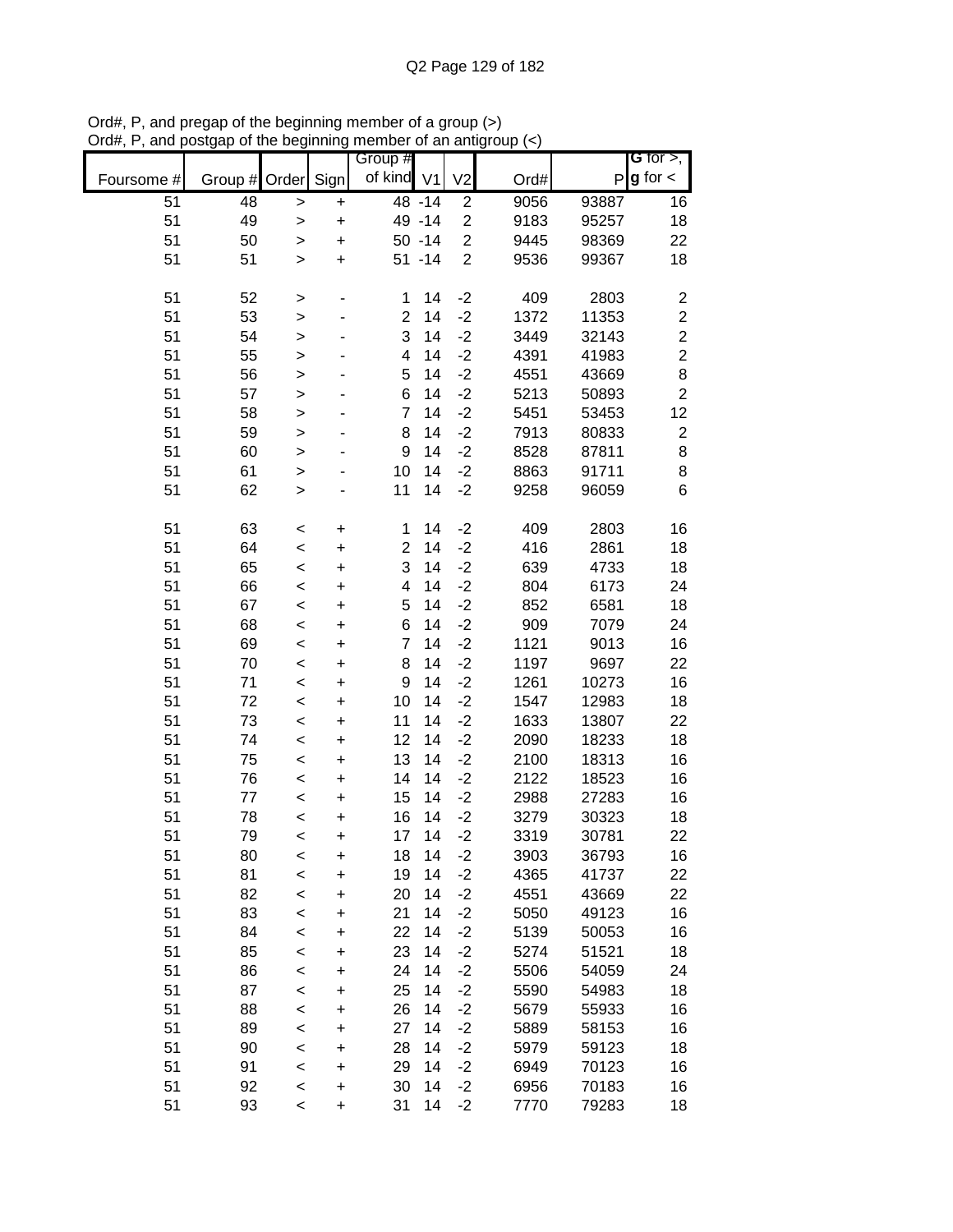|            |                          |              |           | Group #        |                |                         |      |       | G for $>$ ,             |
|------------|--------------------------|--------------|-----------|----------------|----------------|-------------------------|------|-------|-------------------------|
| Foursome # | Group #                  | Order Sign   |           | of kind        | V <sub>1</sub> | V <sub>2</sub>          | Ord# | P     | $g$ for $\lt$           |
| 51         | 94                       | $\,<$        | +         | 32             | 14             | $-2$                    | 8156 | 83563 | 16                      |
| 51         | 95                       | $\prec$      | $\ddot{}$ | 33             | 14             | $-2$                    | 8319 | 85453 | 16                      |
| 51         | 96                       | $\prec$      | $\ddot{}$ | 34             | 14             | $-2$                    | 8413 | 86509 | 22                      |
| 51         | 97                       | $\prec$      | $\ddot{}$ | 35             | 14             | $-2$                    | 8518 | 87701 | 18                      |
| 51         | 98                       | $\prec$      | $\ddot{}$ | 36             | 14             | $-2$                    | 8725 | 90073 | 16                      |
| 51         | 99                       | $\prec$      | +         | 37             | 14             | $-2$                    | 9089 | 94229 | 24                      |
| 51         | 100                      | $\prec$      | $\ddot{}$ | 38             | 14             | $-2$                    | 9173 | 95153 | 24                      |
| 51         | 101                      | $\,<$        | -         |                | $1 - 14$       | $\overline{c}$          | 1588 | 13397 | $\overline{\mathbf{c}}$ |
| 51         | 102                      | $\,<$        |           |                | $2 - 14$       | 2                       | 2389 | 21269 | 8                       |
| 51         | 103                      | $\prec$      |           |                | $3 - 14$       | $\overline{c}$          | 3334 | 30931 | 6                       |
| 51         | 104                      | $\,<$        |           |                | $4 - 14$       | $\overline{c}$          | 3381 | 31379 | 8                       |
| 51         | 105                      | $\prec$      |           |                | $5 - 14$       | $\overline{c}$          | 4050 | 38371 | 6                       |
| 51         | 106                      | $\prec$      |           |                | $6 - 14$       | $\overline{\mathbf{c}}$ | 4823 | 46679 | $\overline{\mathbf{c}}$ |
| 51         | 107                      | $\prec$      |           |                | $7 - 14$       | $\overline{c}$          | 6402 | 63839 | $\overline{c}$          |
| 51         | 108                      | $\prec$      |           |                | $8 - 14$       | $\overline{c}$          | 6429 | 64187 | $\overline{c}$          |
| 51         | 109                      | $\prec$      |           |                | $9 - 14$       | $\overline{\mathbf{c}}$ | 6711 | 67391 | 8                       |
| 51         | 110                      | $\prec$      | ٠         |                | $10 - 14$      | $\overline{\mathbf{c}}$ | 7004 | 70709 | 8                       |
| 51         | 111                      | $\prec$      | ٠         |                | $11 - 14$      | $\overline{\mathbf{c}}$ | 7853 | 80207 | $\boldsymbol{2}$        |
| 51         | 112                      | $\prec$      |           |                | $12 - 14$      | $\overline{\mathbf{c}}$ | 8007 | 81899 | $\overline{c}$          |
| 51         | 113                      | $\prec$      |           |                | $13 - 14$      | $\overline{\mathbf{c}}$ | 8905 | 92219 | $\overline{c}$          |
| 51         | 114                      | $\prec$      |           |                | 14 - 14        | $\overline{c}$          | 9039 | 93601 | 6                       |
| 51         | 115                      | $\prec$      |           |                | $15 - 14$      | $\overline{2}$          | 9445 | 98369 | 8                       |
|            |                          |              |           |                |                |                         |      |       |                         |
|            |                          |              |           |                |                |                         |      |       |                         |
| 52         | 1                        | >            | +         |                | $1 - 10$       | 20                      | 343  | 2309  | 12                      |
| 52         | $\overline{c}$           | $\geq$       | $\pmb{+}$ |                | $2 - 10$       | 20                      | 868  | 6733  | 14                      |
| 52         | 3                        | $\geq$       | $\ddot{}$ |                | $3 - 10$       | 20                      | 2148 | 18859 | 20                      |
| 52         | 4                        | >            | $\ddot{}$ |                | $4 - 10$       | 20                      | 2326 | 20639 | 12                      |
| 52         | 5                        | $\geq$       | $\ddot{}$ |                | $5 - 10$       | 20                      | 5469 | 53653 | 14                      |
| 52         | 6                        | $\geq$       | $\pmb{+}$ |                | $6 - 10$       | 20                      | 8189 | 83983 | 14                      |
| 52         | $\overline{\mathcal{I}}$ | $\mathbf{I}$ | $\ddot{}$ |                | $7 - 10$       | 20                      | 9470 | 98639 | 12                      |
| 52         | 8                        | >            |           | 1              |                | $10 - 20$               | 3409 | 31699 | 12                      |
| 52         | 9                        | >            |           | 2              |                | $10 - 20$               | 3717 | 34819 | 12                      |
| 52         | 10                       | $\geq$       |           | 3              |                | $10 - 20$               | 6990 | 70549 | 12                      |
| 52         | 11                       | $\geq$       |           | $\overline{4}$ |                | $10 - 20$               | 8137 | 83357 | 16                      |
|            |                          |              |           |                |                |                         |      |       |                         |
| 52         | 12                       | $\,<$        | +         | 1              |                | $10 - 20$               | 1199 | 9721  | 12                      |
| 52         | 13                       | $\prec$      | +         | $\overline{2}$ |                | $10 - 20$               | 3284 | 30391 | 12                      |
| 52         | 14                       | $\prec$      | +         | 3              |                | $10 - 20$               | 4959 | 48163 | 16                      |
| 52         | 15                       | $\prec$      | +         | 4              |                | $10 - 20$               | 5825 | 57467 | 20                      |
| 52         | 16                       | $\prec$      | +         | 5              |                | $10 - 20$               | 6293 | 62687 | 14                      |
| 52         | 17                       | $\prec$      | +         | 6              |                | $10 - 20$               | 7597 | 77323 | 16                      |
| 52         | 18                       | $\prec$      | $\ddot{}$ | 7              |                | $10 - 20$               | 7707 | 78541 | 12                      |
| 52         | 19                       | $\prec$      | $\ddot{}$ | 8              |                | $10 - 20$               | 8262 | 84793 | 16                      |
| 52         | 20                       | $\,<$        |           |                | $1 - 10$ 20    |                         | 4038 | 38261 | 12                      |

Ord#, P, and pregap of the beginning member of a group (>) Ord#, P, and postgap of the beginning member of an antigroup (<)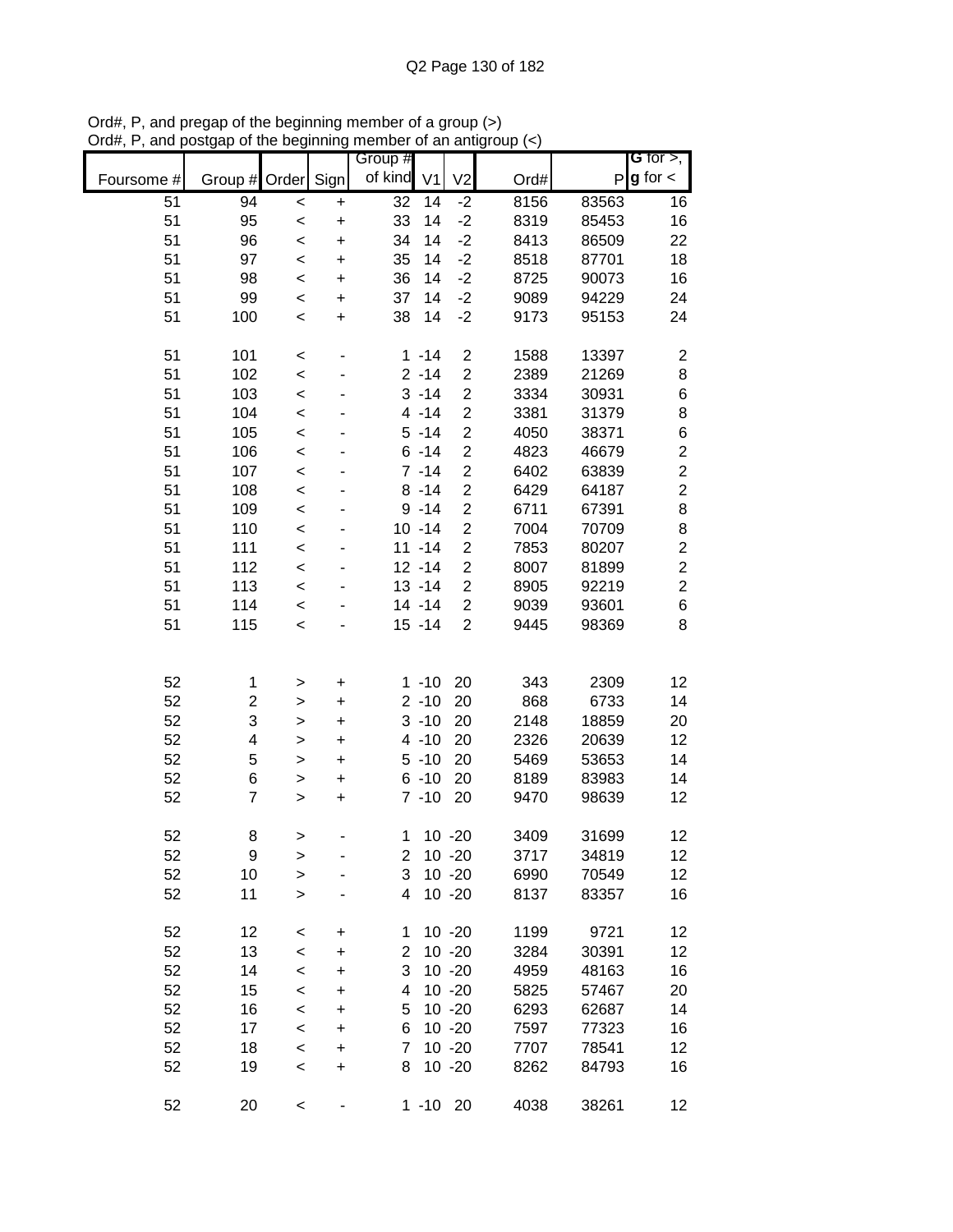|            |                         |              |           | Group #        |                |                |      |       | G for $>$ ,             |
|------------|-------------------------|--------------|-----------|----------------|----------------|----------------|------|-------|-------------------------|
| Foursome # | Group # Order           |              | Sign      | of kind        | V <sub>1</sub> | V <sub>2</sub> | Ord# | P     | $g$ for $\lt$           |
| 52         | 21                      | $\,<$        |           |                | $2 - 10$       | 20             | 6086 | 60317 | 14                      |
| 52         | 22                      | $\prec$      |           |                | $3 - 10$       | 20             | 6818 | 68567 | 14                      |
| 52         | 23                      | $\prec$      |           |                | $4 - 10$       | 20             | 8340 | 85691 | 12                      |
|            |                         |              |           |                |                |                |      |       |                         |
|            |                         |              |           |                |                |                |      |       |                         |
| 53         | 1                       | >            | +         |                | $1 - 16$       | -4             | 345  | 2333  | 22                      |
| 53         | $\overline{\mathbf{c}}$ | >            | +         |                | $2 - 16$       | $-4$           | 523  | 3761  | 22                      |
| 53         | 3                       | >            | +         |                | $3 - 16$       | -4             | 722  | 5471  | 22                      |
| 53         | 4                       | >            | +         |                | $4 - 16$       | -4             | 929  | 7283  | 30                      |
| 53         | 5                       | >            | +         |                | $5 - 16$       | -4             | 1234 | 10061 | 22                      |
| 53         | 6                       | $\geq$       | $\ddot{}$ |                | $6 - 16$       | $-4$           | 1243 | 10133 | 22                      |
| 53         | $\overline{7}$          | >            | $\ddot{}$ |                | $7 - 16$       | $-4$           | 1626 | 13751 | 22                      |
| 53         | 8                       | $\geq$       | $\ddot{}$ |                | $8 - 16$       | $-4$           | 1673 | 14243 | 22                      |
| 53         | 9                       | $\geq$       | $\ddot{}$ |                | $9 - 16$       | $-4$           | 2040 | 17783 | 22                      |
| 53         | 10                      | $\geq$       | $\ddot{}$ |                | $10 - 16$      | $-4$           | 2615 | 23531 | 22                      |
| 53         | 11                      | >            | $\ddot{}$ |                | $11 - 16$      | $-4$           | 2839 | 25793 | 22                      |
| 53         | 12                      | >            | $\ddot{}$ |                | $12 - 16$      | $-4$           | 2843 | 25841 | 22                      |
| 53         | 13                      | $\geq$       | $\ddot{}$ |                | $13 - 16$      | $-4$           | 3164 | 29123 | 22                      |
| 53         | 14                      | $\geq$       | $\ddot{}$ |                | $14 - 16$      | $-4$           | 3218 | 29663 | 22                      |
| 53         | 15                      | $\geq$       | $\ddot{}$ |                | $15 - 16$      | $-4$           | 3437 | 32051 | 22                      |
| 53         | 16                      | $\geq$       | $\ddot{}$ |                | $16 - 16$      | $-4$           | 3658 | 34253 | 22                      |
| 53         | 17                      | $\mathbf{I}$ | $\ddot{}$ |                | $17 - 16$      | $-4$           | 3806 | 35831 | 22                      |
| 53         | 18                      | >            | $\ddot{}$ |                | $18 - 16$      | $-4$           | 4184 | 39821 | 22                      |
| 53         | 19                      | >            | $\ddot{}$ |                | $19 - 16$      | $-4$           | 4370 | 41801 | 24                      |
| 53         | 20                      | >            | $\pmb{+}$ |                | $20 - 16$      | $-4$           | 4519 | 43313 | 22                      |
| 53         | 21                      | >            | $\ddot{}$ |                | $21 - 16$      | -4             | 4596 | 44159 | 28                      |
| 53         | 22                      | $\geq$       | +         |                | $22 - 16$      | -4             | 4788 | 46301 | 22                      |
| 53         | 23                      | $\mathbf{I}$ | $\ddot{}$ |                | $23 - 16$      | $-4$           | 5292 | 51713 | 22                      |
| 53         | 24                      | >            | $\ddot{}$ |                | $24 - 16$      | -4             | 5738 | 56591 | 22                      |
| 53         | 25                      | $\geq$       | $\ddot{}$ |                | $25 - 16$      | -4             | 6181 | 61463 | 22                      |
| 53         | 26                      | $\geq$       | $\ddot{}$ |                | $26 - 16$      | $-4$           | 6583 | 65921 | 22                      |
| 53         | 27                      | >            | $\ddot{}$ |                | $27 - 16$      | $-4$           | 6604 | 66161 | 24                      |
| 53         | 28                      | >            | $\ddot{}$ |                | $28 - 16$      | $-4$           | 6839 | 68813 | 22                      |
| 53         | 29                      | >            | $\ddot{}$ |                | $29 - 16$      | $-4$           | 6973 | 70373 | 22                      |
| 53         | 30                      | >            | +         |                | $30 - 16$      | -4             | 6983 | 70481 | 22                      |
| 53         | 31                      | $\geq$       | $\ddot{}$ |                | $31 - 16$      | $-4$           | 7142 | 72161 | 22                      |
| 53         | 32                      | >            | $\ddot{}$ |                | $32 - 16$      | -4             | 7274 | 73673 | 22                      |
| 53         | 33                      | $\mathbf{I}$ | $\ddot{}$ |                | $33 - 16$      | -4             | 7633 | 77681 | 22                      |
| 53         | 34                      | $\geq$       | +         |                | $34 - 16$      | -4             | 7699 | 78467 | 28                      |
| 53         | 35                      | $\mathbf{I}$ | +         |                | $35 - 16$      | -4             | 8645 | 89261 | 24                      |
| 53         | 36                      | >            | +         |                | $36 - 16$      | -4             | 8810 | 91121 | 22                      |
| 53         | 37                      | $\mathbf{I}$ | +         |                | $37 - 16$      | -4             | 9193 | 95369 | 30                      |
| 53         | 38                      | $\geq$       | +         |                | $38 - 16$      | -4             | 9230 | 95773 | 26                      |
| 53         | 39                      | $\geq$       | +         |                | $39 - 16$      | -4             | 9256 | 96043 | 26                      |
| 53         | 40                      | $\mathbf{I}$ | $\ddot{}$ |                | 40 - 16        | -4             | 9483 | 98801 | 22                      |
|            |                         |              |           |                |                |                |      |       |                         |
| 53         | 41                      | $\geq$       |           | 1              | 16             | 4              | 2841 | 25801 | $\overline{\mathbf{c}}$ |
| 53         | 42                      | $\geq$       |           | $\overline{2}$ | 16             | 4              | 3828 | 36017 | 4                       |

Ord#, P, and pregap of the beginning member of a group (>) Ord#, P, and postgap of the beginning member of an antigroup (<)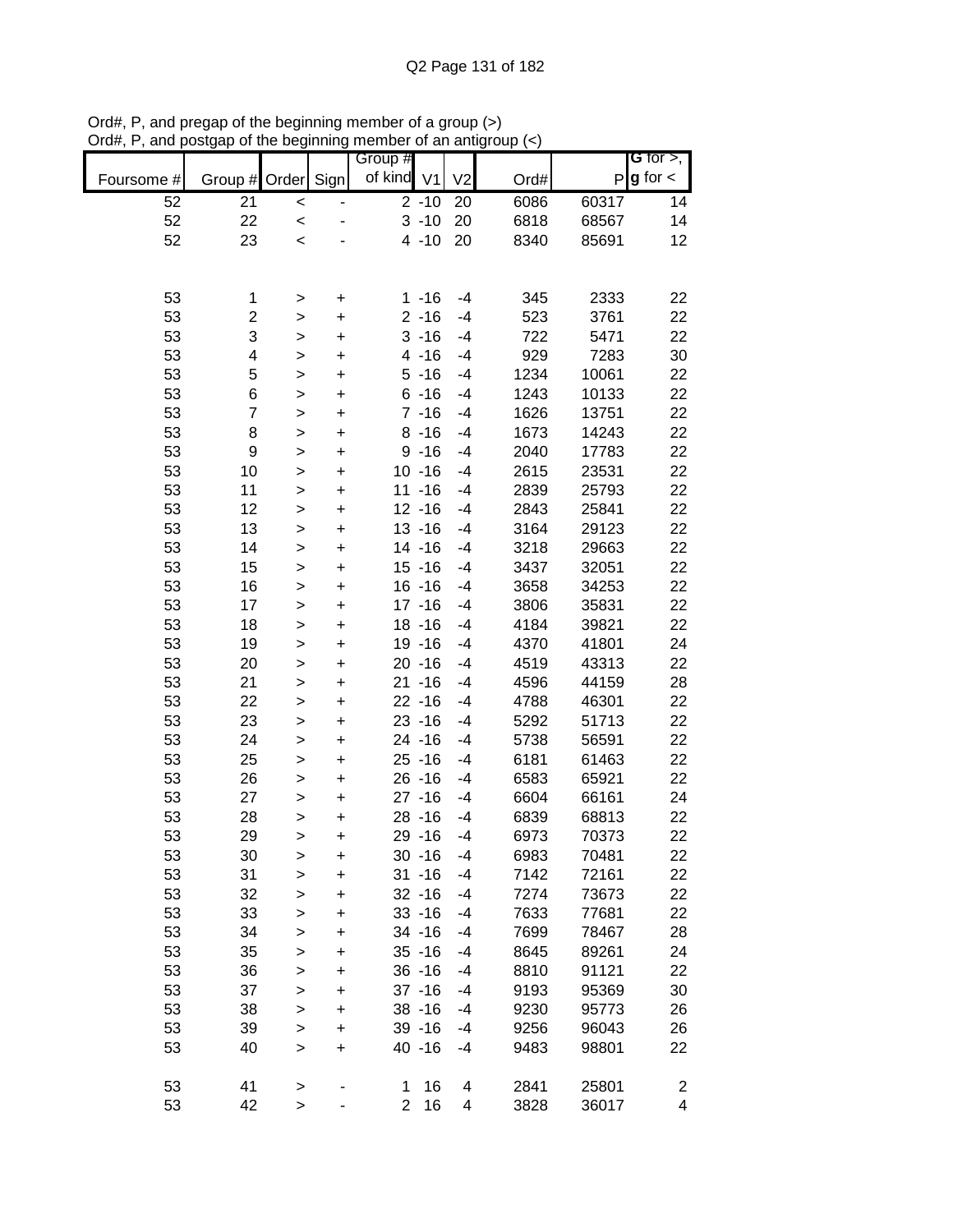|            |         |              |                          | Group #        |                |                         |      |       | <b>G</b> for $>$ ,      |
|------------|---------|--------------|--------------------------|----------------|----------------|-------------------------|------|-------|-------------------------|
| Foursome # | Group # | Order        | Sign                     | of kind        | V <sub>1</sub> | V <sub>2</sub>          | Ord# | P     | $g$ for $\lt$           |
| 53         | 43      | $\geq$       | $\overline{\phantom{0}}$ | 3              | 16             | 4                       | 4851 | 46997 | 4                       |
| 53         | 44      | >            |                          | 4              | 16             | 4                       | 5457 | 53551 | $\boldsymbol{2}$        |
| 53         | 45      | >            |                          | 5              | 16             | 4                       | 6926 | 69859 | $\overline{2}$          |
| 53         | 46      | $\geq$       |                          | 6              | 16             | 4                       | 7082 | 71483 | $\overline{\mathbf{4}}$ |
| 53         | 47      | $\mathbf{I}$ |                          | 7              | 16             | $\overline{\mathbf{4}}$ | 7519 | 76423 | $\boldsymbol{2}$        |
| 53         | 48      | $\geq$       |                          | 8              | 16             | $\overline{\mathbf{4}}$ | 7749 | 79043 | $\overline{\mathbf{4}}$ |
| 53         | 49      | $\geq$       |                          | 9              | 16             | $\overline{\mathbf{4}}$ | 9134 | 94727 | $\overline{\mathbf{4}}$ |
| 53         | 50      | $\prec$      | +                        | 1              | 16             | 4                       | 375  | 2557  | 22                      |
| 53         | 51      | $\,<$        | +                        | $\overline{c}$ | 16             | 4                       | 557  | 4027  | 22                      |
| 53         | 52      | $\,<$        | +                        | 3              | 16             | 4                       | 721  | 5449  | 22                      |
| 53         | 53      | $\,<$        | +                        | 4              | 16             | 4                       | 1010 | 8017  | 22                      |
| 53         | 54      | $\,<$        | $\ddot{}$                | 5              | 16             | 4                       | 1158 | 9349  | 22                      |
| 53         | 55      | $\,<$        | $\ddot{}$                | 6              | 16             | 4                       | 1444 | 12049 | 22                      |
| 53         | 56      |              | $\ddot{}$                | $\overline{7}$ | 16             | 4                       | 1625 | 13729 | 22                      |
| 53         | 57      | $\,<$        |                          | 8              | 16             | 4                       | 2370 | 21067 | 22                      |
| 53         | 58      | $\prec$      | $\ddot{}$                | 9              | 16             | 4                       | 2872 | 26119 | 22                      |
| 53         | 59      | $\prec$      | $\ddot{}$                | 10             | 16             | $\overline{\mathbf{4}}$ | 2936 | 26737 | 22                      |
| 53         | 60      | $\prec$      | $\ddot{}$                | 11             | 16             | 4                       | 2958 | 26959 | 22                      |
| 53         |         | $\prec$      | $\ddot{}$                | 12             | 16             | $\overline{\mathbf{4}}$ |      | 27487 | 22                      |
|            | 61      | $\prec$      | $\ddot{}$                | 13             |                |                         | 3004 |       |                         |
| 53         | 62      | $\prec$      | $\ddot{}$                |                | 16             | 4                       | 3805 | 35809 | 22                      |
| 53         | 63      | $\,<$        | $\ddot{}$                | 14             | 16             | $\overline{\mathbf{4}}$ | 4172 | 39679 | 24                      |
| 53         | 64      | $\prec$      | $\ddot{}$                | 15             | 16             | $\overline{\mathbf{4}}$ | 4787 | 46279 | 22                      |
| 53         | 65      | $\prec$      | $\ddot{}$                | 16             | 16             | 4                       | 5110 | 49757 | 26                      |
| 53         | 66      | $\prec$      | +                        | 17             | 16             | 4                       | 5133 | 49999 | 22                      |
| 53         | 67      | $\,<$        | $\ddot{}$                | 18             | 16             | 4                       | 5593 | 55021 | 28                      |
| 53         | 68      | $\,<$        | $\ddot{}$                | 19             | 16             | 4                       | 5646 | 55639 | 22                      |
| 53         | 69      | $\,<$        | $\ddot{}$                | 20             | 16             | 4                       | 5968 | 59029 | 22                      |
| 53         | 70      | $\,<$        | $\ddot{}$                | 21             | 16             | 4                       | 6189 | 61519 | 24                      |
| 53         | 71      | $\,<$        | $\ddot{}$                | 22             | 16             | 4                       | 7101 | 71719 | 22                      |
| 53         | 72      | $\,<$        | $\ddot{}$                | 23             | 16             | 4                       | 7342 | 74419 | 22                      |
| 53         | 73      | $\,<$        | $\ddot{}$                | 24             | 16             | 4                       | 7705 | 78517 | 22                      |
| 53         | 74      | $\prec$      | $\ddot{}$                | 25             | 16             | 4                       | 7759 | 79159 | 22                      |
| 53         | 75      | $\,<$        | $\ddot{}$                | 26             | 16             | 4                       | 8197 | 84067 | 22                      |
| 53         | 76      | $\,<$        | +                        | 27             | 16             | 4                       | 8416 | 86539 | 22                      |
| 53         | 77      | $\prec$      | $\ddot{}$                | 28             | 16             | 4                       | 8421 | 86599 | 28                      |
| 53         | 78      | $\,<$        | $\ddot{}$                | 29             | 16             | 4                       | 8512 | 87649 | 22                      |
| 53         | 79      | $\,<$        | $\ddot{}$                | 30             | 16             | 4                       | 8897 | 92119 | 24                      |
| 53         | 80      | $\prec$      | $\ddot{}$                | 31             | 16             | 4                       | 9229 | 95747 | 26                      |
| 53         | 81      | $\prec$      | $\ddot{}$                | 32             | 16             | 4                       | 9341 | 97039 | 34                      |
| 53         | 82      | $\prec$      | +                        | 33             | 16             | 4                       | 9353 | 97187 | 26                      |
| 53         | 83      | $\,<$        | +                        | 34             | 16             | 4                       | 9368 | 97397 | 26                      |
| 53         | 84      | $\,<$        |                          |                | $1 - 16$       | $-4$                    | 1401 | 11677 | 4                       |
| 53         | 85      | $\,<$        |                          |                | $2 - 16$       | -4                      | 1685 | 14387 | $\boldsymbol{2}$        |
| 53         | 86      | $\prec$      |                          |                | $3 - 16$       | $-4$                    | 3006 | 27527 | $\overline{\mathbf{c}}$ |
| 53         | 87      | $\prec$      |                          |                | $4 - 16$       | $-4$                    | 4689 | 45179 | $\boldsymbol{2}$        |
| 53         | 88      | $\,<$        |                          |                | $5 - 16$       | -4                      | 4916 | 47699 | $\overline{c}$          |

Ord#, P, and pregap of the beginning member of a group (>) Ord#, P, and postgap of the beginning member of an antigroup (<)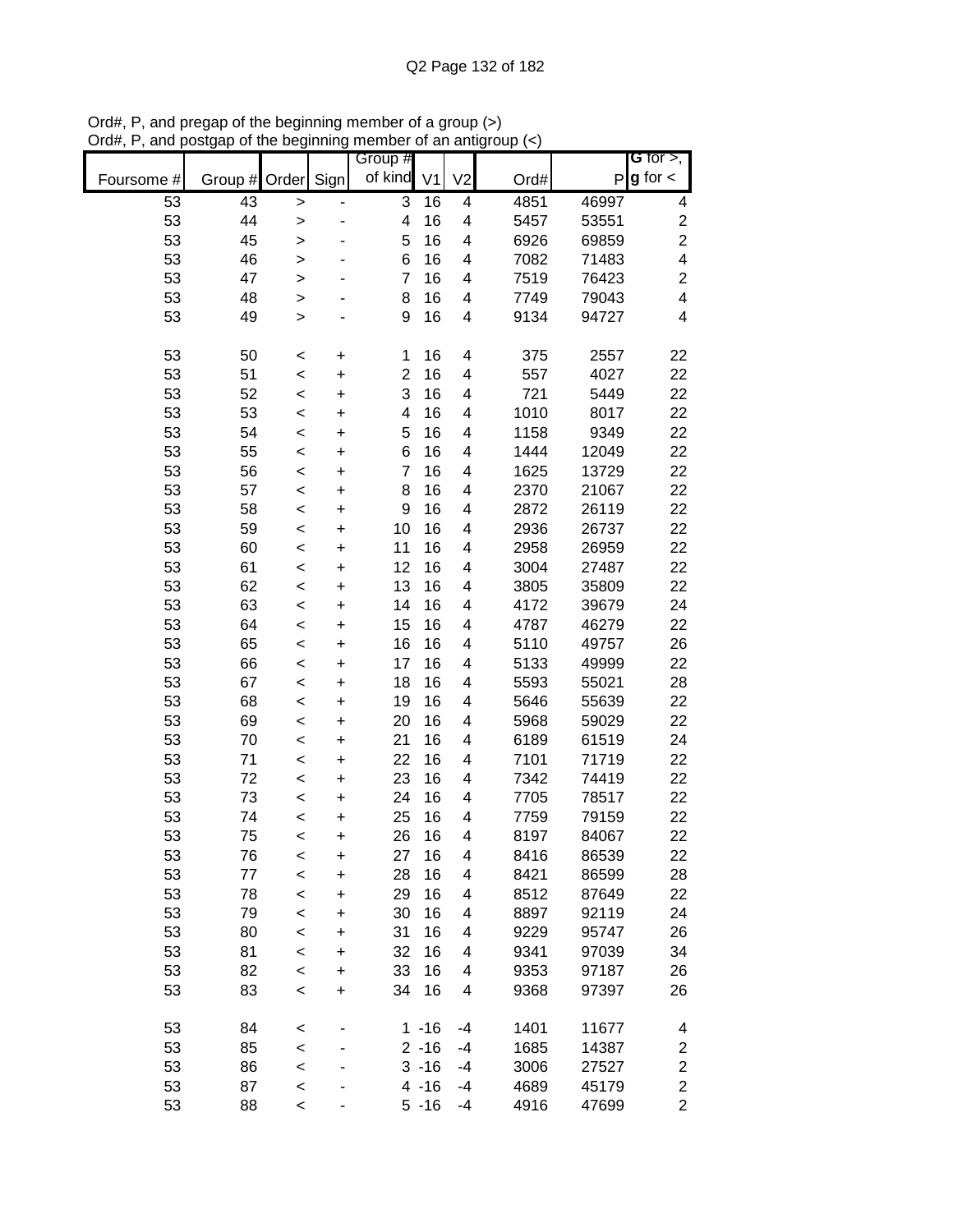|            |                |              |                              | Group #                 |           |                |      |       | G for $>$ ,             |
|------------|----------------|--------------|------------------------------|-------------------------|-----------|----------------|------|-------|-------------------------|
| Foursome # | Group #        | Order        | Sign                         | of kind V1              |           | V <sub>2</sub> | Ord# |       | $P g$ for $\lt$         |
| 53         | 89             | $\prec$      | $\qquad \qquad \blacksquare$ |                         | $6 - 16$  | $-4$           | 5618 | 55331 | $\boldsymbol{2}$        |
| 53         | 90             | $\prec$      |                              |                         | $7 - 16$  | $-4$           | 5738 | 56591 | $\,$ 6 $\,$             |
| 53         | 91             | $\prec$      |                              |                         | $8 - 16$  | $-4$           | 5865 | 57899 | $\overline{c}$          |
| 53         | 92             | $\prec$      |                              |                         | $9 - 16$  | $-4$           | 6604 | 66161 | 8                       |
| 53         | 93             | $\prec$      |                              |                         | $10 - 16$ | $-4$           | 6795 | 68279 | $\overline{c}$          |
| 53         | 94             | $\prec$      |                              |                         | $11 - 16$ | $-4$           | 7874 | 80447 | $\overline{2}$          |
| 53         | 95             | $\prec$      |                              |                         | $12 - 16$ | $-4$           | 8484 | 87403 | $\overline{\mathbf{4}}$ |
| 53         | 96             | $\prec$      |                              |                         | $13 - 16$ | $-4$           | 9208 | 95527 | $\overline{\mathbf{4}}$ |
|            |                |              |                              |                         |           |                |      |       |                         |
| 54         | 1              | >            | $\pmb{+}$                    | 1                       | 22        | -8             | 367  | 2477  | 4                       |
| 54         | 2              | $\geq$       | $\ddot{}$                    | $\overline{2}$          | 22        | -8             | 3523 | 32843 | 4                       |
| 54         | 3              | $\geq$       | $\ddot{}$                    | 3                       | 22        | -8             | 5191 | 50599 | 6                       |
| 54         | 4              | $\geq$       | $\ddot{}$                    | $\overline{\mathbf{4}}$ | 22        | -8             | 5371 | 52583 | 4                       |
| 54         | 5              | $\geq$       | $\ddot{}$                    | 5                       | 22        | -8             | 6018 | 59513 | 4                       |
| 54         | 6              | $\geq$       | $\ddot{}$                    | 6                       | 22        | -8             | 6675 | 66977 | 4                       |
| 54         | $\overline{7}$ | >            | $\ddot{}$                    | $\overline{7}$          | 22        | $-8$           | 7999 | 81773 | 4                       |
| 54         | 8              | $\mathbf{I}$ | $\ddot{}$                    | 8                       | 22        | -8             | 9072 | 94009 | $\overline{c}$          |
| 54         | 9              | $\mathbf{I}$ | $\ddot{}$                    | 9                       | 22        | -8             | 9147 | 94849 | $\overline{2}$          |
| 54         | 10             | $\geq$       | $\ddot{}$                    | 10                      | 22        | -8             | 9399 | 97789 | $\overline{2}$          |
| 54         | 11             | $\mathbf{I}$ | $\ddot{}$                    | 11                      | 22        | -8             | 9429 | 98143 | 14                      |
|            |                |              |                              |                         |           |                |      |       |                         |
| 54         | 12             | >            | ٠                            | $\mathbf 1$             | $-22$     | 8              | 686  | 5147  | 28                      |
| 54         | 13             | $\geq$       |                              |                         | $2 - 22$  | 8              | 2889 | 26293 | 26                      |
| 54         | 14             | $\mathbf{I}$ |                              |                         | $3 - 22$  | 8              | 3013 | 27611 | 28                      |
| 54         | 15             | >            |                              |                         | $4 - 22$  | 8              | 4419 | 42281 | 24                      |
| 54         | 16             | >            |                              |                         | $5 - 22$  | 8              | 4644 | 44683 | 26                      |
| 54         | 17             | $\geq$       | ۰                            |                         | $6 - 22$  | 8              | 5062 | 49253 | 30                      |
| 54         | 18             | $\geq$       |                              |                         | $7 - 22$  | 8              | 6784 | 68141 | 28                      |
| 54         | 19             | $\geq$       |                              |                         | $8 - 22$  | 8              | 6907 | 69653 | 30                      |
| 54         | 20             | $\geq$       |                              |                         | $9 - 22$  | 8              | 7069 | 71387 | 24                      |
| 54         | 21             | $\geq$       |                              |                         | $10 - 22$ | 8              | 7288 | 73847 | 24                      |
| 54         | 22             | $\geq$       |                              |                         | $11 - 22$ | 8              | 7513 | 76367 | 24                      |
| 54         | 23             | >            |                              |                         | $12 - 22$ | 8              | 7557 | 76871 | 24                      |
| 54         | 24             | >            |                              |                         | $13 - 22$ | 8              | 8121 | 83203 | 26                      |
| 54         | 25             | $\geq$       |                              |                         | 14 - 22   | 8              | 8348 | 85817 | 24                      |
| 54         | 26             | $\geq$       |                              |                         | $15 - 22$ | 8              | 9557 | 99607 | 26                      |
| 54         | 27             | $\mathbf{I}$ |                              |                         | $16 - 22$ | 8              | 9589 | 99961 | 32                      |
| 54         | 28             | $\,<$        | +                            |                         | $1 - 22$  | 8              | 3205 | 29527 | 4                       |
| 54         | 29             | $\prec$      | +                            |                         | $2 - 22$  | 8              | 5934 | 58657 | 4                       |
| 54         | 30             | $\,<$        | $\ddot{}$                    |                         | $3 - 22$  | 8              | 8322 | 85513 | 4                       |
|            |                |              |                              |                         |           |                |      |       |                         |
| 54         | 31             | <            |                              | 1                       | 22        | -8             | 1891 | 16273 | 28                      |
| 54         | 32             | $\prec$      | ۰                            | $\overline{c}$          | 22        | -8             | 3920 | 36947 | 26                      |
| 54         | 33             | $\prec$      |                              | 3                       | 22        | -8             | 4502 | 43067 | 26                      |
| 54         | 34             | $\prec$      |                              | 4                       | 22        | -8             | 4635 | 44587 | 30                      |
| 54         | 35             | $\,<$        |                              | 5                       | 22        | -8             | 5503 | 54013 | 24                      |

Ord#, P, and pregap of the beginning member of a group (>) Ord#, P, and postgap of the beginning member of an antigroup (<)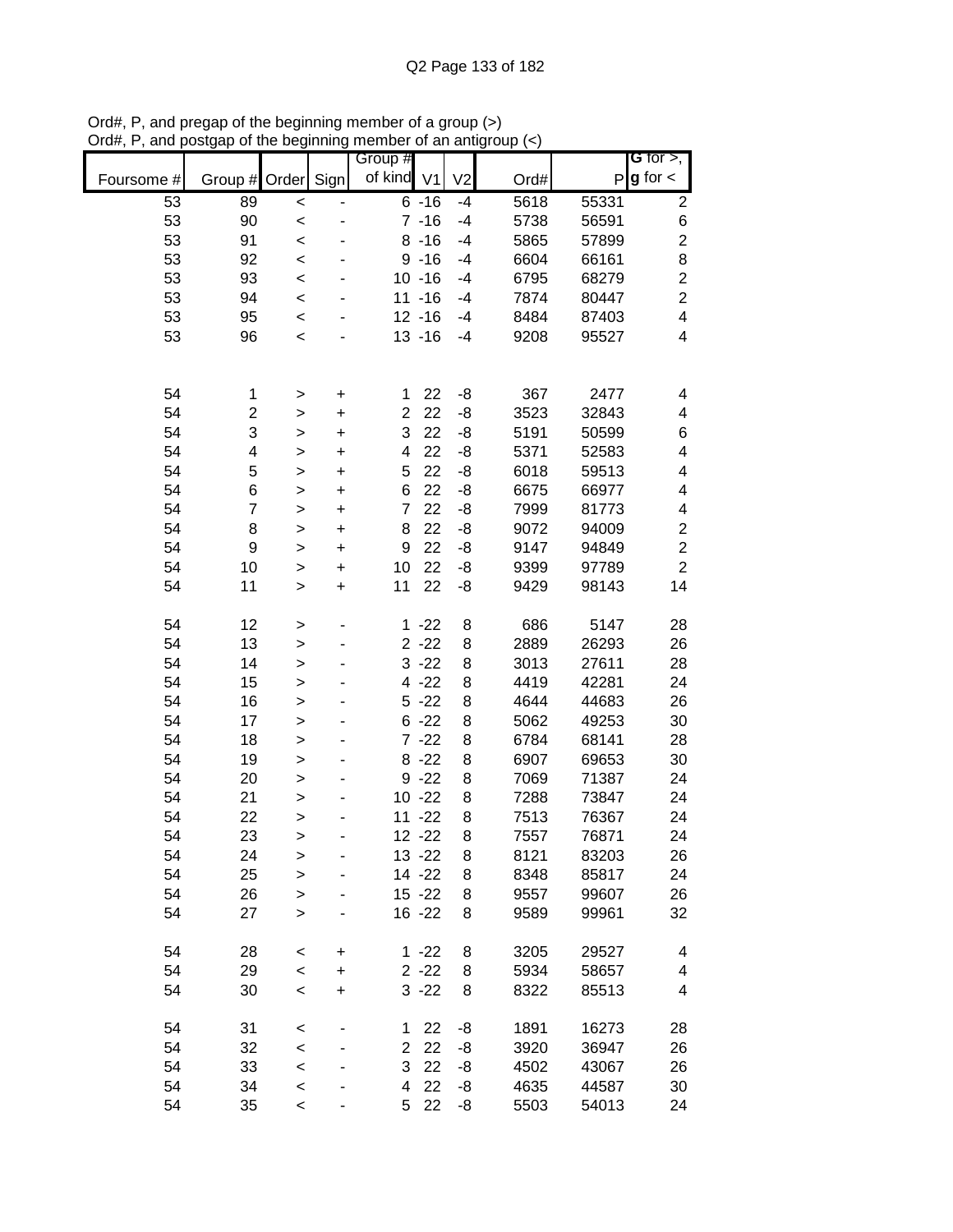|            |                |              |           | Group #                 |                |                |      |       | G for $>$ ,     |
|------------|----------------|--------------|-----------|-------------------------|----------------|----------------|------|-------|-----------------|
| Foursome # | Group #        | Order        | Sign      | of kind                 | V <sub>1</sub> | V <sub>2</sub> | Ord# |       | $P g$ for $\lt$ |
| 54         | 36             | $\,<$        |           | 6                       | 22             | -8             | 5606 | 55171 | 30              |
| 54         | 37             | $\prec$      | -         | $\overline{7}$          | 22             | $-8$           | 5920 | 58453 | 24              |
| 54         | 38             | $\prec$      |           | 8                       | 22             | -8             | 6018 | 59513 | 26              |
| 54         | 39             | $\prec$      |           | 9                       | 22             | -8             | 6472 | 64717 | 30              |
| 54         | 40             | $\prec$      |           | 10                      | 22             | -8             | 8056 | 82393 | 28              |
| 54         | 41             | $\prec$      |           | 11                      | 22             | -8             | 9072 | 94009 | 24              |
| 54         | 42             | $\prec$      |           | 12                      | 22             | -8             | 9255 | 96017 | 26              |
| 54         | 43             | $\prec$      |           | 13                      | 22             | -8             | 9399 | 97789 | 24              |
|            |                |              |           |                         |                |                |      |       |                 |
| 55         |                |              |           |                         | -4             | 26             | 428  | 2969  |                 |
| 55         | 1              | >            | $\pmb{+}$ | 1<br>$\overline{c}$     | $-4$           | 26             | 1115 | 8969  | 6               |
|            | $\overline{c}$ | $\geq$       | $\ddot{}$ |                         |                |                |      |       | $\,6$           |
| 55         | 3              | $\mathbf{I}$ | $\ddot{}$ | 3                       | $-4$           | 26             | 1584 | 13337 | $\,$ 6 $\,$     |
| 55         | 4              | $\mathbf{I}$ | $\ddot{}$ | $\overline{\mathbf{4}}$ | $-4$           | 26             | 2698 | 24247 | 8               |
| 55         | 5              | $\,$         | $\ddot{}$ | 5                       | $-4$           | 26             | 3226 | 29759 | 6               |
| 55         | 6              | >            | $\ddot{}$ | 6                       | $-4$           | 26             | 4371 | 41809 | 8               |
| 55         | $\overline{7}$ | $\,$         | $\ddot{}$ | $\overline{7}$          | $-4$           | 26             | 4594 | 44129 | 6               |
| 55         | 8              | $\mathbf{I}$ | $\ddot{}$ | 8                       | $-4$           | 26             | 4855 | 47057 | $\,$ 6 $\,$     |
| 55         | 9              | $\mathbf{I}$ | $\ddot{}$ | 9                       | $-4$           | 26             | 5293 | 51719 | $\,$ 6 $\,$     |
| 55         | 10             | $\geq$       | $\ddot{}$ | 10                      | $-4$           | 26             | 5428 | 53197 | 8               |
| 55         | 11             | $\geq$       | $\ddot{}$ | 11                      | $-4$           | 26             | 6786 | 68161 | 14              |
| 55         | 12             | $\,$         | $\ddot{}$ | 12                      | $-4$           | 26             | 8885 | 91967 | 6               |
| 55         | 13             | $\,$         | $\pmb{+}$ | 13                      | $-4$           | 26             | 8981 | 92957 | $\,$ 6 $\,$     |
| 55         | 14             | $\,$         | $\ddot{}$ | 14                      | $-4$           | 26             | 9100 | 94349 | 6               |
| 55         | 15             | $\, > \,$    | $\pmb{+}$ | 15                      | $-4$           | 26             | 9276 | 96289 | 8               |
| 55         | 16             | $\,$         | $\ddot{}$ | 16                      | $-4$           | 26             | 9484 | 98807 | 6               |
| 55         | 17             | $\, > \,$    |           | 1                       |                | $4 - 26$       | 2065 | 18013 | 24              |
| 55         | 18             | $\,<$        | $\pmb{+}$ | 1                       |                | $4 - 26$       | 464  | 3301  | 6               |
| 55         | 19             | $\prec$      | $\ddot{}$ | $\overline{c}$          |                | $4 - 26$       | 759  | 5783  | 8               |
| 55         | 20             | $\,<$        | $\ddot{}$ | 3                       |                | $4 - 26$       | 1118 | 9001  | 6               |
| 55         | 21             | $\prec$      | +         | $\overline{\mathbf{4}}$ |                | $4 - 26$       | 1317 | 10837 | 10              |
| 55         | 22             | $\prec$      | $\ddot{}$ | 5                       |                | $4 - 26$       | 2369 | 21061 | 6               |
| 55         | 23             | $\,<$        | +         | 6                       |                | $4 - 26$       | 3521 | 32833 | 6               |
| 55         | 24             | $\prec$      | $\ddot{}$ | $\overline{7}$          |                | $4 - 26$       | 3582 | 33461 | 8               |
| 55         | 25             | $\,<$        | +         | 8                       |                | $4 - 26$       | 3992 | 37693 | 6               |
| 55         | 26             |              |           | 9                       |                | $4 - 26$       | 4799 | 46441 | 6               |
| 55         | 27             | $\prec$      | +         | 10                      |                | $4 - 26$       |      | 49921 | 6               |
| 55         | 28             | $\,<$        | +         | 11                      |                |                | 5125 |       |                 |
|            |                | $\prec$      | +         |                         |                | $4 - 26$       | 5567 | 54713 | 8               |
| 55         | 29             | $\prec$      | +         | 12                      |                | $4 - 26$       | 5595 | 55051 | 6               |
| 55         | 30             | $\prec$      | +         | 13                      |                | $4 - 26$       | 6668 | 66923 | 8               |
| 55         | 31             | $\prec$      | +         | 14                      |                | $4 - 26$       | 7341 | 74413 | 6               |
| 55         | 32             | $\,<$        | +         | 15                      |                | $4 - 26$       | 8310 | 85363 | 6               |
| 55         | 33             | $\,<$        | +         | 16                      |                | $4 - 26$       | 8466 | 87181 | 6               |
| 55         | 34             | $\,<$        | $\pmb{+}$ | 17                      |                | $4 - 26$       | 8759 | 90473 | 8               |
| 55         | 35             | $\,<$        | $\ddot{}$ | 18                      |                | $4 - 26$       | 8932 | 92461 | 6               |

Ord#, P, and pregap of the beginning member of a group (>) Ord#, P, and postgap of the beginning member of an antigroup (<)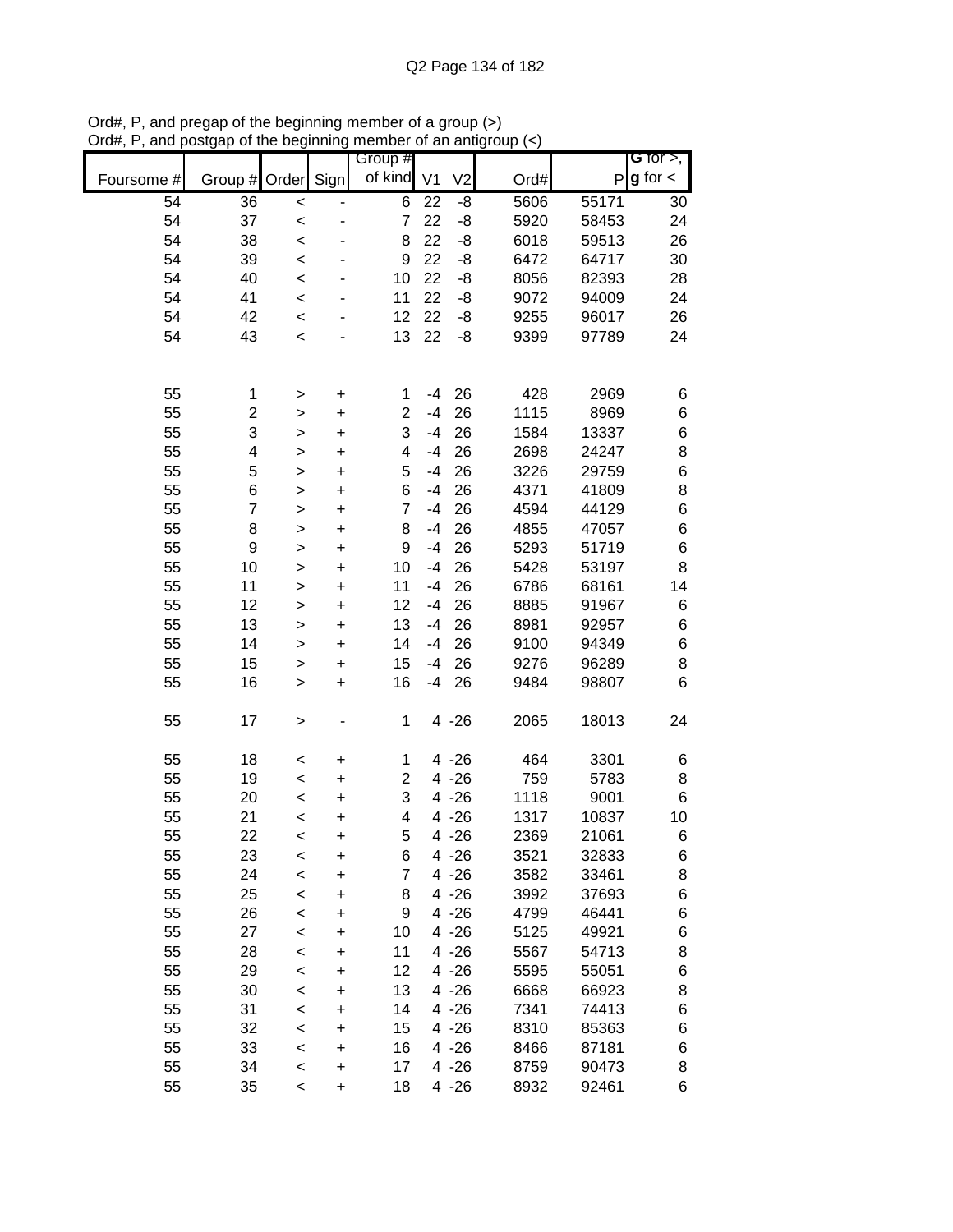|            |                         |                        |                | Group #        |                      |                |              |                | G for $>$ ,   |
|------------|-------------------------|------------------------|----------------|----------------|----------------------|----------------|--------------|----------------|---------------|
| Foursome # | Group #                 | Order                  | Sign           | of kind        | V <sub>1</sub>       | V <sub>2</sub> | Ord#         | $\mathsf{P}$   | $g$ for $\lt$ |
| 55         | 36                      | $\,<$                  |                | 1              | $-4$                 | 26             | 5923         | 58511          | 26            |
| 55         | 37                      | $\,<$                  |                | $\overline{2}$ | $-4$                 | 26             | 6603         | 66137          | 24            |
|            |                         |                        |                |                |                      |                |              |                |               |
|            |                         |                        |                |                |                      |                |              |                |               |
| 56         | 1                       | >                      | +              |                | $1 - 26$             | 8              | 430          | 2999           | 28            |
| 56         | $\overline{\mathbf{c}}$ | >                      | +              |                | $2 - 26$             | 8              | 1328         | 10937          | 28            |
| 56         | 3                       | >                      | +              |                | $3 - 26$             | 8              | 1920         | 16603          | 30            |
| 56         | 4                       | >                      | $\ddot{}$      |                | $4 - 26$             | 8              | 5433         | 53267          | 28            |
| 56<br>56   | 5                       | >                      | +              |                | $5 - 26$<br>$6 - 26$ | 8<br>8         | 5704         | 56237          | 28            |
| 56         | 6<br>7                  | >                      | +<br>$\ddot{}$ |                | $7 - 26$             | 8              | 7250<br>7764 | 73417<br>79229 | 30<br>28      |
| 56         | 8                       | $\geq$<br>$\mathbf{I}$ | $\ddot{}$      |                | $8 - 26$             | 8              | 8944         | 92623          | 30            |
|            |                         |                        |                |                |                      |                |              |                |               |
| 56         | 9                       | >                      |                | 1              | 26                   | -8             | 3607         | 33647          | 6             |
|            |                         |                        |                |                |                      |                |              |                |               |
| 56         | 10                      | $\,<$                  | $\ddot{}$      | 1              | 26                   | -8             | 5703         | 56209          | 28            |
| 56         | 11                      | $\,<$                  | $\ddot{}$      | $\overline{2}$ | 26                   | -8             | 6050         | 59887          | 34            |
| 56         | 12                      | $\,<$                  | $\ddot{}$      | 3              | 26                   | -8             | 7698         | 78439          | 28            |
| 56         | 13                      | $\,<$                  | $\ddot{}$      | 4              | 26                   | -8             | 8470         | 87223          | 28            |
| 56         | 14                      | $\,<$                  |                |                | $1 - 26$             | 8              | 6216         | 61813          | 6             |
|            |                         |                        |                |                |                      |                |              |                |               |
|            |                         |                        |                |                |                      |                |              |                |               |
| 57         | 1                       | >                      | +              |                | $1 - 10$             | -8             | 443          | 3109           | 20            |
| 57         | $\overline{c}$          | >                      | +              |                | $2 - 10$             | -8             | 1023         | 8147           | 24            |
| 57         | 3                       | >                      | +              |                | $3 - 10$             | -8             | 1338         | 11047          | 20            |
| 57         | 4                       | >                      | +              |                | $4 - 10$             | -8             | 1614         | 13669          | 20            |
| 57         | 5                       | >                      | $\ddot{}$      |                | $5 - 10$             | -8             | 2044         | 17827          | 20            |
| 57         | 6                       | >                      | +              |                | $6 - 10$             | -8             | 2308         | 20431          | 20            |
| 57         | $\overline{7}$          | $\geq$                 | +              |                | $7 - 10$             | -8             | 2518         | 22531          | 20            |
| 57         | 8                       | >                      | +              |                | $8 - 10$             | -8             | 3477         | 32401          | 20            |
| 57         | 9                       | >                      | $\ddot{}$      |                | $9 - 10$             | -8             | 6086         | 60317          | 24            |
| 57         | 10                      | >                      | +              |                | $10 - 10$            | -8             | 6243         | 62119          | 20            |
| 57         | 11                      | >                      | $\ddot{}$      |                | $11 - 10$            | -8             | 6660         | 66841          | 20            |
| 57         | 12                      | >                      | +              |                | $12 - 10$            | -8             | 7244         | 73351          | 20            |
| 57         | 13                      | $\geq$                 | $\ddot{}$      |                | $13 - 10$            | -8             | 7736         | 78877          | 20            |
| 57         | 14                      | $\mathbf{I}$           | $\ddot{}$      |                | $14 - 10$            | -8             | 8792         | 90887          | 24            |
| 57         | 15                      | $\geq$                 | $\ddot{}$      |                | $15 - 10$            | -8             | 9078         | 94099          | 20            |
|            |                         |                        |                |                |                      |                |              |                |               |
| 57         | 16                      | $\, > \,$              |                | 1              | 10                   | 8              | 1756         | 15017          | 4             |
| 57         | 17                      | >                      |                | $\overline{2}$ | 10                   | 8              | 1857         | 15923          | 4             |
| 57         | 18                      | >                      |                | 3              | 10                   | 8              | 3656         | 34217          | 4             |
| 57         | 19                      | $\geq$                 |                | 4              | 10                   | 8              | 4454         | 42589          | 12            |
| 57         | 20                      | $\geq$                 |                | 5              | 10                   | 8              | 5872         | 57977          | 4             |
| 57         | 21                      | $\geq$                 |                | 6              | 10                   | 8              | 6293         | 62687          | 4             |
| 57         | 22                      | $\geq$                 |                | 7              | 10                   | 8              | 8174         | 83777          | 4             |
| 57         | 23                      | $\geq$                 |                | 8              | 10                   | 8              | 8790         | 90847          | 6             |
| 57         | 24                      | $\,$                   |                | 9              | 10                   | 8              | 9281         | 96337          | 6             |

Ord#, P, and pregap of the beginning member of a group (>) Ord#, P, and postgap of the beginning member of an antigroup (<)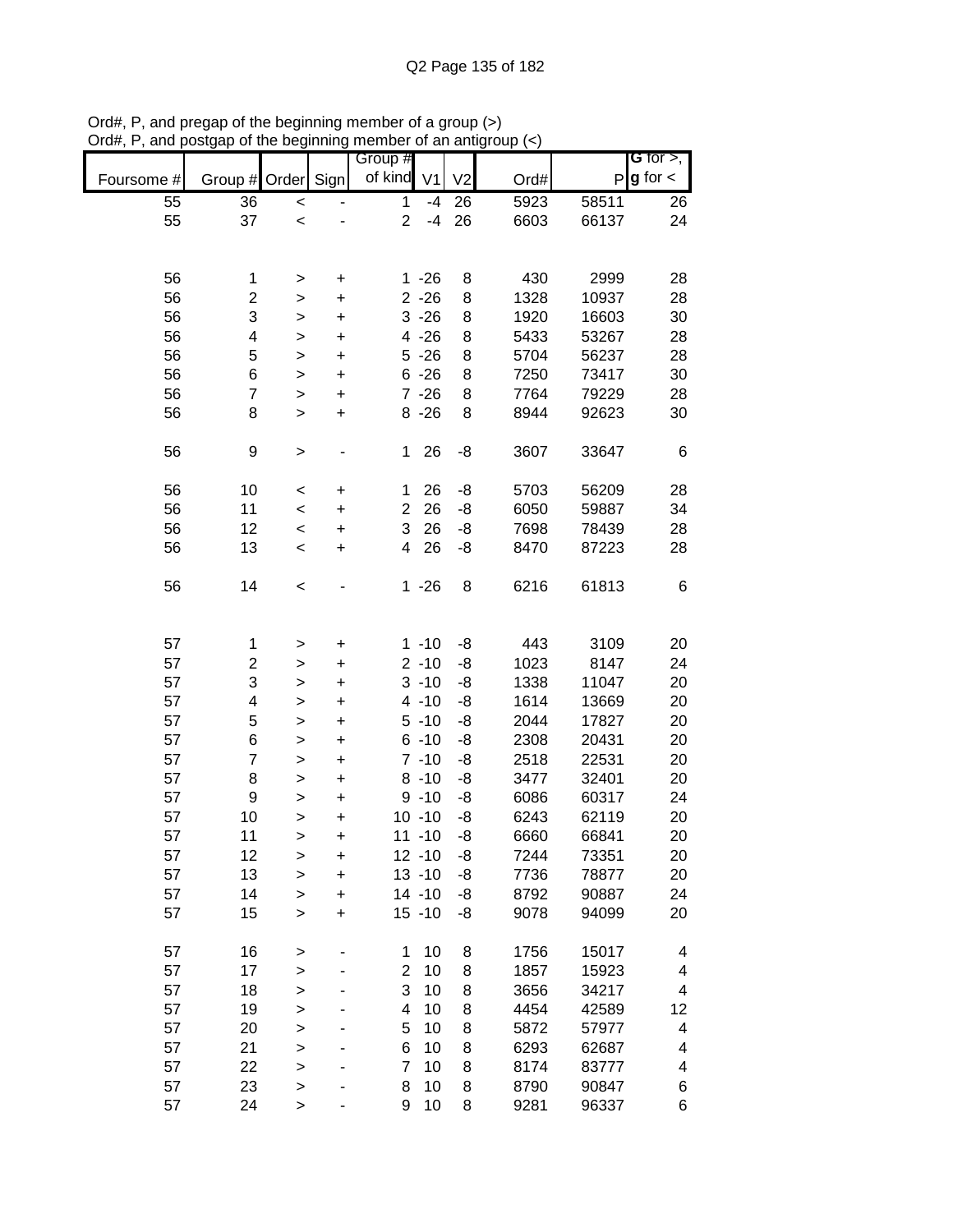|            |                |           |                | Group #        |               |                |      |       | G for $>$ ,             |
|------------|----------------|-----------|----------------|----------------|---------------|----------------|------|-------|-------------------------|
| Foursome # | Group # Order  |           | Sign           | of kind V1     |               | V <sub>2</sub> | Ord# | P     | $g$ for $\lt$           |
|            |                |           |                |                |               |                |      |       |                         |
| 57         | 25             | $\,<$     | $\pmb{+}$      | 1              | 10            | 8              | 876  | 6803  | 20                      |
| 57         | 26             | $\,<$     | $\ddot{}$      | $\overline{2}$ | 10            | 8              | 2302 | 20369 | 20                      |
| 57         | 27             | $\,<$     | $\ddot{}$      | 3              | 10            | 8              | 2563 | 22973 | 20                      |
| 57         | 28             | $\prec$   | $\ddot{}$      | 4              | 10            | 8              | 3760 | 35291 | 20                      |
| 57         | 29             | $\prec$   | $\ddot{}$      | 5              | 10            | 8              | 3858 | 36353 | 20                      |
| 57         | 30             | $\prec$   | $\ddot{}$      | 6              | 10            | 8              | 4102 | 38933 | 20                      |
| 57         | 31             | $\prec$   | $\ddot{}$      | $\overline{7}$ | 10            | 8              | 4159 | 39521 | 20                      |
| 57         | 32             | $\prec$   | $\ddot{}$      | 8              | 10            | 8              | 5906 | 58337 | 26                      |
| 57         | 33             | $\,<$     | +              | 9              | 10            | 8              | 8109 | 83023 | 24                      |
| 57         | 34             | $\,<$     | $\ddot{}$      | 10             | 10            | 8              | 8524 | 87767 | 26                      |
| 57         | 35             | $\,<$     | ٠              |                | $1 - 10$      | -8             | 1970 | 17093 | 6                       |
| 57         | 36             | $\prec$   |                |                | $2 - 10$      | -8             | 3639 | 34019 | 12                      |
| 57         | 37             | $\prec$   |                |                | $3 - 10$      | -8             | 5571 | 54767 | 6                       |
| 57         | 38             | $\,<$     |                |                | $4 - 10$      | -8             | 5875 | 58027 | $\overline{\mathbf{4}}$ |
| 57         | 39             | $\prec$   |                |                | $5 - 10$      | -8             | 6413 | 63997 | 10                      |
| 57         | 40             | $\,<$     |                |                | $6 - 10$      | -8             | 6742 | 67699 | 10                      |
|            |                |           |                |                |               |                |      |       |                         |
|            |                |           |                |                |               |                |      |       |                         |
| 58         | 1              | $\geq$    | $\pmb{+}$      | 1              | 14            | 10             | 445  | 3121  | $\overline{\mathbf{c}}$ |
| 58         | 2              | $\geq$    | $\ddot{}$      | $\overline{c}$ | 14            | 10             | 8136 | 83341 | $\overline{2}$          |
|            |                |           |                |                |               |                |      |       |                         |
| 58         | 3              | $\,$      |                |                | $1 - 14 - 10$ |                | 5477 | 53759 | 28                      |
| 58         | 4              | $\,<$     | +              |                | $1 - 14 - 10$ |                | 3753 | 35221 | 6                       |
| 58         | 5              | $\,<$     | +              |                | $2 - 14 - 10$ |                | 6612 | 66293 | 8                       |
| 58         | 6              | $\,<\,$   | +              |                | $3 - 14 - 10$ |                | 7199 | 72817 | $\,6$                   |
| 58         | $\overline{7}$ | $\,<$     | +              |                | $4 - 14 - 10$ |                | 9153 | 94949 | $\overline{2}$          |
|            |                |           |                |                |               |                |      |       |                         |
| 58         | 8              | $\,<$     |                | 1              | 14            | 10             | 4018 | 38011 | 28                      |
| 58         | 9              | $\,<$     |                | $\overline{c}$ | 14            | 10             | 4196 | 39901 | 28                      |
| 58         | 10             | $\prec$   |                | 3              | 14            | 10             | 4603 | 44221 | 28                      |
| 58         | 11             | $\prec$   |                | 4              | 14            | 10             | 5812 | 57301 | 28                      |
|            |                |           |                |                |               |                |      |       |                         |
| 59         | 1              |           |                | 1              |               | $10 - 22$      | 446  | 3137  | 16                      |
| 59         | $\overline{c}$ | >         | +<br>$\ddot{}$ | $\overline{2}$ |               | $10 - 22$      | 1357 | 11213 | 16                      |
| 59         | 3              | >         | $\ddot{}$      | 3              |               | $10 - 22$      | 4107 | 38993 | 16                      |
| 59         | 4              | $\, > \,$ | $\ddot{}$      | 4              |               | $10 - 22$      | 5906 | 58337 | 16                      |
| 59         | 5              | $\geq$    |                | 5              |               | $10 - 22$      | 6492 | 64969 | 18                      |
| 59         | 6              | $\geq$    | $\ddot{}$      | 6              |               | $10 - 22$      | 8524 |       |                         |
|            |                | $\geq$    | +              |                |               |                |      | 87767 | 16                      |
| 59         | 7              | >         |                |                | $1 - 10$      | 22             | 1474 | 12343 | 14                      |
| 59         | 8              | >         |                |                | $2 - 10$      | 22             | 2031 | 17681 | 12                      |
| 59         | 9              | >         |                |                | $3 - 10$      | 22             | 3482 | 32441 | 12                      |
| 59         | 10             | >         |                |                | $4 - 10$      | 22             | 3869 | 36493 | 14                      |
| 59         | 11             | $\, > \,$ |                |                | $5 - 10$      | 22             | 4971 | 48311 | 12                      |

Ord#, P, and pregap of the beginning member of a group (>) Ord#, P, and postgap of the beginning member of an antigroup (<)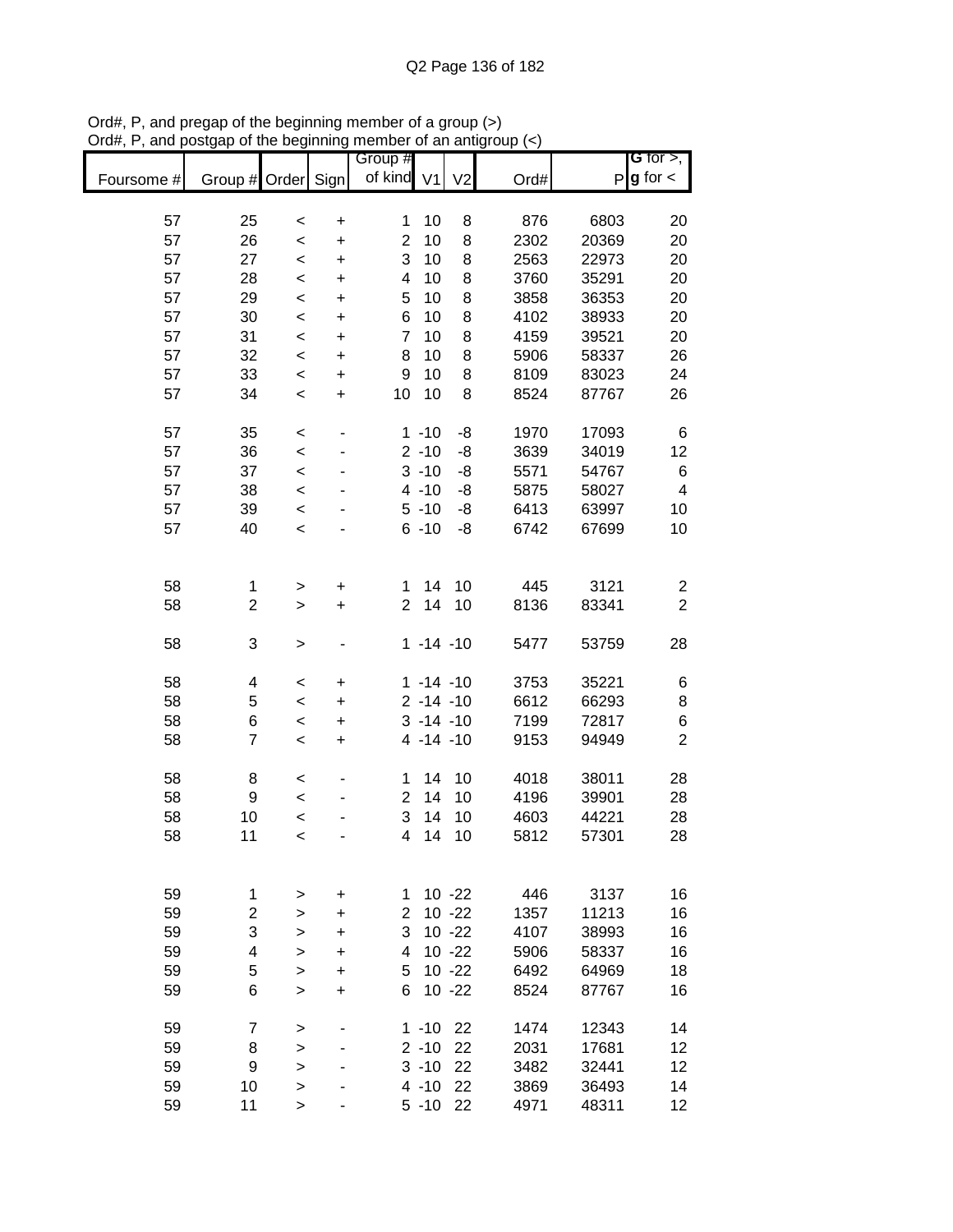|            |                |              |           | Group #        |           |                |      |       | G for $>$ ,   |
|------------|----------------|--------------|-----------|----------------|-----------|----------------|------|-------|---------------|
| Foursome # | Group # Order  |              | Sign      | of kind V1     |           | V <sub>2</sub> | Ord# | P     | $g$ for $\lt$ |
| 59         | 12             | >            |           |                | $6 - 10$  | 22             | 5439 | 53323 | 14            |
| 59         | 13             | $\geq$       |           |                | $7 - 10$  | 22             | 6417 | 64033 | 14            |
| 59         | 14             | $\mathbf{I}$ |           |                | $8 - 10$  | 22             | 6525 | 65323 | 14            |
| 59         | 15             | $\geq$       |           |                | $9 - 10$  | 22             | 6674 | 66973 | 14            |
| 59         | 16             | $\mathbf{I}$ |           |                | $10 - 10$ | 22             | 6889 | 69401 | 12            |
| 59         | 17             | $\mathbf{I}$ |           |                | $11 - 10$ | 22             | 7652 | 77863 | 14            |
| 59         | 18             | $\mathbf{I}$ |           |                | $12 - 10$ | 22             | 7883 | 80557 | 20            |
| 59         | 19             | >            |           |                | $13 - 10$ | 22             | 8094 | 82811 | 12            |
| 59         | 20             | $\mathbf{I}$ |           |                | $14 - 10$ | 22             | 8243 | 84551 | 18            |
| 59         | 21             | $\geq$       | ٠         |                | $15 - 10$ | 22             | 8874 | 91837 | 14            |
| 59         | 22             | $\geq$       |           |                | $16 - 10$ | 22             | 9150 | 94903 | 14            |
| 59         | 23             | $\,<$        | +         |                | $1 - 10$  | 22             | 1892 | 16301 | 18            |
| 59         | 24             | $\prec$      | $\ddot{}$ |                | $2 - 10$  | 22             | 5616 | 55291 | 22            |
| 59         | 25             | $\,<$        | $\ddot{}$ |                | $3 - 10$  | 22             | 9152 | 94933 | 16            |
| 59         | 26             | $\,<$        |           | 1              |           | $10 - 22$      | 617  | 4549  | 12            |
| 59         | 27             | $\prec$      |           | $\overline{2}$ |           | $10 - 22$      | 844  | 6529  | 18            |
| 59         | 28             | $\prec$      |           | 3              |           | $10 - 22$      | 2315 | 20509 | 12            |
| 59         | 29             | $\prec$      |           | 4              |           | $10 - 22$      | 3161 | 29063 | 14            |
| 59         | 30             | $\prec$      |           | 5              |           | $10 - 22$      | 4405 | 42139 | 18            |
| 59         | 31             | $\prec$      |           | 6              |           | $10 - 22$      | 5004 | 48649 | 12            |
| 59         | 32             | $\,<$        |           | $\overline{7}$ |           | $10 - 22$      | 5872 | 57977 | 14            |
| 59         | 33             | $\,<$        |           | 8              |           | $10 - 22$      | 6420 | 64067 | 14            |
| 59         | 34             | $\prec$      |           | 9              |           | $10 - 22$      | 6528 | 65357 | 14            |
|            |                |              |           |                |           |                |      |       |               |
| 60         | 1              | $\geq$       | +         |                | $1 - 22$  | $-2$           | 447  | 3163  | 26            |
| 60         | 2              | $\geq$       | $\ddot{}$ |                | $2 - 22$  | $-2$           | 1184 | 9587  | 36            |
| 60         | 3              | $\mathbf{I}$ | $\ddot{}$ |                | $3 - 22$  | $-2$           | 1441 | 12037 | 26            |
| 60         | 4              | $\mathbf{I}$ | $\ddot{}$ |                | $4 - 22$  | $-2$           | 1476 | 12373 | 26            |
| 60         | 5              | $\mathbf{I}$ | $\ddot{}$ |                | $5 - 22$  | $-2$           | 3043 | 27883 | 32            |
| 60         | 6              | >            | $\ddot{}$ |                | $6 - 22$  | $-2$           | 3802 | 35797 | 26            |
| 60         | $\overline{7}$ | $\geq$       | $\ddot{}$ |                | $7 - 22$  | $-2$           | 3871 | 36523 | 26            |
| 60         | 8              | >            | +         |                | $8 - 22$  | $-2$           | 4113 | 39079 | 32            |
| 60         | 9              | $\mathbf{I}$ | $\ddot{}$ |                | $9 - 22$  | $-2$           | 4363 | 41719 | 32            |
| 60         | 10             | $\mathbf{I}$ | $\ddot{}$ |                | $10 - 22$ | $-2$           | 4622 | 44483 | 30            |
| 60         | 11             | $\mathbf{I}$ | $\ddot{}$ |                | $11 - 22$ | $-2$           | 4693 | 45233 | 36            |
| 60         | 12             | $\mathbf{I}$ | +         |                | $12 - 22$ | $-2$           | 4772 | 46133 | 30            |
| 60         | 13             | $\mathbf{I}$ | +         |                | $13 - 22$ | $-2$           | 5111 | 49783 | 26            |
| 60         | 14             | $\mathbf{I}$ | +         |                | 14 - 22   | $-2$           | 5907 | 58363 | 26            |
| 60         | 15             | $\mathbf{I}$ | +         |                | $15 - 22$ | $-2$           | 6764 | 67927 | 26            |
| 60         | 16             | $\mathbf{I}$ | +         |                | $16 - 22$ | $-2$           | 8822 | 91229 | 30            |
| 60         | 17             | $\mathbf{I}$ | +         |                | $17 - 22$ | $-2$           | 8827 | 91283 | 30            |
| 60         | 18             | $\mathbf{I}$ | $\ddot{}$ |                | $18 - 22$ | $-2$           | 9525 | 99223 | 32            |
| 60         | 19             | $\mathbf{I}$ | $\ddot{}$ |                | 19 - 22   | $-2$           | 9548 | 99523 | 26            |
| 60         | 20             | $\,<$        | $\pmb{+}$ | 1              | 22        | $\overline{2}$ | 590  | 4297  | 30            |

Ord#, P, and pregap of the beginning member of a group (>) Ord#, P, and postgap of the beginning member of an antigroup (<)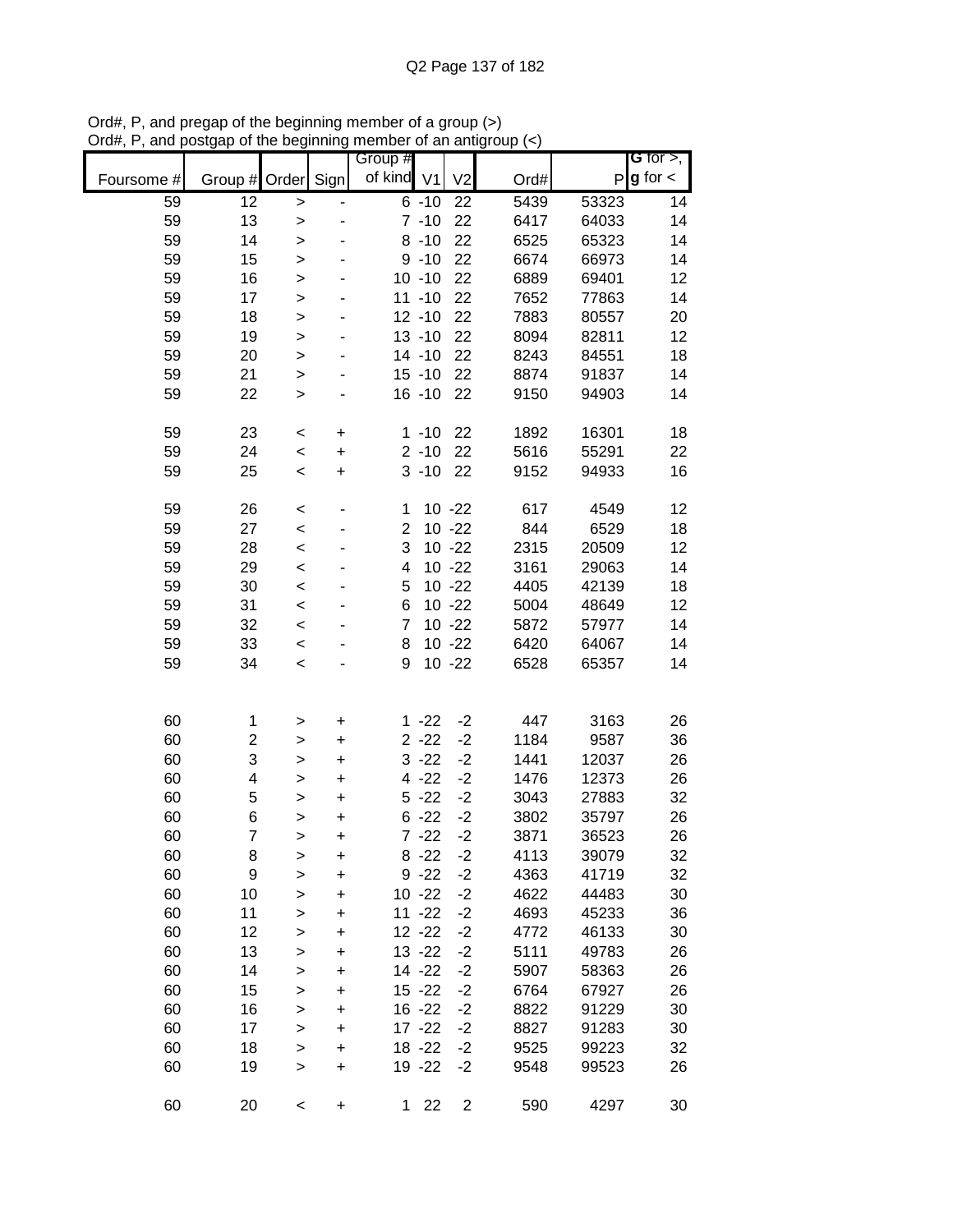|            |                         |              |           | Group #        |                |                         |      |       | G for $>$ ,             |
|------------|-------------------------|--------------|-----------|----------------|----------------|-------------------------|------|-------|-------------------------|
| Foursome # | Group #                 | Order        | Sign      | of kind        | V <sub>1</sub> | V <sub>2</sub>          | Ord# | P     | $g$ for $\lt$           |
| 60         | $\overline{21}$         | $\prec$      | $\ddot{}$ | $\overline{c}$ | 22             | $\overline{c}$          | 738  | 5591  | 32                      |
| 60         | 22                      | $\,<$        | $\ddot{}$ | 3              | 22             | $\overline{c}$          | 1315 | 10799 | 32                      |
| 60         | 23                      | $\prec$      | $\ddot{}$ | 4              | 22             | $\overline{c}$          | 2888 | 26267 | 26                      |
| 60         | 24                      | $\prec$      | $\ddot{}$ | 5              | 22             | $\overline{c}$          | 4240 | 40433 | 26                      |
| 60         | 25                      | $\prec$      | $\ddot{}$ | 6              | 22             | $\mathbf 2$             | 4761 | 45989 | 32                      |
| 60         | 26                      | $\prec$      | $\ddot{}$ | 7              | 22             | $\overline{\mathbf{c}}$ | 8132 | 83273 | 26                      |
| 60         | 27                      | $\prec$      | $\ddot{}$ | 8              | 22             | $\mathbf 2$             | 8856 | 91591 | 30                      |
| 60         | 28                      | $\prec$      | $\ddot{}$ | 9              | 22             | $\overline{c}$          | 8974 | 92867 | 26                      |
| 60         | 29                      | $\prec$      | $\ddot{}$ | 10             | 22             | $\overline{2}$          | 9524 | 99191 | 32                      |
|            |                         |              |           |                |                |                         |      |       |                         |
| 61         | 1                       | >            | $\ddot{}$ | 1              | 4              | 14                      | 456  | 3221  | 4                       |
| 61         | $\overline{\mathbf{c}}$ | $\geq$       | $\ddot{}$ | 2              | 4              | 14                      | 1241 | 10103 | 4                       |
| 61         | 3                       | $\mathbf{I}$ | $\ddot{}$ | 3              | 4              | 14                      | 1335 | 10993 | 6                       |
| 61         | 4                       | $\geq$       | $\ddot{}$ | 4              | 4              | 14                      | 1369 | 11321 | 4                       |
| 61         | 5                       | $\mathbf{I}$ | $\ddot{}$ | 5              | 4              | 14                      | 2837 | 25763 | 4                       |
| 61         | 6                       | >            | $\ddot{}$ | 6              | 4              | 14                      | 3144 | 28871 | 4                       |
| 61         | $\overline{7}$          | >            | $\ddot{}$ | $\overline{7}$ | 4              | 14                      | 3216 | 29633 | 4                       |
| 61         | 8                       | $\mathbf{I}$ | $\ddot{}$ | 8              | 4              | 14                      | 3336 | 30941 | 4                       |
| 61         | 9                       | $\geq$       | $\ddot{}$ | 9              | 4              | 14                      | 3388 | 31481 | 4                       |
| 61         | 10                      | $\geq$       | $\ddot{}$ | 10             | 4              | 14                      | 5290 | 51683 | 4                       |
| 61         | 11                      | $\geq$       | $\ddot{}$ | 11             | 4              | 14                      | 5622 | 55343 | 4                       |
| 61         | 12                      | $\geq$       | $\ddot{}$ | 12             | 4              | 14                      | 5827 | 57493 | 6                       |
| 61         | 13                      | $\geq$       | $\ddot{}$ | 13             | 4              | 14                      | 6963 | 70241 | $\overline{\mathbf{4}}$ |
| 61         | 14                      | >            | $\ddot{}$ | 14             | 4              | 14                      | 7555 | 76837 | 6                       |
| 61         | 15                      | >            | $\ddot{}$ | 15             | 4              | 14                      | 8454 | 87041 | $\overline{\mathbf{4}}$ |
| 61         | 16                      | >            | $\ddot{}$ | 16             | 4              | 14                      | 8719 | 90023 | 4                       |
| 61         | 17                      | $\geq$       | $\ddot{}$ | 17             | 4              | 14                      | 9423 | 98047 | 6                       |
| 61         | 18                      | >            | $\ddot{}$ | 18             | 4              | 14                      | 9541 | 99401 | 4                       |
| 61         | 19                      | >            |           | 1              |                | $-4 - 14$               | 1956 | 16963 | 20                      |
| 61         | 20                      | $\geq$       |           | 2              |                | $-4 - 14$               | 2814 | 25561 | 20                      |
| 61         | 21                      | $\geq$       |           | 3              |                | $-4 - 14$               | 3018 | 27673 | 20                      |
| 61         | 22                      | >            |           | 4              |                | $-4 - 14$               | 5033 | 48973 | 20                      |
| 61         | 23                      | >            |           | 5              |                | $-4 - 14$               | 7326 | 74257 | 26                      |
| 61         | 24                      | $\mathbf{I}$ |           | 6              |                | $-4 - 14$               | 7671 | 78121 | 20                      |
| 61         | 25                      | $\geq$       |           | $\overline{7}$ |                | $-4 - 14$               | 8204 | 84163 | 20                      |
| 61         | 26                      | >            |           | 8              |                | $-4 - 14$               | 9055 | 93871 | 20                      |
| 61         | 27                      | $\,<\,$      | +         | 1              |                | $-4 - 14$               | 576  | 4211  | 6                       |
| 61         | 28                      | $\,<$        | +         | $\overline{c}$ |                | $-4 - 14$               | 1047 | 8363  | 6                       |
| 61         | 29                      | $\prec$      | +         | 3              |                | $-4 - 14$               | 1292 | 10597 | 4                       |
| 61         | 30                      | $\,<$        | +         | 4              |                | $-4 - 14$               | 2160 | 19009 | 4                       |
| 61         | 31                      | $\,<$        | $\ddot{}$ | 5              |                | $-4 - 14$               | 3382 | 31387 | 4                       |
| 61         | 32                      | $\,<$        | $\ddot{}$ | 6              |                | $-4 - 14$               | 3514 | 32779 | 4                       |
| 61         | 33                      | $\prec$      | $\ddot{}$ | 7              |                | $-4 - 14$               | 4066 | 38603 | 6                       |
| 61         | 34                      | $\prec$      | $\ddot{}$ | 8              |                | $-4 - 14$               | 4854 | 47051 | 6                       |
| 61         | 35                      | $\,<$        | $\ddot{}$ | 9              |                | $-4 - 14$               | 6030 | 59659 | 4                       |

Ord#, P, and pregap of the beginning member of a group (>) Ord#, P, and postgap of the beginning member of an antigroup (<)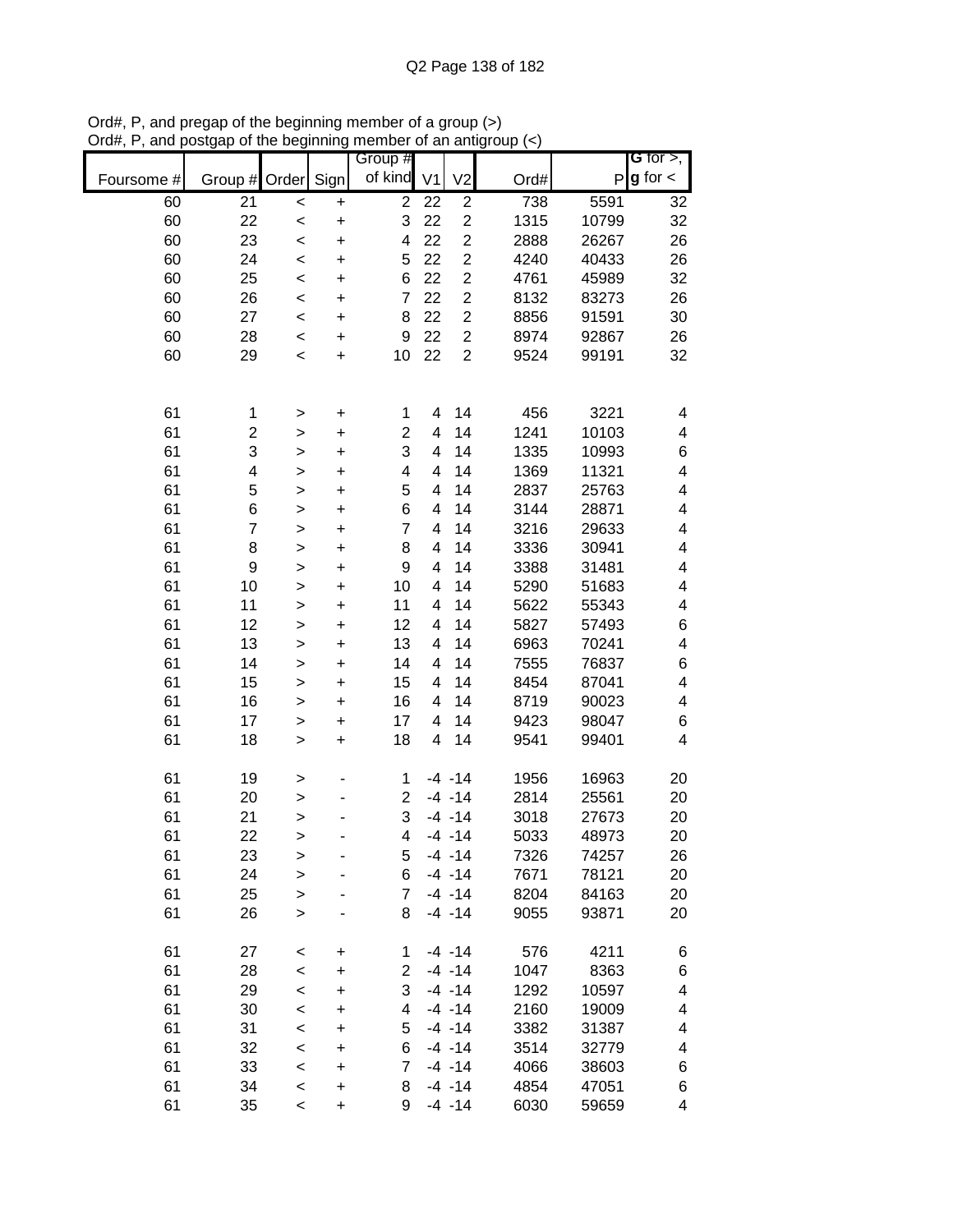|            |                         |              |                          | Group #        |                |                |      |       | G for $>$ ,              |
|------------|-------------------------|--------------|--------------------------|----------------|----------------|----------------|------|-------|--------------------------|
| Foursome # | Group #                 | Order        | Sign                     | of kind        | V <sub>1</sub> | V <sub>2</sub> | Ord# | P     | $g$ for $\lt$            |
| 61         | 36                      | $\prec$      | $\ddot{}$                | 10             |                | $-4 - 14$      | 6571 | 65777 | 12                       |
| 61         | 37                      | $\prec$      | $\ddot{}$                | 11             |                | $-4 - 14$      | 7344 | 74449 | 4                        |
| 61         | 38                      | $\prec$      | $\ddot{}$                | 12             |                | $-4 - 14$      | 8507 | 87623 | $\,6$                    |
| 61         | 39                      | $\prec$      | $\ddot{}$                | 13             |                | $-4 - 14$      | 8514 | 87679 | $\overline{\mathcal{A}}$ |
| 61         | 40                      | $\,<$        | $\ddot{}$                | 14             |                | $-4 - 14$      | 9552 | 99559 | $\overline{\mathbf{4}}$  |
|            |                         |              |                          |                |                |                |      |       |                          |
| 61         | 41                      | $\,<$        | -                        | 1              | 4              | 14             | 1147 | 9257  | 20                       |
| 61         | 42                      | $\prec$      |                          | $\overline{c}$ | 4              | 14             | 2043 | 17807 | 20                       |
| 61         | 43                      | $\prec$      | ٠                        | 3              | 4              | 14             | 4950 | 48049 | 24                       |
| 61         | 44                      | $\prec$      |                          | 4              | 4              | 14             | 5542 | 54469 | 24                       |
| 61         | 45                      | $\prec$      |                          | 5              | 4              | 14             | 5562 | 54647 | 20                       |
| 61         | 46                      | $\prec$      |                          | 6              | 4              | 14             | 9046 | 93719 | 20                       |
|            |                         |              |                          |                |                |                |      |       |                          |
| 62         | 1                       | $\, > \,$    | $\ddot{}$                | 1              | 10             | 16             | 461  | 3259  | $\overline{\mathbf{c}}$  |
| 62         | $\overline{\mathbf{c}}$ | $\,$         | $\ddot{}$                | 2              | 10             | 16             | 649  | 4817  | 4                        |
| 62         | 3                       | $\geq$       | $\ddot{}$                | 3              | 10             | 16             | 1943 | 16831 | $\boldsymbol{2}$         |
| 62         | 4                       | $\geq$       | $\ddot{}$                | 4              | 10             | 16             | 1985 | 17239 | 8                        |
| 62         | 5                       | $\mathbf{I}$ | $\ddot{}$                | 5              | 10             | 16             | 3068 | 28111 | $\overline{c}$           |
| 62         | 6                       | $\mathbf{I}$ | $\ddot{}$                | 6              | 10             | 16             | 3579 | 33413 | 4                        |
| 62         | $\overline{7}$          | $\mathbf{I}$ | $\ddot{}$                | 7              | 10             | 16             | 4866 | 47149 | $\overline{\mathbf{c}}$  |
| 62         | 8                       | $\mathbf{I}$ | $\ddot{}$                | 8              | 10             | 16             | 5409 | 53003 | 4                        |
| 62         | $\boldsymbol{9}$        | $\geq$       | $\ddot{}$                | 9              | 10             | 16             | 5475 | 53719 | $\boldsymbol{2}$         |
| 62         | 10                      | $\,$         | $\ddot{}$                | 10             | 10             | 16             | 5687 | 56041 | $\overline{c}$           |
| 62         | 11                      | $\,$         | $\ddot{}$                | 11             | 10             | 16             | 6654 | 66751 | $\overline{c}$           |
| 62         | 12                      | $\geq$       | $\ddot{}$                | 12             | 10             | 16             | 6868 | 69151 | $\overline{c}$           |
| 62         | 13                      | $\mathbf{I}$ | $\ddot{}$                | 13             | 10             | 16             | 9569 | 99721 | $\overline{2}$           |
|            |                         |              |                          |                |                |                |      |       |                          |
| 62         | 14                      | $\,$         |                          |                | $1 - 10 - 16$  |                | 5295 | 51749 | 28                       |
| 62         | 15                      | $\geq$       | $\overline{\phantom{0}}$ |                | $2 - 10 - 16$  |                | 6249 | 62171 | 28                       |
| 62         | 16                      | $\geq$       |                          |                | $3 - 10 - 16$  |                | 9102 | 94379 | 28                       |
| 62         | 17                      | $\,<$        | +                        |                | $1 - 10 - 16$  |                | 2148 | 18859 | 10                       |
| 62         | 18                      | $\,<$        | $\ddot{}$                |                | $2 - 10 - 16$  |                | 4348 | 41593 | 4                        |
| 62         | 19                      | $\,<$        | +                        |                | $3 - 10 - 16$  |                | 5520 | 54269 | 8                        |
| 62         | 20                      | $\prec$      | $\ddot{}$                |                | $4 - 10 - 16$  |                | 6647 | 66697 | 4                        |
| 62         | 21                      | $\prec$      | $\ddot{}$                |                | $5 - 10 - 16$  |                | 7175 | 72547 | 4                        |
| 62         | 22                      | $\prec$      | $\ddot{}$                |                | $6 - 10 - 16$  |                | 8189 | 83983 | 4                        |
| 62         | 23                      | $\,<$        | $\ddot{}$                |                | $7 - 10 - 16$  |                | 8224 | 84389 | $\overline{2}$           |
|            |                         |              |                          |                |                |                |      |       |                          |
| 62         | 24                      | $\,<$        |                          | $\mathbf 1$    |                | 10 16          | 8198 | 84089 | 32                       |
|            |                         |              |                          |                |                |                |      |       |                          |
| 63         | 1                       | >            | $\pmb{+}$                | 1.             |                | $16 - 26$      | 462  | 3271  | 12                       |
| 63         | $\overline{\mathbf{c}}$ | >            | $\ddot{}$                | 2              |                | $16 - 26$      | 1754 | 14983 | 14                       |
| 63         | 3                       | $\geq$       | $\ddot{}$                | 3              |                | $16 - 26$      | 3580 | 33427 | 14                       |
| 63         | 4                       | $\mathbf{I}$ | $\ddot{}$                | 4              |                | $16 - 26$      | 3653 | 34183 | 12                       |
| 63         | 5                       | $\,$         | $\ddot{}$                | 5              |                | $16 - 26$      | 4324 | 41299 | 18                       |

Ord#, P, and pregap of the beginning member of a group (>) Ord#, P, and postgap of the beginning member of an antigroup (<)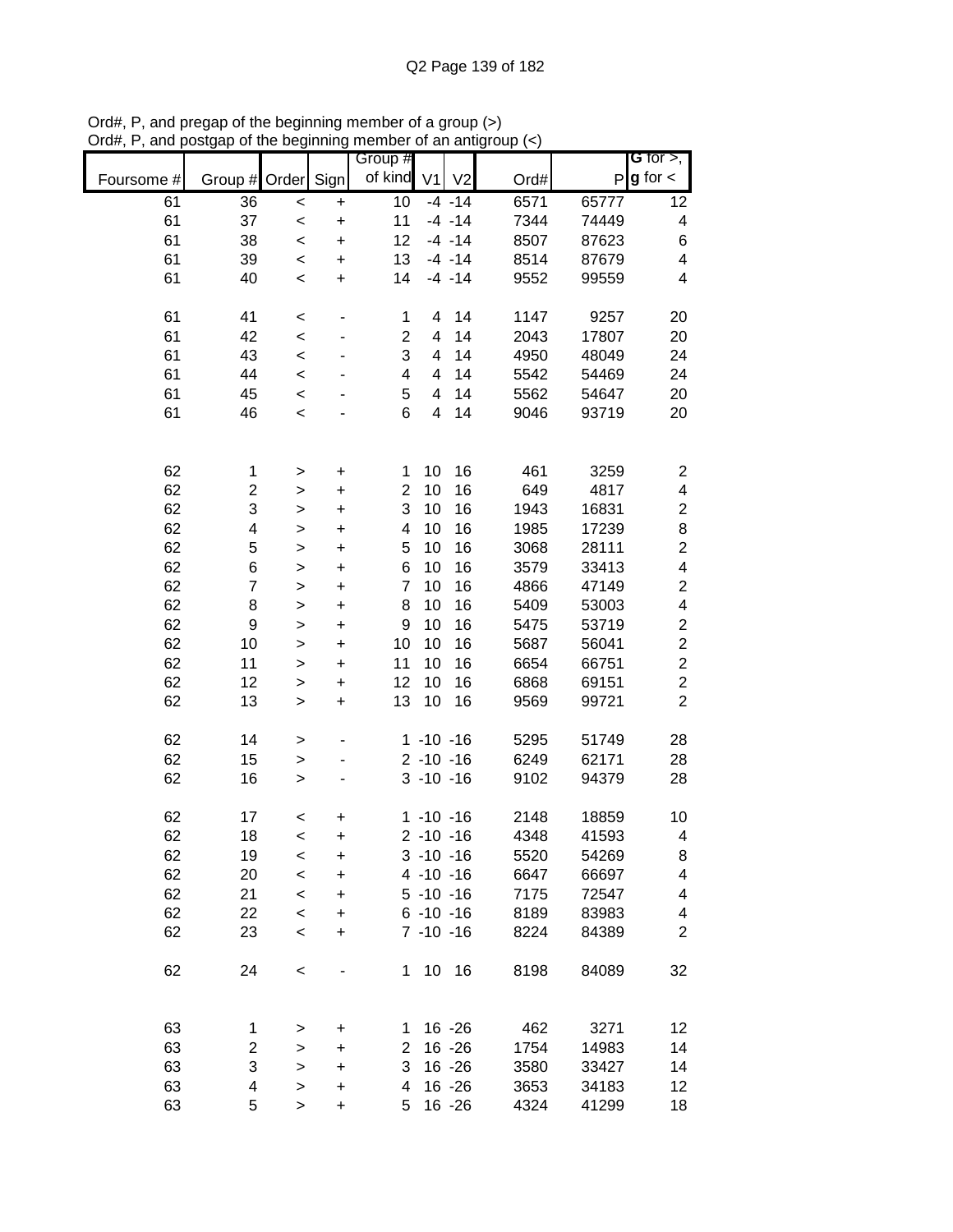|            |                  |              |           | Group #        |                |                |      |       | G for $>$ ,   |
|------------|------------------|--------------|-----------|----------------|----------------|----------------|------|-------|---------------|
| Foursome # | Group #          | Order        | Sign      | of kind        | V <sub>1</sub> | V <sub>2</sub> | Ord# | P     | $g$ for $\lt$ |
| 63         | 6                | >            | +         | 6              |                | $16 - 26$      | 4797 | 46411 | 12            |
| 63         | $\overline{7}$   | >            | $\ddot{}$ | 7              |                | $16 - 26$      | 5410 | 53017 | 14            |
| 63         | 8                | >            | $\ddot{}$ | 8              |                | $16 - 26$      | 5593 | 55021 | 12            |
| 63         | $\boldsymbol{9}$ | >            | $\ddot{}$ | 9              |                | $16 - 26$      | 5627 | 55411 | 12            |
| 63         | 10               | $\mathbf{I}$ | $\ddot{}$ | 10             |                | $16 - 26$      | 6869 | 69163 | 12            |
| 63         | 11               | >            | $\ddot{}$ | 11             |                | 16 - 26        | 6912 | 69709 | 12            |
| 63         | 12               | >            | $\ddot{}$ | 12             |                | $16 - 26$      | 8134 | 83311 | 12            |
| 63         | 13               | >            | $\ddot{}$ | 13             |                | $16 - 26$      | 8421 | 86599 | 12            |
| 63         | 14               | $\geq$       | $\ddot{}$ | 14             |                | $16 - 26$      | 8930 | 92431 | 12            |
| 63         | 15               | $\mathbf{I}$ | +         | 15             |                | $16 - 26$      | 9085 | 94169 | 16            |
| 63         | 16               | $\geq$       | $\ddot{}$ | 16             |                | $16 - 26$      | 9341 | 97039 | 18            |
| 63         | 17               | $\mathbf{I}$ | $\ddot{}$ | 17             |                | $16 - 26$      | 9437 | 98269 | 12            |
| 63         | 18               | >            | ٠         |                | $1 - 16$       | 26             | 3947 | 37273 | 20            |
| 63         | 19               | $\mathbf{I}$ |           |                | $2 - 16$       | 26             | 6883 | 69337 | 20            |
| 63         | 20               | >            |           |                | $3 - 16$       | 26             | 8048 | 82301 | 22            |
| 63         | 21               | $\mathbf{I}$ |           |                | $4 - 16$       | 26             | 8307 | 85331 | 18            |
| 63         | 22               | $\mathbf{I}$ |           |                | $5 - 16$       | 26             | 8560 | 88259 | 18            |
| 63         | 23               | $\,<$        | $\ddot{}$ |                | $1 - 16$       | 26             | 2155 | 18947 | 12            |
| 63         | 24               | $\,<$        | $\ddot{}$ |                | $2 - 16$       | 26             | 4596 | 44159 | 12            |
| 63         | 25               | $\,<$        | $\ddot{}$ |                | $3 - 16$       | 26             | 6257 | 62273 | 24            |
| 63         | 26               | $\,<$        | +         |                | $4 - 16$       | 26             | 7567 | 76991 | 12            |
| 63         | 27               | $\,<$        | +         |                | $5 - 16$       | 26             | 7699 | 78467 | 12            |
| 63         | 28               | $\,<$        | +         |                | $6 - 16$       | 26             | 8223 | 84377 | 12            |
| 63         | 29               | $\,<$        | +         |                | $7 - 16$       | 26             | 8562 | 88289 | 12            |
| 63         | 30               | $\,<$        | +         |                | $8 - 16$       | 26             | 8860 | 91673 | 18            |
| 63         | 31               | $\,<$        | $\ddot{}$ |                | $9 - 16$       | 26             | 9486 | 98837 | 12            |
| 63         | 32               | $\,<$        |           | 1              |                | 16 - 26        | 4763 | 46027 | 22            |
| 63         | 33               | $\prec$      |           | $\overline{2}$ |                | $16 - 26$      | 9439 | 98299 | 18            |
|            |                  |              |           |                |                |                |      |       |               |
| 64         | 1                |              |           |                | $1 - 20$       | 4              | 558  | 4049  | 22            |
| 64         | 2                | >            | +<br>+    |                | $2 - 20$       | 4              | 1747 | 14923 | 26            |
| 64         | 3                | ><br>>       | $\ddot{}$ |                | $3 - 20$       | 4              | 2075 | 18119 | 22            |
| 64         | 4                | >            | $\ddot{}$ |                | $4 - 20$       | 4              | 3002 | 27479 | 22            |
| 64         | 5                | $\mathbf{I}$ | +         |                | $5 - 20$       | 4              | 3131 | 28751 | 22            |
| 64         | 6                | $\geq$       | +         |                | $6 - 20$       | 4              | 3526 | 32909 | 22            |
| 64         | 7                | >            | +         |                | $7 - 20$       | 4              | 4335 | 41443 | 30            |
| 64         | 8                | >            | +         |                | $8 - 20$       | 4              | 6278 | 62533 | 26            |
| 64         | 9                | >            | +         |                | $9 - 20$       | 4              | 6721 | 67477 | 24            |
| 64         | 10               | >            | +         |                | $10 - 20$      | 4              | 6891 | 69427 | 24            |
| 64         | 11               | $\geq$       | +         |                | $11 - 20$      | 4              | 7041 | 71119 | 30            |
| 64         | 12               | $\mathbf{I}$ | +         |                | $12 - 20$      | 4              | 7943 | 81157 | 26            |
| 64         | 13               | $\mathbf{I}$ | +         |                | $13 - 20$      | 4              | 7965 | 81401 | 28            |
| 64         | 14               | $\geq$       | +         |                | 14 -20         | 4              | 8138 | 83383 | 26            |
| 64         | 15               | $\,$         | +         |                | $15 - 20$      | 4              | 8414 | 86531 | 22            |

Ord#, P, and pregap of the beginning member of a group (>) Ord#, P, and postgap of the beginning member of an antigroup (<)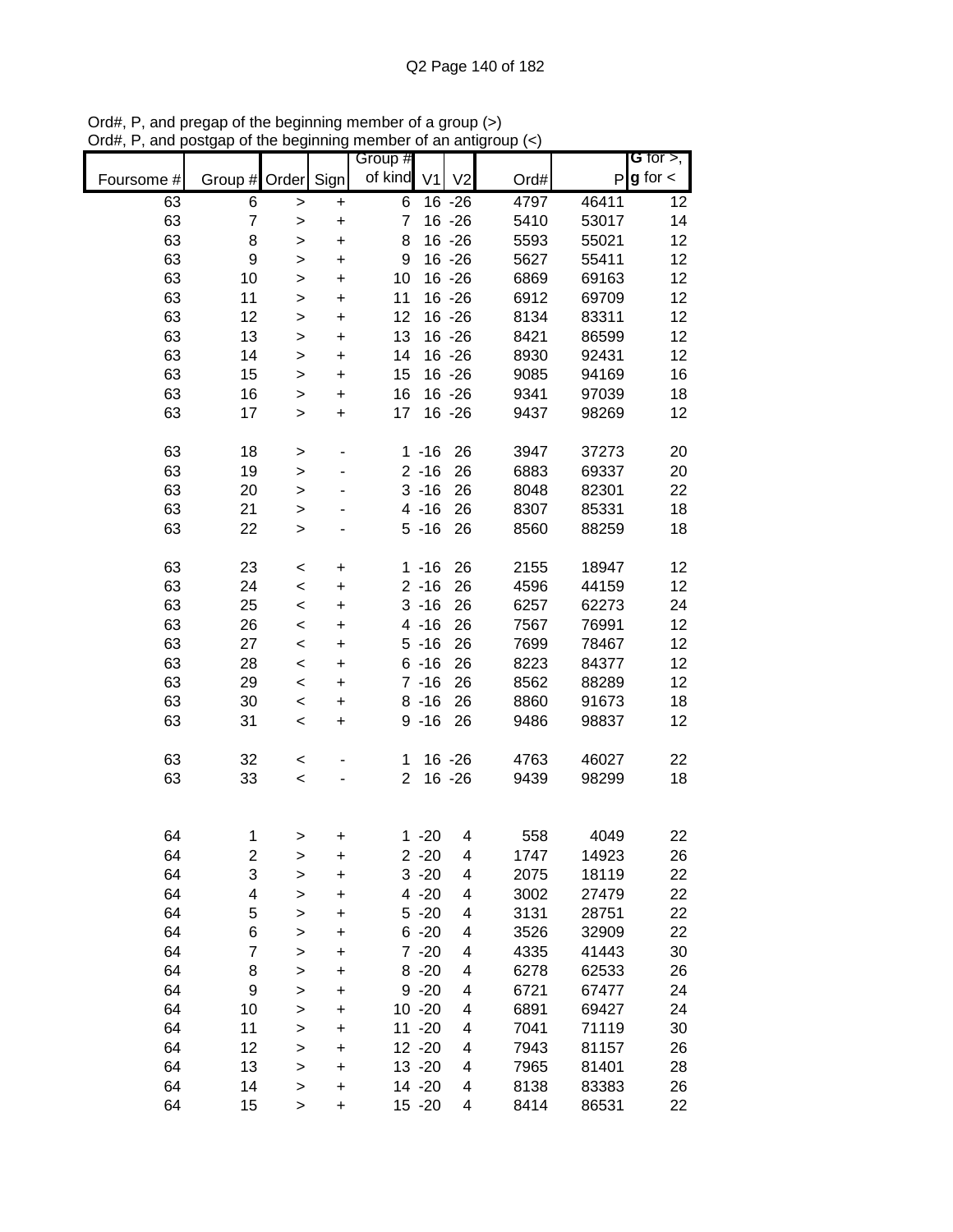|            |                |                    |                          | Group #                 |           |                          |      |       | G for $>$ ,             |
|------------|----------------|--------------------|--------------------------|-------------------------|-----------|--------------------------|------|-------|-------------------------|
| Foursome # | Group #        | Order              | Sign                     | of kind V1              |           | V <sub>2</sub>           | Ord# | P     | $g$ for $\lt$           |
| 64         | 16             | $\geq$             | $\ddot{}$                |                         | 16 -20    | 4                        | 8453 | 87037 | 24                      |
| 64         | 17             | $\geq$             | $\ddot{}$                |                         | $17 - 20$ | 4                        | 8895 | 92107 | 24                      |
| 64         | 18             | $\geq$             | $\ddot{}$                |                         | 18 - 20   | $\overline{\mathcal{A}}$ | 9419 | 98009 | 22                      |
|            |                |                    |                          |                         |           |                          |      |       |                         |
| 64         | 19             | $\geq$             | -                        | 1                       | 20        | $-4$                     | 2327 | 20641 | $\boldsymbol{2}$        |
| 64         | 20             | $\geq$             |                          | $\overline{c}$          | 20        | $-4$                     | 4687 | 45139 | $\overline{c}$          |
| 64         | 21             | >                  |                          | 3                       | 20        | $-4$                     | 4914 | 47659 | $\overline{c}$          |
| 64         | 22             | $\geq$             |                          | 4                       | 20        | $-4$                     | 7837 | 79999 | $\overline{2}$          |
| 64         | 23             | $\geq$             |                          | 5                       | 20        | $-4$                     | 9206 | 95483 | 4                       |
| 64         | 24             |                    |                          |                         | 20        |                          | 914  | 7129  | 22                      |
| 64         | 25             | $\prec$<br>$\prec$ | $\ddot{}$<br>$\ddot{}$   | 1<br>$\overline{2}$     | 20        | $-4$<br>$-4$             | 1864 | 16007 | 26                      |
| 64         | 26             | $\prec$            | $\ddot{}$                | 3                       | 20        | $-4$                     | 2729 | 24631 | 28                      |
| 64         | 27             | $\prec$            | $\ddot{}$                | $\overline{\mathbf{4}}$ | 20        | $-4$                     | 4037 | 38239 | 22                      |
| 64         | 28             | $\prec$            | $\ddot{}$                | 5                       | 20        | $-4$                     | 4687 | 45139 | 22                      |
| 64         | 29             | $\prec$            | $\ddot{}$                | 6                       | 20        | $-4$                     | 4995 | 48541 | 22                      |
| 64         | 30             | $\prec$            | $\ddot{}$                | $\overline{7}$          | 20        | $-4$                     | 5002 | 48623 | 24                      |
| 64         | 31             | $\prec$            | $\ddot{}$                | 8                       | 20        | $-4$                     | 5498 | 53959 | 28                      |
| 64         | 32             | $\prec$            | $\ddot{}$                | 9                       | 20        | $-4$                     | 6028 | 59629 | 22                      |
| 64         | 33             | $\prec$            | $\ddot{}$                | 10                      | 20        | $-4$                     | 6033 | 59671 | 22                      |
| 64         | 34             | $\prec$            | $\ddot{}$                | 11                      | 20        | $-4$                     | 6194 | 61561 | 22                      |
| 64         | 35             | $\prec$            | +                        | 12                      | 20        | $-4$                     | 6308 | 62873 | 24                      |
| 64         | 36             | $\prec$            | $\ddot{}$                | 13                      | 20        | $-4$                     | 6585 | 65929 | 22                      |
| 64         | 37             | $\,<$              | +                        | 14                      | 20        | $-4$                     | 6645 | 66653 | 30                      |
| 64         | 38             | $\,<$              | $\ddot{}$                | 15                      | 20        | $-4$                     | 6695 | 67189 | 22                      |
| 64         | 39             | $\,<$              | +                        | 16                      | 20        | $-4$                     | 6817 | 68543 | 24                      |
| 64         | 40             | $\,<$              | $\ddot{}$                | 17                      | 20        | $-4$                     | 6982 | 70459 | 22                      |
| 64         | 41             | $\,<$              | $\ddot{}$                | 18                      | 20        | $-4$                     | 7010 | 70793 | 30                      |
| 64         | 42             | $\prec$            | $\ddot{}$                | 19                      | 20        | $-4$                     | 7507 | 76261 | 22                      |
| 64         | 43             | $\prec$            | $\ddot{}$                | 20                      | 20        | $-4$                     | 7890 | 80629 | 22                      |
| 64         | 44             | $\prec$            | $\ddot{}$                | 21                      | 20        | $-4$                     | 8339 | 85669 | 22                      |
| 64         | 45             | $\prec$            | $\ddot{}$                | 22                      | 20        | $-4$                     | 8575 | 88471 | 22                      |
| 64         | 46             | $\prec$            | $\ddot{}$                | 23                      | 20        | $-4$                     | 8782 | 90749 | 38                      |
| 64         | 47             | $\,<$              | $\ddot{}$                | 24                      | 20        | $-4$                     | 9206 | 95483 | 24                      |
|            |                |                    |                          |                         |           |                          |      |       |                         |
| 64         | 48             | $\,<$              |                          |                         | $1 - 20$  | 4                        | 3526 | 32909 | $\overline{\mathbf{c}}$ |
| 64         | 49             | $\prec$            |                          |                         | $2 - 20$  | $\overline{\mathbf{4}}$  | 5459 | 53591 | $\overline{c}$          |
| 64         | 50             | $\,<$              |                          |                         | $3 - 20$  | 4                        | 5543 | 54493 | 4                       |
| 64         | 51             | $\,<$              |                          |                         | $4 - 20$  | 4                        | 6541 | 65519 | $\overline{c}$          |
|            |                |                    |                          |                         |           |                          |      |       |                         |
| 65         | 1              | >                  | +                        | 1                       | 16        | 6                        | 573  | 4159  | 2                       |
| 65         | $\overline{c}$ | $\geq$             | +                        | 2                       | 16        | 6                        | 937  | 7351  | $\overline{\mathbf{c}}$ |
| 65         | 3              | >                  | $\ddot{}$                | 3                       | 16        | 6                        | 8170 | 83719 | $\overline{2}$          |
|            |                |                    |                          |                         |           |                          |      |       |                         |
| 65         | 4              | >                  |                          |                         | $1 - 16$  | -6                       | 2730 | 24659 | 28                      |
| 65         | 5              | $\geq$             | $\overline{\phantom{0}}$ |                         | $2 - 16$  | -6                       | 8860 | 91673 | 34                      |

Ord#, P, and pregap of the beginning member of a group (>) Ord#, P, and postgap of the beginning member of an antigroup (<)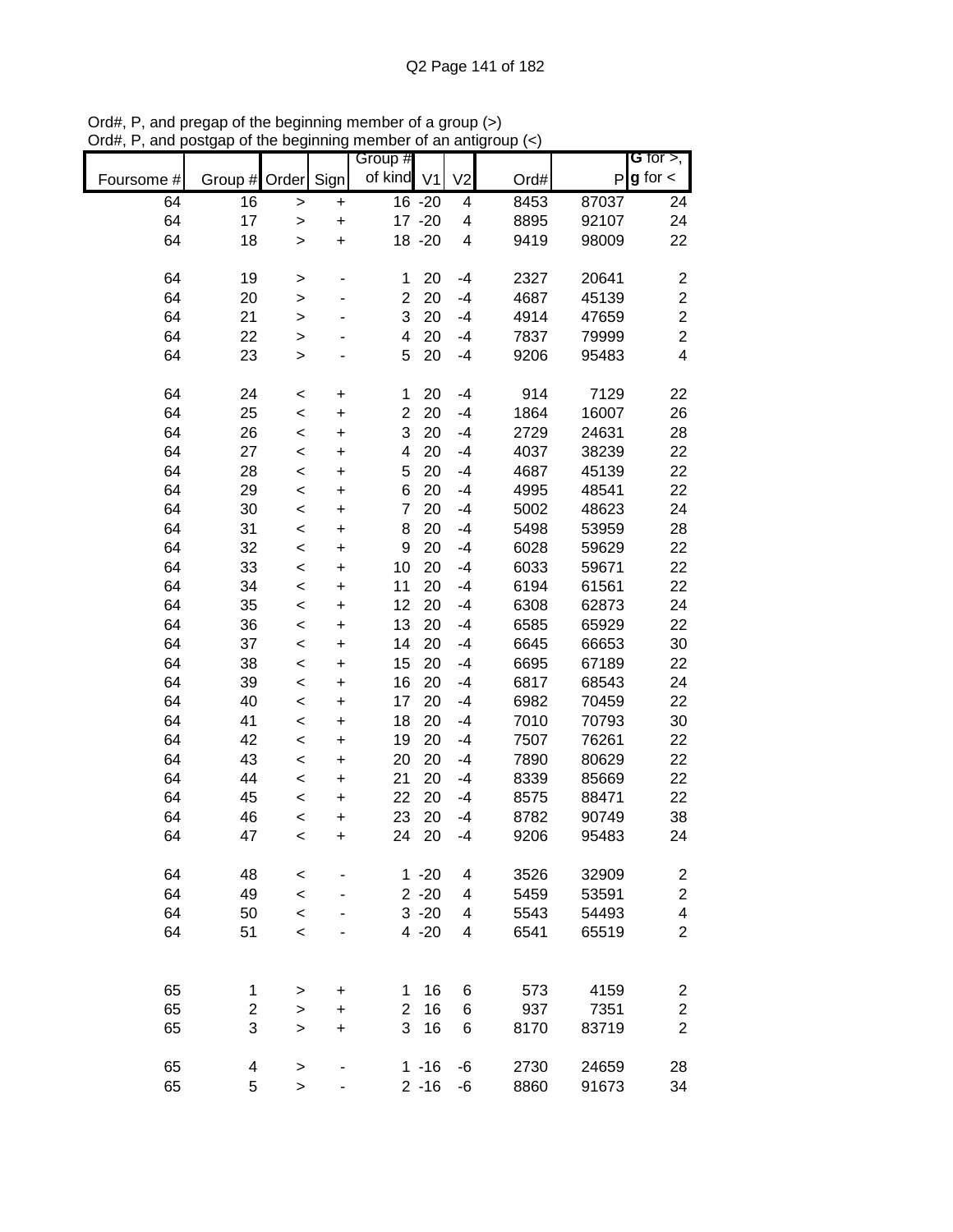|            |                         |              |                          | Group #        |          |                |      |       | <b>G</b> for $>$ ,      |
|------------|-------------------------|--------------|--------------------------|----------------|----------|----------------|------|-------|-------------------------|
| Foursome # | Group #                 | Order        | Sign                     | of kind V1     |          | V <sub>2</sub> | Ord# | P     | $g$ for $\lt$           |
| 65         | 6                       | $\prec$      | $\ddot{}$                |                | $1 - 16$ | -6             | 2764 | 25031 | $\overline{\mathbf{c}}$ |
| 65         | $\overline{7}$          | $\prec$      | $\ddot{}$                |                | $2 - 16$ | -6             | 7538 | 76649 | $\overline{c}$          |
| 65         | 8                       | $\prec$      | $\ddot{}$                |                | $3 - 16$ | -6             | 9359 | 97301 | $\overline{2}$          |
|            |                         |              |                          |                |          |                |      |       |                         |
| 65         | 9                       | $\prec$      | $\overline{\phantom{0}}$ | 1              | 16       | 6              | 2663 | 23929 | 28                      |
| 65         | 10                      | $\prec$      |                          | $\overline{2}$ | 16       | 6              | 4324 | 41299 | 34                      |
| 65         | 11                      | $\prec$      |                          | 3              | 16       | 6              | 6912 | 69709 | 28                      |
| 65         | 12                      | $\prec$      |                          | 4              | 16       | 6              | 8930 | 92431 | 28                      |
| 65         | 13                      | $\,<$        |                          | 5              | 16       | 6              | 9437 | 98269 | 28                      |
|            |                         |              |                          |                |          |                |      |       |                         |
|            |                         |              |                          |                |          |                |      |       |                         |
| 66         | 1                       | $\, > \,$    | $\ddot{}$                | 1              |          | $6 - 14$       | 574  | 4177  | 18                      |
| 66         | $\overline{\mathbf{c}}$ | $\mathbf{I}$ | $\ddot{}$                | $\overline{c}$ |          | $6 - 14$       | 693  | 5209  | 12                      |
| 66         | 3                       | $\geq$       | $\ddot{}$                | 3              |          | $6 - 14$       | 2018 | 17551 | 12                      |
| 66         | 4                       | $\mathbf{I}$ | $\ddot{}$                | 4              |          | $6 - 14$       | 2487 | 22171 | 12                      |
| 66         | 5                       | $\mathbf{I}$ | $\ddot{}$                | 5              |          | $6 - 14$       | 2793 | 25321 | 12                      |
| 66         | 6                       | $\geq$       | $\ddot{}$                | 6              |          | $6 - 14$       | 3134 | 28771 | 12                      |
| 66         | $\overline{7}$          | $\geq$       | $\ddot{}$                | $\overline{7}$ |          | $6 - 14$       | 3214 | 29611 | 12                      |
| 66         | 8                       | $\geq$       | $\ddot{}$                | 8              |          | $6 - 14$       | 5741 | 56611 | 12                      |
| 66         | 9                       | $\geq$       | $\ddot{}$                | 9              |          | $6 - 14$       | 6047 | 59833 | 24                      |
| 66         | 10                      | $\mathbf{I}$ | $\ddot{}$                | 10             |          | $6 - 14$       | 6083 | 60271 | 12                      |
| 66         | 11                      | $\geq$       | $\ddot{}$                | 11             |          | $6 - 14$       | 7805 | 79669 | 12                      |
| 66         | 12                      | $\,$         | $\ddot{}$                | 12             |          | $6 - 14$       | 8879 | 91921 | 12                      |
|            |                         |              |                          |                |          |                |      |       |                         |
| 66         | 13                      | >            | $\overline{\phantom{0}}$ | 1              | -6       | 14             | 1561 | 13121 | 12                      |
| 66         | 14                      | $\geq$       | -                        | $\overline{2}$ | $-6$     | 14             | 6509 | 65141 | 12                      |
| 66         | 15                      | $\geq$       | ٠                        | 3              | $-6$     | 14             | 7453 | 75653 | 12                      |
| 66         | 16                      | $\geq$       |                          | 4              | $-6$     | 14             | 7941 | 81119 | 18                      |
| 66         | 17                      | $\geq$       | ٠                        | 5              | $-6$     | 14             | 8150 | 83471 | 12                      |
| 66         | 18                      | $\geq$       | -                        | 6              | $-6$     | 14             | 9509 | 99041 | 18                      |
|            |                         |              |                          |                |          |                |      |       |                         |
| 66         | 19                      | $\,<$        | +                        | $\mathbf{1}$   | $-6$     | 14             | 1541 | 12941 | 12                      |
| 66         | 20                      | $\prec$      | $\ddot{}$                | 2              | $-6$     | 14             | 2763 | 25013 | 18                      |
| 66         | 21                      | $\,<$        | $\ddot{}$                | 3              | $-6$     | 14             | 3631 | 33911 | 12                      |
| 66         | 22                      | $\,<$        | +                        | 4              | -6       | 14             | 4034 | 38219 | 12                      |
| 66         | 23                      | $\prec$      | $\ddot{}$                | 5              | $-6$     | 14             | 5275 | 51539 | 12                      |
| 66         | 24                      | $\prec$      | $\ddot{}$                | 6              | $-6$     | 14             | 6341 | 63299 | 12                      |
| 66         | 25                      | $\prec$      | $\ddot{}$                | 7              | $-6$     | 14             | 7941 | 81119 | 12                      |
| 66         | 26                      | $\prec$      | $\ddot{}$                | 8              | -6       | 14             | 8182 | 83891 | 12                      |
|            |                         |              |                          |                |          |                |      |       |                         |
| 66         | 27                      | $\,<$        |                          | 1              |          | $6 - 14$       | 3061 | 28057 | 12                      |
| 66         | 28                      | $\prec$      | ۰                        | 2              |          | $6 - 14$       | 4104 | 38959 | 12                      |
| 66         | 29                      | $\prec$      |                          | 3              |          | $6 - 14$       | 4904 | 47569 | 12                      |
| 66         | 30                      | $\prec$      |                          | 4              |          | $6 - 14$       | 7254 | 73459 | 12                      |
| 66         | 31                      | $\prec$      |                          | 5              |          | $6 - 14$       | 7631 | 77647 | 12                      |
| 66         | 32                      | $\prec$      |                          | 6              |          | $6 - 14$       | 8046 | 82267 | 12                      |

Ord#, P, and pregap of the beginning member of a group (>) Ord#, P, and postgap of the beginning member of an antigroup (<)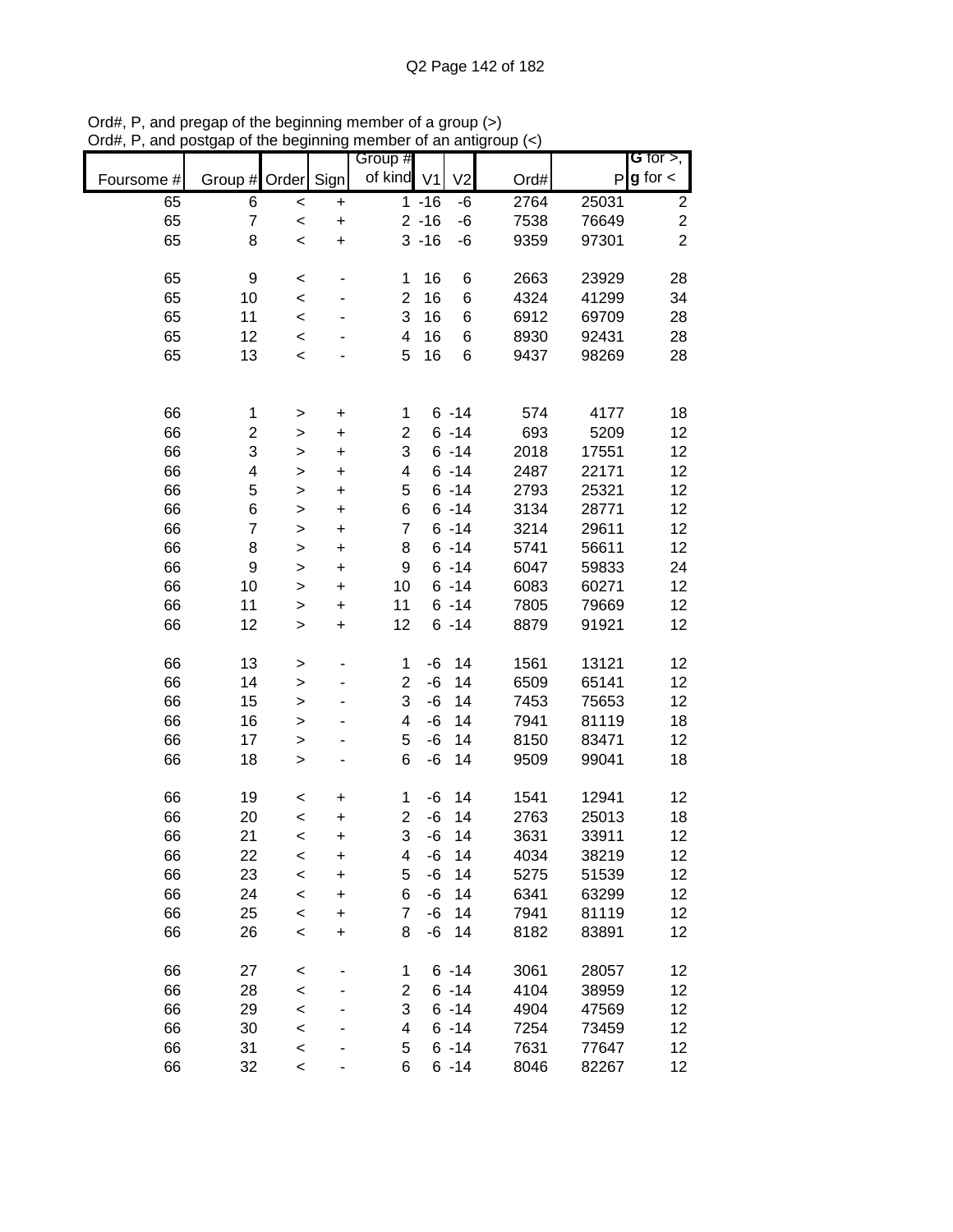|            |                         |              |           |                       |          |                |      |              | G for $>$ ,      |
|------------|-------------------------|--------------|-----------|-----------------------|----------|----------------|------|--------------|------------------|
|            |                         |              |           | Group #<br>of kind V1 |          |                |      | $\mathsf{P}$ | $g$ for $\lt$    |
| Foursome # | Group #                 | Order        | Sign      |                       |          | V <sub>2</sub> | Ord# |              |                  |
| 67         | 1                       | $\mathbf{L}$ | $\ddot{}$ |                       | $1 - 20$ | -8             | 591  | 4327         | 30               |
| 67         | $\overline{\mathbf{c}}$ | $\,>$        | $\ddot{}$ |                       | $2 - 20$ | -8             | 2407 | 21467        | 34               |
| 67         | 3                       | >            | $\ddot{}$ |                       | $3 - 20$ | -8             | 2994 | 27397        | 30               |
| 67         | $\overline{\mathbf{4}}$ | $\geq$       | $\ddot{}$ |                       | $4 - 20$ | -8             | 9003 | 93229        | 30               |
|            |                         |              |           |                       |          |                |      |              |                  |
| 67         | 5                       | $\,<$        | $\ddot{}$ | 1                     | 20       | 8              | 3010 | 27551        | 30               |
| 67         | 6                       | $\prec$      | $\ddot{}$ | $\overline{c}$        | 20       | 8              | 3085 | 28319        | 30               |
| 67         | $\overline{7}$          | $\,<\,$      | $\ddot{}$ | 3                     | 20       | 8              | 3350 | 31091        | 30               |
| 67         | 8                       | $\,<\,$      | +         | 4                     | 20       | 8              | 4264 | 40709        | 30               |
| 67         | 9                       | $\,<$        | $\ddot{}$ | 5                     | 20       | 8              | 5204 | 50789        | 32               |
| 67         | 10                      | $\prec$      | $\ddot{}$ | 6                     | 20       | 8              | 6314 | 62939        | 30               |
| 67         | 11                      | $\prec$      | $\ddot{}$ | $\overline{7}$        | 20       | 8              | 8215 | 84263        | 36               |
|            |                         |              |           |                       |          |                |      |              |                  |
| 67         | 12                      | $\,<$        |           |                       | $1 - 20$ | -8             | 2639 | 23741        | $\boldsymbol{2}$ |
|            |                         |              |           |                       |          |                |      |              |                  |
|            |                         |              |           |                       |          |                |      |              |                  |
| 68         | $\mathbf 1$             | >            | $\ddot{}$ | $\mathbf{1}$          |          | $8 - 12$       | 597  | 4373         | 10               |
| 68         | $\overline{c}$          | >            | $\ddot{}$ | $\overline{c}$        |          | $8 - 12$       | 1914 | 16529        | 10               |
| 68         | 3                       | $\mathbf{I}$ | $\ddot{}$ | 3                     |          | $8 - 12$       | 2952 | 26903        | 10               |
| 68         | $\overline{\mathbf{4}}$ | $\mathbf{I}$ | $\ddot{}$ | 4                     |          | $8 - 12$       | 3399 | 31583        | 10               |
| 68         | 5                       | $\geq$       | $\ddot{}$ | 5                     |          | $8 - 12$       | 3886 | 36653        | 10               |
| 68         | 6                       | $\mathbf{I}$ | $\ddot{}$ | 6                     |          | $8 - 12$       | 4884 | 47363        | 10               |
| 68         | $\overline{7}$          | >            | $\ddot{}$ | $\overline{7}$        |          | $8 - 12$       | 4930 | 47819        | 10               |
| 68         | 8                       |              |           | 8                     |          | $8 - 12$       | 5120 | 49853        | 10               |
|            | 9                       | >            | $\ddot{}$ | 9                     |          |                |      |              |                  |
| 68         |                         | $\, > \,$    | $\ddot{}$ |                       |          | $8 - 12$       | 6477 | 64793        | 10               |
|            |                         |              |           |                       |          |                |      |              |                  |
| 68         | 10                      | $\,$         |           | $\mathbf{1}$          | -8       | 12             | 1522 | 12757        | 14               |
| 68         | 11                      | $\mathbf{I}$ | -         | $\overline{c}$        | -8       | 12             | 2880 | 26203        | 14               |
| 68         | 12                      | $\geq$       |           | 3                     | -8       | 12             | 3242 | 29947        | 20               |
| 68         | 13                      | $\mathbf{I}$ | -         | 4                     | -8       | 12             | 4120 | 39133        | 14               |
| 68         | 14                      | $\mathbf{I}$ |           | 5                     | -8       | 12             | 5195 | 50671        | 20               |
|            |                         |              |           |                       |          |                |      |              |                  |
| 68         | 15                      | $\,<$        | +         | 1                     | -8       | 12             | 1524 | 12781        | 10               |
| 68         | 16                      | $\prec$      | $\ddot{}$ | $\overline{2}$        | -8       | 12             | 1776 | 15217        | 10               |
| 68         | 17                      | $\,<$        | +         | 3                     | -8       | 12             | 1961 | 17011        | 10               |
| 68         | 18                      | $\,<$        | $\ddot{}$ | 4                     | -8       | 12             | 2737 | 24733        | 16               |
| 68         | 19                      | $\,<$        | $\ddot{}$ | 5                     | -8       | 12             | 2882 | 26227        | 10               |
| 68         | 20                      | $\,<$        | +         | 6                     | -8       | 12             | 3125 | 28687        | 10               |
| 68         | 21                      | $\,<$        | +         | 7                     | -8       | 12             | 4459 | 42667        | 10               |
| 68         | 22                      | $\prec$      | +         | 8                     | -8       | 12             | 4776 | 46171        | 10               |
| 68         | 23                      | $\,<$        | +         | 9                     | -8       | 12             | 5197 | 50707        | 16               |
| 68         | 24                      | $\,<$        | +         | 10                    | -8       | 12             | 6220 | 61861        | 10               |
| 68         | 25                      | $\,<$        | +         | 11                    | -8       | 12             | 7007 | 70753        | 16               |
| 68         | 26                      | $\,<$        | +         | 12                    | -8       | 12             | 7496 | 76147        | 10               |
| 68         | 27                      | $\,<$        | +         | 13                    | -8       | 12             | 8376 | 86161        | 10               |
| 68         | 28                      | $\prec$      | +         | 14                    | -8       | 12             | 9247 | 95947        | 10               |
|            |                         |              |           |                       |          |                |      |              |                  |
| 68         | 29                      | $\,<$        |           | $\mathbf{1}$          |          | $8 - 12$       | 1658 | 14057        | 14               |

Ord#, P, and pregap of the beginning member of a group (>) Ord#, P, and postgap of the beginning member of an antigroup (<)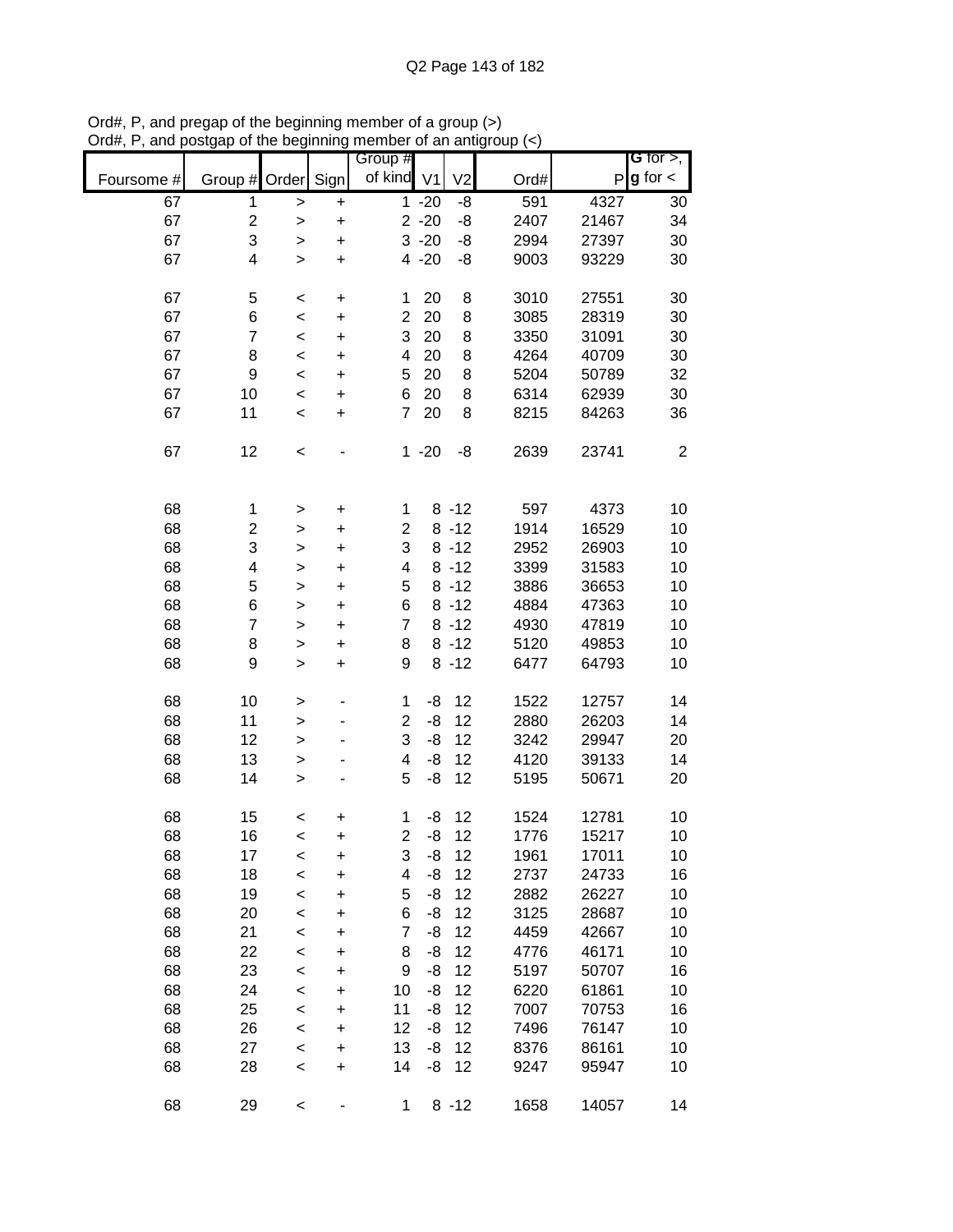|            |                    |              |             | Group #                 |                |                |      |       | <b>G</b> for $>$ , |
|------------|--------------------|--------------|-------------|-------------------------|----------------|----------------|------|-------|--------------------|
| Foursome # | Group # Order Sign |              |             | of kind                 | V <sub>1</sub> | V <sub>2</sub> | Ord# | P     | $g$ for $\lt$      |
|            |                    |              |             |                         |                |                |      |       |                    |
| 68         | 30                 | $\prec$      |             | $\overline{c}$          |                | $8 - 12$       | 2163 | 19037 | 14                 |
| 68         | 31                 | $\prec$      |             | 3                       |                | $8 - 12$       | 2963 | 27017 | 14                 |
| 68         | 32                 | $\prec$      |             | 4                       |                | $8 - 12$       | 4932 | 47843 | 14                 |
| 68         | 33                 | $\prec$      |             | 5                       |                | $8 - 12$       | 5122 | 49877 | 14                 |
| 68         | 34                 | $\,<$        |             | 6                       |                | $8 - 12$       | 7471 | 75833 | 20                 |
|            |                    |              |             |                         |                |                |      |       |                    |
|            |                    |              |             |                         |                |                |      |       |                    |
| 69         | 1                  | >            | $\mathbf +$ |                         | $1 - 12$       | 6              | 598  | 4391  | 18                 |
| 69         | 2                  | >            | $\ddot{}$   |                         | $2 - 12$       | 6              | 998  | 7901  | 18                 |
| 69         | 3                  | $\mathbf{I}$ | $\ddot{}$   |                         | $3 - 12$       | 6              | 1819 | 15601 | 18                 |
| 69         | 4                  | $\mathbf{I}$ | $\ddot{}$   |                         | $4 - 12$       | 6              | 3619 | 33791 | 18                 |
| 69         | 5                  | $\geq$       | +           |                         | $5 - 12$       | 6              | 5378 | 52691 | 18                 |
| 69         | 6                  | $\geq$       | $\ddot{}$   |                         | $6 - 12$       | 6              | 7804 | 79657 | 24                 |
| 69         | $\overline{7}$     | $\geq$       | $\ddot{}$   |                         | $7 - 12$       | 6              | 9561 | 99661 | 18                 |
|            |                    |              |             |                         |                |                |      |       |                    |
| 69         | 8                  | >            |             | 1                       | 12             | -6             | 2603 | 23339 | 6                  |
| 69         | 9                  | $\geq$       |             | $\overline{\mathbf{c}}$ | 12             | -6             | 2939 | 26783 | 6                  |
| 69         | 10                 | $\geq$       |             | 3                       | 12             | -6             | 3223 | 29723 | 6                  |
| 69         | 11                 | $\geq$       |             | 4                       | 12             | -6             | 4096 | 38873 | 6                  |
| 69         | 12                 | $\geq$       |             | 5                       | 12             | -6             | 4497 | 43019 | 6                  |
| 69         | 13                 | $\geq$       |             | 6                       | 12             | -6             | 6393 | 63743 | 6                  |
| 69         | 14                 | $\mathbf{I}$ |             | $\overline{7}$          | 12             | -6             | 6873 | 69203 | 6                  |
| 69         | 15                 | $\mathbf{I}$ |             | 8                       | 12             | -6             | 6994 | 70589 | 6                  |
| 69         | 16                 | >            |             | 9                       | 12             | -6             | 7501 | 76213 | 6                  |
| 69         | 17                 | $\geq$       |             | 10                      | 12             | -6             | 9508 | 99023 | 6                  |
|            |                    |              |             |                         |                |                |      |       |                    |
| 69         | 18                 | $\,<$        | $\ddot{}$   | 1                       | 12             | -6             | 1130 | 9109  | 18                 |
| 69         | 19                 | $\,<$        | $\ddot{}$   | $\overline{c}$          | 12             | -6             | 2007 | 17449 | 18                 |
| 69         | 20                 | $\,<$        | $\ddot{}$   | 3                       | 12             | -6             | 3434 | 32009 | 18                 |
| 69         | 21                 | $\prec$      | $\ddot{}$   | 4                       | 12             | -6             | 5029 | 48889 | 18                 |
| 69         | 22                 | $\prec$      | $\ddot{}$   | 5                       | 12             | -6             | 5473 | 53699 | 18                 |
| 69         | 23                 | $\,<\,$      | $\ddot{}$   | 6                       | 12             | -6             | 7241 | 73309 | 18                 |
|            |                    |              |             |                         |                |                |      |       |                    |
| 69         | 24                 | $\,<$        |             |                         | $1 - 12$       | 6              | 2917 | 26591 | 6                  |
| 69         | 25                 | $\,<$        |             |                         | $2 - 12$       | 6              | 7000 | 70657 | 6                  |
| 69         | 26                 | $\prec$      |             |                         | $3 - 12$       | 6              | 8172 | 83761 | 12                 |
| 69         | 27                 | $\prec$      |             |                         | $4 - 12$       | 6              | 9415 | 97961 | 6                  |
|            |                    |              |             |                         |                |                |      |       |                    |
|            |                    |              |             |                         |                |                |      |       |                    |
| 70         | 1                  | $\,>$        | $\ddot{}$   | 1                       | 12             | $-2$           | 623  | 4603  | 6                  |
| 70         | 2                  | $\geq$       | +           | $\overline{2}$          | 12             | $-2$           | 2460 | 21943 | 6                  |
|            |                    |              |             |                         |                |                |      |       |                    |
| 70         | 3                  | $\geq$       |             |                         | $1 - 12$       | $\overline{2}$ | 1915 | 16547 | 18                 |
| 70         | 4                  | $\geq$       |             |                         | $2 - 12$       | $\overline{2}$ | 4253 | 40577 | 18                 |
| 70         | 5                  | $\geq$       |             |                         | $3 - 12$       | $\mathbf 2$    | 4982 | 48437 | 24                 |
| 70         | 6                  | $\geq$       |             |                         | $4 - 12$       | $\overline{2}$ | 7261 | 73547 | 18                 |
|            |                    |              |             |                         |                |                |      |       |                    |
| 70         | 7                  | $\,<$        | $\ddot{}$   |                         | $1 - 12$       | $\overline{2}$ | 943  | 7451  | 6                  |
|            |                    |              |             |                         |                |                |      |       |                    |

Ord#, P, and pregap of the beginning member of a group (>) Ord#, P, and postgap of the beginning member of an antigroup (<)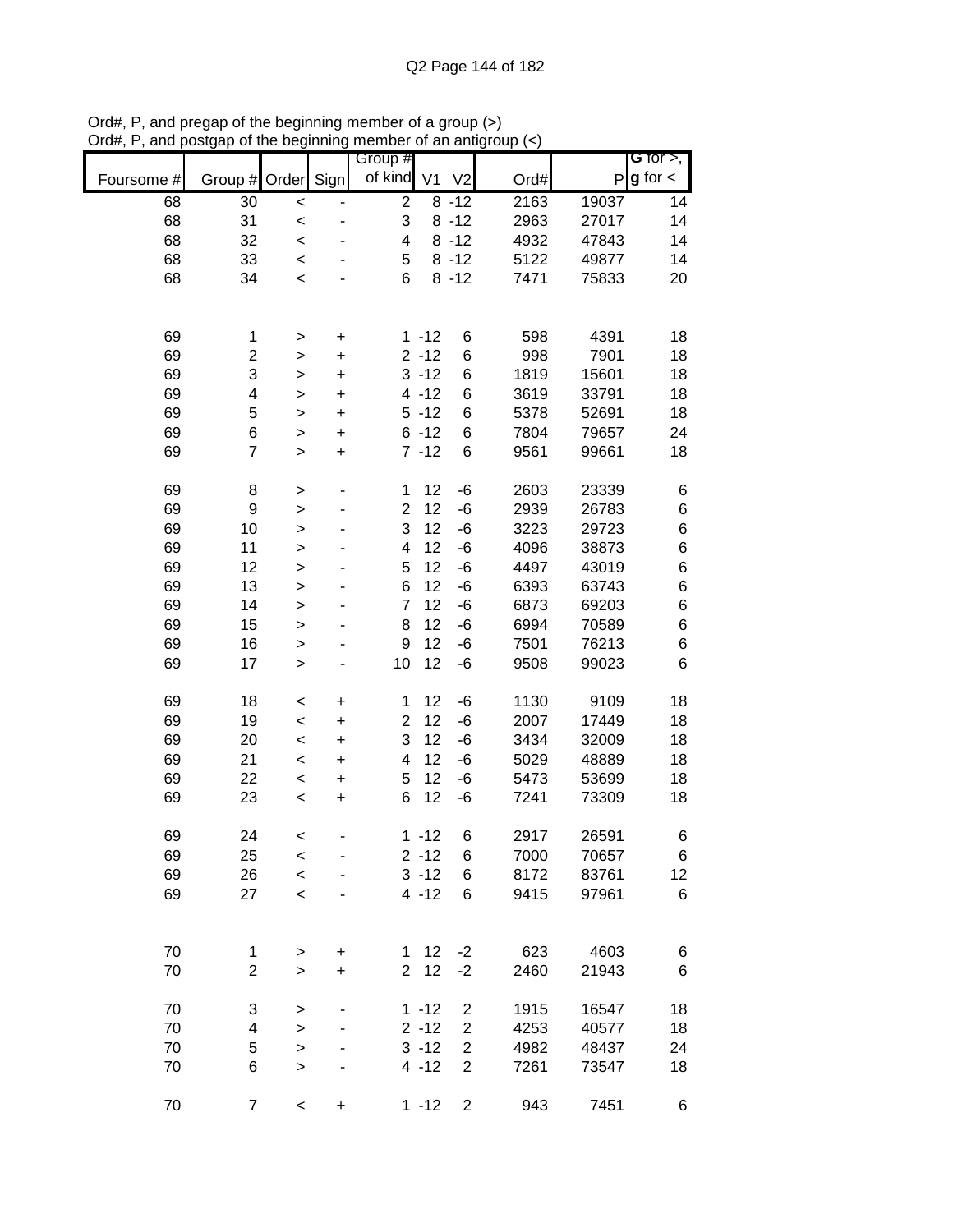|            |                         |              |           | Group #                 |          |                |      |              | G for $>$ ,   |
|------------|-------------------------|--------------|-----------|-------------------------|----------|----------------|------|--------------|---------------|
|            |                         |              |           | of kind V1              |          |                |      |              | $g$ for $\lt$ |
| Foursome # | Group #                 | Order        | Sign      |                         |          | V <sub>2</sub> | Ord# | $\mathsf{P}$ |               |
| 70         | 8                       | $\prec$      | $\ddot{}$ |                         | $2 - 12$ | $\overline{2}$ | 4253 | 40577        | 6             |
|            |                         |              |           |                         |          |                |      |              |               |
| 70         | 9                       | $\prec$      |           | 1                       | 12       | $-2$           | 2460 | 21943        | 18            |
| 70         | 10                      | $\prec$      |           | $\overline{2}$          | 12       | $-2$           | 5283 | 51613        | 18            |
| 70         | 11                      | $\prec$      |           | 3                       | 12       | $-2$           | 5517 | 54193        | 24            |
| 70         | 12                      | $\prec$      |           | $\overline{\mathbf{4}}$ | 12       | $-2$           | 7900 | 80713        | 24            |
|            |                         |              |           |                         |          |                |      |              |               |
|            |                         |              |           |                         |          |                |      |              |               |
|            |                         |              |           |                         |          |                |      |              |               |
| 71         | 1                       | $\,$         | $\ddot{}$ | 1                       |          | $6 - 16$       | 635  | 4703         | 12            |
| 71         | $\overline{\mathbf{c}}$ | $\mathbf{I}$ | $\ddot{}$ | $\overline{c}$          |          | $6 - 16$       | 1929 | 16673        | 12            |
| 71         | 3                       | $\mathbf{I}$ | $\ddot{}$ | 3                       |          | $6 - 16$       | 2094 | 18269        | 12            |
| 71         | 4                       | $\mathbf{I}$ | $\ddot{}$ | 4                       |          | $6 - 16$       | 3071 | 28163        | 12            |
| 71         | 5                       | $\mathbf{I}$ | $\ddot{}$ | 5                       |          | $6 - 16$       | 3251 | 30071        | 12            |
| 71         | 6                       | $\geq$       | $\ddot{}$ | 6                       |          | $6 - 16$       | 4651 | 44753        | 12            |
| 71         | $\overline{7}$          |              |           | $\overline{7}$          |          | $6 - 16$       | 4724 | 45569        | 12            |
|            |                         | $\mathbf{I}$ | $\ddot{}$ |                         |          |                |      |              |               |
| 71         | 8                       | $\geq$       | $\ddot{}$ | 8                       |          | $6 - 16$       | 4767 | 46073        | 12            |
| 71         | 9                       | $\geq$       | $\ddot{}$ | 9                       |          | $6 - 16$       | 5421 | 53129        | 12            |
| 71         | 10                      | $\geq$       | $\ddot{}$ | 10                      |          | $6 - 16$       | 6379 | 63629        | 12            |
| 71         | 11                      | $\geq$       | $\ddot{}$ | 11                      |          | $6 - 16$       | 6929 | 69911        | 12            |
| 71         | 12                      | $\geq$       | $\ddot{}$ | 12                      |          | $6 - 16$       | 7105 | 71789        | 12            |
| 71         | 13                      | $\,$         | $\ddot{}$ | 13                      |          | $6 - 16$       | 8450 | 86993        | 12            |
| 71         | 14                      |              |           | 14                      |          | $6 - 16$       | 8775 | 90659        | 12            |
|            |                         | $\mathbf{I}$ | $\ddot{}$ |                         |          |                |      |              |               |
| 71         | 15                      | $\geq$       | $\ddot{}$ | 15                      |          | $6 - 16$       | 9487 | 98849        | 12            |
|            |                         |              |           |                         |          |                |      |              |               |
| 71         | 16                      | $\, > \,$    | -         | 1                       | $-6$     | 16             | 2242 | 19813        | 12            |
| 71         | 17                      | $\geq$       | -         | $\overline{2}$          | $-6$     | 16             | 3129 | 28723        | 12            |
| 71         | 18                      | $\geq$       | -         | 3                       | $-6$     | 16             | 4796 | 46399        | 18            |
| 71         | 19                      | $\geq$       | -         | 4                       | $-6$     | 16             | 5626 | 55399        | 18            |
| 71         | 20                      | $\mathbf{I}$ |           | 5                       | $-6$     | 16             | 6986 | 70501        | 12            |
| 71         | 21                      |              |           | 6                       | $-6$     | 16             | 7572 | 77041        | 12            |
|            |                         | $\mathbf{I}$ |           |                         |          |                |      |              |               |
| 71         | 22                      | $\mathbf{I}$ |           | $\overline{7}$          | $-6$     | 16             | 9531 | 99277        | 18            |
|            |                         |              |           |                         |          |                |      |              |               |
| 71         | 23                      | $\prec$      | +         | $\mathbf 1$             | $-6$     | 16             | 9267 | 96199        | 12            |
| 71         | 24                      | $\prec$      | +         | $\overline{\mathbf{c}}$ | $-6$     | 16             | 9531 | 99277        | 12            |
|            |                         |              |           |                         |          |                |      |              |               |
| 71         | 25                      | $\,<$        |           | 1                       |          | $6 - 16$       | 3071 | 28163        | 18            |
| 71         | 26                      | $\prec$      |           | 2                       |          | $6 - 16$       | 5218 | 50957        | 12            |
| 71         | 27                      | $\prec$      | -         | 3                       |          | $6 - 16$       | 5483 | 53819        | 12            |
|            |                         |              |           |                         |          |                |      |              |               |
| 71         | 28                      | $\,<$        | -         | 4                       |          | $6 - 16$       | 7892 | 80657        | 12            |
| 71         | 29                      | $\prec$      |           | 5                       |          | $6 - 16$       | 9487 | 98849        | 18            |
|            |                         |              |           |                         |          |                |      |              |               |
|            |                         |              |           |                         |          |                |      |              |               |
| 72         | 1                       | >            | +         |                         | $1 - 20$ | $-4$           | 651  | 4861         | 30            |
| 72         | $\overline{\mathbf{c}}$ | $\mathbf{I}$ | $\ddot{}$ |                         | $2 - 20$ | -4             | 1945 | 16871        | 28            |
| 72         | 3                       | $\,$         | $\ddot{}$ |                         | $3 - 20$ | -4             | 4169 | 39659        | 28            |
|            |                         |              |           |                         |          |                |      |              |               |
| 72         | 4                       | $\,<\,$      | +         | 1                       | 20       | 4              | 2367 | 21031        | 28            |
|            | 5                       |              |           | $\overline{2}$          | 20       |                |      |              |               |
| 72         |                         | $\,<$        | $\ddot{}$ |                         |          | 4              | 4168 | 39631        | 28            |

Ord#, P, and pregap of the beginning member of a group (>) Ord#, P, and postgap of the beginning member of an antigroup (<)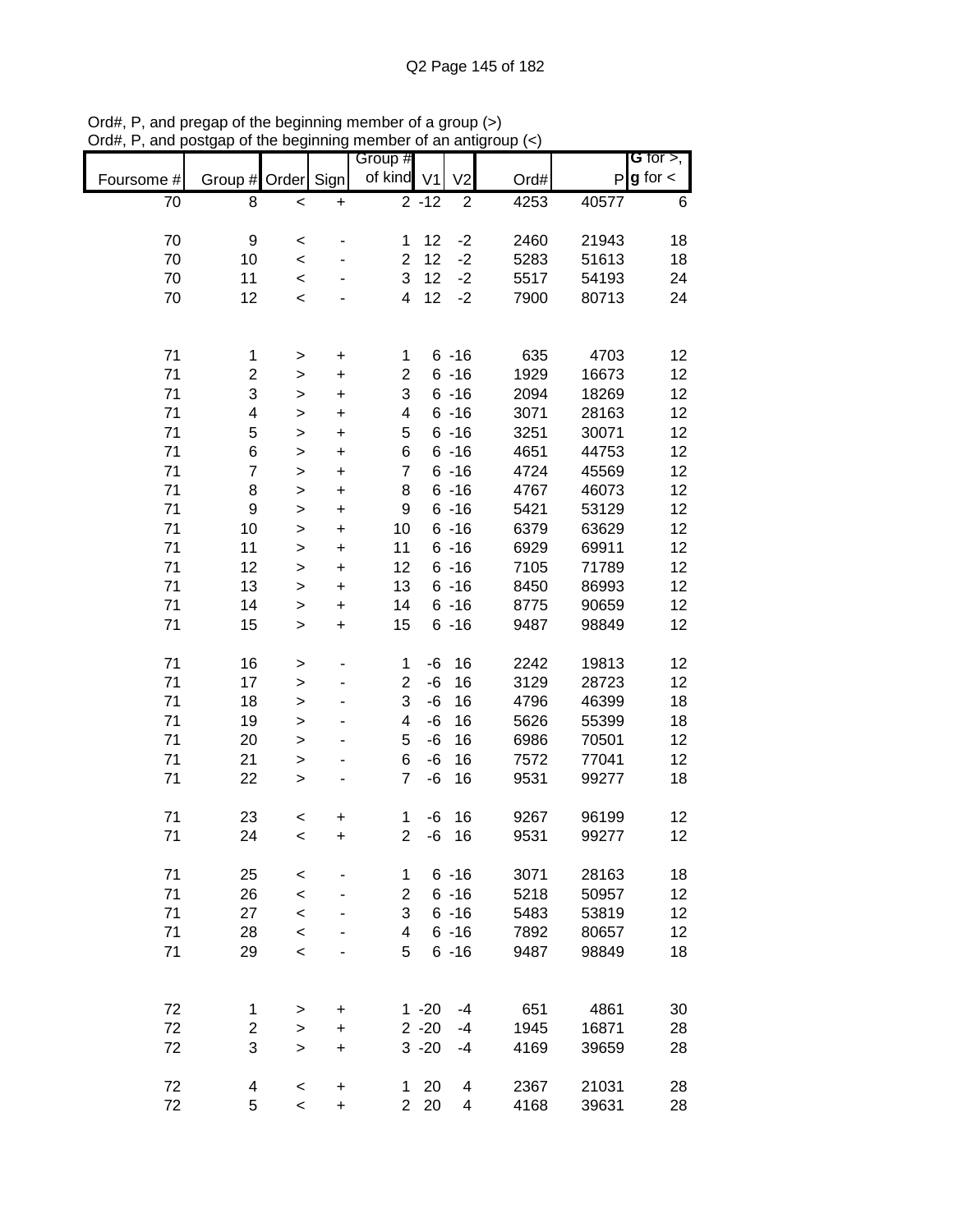|            |                         |                          |                | Group #        |                |                         |      |       | G for $>$ ,   |
|------------|-------------------------|--------------------------|----------------|----------------|----------------|-------------------------|------|-------|---------------|
| Foursome # | Group # Order Sign      |                          |                | of kind        | V <sub>1</sub> | V <sub>2</sub>          | Ord# | P     | $g$ for $\lt$ |
| 72         | 6                       | $\,<\,$                  | $\ddot{}$      | 3              | 20             | 4                       | 4737 | 45707 | 30            |
| 72         | $\overline{7}$          | $\,<\,$                  | $\ddot{}$      | 4              | 20             | 4                       | 5375 | 52639 | 28            |
| 72         | 8                       | $\,<$                    | $\ddot{}$      | 5              | 20             | 4                       | 8119 | 83137 | 40            |
| 72         | 9                       | $\,<$                    | $\ddot{}$      | 6              | 20             | $\overline{\mathbf{4}}$ | 8489 | 87443 | 30            |
| 72         | 10                      | $\,<\,$                  |                |                | $1 - 20$       | $-4$                    | 5924 | 58537 | 6             |
|            |                         |                          |                |                |                |                         |      |       |               |
| 73         | 1                       | $\, > \,$                | +              | 1              | 0              | 22                      | 684  | 5113  | 6             |
| 73         | $\overline{\mathbf{c}}$ | >                        | $\ddot{}$      | $\overline{2}$ | 0              | 22                      | 1408 | 11731 | 12            |
| 73         | 3                       | $\, > \,$                | $\ddot{}$      | 3              | 0              | 22                      | 5900 | 58237 | 6             |
| 73         | 4                       | $\, > \,$                | $\ddot{}$      | 4              | 0              | 22                      | 6464 | 64627 | 6             |
| 73         | 5                       | $\geq$                   | $\ddot{}$      | 5              | 0              | 22                      | 7446 | 75577 | 6             |
| 73         | 6                       | $\geq$                   | $\ddot{}$      | 6              | 0              | 22                      | 8670 | 89527 | 6             |
| 73         | $\overline{7}$          | $\, > \,$                |                | 1              |                | $0 -22$                 | 6906 | 69623 | 30            |
| 73         | 8                       | $\,<$                    | $\ddot{}$      | $\mathbf{1}$   |                | $0 -22$                 | 5690 | 56087 | 6             |
| 73         | 9                       | $\overline{\phantom{a}}$ | $\ddot{}$      | $\overline{2}$ |                | $0 -22$                 | 8888 | 92003 | 6             |
|            |                         |                          |                |                |                |                         |      |       |               |
| 73         | 10                      | $\,<\,$                  |                | 1              | 0              | 22                      | 4209 | 40063 | 24            |
|            |                         |                          |                |                |                |                         |      |       |               |
| 74         | 1                       | $\, > \,$                | +              | $\mathbf 1$    |                | $20 - 12$               | 697  | 5237  | 4             |
| 74         | $\overline{\mathbf{c}}$ | >                        | +              | $\overline{2}$ |                | $20 - 12$               | 4981 | 48413 | 4             |
| 74         | 3                       | $\, > \,$                | +              | 3              |                | $20 - 12$               | 5470 | 53657 | 4             |
| 74         | 4                       | $\,>$                    | +              | 4              |                | $20 - 12$               | 7010 | 70793 | 10            |
| 74         | 5                       | $\geq$                   | $\ddot{}$      | 5              |                | $20 - 12$               | 7469 | 75797 | 4             |
| 74         | 6                       | $\,>$                    |                |                | $1 - 20$       | 12                      | 3921 | 36973 | 26            |
| 74         | $\overline{7}$          | $\geq$                   | $\blacksquare$ |                | $2 - 20$       | 12                      | 5441 | 53353 | 26            |
| 74         | 8                       | $\,<$                    | +              |                | $1 - 20$       | 12                      | 3286 | 30427 | 4             |
| 74         | 9                       | $\overline{\phantom{0}}$ | $\ddot{}$      |                | $2 - 20$       | 12                      | 5237 | 51193 | 4             |
|            |                         |                          |                |                |                |                         |      |       |               |
| 75         | 1                       | >                        | $\ddot{}$      |                | $1 - 12$       | -6                      | 698  | 5261  | 24            |
| 75         | $\overline{c}$          | $\, > \,$                | $\ddot{}$      |                | $2 - 12$       | $-6$                    | 1128 | 9091  | 24            |
| 75         | 3                       | >                        | +              |                | $3 - 12$       | -6                      | 1940 | 16811 | 24            |
| 75         | $\overline{\mathbf{4}}$ | >                        | +              |                | $4 - 12$       | -6                      | 4795 | 46381 | 30            |
| 75         | 5                       | >                        | $\ddot{}$      |                | $5 - 12$       | -6                      | 5471 | 53681 | 24            |
| 75         | 6                       | $\, > \,$                | +              |                | $6 - 12$       | -6                      | 6775 | 68023 | 30            |
| 75         | $\overline{7}$          |                          |                |                | $7 - 12$       | -6                      | 7958 | 81331 | 24            |
|            |                         | $\, > \,$                | +              |                |                |                         |      |       |               |
| 75         | 8                       | $\geq$                   |                | $\mathbf 1$    | 12             | 6                       | 2591 | 23209 | 6             |
| 75         | 9                       | $\geq$                   |                | $\overline{2}$ | 12             | 6                       | 6046 | 59809 | 12            |
| 75         | 10                      | $\,<\,$                  | $\ddot{}$      | $\mathbf 1$    | 12             | 6                       | 1045 | 8329  | 24            |

Ord#, P, and pregap of the beginning member of a group (>) Ord#, P, and postgap of the beginning member of an antigroup (<)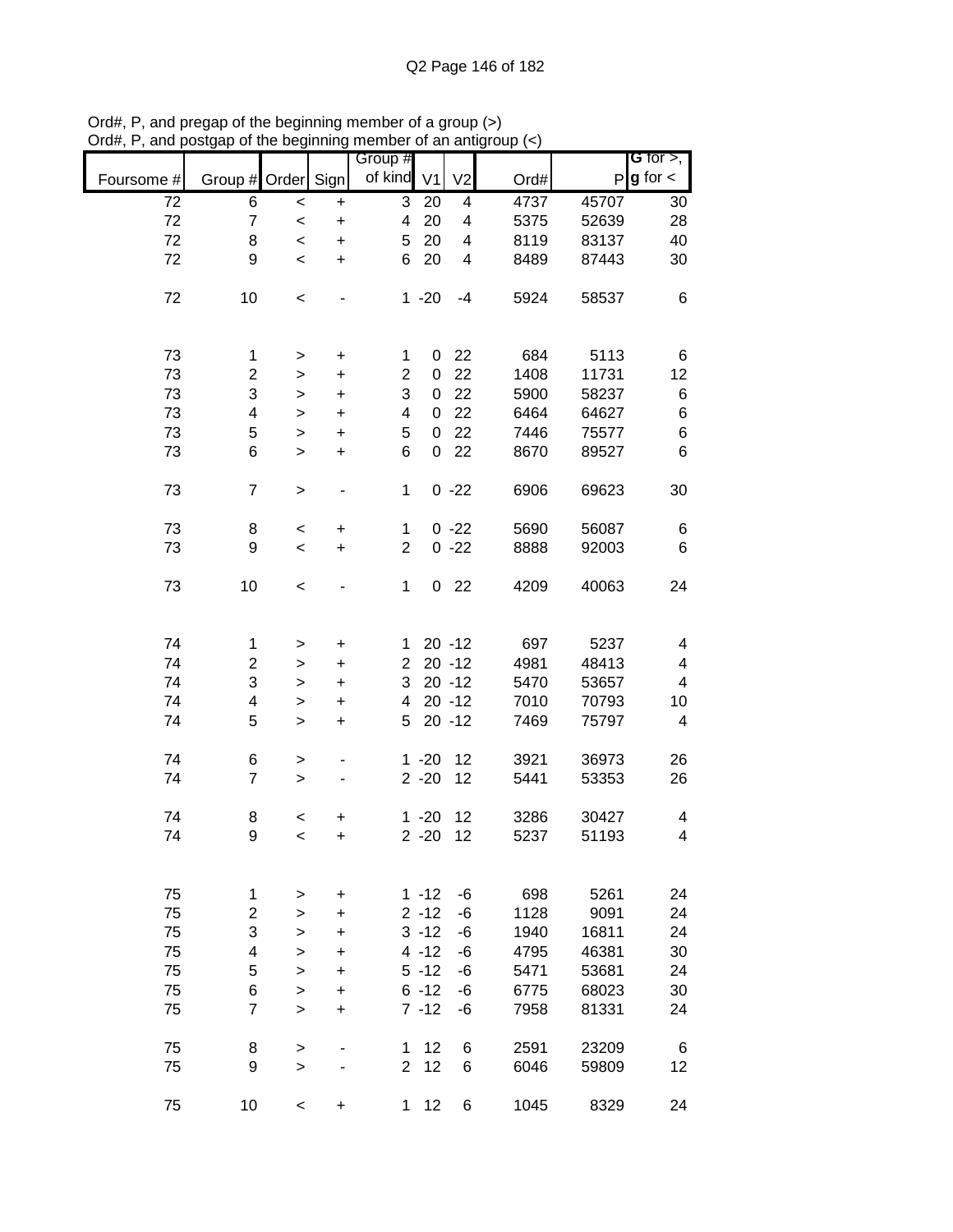|            |                    |                          |           | Group #        |          |                |      |       | G for $>$ ,   |
|------------|--------------------|--------------------------|-----------|----------------|----------|----------------|------|-------|---------------|
| Foursome # | Group # Order Sign |                          |           | of kind V1     |          | V <sub>2</sub> | Ord# | P     | $g$ for $\lt$ |
| 75         | 11                 | $\,<$                    | $\ddot{}$ | $\overline{2}$ | 12       | 6              | 2508 | 22409 | 24            |
| 75         | 12                 | $\prec$                  | $\ddot{}$ | 3              | 12       | 6              | 2736 | 24709 | 24            |
| 75         | 13                 | $\prec$                  | $\ddot{}$ | 4              | 12       | 6              | 3153 | 28979 | 30            |
| 75         | 14                 | $\prec$                  | $\ddot{}$ | 5              | 12       | 6              | 5236 | 51169 | 24            |
| 75         | 15                 | $\prec$                  | $\ddot{}$ | 6              | 12       | 6              | 6046 | 59809 | 24            |
| 75         | 16                 | $\,<$                    |           |                | $1 - 12$ | -6             | 940  | 7411  | 6             |
| 76         | 1                  | >                        | +         |                | $1 - 10$ | 26             | 707  | 5347  | 14            |
| 76         | $\overline{c}$     | $\,$                     | $\ddot{}$ |                | $2 - 10$ | 26             | 2026 | 17623 | 14            |
| 76         | 3                  | $\,$                     | $\ddot{}$ |                | $3 - 10$ | 26             | 2605 | 23369 | 12            |
| 76         | 4                  | $\geq$                   | +         |                | $4 - 10$ | 26             | 6782 | 68111 | 12            |
| 76         | 5                  | $\mathbf{I}$             | $\ddot{}$ |                | $5 - 10$ | 26             | 7565 | 76961 | 12            |
| 76         | 6                  | $\geq$                   | $\ddot{}$ |                | $6 - 10$ | 26             | 7963 | 81371 | 12            |
| 76         | $\overline{7}$     | $\, > \,$                | $\ddot{}$ |                | $7 - 10$ | 26             | 9587 | 99923 | 16            |
| 76         | 8                  | >                        |           | 1              |          | $10 - 26$      | 8198 | 84089 | 22            |
| 76         | 9                  | $\,<$                    | $\ddot{}$ | 1              |          | $10 - 26$      | 1756 | 15017 | 14            |
| 76         | 10                 | $\prec$                  | $\ddot{}$ | $\overline{c}$ |          | $10 - 26$      | 2982 | 27241 | 12            |
| 76         | 11                 | $\,<$                    | +         | 3              |          | $10 - 26$      | 4027 | 38153 | 14            |
| 76         | 12                 | $\prec$                  | +         | 4              |          | $10 - 26$      | 5832 | 57559 | 12            |
|            |                    |                          |           |                |          |                |      |       |               |
| 76         | 13                 | $\,<$                    |           |                | $1 - 10$ | 26             | 2607 | 23399 | 18            |
| 76         | 14                 | $\,<$                    |           |                | $2 - 10$ | 26             | 5295 | 51749 | 18            |
| 76         | 15                 | $\,<$                    |           |                | $3 - 10$ | 26             | 6249 | 62171 | 18            |
| 76         | 16                 | $\,<$                    |           |                | $4 - 10$ | 26             | 7198 | 72797 | 20            |
| 76         | 17                 | $\prec$                  |           |                | $5 - 10$ | 26             | 9102 | 94379 | 18            |
| 77         | 1                  | >                        | $\ddot{}$ | 1              |          | 26 - 24        | 708  | 5351  | 4             |
| 77         | 2                  | >                        | +         | 2              |          | 26 - 24        | 2631 | 23633 | 4             |
| 77         | 3                  | $\geq$                   | $\ddot{}$ | 3              |          | 26 - 24        | 4372 | 41813 | 4             |
| 77         | 4                  | >                        | +         | 4              |          | 26 - 24        | 6446 | 64403 | 4             |
| 77         | 5                  | >                        | +         | 5              |          | 26 - 24        | 7844 | 80111 | 4             |
| $77$       | 6                  | >                        | +         | 6              |          | 26 - 24        | 8846 | 91463 | 4             |
| 77         | $\overline{7}$     | $\geq$                   | +         | $\overline{7}$ |          | 26 - 24        | 9277 | 96293 | 4             |
| 77         | 8                  | $\,<$                    | +         |                | $1 - 26$ | 24             | 758  | 5779  | 4             |
| 77         | 9                  | $\,<$                    | +         |                | $2 - 26$ | 24             | 1920 | 16603 | 4             |
| 77         | 10                 | $\,<$                    | +         |                | $3 - 26$ | 24             | 2392 | 21313 | 4             |
| 77         | 11                 | $\,<$                    | +         |                | $4 - 26$ | 24             | 4026 | 38149 | 4             |
| 77         | 12                 | $\,<$                    | +         |                | $5 - 26$ | 24             | 5566 | 54709 | 4             |
| $77$       | 13                 | $\,<$                    | +         |                | $6 - 26$ | 24             | 6339 | 63277 | 4             |
| $77$       | 14                 | $\prec$                  | +         |                | $7 - 26$ | 24             | 6667 | 66919 | 4             |
| $77$       | 15                 | $\,<$                    | $\ddot{}$ |                | $8 - 26$ | 24             | 7334 | 74353 | 4             |
| 77         | 16                 | $\overline{\phantom{0}}$ | +         |                | $9 - 26$ | 24             | 7656 | 77929 | 4             |

Ord#, P, and pregap of the beginning member of a group (>) Ord#, P, and postgap of the beginning member of an antigroup (<)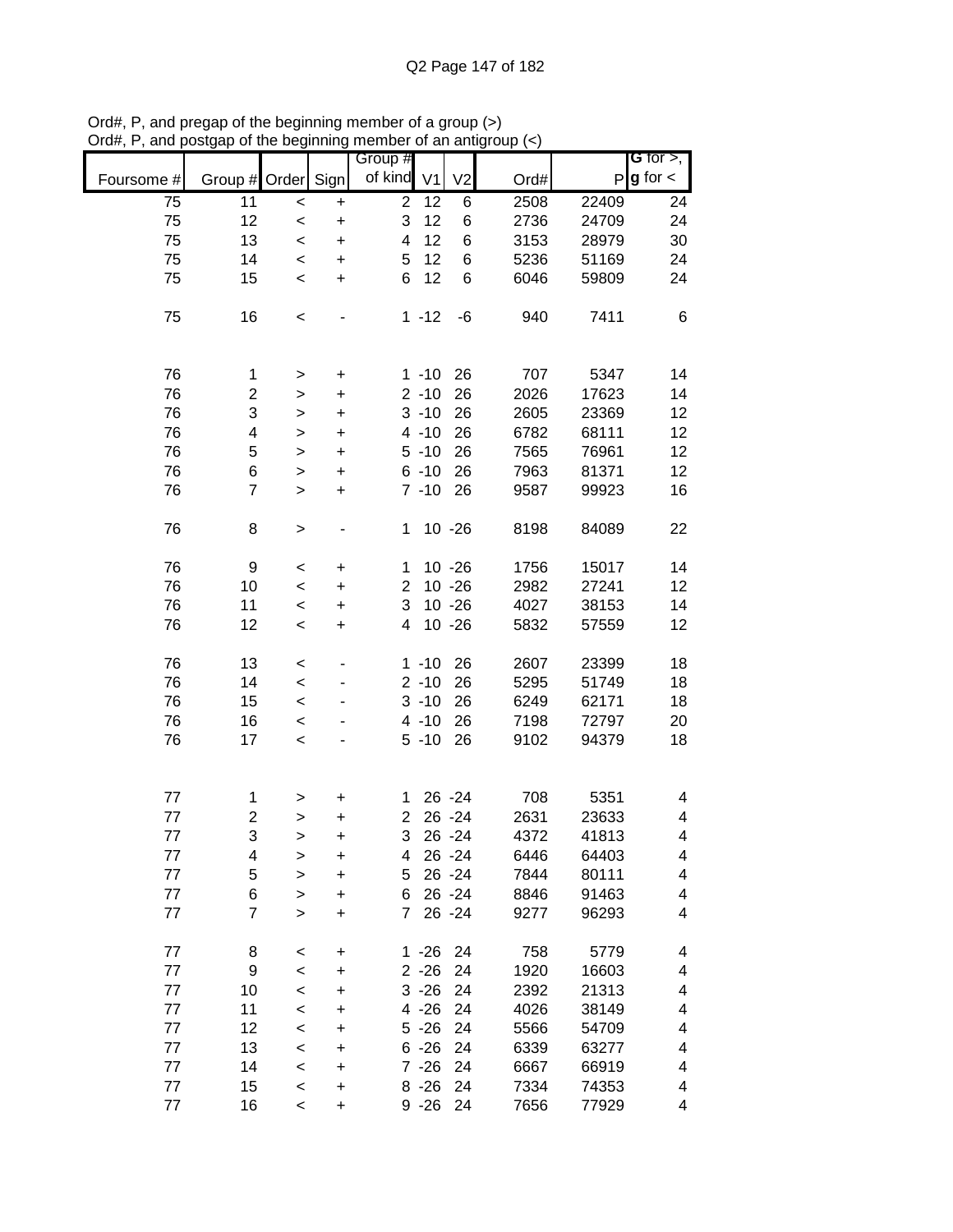|            |                |           |           | Group #        |                     |                  |      |              | <b>G</b> for $>$ , |
|------------|----------------|-----------|-----------|----------------|---------------------|------------------|------|--------------|--------------------|
| Foursome # | Group #        | Order     | Sign      | of kind        | V <sub>1</sub>      | V <sub>2</sub>   | Ord# | $\mathsf{P}$ | $g$ for $\lt$      |
| 77         | 17             | $\,<$     | $\ddot{}$ |                | $\overline{10}$ -26 | 24               | 7843 | 80107        | 4                  |
|            |                |           |           |                |                     |                  |      |              |                    |
|            |                |           |           |                |                     |                  |      |              |                    |
| 78         | 1              | >         | +         |                | $1 - 24$            | 0                | 709  | 5381         | 30                 |
| 78         | $\overline{2}$ | >         | +         |                | $2 - 24$            | 0                | 5607 | 55201        | 30                 |
| 78         | 3              | >         | +         |                | $3 - 24$            | 0                | 6860 | 69061        | 30                 |
| 78         | 4              | >         | +         |                | $4 - 24$            | 0                | 7229 | 73121        | 30                 |
| 78         | 5              | $\geq$    | +         |                | $5 - 24$            | $\mathbf 0$      | 8193 | 84047        | 30                 |
|            |                |           |           |                |                     |                  |      |              |                    |
| 78         | 6              | $\,<$     | $\pmb{+}$ | 1              | 24                  | 0                | 1532 | 12853        | 36                 |
| 78         | $\overline{7}$ | $\,<$     | $\ddot{}$ | $\overline{2}$ | 24                  | 0                | 1919 | 16573        | 30                 |
| 78         | 8              | $\,<$     | +         | 3              | 24                  | 0                | 3340 | 30983        | 30                 |
| 78         | 9              | $\prec$   | $\ddot{}$ | 4              | 24                  | 0                | 3551 | 33119        | 30                 |
| 78         | 10             | $\,<$     | $\ddot{}$ | 5              | 24                  | 0                | 5565 | 54679        | 30                 |
| 78         | 11             | $\,<$     | $\ddot{}$ | 6              | 24                  | $\mathbf 0$      | 5685 | 56009        | 30                 |
| 78         | 12             | $\,<\,$   | $\ddot{}$ | $\overline{7}$ | 24                  | 0                | 6666 | 66889        | 30                 |
| 78         | 13             | $\,<$     | $\ddot{}$ | 8              | 24                  | 0                | 7333 | 74323        | 30                 |
|            |                |           |           |                |                     |                  |      |              |                    |
| 79         | 1              |           |           |                | $1 - 20$            |                  | 733  | 5557         | 26                 |
| 79         | 2              | $\, > \,$ | +         |                | $2 - 20$            | 0<br>0           | 5924 | 58537        |                    |
|            |                | $\geq$    | +         |                |                     |                  |      |              | 26                 |
| 79         | 3              | >         |           | 1              | 20                  | $\boldsymbol{0}$ | 1938 | 16763        | 4                  |
|            |                |           |           |                |                     |                  |      |              |                    |
| 79         | 4              | $\,<$     | +         | 1              | 20                  | 0                | 1912 | 16493        | 26                 |
| 79         | 5              | $\,<$     | $\ddot{}$ | $\overline{2}$ | 20                  | 0                | 5882 | 58073        | 26                 |
|            |                |           |           |                |                     |                  |      |              |                    |
|            |                |           |           |                |                     |                  |      |              |                    |
| 80         | 1              | >         | $\pmb{+}$ | 1              |                     | $22 - 16$        | 738  | 5591         | 10                 |
| 80         | $\overline{c}$ | $\, > \,$ | $\ddot{}$ | $\overline{2}$ |                     | $22 - 16$        | 3931 | 37061        | 4                  |
| 80         | 3              | >         | +         | 3              |                     | $22 - 16$        | 4502 | 43067        | 4                  |
| 80         | 4              | >         | +         | 4              |                     | $22 - 16$        | 5581 | 54881        | 4                  |
| 80         | 5              | >         | +         | 5              |                     | $22 - 16$        | 9255 | 96017        | 4                  |
|            |                |           |           |                |                     |                  |      |              |                    |
| 80         | 6              | >         |           | 1.             | $-22$               | 16               | 2990 | 27329        | 30                 |
|            |                |           |           |                |                     |                  |      |              |                    |
| 80         | 7              | $\,<$     | +         |                | $1 - 22$            | 16               | 2294 | 20323        | 4                  |
| 80         | 8              | $\prec$   | +         |                | $2 - 22$            | 16               | 3841 | 36187        | 4                  |
| 80         | 9              | $\,<$     | +         |                | $3 - 22$            | 16               | 5111 | 49783        | 4                  |
| 80         | 10             | $\,<$     | +         |                | $4 - 22$            | 16               | 5689 | 56081        | 6                  |
| 80         | 11             | $\,<$     | +         |                | $5 - 22$            | 16               | 6656 | 66791        | 6                  |
| 80         | 12             | $\,<$     | +         |                | $6 - 22$            | 16               | 6764 | 67927        | 4                  |
| 80         | 13             | $\,<$     | +         |                | $7 - 22$            | 16               | 7682 | 78229        | 4                  |
| 80         | 14             | $\,<$     | +         |                | $8 - 22$            | 16               | 9272 | 96259        | 4                  |
| 80         | 15             | $\,<$     | +         |                | $9 - 22$            | 16               | 9298 | 96553        | 4                  |
| 80         | 16             | $\,<$     | +         |                | $10 - 22$           | 16               | 9548 | 99523        | 4                  |
| 80         | 17             | $\,<\,$   | +         |                | $11 - 22$           | 16               | 9571 | 99761        | 6                  |

Ord#, P, and pregap of the beginning member of a group (>) Ord#, P, and postgap of the beginning member of an antigroup (<)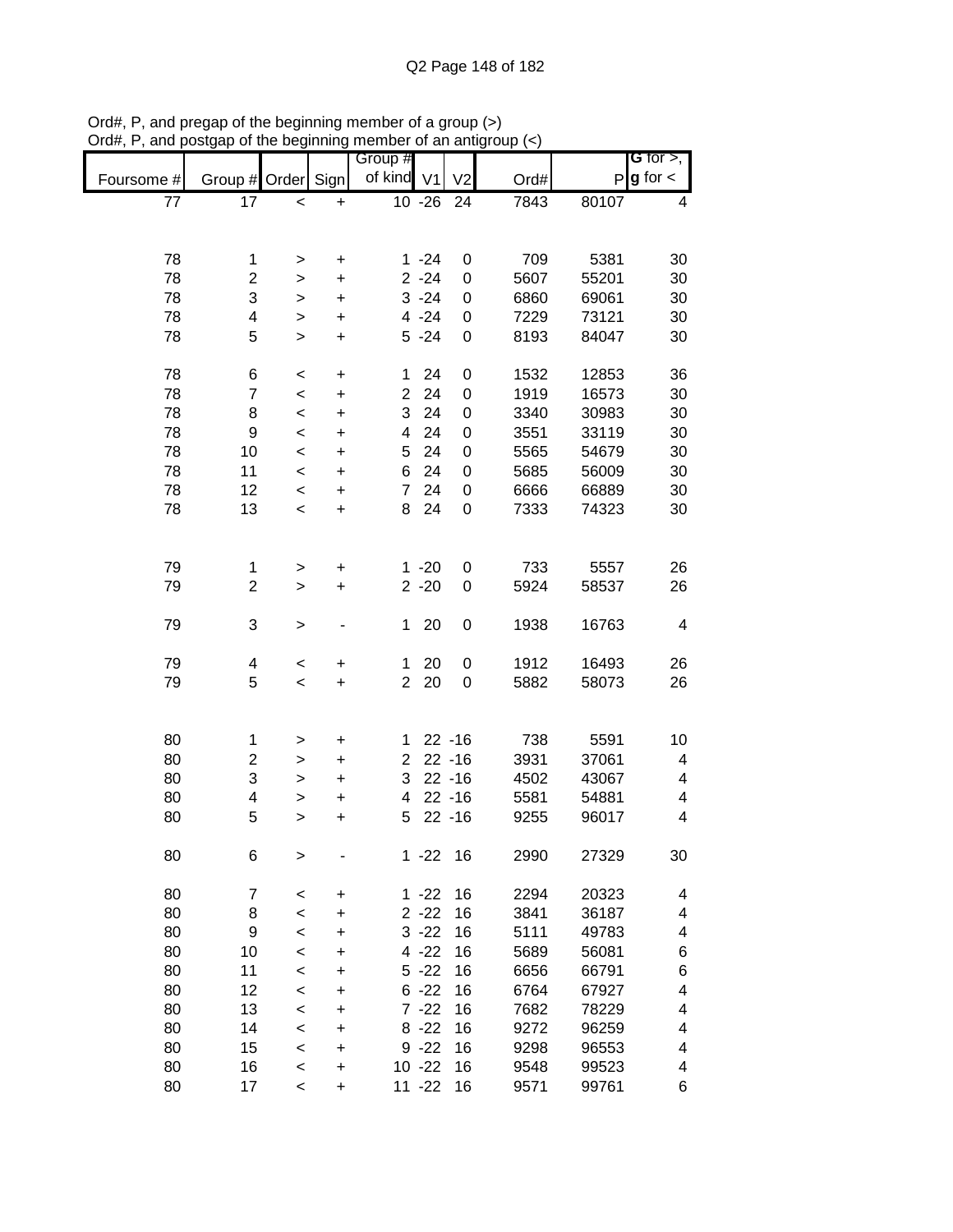|            |                         |                          |           | Group #                 |                     |                |      |       | <b>G</b> for $>$ ,      |
|------------|-------------------------|--------------------------|-----------|-------------------------|---------------------|----------------|------|-------|-------------------------|
| Foursome # | Group # Order Sign      |                          |           | of kind                 | V <sub>1</sub>      | V <sub>2</sub> | Ord# | P     | $g$ for $\lt$           |
| 80         | 18                      | $\prec$                  |           | $\mathbf 1$             |                     | $22 - 16$      | 1440 | 12011 | 26                      |
| 80         | 19                      | $\prec$                  |           | $\overline{\mathbf{c}}$ |                     | $22 - 16$      | 2176 | 19183 | 24                      |
| 80         | 20                      | $\prec$                  |           | 3                       |                     | $22 - 16$      | 5870 | 57947 | 26                      |
| 80         | 21                      | $\prec$                  |           | 4                       |                     | $22 - 16$      | 8452 | 87013 | 24                      |
| 80         | 22                      | $\prec$                  |           | 5                       |                     | $22 - 16$      | 9360 | 97303 | 24                      |
|            |                         |                          |           |                         |                     |                |      |       |                         |
| 81         | 1                       | $\,$                     | +         |                         | $1 - 16 - 14$       |                | 739  | 5623  | 32                      |
| 81         | $\overline{c}$          | $\, >$                   |           | 1                       | 16                  | 14             | 8831 | 91309 | 6                       |
| 81         | 3                       | $\,<$                    | +         | $\mathbf{1}$            | 16                  | 14             | 9085 | 94169 | 32                      |
|            |                         |                          |           |                         |                     |                |      |       |                         |
| 82         | $\mathbf{1}$            | $\, >$                   | $\ddot{}$ | 1                       | 4<br>$\overline{4}$ | 24             | 756  | 5743  | $\overline{c}$          |
| 82         | $\overline{\mathbf{c}}$ | $\geq$                   | $\ddot{}$ | $\overline{2}$          |                     | 24             | 7139 | 72103 | $\overline{2}$          |
| 82         | 3                       | $\,<$                    | $\ddot{}$ | 1                       |                     | $-4 -24$       | 2633 | 23669 | $\overline{\mathbf{c}}$ |
| 82         | $\overline{\mathbf{4}}$ | $\,<$                    | $\ddot{}$ | $\overline{c}$          |                     | $-4 -24$       | 2702 | 24329 | 8                       |
| 82         | 5                       | $\,<$                    | $\ddot{}$ | 3                       |                     | $-4 -24$       | 4374 | 41849 | $\overline{\mathbf{c}}$ |
| 82         | 6                       | $\,<$                    | +         | 4                       |                     | $-4 -24$       | 7168 | 72467 | $\boldsymbol{2}$        |
| 82         | $\overline{7}$          | $\,<$                    | +         | 5                       |                     | $-4 -24$       | 7846 | 80147 | $\overline{c}$          |
| 82         | 8                       | $\prec$                  | +         | 6                       |                     | $-4 -24$       | 9279 | 96329 | $\overline{2}$          |
|            |                         |                          |           |                         |                     |                |      |       |                         |
| 83         | 1                       | $\,$                     | $\pmb{+}$ | 1                       |                     | $14 - 22$      | 781  | 5953  | 14                      |
| 83         | 2                       | $\,$                     | $\ddot{}$ | $\overline{2}$          |                     | $14 - 22$      | 804  | 6173  | 10                      |
| 83         | 3                       | $\mathbf{I}$             | $\ddot{}$ | 3                       |                     | $14 - 22$      | 2989 | 27299 | 16                      |
| 83         | 4                       | $\geq$                   | $\ddot{}$ | 4                       |                     | $14 - 22$      | 3801 | 35771 | 12                      |
| 83         | 5                       | $\mathbf{I}$             | $\ddot{}$ | 5                       |                     | $14 - 22$      | 5067 | 49307 | 10                      |
| 83         | 6                       | $\,$                     | $\ddot{}$ | 6                       |                     | $14 - 22$      | 5828 | 57503 | 10                      |
| 83         | $\overline{7}$          | $\geq$                   | $\ddot{}$ | $\overline{7}$          |                     | $14 - 22$      | 6853 | 68963 | 16                      |
| 83         | 8                       | $\geq$                   | $\ddot{}$ | 8                       |                     | $14 - 22$      | 7512 | 76343 | 10                      |
| 83         | 9                       | $\mathbf{I}$             | $\ddot{}$ | 9                       |                     | 14 - 22        | 7556 | 76847 | $10$                    |
| 83         | 10                      | $\geq$                   | $\ddot{}$ | 10                      |                     | 14 -22         | 8548 | 88037 | 18                      |
| 83         | 11                      | $\mathbf{I}$             | $\ddot{}$ | 11                      |                     | $14 - 22$      | 9510 | 99053 | 12                      |
| 83         | 12                      | $\, > \,$                |           |                         | $1 - 14$            | 22             | 2713 | 24439 | 18                      |
| 83         | 13                      | $\,$                     |           |                         | $2 - 14$            | 22             | 5742 | 56629 | 18                      |
| 83         | 14                      | $\geq$                   |           |                         | $3 - 14$            | 22             | 9543 | 99431 | 22                      |
|            |                         |                          |           |                         |                     |                |      |       |                         |
| 83         | 15                      | $\,<$                    | $\pmb{+}$ |                         | $1 - 14$            | 22             | 1934 | 16729 | 12                      |
| 83         | 16                      | $\,<$                    | $\ddot{}$ |                         | $2 - 14$            | 22             | 4065 | 38593 | 10                      |
| 83         | 17                      | $\,<$                    | $\ddot{}$ |                         | $3 - 14$            | 22             | 4241 | 40459 | 12                      |
| 83         | 18                      | $\,<$                    | +         |                         | $4 - 14$            | 22             | 5023 | 48847 | 10                      |
| 83         | 19                      | $\,<$                    | $\ddot{}$ |                         | $5 - 14$            | 22             | 6473 | 64747 | 16                      |
| 83         | 20                      | $\,<$                    | $\ddot{}$ |                         | $6 - 14$            | 22             | 7479 | 75967 | 12                      |
| 83         | 21                      | $\overline{\phantom{a}}$ | $\ddot{}$ |                         | $7 - 14$            | 22             | 8096 | 82837 | 10                      |

Ord#, P, and pregap of the beginning member of a group (>) Ord#, P, and postgap of the beginning member of an antigroup (<)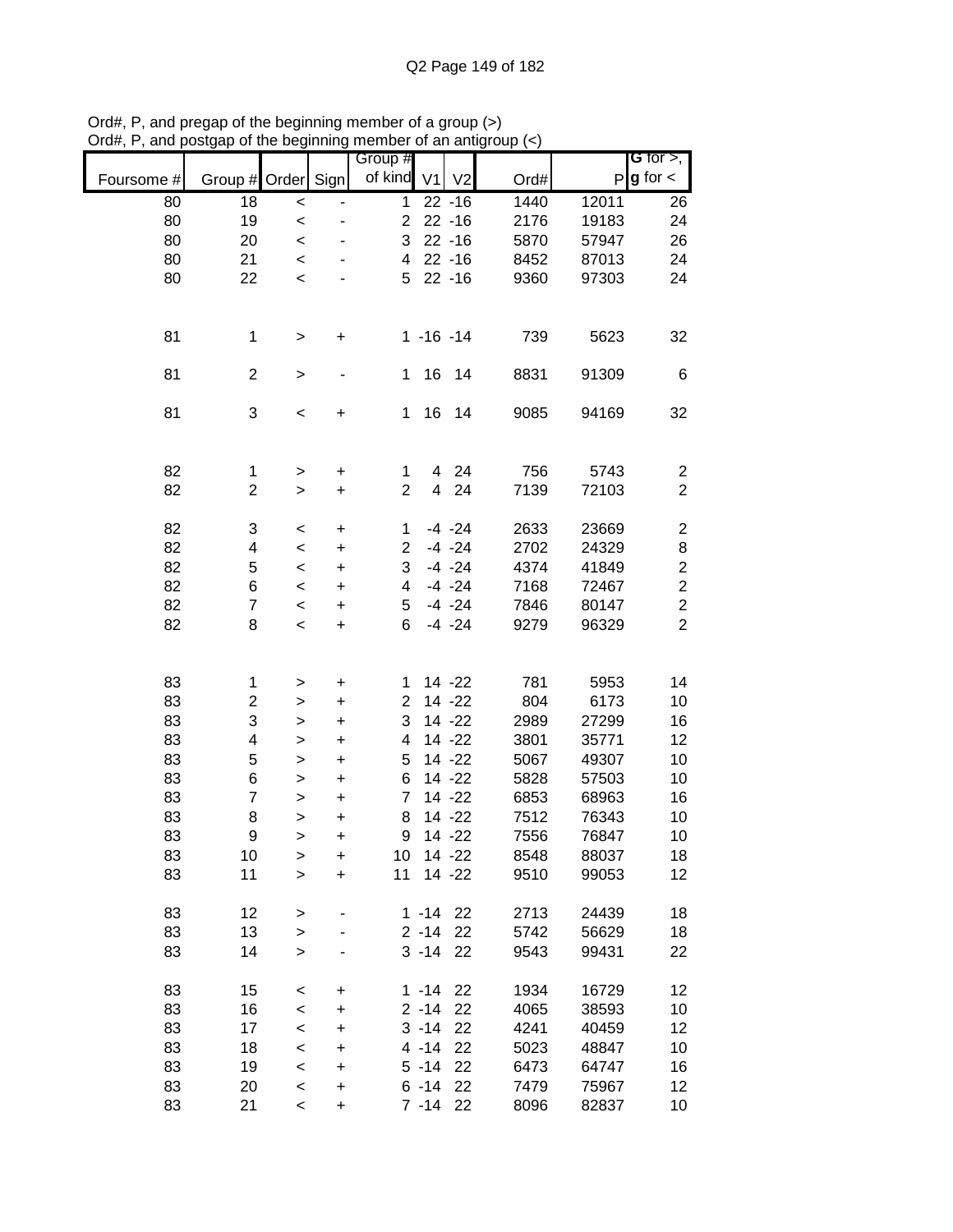|            |                         |              |           | Group #        |                |                |      |       | G for $>$ ,             |
|------------|-------------------------|--------------|-----------|----------------|----------------|----------------|------|-------|-------------------------|
| Foursome # | Group # Order           |              | Sign      | of kind        | V <sub>1</sub> | V <sub>2</sub> | Ord# | P     | $g$ for $\lt$           |
| 83         | 22                      | $\prec$      | $\ddot{}$ |                | $8 - 14$       | 22             | 8133 | 83299 | 12                      |
| 83         | 23                      | $\prec$      | $\ddot{}$ |                | $9 - 14$       | 22             | 8272 | 84947 | 14                      |
| 83         | 24                      | $\,<$        | $\ddot{}$ |                | $10 - 14$      | 22             | 8506 | 87613 | 10                      |
| 83         | 25                      | $\prec$      | $\ddot{}$ |                | $11 - 14$      | 22             | 8606 | 88843 | 10                      |
| 83         | 26                      | $\,<$        | -         | 1              |                | 14 - 22        | 783  | 5987  | 20                      |
| 83         | 27                      | $\,<$        |           | $\overline{2}$ |                | 14 -22         | 871  | 6763  | 16                      |
| 83         | 28                      | $\prec$      | ٠         | 3              |                | 14 -22         | 3788 | 35573 | 18                      |
| 83         | 29                      | $\prec$      |           | 4              |                | 14 -22         | 3842 | 36191 | 18                      |
| 83         | 30                      | $\prec$      |           | 5              |                | 14 -22         | 4109 | 39023 | 18                      |
| 83         | 31                      | $\prec$      |           | 6              |                | 14 -22         | 5935 | 58661 | 18                      |
| 83         | 32                      | $\prec$      |           | $\overline{7}$ |                | 14 - 22        | 9572 | 99767 | 20                      |
|            |                         |              |           |                |                |                |      |       |                         |
| 84         | $\mathbf 1$             | $\, > \,$    | $\ddot{}$ | 1              |                | $16 - 18$      | 834  | 6397  | 8                       |
| 84         | $\overline{\mathbf{c}}$ | $\mathbf{I}$ | $\ddot{}$ | $\overline{2}$ |                | $16 - 18$      | 1577 | 13267 | 8                       |
| 84         | 3                       | $\,$         | $\ddot{}$ | 3              |                | $16 - 18$      | 2991 | 27337 | $\bf8$                  |
| 84         | 4                       | $\geq$       | $\ddot{}$ | 4              |                | $16 - 18$      | 4172 | 39679 | 8                       |
| 84         | 5                       | $\mathbf{I}$ | $\ddot{}$ | 5              |                | $16 - 18$      | 9188 | 95287 | 8                       |
| 84         | 6                       | $\, > \,$    |           |                | $1 - 16$       | 18             | 6213 | 61751 | 22                      |
| 84         | 7                       | $\,<\,$      | +         |                | $1 - 16$       | 18             | 4370 | 41801 | 8                       |
| 84         | 8                       | $\,<$        | +         |                | $2 - 16$       | 18             | 8645 | 89261 | 8                       |
| 84         | 9                       | $\,<$        | +         |                | $3 - 16$       | 18             | 8890 | 92033 | 8                       |
| 84         | 10                      | $\,<$        | $\ddot{}$ |                | $4 - 16$       | 18             | 9193 | 95369 | 14                      |
|            |                         |              |           |                |                |                |      |       |                         |
| 84         | 11                      | $\,<$        |           | 1.             |                | $16 - 18$      | 836  | 6427  | 22                      |
| 84         | 12                      | $\prec$      |           | $\overline{2}$ |                | $16 - 18$      | 3245 | 29989 | 22                      |
|            |                         |              |           |                |                |                |      |       |                         |
| 85         | 1                       | >            | +         | 1              | $\overline{2}$ | 24             | 889  | 6911  | 4                       |
| 85         | $\overline{\mathbf{c}}$ | $\geq$       | $\ddot{}$ | $\overline{c}$ | $\overline{2}$ | 24             | 927  | 7247  | 4                       |
| 85         | 3                       | >            | $\ddot{}$ | 3              | $\overline{2}$ | 24             | 3206 | 29531 | 4                       |
| 85         | 4                       | >            | $\ddot{}$ | 4              | $\overline{2}$ | 24             | 3372 | 31271 | 4                       |
| 85         | 5                       | $\,$         | $\ddot{}$ | 5              | $\overline{2}$ | 24             | 4345 | 41543 | 4                       |
| 85         | 6                       | $\mathbf{I}$ | +         | 6              | $\overline{2}$ | 24             | 7172 | 72497 | $\overline{\mathbf{4}}$ |
| 85         | $\overline{7}$          | $\geq$       | $\ddot{}$ | $\overline{7}$ | $\overline{2}$ | 24             | 7742 | 78929 | 10                      |
| 85         | 8                       | $\,<$        | +         | 1              |                | $-2 - 24$      | 1110 | 8929  | 4                       |
| 85         | 9                       | $\,<$        | +         | $\overline{c}$ |                | $-2 - 24$      | 1558 | 13099 | 4                       |
| 85         | 10                      | $\,<$        | $\ddot{}$ | 3              |                | $-2 - 24$      | 1902 | 16417 | 4                       |
| 85         | 11                      | $\prec$      | $\ddot{}$ | 4              |                | $-2 - 24$      | 5188 | 50587 | 4                       |
| 85         | 12                      | $\prec$      | $\ddot{}$ | 5              |                | $-2 - 24$      | 6025 | 59617 | 4                       |
|            |                         |              |           |                |                |                |      |       |                         |
| 86         | 1                       | $\,>$        | +         | 1.             |                | 24 - 28        | 890  | 6917  | 6                       |
| 86         | $\overline{c}$          | $\mathbf{I}$ | $\ddot{}$ | $\overline{2}$ |                | 24 - 28        | 2397 | 21347 | 6                       |

Ord#, P, and pregap of the beginning member of a group (>) Ord#, P, and postgap of the beginning member of an antigroup (<)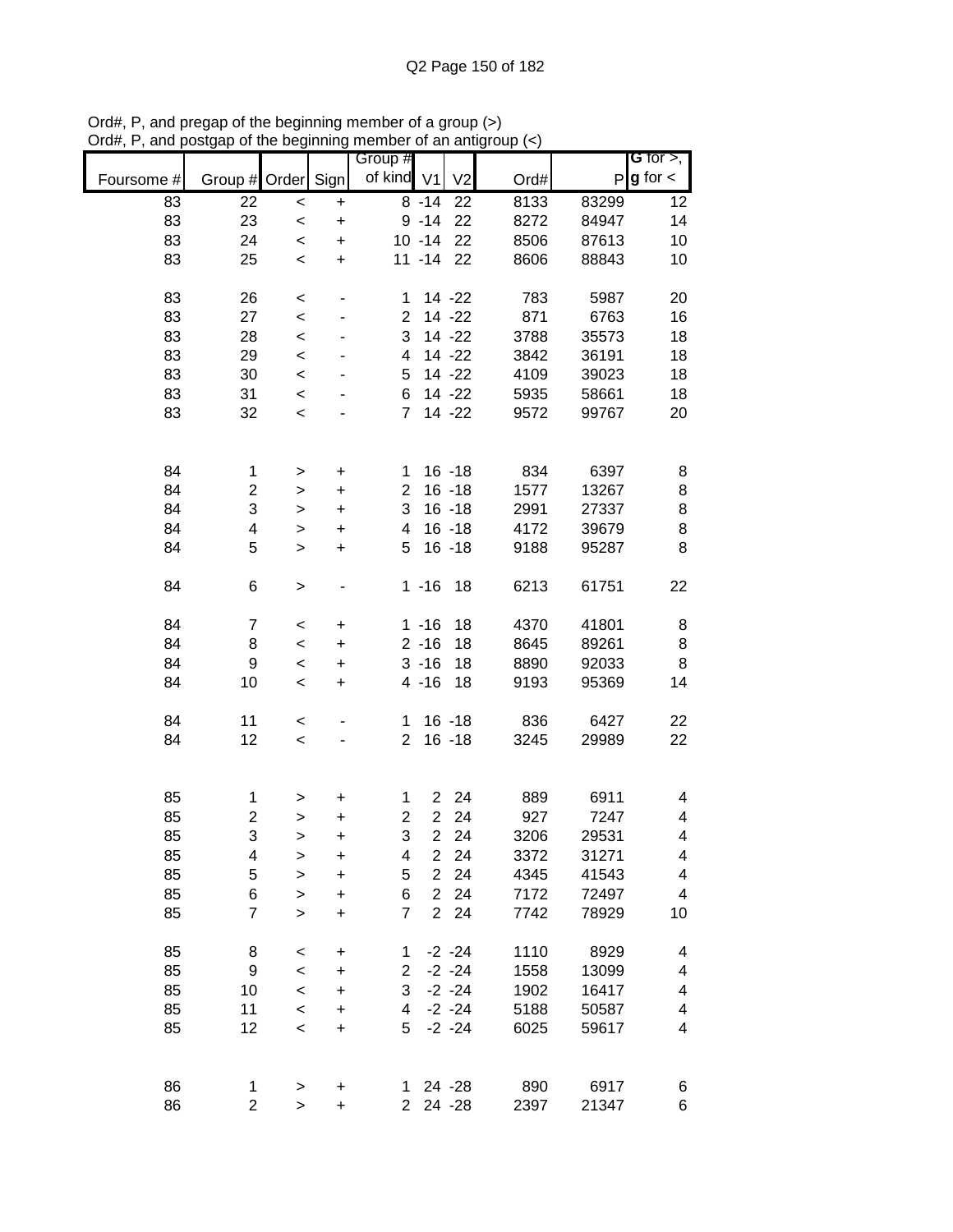|            |                |                          |                | Group #                 |                |                |      |       | G for $>$ ,             |
|------------|----------------|--------------------------|----------------|-------------------------|----------------|----------------|------|-------|-------------------------|
| Foursome # | Group #        | Order Sign               |                | of kind                 | V <sub>1</sub> | V <sub>2</sub> | Ord# |       | $P$ <b>g</b> for $\lt$  |
| 86         | 3              | >                        | $\pmb{+}$      | 3                       |                | 24 - 28        | 3207 | 29537 | 6                       |
| 86         | 4              | $\,$                     | $\ddot{}$      | $\overline{\mathbf{4}}$ |                | 24 - 28        | 3551 | 33119 | 6                       |
| 86         | 5              | $\mathbf{L}$             | $\ddot{}$      | 5                       |                | 24 - 28        | 5685 | 56009 | 6                       |
| 86         | 6              | $\,<$                    | $\pmb{+}$      |                         | $1 - 24$       | 28             | 5187 | 50581 | 6                       |
| 86         | $\overline{7}$ | $\prec$                  | $\pmb{+}$      |                         | $2 - 24$       | 28             | 6451 | 64483 | 6                       |
| 86         | 8              | $\prec$                  | $\ddot{}$      |                         | $3 - 24$       | 28             | 6860 | 69061 | 6                       |
|            |                |                          |                |                         |                |                |      |       |                         |
| 87         | 1              | $\, > \,$                | $\pmb{+}$      |                         | $1 - 28$       | 8              | 891  | 6947  | 30                      |
| 87         | 2              | $\,$                     | $\ddot{}$      |                         | $2 - 28$       | 8              | 1571 | 13217 | 30                      |
| 87         | 3              | $\,$                     | $\pmb{+}$      |                         | $3 - 28$       | 8              | 1651 | 13997 | 30                      |
| 87         | 4              | $\mathbf{L}$             | $\ddot{}$      |                         | $4 - 28$       | 8              | 2028 | 17657 | 30                      |
| 87         | 5              | $\mathbf{I}$             | $\pmb{+}$      |                         | $5 - 28$       | 8              | 3421 | 31847 | 30                      |
| 87         | 6              | $\mathbf{I}$             | $\ddot{}$      |                         | $6 - 28$       | 8              | 3506 | 32687 | 34                      |
| 87         | $\overline{7}$ | $\,$                     | $\ddot{}$      |                         | $7 - 28$       | 8              | 3552 | 33149 | 30                      |
| 87         | 8              | $\geq$                   | $\ddot{}$      |                         | $8 - 28$       | 8              | 5158 | 50261 | 30                      |
| 87         | 9              | $\,$                     | $\pmb{+}$      |                         | $9 - 28$       | 8              | 6132 | 60859 | 38                      |
| 87         | 10             | $\,$                     | $\ddot{}$      |                         | $10 - 28$      | 8              | 6315 | 62969 | 30                      |
| 87         | 11             | $\mathbf{I}$             | $\ddot{}$      |                         | $11 - 28$      | 8              | 8266 | 84857 | 30                      |
| 87         | 12             | $\,$                     |                | 1                       | 28             | -8             | 2637 | 23689 | $\overline{\mathbf{c}}$ |
| 87         | 13             | $\geq$                   |                | $\overline{2}$          | 28             | -8             | 3511 | 32719 | $\overline{2}$          |
| 87         | 14             | $\,<$                    | +              | 1                       | 28             | -8             | 1051 | 8389  | 30                      |
| 87         | 15             | $\,<$                    | +              | $\overline{c}$          | 28             | -8             | 1059 | 8467  | 34                      |
| 87         | 16             | $\,<$                    | $\pmb{+}$      | 3                       | 28             | -8             | 1648 | 13933 | 30                      |
| 87         | 17             | $\,<$                    | $\pmb{+}$      | 4                       | 28             | -8             | 2637 | 23689 | 30                      |
| 87         | 18             | $\prec$                  | $\pmb{+}$      | 5                       | 28             | -8             | 3505 | 32653 | 34                      |
| 87         | 19             | $\,<$                    | $\pmb{+}$      | 6                       | 28             | -8             | 6131 | 60821 | 38                      |
| 87         | 20             | $\prec$                  | $\pmb{+}$      | $\overline{7}$          | 28             | -8             | 6538 | 65449 | 30                      |
| 87         | 21             | $\prec$                  | $\ddot{}$      | 8                       | 28             | -8             | 6569 | 65731 | 30                      |
| 87         | 22             | $\prec$                  | $\ddot{}$      | $\boldsymbol{9}$        | 28             | -8             | 6802 | 68399 | 38                      |
| 87         | 23             | $\prec$                  | $\ddot{}$      | 10                      | 28             | -8             | 6859 | 69031 | 30                      |
| 87         | 24             | $\,<$                    |                |                         | $1 - 28$       | 8              | 4456 | 42641 | 2                       |
| 88         | $\mathbf{1}$   |                          |                | 1.                      |                | $14 - 18$      | 909  | 7079  | 10                      |
| 88         | $\overline{2}$ | >                        | +<br>$\ddot{}$ | $\overline{2}$          |                | $14 - 18$      | 7559 | 76883 | 10                      |
| 88         | 3              | $\, > \,$                | $\ddot{}$      | 3                       |                | $14 - 18$      | 9346 | 97127 | 10                      |
|            |                | $\, > \,$                |                |                         |                |                |      |       |                         |
| 88         | 4              | >                        |                |                         | $1 - 14$       | 18             | 3753 | 35221 | 20                      |
| 88         | 5              | $\, > \,$                |                |                         | $2 - 14$       | 18             | 7157 | 72307 | 20                      |
| 88         | 6              | $\geq$                   |                |                         | $3 - 14$       | 18             | 9032 | 93523 | 20                      |
| 88         | $\overline{7}$ | $\,<$                    | +              |                         | $1 - 14$       | 18             | 1007 | 7993  | 16                      |
| 88         | 8              | $\overline{\phantom{a}}$ | $\ddot{}$      |                         | $2 - 14$       | 18             | 2215 | 19531 | 10                      |

Ord#, P, and pregap of the beginning member of a group (>) Ord#, P, and postgap of the beginning member of an antigroup (<)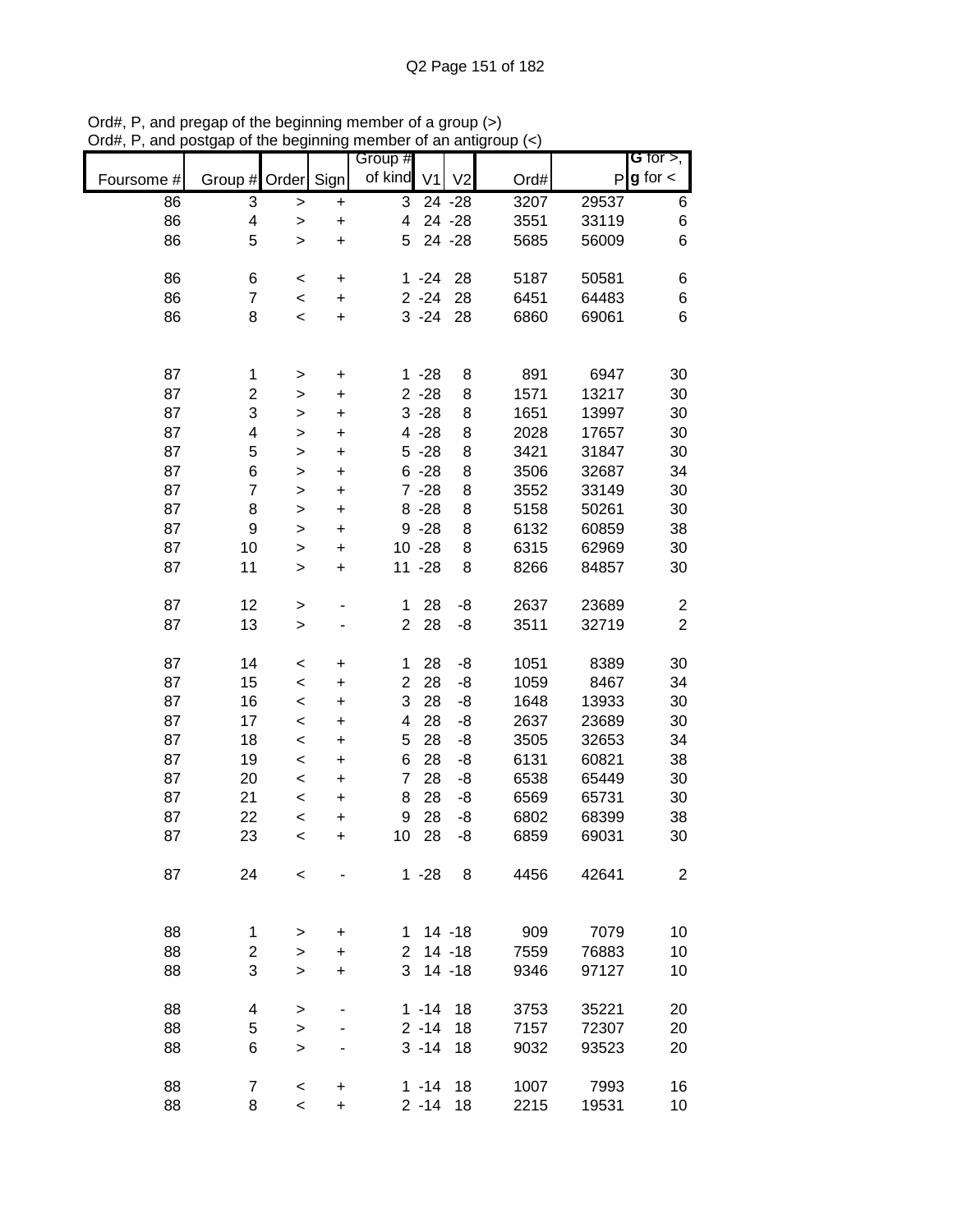|            |                         |              |           | Group #        |          |                |      |       | $G$ for $>$ , |
|------------|-------------------------|--------------|-----------|----------------|----------|----------------|------|-------|---------------|
| Foursome # | Group # Order Sign      |              |           | of kind V1     |          | V <sub>2</sub> | Ord# | P     | $g$ for $\lt$ |
| 88         | 9                       | $\,<$        | $\ddot{}$ |                | $3 - 14$ | 18             | 2867 | 26083 | 16            |
| 88         | 10                      | $\prec$      | $\ddot{}$ |                | $4 - 14$ | 18             | 3778 | 35491 | 16            |
| 88         | 11                      | $\prec$      | $\ddot{}$ |                | $5 - 14$ | 18             | 7059 | 71317 | 10            |
| 88         | 12                      | $\prec$      | $\ddot{}$ |                | $6 - 14$ | 18             | 8313 | 85411 | 16            |
| 88         | 13                      | $\,<$        | $\ddot{}$ |                | $7 - 14$ | 18             | 8468 | 87211 | 10            |
| 88         | 14                      | $\,<$        |           | 1              |          | $14 - 18$      | 7693 | 78347 | 20            |
| 89         | 1                       | $\,$         | $\ddot{}$ |                | $1 - 18$ | 6              | 910  | 7103  | 24            |
| 89         | $\overline{c}$          | $\,$         | $\ddot{}$ |                | $2 - 18$ | 6              | 1578 | 13291 | 24            |
| 89         | 3                       | $\geq$       | $\ddot{}$ |                | $3 - 18$ | 6              | 4532 | 43481 | 24            |
| 89         | 4                       | $\mathbf{I}$ | $\ddot{}$ |                | $4 - 18$ | 6              | 4951 | 48073 | 24            |
| 89         | 5                       | $\geq$       | $\ddot{}$ |                | $5 - 18$ | 6              | 7563 | 76943 | 24            |
| 89         | 6                       | $\mathbf{I}$ | $\ddot{}$ |                | $6 - 18$ | 6              | 8799 | 90971 | 24            |
| 89         | $\overline{7}$          | $\mathbf{I}$ | $\ddot{}$ |                | $7 - 18$ | 6              | 9435 | 98251 | 24            |
| 89         | 8                       | $\geq$       | +         |                | $8 - 18$ | 6              | 9468 | 98621 | 24            |
| 89         | 9                       | $\,$         | ۰         | 1              | 18       | -6             | 5657 | 55733 | 12            |
| 89         | 10                      | $\geq$       |           | $\overline{2}$ | 18       | -6             | 6684 | 67079 | $\,6$         |
| 89         | 11                      | $\geq$       |           | 3              | 18       | -6             | 6904 | 69557 | 18            |
| 89         | 12                      | $\mathbf{I}$ |           | 4              | 18       | -6             | 8434 | 86783 | 12            |
| 89         | 13                      | $\mathbf{I}$ |           | 5              | 18       | -6             | 8595 | 88747 | 6             |
| 89         | 14                      | $\,<$        | +         | 1              | 18       | -6             | 2214 | 19507 | 24            |
| 89         | 15                      | $\,<$        | +         | $\overline{2}$ | 18       | -6             | 5322 | 52027 | 24            |
| 89         | 16                      | $\,<$        | $\ddot{}$ | 3              | 18       | -6             | 5599 | 55079 | 24            |
| 89         | 17                      | $\,<$        | +         | 4              | 18       | -6             | 6684 | 67079 | 24            |
| 89         | 18                      | $\,<$        | +         | 5              | 18       | -6             | 7089 | 71569 | 24            |
| 89         | 19                      | $\,<$        | $\ddot{}$ | 6              | 18       | -6             | 7281 | 73727 | 24            |
| 89         | 20                      | $\prec$      | $\ddot{}$ | $\overline{7}$ | 18       | -6             | 8595 | 88747 | 24            |
| 89         | 21                      | $\,<$        |           |                | $1 - 18$ | 6              | 5087 | 49523 | 6             |
| 89         | 22                      | $\prec$      |           |                | $2 - 18$ | 6              | 7377 | 74821 | 6             |
| 89         | 23                      | $\,<$        |           |                | $3 - 18$ | 6              | 8702 | 89891 | 6             |
|            |                         |              |           |                |          |                |      |       |               |
| 90         | 1                       | >            | +         | 1.             |          | $24 - 16$      | 928  | 7253  | 6             |
| 90         | $\overline{\mathbf{c}}$ | >            | +         | 2              |          | $24 - 16$      | 4346 | 41549 | 6             |
| 90         | 3                       | $\,$         | +         | 3              |          | $24 - 16$      | 7173 | 72503 | 6             |
| 90         | 4                       | $\, > \,$    | +         | $\overline{4}$ |          | $24 - 16$      | 8187 | 83939 | 6             |
| 90         | 5                       | <            | +         |                | $1 - 24$ | 16             | 1557 | 13093 | 6             |
| 90         | 6                       | $\,<$        | +         |                | $2 - 24$ | 16             | 3316 | 30757 | 6             |
| 90         | $\overline{7}$          | $\prec$      | +         |                | $3 - 24$ | 16             | 4024 | 38113 | 6             |
| 90         | 8                       | $\prec$      | +         |                | $4 - 24$ | 16             | 6024 | 59611 | 6             |

Ord#, P, and pregap of the beginning member of a group (>) Ord#, P, and postgap of the beginning member of an antigroup (<)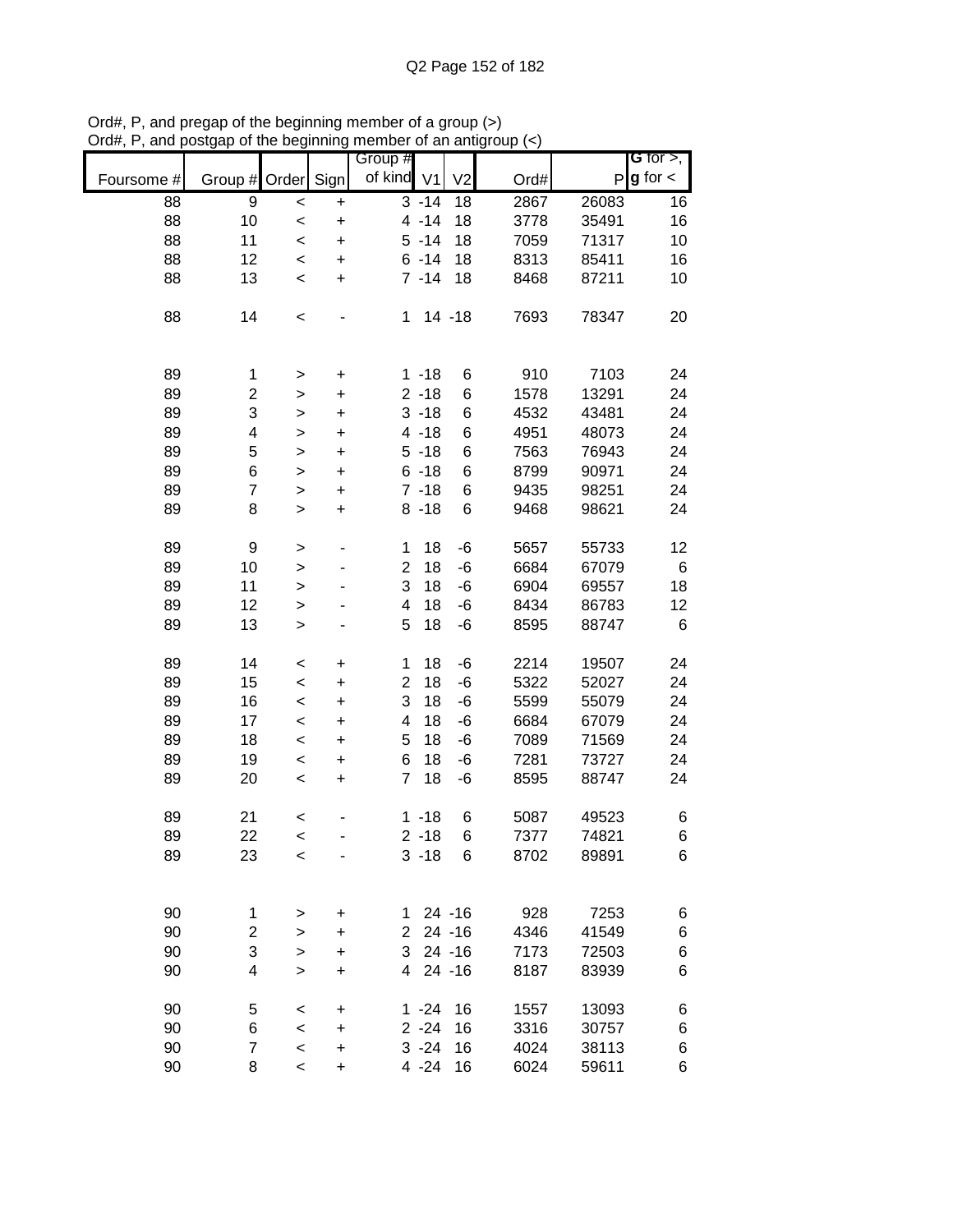|            |                         |              |                              | Group #             |          |                        |      |       | G for $>$ ,             |
|------------|-------------------------|--------------|------------------------------|---------------------|----------|------------------------|------|-------|-------------------------|
| Foursome # | Group # Order Sign      |              |                              | of kind V1          |          | V <sub>2</sub>         | Ord# | P     | $g$ for $\lt$           |
| 91         | 1                       | $\,$         | +                            |                     | $1 - 12$ | 10                     | 940  | 7411  | 18                      |
| 91         | $\overline{\mathbf{c}}$ | $\geq$       | $\ddot{}$                    |                     | $2 - 12$ | 10                     | 2613 | 23497 | 24                      |
| 91         | 3                       | >            | $\ddot{}$                    |                     | $3 - 12$ | 10                     | 2846 | 25867 | 18                      |
| 91         | 4                       | $\,$         | $\ddot{}$                    |                     | $4 - 12$ | 10                     | 3963 | 37441 | 18                      |
| 91         | 5                       | $\mathbf{I}$ | $\ddot{}$                    |                     | $5 - 12$ | 10                     | 6224 | 61927 | 18                      |
| 91         | 6                       | $\, > \,$    | $\ddot{}$                    |                     | $6 - 12$ | 10                     | 6522 | 65287 | 18                      |
|            |                         |              |                              |                     |          |                        |      |       |                         |
| 91         | 7                       | $\, > \,$    | $\qquad \qquad \blacksquare$ | 1                   |          | $12 - 10$<br>$12 - 10$ | 4858 | 47093 | 6                       |
| 91         | 8                       | $\geq$       | $\overline{\phantom{a}}$     | $\overline{2}$<br>3 |          | $12 - 10$              | 5523 | 54293 | $\,6$<br>$6\phantom{1}$ |
| 91         | 9                       | $\,$         |                              |                     |          |                        | 6041 | 59753 |                         |
| 91         | 10                      | $\,<$        | $\ddot{}$                    | 1                   |          | $12 - 10$              | 2174 | 19163 | 18                      |
| 91         | 11                      | $\prec$      | $\ddot{}$                    | $\overline{2}$      |          | $12 - 10$              | 2560 | 22943 | 18                      |
| 91         | 12                      | $\,<\,$      | $\ddot{}$                    | 3                   |          | $12 - 10$              | 7870 | 80369 | 18                      |
| 91         | 13                      | $\,<\,$      |                              |                     | $1 - 12$ | 10                     | 1228 | 9967  | 6                       |
| 91         | 14                      | $\,<$        |                              |                     | $2 - 12$ | 10                     | 1997 | 17377 | $\,6$                   |
| 91         | 15                      | $\prec$      |                              |                     | $3 - 12$ | 10                     | 2613 | 23497 | 12                      |
| 91         | 16                      | $\prec$      |                              |                     | $4 - 12$ | 10                     | 6894 | 69457 | 6                       |
| 91         | 17                      | $\,<$        |                              |                     | $5 - 12$ | 10                     | 8110 | 83047 | 12                      |
| 91         | 18                      | $\prec$      |                              |                     | $6 - 12$ | 10                     | 8552 | 88117 | 12                      |
|            |                         |              |                              |                     |          |                        |      |       |                         |
|            |                         |              |                              |                     |          |                        |      |       |                         |
| 92         | 1                       | >            | +                            | 1                   | $-2$     | 28                     | 984  | 7757  | 4                       |
| 92         | 2                       | >            | +                            | $\overline{c}$      | $-2$     | 28                     | 3021 | 27697 | 6                       |
| 92         | 3                       | >            | +                            | 3                   | $-2$     | 28                     | 3510 | 32717 | 4                       |
| 92         | 4                       | $\mathbf{I}$ | $\ddot{}$                    | 4                   | $-2$     | 28                     | 4554 | 43717 | 6                       |
| 92         | 5                       | $\mathbf{I}$ | $\ddot{}$                    | 5                   | $-2$     | 28                     | 5708 | 56267 | $\overline{\mathbf{4}}$ |
| 92         | 6                       | $\,>$        | $\ddot{}$                    | 6                   | $-2$     | 28                     | 6151 | 61051 | 8                       |
| 92         | $\overline{7}$          | $\mathbf{I}$ | $\ddot{}$                    | $\overline{7}$      | $-2$     | 28                     | 6167 | 61291 | 8                       |
| 92         | 8                       | $\mathbf{I}$ | $\ddot{}$                    | 8                   | $-2$     | 28                     | 6433 | 64231 | 8                       |
| 92         | 9                       | >            | $\ddot{}$                    | 9                   | $-2$     | 28                     | 7603 | 77377 | 8                       |
| 92         | 10                      | $\, > \,$    | $\ddot{}$                    | 10                  | $-2$     | 28                     | 8016 | 81971 | $\overline{\mathbf{4}}$ |
| 92         | 11                      | $\geq$       |                              | 1                   |          | $2 - 28$               | 4059 | 38501 | 40                      |
| 92         | 12                      | $\mathbf{I}$ |                              | $\overline{2}$      |          | $2 - 28$               | 9533 | 99317 | 28                      |
|            |                         |              |                              |                     |          |                        |      |       |                         |
| 92         | 13                      | $\,<$        | +                            | 1                   |          | $2 - 28$               | 1459 | 12203 | 8                       |
| 92         | 14                      | $\prec$      | +                            | $\overline{c}$      |          | $2 - 28$               | 2399 | 21379 | 4                       |
| 92         | 15                      | $\prec$      | +                            | 3                   |          | $2 - 28$               | 3209 | 29569 | 4                       |
| 92         | 16                      | $\prec$      | +                            | 4                   |          | $2 - 28$               | 3950 | 37309 | 4                       |
| 92         | 17                      | $\,<$        | +                            | 5                   |          | $2 - 28$               | 6708 | 67343 | 6                       |
| 92         | 18                      | $\prec$      | $\ddot{}$                    | 6                   |          | $2 - 28$               | 8853 | 91573 | 4                       |
|            |                         |              |                              |                     |          |                        |      |       |                         |
| 93         | 1                       | >            | +                            | 1.                  |          | 28 - 26                | 985  | 7759  | 2                       |
| 93         | 2                       | $\, > \,$    | $\ddot{}$                    | $\overline{2}$      |          | 28 - 26                | 1051 | 8389  | $\boldsymbol{2}$        |
| 93         | 3                       | $\,$         | $\ddot{}$                    | 3                   |          | 28 - 26                | 1648 | 13933 | $\overline{2}$          |

Ord#, P, and pregap of the beginning member of a group (>) Ord#, P, and postgap of the beginning member of an antigroup (<)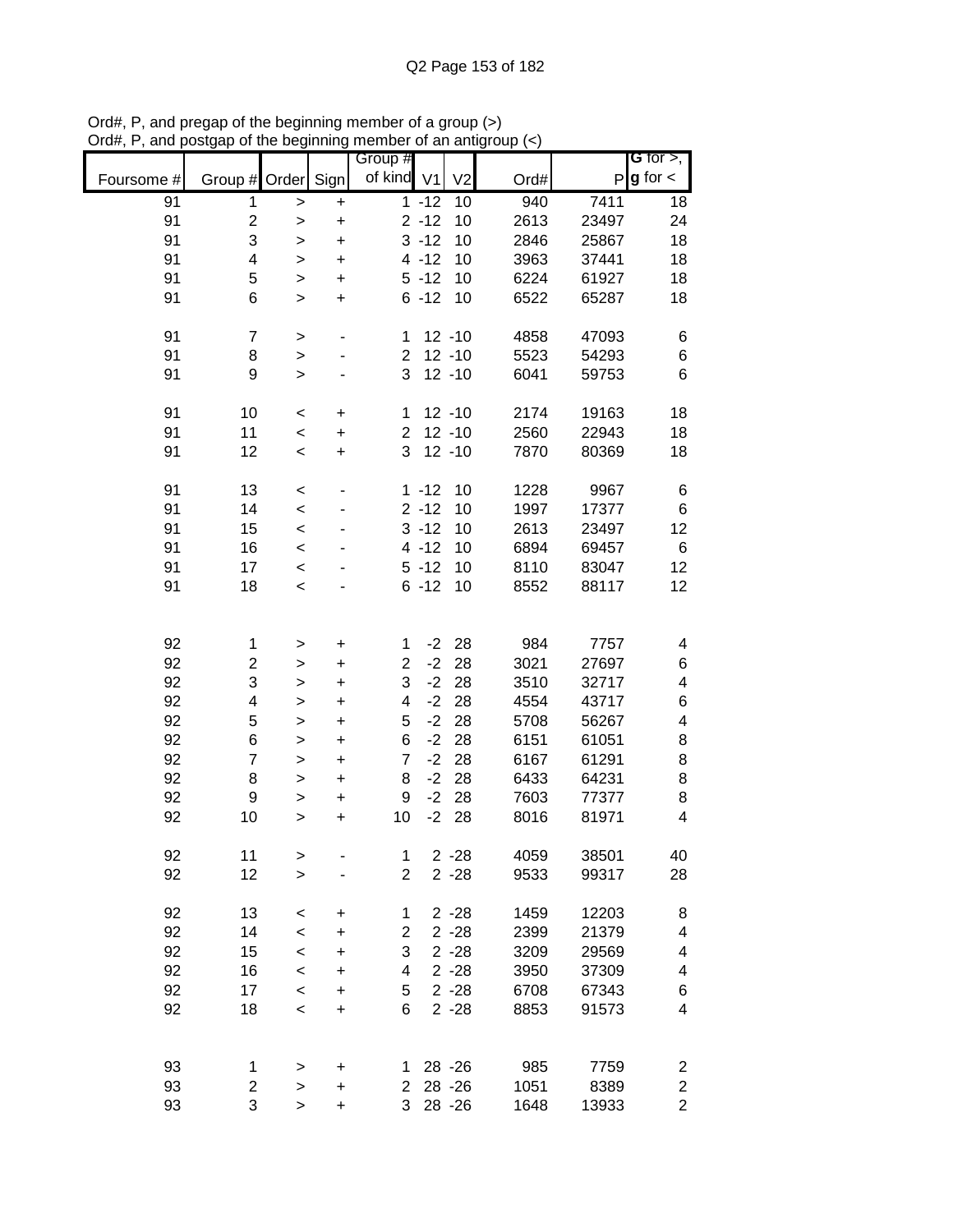|            |                         |              |           | Group #        |                |                |      |       | G for $>$ ,             |
|------------|-------------------------|--------------|-----------|----------------|----------------|----------------|------|-------|-------------------------|
| Foursome # | Group #                 | Order        | Sign      | of kind        | V <sub>1</sub> | V <sub>2</sub> | Ord# | P     | $g$ for $\lt$           |
| 93         | 4                       | >            | +         | 4              |                | 28 - 26        | 4537 | 43543 | 2                       |
| 93         | 5                       | >            | $\ddot{}$ | 5              |                | 28 - 26        | 4555 | 43721 | 4                       |
| 93         | 6                       | >            | $\ddot{}$ | 6              |                | 28 - 26        | 6152 | 61057 | 6                       |
| 93         | $\overline{7}$          | >            | $\ddot{}$ | $\overline{7}$ |                | 28 - 26        | 6434 | 64237 | 6                       |
| 93         | 8                       | $\, > \,$    | $\ddot{}$ | 8              |                | 28 - 26        | 8017 | 81973 | $\overline{c}$          |
| 93         | 9                       | $\, > \,$    | $\ddot{}$ | 9              |                | 28 - 26        | 8757 | 90439 | $\overline{2}$          |
| 93         | 10                      | >            |           |                | $1 - 28$       | 26             | 3011 | 27581 | 30                      |
| 93         | 11                      | $\mathbf{I}$ |           |                | $2 - 28$       | 26             | 4620 | 44449 | 32                      |
| 93         | 12                      | $\,<$        | $\pmb{+}$ |                | $1 - 28$       | 26             | 1571 | 13217 | 2                       |
| 93         | 13                      | $\,<$        | $\ddot{}$ |                | $2 - 28$       | 26             | 1651 | 13997 | $\overline{\mathbf{c}}$ |
| 93         | 14                      | $\prec$      | $\ddot{}$ |                | $3 - 28$       | 26             | 2028 | 17657 | $\overline{\mathbf{c}}$ |
| 93         | 15                      | $\prec$      | $\ddot{}$ |                | $4 - 28$       | 26             | 2430 | 21647 | $\overline{c}$          |
| 93         | 16                      | $\prec$      | $\ddot{}$ |                | $5 - 28$       | 26             | 3949 | 37307 | $\overline{c}$          |
| 93         | 17                      | $\prec$      | $\ddot{}$ |                | $6 - 28$       | 26             | 5158 | 50261 | $\overline{c}$          |
| 93         | 18                      | $\prec$      | $\ddot{}$ |                | $7 - 28$       | 26             | 5430 | 53231 | $\overline{2}$          |
| 93         | 19                      | $\prec$      | $\ddot{}$ |                | $8 - 28$       | 26             | 6480 | 64849 | 4                       |
| 93         | 20                      | $\prec$      | $\ddot{}$ |                | $9 - 28$       | 26             | 6592 | 66029 | 8                       |
| 93         | 21                      | $\,<$        | $\ddot{}$ |                | $10 - 28$      | 26             | 8756 | 90437 | $\overline{c}$          |
| 93         | 22                      | $\,<$        | $\ddot{}$ |                | $11 - 28$      | 26             | 9018 | 93371 | 6                       |
| 93         | 23                      | $\prec$      | $\ddot{}$ |                | $12 - 28$      | 26             | 9083 | 94151 | $\overline{2}$          |
|            |                         |              |           |                |                |                |      |       |                         |
| 94         | 1                       | >            | +         |                | $1 - 26$       | 20             | 986  | 7789  | 30                      |
| 94         | $\overline{\mathbf{c}}$ | >            | +         |                | $2 - 26$       | 20             | 1232 | 10037 | 28                      |
| 94         | 3                       | $\,$         | $\ddot{}$ |                | $3 - 26$       | 20             | 6913 | 69737 | 28                      |
| 94         | 4                       | >            | ٠         | 1              |                | $26 - 20$      | 1288 | 10531 | $\overline{\mathbf{c}}$ |
| 94         | 5                       | $\,$         | ٠         | $\overline{2}$ |                | 26 - 20        | 1392 | 11551 | $\overline{\mathbf{c}}$ |
| 94         | 6                       | $\mathbf{I}$ | ÷         | 3              |                | 26 - 20        | 6322 | 63031 | $\overline{\mathbf{c}}$ |
| 94         | 7                       | $\,$         |           | 4              |                | 26 - 20        | 7486 | 76003 | $\overline{2}$          |
| 94         | 8                       | >            |           | 5              |                | 26 - 20        | 7964 | 81373 | $\overline{2}$          |
| 94         | 9                       | $\,<$        | +         | 1              |                | $26 - 20$      | 1392 | 11551 | 28                      |
| 94         | 10                      | $\prec$      | $\ddot{}$ | $\overline{2}$ |                | $26 - 20$      | 5922 | 58481 | 30                      |
| 94         | 11                      | $\,<$        | $\ddot{}$ | 3              |                | $26 - 20$      | 7197 | 72767 | 30                      |
| 94         | 12                      | $\,<$        |           |                | $1 - 26$       | 20             | 1275 | 10427 | $\overline{\mathbf{c}}$ |
| 94         | 13                      | $\prec$      |           |                | $2 - 26$       | 20             | 2368 | 21059 | $\overline{\mathbf{c}}$ |
| 94         | 14                      | $\prec$      |           |                | $3 - 26$       | 20             | 7764 | 79229 | $\overline{\mathbf{c}}$ |
| 94         | 15                      | $\prec$      |           |                | $4 - 26$       | 20             | 9128 | 94649 | $\overline{2}$          |
|            |                         |              |           |                |                |                |      |       |                         |
| 95         | 1                       | >            | +         | 1.             |                | $20 - 18$      | 987  | 7793  | 4                       |
| 95         | $\overline{\mathbf{c}}$ | >            | +         | $\overline{2}$ |                | $20 - 18$      | 1883 | 16193 | 4                       |
| 95         | 3                       | $\,$         | $\ddot{}$ | 3              |                | $20 - 18$      | 2149 | 18869 | 10                      |
| 95         | 4                       | $\, > \,$    | $\ddot{}$ | $\overline{4}$ |                | $20 - 18$      | 4264 | 40709 | 10                      |

Ord#, P, and pregap of the beginning member of a group (>) Ord#, P, and postgap of the beginning member of an antigroup (<)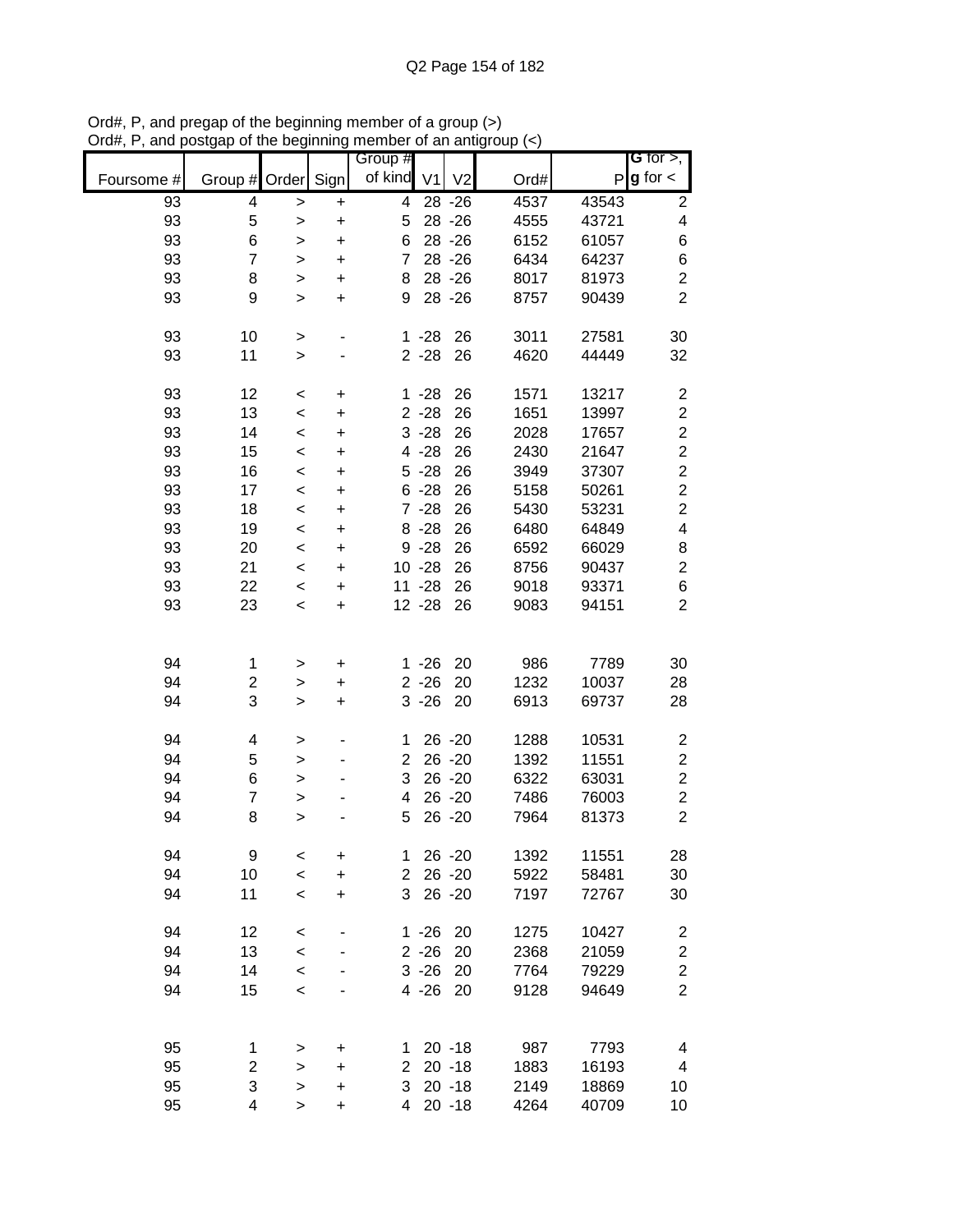|            |         |              |           | Group #        |                |                |      |       | G for $>$ ,             |
|------------|---------|--------------|-----------|----------------|----------------|----------------|------|-------|-------------------------|
| Foursome # | Group # | Order        | Sign      | of kind        | V <sub>1</sub> | V <sub>2</sub> | Ord# | P     | $g$ for $\lt$           |
| 95         | 5       | >            | +         | 5              |                | $20 - 18$      | 5172 | 50387 | 4                       |
| 95         | 6       | $\geq$       | $\ddot{}$ | 6              |                | $20 - 18$      | 6308 | 62873 | 4                       |
| 95         | 7       | $\geq$       | $\ddot{}$ | 7              |                | $20 - 18$      | 7270 | 73613 | 4                       |
| 95         | 8       | >            | $\ddot{}$ | 8              |                | $20 - 18$      | 7432 | 75407 | 4                       |
| 95         | 9       | $\mathbf{I}$ | $\ddot{}$ | 9              |                | $20 - 18$      | 7831 | 79943 | 4                       |
| 95         | 10      | >            | $\ddot{}$ | 10             |                | $20 - 18$      | 8190 | 83987 | $\overline{\mathbf{4}}$ |
| 95         | 11      | >            | $\ddot{}$ | 11             |                | $20 - 18$      | 8674 | 89567 | 4                       |
| 95         | 12      | >            | $\ddot{}$ | 12             |                | $20 - 18$      | 9299 | 96557 | 4                       |
| 95         | 13      | $\, > \,$    |           |                | $1 - 20$       | 18             | 8893 | 92077 | 26                      |
| 95         | 14      | $\,<$        | +         |                | $1 - 20$       | 18             | 1422 | 11863 | 4                       |
| 95         | 15      | $\prec$      | $\ddot{}$ |                | $2 - 20$       | 18             | 5071 | 49363 | 4                       |
| 95         | 16      | $\prec$      | $\ddot{}$ |                | $3 - 20$       | 18             | 5100 | 49663 | 4                       |
| 95         | 17      | $\prec$      | $\ddot{}$ |                | $4 - 20$       | 18             | 6292 | 62683 | 4                       |
| 95         | 18      | $\,<$        | $\ddot{}$ |                | $5 - 20$       | 18             | 6721 | 67477 | $\overline{\mathbf{4}}$ |
| 95         | 19      | $\,<$        | $\ddot{}$ |                | $6 - 20$       | 18             | 7090 | 71593 | 4                       |
| 95         | 20      | $\,<$        | $\ddot{}$ |                | $7 - 20$       | 18             | 7159 | 72337 | 4                       |
| 95         | 21      | $\,<$        | $\ddot{}$ |                | $8 - 20$       | 18             | 7196 | 72763 | 4                       |
| 95         | 22      | $\prec$      | $\ddot{}$ |                | $9 - 20$       | 18             | 8895 | 92107 | 4                       |
| 95         | 23      | $\,<$        | $\ddot{}$ |                | $10 - 20$      | 18             | 9003 | 93229 | 10                      |
| 95         | 24      | $\prec$      | $\ddot{}$ |                | $11 - 20$      | 18             | 9034 | 93553 | 4                       |
|            |         |              |           |                |                |                |      |       |                         |
| 96         | 1       | >            | +         |                | $1 - 18$       | 0              | 988  | 7817  | 24                      |
| 96         | 2       | >            | +         |                | $2 - 18$       | 0              | 1884 | 16217 | 24                      |
| 96         | 3       | >            | +         |                | $3 - 18$       | 0              | 3830 | 36061 | 24                      |
| 96         | 4       | $\geq$       | $\ddot{}$ |                | $4 - 18$       | 0              | 4210 | 40087 | 24                      |
| 96         | 5       | >            | $\ddot{}$ |                | $5 - 18$       | 0              | 4229 | 40277 | 24                      |
| 96         | 6       | $\mathbf{I}$ | $\ddot{}$ |                | $6 - 18$       | 0              | 4285 | 40927 | 24                      |
| 96         | 7       | $\mathbf{I}$ | $\ddot{}$ |                | $7 - 18$       | 0              | 5173 | 50411 | 24                      |
| 96         | 8       | >            | $\ddot{}$ |                | $8 - 18$       | 0              | 5257 | 51407 | 24                      |
| 96         | 9       | >            | $\ddot{}$ |                | $9 - 18$       | 0              | 5659 | 55787 | 24                      |
| 96         | 10      | >            | $\ddot{}$ |                | $10 - 18$      | 0              | 7560 | 76907 | 24                      |
| 96         | 11      | $\geq$       | $\ddot{}$ |                | $11 - 18$      | 0              | 7832 | 79967 | 24                      |
| 96         | 12      | <            | +         | 1              | 18             | 0              | 1022 | 8123  | 24                      |
| 96         | 13      | $\prec$      | $\ddot{}$ | $\overline{c}$ | 18             | 0              | 1968 | 17053 | 24                      |
| 96         | 14      | $\,<$        | +         | 3              | 18             | 0              | 2866 | 26053 | 30                      |
| 96         | 15      | $\prec$      | +         | 4              | 18             | 0              | 5099 | 49639 | 24                      |
| 96         | 16      | $\prec$      | +         | 5              | 18             | 0              | 7195 | 72739 | 24                      |
| 96         | 17      | $\,<$        | $\ddot{}$ | 6              | 18             | 0              | 7562 | 76919 | 24                      |
| 96         | 18      | $\prec$      | $\ddot{}$ | 7              | 18             | 0              | 8889 | 92009 | 24                      |
| 96         | 19      | $\,<$        | +         | 8              | 18             | 0              | 8943 | 92593 | 30                      |
| 96         | 20      | $\,<$        | $\ddot{}$ | 9              | 18             | 0              | 9020 | 93383 | 24                      |
| 96         | 21      | $\,<$        |           |                | $1 - 18$       | 0              | 4210 | 40087 | 6                       |
| 96         | 22      | $\prec$      |           |                | $2 - 18$       | 0              | 9468 | 98621 | 6                       |

Ord#, P, and pregap of the beginning member of a group (>) Ord#, P, and postgap of the beginning member of an antigroup (<)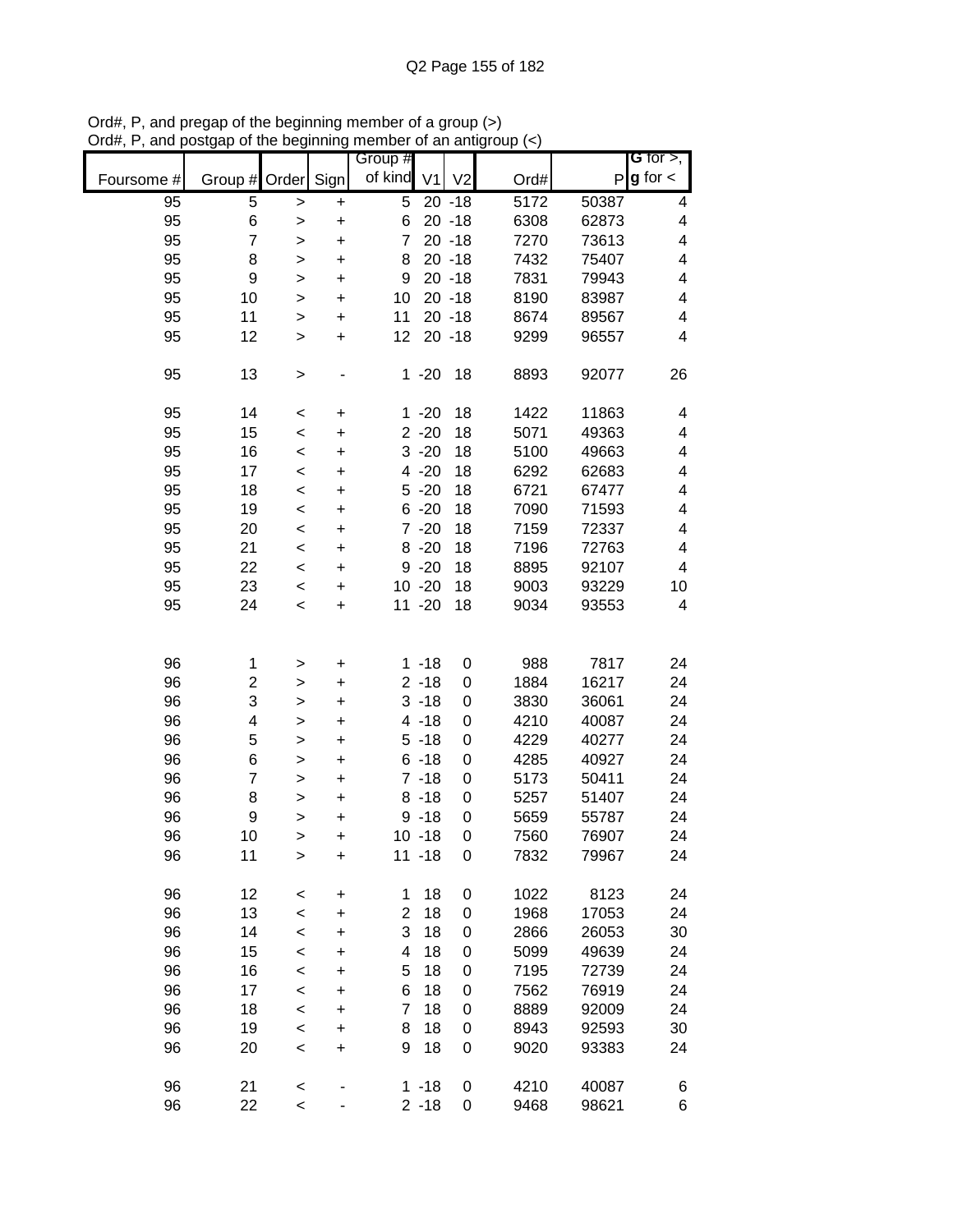|            |                         |           |             | Group #             |               |                         |              |                | G for $>$ ,             |
|------------|-------------------------|-----------|-------------|---------------------|---------------|-------------------------|--------------|----------------|-------------------------|
| Foursome # | Group # Order Sign      |           |             | of kind V1          |               | V <sub>2</sub>          | Ord#         |                | $P g$ for $\lt$         |
|            |                         |           |             |                     |               |                         |              |                |                         |
|            |                         |           |             |                     |               |                         |              |                |                         |
| 97         | 1                       | >         | $\ddot{}$   | 1                   | 10            | 18                      | 1005         | 7951           | 2                       |
| 97         | $\overline{c}$          | $\geq$    | $\ddot{}$   | $\overline{2}$      | 10            | 18                      | 2124         | 18541          | 2                       |
| 97         | 3                       | >         | $\ddot{}$   | 3                   | 10            | 18                      | 2320         | 20551          | $\overline{\mathbf{c}}$ |
| 97         | 4                       | >         | $\ddot{}$   | 4                   | 10            | 18                      | 3776         | 35449          | $\overline{c}$          |
| 97         | 5                       | >         | +           | 5                   | 10            | 18                      | 6335         | 63199          | $\overline{\mathbf{c}}$ |
| 97<br>97   | 6<br>$\overline{7}$     | $\,>$     | $\ddot{}$   | 6<br>$\overline{7}$ | 10<br>10      | 18                      | 6975         | 70381          | $\boldsymbol{2}$        |
| 97         | 8                       | >         | $\ddot{}$   | 8                   | 10            | 18<br>18                | 7177<br>7360 | 72559<br>74611 | 8<br>$\overline{c}$     |
|            |                         | $\, > \,$ | $\ddot{}$   |                     |               |                         |              |                |                         |
| 97         | 9                       | <         | +           |                     | $1 - 10 - 18$ |                         | 2151         | 18911          | 2                       |
| 97         | 10                      | $\,<$     | +           |                     | $2 - 10 - 18$ |                         | 3375         | 31319          | $\overline{2}$          |
|            |                         |           |             |                     |               |                         |              |                |                         |
|            |                         |           |             |                     |               |                         |              |                |                         |
| 98         | 1                       | $\,>$     | +           | 1                   |               | $18 - 10$               | 1022         | 8123           | 6                       |
| 98         | $\overline{c}$          | $\geq$    | $\ddot{}$   | $\overline{2}$      |               | $18 - 10$               | 3751         | 35171          | 12                      |
| 98         | 3                       | $\,>$     |             |                     | $1 - 18$      | 10                      | 2033         | 17707          | 24                      |
| 98         | 4                       | $\geq$    |             |                     | $2 - 18$      | 10                      | 5710         | 56299          | 30                      |
|            |                         |           |             |                     |               |                         |              |                |                         |
| 98         | 5                       | $\,<$     | +           |                     | $1 - 18$      | 10                      | 5389         | 52807          | 6                       |
|            |                         |           |             |                     |               |                         |              |                |                         |
|            |                         |           |             |                     |               |                         |              |                |                         |
| 99         | 1                       | >         | +           |                     | $1 - 26$      | $\overline{\mathbf{c}}$ | 1052         | 8419           | 30                      |
| 99         | $\overline{\mathbf{c}}$ | >         | +           |                     | $2 - 26$      | 2                       | 1275         | 10427          | 28                      |
| 99         | 3                       | >         | $\mathbf +$ |                     | $3 - 26$      | $\overline{\mathbf{c}}$ | 2066         | 18041          | 28                      |
| 99         | 4                       | >         | $\mathbf +$ |                     | $4 - 26$      | $\overline{\mathbf{c}}$ | 2126         | 18583          | 30                      |
| 99         | 5                       | >         | +           |                     | $5 - 26$      | $\overline{\mathbf{c}}$ | 2418         | 21557          | 28                      |
| 99         | 6                       | >         | +           |                     | $6 - 26$      | $\overline{\mathbf{c}}$ | 3654         | 34211          | 28                      |
| 99         | 7                       | >         | $\ddot{}$   |                     | $7 - 26$      | $\overline{\mathbf{c}}$ | 4325         | 41333          | 34                      |
| 99         | 8                       | >         | +           |                     | $8 - 26$      | $\overline{\mathbf{c}}$ | 6425         | 64151          | 28                      |
| 99         | 9                       | $\geq$    | $\ddot{}$   |                     | $9 - 26$      | $\overline{c}$          | 6466         | 64661          | 28                      |
| 99         | 10                      | $\geq$    | $\ddot{}$   |                     | $10 - 26$     | $\overline{c}$          | 6870         | 69191          | 28                      |
| 99         | 11                      | >         | $\ddot{}$   |                     | $11 - 26$     | 2                       | 7334         | 74353          | 30                      |
| 99         | 12                      | >         | $\ddot{}$   |                     | $12 - 26$     | $\overline{c}$          | 8087         | 82757          | 28                      |
| 99         | 13                      | >         | $\ddot{}$   |                     | $13 - 26$     | $\overline{c}$          | 8370         | 86111          | 28                      |
| 99         | 14                      | $\geq$    | +           |                     | 14 - 26       | $\overline{\mathbf{c}}$ | 8383         | 86239          | 30                      |
| 99         | 15                      | $\geq$    | $\ddot{}$   |                     | $15 - 26$     | $\overline{\mathbf{c}}$ | 8471         | 87251          | 28                      |
| 99         | 16                      | $\geq$    | $\ddot{}$   |                     | $16 - 26$     | $\overline{\mathbf{c}}$ | 8652         | 89363          | 34                      |
| 99         | 17                      | $\geq$    | $\ddot{}$   |                     | $17 - 26$     | $\overline{2}$          | 8672         | 89561          | 28                      |
| 99         | 18                      | <         | $\mathbf +$ | 1                   | 26            | $-2$                    | 1570         | 13187          | 30                      |
| 99         | 19                      | $\prec$   | +           | $\overline{2}$      | 26            | $-2$                    | 1708         | 14563          | 28                      |
| 99         | 20                      | <         | +           | 3                   | 26            | $-2$                    | 2154         | 18919          | 28                      |
| 99         | 21                      | <         | +           | 4                   | 26            | $-2$                    | 3519         | 32803          | 28                      |
| 99         | 22                      | <         | +           | 5                   | 26            | $-2$                    | 4771         | 46103          | 30                      |
| 99         | 23                      | $\,<$     | $\ddot{}$   | 6                   | 26            | $-2$                    | 5157         | 50231          | 30                      |
|            |                         |           |             |                     |               |                         |              |                |                         |

Ord#, P, and pregap of the beginning member of a group (>) Ord#, P, and postgap of the beginning member of an antigroup (<)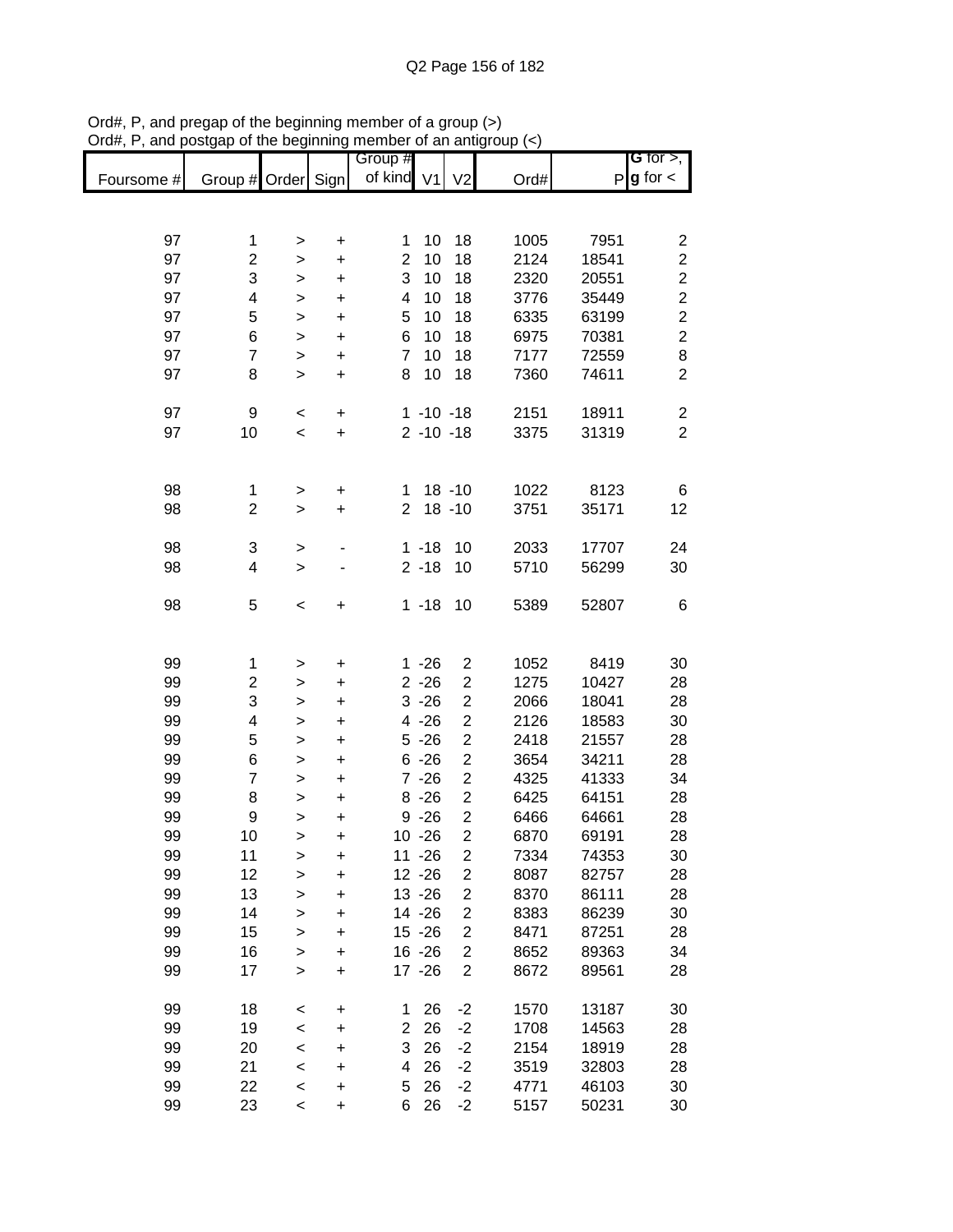|            |                         |              |           | Group #        |                |                          |      |       | G for $>$ ,    |
|------------|-------------------------|--------------|-----------|----------------|----------------|--------------------------|------|-------|----------------|
| Foursome # | Group # Order Sign      |              |           | of kind        | V <sub>1</sub> | V <sub>2</sub>           | Ord# | P     | $g$ for $\lt$  |
| 99         | 24                      | $\prec$      | $\ddot{}$ | $\overline{7}$ | 26             | $-2$                     | 6248 | 62143 | 28             |
| 99         | 25                      | $\,<$        | $\ddot{}$ | 8              | 26             | $-2$                     | 6602 | 66109 | 28             |
| 99         | 26                      | $\,<$        | $\ddot{}$ | 9              | 26             | $-2$                     | 7339 | 74383 | 28             |
| 99         | 27                      | $\prec$      | $\ddot{}$ | 10             | 26             | $-2$                     | 7486 | 76003 | 28             |
| 99         | 28                      | $\,<$        | $\ddot{}$ | 11             | 26             | $-2$                     | 8086 | 82729 | 28             |
| 99         | 29                      | $\,<$        | $\ddot{}$ | 12             | 26             | $-2$                     | 8220 | 84319 | 28             |
| 99         | 30                      | $\,<$        | +         | 13             | 26             | $-2$                     | 8826 | 91253 | 30             |
| 99         | 31                      | $\,<$        | +         | 14             | 26             | $-2$                     | 8859 | 91639 | 34             |
| 99         | 32                      | $\,<$        | $\ddot{}$ | 15             | 26             | $-2$                     | 9082 | 94121 | 30             |
|            |                         |              |           |                |                |                          |      |       |                |
| 100        | 1                       | $\,>$        | +         | 1.             |                | 28 - 22                  | 1059 | 8467  | 6              |
| 100        | $\overline{c}$          | >            | $\ddot{}$ | $\overline{2}$ |                | 28 - 22                  | 3042 | 27851 | 4              |
| 100        | 3                       | $\geq$       | $\ddot{}$ | 3              |                | 28 - 22                  | 4112 | 39047 | 4              |
|            |                         |              |           |                |                |                          |      |       |                |
| 100        | 4                       | $\,<$        | $\ddot{}$ |                | $1 - 28$       | 22                       | 3222 | 29717 | 6              |
| 100        | 5                       | $\prec$      | $\ddot{}$ |                | $2 - 28$       | 22                       | 7296 | 73939 | 4              |
| 100        | 6                       | $\,<$        | $\ddot{}$ |                | $3 - 28$       | 22                       | 7885 | 80599 | 4              |
| 100        | $\overline{7}$          | $\,<$        | $\ddot{}$ |                | $4 - 28$       | 22                       | 8294 | 85193 | 6              |
| 100        | 8                       | $\,<$        | $\ddot{}$ |                | $5 - 28$       | 22                       | 9261 | 96137 | 12             |
| 100        | 9                       | $\,<$        |           | 1              |                | 28 - 22                  | 4537 | 43543 | 30             |
|            |                         |              |           |                |                |                          |      |       |                |
| 101        | 1                       | >            | +         |                | $1 - 22$       | -4                       | 1060 | 8501  | 34             |
| 101        | $\overline{\mathbf{c}}$ | >            | +         |                | $2 - 22$       | -4                       | 1711 | 14621 | 28             |
| 101        | 3                       | >            | +         |                | $3 - 22$       | -4                       | 3154 | 29009 | 30             |
| 101        | 4                       | >            | +         |                | $4 - 22$       | -4                       | 6080 | 60251 | 28             |
| 101        | 5                       | $\mathbf{L}$ | $\ddot{}$ |                | $5 - 22$       | -4                       | 6885 | 69371 | 30             |
| 101        | 6                       | >            | $\ddot{}$ |                | $6 - 22$       | -4                       | 7363 | 74687 | 34             |
| 101        | $\overline{7}$          | $\,>$        | $\ddot{}$ |                | $7 - 22$       | -4                       | 7448 | 75611 | 28             |
| 101        | 8                       | >            | $\pmb{+}$ |                | $8 - 22$       | -4                       | 8568 | 88379 | 40             |
| 101        | 9                       | >            | $\ddot{}$ |                | $9 - 22$       | $-4$                     | 9310 | 96731 | 28             |
|            |                         |              |           |                |                |                          |      |       |                |
| 101        | 10                      | >            |           | 1              | 22             | $\overline{\mathbf{4}}$  | 2064 | 17989 | $\overline{c}$ |
| 101        | 11                      | $\geq$       |           | $\overline{2}$ | 22             | 4                        | 4618 | 44389 | 6              |
| 101        | 12                      | $\prec$      | $\ddot{}$ | 1              | 22             | 4                        | 2417 | 21529 | 28             |
| 101        | 13                      | $\prec$      | $\ddot{}$ | $\overline{2}$ | 22             | $\overline{\mathcal{A}}$ | 4618 | 44389 | 28             |
| 101        | 14                      | $\prec$      | $\ddot{}$ | 3              | 22             | 4                        | 5191 | 50599 | 28             |
| 101        | 15                      | $\prec$      | $\ddot{}$ | 4              | 22             | 4                        | 5223 | 51001 | 30             |
| 101        | 16                      | $\prec$      | +         | 5              | 22             | 4                        | 5432 | 53239 | 28             |
| 101        | 17                      | $\prec$      | $\ddot{}$ | 6              | 22             | 4                        | 5615 | 55259 | 32             |
| 101        | 18                      | $\prec$      | $\ddot{}$ | $\overline{7}$ | 22             | $\overline{\mathbf{4}}$  | 8382 | 86209 | 30             |
|            |                         |              |           |                |                |                          |      |       |                |
| 102        | 1                       | $\, > \,$    | $\pmb{+}$ |                | $1 - 14$ 24    |                          | 1107 | 8887  | 20             |
| 102        | $\overline{c}$          | $\mathbf{L}$ | $\ddot{}$ |                | $2 - 14$ 24    |                          | 3636 | 33961 | 20             |

Ord#, P, and pregap of the beginning member of a group (>) Ord#, P, and postgap of the beginning member of an antigroup (<)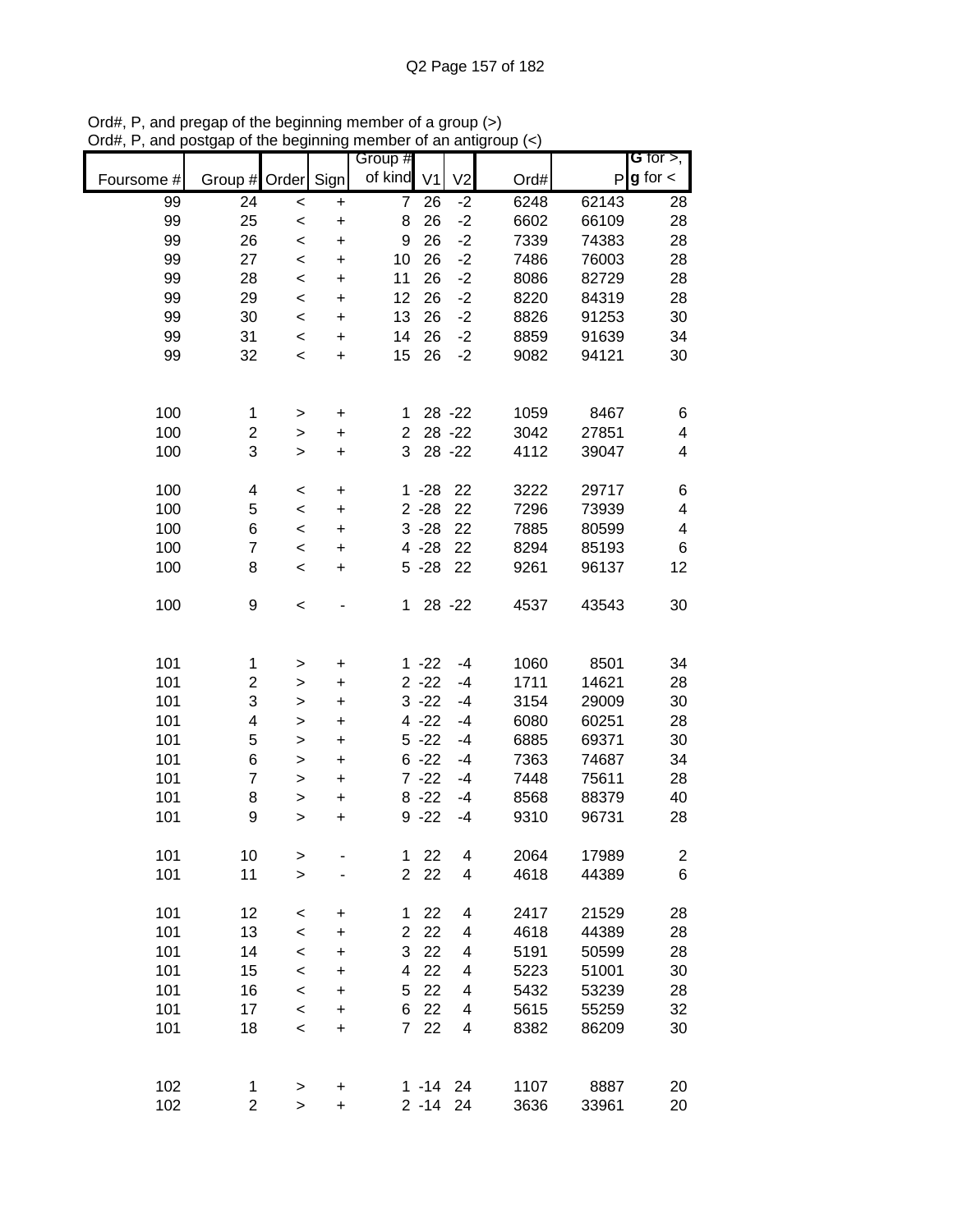|            |                          |           |           | Group #                 |                     |                |      |       | G for $>$ ,   |
|------------|--------------------------|-----------|-----------|-------------------------|---------------------|----------------|------|-------|---------------|
| Foursome # | Group # Order            |           | Sign      | of kind V1              |                     | V <sub>2</sub> | Ord# | P     | $g$ for $\lt$ |
| 102        | 3                        | $\,$      | +         |                         | $\overline{3} - 14$ | 24             | 7841 | 80071 | 20            |
|            |                          |           |           |                         |                     |                |      |       |               |
| 102        | $\overline{\mathcal{A}}$ | $\,<$     |           |                         | $1 - 14$ 24         |                | 9114 | 94513 | 16            |
|            |                          |           |           |                         |                     |                |      |       |               |
|            |                          |           |           |                         |                     |                |      |       |               |
|            |                          |           |           |                         |                     |                |      |       |               |
| 103        | 1                        | >         | +         | 1                       |                     | $-4$ 32        | 1182 | 9547  | 8             |
| 103        | 2                        | >         | +         | $\overline{\mathbf{c}}$ | $-4$                | 32             | 4945 | 47977 | 8             |
| 103        | 3                        | >         | +         | 3                       | -4                  | 32             | 5348 | 52313 | 12            |
| 103        | 4                        | >         | +         | 4                       | -4                  | 32             | 6061 | 60037 | 8             |
| 103        | 5                        | $\, > \,$ | $\ddot{}$ | 5                       | $-4$                | 32             | 9236 | 95813 | 10            |
| 103        | 6                        | $\, > \,$ | $\ddot{}$ | 6                       | $-4$                | 32             | 9409 | 97879 | 8             |
|            |                          |           |           |                         |                     |                |      |       |               |
| 103        | $\overline{7}$           | $\, > \,$ |           | 1                       |                     | $4 - 32$       | 3995 | 37747 | 30            |
|            |                          |           |           |                         |                     |                |      |       |               |
| 103        |                          |           |           |                         |                     |                | 1988 |       |               |
|            | 8                        | $\,<$     | $\ddot{}$ | 1                       |                     | $4 - 32$       |      | 17293 | 6             |
| 103        | $\boldsymbol{9}$         | $\,<$     | $\ddot{}$ | $\overline{2}$          |                     | $4 - 32$       | 5095 | 49603 | 10            |
| 103        | 10                       | $\,<$     | $\ddot{}$ | 3                       |                     | $4 - 32$       | 5132 | 49993 | 6             |
| 103        | 11                       | $\,<$     | $\ddot{}$ | 4                       |                     | $4 - 32$       | 5838 | 57641 | 8             |
| 103        | 12                       | $\,<$     | $\ddot{}$ | 5                       |                     | $4 - 32$       | 6170 | 61333 | 6             |
| 103        | 13                       | $\,<$     | $\ddot{}$ | 6                       |                     | $4 - 32$       | 7720 | 78697 | 10            |
| 103        | 14                       | $\,<$     | $\ddot{}$ | $\overline{7}$          |                     | $4 - 32$       | 8305 | 85303 | 10            |
| 103        | 15                       | $\,<$     | +         | 8                       |                     | $4 - 32$       | 8593 | 88729 | 12            |
| 103        | 16                       | $\,<$     | $\ddot{}$ | 9                       |                     | $4 - 32$       | 8784 | 90793 | 10            |
|            |                          |           |           |                         |                     |                |      |       |               |
|            |                          |           |           |                         |                     |                |      |       |               |
| 104        | 1                        |           |           | 1                       |                     | $32 - 22$      | 1183 | 9551  | 4             |
|            |                          | >         | +         |                         |                     |                |      |       |               |
| 104        | $\overline{2}$           | $\, > \,$ | $\ddot{}$ | $\overline{2}$          |                     | $32 - 22$      | 7091 | 71597 | 4             |
|            |                          |           |           |                         |                     |                |      |       |               |
| 104        | 3                        | $\,<$     | +         |                         | $1 - 32$ 22         |                | 1410 | 11777 | 2             |
| 104        | 4                        | $\,<$     | $\ddot{}$ |                         | $2 - 32$            | 22             | 3303 | 30631 | 6             |
|            |                          |           |           |                         |                     |                |      |       |               |
|            |                          |           |           |                         |                     |                |      |       |               |
| 105        | 1                        | >         | +         |                         | $1 - 12$ 28         |                | 1228 | 9967  | 18            |
| 105        | $\overline{c}$           | $\geq$    | $\ddot{}$ |                         | $2 - 12$            | 28             | 8552 | 88117 | 24            |
|            |                          |           |           |                         |                     |                |      |       |               |
| 105        | 3                        | >         |           |                         | $1 12 -28$          |                | 3420 | 31817 | 18            |
|            |                          |           |           |                         |                     |                |      |       |               |
| 105        | 4                        | $\,<\,$   | +         |                         | $1 12 -28$          |                | 3223 | 29723 | 18            |
|            |                          |           |           |                         |                     |                |      |       |               |
|            |                          |           |           |                         | $1 - 12$ 28         |                | 4795 |       | 18            |
| 105        | 5                        | $\,<$     |           |                         |                     |                |      | 46381 |               |
| 105        | 6                        | $\prec$   |           |                         | $2 - 12$ 28         |                | 6539 | 65479 | 18            |
| 105        | $\overline{7}$           | $\,<$     |           |                         | $3 - 12$ 28         |                | 6797 | 68311 | 18            |
|            |                          |           |           |                         |                     |                |      |       |               |
|            |                          |           |           |                         |                     |                |      |       |               |
| 106        | 1                        | >         | +         | 1.                      |                     | 28 - 32        | 1229 | 9973  | 6             |
| 106        | 2                        | $\, > \,$ | +         | $\overline{2}$          |                     | 28 - 32        | 5093 | 49559 | 10            |
| 106        | 3                        | >         | +         | 3                       |                     | 28 - 32        | 5836 | 57601 | 8             |
| 106        | 4                        | $\, > \,$ | +         | 4                       |                     | 28 - 32        | 6098 | 60457 | 8             |

Ord#, P, and pregap of the beginning member of a group (>) Ord#, P, and postgap of the beginning member of an antigroup (<)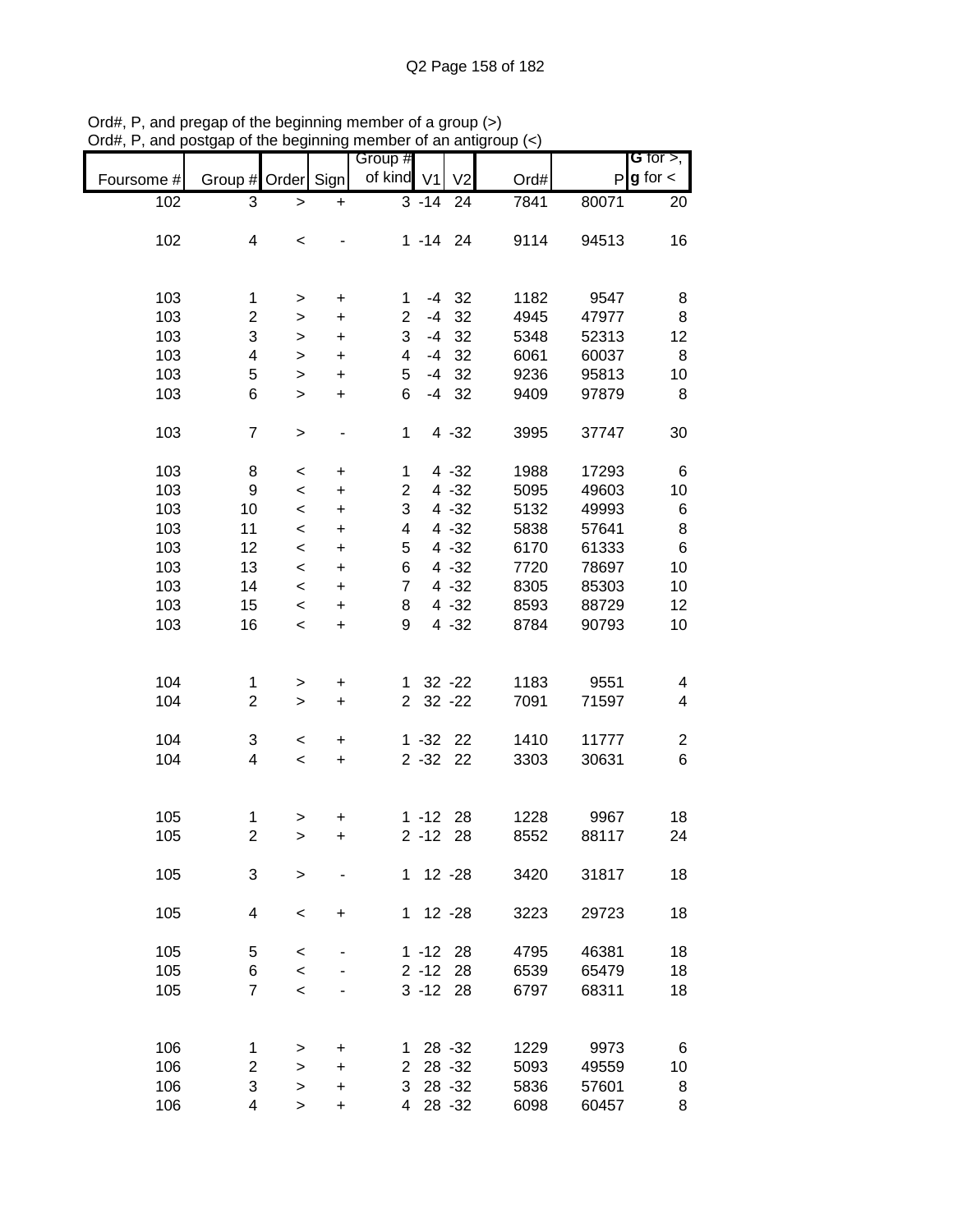|            |                |           |           | Group #        |                |                |      |       | G for $>$ ,      |
|------------|----------------|-----------|-----------|----------------|----------------|----------------|------|-------|------------------|
| Foursome # | Group #        | Order     | Sign      | of kind        | V <sub>1</sub> | V <sub>2</sub> | Ord# | P     | $g$ for $\lt$    |
| 106        | 5              | >         | $\ddot{}$ | 5              |                | $28 - 32$      | 6168 | 61297 | 6                |
| 106        | 6              | >         | $\ddot{}$ | 6              |                | 28 - 32        | 6802 | 68399 | 10               |
| 106        | $\overline{7}$ | >         | $\ddot{}$ | 7              |                | 28 - 32        | 7577 | 77101 | 8                |
| 106        | 8              | >         | $\ddot{}$ | 8              |                | 28 - 32        | 7604 | 77383 | 6                |
| 106        | 9              | $\geq$    | $\ddot{}$ | 9              |                | 28 - 32        | 8553 | 88129 | 12               |
|            |                |           |           |                |                |                |      |       |                  |
| 106        | 10             | $\,<$     | $\pmb{+}$ |                | $1 - 28$       | 32             | 1458 | 12197 | 6                |
| 106        | 11             | $\,<$     | $\ddot{}$ |                | $2 - 28$       | 32             | 9411 | 97919 | 8                |
|            |                |           |           |                |                |                |      |       |                  |
|            |                |           |           |                |                |                |      |       |                  |
| 107        | 1              | $\, > \,$ | $\pmb{+}$ |                | $1 - 32$       | 26             | 1230 | 10007 | 34               |
| 107        | $\overline{2}$ | $\, > \,$ | $\ddot{}$ |                | $2 - 32$       | 26             | 8554 | 88169 | 40               |
|            |                |           |           |                |                |                |      |       |                  |
| 107        | 3              | $\,$      | ٠         | 1              |                | $32 - 26$      | 8584 | 88609 | $\boldsymbol{2}$ |
| 107        | 4              | $\, > \,$ |           | $\overline{2}$ |                | $32 - 26$      | 9237 | 95819 | 6                |
|            |                |           |           |                |                |                |      |       |                  |
| 107        | 5              | $\,<$     |           |                | $1 - 32$       | 26             | 7790 | 79531 | 6                |
| 107        | 6              | $\,<$     |           |                | $2 - 32$       | 26             | 8304 | 85297 | 6                |
| 107        | 7              | $\prec$   |           |                | $3 - 32$       | 26             | 8592 | 88721 | 8                |
|            |                |           |           |                |                |                |      |       |                  |
|            |                |           |           |                |                |                |      |       |                  |
| 108        | 1              | >         | +         | 1              | 8              | 6              | 1251 | 10181 | 4                |
| 108        | 2              | >         | +         | 2              | 8              | 6              | 1928 | 16661 | 4                |
| 108        | 3              | >         | +         | 3              | 8              | 6              | 2093 | 18257 | 4                |
| 108        | 4              | >         | +         | 4              | 8              | 6              | 2915 | 26561 | 4                |
| 108        | 5              | >         | +         | 5              | 8              | 6              | 4416 | 42227 | 4                |
| 108        | 6              | >         | +         | 6              | 8              | 6              | 4723 | 45557 | 4                |
| 108        | $\overline{7}$ | >         | $\ddot{}$ | $\overline{7}$ | 8              | 6              | 4974 | 48341 | 4                |
| 108        | 8              | >         | $\ddot{}$ | 8              | 8              | 6              | 5420 | 53117 | 4                |
| 108        | 9              | $\geq$    | $\ddot{}$ | 9              | 8              | 6              | 8546 | 88007 | 4                |
| 108        | 10             | $\, > \,$ | $\ddot{}$ | 10             | 8              | 6              | 8700 | 89849 | 10               |
| 108        | 11             | >         | $\ddot{}$ | 11             | 8              | 6              | 9356 | 97241 | 10               |
| 108        | 12             | >         | $\ddot{}$ | 12             | 8              | 6              | 9413 | 97931 | 4                |
|            |                |           |           |                |                |                |      |       |                  |
| 108        | 13             | >         |           | 1              | -8             | $-6$           | 5510 | 54121 | 20               |
| 108        | 14             | >         |           | $\overline{c}$ | -8             | -6             | 6676 | 67003 | 26               |
| 108        | 15             | >         |           | 3              | -8             | -6             | 6945 | 70099 | 20               |
| 108        | 16             | $\, > \,$ |           | $\overline{4}$ | -8             | -6             | 9581 | 99859 | 20               |
|            |                |           |           |                |                |                |      |       |                  |
| 108        | 17             | $\,<$     | $\pmb{+}$ | $\mathbf 1$    | -8             | $-6$           | 2594 | 23269 | 10               |
|            |                |           |           |                |                |                |      |       |                  |
| 108        | 18             | $\,<$     |           | $\mathbf{1}$   | 8              | 6              | 6944 | 70079 | 20               |
|            |                |           |           |                |                |                |      |       |                  |
|            |                |           |           |                |                |                |      |       |                  |
| 109        | 1              | >         | $\pmb{+}$ |                | $1 - 14$       | 26             | 1287 | 10529 | 16               |
| 109        | 2              | >         | +         |                | $2 - 14$       | 26             | 6429 | 64187 | 16               |
| 109        | 3              | >         | $\ddot{}$ |                | $3 - 14$       | 26             | 6445 | 64399 | 18               |
| 109        | 4              | >         | $\ddot{}$ |                | $4 - 14$       | 26             | 8096 | 82837 | 24               |
|            |                |           |           |                |                |                |      |       |                  |

Ord#, P, and pregap of the beginning member of a group (>) Ord#, P, and postgap of the beginning member of an antigroup (<)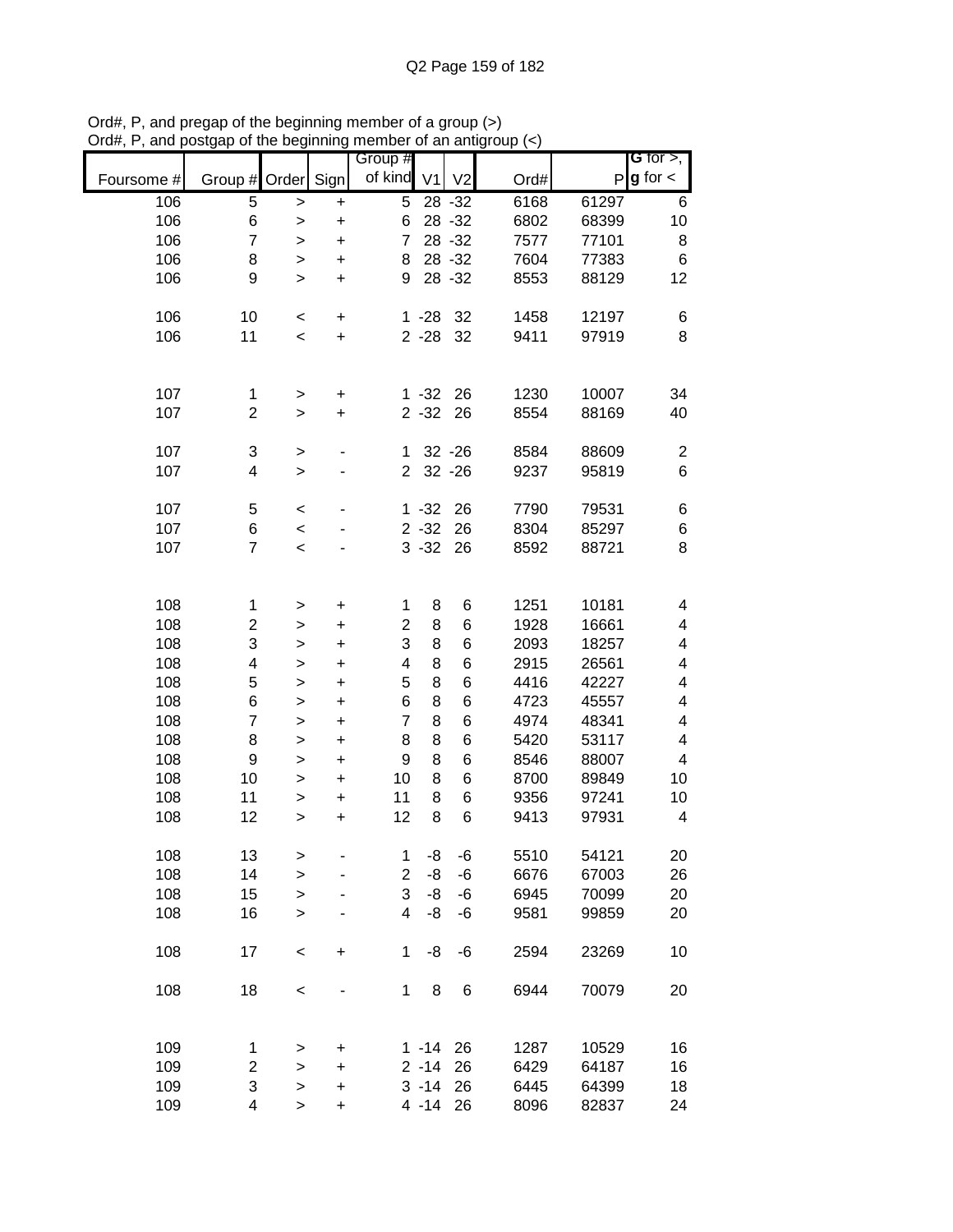|            |                  |                          |           | Group #        |                    |                |      |       | G for $>$ ,   |
|------------|------------------|--------------------------|-----------|----------------|--------------------|----------------|------|-------|---------------|
| Foursome # | Group # Order    |                          | Sign      | of kind V1     |                    | V <sub>2</sub> | Ord# | P     | $g$ for $\lt$ |
| 109        | 5                | $\mathbf{I}$             | +         |                | $\overline{5}$ -14 | 26             | 8463 | 87149 | 16            |
|            |                  |                          |           |                |                    |                |      |       |               |
| 109        | 6                | >                        |           | 1              |                    | 14 - 26        | 2980 | 27211 | 14            |
| 109        | $\overline{7}$   | $\geq$                   |           | 2              |                    | 14 - 26        | 4893 | 47459 | 18            |
| 109        | 8                | $\geq$                   |           | 3              |                    | 14 - 26        | 5123 | 49891 | 14            |
| 109        | 9                | $\mathbf{I}$             |           | 4              |                    | 14 - 26        | 5812 | 57301 | 14            |
| 109        | 10               |                          |           | 5              |                    | 14 - 26        | 6424 | 64123 | 14            |
| 109        | 11               | >                        |           | 6              |                    | 14 - 26        | 6933 |       |               |
|            |                  | $\, > \,$                |           |                |                    |                |      | 69959 | 18            |
|            |                  |                          |           |                |                    |                |      |       |               |
| 109        | 12               | $\,<$                    | $\ddot{}$ | 1              |                    | 14 - 26        | 5412 | 53051 | 18            |
| 109        | 13               | $\prec$                  | $\ddot{}$ | $\overline{2}$ |                    | 14 - 26        | 5577 | 54833 | 18            |
| 109        | 14               | $\prec$                  | $\ddot{}$ | 3              |                    | 14 - 26        | 5629 | 55441 | 16            |
| 109        | 15               | $\prec$                  | $\ddot{}$ | 4              |                    | 14 - 26        | 5814 | 57331 | 16            |
| 109        | 16               | $\prec$                  | $\ddot{}$ | 5              |                    | 14 - 26        | 6052 | 59929 | 22            |
| 109        | 17               | $\prec$                  | $\ddot{}$ | 6              |                    | $14 - 26$      | 6154 | 61099 | 22            |
| 109        | 18               | $\prec$                  | $\ddot{}$ | 7              |                    | 14 - 26        | 6340 | 63281 | 18            |
| 109        | 19               | $\prec$                  | $\ddot{}$ | 8              |                    | 14 - 26        | 7657 | 77933 | 18            |
| 109        | 20               | $\prec$                  | $\ddot{}$ | 9              |                    | 14 - 26        | 8136 | 83341 | 16            |
| 109        | 21               | $\,<$                    | $\ddot{}$ | 10             |                    | 14 - 26        | 9343 | 97081 | 22            |
|            |                  |                          |           |                |                    |                |      |       |               |
| 109        | 22               |                          |           |                | $1 - 14$           | 26             | 1586 | 13367 | 14            |
|            |                  | $\prec$                  |           |                |                    |                |      |       |               |
| 109        | 23               | $\prec$                  |           |                | $2 - 14$           | 26             | 3228 | 29789 | 14            |
|            |                  |                          |           |                |                    |                |      |       |               |
|            |                  |                          |           |                |                    |                |      |       |               |
| 110        | 1                | >                        | +         | 1              |                    | $22 - 26$      | 1315 | 10799 | 10            |
| 110        | 2                | >                        | +         | $\overline{2}$ |                    | $22 - 26$      | 1327 | 10909 | 6             |
| 110        | 3                | $\mathbf{I}$             | $\ddot{}$ | 3              |                    | $22 - 26$      | 2417 | 21529 | 6             |
| 110        | 4                | >                        | $\ddot{}$ | 4              |                    | $22 - 26$      | 3990 | 37663 | 6             |
| 110        | 5                | $\geq$                   | $\ddot{}$ | 5              |                    | $22 - 26$      | 4635 | 44587 | 8             |
| 110        | 6                | $\geq$                   | $\ddot{}$ | 6              |                    | $22 - 26$      | 4761 | 45989 | 10            |
| 110        | 7                | $\mathbf{I}$             | $\ddot{}$ | 7              |                    | $22 - 26$      | 5432 | 53239 | 6             |
| 110        | 8                | >                        | $\ddot{}$ | 8              |                    | $22 - 26$      | 6465 | 64633 | 6             |
| 110        | $\boldsymbol{9}$ | $\geq$                   | $\ddot{}$ | 9              |                    | $22 - 26$      | 7249 | 73387 | 8             |
| 110        | 10               |                          |           | 10             |                    | $22 - 26$      |      | 86083 | 6             |
|            |                  | >                        | $\ddot{}$ |                |                    |                | 8369 |       |               |
| 110        | 11               | >                        | +         | 11             |                    | $22 - 26$      | 8382 | 86209 | 8             |
| 110        | 12               | >                        | $\ddot{}$ | 12             |                    | $22 - 26$      | 8651 | 89329 | 12            |
| 110        | 13               | $\geq$                   | $\ddot{}$ | 13             |                    | $22 - 26$      | 8671 | 89533 | 6             |
| 110        | 14               | $\geq$                   | +         | 14             |                    | $22 - 26$      | 9155 | 94961 | 10            |
|            |                  |                          |           |                |                    |                |      |       |               |
| 110        | 15               | >                        |           |                | $1 - 22$ 26        |                | 5829 | 57527 | 24            |
|            |                  |                          |           |                |                    |                |      |       |               |
| 110        | 16               | $\,<$                    | +         |                | $1 - 22$           | 26             | 1711 | 14621 | 6             |
| 110        | 17               | $\,<$                    | +         |                | $2 - 22$           | 26             | 3013 | 27611 | 6             |
| 110        | 18               | $\,<$                    | +         |                | $3 - 22$           | 26             | 4363 | 41719 | 10            |
| 110        | 19               | $\,<$                    | +         |                | $4 - 22$           | 26             | 4622 | 44483 | 8             |
| 110        | 20               | $\,<$                    | +         |                | $5 - 22$           | 26             | 4772 | 46133 | 8             |
|            |                  |                          |           |                |                    |                |      |       |               |
| 110        | 21               | $\,<$                    | +         |                | $6 - 22$           | 26             | 4857 | 47087 | 6             |
| 110        | 22               | $\overline{\phantom{0}}$ | +         |                | $7 - 22$           | 26             | 5638 | 55579 | 10            |

Ord#, P, and pregap of the beginning member of a group (>) Ord#, P, and postgap of the beginning member of an antigroup (<)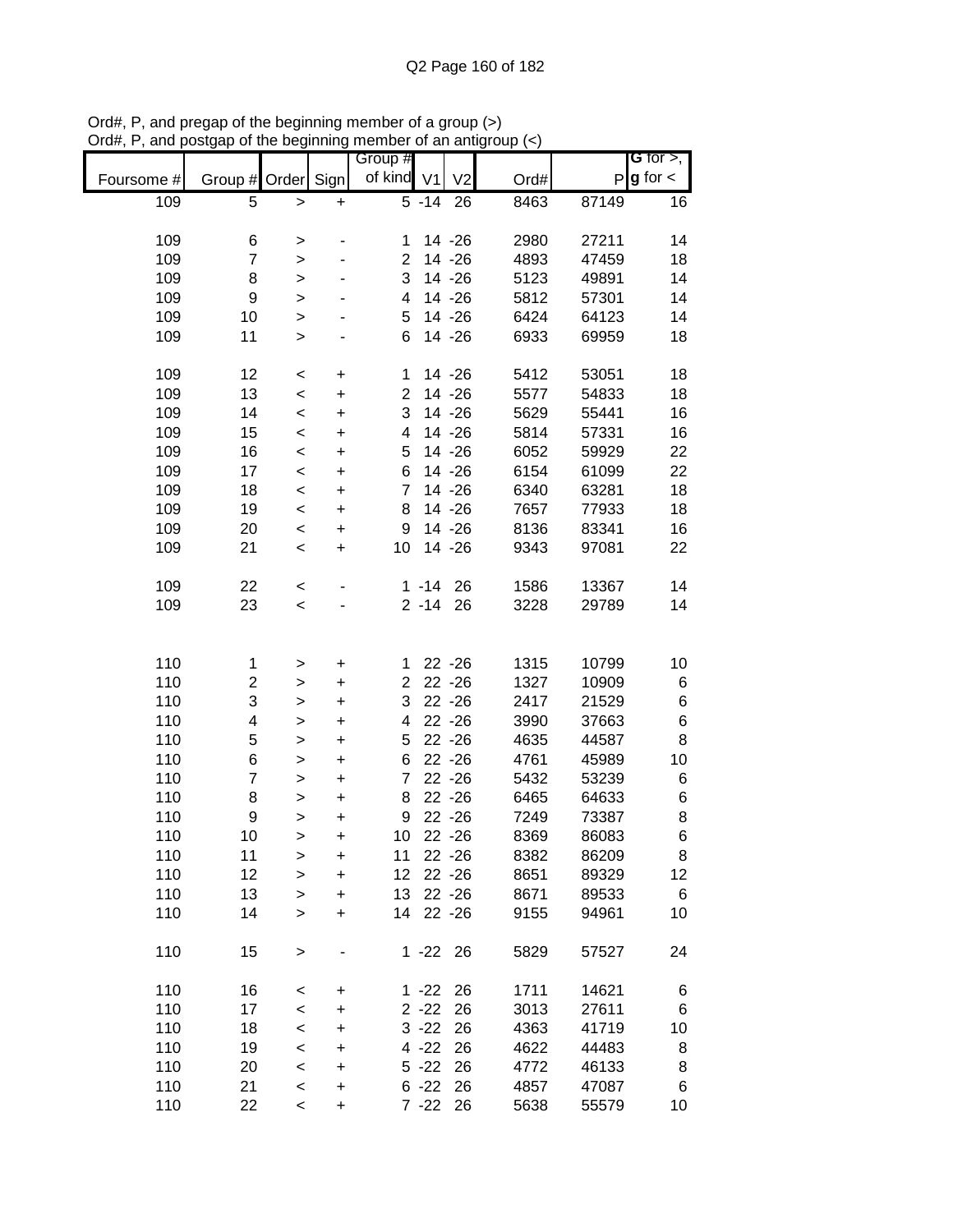|            |                          |              |           | Group #         |           |                          |      |       | G for $>$ ,   |
|------------|--------------------------|--------------|-----------|-----------------|-----------|--------------------------|------|-------|---------------|
| Foursome # | Group #                  | Order        | Sign      | of kind V1      |           | V <sub>2</sub>           | Ord# | P     | $g$ for $\lt$ |
| 110        | 23                       | $\,<$        | $\ddot{}$ |                 | $8 - 22$  | 26                       | 6431 | 64217 | 6             |
| 110        | 24                       | $\,<$        | $\ddot{}$ |                 | $9 - 22$  | 26                       | 6784 | 68141 | $\,6$         |
| 110        | 25                       | $\,<$        | $\ddot{}$ |                 | $10 - 22$ | 26                       | 6885 | 69371 | 8             |
| 110        | 26                       | $\,<$        | $\ddot{}$ |                 | $11 - 22$ | 26                       | 8050 | 82339 | 10            |
| 110        | 27                       | $\,<$        | +         |                 | $12 - 22$ | 26                       | 8556 | 88211 | 12            |
| 110        | 28                       | $\,<$        | $\ddot{}$ |                 | $13 - 22$ | 26                       | 8827 | 91283 | 8             |
| 110        | 29                       | $\,<$        | $\ddot{}$ |                 | 14 - 22   | 26                       | 8887 | 91997 | $\,6$         |
| 110        | 30                       | $\,<$        | $\ddot{}$ |                 | $15 - 22$ | 26                       | 8983 | 92987 | 6             |
| 110        | 31                       | $\,<$        | $\ddot{}$ |                 | $16 - 22$ | 26                       | 9589 | 99961 | 10            |
| 111        | 1                        | >            | $\ddot{}$ | 1               |           | $-6$ 22                  | 1326 | 10903 | 12            |
| 111        | $\boldsymbol{2}$         | $\, > \,$    |           | $\mathbf{1}$    |           | $6 - 22$                 | 4418 | 42257 | 18            |
| 111        | 3                        | $\, > \,$    |           | $\overline{2}$  |           | $6 - 22$                 | 4535 | 43517 | 18            |
| 111        | $\overline{\mathcal{A}}$ | $\,<$        | +         | $\mathbf{1}$    |           | $6 - 22$                 | 6657 | 66797 | 12            |
| 112        | 1                        | >            | $\pmb{+}$ |                 | $1 - 22$  | $\overline{\mathbf{4}}$  | 1358 | 11239 | 26            |
| 112        | $\overline{c}$           | >            | $\ddot{}$ |                 | $2 - 22$  | $\overline{\mathbf{4}}$  | 2715 | 24469 | 26            |
| 112        | 3                        | >            | $\ddot{}$ |                 | $3 - 22$  | 4                        | 3363 | 31219 | 26            |
| 112        | $\overline{\mathbf{4}}$  | >            | $\ddot{}$ |                 | $4 - 22$  | 4                        | 3493 | 32561 | 24            |
| 112        | 5                        | >            | $\ddot{}$ |                 | $5 - 22$  | 4                        | 3735 | 35051 | 24            |
| 112        | 6                        | $\,$         | $\ddot{}$ |                 | $6 - 22$  | 4                        | 5068 | 49331 | 24            |
| 112        | $\overline{7}$           | $\,$         | $\ddot{}$ |                 | $7 - 22$  | 4                        | 5533 | 54401 | 24            |
| 112        | 8                        | $\mathbf{I}$ | $\ddot{}$ |                 | $8 - 22$  | $\overline{\mathbf{4}}$  | 5638 | 55579 | 32            |
| 112        | $\boldsymbol{9}$         | $\geq$       | $\ddot{}$ |                 | $9 - 22$  | $\overline{\mathbf{4}}$  | 5744 | 56659 | 26            |
| 112        | 10                       | $\,$         | $\ddot{}$ |                 | $10 - 22$ | $\overline{\mathbf{4}}$  | 7682 | 78229 | 26            |
| 112        | 11                       | $\, > \,$    | $\ddot{}$ |                 | $11 - 22$ | $\overline{\mathcal{A}}$ | 8549 | 88069 | 32            |
| 112        | 12                       | $\,<\,$      | +         | 1               | 22        | $-4$                     | 2064 | 17989 | 24            |
| 112        | 13                       | $\prec$      | $\ddot{}$ | $\overline{2}$  | 22        | $-4$                     | 3931 | 37061 | 26            |
| 112        | 14                       | $\,<$        | $\ddot{}$ | 3               | 22        | -4                       | 4064 | 38569 | 24            |
| 112        | 15                       | $\,<$        | +         | 4               | 22        | $-4$                     | 4208 | 40039 | 24            |
| 112        | 16                       | $\prec$      | $\ddot{}$ | 5               | 22        | $-4$                     | 5371 | 52583 | 26            |
| 112        | 17                       | $\prec$      | +         | 6               | 22        | -4                       | 5581 | 54881 | 26            |
| 112        | 18                       | $\prec$      | +         | $\overline{7}$  | 22        | $-4$                     | 7040 | 71089 | 30            |
| 112        | 19                       | $\prec$      | +         | 8               | 22        | $-4$                     | 7295 | 73907 | 32            |
| 112        | 20                       | $\,<$        | +         | 9               | 22        | $-4$                     | 7999 | 81773 | 26            |
| 112        | 21                       | $\,<$        | $\ddot{}$ | 10 <sup>°</sup> | 22        | $-4$                     | 9147 | 94849 | 24            |
| 112        | 22                       | $\prec$      |           |                 | $1 - 22$  | 4                        | 7363 | 74687 | 12            |
| 113        | 1                        | $\, > \,$    | +         | 1               | 8         | 12                       | 1398 | 11621 | 4             |
| 113        | $\overline{c}$           | $\geq$       | $\ddot{}$ | $\overline{2}$  | 8         | 12                       | 4227 | 40241 | 4             |

Ord#, P, and pregap of the beginning member of a group (>) Ord#, P, and postgap of the beginning member of an antigroup (<)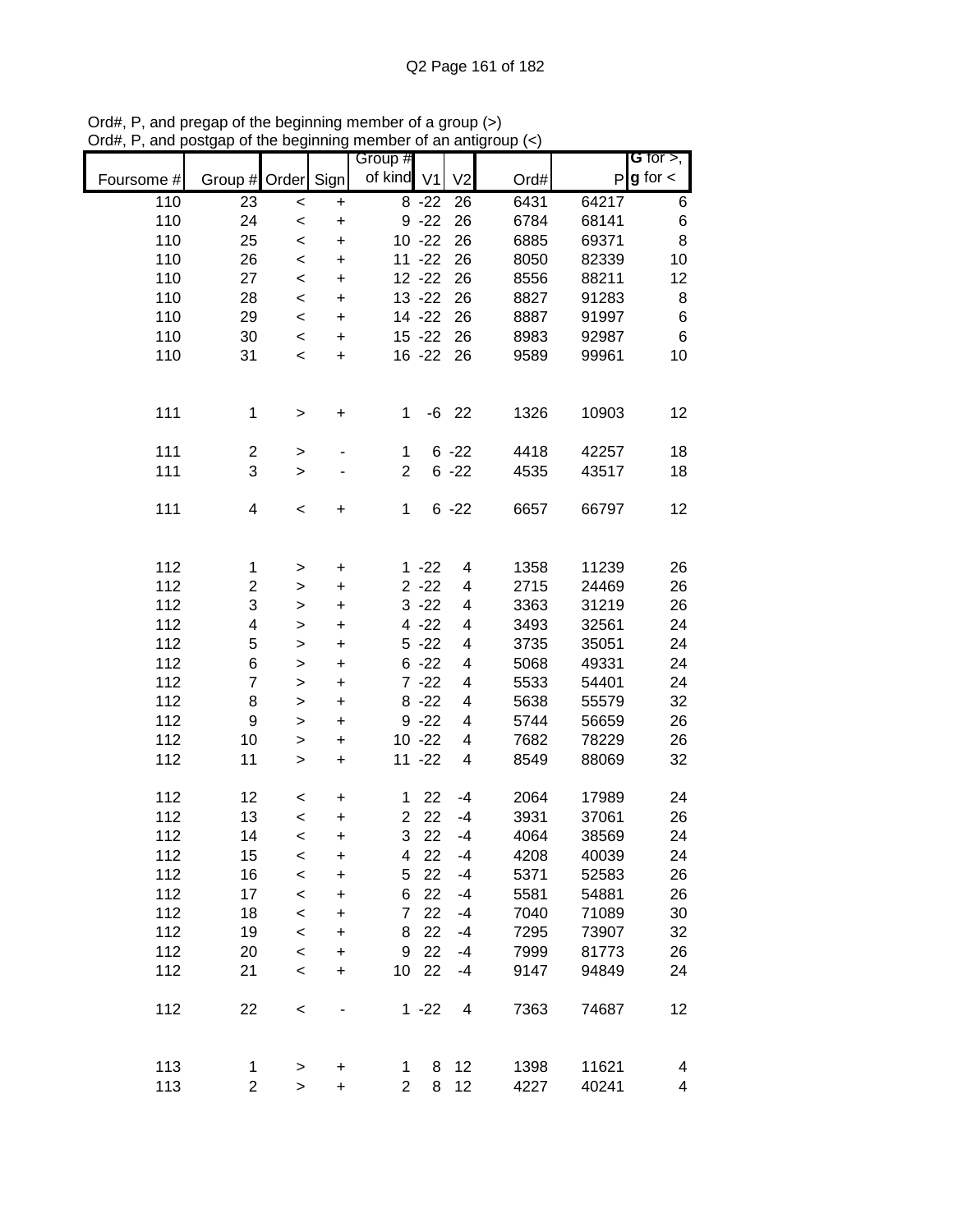|            |                         |                    |                        | Group #                 |                |                |      |       | <b>G</b> for $>$ ,       |
|------------|-------------------------|--------------------|------------------------|-------------------------|----------------|----------------|------|-------|--------------------------|
| Foursome # | Group # Order           |                    | Sign                   | of kind                 | V <sub>1</sub> | V <sub>2</sub> | Ord# | P     | $g$ for $\lt$            |
| 113        | 3                       |                    |                        | $\mathbf{1}$            |                | $-8 - 12$      | 2654 | 23869 | 4                        |
| 113        | 4                       | $\prec$<br>$\prec$ | $\ddot{}$<br>$\ddot{}$ | $\overline{\mathbf{c}}$ |                | $-8 - 12$      | 6017 | 59509 | 4                        |
| 113        | 5                       | $\,<$              | $\ddot{}$              | 3                       |                | $-8 - 12$      | 8111 | 83059 | 4                        |
| 113        | 6                       | $\prec$            | $\ddot{}$              | $\overline{\mathbf{4}}$ |                | $-8 - 12$      | 8173 | 83773 | $\overline{\mathcal{A}}$ |
| 113        | $\overline{7}$          | $\prec$            | $\ddot{}$              | 5                       |                | $-8 - 12$      | 9546 | 99487 | 10                       |
|            |                         |                    |                        |                         |                |                |      |       |                          |
|            |                         |                    |                        |                         |                |                |      |       |                          |
| 114        | 1                       | $\geq$             | $\pmb{+}$              |                         | $1 - 32$       | $\overline{c}$ | 1410 | 11777 | 34                       |
| 114        | $\overline{\mathbf{c}}$ | $\geq$             | $\ddot{}$              |                         | $2 - 32$       | $\overline{2}$ | 1533 | 12889 | 36                       |
| 114        | 3                       | $\geq$             | $\ddot{}$              |                         | $3 - 32$       | $\overline{c}$ | 2311 | 20477 | 34                       |
| 114        | 4                       | $\geq$             | $\ddot{}$              |                         | $4 - 32$       | $\overline{2}$ | 3239 | 29917 | 36                       |
| 114        | 5                       | $\geq$             | $\ddot{}$              |                         | $5 - 32$       | $\overline{c}$ | 4835 | 46807 | 36                       |
| 114        | 6                       | $\mathbf{I}$       | $\ddot{}$              |                         | $6 - 32$       | $\overline{2}$ | 7179 | 72613 | 36                       |
|            |                         |                    |                        |                         |                |                |      |       |                          |
| 114        | $\overline{7}$          | $\,<$              | $\ddot{}$              | 1                       | 32             | $-2$           | 1457 | 12163 | 34                       |
| 114        | 8                       | $\prec$            | $\ddot{}$              | $\overline{\mathbf{c}}$ | 32             | $-2$           | 3461 | 32261 | 36                       |
| 114        | $\boldsymbol{9}$        | $\prec$            | $\ddot{}$              | 3                       | 32             | $-2$           | 4483 | 42863 | 36                       |
| 114        | 10                      | $\prec$            | $\ddot{}$              | $\overline{\mathbf{4}}$ | 32             | $-2$           | 4923 | 47743 | 34                       |
| 114        | 11                      | $\prec$            | $\ddot{}$              | 5                       | 32             | $-2$           | 6145 | 60961 | 40                       |
| 114        | 12                      | $\prec$            | $\ddot{}$              | 6                       | 32             | $-2$           | 9374 | 97463 | 36                       |
|            |                         |                    |                        |                         |                |                |      |       |                          |
|            |                         |                    |                        |                         |                |                |      |       |                          |
| 115        | 1                       | >                  | +                      | 1                       | 4              | 18             | 1420 | 11833 | 2                        |
| 115        | 2                       | >                  | $\ddot{}$              | $\overline{c}$          | 4              | 18             | 5069 | 49333 | $\overline{c}$           |
| 115        | 3                       | $\mathbf{I}$       | +                      | 3                       | 4              | 18             | 5574 | 54787 | 8                        |
| 115        | 4                       | $\mathbf{I}$       | $\ddot{}$              | 4                       | 4              | 18             | 8466 | 87181 | $\overline{c}$           |
| 115        | 5                       | $\geq$             | $\ddot{}$              | 5                       | 4              | 18             | 9001 | 93187 | 8                        |
| 115        | 6                       | $\mathbf{I}$       | $\ddot{}$              | 6                       | 4              | 18             | 9420 | 98011 | $\overline{c}$           |
|            |                         |                    |                        |                         |                |                |      |       |                          |
| 115        | $\boldsymbol{7}$        | $\,<$              | $\pmb{+}$              | 1                       |                | $-4 - 18$      | 4266 | 40751 | 8                        |
| 115        | 8                       | $\prec$            | $\ddot{}$              | $\overline{\mathbf{c}}$ |                | $-4 - 18$      | 4330 | 41387 | $\overline{\mathbf{c}}$  |
| 115        | $\boldsymbol{9}$        | $\prec$            | $\ddot{}$              | 3                       |                | $-4 - 18$      | 5088 | 49529 | $\overline{c}$           |
| 115        | 10                      | $\prec$            | $\ddot{}$              | 4                       |                | $-4 - 18$      | 7610 | 77477 | $\overline{\mathbf{c}}$  |
| 115        | 11                      | $\,<$              | $\ddot{}$              | 5                       |                | $-4 - 18$      | 8676 | 89597 | $\overline{c}$           |
| 115        | 12                      | $\prec$            | $\ddot{}$              | 6                       |                | $-4 - 18$      | 8703 | 89897 | $\overline{\mathbf{c}}$  |
| 115        | 13                      | $\prec$            | $\ddot{}$              | $\overline{7}$          |                | $-4 - 18$      | 9301 | 96587 | $\mathbf{2}$             |
| 115        | 14                      | $\prec$            | $\ddot{}$              | 8                       |                | $-4 - 18$      | 9348 | 97157 | $\overline{2}$           |
| 115        | 15                      |                    |                        | $\mathbf{1}$            |                | 4 18           | 7362 | 74653 | 34                       |
|            |                         | $\prec$            |                        |                         |                |                |      |       |                          |
|            |                         |                    |                        |                         |                |                |      |       |                          |
| 116        | 1                       | >                  | $\ddot{}$              | 1                       | $\overline{2}$ | 18             | 1451 | 12113 | 4                        |
| 116        | $\boldsymbol{2}$        | $\geq$             | $\ddot{}$              | $\overline{c}$          | $\overline{2}$ | 18             | 2127 | 18587 | 4                        |
| 116        | 3                       | $\geq$             | $\ddot{}$              | 3                       | $\overline{2}$ | 18             | 5531 | 54371 | 4                        |
| 116        | 4                       | $\geq$             | $\ddot{}$              | 4                       | $\overline{2}$ | 18             | 7690 | 78311 | 4                        |
| 116        | 5                       | $\geq$             | $\ddot{}$              | 5                       | $\overline{2}$ | 18             | 8533 | 87881 | 4                        |
| 116        | 6                       | $\geq$             | $\ddot{}$              | 6                       | $\overline{2}$ | 18             | 8643 | 89231 | 4                        |
| 116        | $\overline{7}$          | $\mathbf{I}$       | $\ddot{}$              | $\overline{7}$          | $\overline{2}$ | 18             | 9191 | 95327 | 10                       |

Ord#, P, and pregap of the beginning member of a group (>) Ord#, P, and postgap of the beginning member of an antigroup (<)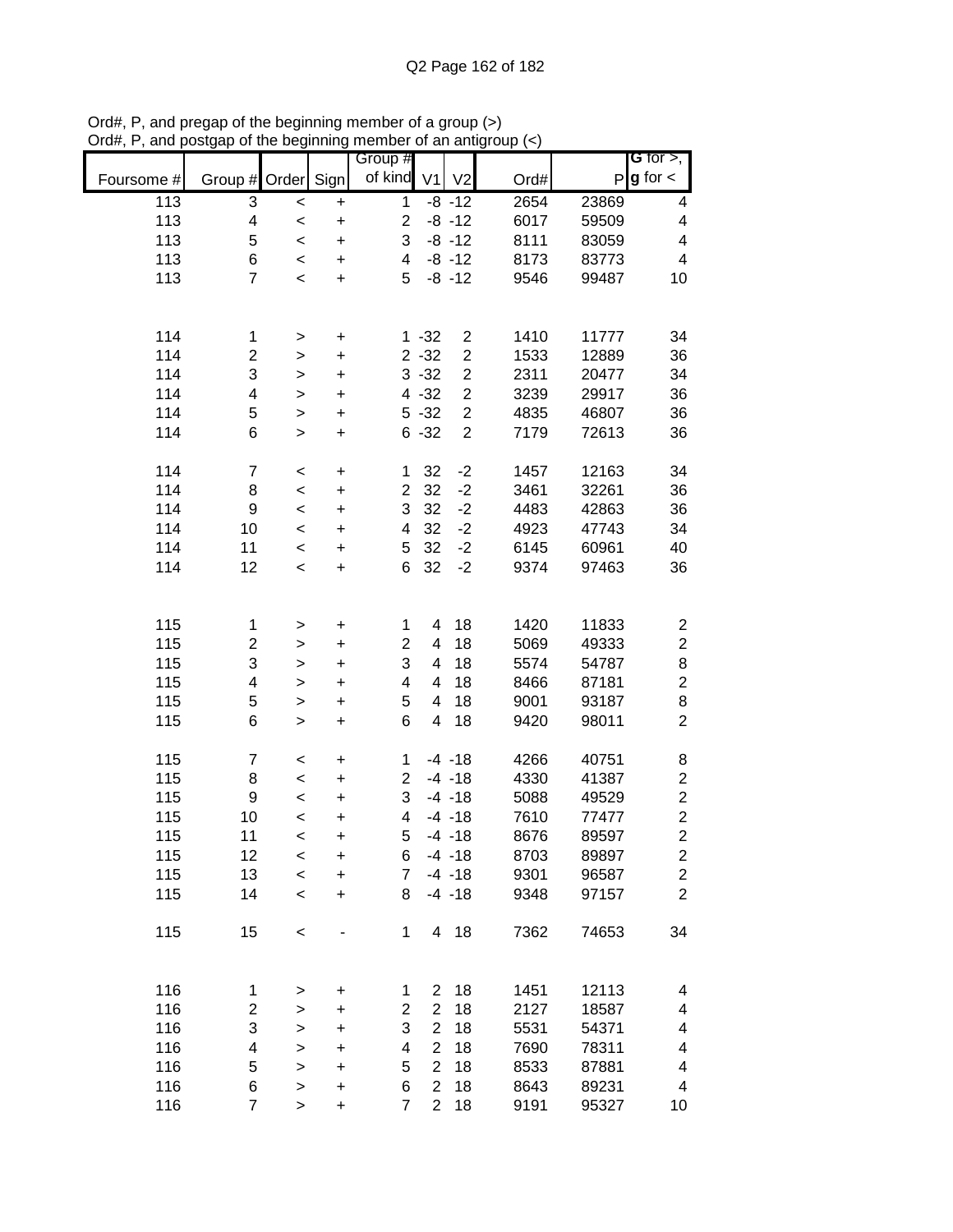|            |                          |              |           | Group #        |                |                |      |              | G for $>$ ,      |
|------------|--------------------------|--------------|-----------|----------------|----------------|----------------|------|--------------|------------------|
| Foursome # | Group # Order Sign       |              |           | of kind        | V <sub>1</sub> | V <sub>2</sub> | Ord# | $\mathsf{P}$ | $g$ for $\lt$    |
| 116        | 8                        | $\prec$      | $\pmb{+}$ | 1              |                | $-2 - 18$      | 1677 | 14293        | 10               |
| 116        | $\boldsymbol{9}$         | $\,<\,$      | $\ddot{}$ | $\overline{2}$ |                | $-2 - 18$      | 5390 | 52813        | 4                |
| 116        | 10                       | $\,<$        | $\ddot{}$ | 3              |                | $-2 - 18$      | 7378 | 74827        | 4                |
| 116        | 11                       | $\,<$        | $\ddot{}$ | 4              |                | $-2 - 18$      | 9137 | 94777        | 4                |
|            |                          |              |           |                |                |                |      |              |                  |
| 117        | 1                        | $\, > \,$    | $\ddot{}$ |                | $1 - 18$       | $\overline{c}$ | 1453 | 12143        | 24               |
| 117        | $\overline{c}$           | $\, > \,$    | $\ddot{}$ |                | $2 - 18$       | $\overline{c}$ | 5600 | 55103        | 24               |
| 117        | 3                        | $\,$         | $\ddot{}$ |                | $3 - 18$       | $\overline{c}$ | 7271 | 73637        | 24               |
| 117        | $\overline{\mathcal{A}}$ | $\mathbf{I}$ | $\ddot{}$ |                | $4 - 18$       | $\overline{c}$ | 7464 | 75767        | 24               |
| 117        | 5                        | $\geq$       | +         |                | $5 - 18$       | $\overline{2}$ | 8436 | 86837        | 24               |
| 117        | 6                        | $\,$         |           | 1              | 18             | $-2$           | 6971 | 70327        | 6                |
| 117        | $\overline{7}$           | $\,<\,$      | $\ddot{}$ | 1              | 18             | $-2$           | 5569 | 54727        | 24               |
| 117        | 8                        | $\prec$      | $\ddot{}$ | $\overline{c}$ | 18             | $-2$           | 6971 | 70327        | 24               |
| 117        | 9                        | $\,<\,$      | $\ddot{}$ | 3              | 18             | $-2$           | 9434 | 98227        | 24               |
| 117        | 10                       | $\,<$        |           |                | $1 - 18$       | $\overline{2}$ | 5257 | 51407        | 6                |
|            |                          |              |           |                |                |                |      |              |                  |
| 118        | 1                        | $\, > \,$    | +         | $\mathbf 1$    |                | 24 - 32        | 1532 | 12853        | 12               |
| 118        | $\overline{c}$           | $\geq$       | $\ddot{}$ | $\overline{2}$ |                | $24 - 32$      | 7285 | 73783        | 12               |
| 119        | 1                        | $\, > \,$    | $\pmb{+}$ | 1              | 8              | 16             | 1555 | 13049        | 6                |
| 119        | $\overline{c}$           | $\geq$       | $\ddot{}$ | $\overline{2}$ | 8              | 16             | 3314 | 30713        | 6                |
| 119        | 3                        | $\, > \,$    | +         | 3              | 8              | 16             | 4956 | 48121        | $\boldsymbol{2}$ |
| 119        | 4                        | $\mathbf{L}$ | $\ddot{}$ | 4              | 8              | 16             | 5735 | 56533        | $\overline{c}$   |
| 119        | 5                        | $\mathbf{L}$ | $\ddot{}$ | 5              | 8              | 16             | 6022 | 59567        | $\,6$            |
| 119        | 6                        | $\, > \,$    | $\ddot{}$ | 6              | 8              | 16             | 7509 | 76289        | 6                |
| 119        | $\overline{7}$           | $\mathbf{I}$ | $\ddot{}$ | $\overline{7}$ | 8              | 16             | 7680 | 78193        | $\overline{c}$   |
| 119        | 8                        | $\mathbf{I}$ | $\ddot{}$ | 8              | 8              | 16             | 9270 | 96223        | $\overline{2}$   |
| 119        | 9                        | $\, > \,$    |           | 1.             |                | $-8 - 16$      | 5192 | 50627        | 28               |
| 119        | 10                       | $\geq$       |           | $\overline{c}$ |                | $-8 - 16$      | 7141 | 72139        | 30               |
| 119        | 11                       | $\, > \,$    |           | 3              |                | $-8 - 16$      | 7695 | 78401        | 34               |
| 119        | 12                       | $\,<\,$      | +         | 1              |                | $-8 - 16$      | 4739 | 45751        | 6                |
| 119        | 13                       | $\prec$      | $\ddot{}$ | $\overline{2}$ |                | $-8 - 16$      | 5155 | 50221        | 6                |
| 119        | 14                       | $\,<$        | $\ddot{}$ | 3              |                | $-8 - 16$      | 5583 | 54917        | $\boldsymbol{2}$ |
| 119        | 15                       | $\,<\,$      | +         | 4              |                | $-8 - 16$      | 5884 | 58109        | $\boldsymbol{2}$ |
| 119        | 16                       | $\,<\,$      | +         | 5              |                | $-8 - 16$      | 7697 | 78437        | $\overline{2}$   |
|            |                          |              |           |                |                |                |      |              |                  |
| 120        | 1                        | $\,$         | +         | 1.             |                | $16 - 30$      | 1663 | 14107        | 20               |

Ord#, P, and pregap of the beginning member of a group (>) Ord#, P, and postgap of the beginning member of an antigroup (<)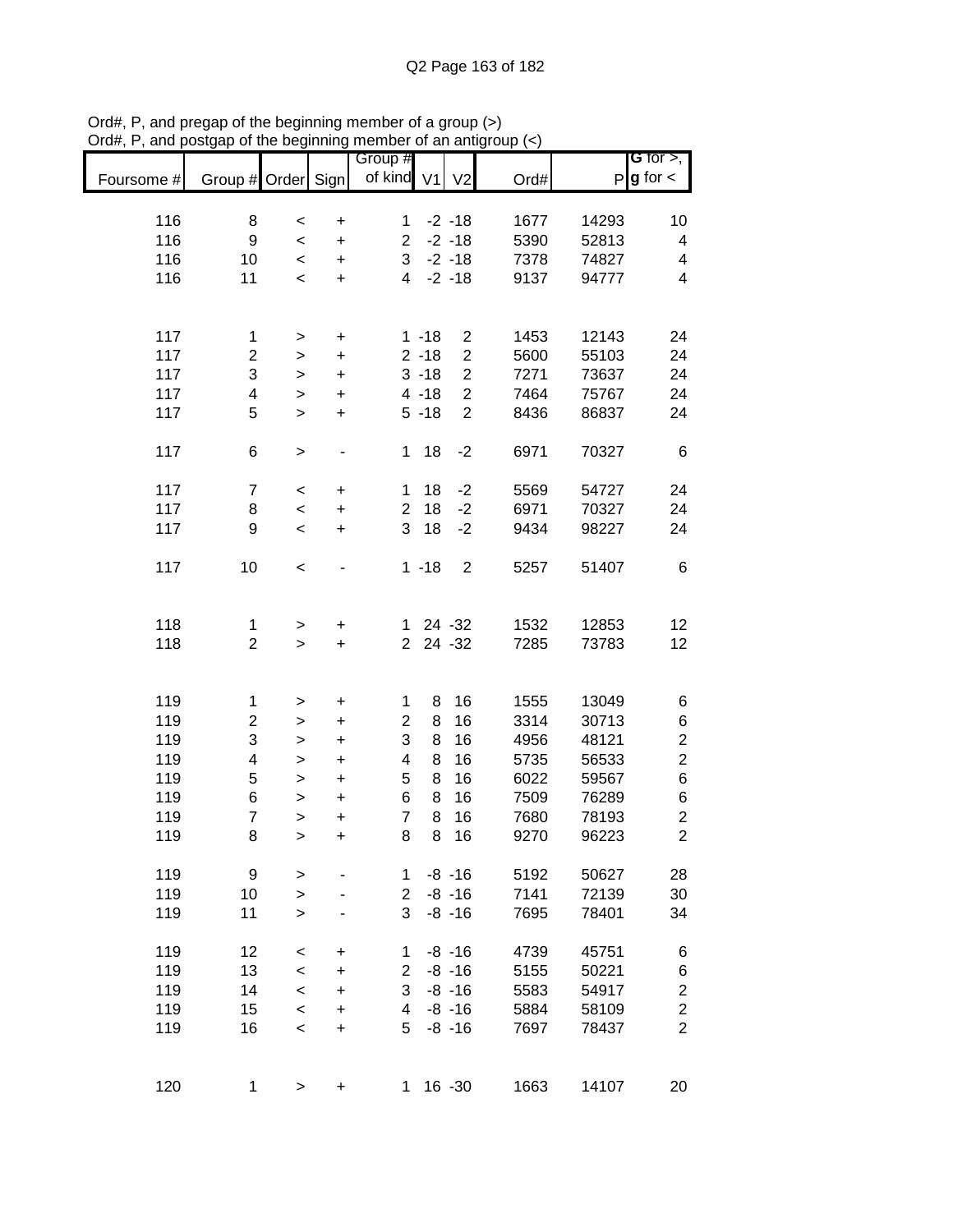|            |                         |              |           |                         |          |                  |      |       | <b>G</b> for $>$ ,      |
|------------|-------------------------|--------------|-----------|-------------------------|----------|------------------|------|-------|-------------------------|
|            |                         |              |           | Group #                 |          |                  |      |       |                         |
| Foursome # | Group # Order           |              | Sign      | of kind V1              |          | V <sub>2</sub>   | Ord# | P     | $g$ for $\lt$           |
| 120        | 2                       | $\,<$        | $\ddot{}$ |                         | $1 - 16$ | 30               | 2147 | 18839 | 20                      |
|            |                         |              |           |                         |          |                  |      |       |                         |
| 120        | 3                       |              |           | $\mathbf 1$             |          | $16 - 30$        | 9482 | 98779 | 22                      |
|            |                         | $\,<$        |           |                         |          |                  |      |       |                         |
|            |                         |              |           |                         |          |                  |      |       |                         |
|            |                         |              |           |                         |          |                  |      |       |                         |
| 121        | 1                       | >            | +         |                         | $1 - 30$ | $-2$             | 1664 | 14143 | 36                      |
| 121        | $\overline{2}$          | $\,>$        | $\ddot{}$ |                         | $2 - 30$ | $-2$             | 6614 | 66337 | 36                      |
|            |                         |              |           |                         |          |                  |      |       |                         |
|            |                         |              |           |                         |          |                  |      |       |                         |
| 121        | 3                       | $\,<$        | +         | 1                       | 30       | $\overline{c}$   | 2146 | 18803 | 36                      |
| 121        | 4                       | $\,<$        | $\ddot{}$ | $\overline{2}$          | 30       | $\overline{c}$   | 2550 | 22817 | 36                      |
| 121        | 5                       | $\prec$      | $\ddot{}$ | 3                       | 30       | $\boldsymbol{2}$ | 8355 | 85853 | 36                      |
| 121        | 6                       | $\,<$        | $\ddot{}$ | 4                       | 30       | $\overline{2}$   | 9326 | 96857 | 36                      |
|            |                         |              |           |                         |          |                  |      |       |                         |
|            |                         |              |           |                         |          |                  |      |       |                         |
|            |                         |              |           |                         |          |                  |      |       |                         |
| 122        | $\mathbf 1$             | $\, > \,$    | $\ddot{}$ | 1                       | -4       | 28               | 1674 | 14249 | 6                       |
| 122        | $\overline{\mathbf{c}}$ | >            | $\ddot{}$ | $\overline{2}$          | $-4$     | 28               | 5185 | 50549 | 6                       |
| 122        | 3                       | $\,>$        | $\ddot{}$ | 3                       | $-4$     | 28               | 7310 | 74099 | 6                       |
| 122        | 4                       | $\mathbf{I}$ | $\ddot{}$ | 4                       | $-4$     | 28               | 7576 | 77093 | 12                      |
| 122        | 5                       | $\geq$       | $\ddot{}$ | 5                       | $-4$     | 28               | 9022 | 93419 | 12                      |
|            |                         |              |           |                         |          |                  |      |       |                         |
|            |                         |              |           |                         |          |                  |      |       |                         |
| 122        | 6                       | $\, > \,$    | -         | 1                       |          | $4 - 28$         | 4619 | 44417 | 28                      |
|            |                         |              |           |                         |          |                  |      |       |                         |
| 122        | $\overline{7}$          | $\,<\,$      | +         | 1                       |          | $4 - 28$         | 4457 | 42643 | 6                       |
| 122        | 8                       | $\,<$        | +         | $\overline{2}$          |          | $4 - 28$         | 5431 | 53233 | 6                       |
| 122        | 9                       | $\,<$        | +         | 3                       |          | $4 - 28$         | 7297 | 73943 | 8                       |
|            |                         |              |           |                         |          |                  |      |       |                         |
| 122        | 10                      | $\,<$        | $\ddot{}$ | 4                       |          | $4 - 28$         | 7886 | 80603 | 8                       |
| 122        | 11                      | $\prec$      | $\ddot{}$ | 5                       |          | $4 - 28$         | 9163 | 95071 | 12                      |
|            |                         |              |           |                         |          |                  |      |       |                         |
|            |                         |              |           |                         |          |                  |      |       |                         |
| 123        | 1                       | $\, > \,$    | +         | 1.                      |          | $28 - 18$        | 1675 | 14251 | $\overline{\mathbf{c}}$ |
| 123        | 2                       | >            | $\ddot{}$ | $\overline{2}$          |          | $28 - 18$        | 5709 | 56269 | $\overline{\mathbf{c}}$ |
| 123        | 3                       |              |           | 3                       |          | $28 - 18$        | 7311 | 74101 | $\overline{2}$          |
|            |                         | $\, > \,$    | $\ddot{}$ |                         |          |                  |      |       |                         |
|            |                         |              |           |                         |          |                  |      |       |                         |
| 123        | 4                       | $\,<$        | $\pmb{+}$ |                         | $1 - 28$ | 18               | 8852 | 91571 | $\overline{c}$          |
|            |                         |              |           |                         |          |                  |      |       |                         |
|            |                         |              |           |                         |          |                  |      |       |                         |
| 124        | 1                       | >            | +         | 1                       | 0        | 14               | 1807 | 15467 | 6                       |
| 124        | $\overline{c}$          | $\,$         | $\ddot{}$ | $\overline{\mathbf{c}}$ | 0        | 14               | 1954 | 16937 | 6                       |
|            |                         |              |           |                         |          |                  |      |       |                         |
| 124        | 3                       | >            | +         | 3                       | 0        | 14               | 4717 | 45497 | 6                       |
| 124        | 4                       | $\, > \,$    | $\ddot{}$ | 4                       | 0        | 14               | 4948 | 48023 | 6                       |
| 124        | 5                       | $\geq$       | +         | 5                       | 0        | 14               | 5540 | 54443 | 6                       |
| 124        | 6                       | $\,>$        | $\ddot{}$ | 6                       | 0        | 14               | 5777 | 56957 | 6                       |
| 124        | 7                       | $\mathbf{I}$ | $\ddot{}$ | $\overline{7}$          | $\Omega$ | 14               | 7127 | 71993 | 6                       |
|            |                         |              |           |                         |          |                  |      |       |                         |
| 124        | 8                       | $\mathbf{I}$ | $\ddot{}$ | 8                       | 0        | 14               | 7387 | 74897 | 6                       |
| 124        | 9                       | $\geq$       | $\ddot{}$ | 9                       | 0        | 14               | 8202 | 84137 | 6                       |
|            |                         |              |           |                         |          |                  |      |       |                         |
| 124        | 10                      | $\, >$       |           | 1                       |          | $0 - 14$         | 5697 | 56149 | 18                      |
| 124        | 11                      | $\,$         |           | $\overline{2}$          |          | $0 - 14$         | 5886 | 58129 | 18                      |

Ord#, P, and pregap of the beginning member of a group (>) Ord#, P, and postgap of the beginning member of an antigroup (<)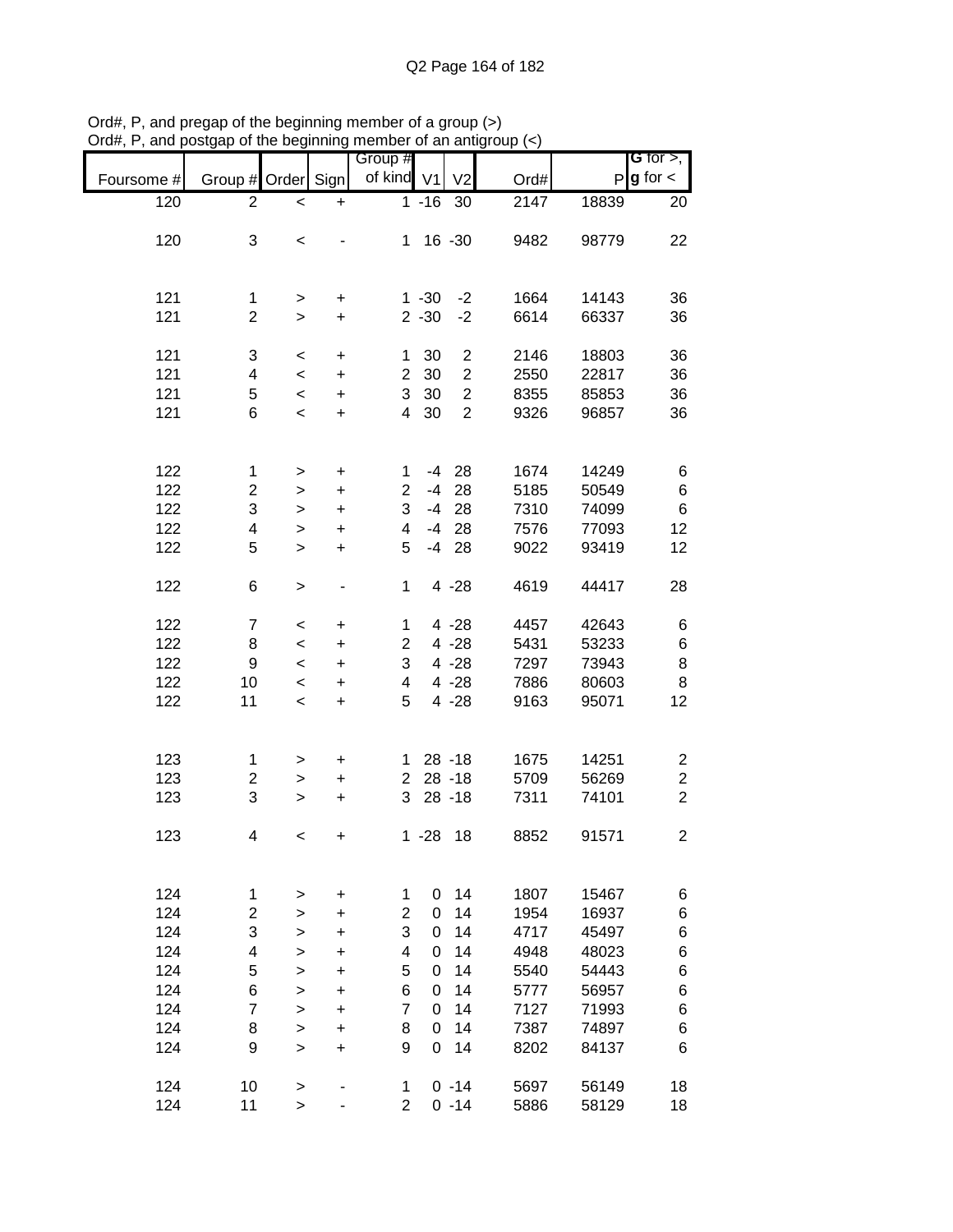|            |                    |                          |                          |                |               |                |      |       | G for $>$ ,             |
|------------|--------------------|--------------------------|--------------------------|----------------|---------------|----------------|------|-------|-------------------------|
|            |                    |                          |                          | Group #        |               |                |      |       |                         |
| Foursome # | Group # Order Sign |                          |                          | of kind V1     |               | V <sub>2</sub> | Ord# |       | $P$ <b>g</b> for $\lt$  |
|            |                    |                          |                          |                |               |                |      |       |                         |
| 124        | 12                 | $\,<\,$                  | $\pmb{+}$                | 1              |               | $0 - 14$       | 3762 | 35317 | 6                       |
| 124        | 13                 | $\,<\,$                  | $\ddot{}$                | $\overline{2}$ |               | $0 - 14$       | 4242 | 40471 | 12                      |
| 124        | 14                 | $\,<\,$                  | $\ddot{}$                | 3              |               | $0 - 14$       | 5564 | 54673 | 6                       |
| 124        | 15                 | $\prec$                  | $\ddot{}$                | 4              |               | $0 - 14$       | 5756 | 56773 | 6                       |
| 124        | 16                 | $\prec$                  | $\ddot{}$                | 5              |               | $0 - 14$       | 6071 | 60133 | 6                       |
| 124        | 17                 | $\prec$                  | $\ddot{}$                | 6              |               | $0 - 14$       | 7926 | 81001 | 12                      |
| 124        | 18                 | $\,<\,$                  | $\ddot{}$                | $\overline{7}$ |               | $0 - 14$       | 9244 | 95917 | 6                       |
|            |                    |                          |                          |                |               |                |      |       |                         |
| 124        | 19                 | $\,<\,$                  | $\overline{\phantom{m}}$ | 1              | 0             | 14             | 3288 | 30449 | 18                      |
| 124        | 20                 | $\,<\,$                  | ٠                        | $\overline{2}$ | 0             | 14             | 4449 | 42533 | 24                      |
| 124        | 21                 | $\,<\,$                  | ۰                        | 3              | 0             | 14             | 5578 | 54851 | 18                      |
| 124        | 22                 |                          |                          | 4              | 0             | 14             | 7346 | 74471 | 18                      |
|            |                    | $\prec$                  |                          |                |               |                |      |       |                         |
| 124        | 23                 | $\prec$                  |                          | 5              | 0             | 14             | 7658 | 77951 | 18                      |
| 124        | 24                 | $\,<\,$                  |                          | 6              | $\mathbf 0$   | 14             | 9467 | 98597 | 24                      |
|            |                    |                          |                          |                |               |                |      |       |                         |
|            |                    |                          |                          |                |               |                |      |       |                         |
| 125        | $\mathbf 1$        | $\,$                     | $\ddot{}$                | 1              |               | $-4$ 40        | 1830 | 15679 | 8                       |
| 125        | $\overline{c}$     | $\geq$                   | $\ddot{}$                | $\overline{2}$ | $-4$          | 40             | 6840 | 68819 | 6                       |
|            |                    |                          |                          |                |               |                |      |       |                         |
| 125        | 3                  | $\overline{\phantom{a}}$ | $\ddot{}$                | 1              |               | $4 - 40$       | 7726 | 78781 | 6                       |
|            |                    |                          |                          |                |               |                |      |       |                         |
|            |                    |                          |                          |                |               |                |      |       |                         |
| 126        | 1                  | $\, > \,$                | +                        |                | $1 - 40$      | $-2$           | 1832 | 15727 | 44                      |
|            |                    |                          |                          |                |               |                |      |       |                         |
| 126        | $\overline{c}$     | $\,<\,$                  | +                        | 1              | 40            | $\overline{2}$ | 7499 | 76163 | 44                      |
|            |                    |                          |                          |                |               |                |      |       |                         |
|            |                    |                          |                          |                |               |                |      |       |                         |
| 127        | 1                  | $\mathbf{I}$             | $\ddot{}$                |                | $1 - 18 - 14$ |                | 1848 | 15859 | 36                      |
|            |                    |                          |                          |                |               |                |      |       |                         |
| 127        | $\overline{c}$     | $\,<\,$                  | $\pmb{+}$                | $\mathbf 1$    | 18            | 14             | 8580 | 88547 | 42                      |
|            |                    |                          |                          |                |               |                |      |       |                         |
|            |                    |                          |                          |                |               |                |      |       |                         |
| 128        | 1                  |                          | +                        |                | $1 - 10$ 40   |                | 1878 | 16139 | 12                      |
| 128        | $\overline{2}$     | >                        |                          |                | $2 - 10$ 40   |                | 8936 | 92503 | 14                      |
|            |                    | >                        | +                        |                |               |                |      |       |                         |
|            |                    |                          |                          |                |               |                |      |       |                         |
|            |                    |                          |                          |                |               |                |      |       |                         |
| 129        | 1                  | $\,$                     | $\ddot{}$                | 1              |               | 40 - 38        | 1879 | 16141 | $\overline{\mathbf{c}}$ |
| 129        | $\overline{2}$     | $\, > \,$                | $\ddot{}$                | 2 <sup>1</sup> |               | 40 - 38        | 7499 | 76163 | $\overline{\mathbf{4}}$ |
| 129        | 3                  | $\,$                     | $\ddot{}$                | 3              |               | 40 - 38        | 7970 | 81463 | 6                       |
| 129        | 4                  | $\geq$                   | $\ddot{}$                | $\overline{4}$ |               | 40 - 38        | 8937 | 92507 | 4                       |
|            |                    |                          |                          |                |               |                |      |       |                         |
| 129        | 5                  | $\,<$                    | $\ddot{}$                |                | $1 - 40$ 38   |                | 8986 | 93047 | 6                       |
|            |                    |                          |                          |                |               |                |      |       |                         |
|            |                    |                          |                          |                |               |                |      |       |                         |
| 130        | 1                  | $\mathbf{I}$             | $\ddot{}$                |                | $1 - 38$      | $-2$           | 1880 | 16183 | 42                      |
|            |                    |                          |                          |                |               |                |      |       |                         |
| 130        | $\overline{c}$     | $\mathbf{L}$             |                          | 1              | 38            | $\overline{2}$ | 4058 | 38461 | $\overline{c}$          |

Ord#, P, and pregap of the beginning member of a group (>) Ord#, P, and postgap of the beginning member of an antigroup (<)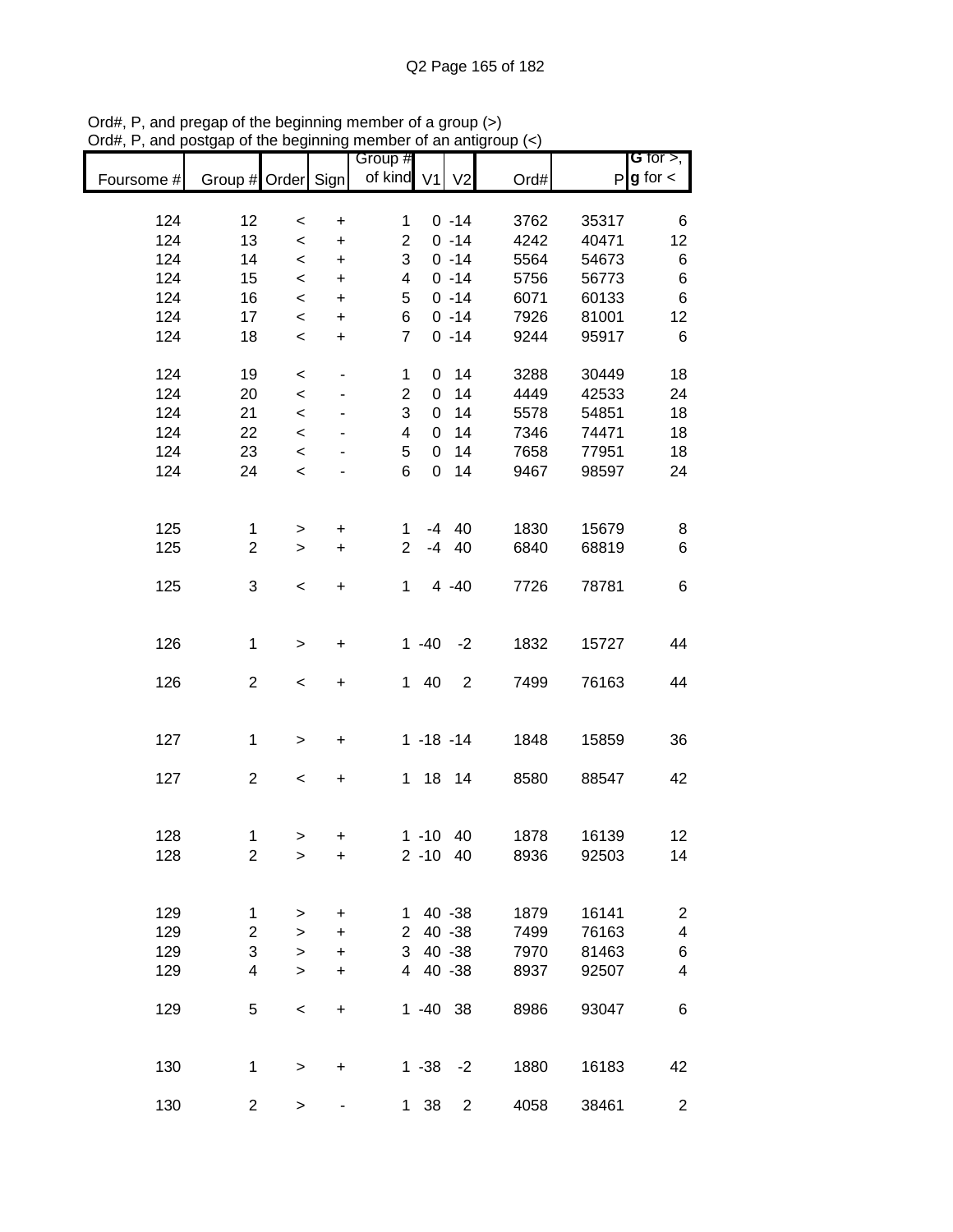|            |                         |                          |                          | Group #                 |          |                |      |              | <b>G</b> for $>$ , |
|------------|-------------------------|--------------------------|--------------------------|-------------------------|----------|----------------|------|--------------|--------------------|
| Foursome # | Group # Order           |                          | Sign                     | of kind V1              |          | V <sub>2</sub> | Ord# | $\mathsf{P}$ | $g$ for $\lt$      |
|            |                         |                          |                          |                         |          |                |      |              |                    |
| 130        | 3                       | $\,<\,$                  | $\ddot{}$                | $\mathbf{1}$            | 38       | $\overline{c}$ | 3077 | 28229        | 48                 |
| 130        | $\overline{\mathbf{4}}$ | $\,<\,$                  | $\ddot{}$                | $\overline{2}$          | 38       | $\overline{2}$ | 8985 | 93001        | 46                 |
|            |                         |                          |                          |                         |          |                |      |              |                    |
| 131        | 1                       | >                        | +                        | 1                       | 6        | 18             | 1899 | 16369        | 6                  |
| 131        | $\overline{c}$          | >                        | $\ddot{}$                | $\overline{2}$          | 6        | 18             | 3750 | 35159        | 6                  |
| 131        | 3                       | >                        | $\ddot{}$                | 3                       | 6        | 18             | 4402 | 42089        | 6                  |
| 131        | 4                       | $\, > \,$                | $\ddot{}$                | $\overline{\mathbf{4}}$ | 6        | 18             | 6607 | 66179        | 6                  |
| 131        | 5                       | $\geq$                   | $\ddot{}$                | 5                       | 6        | 18             | 8311 | 85369        | 6                  |
| 131        | 6                       | $\,$                     | $\overline{\phantom{0}}$ | $\mathbf{1}$            |          | $-6 - 18$      | 5658 | 55763        | 30                 |
| 131        | $\overline{7}$          | $\mathbf{I}$             |                          | $\overline{2}$          |          | $-6 - 18$      | 8435 | 86813        | 30                 |
|            |                         |                          |                          |                         |          |                |      |              |                    |
| 131        | 8                       | $\,<\,$                  | $\ddot{}$                | $\mathbf{1}$            |          | $-6 - 18$      | 2491 | 22247        | 12                 |
| 131        | $\boldsymbol{9}$        | $\overline{\phantom{a}}$ | $\ddot{}$                | $\overline{2}$          |          | $-6 - 18$      | 6920 | 69821        | 6                  |
| 131        | 10                      | $\,<\,$                  | $\ddot{}$                | 3                       |          | $-6 - 18$      | 7313 | 74143        | 6                  |
|            |                         |                          |                          |                         |          |                |      |              |                    |
| 132        | 1                       | $\, > \,$                | +                        | 1                       |          | $18 - 24$      | 1900 | 16381        | 12                 |
| 132        | $\mathbf 2$             | >                        | +                        | $\overline{2}$          |          | 18 - 24        | 2321 | 20563        | 12                 |
| 132        | 3                       |                          |                          | 3                       |          | 18 - 24        | 6336 | 63211        | 12                 |
|            |                         | >                        | $\ddot{}$                |                         |          | 18 - 24        |      | 70393        |                    |
| 132        | 4                       | >                        | +                        | 4                       |          |                | 6976 |              | 12                 |
| 132        | 5                       | $\, > \,$                | $\ddot{}$                | 5                       |          | 18 - 24        | 7228 | 73091        | 12                 |
| 132        | 6                       | $\,$                     |                          |                         | $1 - 18$ | -24            | 2992 | 27361        | 24                 |
| 132        | $\overline{7}$          | $\geq$                   |                          |                         | $2 - 18$ | 24             | 8191 | 84011        | 24                 |
|            |                         |                          |                          |                         |          |                |      |              |                    |
| 132        | 8                       | $\,<$                    | $\ddot{}$                |                         | $1 - 18$ | 24             | 3374 | 31307        | 12                 |
|            |                         |                          |                          |                         |          |                |      |              |                    |
| 133        | 1                       | >                        | $\ddot{}$                |                         | $1 - 14$ | $-6$           | 1934 | 16729        | 26                 |
|            |                         |                          |                          |                         |          |                |      |              |                    |
| 133        | $\boldsymbol{2}$        | $\geq$                   |                          | $\mathbf 1$             | 14       | 6              | 5085 | 49481        | 4                  |
| 133        | 3                       | $\,<\,$                  | $\ddot{}$                | 1                       | 14       | 6              | 3801 | 35771        | 26                 |
| 133        | $\overline{\mathbf{4}}$ | $\overline{\phantom{0}}$ | +                        | $\overline{2}$          | 14       | 6              | 4164 | 39581        | 26                 |
| 133        | 5                       | $\,<$                    |                          | 3                       | 14       | 6              | 8548 | 88037        | 32                 |
|            |                         |                          | +                        |                         |          |                |      |              |                    |
| 133        | 6                       | $\,<$                    |                          |                         | $1 - 14$ | -6             | 8597 | 88789        | 4                  |
|            |                         |                          |                          |                         |          |                |      |              |                    |
| 134        |                         |                          |                          | 1                       | 18       | -8             | 1968 | 17053        |                    |
| 134        | 1<br>$\overline{2}$     | $\, > \,$                | $\ddot{}$<br>$\ddot{}$   | $\overline{2}$          | 18       | -8             | 5569 | 54727        | 6<br>6             |
|            |                         | $\, > \,$                |                          |                         |          |                |      |              |                    |
| 134        | 3                       | >                        |                          |                         | $1 - 18$ | 8              | 2556 | 22901        | 24                 |
| 134        | 4                       | $\geq$                   |                          |                         | $2 - 18$ | 8              | 7282 | 73751        | 24                 |
| 134        | 5                       | >                        |                          |                         | $3 - 18$ | 8              | 8535 | 87911        | 24                 |

Ord#, P, and pregap of the beginning member of a group (>) Ord#, P, and postgap of the beginning member of an antigroup (<)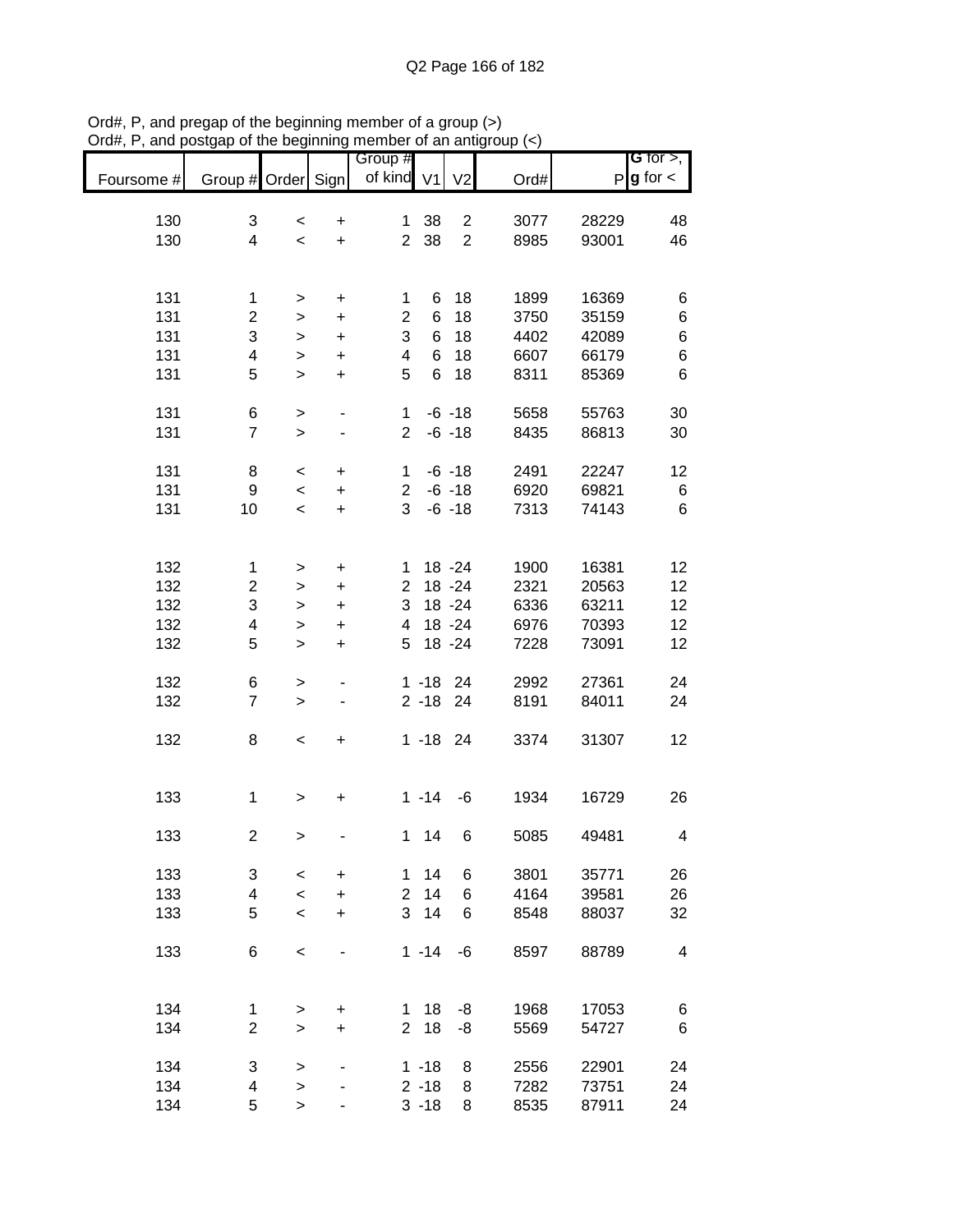| Foursome # | Group # Order Sign      |                          |                          | Group #<br>of kind V1 |                      | V <sub>2</sub> | Ord#         |                | G for $>$ ,<br>$P g$ for $\lt$ |
|------------|-------------------------|--------------------------|--------------------------|-----------------------|----------------------|----------------|--------------|----------------|--------------------------------|
|            |                         |                          |                          |                       |                      |                |              |                |                                |
| 134<br>134 | 6<br>$\overline{7}$     | $\,<$                    | $\ddot{}$                |                       | $1 - 18$<br>$2 - 18$ | 8<br>8         | 7609<br>8799 | 77471<br>90971 | 6<br>6                         |
|            |                         | $\overline{\phantom{a}}$ | $\ddot{}$                |                       |                      |                |              |                |                                |
| 134        | 8                       | $\,<$                    |                          | 1                     | 18                   | -8             | 4284         | 40903          | 24                             |
| 134        | 9                       | $\,<\,$                  |                          | $\overline{2}$        | 18                   | -8             | 6291         | 62659          | 24                             |
| 134        | 10                      | $\,<$                    |                          | 3                     | 18                   | -8             | 6720         | 67453          | 24                             |
|            |                         |                          |                          |                       |                      |                |              |                |                                |
| 135        | 1                       | >                        | +                        | 1.                    |                      | $16 - 32$      | 1986         | 17257          | 18                             |
|            |                         |                          |                          |                       |                      |                |              |                |                                |
| 135        | $\overline{2}$          | $\,<$                    |                          | 1                     |                      | 16 - 32        | 4851         | 46997          | 20                             |
|            |                         |                          |                          |                       |                      |                |              |                |                                |
| 136        | 1                       | >                        | +                        | 1.                    |                      | $22 - 18$      | 2032         | 17683          | $\overline{\mathbf{c}}$        |
| 136        | 2                       | >                        | $\ddot{}$                | $\overline{2}$        |                      | $22 - 18$      | 5223         | 51001          | 8                              |
| 136        | 3                       | >                        | $\ddot{}$                | 3                     |                      | $22 - 18$      | 7056         | 71263          | $\overline{2}$                 |
|            |                         |                          |                          |                       |                      |                |              |                |                                |
| 136        | 4                       | >                        |                          |                       | $1 - 22$             | 18             | 6903         | 69539          | 40                             |
|            |                         |                          |                          |                       |                      |                |              |                |                                |
| 136        | 5                       | $\,<\,$                  | $\ddot{}$                |                       | $1 - 22$             | 18             | 4404         | 42131          | 8                              |
| 136        | 6<br>$\overline{7}$     | $\,<$                    | +                        |                       | $2 - 22$             | 18             | 5062         | 49253          | 8<br>$\overline{2}$            |
| 136        |                         | $\,<\,$                  | $\ddot{}$                |                       | $3 - 22$             | 18             | 5533         | 54401          |                                |
|            |                         |                          |                          |                       |                      |                |              |                |                                |
| 137        | 1                       | >                        | $\mathbf +$              | 1.                    |                      | $18 - 26$      | 2125         | 18553          | 12                             |
| 137        | $\overline{2}$          | >                        | $\ddot{}$                | $\overline{2}$        |                      | $18 - 26$      | 5575         | 54799          | 12                             |
| 137        | 3                       | >                        | $\ddot{}$                | 3                     |                      | 18 - 26        | 8943         | 92593          | 12                             |
|            |                         |                          |                          |                       |                      |                |              |                |                                |
| 137        | 4                       | $\,$                     | $\overline{\phantom{a}}$ |                       | $1 - 18$ 26          |                | 7788         | 79481          | 30                             |
|            |                         |                          |                          |                       |                      |                |              |                |                                |
| 138        | 1                       | >                        | +                        | 1                     | 18                   | $-4$           | 2128         | 18593          | 6                              |
|            |                         |                          |                          |                       |                      |                |              |                |                                |
| 138        | $\overline{\mathbf{c}}$ | >                        |                          |                       | $1 - 18$             | 4              | 3755         | 35251          | 24                             |
| 138        | 3                       | >                        |                          |                       | $2 - 18$             | 4              | 4173         | 39703          | 24                             |
| 138        | $\overline{\mathbf{4}}$ | >                        |                          |                       | $3 - 18$             | 4              | 5323         | 52051          | 24                             |
| 138        | 5                       | >                        |                          |                       | $4 - 18$             | 4              | 9189         | 95311          | 24                             |
| 138        | 6                       | $\geq$                   |                          |                       | $5 - 18$             | 4              | 9422         | 98041          | 24                             |
| 138        | 7                       | $\,<$                    | $\ddot{}$                |                       | $1 - 18$             | 4              | 3830         | 36061          | 6                              |
| 138        | 8                       | $\prec$                  | $\ddot{}$                |                       | $2 - 18$             | 4              | 4951         | 48073          | 6                              |
| 138        | 9                       | $\,<$                    | $\ddot{}$                |                       | $3 - 18$             | 4              | 9136         | 94771          | 6                              |
|            |                         |                          |                          |                       |                      |                |              |                |                                |
| 138<br>138 | 10                      | <                        |                          | 1<br>$\overline{2}$   | 18<br>18             | $-4$           | 2555         | 22877          | 24                             |
|            | 11                      | $\prec$                  |                          | 3                     | 18                   | -4             | 4328         | 41357          | 24                             |
| 138<br>138 | 12                      | $\prec$                  |                          | 4                     | 18                   | -4<br>$-4$     | 4369<br>4531 | 41777<br>43457 | 24<br>24                       |
|            | 13                      | $\,<$                    |                          |                       |                      |                |              |                |                                |

Ord#, P, and pregap of the beginning member of a group (>) Ord#, P, and postgap of the beginning member of an antigroup (<)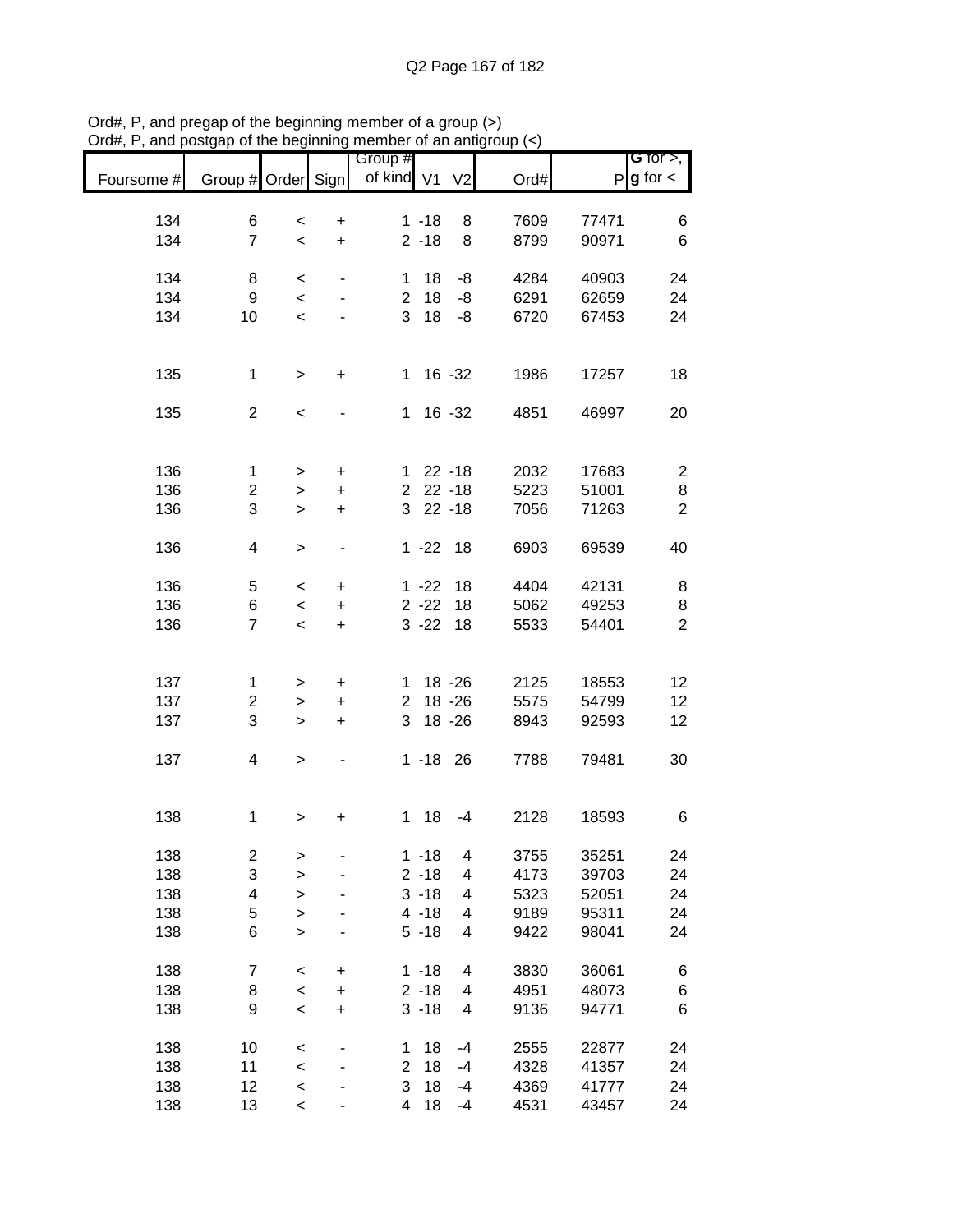|            |                    |                          |                          | Group #        |                |                |      |       | G for $>$ ,<br>$g$ for $\lt$ |
|------------|--------------------|--------------------------|--------------------------|----------------|----------------|----------------|------|-------|------------------------------|
| Foursome # | Group # Order Sign |                          |                          | of kind        | V <sub>1</sub> | V <sub>2</sub> | Ord# | P     |                              |
| 138        | 14                 | $\overline{\phantom{0}}$ |                          | $\overline{5}$ | 18             | $-4$           | 7228 | 73091 | 30                           |
| 138        | 15                 | $\,<$                    |                          | 6              | 18             | $-4$           | 8851 | 91541 | 30                           |
|            |                    |                          |                          |                |                |                |      |       |                              |
|            |                    |                          |                          |                |                |                |      |       |                              |
| 139        | 1                  | >                        | +                        | 1.             |                | $28 - 16$      | 2169 | 19087 | 6                            |
| 139        | $\overline{2}$     | $\geq$                   | $\ddot{}$                | $\overline{2}$ |                | $28 - 16$      | 5229 | 51071 | 10                           |
|            |                    |                          |                          |                |                |                |      |       |                              |
| 139        | 3                  | $\, > \,$                |                          |                | $1 - 28$       | 16             | 9534 | 99347 | 30                           |
|            |                    |                          |                          |                |                |                |      |       |                              |
| 139        | 4                  | $\,<$                    | $\overline{\phantom{0}}$ | 1.             |                | $28 - 16$      | 3042 | 27851 | 32                           |
| 139        | 5                  | $\,<$                    | ٠                        | $\overline{2}$ |                | $28 - 16$      | 4300 | 41081 | 32                           |
|            |                    |                          |                          |                |                |                |      |       |                              |
| 139        | 6                  | $\,<\,$                  |                          | 3              |                | $28 - 16$      | 5358 | 52457 | 32                           |
| 139        | $\overline{7}$     | $\prec$                  |                          | 4              |                | $28 - 16$      | 6265 | 62351 | 32                           |
| 139        | 8                  | $\,<\,$                  |                          | 5              |                | $28 - 16$      | 6796 | 68281 | 30                           |
|            |                    |                          |                          |                |                |                |      |       |                              |
|            |                    |                          |                          |                |                |                |      |       |                              |
| 140        | $\mathbf{1}$       | >                        | $\pmb{+}$                | 1              |                | 4 26           | 2190 | 19319 | 10                           |
| 140        | $\overline{2}$     | $\, > \,$                | $\ddot{}$                | $\overline{2}$ | $\overline{4}$ | 26             | 6453 | 64499 | 10                           |
|            |                    |                          |                          |                |                |                |      |       |                              |
| 140        | 3                  | $\,<$                    | $\ddot{}$                | $\mathbf 1$    |                | $-4 - 26$      | 6436 | 64279 | 4                            |
| 140        | 4                  | $\,<\,$                  | $\ddot{}$                | $\overline{2}$ |                | $-4 - 26$      | 6456 | 64567 | 10                           |
|            |                    |                          |                          |                |                |                |      |       |                              |
|            |                    |                          |                          |                |                |                |      |       |                              |
| 141        | 1                  | >                        | +                        | $\mathbf{1}$   |                | 26 - 34        | 2191 | 19333 | 14                           |
| 141        | $\overline{2}$     | >                        | +                        | $\overline{2}$ |                | 26 - 34        | 4743 | 45779 | 12                           |
| 141        | 3                  | $\, > \,$                | $\ddot{}$                | 3              |                | 26 - 34        | 6787 | 68171 | 10                           |
|            |                    |                          |                          |                |                |                |      |       |                              |
| 141        | 4                  |                          |                          |                |                | 1 -26 34       | 9128 | 94649 | 28                           |
|            |                    | $\,$                     |                          |                |                |                |      |       |                              |
|            |                    |                          |                          |                |                |                |      |       |                              |
|            |                    |                          |                          |                |                |                |      |       |                              |
| 142        | 1                  | >                        | +                        |                | $1 - 34$       | $-4$           | 2192 | 19373 | 40                           |
| 142        | 2                  | >                        | $\ddot{}$                |                | $2 - 34$       | $-4$           | 2525 | 22613 | 40                           |
| 142        | 3                  | >                        | $\ddot{}$                |                | $3 - 34$       | $-4$           | 7747 | 79031 | 42                           |
|            |                    |                          |                          |                |                |                |      |       |                              |
|            |                    |                          |                          |                |                |                |      |       |                              |
| 143        | 1                  | >                        | $\ddot{}$                |                | $1 - 14$       | -8             | 2215 | 19531 | 24                           |
| 143        | $\mathbf 2$        | >                        | $\ddot{}$                |                | $2 - 14$       | -8             | 2664 | 23957 | 28                           |
| 143        | 3                  | $\geq$                   | $\ddot{}$                |                | $3 - 14$       | -8             | 2867 | 26083 | 30                           |
| 143        | 4                  | $\, > \,$                | $\ddot{}$                |                | $4 - 14$       | -8             | 4165 | 39607 | 26                           |
| 143        | 5                  | >                        | +                        |                | $5 - 14$       | -8             | 4784 | 46261 | 24                           |
| 143        | 6                  | >                        | +                        |                | $6 - 14$       | -8             | 5023 | 48847 | 24                           |
| 143        | $\overline{7}$     | >                        | +                        |                | $7 - 14$       | -8             | 6048 | 59863 | 30                           |
| 143        | 8                  | $\geq$                   | $\ddot{}$                |                | $8 - 14$       | -8             | 7059 | 71317 | 24                           |
| 143        | 9                  | $\geq$                   | $\ddot{}$                |                | $9 - 14$       | -8             | 7479 | 75967 | 26                           |
| 143        | 10                 |                          | $\ddot{}$                |                | $10 - 14$      | -8             | 7814 | 79801 | 24                           |
| 143        | 11                 | $\geq$                   |                          |                | $11 - 14$      | -8             |      |       |                              |
|            |                    | $\geq$                   | $\ddot{}$                |                |                |                | 7901 | 80737 | 24                           |
| 143        | 12                 | $\mathbf{I}$             | +                        |                | $12 - 14$      | -8             | 8272 | 84947 | 28                           |
| 143        | 13                 | $\,$                     | $\ddot{}$                |                | $13 - 14$      | -8             | 8468 | 87211 | 24                           |

Ord#, P, and pregap of the beginning member of a group (>) Ord#, P, and postgap of the beginning member of an antigroup (<)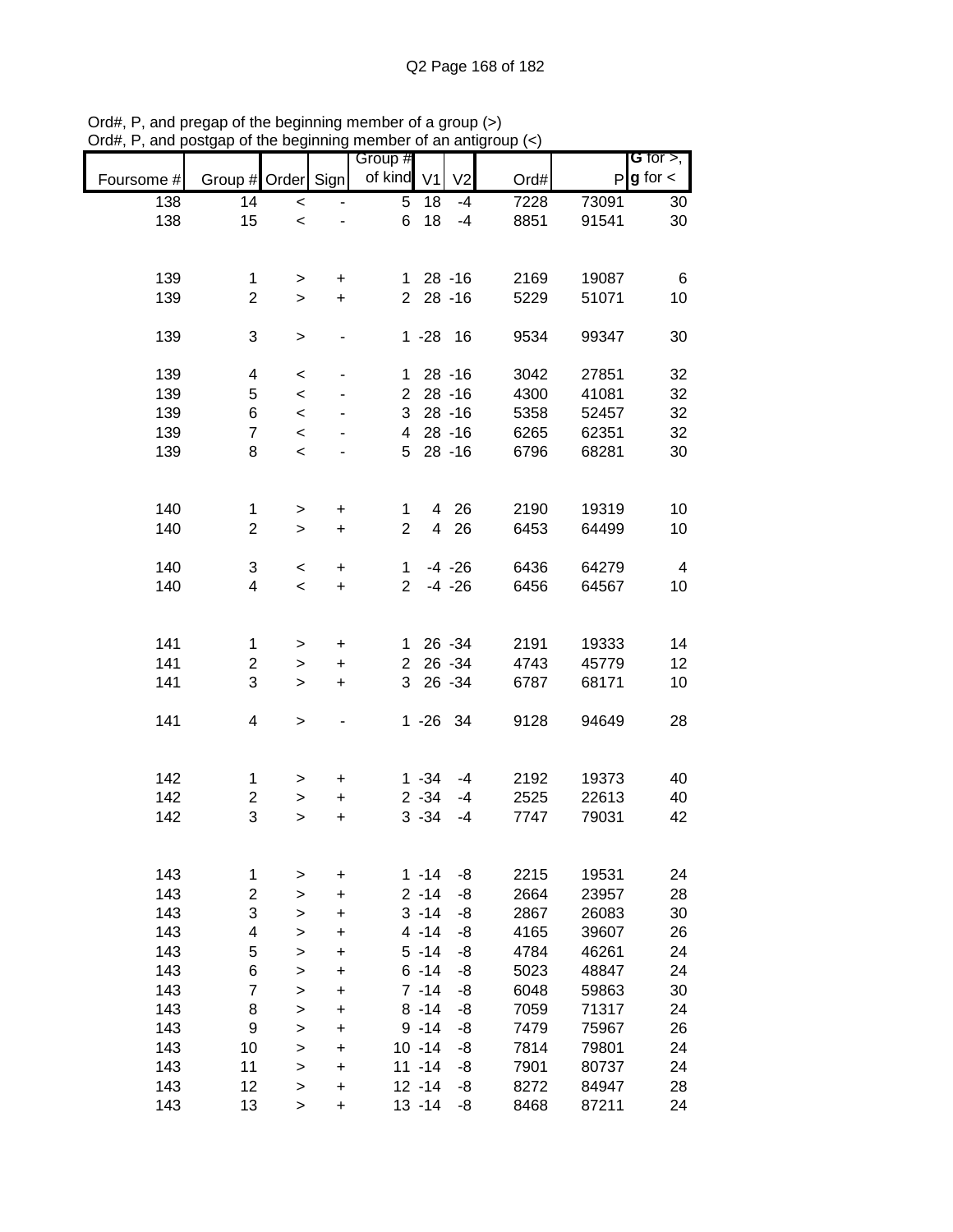| Foursome # | Group # Order  |                          | Sign                   | Group #<br>of kind V1   |                    | V <sub>2</sub> | Ord#         | $\mathsf{P}$   | G for $>$ ,<br>$g$ for $\lt$ |
|------------|----------------|--------------------------|------------------------|-------------------------|--------------------|----------------|--------------|----------------|------------------------------|
| 143        | 14             | $\geq$                   | $\ddot{}$              |                         | $\frac{1}{14}$ -14 | -8             | 8913         | 92297          | 28                           |
| 143        | 15             |                          |                        | 1                       | 14                 |                |              |                | 4                            |
| 143        | 16             | $\, > \,$<br>$\geq$      |                        | $\overline{2}$          | 14                 | 8<br>8         | 3714<br>9052 | 34763<br>93811 | $\overline{2}$               |
|            |                |                          |                        |                         |                    |                |              |                |                              |
| 143        | 17             | $\,<$                    | $\pmb{+}$              | 1                       | 14                 | 8              | 2762         | 24989          | 24                           |
| 143        | 18             | $\prec$                  | $\ddot{}$              | $\overline{2}$          | 14                 | 8              | 2912         | 26513          | 26                           |
| 143        | 19             | $\,<\,$                  | +                      | 3                       | 14                 | 8              | 2980         | 27211          | 28                           |
| 143        | 20             | $\,<\,$                  | +                      | 4                       | 14                 | 8              | 4809         | 46523          | 26                           |
| 143<br>143 | 21<br>22       | $\,<\,$                  | $\ddot{}$              | 5<br>6                  | 14<br>14           | 8<br>8         | 4893<br>5123 | 47459<br>49891 | 32<br>28                     |
| 143        | 23             | $\prec$<br>$\prec$       | $\ddot{}$<br>$\ddot{}$ | $\overline{7}$          | 14                 | 8              | 5451         | 53453          | 26                           |
| 143        | 24             | $\prec$                  | $\ddot{}$              | 8                       | 14                 | 8              | 6933         | 69959          | 32                           |
| 143        | 25             | $\prec$                  | $\ddot{}$              | 9                       | 14                 | 8              | 7559         | 76883          | 24                           |
| 143        | 26             | $\prec$                  | $\ddot{}$              | 10                      | 14                 | 8              | 7649         | 77813          | 26                           |
| 143        | 27             | $\prec$                  | $\ddot{}$              | 11                      | 14                 | 8              | 9466         | 98573          | 24                           |
| 143        | 28             | $\,<\,$                  | $\ddot{}$              | 12                      | 14                 | 8              | 9521         | 99149          | 24                           |
|            |                |                          |                        |                         |                    |                |              |                |                              |
| 143        | 29             | $\,<$                    |                        |                         | $1 - 14$           | -8             | 2914         | 26557          | 4                            |
| 143        | 30             | $\,<$                    |                        |                         | $2 - 14$           | -8             | 3513         | 32771          | 8                            |
| 143        | 31             | $\prec$                  |                        |                         | $3 - 14$           | -8             | 3609         | 33703          | 10                           |
| 143        | 32             | $\prec$                  |                        |                         | $4 - 14$           | -8             | 5373         | 52627          | 4                            |
| 143        | 33             | $\prec$                  |                        |                         | $5 - 14$           | -8             | 6020         | 59557          | 4                            |
| 143        | 34             | $\,<\,$                  |                        |                         | $6 - 14$           | -8             | 7302         | 74017          | 4                            |
|            |                |                          |                        |                         |                    |                |              |                |                              |
| 144        | 1              | $\mathbf{I}$             | +                      |                         | $1 - 32 - 14$      |                | 2226         | 19661          | 52                           |
| 144        | $\overline{c}$ | $\,<$                    | $\pmb{+}$              | 1                       | 32                 | 14             | 9221         | 95651          | 50                           |
|            |                |                          |                        |                         |                    |                |              |                |                              |
| 145        | 1              | >                        | $\ddot{}$              | 1                       | -8                 | 32             | 2309         | 20441          | 10                           |
| 145        | $\overline{c}$ | $\geq$                   | $\ddot{}$              | $\overline{\mathbf{c}}$ | -8                 | 32             | 2499         | 22303          | 12                           |
| 145        | 3              | >                        | $\ddot{}$              | 3                       | -8                 | 32             | 8571         | 88423          | 12                           |
|            |                |                          |                        |                         |                    |                |              |                |                              |
| 145        | 4              | $\,<$                    | $\ddot{}$              | 1                       |                    | $8 - 32$       | 2346         | 20857          | 16                           |
| 145        | 5              | $\,<\,$                  | $\ddot{}$              | 2                       |                    | $8 - 32$       | 4679         | 45061          | 16                           |
| 145        | 6              | $\,<\,$                  | +                      | 3                       |                    | $8 - 32$       | 6100         | 60497          | 12                           |
| 145        | $\overline{7}$ | $\overline{\phantom{a}}$ | +                      | 4                       |                    | $8 - 32$       | 7579         | 77141          | 12                           |
|            |                |                          |                        |                         |                    |                |              |                |                              |
| 146        | 1              | >                        | +                      |                         | $1 - 24$           | 6              | 2322         | 20593          | 30                           |
| 146        | $\overline{2}$ | $\,$                     | $\ddot{}$              |                         | $2 - 24$           | 6              | 6447         | 64433          | 30                           |
| 146        | 3              | $\geq$                   | $\ddot{}$              |                         | $3 - 24$           | 6              | 8878         | 91909          | 36                           |
| 146        | 4              | $\,<\,$                  | +                      | 1                       | 24                 | -6             | 2781         | 25189          | 30                           |
| 146        | 5              | $\prec$                  | $\ddot{}$              | $\overline{2}$          | 24                 | -6             | 8187         | 83939          | 30                           |
| 146        | 6              | $\overline{\phantom{a}}$ | $\ddot{}$              | 3                       | 24                 | -6             | 9395         | 97729          | 42                           |

Ord#, P, and pregap of the beginning member of a group (>) Ord#, P, and postgap of the beginning member of an antigroup (<)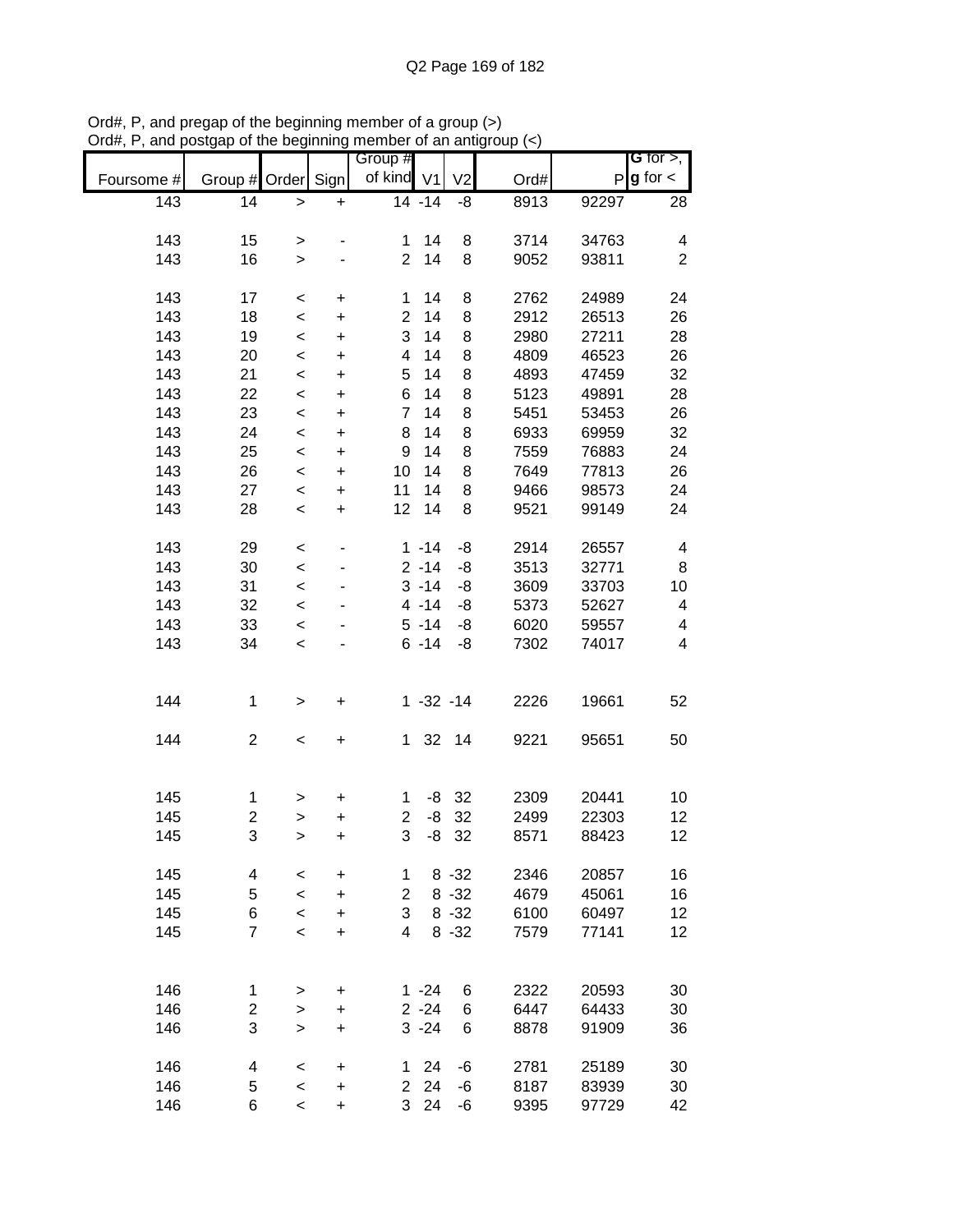|            |                         |              |           | Group #                 |             |                         |      |       | G for $>$ ,             |
|------------|-------------------------|--------------|-----------|-------------------------|-------------|-------------------------|------|-------|-------------------------|
| Foursome # | Group # Order Sign      |              |           | of kind V1              |             | V <sub>2</sub>          | Ord# | P     | $g$ for $\lt$           |
| 146        | $\overline{7}$          | $\,<$        |           |                         | $1 - 24$    | 6                       | 2701 | 24317 | 12                      |
|            |                         |              |           |                         |             |                         |      |       |                         |
|            |                         |              |           |                         |             |                         |      |       |                         |
| 147        | 1                       | $\, > \,$    | +         |                         | $1 - 16$ 38 |                         | 2343 | 20807 | 18                      |
| 147        | $\overline{\mathbf{c}}$ | $\, > \,$    |           | 1.                      |             | $16 - 38$               | 3562 | 33247 | 24                      |
| 147        | 3                       | $\, > \,$    |           | $\overline{2}$          |             | 16 - 38                 | 9361 | 97327 | 24                      |
|            |                         |              |           |                         |             |                         |      |       |                         |
| 147        | 4                       | $\,<$        | +         | $\mathbf{1}$            |             | 16 - 38                 | 8247 | 84631 | 18                      |
|            |                         |              |           |                         |             |                         |      |       |                         |
| 148        | 1                       | $\, > \,$    | $\ddot{}$ | 1                       |             | $38 - 32$               | 2344 | 20809 | $\overline{c}$          |
| 148        | $\boldsymbol{2}$        | $\mathbf{I}$ | $\ddot{}$ | $\overline{2}$          |             | $38 - 32$               | 6076 | 60169 | $\boldsymbol{2}$        |
| 148        | 3                       | $\,$         | $\ddot{}$ | 3                       |             | 38 - 32                 | 8366 | 86029 | $\overline{2}$          |
| 148        | 4                       | $\,<\,$      | $\ddot{}$ |                         | $1 - 38$    | 32                      | 2789 | 25301 | $\overline{\mathbf{c}}$ |
| 148        | 5                       | $\prec$      | $\ddot{}$ |                         | $2 - 38$    | 32                      | 5350 | 52361 | $\overline{c}$          |
| 148        | 6                       | $\,<$        | $\ddot{}$ |                         | $3 - 38$    | 32                      | 7489 | 76079 | $\overline{2}$          |
|            |                         |              |           |                         |             |                         |      |       |                         |
|            |                         |              |           |                         |             |                         |      |       |                         |
| 149        | 1                       | >            | +         | 1                       |             | $-2$ 24                 | 2390 | 21277 | 8                       |
| 149        | $\boldsymbol{2}$        | >            | $\pmb{+}$ | $\overline{\mathbf{c}}$ | $-2$        | 24                      | 6773 | 67987 | 8                       |
| 149        | 3                       | $\, > \,$    | $\ddot{}$ | 3                       | $-2$        | 24                      | 7284 | 73771 | 14                      |
| 149        | 4                       | $\,<$        | $\ddot{}$ | $\mathbf 1$             |             | $2 - 24$                | 2920 | 26633 | 8                       |
|            |                         |              |           |                         |             |                         |      |       |                         |
|            |                         |              |           |                         |             |                         |      |       |                         |
| 150        | 1                       | >            | +         |                         | $1 - 26$    | $-2$                    | 2392 | 21313 | 30                      |
| 150        | $\overline{c}$          | $\, > \,$    | $\ddot{}$ |                         | $2 - 26$    | $-2$                    | 4538 | 43573 | 30                      |
| 150        | 3                       | $\mathbf{I}$ | +         |                         | $3 - 26$    | $-2$                    | 4636 | 44617 | 30                      |
| 150        | 4                       | $\mathbf{I}$ | $\ddot{}$ |                         | $4 - 26$    | $-2$                    | 4894 | 47491 | 32                      |
| 150        | 5                       | $\mathbf{I}$ | $\ddot{}$ |                         | $5 - 26$    | $-2$                    | 6863 | 69109 | 36                      |
| 150        | 6                       | $\geq$       | $\ddot{}$ |                         | $6 - 26$    | $-2$                    | 6934 | 69991 | 32                      |
| 150        | $\overline{7}$          | >            | $\pmb{+}$ |                         | $7 - 26$    | $-2$                    | 8018 | 82003 | 30                      |
| 150        | 8                       | $\geq$       | $\ddot{}$ |                         | $8 - 26$    | $-2$                    | 8199 | 84121 | 32                      |
| 150        | $\boldsymbol{9}$        | $\geq$       | $\ddot{}$ |                         | $9 - 26$    | $-2$                    | 8585 | 88643 | 34                      |
| 150        | 10                      | $\mathbf{I}$ | $\ddot{}$ |                         | $10 - 26$   | $-2$                    | 9156 | 94993 | 32                      |
| 150        | 11                      | $\prec$      | $\pmb{+}$ | 1                       | 26          | $\overline{\mathbf{c}}$ | 2429 | 21617 | 30                      |
| 150        | 12                      | $\prec$      | +         | $\overline{c}$          | 26          | $\overline{c}$          | 2631 | 23633 | 30                      |
| 150        | 13                      | $\prec$      | $\ddot{}$ | 3                       | 26          | $\overline{c}$          | 3607 | 33647 | 32                      |
| 150        | 14                      | $\,<$        | $\ddot{}$ | 4                       | 26          | $\overline{\mathbf{c}}$ | 8755 | 90407 | 30                      |
| 150        | 15                      | $\,<$        | $\ddot{}$ | 5                       | 26          | $\overline{c}$          | 8846 | 91463 | 30                      |
| 150        | 16                      |              |           | 6                       | 26          | $\overline{2}$          |      |       |                         |
|            |                         | $\,<$        | $\ddot{}$ |                         |             |                         | 9017 | 93337 | 34                      |
|            |                         |              |           |                         |             |                         |      |       |                         |
| 151        | 1                       | >            | $\pmb{+}$ |                         | $1 - 12$ 24 |                         | 2396 | 21341 | 18                      |

Ord#, P, and pregap of the beginning member of a group (>) Ord#, P, and postgap of the beginning member of an antigroup (<)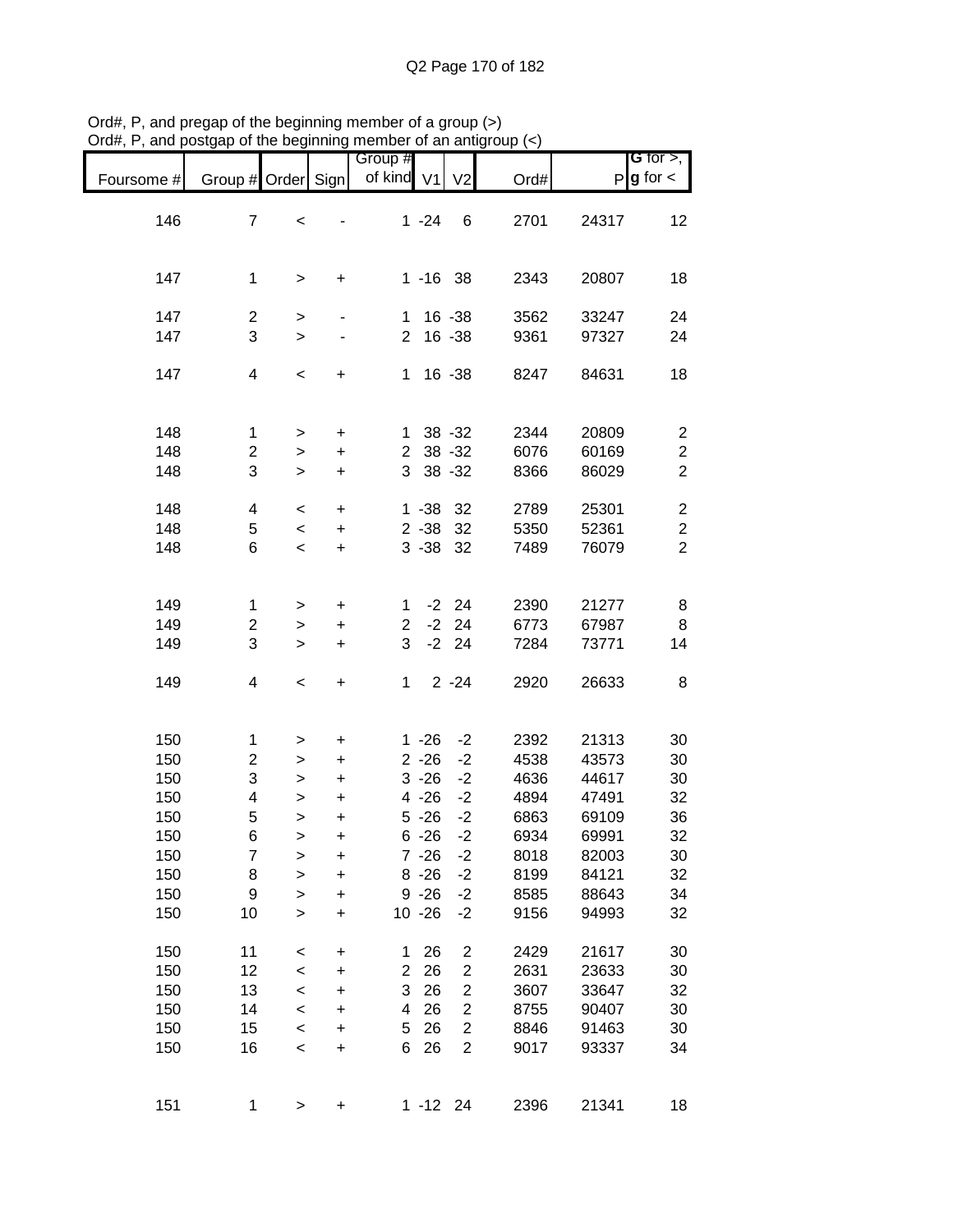|            |                    |              |           | Group #        |               |                |      |              | $G$ for $>$ , |
|------------|--------------------|--------------|-----------|----------------|---------------|----------------|------|--------------|---------------|
|            |                    |              |           |                |               |                |      |              |               |
| Foursome # | Group # Order Sign |              |           | of kind V1     |               | V <sub>2</sub> | Ord# | $\mathsf{P}$ | $g$ for $\lt$ |
| 151        | $\overline{2}$     | $\,>$        | $\ddot{}$ |                | $2 - 12$      | 24             | 2917 | 26591        | 18            |
|            |                    |              |           |                |               |                |      |              |               |
| 151        | 3                  | $\,<$        |           |                | $1 - 12$ 24   |                | 6775 | 68023        | 18            |
|            |                    |              |           |                |               |                |      |              |               |
|            |                    |              |           |                |               |                |      |              |               |
|            |                    |              |           |                |               |                |      |              |               |
| 152        | 1                  | $\, > \,$    | $\ddot{}$ |                | $1 - 28$      | 10             | 2430 | 21647        | 30            |
| 152        | $\overline{c}$     | $\mathbf{I}$ | +         |                | $2 - 28$      | 10             | 4301 | 41113        | 32            |
| 152        | 3                  | $\geq$       | $\ddot{}$ |                | $3 - 28$      | 10             | 5686 | 56039        | 30            |
|            |                    |              |           |                |               |                |      |              |               |
| 152        | 4                  | $\,<$        | $\ddot{}$ | 1              |               | $28 - 10$      | 4334 | 41413        | 30            |
| 152        |                    |              |           | $\overline{2}$ |               | $28 - 10$      | 4794 | 46351        | 30            |
|            | 5                  | $\,<\,$      | $\ddot{}$ |                |               |                |      |              |               |
| 152        | 6                  | $\,<\,$      | $\ddot{}$ | 3              |               | $28 - 10$      | 6450 | 64453        | 30            |
|            |                    |              |           |                |               |                |      |              |               |
|            |                    |              |           |                |               |                |      |              |               |
| 153        | 1                  | $\,$         | $\ddot{}$ |                | $1 - 14$ 32   |                | 2488 | 22189        | 18            |
| 153        | $\overline{c}$     | $\geq$       | $\ddot{}$ |                | $2 - 14$ 32   |                | 8583 | 88607        | 16            |
|            |                    |              |           |                |               |                |      |              |               |
|            |                    |              |           | $\mathbf{1}$   |               |                |      |              |               |
| 153        | 3                  | $\,<$        | $\ddot{}$ |                |               | $14 - 32$      | 3997 | 37783        | 16            |
|            |                    |              |           |                |               |                |      |              |               |
|            |                    |              |           |                |               |                |      |              |               |
| 154        | 1                  | $\,>$        | $\ddot{}$ |                | $1 \t32 - 18$ |                | 2489 | 22193        | 4             |
|            |                    |              |           |                |               |                |      |              |               |
| 154        | $\overline{2}$     | $\,<$        | +         |                | $1 - 32 18$   |                | 7179 | 72613        | 4             |
|            |                    |              |           |                |               |                |      |              |               |
|            |                    |              |           |                |               |                |      |              |               |
|            |                    |              |           |                |               |                |      |              |               |
| 155        | 1                  | >            | $\ddot{}$ | 1              |               | $32 - 30$      | 2500 | 22307        | 4             |
| 155        | $\overline{c}$     | $\, > \,$    | $\ddot{}$ | $\overline{2}$ |               | $32 - 30$      | 4946 | 47981        | 4             |
| 155        | 3                  | $\,>$        | $\ddot{}$ | 3              |               | $32 - 30$      | 6062 | 60041        | 4             |
| 155        | 4                  | $\, > \,$    | $\ddot{}$ | 4              |               | $32 - 30$      | 8572 | 88427        | 4             |
|            |                    |              |           |                |               |                |      |              |               |
|            |                    |              |           |                |               |                |      |              |               |
|            |                    |              |           |                |               | $-2$ 38        |      |              |               |
| 156        | 1                  | >            | +         | 1              |               |                | 2523 | 22571        | 4             |
| 156        | $\overline{c}$     | $\geq$       | $\ddot{}$ | $\overline{2}$ | $-2$          | 38             | 6319 | 62987        | 4             |
| 156        | 3                  | >            | $\ddot{}$ | 3              | $-2$          | 38             | 6901 | 69497        | 4             |
|            |                    |              |           |                |               |                |      |              |               |
| 156        | 4                  | <            | +         | 1              |               | $2 - 38$       | 2790 | 25303        | 4             |
| 156        | 5                  | $\,<\,$      | $\ddot{}$ | $\overline{2}$ |               | $2 - 38$       | 7972 | 81517        | 10            |
| 156        | 6                  | $\,<\,$      | $\ddot{}$ | 3              |               | $2 - 38$       | 9363 | 97369        | 4             |
|            |                    |              |           |                |               |                |      |              |               |
|            |                    |              |           |                |               |                |      |              |               |
|            |                    |              |           |                |               |                |      |              |               |
| 157        | 1                  | $\,>$        | $\ddot{}$ |                | 1 38 -34      |                | 2524 | 22573        | 2             |
|            |                    |              |           |                |               |                |      |              |               |
| 157        | $\overline{2}$     | $\,<\,$      | $\ddot{}$ |                | 1 -38 34      |                | 4010 | 37951        | 6             |
|            |                    |              |           |                |               |                |      |              |               |
|            |                    |              |           |                |               |                |      |              |               |
| 158        | 1                  |              |           |                |               |                |      |              |               |
|            |                    | $\, > \,$    | $\ddot{}$ |                | $1 - 30$      | -4             | 2551 | 22853        | 36            |
| 158        | 2                  | $\geq$       | $\ddot{}$ |                | $2 - 30$      | -4             | 6161 | 61211        | 42            |
| 158        | 3                  | $\, > \,$    | $\ddot{}$ |                | $3 - 30$      | -4             | 8098 | 82883        | 36            |

Ord#, P, and pregap of the beginning member of a group (>) Ord#, P, and postgap of the beginning member of an antigroup (<)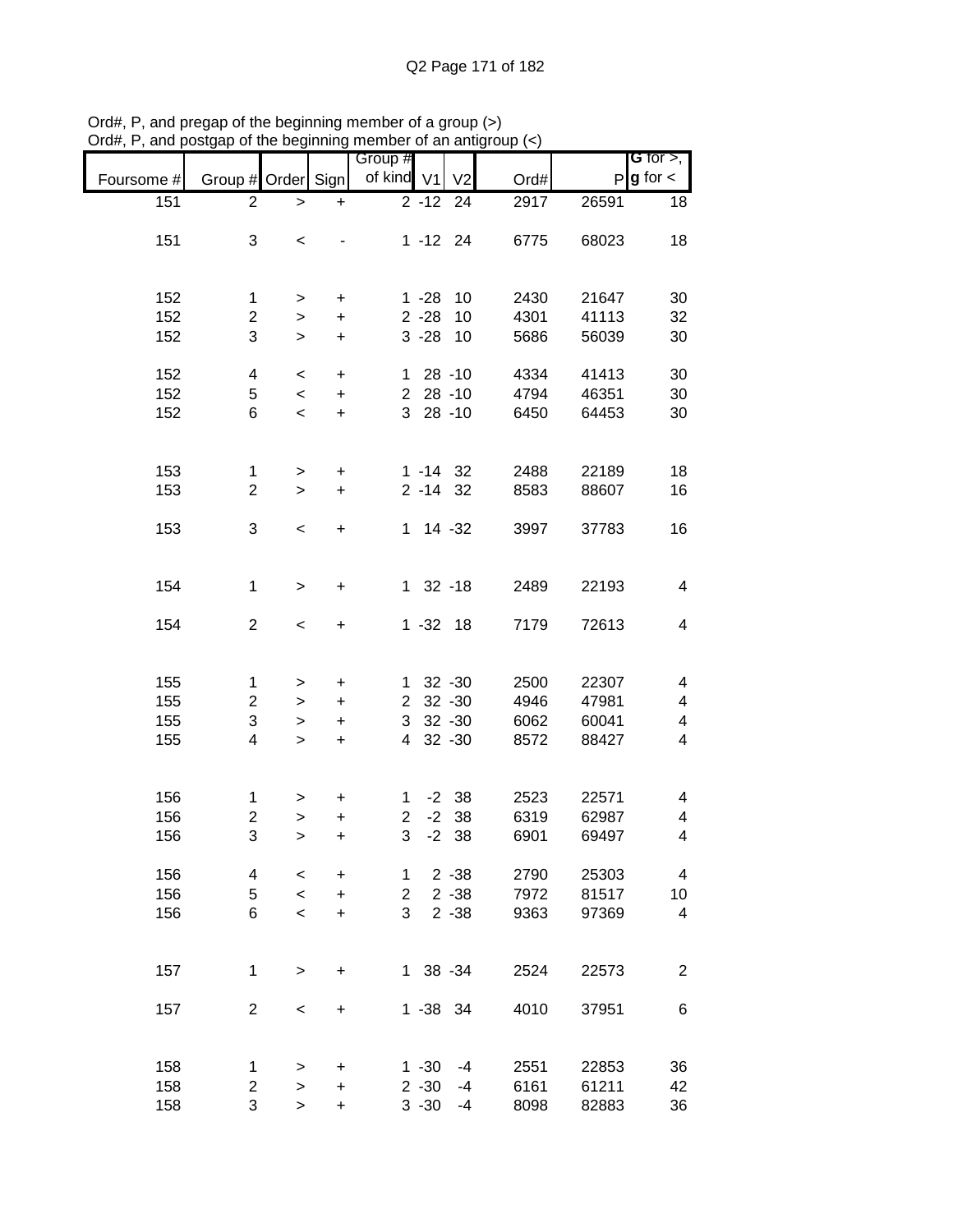|            |                         |           |           | Group #        |                |                |      |       | <b>G</b> for $>$ ,      |
|------------|-------------------------|-----------|-----------|----------------|----------------|----------------|------|-------|-------------------------|
|            | Group # Order Sign      |           |           | of kind V1     |                | V <sub>2</sub> |      | P     | $g$ for $\lt$           |
| Foursome # |                         |           |           |                |                |                | Ord# |       |                         |
| 158        | 4                       | >         | +         |                | $4 - 30$       | $-4$           | 8573 | 88463 | 36                      |
|            |                         |           |           |                |                |                |      |       |                         |
| 158        | 5                       | $\,<$     | +         | 1              | 30             | 4              | 9480 | 98737 | 36                      |
|            |                         |           |           |                |                |                |      |       |                         |
|            |                         |           |           |                |                |                |      |       |                         |
| 159        | 1                       | $\, > \,$ | +         | 1              |                | $22 - 12$      | 2652 | 23833 | $\overline{\mathbf{c}}$ |
| 159        | 2                       | >         | +         | $\overline{2}$ |                | $22 - 12$      | 3483 | 32443 | $\mathbf{2}$            |
| 159        | 3                       | >         | +         | 3              |                | $22 - 12$      | 5503 | 54013 | $\boldsymbol{2}$        |
| 159        | 4                       | >         | $\ddot{}$ | 4              |                | $22 - 12$      | 6015 | 59473 | $\overline{c}$          |
| 159        | 5                       | >         | $\ddot{}$ | 5              |                | $22 - 12$      | 6222 | 61879 | 8                       |
| 159        | 6                       | $\,$      | $\ddot{}$ | 6              |                | $22 - 12$      | 7803 | 79633 | $\overline{c}$          |
| 159        | $\overline{7}$          | $\geq$    | $\ddot{}$ | $\overline{7}$ |                | $22 - 12$      | 9544 | 99439 | 8                       |
|            |                         |           |           |                |                |                |      |       |                         |
| 159        | 8                       | $\,$      |           |                | $1 - 22$       | 12             | 4857 | 47087 | 28                      |
| 159        | 9                       | $\, > \,$ |           |                | $2 - 22$       | 12             | 5376 | 52667 | 28                      |
|            |                         |           |           |                |                |                |      |       |                         |
| 159        | 10                      | $\,<$     | $\ddot{}$ |                | $1 - 22$       | 12             | 3154 | 29009 | 8                       |
| 159        | 11                      | $\,<$     | $\ddot{}$ |                | $2 - 22$       | 12             | 7586 | 77237 | $\boldsymbol{2}$        |
| 159        | 12                      | $\,<$     | $\ddot{}$ |                | $3 - 22$       | 12             | 8348 | 85817 | $\overline{2}$          |
| 159        | 13                      | $\,<$     | $\ddot{}$ |                | $4 - 22$       | 12             | 9379 | 97547 | $\overline{c}$          |
|            |                         |           |           |                |                |                |      |       |                         |
|            |                         |           |           |                |                |                |      |       |                         |
| 160        | 1                       | $\, > \,$ | +         | $\mathbf 1$    |                | 24 - 20        | 2781 | 25189 | 6                       |
| 160        | $\overline{\mathbf{c}}$ | $\, > \,$ | +         | $\overline{2}$ |                | 24 - 20        | 2993 | 27367 | 6                       |
|            |                         |           |           |                |                |                |      |       |                         |
| 160        | 3                       | $\,<$     | +         |                | $1 - 24$       | 20             | 2977 | 27179 | 12                      |
| 160        | 4                       | $\,<$     | $\ddot{}$ |                | $2 - 24$       | 20             | 7167 | 72461 | 6                       |
|            |                         |           |           |                |                |                |      |       |                         |
| 160        | 5                       | $\,<$     |           | 1              |                | 24 - 20        | 7655 | 77899 | 30                      |
|            |                         |           |           |                |                |                |      |       |                         |
|            |                         |           |           |                |                |                |      |       |                         |
| 161        | 1                       | >         | +         | 1              | $\overline{2}$ | 32             | 2787 | 25253 | 6                       |
| 161        | 2                       | $\geq$    | +         | $\overline{2}$ | $\overline{2}$ | 32             | 5781 | 56993 | 4                       |
| 161        | 3                       | >         | +         | 3              | $\overline{2}$ | 32             | 6405 | 63857 | 4                       |
| 161        | 4                       | $\geq$    | +         | 4              | $\overline{2}$ | 32             | 7231 | 73133 | 6                       |
| 161        | 5                       | $\geq$    | $\ddot{}$ | 5              | $\overline{2}$ | 32             | 9388 | 97609 | $\overline{c}$          |
|            |                         |           |           |                |                |                |      |       |                         |
| 161        | 6                       | $\,<$     | +         | 1              |                | $-2 - 32$      | 4238 | 40427 | $\overline{\mathbf{c}}$ |
| 161        | 7                       | $\prec$   | +         | $\overline{2}$ |                | $-2 - 32$      | 6078 | 60217 | $\,$ 6 $\,$             |
| 161        | 8                       | $\prec$   | +         | 3              |                | $-2 - 32$      | 6804 | 68443 | 4                       |
| 161        | 9                       | $\prec$   | +         | 4              |                | $-2 - 32$      | 8368 | 86077 | 6                       |
|            |                         |           |           |                |                |                |      |       |                         |
|            |                         |           |           |                |                |                |      |       |                         |
| 162        | 1                       | $\,$      | $\ddot{}$ | $\mathbf 1$    |                | $-4$ 50        | 2809 | 25469 | 6                       |
|            |                         |           |           |                |                |                |      |       |                         |
| 162        | 2                       | $\,<$     | $\ddot{}$ | 1              |                | $4 - 50$       | 8362 | 85999 | 12                      |

Ord#, P, and pregap of the beginning member of a group (>) Ord#, P, and postgap of the beginning member of an antigroup (<)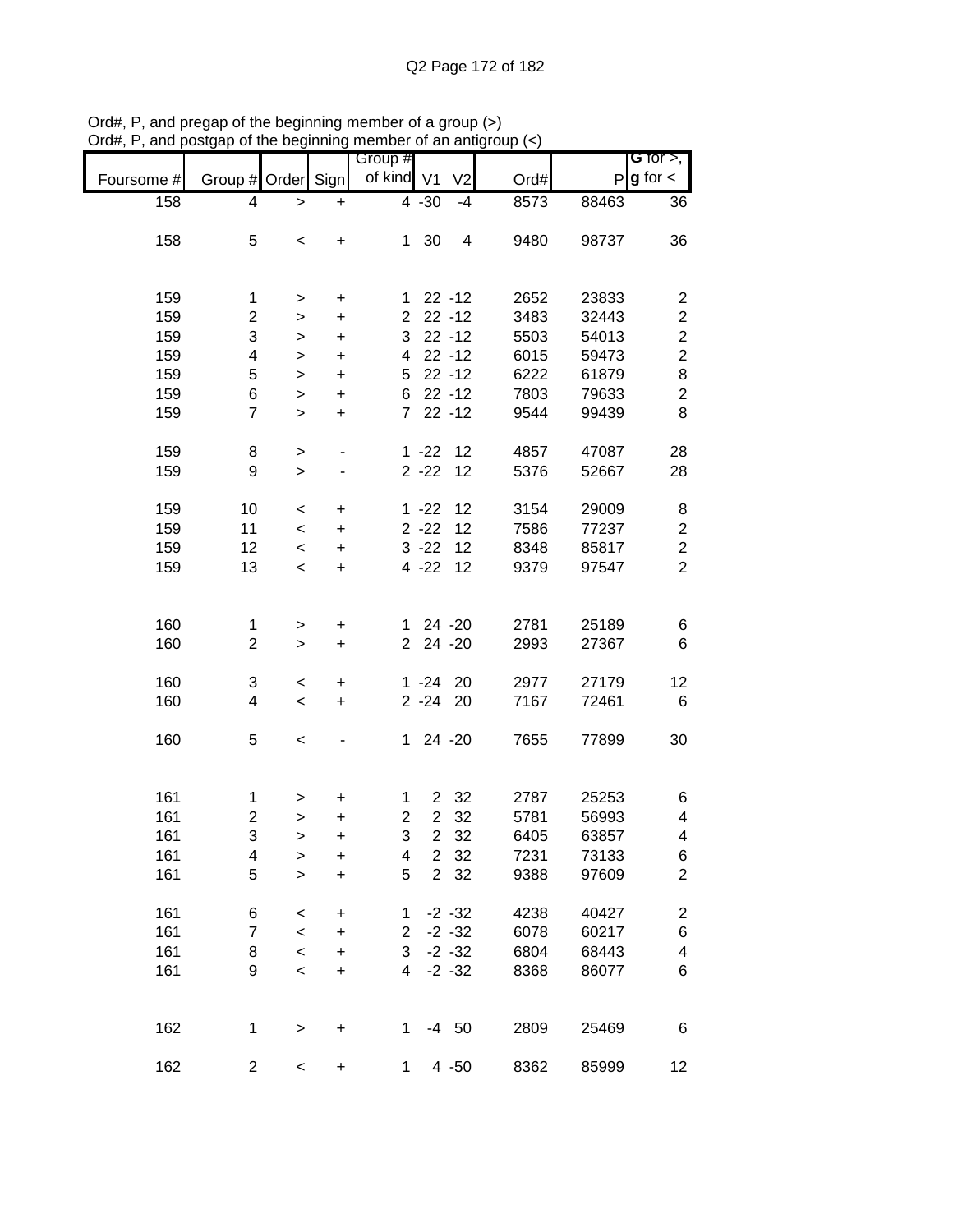|            |                         |              |                                  | Group #                 |                |                         |      |       | G for $>$ ,             |
|------------|-------------------------|--------------|----------------------------------|-------------------------|----------------|-------------------------|------|-------|-------------------------|
|            | Group #                 | Order Sign   |                                  | of kind                 | V <sub>1</sub> | V <sub>2</sub>          | Ord# |       | $P$ <b>g</b> for $\lt$  |
| Foursome # |                         |              |                                  |                         |                |                         |      |       |                         |
| 163        | 1                       | >            | $\ddot{}$                        | 1                       |                | $20 - 28$               | 3010 | 27551 | 10                      |
| 163        | $\mathbf 2$             | >            | $\ddot{}$                        | $\overline{2}$          |                | $20 - 28$               | 3085 | 28319 | 10                      |
| 163        | 3                       | >            | $\ddot{}$                        | 3                       |                | $20 - 28$               | 3350 | 31091 | 10                      |
| 163        | $\overline{\mathbf{4}}$ | $\, > \,$    | $\ddot{}$                        | $\overline{\mathbf{4}}$ |                | $20 - 28$               | 6314 | 62939 | 10                      |
| 163        | 5                       | $\, > \,$    | $\ddot{}$                        | 5                       |                | $20 - 28$               | 8215 | 84263 | 16                      |
|            |                         |              |                                  |                         |                |                         |      |       |                         |
| 163        | 6                       | $\,<$        | $\ddot{}$                        |                         | $1 - 20$       | 28                      | 4335 | 41443 | 10                      |
| 163        | 7                       | $\,<$        | $\ddot{}$                        |                         | $2 - 20$       | 28                      | 5359 | 52489 | 12                      |
| 163        | 8                       | $\,<$        | $\ddot{}$                        |                         | $3 - 20$       | 28                      | 9024 | 93463 | 16                      |
|            |                         |              |                                  |                         |                |                         |      |       |                         |
|            |                         |              |                                  |                         |                |                         |      |       |                         |
| 163        | 9                       | $\,<$        | ٠                                | $\mathbf{1}$            |                | $20 - 28$               | 7166 | 72431 | 30                      |
| 163        | 10                      | $\,<$        |                                  | $\overline{2}$          |                | $20 - 28$               | 7831 | 79943 | 24                      |
|            |                         |              |                                  |                         |                |                         |      |       |                         |
|            |                         |              |                                  |                         |                |                         |      |       |                         |
| 164        | 1                       | >            | $\ddot{}$                        |                         | $1 - 28$       | $-2$                    | 3023 | 27733 | 32                      |
| 164        | $\overline{c}$          | $\, > \,$    | $\ddot{}$                        |                         | $2 - 28$       | $-2$                    | 6270 | 62459 | 36                      |
| 164        | 3                       | $\,$         | $\ddot{}$                        |                         | $3 - 28$       | $-2$                    | 8216 | 84299 | 36                      |
|            |                         |              |                                  |                         |                |                         |      |       |                         |
| 164        | 4                       | $\,<$        | $\ddot{}$                        | 1                       | 28             | $\overline{c}$          | 4112 | 39047 | 32                      |
| 164        | 5                       | $\prec$      | $\ddot{}$                        | $\overline{c}$          | 28             | $\overline{\mathbf{c}}$ | 4154 | 39461 | 38                      |
| 164        | 6                       | $\prec$      | $\ddot{}$                        | 3                       | 28             | $\overline{c}$          | 5836 | 57601 | 36                      |
| 164        | $\overline{7}$          | $\prec$      | $\ddot{}$                        | $\overline{\mathbf{4}}$ | 28             | $\overline{c}$          | 6098 | 60457 | 36                      |
| 164        | 8                       | $\,<$        | $\ddot{}$                        | 5                       | 28             | $\overline{2}$          | 7829 | 79907 | 32                      |
|            |                         |              |                                  |                         |                |                         |      |       |                         |
|            |                         |              |                                  |                         |                |                         |      |       |                         |
| 165        | 1                       |              | $\pmb{+}$                        |                         | 1 -28 34       |                         | 3086 | 28349 | 30                      |
|            |                         | >            |                                  |                         |                |                         |      |       |                         |
| 165        | $\overline{2}$          |              |                                  | $\mathbf 1$             |                | 28 - 34                 |      |       |                         |
|            |                         | >            |                                  |                         |                |                         | 4154 | 39461 | 10                      |
|            |                         |              |                                  |                         |                |                         |      |       |                         |
| 165        | 3                       | $\,<$        |                                  |                         | 1 -28 34       |                         | 7146 | 72211 | 10                      |
| 165        | 4                       | $\,<$        |                                  |                         | $2 - 28$       | 34                      | 7165 | 72421 | 10                      |
|            |                         |              |                                  |                         |                |                         |      |       |                         |
|            |                         |              |                                  |                         |                |                         |      |       |                         |
| 166        | 1                       | >            | $\pmb{+}$                        | $\mathbf 1$             |                | 34 - 30                 | 3087 | 28351 | $\overline{\mathbf{c}}$ |
| 166        | $\overline{c}$          | $\geq$       | $\ddot{}$                        |                         | 2 34 -30       |                         | 5178 | 50461 | $\overline{c}$          |
| 166        | 3                       | $\geq$       | $\ddot{}$                        |                         | 3 34 - 30      |                         | 9129 | 94651 | $\overline{2}$          |
|            |                         |              |                                  |                         |                |                         |      |       |                         |
| 166        | 4                       | $\,<$        | $\ddot{}$                        |                         | $1 - 34$ 30    |                         | 4682 | 45119 | $\mathbf{2}$            |
|            |                         |              |                                  |                         |                |                         |      |       |                         |
|            |                         |              |                                  |                         |                |                         |      |       |                         |
| 167        | 1                       | $\, > \,$    | +                                |                         | $1 - 30$       | 4                       | 3088 | 28387 | 36                      |
| 167        | $\overline{c}$          | $\,$         | $\ddot{}$                        |                         | $2 - 30$       | 4                       | 5179 | 50497 | 36                      |
|            |                         |              |                                  |                         |                |                         |      |       |                         |
| 167        | 3                       | $\prec$      | $\begin{array}{c} + \end{array}$ |                         | 1 30           | $-4$                    | 4692 | 45197 | 36                      |
|            |                         |              |                                  |                         |                |                         |      |       |                         |
|            |                         |              |                                  |                         |                |                         |      |       |                         |
|            |                         |              |                                  |                         |                |                         |      |       |                         |
| 168        | 1                       | $\,$         | $\ddot{}$                        | 1.                      |                | 10 22                   | 3220 | 29671 | $\overline{\mathbf{c}}$ |
| 168        | $\overline{c}$          | $\mathbf{I}$ | $\ddot{}$                        | $\overline{2}$          |                | 10 22                   | 4051 | 38377 | 6                       |

Ord#, P, and pregap of the beginning member of a group (>) Ord#, P, and postgap of the beginning member of an antigroup (<)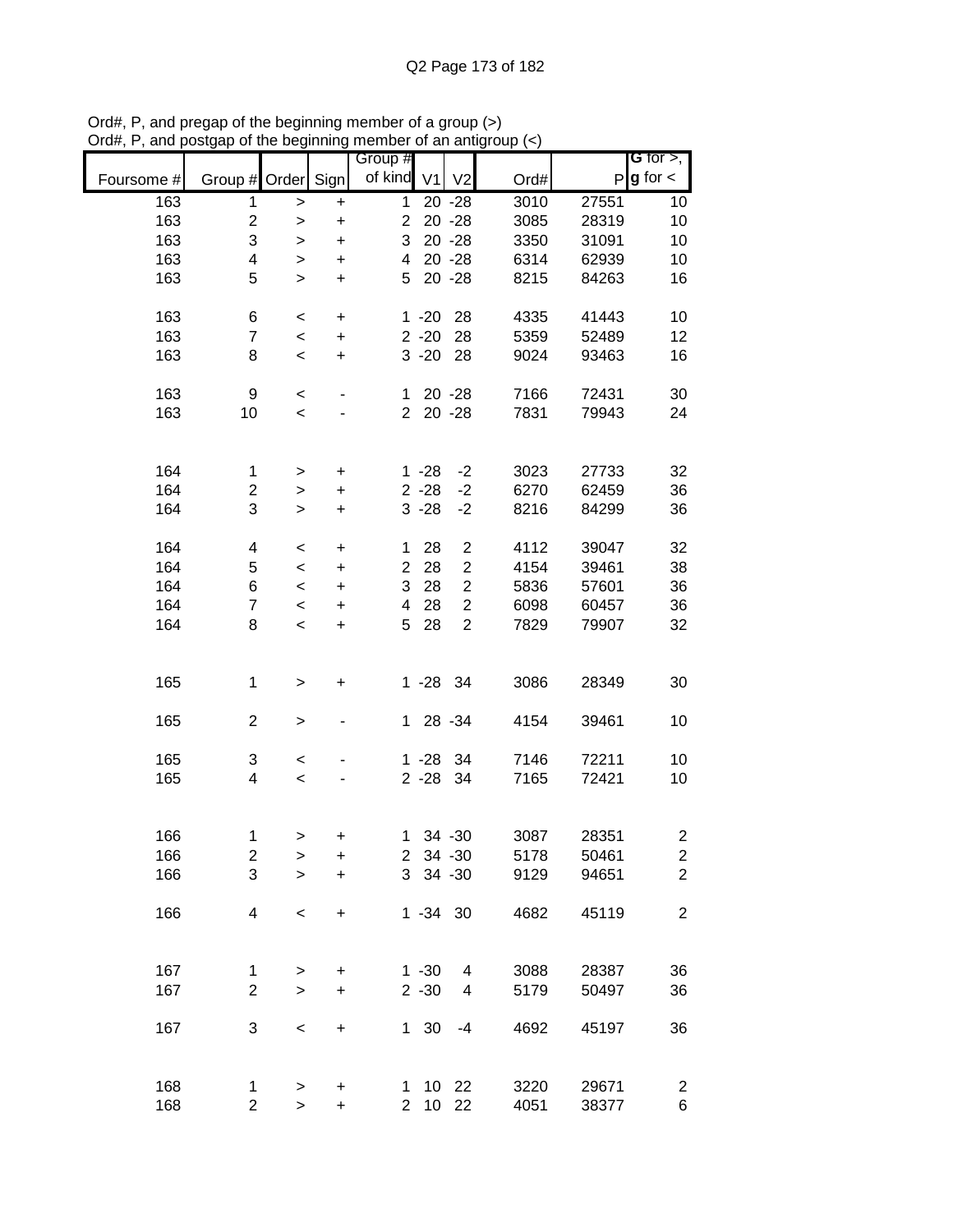|            |                         |                    |                | Group #        |                |                |      |       | <b>G</b> for $>$ ,      |
|------------|-------------------------|--------------------|----------------|----------------|----------------|----------------|------|-------|-------------------------|
| Foursome # | Group # Order           |                    | Sign           | of kind        | V <sub>1</sub> | V <sub>2</sub> | Ord# |       | $P$ g for $\lt$         |
| 168        | 3                       | $\,>$              | $\ddot{}$      | 3              | 10             | 22             | 8766 | 90533 | 4                       |
| 168        | 4                       |                    |                |                | $1 - 10 - 22$  |                | 7917 | 80909 | $\overline{c}$          |
| 168        | 5                       | $\,<\,$<br>$\,<\,$ | +<br>$\ddot{}$ |                | $2 - 10 - 22$  |                | 9328 | 96907 | $\overline{\mathbf{4}}$ |
|            |                         |                    |                |                |                |                |      |       |                         |
| 168        | 6                       | $\,<$              |                | 1              | 10             | 22             | 4236 | 40387 | 36                      |
| 168        | $\overline{7}$          | $\,<$              |                | $\overline{2}$ | 10             | 22             | 5902 | 58271 | 38                      |
| 168        | 8                       | $\,<$              |                | 3              | 10             | 22             | 8245 | 84589 | 40                      |
|            |                         |                    |                |                |                |                |      |       |                         |
| 169        | 1                       | $\, > \,$          | +              | 1              |                | $-4$ 34        | 3237 | 29879 | 6                       |
| 169        | $\overline{2}$          | $\geq$             | $\ddot{}$      | $\overline{2}$ | $-4$           | 34             | 7398 | 75037 | 8                       |
|            |                         |                    |                |                |                |                |      |       |                         |
| 169        | 3                       | $\,<$              | $\ddot{}$      | $\mathbf{1}$   |                | 4 - 34         | 4137 | 39301 | 12                      |
| 169        | 4                       | $\,<\,$            | $\ddot{}$      | $\overline{2}$ |                | 4 - 34         | 4683 | 45121 | 6                       |
| 169        | 5                       | $\,<$              | $\ddot{}$      | 3              |                | $4 - 34$       | 5904 | 58313 | 8                       |
|            |                         |                    |                |                |                |                |      |       |                         |
| 170        | 1                       | >                  | $\pmb{+}$      | 1              |                | 34 - 32        | 3238 | 29881 | $\overline{c}$          |
| 170        | 2                       | >                  | $\ddot{}$      | $\overline{c}$ |                | 34 - 32        | 4677 | 45013 | 6                       |
| 170        | 3                       | $\, > \,$          | $\ddot{}$      | 3              |                | 34 - 32        | 4834 | 46771 | $\overline{c}$          |
| 170        | 4                       | $\geq$             | +              | 4              |                | 34 - 32        | 6442 | 64333 | $\,6$                   |
| 170        | 5                       | $\geq$             | +              | 5              |                | 34 - 32        | 7718 | 78653 | 4                       |
| 170        | 6                       | <                  | +              |                | $1 - 34$       | 32             | 3462 | 32297 | $\overline{c}$          |
| 170        | $\overline{7}$          | $\,<\,$            | +              |                | $2 - 34$       | 32             | 4136 | 39293 | 8                       |
| 170        | 8                       | $\,<\,$            | $\ddot{}$      |                | $3 - 34$       | 32             | 4484 | 42899 | $\overline{c}$          |
| 170        | 9                       | $\,<\,$            | +              |                | 4 - 34         | 32             | 5783 | 57037 | 4                       |
| 170        | 10                      | $\,<\,$            | $\ddot{}$      |                | $5 - 34$       | 32             | 6146 | 61001 | 6                       |
| 170        | 11                      | $\,<$              | +              |                | $6 - 34$       | 32             | 7747 | 79031 | 8                       |
| 170        | 12                      | $\,<$              | $\ddot{}$      |                | $7 - 34$       | 32             | 9375 | 97499 | $\overline{\mathbf{c}}$ |
| 170        | 13                      | $\,<$              | $\ddot{}$      |                | $8 - 34$       | 32             | 9390 | 97649 | $\overline{2}$          |
|            |                         |                    |                |                |                |                |      |       |                         |
| 171        | $\mathbf 1$             | $\,$               | $\ddot{}$      | 1              |                | $12 - 18$      | 3243 | 29959 | 12                      |
| 171        | $\overline{\mathbf{c}}$ | $\,$               | $\ddot{}$      | $\overline{2}$ |                | $12 - 18$      | 4228 | 40253 | 12                      |
| 171        | 3                       | $\, > \,$          | $\ddot{}$      | 3              |                | $12 - 18$      | 7463 | 75743 | 12                      |
| 171        | 4                       | $\mathbf{I}$       | $\ddot{}$      | 4              |                | $12 - 18$      | 7787 | 79451 | 18                      |
| 171        | 5                       | $\geq$             | $\ddot{}$      | 5              |                | $12 - 18$      | 8345 | 85751 | 18                      |
| 171        | 6                       | $\,<$              | $\ddot{}$      |                | $1 - 12$       | 18             | 6609 | 66221 | 18                      |
| 171        | $\overline{7}$          | $\,<$              | $\ddot{}$      |                | $2 - 12$       | 18             | 9021 | 93407 | 12                      |
|            |                         |                    |                |                |                |                |      |       |                         |
| 171        | 8                       | $\,<$              |                | 1              |                | $12 - 18$      | 6310 | 62903 | 18                      |
| 171        | 9                       | $\prec$            |                | $2^{\circ}$    |                | $12 - 18$      | 8347 | 85793 | 24                      |
|            |                         |                    |                |                |                |                |      |       |                         |
| 172        | $\mathbf{1}$            | $\,$               | $\ddot{}$      | 1              |                | 10 12          | 3284 | 30391 | $\overline{2}$          |

Ord#, P, and pregap of the beginning member of a group (>) Ord#, P, and postgap of the beginning member of an antigroup (<)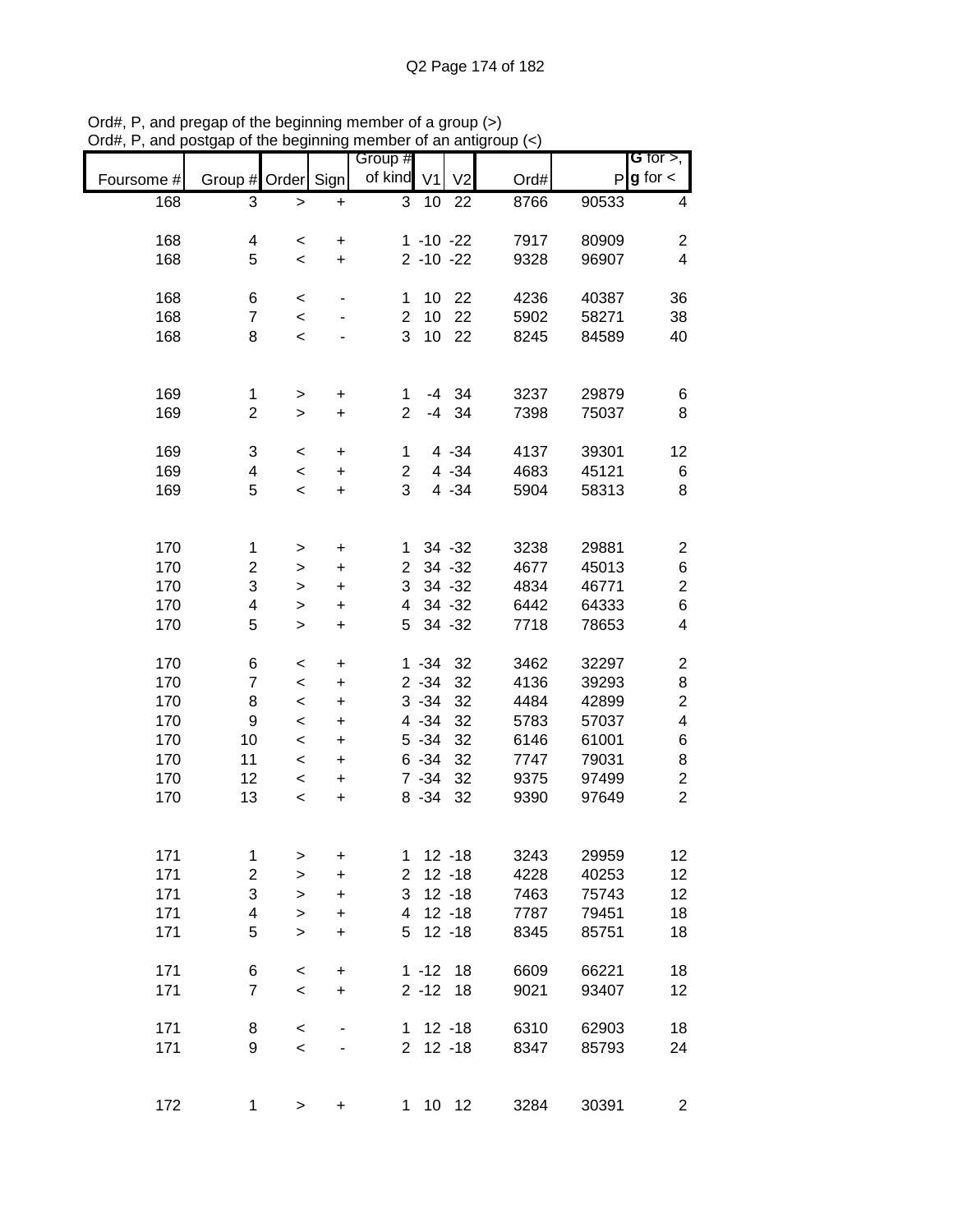|            |                         |           |                              | Group #        |                |                |      |       | G for $>$ ,     |
|------------|-------------------------|-----------|------------------------------|----------------|----------------|----------------|------|-------|-----------------|
| Foursome # | Group # Order Sign      |           |                              | of kind        | V <sub>1</sub> | V <sub>2</sub> | Ord# |       | $P g$ for $\lt$ |
| 172        | $\overline{2}$          | $\, > \,$ | $\ddot{}$                    | $\overline{2}$ | 10             | 12             | 4848 | 46933 | 14              |
|            |                         |           |                              |                |                |                |      |       |                 |
| 172        | 3                       | $\,<$     | $\ddot{}$                    |                | $1 - 10 - 12$  |                | 4451 | 42569 | $\overline{c}$  |
| 172        | $\overline{4}$          | $\prec$   | $\ddot{}$                    |                | $2 - 10 - 12$  |                | 9175 | 95189 | $\overline{2}$  |
| 172        | 5                       | $\,<$     |                              | 1              | 10             | 12             | 5518 | 54217 | 34              |
|            |                         |           |                              |                |                |                |      |       |                 |
|            |                         |           |                              |                |                |                |      |       |                 |
| 173        | 1                       | $\, > \,$ | +                            |                | $1 - 32$       | 0              | 3303 | 30631 | 38              |
| 173        | $\overline{2}$          | $\, > \,$ | $\ddot{}$                    |                | $2 - 32$       | 0              | 6407 | 63901 | 38              |
|            |                         |           |                              |                |                |                |      |       |                 |
|            |                         |           |                              |                |                |                |      |       |                 |
| 174        | 1                       | $\,>$     | $\ddot{}$                    |                | $1 - 24$       | 4              | 3316 | 30757 | 30              |
| 174        | 2                       | $\geq$    | $\ddot{}$                    |                | $2 - 24$       | 4              | 6451 | 64483 | 30              |
| 174        | 3                       | $\, > \,$ | $\ddot{}$                    |                | $3 - 24$       | 4              | 6977 | 70423 | 30              |
|            |                         |           |                              |                | 24             |                | 8821 | 91199 |                 |
| 174        | 4                       | $\,<$     | $\ddot{}$                    | $\mathbf 1$    |                | $-4$           |      |       | 30              |
|            |                         |           |                              |                |                |                |      |       |                 |
| 175        | 1                       | $\,>$     | $\ddot{}$                    |                | $1 - 24$       | 8              | 3341 | 31013 | 30              |
| 175        | $\overline{2}$          | $\geq$    | $\ddot{}$                    |                | $2 - 24$       | 8              | 8847 | 91493 | 30              |
|            |                         |           |                              |                |                |                |      |       |                 |
| 175        | 3                       | $\,$      | $\qquad \qquad \blacksquare$ | $\mathbf 1$    | 24             | -8             | 3637 | 33967 | 6               |
| 175        | 4                       | $\, > \,$ |                              | $\overline{2}$ | 24             | -8             | 7140 | 72109 | 6               |
|            |                         |           |                              |                |                |                |      |       |                 |
| 175        | 5                       | $\,<$     | +                            | $\mathbf 1$    | 24             | -8             | 9113 | 94483 | 30              |
|            |                         |           |                              |                |                |                |      |       |                 |
| 176        | 1                       |           | $\ddot{}$                    |                | $1 - 28$       | 14             | 3351 | 31121 | 30              |
| 176        | $\overline{\mathbf{c}}$ | $\,$      | $\ddot{}$                    |                | $2 - 28$       | 14             | 6480 | 64849 | 32              |
|            | 3                       | $\,$      |                              |                |                |                |      |       |                 |
| 176        |                         | $\, >$    | $\ddot{}$                    |                | $3 - 28$       | 14             | 9083 | 94151 | 30              |
| 176        | 4                       | >         |                              | 1.             |                | $28 - 14$      | 6265 | 62351 | 4               |
| 176        | 5                       | $\geq$    |                              | $\overline{2}$ |                | $28 - 14$      | 6569 | 65731 | $\overline{c}$  |
|            |                         |           |                              |                |                |                |      |       |                 |
| 176        | 6                       | $\,<$     | $\ddot{}$                    |                | $128 - 14$     |                | 6613 | 66301 | 36              |
|            |                         |           |                              |                |                |                |      |       |                 |
| 176        | $\overline{7}$          | $\,<$     |                              |                | $1 - 28$       | 14             | 6707 | 67339 | 4               |
| 176        | 8                       | $\prec$   |                              |                | $2 - 28$       | 14             | 8266 | 84857 | $\overline{2}$  |
|            |                         |           |                              |                |                |                |      |       |                 |
|            |                         |           |                              |                |                |                |      |       |                 |
| 177        | 1                       | >         | +                            |                | $1 - 34$       | 2              | 3462 | 32297 | 36              |
| 177        | 2                       | >         | +                            |                | $2 - 34$       | $\overline{2}$ | 4155 | 39499 | 38              |
| 177        | 3                       | >         | +                            |                | $3 - 34$       | $\overline{c}$ | 5783 | 57037 | 38              |
| 177        | 4                       | $\geq$    | +                            |                | $4 - 34$       | $\overline{2}$ | 6788 | 68207 | 36              |
| 177        | 5                       | $\geq$    | +                            |                | $5 - 34$       | $\overline{c}$ | 7981 | 81611 | 42              |
| 177        | 6                       | $\,$      | $\ddot{}$                    |                | $6 - 34$       | $\overline{2}$ | 8833 | 91367 | 36              |

Ord#, P, and pregap of the beginning member of a group (>) Ord#, P, and postgap of the beginning member of an antigroup (<)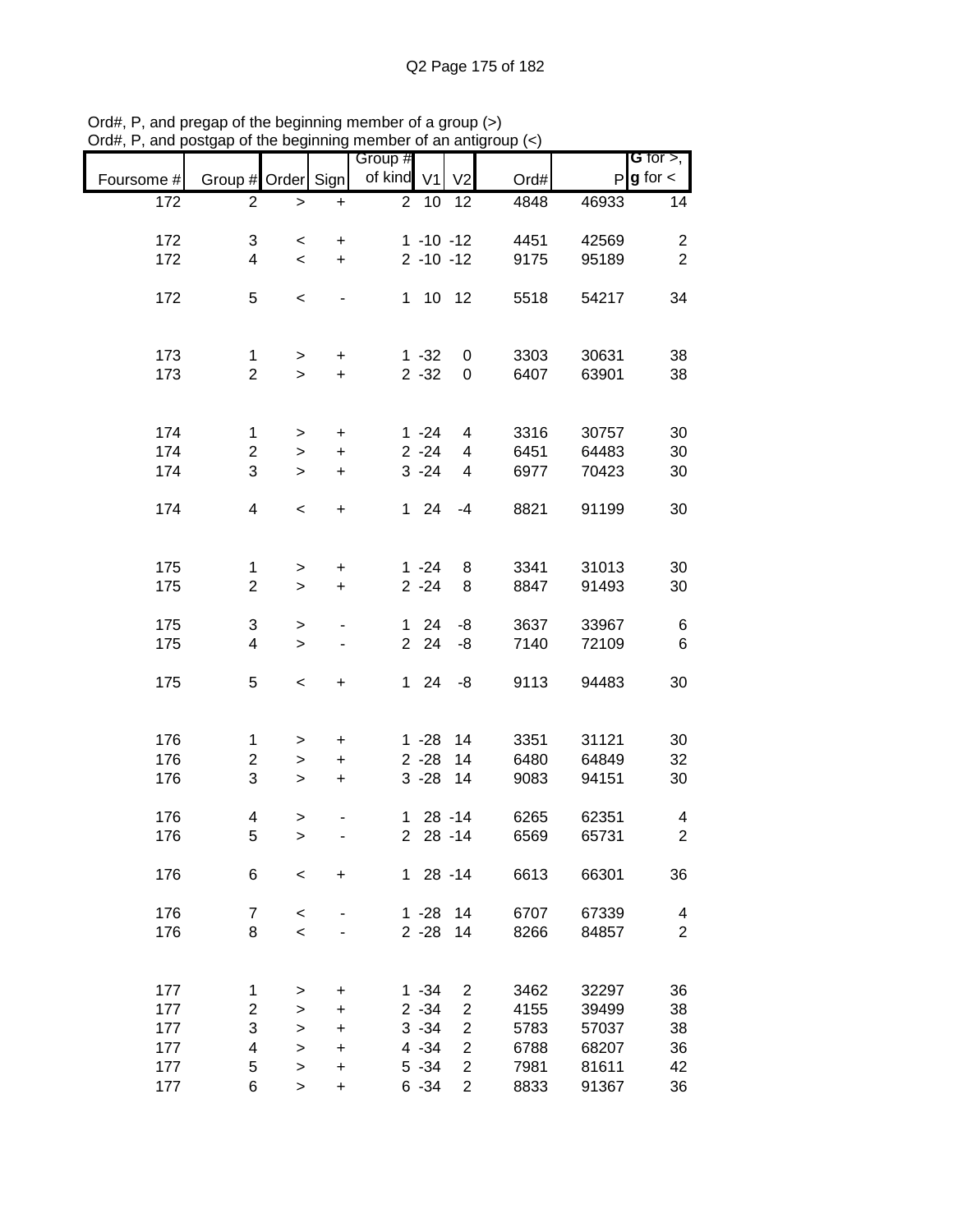|            | Group # Order Sign |           |           | Group #<br>of kind             | V <sub>1</sub> | V <sub>2</sub> |      | P     | G for $>$ ,<br>$g$ for $\lt$ |
|------------|--------------------|-----------|-----------|--------------------------------|----------------|----------------|------|-------|------------------------------|
| Foursome # |                    |           |           |                                |                |                | Ord# |       |                              |
| 177        | 7                  | $\prec$   | $\ddot{}$ | $\mathbf{1}$<br>$\overline{2}$ | 34<br>34       | $-2$<br>$-2$   | 6442 | 64333 | 40                           |
| 177        | 8                  | $\,<$     | $\ddot{}$ |                                |                |                | 7718 | 78653 | 38                           |
|            |                    |           |           |                                |                |                |      |       |                              |
| 178        | $\mathbf 1$        | $\,>$     | +         |                                |                | 1 12 16        | 3561 | 33223 | 12                           |
|            |                    |           |           |                                |                |                |      |       |                              |
| 178        | $\overline{c}$     | $\, > \,$ |           |                                |                | $1 - 12 - 16$  | 6333 | 63179 | 30                           |
| 178        | 3                  | $\geq$    |           |                                |                | $2 - 12 - 16$  | 7011 | 70823 | 30                           |
|            |                    |           |           |                                |                |                |      |       |                              |
|            |                    |           |           |                                |                |                |      |       |                              |
| 179        | $\mathbf 1$        | $\geq$    | $\ddot{}$ |                                | $1 - 38$       | 10             | 3563 | 33287 | 40                           |
|            |                    |           |           |                                |                |                |      |       |                              |
| 179        | $\overline{2}$     | $\,<$     |           |                                |                | $1 - 38$ 10    | 8246 | 84629 | $\overline{2}$               |
|            |                    |           |           |                                |                |                |      |       |                              |
|            |                    |           |           |                                |                |                |      |       |                              |
| 180        | $\mathbf 1$        | $\,>$     | $\ddot{}$ |                                |                | $1 - 48$ 46    | 3794 | 35671 | 54                           |
| 180        | $\overline{2}$     | $\,>$     |           |                                |                | 1 48 -46       | 4231 | 40289 | 6                            |
|            |                    |           |           |                                |                |                |      |       |                              |
|            |                    |           |           |                                |                |                |      |       |                              |
| 181        | $\mathbf 1$        | >         | +         | 1.                             |                | 46 - 50        | 3795 | 35677 | 6                            |
| 181        | $\overline{2}$     | $\,>$     | $\ddot{}$ | $\overline{2}$                 |                | 46 - 50        | 8441 | 86869 | 8                            |
|            |                    |           |           |                                |                |                |      |       |                              |
| 181        | 3                  | $\,<$     | $\ddot{}$ |                                |                | $1 - 46$ 50    | 8029 | 82129 | 10                           |
|            |                    |           |           |                                |                |                |      |       |                              |
|            |                    |           |           |                                |                |                |      |       |                              |
| 182        | 1                  | $\, > \,$ | +         | 1                              |                | $-4$ 38        | 3860 | 36383 | 10                           |
| 182        | $\overline{2}$     | $\geq$    | $\ddot{}$ | $\overline{2}$                 | $-4$           | 38             | 4057 | 38459 | $\,6$                        |
| 182        | 3                  | >         | $\ddot{}$ | 3                              | $-4$           | 38             | 5354 | 52387 | 8                            |
| 182        | 4                  | $\,>$     | $\ddot{}$ | 4                              | $-4$           | 38             | 6075 | 60167 | 6                            |
|            |                    |           |           |                                |                |                |      |       |                              |
| 182        | 5                  | $\,<\,$   | +         | 1<br>$\overline{2}$            |                | $4 - 38$       | 5351 | 52363 | 6                            |
| 182        | 6                  | $\,<$     | $\ddot{}$ |                                |                | $4 - 38$       | 8939 | 92557 | 10                           |
|            |                    |           |           |                                |                |                |      |       |                              |
| 183        | 1                  | $\geq$    | $\ddot{}$ |                                |                | 1 38 -26       | 3861 | 36389 | 6                            |
|            |                    |           |           |                                |                |                |      |       |                              |
| 183        | $\overline{2}$     | $\,>$     |           |                                |                | 1 - 38 26      | 6321 | 63029 | 40                           |
|            |                    |           |           |                                |                |                |      |       |                              |
|            |                    |           |           |                                |                |                |      |       |                              |
| 184        | 1                  | >         | +         | 1                              |                | 2 34           | 4008 | 37897 | 8                            |
| 184        | $\overline{2}$     | $\geq$    | $\ddot{}$ | $\overline{2}$                 |                | 2 34           | 7144 | 72169 | $\overline{2}$               |
|            |                    |           |           |                                |                |                |      |       |                              |
| 184        | 3                  | $\,<$     | +         | 1                              |                | $-2 - 34$      | 4745 | 45821 | $\boldsymbol{2}$             |
|            |                    |           |           |                                |                |                |      |       |                              |
|            |                    |           |           |                                |                |                |      |       |                              |
| 185        | $\mathbf{1}$       | $\, > \,$ | +         |                                |                | $1 - 22 - 14$  | 4053 | 38431 | 38                           |

Ord#, P, and pregap of the beginning member of a group (>) Ord#, P, and postgap of the beginning member of an antigroup (<)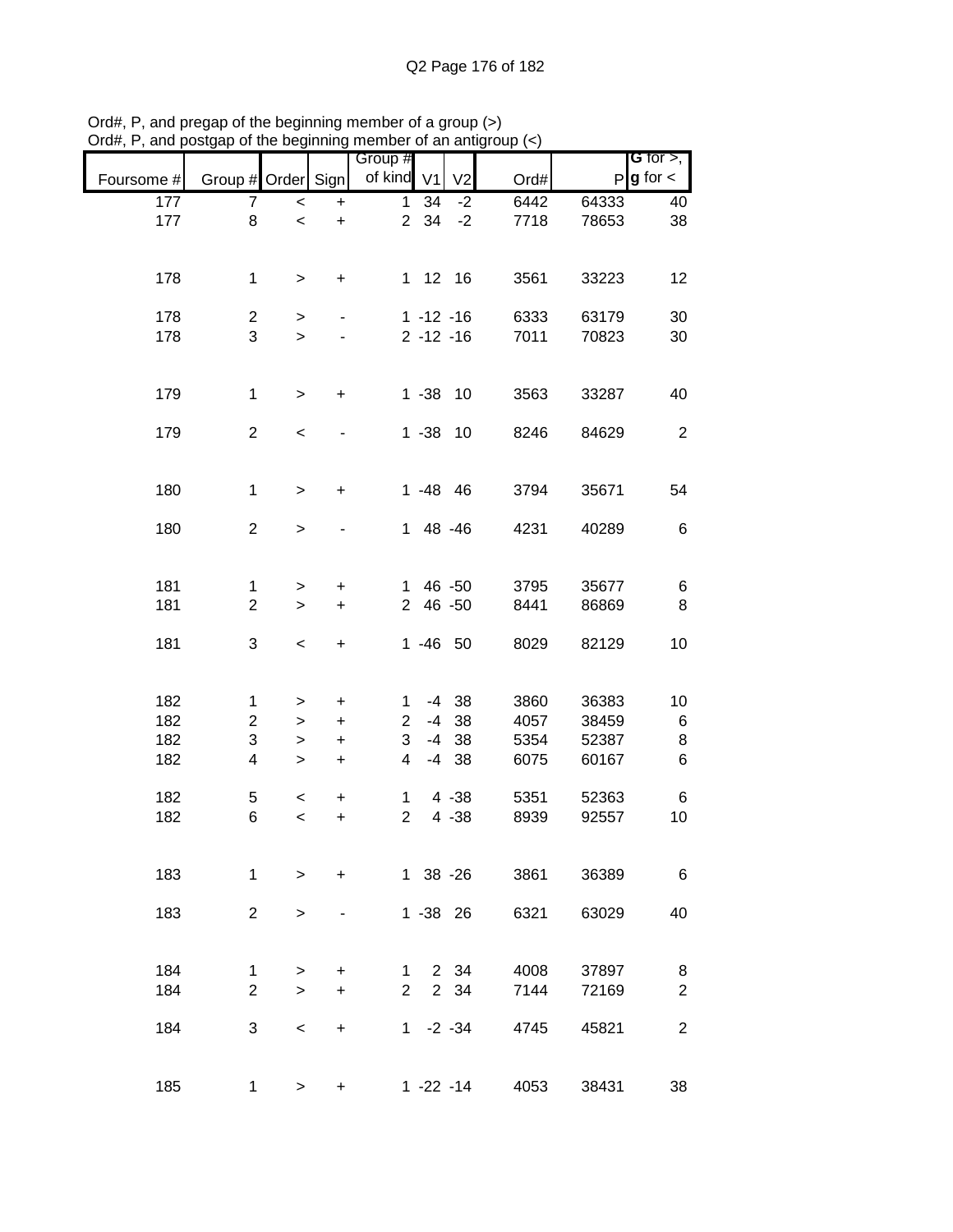| Foursome # | Group # Order Sign |              |                                  | Group #<br>of kind | V <sub>1</sub> | V <sub>2</sub> | Ord# | P     | $G$ for $>$ ,<br>$g$ for $\lt$ |
|------------|--------------------|--------------|----------------------------------|--------------------|----------------|----------------|------|-------|--------------------------------|
| 185        | $\overline{2}$     | $\,<\,$      |                                  |                    | $1 - 22 - 14$  |                | 8121 | 83203 | 4                              |
|            |                    |              |                                  |                    |                |                |      |       |                                |
| 186        | 1                  | >            | $\ddot{}$                        | 1                  | 8              | 32             | 4134 | 39241 | 2                              |
| 186        | $\overline{2}$     | $\geq$       | $\ddot{}$                        | $\overline{2}$     | 8              | 32             | 7745 | 78979 | $\overline{2}$                 |
|            |                    |              |                                  |                    |                |                |      |       |                                |
| 187        | 1                  | $\geq$       | $\ddot{}$                        |                    | $1 - 46$       | $-2$           | 4232 | 40343 | 54                             |
| 187        | $\overline{2}$     | $\,<\,$      | $\ddot{}$                        | 1                  | 46             | $\overline{2}$ | 6880 | 69263 | 50                             |
|            |                    |              |                                  |                    |                |                |      |       |                                |
| 188        | $\mathbf{1}$       | $\geq$       | $\ddot{}$                        | 1                  |                | $10 - 32$      | 4236 | 40387 | 26                             |
|            |                    |              |                                  |                    |                |                |      |       |                                |
| 188        | $\overline{2}$     | $\,<\,$      |                                  | $\mathbf{1}$       |                | $10 - 32$      | 4925 | 47779 | 12                             |
| 188        | 3                  | $\,<\,$      |                                  | $\overline{2}$     |                | $10 - 32$      | 6444 | 64381 | 18                             |
| 188        | 4                  | $\,<\,$      |                                  | 3                  |                | $10 - 32$      | 7606 | 77419 | 12                             |
|            |                    |              |                                  |                    |                |                |      |       |                                |
|            |                    |              |                                  |                    |                |                |      |       |                                |
| 189        | 1                  | $\,>$        | $\ddot{}$                        | $\mathbf 1$        |                | $-8$ 52        | 4259 | 40637 | 10                             |
| 189        | $\overline{2}$     | $\,<$        | +                                | $\mathbf 1$        |                | $8 - 52$       | 4614 | 44357 | 14                             |
|            |                    |              |                                  |                    |                |                |      |       |                                |
| 190        | 1                  | >            | $\ddot{}$                        |                    | $1 - 50$       | $-2$           | 4261 | 40693 | 54                             |
| 190        | $\overline{c}$     | $\geq$       | $\ddot{}$                        |                    | $2 - 50$       | $-2$           | 8442 | 86923 | 54                             |
|            |                    |              |                                  |                    |                |                |      |       |                                |
| 191        | 1                  | >            | +                                | 1                  | -6             | 26             | 4361 | 41681 | 12                             |
| 191        | $\overline{2}$     | $\geq$       | $\ddot{}$                        | $\overline{2}$     | $-6$           | 26             | 5636 | 55541 | 12                             |
| 191        | 3                  | $\,<\,$      | +                                | $\mathbf{1}$       |                | $6 - 26$       | 9087 | 94207 | 12                             |
|            |                    |              |                                  |                    |                |                |      |       |                                |
| 192        | $\mathbf 1$        | $\, >$       | $\ddot{}$                        |                    | $1 - 34 20$    |                | 4484 | 42899 | 36                             |
| 192        | $\overline{c}$     | $\mathbf{I}$ | $\ddot{}$                        |                    | 2 -34 20       |                | 9390 | 97649 | 36                             |
|            |                    |              |                                  |                    |                |                |      |       |                                |
|            |                    |              |                                  |                    |                |                |      |       |                                |
| 193        | 1                  | $\, > \,$    | $\ddot{}$                        |                    | $1 - 26$ 12    |                | 4556 | 43753 | 32                             |
| 193        | $\overline{c}$     | $\geq$       | $\ddot{}$                        |                    | $2 - 26$ 12    |                | 6216 | 61813 | 32                             |
| 193        | 3                  | $\,<$        | $\ddot{}$                        |                    | $126 - 12$     |                | 6479 | 64817 | 32                             |
|            |                    |              |                                  |                    |                |                |      |       |                                |
| 194        | $\mathbf{1}$       | $\geq$       | $\begin{array}{c} + \end{array}$ |                    | $1 - 38$       | 8              | 4565 | 43853 | 52                             |
| 194        | $\overline{c}$     | $\geq$       | $\ddot{}$                        |                    | $2 - 38$       | 8              | 7489 | 76079 | 40                             |
|            |                    |              |                                  |                    |                |                |      |       |                                |
| 194        | 3                  | $\prec$      | $\ddot{}$                        | 1 <sup>1</sup>     | 38             | $-8$           | 8366 | 86029 | 40                             |

Ord#, P, and pregap of the beginning member of a group (>) Ord#, P, and postgap of the beginning member of an antigroup (<)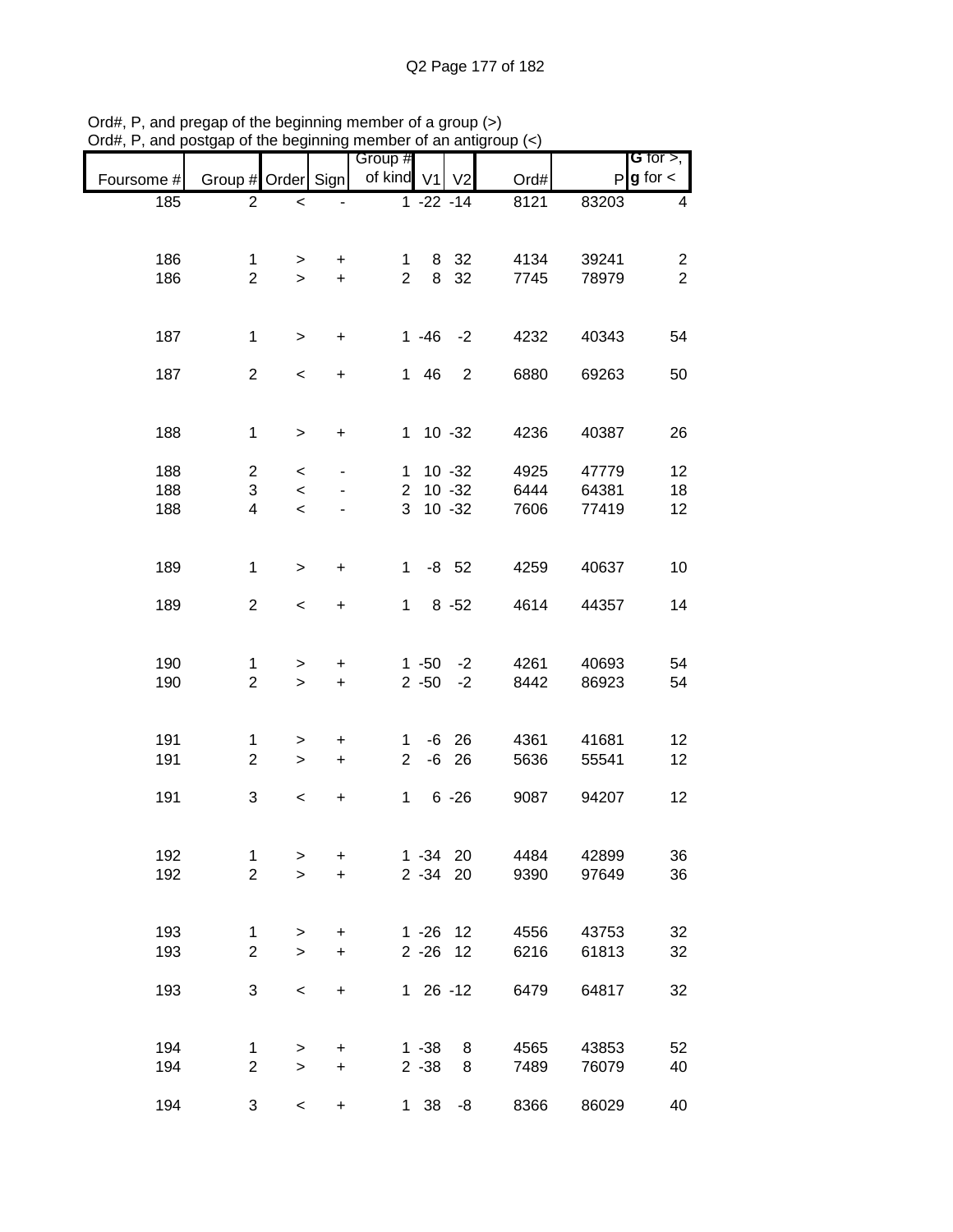|            |                         |              |           | Group #        |                |                |      |              | G for $>$ ,             |
|------------|-------------------------|--------------|-----------|----------------|----------------|----------------|------|--------------|-------------------------|
|            |                         |              |           |                |                |                |      |              |                         |
| Foursome # | Group # Order Sign      |              |           | of kind        | V <sub>1</sub> | V <sub>2</sub> | Ord# | $\mathsf{P}$ | $g$ for $\lt$           |
| 194        | 4                       | $\,<$        | +         | $\overline{2}$ | 38             | -8             | 8567 | 88339        | 40                      |
|            |                         |              |           |                |                |                |      |              |                         |
|            |                         |              |           |                |                |                |      |              |                         |
| 195        | 1                       | >            | +         |                | $1 - 14$ 34    |                | 4676 | 45007        | 20                      |
|            |                         |              |           |                |                |                |      |              |                         |
| 195        | $\overline{2}$          | $\, > \,$    | -         | 1.             |                | 14 - 34        | 8832 | 91331        | 22                      |
|            |                         |              |           |                |                |                |      |              |                         |
|            |                         |              |           |                |                |                | 5032 |              |                         |
| 195        | 3                       | $\,<$        | +         | 1              |                | 14 - 34        |      | 48953        | 20                      |
| 195        | $\overline{\mathbf{4}}$ | $\,<$        | $\ddot{}$ | $\overline{2}$ |                | 14 - 34        | 6147 | 61007        | 20                      |
|            |                         |              |           |                |                |                |      |              |                         |
|            |                         |              |           |                |                |                |      |              |                         |
| 196        | 1                       | $\,$         | $\ddot{}$ |                | $1 - 10$ 30    |                | 4680 | 45077        | 16                      |
| 196        | $\overline{2}$          | $\geq$       | $\ddot{}$ |                | $2 - 10$       | 30             | 6268 | 62417        | 16                      |
|            |                         |              |           |                |                |                |      |              |                         |
| 196        | 3                       | $\prec$      | $\ddot{}$ | $\mathbf 1$    |                | $10 - 30$      | 9131 | 94693        | 16                      |
|            |                         |              |           |                |                |                |      |              |                         |
|            |                         |              |           |                |                |                |      |              |                         |
| 197        | 1                       |              |           | 1              |                | $30 - 22$      | 4692 | 45197        | 6                       |
|            |                         | >            | $\pmb{+}$ |                |                |                | 8355 |              |                         |
| 197        | $\overline{\mathbf{c}}$ | $\mathbf{I}$ | $\ddot{}$ | $\overline{c}$ |                | $30 - 22$      |      | 85853        | 6                       |
| 197        | 3                       | $\geq$       | $\ddot{}$ | 3              |                | $30 - 22$      | 9326 | 96857        | 6                       |
|            |                         |              |           |                |                |                |      |              |                         |
|            |                         |              |           |                |                |                |      |              |                         |
| 198        | 1                       | >            | +         |                | $1 - 32$       | $-4$           | 4715 | 45481        | 42                      |
|            |                         |              |           |                |                |                |      |              |                         |
| 198        | $\overline{2}$          | $\,<$        | +         | 1              | 32             | 4              | 8805 | 91033        | 46                      |
|            |                         |              |           |                |                |                |      |              |                         |
|            |                         |              |           |                |                |                |      |              |                         |
| 199        | 1                       | >            | +         | 1              | 8              | 26             | 4742 | 45767        | 4                       |
| 199        | $\overline{c}$          | >            | $\ddot{}$ | $\overline{c}$ | 8              | 26             | 6255 | 62219        | 6                       |
|            | 3                       |              |           | 3              | 8              |                |      |              |                         |
| 199        |                         | $\, > \,$    | $\ddot{}$ |                |                | 26             | 6590 | 65983        | $\overline{\mathbf{c}}$ |
| 199        | 4                       | $\mathbf{I}$ | $\ddot{}$ | 4              | 8              | 26             | 7723 | 78721        | 8                       |
| 199        | 5                       | $\,$         | $\ddot{}$ | 5              | 8              | 26             | 8302 | 85247        | 4                       |
|            |                         |              |           |                |                |                |      |              |                         |
| 199        | 6                       | $\,<$        | +         | 1              |                | $-8 - 26$      | 7202 | 72869        | 2                       |
| 199        | $\overline{7}$          | $\,<$        | +         | $2^{\circ}$    |                | $-8 - 26$      | 9239 | 95869        | 4                       |
|            |                         |              |           |                |                |                |      |              |                         |
|            |                         |              |           |                |                |                |      |              |                         |
| 200        | 1                       | $\,>$        | $\ddot{}$ |                | $1 - 10$ 34    |                | 4833 | 46769        | 12                      |
|            |                         |              |           |                |                |                |      |              |                         |
| 200        | $\overline{2}$          |              |           |                | $1 10 - 34$    |                | 5902 | 58271        | 28                      |
|            |                         | $\,$         |           |                |                |                |      |              |                         |
|            |                         |              |           |                |                |                |      |              |                         |
|            |                         |              |           |                |                |                |      |              |                         |
| 201        | 1                       | >            | +         |                | $1 - 30$       | 0              | 4947 | 48017        | 36                      |
| 201        | $\overline{c}$          | $\mathbf{I}$ | $\ddot{}$ |                | $2 - 30$       | 0              | 6063 | 60077        | 36                      |
| 201        | 3                       | $\geq$       | $\ddot{}$ |                | $3 - 30$       | 0              | 8058 | 82457        | 36                      |
|            |                         |              |           |                |                |                |      |              |                         |
| 201        | 4                       | $\,<$        | $\ddot{}$ | $\mathbf{1}$   | 30             | 0              | 6862 | 69073        | 36                      |

Ord#, P, and pregap of the beginning member of a group (>) Ord#, P, and postgap of the beginning member of an antigroup (<)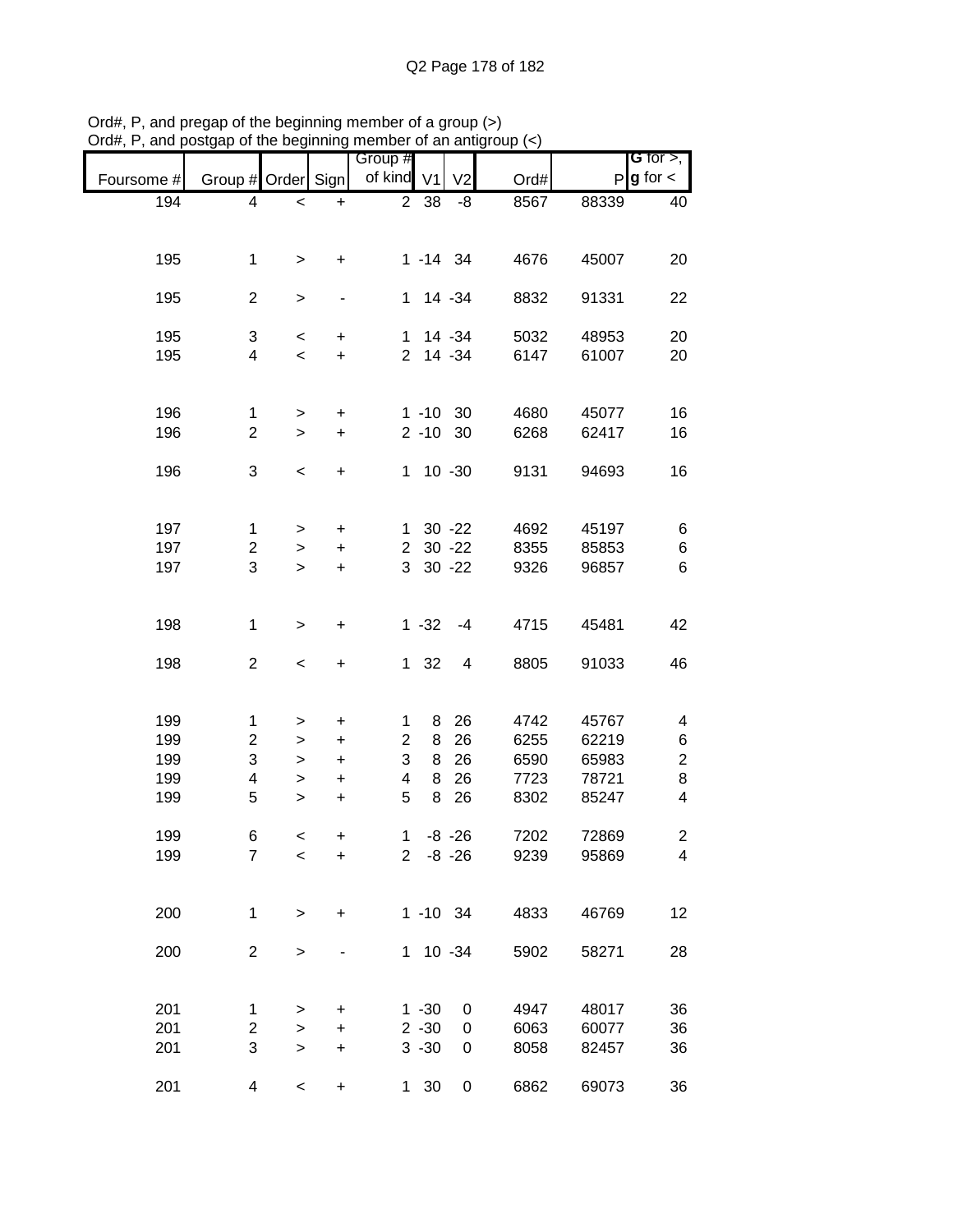|            |                    |              |           | Group #        |             |                |      |       | <b>G</b> for $>$ ,      |
|------------|--------------------|--------------|-----------|----------------|-------------|----------------|------|-------|-------------------------|
| Foursome # | Group # Order Sign |              |           | of kind V1     |             | V <sub>2</sub> | Ord# |       | $P$ <b>g</b> for $\lt$  |
| 202        | 1                  | $\mathbf{I}$ | +         | $\mathbf{1}$   |             | $-2$ 50        | 5007 | 48677 | 4                       |
| 202        | $\overline{2}$     | $\,<$        | +         | $\mathbf{1}$   |             | $2 - 50$       | 7395 | 75013 | 4                       |
|            |                    |              |           |                |             |                |      |       |                         |
| 203        | $\mathbf 1$        | $\,$         | +         |                | $1 - 50$    | 16             | 5009 | 48731 | 52                      |
| 203        | $\overline{2}$     | $\,<$        |           |                | $1 - 50$    | 16             | 5950 | 58889 | 8                       |
| 204        | $\mathbf 1$        |              |           |                | 1 22 -34    |                | 5030 | 48907 | 18                      |
|            |                    | $\mathbf{I}$ | +         |                |             |                |      |       |                         |
| 204        | $\overline{2}$     | $\,<$        |           |                | 1 22 -34    |                | 7401 | 75083 | 26                      |
|            |                    |              |           |                |             |                |      |       |                         |
| 205        | 1                  | >            | $\ddot{}$ | 1              | 8           | 18             | 5060 | 49211 | 4                       |
| 205        | $\overline{c}$     | $\, > \,$    | $\ddot{}$ | $\overline{2}$ | 8           | 18             | 5656 | 55721 | 4                       |
| 205        | 3                  | $\, > \,$    | $\ddot{}$ | 3              | 8           | 18             | 6917 | 69767 | 4                       |
| 205        | 4                  | $\, > \,$    | $\ddot{}$ | 4              | 8           | 18             | 8433 | 86771 | 4                       |
| 205        | 5                  | $\,<$        | $\ddot{}$ | $\mathbf 1$    |             | $-8 - 18$      | 5225 | 51043 | 4                       |
| 205        | 6                  | $\,<$        |           | $\mathbf{1}$   |             | 8 18           | 6215 | 61781 | 32                      |
| 206        | 1                  | >            | +         | $\mathbf{1}$   | 8           | 28             | 5092 | 49549 | $\overline{c}$          |
| 206        | $\overline{2}$     | $\, > \,$    | +         | $\overline{2}$ | 8           | 28             | 5228 | 51061 | $\boldsymbol{2}$        |
| 206        | 3                  | $\,<$        | $\ddot{}$ | $\mathbf 1$    |             | $-8 - 28$      | 7147 | 72221 | $\overline{\mathbf{c}}$ |
|            |                    |              |           |                |             |                |      |       |                         |
| 207        | 1                  | >            | +         | 1              |             | $20 - 32$      | 5130 | 49957 | 14                      |
| 207        | $\overline{c}$     | $\geq$       | $\ddot{}$ | $\overline{2}$ |             | $20 - 32$      | 8782 | 90749 | 18                      |
| 207        | 3                  | >            |           |                | $1 - 20$ 32 |                | 7090 | 71593 | 24                      |
| 207        | 4                  | $\geq$       |           |                | $2 - 20$ 32 |                | 7487 | 76031 | 28                      |
|            |                    |              |           |                |             |                |      |       |                         |
| 207        | 5                  | $\,<\,$      |           |                | $120 -32$   |                | 7287 | 73823 | 24                      |
| 208        | $\mathbf{1}$       | $\geq$       | $+$       |                | $1 - 16$ 34 |                | 5177 | 50459 | 18                      |
|            |                    |              |           |                |             |                |      |       |                         |
| 208        | $\overline{2}$     | >            |           |                | $1 16 - 34$ |                | 8746 | 90313 | 24                      |
| 209        | 1                  | >            | +         |                | 1 -16 -20   |                | 5230 | 51109 | 38                      |

Ord#, P, and pregap of the beginning member of a group (>) Ord#, P, and postgap of the beginning member of an antigroup (<)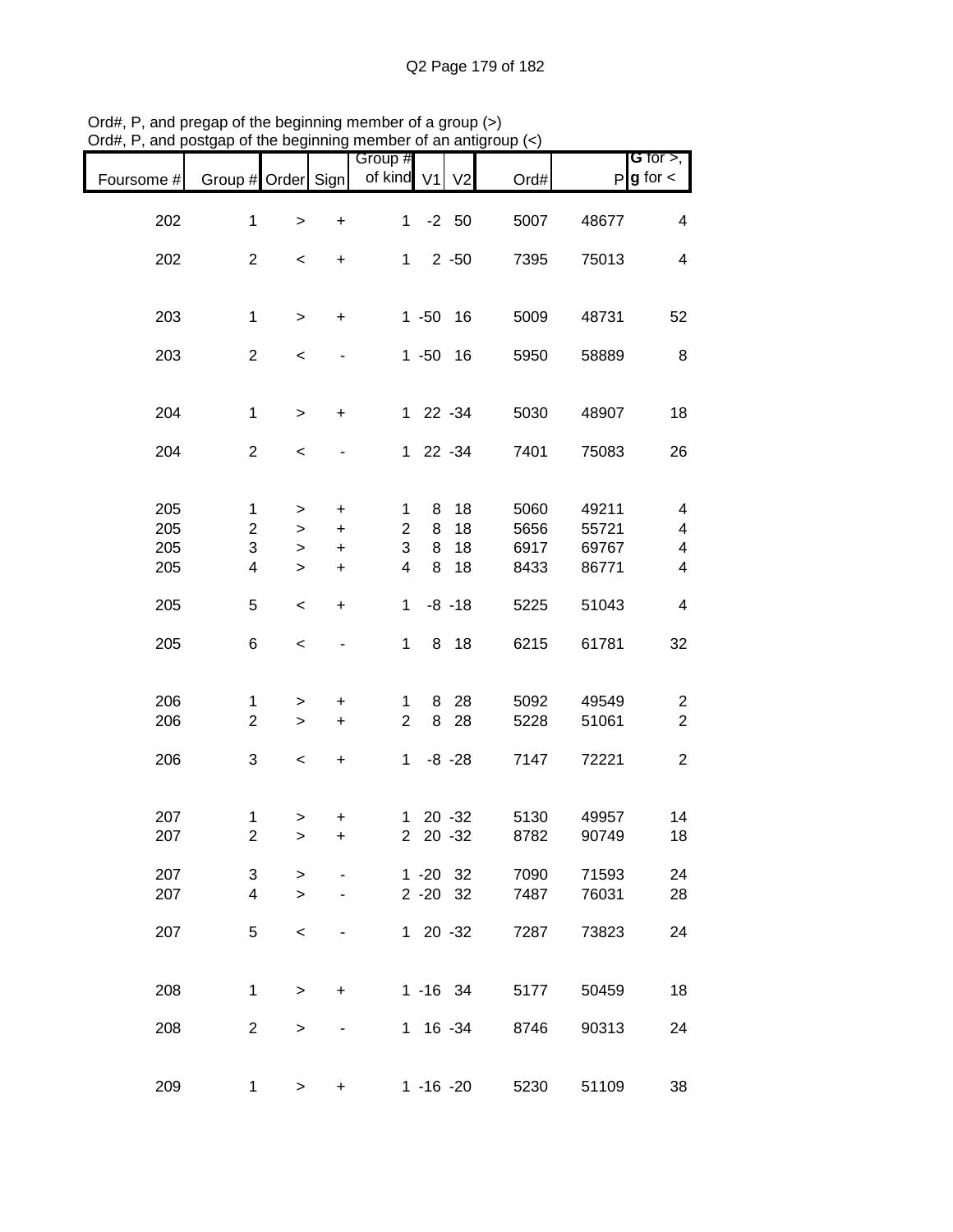| .          |                    |                          |                          |                       |               |                |      |       |                                |
|------------|--------------------|--------------------------|--------------------------|-----------------------|---------------|----------------|------|-------|--------------------------------|
| Foursome # | Group # Order Sign |                          |                          | Group #<br>of kind V1 |               | V <sub>2</sub> | Ord# |       | G for $>$ ,<br>$P g$ for $\lt$ |
| 209        | $\overline{2}$     | $\,<$                    |                          |                       | $1 - 16 - 20$ |                | 8154 | 83557 | 4                              |
|            |                    |                          |                          |                       |               |                |      |       |                                |
| 210        | 1                  | >                        | $\ddot{}$                |                       | $1 \t38 - 22$ |                | 5355 | 52391 | 4                              |
| 210        | $\overline{2}$     | $\, > \,$                | $+$                      |                       | 2 38 -22      |                | 6902 | 69499 | $\overline{c}$                 |
| 210        | 3                  | $\,$                     | $\ddot{}$                |                       | 3 38 -22      |                | 8567 | 88339 | $\overline{2}$                 |
|            |                    |                          |                          |                       |               |                |      |       |                                |
| 211        | $\mathbf{1}$       | $\geq$                   | $\ddot{}$                |                       | $1 - 22 - 16$ |                | 5356 | 52433 | 42                             |
|            |                    |                          |                          |                       |               |                |      |       |                                |
| 211        | $\overline{2}$     | $\,$                     | $\overline{\phantom{0}}$ |                       | 1 22 16       |                | 9360 | 97303 | $\overline{2}$                 |
| 211        | 3                  | $\,<$                    |                          |                       | $1 - 22 - 16$ |                | 6258 | 62297 | $\overline{2}$                 |
|            |                    |                          |                          |                       |               |                |      |       |                                |
| 212        | $\mathbf{1}$       | $\geq$                   | $\ddot{}$                |                       | 1 22 -24      |                | 5606 | 55171 | 8                              |
|            |                    |                          |                          |                       |               |                |      |       |                                |
| 212        | $\overline{2}$     | $\overline{\phantom{a}}$ | $\ddot{}$                |                       | $1 - 22$ 24   |                | 8822 | 91229 | 8                              |
|            |                    |                          |                          |                       |               |                |      |       |                                |
| 213        | $\mathbf 1$        | $\geq$                   | $\ddot{}$                |                       | $1 - 14$ 40   |                | 5947 | 58787 | 16                             |
| 213        | $\overline{c}$     | $\,<\,$                  | $\ddot{}$                |                       | $1 14 - 40$   |                | 8582 | 88591 | 16                             |
|            |                    |                          |                          |                       |               |                |      |       |                                |
| 214        | $\mathbf{1}$       | $\,$                     | $\ddot{}$                |                       | $1 -2 44$     |                | 5994 | 59273 | 10                             |
|            |                    |                          |                          |                       |               |                |      |       |                                |
| 214        | $\overline{2}$     | $\,<$                    | $\ddot{}$                | $1 -$                 |               | $2 - 44$       | 5997 | 59341 | 10                             |
|            |                    |                          |                          |                       |               |                |      |       |                                |
| 215        | 1                  | $\geq$                   | $\ddot{}$                | $\mathbf 1$           |               | 6 38           | 6103 | 60527 | 6                              |
| 215        | $\overline{2}$     | $\,<$                    | $\ddot{}$                | $\mathbf 1$           |               | $-6 - 38$      | 6106 | 60601 | 6                              |
|            |                    |                          |                          |                       |               |                |      |       |                                |
|            |                    |                          |                          |                       |               |                |      |       |                                |
| 216        | 1                  | $\, > \,$                | $\ddot{}$                |                       | 1 14 26       |                | 6159 | 61153 | $\overline{2}$                 |
| 216        | $\overline{2}$     | $\,<$                    | +                        |                       | $1 - 14 - 26$ |                | 6843 | 68879 | $\overline{2}$                 |
|            |                    |                          |                          |                       |               |                |      |       |                                |
| 217        | 1                  | $\, > \,$                | $\ddot{}$                |                       | $126 - 30$    |                | 6160 | 61169 | 16                             |
| 217        | $\overline{2}$     | $\,$                     | $\ddot{}$                |                       | 2 26 -30      |                | 8097 | 82847 | 10                             |
|            |                    |                          |                          |                       |               |                |      |       |                                |
| 217        | 3                  | $\,<\,$                  | $\ddot{}$                |                       | $1 - 26$ 30   |                | 6863 | 69109 | 10                             |
| 217        | 4                  | $\prec$                  | $\ddot{}$                |                       | 2 - 26 30     |                | 7201 | 72859 | 10                             |
|            |                    |                          |                          |                       |               |                |      |       |                                |
| 218        | 1                  | >                        | +                        |                       | $1 \t30 -28$  |                | 6269 | 62423 | 6                              |

Ord#, P, and pregap of the beginning member of a group (>) Ord#, P, and postgap of the beginning member of an antigroup (<)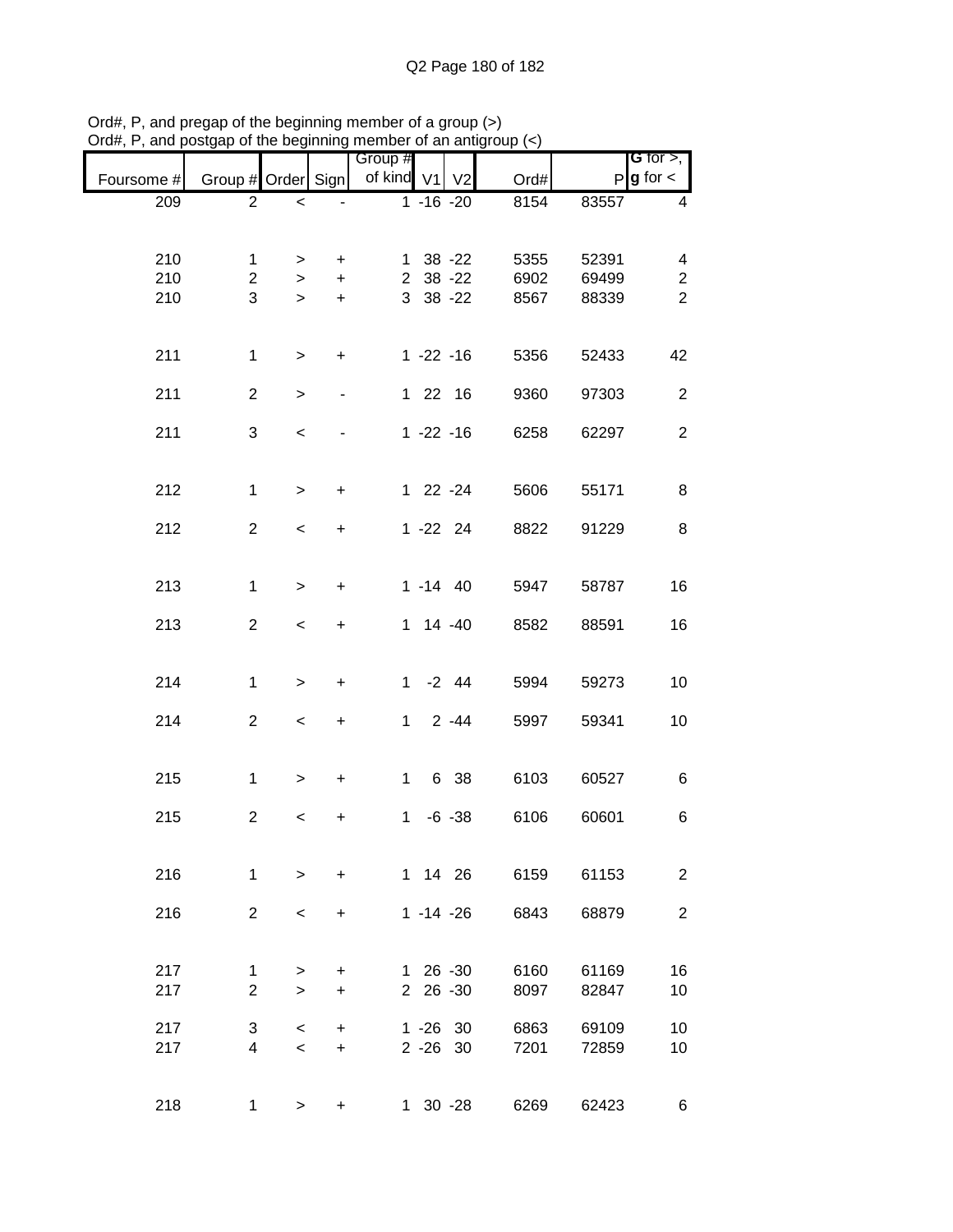| Foursome # | Group # Order Sign  |                                   |                  | Group #<br>of kind             | V <sub>1</sub> | V <sub>2</sub>       | Ord#         | P              | G for $>$ ,<br>$g$ for $\lt$ |
|------------|---------------------|-----------------------------------|------------------|--------------------------------|----------------|----------------------|--------------|----------------|------------------------------|
| 218        | $\overline{2}$      | $\mathbf{I}$                      | +                |                                | 2 30 -28       |                      | 9161         | 95027          | 6                            |
| 218        | 3                   | $\overline{\phantom{a}}$          | $\ddot{}$        |                                | $1 - 30$ 28    |                      | 6614         | 66337          | 6                            |
| 219        | $\mathbf{1}$        | $\geq$                            | +                |                                | 1 40 -26       |                      | 6841         | 68821          | $\overline{c}$               |
| 219        | $\overline{2}$      | $\,<$                             | $\ddot{}$        |                                | $1 - 40$ 26    |                      | 7725         | 78779          | $\overline{2}$               |
| 220        | $\mathbf{1}$        | $\geq$                            | $\ddot{}$        | $\mathbf 1$                    |                | $-8$ 34              | 7163         | 72379          | 12                           |
| 220<br>220 | $\overline{c}$<br>3 | $\overline{\phantom{a}}$<br>$\,<$ | $+$<br>$\ddot{}$ | $\mathbf{1}$<br>$\overline{2}$ |                | $8 - 34$<br>$8 - 34$ | 7745<br>9376 | 78979<br>97501 | 10<br>10                     |
|            |                     |                                   |                  |                                |                |                      |              |                |                              |
| 221        | $\mathbf{1}$        | $\geq$                            | $\ddot{}$        |                                | $1 - 18$ 36    |                      | 7433         | 75431          | 24                           |
| 221        | $\overline{2}$      | $\,<$                             |                  |                                | $1 - 18$ 36    |                      | 7435         | 75479          | 24                           |
|            |                     |                                   |                  |                                |                |                      |              |                |                              |
| 222        | 1                   | >                                 | +                | 1                              |                | $-2$ 56              | 7809         | 79697          | $\overline{4}$               |
| 222        | $\overline{2}$      | $\geq$                            | $\ddot{}$        | 2 <sup>7</sup>                 |                | $-2$ 56              | 8687         | 89681          | 10                           |
|            |                     |                                   |                  |                                |                |                      |              |                |                              |
| 223        | $\mathbf{1}$        | $\mathbf{I}$                      | $\ddot{}$        |                                | $1 - 46$       | $-4$                 | 7811         | 79757          | 58                           |
| 223        | $\overline{2}$      | $\,<$                             | +                | $\mathbf{1}$                   | 46             | 4                    | 8441         | 86869          | 54                           |
| 224        | $\mathbf 1$         | $\,>$                             | +                | $\mathbf{1}$                   |                | $-4$ 36              | 7951         | 81233          | 10                           |
| 224        | $\overline{2}$      | $\,<$                             | +                | $\mathbf 1$                    |                | $4 - 36$             | 9397         | 97777          | 10                           |
|            |                     |                                   |                  |                                |                |                      |              |                |                              |
| 225        | 1                   | $\geq$                            | $\ddot{}$        |                                | 1 36 -40       |                      | 7952         | 81239          | 6                            |
| 225        | $\overline{2}$      | $\prec$                           | +                |                                | $1 - 36$ 40    |                      | 8270         | 84913          | 6                            |
|            |                     |                                   |                  |                                |                |                      |              |                |                              |
| 226        | 1                   | $\geq$                            | +                |                                | $1 - 40$       | 8                    | 7953         | 81281          | 42                           |
| 226        | $\overline{2}$      | $\,<\,$                           | +                | 1                              | 40             | -8                   | 8269         | 84871          | 42                           |
|            |                     |                                   |                  |                                |                |                      |              |                |                              |
| 227        | 1                   | >                                 | +                |                                | $1 - 22$       | -8                   | 8050         | 82339          | 32                           |
| 227        | $\overline{2}$      | $\, > \,$                         | +                |                                | $2 - 22$       | -8                   | 8356         | 85889          | 36                           |
| 227        | 3                   | $\, > \,$                         | $\ddot{}$        |                                | $3 - 22$       | -8                   | 8638         | 89189          | 36                           |

Ord#, P, and pregap of the beginning member of a group (>) Ord#, P, and postgap of the beginning member of an antigroup (<)